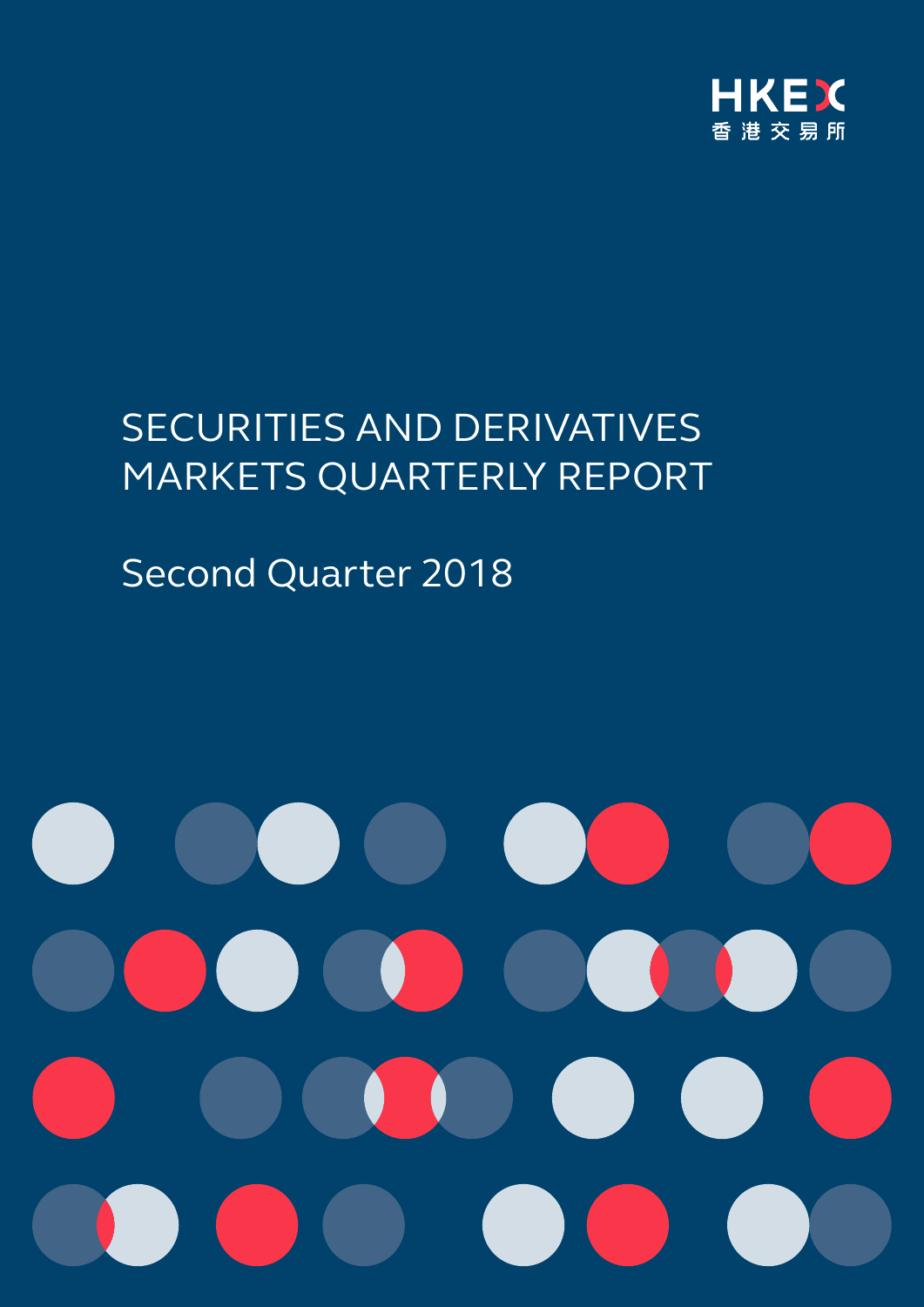### Market Highlights

#### **Market Highlights – Main Board**

| <b>Highlights</b>                      | 2nd Quarter 2018   | 2nd Quarter 2017   |  |
|----------------------------------------|--------------------|--------------------|--|
| No. of listed companies                | 1,848              | 1,746              |  |
| No. of listed securities               | 12,969             | 9,930              |  |
| Equities                               |                    |                    |  |
| Ordinary shares                        | 1,849              | 1,747              |  |
| Preference shares                      | 16                 | 10                 |  |
| Warrants                               | 7,190              | 4,368              |  |
| Equity                                 | 1                  | 8                  |  |
| Derivative                             | 7,189              | 4,360              |  |
| Equity linked instrument               | 0                  | $\mathbf 0$        |  |
| Callable bull/bear contracts           | 2,650              | 2,667              |  |
| Unit trusts/mutual funds               | 147                | 168                |  |
| Debt securities                        | 1,117              | 970                |  |
| No. of trading only stocks             |                    |                    |  |
| Nasdaq stocks                          | $\bf 6$            | 6                  |  |
| iShares                                | 0                  | $\overline{2}$     |  |
|                                        |                    |                    |  |
| No. of trading days                    | 60                 | 59                 |  |
| Total turnover in value (HK\$mil.) *   | 6,369,437.22       | 4,548,613.07       |  |
| Total turnover in shares (mil. shs)    | 12,136,712.34      | 9,052,922.60       |  |
| Total number of trades (deals)         | 97,354,946         | 66,569,027         |  |
| Total market capitalisation (HK\$mil.) | 32,855,932.37      | 28,412,843.17      |  |
| Average P/E ratio (times)              | 11.76              | 14.04              |  |
| Average dividend yield (%)             | 3.32               | 2.96               |  |
| Number of exchange participants        |                    |                    |  |
| - Trading                              | 635                | 589                |  |
| - Non-trading                          | 30                 | 34                 |  |
| Turnover in value (HK\$mil.)           |                    |                    |  |
| Highest                                | 203,754.12 (31/05) | 116,954.88 (09/06) |  |
| Lowest                                 | 77,375.91 (11/06)  | 60,803.62 (29/05)  |  |
| Turnover in shares (mil. shs)          |                    |                    |  |
| Highest                                | 269,204.75 (26/04) | 222,423.42 (07/04) |  |
| Lowest                                 | 144,608.15 (13/06) | 104,586.93 (29/05) |  |
| Total number of trades (deals)         |                    |                    |  |
| Highest                                | 2,302,822 (19/06)  | 1,647,294 (05/04)  |  |
| Lowest                                 | 1,289,204 (11/06)  | 877,364 (29/05)    |  |
|                                        |                    |                    |  |

\* Included turnover value traded in non-HKD currency securities.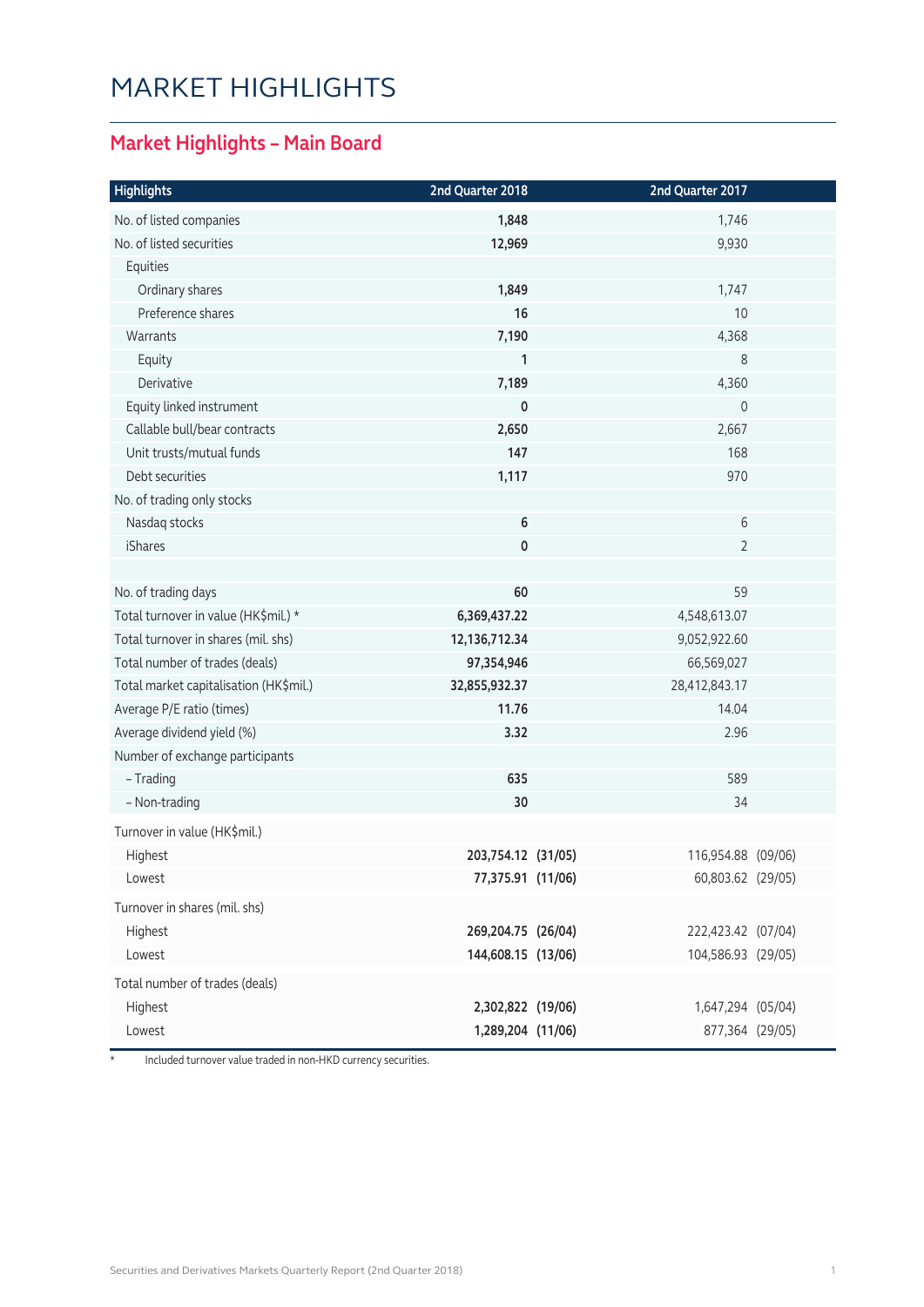### Market Highlights

#### **Market Highlights – GEM**

| <b>Highlights</b>                      | 2nd Quarter 2018 |                | 2nd Quarter 2017 |                |
|----------------------------------------|------------------|----------------|------------------|----------------|
| No. of listed companies                | 367              |                | 288              |                |
| No. of listed securities               | 368              |                | 289              |                |
| Equities                               | 367              |                | 288              |                |
| Warrants                               | $\mathbf{1}$     |                | 1                |                |
|                                        |                  |                |                  |                |
| No. of trading days                    | 60               |                | 59               |                |
| Total turnover in value (HK\$mil.) *   | 41,444.89        |                | 42,516.61        |                |
| Total turnover in shares (mil. shs)    | 84,816.78        |                | 144,650.63       |                |
| Total number of trades (deals)         | 1,252,478        |                | 1,348,491        |                |
| Total market capitalisation (HK\$mil.) | 248,066.40       |                | 267,662.50       |                |
| Average P/E ratio (times)              | 42.35            |                | 36.51            |                |
| Average dividend yield (%)             | 0.27             |                | 0.34             |                |
| Turnover in value (HK\$mil.)           |                  |                |                  |                |
| Highest                                | 1,908.70 (31/05) |                | 1,043.16 (27/06) |                |
| Lowest                                 |                  | 388.95 (30/04) |                  | 458.56 (24/04) |
| Turnover in shares (mil. shs)          |                  |                |                  |                |
| Highest                                | 2,871.69 (31/05) |                | 9,113.39 (28/06) |                |
| Lowest                                 |                  | 918.61 (30/04) | 1,324.44 (02/05) |                |
| Total number of trades (deals)         |                  |                |                  |                |
| Highest                                |                  | 40,272 (16/04) |                  | 51,033 (27/06) |
| Lowest                                 |                  | 11,626 (30/04) |                  | 13,770 (03/04) |

\* Included turnover value traded in non-HKD currency securities.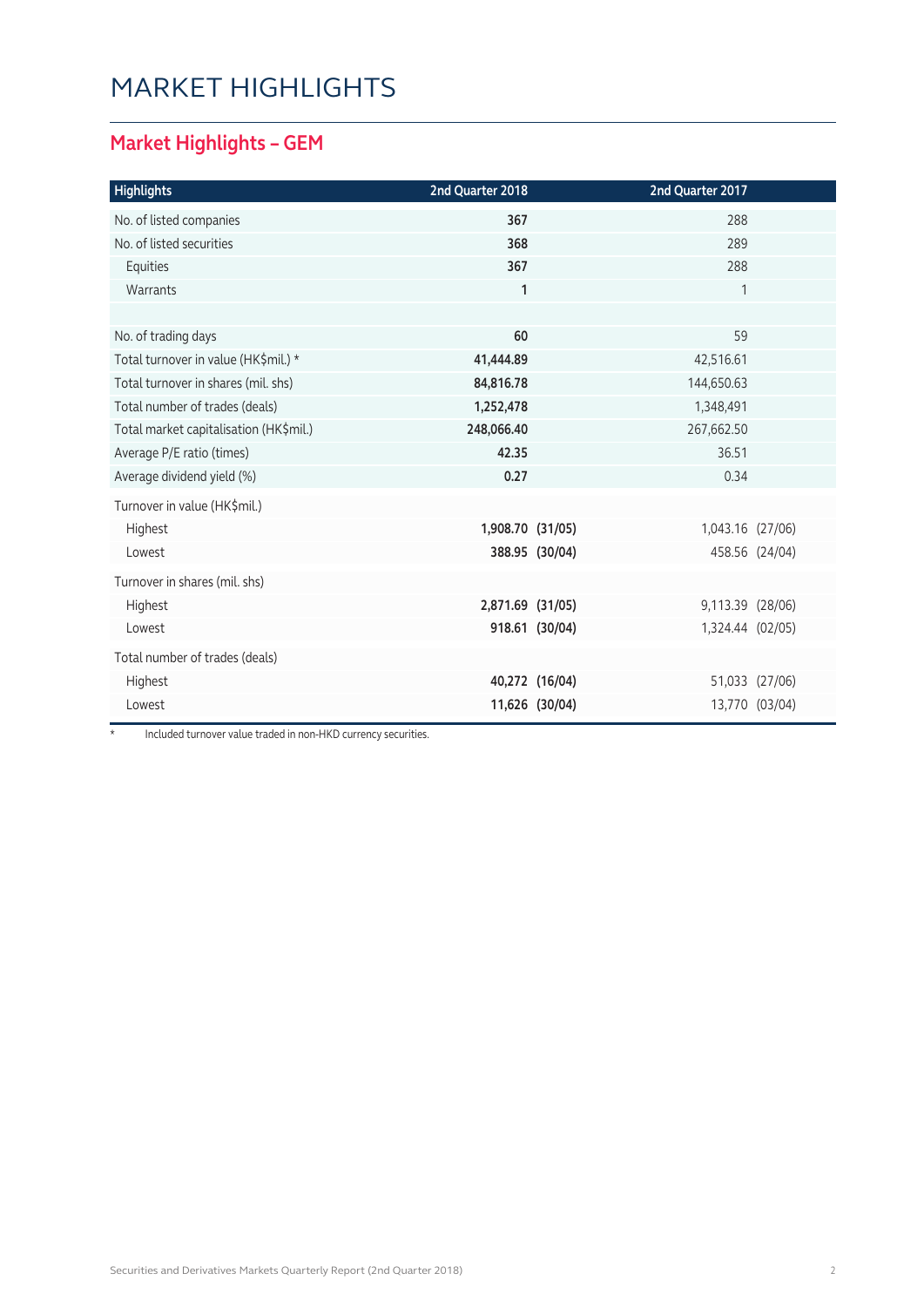## Market Highlights

#### **Derivatives Market Highlights**

| <b>Highlights</b>                                                                                         | 2nd Quarter | <b>2nd Quarter</b> |
|-----------------------------------------------------------------------------------------------------------|-------------|--------------------|
|                                                                                                           | 2018        | 2017               |
|                                                                                                           |             |                    |
| All futures and options products (excluding stock options)                                                |             |                    |
| No. of trading days                                                                                       | 60          | 59                 |
| Total contract volume                                                                                     | 38,470,936  | 25,254,553         |
| Equity index products                                                                                     | 37,909,593  | 25,072,981         |
| Equity products                                                                                           | 121,288     | 31,094             |
| Bond Futures *                                                                                            |             | 6,680              |
| Interest rates products                                                                                   | 441         | $\overline{0}$     |
| RMB Currency products                                                                                     | 389,712     | 142,975            |
| Gold Futures <sup>#</sup>                                                                                 | 48,347      |                    |
| Iron Ore Futures <sup>^</sup>                                                                             | 964         |                    |
| <b>London Metal Mini Futures</b>                                                                          | 591         | 823                |
| Average daily contract volume                                                                             | 641,182     | 428,043            |
|                                                                                                           |             |                    |
| Total open interest as at the quarter end (contracts)                                                     | 3,819,002   | 3,732,312          |
| Equity index products                                                                                     | 3,769,726   | 3,691,480          |
| Equity products                                                                                           | 16,417      | 6,563              |
| Bond Futures *                                                                                            |             | 666                |
| Interest rates products                                                                                   | 456         | 40                 |
| RMB Currency products                                                                                     | 32,134      | 33,553             |
| Gold Futures <sup>#</sup>                                                                                 | 208         |                    |
| Iron Ore Futures <sup>^</sup>                                                                             | 54          |                    |
| London Metal Mini Futures                                                                                 | 7           | 10                 |
| $^{\star}$<br>Trading in Bond Futures commenced on 10 Apr 2017 and suspended with effect from 08 Dec 2017 |             |                    |
| Trading in Gold Futures commenced on 10 Jul 2017                                                          |             |                    |
| Trading in Iron Ore Futures commenced on 13 Nov 2017<br>٨                                                 |             |                    |
| <b>Stock options</b>                                                                                      |             |                    |
| No. of newly introduced stock options classes                                                             | 0           | 3                  |
| No. of stock options as at the quarter end                                                                |             |                    |
| Class                                                                                                     | 89          | 87                 |
| <b>Series</b>                                                                                             | 34,978      | 31,958             |
| Total premium (HK\$mil.)                                                                                  | 20,957.48   | 9,477.49           |
| Call                                                                                                      | 8,966.77    | 5,291.19           |
| Put                                                                                                       | 11,990.71   | 4,186.30           |
| Average daily premium (HK\$mil.)                                                                          | 349.29      | 160.64             |
| Total contract volume                                                                                     | 28,891,853  | 21,947,446         |
| Call                                                                                                      | 14,168,985  | 11,605,403         |
| Put                                                                                                       | 14,722,868  | 10,342,043         |
| Average daily contract volume                                                                             | 481,531     | 371,991            |
| Total open interest as at the quarter end (contracts)                                                     | 9,255,436   | 7,582,918          |
| Call                                                                                                      | 4,478,540   | 3,699,782          |
| Put                                                                                                       | 4,776,896   | 3,883,136          |
| Total number of trades                                                                                    | 1,117,354   | 791,693            |

| Total contracts exercised                   | 2,780,590 | 2,092,871 |
|---------------------------------------------|-----------|-----------|
| Average premium per contract (HK\$)         | 725.38    | 431.83    |
| Average contract per trade (contracts)      | 26        |           |
| Put volume/call volume                      | 1.04      | 0.89      |
| Average daily contract volume/open interest | 5.2%      | 4.9%      |

Average daily number of trades **18,623** 13,419

| All futures and options products                      |            |            |
|-------------------------------------------------------|------------|------------|
| Total contract volume                                 | 67,362,789 | 47.201.999 |
| Total open interest as at the quarter end (contracts) | 13,074,438 | 11.315.230 |

Securities and Derivatives Markets Quarterly Report (2nd Quarter 2018) 33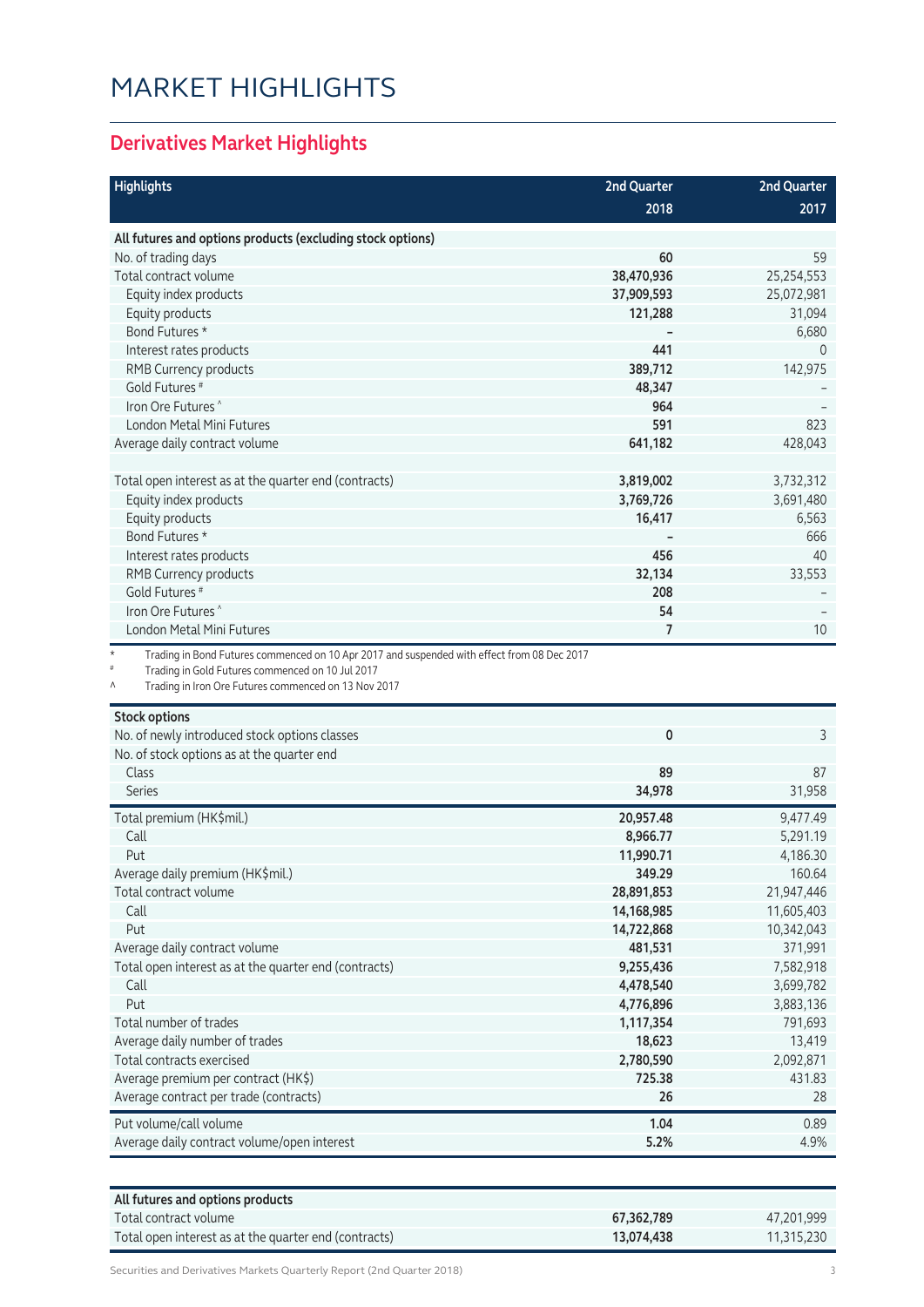#### **Clearing and Settlement Statistics**

| <b>Securities Market</b>                                                        | 2nd Quarter 2018 | 2nd Quarter 2017 |
|---------------------------------------------------------------------------------|------------------|------------------|
| Average Daily Exchange Trades Handled by CCASS                                  |                  |                  |
| - Number of trades                                                              | 1,633,677        | 1,150,564        |
| - Value of trades (HK\$bil.)                                                    | 106.6            | 77.4             |
| - Share quantity Involved (bil shares)                                          | 203.7            | 155.9            |
| Average Daily Settlement Instructions ("SIs") Settled by CCASS                  |                  |                  |
| - Number of SIs                                                                 | 104,188          | 89,205           |
| - Value of SIs (HK\$bil.)                                                       | 291.7            | 224.8            |
| - Share quantity involved (bil. Shares)                                         | 50.8             | 48.9             |
| Average Daily Investor SIs ("ISIs") Settled by CCASS                            |                  |                  |
| - Number of ISIs                                                                | 303              | 321              |
| - Value of ISIs (HK\$mil.)                                                      | 190.5            | 147.6            |
| - Share quantity involved (mil. shares)                                         | 352.6            | 212.6            |
| Average Daily Settlement Efficiency of CNS Stock Positions on Due Day (T+2) (%) | 99.87            | 99.91            |
| Average Daily Settlement Efficiency of CNS Stock Positions on the Day following |                  |                  |
| the Due Day $(T+3)$ (%)                                                         | 99.99            | 99.99            |
| Average Daily Buy-ins Executed on T+3                                           |                  |                  |
| - Number of brokers involved                                                    | 4                | $\overline{2}$   |
| - Number of buy-ins                                                             | 5                | $\overline{2}$   |
| - Value of buy-ins (HK\$mil)                                                    | 4.7              | 1.2              |
| Shares Deposited in the CCASS Depository *                                      |                  |                  |
| - Number of shares (bil shares)                                                 | 6,663.6          | 6,264.7          |
| - Percentage of total issued shares of the admitted securities                  | 76.69            | 75.18            |
| - Value of shares (HK\$bil)                                                     | 21,197.1         | 18,013.1         |
| - Percentage of the total market capitalisation of the admitted securities      | 59.56            | 57.34            |

| <b>Derivatives Market</b>                 | 2nd Quarter 2018 | 2nd Quarter 2017 |
|-------------------------------------------|------------------|------------------|
| Open Interest                             |                  |                  |
| - Equity Index Futures                    | 612,543          | 610,090          |
| - Stock Futures                           | 16,417           | 6,563            |
| - 5-Year MOF T-Bond Futures ^             | -                | 666              |
| - Interest Rates Futures                  | 456              | 40               |
| - RMB Currency Futures                    | 28,161           | 32,516           |
| - Gold Futures +                          | 208              |                  |
| - Iron Ore Futures ^^                     | 54               |                  |
| - London Metal Mini Futures               | 7                | 10               |
| - Equity Index Options                    | 3,157,183        | 3,081,390        |
| - Stock Options                           | 9,255,436        | 7,582,918        |
| - RMB Currency Options                    | 3,973            | 1,037            |
| <b>Cumulative Stock Options Exercised</b> |                  |                  |
| - Share quantity involved (mil. shs)      | 2,554            | 1,944            |
| - Value of shares (HK\$bil.)              | 70               | 41               |

Share quantity and market value of securities in non-HKD currency are included

^ Trading in 5-Year MOF T-Bond Futures commenced on 10 Apr 2017 and suspended with effect from 08 Dec 2017

+ Trading in Gold Futures commenced on 10 Jul 2017

^^ Trading in Iron Ore Futures commenced on 13 Nov 2017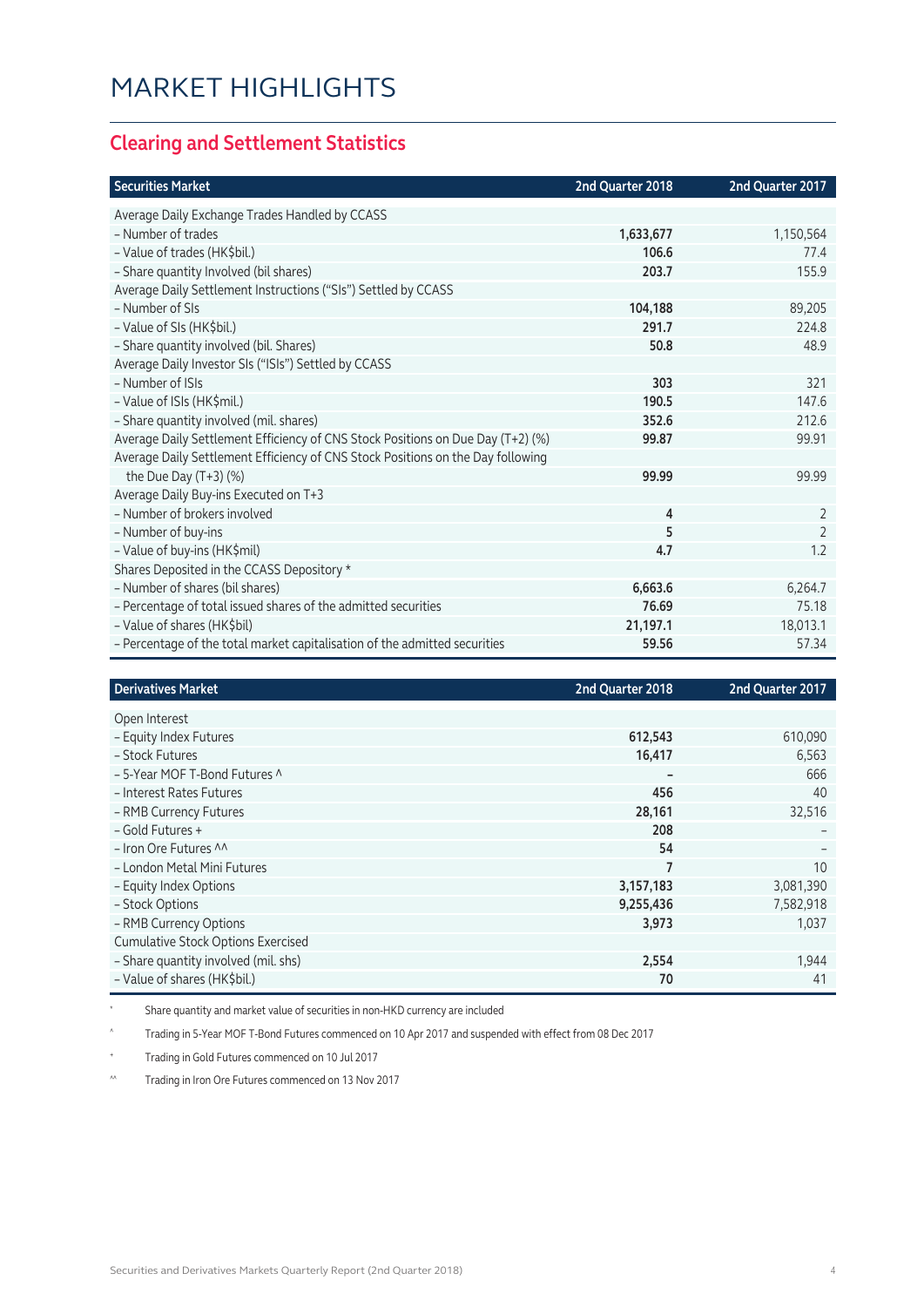#### **Equity Turnover**

|      |                | <b>Share</b> | Value        |              |
|------|----------------|--------------|--------------|--------------|
|      |                | (mil. shs)   | (HK\$ mil.)  | No. of deals |
| 2017 | Q <sub>2</sub> | 888,545.35   | 3,419,708.45 | 55,686,986   |
|      | Q3             | 961,543.54   | 4,503,339.92 | 65,867,472   |
|      | Q4             | 905,785.89   | 4,868,645.15 | 66,454,083   |
| 2018 | Q1             | 922,529.87   | 6,442,430.45 | 82,448,315   |
|      | Q <sub>2</sub> | 764,395.06   | 4,893,924.22 | 74,184,981   |

#### **Equity Trading Statistics**

|      |                | No. of<br>trading days | Average daily<br>turnover (HK\$ mil.) | Average<br>value per deal |
|------|----------------|------------------------|---------------------------------------|---------------------------|
| 2017 | Q <sub>2</sub> | 59                     | 57,961.16                             | 61,409                    |
|      | Q3             | 64                     | 70,364.69                             | 68,370                    |
|      | Q4             | 61                     | 79,813.85                             | 73,263                    |
| 2018 | Q1             | 61                     | 105,613.61                            | 78,139                    |
|      | Q <sub>2</sub> | 60                     | 81,565.40                             | 65,969                    |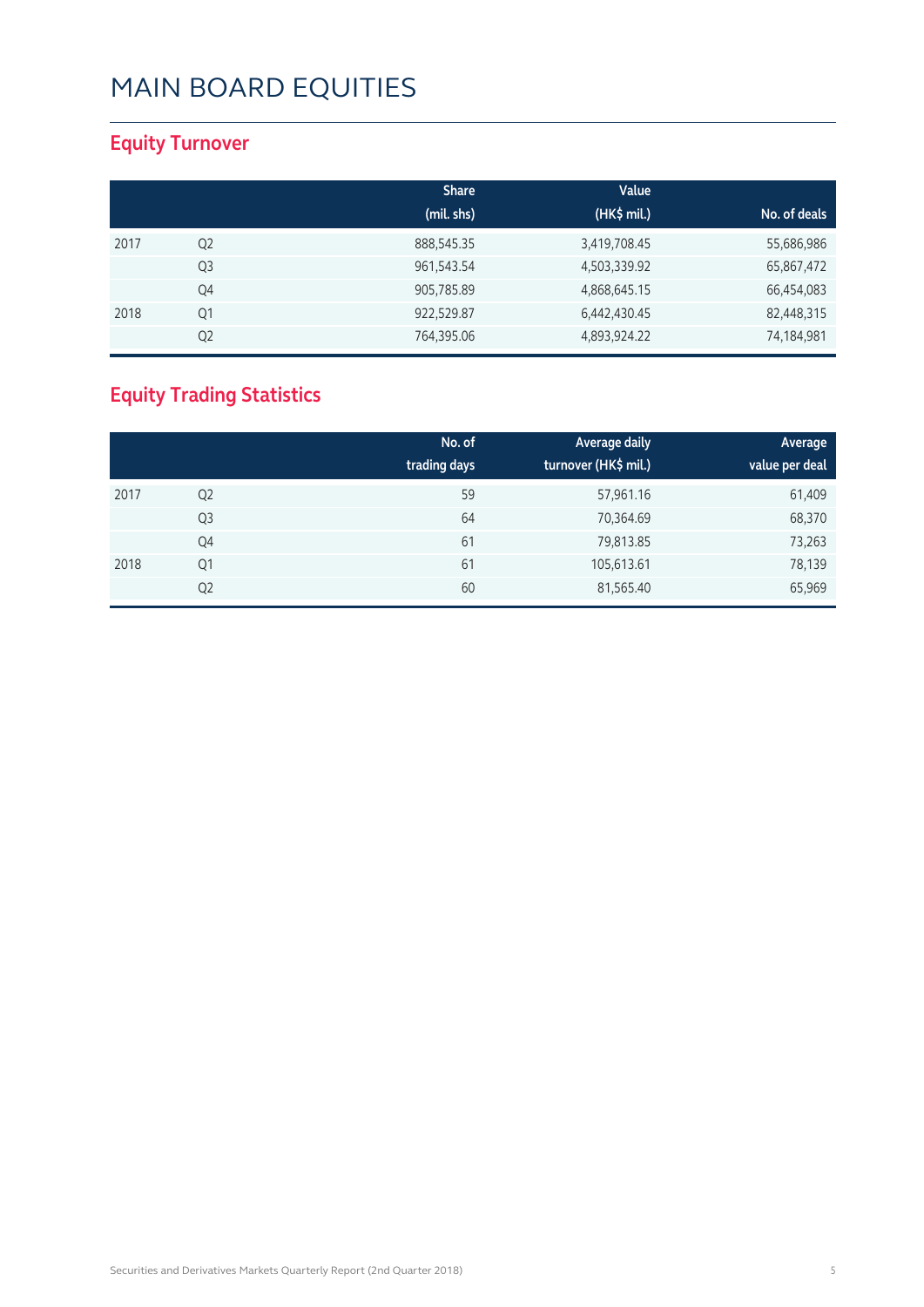#### **20 Most Advanced Stocks**

for 2nd quarter 2018

|                |       |                        | <b>Closing price</b> |                 |        |
|----------------|-------|------------------------|----------------------|-----------------|--------|
| Rank           | Code  | <b>Stock</b>           | End of Jun 2018      | End of Mar 2018 | % up   |
| 1              | 01647 | <b>SHIS LTD</b>        | 1.870                | 0.700           | 167.14 |
| $\overline{2}$ | 01889 | SANAI HEALTH GP        | 0.520                | 0.200           | 160.00 |
| 3              | 00758 | <b>JUNEFIELD GROUP</b> | 0.630                | 0.260           | 142.31 |
| $\overline{4}$ | 00708 | <b>EVERG HEALTH</b>    | 7.300                | 3.090           | 136.25 |
| 5              | 01611 | PANTRONICS HLDG        | 2.520                | 1.150           | 119.13 |
| 6              | 00082 | V1 GROUP               | 0.480                | 0.220           | 118.18 |
| 7              | 01660 | <b>ZHAOBANGJI PPT</b>  | 8.800                | 4.390           | 100.46 |
| 8              | 00241 | ALI HEALTH             | 7.570                | 3.900           | 94.10  |
| 9              | 01106 | <b>SINO HAIJING</b>    | 0.300                | 0.159           | 88.68  |
| 10             | 00456 | NEW CITY DEV           | 0.590                | 0.330           | 78.79  |
| 11             | 01220 | ZHIDAO INT'L           | 1.200                | 0.680           | 76.47  |
| 12             | 01347 | <b>HUA HONG SEMI</b>   | 26.950               | 15.540          | 73.42  |
| 13             | 00556 | PAN ASIA ENVIRO        | 1.500                | 0.870           | 72.41  |
| 14             | 01709 | <b>SEASON PACIFIC</b>  | 0.600                | 0.350           | 71.43  |
| 15             | 01298 | <b>TECHCOMP</b>        | 3.940                | 2.300           | 71.30  |
| 16             | 00653 | <b>BONJOUR HOLD</b>    | 0.380                | 0.227           | 67.40  |
| 17             | 00264 | <b>ASCENT INT'L</b>    | 1.480                | 0.900           | 64.44  |
| 18             | 00496 | <b>KASEN</b>           | 2.950                | 1.830           | 61.20  |
| 19             | 01822 | <b>HONGDA FIN</b>      | 0.295                | 0.183           | 61.20  |
| 20             | 02083 | <b>NATURE HOME</b>     | 1.640                | 1.020           | 60.78  |

A Adjusted

#### **20 Most Declined Stocks**

for 2nd quarter 2018

|                |       |                        |                 | <b>Closing price</b>    |          |
|----------------|-------|------------------------|-----------------|-------------------------|----------|
| Rank           | Code  | <b>Stock</b>           | End of Jun 2018 | End of Mar 2018         | % down   |
| 1              | 00279 | <b>FREEMAN FINTECH</b> | 0.088           | 1.400                   | $-93.71$ |
| $\overline{2}$ | 01369 | <b>WUZHOU INT'L</b>    | 0.063           | 0.770                   | $-91.82$ |
| 3              | 02200 | <b>HOSA INT'L</b>      | 0.290           | 2.780                   | $-89.57$ |
| 4              | 01439 | MOBILE INTERNET        | 0.385           | 2.190                   | $-82.42$ |
| 5              | 03326 | PERFECT GROUP          | 0.710           | 3.380                   | $-78.99$ |
| 6              | 00378 | <b>FDG KINETIC</b>     | 0.151           | 0.570                   | $-73.51$ |
| 7              | 00932 | <b>SHUNTEN INTL</b>    | 0.325           | 1.150                   | $-71.74$ |
| 8              | 01536 | YUK WING GP            | 0.530           | 1.840                   | $-71.20$ |
| 9              | 00633 | CH ALL ACCESS          | 0.800           | 2.500                   | $-68.00$ |
| 10             | 02326 | <b>NPE HOLDINGS</b>    | 0.055           | 0.161                   | $-65.84$ |
| 11             | 01322 | <b>CW GROUP HOLD</b>   | 0.440           | 1.220                   | $-63.93$ |
| 12             | 01219 | <b>TENWOW INT'L</b>    | 0.465           | 1.280                   | $-63.67$ |
| 13             | 02277 | <b>HUARONG INV</b>     | 0.445           | 1.190                   | $-62.61$ |
| 14             | 00712 | <b>COMTEC SOLAR</b>    | 0.087           | 0.227                   | $-61.67$ |
| 15             | 00875 | <b>CHINA FIN INV</b>   | 0.094           | 0.240<br>$\overline{A}$ | $-60.83$ |
| 16             | 01103 | DASHENG AGR FIN        | 0.086           | 0.215                   | $-60.00$ |
| 17             | 01194 | <b>MUNSUN CAPITAL</b>  | 0.320           | 0.800<br>A              | $-60.00$ |
| 18             | 01239 | <b>TEAMWAY INTL GP</b> | 0.022           | 0.054                   | $-59.26$ |
| 19             | 00058 | <b>SUNWAY INTL-NEW</b> | 0.200           | 0.470<br>$\overline{A}$ | $-57.45$ |
| 20             | 00486 | <b>RUSAL</b>           | 2.050           | 4.750                   | $-56.84$ |

A Adjusted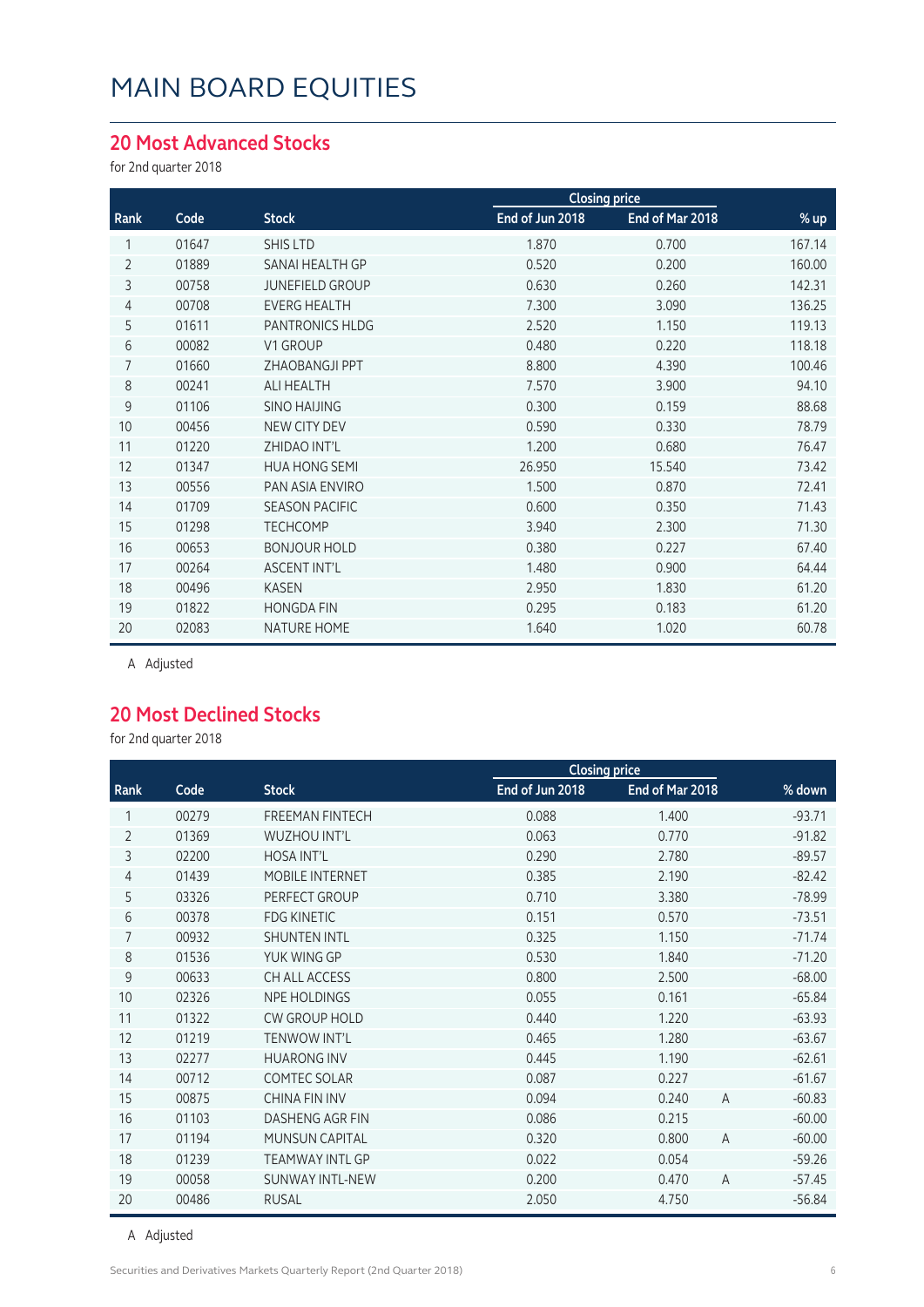#### **20 Most Active Stocks by Value**

#### for 2nd quarter 2018

| Rank           | Code  | <b>Stock</b>          | Turnover (HK\$ mil.) | % of total |
|----------------|-------|-----------------------|----------------------|------------|
| 1              | 00700 | <b>TENCENT</b>        | 598,529.59           | 12.23      |
| $\overline{2}$ | 02318 | PING AN               | 240,861.43           | 4.92       |
| 3              | 00939 | CCB                   | 155,680.40           | 3.18       |
| 4              | 01398 | <b>ICBC</b>           | 103,304.43           | 2.11       |
| 5              | 01299 | <b>AIA</b>            | 101,946.53           | 2.08       |
| 6              | 00388 | <b>HKEX</b>           | 88,726.17            | 1.81       |
| 7              | 00005 | <b>HSBC HOLDINGS</b>  | 81,744.58            | 1.67       |
| 8              | 03988 | <b>BANK OF CHINA</b>  | 77,872.70            | 1.59       |
| 9              | 00941 | <b>CHINA MOBILE</b>   | 69,707.30            | 1.42       |
| 10             | 00386 | SINOPEC CORP          | 67,127.52            | 1.37       |
| 11             | 00883 | <b>CNOOC</b>          | 66,756.14            | 1.36       |
| 12             | 00175 | <b>GEELY AUTO</b>     | 64,563.04            | 1.32       |
| 13             | 02382 | <b>SUNNY OPTICAL</b>  | 63,970.09            | 1.31       |
| 14             | 00857 | <b>PETROCHINA</b>     | 59,629.33            | 1.22       |
| 15             | 02018 | AAC TECH              | 55,906.21            | 1.14       |
| 16             | 01093 | <b>CSPC PHARMA</b>    | 51,952.89            | 1.06       |
| 17             | 00027 | <b>GALAXY ENT</b>     | 49,514.59            | 1.01       |
| 18             | 02628 | CHINA LIFE            | 47,942.35            | 0.98       |
| 19             | 02007 | <b>COUNTRY GARDEN</b> | 47,404.39            | 0.97       |
| 20             | 03968 | <b>CM BANK</b>        | 40,197.48            | 0.82       |
| <b>Total</b>   |       |                       | 2,133,337.17         | 43.59      |

#### **20 Most Active Stock by Shares**

| Rank           | Code  | <b>Stock</b>           | Turnover (mil. shs) | % of total |
|----------------|-------|------------------------|---------------------|------------|
|                | 00279 | <b>FREEMAN FINTECH</b> | 42,050.95           | 5.50       |
| $\overline{2}$ | 00939 | CCB                    | 19,691.54           | 2.58       |
| 3              | 03988 | <b>BANK OF CHINA</b>   | 18,919.82           | 2.48       |
| 4              | 01398 | <b>ICBC</b>            | 15,843.64           | 2.07       |
| 5              | 00582 | <b>LANDING INTL</b>    | 13,089.95           | 1.71       |
| 6              | 00136 | <b>HENGTEN NET</b>     | 12,464.55           | 1.63       |
| 7              | 01051 | <b>G-RESOURCES</b>     | 10,549.67           | 1.38       |
| 8              | 00857 | PETROCHINA             | 9,961.67            | 1.30       |
| 9              | 01288 | <b>ABC</b>             | 9,445.11            | 1.24       |
| 10             | 00386 | SINOPEC CORP           | 8,946.32            | 1.17       |
| 11             | 01369 | WUZHOU INT'L           | 8,227.48            | 1.08       |
| 12             | 00729 | <b>FDG EVEHICLES</b>   | 7,706.19            | 1.01       |
| 13             | 03800 | <b>GCL-POLY ENERGY</b> | 7,100.21            | 0.93       |
| 14             | 00486 | <b>RUSAL</b>           | 5,525.31            | 0.72       |
| 15             | 00883 | <b>CNOOC</b>           | 5,129.83            | 0.67       |
| 16             | 01194 | MUNSUN CAP-NEW         | 5,083.43            | 0.67       |
| 17             | 01060 | <b>ALI PICTURES</b>    | 4,970.01            | 0.65       |
| 18             | 01752 | <b>TOP EDUCATION</b>   | 4,389.50            | 0.57       |
| 19             | 02799 | <b>CHINA HUARONG</b>   | 4,312.89            | 0.56       |
| 20             | 00621 | <b>TAUNG GOLD</b>      | 4,272.54            | 0.56       |
| <b>Total</b>   |       |                        | 217,680.62          | 28.48      |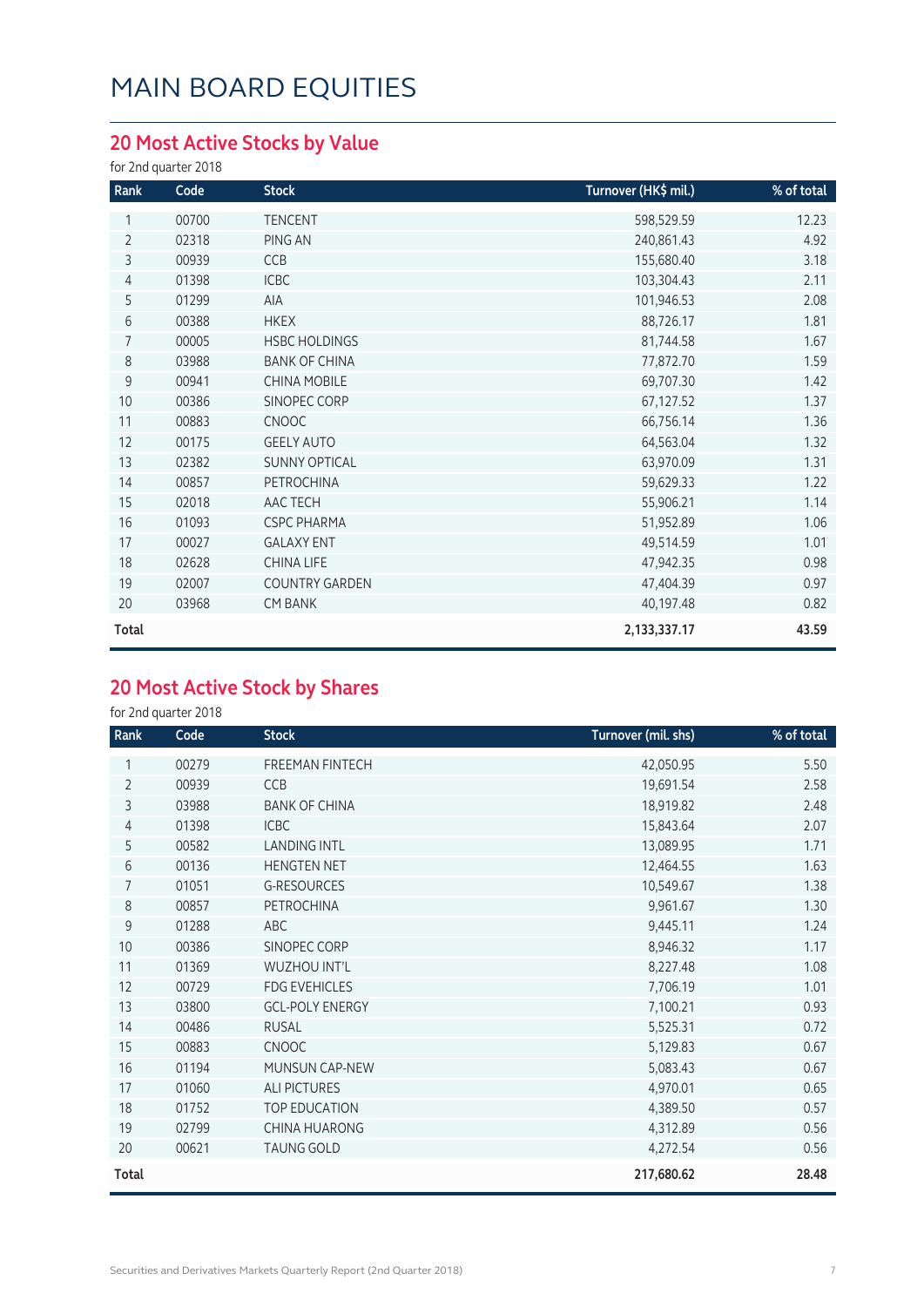#### **Market Capitalisation of Listed Companies for Main Board**

|      |                | HK\$ mil.     |
|------|----------------|---------------|
| 2017 | Q <sub>2</sub> | 28,412,843.17 |
|      | Q <sub>3</sub> | 31,140,799.89 |
|      | Q4             | 33,717,995.17 |
| 2018 | O1             | 34,138,548.54 |
|      | O2             | 32,855,932.37 |

#### **Market Capitalisation by Hang Seng Industry Classification System\* – Main Board**

Quarter-end figures



\* Hang Seng Industry Classification System (HSICS) is provided by Hang Seng Indexes Company Limited. Note: New Hang Seng Industry Classification System took effect on 9 September 2013.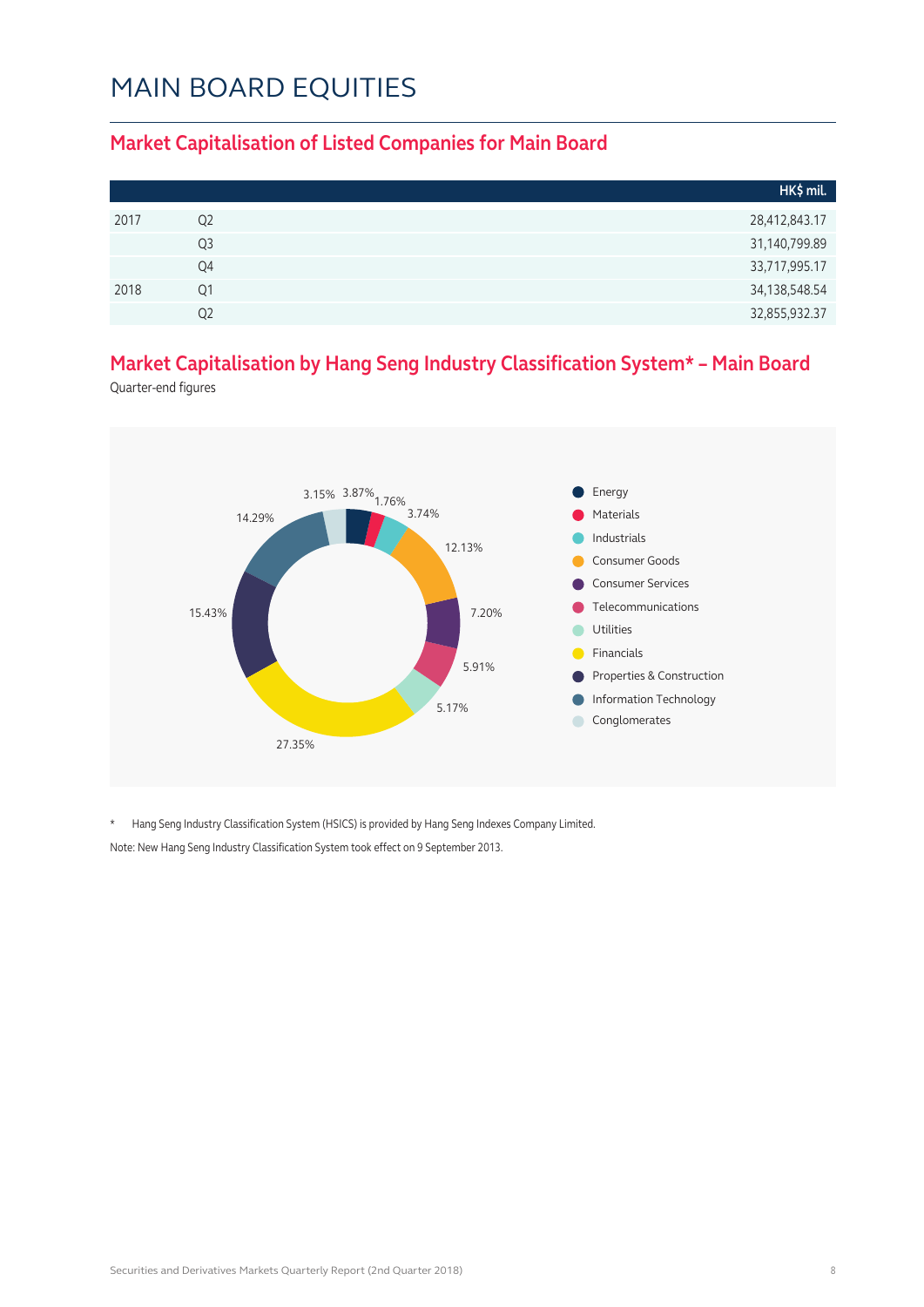#### **50 Leading Companies by Market Capitalisation**

as at the 2nd quarter end 2018

|                     |       |                                                         | <b>Market capitalisation</b> |                    |
|---------------------|-------|---------------------------------------------------------|------------------------------|--------------------|
| Rank                | Code  | Company                                                 | (HK\$ mil.)                  | % of market total  |
| 1                   | 00700 | Tencent Holdings Ltd.                                   | 3,742,712.19                 | 11.39              |
| $\overline{2}$      | 00939 | China Construction Bank Corporation - H Shares          | 1,743,025.57                 | 5.31               |
| 3                   | 00005 | <b>HSBC Holdings plc</b>                                | 1,496,381.61                 | 4.55               |
| 4                   | 00941 | China Mobile Ltd.                                       | 1,427,141.16                 | 4.34               |
| 5                   | 01299 | AIA Group Ltd.                                          | 828,427.92                   | 2.52               |
| 6                   | 00883 | CNOOC Ltd.                                              | 604,526.55                   | 1.84               |
| 7                   | 02318 | Ping An Insurance (Group) Co. of China, Ltd. - H Shares | 537,715.05                   | 1.64               |
| 8                   | 01398 | Industrial and Commercial Bank of China Ltd. - H Shares | 509,481.04                   | 1.55               |
| $\mathsf 9$         | 02378 | Prudential plc *                                        |                              | 466,535.89<br>N.A. |
| 10                  | 02388 | BOC Hong Kong (Holdings) Ltd.                           | 390,664.23                   | 1.19               |
| 11                  | 00011 | Hang Seng Bank Ltd.                                     | 375,103.54                   | 1.14               |
| 12                  | 00016 | Sun Hung Kai Properties Ltd.                            | 343,005.07                   | 1.04               |
| 13                  | 01928 | Sands China Ltd.                                        | 338,963.85                   | 1.03               |
| 14                  | 03988 | Bank of China Ltd. - H Shares                           | 325,290.66                   | 0.99               |
| 15                  | 00267 | CITIC Ltd.                                              | 321,738.30                   | 0.98               |
| 16                  | 00001 | CK Hutchison Holdings Ltd.                              | 320,958.85                   | 0.98               |
| 17                  | 02007 | Country Garden Holdings Co. Ltd.                        | 300,024.88                   | 0.91               |
| 18                  | 00762 | China Unicom (Hong Kong) Ltd.                           | 299,861.62                   | 0.91               |
| 19                  | 00388 | Hong Kong Exchanges and Clearing Ltd.                   | 294,235.18                   | 0.90               |
| 20                  | 00688 | China Overseas Land & Investment Ltd.                   | 283,217.81                   | 0.86               |
| 21                  | 00945 | Manulife Financial Corporation *                        |                              | 279,684.54<br>N.A. |
| 22                  | 03333 | China Evergrande Group                                  | 263,567.58                   | 0.80               |
| 23                  | 00027 | Galaxy Entertainment Group Ltd.                         | 262,346.37                   | 0.80               |
| 24                  | 00066 | MTR Corporation Ltd.                                    | 260,810.58                   | 0.79               |
| 25                  | 02888 | <b>Standard Chartered PLC</b>                           | 240,851.70                   | 0.73               |
| 26                  | 00003 | Hong Kong and China Gas Co. Ltd., The                   | 231,103.90                   | 0.70               |
| 27                  | 01113 | CK Asset Holdings Ltd.                                  | 230,354.16                   | 0.70               |
| 28                  | 00002 | CLP Holdings Ltd.                                       | 213,485.07                   | 0.65               |
| 29                  | 03328 | Bank of Communications Co., Ltd. - H Shares             | 210,421.29                   | 0.64               |
| 30                  | 01109 | China Resources Land Ltd.                               | 183,323.35                   | 0.56               |
| 31                  | 00175 | Geely Automobile Holdings Ltd.                          | 182,693.05                   | 0.56               |
| 32                  | 00012 | Henderson Land Development Co. Ltd.                     | 182,652.33                   | 0.56               |
| 33                  | 00386 | China Petroleum & Chemical Corporation - H Shares       | 178,849.20                   | 0.54               |
| 34                  | 01972 | Swire Properties Ltd.                                   | 169,650.00                   | 0.52               |
| 35                  | 01997 | Wharf Real Estate Investment Co. Ltd.                   | 169,573.30                   | 0.52               |
| 36                  | 02382 | Sunny Optical Technology (Group) Co. Ltd.               | 160,162.00                   | 0.49               |
| 37                  | 00384 | China Gas Holdings Ltd.                                 | 156,756.79                   | 0.48               |
| 38                  | 01038 | CK Infrastructure Holdings Ltd.                         | 154,136.81                   | 0.47               |
| 39                  | 01177 | Sino Biopharmaceutical Ltd.                             | 152,159.01                   | 0.46               |
| 40                  | 02628 | China Life Insurance Co. Ltd. - H Shares                | 150,683.79                   | 0.46               |
| 41                  | 01093 | CSPC Pharmaceutical Group Ltd.                          | 147,959.54                   | 0.45               |
| 42                  | 02313 | Shenzhou International Group Holdings Ltd.              | 145,587.09                   | 0.44               |
| 43                  | 02018 | AAC Technologies Holdings Inc.                          | 135,031.00                   | 0.41               |
| 44                  | 03968 | China Merchants Bank Co., Ltd. - H Shares               | 132,906.59                   | 0.40               |
| 45                  | 01128 | Wynn Macau, Ltd.                                        | 131,223.20                   | 0.40               |
| 46                  | 00656 | Fosun International Ltd.                                | 126,727.15                   | 0.39               |
| 47                  | 00857 | PetroChina Co. Ltd. - H Shares                          | 125,960.43                   | 0.38               |
| 48                  | 00960 | Longfor Properties Co. Ltd.                             | 125,425.15                   | 0.38               |
| 49<br>50            | 00291 | China Resources Beer (Holdings) Co. Ltd.                | 123,603.14                   | 0.38               |
| Total               | 01918 | Sunac China Holdings Ltd.                               | 120,846.13<br>19,551,324.79  | 0.37<br>59.51      |
| <b>Market Total</b> |       |                                                         | 32,855,932.37                | 100.00             |
|                     |       |                                                         |                              |                    |

Notes:

\* not included in Market Total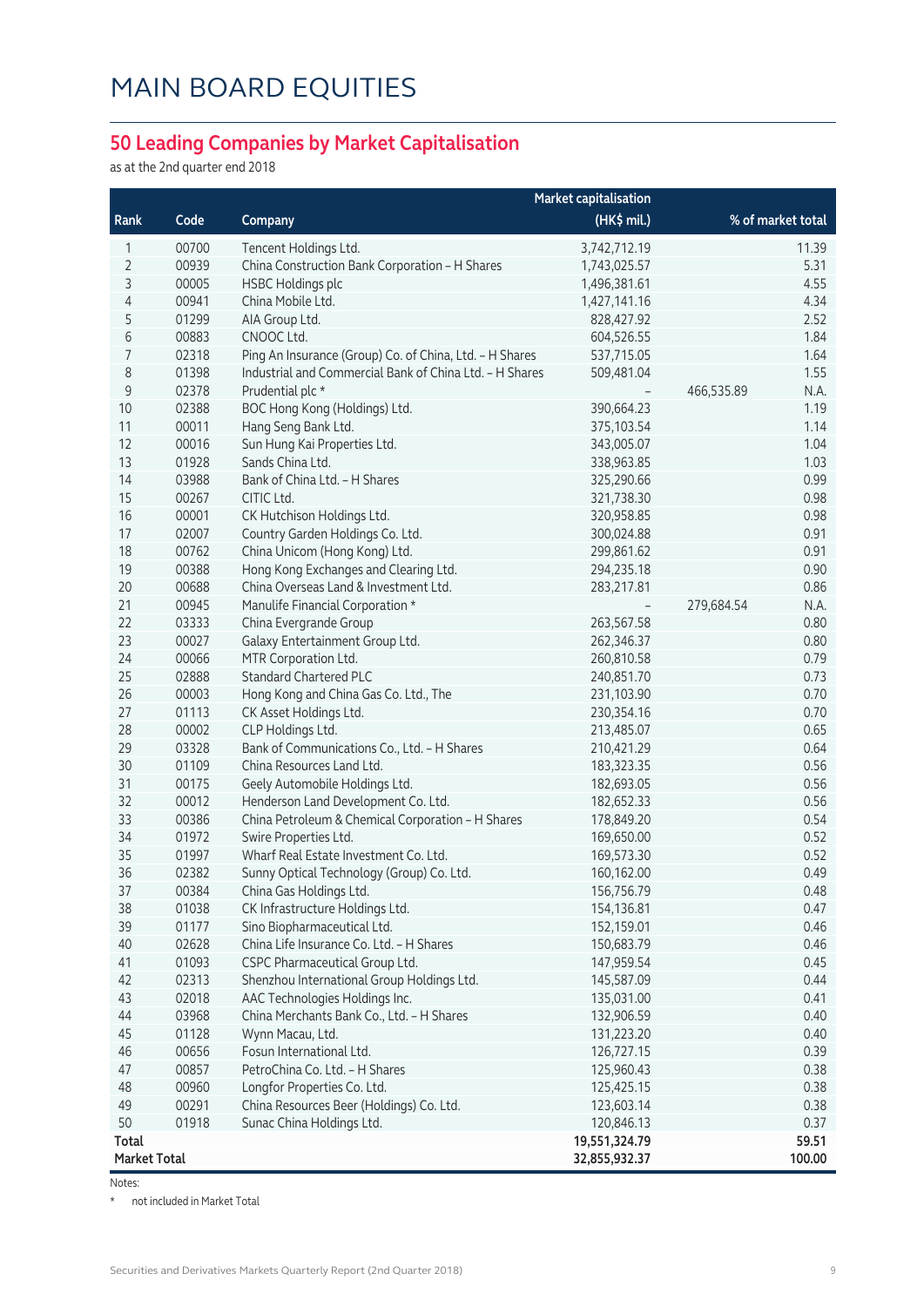#### **Short Selling (value)**

|      |    | Short selling turnover (HK\$ mil.) | Market turnover (HK\$ mil.) * | % of market total |
|------|----|------------------------------------|-------------------------------|-------------------|
| 2017 | Q2 | 504,352.77                         | 4,591,129.68                  | 10.99             |
|      | Q3 | 589,099.69                         | 5,964,717.45                  | 9.88              |
|      | Q4 | 648,919.41                         | 6,544,565.64                  | 9.92              |
| 2018 | Q1 | 988,343.62                         | 8,909,838.11                  | 11.09             |
|      | Q2 | 772,146.39                         | 6,410,882.11                  | 12.04             |

**Included Market total for Main Board and GEM** 

#### **Short Selling (share)**

|                | Short selling turnover (mil. shs) | Market turnover (mil. shs) * | % of market total |
|----------------|-----------------------------------|------------------------------|-------------------|
| Q <sub>2</sub> | 49,419.09                         | 9,197,573.22                 | 0.54              |
| Q3             | 55,768.04                         | 10,542,397.64                | 0.53              |
| Q4             | 52,727.59                         | 11,978,771.34                | 0.44              |
| Q1             | 73,962.52                         | 15,407,195.88                | 0.48              |
| Q2             | 62,536.85                         | 12,221,529.12                | 0.51              |
|                |                                   |                              |                   |

Included Market total for Main Board and GEM

#### **New Listing Companies Statistics**

|      |                | No. of newly<br>listed companies | No. of companies<br>transferred from GEM * | <b>Funds raised</b><br>(HK\$ mil.) $*$ |
|------|----------------|----------------------------------|--------------------------------------------|----------------------------------------|
| 2017 | Q <sub>2</sub> | 13                               | 3                                          | 40,164.53                              |
|      | Q3             | 18                               | 4                                          | 30,967.64                              |
|      | Q4             | 30                               | 5                                          | 39,356.51                              |
| 2018 | Q1             | 31                               | 5                                          | 22,173.45                              |
|      | Q2             | 20                               |                                            | 24,826.14                              |

Included only the transfers of listing from GEM to Main Board pursuant to the revised Rule 9.24 of GEM Listing Rules and to the new Chapter 9A of the Main Board Listing Rules effective from 1 July 2008

All funds raised are attributed to the initial public offers of newly listed companies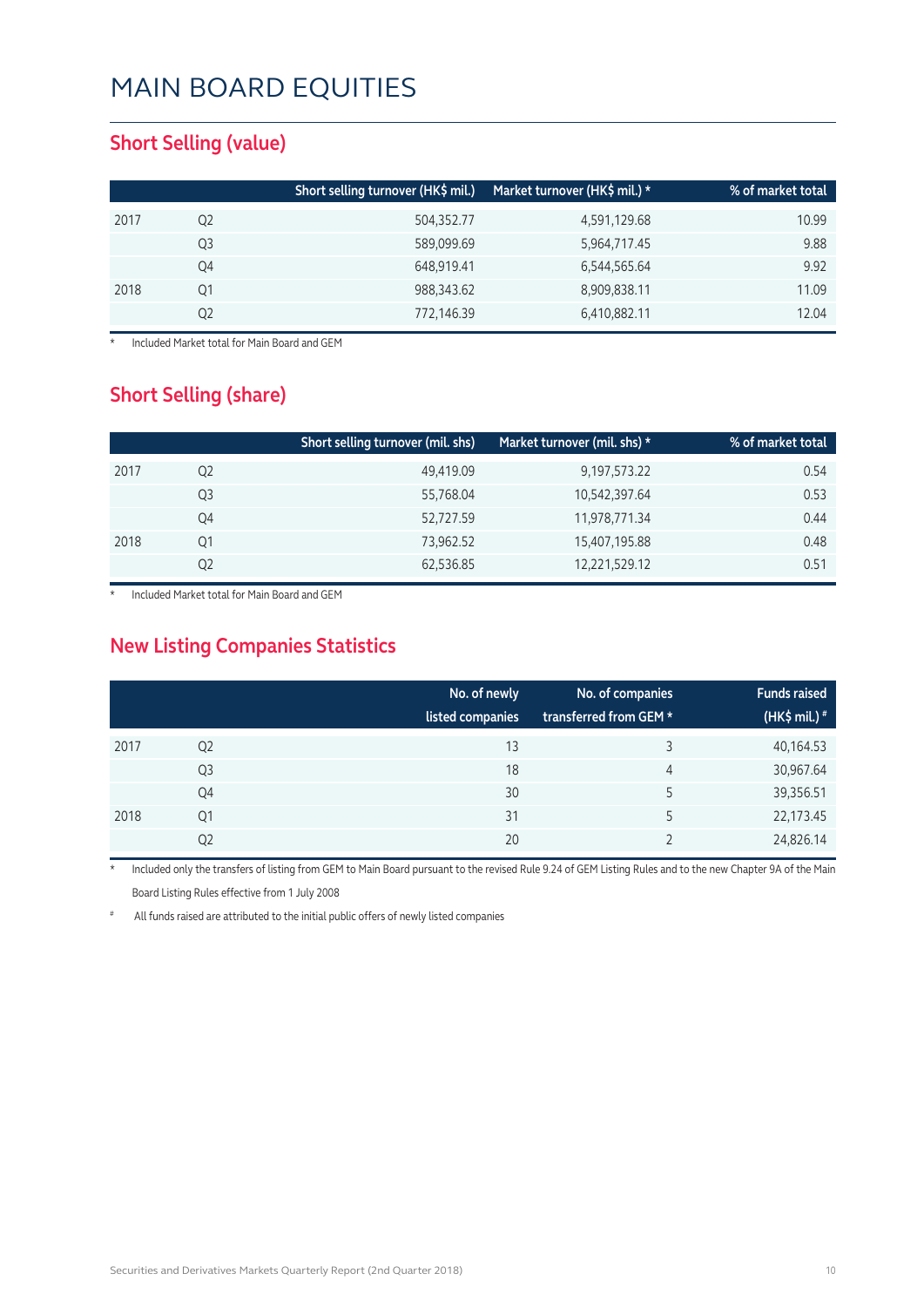#### **Newly Listed Companies**

#### for 2nd quarter 2018

| Code  | Company                                           | <b>Listing date</b> | No. of issued shares | Funds raised (HK\$ mil.) |
|-------|---------------------------------------------------|---------------------|----------------------|--------------------------|
| 01726 | HKE Holdings Ltd.                                 | 2018/04/18          | 800,000,000          | 110.00                   |
| 01671 | Tianjin Tianbao Energy Co., Ltd. - H Shares       | 2018/04/27          | 44,320,000           | 84.21                    |
| 01833 | Ping An Healthcare and Technology Co. Ltd.        | 2018/05/04          | 1,067,294,200        | 8,773.16                 |
| 01742 | HPC Holdings Ltd.                                 | 2018/05/11          | 1,600,000,000        | 180.00                   |
| 01750 | REM Group (Holdings) Ltd.                         | 2018/05/11          | 1,800,000,000        | 135.00                   |
| 01752 | Top Education Group Ltd.                          | 2018/05/11          | 2,588,548,000        | 232.16                   |
| 02119 | Tsit Wing International Holdings Ltd.             | 2018/05/11          | 761,093,112          | 544.66                   |
| 03613 | Beijing Tong Ren Tang Chinese Medicine Co. Ltd. * | 2018/05/29          | 837,100,000          |                          |
| 01598 | China 21st Century Education Group Ltd.           | 2018/05/29          | 1,236,000,000        | 447.48                   |
| 01978 | LH Group Ltd.                                     | 2018/05/30          | 800,000,000          | 220.00                   |
| 01451 | MS Group Holdings Ltd.                            | 2018/06/01          | 200,000,000          | 67.00                    |
| 06119 | Tian Yuan Group Holdings Ltd.                     | 2018/06/01          | 600,000,000          | 127.50                   |
| 01757 | Affluent Foundation Holdings Ltd.                 | 2018/06/07          | 1,200,000,000        | 102.00                   |
| 01751 | Sing On Holdings Ltd. *                           | 2018/06/12          | 672,000,000          |                          |
| 01806 | Huifu Payment Ltd.                                | 2018/06/15          | 1,251,462,961        | 1,689.48                 |
| 06098 | Country Garden Services Holdings Co. Ltd.         | 2018/06/19          | 2,500,000,000        |                          |
| 02003 | VCREDIT Holdings Ltd.                             | 2018/06/21          | 497,303,869          | 1,371.44                 |
| 01916 | Jiangxi Bank Co., Ltd. - H Shares                 | 2018/06/26          | 1,170,000,000        | 7,476.30                 |
| 01749 | Shanshan Brand Management Co., Ltd. - H Shares    | 2018/06/27          | 33,400,000           | 126.25                   |
| 01587 | Shineroad International Holdings Ltd.             | 2018/06/27          | 680,000,000          | 127.50                   |
| 01620 | CTEH Inc.                                         | 2018/06/28          | 1,200,000,000        | 108.00                   |
| 06100 | Wise Talent Information Technology Co., Ltd.      | 2018/06/29          | 495,559,464          | 2,904.00                 |
| Total |                                                   |                     |                      | 24,826.14                |

\* Transfers of listing from GEM to Main Board pursuant to the revised Rule 9.24 of the GEM Listing Rules and to the new Chapter 9A of the Main Board Listing Rules effective from 1 July 2008.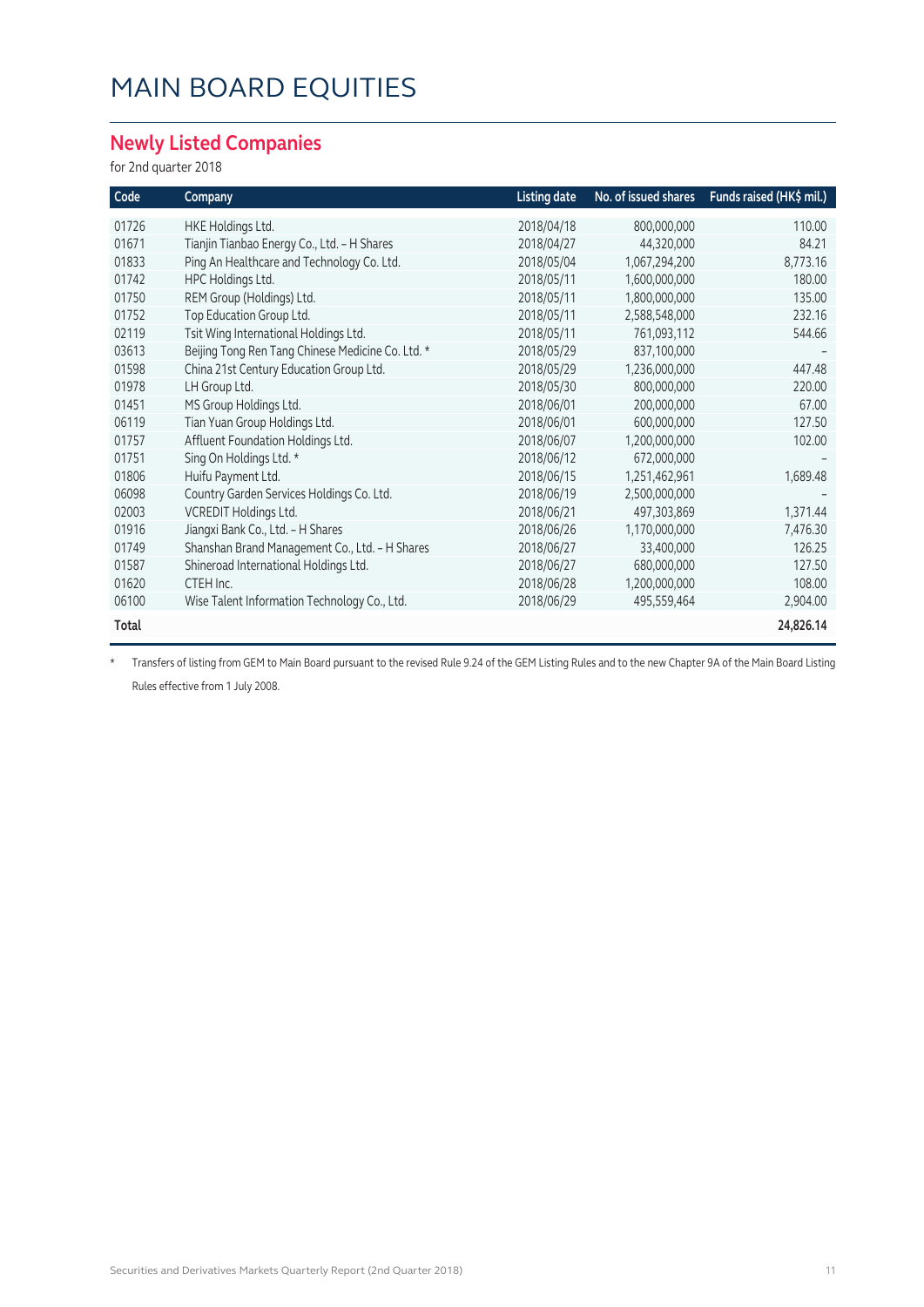#### **Withdrawal of Listed Companies**

| <b>Code</b> | Company                                      | Last trading date | <b>Delisted date</b> |
|-------------|----------------------------------------------|-------------------|----------------------|
| 01893       | China National Materials Co. Ltd. - H Shares | 2018/04/16        | 2018/04/24           |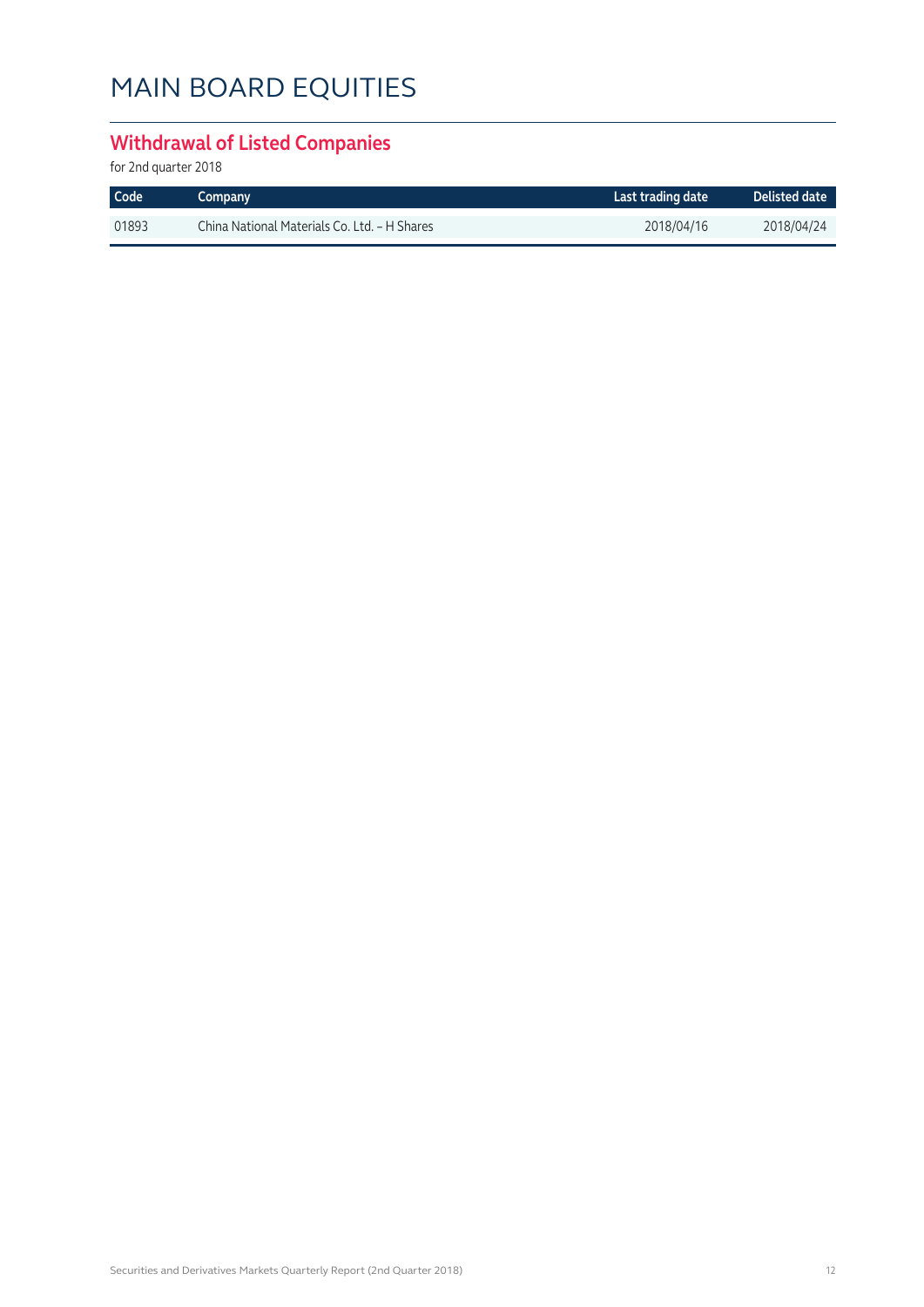#### **Company Name Changes**

| Code  | Old name                                     | New name                                        | <b>Effective date</b> | <b>Adoption date</b> |
|-------|----------------------------------------------|-------------------------------------------------|-----------------------|----------------------|
| 00860 | O Luxe Holdings Ltd.                         | WE Solutions Ltd.                               | 2018/02/28            | 2018/04/10           |
| 06123 | On Time Logistics Holdings Ltd.              | YTO Express (International) Holdings Ltd.       | 2018/02/28            | 2018/04/10           |
| 01326 | Pegasus Entertainment Holdings Ltd.          | Transmit Entertainment Ltd.                     | 2018/03/13            | 2018/04/13           |
| 00186 | Grande Holdings Ltd., The                    | Nimble Holdings Co. Ltd.                        | 2018/02/14            | 2018/04/18           |
| 01152 | Infinity Financial Group (Holdings) Ltd.     | Momentum Financial Holdings Ltd.                | 2018/03/21            | 2018/04/19           |
| 00707 | Co-Prosperity Holdings Ltd.                  | Asia Television Holdings Ltd.                   | 2018/03/16            | 2018/04/20           |
| 00888 | RoadShow Holdings Ltd.                       | Bison Finance Group Ltd.                        | 2018/03/16            | 2018/04/23           |
| 01140 | OP Financial Investments Ltd.                | OP Financial Ltd.                               | 2018/03/26            | 2018/04/24           |
| 00767 | Pacific Plywood Holdings Ltd.                | Asia Pacific Silk Road Investment Co. Ltd.      | 2018/04/13            | 2018/04/30           |
| 00331 | FSE Engineering Holdings Ltd.                | FSE Services Group Ltd.                         | 2018/04/11            | 2018/05/04           |
| 00952 | China Oceanwide International Financial Ltd. | China Tonghai International Financial Ltd.      | 2018/04/11            | 2018/05/07           |
| 00397 | Jun Yang Financial Holdings Ltd.             | Power Financial Group Ltd.                      | 2018/04/11            | 2018/05/10           |
| 00445 | China Fire Safety Enterprise Group Ltd.      | CIMC-TianDa Holdings Co. Ltd.                   | 2018/04/24            | 2018/05/18           |
| 00007 | Hoifu Energy Group Ltd.                      | Hong Kong Finance Investment Holding Group Ltd. | 2018/04/19            | 2018/06/06           |
| 00524 | e-Kong Group Ltd.                            | Great Wall Belt & Road Holdings Ltd.            | 2018/04/23            | 2018/06/08           |
| 00340 | China Mining Resources Group Ltd.            | Tongguan Gold Group Ltd.                        | 2018/04/27            | 2018/06/11           |
| 01660 | Sanroc International Holdings Ltd.           | Zhaobangji Properties Holdings Ltd.             | 2018/05/16            | 2018/06/13           |
| 00577 | The 13 Holdings Ltd.                         | South Shore Holdings Ltd.                       | 2018/05/09            | 2018/06/27           |
| 01070 | TCL Multimedia Technology Holdings Ltd.      | TCL Electronics Holdings Ltd.                   | 2018/05/23            | 2018/06/28           |
| 03393 | Wasion Group Holdings Ltd.                   | Wasion Holdings Ltd.                            | 2018/05/30            | 2018/06/29           |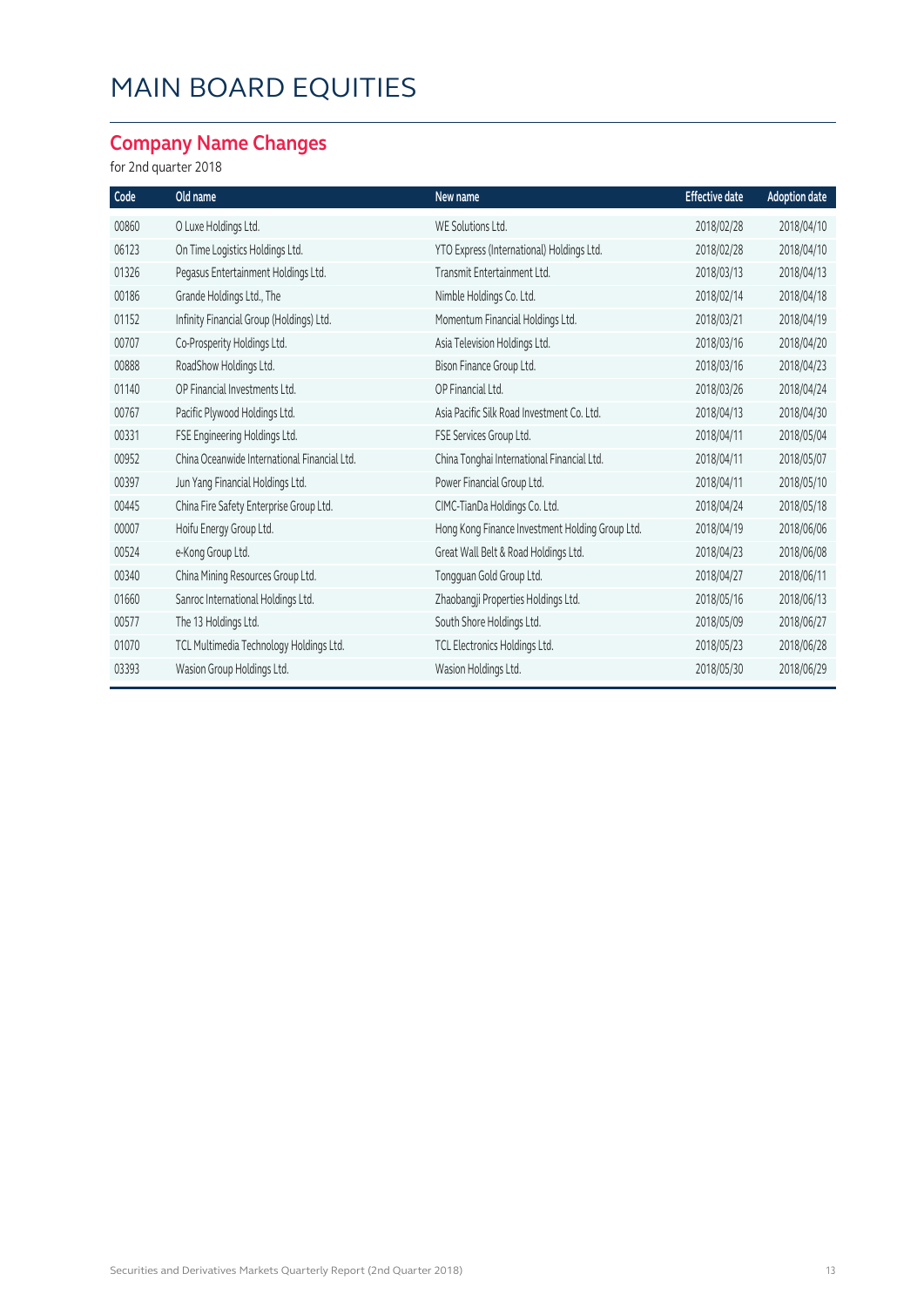#### **Bonus Issues/Bonus Warrants**

for 2nd quarter 2018

| Code  | Company                                          | <b>Particulars</b> | Ex-date    |
|-------|--------------------------------------------------|--------------------|------------|
| 00771 | Automated Systems Holdings Ltd.                  | 2 for 10           | 2018/05/21 |
| 02238 | Guangzhou Automobile Group Co., Ltd. - H Shares  | 4 for 10           | 2018/06/01 |
| 00094 | Greenheart Group Ltd.                            | 1 for 10           | 2018/06/04 |
| 01177 | Sino Biopharmaceutical Ltd.                      | 1 for $2$          | 2018/06/04 |
| 00012 | Henderson Land Development Co. Ltd.              | 1 for 10           | 2018/06/05 |
| 00003 | Hong Kong and China Gas Co. Ltd., The            | 1 for 10           | 2018/06/08 |
| 01812 | Shandong Chenming Paper Holdings Ltd. - H Shares | 5 for 10           | 2018/06/15 |
| 01513 | Livzon Pharmaceutical Group Inc. - H Shares      | 3 for 10           | 2018/06/22 |
| 01988 | China Minsheng Banking Corp., Ltd. - H Shares    | 2 for 10           | 2018/06/25 |
| 00096 | Yusei Holdings Ltd.                              | 1 for $5$          | 2018/06/26 |
| 02328 | PICC Property and Casualty Co. Ltd. - H Shares   | 5 for 10           | 2018/06/27 |

#### **Share Split/Consolidation**

| Code  | <b>Company</b>                         | <b>Particulars</b>      | <b>Effective date</b> |
|-------|----------------------------------------|-------------------------|-----------------------|
| 01059 | Kantone Holdings Ltd.                  | Consolidation 5 into 1  | 2018/04/10            |
| 00340 | Tongguan Gold Group Ltd.               | Consolidation 10 into 1 | 2018/04/30            |
| 01194 | Munsun Capital Group Ltd.              | Consolidation 20 into 1 | 2018/05/28            |
| 01007 | Daqing Dairy Holdings Ltd.             | Consolidation 2 into 1  | 2018/05/29            |
| 00058 | Sunway International Holdings Ltd.     | Consolidation 10 into 1 | 2018/06/04            |
| 01181 | Tang Palace (China) Holdings Ltd.      | Split 1 into 2          | 2018/06/05            |
| 00875 | China Finance Investment Holdings Ltd. | Consolidation 10 into 1 | 2018/06/25            |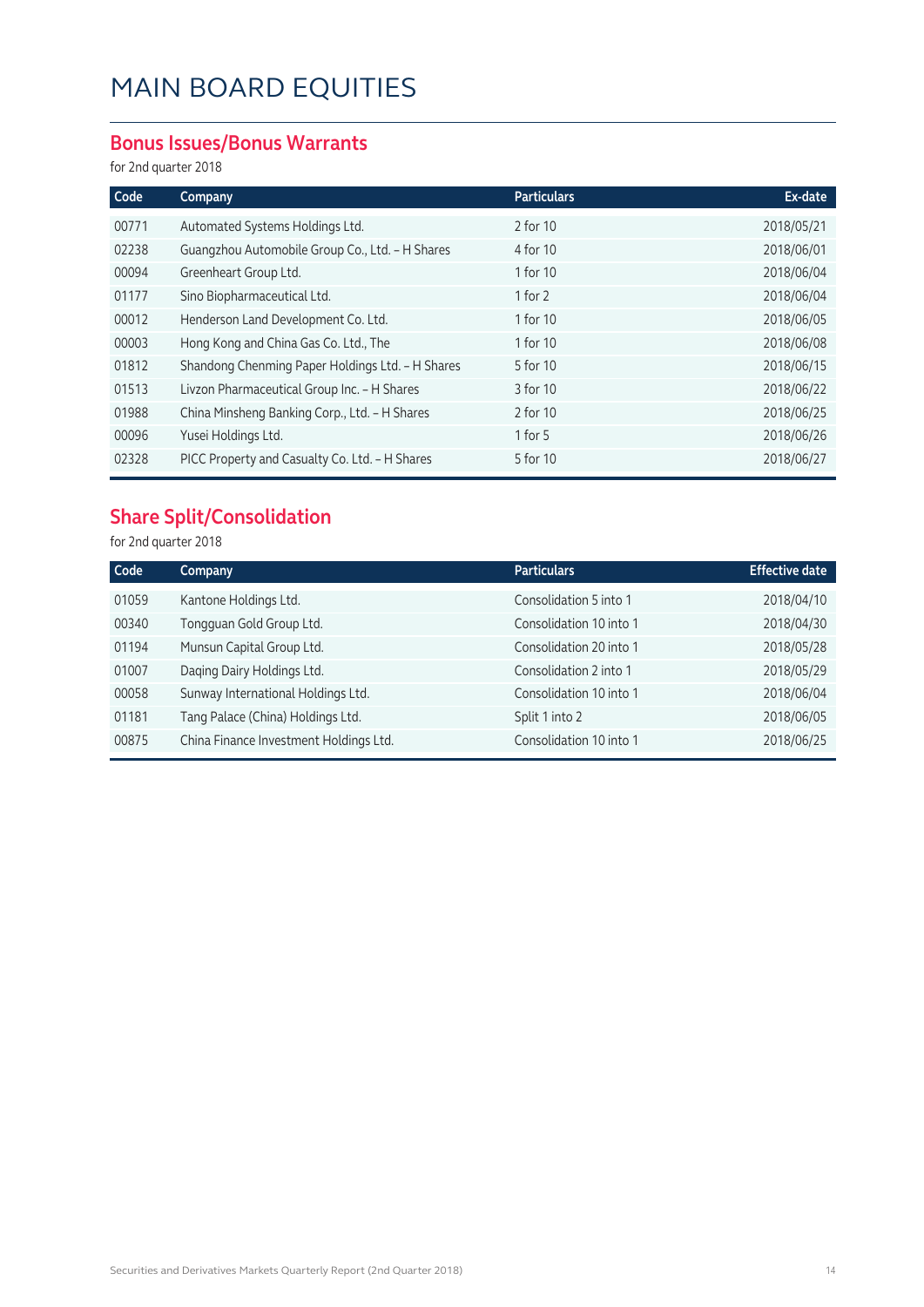#### **Rights Issues & Open Offers**

| Month | Code  | Company                     | Ratio                          | Funds raised (HK\$ mil.) |
|-------|-------|-----------------------------|--------------------------------|--------------------------|
| Jun   | 00559 | DeTai New Energy Group Ltd. | Rts 2 for 1 @\$0.052           | 544.11                   |
|       | 01007 | Daqing Dairy Holdings Ltd.  | Open offer 1 for 5 @\$0.1025   | 10.36                    |
|       |       |                             | (after consolidation 2 into 1) |                          |
| Total |       |                             |                                | 554.47                   |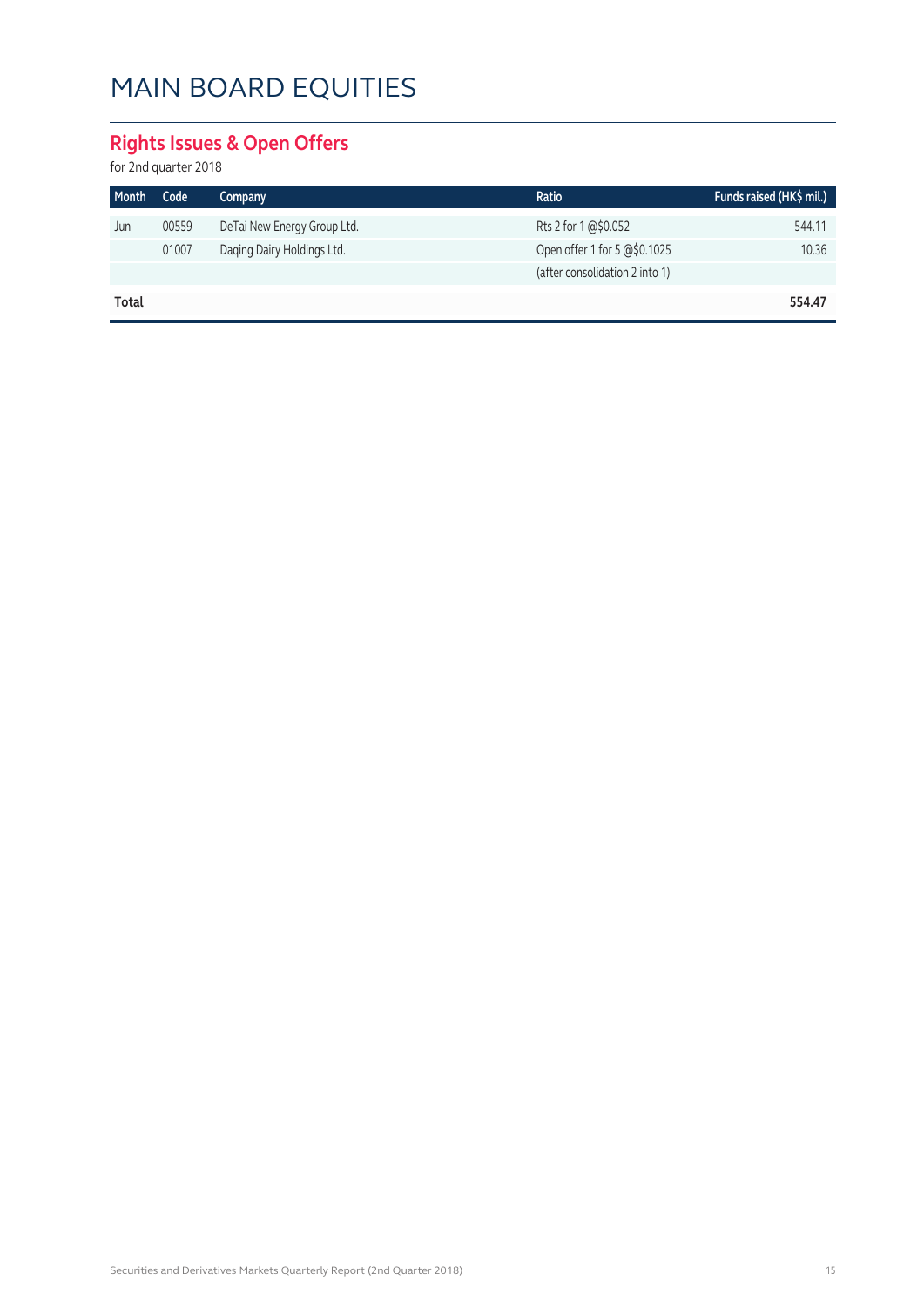#### **Placing\***

|       |       |                        | No. of new    | <b>Placing price</b> | <b>Funds raised</b> |
|-------|-------|------------------------|---------------|----------------------|---------------------|
| Month | Code  | Company                | shares placed | (HK\$)               | (HK\$ mil.)         |
| 2018  |       |                        |               |                      |                     |
| Apr   | 00888 | <b>BISON FINANCE</b>   | 187,500,000   | 1.4400               | 270.00              |
|       | 00371 | <b>BJ ENT WATER</b>    | 169,491,525   | 5.9000               | 1,000.00            |
|       | 00159 | <b>BROCKMAN MINING</b> | 780,000,000   | 0.1000               | 78.00               |
|       | 02312 | CH FIN LEASING         | 220,000,000   | 0.1350               | 29.70               |
|       | 00810 | CH INTERNET INV        | 109,170,000   | 0.1350               | 14.74               |
|       | 03818 | CHINA DONGXIANG        | 9,000,000     | 1.2900               | 11.61               |
|       | 03818 | CHINA DONGXIANG        | 202,310,000   | 1.3500               | 273.12              |
|       | 01130 | <b>CHINA ENV RES</b>   | 339,400,000   | 0.2550               | 86.55               |
|       | 00348 | CHINAHEALTHWISE        | 1,420,000,000 | 0.1100               | 156.20              |
|       | 00471 | <b>CMMB VISION</b>     | 375,000,000   | 0.2400               | 90.00               |
|       | 01543 | <b>JOIN-SHARE</b>      | 261,030,000   | 1.4200               | 370.66              |
|       | 02327 | MEILLEUREHEALTH        | 124,800,000   | 0.3500               | 43.68               |
|       | 01539 | <b>SYNERGY GROUP</b>   | 50,000,000    | 1.0900               | 54.50               |
|       | 00891 | <b>TRINITY</b>         | 1,846,000,000 | 1.2000               | 2,215.20            |
| May   | 01958 | <b>BAIC MOTOR</b>      | 420,000,000   | 7.8900               | 3,313.80            |
|       | 01191 | CHINA GEM HLDGS        | 540,000,000   | 0.1200               | 64.80               |
|       | 01371 | <b>CHINA LOTSYN</b>    | 1,034,500,000 | 0.1160               | 120.00              |
|       | 00445 | CIMC-TIANDA            | 673,225,000   | 0.3660               | 246.40              |
|       | 01589 | <b>CNLP</b>            | 321,068,999   | 2.8000               | 898.99              |
|       | 02298 | COSMO LADY             | 121,443,213   | 4.2000               | 510.06              |
|       | 01218 | <b>EASYKNIT INT'L</b>  | 11,900,000    | 4.6000               | 54.74               |
|       | 00223 | <b>ELIFE HLDGS</b>     | 306,875,000   | 0.1280               | 39.28               |
|       | 00500 | <b>FRONTIER SER</b>    | 640,000,000   | 1.3000               | 832.00              |
|       | 01822 | <b>HONGDA FIN</b>      | 176,580,000   | 0.3000               | 52.97               |
|       | 00428 | <b>HUGE CHINA</b>      | 14,000,000    | 0.7900               | 11.06               |
|       | 02014 | <b>OZNER WATER</b>     | 90,000,000    | 2.0000               | 180.00              |
|       | 01251 | <b>SPT ENERGY</b>      | 306,958,000   | 0.7800               | 239.43              |
|       | 01613 | SYNERTONE              | 653,016,000   | 0.0800               | 52.24               |
|       | 00515 | TC ORI LIGHT           | 205,927,043   | 0.1000               | 20.59               |
|       | 00826 | TIANGONG INT'L         | 300,000,000   | 1.6000               | 480.00              |
|       | 00570 | TRAD CHI MED           | 604,296,222   | 4.4300               | 2,677.03            |
| Jun   | 02623 | ADD NEW ENERGY         | 322,348,000   | 0.1150               | 37.07               |
|       | 02309 | <b>BIRMINGHAM SPTS</b> | 1,380,080,000 | 0.1050               | 144.91              |
|       | 00832 | <b>CENTRAL CHINA</b>   | 282,000,000   | 3.6500               | 1,029.30            |
|       | 01259 | CH CHILD CARE          | 231,687,000   | 0.1300               | 30.12               |
|       | 00139 | CH SOFT POWER          | 2,000,000,000 | 0.1000               | 200.00              |
|       | 00370 | <b>CHINA BEST</b>      | 1,452,000,000 | 0.0700               | 101.64              |
|       | 01313 | CHINARES CEMENT        | 450,000,000   | 9.3000               | 4,185.00            |
|       | 00118 | COSMOS MACH            | 145,000,000   | 0.5500               | 79.75               |
|       | 06878 | <b>DIFFER GROUP</b>    | 610,378,000   | 0.5300               | 323.50              |
|       | 00223 | ELIFE HLDGS            | 76,500,000    | 0.1280               | 9.79                |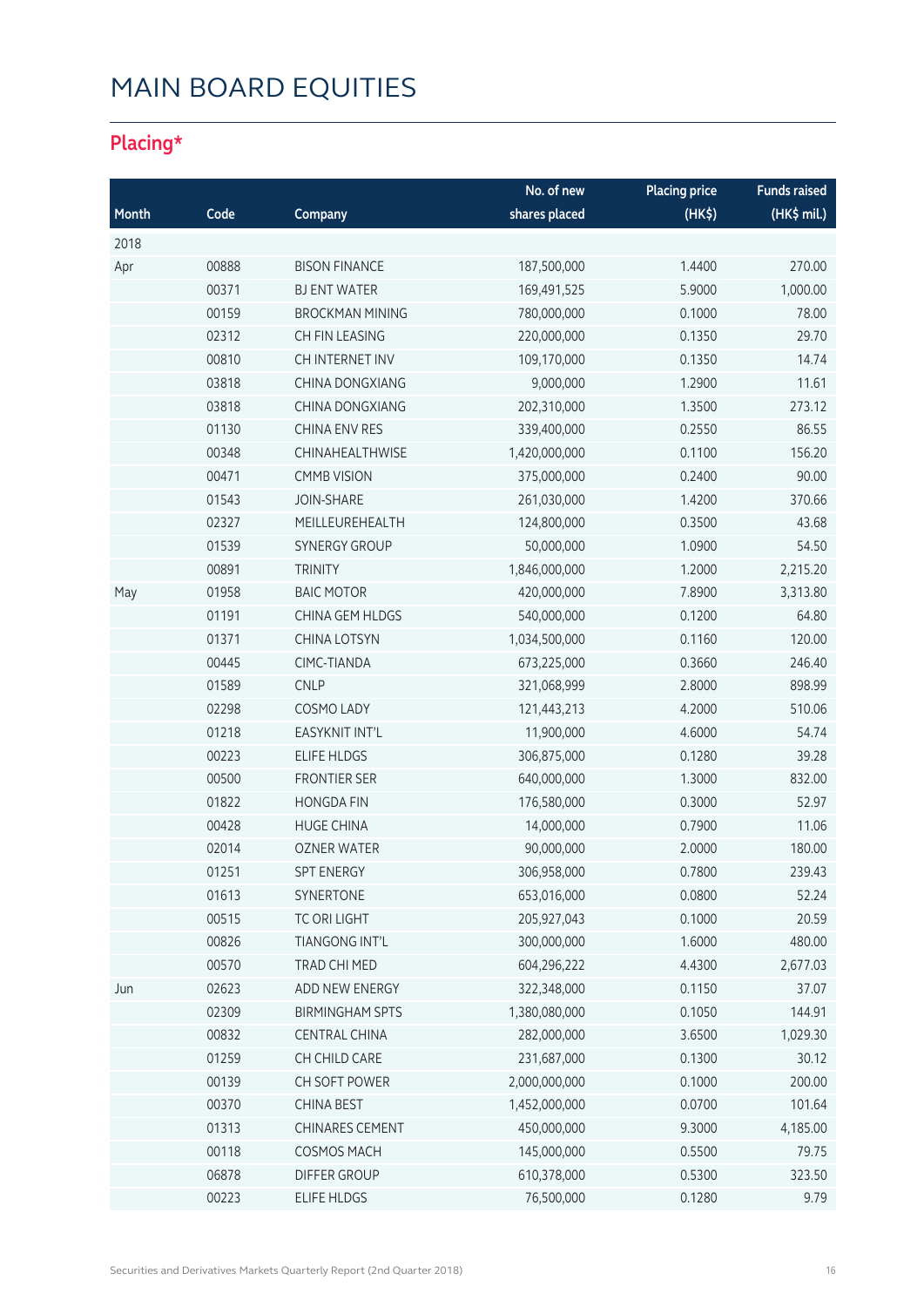| Month | Code  | Company               | No. of new<br>shares placed | <b>Placing price</b><br>(HK <sub>5</sub> ) | <b>Funds raised</b><br>(HK\$ mil.) |
|-------|-------|-----------------------|-----------------------------|--------------------------------------------|------------------------------------|
|       | 01548 | <b>GENSCRIPT BIO</b>  | 75,000,000                  | 26,5000                                    | 1,987.50                           |
|       | 02327 | MEILLEUREHEALTH       | 31,200,000                  | 0.3500                                     | 10.92                              |
|       | 00360 | NEW FOCUS AUTO        | 1,904,761,905               | 0.4200                                     | 800.00                             |
|       | 03301 | <b>RONSHINECHINA</b>  | 103,500,000                 | 10.6200                                    | 1,099.17                           |
|       | 01709 | <b>SEASON PACIFIC</b> | 123,800,000                 | 0.4850                                     | 60.04                              |
|       | 00981 | <b>SMIC</b>           | 61,526,473                  | 10.6500                                    | 655.26                             |
|       | 00542 | <b>TFG INTL GP</b>    | 164,712,000                 | 0.2550                                     | 42.00                              |
|       | 00872 | <b>TUS INTL</b>       | 295,000,000                 | 0.5370                                     | 158.42                             |
|       | 01400 | WANG TAI HLDG         | 310,000,000                 | 0.1000                                     | 31.00                              |
|       | 00994 | WIN WIN WAY           | 100,000,000                 | 0.8400                                     | 84.00                              |
| Total |       |                       |                             |                                            | 25,556.75                          |

\* Due to the reporting time-lag, placing figures for the quarter are provisional.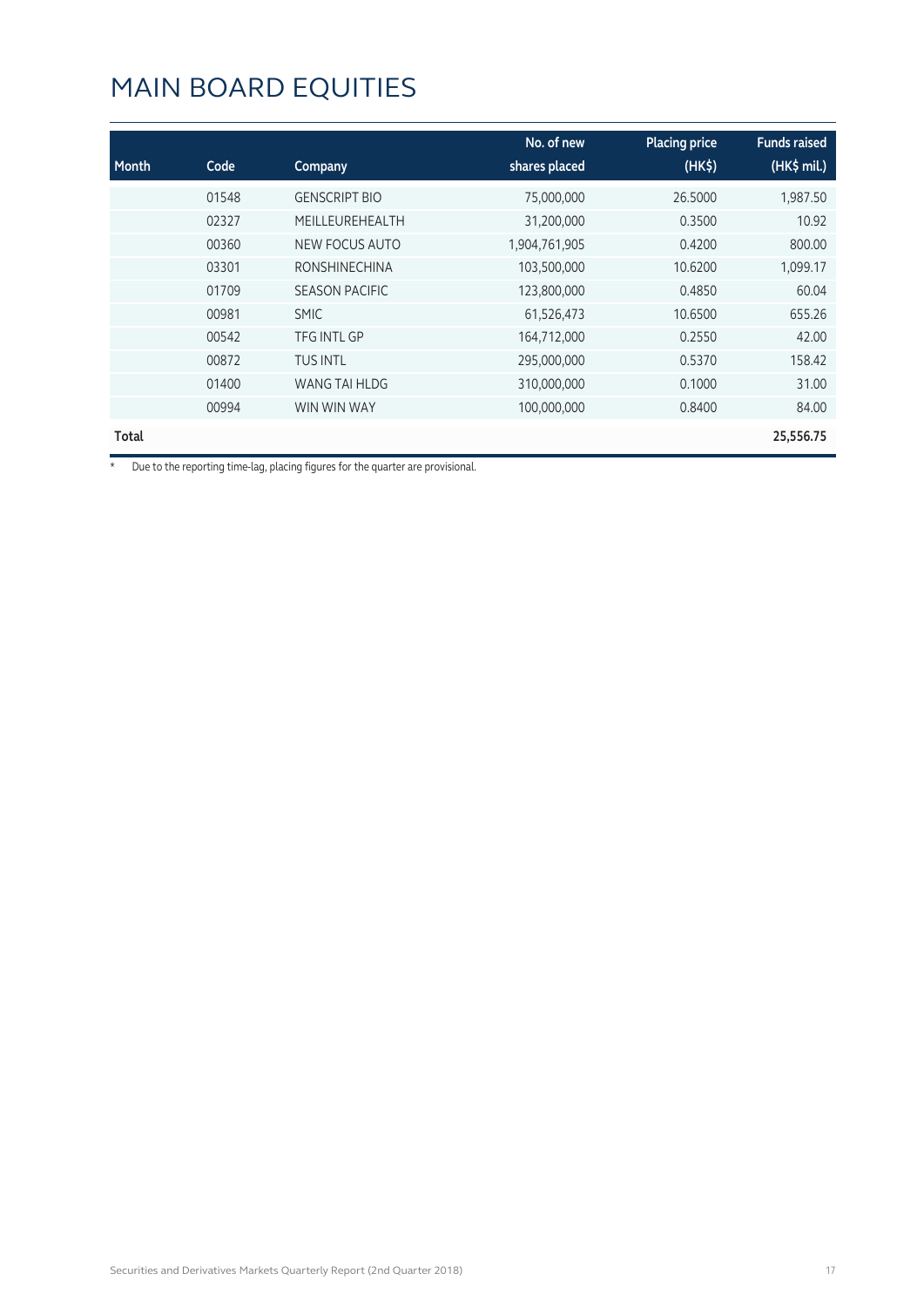#### **Warrant Trading Statistics**

|      |                | <b>Equity wts</b><br>(HK\$ mil.) | <b>Derivative wts</b><br>(HK\$ mil.) | <b>Total</b><br>(HK\$ mil.) |
|------|----------------|----------------------------------|--------------------------------------|-----------------------------|
| 2017 | Q <sub>2</sub> | 77.29                            | 534,338.11                           | 534,415.40                  |
|      | Q <sub>3</sub> | 18.64                            | 795,264.76                           | 795,283.40                  |
|      | Q4             | 19.27                            | 952,919.10                           | 952,938.38                  |
| 2018 | Q1             | 14.79                            | 1,420,399.00                         | 1,420,413.79                |
|      | Q <sub>2</sub> | 0.26                             | 798,436.24                           | 798,436.50                  |

#### **Warrant Market Value**

|      |                |               | <b>Equity wts</b> |               | Derivative wts |           | <b>Total</b> |
|------|----------------|---------------|-------------------|---------------|----------------|-----------|--------------|
|      |                | <b>Number</b> | (HK\$ mil.)       | <b>Number</b> | $(HK$$ mil.)   | Total no. | (HK\$ mil.)  |
| 2017 | Q <sub>2</sub> | 8             | 507.43            | 4,360         | 96,450.95      | 4,368     | 96,958.38    |
|      | Q <sub>3</sub> |               | 389.34            | 5,373         | 136,754.02     | 5,380     | 137, 143. 36 |
|      | Q4             |               | 236.46            | 6,094         | 165,919.23     | 6,101     | 166,155.69   |
| 2018 | Q1             | 4             | 61.57             | 6.963         | 118,398.35     | 6.967     | 118,459.92   |
|      | Q <sub>2</sub> |               | 48.51             | 7.189         | 70,085.05      | 7.190     | 70,133.56    |

#### **New Listing Statistics – Warrants**

|      |                | No. of newly listed<br>equity wts | No. of newly listed<br>derivative wts | <b>Amount raised</b><br>(HK\$ mil.) |
|------|----------------|-----------------------------------|---------------------------------------|-------------------------------------|
| 2017 | Q <sub>2</sub> | 3                                 | 1,532                                 | 29,325.10                           |
|      | Q <sub>3</sub> | 0                                 | 2,448                                 | 46,575.04                           |
|      | Q4             | 0                                 | 2,507                                 | 54,250.29                           |
| 2018 | Q1             | 0                                 | 3,076                                 | 69,887.42                           |
|      | Q <sub>2</sub> | 0                                 | 2,709                                 | 58,049.31                           |

#### **Newly Listed Equity Warrants**

| Initial issued |                        | <b>Amount raised</b> |              |               |                          |
|----------------|------------------------|----------------------|--------------|---------------|--------------------------|
| Code           | <b>Equity warrants</b> | amount (HK\$)        | Listing date | <b>Expiry</b> | $(HK$$ mil.)             |
| <b>Nil</b>     |                        |                      |              |               |                          |
| Total          |                        |                      |              |               | $\overline{\phantom{a}}$ |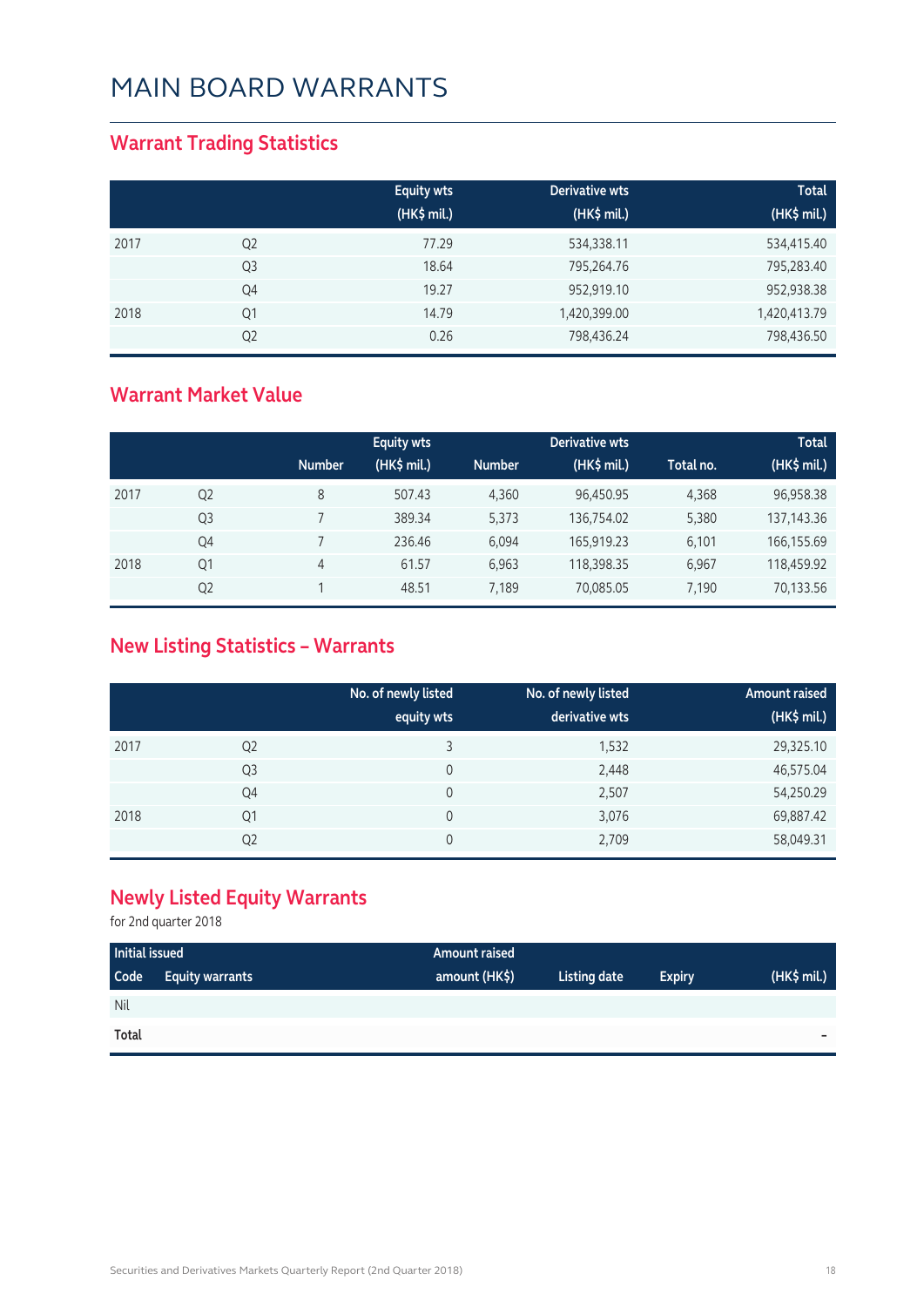#### **Newly Listed Derivative Warrants**

|       |                                                               |              |                     |               | Amount      |
|-------|---------------------------------------------------------------|--------------|---------------------|---------------|-------------|
|       |                                                               | No. of issue |                     |               | raised      |
| Code  | Derivative warrants                                           | (units)      | <b>Listing date</b> | <b>Expiry</b> | (HK\$ mil.) |
| 29226 | BOCI Asia Ltd. - China Life European Warrants Aug 2018 B      | 100,000,000  | 2018/04/03          | 2018/08/29    | 15.00       |
| 29232 | BOCI Asia Ltd. - China Life European Warrants Sep 2018 C      | 100,000,000  | 2018/04/03          | 2018/09/27    | 21.80       |
| 29237 | BOCI Asia Ltd. - China Mobile European Warrants Sep 2018 C    | 100,000,000  | 2018/04/03          | 2018/09/20    | 44.60       |
| 29197 | BOCI Asia Ltd. - HSBC European Warrants Aug 2018 D            | 200,000,000  | 2018/04/03          | 2018/08/29    | 70.40       |
| 29192 | BOCI Asia Ltd. - HSBC European Warrants Sep 2018 B            | 200,000,000  | 2018/04/03          | 2018/09/24    | 55.20       |
| 29238 | BOCI Asia Ltd. - SUNAC European Warrants Aug 2018 A           | 50,000,000   | 2018/04/03          | 2018/08/24    | 20.95       |
| 29189 | BOCI Asia Ltd. - Tencent European Wts Jul 2018 E              | 200,000,000  | 2018/04/03          | 2018/07/26    | 73.20       |
| 29171 | BOCI Asia Ltd. - Tencent European Wts Sep 2018 C              | 200,000,000  | 2018/04/03          | 2018/09/24    | 77.60       |
| 29191 | BOCI Asia Ltd. - Tencent European Wts Sep 2018 D              | 200,000,000  | 2018/04/03          | 2018/09/17    | 106.60      |
| 29486 | Credit Suisse AG - Bank of China European Warrants Jul 2018 E | 50,000,000   | 2018/04/03          | 2018/07/19    | 10.00       |
| 29461 | Credit Suisse AG - HKEX European Warrants Jul 2018 I          | 200,000,000  | 2018/04/03          | 2018/07/25    | 30.00       |
| 29423 | Credit Suisse AG - Ping An European Warrants Jul 2018 F       | 150,000,000  | 2018/04/03          | 2018/07/09    | 42.00       |
| 29428 | Credit Suisse AG - Ping An European Warrants Jul 2018 G       | 150,000,000  | 2018/04/03          | 2018/07/24    | 66.00       |
| 29484 | Credit Suisse AG - Sands China European Warrants Jul 2018 C   | 50,000,000   | 2018/04/03          | 2018/07/27    | 10.00       |
| 29452 | Credit Suisse AG - Tencent European Wts Jul 2018 K            | 250,000,000  | 2018/04/03          | 2018/07/03    | 37.50       |
| 29453 | Credit Suisse AG - Tencent European Wts Oct 2018 A            | 250,000,000  | 2018/04/03          | 2018/10/02    | 75.00       |
| 29543 | Goldman Sachs SP (Asia) - HKEX European Warrants Sep 2018 K   | 150,000,000  | 2018/04/03          | 2018/09/20    | 22.50       |
| 29210 | Goldman Sachs SP (Asia) - NCI European Warrants Oct 2018 A    | 40,000,000   | 2018/04/03          | 2018/10/03    | 10.48       |
| 29205 | Goldman Sachs SP (Asia) - Ping An European Wts Aug 2018 B     | 100,000,000  | 2018/04/03          | 2018/08/13    | 30.60       |
| 29540 | Goldman Sachs SP (Asia) - Ping An European Wts Aug 2018 C     | 100,000,000  | 2018/04/03          | 2018/08/24    | 34.70       |
| 29211 | Goldman Sachs SP (Asia) - Tencent European Wt Jul 2018 P      | 150,000,000  | 2018/04/03          | 2018/07/26    | 31.50       |
| 29203 | Goldman Sachs SP (Asia) - Tencent European Wt Aug 2018 K      | 150,000,000  | 2018/04/03          | 2018/08/21    | 52.50       |
| 29569 | Goldman Sachs SP (Asia) - Tencent European Wt Sep 2018 A      | 150,000,000  | 2018/04/03          | 2018/09/24    | 38.85       |
| 29581 | Goldman Sachs SP (Asia) - Yanzhou Coal Euro Wts Aug 2018 A    | 70,000,000   | 2018/04/03          | 2018/08/24    | 10.50       |
| 29537 | Goldman Sachs SP (Asia) - ZA Onine European Warrants Jun 19 A | 80,000,000   | 2018/04/03          | 2019/06/28    | 12.00       |
| 29167 | HK Bank - HSI European Warrants Sep 2018 E                    | 150,000,000  | 2018/04/03          | 2018/09/27    | 22.50       |
| 29414 | J P Morgan SP BV - CHALCO European Warrants Oct 2018 A        | 30,000,000   | 2018/04/03          | 2018/10/02    | 13.32       |
| 29389 | J P Morgan SP BV - China Life European Put Wts Jun 2019 A     | 100,000,000  | 2018/04/03          | 2019/06/03    | 25.10       |
| 29410 | J P Morgan SP BV - CNBM European Warrants Feb 2019 A          | 100,000,000  | 2018/04/03          | 2019/02/28    | 15.10       |
| 29400 | J P Morgan SP BV - CSOP A50 ETF European Warrants Jul 2018 B  | 100,000,000  | 2018/04/03          | 2018/07/31    | 51.80       |
| 29403 | J P Morgan SP BV - A50 China European Warrants Jul 2018 B     | 100,000,000  | 2018/04/03          | 2018/07/31    | 43.00       |
| 29404 | J P Morgan SP BV - HSI European Warrants Oct 2018 E           | 300,000,000  | 2018/04/03          | 2018/10/30    | 75.30       |
| 29405 | J P Morgan SP BV - Maanshan Iron European Warrants Oct 2018 A | 60,000,000   | 2018/04/03          | 2018/10/02    | 17.88       |
| 29387 | J P Morgan SP BV - Tencent European Put Warrants Oct 2018 A   | 250,000,000  | 2018/04/03          | 2018/10/02    | 65.00       |
| 29331 | Macquarie Bank Ltd. - Greatwall Motor European Wts Dec 2018 B | 10,000,000   | 2018/04/03          | 2018/12/31    | 15.05       |
| 29239 | Macquarie Bank Ltd. - HKEX European Warrants Oct 2018 E       | 8,000,000    | 2018/04/03          | 2018/10/03    | 13.92       |
| 29241 | Macquarie Bank Ltd. - HKEX European Warrants Nov 2018 B       | 50,000,000   | 2018/04/03          | 2018/11/02    | 13.10       |
| 29333 | Macquarie Bank Ltd. - HKEX European Warrants Dec 2019 A       | 60,000,000   | 2018/04/03          | 2019/12/31    | 19.14       |
| 29286 | Macquarie Bank Ltd. - HKEX European Put Warrants Nov 2018 C   | 40,000,000   | 2018/04/03          | 2018/11/02    | 10.00       |
| 29490 | SG Issuer - China Coal European Warrants Oct 2018 A           | 30,000,000   | 2018/04/03          | 2018/10/31    | 10.05       |
| 29498 | SG Issuer - CM Bank European Warrants Oct 2018 A              | 40,000,000   | 2018/04/03          | 2018/10/31    | 10.00       |
| 29505 | SG Issuer - HSBC European Warrants Aug 2018 E                 | 80,000,000   | 2018/04/03          | 2018/08/31    | 22.40       |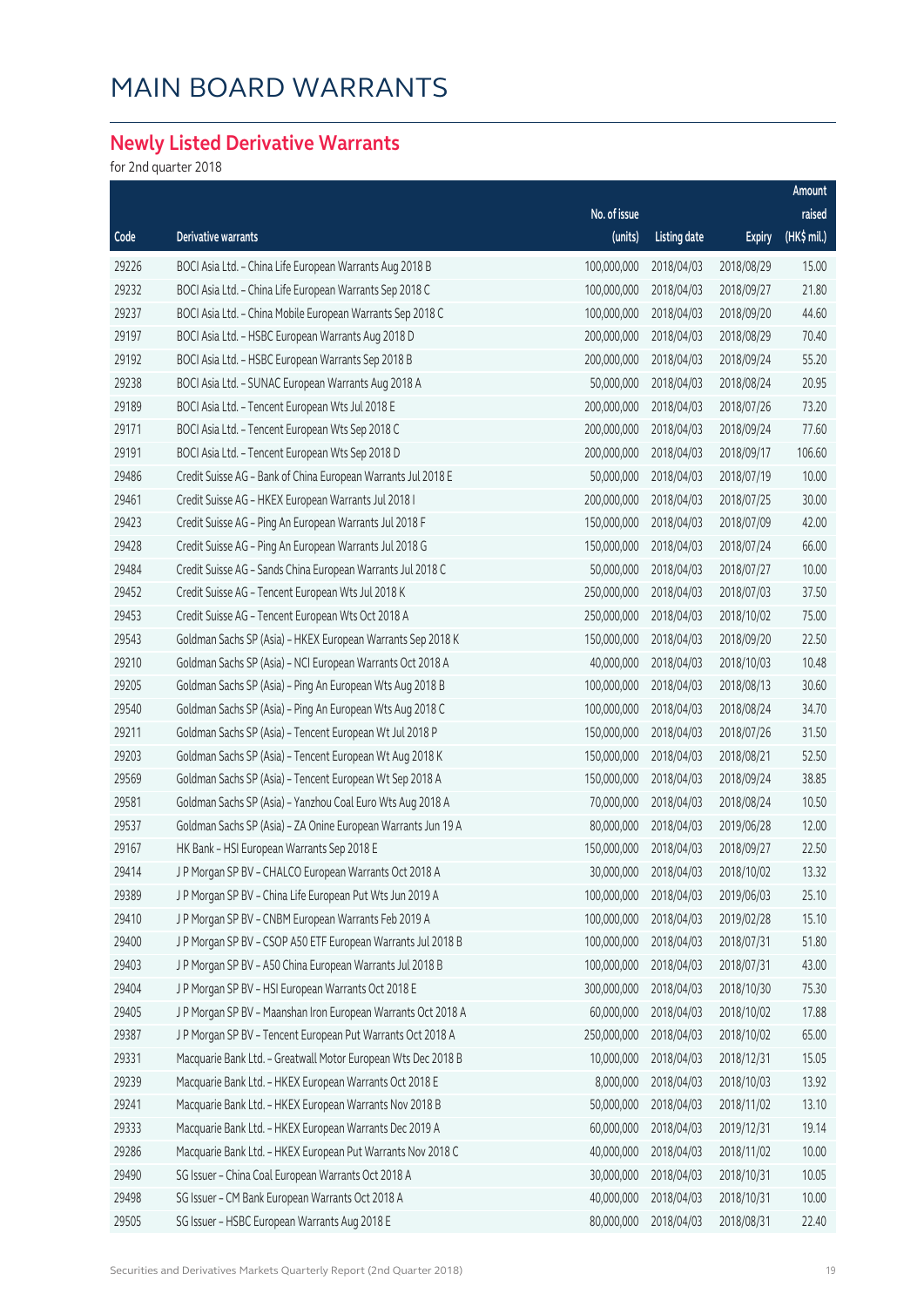|       |                                                              |              |                       |               | Amount      |
|-------|--------------------------------------------------------------|--------------|-----------------------|---------------|-------------|
|       |                                                              | No. of issue |                       |               | raised      |
| Code  | Derivative warrants                                          | (units)      | <b>Listing date</b>   | <b>Expiry</b> | (HK\$ mil.) |
| 29508 | SG Issuer - Tencent European Warrants Jul 2018 G             | 200,000,000  | 2018/04/03            | 2018/07/31    | 55.00       |
| 29513 | SG Issuer - Tencent European Put Warrants Sep 2018 D         | 100,000,000  | 2018/04/03            | 2018/09/28    | 19.00       |
| 29516 | SG Issuer - ZA Onine European Warrants Jul 2019 A            | 100,000,000  | 2018/04/03            | 2019/07/02    | 15.00       |
| 29356 | UBS AG - AIA European Warrants Aug 2018 B                    | 100,000,000  | 2018/04/03            | 2018/08/28    | 32.70       |
| 29372 | UBS AG - China Coal European Warrants Oct 2018 A             | 40,000,000   | 2018/04/03            | 2018/10/02    | 10.36       |
| 29377 | UBS AG - CGN Power European Warrants Oct 2018 A              | 40,000,000   | 2018/04/03            | 2018/10/22    | 10.00       |
| 29373 | UBS AG - HSCEI European Warrants Aug 2018 A                  | 100,000,000  | 2018/04/03            | 2018/08/30    | 15.30       |
| 29110 | UBS AG - HSI European Warrants Sep 2018 C                    | 200,000,000  | 2018/04/03            | 2018/09/27    | 32.00       |
| 29139 | UBS AG - HSI European Warrants Oct 2018 A                    | 200,000,000  | 2018/04/03            | 2018/10/30    | 32.00       |
| 29368 | UBS AG - HSI European Put Warrants Aug 2018 G                | 200,000,000  | 2018/04/03            | 2018/08/30    | 33.00       |
| 29366 | UBS AG - Sands China European Warrants Jul 2018 C            | 50,000,000   | 2018/04/03            | 2018/07/27    | 10.35       |
| 29339 | UBS AG - Tencent European Warrants Jul 2018 E                | 300,000,000  | 2018/04/03            | 2018/07/03    | 63.30       |
| 29345 | UBS AG - Tencent European Warrants Jul 2018 F                | 300,000,000  | 2018/04/03            | 2018/07/03    | 78.00       |
| 29352 | UBS AG - Tencent European Warrants Jul 2018 G                | 300,000,000  | 2018/04/03            | 2018/07/26    | 59.70       |
| 29354 | UBS AG - Tencent European Warrants Jul 2018 H                | 300,000,000  | 2018/04/03            | 2018/07/03    | 94.20       |
| 29353 | UBS AG - Tencent European Put Warrants Aug 2018 A            | 200,000,000  | 2018/04/03            | 2018/08/13    | 70.60       |
| 29376 | UBS AG - Tencent European Put Warrants Oct 2018 A            | 200,000,000  | 2018/04/03            | 2018/10/03    | 51.00       |
| 29639 | BOCI Asia Ltd. - CHALCO European Warrants Oct 2018 A         | 50,000,000   | 2018/04/04            | 2018/10/29    | 28.55       |
| 29651 | BOCI Asia Ltd. - Country Garden European Warrants Oct 2018 B | 70,000,000   | 2018/04/04            | 2018/10/29    | 10.78       |
| 29647 | BOCI Asia Ltd. - China Overseas European Warrants Sep 2018 A | 70,000,000   | 2018/04/04            | 2018/09/27    | 11.41       |
| 29623 | BOCI Asia Ltd. - China Shenhua European Warrants Dec 2018 A  | 70,000,000   | 2018/04/04            | 2018/12/24    | 11.69       |
| 29657 | BOCI Asia Ltd. - Evergrande European Warrants Sep 2018 A     | 50,000,000   | 2018/04/04            | 2018/09/24    | 26.40       |
| 29601 | BOCI Asia Ltd. - Jiangxi Copper European Warrants Jan 2019 A | 70,000,000   | 2018/04/04            | 2019/01/28    | 17.50       |
| 29644 | BOCI Asia Ltd. - Sands China European Warrants Oct 2018 A    | 60,000,000   | 2018/04/04            | 2018/10/08    | 15.36       |
| 29655 | BOCI Asia Ltd. - China Vanke European Warrants Sep 2018 A    | 50,000,000   | 2018/04/04            | 2018/09/24    | 15.65       |
| 29636 | BOCI Asia Ltd. - Yanzhou Coal European Warrants Dec 2018 B   | 70,000,000   | 2018/04/04            | 2018/12/24    | 10.85       |
| 29801 | BNP Paribas Issuance B.V. - Ping An European Wt Aug 2018 D   |              | 60,000,000 2018/04/04 | 2018/08/02    | 11.40       |
| 29798 | BNP Paribas Issuance B.V. - Tencent Euro Wts Dec 2018 C      | 80,000,000   | 2018/04/04            | 2018/12/04    | 24.00       |
| 29768 | BNP Paribas Issuance B.V. - Tencent Euro Wts Mar 2019 A      | 80,000,000   | 2018/04/04            | 2019/03/04    | 36.80       |
| 29848 | Credit Suisse AG - China Life European Warrants Aug 2018 A   | 120,000,000  | 2018/04/04            | 2018/08/31    | 18.00       |
| 29859 | Credit Suisse AG - China Shenhua European Wts Jul 2018 A     | 70,000,000   | 2018/04/04            | 2018/07/24    | 10.50       |
| 29864 | Credit Suisse AG - HTSC European Warrants Oct 2018 C         | 80,000,000   | 2018/04/04            | 2018/10/03    | 20.00       |
| 29863 | Credit Suisse AG - Tencent European Wts Oct 2018 B           | 250,000,000  | 2018/04/04            | 2018/10/03    | 80.00       |
| 29866 | Goldman Sachs SP (Asia) - CM Bank European Wts Jul 2018 D    | 60,000,000   | 2018/04/04            | 2018/07/24    | 10.14       |
| 29914 | Goldman Sachs SP (Asia) - CM Bank European Wts Jul 2018 E    | 60,000,000   | 2018/04/04            | 2018/07/26    | 10.32       |
| 29874 | Goldman Sachs SP (Asia) - HSBC European Warrants Aug 2018 E  | 80,000,000   | 2018/04/04            | 2018/08/31    | 20.16       |
| 29907 | Goldman Sachs SP (Asia) - Ping An European Wts Jul 2018 K    | 100,000,000  | 2018/04/04            | 2018/07/04    | 45.50       |
| 29904 | Goldman Sachs SP (Asia) - Ping An European Wts Aug 2018 D    | 100,000,000  | 2018/04/04            | 2018/08/24    | 54.90       |
| 29819 | Haitong Int'l Sec - CHALCO European Warrants Sep 2018 A      | 30,000,000   | 2018/04/04            | 2018/09/18    | 15.90       |
| 29840 | Haitong Int'l Sec - CHALCO European Warrants Oct 2018 A      | 30,000,000   | 2018/04/04            | 2018/10/04    | 14.10       |
| 29824 | Haitong Int'l Sec - CGN Power European Warrants Oct 2018 A   | 40,000,000   | 2018/04/04            | 2018/10/19    | 10.00       |
| 29831 | Haitong Int'l Sec - CNBM European Warrants Sep 2018 A        | 15,000,000   | 2018/04/04            | 2018/09/20    | 14.10       |
| 29830 | Haitong Int'l Sec - CNBM European Warrants Feb 2019 A        | 100,000,000  | 2018/04/04            | 2019/02/21    | 16.70       |
| 29805 | J P Morgan SP BV - KECL European Warrants Oct 2018 A         | 40,000,000   | 2018/04/04            | 2018/10/05    | 11.44       |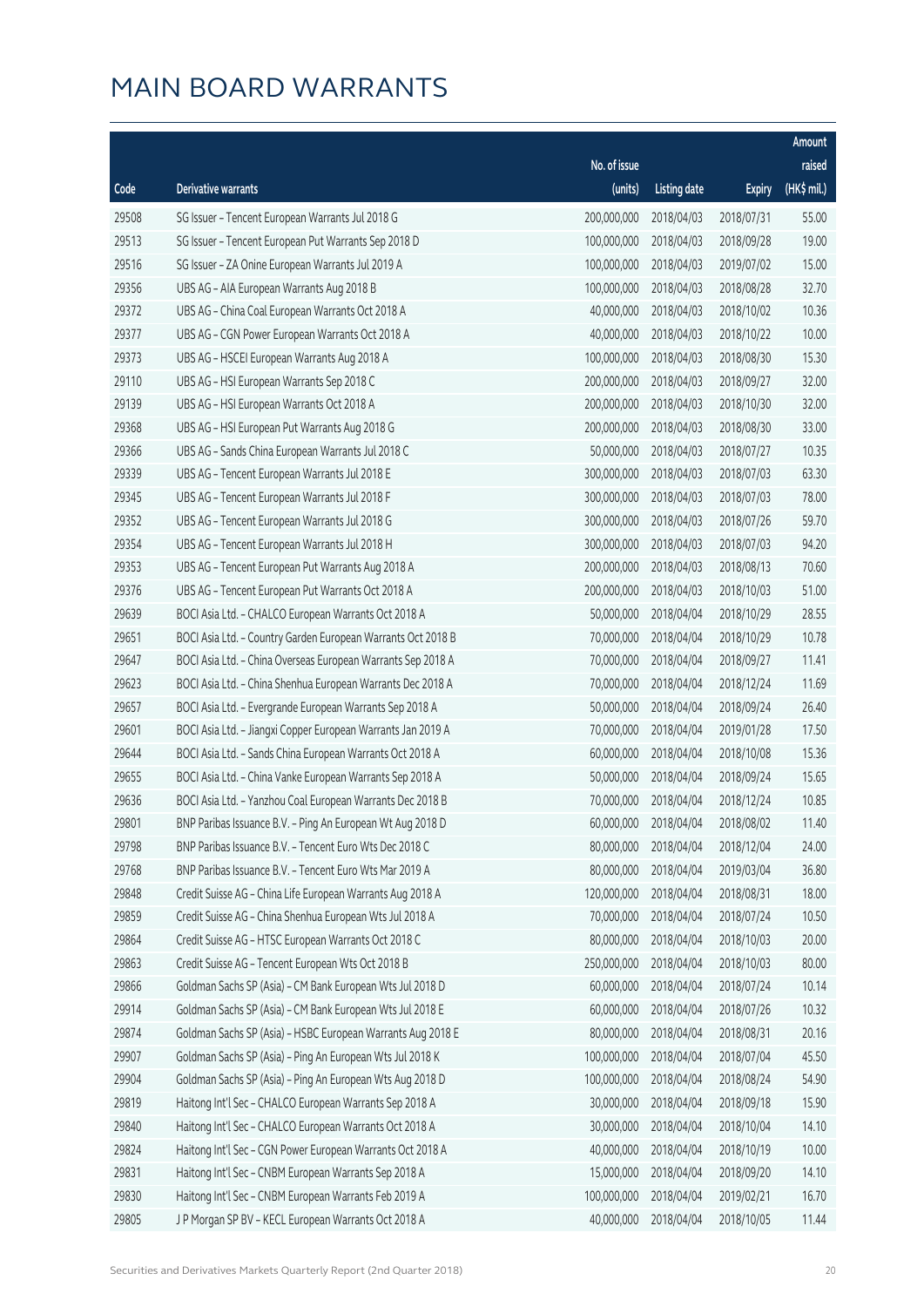|       |                                                                |              |                        |               | Amount      |
|-------|----------------------------------------------------------------|--------------|------------------------|---------------|-------------|
|       |                                                                | No. of issue |                        |               | raised      |
| Code  | Derivative warrants                                            | (units)      | <b>Listing date</b>    | <b>Expiry</b> | (HK\$ mil.) |
| 29593 | Macquarie Bank Ltd. - China Coal European Wts Jan 2019 A       | 29,000,000   | 2018/04/04             | 2019/01/03    | 10.12       |
| 29594 | Macquarie Bank Ltd. - GAC European Wts Oct 2018 A              | 40,000,000   | 2018/04/04             | 2018/10/04    | 10.76       |
| 29596 | Macquarie Bank Ltd. - GAC European Wts Dec 2018 A              | 40,000,000   | 2018/04/04             | 2018/12/04    | 10.16       |
| 29707 | Macquarie Bank Ltd. - GAC European Put Warrants Dec 2018 B     | 40,000,000   | 2018/04/04             | 2018/12/04    | 10.00       |
| 29592 | Macquarie Bank Ltd. - NCI European Warrants Nov 2018 B         | 20,000,000   | 2018/04/04             | 2018/11/02    | 10.38       |
| 29813 | SG Issuer - Ping An European Warrants Dec 2019 B               | 80,000,000   | 2018/04/04             | 2019/12/02    | 12.00       |
| 29815 | SG Issuer - Tencent European Warrants Sep 2018 E               | 200,000,000  | 2018/04/04             | 2018/09/28    | 83.00       |
| 29711 | UBS AG - Ch LongYuan European Warrants Oct 2018 A              | 13,000,000   | 2018/04/04             | 2018/10/29    | 11.05       |
| 29761 | UBS AG - GAC European Warrants Nov 2018 A                      | 70,000,000   | 2018/04/04             | 2018/11/26    | 17.64       |
| 29758 | UBS AG - Kingdee Intl European Warrants Oct 2018 A             | 25,000,000   | 2018/04/04             | 2018/10/03    | 26.30       |
| 29760 | UBS AG - Samsonite European Warrants Oct 2018 A                | 30,000,000   | 2018/04/04             | 2018/10/03    | 14.10       |
| 29672 | Bank Vontobel - CITIC Sec European Warrants Aug 2018 B         | 70,000,000   | 2018/04/04             | 2018/08/09    | 11.20       |
| 29670 | Bank Vontobel - Sunny Optical European Warrants Aug 2018 A     | 80,000,000   | 2018/04/04             | 2018/08/02    | 12.72       |
| 29704 | Bank Vontobel - Sunny Optical European Warrants Aug 2018 B     | 80,000,000   | 2018/04/04             | 2018/08/28    | 22.40       |
| 29659 | Bank Vontobel - Yanzhou Coal European Warrants Aug 2018 A      | 70,000,000   | 2018/04/04             | 2018/08/24    | 10.50       |
| 29658 | Bank Vontobel - Yanzhou Coal European Warrants Sep 2018 A      | 70,000,000   | 2018/04/04             | 2018/09/10    | 10.57       |
| 29938 | BNP Paribas Issuance B.V. - Agricultural Bank Eu Wt Nov 2018 A | 40,000,000   | 2018/04/06             | 2018/11/02    | 10.40       |
| 11001 | BNP Paribas Issuance B.V. - Minsheng Bk Euro Wt Nov 2018 B     | 40,000,000   | 2018/04/06             | 2018/11/02    | 12.40       |
| 29933 | BNP Paribas Issuance B.V. - CSOP A50 ETF Eu Wts Jan 2019 A     | 40,000,000   | 2018/04/06             | 2019/01/03    | 24.40       |
| 29932 | BNP Paribas Issuance B.V. - HKEX European Wts Aug 2018 C       | 80,000,000   | 2018/04/06             | 2018/08/02    | 12.00       |
| 29920 | BNP Paribas Issuance B.V. - PICC European Wts Nov 2018 A       | 80,000,000   | 2018/04/06             | 2018/11/02    | 12.00       |
| 11066 | Credit Suisse AG - China Coal European Warrants Oct 2018 A     | 40,000,000   | 2018/04/06             | 2018/10/05    | 10.80       |
| 11065 | Credit Suisse AG - Jiangxi Copper European Wts Dec 2018 A      | 80,000,000   | 2018/04/06             | 2018/12/14    | 12.00       |
| 11069 | Credit Suisse AG - KB Laminates European Warrants Oct 2018 A   | 40,000,000   | 2018/04/06             | 2018/10/05    | 10.00       |
| 11062 | Credit Suisse AG - Tencent European Wts Jul 2018 L             | 250,000,000  | 2018/04/06             | 2018/07/05    | 37.50       |
| 11036 | HK Bank - Galaxy Ent European Put Warrants Aug 2018 A          | 30,000,000   | 2018/04/06             | 2018/08/29    | 12.00       |
| 11034 | HK Bank - HSI European Warrants Sep 2018 F                     |              | 180,000,000 2018/04/06 | 2018/09/27    | 32.40       |
| 11035 | HK Bank - Kingboard Chem European Warrants Oct 2018 A          | 50,000,000   | 2018/04/06             | 2018/10/31    | 12.50       |
| 11032 | Haitong Int'l Sec - AIA European Put Warrants Jul 2018 B       | 100,000,000  | 2018/04/06             | 2018/07/16    | 31.30       |
| 11031 | Haitong Int'l Sec - AIA European Put Warrants Sep 2018 A       | 100,000,000  | 2018/04/06             | 2018/09/20    | 25.00       |
| 11030 | Haitong Int'l Sec - BYD European Put Warrants Oct 2018 A       | 20,000,000   | 2018/04/06             | 2018/10/08    | 10.12       |
| 11014 | Haitong Int'l Sec - CC Bank European Put Warrants Aug 2018 E   | 100,000,000  | 2018/04/06             | 2018/08/24    | 46.00       |
| 11016 | Haitong Int'l Sec - CC Bank European Put Warrants Oct 2018 A   | 100,000,000  | 2018/04/06             | 2018/10/08    | 35.00       |
| 11013 | Haitong Int'l Sec - China East Air European Wts Jun 2020 A     | 100,000,000  | 2018/04/06             | 2020/06/30    | 25.00       |
| 11024 | Haitong Int'l Sec - CSPC Pharma European Warrants Oct 2018 A   | 100,000,000  | 2018/04/06             | 2018/10/08    | 30.80       |
| 11033 | Haitong Int'l Sec - Galaxy Ent European Put Wts Jul 2018 B     | 65,000,000   | 2018/04/06             | 2018/07/17    | 10.53       |
| 11010 | Haitong Int'l Sec - Galaxy Ent European Put Wts Sep 2018 B     | 40,000,000   | 2018/04/06             | 2018/09/12    | 16.96       |
| 11011 | Haitong Int'l Sec - HKEX European Put Warrants Dec 2018 E      | 100,000,000  | 2018/04/06             | 2018/12/31    | 25.00       |
| 11006 | Haitong Int'l Sec - HSBC European Put Warrants Sep 2018 B      | 50,000,000   | 2018/04/06             | 2018/09/20    | 10.75       |
| 11009 | Haitong Int'l Sec - HSBC European Put Warrants Dec 2018 A      | 50,000,000   | 2018/04/06             | 2018/12/31    | 31.80       |
| 11021 | Haitong Int'l Sec - SMIC European Warrants Dec 2018 B          | 100,000,000  | 2018/04/06             | 2018/12/31    | 25.00       |
| 11023 | Haitong Int'l Sec - SMIC European Warrants Mar 2019 B          | 100,000,000  | 2018/04/06             | 2019/03/29    | 25.00       |
| 11025 | Haitong Int'l Sec - Zoomlion European Warrants Oct 2018 A      | 35,000,000   | 2018/04/06             | 2018/10/30    | 11.55       |
| 11052 | JP Morgan SP BV - Country Garden European Wts Nov 2018 C       | 100,000,000  | 2018/04/06             | 2018/11/30    | 25.20       |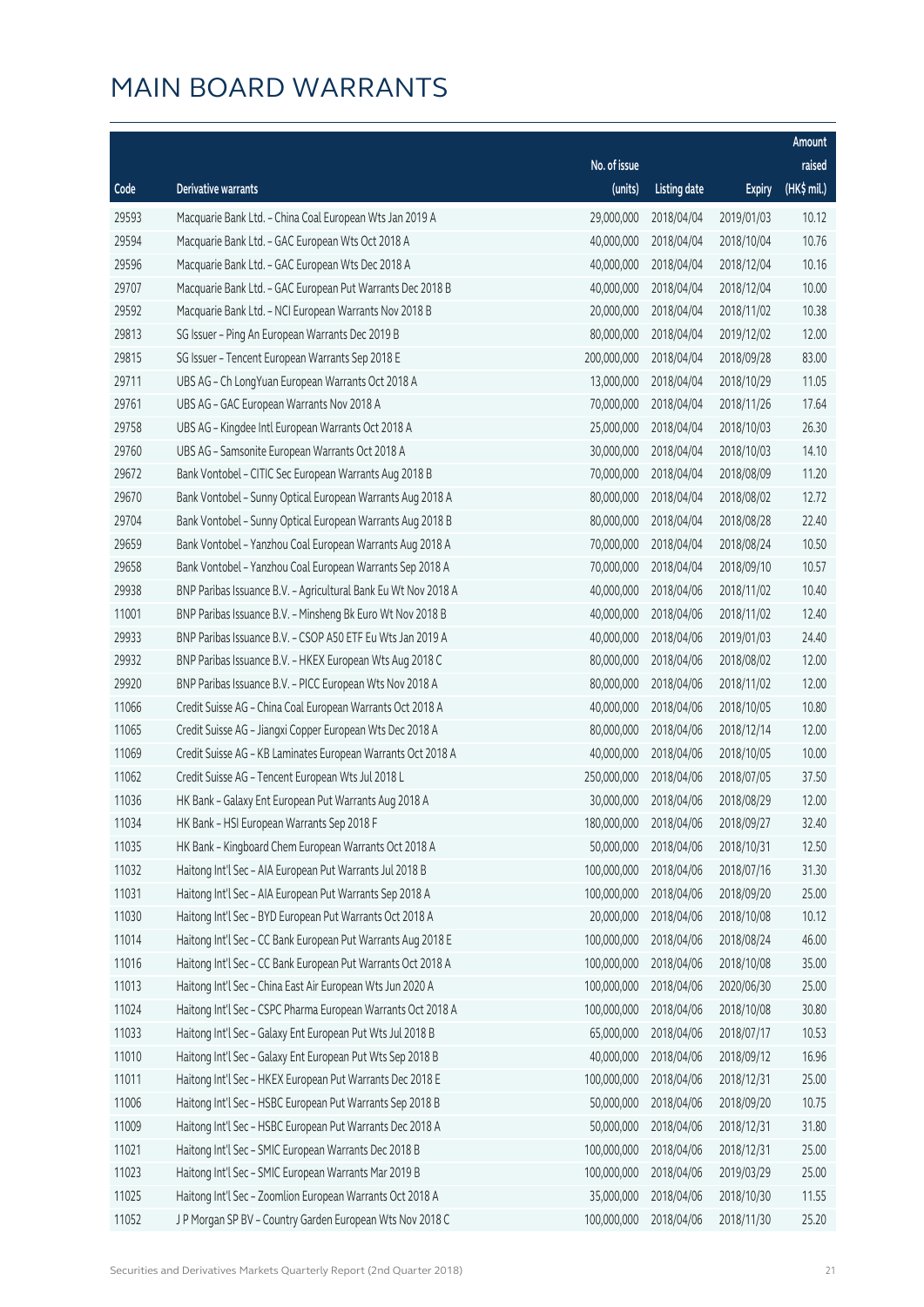|       |                                                               |              |                       |               | Amount      |
|-------|---------------------------------------------------------------|--------------|-----------------------|---------------|-------------|
|       |                                                               | No. of issue |                       |               | raised      |
| Code  | Derivative warrants                                           | (units)      | <b>Listing date</b>   | <b>Expiry</b> | (HK\$ mil.) |
| 11055 | J P Morgan SP BV - CKH Holdings European Warrants Oct 2018 A  | 100,000,000  | 2018/04/06            | 2018/10/31    | 38.00       |
| 11057 | J P Morgan SP BV - GAC European Warrants Sep 2018 A           | 70,000,000   | 2018/04/06            | 2018/09/28    | 10.71       |
| 11060 | J P Morgan SP BV - Haitong Sec European Warrants Oct 2018 A   | 40,000,000   | 2018/04/06            | 2018/10/08    | 27.48       |
| 11050 | JP Morgan SP BV - Ping An European Put Warrants Oct 2018 B    | 100,000,000  | 2018/04/06            | 2018/10/08    | 37.80       |
| 11049 | J P Morgan SP BV - Tencent European Warrants Jul 2018 I       | 250,000,000  | 2018/04/06            | 2018/07/06    | 37.75       |
| 11047 | Macquarie Bank Ltd. - Chinasoft Int'l European Wt Feb 2019 A  | 8,000,000    | 2018/04/06            | 2019/02/15    | 10.69       |
| 11046 | Macquarie Bank Ltd. - GAC European Wts Jul 2019 A             | 40,000,000   | 2018/04/06            | 2019/07/03    | 11.20       |
| 11038 | Macquarie Bank Ltd. - Greatwall Motor Euro Put Wt Apr 2019 A  | 8,000,000    | 2018/04/06            | 2019/04/02    | 11.15       |
| 11037 | Macquarie Bank Ltd. - NCI European Put Warrants Apr 2019 A    | 22,000,000   | 2018/04/06            | 2019/04/02    | 10.45       |
| 11043 | Macquarie Bank Ltd. - Sinopec Seg European Wts Jun 2019 A     | 7,000,000    | 2018/04/06            | 2019/06/28    | 10.30       |
| 11072 | SG Issuer - HSI European Warrants Mar 2019 A                  | 150,000,000  | 2018/04/06            | 2019/03/28    | 27.75       |
| 11078 | SG Issuer - HSI European Put Warrants Aug 2018 E              | 150,000,000  | 2018/04/06            | 2018/08/30    | 23.25       |
| 11084 | SG Issuer - HSI European Put Warrants Aug 2018 F              | 150,000,000  | 2018/04/06            | 2018/08/30    | 27.75       |
| 11085 | SG Issuer - HSI European Put Warrants Sep 2018 C              | 150,000,000  | 2018/04/06            | 2018/09/27    | 33.00       |
| 11074 | SG Issuer - Tencent European Warrants Sep 2018 F              | 200,000,000  | 2018/04/06            | 2018/09/28    | 61.00       |
| 11121 | BOCI Asia Ltd. - HKEX European Put Warrants Nov 2018 B        | 100,000,000  | 2018/04/09            | 2018/11/26    | 25.10       |
| 11113 | BOCI Asia Ltd. - HSBC European Put Warrants Sep 2018 C        | 60,000,000   | 2018/04/09            | 2018/09/20    | 11.88       |
| 11117 | BOCI Asia Ltd. - Ping An European Warrants Aug 2018 C         | 100,000,000  | 2018/04/09            | 2018/08/27    | 47.90       |
| 11118 | BOCI Asia Ltd. - Ping An European Warrants Oct 2018 A         | 100,000,000  | 2018/04/09            | 2018/10/04    | 65.00       |
| 11110 | BOCI Asia Ltd. - Tencent European Put Wts Sep 2018 E          | 100,000,000  | 2018/04/09            | 2018/09/24    | 18.10       |
| 11139 | Credit Suisse AG - BYD Company European Warrants Feb 2019 A   | 100,000,000  | 2018/04/09            | 2019/02/11    | 16.00       |
| 11147 | Credit Suisse AG - HSBC European Wts Aug 2018 C               | 100,000,000  | 2018/04/09            | 2018/08/24    | 29.00       |
| 11144 | Credit Suisse AG - PICC Group European Warrants Jul 2018 C    | 50,000,000   | 2018/04/09            | 2018/07/24    | 10.00       |
| 11145 | Credit Suisse AG - Ping An European Warrants Jul 2018 H       | 150,000,000  | 2018/04/09            | 2018/07/09    | 51.00       |
| 11158 | Goldman Sachs SP (Asia) - BOC HK European Wts Jul 2018 B      | 60,000,000   | 2018/04/09            | 2018/07/26    | 10.08       |
| 11156 | Goldman Sachs SP (Asia) - BYD Company European Wts Feb 2019 A | 80,000,000   | 2018/04/09            | 2019/02/11    | 12.00       |
| 11103 | Goldman Sachs SP (Asia) - CKA European Warrants Sep 2018 A    |              | 60,000,000 2018/04/09 | 2018/09/20    | 10.02       |
| 11153 | Goldman Sachs SP (Asia) - China Life Euro Wts Aug 2018 C      | 100,000,000  | 2018/04/09            | 2018/08/29    | 15.00       |
| 11152 | Goldman Sachs SP (Asia) - China Life Euro Wts Nov 2018 B      | 100,000,000  | 2018/04/09            | 2018/11/27    | 15.00       |
| 11097 | Goldman Sachs SP (Asia) - CNBM European Warrants Jul 2018 B   | 40,000,000   | 2018/04/09            | 2018/07/09    | 28.80       |
| 11107 | Goldman Sachs SP (Asia) - CNBM European Warrants Jul 2018 C   | 40,000,000   | 2018/04/09            | 2018/07/09    | 41.88       |
| 11151 | Goldman Sachs SP (Asia) - Sinopec Corp Euro Wts Jul 2018 C    | 60,000,000   | 2018/04/09            | 2018/07/09    | 13.50       |
| 11105 | Goldman Sachs SP (Asia) - Fosun Intl European Wts Jul 2018 B  | 70,000,000   | 2018/04/09            | 2018/07/26    | 10.50       |
| 11106 | Goldman Sachs SP (Asia) - A50 China European Wts Jul 2018 C   | 80,000,000   | 2018/04/09            | 2018/07/09    | 49.84       |
| 11148 | Goldman Sachs SP (Asia) - Tencent European Put Wt Jul 2018 Q  | 100,000,000  | 2018/04/09            | 2018/07/09    | 15.00       |
| 11124 | UBS AG - AAC Tech European Warrants Sep 2018 A                | 100,000,000  | 2018/04/09            | 2018/09/26    | 17.90       |
| 11127 | UBS AG - Brilliance Chi European Warrants Oct 2018 A          | 70,000,000   | 2018/04/09            | 2018/10/29    | 17.92       |
| 11128 | UBS AG - BYD European Warrants Feb 2019 B                     | 100,000,000  | 2018/04/09            | 2019/02/21    | 17.00       |
| 11138 | UBS AG - BYD European Put Warrants Oct 2018 A                 | 30,000,000   | 2018/04/09            | 2018/10/22    | 18.69       |
| 11137 | UBS AG - BYD Electronic European Warrants Oct 2018 A          | 40,000,000   | 2018/04/09            | 2018/10/08    | 12.88       |
| 11135 | UBS AG - CSPC Pharma European Warrants Oct 2018 C             | 40,000,000   | 2018/04/09            | 2018/10/12    | 13.64       |
| 11133 | UBS AG - Kingsoft European Warrants Sep 2018 A                | 100,000,000  | 2018/04/09            | 2018/09/20    | 28.10       |
| 11109 | Bank Vontobel - AAC Tech European Warrants Oct 2018 A         | 60,000,000   | 2018/04/09            | 2018/10/25    | 10.14       |
| 11086 | Bank Vontobel - China Unicom European Warrants Oct 2018 C     | 20,000,000   | 2018/04/09            | 2018/10/29    | 10.18       |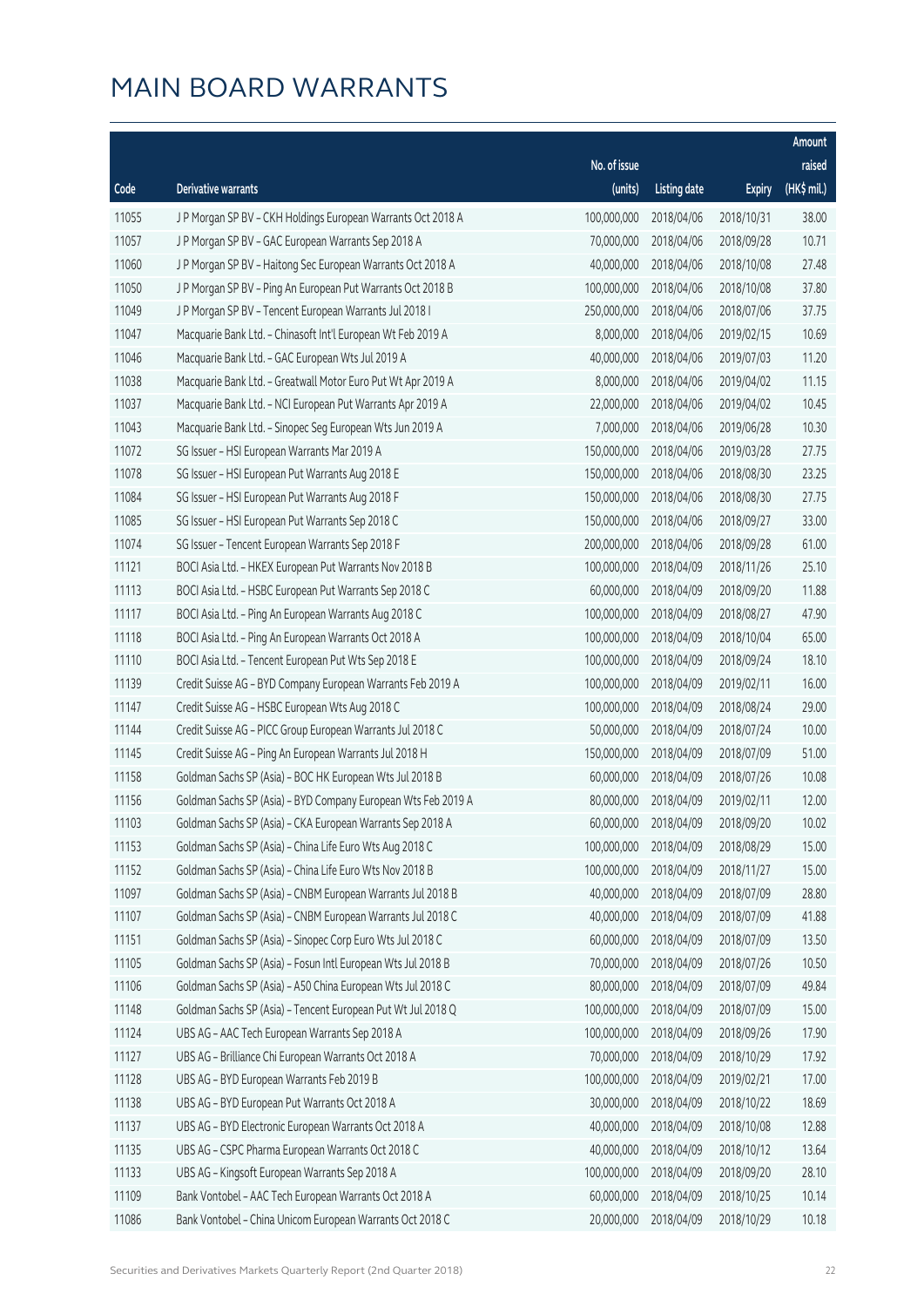|       |                                                               |                        |                     |               | Amount      |
|-------|---------------------------------------------------------------|------------------------|---------------------|---------------|-------------|
|       |                                                               | No. of issue           |                     |               | raised      |
| Code  | Derivative warrants                                           | (units)                | <b>Listing date</b> | <b>Expiry</b> | (HK\$ mil.) |
| 11093 | Bank Vontobel - Evergrande European Warrants Oct 2018 A       | 40,000,000             | 2018/04/09          | 2018/10/25    | 17.88       |
| 11089 | Bank Vontobel - Tencent European Warrants Nov 2018 A          | 100,000,000            | 2018/04/09          | 2018/11/02    | 43.20       |
| 11094 | Bank Vontobel - Tencent European Put Warrants Oct 2018 C      | 100,000,000            | 2018/04/09          | 2018/10/08    | 30.10       |
| 11169 | BOCI Asia Ltd. - Ping An European Warrants Aug 2018 D         | 100,000,000            | 2018/04/10          | 2018/08/31    | 74.20       |
| 11170 | BOCI Asia Ltd. - Ping An European Warrants Aug 2018 E         | 100,000,000            | 2018/04/10          | 2018/08/24    | 71.90       |
| 11159 | BOCI Asia Ltd. - Tencent European Wts Jul 2018 F              | 200,000,000            | 2018/04/10          | 2018/07/26    | 77.40       |
| 11166 | BOCI Asia Ltd. - Tencent European Wts Jul 2018 G              | 200,000,000            | 2018/04/10          | 2018/07/30    | 98.80       |
| 11165 | BOCI Asia Ltd. - Tencent European Wts Oct 2018 A              | 200,000,000            | 2018/04/10          | 2018/10/31    | 108.80      |
| 11224 | BNP Paribas Issuance B.V. - Tencent Eu Put Wt Nov 2018 D      | 80,000,000             | 2018/04/10          | 2018/11/02    | 26.40       |
| 11240 | Credit Suisse AG - CGS European Warrants Sep 2018 A           | 30,000,000             | 2018/04/10          | 2018/09/18    | 11.70       |
| 11239 | Credit Suisse AG - Ch LongYuan European Warrants Oct 2018 A   | 20,000,000             | 2018/04/10          | 2018/10/09    | 16.00       |
| 11226 | Credit Suisse AG - China South Air European Wts Jul 2018 A    | 20,000,000             | 2018/04/10          | 2018/07/24    | 11.60       |
| 11238 | Credit Suisse AG - A50 China European Warrants Jul 2018 B     | 50,000,000             | 2018/04/10          | 2018/07/23    | 15.50       |
| 11231 | Credit Suisse AG - Greatwall Motor European Wts Oct 2018 C    | 20,000,000             | 2018/04/10          | 2018/10/09    | 16.00       |
| 11237 | Credit Suisse AG - Haitong Sec European Warrants Oct 2018 A   | 25,000,000             | 2018/04/10          | 2018/10/09    | 17.50       |
| 11233 | Credit Suisse AG - Nexteer European Warrants Nov 2018 A       | 40,000,000             | 2018/04/10          | 2018/11/30    | 10.00       |
| 11243 | Credit Suisse AG - Tencent Euro Put Wts Sep 2018 A            | 100,000,000            | 2018/04/10          | 2018/09/28    | 19.00       |
| 11250 | Goldman Sachs SP (Asia) - BYD Company European Wts Aug 2018 A | 40,000,000             | 2018/04/10          | 2018/08/01    | 20.68       |
| 11255 | Goldman Sachs SP (Asia) - Ch Comm Cons Euro Wts Jul 2018 B    | 40,000,000             | 2018/04/10          | 2018/07/26    | 10.00       |
| 11260 | Goldman Sachs SP (Asia) - China Life Euro Wts Oct 2018 B      | 80,000,000             | 2018/04/10          | 2018/10/26    | 12.00       |
| 11245 | Goldman Sachs SP (Asia) - Geely Auto European Wts Jul 2018 F  | 80,000,000             | 2018/04/10          | 2018/07/24    | 12.00       |
| 11246 | Goldman Sachs SP (Asia) - Geely Auto European Wts Aug 2018 B  | 80,000,000             | 2018/04/10          | 2018/08/28    | 12.00       |
| 11247 | Goldman Sachs SP (Asia) - HKEX European Warrants Sep 2018 L   | 150,000,000            | 2018/04/10          | 2018/09/20    | 22.50       |
| 11261 | Goldman Sachs SP (Asia) - Kingsoft European Wts Jul 2018 B    | 60,000,000             | 2018/04/10          | 2018/07/23    | 10.02       |
| 11257 | Goldman Sachs SP (Asia) - Ping An European Wts Jul 2018 L     | 100,000,000            | 2018/04/10          | 2018/07/26    | 32.50       |
| 11256 | Goldman Sachs SP (Asia) - SUNAC European Warrants Jul 2018 B  | 40,000,000             | 2018/04/10          | 2018/07/24    | 10.16       |
| 11248 | Goldman Sachs SP (Asia) - Tencent European Wt Sep 2018 B      | 150,000,000 2018/04/10 |                     | 2018/09/17    | 53.70       |
| 11217 | HK Bank - BYD European Warrants Feb 2019 B                    | 100,000,000            | 2018/04/10          | 2019/02/21    | 15.00       |
| 11222 | HK Bank - China Life European Warrants Sep 2018 D             | 100,000,000            | 2018/04/10          | 2018/09/28    | 16.00       |
| 11223 | HK Bank - HSI European Put Warrants Oct 2018 A                | 180,000,000            | 2018/04/10          | 2018/10/30    | 27.00       |
| 11219 | HK Bank - Tencent European Warrants Jul 2018 I                | 150,000,000            | 2018/04/10          | 2018/07/31    | 34.50       |
| 11221 | HK Bank - Tencent European Put Warrants Sep 2018 C            | 100,000,000            | 2018/04/10          | 2018/09/24    | 18.00       |
| 11215 | Macquarie Bank Ltd. - BYD European Put Warrants Dec 2018 B    | 10,000,000             | 2018/04/10          | 2018/12/04    | 10.02       |
| 11216 | Macquarie Bank Ltd. - Minsheng Bank Euro Put Wts Dec 2018 A   | 18,000,000             | 2018/04/10          | 2018/12/04    | 10.04       |
| 11214 | Macquarie Bank Ltd. - FIH Mobile European Warrants Nov 2018 A | 40,000,000             | 2018/04/10          | 2018/11/02    | 10.00       |
| 11262 | SG Issuer - AIA European Warrants Aug 2018 A                  | 30,000,000             | 2018/04/10          | 2018/08/31    | 10.35       |
| 11264 | SG Issuer - China Life European Warrants Oct 2018 C           | 70,000,000             | 2018/04/10          | 2018/10/31    | 10.50       |
| 11267 | SG Issuer - CM Bank European Warrants Nov 2018 A              | 40,000,000             | 2018/04/10          | 2018/11/30    | 10.00       |
| 11272 | SG Issuer - CPIC Eur Wt Nov 2018 A                            | 35,000,000             | 2018/04/10          | 2018/11/30    | 10.15       |
| 11273 | SG Issuer - China Taiping European Warrants Nov 2018 A        | 30,000,000             | 2018/04/10          | 2018/11/30    | 10.50       |
| 11277 | SG Issuer - A50 China European Warrants Oct 2018 B            | 25,000,000             | 2018/04/10          | 2018/10/31    | 11.63       |
| 11274 | SG Issuer - HSBC European Warrants Nov 2018 A                 | 50,000,000             | 2018/04/10          | 2018/11/30    | 14.00       |
| 11276 | SG Issuer - HSCEI ETF European Warrants Oct 2018 B            | 25,000,000             | 2018/04/10          | 2018/10/31    | 11.25       |
| 11275 | SG Issuer - PICC Group European Warrants Oct 2018 A           | 30,000,000             | 2018/04/10          | 2018/10/31    | 11.70       |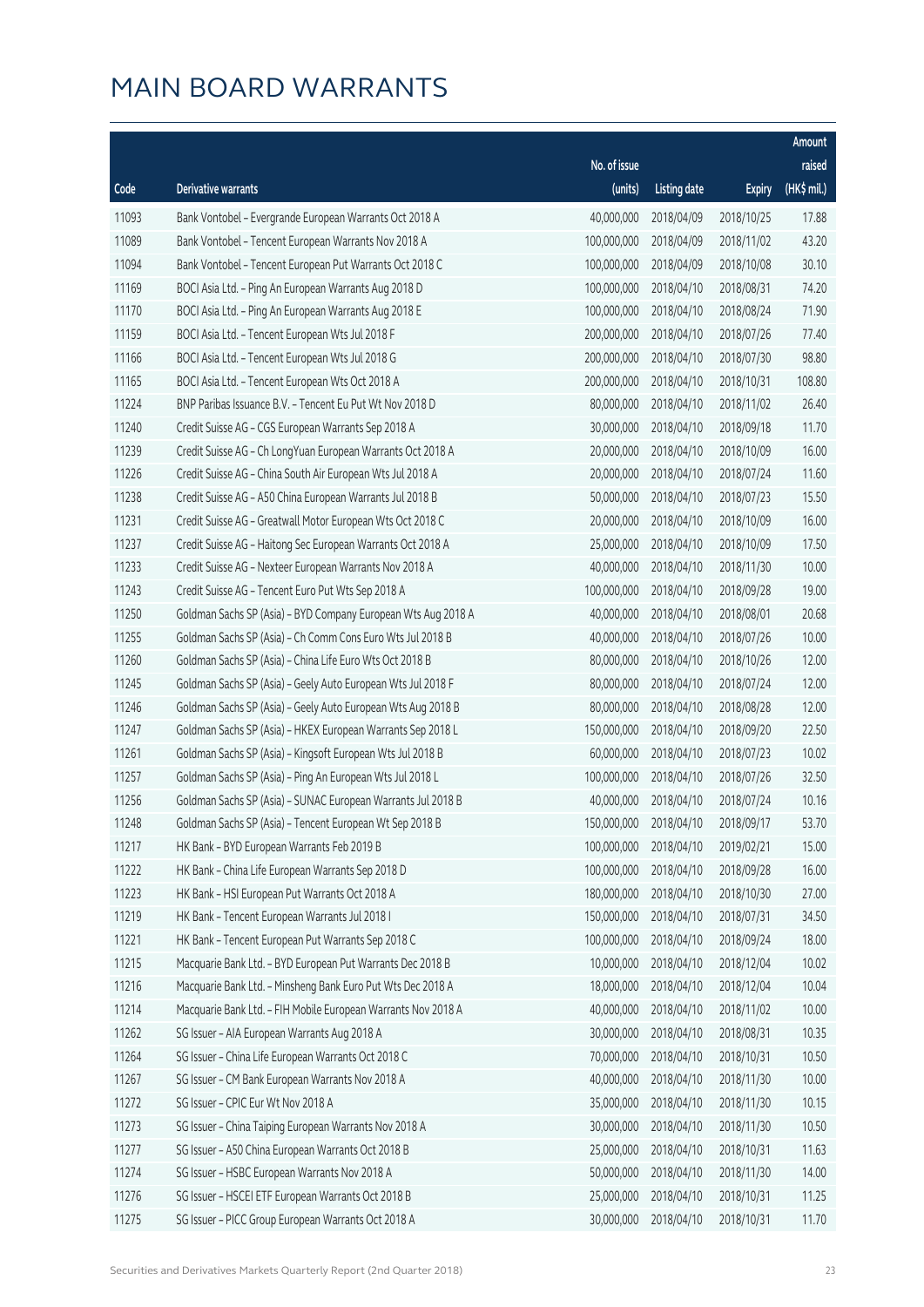|       |                                                               |              |                       |               | Amount      |
|-------|---------------------------------------------------------------|--------------|-----------------------|---------------|-------------|
|       |                                                               | No. of issue |                       |               | raised      |
| Code  | Derivative warrants                                           | (units)      | <b>Listing date</b>   | <b>Expiry</b> | (HK\$ mil.) |
| 11184 | UBS AG - BYD European Warrants Jan 2019 A                     | 100,000,000  | 2018/04/10            | 2019/01/08    | 15.00       |
| 11174 | UBS AG - China Life European Warrants Sep 2018 B              | 200,000,000  | 2018/04/10            | 2018/09/27    | 34.80       |
| 11176 | UBS AG - GAC European Warrants Dec 2018 A                     | 70,000,000   | 2018/04/10            | 2018/12/03    | 13.30       |
| 11178 | UBS AG - Greatwall Motor European Warrants Jul 2018 A         | 70,000,000   | 2018/04/10            | 2018/07/23    | 10.50       |
| 11177 | UBS AG - Greatwall Motor European Warrants Dec 2019 A         | 70,000,000   | 2018/04/10            | 2019/12/20    | 10.57       |
| 11171 | UBS AG - HKEX European Warrants Jul 2018 J                    | 300,000,000  | 2018/04/10            | 2018/07/10    | 45.90       |
| 11172 | UBS AG - HKEX European Warrants Jul 2018 K                    | 300,000,000  | 2018/04/10            | 2018/07/13    | 46.50       |
| 11181 | UBS AG - HSBC European Warrants Jul 2018 D                    | 100,000,000  | 2018/04/10            | 2018/07/26    | 15.00       |
| 11183 | UBS AG - HSBC European Warrants Aug 2018 A                    | 100,000,000  | 2018/04/10            | 2018/08/28    | 27.40       |
| 11179 | UBS AG - IGG European Warrants Sep 2018 B                     | 60,000,000   | 2018/04/10            | 2018/09/21    | 11.64       |
| 11213 | UBS AG - China Mengniu European Warrants Sep 2018 A           | 70,000,000   | 2018/04/10            | 2018/09/14    | 10.57       |
| 11180 | UBS AG - Nexteer European Warrants Oct 2018 B                 | 70,000,000   | 2018/04/10            | 2018/10/03    | 10.57       |
| 11205 | UBS AG - Ping An European Warrants Aug 2018 C                 | 100,000,000  | 2018/04/10            | 2018/08/24    | 36.40       |
| 11206 | UBS AG - Ping An European Warrants Aug 2018 D                 | 100,000,000  | 2018/04/10            | 2018/08/31    | 20.60       |
| 11209 | UBS AG - Ping An European Warrants Sep 2018 E                 | 100,000,000  | 2018/04/10            | 2018/09/18    | 45.20       |
| 11207 | UBS AG - Ping An European Warrants Feb 2020 A                 | 300,000,000  | 2018/04/10            | 2020/02/21    | 45.30       |
| 11208 | UBS AG - Ping An European Put Warrants Oct 2018 B             | 100,000,000  | 2018/04/10            | 2018/10/10    | 36.50       |
| 11192 | UBS AG - Tencent European Warrants Jul 2018 I                 | 300,000,000  | 2018/04/10            | 2018/07/26    | 133.20      |
| 11203 | UBS AG - Tencent European Warrants Jul 2018 J                 | 300,000,000  | 2018/04/10            | 2018/07/31    | 148.80      |
| 11194 | UBS AG - Tencent European Warrants Aug 2018 B                 | 300,000,000  | 2018/04/10            | 2018/08/21    | 87.30       |
| 11200 | UBS AG - Tencent European Warrants Aug 2018 C                 | 300,000,000  | 2018/04/10            | 2018/08/21    | 45.00       |
| 11202 | UBS AG - Tencent European Warrants Sep 2018 B                 | 300,000,000  | 2018/04/10            | 2018/09/20    | 58.80       |
| 11189 | Bank Vontobel - BYD Company European Warrants Oct 2018 A      | 30,000,000   | 2018/04/10            | 2018/10/09    | 24.33       |
| 11185 | Bank Vontobel - CNBM European Warrants Oct 2018 A             | 15,000,000   | 2018/04/10            | 2018/10/10    | 19.08       |
| 11191 | Bank Vontobel - Greatwall Motor European Warrants Oct 2018 C  | 15,000,000   | 2018/04/10            | 2018/10/10    | 13.53       |
| 11187 | Bank Vontobel - ICBC European Warrants Aug 2018 C             | 40,000,000   | 2018/04/10            | 2018/08/08    | 12.40       |
| 11190 | Bank Vontobel - JIANC European Warrants Mar 2019 A            |              | 60,000,000 2018/04/10 | 2019/03/04    | 15.06       |
| 11314 | BOCI Asia Ltd. - Bank of China European Warrants Sep 2018 A   | 80,000,000   | 2018/04/11            | 2018/09/20    | 26.72       |
| 11316 | BOCI Asia Ltd. - BYD Company European Warrants Feb 2019 A     | 100,000,000  | 2018/04/11            | 2019/02/11    | 15.00       |
| 11311 | BOCI Asia Ltd. - ICBC European Warrants Sep 2018 A            | 80,000,000   | 2018/04/11            | 2018/09/24    | 43.36       |
| 11307 | BOCI Asia Ltd. - Tencent European Wts Sep 2018 F              | 200,000,000  | 2018/04/11            | 2018/09/20    | 32.20       |
| 11301 | BOCI Asia Ltd. - Tencent European Wts Oct 2018 B              | 200,000,000  | 2018/04/11            | 2018/10/29    | 126.20      |
| 11345 | Credit Suisse AG - CPIC European Warrants Oct 2018 A          | 50,000,000   | 2018/04/11            | 2018/10/10    | 12.50       |
| 11344 | Credit Suisse AG - China Taiping European Warrants Oct 2018 A | 40,000,000   | 2018/04/11            | 2018/10/10    | 11.20       |
| 11338 | Credit Suisse AG - Ping An European Warrants Jul 2018 I       | 150,000,000  | 2018/04/11            | 2018/07/26    | 57.00       |
| 11343 | Credit Suisse AG - Tencent European Wts Jul 2018 M            | 250,000,000  | 2018/04/11            | 2018/07/26    | 87.50       |
| 11340 | Credit Suisse AG - Tencent European Wts Aug 2018 A            | 250,000,000  | 2018/04/11            | 2018/08/29    | 67.50       |
| 11362 | Goldman Sachs SP (Asia) - BYD Company European Wts Feb 2019 B | 80,000,000   | 2018/04/11            | 2019/02/21    | 12.00       |
| 11359 | Goldman Sachs SP (Asia) - China Life Euro Wts Sep 2018 G      | 100,000,000  | 2018/04/11            | 2018/09/27    | 15.00       |
| 11367 | Goldman Sachs SP (Asia) - CPIC European Warrants Nov 2018 A   | 50,000,000   | 2018/04/11            | 2018/11/27    | 10.00       |
| 11371 | Goldman Sachs SP (Asia) - Tencent European Wt Jul 2018 R      | 150,000,000  | 2018/04/11            | 2018/07/27    | 54.60       |
| 11360 | Goldman Sachs SP (Asia) - Tencent European Put Wt Aug 2018 L  | 100,000,000  | 2018/04/11            | 2018/08/13    | 25.80       |
| 11287 | HK Bank - CNOOC European Warrants Dec 2019 A                  | 200,000,000  | 2018/04/11            | 2019/12/31    | 50.00       |
| 11286 | Haitong Int'l Sec - China Mobile European Wts Sep 2018 B      | 80,000,000   | 2018/04/11            | 2018/09/24    | 12.00       |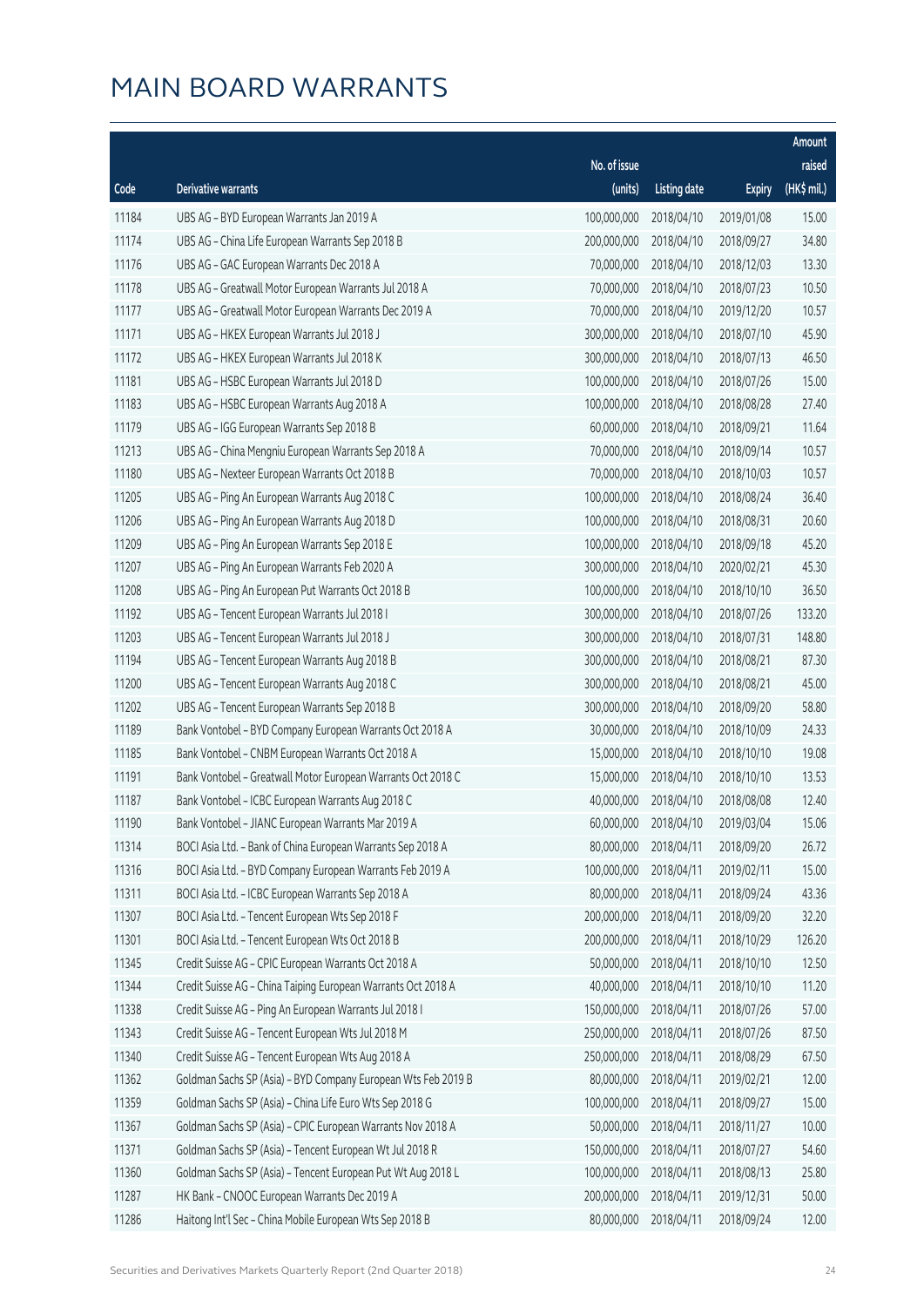|        |                                                              |              |                       |               | Amount      |
|--------|--------------------------------------------------------------|--------------|-----------------------|---------------|-------------|
|        |                                                              | No. of issue |                       |               | raised      |
| Code   | Derivative warrants                                          | (units)      | <b>Listing date</b>   | <b>Expiry</b> | (HK\$ mil.) |
| 11284  | Haitong Int'l Sec - HSBC European Warrants Jul 2018 D        | 80,000,000   | 2018/04/11            | 2018/07/26    | 12.00       |
| 11285  | Haitong Int'l Sec - HSBC European Warrants Mar 2019 A        | 80,000,000   | 2018/04/11            | 2019/03/29    | 28.00       |
| 11281  | Haitong Int'l Sec - Tencent European Warrants Aug 2018 H     | 150,000,000  | 2018/04/11            | 2018/08/21    | 22.50       |
| 11278  | Haitong Int'l Sec - Tencent European Warrants Mar 2019 A     | 150,000,000  | 2018/04/11            | 2019/03/01    | 42.00       |
| 11317  | Macquarie Bank Ltd. - AIA European Warrants Nov 2018 A       | 4,500,000    | 2018/04/11            | 2018/11/02    | 10.14       |
| 11318  | Macquarie Bank Ltd. - CNOOC European Warrants Nov 2018 A     | 19,000,000   | 2018/04/11            | 2018/11/02    | 10.53       |
| 11319  | Macquarie Bank Ltd. - Tencent European Warrants Nov 2018 A   | 7,000,000    | 2018/04/11            | 2018/11/01    | 10.03       |
| 11351  | SG Issuer - CHALCO European Warrants Nov 2018 A              | 15,000,000   | 2018/04/11            | 2018/11/30    | 10.95       |
| 11346  | SG Issuer - China Mobile European Warrants Nov 2018 A        | 40,000,000   | 2018/04/11            | 2018/11/30    | 10.00       |
| 11355  | SG Issuer - CNOOC European Warrants Nov 2018 A               | 25,000,000   | 2018/04/11            | 2018/11/30    | 10.38       |
| 11352  | SG Issuer - Sinopec Corp European Warrants Nov 2018 A        | 40,000,000   | 2018/04/11            | 2018/11/30    | 10.80       |
| 11353  | SG Issuer - China Shenhua European Warrants Dec 2018 A       | 50,000,000   | 2018/04/11            | 2018/12/31    | 10.00       |
| 11348  | SG Issuer - China Unicom European Warrants Nov 2018 A        | 15,000,000   | 2018/04/11            | 2018/11/30    | 11.25       |
| 11357  | SG Issuer - PetroChina European Warrants Sep 2018 B          | 50,000,000   | 2018/04/11            | 2018/09/28    | 11.00       |
| 11358  | SG Issuer - Zijin Mining European Warrants Nov 2018 A        | 20,000,000   | 2018/04/11            | 2018/11/30    | 10.00       |
| 11295  | UBS AG - BYD Company European Warrants Aug 2018 A            | 30,000,000   | 2018/04/11            | 2018/08/01    | 17.82       |
| 11296  | UBS AG - China Life European Warrants Sep 2018 C             | 200,000,000  | 2018/04/11            | 2018/09/24    | 30.00       |
| 11327  | UBS AG - CPIC European Warrants Oct 2018 A                   | 40,000,000   | 2018/04/11            | 2018/10/11    | 12.40       |
| 11289  | UBS AG - China Taiping European Warrants Aug 2018 A          | 50,000,000   | 2018/04/11            | 2018/08/24    | 10.55       |
| 11323  | UBS AG - Geely Auto European Warrants Aug 2018 A             | 40,000,000   | 2018/04/11            | 2018/08/24    | 11.32       |
| 11321  | UBS AG - Greatwall Motor European Warrants Oct 2018 C        | 12,000,000   | 2018/04/11            | 2018/10/11    | 10.24       |
| 11291  | UBS AG - HSI European Warrants Aug 2018 H                    | 200,000,000  | 2018/04/11            | 2018/08/30    | 35.80       |
| 11292  | UBS AG - HSI European Put Warrants Aug 2018 I                | 200,000,000  | 2018/04/11            | 2018/08/30    | 35.40       |
| 11337  | UBS AG - Kingdee Intl European Warrants Jun 2019 A           | 100,000,000  | 2018/04/11            | 2019/06/21    | 20.40       |
| 11300  | UBS AG - Kingsoft European Warrants Aug 2018 B               | 60,000,000   | 2018/04/11            | 2018/08/16    | 18.30       |
| 11329  | UBS AG - NCI European Warrants Oct 2018 A                    | 30,000,000   | 2018/04/11            | 2018/10/15    | 10.89       |
| 11335  | UBS AG - ZTE European Warrants Jul 2018 A                    |              | 40,000,000 2018/04/11 | 2018/07/31    | 10.32       |
| 11334  | UBS AG - ZTE European Warrants Sep 2018 A                    | 40,000,000   | 2018/04/11            | 2018/09/20    | 11.16       |
| 23821# | J P Morgan SP BV - HSI European Warrants Aug 2018 G          | 200,000,000  | 2018/04/11            | 2018/08/30    | 12.20       |
| 11404  | BOCI Asia Ltd. - CC Bank European Warrants Jul 2018 G        | 100,000,000  | 2018/04/12            | 2018/07/23    | 15.20       |
| 11416  | BOCI Asia Ltd. - CK Asset European Warrants Sep 2018 A       | 60,000,000   | 2018/04/12            | 2018/09/26    | 13.92       |
| 11406  | BOCI Asia Ltd. - CNOOC European Warrants Sep 2018 A          | 100,000,000  | 2018/04/12            | 2018/09/20    | 34.30       |
| 11412  | BOCI Asia Ltd. - China Tel European Warrants Sep 2018 A      | 80,000,000   | 2018/04/12            | 2018/09/24    | 12.16       |
| 11411  | BOCI Asia Ltd. - Fosun Intl European Warrants Oct 2018 A     | 80,000,000   | 2018/04/12            | 2018/10/24    | 18.72       |
| 11417  | BOCI Asia Ltd. - Geely Auto European Warrants Aug 2018 C     | 100,000,000  | 2018/04/12            | 2018/08/27    | 27.40       |
| 11429  | BOCI Asia Ltd. - HKEX European Warrants Sep 2018 G           | 200,000,000  | 2018/04/12            | 2018/09/26    | 48.00       |
| 11410  | BOCI Asia Ltd. - PetroChina European Warrants Oct 2018 A     | 100,000,000  | 2018/04/12            | 2018/10/15    | 30.30       |
| 11436  | Credit Suisse AG - BJ Ent Water European Warrants Oct 2018 A | 20,000,000   | 2018/04/12            | 2018/10/11    | 10.40       |
| 11435  | Credit Suisse AG - China Life European Warrants Nov 2018 A   | 120,000,000  | 2018/04/12            | 2018/11/30    | 18.00       |
| 11431  | Credit Suisse AG - China Mobile European Warrants Sep 2018 B | 70,000,000   | 2018/04/12            | 2018/09/28    | 12.60       |
| 11430  | Credit Suisse AG - HSBC European Wts Aug 2018 D              | 100,000,000  | 2018/04/12            | 2018/08/06    | 18.50       |
| 11441  | Credit Suisse AG - Ping An European Warrants Jul 2018 J      | 150,000,000  | 2018/04/12            | 2018/07/24    | 57.00       |
| 11445  | Credit Suisse AG - Ping An European Warrants Jul 2018 K      | 150,000,000  | 2018/04/12            | 2018/07/31    | 82.50       |
| 11438  | Credit Suisse AG - Sinopharm European Warrants Oct 2018 A    | 30,000,000   | 2018/04/12            | 2018/10/11    | 16.50       |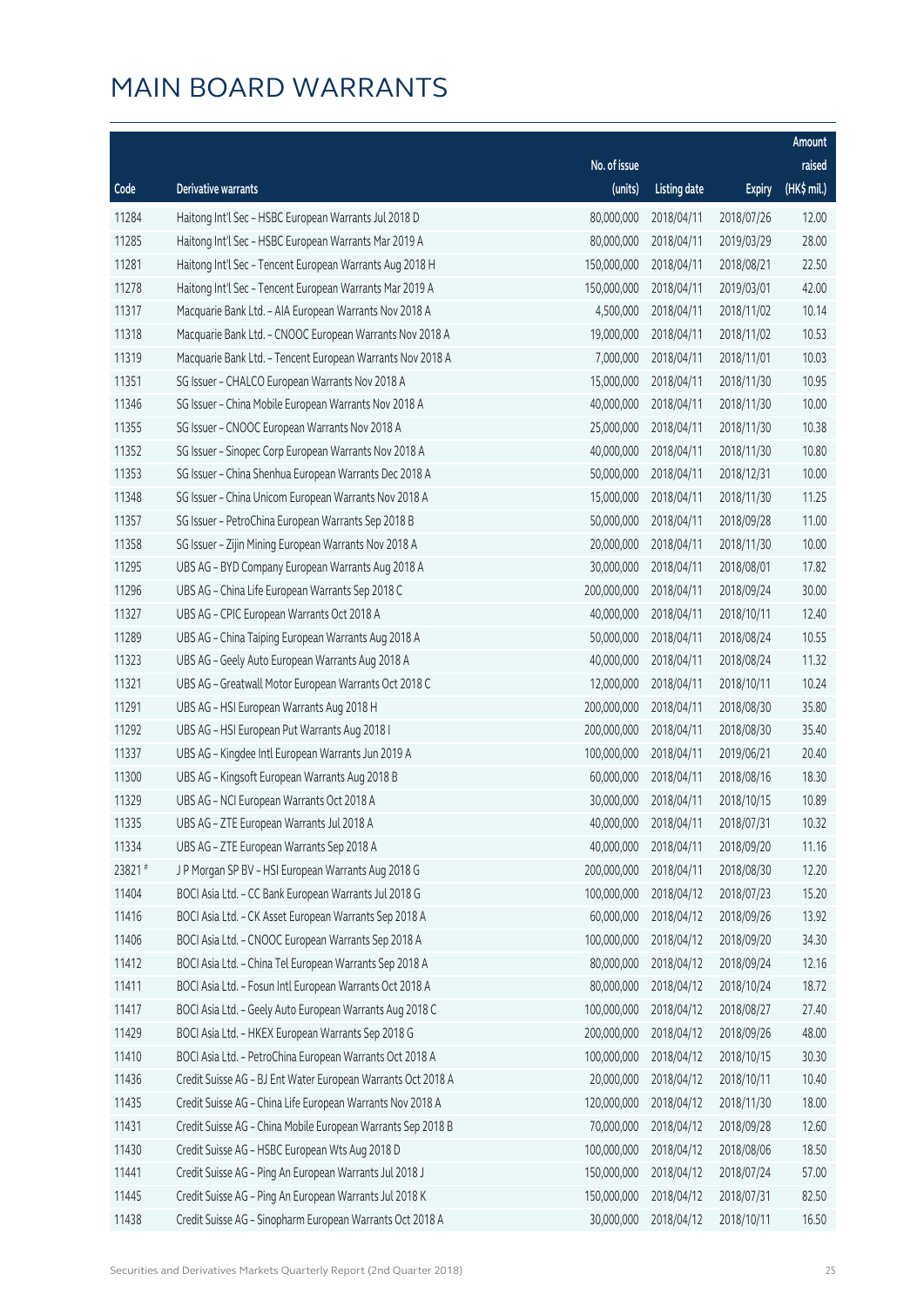|       |                                                               |              |                       |               | Amount      |
|-------|---------------------------------------------------------------|--------------|-----------------------|---------------|-------------|
|       |                                                               | No. of issue |                       |               | raised      |
| Code  | Derivative warrants                                           | (units)      | <b>Listing date</b>   | <b>Expiry</b> | (HK\$ mil.) |
| 11452 | Goldman Sachs SP (Asia) - Minsheng Bank Euro Wts Jul 2018 C   | 40,000,000   | 2018/04/12            | 2018/07/12    | 10.00       |
| 11451 | Goldman Sachs SP (Asia) - CNOOC European Warrants Jul 2018 E  | 80,000,000   | 2018/04/12            | 2018/07/24    | 12.00       |
| 11450 | Goldman Sachs SP (Asia) - Sinopec Corp Euro Wts Jul 2018 D    | 60,000,000   | 2018/04/12            | 2018/07/23    | 10.08       |
| 11378 | Goldman Sachs SP (Asia) - CSOP A50 ETF Euro Wts Jun 2019 A    | 150,000,000  | 2018/04/12            | 2019/06/21    | 22.50       |
| 11458 | Goldman Sachs SP (Asia) - Ping An European Wts Jul 2018 M     | 100,000,000  | 2018/04/12            | 2018/07/19    | 17.40       |
| 11449 | Goldman Sachs SP (Asia) - SHK Ppt European Wts Jul 2018 A     | 40,000,000   | 2018/04/12            | 2018/07/24    | 10.00       |
| 11459 | Goldman Sachs SP (Asia) - Tencent European Wt Jul 2018 S      | 150,000,000  | 2018/04/12            | 2018/07/26    | 36.30       |
| 11460 | Goldman Sachs SP (Asia) - Tencent European Wt Jul 2018 T      | 150,000,000  | 2018/04/12            | 2018/07/26    | 49.65       |
| 11375 | Haitong Int'l Sec - Tencent European Warrants Dec 2018 C      | 150,000,000  | 2018/04/12            | 2018/12/19    | 37.50       |
| 11374 | Haitong Int'l Sec - Tencent European Warrants Dec 2019 A      | 150,000,000  | 2018/04/12            | 2019/12/23    | 31.50       |
| 11380 | SG Issuer - Bank of China European Warrants Oct 2018 B        | 80,000,000   | 2018/04/12            | 2018/10/31    | 12.40       |
| 11381 | SG Issuer - Bank of China European Warrants Nov 2018 A        | 80,000,000   | 2018/04/12            | 2018/11/30    | 26.40       |
| 11383 | SG Issuer - CC Bank European Warrants Oct 2018 A              | 60,000,000   | 2018/04/12            | 2018/10/31    | 30.00       |
| 11384 | SG Issuer - CC Bank European Warrants Nov 2018 A              | 60,000,000   | 2018/04/12            | 2018/11/30    | 24.60       |
| 11387 | SG Issuer - China Life European Warrants Sep 2018 C           | 150,000,000  | 2018/04/12            | 2018/09/28    | 24.00       |
| 11388 | SG Issuer - Geely Auto European Warrants Nov 2018 A           | 40,000,000   | 2018/04/12            | 2018/11/30    | 12.00       |
| 11418 | SG Issuer - HKEX European Put Warrants Jul 2019 A             | 100,000,000  | 2018/04/12            | 2019/07/31    | 25.00       |
| 11389 | SG Issuer - HSBC European Warrants Sep 2018 A                 | 80,000,000   | 2018/04/12            | 2018/09/28    | 16.40       |
| 11419 | SG Issuer - Tencent European Put Warrants Sep 2018 G          | 150,000,000  | 2018/04/12            | 2018/09/28    | 45.00       |
| 11424 | SG Issuer - Tencent European Put Warrants Jan 2019 B          | 150,000,000  | 2018/04/12            | 2019/01/31    | 37.50       |
| 11398 | UBS AG - China Life European Warrants Sep 2018 D              | 200,000,000  | 2018/04/12            | 2018/09/07    | 30.00       |
| 11397 | UBS AG - China South Air European Warrants Oct 2018 B         | 11,000,000   | 2018/04/12            | 2018/10/15    | 12.91       |
| 11372 | UBS AG - HSI European Warrants Jul 2018 G                     | 200,000,000  | 2018/04/12            | 2018/07/30    | 30.00       |
| 11390 | UBS AG - Lenovo European Warrants Oct 2018 A                  | 34,000,000   | 2018/04/12            | 2018/10/26    | 11.05       |
| 11395 | UBS AG - Luye Pharma European Warrants Dec 2018 A             | 40,000,000   | 2018/04/12            | 2018/12/17    | 10.04       |
| 11399 | UBS AG - Sino Biopharm European Warrants Oct 2018 A           | 40,000,000   | 2018/04/12            | 2018/10/15    | 10.44       |
| 11393 | UBS AG - Sinopharm European Warrants Oct 2018 A               |              | 20,000,000 2018/04/12 | 2018/10/15    | 14.12       |
| 11506 | Credit Suisse AG - China Life European Warrants Sep 2018 F    | 120,000,000  | 2018/04/13            | 2018/09/28    | 20.40       |
| 11507 | Credit Suisse AG - CSOP A50 ETF European Warrants Jun 2019 A  | 150,000,000  | 2018/04/13            | 2019/06/21    | 22.50       |
| 11504 | Credit Suisse AG - Luye Pharma European Warrants Dec 2018 A   | 60,000,000   | 2018/04/13            | 2018/12/28    | 15.00       |
| 11515 | Goldman Sachs SP (Asia) - Geely Auto European Wts Aug 2018 C  | 80,000,000   | 2018/04/13            | 2018/08/24    | 15.52       |
| 11512 | Goldman Sachs SP (Asia) - HSBC European Warrants Sep 2018 B   | 80,000,000   | 2018/04/13            | 2018/09/24    | 12.00       |
| 11533 | Goldman Sachs SP (Asia) - HSI European Put Wts Aug 2018 H     | 150,000,000  | 2018/04/13            | 2018/08/30    | 24.15       |
| 11534 | Goldman Sachs SP (Asia) - HSI European Put Wts Aug 2018 I     | 150,000,000  | 2018/04/13            | 2018/08/30    | 22.50       |
| 11513 | Goldman Sachs SP (Asia) - Tencent European Put Wt Sep 2018 C  | 100,000,000  | 2018/04/13            | 2018/09/24    | 15.00       |
| 11477 | HK Bank - CITIC Bank European Warrants Oct 2018 A             | 40,000,000   | 2018/04/13            | 2018/10/31    | 12.00       |
| 11476 | HK Bank - Minsheng Bank European Warrants Oct 2018 A          | 25,000,000   | 2018/04/13            | 2018/10/31    | 11.00       |
| 11463 | HK Bank - China Mobile European Warrants Oct 2018 A           | 40,000,000   | 2018/04/13            | 2018/10/31    | 14.00       |
| 11474 | HK Bank - Sinopec Corp European Warrants Oct 2018 A           | 40,000,000   | 2018/04/13            | 2018/10/31    | 10.00       |
| 11468 | HK Bank - CPIC European Warrants Oct 2018 A                   | 40,000,000   | 2018/04/13            | 2018/10/31    | 10.00       |
| 11471 | HK Bank - HSI European Warrants Oct 2018 B                    | 180,000,000  | 2018/04/13            | 2018/10/30    | 27.00       |
| 11469 | HK Bank - NCI European Warrants Oct 2018 A                    | 40,000,000   | 2018/04/13            | 2018/10/31    | 10.00       |
| 11555 | J P Morgan SP BV - 3SBIO European Warrants Oct 2018 A         | 25,000,000   | 2018/04/13            | 2018/10/31    | 10.08       |
| 11546 | J P Morgan SP BV - China Everbright Ltd European Wts Dec 18 A | 60,000,000   | 2018/04/13            | 2018/12/31    | 15.00       |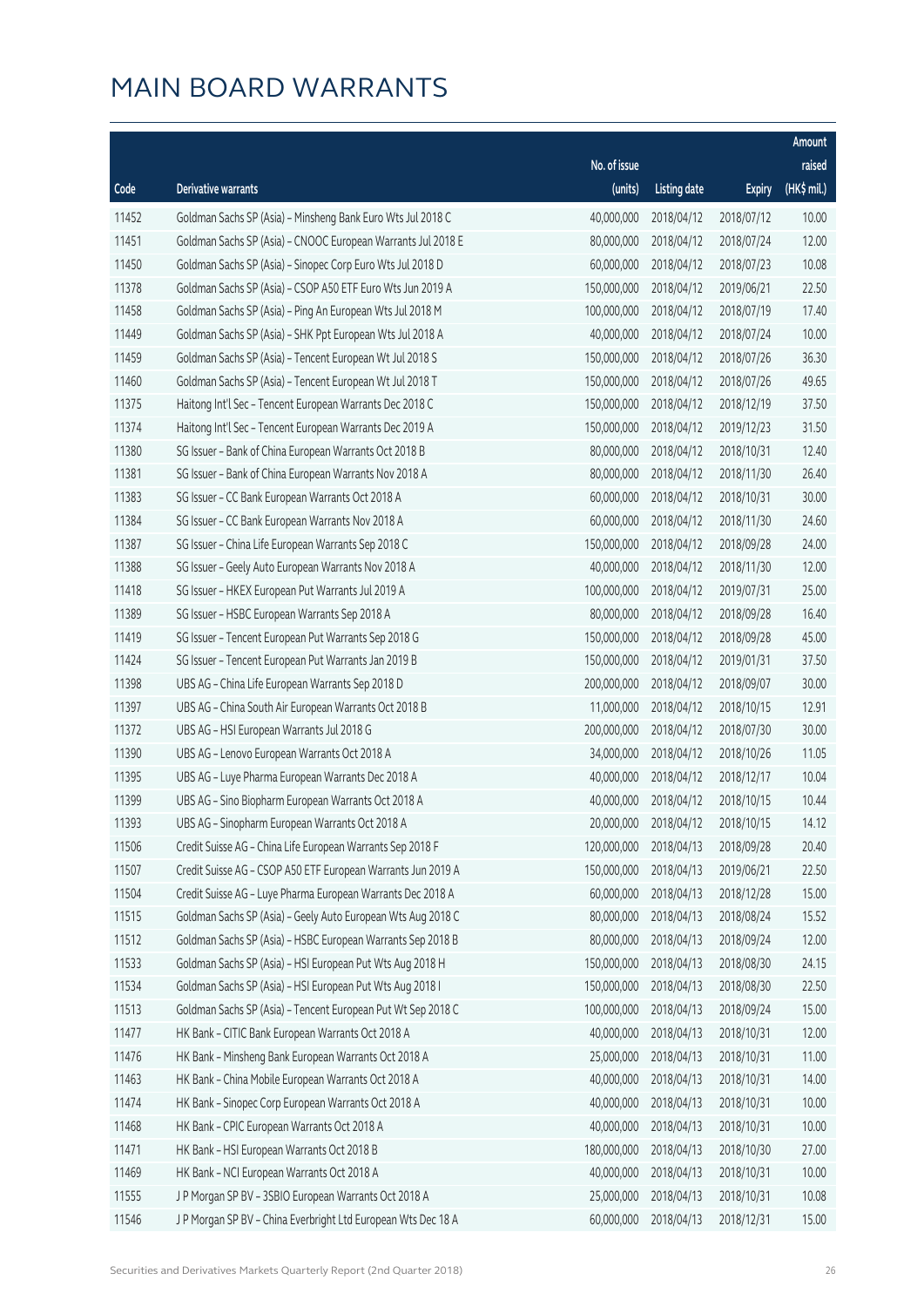|       |                                                                |              |                       |               | Amount      |
|-------|----------------------------------------------------------------|--------------|-----------------------|---------------|-------------|
|       |                                                                | No. of issue |                       |               | raised      |
| Code  | Derivative warrants                                            | (units)      | <b>Listing date</b>   | <b>Expiry</b> | (HK\$ mil.) |
| 11547 | J P Morgan SP BV - China Gas Hold European Wts Dec 2018 A      | 60,000,000   | 2018/04/13            | 2018/12/31    | 22.68       |
| 11543 | J P Morgan SP BV - China Life European Warrants Dec 2018 A     | 100,000,000  | 2018/04/13            | 2018/12/05    | 15.00       |
| 11550 | J P Morgan SP BV - China Mobile European Put Wts Nov 2018 A    | 100,000,000  | 2018/04/13            | 2018/11/02    | 25.00       |
| 11549 | J P Morgan SP BV - HSBC European Put Warrants Nov 2018 A       | 100,000,000  | 2018/04/13            | 2018/11/02    | 25.90       |
| 11553 | J P Morgan SP BV - Jiangxi Copper European Warrants Dec 18 A   | 80,000,000   | 2018/04/13            | 2018/12/17    | 12.00       |
| 11540 | J P Morgan SP BV - Luye Pharma European Warrants Dec 2018 A    | 40,000,000   | 2018/04/13            | 2018/12/31    | 10.32       |
| 11535 | J P Morgan SP BV - Sino Biopharm European Warrants Oct 2018 A  | 40,000,000   | 2018/04/13            | 2018/10/31    | 10.16       |
| 11551 | J P Morgan SP BV - Sunny Optical European Warrants Nov 2018 B  | 100,000,000  | 2018/04/13            | 2018/11/02    | 25.00       |
| 11538 | J P Morgan SP BV - WuXi Bio European Warrants Oct 2018 A       | 40,000,000   | 2018/04/13            | 2018/10/31    | 10.12       |
| 11486 | Macquarie Bank Ltd. - CSOP A50 ETF European Wts Nov 2018 A     | 11,000,000   | 2018/04/13            | 2018/11/02    | 10.21       |
| 11487 | Macquarie Bank Ltd. - A50 China European Warrants Nov 2018 A   | 16,000,000   | 2018/04/13            | 2018/11/02    | 10.42       |
| 11489 | Macquarie Bank Ltd. - Tencent European Warrants Oct 2018 I     | 40,000,000   | 2018/04/13            | 2018/10/26    | 10.08       |
| 11488 | Macquarie Bank Ltd. - Tencent European Warrants Nov 2018 B     | 8,000,000    | 2018/04/13            | 2018/11/01    | 16.91       |
| 11516 | SG Issuer - CKH Holdings European Warrants Sep 2018 A          | 50,000,000   | 2018/04/13            | 2018/09/28    | 10.00       |
| 11526 | SG Issuer - Henderson Land European Warrants Dec 2018 A        | 30,000,000   | 2018/04/13            | 2018/12/31    | 10.50       |
| 11519 | SG Issuer - HSCEI European Warrants Jan 2019 A                 | 50,000,000   | 2018/04/13            | 2019/01/30    | 12.50       |
| 11518 | SG Issuer - HSCEI European Put Warrants Dec 2018 C             | 50,000,000   | 2018/04/13            | 2018/12/28    | 11.00       |
| 11520 | SG Issuer - HSI European Warrants Sep 2018 D                   | 100,000,000  | 2018/04/13            | 2018/09/27    | 15.50       |
| 11525 | SG Issuer - HSI European Warrants Nov 2018 C                   | 100,000,000  | 2018/04/13            | 2018/11/29    | 15.00       |
| 11521 | SG Issuer - HSI European Put Warrants Sep 2018 E               | 100,000,000  | 2018/04/13            | 2018/09/27    | 20.00       |
| 11530 | SG Issuer - New World Dev Eu Wt Dec 2018 A                     | 13,000,000   | 2018/04/13            | 2018/12/31    | 10.14       |
| 11500 | UBS AG - China Mobile European Warrants Sep 2018 B             | 100,000,000  | 2018/04/13            | 2018/09/20    | 15.70       |
| 11502 | UBS AG - China Mobile European Put Warrants Oct 2018 A         | 70,000,000   | 2018/04/13            | 2018/10/12    | 30.24       |
| 11498 | UBS AG - CRRC European Warrants Oct 2018 A                     | 11,000,000   | 2018/04/13            | 2018/10/29    | 10.45       |
| 11493 | UBS AG - Guotai Junan I European Warrants Nov 2018 A           | 30,000,000   | 2018/04/13            | 2018/11/26    | 10.98       |
| 11491 | UBS AG - Minth Group European Warrants Nov 2018 A              | 30,000,000   | 2018/04/13            | 2018/11/26    | 14.43       |
| 11496 | UBS AG - Nexteer European Warrants Nov 2018 A                  |              | 45,000,000 2018/04/13 | 2018/11/12    | 11.25       |
| 11490 | UBS AG - SHK Ppt European Warrants Oct 2018 A                  | 30,000,000   | 2018/04/13            | 2018/10/12    | 17.91       |
| 11494 | UBS AG - Techtronic Ind European Warrants Oct 2018 A           | 22,000,000   | 2018/04/13            | 2018/10/12    | 11.59       |
| 11482 | Bank Vontobel - CNOOC European Warrants Oct 2018 B             | 20,000,000   | 2018/04/13            | 2018/10/31    | 12.00       |
| 11483 | Bank Vontobel - Tencent European Warrants Jul 2018 D           | 100,000,000  | 2018/04/13            | 2018/07/19    | 20.40       |
| 11484 | Bank Vontobel - Tencent European Warrants Jul 2018 E           | 100,000,000  | 2018/04/13            | 2018/07/24    | 31.60       |
| 11610 | BNP Paribas Issuance B.V. - BOCL European Wts Apr 2019 B       | 50,000,000   | 2018/04/16            | 2019/04/02    | 15.50       |
| 11608 | BNP Paribas Issuance B.V. - China Mobile Euro Wts Nov 2018 A   | 40,000,000   | 2018/04/16            | 2018/11/02    | 12.00       |
| 11611 | BNP Paribas Issuance B.V. - Galaxy Ent Euro Wts Mar 2019 A     | 40,000,000   | 2018/04/16            | 2019/03/04    | 24.00       |
| 11607 | BNP Paribas Issuance B.V. - Ping An European Wt Jan 2019 C     | 60,000,000   | 2018/04/16            | 2019/01/03    | 36.00       |
| 11605 | BNP Paribas Issuance B.V. - Tencent Euro Wts Dec 2018 D        | 80,000,000   | 2018/04/16            | 2018/12/04    | 36.00       |
| 11633 | Credit Suisse AG - Car Inc European Warrants Oct 2018 A        | 15,000,000   | 2018/04/16            | 2018/10/15    | 11.55       |
| 11629 | Credit Suisse AG - China Mobile European Warrants Sep 2018 C   | 70,000,000   | 2018/04/16            | 2018/09/28    | 10.50       |
| 11630 | Credit Suisse AG - Sh Pharma European Warrants Oct 2018 A      | 40,000,000   | 2018/04/16            | 2018/10/16    | 10.00       |
| 11648 | Goldman Sachs SP (Asia) - CKH Holdings European Wts Sep 18 A   | 60,000,000   | 2018/04/16            | 2018/09/20    | 10.14       |
| 11652 | Goldman Sachs SP (Asia) - CNOOC European Warrants Oct 2018 A   | 80,000,000   | 2018/04/16            | 2018/10/16    | 31.36       |
| 11649 | Goldman Sachs SP (Asia) - China Overseas European Wts Sep 18 A | 80,000,000   | 2018/04/16            | 2018/09/28    | 12.00       |
| 11653 | Goldman Sachs SP (Asia) - Ping An Euro Put Wts Jul 2018 N      | 60,000,000   | 2018/04/16            | 2018/07/26    | 21.00       |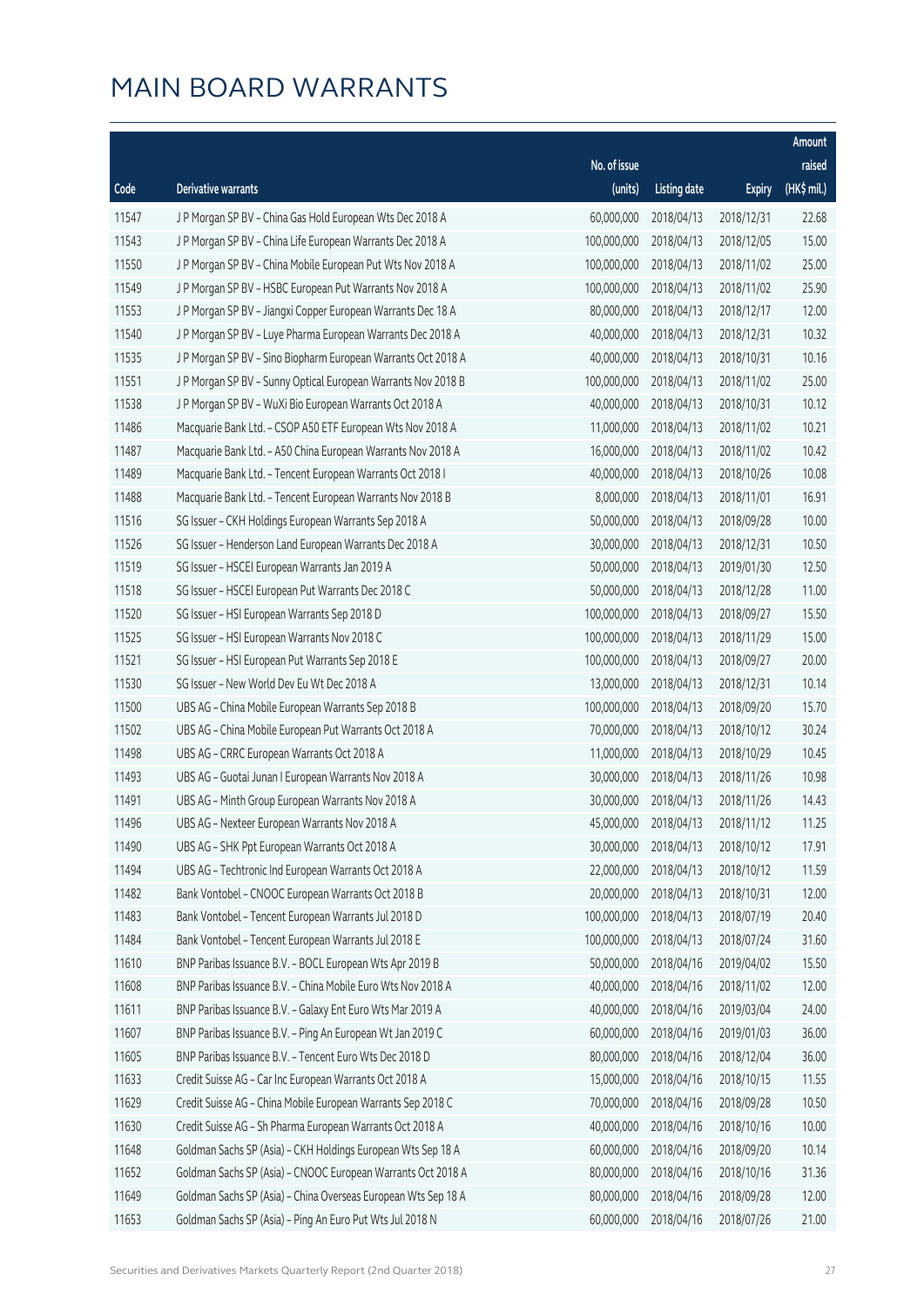|         |                                                              |              |                       |               | Amount      |
|---------|--------------------------------------------------------------|--------------|-----------------------|---------------|-------------|
|         |                                                              | No. of issue |                       |               | raised      |
| Code    | Derivative warrants                                          | (units)      | <b>Listing date</b>   | <b>Expiry</b> | (HK\$ mil.) |
| 11650   | Goldman Sachs SP (Asia) - Tencent European Wt Sep 2018 D     | 150,000,000  | 2018/04/16            | 2018/09/20    | 22.50       |
| 11636   | Haitong Int'l Sec - CC Bank European Warrants Oct 2018 B     | 150,000,000  | 2018/04/16            | 2018/10/31    | 67.50       |
| 11638   | Haitong Int'l Sec - CC Bank European Warrants Nov 2018 A     | 150,000,000  | 2018/04/16            | 2018/11/30    | 67.50       |
| 11639   | Haitong Int'l Sec - CC Bank European Warrants Nov 2018 B     | 150,000,000  | 2018/04/16            | 2018/11/30    | 57.00       |
| 11640   | Haitong Int'l Sec - CC Bank European Warrants Dec 2018 B     | 150,000,000  | 2018/04/16            | 2018/12/31    | 55.50       |
| 11644   | Haitong Int'l Sec - China Mobile European Wts Dec 2018 A     | 60,000,000   | 2018/04/16            | 2018/12/31    | 21.84       |
| 11645   | Haitong Int'l Sec - China Mobile European Wts Dec 2018 B     | 60,000,000   | 2018/04/16            | 2018/12/31    | 16.44       |
| 11647   | Haitong Int'l Sec - China Mobile European Wts Jan 2019 A     | 60,000,000   | 2018/04/16            | 2019/01/28    | 15.00       |
| 11588   | Haitong Int'l Sec - Ch Overseas European Warrants Oct 2018 A | 60,000,000   | 2018/04/16            | 2018/10/24    | 11.16       |
| 11589   | Haitong Int'l Sec - Ch Overseas European Warrants Feb 2019 A | 40,000,000   | 2018/04/16            | 2019/02/08    | 10.00       |
| 11600   | Haitong Int'l Sec - Geely Auto European Warrants Nov 2018 A  | 50,000,000   | 2018/04/16            | 2018/11/20    | 18.25       |
| 11601   | Haitong Int'l Sec - Geely Auto European Warrants Nov 2018 B  | 50,000,000   | 2018/04/16            | 2018/11/20    | 15.35       |
| 11602   | Haitong Int'l Sec - Geely Auto European Warrants Dec 2018 A  | 50,000,000   | 2018/04/16            | 2018/12/31    | 14.50       |
| 11580   | Haitong Int'l Sec - HKEX European Warrants Nov 2018 A        | 150,000,000  | 2018/04/16            | 2018/11/01    | 37.50       |
| 11583   | Haitong Int'l Sec - HKEX European Warrants Nov 2018 B        | 150,000,000  | 2018/04/16            | 2018/11/30    | 24.00       |
| 11582   | Haitong Int'l Sec - HKEX European Warrants Dec 2018 F        | 150,000,000  | 2018/04/16            | 2018/12/31    | 37.50       |
| 11587   | Haitong Int'l Sec - HKEX European Warrants Dec 2018 G        | 150,000,000  | 2018/04/16            | 2018/12/24    | 22.50       |
| 11597   | Haitong Int'l Sec - HSBC European Warrants Oct 2018 A        | 60,000,000   | 2018/04/16            | 2018/10/31    | 20.70       |
| 11599   | Haitong Int'l Sec - HSBC European Warrants Nov 2018 B        | 60,000,000   | 2018/04/16            | 2018/11/20    | 15.72       |
| 11592   | Haitong Int'l Sec - Tencent European Warrants Oct 2018 B     | 150,000,000  | 2018/04/16            | 2018/10/18    | 40.80       |
| 11591   | Haitong Int'l Sec - Tencent European Warrants Nov 2018 A     | 150,000,000  | 2018/04/16            | 2018/11/16    | 53.55       |
| 11593   | Haitong Int'l Sec - Tencent European Warrants Nov 2018 B     | 150,000,000  | 2018/04/16            | 2018/11/02    | 38.10       |
| 11594   | Haitong Int'l Sec - Tencent European Warrants Dec 2018 D     | 150,000,000  | 2018/04/16            | 2018/12/04    | 37.50       |
| 11622   | J P Morgan SP BV - Anhui Conch European Warrants Nov 2018 A  | 50,000,000   | 2018/04/16            | 2018/11/01    | 12.65       |
| 11628   | J P Morgan SP BV - Car Inc European Warrants Feb 2020 A      | 50,000,000   | 2018/04/16            | 2020/02/03    | 12.50       |
| 11625   | J P Morgan SP BV - CPIC European Warrants Nov 2018 A         | 50,000,000   | 2018/04/16            | 2018/11/02    | 13.85       |
| 11623   | J P Morgan SP BV - HSBC European Warrants Nov 2018 B         |              | 50,000,000 2018/04/16 | 2018/11/02    | 13.90       |
| 11613   | J P Morgan SP BV - KB Laminates European Warrants Feb 2019 A | 50,000,000   | 2018/04/16            | 2019/02/01    | 12.50       |
| 11621   | J P Morgan SP BV - Kingdee Intl European Warrants May 2019 A | 50,000,000   | 2018/04/16            | 2019/05/02    | 13.05       |
| 11619   | J P Morgan SP BV - Sinopharm European Warrants Nov 2018 A    | 40,000,000   | 2018/04/16            | 2018/11/01    | 17.84       |
| 11556   | Macquarie Bank Ltd. - CNBM European Warrants Nov 2018 A      | 7,700,000    | 2018/04/16            | 2018/11/02    | 10.11       |
| 11558   | Macquarie Bank Ltd. - CNBM European Put Warrants Jan 2019 A  | 5,000,000    | 2018/04/16            | 2019/01/03    | 10.27       |
| 11562   | Macquarie Bank Ltd. - Geely Auto European Wts Nov 2018 A     | 4,000,000    | 2018/04/16            | 2018/11/02    | 12.18       |
| 11561   | Macquarie Bank Ltd. - Kingdee Int'l European Wts Dec 2018 B  | 7,000,000    | 2018/04/16            | 2018/12/18    | 10.05       |
| 11567   | Macquarie Bank Ltd. - Ping An European Warrants Nov 2018 A   | 17,000,000   | 2018/04/16            | 2018/11/02    | 10.05       |
| 11579   | UBS AG - GF Sec European Warrants Oct 2018 B                 | 70,000,000   | 2018/04/16            | 2018/10/11    | 10.50       |
| 11573   | UBS AG - HSI European Warrants Oct 2018 C                    | 200,000,000  | 2018/04/16            | 2018/10/30    | 37.60       |
| 11577   | UBS AG - HSI European Warrants Nov 2018 B                    | 200,000,000  | 2018/04/16            | 2018/11/29    | 34.60       |
| 11576   | UBS AG - HSI European Warrants Dec 2018 A                    | 200,000,000  | 2018/04/16            | 2018/12/28    | 33.60       |
| 11570   | UBS AG - HSI European Put Warrants Oct 2018 B                | 200,000,000  | 2018/04/16            | 2018/10/30    | 30.80       |
| 11568   | UBS AG - HSI European Put Warrants Nov 2018 A                | 200,000,000  | 2018/04/16            | 2018/11/29    | 38.20       |
| 11578   | UBS AG - WH Group European Warrants Jul 2019 A               | 50,000,000   | 2018/04/16            | 2019/07/24    | 10.40       |
| 19255 # | Goldman Sachs SP (Asia) - Ping An European Wts May 2018 K    | 40,000,000   | 2018/04/16            | 2018/05/28    | 23.20       |
| 11709   | BOCI Asia Ltd. - CNBM European Warrants Oct 2018 A           | 20,000,000   | 2018/04/17            | 2018/10/22    | 18.88       |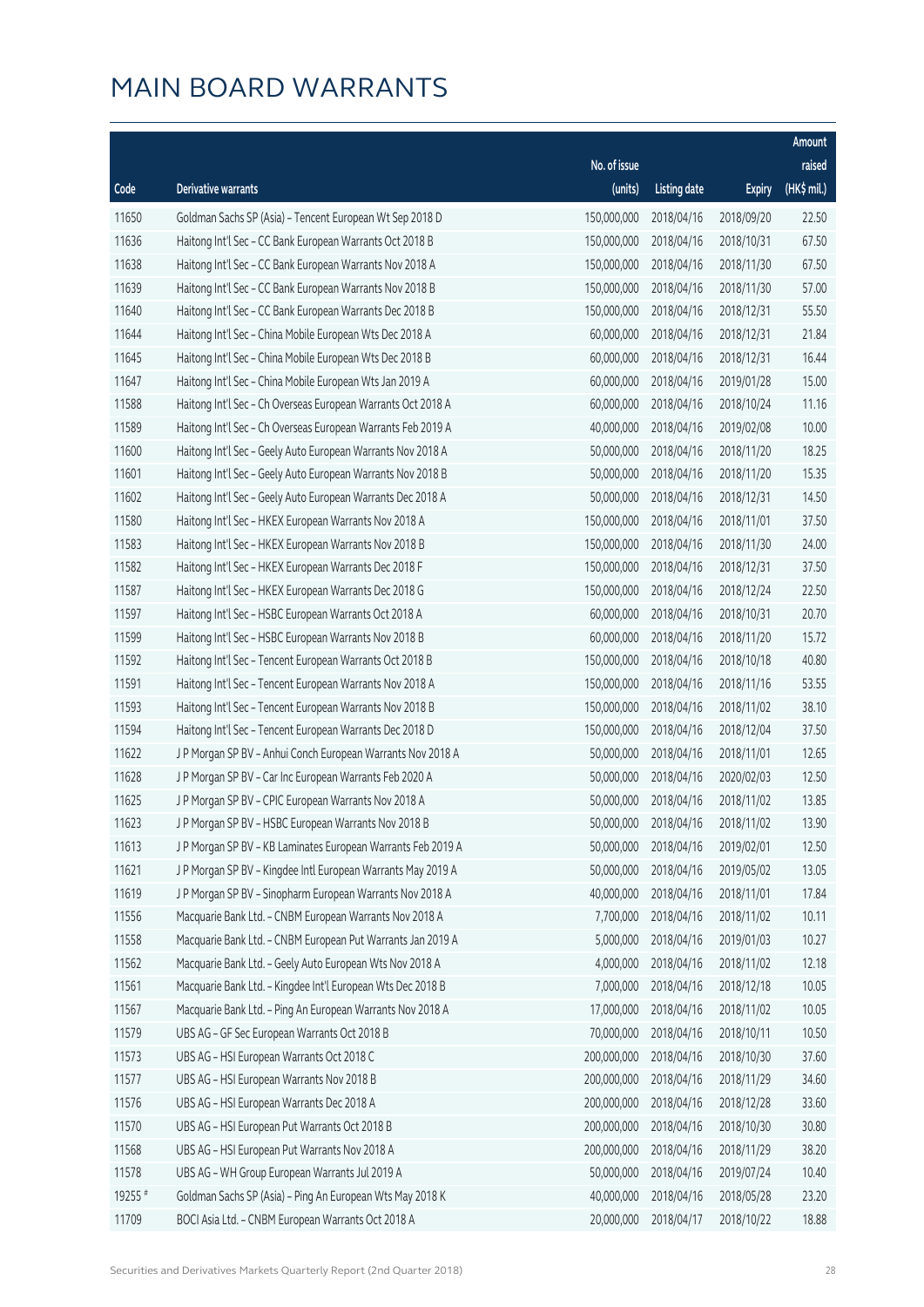|       |                                                               |              |                       |               | Amount      |
|-------|---------------------------------------------------------------|--------------|-----------------------|---------------|-------------|
|       |                                                               | No. of issue |                       |               | raised      |
| Code  | <b>Derivative warrants</b>                                    | (units)      | <b>Listing date</b>   | <b>Expiry</b> | (HK\$ mil.) |
| 11700 | BOCI Asia Ltd. - CSPC Pharma European Warrants Sep 2018 A     | 50,000,000   | 2018/04/17            | 2018/09/24    | 13.30       |
| 11711 | BOCI Asia Ltd. - Kingdee Int'l European Warrants Sep 2018 A   | 25,000,000   | 2018/04/17            | 2018/09/13    | 33.78       |
| 11712 | BOCI Asia Ltd. - Kingdee Int'l European Warrants Sep 2018 B   | 25,000,000   | 2018/04/17            | 2018/09/24    | 32.00       |
| 11707 | BOCI Asia Ltd. - Sino Biopharm European Warrants Oct 2018 A   | 50,000,000   | 2018/04/17            | 2018/10/22    | 13.80       |
| 11702 | BOCI Asia Ltd. - Sinopharm European Warrants Oct 2018 A       | 50,000,000   | 2018/04/17            | 2018/10/22    | 28.05       |
| 11723 | BNP Paribas Issuance B.V. - Agricultural Bank Eu Wt Jan 19 A  | 40,000,000   | 2018/04/17            | 2019/01/03    | 14.00       |
| 11726 | BNP Paribas Issuance B.V. - Minsheng Bk Euro Wt Jan 2019 A    | 40,000,000   | 2018/04/17            | 2019/01/03    | 25.20       |
| 11725 | BNP Paribas Issuance B.V. - Chinasoft Int'l Euro Wts Nov18 A  | 10,000,000   | 2018/04/17            | 2018/11/02    | 10.00       |
| 11724 | BNP Paribas Issuance B.V. - China Unicom Euro Wt Nov 2018 A   | 40,000,000   | 2018/04/17            | 2018/11/02    | 28.40       |
| 11757 | Credit Suisse AG - Conch Cement European Warrants Oct 2018 A  | 50,000,000   | 2018/04/17            | 2018/10/16    | 12.50       |
| 11752 | Credit Suisse AG - BYD Electronic European Wts Oct 2018 A     | 40,000,000   | 2018/04/17            | 2018/10/16    | 10.00       |
| 11755 | Credit Suisse AG - CC Bank European Warrants Aug 2018 F       | 50,000,000   | 2018/04/17            | 2018/08/31    | 11.10       |
| 11756 | Credit Suisse AG - CNBM European Warrants Jul 2018 B          | 20,000,000   | 2018/04/17            | 2018/07/31    | 10.80       |
| 11753 | Credit Suisse AG - Dongfeng Motor European Warrants Oct 18 A  | 15,000,000   | 2018/04/17            | 2018/10/16    | 12.00       |
| 11750 | Credit Suisse AG - Geely Auto European Warrants Aug 2018 C    | 80,000,000   | 2018/04/17            | 2018/08/31    | 14.56       |
| 11754 | Credit Suisse AG - Baiyunshan Ph European Warrants Oct 2018 A | 35,000,000   | 2018/04/17            | 2018/10/16    | 10.33       |
| 11748 | Credit Suisse AG - HTSC European Warrants Sep 2018 A          | 70,000,000   | 2018/04/17            | 2018/09/28    | 10.50       |
| 11743 | Credit Suisse AG - Kingdee Int'l European Warrants Jan 2019 A | 70,000,000   | 2018/04/17            | 2019/01/17    | 17.50       |
| 11745 | Credit Suisse AG - Tencent European Wts Jul 2018 N            | 250,000,000  | 2018/04/17            | 2018/07/23    | 37.50       |
| 11746 | Credit Suisse AG - Tencent European Wts Sep 2018 B            | 250,000,000  | 2018/04/17            | 2018/09/20    | 45.00       |
| 11744 | Credit Suisse AG - WH Group European Warrants Oct 2018 A      | 15,000,000   | 2018/04/17            | 2018/10/16    | 11.25       |
| 11740 | Goldman Sachs SP (Asia) - CSOP A50 ETF Euro Wts Sep 2018 C    | 80,000,000   | 2018/04/17            | 2018/09/11    | 43.76       |
| 11735 | Goldman Sachs SP (Asia) - China Unicom Euro Wts Aug 2018 A    | 50,000,000   | 2018/04/17            | 2018/08/30    | 12.45       |
| 11734 | Goldman Sachs SP (Asia) - HSBC European Warrants Aug 2018 F   | 80,000,000   | 2018/04/17            | 2018/08/31    | 21.92       |
| 11741 | Goldman Sachs SP (Asia) - Haitong Sec Euro Wts Oct 2018 A     | 40,000,000   | 2018/04/17            | 2018/10/02    | 24.04       |
| 11738 | Goldman Sachs SP (Asia) - PetroChina European Wts Sep 2018 A  | 80,000,000   | 2018/04/17            | 2018/09/26    | 12.00       |
| 11698 | HK Bank - BYD Electronic EEuropean Warrants Oct 2018 A        |              | 50,000,000 2018/04/17 | 2018/10/31    | 12.50       |
| 11697 | HK Bank - GAC Group European Warrants Nov 2018 A              | 80,000,000   | 2018/04/17            | 2018/11/19    | 12.00       |
| 11695 | HK Bank - Geely Auto European Warrants Oct 2018 A             | 80,000,000   | 2018/04/17            | 2018/10/31    | 24.00       |
| 11699 | HK Bank - HSI European Put Warrants Nov 2018 A                | 180,000,000  | 2018/04/17            | 2018/11/29    | 28.80       |
| 11664 | Haitong Int'l Sec - 3SBIO European Warrants Oct 2018 A        | 40,000,000   | 2018/04/17            | 2018/10/30    | 13.60       |
| 11659 | Haitong Int'l Sec - Conch Cement European Warrants Nov 2018 A | 40,000,000   | 2018/04/17            | 2018/11/30    | 15.60       |
| 11665 | Haitong Int'l Sec - BBMG European Warrants Oct 2018 A         | 28,000,000   | 2018/04/17            | 2018/10/18    | 12.04       |
| 11655 | Haitong Int'l Sec - China EB Ltd European Warrants Dec 2018 A | 40,000,000   | 2018/04/17            | 2018/12/24    | 10.00       |
| 11658 | Haitong Int'l Sec - CMS European Warrants Dec 2018 A          | 40,000,000   | 2018/04/17            | 2018/12/18    | 16.40       |
| 11680 | Haitong Int'l Sec - CNBM European Warrants Sep 2019 A         | 80,000,000   | 2018/04/17            | 2019/09/30    | 20.80       |
| 11657 | Haitong Int'l Sec - China Res Beer European Warrants Oct 18 A | 50,000,000   | 2018/04/17            | 2018/10/30    | 30.50       |
| 11660 | Haitong Int'l Sec - CSPC Pharma European Warrants Nov 2018 A  | 40,000,000   | 2018/04/17            | 2018/11/30    | 17.60       |
| 11661 | Haitong Int'l Sec - CSPC Pharma European Warrants Nov 2018 B  | 40,000,000   | 2018/04/17            | 2018/11/16    | 12.00       |
| 11654 | Haitong Int'l Sec - Galaxy Ent European Warrants Nov 2018 A   | 40,000,000   | 2018/04/17            | 2018/11/30    | 16.40       |
| 11656 | Haitong Int'l Sec - Kingdee Int'l European Wts Mar 2019 A     | 80,000,000   | 2018/04/17            | 2019/03/29    | 20.00       |
| 11667 | Haitong Int'l Sec - Luye Pharma European Warrants Nov 2018 A  | 68,000,000   | 2018/04/17            | 2018/11/05    | 17.00       |
| 11668 | Haitong Int'l Sec - Luye Pharma European Warrants Dec 2018 A  | 68,000,000   | 2018/04/17            | 2018/12/28    | 17.00       |
| 11662 | Haitong Int'l Sec - Sino Biopharm European Wts Nov 2018 A     | 40,000,000   | 2018/04/17            | 2018/11/16    | 10.40       |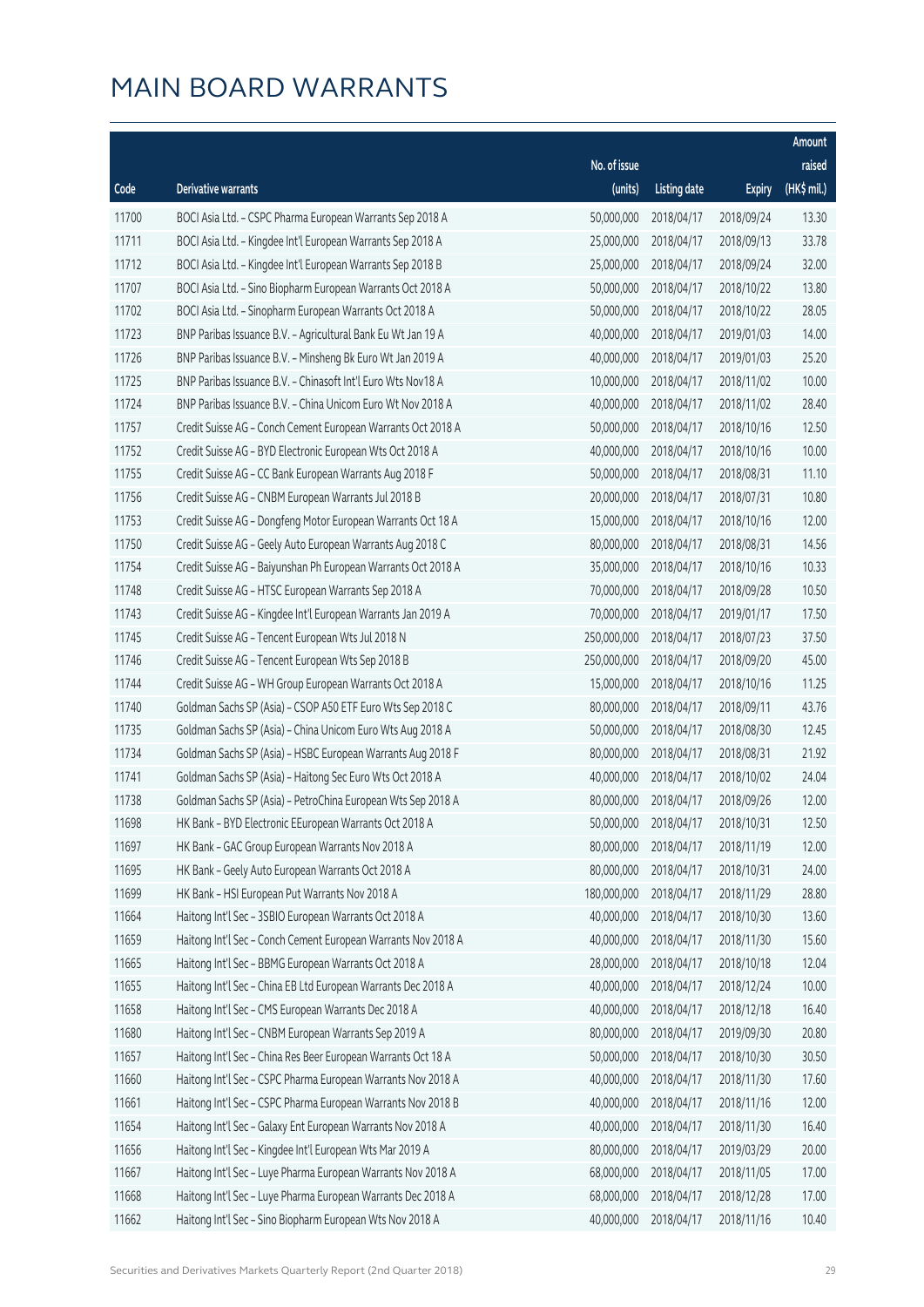|         |                                                               |              |                       |               | Amount      |
|---------|---------------------------------------------------------------|--------------|-----------------------|---------------|-------------|
|         |                                                               | No. of issue |                       |               | raised      |
| Code    | Derivative warrants                                           | (units)      | <b>Listing date</b>   | <b>Expiry</b> | (HK\$ mil.) |
| 11671   | Haitong Int'l Sec - WuXi Bio European Warrants Oct 2018 A     | 68,000,000   | 2018/04/17            | 2018/10/30    | 17.00       |
| 11732   | J P Morgan SP BV - BYD Company European Warrants Aug 2018 A   | 60,000,000   | 2018/04/17            | 2018/08/01    | 34.80       |
| 11733   | J P Morgan SP BV - CMS European Warrants Nov 2018 A           | 60,000,000   | 2018/04/17            | 2018/11/30    | 15.24       |
| 11729   | J P Morgan SP BV - Chinares Cement Euro Warrants Nov 2018 A   | 30,000,000   | 2018/04/17            | 2018/11/02    | 15.48       |
| 11727   | J P Morgan SP BV - SUNAC European Warrants Aug 2018 B         | 60,000,000   | 2018/04/17            | 2018/08/31    | 23.94       |
| 11715   | Macquarie Bank Ltd. - HSBC European Warrants Apr 2019 A       | 22,000,000   | 2018/04/17            | 2019/04/02    | 10.32       |
| 11716   | Macquarie Bank Ltd. - HSBC European Put Warrants Jan 2019 C   | 14,000,000   | 2018/04/17            | 2019/01/03    | 10.09       |
| 11717   | Macquarie Bank Ltd. - Tencent European Warrants Oct 2018 J    | 40,000,000   | 2018/04/17            | 2018/10/26    | 24.12       |
| 11719   | Macquarie Bank Ltd. - Tencent European Warrants Nov 2018 C    | 8,000,000    | 2018/04/17            | 2018/11/01    | 26.94       |
| 11720   | Macquarie Bank Ltd. - Tencent European Warrants Nov 2018 D    | 8,000,000    | 2018/04/17            | 2018/11/01    | 39.33       |
| 11689   | Macquarie Bank Ltd. - YOFC European Warrants Jul 2019 A       | 7,000,000    | 2018/04/17            | 2019/07/19    | 10.86       |
| 11682   | Bank Vontobel - HSI European Warrants Dec 2018 B              | 100,000,000  | 2018/04/17            | 2018/12/28    | 16.10       |
| 11684   | Bank Vontobel - HSI European Put Warrants Aug 2018 G          | 100,000,000  | 2018/04/17            | 2018/08/30    | 15.10       |
| 11688   | Bank Vontobel - HSI European Put Warrants Sep 2018 E          | 100,000,000  | 2018/04/17            | 2018/09/27    | 18.80       |
| 18614 # | J P Morgan SP BV - Ping An European Warrants Aug 2018 A       | 100,000,000  | 2018/04/17            | 2018/08/31    | 130.00      |
| 11758   | BOCI Asia Ltd. - AIA European Warrants Sep 2018 B             | 100,000,000  | 2018/04/18            | 2018/09/26    | 23.60       |
| 11772   | BOCI Asia Ltd. - CHALCO European Warrants Aug 2018 A          | 50,000,000   | 2018/04/18            | 2018/08/20    | 19.20       |
| 11769   | BOCI Asia Ltd. - CC Bank European Warrants Sep 2018 A         | 80,000,000   | 2018/04/18            | 2018/09/20    | 20.08       |
| 11770   | BOCI Asia Ltd. - CC Bank European Warrants Sep 2018 B         | 80,000,000   | 2018/04/18            | 2018/09/27    | 15.92       |
| 11764   | BOCI Asia Ltd. - Sinopec Corp European Warrants Sep 2018 A    | 50,000,000   | 2018/04/18            | 2018/09/26    | 11.75       |
| 11774   | BOCI Asia Ltd. - CPIC European Warrants Nov 2018 A            | 50,000,000   | 2018/04/18            | 2018/11/26    | 15.45       |
| 11768   | BOCI Asia Ltd. - Geely Auto European Warrants Sep 2018 A      | 100,000,000  | 2018/04/18            | 2018/09/04    | 20.40       |
| 11767   | BOCI Asia Ltd. - Geely Auto European Warrants Oct 2018 A      | 100,000,000  | 2018/04/18            | 2018/10/29    | 29.40       |
| 11762   | BOCI Asia Ltd. - Galaxy Ent European Warrants Oct 2018 A      | 60,000,000   | 2018/04/18            | 2018/10/29    | 24.24       |
| 11773   | BOCI Asia Ltd. - PICC Group European Warrants Aug 2018 A      | 50,000,000   | 2018/04/18            | 2018/08/28    | 10.35       |
| 11843   | BNP Paribas Issuance B.V. - AIA European Wts Jan 2019 B       | 40,000,000   | 2018/04/18            | 2019/01/03    | 21.60       |
| 11836   | BNP Paribas Issuance B.V. - China Life Euro Wts Dec 2018 B    |              | 70,000,000 2018/04/18 | 2018/12/04    | 11.20       |
| 11837   | BNP Paribas Issuance B.V. - CPIC European Wts Nov 2018 A      | 40,000,000   | 2018/04/18            | 2018/11/02    | 13.60       |
| 11838   | BNP Paribas Issuance B.V. - NCI European Wts Nov 2018 A       | 40,000,000   | 2018/04/18            | 2018/11/02    | 18.80       |
| 11839   | BNP Paribas Issuance B.V. - PICC Group Euro Wts Nov 2018 A    | 40,000,000   | 2018/04/18            | 2018/11/02    | 16.40       |
| 11840   | BNP Paribas Issuance B.V. - Ping An European Wt Sep 2018 A    | 40,000,000   | 2018/04/18            | 2018/09/04    | 23.20       |
| 11866   | Credit Suisse AG - BAIC Motor European Warrants Oct 2018 A    | 15,000,000   | 2018/04/18            | 2018/10/18    | 13.95       |
| 11872   | Credit Suisse AG - China Cinda European Warrants Aug 2018 A   | 60,000,000   | 2018/04/18            | 2018/08/24    | 11.40       |
| 11862   | Credit Suisse AG - Minsheng Bank European Wts Jul 2018 B      | 50,000,000   | 2018/04/18            | 2018/07/31    | 11.05       |
| 11868   | Credit Suisse AG - China Res Beer European Warrants Oct 18 A  | 20,000,000   | 2018/04/18            | 2018/10/18    | 10.40       |
| 11869   | Credit Suisse AG - Chinares Cement European Warrants Oct 18 A | 20,000,000   | 2018/04/18            | 2018/10/18    | 10.40       |
| 11861   | Credit Suisse AG - CSOP A50 ETF European Warrants Aug 2018 A  | 50,000,000   | 2018/04/18            | 2018/08/24    | 18.75       |
| 11871   | Credit Suisse AG - China Unicom European Warrants Oct 2018 A  | 30,000,000   | 2018/04/18            | 2018/10/18    | 15.60       |
| 11867   | Credit Suisse AG - PICC Group European Warrants Oct 2018 A    | 50,000,000   | 2018/04/18            | 2018/10/18    | 17.50       |
| 11858   | Credit Suisse AG - Ping An European Warrants Aug 2018 D       | 150,000,000  | 2018/04/18            | 2018/08/31    | 192.00      |
| 11859   | Credit Suisse AG - Ping An European Warrants Aug 2018 E       | 150,000,000  | 2018/04/18            | 2018/08/31    | 145.50      |
| 11860   | Credit Suisse AG - Ping An European Warrants Sep 2018 F       | 150,000,000  | 2018/04/18            | 2018/09/28    | 72.00       |
| 11881   | Goldman Sachs SP (Asia) - AAC Tech Euro Wts Sep 2018 C        | 60,000,000   | 2018/04/18            | 2018/09/26    | 10.08       |
| 11891   | Goldman Sachs SP (Asia) - AIA European Warrants Sep 2018 A    | 80,000,000   | 2018/04/18            | 2018/09/20    | 29.44       |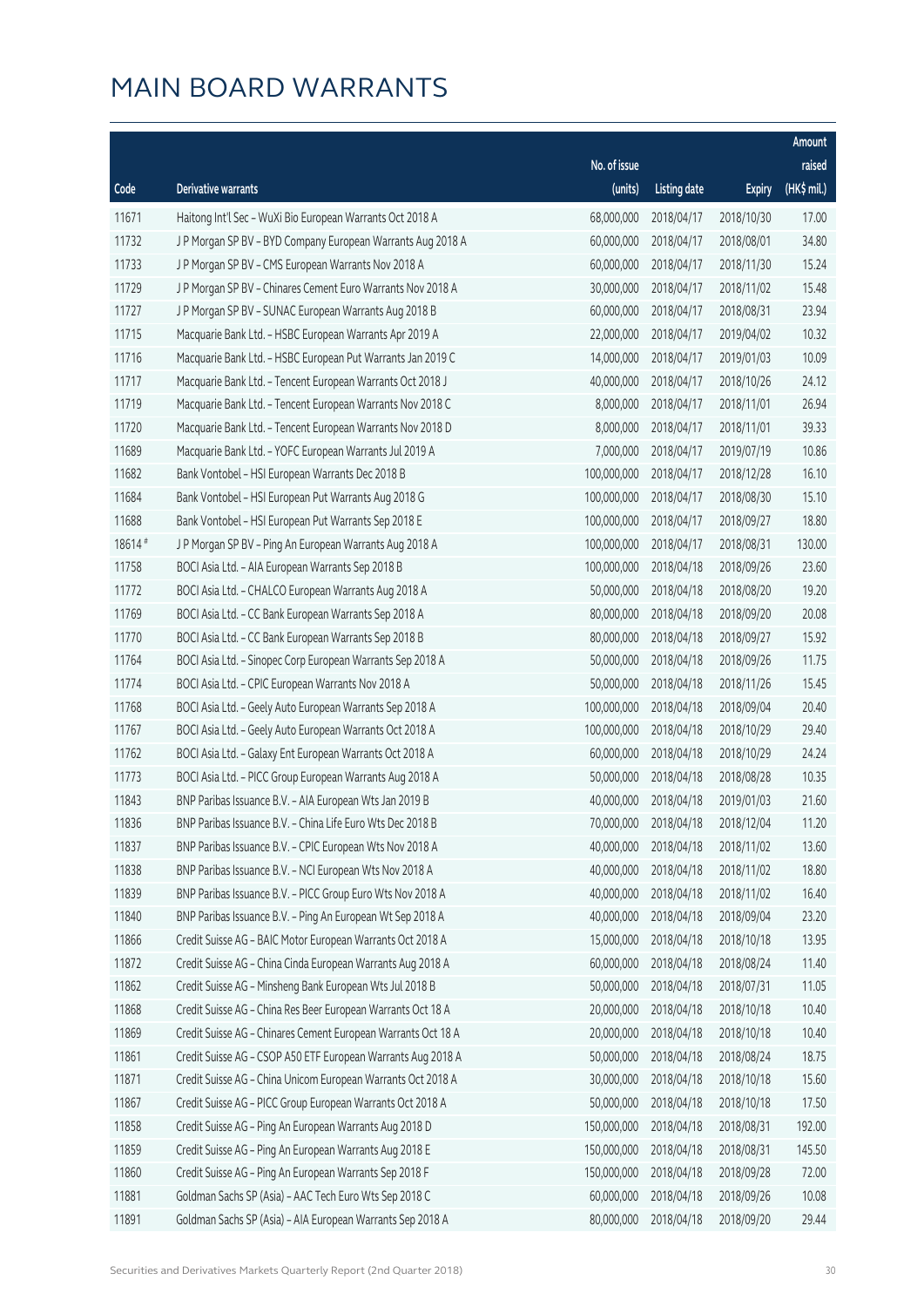|       |                                                              |              |                       |               | Amount      |
|-------|--------------------------------------------------------------|--------------|-----------------------|---------------|-------------|
|       |                                                              | No. of issue |                       |               | raised      |
| Code  | Derivative warrants                                          | (units)      | <b>Listing date</b>   | <b>Expiry</b> | (HK\$ mil.) |
| 11873 | Goldman Sachs SP (Asia) - CRCC European Warrants Aug 2018 C  | 40,000,000   | 2018/04/18            | 2018/08/27    | 15.88       |
| 11882 | Goldman Sachs SP (Asia) - Ping An European Wts Aug 2018 E    | 100,000,000  | 2018/04/18            | 2018/08/24    | 77.60       |
| 11884 | Goldman Sachs SP (Asia) - Ping An European Wts Oct 2018 A    | 100,000,000  | 2018/04/18            | 2018/10/02    | 65.00       |
| 11887 | Goldman Sachs SP (Asia) - Ping An European Wts Dec 2018 D    | 60,000,000   | 2018/04/18            | 2018/12/28    | 73.98       |
| 11844 | Haitong Int'l Sec - CNOOC European Warrants Oct 2018 A       | 30,000,000   | 2018/04/18            | 2018/10/18    | 19.50       |
| 11849 | Haitong Int'l Sec - PetroChina European Warrants Oct 2018 A  | 60,000,000   | 2018/04/18            | 2018/10/19    | 19.80       |
| 11845 | Haitong Int'l Sec - Ping An European Warrants Aug 2018 G     | 80,000,000   | 2018/04/18            | 2018/08/24    | 104.00      |
| 11850 | Haitong Int'l Sec - Ping An European Warrants Oct 2018 A     | 80,000,000   | 2018/04/18            | 2018/10/24    | 96.00       |
| 11853 | J P Morgan SP BV - AIA European Warrants Nov 2018 A          | 100,000,000  | 2018/04/18            | 2018/11/02    | 25.90       |
| 11855 | J P Morgan SP BV - AIA European Put Warrants Oct 2018 B      | 100,000,000  | 2018/04/18            | 2018/10/31    | 33.40       |
| 11857 | J P Morgan SP BV - Anta Sports European Warrants Nov 2018 A  | 40,000,000   | 2018/04/18            | 2018/11/02    | 20.60       |
| 11791 | Macquarie Bank Ltd. - China Mobile European Wts Nov 2018 C   | 10,500,000   | 2018/04/18            | 2018/11/01    | 10.12       |
| 11777 | Macquarie Bank Ltd. - Sinopec Corp European Wts Nov 2018 A   | 27,000,000   | 2018/04/18            | 2018/11/02    | 10.10       |
| 11781 | Macquarie Bank Ltd. - Sinopec Corp European Wts Dec 2018 A   | 31,000,000   | 2018/04/18            | 2018/12/04    | 10.20       |
| 11789 | Macquarie Bank Ltd. - China Tel European Warrants Nov 2018 A | 36,000,000   | 2018/04/18            | 2018/11/02    | 10.12       |
| 11793 | Macquarie Bank Ltd. - Jiangxi Copper European Wts Mar 2019 A | 6,500,000    | 2018/04/18            | 2019/03/04    | 10.19       |
| 11792 | Macquarie Bank Ltd. - Stanchart European Warrants Oct 2018 B | 12,000,000   | 2018/04/18            | 2018/10/31    | 10.01       |
| 11784 | Macquarie Bank Ltd. - Tencent European Put Wts Oct 2018 K    | 22,000,000   | 2018/04/18            | 2018/10/26    | 10.03       |
| 11790 | Macquarie Bank Ltd. - Tencent European Put Wts Nov 2018 E    | 7,000,000    | 2018/04/18            | 2018/11/01    | 18.47       |
| 11903 | SG Issuer - AIA European Warrants Sep 2018 B                 | 60,000,000   | 2018/04/18            | 2018/09/28    | 17.10       |
| 11905 | SG Issuer - AIA European Warrants Oct 2018 A                 | 60,000,000   | 2018/04/18            | 2018/10/31    | 15.00       |
| 11906 | SG Issuer - AIA European Put Warrants Oct 2018 B             | 60,000,000   | 2018/04/18            | 2018/10/31    | 15.00       |
| 11892 | SG Issuer - China Oilfield European Warrants Dec 2018 A      | 10,000,000   | 2018/04/18            | 2018/12/31    | 10.50       |
| 11893 | SG Issuer - PICC Group European Warrants Nov 2018 A          | 30,000,000   | 2018/04/18            | 2018/11/30    | 11.70       |
| 11894 | SG Issuer - Ping An European Warrants Sep 2018 B             | 50,000,000   | 2018/04/18            | 2018/09/28    | 27.00       |
| 11895 | SG Issuer - Ping An European Warrants Sep 2018 C             | 50,000,000   | 2018/04/18            | 2018/09/28    | 14.75       |
| 11896 | SG Issuer – PSBC European Warrants Dec 2018 A                |              | 30,000,000 2018/04/18 | 2018/12/31    | 11.70       |
| 11897 | SG Issuer - Stanchart European Warrants Nov 2018 A           | 25,000,000   | 2018/04/18            | 2018/11/30    | 10.00       |
| 11899 | SG Issuer - Wynn Macau European Warrants Nov 2018 A          | 25,000,000   | 2018/04/18            | 2018/11/30    | 11.50       |
| 11828 | UBS AG - AIA European Warrants Sep 2018 A                    | 100,000,000  | 2018/04/18            | 2018/09/03    | 29.20       |
| 11823 | UBS AG - CNOOC European Warrants Aug 2018 A                  | 40,000,000   | 2018/04/18            | 2018/08/20    | 12.60       |
| 11824 | UBS AG - CNOOC European Put Warrants Oct 2018 A              | 40,000,000   | 2018/04/18            | 2018/10/26    | 32.48       |
| 11816 | UBS AG - HKEX European Warrants Sep 2018 D                   | 300,000,000  | 2018/04/18            | 2018/09/20    | 60.60       |
| 11813 | UBS AG - HKEX European Warrants Oct 2018 B                   | 50,000,000   | 2018/04/18            | 2018/10/18    | 49.35       |
| 11814 | UBS AG - HKEX European Warrants Oct 2018 C                   | 300,000,000  | 2018/04/18            | 2018/10/10    | 46.50       |
| 11817 | UBS AG - HKEX European Put Warrants Oct 2018 D               | 300,000,000  | 2018/04/18            | 2018/10/26    | 45.60       |
| 11810 | UBS AG - PetroChina European Warrants Sep 2018 A             | 70,000,000   | 2018/04/18            | 2018/09/28    | 11.48       |
| 11812 | UBS AG - PetroChina European Put Warrants Oct 2018 A         | 40,000,000   | 2018/04/18            | 2018/10/18    | 13.88       |
| 11797 | UBS AG - Ping An European Warrants Jul 2018 E                | 100,000,000  | 2018/04/18            | 2018/07/23    | 76.90       |
| 11798 | UBS AG - Ping An European Warrants Jul 2018 F                | 100,000,000  | 2018/04/18            | 2018/07/27    | 63.00       |
| 11800 | UBS AG - Ping An European Warrants Sep 2018 F                | 100,000,000  | 2018/04/18            | 2018/09/20    | 48.80       |
| 11804 | UBS AG - Ping An European Warrants Sep 2018 G                | 100,000,000  | 2018/04/18            | 2018/09/27    | 23.60       |
| 11801 | UBS AG - Ping An European Warrants Sep 2019 A                | 300,000,000  | 2018/04/18            | 2019/09/23    | 52.50       |
| 11851 | Bank Vontobel - HSI European Warrants Aug 2018 H             | 100,000,000  | 2018/04/18            | 2018/08/30    | 15.20       |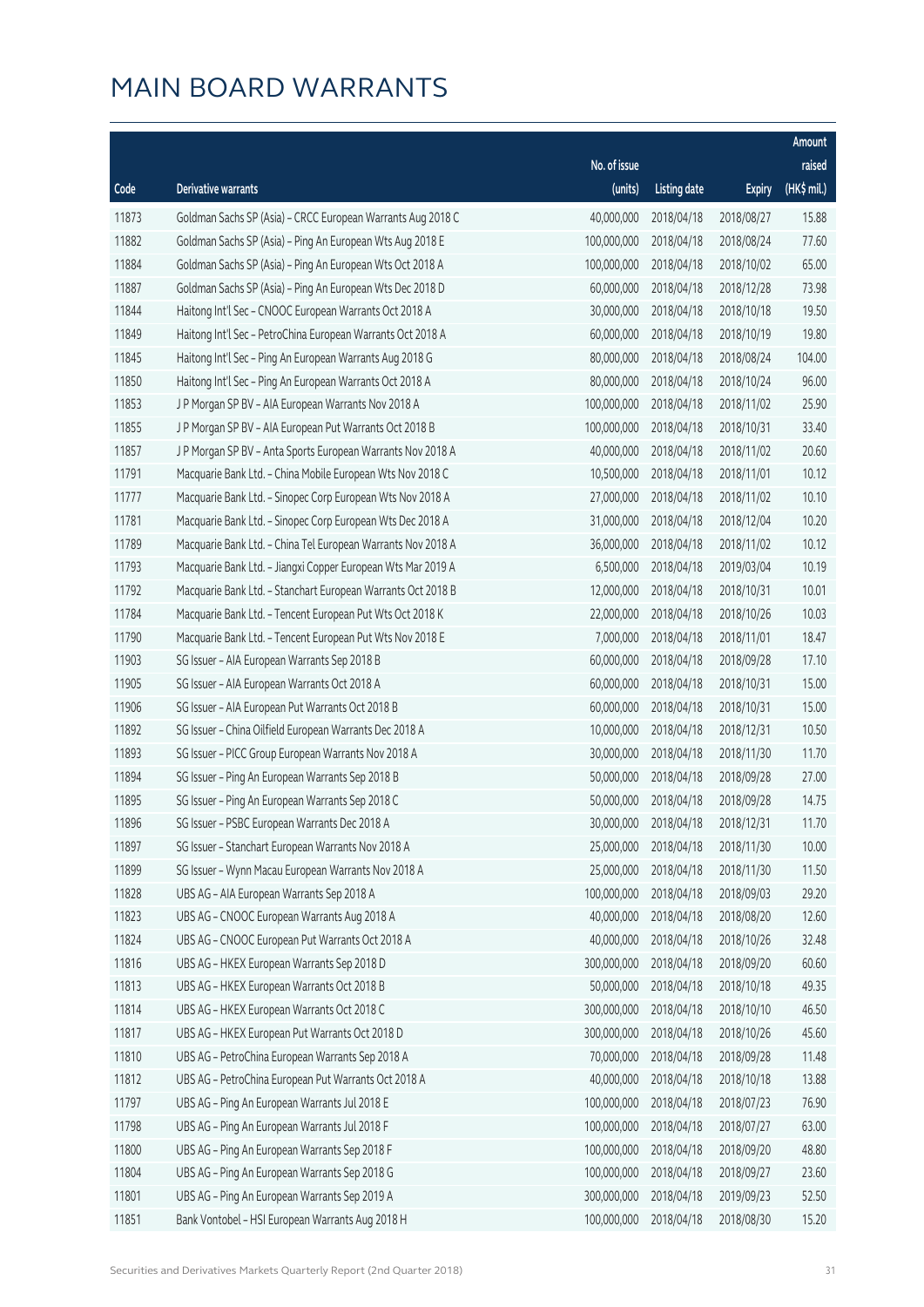|       |                                                               |                        |                     |               | Amount      |
|-------|---------------------------------------------------------------|------------------------|---------------------|---------------|-------------|
|       |                                                               | No. of issue           |                     |               | raised      |
| Code  | Derivative warrants                                           | (units)                | <b>Listing date</b> | <b>Expiry</b> | (HK\$ mil.) |
| 11832 | Bank Vontobel - HSI European Warrants Sep 2018 F              | 100,000,000            | 2018/04/18          | 2018/09/27    | 19.50       |
| 11831 | Bank Vontobel - HSI European Put Warrants Nov 2018 A          | 100,000,000            | 2018/04/18          | 2018/11/29    | 17.00       |
| 11829 | Bank Vontobel - Yanzhou Coal European Warrants Dec 2018 A     | 70,000,000             | 2018/04/18          | 2018/12/12    | 10.85       |
| 11969 | BOCI Asia Ltd. - BOC HK European Warrants Oct 2018 A          | 70,000,000             | 2018/04/19          | 2018/10/24    | 10.50       |
| 11972 | BOCI Asia Ltd. - Ch Comm Cons European Warrants Sep 2018 A    | 50,000,000             | 2018/04/19          | 2018/09/24    | 15.35       |
| 11968 | BOCI Asia Ltd. - CITIC Bank European Warrants Oct 2018 A      | 50,000,000             | 2018/04/19          | 2018/10/29    | 12.75       |
| 11967 | BOCI Asia Ltd. - Minsheng Bank European Warrants Oct 2018 A   | 50,000,000             | 2018/04/19          | 2018/10/29    | 12.80       |
| 11970 | BOCI Asia Ltd. - ICBC European Warrants Sep 2018 B            | 80,000,000             | 2018/04/19          | 2018/09/28    | 14.72       |
| 11971 | BOCI Asia Ltd. - ICBC European Warrants Sep 2018 C            | 80,000,000             | 2018/04/19          | 2018/09/20    | 23.44       |
| 11973 | BOCI Asia Ltd. - Ping An European Warrants Sep 2018 D         | 100,000,000            | 2018/04/19          | 2018/09/24    | 26.50       |
| 11976 | BOCI Asia Ltd. - Ping An European Warrants Sep 2018 E         | 100,000,000            | 2018/04/19          | 2018/09/20    | 44.30       |
| 11944 | BNP Paribas Issuance B.V. - Ping An European Wt Feb 2019 A    | 60,000,000             | 2018/04/19          | 2019/02/04    | 39.60       |
| 11939 | BNP Paribas Issuance B.V. - Tencent Euro Wts Nov 2018 E       | 80,000,000             | 2018/04/19          | 2018/11/02    | 25.60       |
| 11940 | BNP Paribas Issuance B.V. - Tencent Euro Wts Feb 2019 B       | 80,000,000             | 2018/04/19          | 2019/02/04    | 40.00       |
| 11977 | Credit Suisse AG - AIA European Warrants Sep 2018 B           | 70,000,000             | 2018/04/19          | 2018/09/28    | 19.95       |
| 11978 | Credit Suisse AG - AIA European Warrants Oct 2018 A           | 70,000,000             | 2018/04/19          | 2018/10/31    | 17.50       |
| 11983 | Credit Suisse AG - BOC HK European Warrants Oct 2018 B        | 70,000,000             | 2018/04/19          | 2018/10/24    | 10.50       |
| 12108 | Credit Suisse AG - Brilliance Chi European Wts Oct 2018 A     | 55,000,000             | 2018/04/19          | 2018/10/22    | 10.73       |
| 11999 | Credit Suisse AG - CICC European Warrants Oct 2018 A          | 50,000,000             | 2018/04/19          | 2018/10/18    | 12.50       |
| 11997 | Credit Suisse AG - CSDC European Warrants Oct 2018 A          | 40,000,000             | 2018/04/19          | 2018/10/18    | 10.00       |
| 11996 | Credit Suisse AG - COSCO Sh Hold European Warrants Oct 2018 A | 20,000,000             | 2018/04/19          | 2018/10/18    | 10.00       |
| 11998 | Credit Suisse AG - Evergrande European Warrants Oct 2018 A    | 40,000,000             | 2018/04/19          | 2018/10/18    | 17.20       |
| 12107 | Credit Suisse AG - HKEX European Warrants Oct 2018 C          | 250,000,000            | 2018/04/19          | 2018/10/11    | 37.50       |
| 12111 | Credit Suisse AG - HKEX European Warrants Oct 2018 D          | 250,000,000            | 2018/04/19          | 2018/10/10    | 37.50       |
| 11986 | Credit Suisse AG - HSCEI ETF European Warrants Jul 2018 B     | 60,000,000             | 2018/04/19          | 2018/07/31    | 10.20       |
| 11984 | Credit Suisse AG - PICC European Warrants Mar 2019 A          | 100,000,000            | 2018/04/19          | 2019/03/26    | 15.00       |
| 12106 | Credit Suisse AG - Ping An European Warrants Sep 2018 G       | 150,000,000 2018/04/19 |                     | 2018/09/27    | 42.75       |
| 11995 | Credit Suisse AG - ZA Onine European Warrants Jun 2019 B      | 100,000,000            | 2018/04/19          | 2019/06/28    | 15.00       |
| 12202 | Goldman Sachs SP (Asia) - CRRC European Warrants Oct 2018 A   | 40,000,000             | 2018/04/19          | 2018/10/19    | 10.16       |
| 12175 | Goldman Sachs SP (Asia) - HKEX European Warrants Oct 2018 C   | 150,000,000            | 2018/04/19          | 2018/10/26    | 22.50       |
| 12188 | Goldman Sachs SP (Asia) - HKEX European Warrants Oct 2018 D   | 150,000,000            | 2018/04/19          | 2018/10/10    | 22.50       |
| 12211 | Goldman Sachs SP (Asia) - NCI European Warrants Oct 2018 B    | 40,000,000             | 2018/04/19          | 2018/10/08    | 13.04       |
| 12197 | Goldman Sachs SP (Asia) - Ping An European Wts Aug 2018 F     | 80,000,000             | 2018/04/19          | 2018/08/22    | 25.04       |
| 12191 | Goldman Sachs SP (Asia) - Tencent European Wt Sep 2018 E      | 150,000,000            | 2018/04/19          | 2018/09/20    | 26.10       |
| 12196 | Goldman Sachs SP (Asia) - Tencent European Wt Sep 2018 F      | 150,000,000            | 2018/04/19          | 2018/09/24    | 22.50       |
| 11919 | Haitong Int'l Sec - AIA European Warrants Aug 2018 A          | 100,000,000            | 2018/04/19          | 2018/08/29    | 33.00       |
| 11921 | Haitong Int'l Sec - AIA European Warrants Oct 2018 B          | 100,000,000            | 2018/04/19          | 2018/10/31    | 26.00       |
| 11920 | Haitong Int'l Sec - AIA European Warrants Nov 2018 A          | 100,000,000            | 2018/04/19          | 2018/11/30    | 41.00       |
| 11915 | Haitong Int'l Sec - AIA European Put Warrants Oct 2018 A      | 100,000,000            | 2018/04/19          | 2018/10/31    | 33.00       |
| 11927 | Haitong Int'l Sec - Anta Sports European Warrants Nov 2018 A  | 30,000,000             | 2018/04/19          | 2018/11/02    | 15.00       |
| 11924 | Haitong Int'l Sec - PICC Group European Warrants Jul 2018 A   | 50,000,000             | 2018/04/19          | 2018/07/24    | 10.50       |
| 11925 | Haitong Int'l Sec - PICC Group European Warrants Nov 2018 A   | 35,000,000             | 2018/04/19          | 2018/11/28    | 11.90       |
| 11928 | Haitong Int'l Sec - Ping An European Warrants Jul 2018 C      | 100,000,000            | 2018/04/19          | 2018/07/30    | 102.00      |
| 11932 | Haitong Int'l Sec - Ping An European Warrants Sep 2018 I      | 100,000,000            | 2018/04/19          | 2018/09/26    | 41.00       |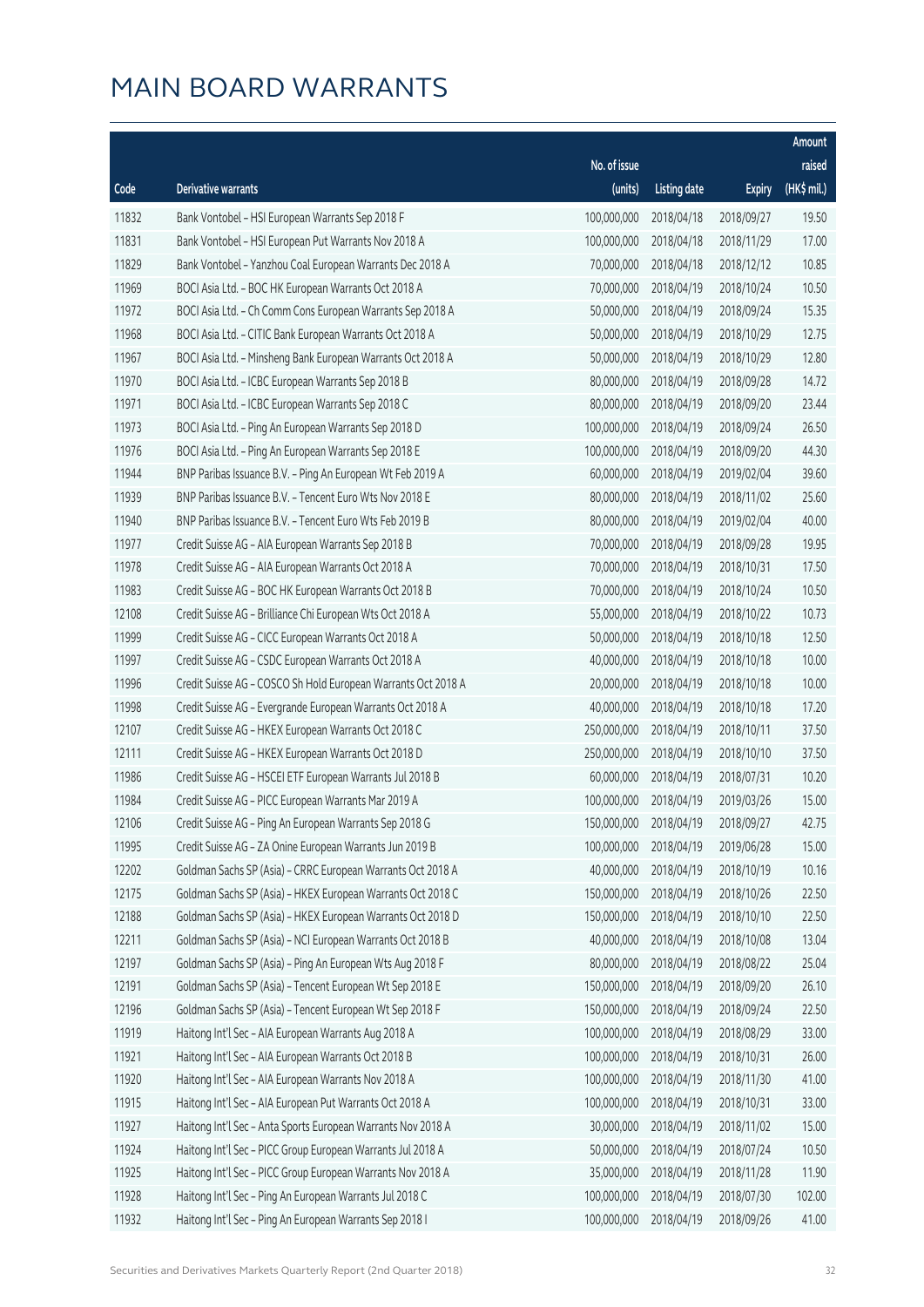|         |                                                              |                        |                     |               | Amount      |
|---------|--------------------------------------------------------------|------------------------|---------------------|---------------|-------------|
|         |                                                              | No. of issue           |                     |               | raised      |
| Code    | Derivative warrants                                          | (units)                | <b>Listing date</b> | <b>Expiry</b> | (HK\$ mil.) |
| 11929   | Haitong Int'l Sec - Ping An European Warrants Nov 2018 A     | 100,000,000            | 2018/04/19          | 2018/11/30    | 72.00       |
| 11933   | Haitong Int'l Sec - Ping An European Warrants Nov 2018 B     | 100,000,000            | 2018/04/19          | 2018/11/30    | 56.00       |
| 11935   | Haitong Int'l Sec - Ping An European Warrants Nov 2018 C     | 100,000,000            | 2018/04/19          | 2018/11/30    | 41.00       |
| 11936   | Haitong Int'l Sec - Ping An European Warrants Nov 2018 D     | 100,000,000            | 2018/04/19          | 2018/11/30    | 30.00       |
| 12151   | J P Morgan SP BV - BYD Electronic European Wts Nov 2018 A    | 60,000,000             | 2018/04/19          | 2018/11/01    | 15.42       |
| 12164   | J P Morgan SP BV - CNOOC European Warrants Nov 2018 B        | 100,000,000            | 2018/04/19          | 2018/11/01    | 41.90       |
| 12174   | J P Morgan SP BV - Sinopec Corp European Warrants Oct 2018 A | 100,000,000            | 2018/04/19          | 2018/10/30    | 25.20       |
| 12152   | J P Morgan SP BV - CR Beer European Warrants Nov 2018 A      | 30,000,000             | 2018/04/19          | 2018/11/01    | 13.98       |
| 12169   | J P Morgan SP BV - Li Ning European Warrants Mar 2019 A      | 60,000,000             | 2018/04/19          | 2019/03/04    | 15.12       |
| 12167   | J P Morgan SP BV - MGM China European Warrants Dec 2018 A    | 80,000,000             | 2018/04/19          | 2018/12/03    | 20.08       |
| 12155   | J P Morgan SP BV - PetroChina European Warrants Oct 2018 A   | 100,000,000            | 2018/04/19          | 2018/10/02    | 23.10       |
| 12168   | J P Morgan SP BV - Ping An European Warrants Aug 2018 E      | 200,000,000            | 2018/04/19          | 2018/08/01    | 64.80       |
| 11965   | Macquarie Bank Ltd. - BYD European Warrants Nov 2018 B       | 11,000,000             | 2018/04/19          | 2018/11/02    | 10.01       |
| 11966   | Macquarie Bank Ltd. - Tencent European Warrants Nov 2018 F   | 9,000,000              | 2018/04/19          | 2018/11/01    | 64.85       |
| 12133   | SG Issuer - CGS European Warrants Apr 2019 A                 | 15,000,000             | 2018/04/19          | 2019/04/30    | 13.35       |
| 12145   | SG Issuer - GAC European Warrants Nov 2018 A                 | 50,000,000             | 2018/04/19          | 2018/11/30    | 10.00       |
| 12116   | SG Issuer - Galaxy Ent European Warrants Oct 2018 A          | 40,000,000             | 2018/04/19          | 2018/10/31    | 30.40       |
| 12118   | SG Issuer - Galaxy Ent European Warrants Oct 2018 B          | 40,000,000             | 2018/04/19          | 2018/10/31    | 18.40       |
| 12130   | SG Issuer - Galaxy Ent European Put Warrants Oct 2018 C      | 40,000,000             | 2018/04/19          | 2018/10/31    | 15.20       |
| 12140   | SG Issuer - Greatwall Motor European Warrants Nov 2018 A     | 10,000,000             | 2018/04/19          | 2018/11/30    | 10.10       |
| 12144   | SG Issuer - Greatwall Motor European Warrants Dec 2019 A     | 80,000,000             | 2018/04/19          | 2019/12/31    | 12.00       |
| 12146   | SG Issuer - HTSC European Warrants Apr 2019 A                | 40,000,000             | 2018/04/19          | 2019/04/30    | 11.40       |
| 12149   | SG Issuer - Kingdee Intl European Warrants Apr 2019 A        | 50,000,000             | 2018/04/19          | 2019/04/30    | 14.00       |
| 11955   | UBS AG - AIA European Warrants Oct 2018 A                    | 100,000,000            | 2018/04/19          | 2018/10/18    | 25.00       |
| 11963   | UBS AG - CNOOC European Warrants Dec 2019 A                  | 100,000,000            | 2018/04/19          | 2019/12/16    | 25.00       |
| 11956   | UBS AG - Geely Auto European Put Warrants Sep 2018 B         | 70,000,000             | 2018/04/19          | 2018/09/21    | 25.76       |
| 11952   | UBS AG - HSBC European Warrants Aug 2018 B                   | 100,000,000 2018/04/19 |                     | 2018/08/24    | 17.00       |
| 11953   | UBS AG - HSBC European Warrants Oct 2018 A                   | 100,000,000            | 2018/04/19          | 2018/10/31    | 16.30       |
| 11964   | UBS AG - Li Ning European Warrants Mar 2019 B                | 50,000,000             | 2018/04/19          | 2019/03/08    | 12.55       |
| 11945   | UBS AG - Ping An European Warrants Aug 2018 E                | 100,000,000            | 2018/04/19          | 2018/08/31    | 120.30      |
| 11949   | UBS AG - Ping An European Warrants Oct 2018 C                | 100,000,000            | 2018/04/19          | 2018/10/18    | 104.80      |
| 12112   | UBS AG - Ping An European Warrants Dec 2018 A                | 100,000,000            | 2018/04/19          | 2018/12/17    | 55.10       |
| 11946   | UBS AG - Ping An European Warrants Oct 2019 A                | 100,000,000            | 2018/04/19          | 2019/10/21    | 128.20      |
| 11948   | UBS AG - Ping An European Warrants Mar 2020 A                | 100,000,000            | 2018/04/19          | 2020/03/23    | 122.80      |
| 11909   | Bank Vontobel - AIA European Warrants Jul 2018 A             | 60,000,000             | 2018/04/19          | 2018/07/19    | 10.80       |
| 11908   | Bank Vontobel - AIA European Warrants Nov 2018 A             | 60,000,000             | 2018/04/19          | 2018/11/02    | 15.18       |
| 11914   | Bank Vontobel - BOC HK European Warrants Oct 2018 A          | 70,000,000             | 2018/04/19          | 2018/10/29    | 10.78       |
| 11938   | Bank Vontobel - CNOOC European Warrants Jul 2018 A           | 50,000,000             | 2018/04/19          | 2018/07/24    | 17.30       |
| 11911   | Bank Vontobel - HSBC European Warrants Nov 2018 B            | 40,000,000             | 2018/04/19          | 2018/11/02    | 10.20       |
| 23911 # | J P Morgan SP BV - HSI European Warrants Aug 2018 H          | 300,000,000            | 2018/04/19          | 2018/08/30    | 49.80       |
| 12305   | BOCI Asia Ltd. - Bank of China European Warrants Sep 2018 B  | 80,000,000             | 2018/04/20          | 2018/09/24    | 12.32       |
| 12306   | BOCI Asia Ltd. - Bank of China European Warrants Dec 2018 B  | 80,000,000             | 2018/04/20          | 2018/12/18    | 15.04       |
| 12300   | BOCI Asia Ltd. - Country Garden European Warrants Dec 2018 A | 50,000,000             | 2018/04/20          | 2018/12/31    | 12.60       |
| 12277   | BOCI Asia Ltd. - CKH Holdings European Warrants Oct 2018 A   | 30,000,000             | 2018/04/20          | 2018/10/24    | 11.28       |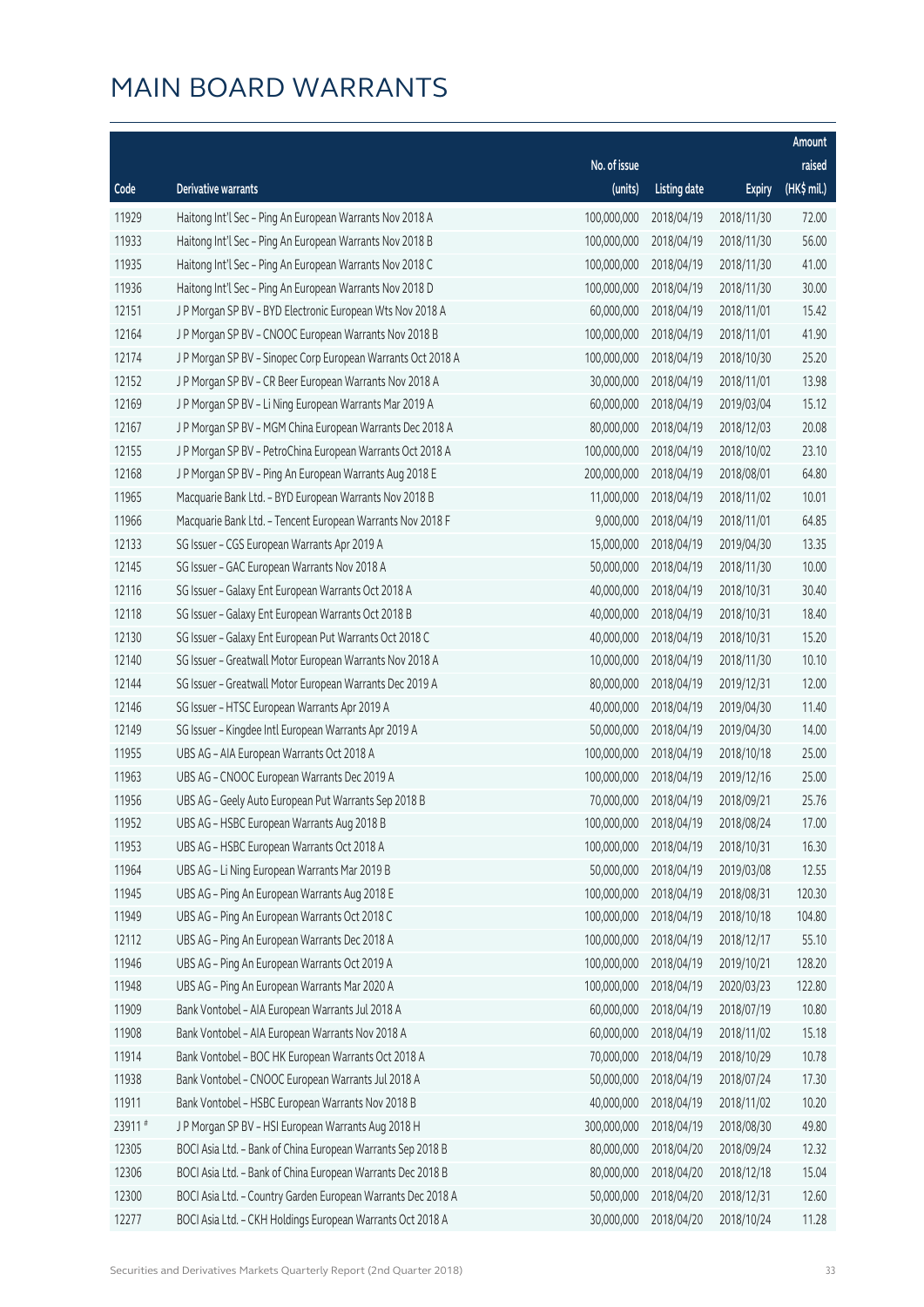|       |                                                               |              |                       |               | Amount      |
|-------|---------------------------------------------------------------|--------------|-----------------------|---------------|-------------|
|       |                                                               | No. of issue |                       |               | raised      |
| Code  | Derivative warrants                                           | (units)      | <b>Listing date</b>   | <b>Expiry</b> | (HK\$ mil.) |
| 12309 | BOCI Asia Ltd. - CNOOC European Warrants Oct 2018 A           | 50,000,000   | 2018/04/20            | 2018/10/29    | 12.75       |
| 12302 | BOCI Asia Ltd. - China Res Land European Warrants Oct 2018 A  | 70,000,000   | 2018/04/20            | 2018/10/29    | 10.71       |
| 12303 | BOCI Asia Ltd. - Evergrande European Warrants Dec 2018 A      | 50,000,000   | 2018/04/20            | 2018/12/24    | 20.55       |
| 12293 | BOCI Asia Ltd. - GAC Group European Warrants Nov 2018 A       | 50,000,000   | 2018/04/20            | 2018/11/27    | 10.85       |
| 12276 | BOCI Asia Ltd. - HSBC European Warrants Oct 2018 A            | 100,000,000  | 2018/04/20            | 2018/10/26    | 18.00       |
| 12295 | BOCI Asia Ltd. - Haitong Sec European Warrants Oct 2018 A     | 25,000,000   | 2018/04/20            | 2018/10/03    | 18.25       |
| 12288 | BOCI Asia Ltd. - New World Dev European Warrants Dec 2018 A   | 30,000,000   | 2018/04/20            | 2018/12/31    | 12.48       |
| 12281 | BOCI Asia Ltd. - SHK Ppt European Warrants Sep 2018 A         | 40,000,000   | 2018/04/20            | 2018/09/24    | 10.56       |
| 12301 | BOCI Asia Ltd. - SUNAC European Warrants Sep 2018 A           | 50,000,000   | 2018/04/20            | 2018/09/24    | 25.35       |
| 12272 | BOCI Asia Ltd. - Tencent European Wts Sep 2018 G              | 200,000,000  | 2018/04/20            | 2018/09/24    | 59.20       |
| 12274 | BOCI Asia Ltd. - Tencent European Wts Sep 2018 H              | 200,000,000  | 2018/04/20            | 2018/09/28    | 91.00       |
| 12299 | BOCI Asia Ltd. - ZA Onine European Warrants Jun 2019 A        | 100,000,000  | 2018/04/20            | 2019/06/28    | 15.50       |
| 12220 | BNP Paribas Issuance B.V. - CNOOC European Wts Jan 2019 A     | 40,000,000   | 2018/04/20            | 2019/01/03    | 17.60       |
| 12219 | BNP Paribas Issuance B.V. - Evergrande Euro Wts Jan 2019 A    | 50,000,000   | 2018/04/20            | 2019/01/03    | 25.00       |
| 12215 | BNP Paribas Issuance B.V. - Geely Auto Euro Wts Dec 2018 A    | 60,000,000   | 2018/04/20            | 2018/12/04    | 17.40       |
| 12221 | BNP Paribas Issuance B.V. - SUNAC European Wts Apr 2019 B     | 40,000,000   | 2018/04/20            | 2019/04/02    | 27.20       |
| 12327 | Credit Suisse AG - Anta Sports European Warrants Oct 2018 A   | 25,000,000   | 2018/04/20            | 2018/10/19    | 11.00       |
| 12336 | Credit Suisse AG - Avichina European Warrants Oct 2018 A      | 15,000,000   | 2018/04/20            | 2018/10/19    | 16.50       |
| 12334 | Credit Suisse AG - CSPC Pharma European Warrants Sep 2018 B   | 40,000,000   | 2018/04/20            | 2018/09/28    | 10.00       |
| 12326 | Credit Suisse AG - Geely Auto European Put Wts Oct 2018 A     | 40,000,000   | 2018/04/20            | 2018/10/31    | 10.00       |
| 12339 | Credit Suisse AG - ICBC European Warrants Aug 2018 D          | 70,000,000   | 2018/04/20            | 2018/08/31    | 10.50       |
| 12333 | Credit Suisse AG - Ping An European Warrants Aug 2018 F       | 150,000,000  | 2018/04/20            | 2018/08/22    | 57.00       |
| 12330 | Credit Suisse AG - Ping An European Warrants Oct 2018 D       | 150,000,000  | 2018/04/20            | 2018/10/31    | 82.50       |
| 12332 | Credit Suisse AG - Ping An European Warrants Oct 2018 E       | 150,000,000  | 2018/04/20            | 2018/10/19    | 151.50      |
| 12328 | Credit Suisse AG - Ping An European Warrants Nov 2018 A       | 150,000,000  | 2018/04/20            | 2018/11/30    | 112.50      |
| 12329 | Credit Suisse AG - Ping An European Warrants Nov 2018 B       | 150,000,000  | 2018/04/20            | 2018/11/30    | 174.00      |
| 12324 | Credit Suisse AG - WuXi Bio European Warrants Oct 2018 A      |              | 40,000,000 2018/04/20 | 2018/10/19    | 10.00       |
| 12322 | Bank of East Asia - Ping An European Warrants Jul 2019 A      | 30,000,000   | 2018/04/20            | 2019/07/31    | 30.00       |
| 12319 | Bank of East Asia - Yanzhou Coal European Wts May 2019 A      | 40,000,000   | 2018/04/20            | 2019/05/02    | 10.00       |
| 12354 | Goldman Sachs SP (Asia) - AIA European Warrants Oct 2018 A    | 80,000,000   | 2018/04/20            | 2018/10/22    | 20.00       |
| 12349 | Goldman Sachs SP (Asia) - HSBC European Warrants Sep 2018 C   | 80,000,000   | 2018/04/20            | 2018/09/26    | 12.00       |
| 12355 | Goldman Sachs SP (Asia) - ICBC European Warrants Sep 2018 A   | 80,000,000   | 2018/04/20            | 2018/09/24    | 14.56       |
| 12350 | Goldman Sachs SP (Asia) - KECL European Warrants Oct 2018 A   | 50,000,000   | 2018/04/20            | 2018/10/22    | 16.25       |
| 12365 | Goldman Sachs SP (Asia) - Sands China Ltd Euro Wts Aug 2018 D | 80,000,000   | 2018/04/20            | 2018/08/22    | 12.00       |
| 12353 | Goldman Sachs SP (Asia) - Tencent European Wt Sep 2018 G      | 150,000,000  | 2018/04/20            | 2018/09/24    | 32.10       |
| 12338 | J P Morgan SP BV - Brilliance Chi European Wts Nov 2018 A     | 60,000,000   | 2018/04/20            | 2018/11/05    | 15.06       |
| 12317 | Macquarie Bank Ltd. - Bank of China European Warrants Nov18 A | 40,000,000   | 2018/04/20            | 2018/11/02    | 10.04       |
| 12313 | Macquarie Bank Ltd. - Country Garden European Wts Jan 2019 B  | 4,800,000    | 2018/04/20            | 2019/01/03    | 10.08       |
| 12315 | Macquarie Bank Ltd. - CMS European Warrants Jun 2019 A        | 24,700,000   | 2018/04/20            | 2019/06/18    | 10.00       |
| 12312 | Macquarie Bank Ltd. - Li Ning European Warrants Jun 2019 A    | 40,000,000   | 2018/04/20            | 2019/06/18    | 10.00       |
| 12341 | SG Issuer - Brilliance Chi European Warrants Nov 2018 A       | 40,000,000   | 2018/04/20            | 2018/11/30    | 10.00       |
| 12342 | SG Issuer - China Res Land European Warrants Nov 2018 A       | 40,000,000   | 2018/04/20            | 2018/11/30    | 12.40       |
| 12344 | SG Issuer - CRRC European Warrants Nov 2018 A                 | 15,000,000   | 2018/04/20            | 2018/11/30    | 10.80       |
| 12343 | SG Issuer - COSCO Ship Hold European Warrants Nov 2018 A      | 20,000,000   | 2018/04/20            | 2018/11/30    | 10.60       |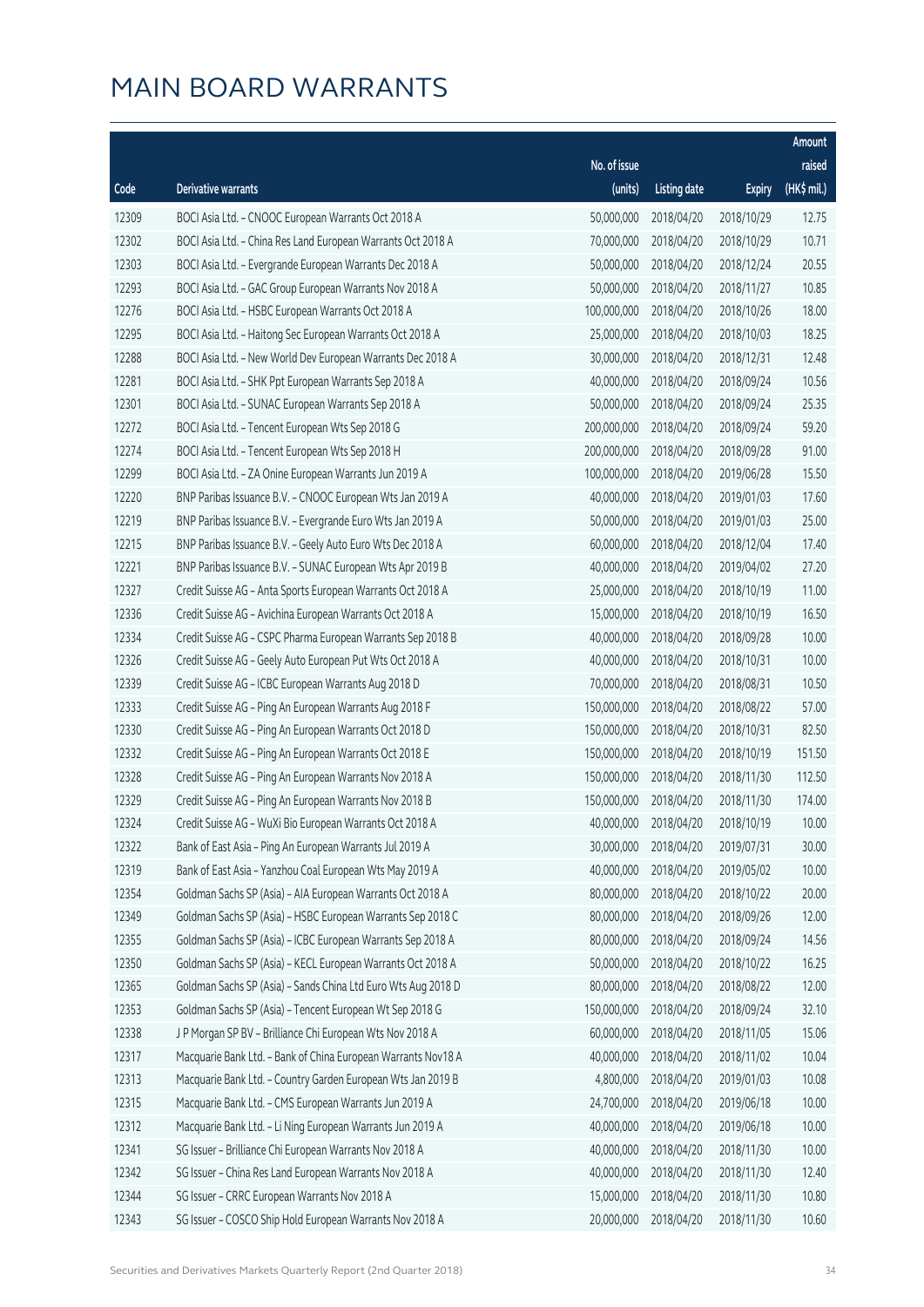|       |                                                               |              |                       |               | Amount      |
|-------|---------------------------------------------------------------|--------------|-----------------------|---------------|-------------|
|       |                                                               | No. of issue |                       |               | raised      |
| Code  | Derivative warrants                                           | (units)      | Listing date          | <b>Expiry</b> | (HK\$ mil.) |
| 12345 | SG Issuer - NCI European Warrants Nov 2018 A                  | 25,000,000   | 2018/04/20            | 2018/11/30    | 10.13       |
| 12346 | SG Issuer - SJM Hold Eu Wt Nov 2018 A                         | 15,000,000   | 2018/04/20            | 2018/11/30    | 10.05       |
| 12348 | SG Issuer - SUNAC European Warrants Nov 2018 A                | 15,000,000   | 2018/04/20            | 2018/11/30    | 10.05       |
| 12251 | UBS AG - Ch LongYuan European Warrants Oct 2019 A             | 50,000,000   | 2018/04/20            | 2019/10/28    | 12.50       |
| 12255 | UBS AG - Fosun Pharma European Warrants Nov 2019 A            | 11,000,000   | 2018/04/20            | 2019/11/19    | 15.98       |
| 12247 | UBS AG - Melco Int'l Dev European Warrants Oct 2018 A         | 50,000,000   | 2018/04/20            | 2018/10/19    | 12.80       |
| 12248 | UBS AG - MGM China European Warrants Nov 2018 A               | 50,000,000   | 2018/04/20            | 2018/11/19    | 14.25       |
| 12222 | UBS AG - Sands China Ltd European Warrants Aug 2018 C         | 70,000,000   | 2018/04/20            | 2018/08/22    | 13.79       |
| 12223 | UBS AG - Sands China Ltd European Warrants Nov 2018 A         | 70,000,000   | 2018/04/20            | 2018/11/19    | 18.20       |
| 12236 | UBS AG - Sands China Ltd European Put Warrants Sep 2018 A     | 50,000,000   | 2018/04/20            | 2018/09/20    | 18.35       |
| 12233 | UBS AG - Wynn Macau European Warrants Oct 2018 A              | 70,000,000   | 2018/04/20            | 2018/10/19    | 18.20       |
| 12269 | Bank Vontobel - China Life European Warrants Oct 2018 D       | 100,000,000  | 2018/04/20            | 2018/10/31    | 26.10       |
| 12270 | Bank Vontobel - Sinopec Corp European Warrants Nov 2018 A     | 40,000,000   | 2018/04/20            | 2018/11/02    | 11.60       |
| 12337 | Bank Vontobel - Galaxy Ent European Warrants Nov 2018 A       | 40,000,000   | 2018/04/20            | 2018/11/01    | 15.44       |
| 12267 | Bank Vontobel - HK & China Gas European Warrants Nov 2018 A   | 20,000,000   | 2018/04/20            | 2018/11/01    | 11.18       |
| 12260 | Bank Vontobel - Ping An European Warrants Aug 2018 D          | 40,000,000   | 2018/04/20            | 2018/08/28    | 26.80       |
| 12424 | BOCI Asia Ltd. - CSOP A50 ETF European Warrants Sep 2018 C    | 40,000,000   | 2018/04/23            | 2018/09/18    | 23.76       |
| 12426 | BOCI Asia Ltd. - CSOP A50 ETF European Warrants Sep 2018 D    | 40,000,000   | 2018/04/23            | 2018/09/24    | 19.00       |
| 12427 | BOCI Asia Ltd. - A50 China European Warrants Sep 2018 A       | 40,000,000   | 2018/04/23            | 2018/09/03    | 10.48       |
| 12431 | BOCI Asia Ltd. - HSCEI European Warrants Nov 2018 A           | 100,000,000  | 2018/04/23            | 2018/11/29    | 22.10       |
| 12428 | BOCI Asia Ltd. - HSI European Warrants Oct 2018 A             | 100,000,000  | 2018/04/23            | 2018/10/30    | 17.50       |
| 12430 | BOCI Asia Ltd. - HSI European Put Warrants Sep 2018 A         | 100,000,000  | 2018/04/23            | 2018/09/27    | 18.60       |
| 12448 | Credit Suisse AG - Tencent European Wts Jul 2018 O            | 250,000,000  | 2018/04/23            | 2018/07/26    | 37.50       |
| 12451 | Credit Suisse AG - Wynn Macau European Warrants Oct 2018 A    | 40,000,000   | 2018/04/23            | 2018/10/22    | 12.40       |
| 12479 | Goldman Sachs SP (Asia) - GAC European Warrants Nov 2018 A    | 50,000,000   | 2018/04/23            | 2018/11/27    | 12.50       |
| 12476 | Goldman Sachs SP (Asia) - Greatwall Motor Eur Wts Oct 2018 A  | 30,000,000   | 2018/04/23            | 2018/10/03    | 21.39       |
| 12472 | Goldman Sachs SP (Asia) - HSBC European Warrants Oct 2018 A   |              | 80,000,000 2018/04/23 | 2018/10/24    | 12.00       |
| 12480 | Goldman Sachs SP (Asia) - HTSC European Warrants Dec 2018 B   | 50,000,000   | 2018/04/23            | 2018/12/28    | 12.50       |
| 12478 | Goldman Sachs SP (Asia) - ICBC European Warrants Sep 2018 B   | 80,000,000   | 2018/04/23            | 2018/09/20    | 18.40       |
| 12475 | Goldman Sachs SP (Asia) - Tencent European Wt Sep 2018 H      | 150,000,000  | 2018/04/23            | 2018/09/24    | 36.90       |
| 12442 | HK Bank - PICC P&C European Warrants Mar 2019 A               | 80,000,000   | 2018/04/23            | 2019/03/29    | 12.00       |
| 12441 | HK Bank - Sands China European Warrants Oct 2018 A            | 50,000,000   | 2018/04/23            | 2018/10/31    | 12.50       |
| 12407 | Haitong Int'l Sec - AIA European Warrants Sep 2018 B          | 40,000,000   | 2018/04/23            | 2018/09/24    | 20.00       |
| 12408 | Haitong Int'l Sec - AIA European Warrants Sep 2018 C          | 60,000,000   | 2018/04/23            | 2018/09/20    | 24.00       |
| 12409 | Haitong Int'l Sec - AIA European Warrants Sep 2018 D          | 60,000,000   | 2018/04/23            | 2018/09/24    | 13.80       |
| 12419 | Haitong Int'l Sec - Avichina European Warrants Oct 2018 A     | 10,000,000   | 2018/04/23            | 2018/10/23    | 10.90       |
| 12400 | Haitong Int'l Sec - Brilliance Chi European Warrants Oct 18 A | 40,000,000   | 2018/04/23            | 2018/10/23    | 10.80       |
| 12403 | Haitong Int'l Sec - Brilliance Chi European Warrants Oct 18 B | 60,000,000   | 2018/04/23            | 2018/10/22    | 11.40       |
| 12382 | Haitong Int'l Sec - CPIC European Warrants Nov 2018 A         | 40,000,000   | 2018/04/23            | 2018/11/19    | 13.20       |
| 12397 | Haitong Int'l Sec - Chi Res Land European Warrants Oct 2018 A | 68,000,000   | 2018/04/23            | 2018/10/26    | 11.56       |
| 12393 | Haitong Int'l Sec - Chi Res Land European Warrants Nov 2018 A | 40,000,000   | 2018/04/23            | 2018/11/20    | 13.20       |
| 12386 | Haitong Int'l Sec - Chinares Pharma European Warrants Apr19 A | 80,000,000   | 2018/04/23            | 2019/04/29    | 20.80       |
| 12412 | Haitong Int'l Sec - CRRC European Warrants Oct 2018 A         | 30,000,000   | 2018/04/23            | 2018/10/23    | 12.30       |
| 12410 | Haitong Int'l Sec - CRRC European Warrants Nov 2018 A         | 20,000,000   | 2018/04/23            | 2018/11/20    | 12.20       |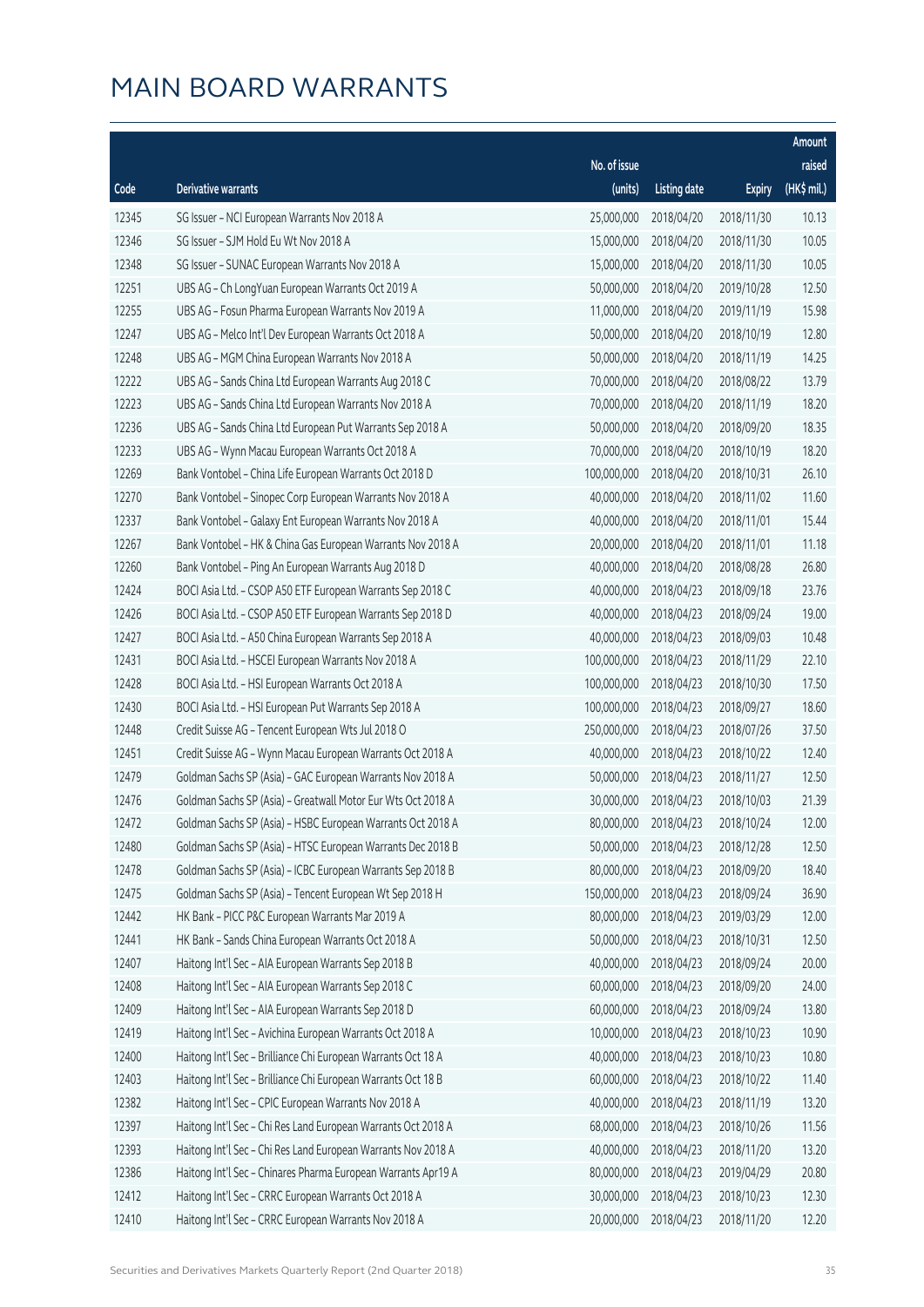|       |                                                                |                        |                     |               | Amount      |
|-------|----------------------------------------------------------------|------------------------|---------------------|---------------|-------------|
|       |                                                                | No. of issue           |                     |               | raised      |
| Code  | Derivative warrants                                            | (units)                | <b>Listing date</b> | <b>Expiry</b> | (HK\$ mil.) |
| 12413 | Haitong Int'l Sec - COSCO Sh Hold European Warrants Oct 18 A   | 30,000,000             | 2018/04/23          | 2018/10/23    | 13.80       |
| 12375 | Haitong Int'l Sec - Trad Chi Med European Warrants Oct 2018 B  | 20,000,000             | 2018/04/23          | 2018/10/23    | 11.60       |
| 12376 | Haitong Int'l Sec - Baiyunshan Ph European Warrants Oct 18 A   | 35,000,000             | 2018/04/23          | 2018/10/23    | 11.55       |
| 12387 | Haitong Int'l Sec - HSBC European Warrants Aug 2018 A          | 40,000,000             | 2018/04/23          | 2018/08/28    | 18.40       |
| 12388 | Haitong Int'l Sec - HSBC European Warrants Aug 2018 B          | 100,000,000            | 2018/04/23          | 2018/08/24    | 17.00       |
| 12390 | Haitong Int'l Sec - HSBC European Warrants Sep 2018 C          | 100,000,000            | 2018/04/23          | 2018/09/21    | 21.00       |
| 12391 | Haitong Int'l Sec - KECL European Warrants Sep 2018 A          | 40,000,000             | 2018/04/23          | 2018/09/24    | 12.00       |
| 12381 | Haitong Int'l Sec - Li Ning European Warrants Mar 2019 B       | 90,000,000             | 2018/04/23          | 2019/03/29    | 26.10       |
| 12416 | Haitong Int'l Sec - Ping An European Warrants Jul 2018 D       | 80,000,000             | 2018/04/23          | 2018/07/25    | 24.80       |
| 12418 | Haitong Int'l Sec - Ping An European Warrants Jul 2018 E       | 80,000,000             | 2018/04/23          | 2018/07/30    | 14.40       |
| 12417 | Haitong Int'l Sec - Ping An European Warrants Aug 2018 H       | 80,000,000             | 2018/04/23          | 2018/08/22    | 26.40       |
| 12379 | Haitong Int'l Sec - Sinopharm European Warrants Nov 2018 A     | 40,000,000             | 2018/04/23          | 2018/11/19    | 14.40       |
| 12371 | Haitong Int'l Sec - Sihuan Pharm European Warrants Oct 2018 A  | 40,000,000             | 2018/04/23          | 2018/10/23    | 13.20       |
| 12422 | Haitong Int'l Sec - Sunny Optical European Wts Jul 2018 C      | 100,000,000            | 2018/04/23          | 2018/07/27    | 20.00       |
| 12423 | Haitong Int'l Sec - Sunny Optical European Wts Sep 2018 A      | 100,000,000            | 2018/04/23          | 2018/09/21    | 22.00       |
| 12420 | Haitong Int'l Sec - Sunny Optical European Wts Oct 2018 C      | 100,000,000            | 2018/04/23          | 2018/10/23    | 34.00       |
| 12392 | Haitong Int'l Sec - Tencent European Warrants Jul 2018 I       | 80,000,000             | 2018/04/23          | 2018/07/31    | 13.60       |
| 12369 | Haitong Int'l Sec - Want Want China European Warrants Dec 18 A | 30,000,000             | 2018/04/23          | 2018/12/20    | 17.10       |
| 12370 | Haitong Int'l Sec - WH Group European Warrants Oct 2018 A      | 30,000,000             | 2018/04/23          | 2018/10/23    | 13.50       |
| 12404 | Haitong Int'l Sec - Yanzhou Coal European Warrants Aug 2018 C  | 18,000,000             | 2018/04/23          | 2018/08/27    | 19.26       |
| 12405 | Haitong Int'l Sec - Yanzhou Coal European Warrants Dec 2018 C  | 100,000,000            | 2018/04/23          | 2018/12/24    | 17.00       |
| 12463 | J P Morgan SP BV - A50 China European Warrants Aug 2018 A      | 100,000,000            | 2018/04/23          | 2018/08/31    | 41.60       |
| 12458 | J P Morgan SP BV - Kingboard Chem European Warrants Dec 18 A   | 60,000,000             | 2018/04/23          | 2018/12/03    | 15.90       |
| 12459 | J P Morgan SP BV - Melco Int'l Dev European Wts Nov 2018 A     | 60,000,000             | 2018/04/23          | 2018/11/02    | 16.68       |
| 12460 | J P Morgan SP BV - Sands China European Warrants Oct 2018 A    | 100,000,000            | 2018/04/23          | 2018/10/03    | 24.30       |
| 12455 | J P Morgan SP BV - Tencent European Warrants Jul 2018 J        | 250,000,000            | 2018/04/23          | 2018/07/31    | 38.00       |
| 12456 | J P Morgan SP BV - Tencent European Warrants Jul 2018 K        | 250,000,000 2018/04/23 |                     | 2018/07/31    | 43.75       |
| 12453 | J P Morgan SP BV - Tencent European Warrants Aug 2018 I        | 250,000,000            | 2018/04/23          | 2018/08/21    | 52.50       |
| 12452 | J P Morgan SP BV - Tencent European Warrants Sep 2018 C        | 250,000,000            | 2018/04/23          | 2018/09/20    | 39.00       |
| 12457 | J P Morgan SP BV - Tencent European Put Warrants Oct 2018 B    | 250,000,000            | 2018/04/23          | 2018/10/02    | 40.50       |
| 12464 | Macquarie Bank Ltd. - Fosun Pharma European Wts Feb 2019 A     | 11,300,000             | 2018/04/23          | 2019/02/18    | 10.01       |
| 12470 | Macquarie Bank Ltd. - KB Laminates European Warrants Mar 19 A  | 36,500,000             | 2018/04/23          | 2019/03/18    | 10.00       |
| 12437 | UBS AG - Bank of China European Warrants Oct 2018 A            | 70,000,000             | 2018/04/23          | 2018/10/22    | 21.00       |
| 12435 | UBS AG - CC Bank European Warrants Sep 2018 A                  | 70,000,000             | 2018/04/23          | 2018/09/20    | 20.44       |
| 12439 | UBS AG - China Taiping European Warrants Oct 2018 A            | 40,000,000             | 2018/04/23          | 2018/10/22    | 12.36       |
| 12440 | UBS AG - Fosun Intl European Warrants Aug 2018 C               | 70,000,000             | 2018/04/23          | 2018/08/28    | 14.14       |
| 12433 | UBS AG - ICBC European Warrants Sep 2018 A                     | 70,000,000             | 2018/04/23          | 2018/09/14    | 23.38       |
| 12447 | Bank Vontobel - Bank of China European Warrants Sep 2018 B     | 60,000,000             | 2018/04/23          | 2018/09/20    | 15.66       |
| 12444 | Bank Vontobel - CKH Holdings European Warrants Nov 2018 B      | 30,000,000             | 2018/04/23          | 2018/11/01    | 21.00       |
| 12443 | Bank Vontobel - HSBC European Put Warrants Sep 2018 B          | 40,000,000             | 2018/04/23          | 2018/09/03    | 11.64       |
| 12446 | Bank Vontobel - Tencent European Warrants Sep 2018 D           | 100,000,000            | 2018/04/23          | 2018/09/17    | 25.00       |
| 12445 | Bank Vontobel - Tencent European Warrants Oct 2018 D           | 100,000,000            | 2018/04/23          | 2018/10/22    | 50.00       |
| 12487 | BNP Paribas Issuance B.V. - Bank of China Euro Wts Feb 19 A    | 50,000,000             | 2018/04/24          | 2019/02/04    | 13.50       |
| 12484 | BNP Paribas Issuance B.V. - HKEX European Wts Apr 2019 C       | 80,000,000             | 2018/04/24          | 2019/04/02    | 20.00       |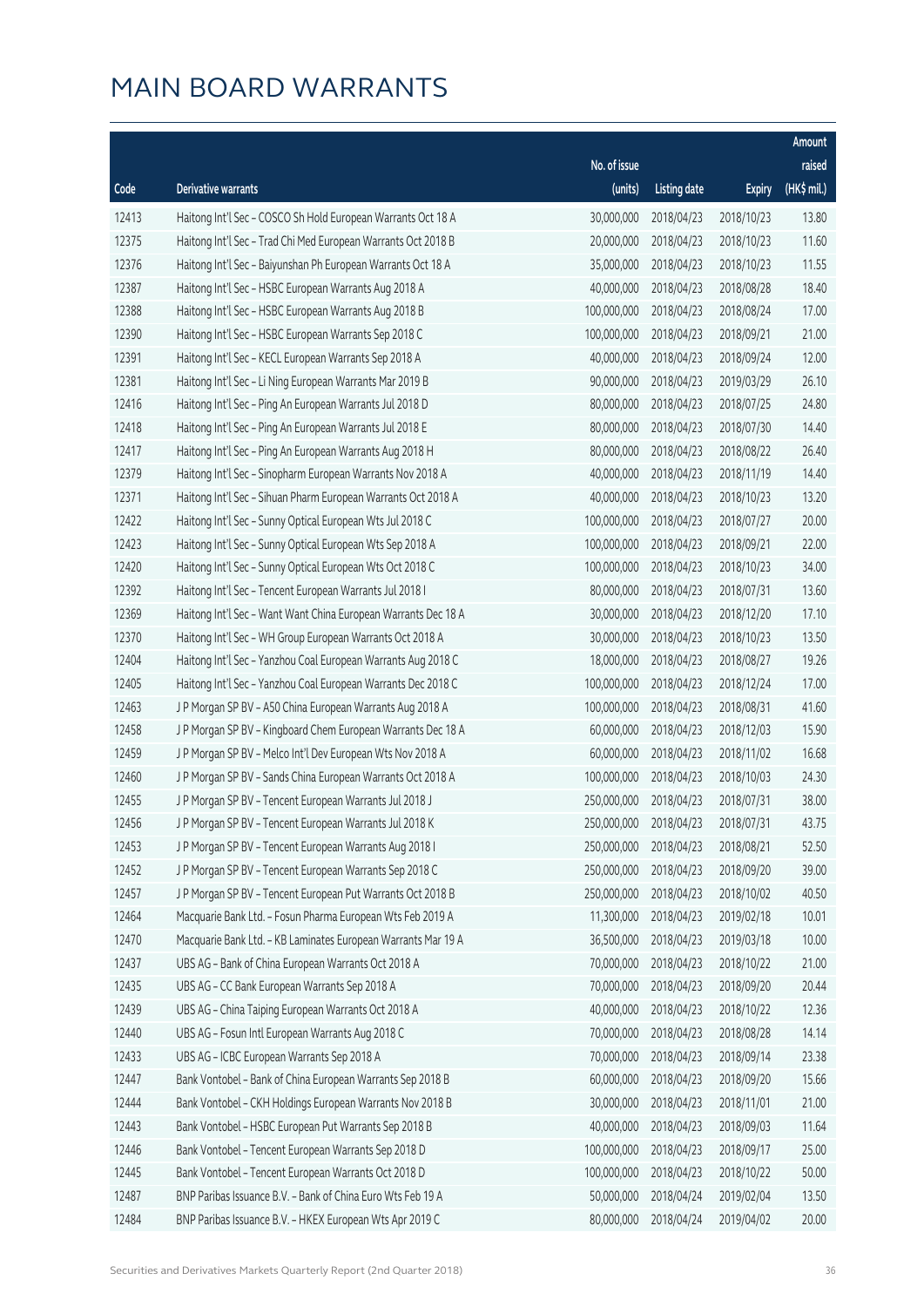|                |                                                                                                |                            |                          |                          | Amount           |
|----------------|------------------------------------------------------------------------------------------------|----------------------------|--------------------------|--------------------------|------------------|
|                |                                                                                                | No. of issue               |                          |                          | raised           |
| Code           | Derivative warrants                                                                            | (units)                    | <b>Listing date</b>      | <b>Expiry</b>            | (HK\$ mil.)      |
| 12482          | BNP Paribas Issuance B.V. - HSBC European Wts Dec 2018 A                                       | 40,000,000                 | 2018/04/24               | 2018/12/04               | 14.40            |
| 12483          | BNP Paribas Issuance B.V. - HSBC European Wts Feb 2019 A                                       | 40,000,000                 | 2018/04/24               | 2019/02/04               | 10.80            |
| 12481          | BNP Paribas Issuance B.V. - Tencent European Wts Apr 2019 D                                    | 80,000,000                 | 2018/04/24               | 2019/04/02               | 44.00            |
| 12521          | Credit Suisse AG - HSBC European Wts Aug 2018 E                                                | 100,000,000                | 2018/04/24               | 2018/08/24               | 15.00            |
| 12526          | Credit Suisse AG - Kunlun Energy European Warrants Oct 2018 A                                  | 25,000,000                 | 2018/04/24               | 2018/10/23               | 10.00            |
| 12527          | Credit Suisse AG - Tencent European Wts Jul 2018 P                                             | 250,000,000                | 2018/04/24               | 2018/07/23               | 40.00            |
| 12543          | Goldman Sachs SP (Asia) - AIA European Warrants Sep 2018 B                                     | 80,000,000                 | 2018/04/24               | 2018/09/24               | 12.00            |
| 12542          | Goldman Sachs SP (Asia) - CC Bank European Wts Sep 2018 B                                      | 80,000,000                 | 2018/04/24               | 2018/09/20               | 22.64            |
| 12544          | Goldman Sachs SP (Asia) - ICBC European Warrants Sep 2018 C                                    | 80,000,000                 | 2018/04/24               | 2018/09/14               | 22.80            |
| 12548          | Goldman Sachs SP (Asia) - PICC Group European Wts Oct 2018 A                                   | 50,000,000                 | 2018/04/24               | 2018/10/24               | 12.50            |
| 12545          | Goldman Sachs SP (Asia) - Sands China Ltd Euro Wts Sep 2018 A                                  | 80,000,000                 | 2018/04/24               | 2018/09/28               | 17.44            |
| 12549          | Goldman Sachs SP (Asia) - Yanzhou Coal Euro Wts Dec 2018 A                                     | 70,000,000                 | 2018/04/24               | 2018/12/20               | 10.50            |
| 12490          | HK Bank - AAC Tech European Warrants Nov 2018 A                                                | 150,000,000                | 2018/04/24               | 2018/11/30               | 37.50            |
| 12530          | J P Morgan SP BV - Bank of China European Warrants Aug 2018 D                                  | 100,000,000                | 2018/04/24               | 2018/08/31               | 16.10            |
| 12529          | J P Morgan SP BV - CC Bank European Wts Sep 2018 C                                             | 100,000,000                | 2018/04/24               | 2018/09/28               | 33.10            |
| 12534          | J P Morgan SP BV - Ch Overseas European Warrants Oct 2018 A                                    | 100,000,000                | 2018/04/24               | 2018/10/31               | 15.20            |
| 12535          | J P Morgan SP BV - Geely Auto European Warrants Oct 2018 A                                     | 100,000,000                | 2018/04/24               | 2018/10/31               | 25.30            |
| 12540          | J P Morgan SP BV - HSI European Warrants Dec 2018 B                                            | 300,000,000                | 2018/04/24               | 2018/12/28               | 45.90            |
| 12533          | J P Morgan SP BV - Lenovo European Warrants Sep 2018 A                                         | 100,000,000                | 2018/04/24               | 2018/09/04               | 20.70            |
| 12539          | J P Morgan SP BV - NCI European Warrants Nov 2018 A                                            | 100,000,000                | 2018/04/24               | 2018/11/02               | 25.30            |
| 12538          | J P Morgan SP BV - PICC Group European Warrants Nov 2018 A                                     | 60,000,000                 | 2018/04/24               | 2018/11/02               | 16.86            |
| 12497          | Macquarie Bank Ltd. - HKEX European Warrants Nov 2018 D                                        | 8,000,000                  | 2018/04/24               | 2018/11/02               | 12.49            |
| 12493          | Macquarie Bank Ltd. - PICC Group European Wts Jan 2019 A                                       | 25,000,000                 | 2018/04/24               | 2019/01/03               | 10.00            |
| 12495          | Macquarie Bank Ltd. - Sands China European Wts Dec 2018 A                                      | 28,000,000                 | 2018/04/24               | 2018/12/04               | 10.81            |
| 12496          | Macquarie Bank Ltd. - Sands China European Put Wts Jan 2019 A                                  | 25,000,000                 | 2018/04/24               | 2019/01/03               | 10.08            |
| 12491          | Macquarie Bank Ltd. - Goldwind European Warrants May 2019 A                                    | 33,000,000                 | 2018/04/24               | 2019/05/16               | 10.03            |
| 12503          | UBS AG - Bank of E Asia European Warrants Jul 2019 A                                           |                            | 25,000,000 2018/04/24    | 2019/07/22               | 10.28            |
| 12501          | UBS AG - BOC HK European Warrants Sep 2018 A                                                   | 60,000,000                 | 2018/04/24               | 2018/09/24               | 10.08            |
| 12515          | UBS AG - Ping An European Warrants Mar 2019 A                                                  | 100,000,000                | 2018/04/24               | 2019/03/25               | 107.40           |
| 12514          | UBS AG - Ping An European Warrants Aug 2019 A                                                  | 100,000,000                | 2018/04/24               | 2019/08/19               | 79.20            |
| 12509<br>12504 | UBS AG - Tencent European Warrants Aug 2018 D<br>UBS AG - Tencent European Warrants Sep 2018 D | 300,000,000<br>300,000,000 | 2018/04/24               | 2018/08/29               | 212.70<br>104.10 |
| 12506          | UBS AG - Tencent European Warrants Sep 2018 E                                                  | 300,000,000                | 2018/04/24               | 2018/09/17               | 76.50            |
| 12499          | UBS AG - Tencent European Put Warrants Sep 2018 C                                              | 200,000,000                | 2018/04/24<br>2018/04/24 | 2018/09/21<br>2018/09/21 | 49.80            |
| 12516          | Bank Vontobel - CHALCO European Warrants Nov 2018 A                                            | 20,000,000                 | 2018/04/24               | 2018/11/26               | 11.42            |
| 12519          | Bank Vontobel - CK Asset European Warrants Dec 2018 A                                          | 30,000,000                 | 2018/04/24               | 2018/12/03               | 16.50            |
| 12517          | Bank Vontobel - HKEX European Put Warrants Nov 2018 B                                          | 100,000,000                | 2018/04/24               | 2018/11/28               | 19.50            |
| 12520          | Bank Vontobel - Kunlun Energy European Warrants Oct 2018 B                                     | 25,000,000                 | 2018/04/24               | 2018/10/31               | 22.53            |
| 12518          | Bank Vontobel - Kingsoft European Warrants Nov 2018 A                                          | 30,000,000                 | 2018/04/24               | 2018/11/26               | 15.30            |
| 11459 #        | Goldman Sachs SP (Asia) - Tencent European Wt Jul 2018 S                                       | 150,000,000                | 2018/04/24               | 2018/07/26               | 31.05            |
| 12573          | BOCI Asia Ltd. - CC Bank European Warrants Sep 2018 C                                          | 80,000,000                 | 2018/04/25               | 2018/09/26               | 50.64            |
| 12575          | BOCI Asia Ltd. - CC Bank European Warrants Sep 2018 D                                          | 80,000,000                 | 2018/04/25               | 2018/09/24               | 36.80            |
| 12591          | BOCI Asia Ltd. - China Life European Warrants Oct 2018 B                                       | 100,000,000                | 2018/04/25               | 2018/10/29               | 25.10            |
| 12590          | BOCI Asia Ltd. - China Mobile European Warrants Dec 2018 A                                     | 100,000,000                | 2018/04/25               | 2018/12/20               | 18.40            |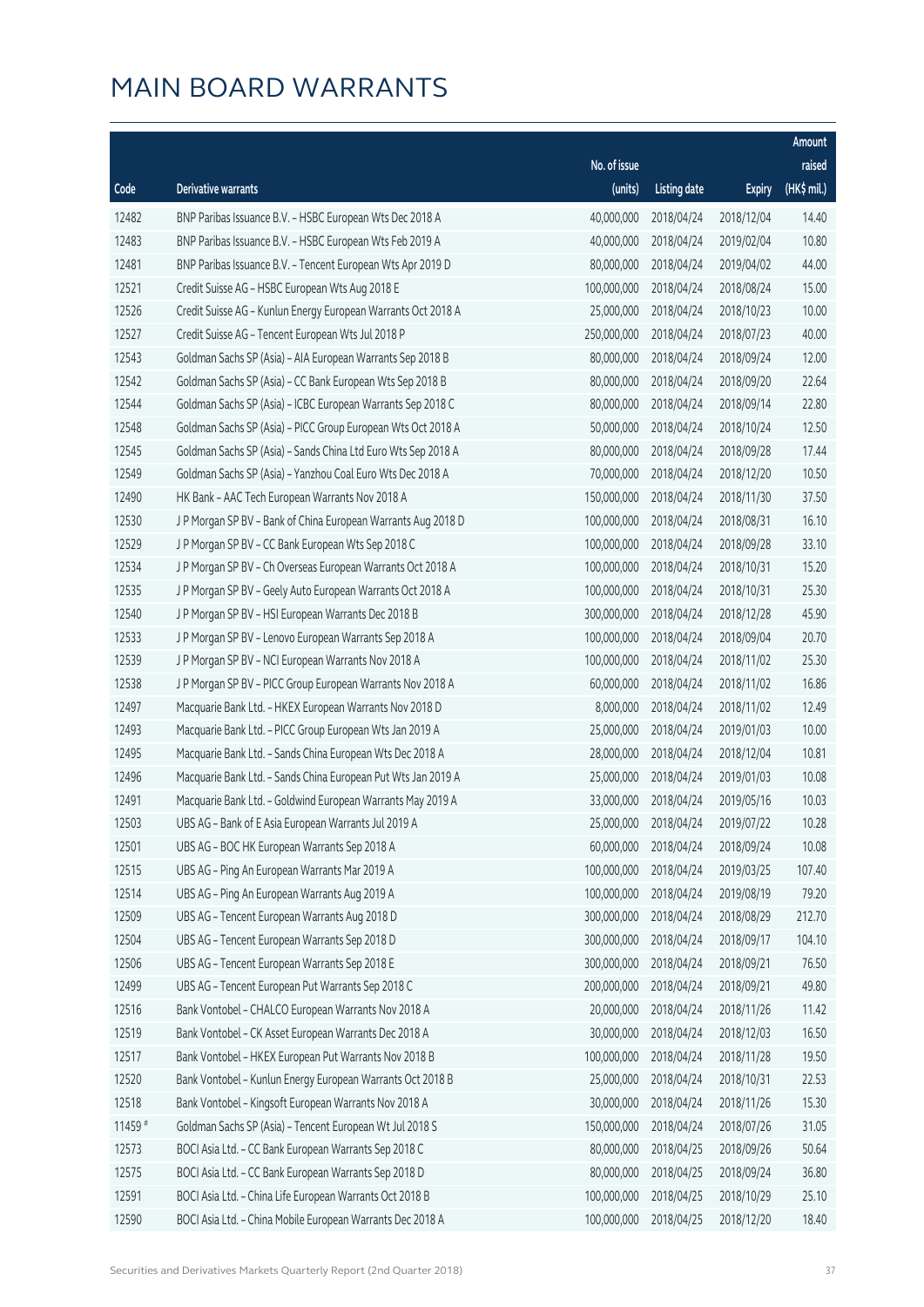|       |                                                              |              |                       |               | Amount      |
|-------|--------------------------------------------------------------|--------------|-----------------------|---------------|-------------|
|       |                                                              | No. of issue |                       |               | raised      |
| Code  | Derivative warrants                                          | (units)      | <b>Listing date</b>   | <b>Expiry</b> | (HK\$ mil.) |
| 12583 | BOCI Asia Ltd. - Kingsoft European Warrants Sep 2018 A       | 70,000,000   | 2018/04/25            | 2018/09/27    | 10.99       |
| 12588 | BOCI Asia Ltd. - Kingsoft European Warrants Sep 2018 B       | 70,000,000   | 2018/04/25            | 2018/09/20    | 16.80       |
| 12595 | BOCI Asia Ltd. - NCI European Warrants Nov 2018 A            | 50,000,000   | 2018/04/25            | 2018/11/26    | 12.85       |
| 12601 | BOCI Asia Ltd. - SMIC European Warrants Nov 2018 A           | 70,000,000   | 2018/04/25            | 2018/11/29    | 10.57       |
| 12581 | BOCI Asia Ltd. - Tencent European Wts Oct 2018 C             | 200,000,000  | 2018/04/25            | 2018/10/29    | 110.00      |
| 12579 | BOCI Asia Ltd. - Tencent European Put Wts Jan 2019 A         | 100,000,000  | 2018/04/25            | 2019/01/24    | 21.20       |
| 12623 | Credit Suisse AG - BYD Electronic European Wts Oct 2018 B    | 40,000,000   | 2018/04/25            | 2018/10/24    | 10.00       |
| 12622 | Credit Suisse AG - HKEX European Put Warrants Nov 2018 C     | 100,000,000  | 2018/04/25            | 2018/11/19    | 18.00       |
| 12645 | Goldman Sachs SP (Asia) - CSOP A50 ETF Euro Wts Oct 2018 A   | 80,000,000   | 2018/04/25            | 2018/10/30    | 65.84       |
| 12649 | Goldman Sachs SP (Asia) - CSOP A50 ETF Euro Wts Nov 2018 A   | 80,000,000   | 2018/04/25            | 2018/11/29    | 90.96       |
| 12644 | Goldman Sachs SP (Asia) - CSOP A50 ETF Euro Wts Jun 2019 B   | 150,000,000  | 2018/04/25            | 2019/06/21    | 22.50       |
| 12634 | Goldman Sachs SP (Asia) - Geely Auto European Wts Oct 2018 A | 80,000,000   | 2018/04/25            | 2018/10/24    | 16.24       |
| 12638 | Goldman Sachs SP (Asia) - Lenovo European Wts Aug 2018 B     | 60,000,000   | 2018/04/25            | 2018/08/28    | 14.88       |
| 12646 | Goldman Sachs SP (Asia) - PSBC European Warrants Sep 2018 A  | 40,000,000   | 2018/04/25            | 2018/09/24    | 10.00       |
| 12642 | Goldman Sachs SP (Asia) - Tencent European Wt Jul 2018 U     | 150,000,000  | 2018/04/25            | 2018/07/24    | 28.80       |
| 12639 | Goldman Sachs SP (Asia) - Tencent European Wt Sep 2018 I     | 150,000,000  | 2018/04/25            | 2018/09/24    | 36.60       |
| 12628 | J P Morgan SP BV - Geely Auto European Put Warrants Nov 18 A | 100,000,000  | 2018/04/25            | 2018/11/02    | 25.50       |
| 12631 | J P Morgan SP BV - HKEX European Put Wts Nov 2018 C          | 200,000,000  | 2018/04/25            | 2018/11/30    | 31.20       |
| 12632 | J P Morgan SP BV - Tencent European Warrants Sep 2018 D      | 200,000,000  | 2018/04/25            | 2018/09/24    | 31.40       |
| 12630 | J P Morgan SP BV - Tencent European Put Warrants Dec 2018 A  | 200,000,000  | 2018/04/25            | 2018/12/31    | 51.20       |
| 12625 | J P Morgan SP BV - China Vanke European Warrants Oct 2018 A  | 50,000,000   | 2018/04/25            | 2018/10/02    | 13.30       |
| 12570 | Macquarie Bank Ltd. - Agile Ppt European Warrants Apr 2019 A | 38,000,000   | 2018/04/25            | 2019/04/15    | 10.60       |
| 12562 | Macquarie Bank Ltd. - China Cinda European Wts Mar 2019 A    | 40,000,000   | 2018/04/25            | 2019/03/04    | 10.04       |
| 12563 | Macquarie Bank Ltd. - GAC European Put Warrants Feb 2019 A   | 8,000,000    | 2018/04/25            | 2019/02/04    | 13.76       |
| 12566 | Macquarie Bank Ltd. - Nexteer European Warrants Jun 2019 A   | 28,000,000   | 2018/04/25            | 2019/06/24    | 10.02       |
| 12555 | UBS AG - Brilliance Chi European Warrants Nov 2018 A         | 40,000,000   | 2018/04/25            | 2018/11/12    | 12.44       |
| 12616 | UBS AG - BYD Company European Warrants Oct 2018 B            |              | 20,000,000 2018/04/25 | 2018/10/02    | 11.86       |
| 12556 | UBS AG - BYD Electronic European Warrants Nov 2018 A         | 40,000,000   | 2018/04/25            | 2018/11/12    | 10.12       |
| 12602 | UBS AG - CSOP A50 ETF European Warrants Jul 2018 C           | 35,000,000   | 2018/04/25            | 2018/07/25    | 10.15       |
| 12607 | UBS AG - CSOP A50 ETF European Warrants Oct 2018 A           | 11,000,000   | 2018/04/25            | 2018/10/25    | 10.99       |
| 12611 | UBS AG - A50 China European Warrants Aug 2018 C              | 20,000,000   | 2018/04/25            | 2018/08/24    | 10.10       |
| 12553 | UBS AG - GAC European Warrants Oct 2018 A                    | 40,000,000   | 2018/04/25            | 2018/10/25    | 10.12       |
| 12557 | UBS AG - Geely Auto European Warrants Oct 2018 A             | 50,000,000   | 2018/04/25            | 2018/10/25    | 18.65       |
| 12618 | UBS AG - Haitong Sec European Warrants Oct 2018 A            | 20,000,000   | 2018/04/25            | 2018/10/02    | 10.10       |
| 12620 | UBS AG - Nine Dragons Paper European Warrants Nov 2018 A     | 60,000,000   | 2018/04/25            | 2018/11/01    | 10.20       |
| 12621 | UBS AG - New World Dev European Warrants Dec 2019 A          | 70,000,000   | 2018/04/25            | 2019/12/10    | 11.06       |
| 12614 | UBS AG - Ping An European Warrants Jun 2020 A                | 300,000,000  | 2018/04/25            | 2020/06/23    | 45.30       |
| 12615 | UBS AG - Ping An European Put Warrants Jul 2018 G            | 50,000,000   | 2018/04/25            | 2018/07/30    | 18.00       |
| 12612 | UBS AG - Tencent European Warrants Jul 2018 K                | 300,000,000  | 2018/04/25            | 2018/07/25    | 48.30       |
| 12613 | UBS AG - Tencent European Put Warrants Jul 2018 L            | 200,000,000  | 2018/04/25            | 2018/07/25    | 94.00       |
| 12617 | UBS AG - China Vanke European Warrants Aug 2018 B            | 60,000,000   | 2018/04/25            | 2018/08/24    | 11.04       |
| 12558 | Bank Vontobel - HSCEI European Warrants Aug 2018 A           | 150,000,000  | 2018/04/25            | 2018/08/30    | 23.10       |
| 12559 | Bank Vontobel - HSCEI European Warrants Dec 2018 A           | 150,000,000  | 2018/04/25            | 2018/12/28    | 23.10       |
| 12560 | Bank Vontobel - HSCEI European Put Warrants Jul 2018 A       | 150,000,000  | 2018/04/25            | 2018/07/30    | 26.70       |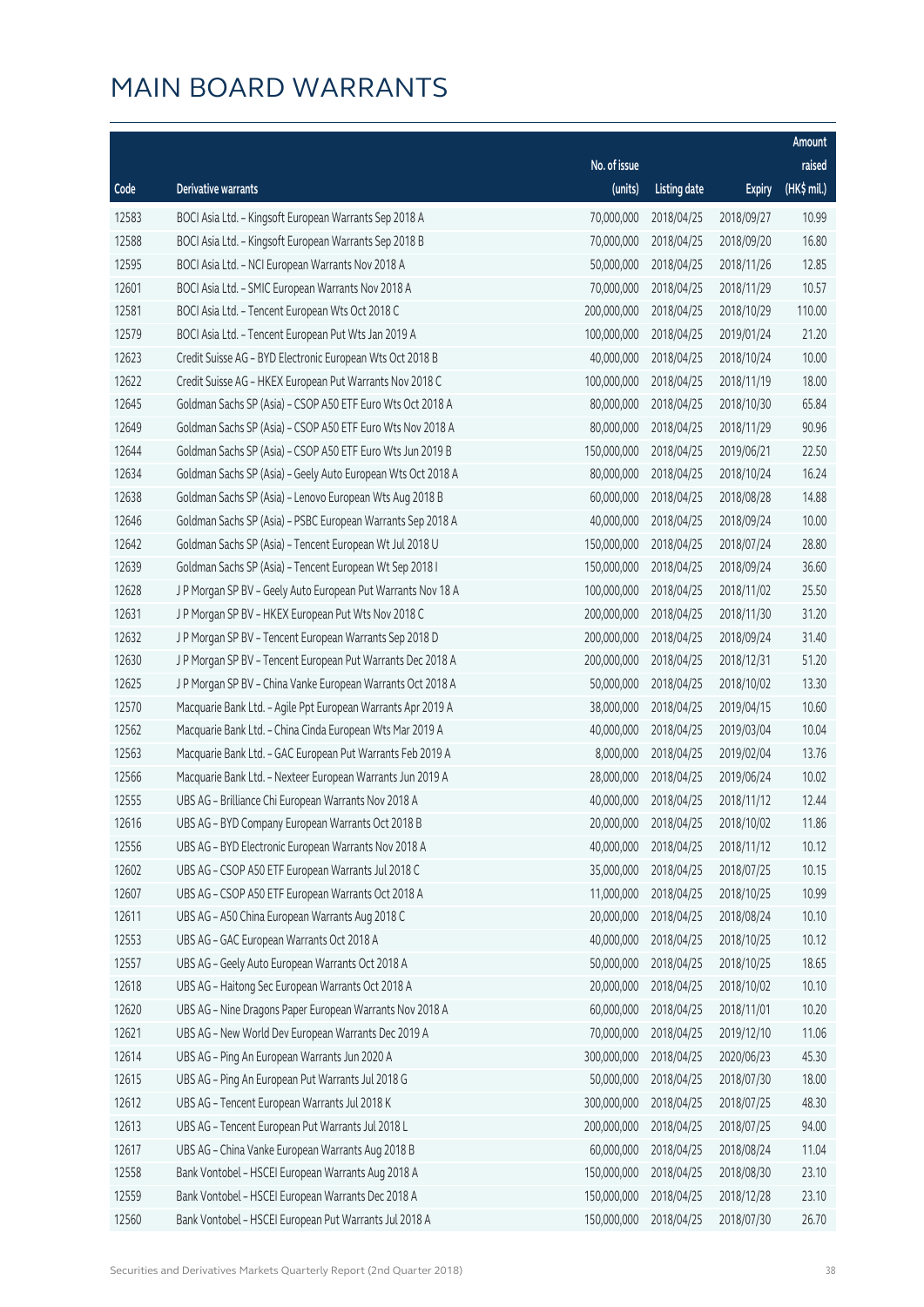|       |                                                               |              |                       |               | Amount      |
|-------|---------------------------------------------------------------|--------------|-----------------------|---------------|-------------|
|       |                                                               | No. of issue |                       |               | raised      |
| Code  | Derivative warrants                                           | (units)      | <b>Listing date</b>   | <b>Expiry</b> | (HK\$ mil.) |
| 12561 | Bank Vontobel - HSCEI European Put Warrants Dec 2018 B        | 150,000,000  | 2018/04/25            | 2018/12/28    | 30.00       |
| 12661 | Credit Suisse AG - AAC Tech European Warrants Sep 2018 A      | 100,000,000  | 2018/04/26            | 2018/09/28    | 15.00       |
| 12665 | Credit Suisse AG - CHALCO European Wts Aug 2018 B             | 30,000,000   | 2018/04/26            | 2018/08/20    | 10.50       |
| 12664 | Credit Suisse AG - Brilliance Chi European Wts Oct 2018 B     | 40,000,000   | 2018/04/26            | 2018/10/31    | 10.00       |
| 12660 | Credit Suisse AG - Ping An European Put Warrants Jul 2018 L   | 70,000,000   | 2018/04/26            | 2018/07/25    | 12.60       |
| 12663 | Credit Suisse AG - Tencent European Wts Sep 2018 C            | 250,000,000  | 2018/04/26            | 2018/09/24    | 37.50       |
| 12706 | Goldman Sachs SP (Asia) - China Cinda Euro Wts Aug 2018 A     | 70,000,000   | 2018/04/26            | 2018/08/24    | 10.50       |
| 12702 | Goldman Sachs SP (Asia) - HKEX European Warrants Dec 2018 C   | 150,000,000  | 2018/04/26            | 2018/12/24    | 22.50       |
| 12705 | Goldman Sachs SP (Asia) - HKEX European Put Wts Oct 2018 E    | 100,000,000  | 2018/04/26            | 2018/10/26    | 15.00       |
| 12651 | HK Bank - Country Garden European Warrants Nov 2018 B         | 150,000,000  | 2018/04/26            | 2018/11/30    | 37.50       |
| 12653 | HK Bank - Tencent European Warrants Sep 2018 D                | 150,000,000  | 2018/04/26            | 2018/09/26    | 22.50       |
| 12654 | HK Bank - Tencent European Warrants Sep 2018 E                | 150,000,000  | 2018/04/26            | 2018/09/18    | 36.00       |
| 12652 | HK Bank - Tencent European Put Warrants Oct 2018 A            | 150,000,000  | 2018/04/26            | 2018/10/31    | 37.50       |
| 12669 | Haitong Int'l Sec - Tencent European Warrants Jul 2018 J      | 150,000,000  | 2018/04/26            | 2018/07/26    | 58.50       |
| 12688 | Haitong Int'l Sec - Tencent European Warrants Jul 2018 K      | 150,000,000  | 2018/04/26            | 2018/07/26    | 39.00       |
| 12697 | Haitong Int'l Sec - Tencent European Warrants Jul 2018 L      | 150,000,000  | 2018/04/26            | 2018/07/26    | 22.50       |
| 12672 | Haitong Int'l Sec - Tencent European Warrants Sep 2018 D      | 150,000,000  | 2018/04/26            | 2018/09/24    | 67.50       |
| 12692 | Haitong Int'l Sec - Tencent European Warrants Sep 2018 E      | 150,000,000  | 2018/04/26            | 2018/09/24    | 45.00       |
| 12693 | Haitong Int'l Sec - Tencent European Warrants Sep 2018 F      | 150,000,000  | 2018/04/26            | 2018/09/18    | 37.50       |
| 12699 | Haitong Int'l Sec - Tencent European Warrants Sep 2018 G      | 150,000,000  | 2018/04/26            | 2018/09/24    | 25.50       |
| 12700 | Haitong Int'l Sec - Tencent European Warrants Sep 2018 H      | 150,000,000  | 2018/04/26            | 2018/09/20    | 22.50       |
| 12659 | J P Morgan SP BV - Ch LongYuan European Warrants May 2019 A   | 70,000,000   | 2018/04/26            | 2019/05/31    | 10.57       |
| 12658 | J P Morgan SP BV - CNOOC European Put Warrants Aug 2018 B     | 100,000,000  | 2018/04/26            | 2018/08/02    | 25.10       |
| 12656 | Macquarie Bank Ltd. - AIA European Warrants Oct 2018 A        | 35,000,000   | 2018/04/26            | 2018/10/03    | 10.26       |
| 12707 | SG Issuer - China Taiping European Warrants Oct 2018 A        | 30,000,000   | 2018/04/26            | 2018/10/31    | 10.20       |
| 12713 | SG Issuer - Ping An European Put Warrants Sep 2018 D          | 50,000,000   | 2018/04/26            | 2018/09/28    | 18.00       |
| 12714 | SG Issuer - Sunny Optical European Warrants Sep 2018 A        |              | 60,000,000 2018/04/26 | 2018/09/28    | 10.20       |
| 12712 | SG Issuer - China Vanke European Warrants Oct 2018 A          | 25,000,000   | 2018/04/26            | 2018/10/31    | 11.00       |
| 12657 | UBS AG - CAM CSI300 European Warrants Sep 2018 A              | 70,000,000   | 2018/04/26            | 2018/09/24    | 11.13       |
| 12718 | BOCI Asia Ltd. - AAC Tech European Warrants Oct 2018 A        | 100,000,000  | 2018/04/27            | 2018/10/03    | 20.50       |
| 12723 | BOCI Asia Ltd. - CM Bank European Warrants Oct 2018 A         | 50,000,000   | 2018/04/27            | 2018/10/24    | 11.55       |
| 12727 | BOCI Asia Ltd. - Sinopec Corp European Warrants Oct 2018 A    | 60,000,000   | 2018/04/27            | 2018/10/30    | 15.06       |
| 12728 | BOCI Asia Ltd. - CRRC European Warrants Oct 2018 A            | 50,000,000   | 2018/04/27            | 2018/10/30    | 18.85       |
| 12725 | BOCI Asia Ltd. - PetroChina European Warrants Sep 2018 A      | 70,000,000   | 2018/04/27            | 2018/09/26    | 10.57       |
| 12719 | BOCI Asia Ltd. - Sunny Optical European Warrants Oct 2018 A   | 100,000,000  | 2018/04/27            | 2018/10/26    | 26.00       |
| 12720 | BOCI Asia Ltd. - Sunny Optical European Warrants Nov 2018 A   | 100,000,000  | 2018/04/27            | 2018/11/02    | 31.70       |
| 12715 | BOCI Asia Ltd. - Tencent European Wts Sep 2018 I              | 200,000,000  | 2018/04/27            | 2018/09/28    | 31.00       |
| 12787 | BNP Paribas Issuance B.V. - Agricultural Bank Eu Wt Aug 19 A  | 40,000,000   | 2018/04/27            | 2019/08/02    | 11.60       |
| 12784 | BNP Paribas Issuance B.V. - Sinopec Corp Eu Wts Jan 2019 A    | 40,000,000   | 2018/04/27            | 2019/01/03    | 13.60       |
| 12783 | BNP Paribas Issuance B.V. - PetroChina Euro Wts Jan 2019 A    | 40,000,000   | 2018/04/27            | 2019/01/03    | 10.80       |
| 12789 | BNP Paribas Issuance B.V. - Tracker Fund Euro Wts Dec 2018 A  | 70,000,000   | 2018/04/27            | 2018/12/21    | 11.20       |
| 12806 | Credit Suisse AG - China Huarong European Warrants Oct 2018 A | 30,000,000   | 2018/04/27            | 2018/10/26    | 11.40       |
| 12803 | Credit Suisse AG - HKEX European Warrants Dec 2018 A          | 200,000,000  | 2018/04/27            | 2018/12/24    | 30.00       |
| 12805 | Credit Suisse AG - Sunny Optical European Warrants Aug 2018 A | 100,000,000  | 2018/04/27            | 2018/08/28    | 21.00       |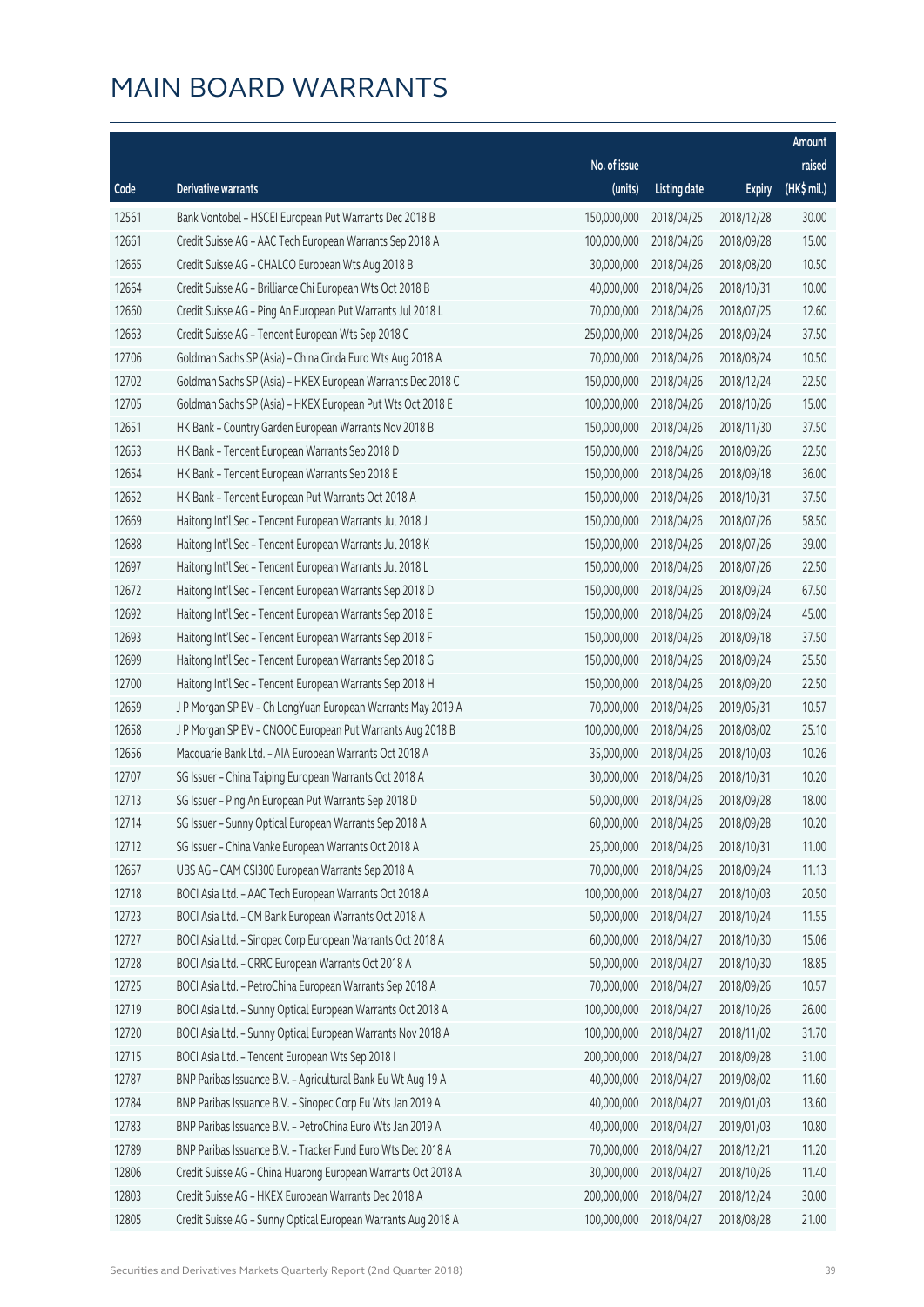|       |                                                                |              |                       |               | Amount      |
|-------|----------------------------------------------------------------|--------------|-----------------------|---------------|-------------|
|       |                                                                | No. of issue |                       |               | raised      |
| Code  | Derivative warrants                                            | (units)      | <b>Listing date</b>   | <b>Expiry</b> | (HK\$ mil.) |
| 12808 | Credit Suisse AG - Tencent European Wts Jul 2018 Q             | 250,000,000  | 2018/04/27            | 2018/07/26    | 82.50       |
| 12815 | Goldman Sachs SP (Asia) - AAC Tech Euro Wts Sep 2018 D         | 70,000,000   | 2018/04/27            | 2018/09/26    | 10.50       |
| 12816 | Goldman Sachs SP (Asia) - HSI European Put Wts Sep 2018 C      | 150,000,000  | 2018/04/27            | 2018/09/27    | 22.50       |
| 12813 | Goldman Sachs SP (Asia) - Tencent European Wt Oct 2018 A       | 150,000,000  | 2018/04/27            | 2018/10/19    | 52.80       |
| 12810 | Goldman Sachs SP (Asia) - Tencent European Wt Dec 2018 B       | 150,000,000  | 2018/04/27            | 2018/12/24    | 53.85       |
| 12760 | Haitong Int'l Sec - CAM CSI300 European Warrants Sep 2018 A    | 68,000,000   | 2018/04/27            | 2018/09/24    | 10.20       |
| 12753 | Haitong Int'l Sec - BOC HK European Warrants Sep 2018 A        | 68,000,000   | 2018/04/27            | 2018/09/28    | 11.56       |
| 12758 | Haitong Int'l Sec - BOC HK European Warrants Sep 2018 B        | 50,000,000   | 2018/04/27            | 2018/09/24    | 11.50       |
| 12759 | Haitong Int'l Sec - BOC HK European Warrants Oct 2018 A        | 72,000,000   | 2018/04/27            | 2018/10/26    | 10.80       |
| 12744 | Haitong Int'l Sec - CC Bank European Warrants Jul 2018 F       | 100,000,000  | 2018/04/27            | 2018/07/30    | 30.00       |
| 12745 | Haitong Int'l Sec - CC Bank European Warrants Jul 2018 G       | 100,000,000  | 2018/04/27            | 2018/07/30    | 16.00       |
| 12746 | Haitong Int'l Sec - CC Bank European Warrants Aug 2018 F       | 100,000,000  | 2018/04/27            | 2018/08/28    | 17.00       |
| 12756 | Haitong Int'l Sec - CITIC Sec European Warrants Nov 2018 A     | 68,000,000   | 2018/04/27            | 2018/11/27    | 10.20       |
| 12749 | Haitong Int'l Sec - Ch Southern Air European Warrants Oct 18 A | 20,000,000   | 2018/04/27            | 2018/10/29    | 12.20       |
| 12754 | Haitong Int'l Sec - CSDC European Warrants Oct 2018 A          | 60,000,000   | 2018/04/27            | 2018/10/08    | 11.40       |
| 12755 | Haitong Int'l Sec - CSDC European Warrants Feb 2019 A          | 40,000,000   | 2018/04/27            | 2019/02/28    | 10.00       |
| 12734 | Haitong Int'l Sec - Geely Auto European Warrants Aug 2018 B    | 50,000,000   | 2018/04/27            | 2018/08/24    | 11.50       |
| 12737 | Haitong Int'l Sec - Geely Auto European Warrants Oct 2018 B    | 50,000,000   | 2018/04/27            | 2018/10/29    | 12.50       |
| 12738 | Haitong Int'l Sec - HKEX European Warrants Sep 2018 I          | 150,000,000  | 2018/04/27            | 2018/09/20    | 24.00       |
| 12739 | Haitong Int'l Sec - HKEX European Warrants Oct 2018 F          | 150,000,000  | 2018/04/27            | 2018/10/29    | 22.50       |
| 12750 | Haitong Int'l Sec - SUNAC European Warrants Sep 2018 A         | 20,000,000   | 2018/04/27            | 2018/09/21    | 10.40       |
| 12752 | Haitong Int'l Sec - SUNAC European Warrants Sep 2018 B         | 30,000,000   | 2018/04/27            | 2018/09/28    | 10.50       |
| 12751 | Haitong Int'l Sec - SUNAC European Warrants Nov 2018 B         | 20,000,000   | 2018/04/27            | 2018/11/28    | 11.60       |
| 12757 | Haitong Int'l Sec - Tencent European Put Warrants Sep 2018 I   | 150,000,000  | 2018/04/27            | 2018/09/21    | 27.00       |
| 12818 | J P Morgan SP BV - AAC Tech European Warrants Oct 2018 B       | 100,000,000  | 2018/04/27            | 2018/10/02    | 15.30       |
| 12817 | J P Morgan SP BV - AAC Tech European Warrants Feb 2019 A       | 100,000,000  | 2018/04/27            | 2019/02/11    | 15.60       |
| 12831 | J P Morgan SP BV - AAC Tech European Put Warrants Mar 2019 A   |              | 60,000,000 2018/04/27 | 2019/03/29    | 15.06       |
| 12828 | J P Morgan SP BV - CAM CSI300 European Warrants Oct 2018 B     | 100,000,000  | 2018/04/27            | 2018/10/31    | 25.10       |
| 12829 | J P Morgan SP BV - China Huarong European Warrants Nov 2018 A  | 60,000,000   | 2018/04/27            | 2018/11/02    | 24.48       |
| 12819 | J P Morgan SP BV - Tencent European Warrants Sep 2018 E        | 250,000,000  | 2018/04/27            | 2018/09/28    | 54.25       |
| 12821 | J P Morgan SP BV - Tencent European Warrants Oct 2018 C        | 250,000,000  | 2018/04/27            | 2018/10/31    | 39.25       |
| 12825 | J P Morgan SP BV - Tencent European Warrants Oct 2018 D        | 250,000,000  | 2018/04/27            | 2018/10/31    | 37.50       |
| 12826 | J P Morgan SP BV - Tencent European Warrants Dec 2018 B        | 250,000,000  | 2018/04/27            | 2018/12/31    | 38.00       |
| 12729 | Macquarie Bank Ltd. - CSPC Pharma European Warrants Mar 19 A   | 26,000,000   | 2018/04/27            | 2019/03/18    | 10.09       |
| 12733 | Macquarie Bank Ltd. - FIH Mobile European Warrants Mar 2019 A  | 36,000,000   | 2018/04/27            | 2019/03/04    | 10.04       |
| 12780 | Macquarie Bank Ltd. - HTSC European Warrants Apr 2019 A        | 33,500,000   | 2018/04/27            | 2019/04/16    | 10.05       |
| 12782 | Macquarie Bank Ltd. - Skyworth Digital European Wts Apr 19 A   | 12,000,000   | 2018/04/27            | 2019/04/16    | 10.04       |
| 12795 | SG Issuer - CSOP A50 ETF European Warrants Oct 2018 B          | 20,000,000   | 2018/04/27            | 2018/10/31    | 24.00       |
| 12798 | SG Issuer - CSOP A50 ETF European Warrants Oct 2018 C          | 20,000,000   | 2018/04/27            | 2018/10/31    | 13.40       |
| 12800 | SG Issuer - A50 China European Warrants Oct 2018 C             | 20,000,000   | 2018/04/27            | 2018/10/31    | 20.40       |
| 12792 | SG Issuer - Tencent European Warrants Jul 2018 H               | 200,000,000  | 2018/04/27            | 2018/07/31    | 47.00       |
| 12793 | SG Issuer - Tencent European Warrants Sep 2018 H               | 200,000,000  | 2018/04/27            | 2018/09/28    | 60.00       |
| 12801 | SG Issuer - Tencent European Warrants Sep 2018 I               | 200,000,000  | 2018/04/27            | 2018/09/28    | 78.00       |
| 12777 | UBS AG - AAC Tech European Warrants Oct 2018 A                 | 70,000,000   | 2018/04/27            | 2018/10/03    | 11.20       |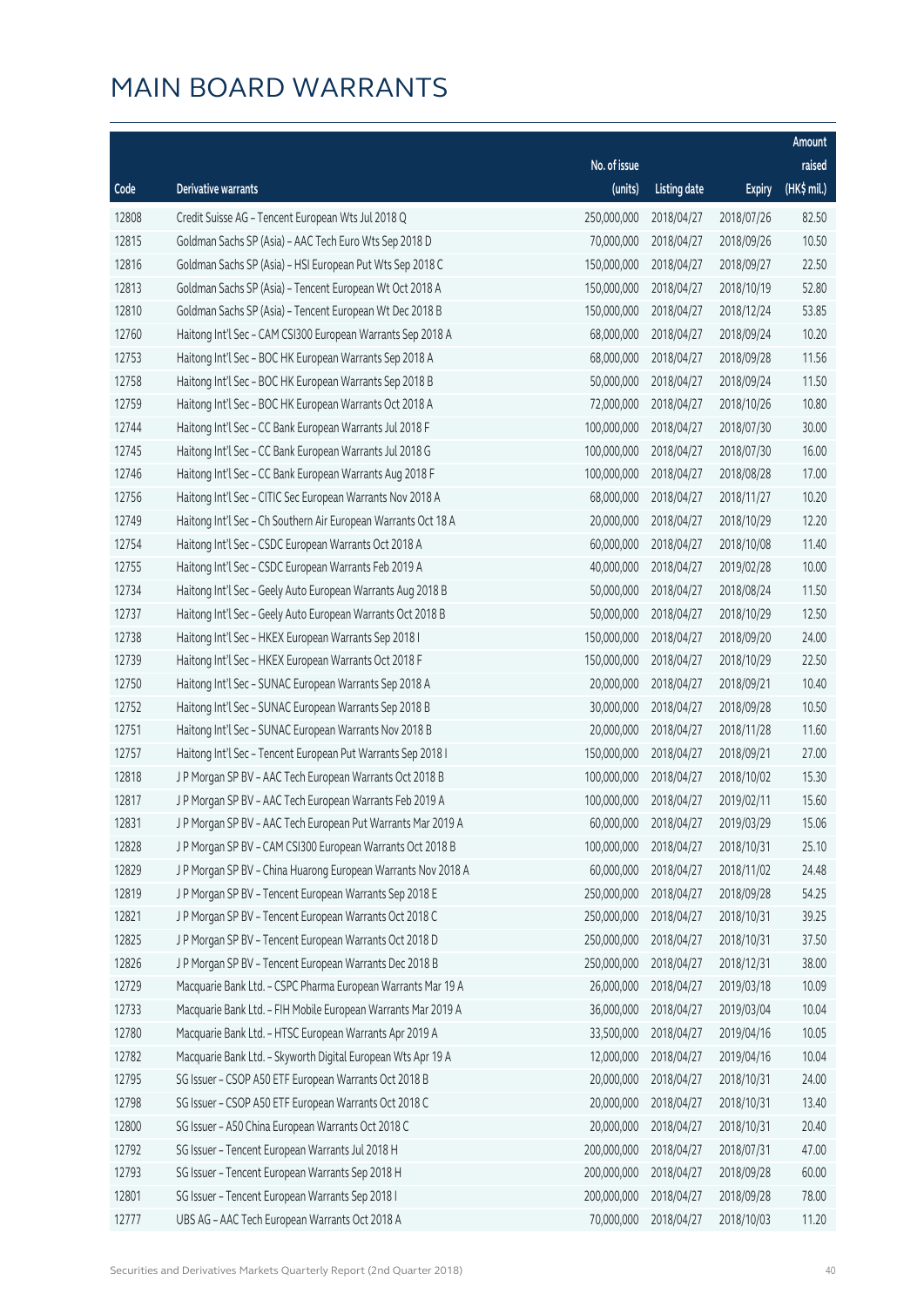|       |                                                               |              |                       |               | Amount      |
|-------|---------------------------------------------------------------|--------------|-----------------------|---------------|-------------|
|       |                                                               | No. of issue |                       |               | raised      |
| Code  | Derivative warrants                                           | (units)      | <b>Listing date</b>   | <b>Expiry</b> | (HK\$ mil.) |
| 12779 | UBS AG - China Shenhua European Warrants Sep 2018 B           | 70,000,000   | 2018/04/27            | 2018/09/18    | 11.13       |
| 12778 | UBS AG - Sunny Optical European Warrants Aug 2018 B           | 50,000,000   | 2018/04/27            | 2018/08/28    | 11.25       |
| 12775 | Bank Vontobel - AAC Tech European Warrants Oct 2018 B         | 60,000,000   | 2018/04/27            | 2018/10/02    | 10.26       |
| 12773 | Bank Vontobel - Agricultural Bank European Warrants Dec 18 A  | 30,000,000   | 2018/04/27            | 2018/12/03    | 10.80       |
| 12768 | Bank Vontobel - China Overseas European Warrants Oct 2018 B   | 60,000,000   | 2018/04/27            | 2018/10/26    | 15.18       |
| 12764 | Bank Vontobel - CSOP A50 ETF European Warrants Sep 2018 A     | 40,000,000   | 2018/04/27            | 2018/09/11    | 16.04       |
| 12762 | Bank Vontobel - CSOP A50 ETF European Warrants Oct 2018 B     | 40,000,000   | 2018/04/27            | 2018/10/31    | 34.00       |
| 12763 | Bank Vontobel - CSOP A50 ETF European Warrants Nov 2018 A     | 40,000,000   | 2018/04/27            | 2018/11/06    | 50.04       |
| 12772 | Bank Vontobel - China Shenhua European Warrants Dec 2018 B    | 60,000,000   | 2018/04/27            | 2018/12/27    | 10.14       |
| 12776 | Bank Vontobel - Ping An European Put Warrants Oct 2018 C      | 40,000,000   | 2018/04/27            | 2018/10/29    | 32.80       |
| 12848 | BOCI Asia Ltd. - AAC Tech European Warrants Oct 2018 B        | 100,000,000  | 2018/04/30            | 2018/10/04    | 21.30       |
| 12847 | BOCI Asia Ltd. - Bank of China European Warrants Oct 2018 B   | 80,000,000   | 2018/04/30            | 2018/10/15    | 24.08       |
| 12865 | Credit Suisse AG - AAC Tech European Warrants Sep 2018 B      | 100,000,000  | 2018/04/30            | 2018/09/28    | 15.00       |
| 12866 | Credit Suisse AG - Tencent European Wts Sep 2018 D            | 250,000,000  | 2018/04/30            | 2018/09/24    | 45.00       |
| 12869 | Credit Suisse AG - Tencent European Wts Oct 2018 C            | 250,000,000  | 2018/04/30            | 2018/10/29    | 75.00       |
| 12859 | HK Bank - AAC Tech European Warrants Sep 2018 C               | 80,000,000   | 2018/04/30            | 2018/09/28    | 12.00       |
| 12851 | HK Bank - CNOOC European Warrants Oct 2018 A                  | 40,000,000   | 2018/04/30            | 2018/10/31    | 16.00       |
| 12857 | HK Bank - CSOP A50 ETF European Warrants Oct 2018 A           | 20,000,000   | 2018/04/30            | 2018/10/31    | 14.00       |
| 12849 | HK Bank - HSI European Warrants Oct 2018 C                    | 150,000,000  | 2018/04/30            | 2018/10/30    | 22.50       |
| 12850 | HK Bank - HSI European Put Warrants Sep 2018 G                | 150,000,000  | 2018/04/30            | 2018/09/27    | 22.50       |
| 12852 | HK Bank - Lenovo European Warrants Oct 2018 A                 | 40,000,000   | 2018/04/30            | 2018/10/31    | 10.00       |
| 12834 | Haitong Int'l Sec - BYD Electronic European Wts Oct 2018 A    | 40,000,000   | 2018/04/30            | 2018/10/30    | 10.80       |
| 12835 | Haitong Int'l Sec - BYD Electronic European Wts Nov 2018 A    | 50,000,000   | 2018/04/30            | 2018/11/30    | 12.50       |
| 12903 | Haitong Int'l Sec - China Life European Warrants Sep 2018 E   | 80,000,000   | 2018/04/30            | 2018/09/28    | 12.00       |
| 12905 | Haitong Int'l Sec - China Life European Warrants Mar 2019 A   | 80,000,000   | 2018/04/30            | 2019/03/27    | 12.00       |
| 12912 | Haitong Int'l Sec - China Life European Warrants Jul 2019 A   | 80,000,000   | 2018/04/30            | 2019/07/02    | 25.60       |
| 12913 | Haitong Int'l Sec - China Life European Warrants Jul 2019 B   |              | 80,000,000 2018/04/30 | 2019/07/31    | 20.80       |
| 12838 | Haitong Int'l Sec - CSOP A50 ETF European Warrants Nov 2018 A | 20,000,000   | 2018/04/30            | 2018/11/20    | 29.20       |
| 12841 | Haitong Int'l Sec - CSOP A50 ETF European Warrants Jun 2019 B | 200,000,000  | 2018/04/30            | 2019/06/21    | 32.00       |
| 12910 | Haitong Int'l Sec - GAC European Put Warrants Jan 2019 A      | 50,000,000   | 2018/04/30            | 2019/01/18    | 12.50       |
| 12895 | Haitong Int'l Sec - Galaxy Ent European Put Wts Nov 2018 B    | 38,000,000   | 2018/04/30            | 2018/11/08    | 12.16       |
| 12896 | Haitong Int'l Sec - HKEX European Put Warrants Oct 2018 G     | 80,000,000   | 2018/04/30            | 2018/10/26    | 13.60       |
| 12893 | Haitong Int'l Sec - HSBC European Put Warrants Aug 2018 C     | 100,000,000  | 2018/04/30            | 2018/08/31    | 24.00       |
| 12902 | Haitong Int'l Sec - Ping An European Put Warrants Oct 2018 B  | 80,000,000   | 2018/04/30            | 2018/10/30    | 31.20       |
| 12901 | Haitong Int'l Sec - Ping An European Put Warrants Dec 2018 A  | 80,000,000   | 2018/04/30            | 2018/12/28    | 24.80       |
| 12908 | Haitong Int'l Sec - Tencent European Put Warrants Jul 2018 M  | 100,000,000  | 2018/04/30            | 2018/07/30    | 25.00       |
| 12906 | Haitong Int'l Sec - Tencent European Put Warrants Sep 2018 J  | 200,000,000  | 2018/04/30            | 2018/09/21    | 52.00       |
| 12871 | SG Issuer - AAC Tech European Warrants Sep 2018 A             | 70,000,000   | 2018/04/30            | 2018/09/28    | 10.50       |
| 12873 | SG Issuer - AAC Tech European Warrants Dec 2018 B             | 60,000,000   | 2018/04/30            | 2018/12/31    | 11.10       |
| 12874 | SG Issuer - Minsheng Bank European Warrants Nov 2018 A        | 15,000,000   | 2018/04/30            | 2018/11/30    | 10.20       |
| 12887 | SG Issuer - HKEX European Warrants Jun 2019 B                 | 150,000,000  | 2018/04/30            | 2019/06/28    | 37.50       |
| 12881 | SG Issuer - HKEX European Put Warrants Nov 2018 A             | 100,000,000  | 2018/04/30            | 2018/11/30    | 15.00       |
| 12878 | SG Issuer - KECL European Warrants Dec 2018 A                 | 18,000,000   | 2018/04/30            | 2018/12/31    | 10.98       |
| 12877 | SG Issuer - Kingdee Intl European Warrants Jul 2019 A         | 40,000,000   | 2018/04/30            | 2019/07/31    | 10.00       |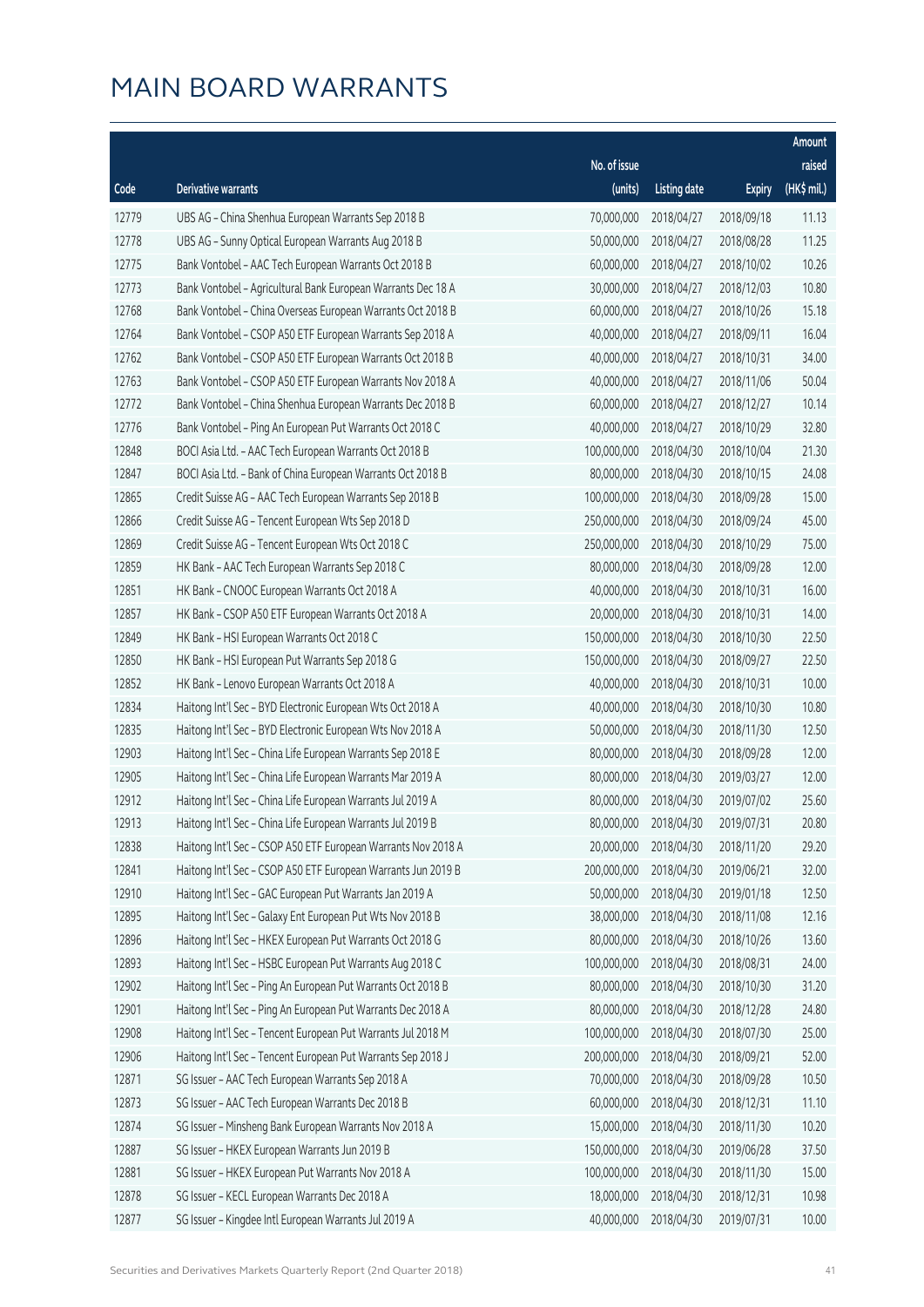|       |                                                               |              |                       |               | Amount       |
|-------|---------------------------------------------------------------|--------------|-----------------------|---------------|--------------|
|       |                                                               | No. of issue |                       |               | raised       |
| Code  | Derivative warrants                                           | (units)      | <b>Listing date</b>   | <b>Expiry</b> | $(HK\$ mil.) |
| 12891 | SG Issuer - Lenovo European Warrants Oct 2018 A               | 36,000,000   | 2018/04/30            | 2018/10/31    | 10.08        |
| 12879 | SG Issuer - Meitu European Warrants Dec 2018 A                | 40,000,000   | 2018/04/30            | 2018/12/31    | 10.00        |
| 12842 | Bank Vontobel - Geely Auto European Warrants Nov 2018 A       | 40,000,000   | 2018/04/30            | 2018/11/02    | 12.80        |
| 12843 | Bank Vontobel - HKEX European Put Warrants Nov 2018 C         | 100,000,000  | 2018/04/30            | 2018/11/01    | 21.10        |
| 12844 | Bank Vontobel - HKEX European Put Warrants Dec 2018 D         | 100,000,000  | 2018/04/30            | 2018/12/28    | 17.90        |
| 12845 | Bank Vontobel - HSBC European Put Warrants Nov 2018 C         | 40,000,000   | 2018/04/30            | 2018/11/05    | 23.56        |
| 12927 | BOCI Asia Ltd. - CC Bank European Warrants Aug 2018 D         | 70,000,000   | 2018/05/02            | 2018/08/27    | 14.00        |
| 12925 | BOCI Asia Ltd. - CC Bank European Warrants Oct 2018 A         | 70,000,000   | 2018/05/02            | 2018/10/24    | 29.96        |
| 12937 | BOCI Asia Ltd. - CSPC Pharma European Warrants Oct 2018 A     | 60,000,000   | 2018/05/02            | 2018/10/22    | 10.32        |
| 12934 | BOCI Asia Ltd. - Henderson Land European Warrants Dec 2018 A  | 40,000,000   | 2018/05/02            | 2018/12/24    | 11.16        |
| 12936 | BOCI Asia Ltd. - Link REIT European Warrants Oct 2018 A       | 70,000,000   | 2018/05/02            | 2018/10/29    | 10.85        |
| 12940 | BOCI Asia Ltd. - Sino Biopharm European Warrants Sep 2018 A   | 50,000,000   | 2018/05/02            | 2018/09/24    | 10.05        |
| 12939 | BOCI Asia Ltd. - Sinopharm European Warrants Nov 2018 A       | 50,000,000   | 2018/05/02            | 2018/11/26    | 27.80        |
| 12930 | BOCI Asia Ltd. - Yanzhou Coal European Warrants Sep 2018 C    | 70,000,000   | 2018/05/02            | 2018/09/24    | 10.50        |
| 12971 | Credit Suisse AG - Lenovo European Warrants Nov 2018 A        | 50,000,000   | 2018/05/02            | 2018/11/01    | 14.00        |
| 12972 | Credit Suisse AG - Meitu European Warrants Nov 2018 A         | 60,000,000   | 2018/05/02            | 2018/11/30    | 15.00        |
| 12922 | Goldman Sachs SP (Asia) - AAC Tech Euro Wts Aug 2018 B        | 70,000,000   | 2018/05/02            | 2018/08/02    | 10.50        |
| 12921 | Goldman Sachs SP (Asia) - Anhui Conch European Wts Sep 2018 A | 50,000,000   | 2018/05/02            | 2018/09/13    | 10.00        |
| 12979 | Goldman Sachs SP (Asia) - BOC HK European Wts Sep 2018 A      | 60,000,000   | 2018/05/02            | 2018/09/27    | 10.08        |
| 12976 | Goldman Sachs SP (Asia) - BOCL European Warrants Oct 2018 D   | 80,000,000   | 2018/05/02            | 2018/10/12    | 19.20        |
| 12980 | Goldman Sachs SP (Asia) - China Mobile Euro Wts Sep 2018 D    | 80,000,000   | 2018/05/02            | 2018/09/26    | 12.00        |
| 12975 | Goldman Sachs SP (Asia) - HKEX European Warrants Dec 2018 D   | 150,000,000  | 2018/05/02            | 2018/12/20    | 27.30        |
| 12924 | Goldman Sachs SP (Asia) - Sunny Optical Euro Wts Aug 2018 B   | 70,000,000   | 2018/05/02            | 2018/08/01    | 10.50        |
| 12917 | Goldman Sachs SP (Asia) - Tencent European Wt Sep 2018 J      | 150,000,000  | 2018/05/02            | 2018/09/24    | 45.30        |
| 12919 | Goldman Sachs SP (Asia) - Tencent European Put Wt Sep 2018 K  | 100,000,000  | 2018/05/02            | 2018/09/21    | 18.30        |
| 12973 | Goldman Sachs SP (Asia) - Yanzhou Coal Euro Wts Sep 2018 C    | 70,000,000   | 2018/05/02            | 2018/09/20    | 10.50        |
| 12948 | Macquarie Bank Ltd. - China Life European Wts Nov 2018 B      |              | 13,000,000 2018/05/02 | 2018/11/01    | 10.11        |
| 12949 | Macquarie Bank Ltd. - HSBC European Warrants Nov 2018 B       | 10,200,000   | 2018/05/02            | 2018/11/01    | 10.06        |
| 12943 | Macquarie Bank Ltd. - MTRC European Warrants Nov 2018 A       | 29,000,000   | 2018/05/02            | 2018/11/02    | 10.18        |
| 12914 | Macquarie Bank Ltd. - Ping An European Warrants Nov 2018 B    | 20,000,000   | 2018/05/02            | 2018/11/02    | 14.14        |
| 12915 | Macquarie Bank Ltd. - Ping An European Warrants Nov 2018 C    | 34,000,000   | 2018/05/02            | 2018/11/02    | 10.20        |
| 12964 | UBS AG - Anta Sports European Warrants Oct 2018 A             | 40,000,000   | 2018/05/02            | 2018/10/26    | 16.56        |
| 12958 | UBS AG - BankComm European Warrants Sep 2018 A                | 45,000,000   | 2018/05/02            | 2018/09/28    | 10.94        |
| 12967 | UBS AG - Chinares Cement European Warrants Oct 2018 A         | 30,000,000   | 2018/05/02            | 2018/10/26    | 19.80        |
| 12956 | UBS AG - HSCEI ETF European Warrants Nov 2018 A               | 50,000,000   | 2018/05/02            | 2018/11/02    | 22.50        |
| 12959 | UBS AG - Huaneng Power European Warrants Nov 2018 A           | 20,000,000   | 2018/05/02            | 2018/11/19    | 10.02        |
| 12957 | UBS AG - Lenovo European Warrants Nov 2018 A                  | 40,000,000   | 2018/05/02            | 2018/11/01    | 11.24        |
| 12950 | UBS AG - Tencent European Warrants Oct 2018 B                 | 300,000,000  | 2018/05/02            | 2018/10/19    | 109.80       |
| 12951 | UBS AG - Tencent European Warrants Oct 2018 C                 | 300,000,000  | 2018/05/02            | 2018/10/15    | 141.90       |
| 12955 | UBS AG - Tencent European Warrants Nov 2018 A                 | 300,000,000  | 2018/05/02            | 2018/11/01    | 76.50        |
| 13006 | Credit Suisse AG - CC Bank European Warrants Sep 2018 A       | 50,000,000   | 2018/05/03            | 2018/09/28    | 13.00        |
| 13015 | Credit Suisse AG - Galaxy Ent European Warrants Aug 2018 A    | 50,000,000   | 2018/05/03            | 2018/08/23    | 20.00        |
| 13008 | Credit Suisse AG - Sinopharm European Warrants Nov 2018 A     | 25,000,000   | 2018/05/03            | 2018/11/16    | 13.00        |
| 12998 | Credit Suisse AG - Tencent European Wts Aug 2018 B            | 250,000,000  | 2018/05/03            | 2018/08/02    | 47.50        |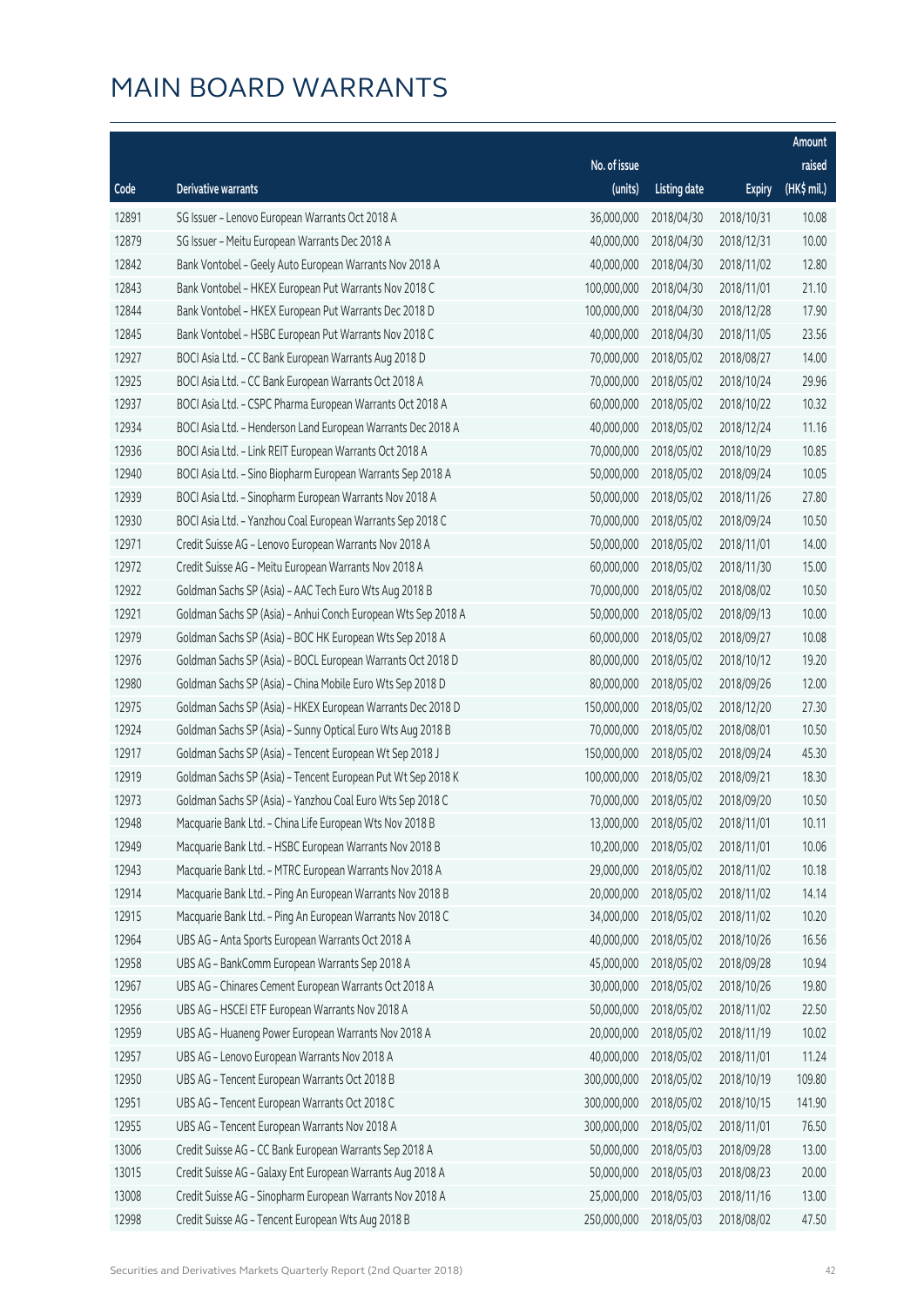|        |                                                               |              |                        |               | Amount       |
|--------|---------------------------------------------------------------|--------------|------------------------|---------------|--------------|
|        |                                                               | No. of issue |                        |               | raised       |
| Code   | Derivative warrants                                           | (units)      | <b>Listing date</b>    | <b>Expiry</b> | $(HK$$ mil.) |
| 13000  | Credit Suisse AG - Tencent European Wts Sep 2018 E            | 250,000,000  | 2018/05/03             | 2018/09/17    | 37.50        |
| 13001  | Credit Suisse AG - Tencent European Wts Sep 2018 F            | 250,000,000  | 2018/05/03             | 2018/09/24    | 37.50        |
| 13039  | Goldman Sachs SP (Asia) - Ping An European Wts Aug 2018 G     | 100,000,000  | 2018/05/03             | 2018/08/24    | 35.00        |
| 13038  | Goldman Sachs SP (Asia) - Ping An European Wts Sep 2018 F     | 100,000,000  | 2018/05/03             | 2018/09/20    | 45.50        |
| 13037  | Goldman Sachs SP (Asia) - Tencent European Wt Aug 2018 M      | 150,000,000  | 2018/05/03             | 2018/08/03    | 32.40        |
| 13033  | Goldman Sachs SP (Asia) - Tencent European Wt Oct 2018 B      | 150,000,000  | 2018/05/03             | 2018/10/12    | 48.60        |
| 12988  | Haitong Int'l Sec - AAC Tech European Warrants Sep 2018 B     | 100,000,000  | 2018/05/03             | 2018/09/26    | 15.00        |
| 12991  | Haitong Int'l Sec - AAC Tech European Warrants Sep 2018 C     | 100,000,000  | 2018/05/03             | 2018/09/21    | 18.00        |
| 12990  | Haitong Int'l Sec - AAC Tech European Warrants Nov 2018 A     | 100,000,000  | 2018/05/03             | 2018/11/26    | 15.00        |
| 12985  | Haitong Int'l Sec - AAC Tech European Put Warrants Mar 2019 A | 100,000,000  | 2018/05/03             | 2019/03/25    | 25.00        |
| 12983  | Haitong Int'l Sec - Sinopec Corp European Wts Nov 2018 C      | 40,000,000   | 2018/05/03             | 2018/11/05    | 13.60        |
| 12981  | Haitong Int'l Sec - Sinopec Corp European Put Wts Nov 18 B    | 25,000,000   | 2018/05/03             | 2018/11/05    | 11.25        |
| 13032  | J P Morgan SP BV - CM Bank European Warrants Nov 2018 A       | 60,000,000   | 2018/05/03             | 2018/11/30    | 15.18        |
| 13026  | J P Morgan SP BV - HKEX European Warrants Sep 2018 G          | 200,000,000  | 2018/05/03             | 2018/09/20    | 30.40        |
| 13030  | J P Morgan SP BV - Henderson Land European Wt Nov 2018 A      | 60,000,000   | 2018/05/03             | 2018/11/30    | 15.12        |
| 13031  | J P Morgan SP BV - Huaneng Power European Wts Nov 2018 A      | 60,000,000   | 2018/05/03             | 2018/11/05    | 17.82        |
| 13018  | J P Morgan SP BV - Kingsoft European Warrants Aug 2018 A      | 70,000,000   | 2018/05/03             | 2018/08/24    | 11.13        |
| 13024  | J P Morgan SP BV - Tencent European Warrants Aug 2018 J       | 250,000,000  | 2018/05/03             | 2018/08/03    | 44.25        |
| 13019  | J P Morgan SP BV - Tencent European Warrants Oct 2018 E       | 250,000,000  | 2018/05/03             | 2018/10/19    | 91.25        |
| 13017  | J P Morgan SP BV - Tracker Fund European Warrants Nov 2018 A  | 100,000,000  | 2018/05/03             | 2018/11/12    | 15.30        |
| 12995  | Macquarie Bank Ltd. - BYD Electronic European Wts Mar 2019 A  | 35,000,000   | 2018/05/03             | 2019/03/15    | 10.26        |
| 12992  | Macquarie Bank Ltd. - Chinares Cement European Wt Apr 2019 A  | 9,000,000    | 2018/05/03             | 2019/04/15    | 11.13        |
| 18888# | J P Morgan SP BV - Ping An European Warrants Jun 2018 B       | 150,000,000  | 2018/05/03             | 2018/06/29    | 14.10        |
| 13062  | Credit Suisse AG - Geely Auto European Warrants Oct 2018 B    | 80,000,000   | 2018/05/04             | 2018/10/18    | 20.00        |
| 13063  | Credit Suisse AG - HKEX European Warrants Nov 2018 D          | 200,000,000  | 2018/05/04             | 2018/11/05    | 50.00        |
| 13065  | Credit Suisse AG - Ping An European Put Warrants Nov 2018 C   | 70,000,000   | 2018/05/04             | 2018/11/05    | 17.50        |
| 13066  | Credit Suisse AG - Tencent Furo Put Wts Nov 2018 A            |              | 100,000,000 2018/05/04 | 2018/11/05    | 25.00        |
| 13073  | Goldman Sachs SP (Asia) - CC Bank European Wts Oct 2018 A     | 80,000,000   | 2018/05/04             | 2018/10/24    | 22.96        |
| 13074  | Goldman Sachs SP (Asia) - China Mobile Euro Wts Sep 2018 E    | 80,000,000   | 2018/05/04             | 2018/09/26    | 12.00        |
| 13075  | Goldman Sachs SP (Asia) - Galaxy Ent European Wts Aug 2018 B  | 80,000,000   | 2018/05/04             | 2018/08/23    | 20.56        |
| 13079  | Goldman Sachs SP (Asia) - HSI European Warrants Oct 2018 B    | 150,000,000  | 2018/05/04             | 2018/10/30    | 22.50        |
| 13076  | Goldman Sachs SP (Asia) - HSI European Put Wts Oct 2018 A     | 150,000,000  | 2018/05/04             | 2018/10/30    | 22.50        |
| 13072  | Goldman Sachs SP (Asia) - Tencent European Put Wt Sep 2018 L  | 100,000,000  | 2018/05/04             | 2018/09/24    | 15.00        |
| 13049  | HK Bank - Ping An European Warrants Aug 2018 B                | 80,000,000   | 2018/05/04             | 2018/08/27    | 40.00        |
| 13050  | HK Bank - Tencent European Warrants Aug 2018 E                | 150,000,000  | 2018/05/04             | 2018/08/09    | 30.00        |
| 13048  | HK Bank - Tencent European Warrants Oct 2018 B                | 150,000,000  | 2018/05/04             | 2018/10/12    | 52.50        |
| 13060  | JP Morgan SP BV - Geely Auto European Put Warrants Dec 18 B   | 100,000,000  | 2018/05/04             | 2018/12/31    | 25.10        |
| 13059  | J P Morgan SP BV - HSI European Warrants Dec 2018 C           | 300,000,000  | 2018/05/04             | 2018/12/28    | 75.60        |
| 13046  | Macquarie Bank Ltd. - CC Bank European Warrants Nov 2018 A    | 26,000,000   | 2018/05/04             | 2018/11/05    | 10.48        |
| 13054  | Macquarie Bank Ltd. - China Coal European Put Wts Apr 19 A    | 22,000,000   | 2018/05/04             | 2019/04/02    | 10.23        |
| 13055  | Macquarie Bank Ltd. - Ch Oilfield European Wts Jan 2019 A     | 6,400,000    | 2018/05/04             | 2019/01/16    | 10.11        |
| 13045  | Macquarie Bank Ltd. - Geely Auto European Wts Dec 2018 A      | 35,000,000   | 2018/05/04             | 2018/12/04    | 10.05        |
| 13056  | Macquarie Bank Ltd. - PICC Group European Put Wts Jan 2019 B  | 26,000,000   | 2018/05/04             | 2019/01/03    | 10.01        |
| 13080  | SG Issuer - Brilliance Chi European Warrants Nov 2018 B       | 40,000,000   | 2018/05/04             | 2018/11/05    | 10.00        |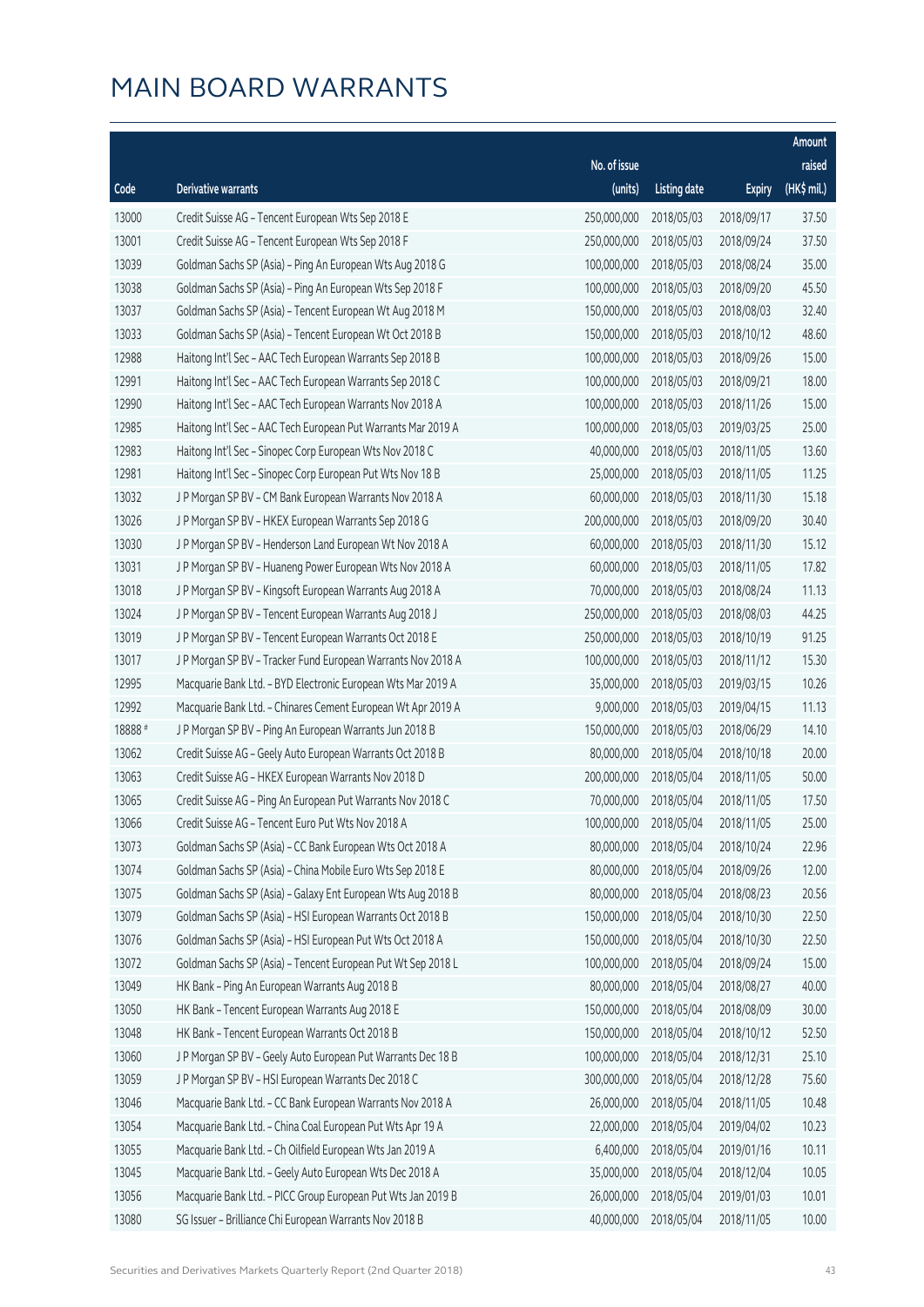|       |                                                                |              |                       |               | Amount       |
|-------|----------------------------------------------------------------|--------------|-----------------------|---------------|--------------|
|       |                                                                | No. of issue |                       |               | raised       |
| Code  | Derivative warrants                                            | (units)      | <b>Listing date</b>   | <b>Expiry</b> | $(HK$$ mil.) |
| 13083 | SG Issuer - China Cinda European Warrants Nov 2018 A           | 40,000,000   | 2018/05/04            | 2018/11/30    | 10.00        |
| 13085 | SG Issuer - HKEX European Warrants Oct 2018 D                  | 150,000,000  | 2018/05/04            | 2018/10/31    | 38.25        |
| 13086 | SG Issuer - Sunny Optical European Warrants Nov 2018 A         | 60,000,000   | 2018/05/04            | 2018/11/30    | 15.00        |
| 13087 | SG Issuer - Tencent European Warrants Aug 2018 F               | 200,000,000  | 2018/05/04            | 2018/08/03    | 43.00        |
| 13090 | SG Issuer - Tencent European Warrants Oct 2018 A               | 200,000,000  | 2018/05/04            | 2018/10/31    | 72.00        |
| 13091 | SG Issuer - Tencent European Warrants Oct 2018 B               | 200,000,000  | 2018/05/04            | 2018/10/31    | 48.00        |
| 13068 | UBS AG - Air China European Warrants Feb 2019 A                | 60,000,000   | 2018/05/04            | 2019/02/21    | 10.20        |
| 13069 | UBS AG - China Overseas European Warrants Sep 2018 A           | 70,000,000   | 2018/05/04            | 2018/09/03    | 10.50        |
| 13071 | UBS AG - China Shenhua European Warrants Nov 2018 A            | 70,000,000   | 2018/05/04            | 2018/11/23    | 10.50        |
| 13067 | UBS AG - HSI European Warrants Sep 2018 D                      | 200,000,000  | 2018/05/04            | 2018/09/27    | 31.00        |
| 13053 | Bank Vontobel - AAC Tech European Warrants Sep 2018 A          | 60,000,000   | 2018/05/04            | 2018/09/28    | 10.14        |
| 13044 | Bank Vontobel - COSCO Sh Hold European Warrants Dec 2018 A     | 15,000,000   | 2018/05/04            | 2018/12/27    | 10.35        |
| 13040 | Bank Vontobel - Hang Seng Bank European Warrants Dec 2018 A    | 20,000,000   | 2018/05/04            | 2018/12/03    | 13.18        |
| 13043 | Bank Vontobel - Lenovo European Warrants Dec 2018 A            | 40,000,000   | 2018/05/04            | 2018/12/27    | 15.96        |
| 13058 | Bank Vontobel - Sunny Optical European Warrants Aug 2018 C     | 80,000,000   | 2018/05/04            | 2018/08/28    | 17.84        |
| 13119 | BNP Paribas Issuance B.V. - Ping An European Wt Apr 2019 B     | 40,000,000   | 2018/05/07            | 2019/04/02    | 22.80        |
| 13118 | BNP Paribas Issuance B.V. - Ping An Eur Put Wts Oct 2018 G     | 40,000,000   | 2018/05/07            | 2018/10/03    | 26.40        |
| 13120 | BNP Paribas Issuance B.V. - Tencent European Wts Apr 2019 E    | 80,000,000   | 2018/05/07            | 2019/04/02    | 36.80        |
| 13121 | BNP Paribas Issuance B.V. - Tencent Eu Put Wt Apr 2019 F       | 80,000,000   | 2018/05/07            | 2019/04/02    | 22.40        |
| 13134 | Credit Suisse AG - Air China European Warrants Feb 2019 A      | 50,000,000   | 2018/05/07            | 2019/02/21    | 10.00        |
| 13135 | Credit Suisse AG - Geely Auto European Put Wts Nov 2018 B      | 40,000,000   | 2018/05/07            | 2018/11/30    | 10.00        |
| 13133 | Credit Suisse AG - Ping An European Warrants Aug 2018 G        | 150,000,000  | 2018/05/07            | 2018/08/06    | 60.00        |
| 13169 | Goldman Sachs SP (Asia) - Agricultural Bank Euro Wts Sep 18 A  | 80,000,000   | 2018/05/07            | 2018/09/20    | 12.00        |
| 13166 | Goldman Sachs SP (Asia) - HKEX European Warrants Oct 2018 F    | 150,000,000  | 2018/05/07            | 2018/10/26    | 31.50        |
| 13167 | Goldman Sachs SP (Asia) - HKEX European Warrants Oct 2018 G    | 150,000,000  | 2018/05/07            | 2018/10/25    | 23.40        |
| 13165 | Goldman Sachs SP (Asia) - Ping An European Wts Aug 2018 H      | 100,000,000  | 2018/05/07            | 2018/08/20    | 30.50        |
| 13168 | Goldman Sachs SP (Asia) - Ping An Euro Put Wts Sep 2018 G      |              | 60,000,000 2018/05/07 | 2018/09/24    | 13.20        |
| 13107 | HK Bank - Geely Auto European Warrants Nov 2018 A              | 80,000,000   | 2018/05/07            | 2018/11/06    | 20.00        |
| 13106 | HK Bank - HKEX European Put Warrants Oct 2018 B                | 80,000,000   | 2018/05/07            | 2018/10/29    | 12.00        |
| 13126 | J P Morgan SP BV - CSOP A50 ETF European Warrants Oct 2018 B   | 100,000,000  | 2018/05/07            | 2018/10/31    | 62.70        |
| 13129 | J P Morgan SP BV - A50 China European Warrants Nov 2018 A      | 100,000,000  | 2018/05/07            | 2018/11/06    | 69.70        |
| 13123 | J P Morgan SP BV - Galaxy Ent European Warrants Aug 2018 A     | 100,000,000  | 2018/05/07            | 2018/08/30    | 29.70        |
| 13131 | J P Morgan SP BV - Ping An European Warrants Sep 2018 E        | 150,000,000  | 2018/05/07            | 2018/09/18    | 30.90        |
| 13130 | J P Morgan SP BV - Ping An European Warrants Oct 2018 C        | 150,000,000  | 2018/05/07            | 2018/10/02    | 63.00        |
| 13132 | J P Morgan SP BV - Ping An European Put Warrants Oct 2018 D    | 150,000,000  | 2018/05/07            | 2018/10/05    | 40.65        |
| 13122 | J P Morgan SP BV - Tencent European Warrants Aug 2018 K        | 250,000,000  | 2018/05/07            | 2018/08/06    | 46.00        |
| 13109 | Macquarie Bank Ltd. - AIA European Put Warrants Dec 2018 A     | 25,000,000   | 2018/05/07            | 2018/12/04    | 10.20        |
| 13099 | Macquarie Bank Ltd. - CHALCO European Warrants Dec 2018 A      | 16,500,000   | 2018/05/07            | 2018/12/04    | 10.05        |
| 13098 | Macquarie Bank Ltd. - Country Garden European Put Wts Jan 19 C | 36,000,000   | 2018/05/07            | 2019/01/03    | 10.01        |
| 13113 | Macquarie Bank Ltd. - Henganintl European Wts Jun 2019 A       | 12,000,000   | 2018/05/07            | 2019/06/04    | 10.93        |
| 13105 | Macquarie Bank Ltd. - HN Renewables European Wts Jun 2019 A    | 16,800,000   | 2018/05/07            | 2019/06/18    | 10.01        |
| 13101 | Macquarie Bank Ltd. - Kingsoft European Put Warrants Jan 19 A  | 36,000,000   | 2018/05/07            | 2019/01/03    | 10.12        |
| 13136 | SG Issuer - Ping An European Warrants Sep 2018 E               | 80,000,000   | 2018/05/07            | 2018/09/28    | 54.40        |
| 13151 | SG Issuer - Ping An European Warrants Oct 2018 A               | 80,000,000   | 2018/05/07            | 2018/10/31    | 52.80        |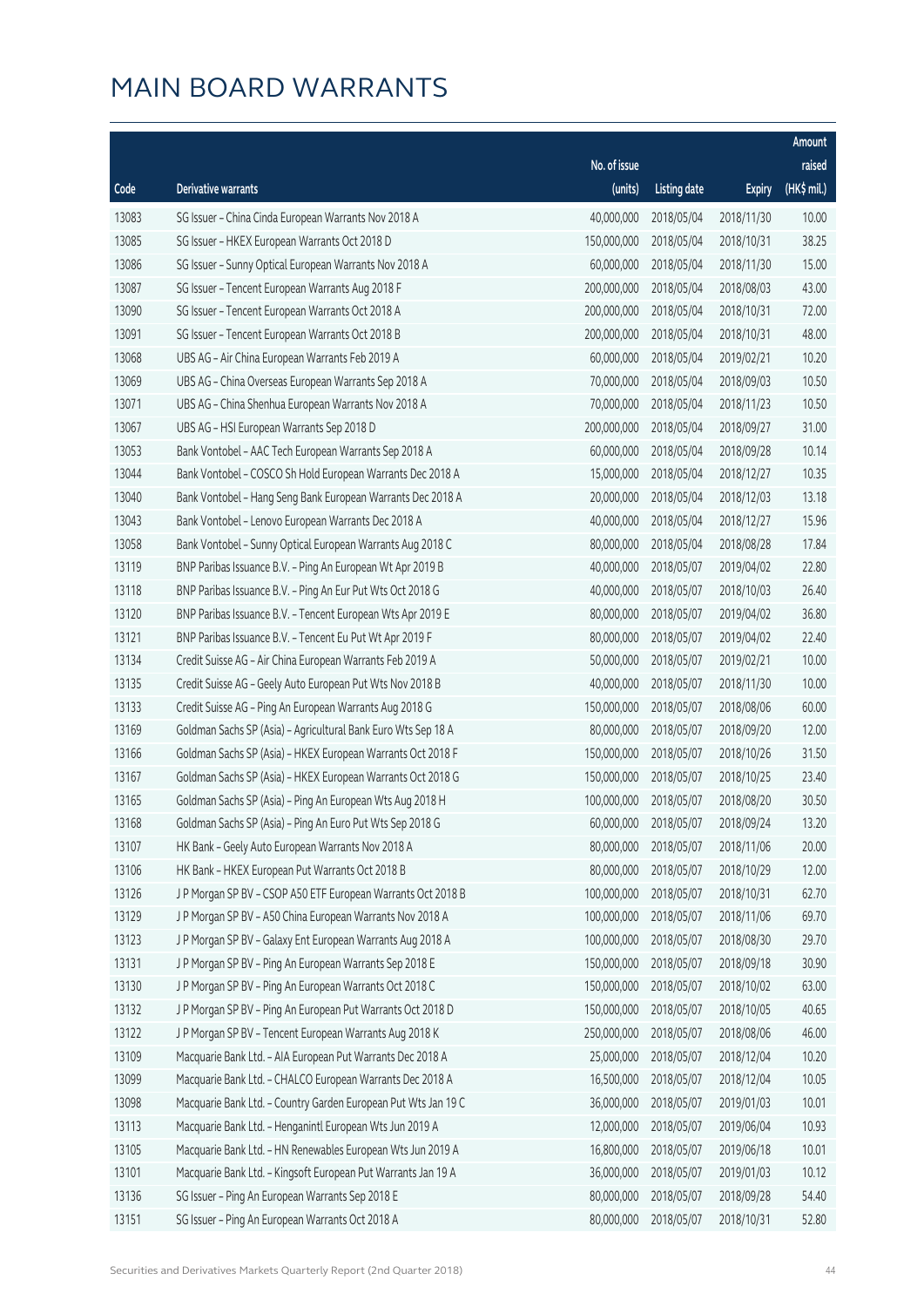|         |                                                               |              |                       |               | Amount      |
|---------|---------------------------------------------------------------|--------------|-----------------------|---------------|-------------|
|         |                                                               | No. of issue |                       |               | raised      |
| Code    | Derivative warrants                                           | (units)      | <b>Listing date</b>   | <b>Expiry</b> | (HK\$ mil.) |
| 13152   | SG Issuer - Ping An European Warrants Sep 2019 A              | 500,000,000  | 2018/05/07            | 2019/09/30    | 75.00       |
| 13147   | SG Issuer - Ping An European Put Warrants Sep 2018 F          | 50,000,000   | 2018/05/07            | 2018/09/28    | 11.50       |
| 13162   | UBS AG - Mengniu Dairy European Warrants Sep 2018 B           | 40,000,000   | 2018/05/07            | 2018/09/21    | 10.40       |
| 13157   | UBS AG - Tencent European Warrants Sep 2018 F                 | 300,000,000  | 2018/05/07            | 2018/09/24    | 52.50       |
| 13158   | UBS AG - Tencent European Warrants Nov 2018 C                 | 300,000,000  | 2018/05/07            | 2018/11/27    | 75.30       |
| 13153   | UBS AG - Tencent European Put Warrants Nov 2018 B             | 300,000,000  | 2018/05/07            | 2018/11/06    | 98.70       |
| 13095   | Bank Vontobel - Galaxy Ent European Warrants Oct 2018 A       | 40,000,000   | 2018/05/07            | 2018/10/02    | 18.80       |
| 13096   | Bank Vontobel - Ping An European Warrants Nov 2018 D          | 40,000,000   | 2018/05/07            | 2018/11/07    | 31.84       |
| 13092   | Bank Vontobel - Ping An European Put Warrants Nov 2018 C      | 40,000,000   | 2018/05/07            | 2018/11/27    | 21.04       |
| 13093   | Bank Vontobel - Tencent European Warrants Aug 2018 H          | 100,000,000  | 2018/05/07            | 2018/08/29    | 49.90       |
| 13094   | Bank Vontobel - Tencent European Put Warrants Dec 2018 B      | 100,000,000  | 2018/05/07            | 2018/12/20    | 19.90       |
| 14302 # | J P Morgan SP BV - CAM CSI300 European Warrants Aug 2018 A    | 150,000,000  | 2018/05/07            | 2018/08/31    | 10.80       |
| 13178   | BNP Paribas Issuance B.V. - Genscript Bio Euro Wts Dec 18 A   | 40,000,000   | 2018/05/08            | 2018/12/04    | 24.40       |
| 13183   | Credit Suisse AG - BYD Company European Warrants Nov 2018 A   | 25,000,000   | 2018/05/08            | 2018/11/09    | 18.75       |
| 13180   | Credit Suisse AG - China Lit European Warrants Oct 2019 A     | 100,000,000  | 2018/05/08            | 2019/10/31    | 25.00       |
| 13181   | Credit Suisse AG - Hua Hong Semi European Warrants Nov 2018 A | 30,000,000   | 2018/05/08            | 2018/11/07    | 12.30       |
| 13207   | Goldman Sachs SP (Asia) - AIA European Put Wts Oct 2018 B     | 60,000,000   | 2018/05/08            | 2018/10/24    | 11.76       |
| 13220   | Goldman Sachs SP (Asia) - Geely Auto European Wts Oct 2018 B  | 80,000,000   | 2018/05/08            | 2018/10/18    | 16.08       |
| 13208   | Goldman Sachs SP (Asia) - HSBC European Put Wts Aug 2018 G    | 70,000,000   | 2018/05/08            | 2018/08/31    | 10.50       |
| 13209   | Goldman Sachs SP (Asia) - Ping An European Wts Sep 2018 H     | 120,000,000  | 2018/05/08            | 2018/09/26    | 51.12       |
| 13200   | J P Morgan SP BV - BYD Company European Warrants Nov 2018 A   | 60,000,000   | 2018/05/08            | 2018/11/07    | 35.52       |
| 13203   | J P Morgan SP BV - China Lit European Warrants Nov 2018 A     | 60,000,000   | 2018/05/08            | 2018/11/07    | 29.46       |
| 13201   | J P Morgan SP BV - CNBM European Warrants Sep 2019 A          | 100,000,000  | 2018/05/08            | 2019/09/23    | 19.30       |
| 13197   | J P Morgan SP BV - Hang Seng Bank European Warrants Dec 18 A  | 40,000,000   | 2018/05/08            | 2018/12/03    | 22.84       |
| 13199   | J P Morgan SP BV - SHK Ppt European Warrants Nov 2018 A       | 60,000,000   | 2018/05/08            | 2018/11/07    | 24.00       |
| 13198   | J P Morgan SP BV - Stanchart European Warrants Aug 2018 B     | 36,000,000   | 2018/05/08            | 2018/08/31    | 10.04       |
| 13205   | J P Morgan SP BV - Wharf Reic European Warrants Nov 2018 A    |              | 60,000,000 2018/05/08 | 2018/11/07    | 23.58       |
| 13189   | Macquarie Bank Ltd. - China Lit European Warrants Mar 2019 A  | 7,000,000    | 2018/05/08            | 2019/03/15    | 10.37       |
| 13190   | Macquarie Bank Ltd. - China Lit European Warrants Jul 2019 A  | 7,000,000    | 2018/05/08            | 2019/07/15    | 11.11       |
| 13192   | Macquarie Bank Ltd. - Razer European Warrants Dec 2018 A      | 16,000,000   | 2018/05/08            | 2018/12/14    | 10.18       |
| 13191   | Macquarie Bank Ltd. - Razer European Warrants Jul 2019 A      | 12,500,000   | 2018/05/08            | 2019/07/15    | 10.31       |
| 13184   | Macquarie Bank Ltd. - Tencent European Put Wts Nov 2018 G     | 25,000,000   | 2018/05/08            | 2018/11/27    | 10.00       |
| 13185   | Macquarie Bank Ltd. - Tencent European Put Wts Dec 2018 A     | 7,000,000    | 2018/05/08            | 2018/12/03    | 14.80       |
| 13187   | Macquarie Bank Ltd. - Wharf Reic European Warrants Jul 2019 A | 9,000,000    | 2018/05/08            | 2019/07/19    | 10.21       |
| 13210   | SG Issuer - BOCom European Warrants Dec 2018 A                | 18,000,000   | 2018/05/08            | 2018/12/31    | 10.08       |
| 13213   | SG Issuer - BYD Company European Warrants Nov 2018 A          | 13,000,000   | 2018/05/08            | 2018/11/30    | 10.79       |
| 13214   | SG Issuer - Ch Molybdenum European Warrants Nov 2018 A        | 13,000,000   | 2018/05/08            | 2018/11/30    | 10.14       |
| 13215   | SG Issuer - HSBC European Warrants Nov 2018 B                 | 100,000,000  | 2018/05/08            | 2018/11/30    | 20.00       |
| 13216   | SG Issuer - ICBC European Warrants Sep 2018 B                 | 60,000,000   | 2018/05/08            | 2018/09/28    | 12.30       |
| 13218   | SG Issuer - Sands China European Warrants Nov 2018 A          | 40,000,000   | 2018/05/08            | 2018/11/30    | 12.40       |
| 13219   | SG Issuer - Yanzhou Coal Eu Wt Dec 2018 C                     | 80,000,000   | 2018/05/08            | 2018/12/31    | 12.00       |
| 13175   | UBS AG - AIA European Warrants Sep 2018 B                     | 100,000,000  | 2018/05/08            | 2018/09/24    | 15.20       |
| 13176   | UBS AG - AIA European Put Warrants Oct 2018 B                 | 100,000,000  | 2018/05/08            | 2018/10/24    | 39.60       |
| 13172   | UBS AG - HSBC European Warrants Sep 2018 B                    | 100,000,000  | 2018/05/08            | 2018/09/20    | 24.20       |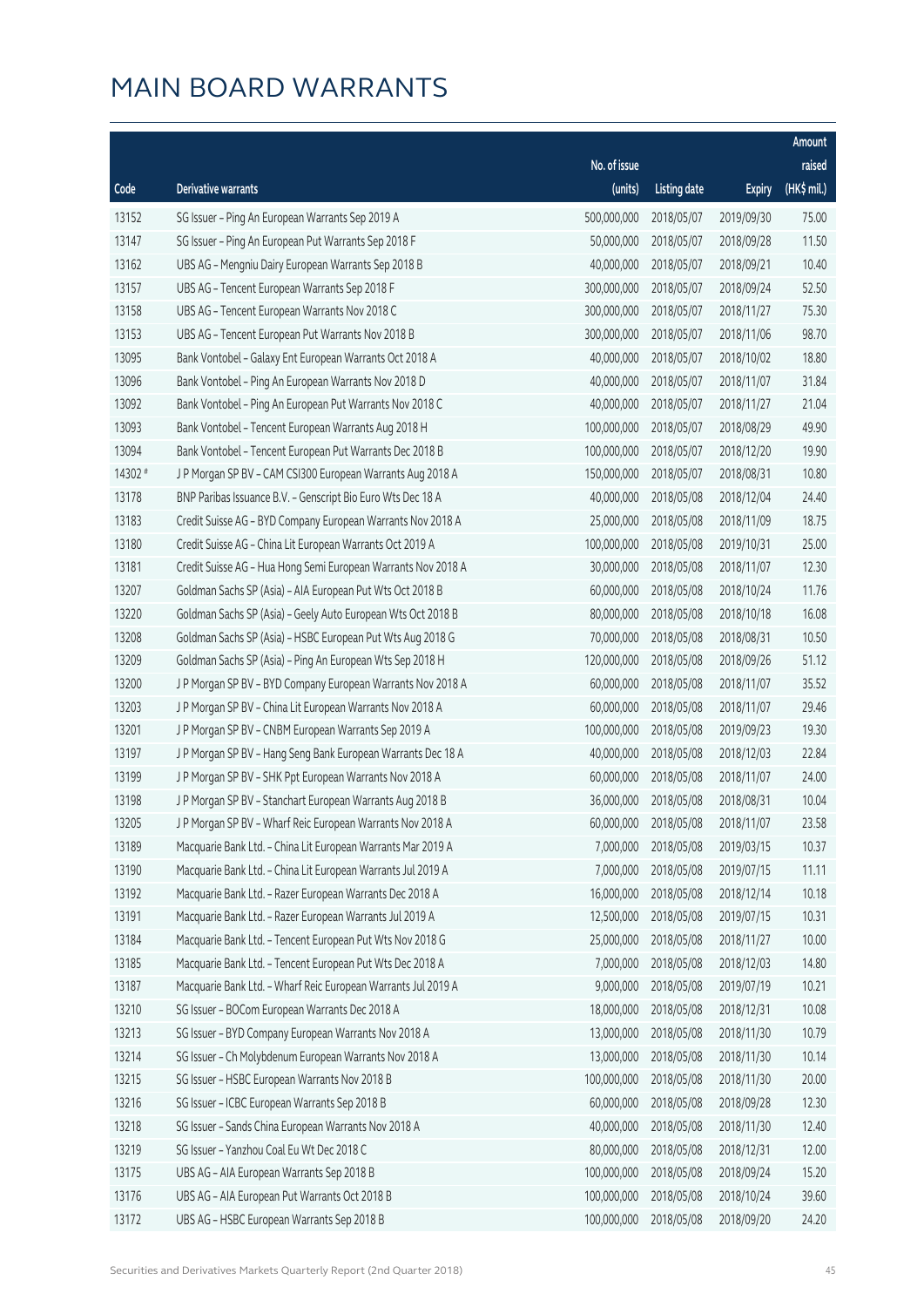|       |                                                               |              |                       |               | Amount      |
|-------|---------------------------------------------------------------|--------------|-----------------------|---------------|-------------|
|       |                                                               | No. of issue |                       |               | raised      |
| Code  | Derivative warrants                                           | (units)      | <b>Listing date</b>   | <b>Expiry</b> | (HK\$ mil.) |
| 13173 | UBS AG - HSBC European Warrants Dec 2018 A                    | 100,000,000  | 2018/05/08            | 2018/12/27    | 15.40       |
| 13174 | UBS AG - HSBC European Put Warrants Nov 2018 A                | 100,000,000  | 2018/05/08            | 2018/11/07    | 46.10       |
| 13177 | UBS AG - Yanzhou Coal European Wts Dec 2018 B                 | 100,000,000  | 2018/05/08            | 2018/12/20    | 15.00       |
| 13228 | Credit Suisse AG - China Lit European Warrants Nov 2018 A     | 50,000,000   | 2018/05/09            | 2018/11/08    | 25.00       |
| 13232 | Credit Suisse AG - Crphoenixhealth European Warrants Feb 19 A | 40,000,000   | 2018/05/09            | 2019/02/28    | 10.00       |
| 13231 | Credit Suisse AG - Genscript Bio European Warrants Nov 2018 A | 30,000,000   | 2018/05/09            | 2018/11/08    | 16.50       |
| 13241 | Credit Suisse AG - HSBC European Wts Oct 2018 A               | 100,000,000  | 2018/05/09            | 2018/10/26    | 15.00       |
| 13235 | Credit Suisse AG - Hang Seng Bank European Warrants Sep 19 A  | 100,000,000  | 2018/05/09            | 2019/09/30    | 25.00       |
| 13242 | Credit Suisse AG - SHK Ppt European Warrants Aug 2018 A       | 40,000,000   | 2018/05/09            | 2018/08/31    | 10.40       |
| 13257 | Goldman Sachs SP (Asia) - Galaxy Ent European Wts Aug 2018 C  | 80,000,000   | 2018/05/09            | 2018/08/29    | 19.44       |
| 13254 | Goldman Sachs SP (Asia) - HSBC European Warrants Dec 2018 B   | 80,000,000   | 2018/05/09            | 2018/12/27    | 12.00       |
| 13262 | Goldman Sachs SP (Asia) - HSI European Warrants Sep 2018 D    | 150,000,000  | 2018/05/09            | 2018/09/27    | 22.50       |
| 13258 | Goldman Sachs SP (Asia) - Tencent European Wt Oct 2018 C      | 150,000,000  | 2018/05/09            | 2018/10/25    | 22.50       |
| 13261 | Goldman Sachs SP (Asia) - Tencent European Wt Nov 2018 A      | 150,000,000  | 2018/05/09            | 2018/11/30    | 45.00       |
| 13247 | J P Morgan SP BV - Ch Oilfield Euro Wts Dec 2019 A            | 60,000,000   | 2018/05/09            | 2019/12/31    | 15.00       |
| 13249 | J P Morgan SP BV - Evergrande European Warrants Oct 2018 A    | 50,000,000   | 2018/05/09            | 2018/10/18    | 20.20       |
| 13248 | J P Morgan SP BV - HSBC European Warrants Sep 2018 D          | 100,000,000  | 2018/05/09            | 2018/09/03    | 15.30       |
| 13227 | Macquarie Bank Ltd. - Henganintl European Put Wts Mar 19 A    | 12,000,000   | 2018/05/09            | 2019/03/04    | 10.50       |
| 13226 | Macquarie Bank Ltd. - HKEX European Warrants Dec 2018 B       | 5,000,000    | 2018/05/09            | 2018/12/04    | 10.21       |
| 13243 | Macquarie Bank Ltd. - Tencent European Warrants Nov 2018 H    | 40,000,000   | 2018/05/09            | 2018/11/27    | 10.00       |
| 13244 | Macquarie Bank Ltd. - Tencent European Warrants Nov 2018 I    | 40,000,000   | 2018/05/09            | 2018/11/27    | 23.68       |
| 13245 | Macquarie Bank Ltd. - Tencent European Warrants Dec 2018 B    | 10,200,000   | 2018/05/09            | 2018/12/03    | 10.05       |
| 13225 | SG Issuer - CAM CSI300 European Warrants Oct 2018 A           | 60,000,000   | 2018/05/09            | 2018/10/31    | 10.20       |
| 13221 | SG Issuer - China Lit European Warrants Oct 2019 A            | 100,000,000  | 2018/05/09            | 2019/10/31    | 25.00       |
| 13222 | SG Issuer - Wharf Holdings European Warrants Nov 2018 A       | 40,000,000   | 2018/05/09            | 2018/11/30    | 10.00       |
| 13224 | SG Issuer - Wharf Reic European Warrants Nov 2018 A           | 18,000,000   | 2018/05/09            | 2018/11/30    | 10.08       |
| 13277 | UBS AG – CK Asset European Warrants Nov 2018 A                |              | 40,000,000 2018/05/09 | 2018/11/12    | 10.84       |
| 13278 | UBS AG - China Lit European Warrants Dec 2018 A               | 11,000,000   | 2018/05/09            | 2018/12/10    | 10.84       |
| 13274 | UBS AG - China Unicom European Warrants Nov 2018 A            | 15,000,000   | 2018/05/09            | 2018/11/12    | 11.16       |
| 13266 | UBS AG - Baiyunshan Ph European Warrants Nov 2018 A           | 25,000,000   | 2018/05/09            | 2018/11/12    | 10.70       |
| 13282 | UBS AG - Hua Hong Semi European Warrants Nov 2018 A           | 30,000,000   | 2018/05/09            | 2018/11/12    | 11.97       |
| 13281 | UBS AG - Yongda Auto European Warrants Jul 2019 A             | 50,000,000   | 2018/05/09            | 2019/07/11    | 10.30       |
| 13336 | Credit Suisse AG - CK Asset European Warrants Sep 2018 A      | 40,000,000   | 2018/05/10            | 2018/09/26    | 10.00       |
| 13335 | Credit Suisse AG - Evergrande European Warrants Sep 2018 A    | 40,000,000   | 2018/05/10            | 2018/09/20    | 16.00       |
| 13334 | Credit Suisse AG - Baiyunshan Ph European Warrants Nov 2018 A | 30,000,000   | 2018/05/10            | 2018/11/09    | 11.40       |
| 13299 | Bank of East Asia - CNOOC European Warrants Oct 2019 A        | 40,000,000   | 2018/05/10            | 2019/10/02    | 10.00       |
| 13283 | Bank of East Asia - Sino-Ocean Gp European Warrants Nov 18 A  | 20,000,000   | 2018/05/10            | 2018/11/09    | 11.78       |
| 13363 | Goldman Sachs SP (Asia) - Geely Auto European Wts Oct 2018 C  | 80,000,000   | 2018/05/10            | 2018/10/22    | 12.00       |
| 13357 | Goldman Sachs SP (Asia) - HSI European Put Wts Sep 2018 E     | 150,000,000  | 2018/05/10            | 2018/09/27    | 22.50       |
| 13358 | Goldman Sachs SP (Asia) - Kingsoft European Wts Sep 2018 A    | 60,000,000   | 2018/05/10            | 2018/09/20    | 10.02       |
| 13361 | Goldman Sachs SP (Asia) - Ping An European Wts Sep 2018 I     | 100,000,000  | 2018/05/10            | 2018/09/27    | 44.30       |
| 13359 | Goldman Sachs SP (Asia) - SHK Ppt European Wts Aug 2018 A     | 60,000,000   | 2018/05/10            | 2018/08/24    | 10.08       |
| 13286 | HK Bank - Sands China European Warrants Nov 2018 A            | 50,000,000   | 2018/05/10            | 2018/11/30    | 12.50       |
| 13285 | HK Bank - Tencent European Warrants Sep 2018 F                | 100,000,000  | 2018/05/10            | 2018/09/24    | 16.00       |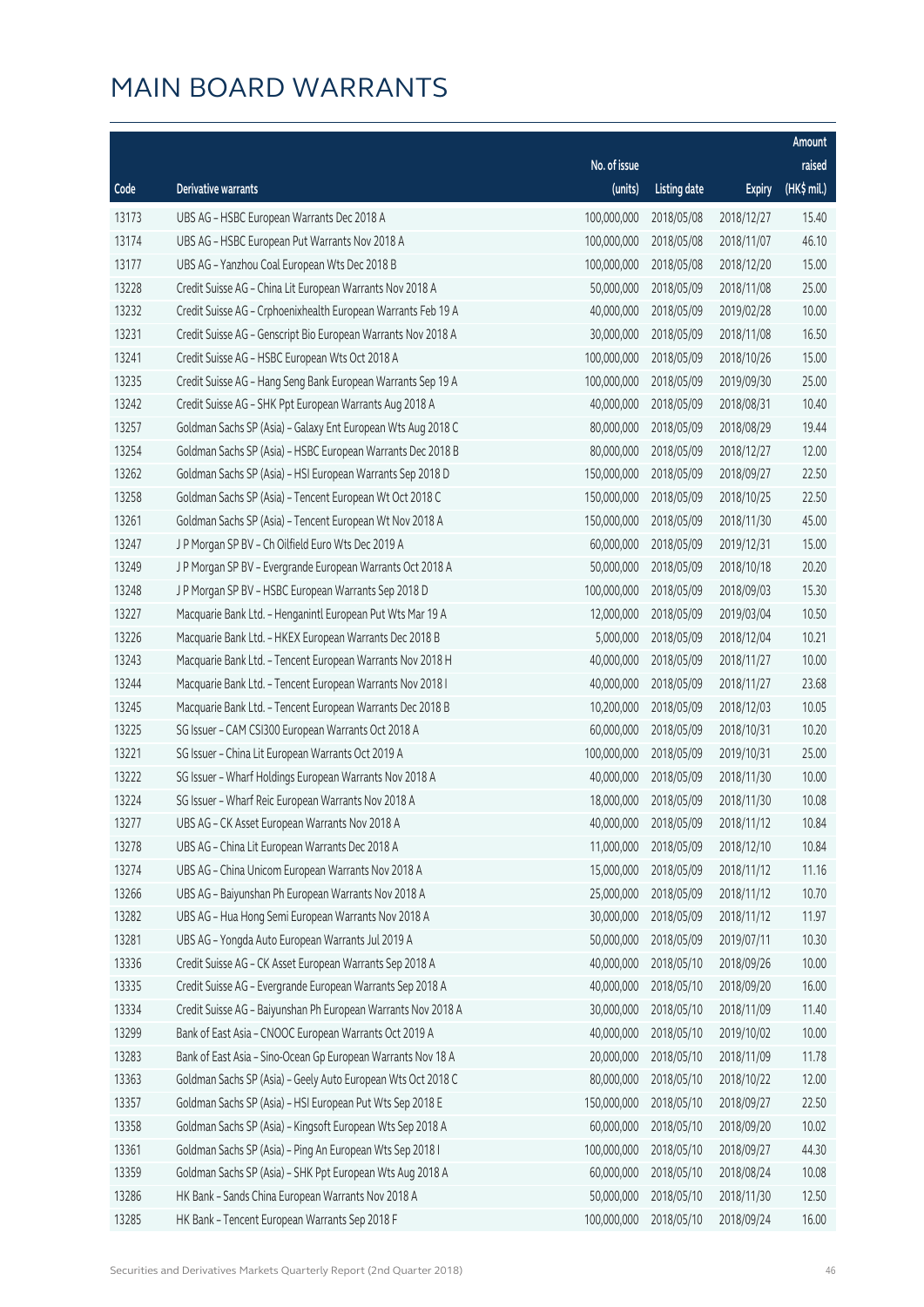|       |                                                                |              |                       |               | Amount      |
|-------|----------------------------------------------------------------|--------------|-----------------------|---------------|-------------|
|       |                                                                | No. of issue |                       |               | raised      |
| Code  | Derivative warrants                                            | (units)      | <b>Listing date</b>   | <b>Expiry</b> | (HK\$ mil.) |
| 13313 | Haitong Int'l Sec - China Lit European Warrants Nov 2018 A     | 20,000,000   | 2018/05/10            | 2018/11/20    | 10.80       |
| 13315 | Haitong Int'l Sec - Genscript Bio European Warrants Nov 18 A   | 25,000,000   | 2018/05/10            | 2018/11/12    | 11.75       |
| 13314 | Haitong Int'l Sec - Hua Hong Semi European Warrants Nov 18 A   | 30,000,000   | 2018/05/10            | 2018/11/12    | 11.10       |
| 13316 | Haitong Int'l Sec - Wharf Reic European Warrants Nov 2018 A    | 25,000,000   | 2018/05/10            | 2018/11/20    | 11.25       |
| 13339 | J P Morgan SP BV - Baiyunshan Ph European Wts Dec 2018 A       | 40,000,000   | 2018/05/10            | 2018/12/03    | 21.52       |
| 13342 | JP Morgan SP BV - Tencent European Warrants Nov 2018 A         | 250,000,000  | 2018/05/10            | 2018/11/30    | 62.75       |
| 13340 | J P Morgan SP BV - Tencent European Warrants Dec 2018 C        | 250,000,000  | 2018/05/10            | 2018/12/31    | 63.75       |
| 13297 | Macquarie Bank Ltd. - BYD Company European Warrants Dec 18 C   | 12,000,000   | 2018/05/10            | 2018/12/04    | 10.07       |
| 13298 | Macquarie Bank Ltd. - CKH Holdings European Warrants Jan 19 A  | 18,000,000   | 2018/05/10            | 2019/01/03    | 10.04       |
| 13294 | Macquarie Bank Ltd. - Ch LongYuan European Wts Dec 2019 A      | 40,000,000   | 2018/05/10            | 2019/12/17    | 10.04       |
| 13345 | SG Issuer - CK Asset European Warrants Nov 2018 A              | 26,000,000   | 2018/05/10            | 2018/11/30    | 10.01       |
| 13353 | SG Issuer - CNBM European Warrants Nov 2018 A                  | 10,000,000   | 2018/05/10            | 2018/11/30    | 11.60       |
| 13350 | SG Issuer - Link REIT European Warrants Dec 2018 A             | 26,000,000   | 2018/05/10            | 2018/12/31    | 10.01       |
| 13348 | SG Issuer - MGM China European Warrants Nov 2018 A             | 40,000,000   | 2018/05/10            | 2018/11/30    | 13.40       |
| 13356 | SG Issuer - SJM Holdings Eu Wt Dec 2018 A                      | 11,000,000   | 2018/05/10            | 2018/12/31    | 10.01       |
| 13329 | UBS AG - HSBC European Warrants Aug 2018 C                     | 100,000,000  | 2018/05/10            | 2018/08/10    | 18.90       |
| 13331 | UBS AG - HSBC European Warrants Nov 2018 B                     | 100,000,000  | 2018/05/10            | 2018/11/09    | 25.30       |
| 13326 | UBS AG - Hang Seng Bank European Warrants Nov 2018 A           | 70,000,000   | 2018/05/10            | 2018/11/09    | 37.31       |
| 13319 | UBS AG - HSI European Warrants Oct 2018 E                      | 200,000,000  | 2018/05/10            | 2018/10/30    | 31.00       |
| 13318 | UBS AG - HSI European Put Warrants Oct 2018 D                  | 200,000,000  | 2018/05/10            | 2018/10/30    | 51.80       |
| 13317 | UBS AG - Melco Int'l Dev European Warrants Nov 2018 A          | 50,000,000   | 2018/05/10            | 2018/11/09    | 12.50       |
| 13288 | Bank Vontobel - Agricultural Bank European Warrants Sep 18 A   | 40,000,000   | 2018/05/10            | 2018/09/24    | 10.00       |
| 13290 | Bank Vontobel - CNBM European Warrants Nov 2018 A              | 15,000,000   | 2018/05/10            | 2018/11/12    | 16.34       |
| 13292 | Bank Vontobel - Geely Auto European Warrants Oct 2018 B        | 50,000,000   | 2018/05/10            | 2018/10/30    | 10.05       |
| 13291 | Bank Vontobel - Galaxy Ent European Warrants Nov 2018 B        | 40,000,000   | 2018/05/10            | 2018/11/01    | 13.96       |
| 13289 | Bank Vontobel - Lenovo European Warrants Oct 2018 A            | 40,000,000   | 2018/05/10            | 2018/10/29    | 10.64       |
| 13385 | BOCI Asia Ltd. - BYD Company European Warrants Nov 2018 A      |              | 50,000,000 2018/05/11 | 2018/11/26    | 28.95       |
| 13386 | BOCI Asia Ltd. - China Lit European Warrants Nov 2018 A        | 30,000,000   | 2018/05/11            | 2018/11/12    | 11.73       |
| 13404 | Goldman Sachs SP (Asia) - AAC Tech Euro Wts Aug 2018 C         | 70,000,000   | 2018/05/11            | 2018/08/24    | 10.50       |
| 13402 | Goldman Sachs SP (Asia) - BOC HK European Wts Oct 2018 B       | 60,000,000   | 2018/05/11            | 2018/10/24    | 10.80       |
| 13401 | Goldman Sachs SP (Asia) - BYD Company European Wts Nov 2018 A  | 40,000,000   | 2018/05/11            | 2018/11/16    | 11.72       |
| 13406 | Goldman Sachs SP (Asia) - China Lit European Warrants Nov 18 A | 50,000,000   | 2018/05/11            | 2018/11/12    | 12.50       |
| 13399 | Goldman Sachs SP (Asia) - China Lit European Warrants Oct 19 A | 80,000,000   | 2018/05/11            | 2019/10/31    | 20.00       |
| 13408 | Goldman Sachs SP (Asia) - HSI European Warrants Aug 2018 J     | 150,000,000  | 2018/05/11            | 2018/08/30    | 22.50       |
| 13396 | J P Morgan SP BV - Henganintl European Warrants Dec 2018 A     | 60,000,000   | 2018/05/11            | 2018/12/03    | 21.00       |
| 13395 | J P Morgan SP BV - HSBC European Warrants Sep 2018 E           | 150,000,000  | 2018/05/11            | 2018/09/03    | 41.10       |
| 13394 | J P Morgan SP BV - HSBC European Warrants Oct 2018 B           | 150,000,000  | 2018/05/11            | 2018/10/02    | 25.05       |
| 13390 | Macquarie Bank Ltd. - Tencent European Warrants Dec 2018 C     | 9,000,000    | 2018/05/11            | 2018/12/03    | 36.91       |
| 13392 | Macquarie Bank Ltd. - Tencent European Warrants Dec 2018 D     | 8,000,000    | 2018/05/11            | 2018/12/03    | 20.09       |
| 13393 | Macquarie Bank Ltd. - Tencent European Warrants Dec 2018 E     | 7,000,000    | 2018/05/11            | 2018/12/03    | 10.46       |
| 13397 | SG Issuer - Jiangxi Copper European Warrants Dec 2018 A        | 70,000,000   | 2018/05/11            | 2018/12/31    | 10.50       |
| 13380 | UBS AG - C Transmission European Warrants Dec 2018 A           | 30,000,000   | 2018/05/11            | 2018/12/17    | 10.02       |
| 13366 | UBS AG - HSBC European Warrants Oct 2018 C                     | 100,000,000  | 2018/05/11            | 2018/10/24    | 43.50       |
| 13365 | UBS AG - HSBC European Put Warrants Oct 2018 B                 | 100,000,000  | 2018/05/11            | 2018/10/26    | 15.40       |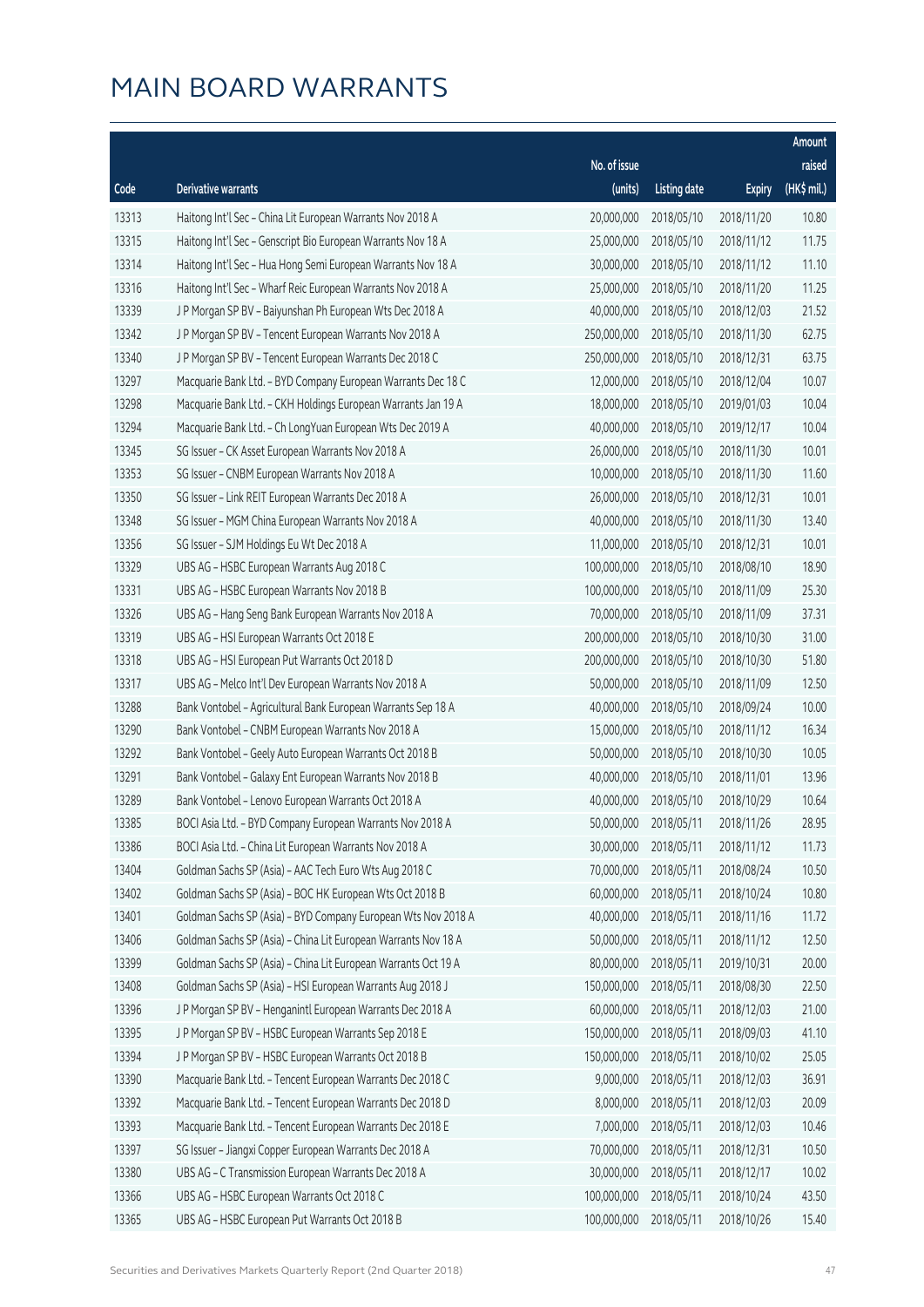|       |                                                               |                        |                     |               | Amount      |
|-------|---------------------------------------------------------------|------------------------|---------------------|---------------|-------------|
|       |                                                               | No. of issue           |                     |               | raised      |
| Code  | Derivative warrants                                           | (units)                | <b>Listing date</b> | <b>Expiry</b> | (HK\$ mil.) |
| 13382 | UBS AG - NagaCorp European Warrants Nov 2018 A                | 5,000,000              | 2018/05/11          | 2018/11/19    | 10.00       |
| 13364 | UBS AG - Tencent European Put Warrants Oct 2018 D             | 300,000,000            | 2018/05/11          | 2018/10/29    | 54.30       |
| 13379 | UBS AG - Wharf Reic European Warrants Nov 2018 A              | 50,000,000             | 2018/05/11          | 2018/11/12    | 16.75       |
| 13383 | UBS AG - Xiabuxiabu European Warrants Nov 2018 A              | 30,000,000             | 2018/05/11          | 2018/11/26    | 10.02       |
| 13419 | BOCI Asia Ltd. - IGG European Warrants Sep 2018 B             | 60,000,000             | 2018/05/14          | 2018/09/24    | 12.36       |
| 13415 | BOCI Asia Ltd. - Ping An European Warrants Oct 2018 B         | 100,000,000            | 2018/05/14          | 2018/10/29    | 36.00       |
| 13413 | BOCI Asia Ltd. - Tencent European Put Wts Sep 2018 J          | 100,000,000            | 2018/05/14          | 2018/09/27    | 23.20       |
| 13464 | BNP Paribas Issuance B.V. - Bank of China Euro Wts Dec 2018 A | 50,000,000             | 2018/05/14          | 2018/12/04    | 13.50       |
| 10002 | BNP Paribas Issuance B.V. - Gold European Wts Dec 2018 A      | 50,000,000             | 2018/05/14          | 2018/12/21    | 15.00       |
| 10003 | BNP Paribas Issuance B.V. - Gold Euro Put Wts Dec 2018 B      | 50,000,000             | 2018/05/14          | 2018/12/21    | 15.50       |
| 13463 | BNP Paribas Issuance B.V. - Ping An European Wt Jan 2019 D    | 60,000,000             | 2018/05/14          | 2019/01/03    | 31.80       |
| 13459 | BNP Paribas Issuance B.V. - Ping An Eur Put Wts Apr 2019 C    | 50,000,000             | 2018/05/14          | 2019/04/02    | 32.00       |
| 13451 | BNP Paribas Issuance B.V. - Tencent European Wts Dec 2018 E   | 80,000,000             | 2018/05/14          | 2018/12/04    | 28.00       |
| 13454 | BNP Paribas Issuance B.V. - Tencent European Wts Jul 2019 A   | 80,000,000             | 2018/05/14          | 2019/07/03    | 25.60       |
| 13452 | BNP Paribas Issuance B.V. - Tencent Eu Put Wt Dec 2018 F      | 80,000,000             | 2018/05/14          | 2018/12/04    | 26.40       |
| 13475 | Credit Suisse AG - Ping An European Warrants Nov 2018 D       | 150,000,000            | 2018/05/14          | 2018/11/13    | 120.00      |
| 13474 | Credit Suisse AG - Tencent European Wts Dec 2018 A            | 250,000,000            | 2018/05/14          | 2018/12/31    | 75.00       |
| 13507 | Goldman Sachs SP (Asia) - CNOOC European Warrants Aug 2018 B  | 80,000,000             | 2018/05/14          | 2018/08/24    | 32.00       |
| 13511 | Goldman Sachs SP (Asia) - HSI European Warrants Nov 2018 A    | 150,000,000            | 2018/05/14          | 2018/11/29    | 22.50       |
| 13514 | Goldman Sachs SP (Asia) - HSI European Put Wts Nov 2018 B     | 150,000,000            | 2018/05/14          | 2018/11/29    | 22.50       |
| 13508 | Goldman Sachs SP (Asia) - Sunny Optical Euro Wts Sep 2018 A   | 70,000,000             | 2018/05/14          | 2018/09/14    | 10.50       |
| 13506 | Goldman Sachs SP (Asia) - Tencent European Wt Dec 2018 C      | 150,000,000            | 2018/05/14          | 2018/12/27    | 43.20       |
| 13449 | HK Bank - PICC Group European Warrants Nov 2018 A             | 40,000,000             | 2018/05/14          | 2018/11/30    | 12.00       |
| 13448 | HK Bank - SHK Ppt European Warrants Nov 2018 A                | 40,000,000             | 2018/05/14          | 2018/11/30    | 14.00       |
| 13450 | HK Bank - Tencent European Warrants Oct 2018 C                | 150,000,000            | 2018/05/14          | 2018/10/22    | 33.00       |
| 13477 | J P Morgan SP BV - Ch Molybdenum European Warrants Oct 2018 A | 40,000,000             | 2018/05/14          | 2018/10/02    | 20.32       |
| 13476 | J P Morgan SP BV - CNOOC European Put Warrants Dec 2019 A     | 100,000,000 2018/05/14 |                     | 2019/12/31    | 25.00       |
| 13487 | J P Morgan SP BV - Sinopec Corp European Warrants Jan 2019 A  | 100,000,000            | 2018/05/14          | 2019/01/31    | 26.10       |
| 13479 | J P Morgan SP BV - Tencent European Warrants Sep 2018 F       | 250,000,000            | 2018/05/14          | 2018/09/28    | 55.00       |
| 13465 | Macquarie Bank Ltd. - Sinopec Corp European Wts Jan 2019 B    | 40,000,000             | 2018/05/14          | 2019/01/03    | 10.04       |
| 13468 | Macquarie Bank Ltd. - FIH Mobile European Warrants Jun 2019 A | 33,000,000             | 2018/05/14          | 2019/06/04    | 10.03       |
| 13472 | Macquarie Bank Ltd. - Tencent European Warrants Dec 2018 F    | 10,000,000             | 2018/05/14          | 2018/12/03    | 60.52       |
| 13488 | SG Issuer - CNOOC European Warrants Nov 2018 B                | 18,000,000             | 2018/05/14          | 2018/11/30    | 10.08       |
| 13489 | SG Issuer - Huaneng Power European Warrants Nov 2018 A        | 20,000,000             | 2018/05/14          | 2018/11/30    | 10.20       |
| 13494 | SG Issuer - Tencent European Warrants Nov 2018 A              | 200,000,000            | 2018/05/14          | 2018/11/30    | 57.00       |
| 13500 | SG Issuer - Tencent European Warrants Dec 2018 B              | 200,000,000            | 2018/05/14          | 2018/12/31    | 32.00       |
| 13498 | SG Issuer - Tencent European Put Warrants Nov 2018 B          | 20,000,000             | 2018/05/14          | 2018/11/30    | 13.40       |
| 13438 | UBS AG - CAM CSI300 European Warrants Oct 2018 A              | 70,000,000             | 2018/05/14          | 2018/10/24    | 16.45       |
| 13447 | UBS AG - CM Bank European Warrants Nov 2018 A                 | 50,000,000             | 2018/05/14          | 2018/11/23    | 10.25       |
| 13431 | UBS AG - CSOP A50 ETF European Warrants Sep 2018 C            | 30,000,000             | 2018/05/14          | 2018/09/24    | 11.40       |
| 13435 | UBS AG - CSOP A50 ETF European Warrants Nov 2018 A            | 30,000,000             | 2018/05/14          | 2018/11/13    | 11.07       |
| 13428 | UBS AG - Geely Auto European Warrants Oct 2018 C              | 50,000,000             | 2018/05/14          | 2018/10/24    | 10.25       |
| 13420 | UBS AG - Geely Auto European Put Warrants Oct 2018 B          | 50,000,000             | 2018/05/14          | 2018/10/26    | 11.45       |
| 13439 | UBS AG - HSCEI European Warrants Dec 2018 A                   | 100,000,000            | 2018/05/14          | 2018/12/28    | 15.10       |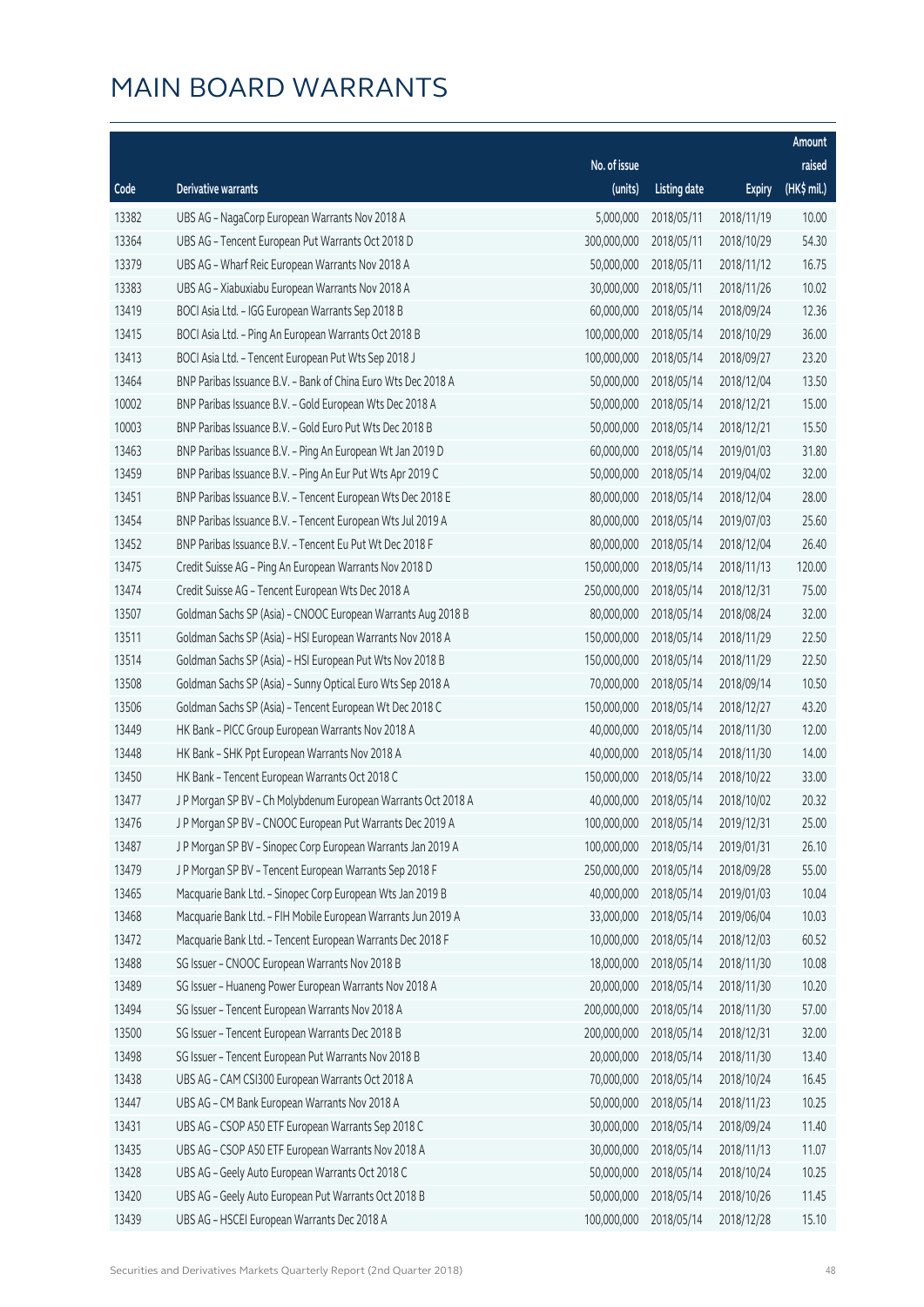|         |                                                              |              |                        |               | Amount      |
|---------|--------------------------------------------------------------|--------------|------------------------|---------------|-------------|
|         |                                                              | No. of issue |                        |               | raised      |
| Code    | Derivative warrants                                          | (units)      | <b>Listing date</b>    | <b>Expiry</b> | (HK\$ mil.) |
| 13443   | UBS AG - HSCEI European Put Warrants Dec 2018 B              | 100,000,000  | 2018/05/14             | 2018/12/28    | 17.30       |
| 23727 # | J P Morgan SP BV - CSPC Pharma European Warrants Sep 2018 A  | 60,000,000   | 2018/05/14             | 2018/09/28    | 28.20       |
| 23920 # | J P Morgan SP BV - HSI European Put Warrants Oct 2018 B      | 300,000,000  | 2018/05/14             | 2018/10/30    | 26.10       |
| 13520   | BOCI Asia Ltd. - CNOOC European Warrants Oct 2018 B          | 50,000,000   | 2018/05/15             | 2018/10/31    | 28.55       |
| 13518   | BOCI Asia Ltd. - PetroChina European Warrants Nov 2018 A     | 60,000,000   | 2018/05/15             | 2018/11/26    | 15.24       |
| 13553   | BNP Paribas Issuance B.V. - AAC Tech Euro Wts May 2019 A     | 80,000,000   | 2018/05/15             | 2019/05/02    | 20.00       |
| 10006   | BNP Paribas Issuance B.V. - AUD/USD European Wts Dec 2018 A  | 50,000,000   | 2018/05/15             | 2018/12/21    | 12.50       |
| 10007   | BNP Paribas Issuance B.V. - AUD/USD Euro Put Wts Dec 2018 B  | 50,000,000   | 2018/05/15             | 2018/12/21    | 12.50       |
| 13551   | BNP Paribas Issuance B.V. - CKH European Wts Mar 2019 A      | 40,000,000   | 2018/05/15             | 2019/03/04    | 10.00       |
| 13545   | BNP Paribas Issuance B.V. - China Life Euro Wts Jul 2019 A   | 60,000,000   | 2018/05/15             | 2019/07/03    | 15.00       |
| 13627   | BNP Paribas Issuance B.V. - CPIC European Wts Dec 2018 A     | 40,000,000   | 2018/05/15             | 2018/12/04    | 10.00       |
| 10009   | BNP Paribas Issuance B.V. - EUR/USD Euro Wts Dec 2018 A      | 100,000,000  | 2018/05/15             | 2018/12/21    | 33.00       |
| 10010   | BNP Paribas Issuance B.V. - EUR/USD Euro Put Wt Dec 2018 B   | 100,000,000  | 2018/05/15             | 2018/12/21    | 32.00       |
| 10004   | BNP Paribas Issuance B.V. - GBP/USD European Wts Dec 2018 A  | 50,000,000   | 2018/05/15             | 2018/12/21    | 17.00       |
| 10005   | BNP Paribas Issuance B.V. - GBP/USD European Put Wt Dec 18 B | 50,000,000   | 2018/05/15             | 2018/12/21    | 16.00       |
| 13549   | BNP Paribas Issuance B.V. - Galaxy Ent Euro Wts Oct 2018 A   | 40,000,000   | 2018/05/15             | 2018/10/03    | 15.60       |
| 13544   | BNP Paribas Issuance B.V. - HKEX European Wts Mar 2019 A     | 80,000,000   | 2018/05/15             | 2019/03/04    | 20.00       |
| 13538   | BNP Paribas Issuance B.V. - HSBC European Wts Feb 2019 B     | 40,000,000   | 2018/05/15             | 2019/02/04    | 18.80       |
| 13540   | BNP Paribas Issuance B.V. - HSBC Euro Put Wts Feb 2019 C     | 40,000,000   | 2018/05/15             | 2019/02/04    | 18.40       |
| 13554   | BNP Paribas Issuance B.V. - Hang Seng Bank Eu Wt Jan 2019 A  | 20,000,000   | 2018/05/15             | 2019/01/03    | 10.40       |
| 13614   | Credit Suisse AG - Ch Molybdenum European Wts Nov 2018 A     | 30,000,000   | 2018/05/15             | 2018/11/14    | 19.50       |
| 13610   | Credit Suisse AG - Sinopec Corp European Warrants Oct 2018 A | 50,000,000   | 2018/05/15             | 2018/10/23    | 14.00       |
| 13607   | Credit Suisse AG - CSPC Pharma European Warrants Sep 2018 C  | 40,000,000   | 2018/05/15             | 2018/09/20    | 18.00       |
| 13608   | Credit Suisse AG - CSPC Pharma European Warrants Oct 2018 A  | 40,000,000   | 2018/05/15             | 2018/10/08    | 12.80       |
| 13620   | Goldman Sachs SP (Asia) - CAM CSI300 European Wts Oct 2018 A | 80,000,000   | 2018/05/15             | 2018/10/24    | 12.00       |
| 13616   | Goldman Sachs SP (Asia) - CC Bank European Wts Sep 2018 C    | 80,000,000   | 2018/05/15             | 2018/09/20    | 12.00       |
| 13619   | Goldman Sachs SP (Asia) - Ping An European Wts Oct 2018 B    |              | 100,000,000 2018/05/15 | 2018/10/26    | 17.60       |
| 13618   | Goldman Sachs SP (Asia) - Tencent European Wt Oct 2018 E     | 150,000,000  | 2018/05/15             | 2018/10/26    | 22.50       |
| 13617   | Goldman Sachs SP (Asia) - Tencent European Put Wt Oct 2018 D | 100,000,000  | 2018/05/15             | 2018/10/29    | 15.00       |
| 13521   | HK Bank - CNOOC European Warrants Dec 2019 B                 | 150,000,000  | 2018/05/15             | 2019/12/31    | 37.50       |
| 13572   | HK Bank - CSPC Pharma European Warrants Aug 2018 A           | 50,000,000   | 2018/05/15             | 2018/08/31    | 24.00       |
| 13555   | HK Bank - CSPC Pharma European Warrants Oct 2018 A           | 80,000,000   | 2018/05/15             | 2018/10/22    | 24.00       |
| 13562   | HK Bank - CSPC Pharma European Warrants Nov 2018 A           | 80,000,000   | 2018/05/15             | 2018/11/14    | 20.00       |
| 13565   | HK Bank - Sino Biopharm European Warrants Nov 2018 A         | 80,000,000   | 2018/05/15             | 2018/11/30    | 20.00       |
| 13536   | Haitong Int'l Sec - AAC Tech European Warrants Dec 2018 A    | 100,000,000  | 2018/05/15             | 2018/12/28    | 25.00       |
| 13535   | Haitong Int'l Sec - BYD Company European Warrants Oct 2018 B | 25,000,000   | 2018/05/15             | 2018/10/31    | 12.50       |
| 13532   | Haitong Int'l Sec - China Lit European Warrants Aug 2019 A   | 100,000,000  | 2018/05/15             | 2019/08/22    | 26.00       |
| 13534   | Haitong Int'l Sec - Baiyunshan Ph European Warrants Nov 18 A | 25,000,000   | 2018/05/15             | 2018/11/15    | 11.75       |
| 13526   | Haitong Int'l Sec - HSBC European Warrants Oct 2018 B        | 50,000,000   | 2018/05/15             | 2018/10/02    | 15.00       |
| 13596   | J P Morgan SP BV - Sinopec Corp Eu Put Wt Nov 2018 A         | 100,000,000  | 2018/05/15             | 2018/11/02    | 28.10       |
| 13595   | J P Morgan SP BV - CSPC Pharma European Warrants Jan 2019 A  | 50,000,000   | 2018/05/15             | 2019/01/02    | 13.30       |
| 13594   | J P Morgan SP BV - HSCEI European Put Warrants Dec 2018 B    | 200,000,000  | 2018/05/15             | 2018/12/28    | 39.80       |
| 13590   | J P Morgan SP BV - HSI European Put Warrants Nov 2018 D      | 300,000,000  | 2018/05/15             | 2018/11/29    | 75.30       |
| 13597   | J P Morgan SP BV - Tencent European Warrants Dec 2018 D      | 250,000,000  | 2018/05/15             | 2018/12/31    | 86.25       |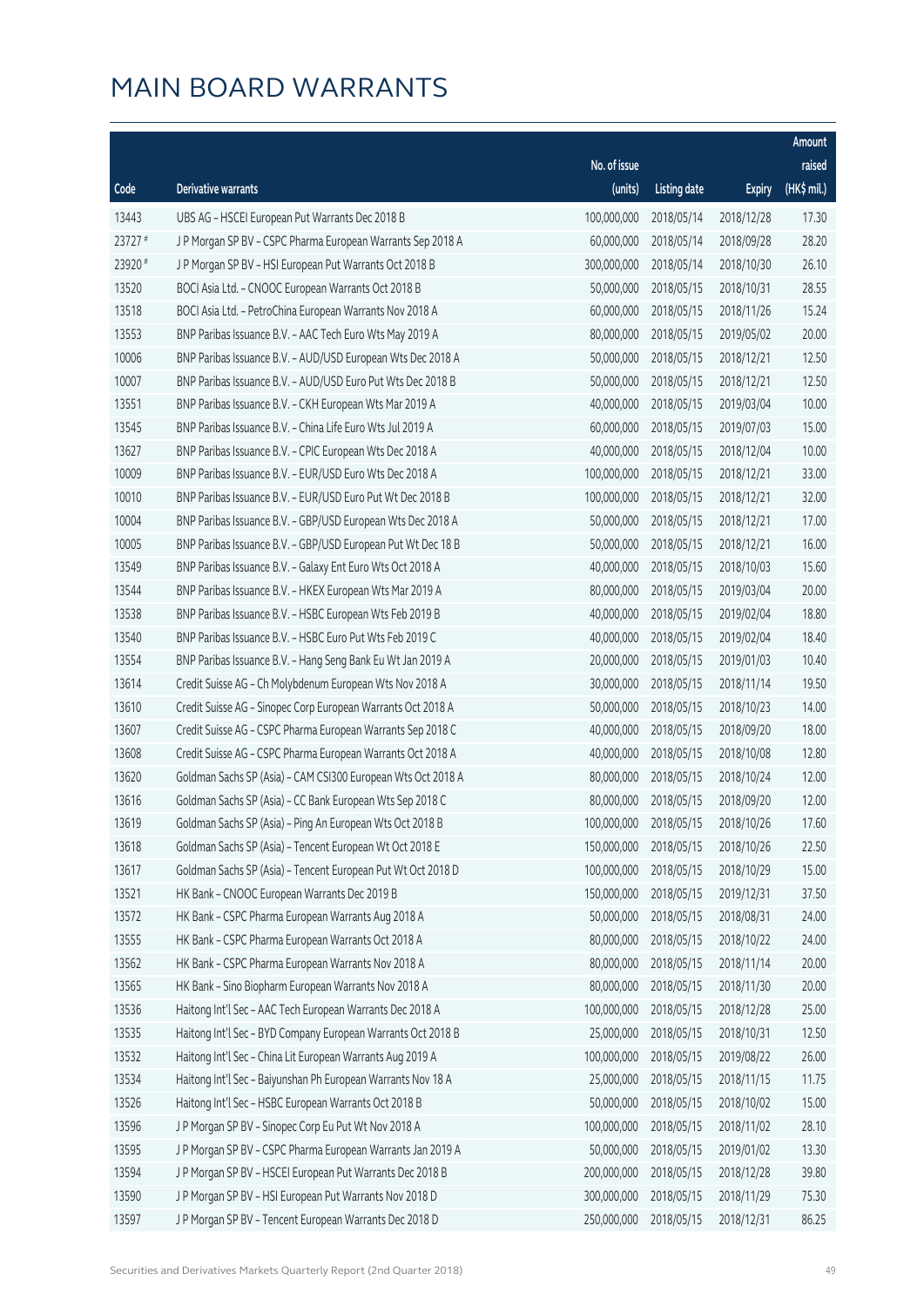|       |                                                                |              |                       |               | Amount      |
|-------|----------------------------------------------------------------|--------------|-----------------------|---------------|-------------|
|       |                                                                | No. of issue |                       |               | raised      |
| Code  | Derivative warrants                                            | (units)      | <b>Listing date</b>   | <b>Expiry</b> | (HK\$ mil.) |
| 13599 | J P Morgan SP BV - Tencent European Warrants Mar 2019 B        | 250,000,000  | 2018/05/15            | 2019/03/29    | 72.75       |
| 13589 | Macquarie Bank Ltd. - AAC Tech European Wts Feb 2019 A         | 5,000,000    | 2018/05/15            | 2019/02/04    | 10.01       |
| 13581 | Macquarie Bank Ltd. - CITIC European Warrants Jan 2019 A       | 12,500,000   | 2018/05/15            | 2019/01/03    | 10.11       |
| 13588 | Macquarie Bank Ltd. - CPIC European Put Warrants Jan 2019 A    | 38,000,000   | 2018/05/15            | 2019/01/03    | 10.18       |
| 13579 | Macquarie Bank Ltd. - Hang Seng Bank European Wts Dec 2018 A   | 14,000,000   | 2018/05/15            | 2018/12/04    | 10.33       |
| 13585 | Macquarie Bank Ltd. - MGM China European Put Warrants Apr 19 A | 26,000,000   | 2018/05/15            | 2019/04/02    | 10.19       |
| 13582 | Macquarie Bank Ltd. - PICC P&C European Warrants Jul 2019 A    | 40,000,000   | 2018/05/15            | 2019/07/03    | 10.00       |
| 13587 | Macquarie Bank Ltd. - Swire Pacific A Euro Put Wts Apr 19 B    | 14,000,000   | 2018/05/15            | 2019/04/02    | 10.16       |
| 13600 | SG Issuer - CSPC Pharma European Warrants Sep 2018 B           | 40,000,000   | 2018/05/15            | 2018/09/28    | 11.40       |
| 13601 | SG Issuer - CSPC Pharma European Warrants Nov 2018 A           | 40,000,000   | 2018/05/15            | 2018/11/30    | 20.00       |
| 13573 | UBS AG - CSPC Pharma European Warrants Nov 2018 B              | 40,000,000   | 2018/05/15            | 2018/11/14    | 21.68       |
| 13577 | UBS AG - CSPC Pharma European Warrants Nov 2018 C              | 40,000,000   | 2018/05/15            | 2018/11/30    | 11.68       |
| 13574 | UBS AG - CSPC Pharma European Warrants Dec 2018 A              | 40,000,000   | 2018/05/15            | 2018/12/17    | 19.56       |
| 13516 | Bank Vontobel - BYD Company European Warrants Nov 2018 A       | 20,000,000   | 2018/05/15            | 2018/11/27    | 12.16       |
| 13630 | BOCI Asia Ltd. - CSPC Pharma European Warrants Sep 2018 B      | 50,000,000   | 2018/05/16            | 2018/09/26    | 19.90       |
| 13631 | BOCI Asia Ltd. - CSPC Pharma European Warrants Sep 2018 C      | 50,000,000   | 2018/05/16            | 2018/09/20    | 13.90       |
| 13628 | BOCI Asia Ltd. - Galaxy Ent European Warrants Nov 2018 A       | 60,000,000   | 2018/05/16            | 2018/11/26    | 23.94       |
| 13634 | BOCI Asia Ltd. - HKEX European Warrants Dec 2018 C             | 200,000,000  | 2018/05/16            | 2018/12/21    | 35.60       |
| 13629 | BOCI Asia Ltd. - HSBC European Warrants Nov 2018 A             | 100,000,000  | 2018/05/16            | 2018/11/27    | 16.40       |
| 10011 | BNP Paribas Issuance B.V. - Oil Futures Euro Wt May 2019 A     | 50,000,000   | 2018/05/16            | 2019/05/20    | 12.50       |
| 10014 | BNP Paribas Issuance B.V. - Oil Futures Eu Put Wt May 2019 B   | 50,000,000   | 2018/05/16            | 2019/05/20    | 17.50       |
| 13673 | Credit Suisse AG - CITIC European Warrants Sep 2018 A          | 30,000,000   | 2018/05/16            | 2018/09/28    | 23.40       |
| 13676 | Credit Suisse AG - CNOOC European Warrants Oct 2018 A          | 40,000,000   | 2018/05/16            | 2018/10/26    | 14.40       |
| 13682 | Credit Suisse AG - CNOOC European Put Warrants Sep 2019 A      | 100,000,000  | 2018/05/16            | 2019/09/30    | 25.00       |
| 13670 | Credit Suisse AG - CPIC European Warrants Nov 2018 A           | 50,000,000   | 2018/05/16            | 2018/11/30    | 12.50       |
| 13671 | Credit Suisse AG - China Taiping European Warrants Sep 2018 A  | 60,000,000   | 2018/05/16            | 2018/09/20    | 10.08       |
| 13680 | Credit Suisse AG - PetroChina European Warrants Nov 2018 A     |              | 60,000,000 2018/05/16 | 2018/11/15    | 15.00       |
| 13663 | Credit Suisse AG - Ping An European Warrants Sep 2018 H        | 150,000,000  | 2018/05/16            | 2018/09/20    | 28.50       |
| 13681 | Credit Suisse AG - Tsingtao Brew European Warrants Nov 2018 A  | 30,000,000   | 2018/05/16            | 2018/11/15    | 22.20       |
| 13694 | Bank of East Asia - CSPC Pharma European Warrants Feb 2019 A   | 40,000,000   | 2018/05/16            | 2019/02/15    | 14.40       |
| 13635 | Bank of East Asia - Sino-Ocean Gp European Put Wts Nov 18 B    | 20,000,000   | 2018/05/16            | 2018/11/16    | 11.76       |
| 13696 | Goldman Sachs SP (Asia) - AIA European Warrants Sep 2018 C     | 80,000,000   | 2018/05/16            | 2018/09/20    | 24.56       |
| 13697 | Goldman Sachs SP (Asia) - Geely Auto European Wts Sep 2018 A   | 80,000,000   | 2018/05/16            | 2018/09/20    | 12.00       |
| 13703 | Goldman Sachs SP (Asia) - Galaxy Ent European Wts Sep 2018 B   | 80,000,000   | 2018/05/16            | 2018/09/20    | 12.00       |
| 13707 | Goldman Sachs SP (Asia) - Link REIT European Wts Dec 2018 A    | 50,000,000   | 2018/05/16            | 2018/12/28    | 12.50       |
| 13695 | Goldman Sachs SP (Asia) - Tencent European Wt Oct 2018 F       | 150,000,000  | 2018/05/16            | 2018/10/22    | 40.80       |
| 13662 | J P Morgan SP BV - BAIC Motor European Warrants Nov 2018 A     | 50,000,000   | 2018/05/16            | 2018/11/30    | 37.15       |
| 13661 | J P Morgan SP BV - CSPC Pharma European Warrants Sep 2018 B    | 60,000,000   | 2018/05/16            | 2018/09/28    | 15.90       |
| 13651 | Macquarie Bank Ltd. - Sh Pharma European Warrants Apr 2019 A   | 31,600,000   | 2018/05/16            | 2019/04/16    | 10.02       |
| 13654 | Macquarie Bank Ltd. - SJM Holdings European Wts Dec 2018 A     | 10,000,000   | 2018/05/16            | 2018/12/31    | 10.69       |
| 13652 | Macquarie Bank Ltd. - SJM Holdings European Wts May 2019 A     | 10,500,000   | 2018/05/16            | 2019/05/15    | 10.23       |
| 13659 | Macquarie Bank Ltd. - WuXi Bio European Warrants Dec 2018 A    | 40,000,000   | 2018/05/16            | 2018/12/31    | 10.00       |
| 13686 | SG Issuer - CGN Power Eu Wts Nov 2018 A                        | 40,000,000   | 2018/05/16            | 2018/11/30    | 10.00       |
| 13688 | SG Issuer - CNOOC European Put Warrants Oct 2018 A             | 30,000,000   | 2018/05/16            | 2018/10/31    | 10.05       |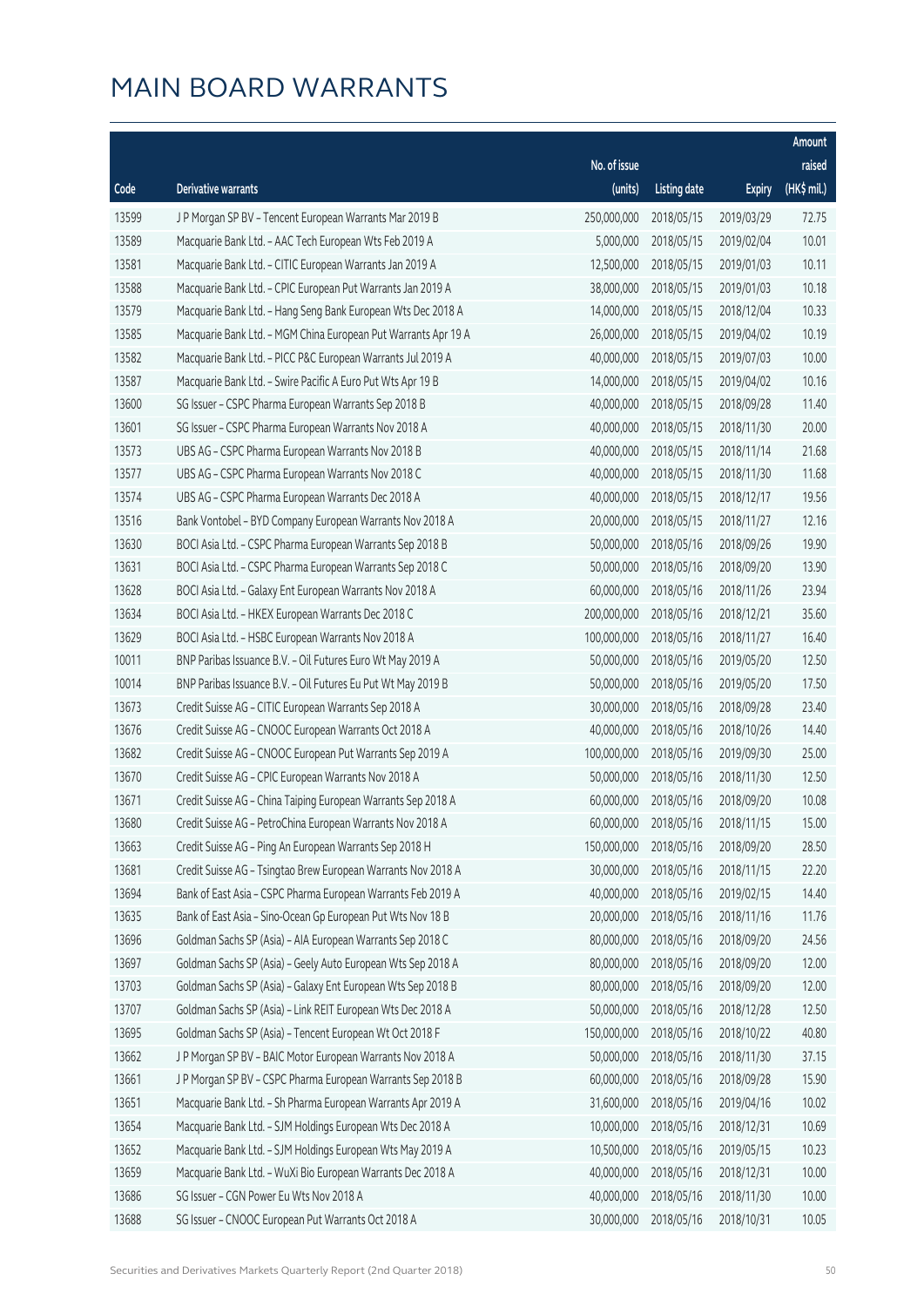|       |                                                               |              |                       |               | Amount      |
|-------|---------------------------------------------------------------|--------------|-----------------------|---------------|-------------|
|       |                                                               | No. of issue |                       |               | raised      |
| Code  | Derivative warrants                                           | (units)      | <b>Listing date</b>   | <b>Expiry</b> | (HK\$ mil.) |
| 13687 | SG Issuer - Sinopec Corp European Put Warrants Oct 2018 A     | 35,000,000   | 2018/05/16            | 2018/10/31    | 10.15       |
| 13689 | SG Issuer - HSBC European Put Warrants Oct 2018 A             | 60,000,000   | 2018/05/16            | 2018/10/31    | 24.90       |
| 13691 | SG Issuer - PetroChina European Warrants Nov 2018 A           | 40,000,000   | 2018/05/16            | 2018/11/30    | 11.20       |
| 13692 | SG Issuer - PetroChina European Put Warrants Nov 2018 B       | 35,000,000   | 2018/05/16            | 2018/11/30    | 10.15       |
| 13693 | SG Issuer - Tencent European Warrants Oct 2018 C              | 200,000,000  | 2018/05/16            | 2018/10/31    | 33.00       |
| 13647 | UBS AG - Ch Oilfield European Warrants Dec 2019 A             | 70,000,000   | 2018/05/16            | 2019/12/30    | 17.50       |
| 13646 | UBS AG - Kingdee Intl European Warrants Jan 2019 A            | 100,000,000  | 2018/05/16            | 2019/01/10    | 18.10       |
| 13642 | UBS AG - PetroChina European Warrants Nov 2018 A              | 70,000,000   | 2018/05/16            | 2018/11/15    | 17.64       |
| 13643 | UBS AG - Sino Biopharm European Warrants Mar 2019 A           | 40,000,000   | 2018/05/16            | 2019/03/11    | 13.08       |
| 13640 | Bank Vontobel - CNOOC European Warrants Nov 2018 A            | 30,000,000   | 2018/05/16            | 2018/11/30    | 12.78       |
| 13641 | Bank Vontobel - Tencent European Warrants Jul 2019 A          | 100,000,000  | 2018/05/16            | 2019/07/03    | 38.00       |
| 13710 | BOCI Asia Ltd. - Tencent European Wts Aug 2018 G              | 200,000,000  | 2018/05/17            | 2018/08/24    | 30.40       |
| 13711 | BOCI Asia Ltd. - Tencent European Wts Sep 2018 K              | 200,000,000  | 2018/05/17            | 2018/09/27    | 30.40       |
| 10017 | BNP Paribas Issuance B.V. - USD/CNH European Wts Dec 2018 A   | 50,000,000   | 2018/05/17            | 2018/12/21    | 15.00       |
| 10018 | BNP Paribas Issuance B.V. - USD/CNH European Put Wts Dec 18 B | 50,000,000   | 2018/05/17            | 2018/12/21    | 12.50       |
| 10015 | BNP Paribas Issuance B.V. - USD/YEN Euro Wts Dec 2018 A       | 50,000,000   | 2018/05/17            | 2018/12/21    | 13.00       |
| 10016 | BNP Paribas Issuance B.V. - USD/YEN Eur Put Wts Dec 2018 B    | 50,000,000   | 2018/05/17            | 2018/12/21    | 15.00       |
| 13734 | Credit Suisse AG - AAC Tech European Put Warrants Mar 2019 A  | 80,000,000   | 2018/05/17            | 2019/03/18    | 16.80       |
| 13728 | Credit Suisse AG - CNBM European Warrants Sep 2018 A          | 20,000,000   | 2018/05/17            | 2018/09/24    | 17.00       |
| 13727 | Credit Suisse AG - China Res Beer European Warrants Nov 18 A  | 25,000,000   | 2018/05/17            | 2018/11/16    | 14.50       |
| 13752 | Credit Suisse AG - China State Con European Warrants Sep 19 A | 80,000,000   | 2018/05/17            | 2019/09/30    | 20.00       |
| 13726 | Credit Suisse AG - Geely Auto European Warrants Oct 2018 C    | 80,000,000   | 2018/05/17            | 2018/10/22    | 15.20       |
| 13735 | Credit Suisse AG - R&F Ppt European Warrants Nov 2018 A       | 60,000,000   | 2018/05/17            | 2018/11/16    | 15.00       |
| 13731 | Credit Suisse AG - PetroChina European Put Warrants Nov 18 B  | 40,000,000   | 2018/05/17            | 2018/11/16    | 12.00       |
| 13725 | Credit Suisse AG - Tencent European Wts Oct 2018 D            | 250,000,000  | 2018/05/17            | 2018/10/25    | 47.50       |
| 13757 | Goldman Sachs SP (Asia) - BOCL European Warrants Sep 2018 B   | 80,000,000   | 2018/05/17            | 2018/09/20    | 14.64       |
| 13754 | Goldman Sachs SP (Asia) - China Shenhua Euro Wts Dec 2018 A   |              | 70,000,000 2018/05/17 | 2018/12/24    | 10.50       |
| 13720 | Goldman Sachs SP (Asia) - CSPC Pharma European Wts Oct 18 A   | 40,000,000   | 2018/05/17            | 2018/10/05    | 10.00       |
| 13721 | Goldman Sachs SP (Asia) - CSPC Pharma European Wts Nov 18 A   | 40,000,000   | 2018/05/17            | 2018/11/29    | 11.48       |
| 13712 | HK Bank - Sinopec Corp European Warrants Nov 2018 A           | 150,000,000  | 2018/05/17            | 2018/11/30    | 37.50       |
| 13713 | HK Bank - PetroChina European Warrants Nov 2018 A             | 150,000,000  | 2018/05/17            | 2018/11/30    | 37.50       |
| 13714 | HK Bank - SUNAC European Warrants Nov 2018 B                  | 50,000,000   | 2018/05/17            | 2018/11/30    | 20.00       |
| 13718 | HK Bank - SUNAC European Warrants Nov 2018 C                  | 50,000,000   | 2018/05/17            | 2018/11/30    | 13.00       |
| 13722 | J P Morgan SP BV - Galaxy Ent European Warrants Dec 2018 A    | 100,000,000  | 2018/05/17            | 2018/12/03    | 30.50       |
| 13741 | UBS AG - China Lit European Warrants Sep 2019 A               | 100,000,000  | 2018/05/17            | 2019/09/30    | 25.70       |
| 13739 | UBS AG - Mapleleaf Edu European Warrants Dec 2018 A           | 40,000,000   | 2018/05/17            | 2018/12/24    | 10.00       |
| 13750 | UBS AG - Henderson Land Dev European Warrants Nov 2018 A      | 40,000,000   | 2018/05/17            | 2018/11/19    | 10.00       |
| 13749 | UBS AG - Hua Hong Semi European Warrants Dec 2018 A           | 25,000,000   | 2018/05/17            | 2018/12/10    | 11.03       |
| 13751 | UBS AG - Tencent European Put Warrants Sep 2018 G             | 200,000,000  | 2018/05/17            | 2018/09/24    | 30.60       |
| 13823 | BOCI Asia Ltd. - AIA European Warrants Oct 2018 A             | 100,000,000  | 2018/05/18            | 2018/10/29    | 15.30       |
| 13821 | BOCI Asia Ltd. - Geely Auto European Warrants Oct 2018 B      | 100,000,000  | 2018/05/18            | 2018/10/22    | 16.30       |
| 13813 | BNP Paribas Issuance B.V. - Sinopec Corp Eu Wts Apr 2019 A    | 40,000,000   | 2018/05/18            | 2019/04/02    | 16.40       |
| 13872 | Credit Suisse AG - AIA European Put Warrants Oct 2018 B       | 60,000,000   | 2018/05/18            | 2018/10/24    | 13.80       |
| 13870 | Credit Suisse AG - China Life European Put Wts Jan 2019 A     | 50,000,000   | 2018/05/18            | 2019/01/31    | 12.50       |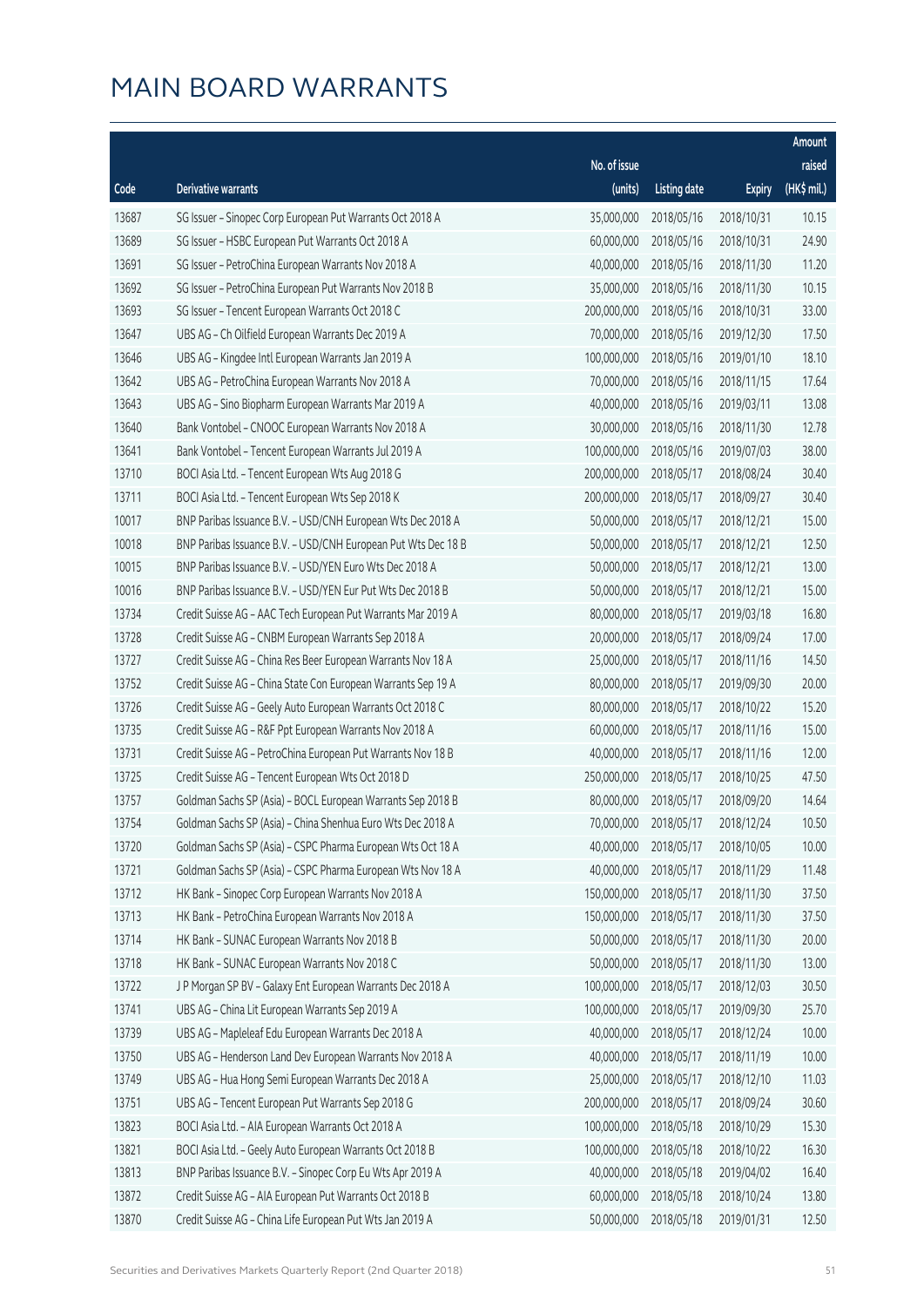|       |                                                                |              |                       |               | Amount       |
|-------|----------------------------------------------------------------|--------------|-----------------------|---------------|--------------|
|       |                                                                | No. of issue |                       |               | raised       |
| Code  | Derivative warrants                                            | (units)      | <b>Listing date</b>   | <b>Expiry</b> | $(HK$$ mil.) |
| 13873 | Credit Suisse AG - China Lit European Warrants Sep 2019 A      | 100,000,000  | 2018/05/18            | 2019/09/30    | 25.00        |
| 13876 | Credit Suisse AG - HSBC European Put Warrants Oct 2018 B       | 60,000,000   | 2018/05/18            | 2018/10/31    | 28.20        |
| 13880 | Credit Suisse AG - Kingdee Int'l European Warrants Feb 2019 A  | 50,000,000   | 2018/05/18            | 2019/02/28    | 12.50        |
| 13903 | Goldman Sachs SP (Asia) - HSBC European Warrants Sep 2018 D    | 80,000,000   | 2018/05/18            | 2018/09/20    | 12.00        |
| 13900 | Goldman Sachs SP (Asia) - Ping An Euro Put Wts Sep 2018 J      | 60,000,000   | 2018/05/18            | 2018/09/05    | 14.16        |
| 13902 | Goldman Sachs SP (Asia) - Sunny Optical Euro Wts Oct 2018 A    | 60,000,000   | 2018/05/18            | 2018/10/26    | 10.02        |
| 13894 | Goldman Sachs SP (Asia) - Tencent European Wt Nov 2018 B       | 150,000,000  | 2018/05/18            | 2018/11/19    | 49.35        |
| 13896 | Goldman Sachs SP (Asia) - Tencent European Put Wt Aug 2018 N   | 100,000,000  | 2018/05/18            | 2018/08/30    | 26.20        |
| 13832 | Haitong Int'l Sec - BAIC Motor European Warrants Dec 2018 A    | 80,000,000   | 2018/05/18            | 2018/12/20    | 12.00        |
| 13811 | Haitong Int'l Sec - BAIC Motor European Warrants Dec 2019 A    | 80,000,000   | 2018/05/18            | 2019/12/31    | 20.00        |
| 13787 | Haitong Int'l Sec - BYD Company European Warrants Nov 2018 A   | 40,000,000   | 2018/05/18            | 2018/11/20    | 28.00        |
| 13790 | Haitong Int'l Sec - Country Garden European Warrants Nov 18 C  | 60,000,000   | 2018/05/18            | 2018/11/30    | 19.80        |
| 13791 | Haitong Int'l Sec - Country Garden European Warrants Nov 18 D  | 60,000,000   | 2018/05/18            | 2018/11/19    | 15.00        |
| 13763 | Haitong Int'l Sec - China Gas Hold European Warrants Dec 18 B  | 50,000,000   | 2018/05/18            | 2018/12/28    | 19.00        |
| 13804 | Haitong Int'l Sec - Ch Oilfield European Warrants Dec 2019 A   | 80,000,000   | 2018/05/18            | 2019/12/19    | 21.60        |
| 13767 | Haitong Int'l Sec - Sinopec Corp European Wts Oct 2018 A       | 100,000,000  | 2018/05/18            | 2018/10/26    | 38.00        |
| 13838 | Haitong Int'l Sec - China State Con European Warrants Sep 19 A | 80,000,000   | 2018/05/18            | 2019/09/18    | 20.00        |
| 13810 | Haitong Int'l Sec - China Shenhua European Warrants Dec 18 A   | 68,000,000   | 2018/05/18            | 2018/12/20    | 12.24        |
| 13780 | Haitong Int'l Sec - CSPC Pharma European Warrants Sep 2018 C   | 50,000,000   | 2018/05/18            | 2018/09/28    | 22.50        |
| 13808 | Haitong Int'l Sec - CSPC Pharma European Warrants Oct 2018 B   | 50,000,000   | 2018/05/18            | 2018/10/22    | 17.00        |
| 13778 | Haitong Int'l Sec - CSPC Pharma European Warrants Nov 2018 C   | 50,000,000   | 2018/05/18            | 2018/11/19    | 27.00        |
| 13776 | Haitong Int'l Sec - China Taiping European Warrants Nov 18 A   | 40,000,000   | 2018/05/18            | 2018/11/19    | 13.60        |
| 13759 | Haitong Int'l Sec - Geely Auto European Warrants Sep 2018 A    | 80,000,000   | 2018/05/18            | 2018/09/26    | 12.80        |
| 13826 | Haitong Int'l Sec - Greentown China European Wts Dec 2018 C    | 60,000,000   | 2018/05/18            | 2018/12/18    | 15.60        |
| 13772 | Haitong Int'l Sec - Baiyunshan Ph European Warrants Sep 18 A   | 40,000,000   | 2018/05/18            | 2018/09/18    | 32.00        |
| 13768 | Haitong Int'l Sec - Link REIT European Warrants Dec 2018 A     | 38,000,000   | 2018/05/18            | 2018/12/18    | 11.40        |
| 13788 | Haitong Int'l Sec - Sands China European Warrants Oct 2018 A   |              | 40,000,000 2018/05/18 | 2018/10/25    | 12.40        |
| 13786 | Haitong Int'l Sec - Sino Biopharm European Wts Mar 2019 A      | 40,000,000   | 2018/05/18            | 2019/03/01    | 13.60        |
| 13802 | Haitong Int'l Sec - Sh Pharma European Warrants Sep 2018 A     | 40,000,000   | 2018/05/18            | 2018/09/21    | 12.40        |
| 13799 | Haitong Int'l Sec - Sunny Optical European Put Wts Nov 2018 B  | 68,000,000   | 2018/05/18            | 2018/11/06    | 13.60        |
| 13758 | Haitong Int'l Sec - Tsingtao Brew European Warrants Nov 18 A   | 30,000,000   | 2018/05/18            | 2018/11/19    | 17.10        |
| 13809 | Haitong Int'l Sec - Xinyi Glass European Warrants Jan 2019 A   | 60,000,000   | 2018/05/18            | 2019/01/25    | 10.80        |
| 13866 | Haitong Int'l Sec - Yue Yuen Ind European Warrants Mar 2019 A  | 20,000,000   | 2018/05/18            | 2019/03/29    | 10.60        |
| 13845 | Haitong Int'l Sec - YuHua Edu European Warrants Dec 2019 A     | 80,000,000   | 2018/05/18            | 2019/12/31    | 20.00        |
| 13868 | J P Morgan SP BV - CNOOC European Warrants Oct 2018 A          | 100,000,000  | 2018/05/18            | 2018/10/31    | 33.90        |
| 13883 | J P Morgan SP BV - Ch Overseas European Warrants Dec 2018 A    | 100,000,000  | 2018/05/18            | 2018/12/03    | 36.10        |
| 13881 | J P Morgan SP BV - Sinopec Corp European Warrants Jan 2019 B   | 100,000,000  | 2018/05/18            | 2019/01/03    | 30.40        |
| 13869 | J P Morgan SP BV - Kingdee Intl European Warrants Jan 2019 A   | 60,000,000   | 2018/05/18            | 2019/01/10    | 10.14        |
| 13867 | J P Morgan SP BV - PetroChina European Put Warrants Oct 18 B   | 100,000,000  | 2018/05/18            | 2018/10/16    | 16.00        |
| 13885 | J P Morgan SP BV - Zhongsheng Hold European Warrants Dec 18 A  | 60,000,000   | 2018/05/18            | 2018/12/03    | 20.82        |
| 13862 | Macquarie Bank Ltd. - Anhui Conch European Wts Dec 2018 A      | 25,000,000   | 2018/05/18            | 2018/12/04    | 10.00        |
| 13859 | Macquarie Bank Ltd. - AIA European Warrants Dec 2018 B         | 33,000,000   | 2018/05/18            | 2018/12/04    | 10.03        |
| 13857 | Macquarie Bank Ltd. - BAIC Motor European Warrants Nov 2018 A  | 10,700,000   | 2018/05/18            | 2018/11/19    | 10.43        |
| 13854 | Macquarie Bank Ltd. - BAIC Motor European Warrants Dec 2018 A  | 65,000,000   | 2018/05/18            | 2018/12/24    | 10.34        |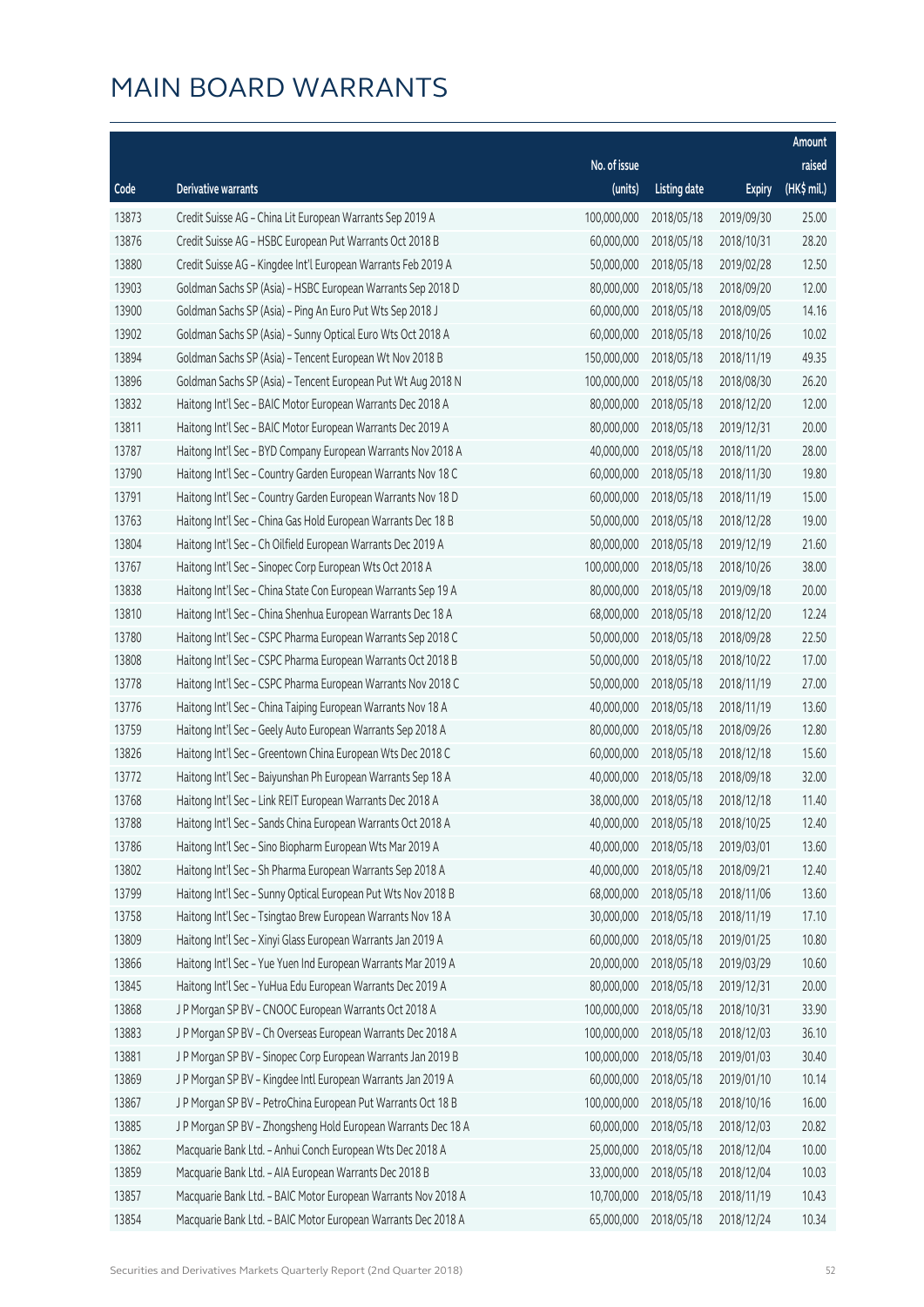|       |                                                                |                        |                     |               | Amount      |
|-------|----------------------------------------------------------------|------------------------|---------------------|---------------|-------------|
|       |                                                                | No. of issue           |                     |               | raised      |
| Code  | Derivative warrants                                            | (units)                | <b>Listing date</b> | <b>Expiry</b> | (HK\$ mil.) |
| 13864 | Macquarie Bank Ltd. - CRRC European Warrants Dec 2018 A        | 14,000,000             | 2018/05/18          | 2018/12/04    | 10.23       |
| 13865 | Macquarie Bank Ltd. - CRRC European Warrants Jun 2019 A        | 12,000,000             | 2018/05/18          | 2019/06/28    | 10.80       |
| 13860 | Macquarie Bank Ltd. - CSDC European Warrants Feb 2019 A        | 37,000,000             | 2018/05/18          | 2019/02/15    | 10.55       |
| 13858 | Macquarie Bank Ltd. - Baiyunshan Ph European Warrants May 19 A | 14,700,000             | 2018/05/18          | 2019/05/16    | 10.04       |
| 13905 | SG Issuer - HKEX European Warrants Sep 2018 D                  | 150,000,000            | 2018/05/18          | 2018/09/28    | 22.50       |
| 13906 | SG Issuer - Tencent European Warrants Oct 2018 D               | 200,000,000            | 2018/05/18          | 2018/10/31    | 30.00       |
| 13910 | SG Issuer - Tencent European Warrants Nov 2018 C               | 200,000,000            | 2018/05/18          | 2018/11/30    | 30.00       |
| 13846 | UBS AG - CSPC Pharma European Warrants Dec 2018 B              | 40,000,000             | 2018/05/18          | 2018/12/07    | 14.76       |
| 13847 | UBS AG - CSPC Pharma European Warrants Dec 2018 C              | 40,000,000             | 2018/05/18          | 2018/12/24    | 18.16       |
| 13852 | UBS AG - Geely Auto European Warrants Nov 2018 A               | 50,000,000             | 2018/05/18          | 2018/11/13    | 10.55       |
| 13925 | BOCI Asia Ltd. - HSBC European Warrants Sep 2018 D             | 100,000,000            | 2018/05/21          | 2018/09/28    | 17.30       |
| 13935 | Credit Suisse AG - ICBC European Warrants Sep 2018 A           | 70,000,000             | 2018/05/21          | 2018/09/24    | 11.55       |
| 13992 | Credit Suisse AG - Sino Biopharm European Wts Nov 2018 A       | 50,000,000             | 2018/05/21          | 2018/11/30    | 12.50       |
| 13933 | Credit Suisse AG - Sunny Optical European Put Wts Nov 2018 A   | 100,000,000            | 2018/05/21          | 2018/11/09    | 21.00       |
| 14003 | Goldman Sachs SP (Asia) - CC Bank European Wts Sep 2018 D      | 80,000,000             | 2018/05/21          | 2018/09/20    | 12.00       |
| 14000 | Goldman Sachs SP (Asia) - CNOOC European Warrants Oct 2018 B   | 80,000,000             | 2018/05/21          | 2018/10/26    | 30.80       |
| 13994 | Goldman Sachs SP (Asia) - PetroChina European Wts Aug 2018 B   | 80,000,000             | 2018/05/21          | 2018/08/29    | 12.00       |
| 14004 | Goldman Sachs SP (Asia) - Sunny Optical Euro Wts Sep 2018 B    | 70,000,000             | 2018/05/21          | 2018/09/20    | 10.50       |
| 13958 | Haitong Int'l Sec - CNBM European Warrants Nov 2018 A          | 10,000,000             | 2018/05/21          | 2018/11/22    | 10.70       |
| 13945 | Haitong Int'l Sec - China Overseas European Warrants Nov 18 A  | 40,000,000             | 2018/05/21          | 2018/11/30    | 12.00       |
| 13948 | Haitong Int'l Sec - China Overseas European Put Wts Nov18 B    | 60,000,000             | 2018/05/21          | 2018/11/30    | 11.40       |
| 13949 | Haitong Int'l Sec - China Unicom European Warrants Aug 2018 A  | 20,000,000             | 2018/05/21          | 2018/08/28    | 13.60       |
| 13952 | Haitong Int'l Sec - China Unicom European Warrants Nov 2018 A  | 20,000,000             | 2018/05/21          | 2018/11/22    | 10.80       |
| 13943 | Haitong Int'l Sec - New World Dev European Warrants Dec 18 A   | 20,000,000             | 2018/05/21          | 2018/12/18    | 12.00       |
| 13953 | Haitong Int'l Sec - Zall Group European Warrants Sep 2018 A    | 40,000,000             | 2018/05/21          | 2018/09/26    | 10.80       |
| 13956 | Haitong Int'l Sec - Zall Group European Warrants Dec 2018 A    | 40,000,000             | 2018/05/21          | 2018/12/18    | 10.80       |
| 13993 | J P Morgan SP BV - HSCEI ETF European Warrants Oct 2018 B      | 100,000,000 2018/05/21 |                     | 2018/10/31    | 36.80       |
| 13932 | Macquarie Bank Ltd. - China Overseas European Wts Dec 2018 B   | 38,000,000             | 2018/05/21          | 2018/12/04    | 10.30       |
| 13919 | Macquarie Bank Ltd. - Chi Res Power European Wts Apr 2019 A    | 4,700,000              | 2018/05/21          | 2019/04/18    | 10.11       |
| 13913 | Macquarie Bank Ltd. - Geely Auto European Wts Dec 2018 B       | 4,000,000              | 2018/05/21          | 2018/12/04    | 10.24       |
| 13927 | Macquarie Bank Ltd. - Kingboard Chem European Wts Feb 2019 A   | 30,000,000             | 2018/05/21          | 2019/02/15    | 10.92       |
| 13911 | Macquarie Bank Ltd. - Ping An European Warrants Sep 2018 C     | 36,500,000             | 2018/05/21          | 2018/09/04    | 10.04       |
| 13914 | Macquarie Bank Ltd. - Ping An European Warrants Oct 2018 D     | 36,000,000             | 2018/05/21          | 2018/10/03    | 10.01       |
| 13928 | Macquarie Bank Ltd. - ZA Onine European Warrants Dec 2018 A    | 13,000,000             | 2018/05/21          | 2018/12/14    | 10.74       |
| 14019 | SG Issuer - AAC Tech European Warrants Sep 2018 B              | 60,000,000             | 2018/05/21          | 2018/09/28    | 13.20       |
| 14058 | SG Issuer - AAC Tech European Put Warrants Feb 2019 A          | 80,000,000             | 2018/05/21          | 2019/02/28    | 20.00       |
| 14006 | SG Issuer - AIA European Put Warrants Nov 2018 A               | 60,000,000             | 2018/05/21          | 2018/11/30    | 24.90       |
| 14060 | SG Issuer - Country Garden European Warrants Nov 2018 A        | 60,000,000             | 2018/05/21          | 2018/11/30    | 15.30       |
| 14024 | SG Issuer - Ch Gas Hold Eu Wt Nov 2018 A                       | 30,000,000             | 2018/05/21          | 2018/11/20    | 15.30       |
| 14025 | SG Issuer - Ch Gas Hold Eu Wt Dec 2018 A                       | 30,000,000             | 2018/05/21          | 2018/12/05    | 10.80       |
| 14007 | SG Issuer - China Lit European Warrants Jun 2019 A             | 100,000,000            | 2018/05/21          | 2019/06/28    | 25.00       |
| 14016 | SG Issuer - CSPC Pharma European Warrants Oct 2018 B           | 40,000,000             | 2018/05/21          | 2018/10/31    | 13.40       |
| 14017 | SG Issuer - CSPC Pharma European Warrants Nov 2018 B           | 40,000,000             | 2018/05/21          | 2018/11/30    | 10.00       |
| 14030 | SG Issuer - China Unicom European Warrants Nov 2018 B          | 13,000,000             | 2018/05/21          | 2018/11/30    | 10.01       |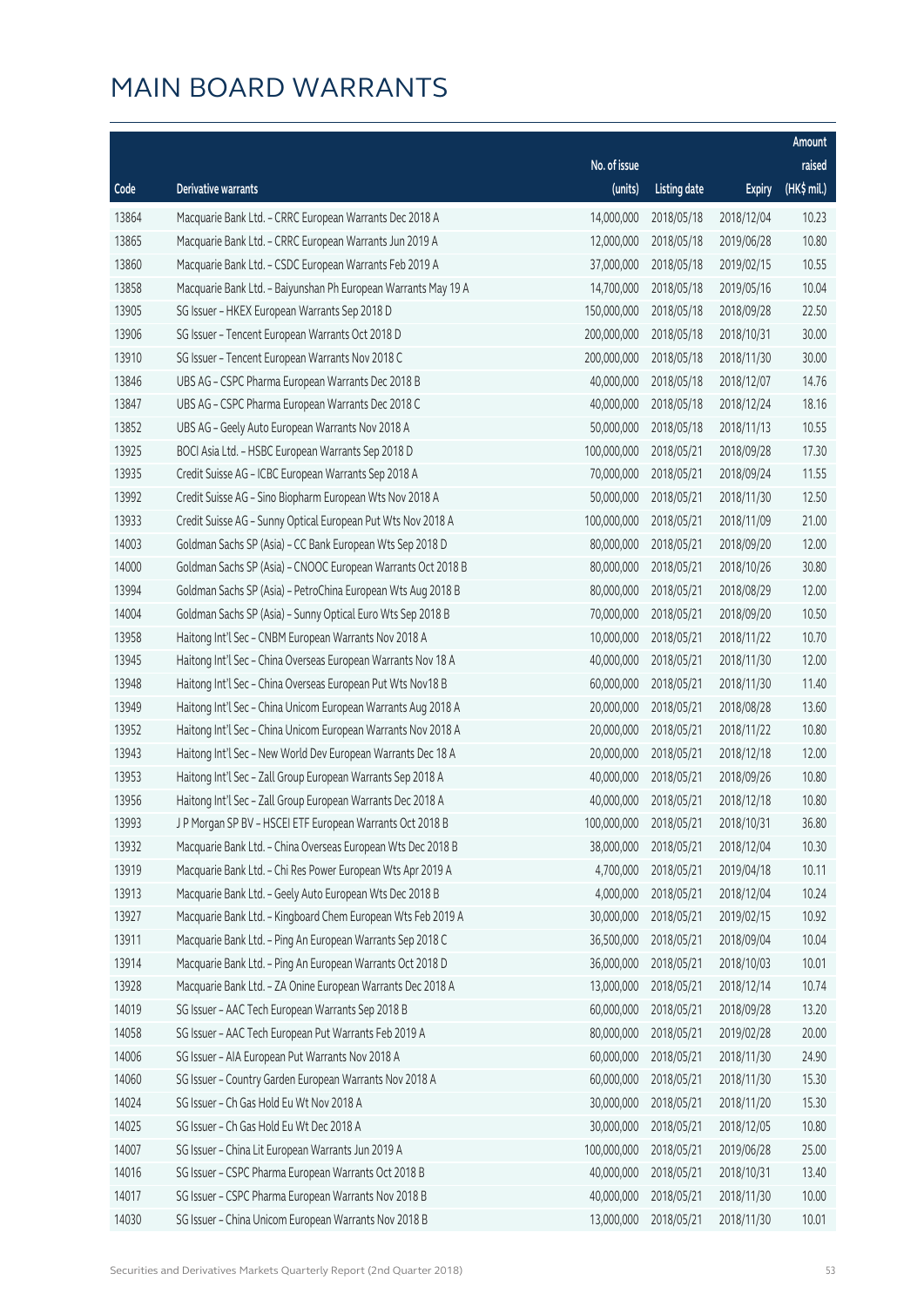|       |                                                                |              |                       |               | Amount      |
|-------|----------------------------------------------------------------|--------------|-----------------------|---------------|-------------|
|       |                                                                | No. of issue |                       |               | raised      |
| Code  | Derivative warrants                                            | (units)      | <b>Listing date</b>   | <b>Expiry</b> | (HK\$ mil.) |
| 14033 | SG Issuer - China Unicom European Put Warrants Nov 2018 C      | 12,000,000   | 2018/05/21            | 2018/11/30    | 10.08       |
| 14038 | SG Issuer - Geely Auto European Warrants Sep 2018 C            | 60,000,000   | 2018/05/21            | 2018/09/28    | 10.20       |
| 14039 | SG Issuer - Geely Auto European Put Warrants Oct 2018 A        | 50,000,000   | 2018/05/21            | 2018/10/31    | 10.00       |
| 14056 | SG Issuer - HSCEI European Put Warrants Sep 2018 B             | 70,000,000   | 2018/05/21            | 2018/09/27    | 12.60       |
| 14057 | SG Issuer - HSI European Put Warrants Aug 2018 G               | 100,000,000  | 2018/05/21            | 2018/08/30    | 15.00       |
| 14043 | SG Issuer - Sands China European Put Warrants Nov 2018 B       | 40,000,000   | 2018/05/21            | 2018/11/30    | 12.00       |
| 14048 | SG Issuer - SHK Ppt European Warrants Dec 2018 A               | 13,000,000   | 2018/05/21            | 2018/12/31    | 10.01       |
| 14054 | SG Issuer - Sunny Optical European Warrants Dec 2018 A         | 60,000,000   | 2018/05/21            | 2018/12/31    | 15.00       |
| 14049 | SG Issuer - Sunny Optical European Put Warrants Nov 2018 B     | 60,000,000   | 2018/05/21            | 2018/11/30    | 12.90       |
| 14055 | SG Issuer - Wharf Reic European Warrants Dec 2018 A            | 18,000,000   | 2018/05/21            | 2018/12/31    | 10.08       |
| 13959 | UBS AG - AAC Tech European Put Warrants Mar 2019 A             | 100,000,000  | 2018/05/21            | 2019/03/18    | 20.60       |
| 13963 | UBS AG - AIA European Warrants Nov 2018 A                      | 100,000,000  | 2018/05/21            | 2018/11/20    | 29.50       |
| 13978 | UBS AG - Sinopec Corp European Warrants Oct 2018 A             | 35,000,000   | 2018/05/21            | 2018/10/23    | 10.29       |
| 13989 | UBS AG - Nine Dragons Paper European Warrants Nov 2018 B       | 70,000,000   | 2018/05/21            | 2018/11/26    | 17.50       |
| 13961 | UBS AG - PetroChina European Put Warrants Nov 2018 B           | 40,000,000   | 2018/05/21            | 2018/11/20    | 18.00       |
| 13969 | UBS AG - Sunny Optical European Warrants Sep 2018 C            | 100,000,000  | 2018/05/21            | 2018/09/20    | 16.30       |
| 13937 | Bank Vontobel - China Mobile European Warrants Dec 2018 A      | 40,000,000   | 2018/05/21            | 2018/12/03    | 13.28       |
| 13939 | Bank Vontobel - Sinopec Corp European Warrants Dec 2018 A      | 30,000,000   | 2018/05/21            | 2018/12/03    | 11.31       |
| 13938 | Bank Vontobel - HKEX European Put Warrants Dec 2018 E          | 100,000,000  | 2018/05/21            | 2018/12/24    | 17.40       |
| 13936 | Bank Vontobel - MTRC European Warrants Dec 2018 A              | 40,000,000   | 2018/05/21            | 2018/12/27    | 10.40       |
| 14061 | BNP Paribas Issuance B.V. - CSPC Pharma Euro Wts Dec 2018 A    | 50,000,000   | 2018/05/23            | 2018/12/04    | 14.00       |
| 14065 | BNP Paribas Issuance B.V. - CSPC Pharma Euro Wts Jan 2019 A    | 50,000,000   | 2018/05/23            | 2019/01/03    | 13.50       |
| 14144 | Credit Suisse AG - China EB Int'l European Wts Dec 2018 A      | 40,000,000   | 2018/05/23            | 2018/12/31    | 10.00       |
| 14146 | Credit Suisse AG - CGN Power European Warrants Sep 2018 A      | 70,000,000   | 2018/05/23            | 2018/09/28    | 10.50       |
| 14142 | Credit Suisse AG - CM Bank European Warrants Sep 2018 B        | 70,000,000   | 2018/05/23            | 2018/09/20    | 10.50       |
| 14141 | Credit Suisse AG - HSCEI ETF European Warrants Oct 2018 A      | 30,000,000   | 2018/05/23            | 2018/10/31    | 11.70       |
| 14143 | Credit Suisse AG - KB Laminates European Warrants Dec 2018 A   |              | 60,000,000 2018/05/23 | 2018/12/31    | 15.00       |
| 14150 | Goldman Sachs SP (Asia) - AAC Tech Euro Wts Aug 2018 D         | 70,000,000   | 2018/05/23            | 2018/08/29    | 10.50       |
| 14151 | Goldman Sachs SP (Asia) - AIA European Put Wts Oct 2018 C      | 60,000,000   | 2018/05/23            | 2018/10/24    | 12.18       |
| 14147 | Goldman Sachs SP (Asia) - Sinopec Corp Euro Wts Oct 2018 A     | 60,000,000   | 2018/05/23            | 2018/10/23    | 15.00       |
| 14148 | Goldman Sachs SP (Asia) - HSBC European Warrants Sep 2018 E    | 80,000,000   | 2018/05/23            | 2018/09/20    | 12.00       |
| 14172 | Goldman Sachs SP (Asia) - HSI European Warrants Sep 2018 F     | 150,000,000  | 2018/05/23            | 2018/09/27    | 22.50       |
| 14178 | Goldman Sachs SP (Asia) - HSI European Put Wts Aug 2018 K      | 150,000,000  | 2018/05/23            | 2018/08/30    | 22.50       |
| 14069 | HK Bank - AIA European Warrants Nov 2018 A                     | 50,000,000   | 2018/05/23            | 2018/11/30    | 15.00       |
| 14083 | HK Bank - China Gas Hold European Warrants Nov 2018 A          | 50,000,000   | 2018/05/23            | 2018/11/30    | 12.50       |
| 14074 | HK Bank - China Lit European Warrants Nov 2018 A               | 25,000,000   | 2018/05/23            | 2018/11/30    | 10.00       |
| 14081 | HK Bank - CSOP A50 ETF European Warrants Jun 2019 A            | 200,000,000  | 2018/05/23            | 2019/06/27    | 30.00       |
| 14082 | HK Bank - A50 China European Warrants Jul 2019 A               | 200,000,000  | 2018/05/23            | 2019/07/02    | 30.00       |
| 14067 | HK Bank - HSI European Put Warrants Aug 2018 L                 | 150,000,000  | 2018/05/23            | 2018/08/30    | 22.50       |
| 14129 | Haitong Int'l Sec - CSPC Pharma European Warrants Sep 2018 D   | 40,000,000   | 2018/05/23            | 2018/09/28    | 15.60       |
| 14133 | Haitong Int'l Sec - CSPC Pharma European Warrants Dec 2018 B   | 40,000,000   | 2018/05/23            | 2018/12/31    | 18.80       |
| 14134 | Haitong Int'l Sec - CSPC Pharma European Warrants Dec 2018 C   | 40,000,000   | 2018/05/23            | 2018/12/18    | 15.20       |
| 14137 | Haitong Int'l Sec - CSPC Pharma European Warrants Feb 2019 A   | 40,000,000   | 2018/05/23            | 2019/02/18    | 14.80       |
| 14128 | Haitong Int'l Sec - CSPC Pharma European Put Warrants Dec 18 A | 28,000,000   | 2018/05/23            | 2018/12/31    | 10.92       |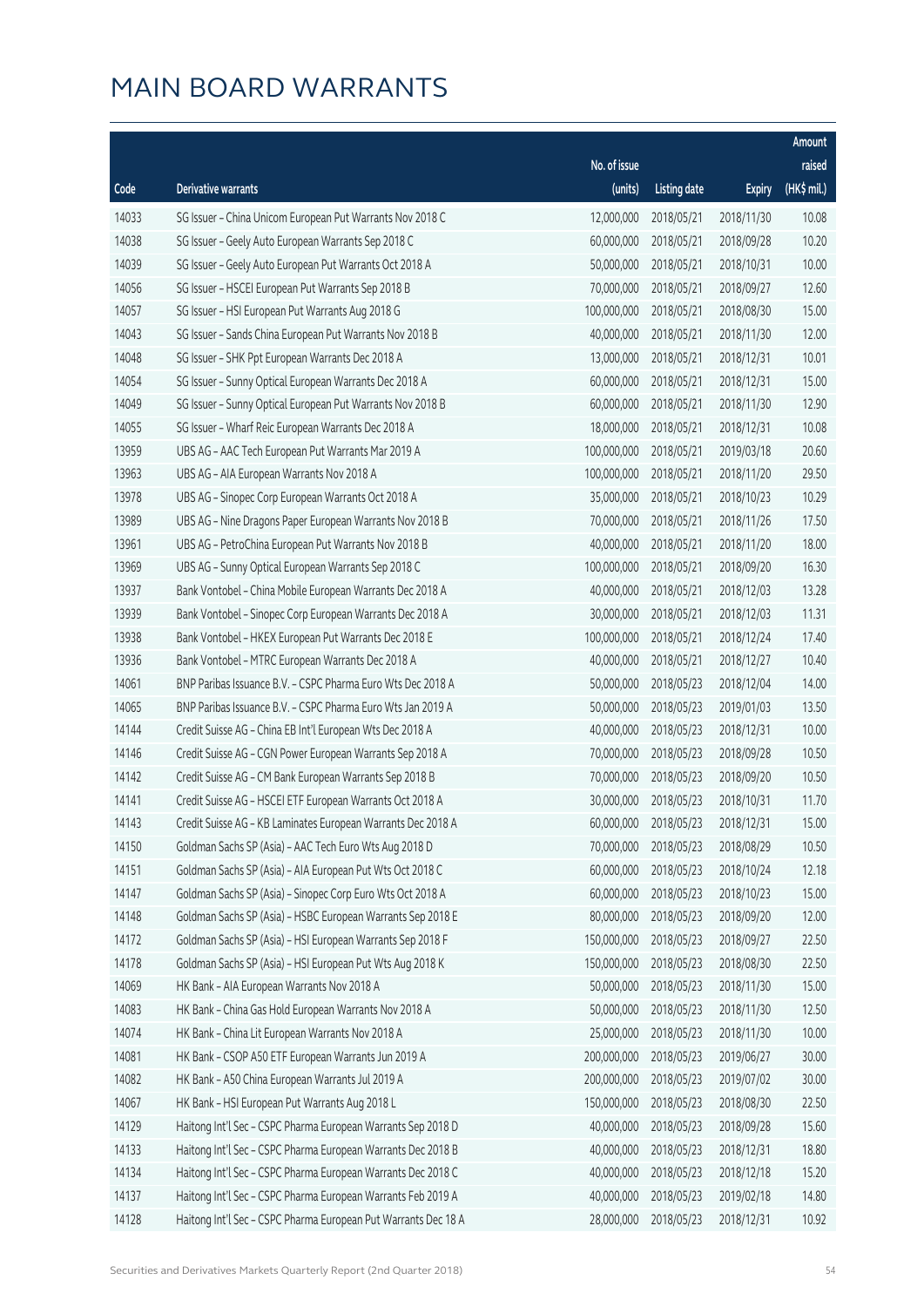|       |                                                                |              |                       |               | Amount      |
|-------|----------------------------------------------------------------|--------------|-----------------------|---------------|-------------|
|       |                                                                | No. of issue |                       |               | raised      |
| Code  | Derivative warrants                                            | (units)      | <b>Listing date</b>   | <b>Expiry</b> | (HK\$ mil.) |
| 14094 | Macquarie Bank Ltd. - Anta Sports European Wts Jun 2019 A      | 12,500,000   | 2018/05/23            | 2019/06/14    | 10.08       |
| 14091 | Macquarie Bank Ltd. - CKH European Put Warrants Jan 2019 B     | 21,000,000   | 2018/05/23            | 2019/01/03    | 10.02       |
| 14093 | Macquarie Bank Ltd. - CM Bank European Put Warrants Jan 19 A   | 25,000,000   | 2018/05/23            | 2019/01/03    | 10.23       |
| 14089 | Macquarie Bank Ltd. - China Tel European Warrants Apr 2019 A   | 40,000,000   | 2018/05/23            | 2019/04/02    | 10.00       |
| 14085 | Macquarie Bank Ltd. - MTRC European Warrants Apr 2019 A        | 40,000,000   | 2018/05/23            | 2019/04/02    | 10.08       |
| 14088 | Macquarie Bank Ltd. - New World Dev European Wts Dec 2018 A    | 20,000,000   | 2018/05/23            | 2018/12/04    | 10.18       |
| 14152 | SG Issuer - CSPC Pharma European Warrants Sep 2018 C           | 50,000,000   | 2018/05/23            | 2018/09/21    | 21.00       |
| 14156 | SG Issuer - HSI European Put Warrants Nov 2018 D               | 100,000,000  | 2018/05/23            | 2018/11/29    | 15.00       |
| 14153 | SG Issuer - Tencent European Warrants Aug 2018 G               | 200,000,000  | 2018/05/23            | 2018/08/31    | 30.00       |
| 14155 | SG Issuer - ZA Onine European Warrants Nov 2018 A              | 13,000,000   | 2018/05/23            | 2018/11/22    | 10.01       |
| 14096 | UBS AG - CSPC Pharma European Warrants Sep 2018 C              | 60,000,000   | 2018/05/23            | 2018/09/28    | 30.66       |
| 14103 | UBS AG - CSPC Pharma European Warrants Sep 2018 D              | 60,000,000   | 2018/05/23            | 2018/09/24    | 15.18       |
| 14097 | UBS AG - CSPC Pharma European Warrants Oct 2018 D              | 60,000,000   | 2018/05/23            | 2018/10/05    | 22.74       |
| 14105 | UBS AG - CSPC Pharma European Warrants Nov 2018 D              | 60,000,000   | 2018/05/23            | 2018/11/07    | 21.30       |
| 14104 | UBS AG - Fosun Pharma European Warrants Nov 2018 A             | 15,000,000   | 2018/05/23            | 2018/11/26    | 11.39       |
| 14213 | BNP Paribas Issuance B.V. - Anta Sports Euro Wt Dec 2018 A     | 40,000,000   | 2018/05/24            | 2018/12/04    | 16.80       |
| 14212 | BNP Paribas Issuance B.V. - Genscript Bio Euro Wts Jan 2019 A  | 40,000,000   | 2018/05/24            | 2019/01/03    | 28.80       |
| 14226 | Credit Suisse AG - Bank of China European Warrants Oct 2018 C  | 60,000,000   | 2018/05/24            | 2018/10/31    | 10.20       |
| 14223 | Credit Suisse AG - CSPC Pharma European Warrants Sep 2018 D    | 40,000,000   | 2018/05/24            | 2018/09/24    | 10.80       |
| 14225 | Credit Suisse AG - CSPC Pharma European Warrants Oct 2018 B    | 40,000,000   | 2018/05/24            | 2018/10/22    | 18.00       |
| 14229 | Credit Suisse AG - A50 China European Warrants Jun 2019 A      | 150,000,000  | 2018/05/24            | 2019/06/21    | 22.50       |
| 14227 | Credit Suisse AG - ZA Onine European Warrants Nov 2018 A       | 20,000,000   | 2018/05/24            | 2018/11/23    | 14.00       |
| 14245 | Goldman Sachs SP (Asia) - CKH Holdings European Wts Nov 18 A   | 60,000,000   | 2018/05/24            | 2018/11/29    | 16.14       |
| 14246 | Goldman Sachs SP (Asia) - Minsheng Bank Euro Wts Oct 2018 A    | 40,000,000   | 2018/05/24            | 2018/10/24    | 11.68       |
| 14249 | Goldman Sachs SP (Asia) - Lenovo European Wts Oct 2018 A       | 60,000,000   | 2018/05/24            | 2018/10/25    | 12.90       |
| 14253 | Goldman Sachs SP (Asia) - Ping An European Wts Oct 2018 C      | 100,000,000  | 2018/05/24            | 2018/10/26    | 32.40       |
| 14247 | Goldman Sachs SP (Asia) - Sunny Optical Euro Wts Sep 2018 C    |              | 70,000,000 2018/05/24 | 2018/09/20    | 10.50       |
| 14211 | HK Bank - Agricultural Bank European Warrants Nov 2018 B       | 50,000,000   | 2018/05/24            | 2018/11/30    | 12.50       |
| 14205 | HK Bank - Bank of China European Warrants Nov 2018 A           | 50,000,000   | 2018/05/24            | 2018/11/30    | 12.50       |
| 14210 | HK Bank - CC Bank European Warrants Nov 2018 A                 | 50,000,000   | 2018/05/24            | 2018/11/30    | 17.50       |
| 14204 | HK Bank - China Lit European Warrants Jun 2019 A               | 150,000,000  | 2018/05/24            | 2019/06/28    | 37.50       |
| 14198 | HK Bank - ICBC European Warrants Nov 2018 A                    | 50,000,000   | 2018/05/24            | 2018/11/30    | 12.50       |
| 14285 | Haitong Int'l Sec - HSI European Warrants Oct 2018 A           | 200,000,000  | 2018/05/24            | 2018/10/30    | 30.60       |
| 14284 | Haitong Int'l Sec - HSI European Warrants Jan 2019 B           | 200,000,000  | 2018/05/24            | 2019/01/30    | 39.00       |
| 14287 | Haitong Int'l Sec - HSI European Warrants Mar 2019 A           | 200,000,000  | 2018/05/24            | 2019/03/28    | 40.00       |
| 14281 | Haitong Int'l Sec - HSI European Put Warrants Nov 2018 A       | 200,000,000  | 2018/05/24            | 2018/11/29    | 37.20       |
| 14279 | Haitong Int'l Sec - HSI European Put Warrants Jan 2019 A       | 150,000,000  | 2018/05/24            | 2019/01/30    | 27.00       |
| 14266 | Haitong Int'l Sec - IGG European Warrants Nov 2018 A           | 50,000,000   | 2018/05/24            | 2018/11/26    | 12.50       |
| 14267 | Haitong Int'l Sec - IGG European Warrants Nov 2018 B           | 50,000,000   | 2018/05/24            | 2018/11/26    | 13.50       |
| 14268 | Haitong Int'l Sec - IGG European Put Warrants Nov 2018 C       | 50,000,000   | 2018/05/24            | 2018/11/26    | 12.50       |
| 14275 | Haitong Int'l Sec - Lee & Man Paper European Warrants Feb 19 A | 50,000,000   | 2018/05/24            | 2019/02/28    | 13.50       |
| 14277 | Haitong Int'l Sec - ND Paper European Warrants Feb 2019 A      | 50,000,000   | 2018/05/24            | 2019/02/18    | 15.50       |
| 14233 | J P Morgan SP BV - CNBM European Warrants Oct 2018 A           | 40,000,000   | 2018/05/24            | 2018/10/16    | 29.56       |
| 14244 | J P Morgan SP BV - CSPC Pharma European Warrants Oct 2018 A    | 60,000,000   | 2018/05/24            | 2018/10/31    | 22.92       |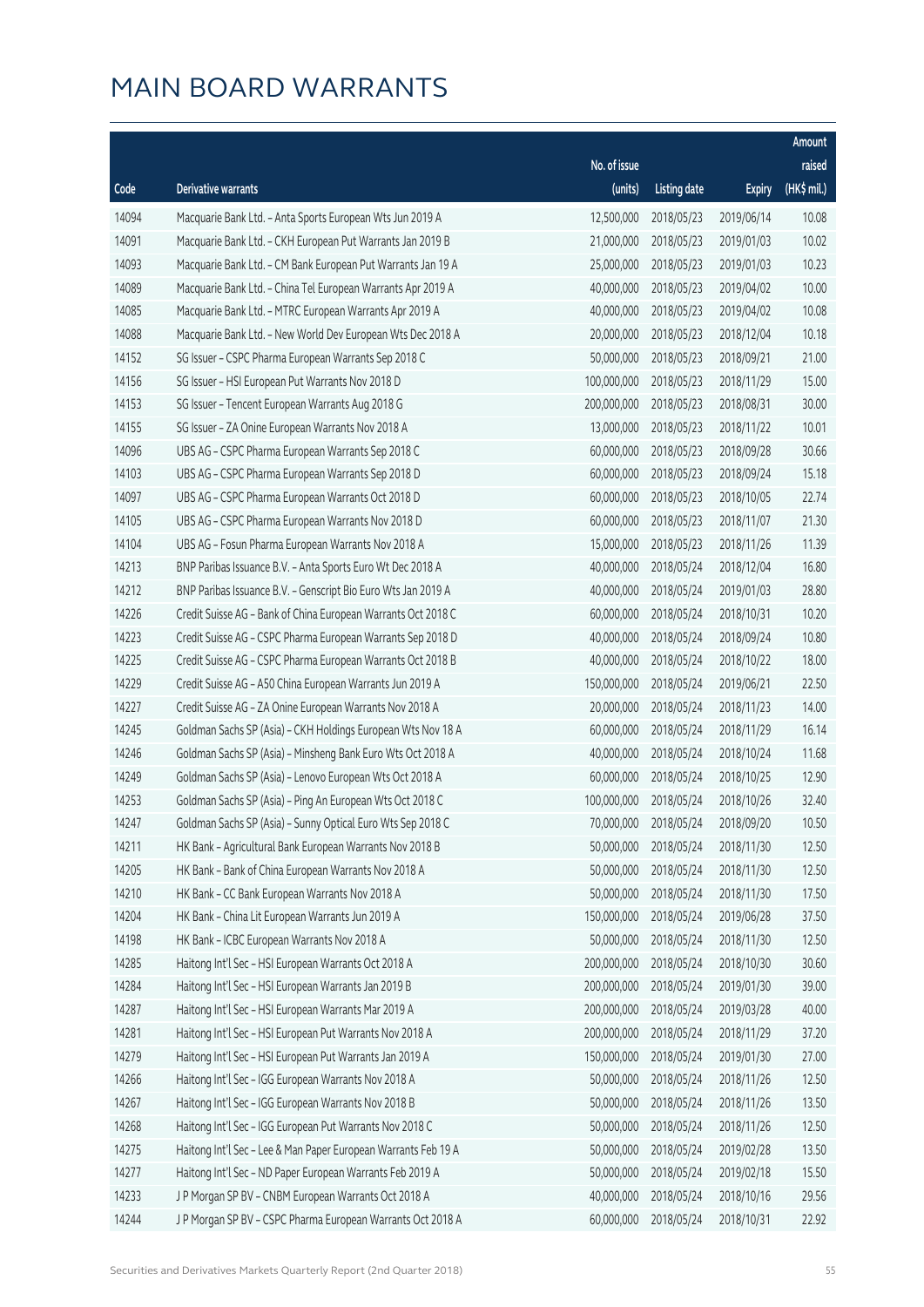|       |                                                                |              |                        |               | Amount      |
|-------|----------------------------------------------------------------|--------------|------------------------|---------------|-------------|
|       |                                                                | No. of issue |                        |               | raised      |
| Code  | Derivative warrants                                            | (units)      | <b>Listing date</b>    | <b>Expiry</b> | (HK\$ mil.) |
| 14236 | J P Morgan SP BV - ND Paper European Warrants Mar 2019 A       | 80,000,000   | 2018/05/24             | 2019/03/01    | 20.16       |
| 14183 | Macquarie Bank Ltd. - Genscript Bio European Warrants Jul 19 A | 15,000,000   | 2018/05/24             | 2019/07/12    | 12.32       |
| 14184 | Macquarie Bank Ltd. - SHK Ppt European Warrants Feb 2019 A     | 19,000,000   | 2018/05/24             | 2019/02/04    | 10.22       |
| 14185 | Macquarie Bank Ltd. - SHK Ppt European Put Wts Feb 2019 B      | 19,000,000   | 2018/05/24             | 2019/02/04    | 10.07       |
| 14258 | SG Issuer - Conch Cement European Warrants Nov 2018 A          | 25,000,000   | 2018/05/24             | 2018/11/30    | 10.25       |
| 14263 | SG Issuer - CKH Holdings European Warrants Nov 2018 A          | 30,000,000   | 2018/05/24             | 2018/11/30    | 13.95       |
| 14254 | SG Issuer - CNBM European Warrants Sep 2018 B                  | 10,000,000   | 2018/05/24             | 2018/09/28    | 10.80       |
| 14262 | SG Issuer - CRCC European Warrants Nov 2018 A                  | 16,000,000   | 2018/05/24             | 2018/11/30    | 10.08       |
| 14257 | SG Issuer - CSPC Pharma European Warrants Sep 2018 D           | 50,000,000   | 2018/05/24             | 2018/09/21    | 10.25       |
| 14265 | SG Issuer - Kingdee Intl European Warrants Sep 2018 A          | 10,000,000   | 2018/05/24             | 2018/09/28    | 10.50       |
| 14218 | UBS AG - CITIC Bank European Warrants Nov 2018 A               | 70,000,000   | 2018/05/24             | 2018/11/23    | 17.50       |
| 14219 | UBS AG - China South Air European Warrants Sep 2018 A          | 14,000,000   | 2018/05/24             | 2018/09/24    | 10.02       |
| 14215 | UBS AG - Kingdee Intl European Warrants Mar 2019 A             | 100,000,000  | 2018/05/24             | 2019/03/22    | 18.80       |
| 14179 | Bank Vontobel - HKEX European Warrants May 2019 A              | 100,000,000  | 2018/05/24             | 2019/05/31    | 25.30       |
| 14197 | Bank Vontobel - SUNAC European Warrants Sep 2018 A             | 30,000,000   | 2018/05/24             | 2018/09/17    | 13.08       |
| 14294 | BNP Paribas Issuance B.V. - Tencent European Wts Oct 2018 I    | 80,000,000   | 2018/05/25             | 2018/10/03    | 24.00       |
| 14289 | BNP Paribas Issuance B.V. - Tencent European Wts Jan 2019 J    | 80,000,000   | 2018/05/25             | 2019/01/03    | 20.00       |
| 14290 | BNP Paribas Issuance B.V. - Tencent European Wts Apr 2019 G    | 80,000,000   | 2018/05/25             | 2019/04/02    | 31.20       |
| 14295 | BNP Paribas Issuance B.V. - Tencent Eu Put Wt Jan 2019 K       | 80,000,000   | 2018/05/25             | 2019/01/03    | 24.00       |
| 14372 | Goldman Sachs SP (Asia) - China Unicom Euro Wts Aug 2018 B     | 60,000,000   | 2018/05/25             | 2018/08/27    | 47.22       |
| 14377 | Goldman Sachs SP (Asia) - Ping An European Wts Sep 2018 K      | 100,000,000  | 2018/05/25             | 2018/09/20    | 17.60       |
| 14378 | Goldman Sachs SP (Asia) - Sands China Ltd Euro Wts Oct 2018 A  | 80,000,000   | 2018/05/25             | 2018/10/24    | 18.96       |
| 14368 | Goldman Sachs SP (Asia) - Tencent European Wt Oct 2018 G       | 150,000,000  | 2018/05/25             | 2018/10/26    | 22.50       |
| 14367 | Goldman Sachs SP (Asia) - Tencent European Wt Nov 2018 C       | 150,000,000  | 2018/05/25             | 2018/11/27    | 42.90       |
| 14313 | HK Bank - Evergrande European Warrants Nov 2018 B              | 40,000,000   | 2018/05/25             | 2018/11/30    | 11.20       |
| 14322 | HK Bank - HSI European Warrants Nov 2018 C                     | 150,000,000  | 2018/05/25             | 2018/11/29    | 37.50       |
| 14324 | HK Bank - HSI European Warrants Dec 2018 B                     |              | 150,000,000 2018/05/25 | 2018/12/28    | 22.50       |
| 14320 | HK Bank - HSI European Put Warrants Nov 2018 B                 | 150,000,000  | 2018/05/25             | 2018/11/29    | 37.50       |
| 14315 | HK Bank - SMIC European Warrants Jan 2019 A                    | 100,000,000  | 2018/05/25             | 2019/01/11    | 15.00       |
| 14330 | Haitong Int'l Sec - CSPC Pharma European Warrants Sep 2018 E   | 50,000,000   | 2018/05/25             | 2018/09/21    | 11.50       |
| 14329 | Haitong Int'l Sec - CSPC Pharma European Warrants Nov 2018 D   | 50,000,000   | 2018/05/25             | 2018/11/26    | 20.50       |
| 14328 | Haitong Int'l Sec - CSPC Pharma European Put Wts Dec 2018 D    | 50,000,000   | 2018/05/25             | 2018/12/31    | 22.50       |
| 14347 | Haitong Int'l Sec - Li Ning European Warrants Mar 2019 C       | 50,000,000   | 2018/05/25             | 2019/03/01    | 10.50       |
| 14344 | Haitong Int'l Sec - Meitu European Warrants Mar 2019 A         | 80,000,000   | 2018/05/25             | 2019/03/28    | 20.80       |
| 14342 | Haitong Int'l Sec - NCI European Warrants Nov 2018 A           | 40,000,000   | 2018/05/25             | 2018/11/26    | 12.00       |
| 14343 | Haitong Int'l Sec - PICC Group European Warrants Nov 2018 B    | 25,000,000   | 2018/05/25             | 2018/11/26    | 10.25       |
| 14331 | Haitong Int'l Sec - Ping An European Warrants Oct 2018 C       | 80,000,000   | 2018/05/25             | 2018/10/26    | 39.20       |
| 14333 | Haitong Int'l Sec - Ping An European Warrants Oct 2018 D       | 80,000,000   | 2018/05/25             | 2018/10/26    | 28.00       |
| 14336 | Haitong Int'l Sec - Ping An European Warrants Oct 2018 E       | 80,000,000   | 2018/05/25             | 2018/10/29    | 16.80       |
| 14352 | J P Morgan SP BV - Genscript Bio European Warrants Dec 2018 A  | 40,000,000   | 2018/05/25             | 2018/12/03    | 21.60       |
| 14350 | J P Morgan SP BV - Link REIT European Warrants Dec 2018 A      | 50,000,000   | 2018/05/25             | 2018/12/03    | 12.60       |
| 14326 | Macquarie Bank Ltd. - China Huarong European Wts Mar 2019 A    | 20,000,000   | 2018/05/25             | 2019/03/18    | 10.00       |
| 14311 | Macquarie Bank Ltd. - CRPH European Warrants Jun 2019 A        | 39,000,000   | 2018/05/25             | 2019/06/14    | 10.14       |
| 14327 | Macquarie Bank Ltd. - CSPC Pharma European Wts Dec 2018 B      | 35,000,000   | 2018/05/25             | 2018/12/03    | 10.01       |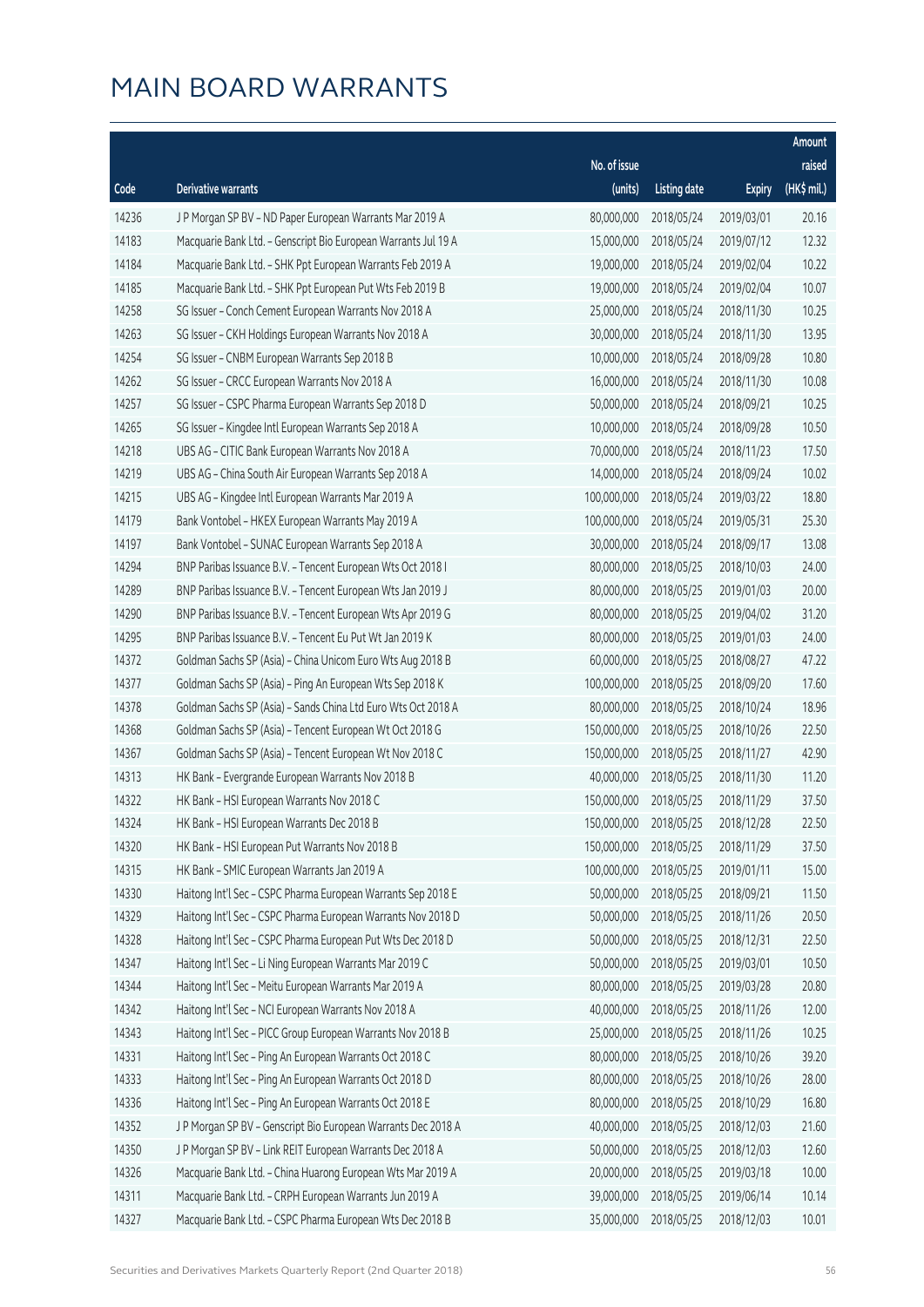|         |                                                               |              |                       |               | Amount      |
|---------|---------------------------------------------------------------|--------------|-----------------------|---------------|-------------|
|         |                                                               | No. of issue |                       |               | raised      |
| Code    | Derivative warrants                                           | (units)      | <b>Listing date</b>   | <b>Expiry</b> | (HK\$ mil.) |
| 14354   | SG Issuer - CITIC Sec European Warrants Dec 2018 B            | 70,000,000   | 2018/05/25            | 2018/12/31    | 10.50       |
| 14355   | SG Issuer - HSI European Put Warrants Nov 2018 E              | 100,000,000  | 2018/05/25            | 2018/11/29    | 15.00       |
| 14360   | UBS AG - 3SBIO European Warrants Oct 2018 A                   | 30,000,000   | 2018/05/25            | 2018/10/24    | 10.98       |
| 14363   | UBS AG - Agile Ppt European Warrants Dec 2018 A               | 40,000,000   | 2018/05/25            | 2018/12/17    | 10.64       |
| 14358   | UBS AG - BAIC Motor European Warrants Sep 2019 A              | 40,000,000   | 2018/05/25            | 2019/09/30    | 10.00       |
| 14364   | UBS AG - Country Garden European Warrants Jan 2019 A          | 60,000,000   | 2018/05/25            | 2019/01/21    | 10.68       |
| 14365   | UBS AG - China Res Beer European Warrants Oct 2018 A          | 30,000,000   | 2018/05/25            | 2018/10/25    | 10.62       |
| 14361   | UBS AG - Crphoenixhealth European Warrants Dec 2018 A         | 40,000,000   | 2018/05/25            | 2018/12/24    | 10.00       |
| 14357   | UBS AG - China Travel HK European Warrants Dec 2018 A         | 15,000,000   | 2018/05/25            | 2018/12/24    | 10.82       |
| 14301   | Bank Vontobel - CM Bank European Warrants Dec 2018 A          | 40,000,000   | 2018/05/25            | 2018/12/04    | 10.04       |
| 14310   | Bank Vontobel - Power Assets European Warrants Nov 2018 A     | 30,000,000   | 2018/05/25            | 2018/11/30    | 11.49       |
| 14307   | Bank Vontobel - Sands China European Warrants Dec 2018 A      | 40,000,000   | 2018/05/25            | 2018/12/04    | 10.40       |
| 14306   | Bank Vontobel - SHK Ppt European Warrants Dec 2018 A          | 30,000,000   | 2018/05/25            | 2018/12/03    | 17.10       |
| 14300   | Bank Vontobel - Wharf Holdings European Warrants Dec 2018 A   | 40,000,000   | 2018/05/25            | 2018/12/04    | 14.04       |
| 12334 # | Credit Suisse AG - CSPC Pharma European Warrants Sep 2018 B   | 40,000,000   | 2018/05/25            | 2018/09/28    | 15.80       |
| 14418   | BOCI Asia Ltd. - CNOOC European Warrants Nov 2018 A           | 50,000,000   | 2018/05/28            | 2018/11/28    | 18.55       |
| 14419   | BOCI Asia Ltd. - Sinopec Corp European Warrants Nov 2018 A    | 60,000,000   | 2018/05/28            | 2018/11/30    | 15.24       |
| 14421   | BOCI Asia Ltd. - China Shenhua European Warrants Nov 2018 A   | 80,000,000   | 2018/05/28            | 2018/11/27    | 12.00       |
| 14414   | BOCI Asia Ltd. - PetroChina European Warrants Nov 2018 B      | 60,000,000   | 2018/05/28            | 2018/11/29    | 15.06       |
| 14410   | BOCI Asia Ltd. - PSBC European Warrants Oct 2018 A            | 50,000,000   | 2018/05/28            | 2018/10/24    | 16.05       |
| 14470   | BOCI Asia Ltd. - Yanzhou Coal European Warrants Dec 2018 C    | 70,000,000   | 2018/05/28            | 2018/12/10    | 10.50       |
| 14448   | BNP Paribas Issuance B.V. - CNOOC European Wts Jan 2019 B     | 40,000,000   | 2018/05/28            | 2019/01/03    | 22.00       |
| 14467   | BNP Paribas Issuance B.V. - PetroChina Euro Wts Jan 2019 B    | 40,000,000   | 2018/05/28            | 2019/01/03    | 12.80       |
| 14462   | BNP Paribas Issuance B.V. - Sino Biopharm Euro Wts Jan 2019 A | 40,000,000   | 2018/05/28            | 2019/01/03    | 11.60       |
| 14424   | Credit Suisse AG - BAIC Motor European Warrants Jul 2019 A    | 80,000,000   | 2018/05/28            | 2019/07/31    | 20.00       |
| 14527   | Goldman Sachs SP (Asia) - CC Bank European Wts Sep 2018 E     | 80,000,000   | 2018/05/28            | 2018/09/24    | 23.44       |
| 14525   | Goldman Sachs SP (Asia) - Greatwall Motor Eur Wts Dec 2019 A  |              | 70,000,000 2018/05/28 | 2019/12/20    | 10.50       |
| 14533   | Goldman Sachs SP (Asia) - Ping An European Wts Oct 2018 D     | 100,000,000  | 2018/05/28            | 2018/10/24    | 26.10       |
| 14534   | Goldman Sachs SP (Asia) - Tencent European Put Wt Oct 2018 H  | 100,000,000  | 2018/05/28            | 2018/10/30    | 15.00       |
| 14479   | J P Morgan SP BV - CITIC Bank European Warrants Oct 2018 A    | 100,000,000  | 2018/05/28            | 2018/10/31    | 36.70       |
| 14515   | J P Morgan SP BV - Mapleleaf Edu European Warrants Dec 2018 A | 50,000,000   | 2018/05/28            | 2018/12/03    | 12.80       |
| 14500   | J P Morgan SP BV - Chinares Pharma European Warrants Jan 19 A | 60,000,000   | 2018/05/28            | 2019/01/31    | 10.14       |
| 14489   | J P Morgan SP BV - Chi Res Power European Wts May 2019 A      | 50,000,000   | 2018/05/28            | 2019/05/03    | 12.55       |
| 14486   | J P Morgan SP BV - Trad Chi Med European Warrants Oct 2018 A  | 50,000,000   | 2018/05/28            | 2018/10/15    | 34.70       |
| 14503   | J P Morgan SP BV - R&F Ppt European Warrants Nov 2018 A       | 60,000,000   | 2018/05/28            | 2018/11/09    | 11.64       |
| 14498   | J P Morgan SP BV - Hua Hong Semi European Warrants Nov 2018 A | 50,000,000   | 2018/05/28            | 2018/11/06    | 15.90       |
| 14506   | J P Morgan SP BV - Logan PPT European Warrants Mar 2019 A     | 50,000,000   | 2018/05/28            | 2019/03/01    | 12.55       |
| 14482   | J P Morgan SP BV - Maanshan Iron European Warrants Dec 2018 A | 60,000,000   | 2018/05/28            | 2018/12/03    | 23.34       |
| 14487   | J P Morgan SP BV - Minth Group European Warrants Dec 2018 A   | 50,000,000   | 2018/05/28            | 2018/12/03    | 19.15       |
| 14522   | J P Morgan SP BV - PetroChina European Warrants Dec 2018 B    | 100,000,000  | 2018/05/28            | 2018/12/03    | 25.10       |
| 14514   | J P Morgan SP BV - PetroChina European Put Warrants Dec 18 A  | 100,000,000  | 2018/05/28            | 2018/12/03    | 28.40       |
| 14504   | J P Morgan SP BV - Sino-Ocean Gp European Warrants Dec 2018 A | 30,000,000   | 2018/05/28            | 2018/12/03    | 12.39       |
| 14484   | J P Morgan SP BV - Sihuan Pharm European Warrants Dec 2018 A  | 50,000,000   | 2018/05/28            | 2018/12/03    | 17.75       |
| 14474   | J P Morgan SP BV - Want Want Ch European Warrants Nov 2018 A  | 50,000,000   | 2018/05/28            | 2018/11/30    | 39.45       |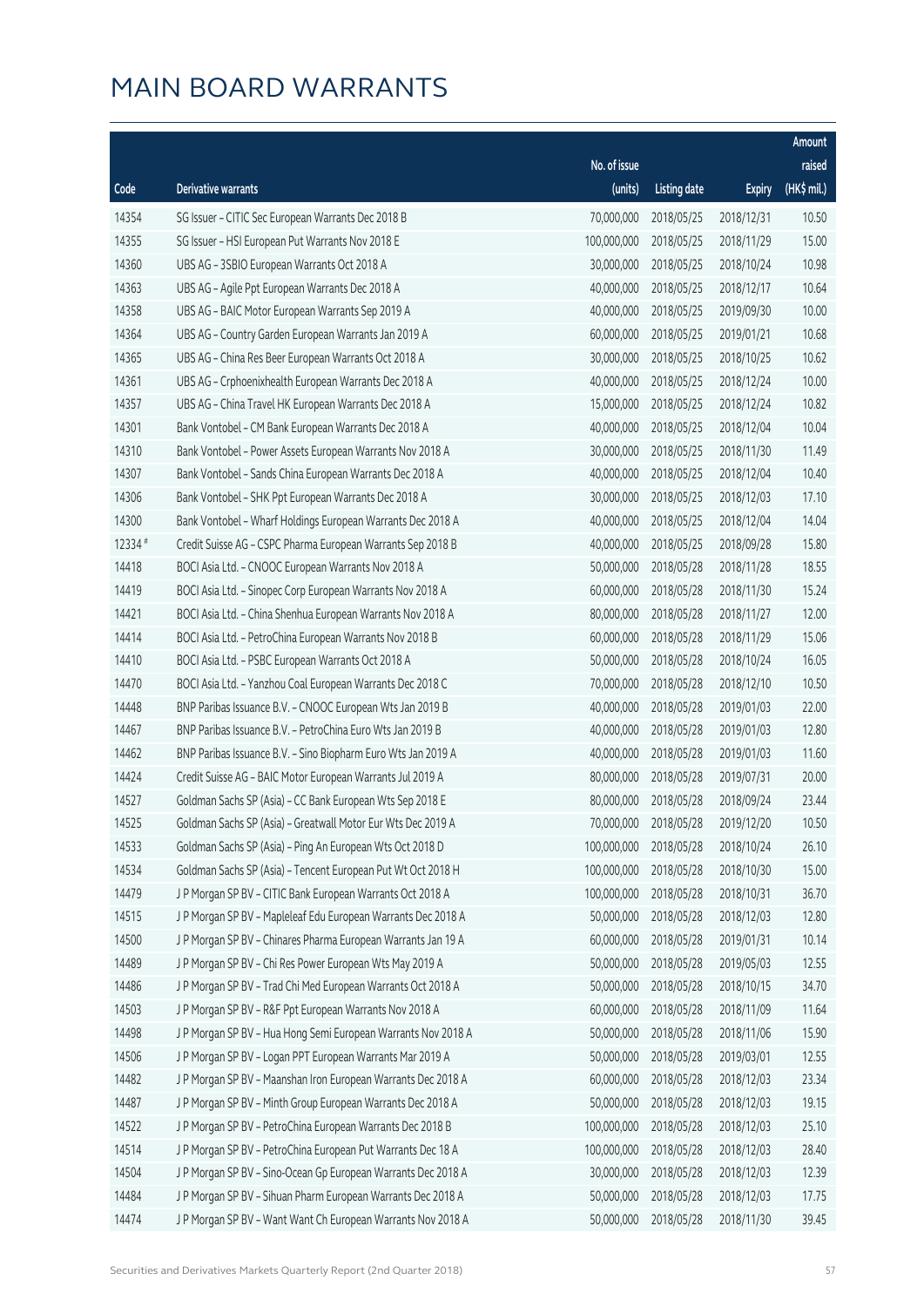|       |                                                                |              |                       |               | Amount      |
|-------|----------------------------------------------------------------|--------------|-----------------------|---------------|-------------|
|       |                                                                | No. of issue |                       |               | raised      |
| Code  | Derivative warrants                                            | (units)      | <b>Listing date</b>   | <b>Expiry</b> | (HK\$ mil.) |
| 14509 | J P Morgan SP BV - YOFC European Warrants Dec 2018 A           | 50,000,000   | 2018/05/28            | 2018/12/31    | 35.85       |
| 14492 | J P Morgan SP BV - YuHua Edu European Warrants Dec 2019 A      | 50,000,000   | 2018/05/28            | 2019/12/02    | 12.65       |
| 14401 | Macquarie Bank Ltd. - Brilliance Chi Euro Wts Dec 2018 A       | 40,000,000   | 2018/05/28            | 2018/12/31    | 10.32       |
| 14399 | Macquarie Bank Ltd. - Brilliance Chi Euro Wts Mar 2019 A       | 40,000,000   | 2018/05/28            | 2019/03/15    | 10.20       |
| 14397 | Macquarie Bank Ltd. - CLP European Warrants Dec 2018 A         | 32,000,000   | 2018/05/28            | 2018/12/14    | 10.50       |
| 14394 | Macquarie Bank Ltd. - PSBC European Warrants Mar 2019 A        | 21,000,000   | 2018/05/28            | 2019/03/15    | 10.16       |
| 14444 | SG Issuer - CNOOC European Warrants Oct 2018 B                 | 20,000,000   | 2018/05/28            | 2018/10/31    | 11.00       |
| 14447 | SG Issuer - CNOOC European Put Warrants Nov 2018 C             | 20,000,000   | 2018/05/28            | 2018/11/30    | 11.00       |
| 14458 | SG Issuer - PetroChina European Warrants Sep 2018 C            | 50,000,000   | 2018/05/28            | 2018/09/28    | 10.50       |
| 14465 | SG Issuer - Tencent European Warrants Sep 2018 J               | 200,000,000  | 2018/05/28            | 2018/09/28    | 30.00       |
| 14468 | SG Issuer - Yanzhou Coal Eu Wt Sep 2018 C                      | 80,000,000   | 2018/05/28            | 2018/09/28    | 12.00       |
| 14427 | UBS AG - CNOOC European Warrants Oct 2018 B                    | 40,000,000   | 2018/05/28            | 2018/10/26    | 17.08       |
| 14425 | UBS AG - CNOOC European Warrants Nov 2018 A                    | 40,000,000   | 2018/05/28            | 2018/11/27    | 12.28       |
| 14441 | UBS AG - CNOOC European Put Warrants Oct 2019 A                | 100,000,000  | 2018/05/28            | 2019/10/14    | 25.00       |
| 14435 | UBS AG - Sinopec Corp European Warrants Nov 2018 A             | 50,000,000   | 2018/05/28            | 2018/11/27    | 12.75       |
| 14440 | UBS AG - Kunlun Energy European Warrants Nov 2018 A            | 25,000,000   | 2018/05/28            | 2018/11/27    | 10.70       |
| 14429 | UBS AG - PetroChina European Warrants Nov 2018 C               | 70,000,000   | 2018/05/28            | 2018/11/27    | 17.50       |
| 14392 | Bank Vontobel - CHALCO European Warrants Dec 2018 A            | 20,000,000   | 2018/05/28            | 2018/12/27    | 15.18       |
| 14387 | Bank Vontobel - New World Dev European Warrants Dec 2018 A     | 15,000,000   | 2018/05/28            | 2018/12/31    | 10.05       |
| 14389 | Bank Vontobel - PetroChina European Warrants Nov 2018 B        | 50,000,000   | 2018/05/28            | 2018/11/27    | 18.50       |
| 14423 | Bank Vontobel - Swire Pacific A European Warrants Oct 2018 B   | 30,000,000   | 2018/05/28            | 2018/10/22    | 10.59       |
| 14391 | Bank Vontobel - Zijin Mining European Warrants Dec 2018 A      | 30,000,000   | 2018/05/28            | 2018/12/03    | 11.73       |
| 14626 | Credit Suisse AG - BJ Ent Water European Warrants Nov 2018 A   | 20,000,000   | 2018/05/29            | 2018/11/28    | 10.40       |
| 14601 | Credit Suisse AG - Sinopec Corp European Warrants Nov 2018 A   | 50,000,000   | 2018/05/29            | 2018/11/28    | 13.50       |
| 14603 | Credit Suisse AG - Genscript Bio European Warrants Nov 2018 B  | 30,000,000   | 2018/05/29            | 2018/11/28    | 16.50       |
| 14629 | Credit Suisse AG - Genscript Bio European Warrants Nov 2018 C  | 30,000,000   | 2018/05/29            | 2018/11/28    | 21.60       |
| 14625 | Credit Suisse AG - Maanshan Iron European Warrants Nov 2018 A  |              | 30,000,000 2018/05/29 | 2018/11/28    | 10.20       |
| 14656 | Goldman Sachs SP (Asia) - AAC Tech Euro Wts Dec 2018 A         | 70,000,000   | 2018/05/29            | 2018/12/24    | 10.50       |
| 14650 | Goldman Sachs SP (Asia) - PetroChina European Wts Sep 2018 B   | 80,000,000   | 2018/05/29            | 2018/09/26    | 12.00       |
| 14654 | Goldman Sachs SP (Asia) - SHK Ppt European Wts Sep 2018 A      | 40,000,000   | 2018/05/29            | 2018/09/14    | 10.48       |
| 14657 | Goldman Sachs SP (Asia) - Stanchart European Wts Sep 2018 A    | 50,000,000   | 2018/05/29            | 2018/09/24    | 10.00       |
| 14662 | Goldman Sachs SP (Asia) - Yanzhou Coal Euro Wts Sep 2018 D     | 70,000,000   | 2018/05/29            | 2018/09/20    | 10.50       |
| 14593 | HK Bank - AAC Tech European Warrants Dec 2018 A                | 100,000,000  | 2018/05/29            | 2018/12/03    | 25.00       |
| 14537 | Haitong Int'l Sec - China Travel HK European Warrants Dec 18 A | 32,000,000   | 2018/05/29            | 2018/12/18    | 10.88       |
| 14550 | Haitong Int'l Sec - Genscript Bio European Warrants Dec 18 A   | 30,000,000   | 2018/05/29            | 2018/12/03    | 17.10       |
| 14539 | Haitong Int'l Sec - Sihuan Pharm European Warrants Dec 2018 A  | 30,000,000   | 2018/05/29            | 2018/12/18    | 15.30       |
| 14548 | Haitong Int'l Sec - Sinotrans European Warrants Dec 2018 A     | 30,000,000   | 2018/05/29            | 2018/12/18    | 15.90       |
| 14536 | Haitong Int'l Sec - Want Want China European Warrants Dec 18 B | 18,000,000   | 2018/05/29            | 2018/12/18    | 11.70       |
| 14581 | Macquarie Bank Ltd. - China Life European Wts Jan 2019 B       | 10,500,000   | 2018/05/29            | 2019/01/03    | 10.05       |
| 14578 | Macquarie Bank Ltd. - China Life European Wts Feb 2019 A       | 40,000,000   | 2018/05/29            | 2019/02/04    | 10.00       |
| 14595 | Macquarie Bank Ltd. - Sinopec Corp Euro Put Wts Dec 2018 B     | 25,000,000   | 2018/05/29            | 2018/12/04    | 10.15       |
| 14575 | Macquarie Bank Ltd. - COSCO Ship Hold European Wts Apr 19 A    | 13,000,000   | 2018/05/29            | 2019/04/02    | 10.11       |
| 14588 | Macquarie Bank Ltd. - PetroChina European Wts Jan 2019 B       | 34,000,000   | 2018/05/29            | 2019/01/03    | 10.13       |
| 14596 | Macquarie Bank Ltd. - Tencent European Warrants Dec 2018 G     | 40,000,000   | 2018/05/29            | 2018/12/24    | 10.00       |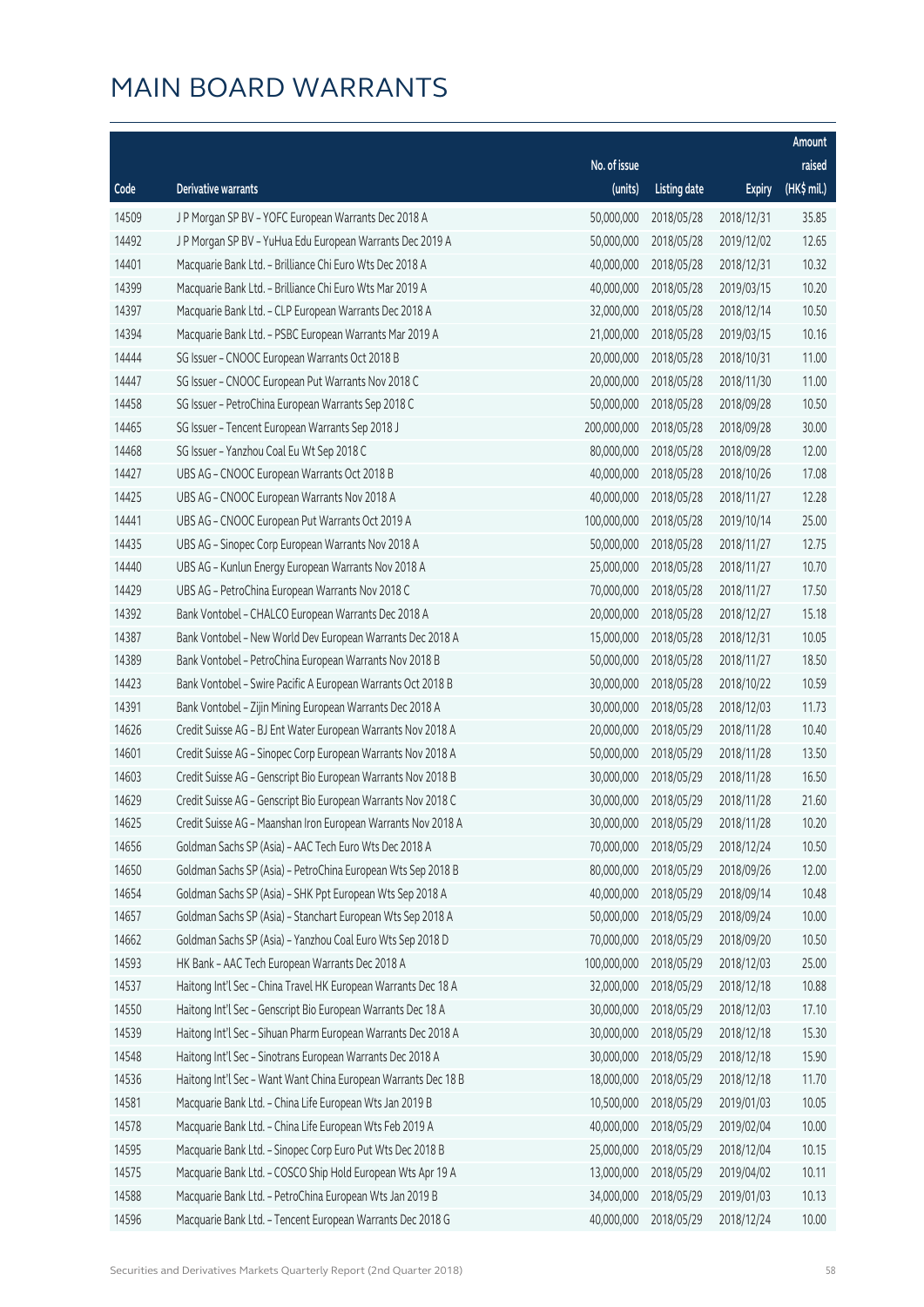|       |                                                               |              |                       |               | Amount      |
|-------|---------------------------------------------------------------|--------------|-----------------------|---------------|-------------|
|       |                                                               | No. of issue |                       |               | raised      |
| Code  | Derivative warrants                                           | (units)      | <b>Listing date</b>   | <b>Expiry</b> | (HK\$ mil.) |
| 14597 | Macquarie Bank Ltd. - Tencent European Warrants Dec 2018 H    | 30,000,000   | 2018/05/29            | 2018/12/24    | 17.31       |
| 14554 | SG Issuer - China Coal European Warrants Nov 2018 A           | 30,000,000   | 2018/05/29            | 2018/11/30    | 10.20       |
| 14607 | SG Issuer - CITIC Bank European Warrants Nov 2018 A           | 26,000,000   | 2018/05/29            | 2018/11/30    | 10.01       |
| 14608 | SG Issuer - COSCO Ship Hold European Warrants Dec 2018 A      | 20,000,000   | 2018/05/29            | 2018/12/31    | 14.20       |
| 14609 | SG Issuer - ICBC European Warrants Oct 2018 A                 | 60,000,000   | 2018/05/29            | 2018/10/31    | 19.20       |
| 14615 | SG Issuer - Kingdee Intl European Warrants Nov 2018 A         | 10,000,000   | 2018/05/29            | 2018/11/30    | 10.00       |
| 14616 | SG Issuer - Ping An European Warrants Sep 2018 G              | 80,000,000   | 2018/05/29            | 2018/09/28    | 16.40       |
| 14620 | SG Issuer - Ping An European Warrants Oct 2018 B              | 80,000,000   | 2018/05/29            | 2018/10/31    | 32.40       |
| 14621 | SG Issuer - Sands China European Warrants Nov 2018 C          | 40,000,000   | 2018/05/29            | 2018/11/30    | 10.00       |
| 14565 | SG Issuer - Tencent European Warrants Aug 2018 H              | 20,000,000   | 2018/05/29            | 2018/08/31    | 37.80       |
| 14567 | SG Issuer - Tencent European Warrants Aug 2018 I              | 20,000,000   | 2018/05/29            | 2018/08/31    | 16.80       |
| 14572 | SG Issuer - Tencent European Warrants Dec 2018 C              | 200,000,000  | 2018/05/29            | 2018/12/31    | 30.00       |
| 14574 | SG Issuer - Tencent European Warrants Sep 2019 A              | 200,000,000  | 2018/05/29            | 2019/09/30    | 77.00       |
| 14571 | SG Issuer - Tencent European Put Warrants Sep 2018 K          | 150,000,000  | 2018/05/29            | 2018/09/28    | 30.75       |
| 14643 | UBS AG - MTR Corporation European Warrants Jan 2019 A         | 70,000,000   | 2018/05/29            | 2019/01/28    | 23.52       |
| 14637 | UBS AG - Sino Biopharm European Warrants Nov 2018 A           | 40,000,000   | 2018/05/29            | 2018/11/23    | 12.68       |
| 14644 | UBS AG - Wynn Macau European Warrants Nov 2018 A              | 70,000,000   | 2018/05/29            | 2018/11/28    | 22.47       |
| 14746 | Credit Suisse AG - Mapleleaf Edu European Warrants Nov 2018 A | 50,000,000   | 2018/05/30            | 2018/11/29    | 16.50       |
| 14753 | Credit Suisse AG - Huaneng Power European Warrants Nov 2018 A | 30,000,000   | 2018/05/30            | 2018/11/29    | 13.20       |
| 14823 | Credit Suisse AG - Kingdee Int'l European Warrants Feb 2019 B | 60,000,000   | 2018/05/30            | 2019/02/28    | 15.00       |
| 14742 | Credit Suisse AG - Tencent Euro Put Wts Sep 2018 G            | 100,000,000  | 2018/05/30            | 2018/09/28    | 21.00       |
| 14745 | Credit Suisse AG - Want Want European Warrants Nov 2018 A     | 20,000,000   | 2018/05/30            | 2018/11/29    | 15.60       |
| 14841 | Goldman Sachs SP (Asia) - China Shenhua Euro Wts Sep 2018 B   | 70,000,000   | 2018/05/30            | 2018/09/18    | 10.50       |
| 14855 | Goldman Sachs SP (Asia) - Galaxy Ent European Wts Sep 2018 C  | 80,000,000   | 2018/05/30            | 2018/09/24    | 25.36       |
| 14824 | Goldman Sachs SP (Asia) - KECL European Warrants Sep 2018 B   | 50,000,000   | 2018/05/30            | 2018/09/20    | 14.30       |
| 14849 | Goldman Sachs SP (Asia) - Kingsoft European Wts Sep 2018 B    | 60,000,000   | 2018/05/30            | 2018/09/21    | 10.08       |
| 14850 | Goldman Sachs SP (Asia) - ZA Onine European Warrants Nov 18 A |              | 30,000,000 2018/05/30 | 2018/11/15    | 15.00       |
| 14720 | Haitong Int'l Sec - Mapleleaf Edu European Warrants Nov 18 A  | 50,000,000   | 2018/05/30            | 2018/11/30    | 15.50       |
| 14755 | Haitong Int'l Sec - Goodbaby Intl European Warrants Dec 18 A  | 12,000,000   | 2018/05/30            | 2018/12/31    | 11.64       |
| 14757 | Haitong Int'l Sec - H&H Intl Hldg European Warrants Mar 20 A  | 80,000,000   | 2018/05/30            | 2020/03/30    | 20.00       |
| 14719 | Haitong Int'l Sec - Maanshan Iron European Wts Nov 2018 A     | 30,000,000   | 2018/05/30            | 2018/11/30    | 12.00       |
| 14721 | Haitong Int'l Sec - Sands China European Warrants Nov 2018 A  | 40,000,000   | 2018/05/30            | 2018/11/30    | 10.80       |
| 14727 | Haitong Int'l Sec - YuHua Edu European Warrants Dec 2019 B    | 80,000,000   | 2018/05/30            | 2019/12/31    | 20.00       |
| 14740 | J P Morgan SP BV - Bank of China European Warrants Nov 2018 A | 100,000,000  | 2018/05/30            | 2018/11/30    | 15.00       |
| 14737 | J P Morgan SP BV - Fosun Pharma European Warrants Dec 2018 A  | 25,000,000   | 2018/05/30            | 2018/12/03    | 12.00       |
| 14730 | J P Morgan SP BV - HSI European Put Warrants Dec 2018 D       | 300,000,000  | 2018/05/30            | 2018/12/28    | 75.30       |
| 14731 | J P Morgan SP BV - HSI European Put Warrants Dec 2018 E       | 300,000,000  | 2018/05/30            | 2018/12/28    | 75.30       |
| 14739 | J P Morgan SP BV - ICBC European Warrants Dec 2018 A          | 100,000,000  | 2018/05/30            | 2018/12/03    | 25.10       |
| 14738 | J P Morgan SP BV - New World Dev European Wts Dec 2018 A      | 30,000,000   | 2018/05/30            | 2018/12/04    | 13.62       |
| 14736 | J P Morgan SP BV - Sino Biopharm European Warrants Dec 2018 A | 40,000,000   | 2018/05/30            | 2018/12/31    | 10.08       |
| 14741 | J P Morgan SP BV - WH Group European Warrants Oct 2018 A      | 60,000,000   | 2018/05/30            | 2018/10/12    | 26.70       |
| 14701 | Macquarie Bank Ltd. - CICC European Warrants Jan 2019 A       | 40,000,000   | 2018/05/30            | 2019/01/15    | 10.28       |
| 14710 | Macquarie Bank Ltd. - CRCC European Put Warrants Jan 2019 B   | 12,000,000   | 2018/05/30            | 2019/01/03    | 10.78       |
| 14664 | Macquarie Bank Ltd. - Haitong Sec European Wts May 2019 A     | 8,000,000    | 2018/05/30            | 2019/05/02    | 10.38       |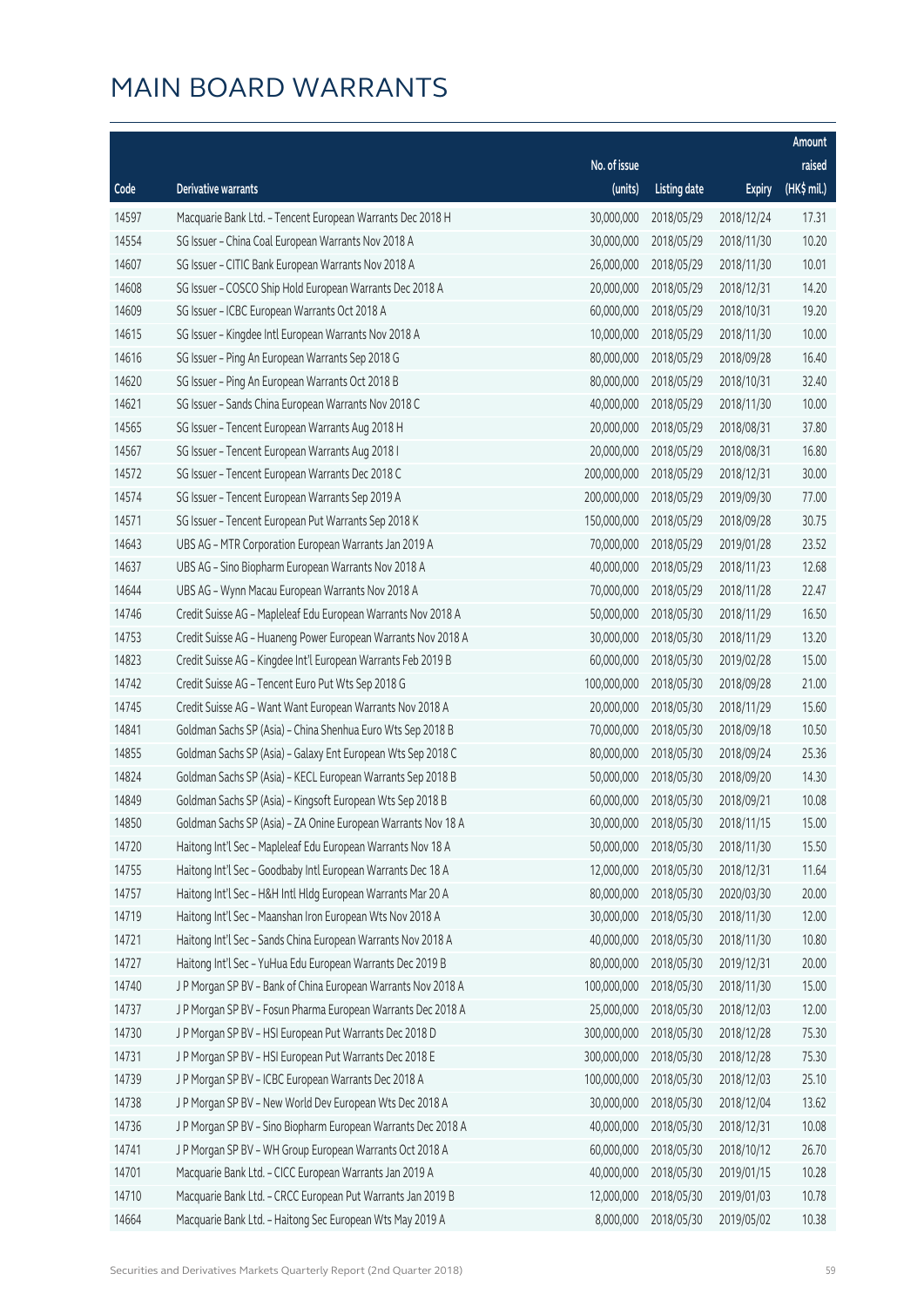|       |                                                               |              |                       |               | Amount      |
|-------|---------------------------------------------------------------|--------------|-----------------------|---------------|-------------|
|       |                                                               | No. of issue |                       |               | raised      |
| Code  | Derivative warrants                                           | (units)      | <b>Listing date</b>   | <b>Expiry</b> | (HK\$ mil.) |
| 14709 | Macquarie Bank Ltd. - Sands China European Wts Jan 2019 B     | 5,000,000    | 2018/05/30            | 2019/01/03    | 10.85       |
| 14666 | Macquarie Bank Ltd. - Tencent European Warrants Jan 2019 C    | 10,000,000   | 2018/05/30            | 2019/01/02    | 10.00       |
| 14672 | Macquarie Bank Ltd. - Tencent European Warrants Jan 2019 D    | 7,000,000    | 2018/05/30            | 2019/01/02    | 11.68       |
| 14696 | Macquarie Bank Ltd. - Tencent European Warrants Jan 2019 E    | 7,500,000    | 2018/05/30            | 2019/01/02    | 20.46       |
| 14669 | Macquarie Bank Ltd. - ZA Onine European Warrants Mar 2019 A   | 10,000,000   | 2018/05/30            | 2019/03/15    | 10.91       |
| 14767 | SG Issuer - CAM CSI300 European Warrants Aug 2018 A           | 50,000,000   | 2018/05/30            | 2018/08/31    | 10.75       |
| 14774 | SG Issuer - CAM CSI300 European Warrants Dec 2018 A           | 40,000,000   | 2018/05/30            | 2018/12/31    | 10.00       |
| 14789 | SG Issuer - CC Bank European Put Warrants Nov 2018 B          | 40,000,000   | 2018/05/30            | 2018/11/30    | 12.20       |
| 14780 | SG Issuer - China Life European Warrants Jul 2019 A           | 120,000,000  | 2018/05/30            | 2019/07/31    | 18.00       |
| 14781 | SG Issuer - Ch Molybdenum European Warrants Nov 2018 B        | 15,000,000   | 2018/05/30            | 2018/11/08    | 10.50       |
| 14788 | SG Issuer - CSOP A50 ETF European Warrants Nov 2018 A         | 25,000,000   | 2018/05/30            | 2018/11/30    | 10.75       |
| 14777 | SG Issuer - CSOP A50 ETF European Warrants Mar 2019 A         | 20,000,000   | 2018/05/30            | 2019/03/29    | 21.80       |
| 14791 | SG Issuer - GF Sec European Warrants Sep 2019 A               | 70,000,000   | 2018/05/30            | 2019/09/30    | 17.50       |
| 14760 | SG Issuer - HKEX European Warrants Dec 2018 D                 | 200,000,000  | 2018/05/30            | 2018/12/31    | 30.00       |
| 14761 | SG Issuer - HKEX European Warrants Mar 2019 A                 | 200,000,000  | 2018/05/30            | 2019/03/29    | 50.00       |
| 14792 | SG Issuer - Haitong Sec European Warrants Dec 2018 A          | 11,000,000   | 2018/05/30            | 2018/12/31    | 10.34       |
| 14793 | SG Issuer - Huaneng Power European Warrants Dec 2018 A        | 20,000,000   | 2018/05/30            | 2018/12/31    | 11.20       |
| 14794 | SG Issuer - ICBC European Put Wt Nov 2018 A                   | 40,000,000   | 2018/05/30            | 2018/11/30    | 11.80       |
| 14785 | SG Issuer - NCI European Warrants Dec 2018 A                  | 30,000,000   | 2018/05/30            | 2018/12/31    | 12.45       |
| 14787 | SG Issuer - Ping An European Warrants Feb 2020 A              | 500,000,000  | 2018/05/30            | 2020/02/28    | 75.00       |
| 14763 | SG Issuer - Tencent European Put Warrants Oct 2018 E          | 150,000,000  | 2018/05/30            | 2018/10/31    | 22.50       |
| 14821 | UBS AG - Ch LongYuan European Warrants May 2019 A             | 65,000,000   | 2018/05/30            | 2019/05/24    | 10.14       |
| 14815 | UBS AG - CNOOC European Warrants Dec 2019 B                   | 70,000,000   | 2018/05/30            | 2019/12/20    | 10.50       |
| 14796 | UBS AG - HKEX European Warrants Oct 2018 E                    | 300,000,000  | 2018/05/30            | 2018/10/24    | 46.20       |
| 14798 | UBS AG - HKEX European Warrants Oct 2018 F                    | 300,000,000  | 2018/05/30            | 2018/10/30    | 61.50       |
| 14795 | UBS AG - HKEX European Warrants Dec 2018 A                    | 300,000,000  | 2018/05/30            | 2018/12/24    | 45.00       |
| 14808 | UBS AG - Kunlun Energy European Warrants Sep 2018 B           |              | 45,000,000 2018/05/30 | 2018/09/21    | 10.53       |
| 14801 | UBS AG - Tencent European Warrants Aug 2018 E                 | 300,000,000  | 2018/05/30            | 2018/08/29    | 46.50       |
| 14802 | UBS AG - Tencent European Warrants Sep 2018 H                 | 300,000,000  | 2018/05/30            | 2018/09/24    | 45.00       |
| 14807 | UBS AG - Tencent European Put Warrants Sep 2018 I             | 200,000,000  | 2018/05/30            | 2018/09/28    | 85.80       |
| 14860 | BNP Paribas Issuance B.V. - CC Bank Euro Wts Jan 2019 D       | 40,000,000   | 2018/05/31            | 2019/01/03    | 11.20       |
| 14864 | BNP Paribas Issuance B.V. - CC Bank Euro Wts Apr 2019 A       | 40,000,000   | 2018/05/31            | 2019/04/02    | 10.00       |
| 14857 | BNP Paribas Issuance B.V. - HSBC European Wts Apr 2019 A      | 40,000,000   | 2018/05/31            | 2019/04/02    | 15.60       |
| 14858 | BNP Paribas Issuance B.V. - HSBC European Wts Jul 2019 B      | 40,000,000   | 2018/05/31            | 2019/07/03    | 12.80       |
| 14866 | BNP Paribas Issuance B.V. - ICBC European Wts Jan 2019 D      | 40,000,000   | 2018/05/31            | 2019/01/03    | 13.60       |
| 14865 | BNP Paribas Issuance B.V. - ICBC European Wts Apr 2019 A      | 40,000,000   | 2018/05/31            | 2019/04/02    | 12.80       |
| 15022 | Credit Suisse AG - Bank of China European Warrants Oct 2018 D | 60,000,000   | 2018/05/31            | 2018/10/12    | 10.20       |
| 15139 | Credit Suisse AG - CKI Holdings European Warrants Nov 2018 A  | 40,000,000   | 2018/05/31            | 2018/11/30    | 13.20       |
| 15069 | Credit Suisse AG - CNOOC European Warrants Sep 2019 B         | 100,000,000  | 2018/05/31            | 2019/09/24    | 18.00       |
| 15066 | Credit Suisse AG - China Shenhua European Wts Nov 2018 C      | 70,000,000   | 2018/05/31            | 2018/11/23    | 10.50       |
| 14986 | Credit Suisse AG - HKEX European Warrants Oct 2018 E          | 200,000,000  | 2018/05/31            | 2018/10/24    | 30.00       |
| 14987 | Credit Suisse AG - HSBC European Wts Sep 2018 B               | 100,000,000  | 2018/05/31            | 2018/09/24    | 23.00       |
| 15072 | Credit Suisse AG - Haitong Sec European Warrants Nov 2018 A   | 25,000,000   | 2018/05/31            | 2018/11/30    | 17.00       |
| 14994 | Credit Suisse AG - ICBC European Warrants Sep 2018 B          | 70,000,000   | 2018/05/31            | 2018/09/20    | 11.20       |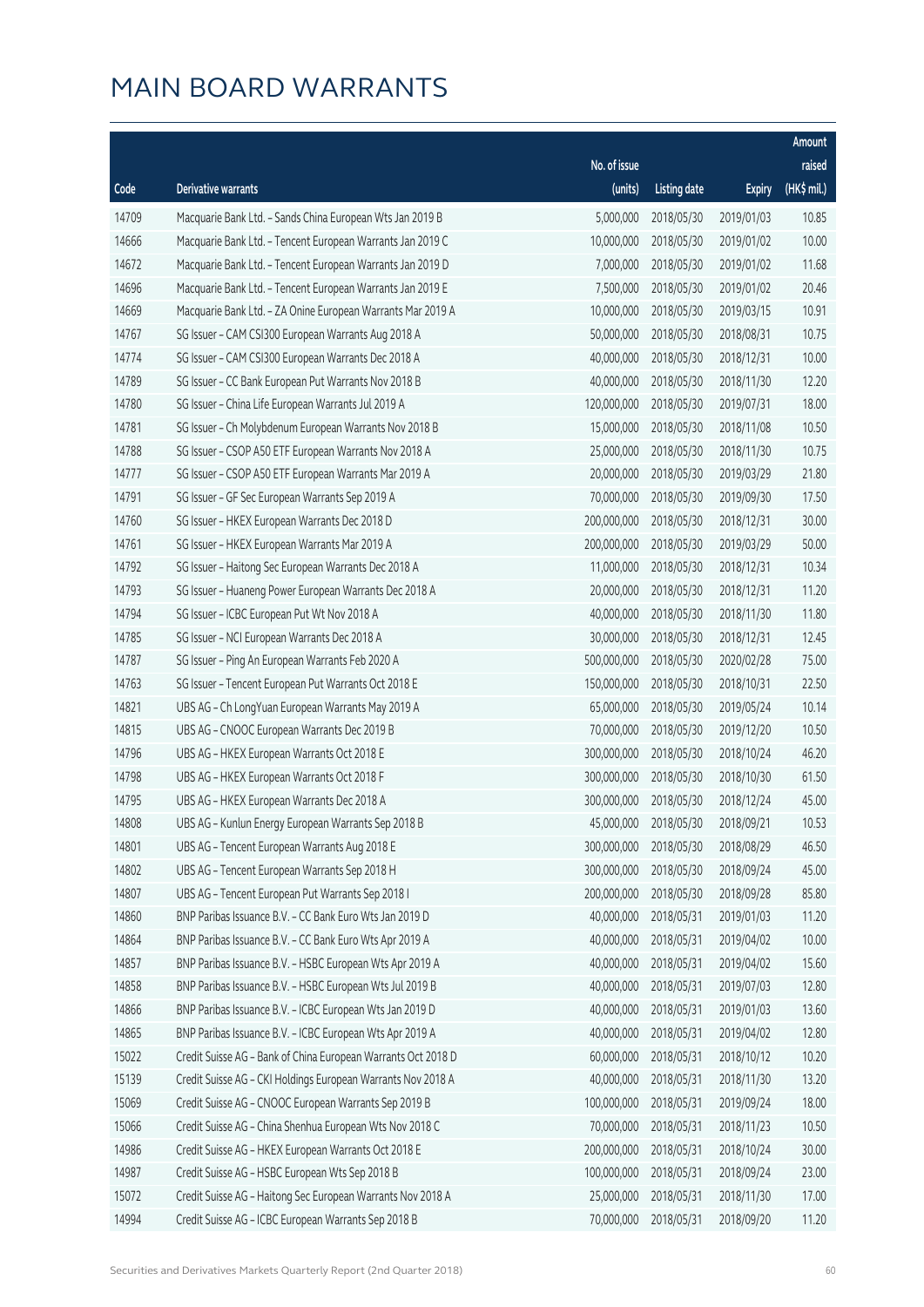|       |                                                               |              |                      |               | Amount      |
|-------|---------------------------------------------------------------|--------------|----------------------|---------------|-------------|
|       |                                                               | No. of issue |                      |               | raised      |
| Code  | Derivative warrants                                           | (units)      | <b>Listing date</b>  | <b>Expiry</b> | (HK\$ mil.) |
| 15039 | Credit Suisse AG - NCI European Warrants Nov 2018 A           | 40,000,000   | 2018/05/31           | 2018/11/30    | 15.20       |
| 15058 | Credit Suisse AG - Sands China European Warrants Sep 2018 A   | 60,000,000   | 2018/05/31           | 2018/09/24    | 10.20       |
| 15173 | Goldman Sachs SP (Asia) - BOCL European Warrants Oct 2018 E   | 80,000,000   | 2018/05/31           | 2018/10/26    | 12.00       |
| 15191 | Goldman Sachs SP (Asia) - CNOOC European Warrants Oct 2018 C  | 80,000,000   | 2018/05/31           | 2018/10/24    | 48.40       |
| 15187 | Goldman Sachs SP (Asia) - A50 China European Wts Aug 2018 B   | 80,000,000   | 2018/05/31           | 2018/08/31    | 16.48       |
| 15196 | Goldman Sachs SP (Asia) - HSI European Warrants Oct 2018 C    | 150,000,000  | 2018/05/31           | 2018/10/30    | 22.50       |
| 15188 | Goldman Sachs SP (Asia) - PetroChina European Wts Sep 2018 C  | 80,000,000   | 2018/05/31           | 2018/09/26    | 24.56       |
| 14966 | HK Bank - China Overseas European Warrants Nov 2018 A         | 80,000,000   | 2018/05/31           | 2018/11/27    | 12.80       |
| 14983 | HK Bank - HSI European Put Warrants Sep 2018 H                | 150,000,000  | 2018/05/31           | 2018/09/27    | 22.50       |
| 14984 | HK Bank - HSI European Put Warrants Nov 2018 D                | 150,000,000  | 2018/05/31           | 2018/11/29    | 22.50       |
| 15157 | J P Morgan SP BV - COSCO Sh Hold European Warrants Dec 2018 A | 50,000,000   | 2018/05/31           | 2018/12/03    | 19.70       |
| 15155 | J P Morgan SP BV - KECL European Warrants Dec 2018 A          | 40,000,000   | 2018/05/31           | 2018/12/03    | 13.64       |
| 15156 | J P Morgan SP BV - Kingsoft European Warrants Dec 2018 A      | 60,000,000   | 2018/05/31           | 2018/12/31    | 15.06       |
| 15146 | J P Morgan SP BV - NagaCorp European Warrants May 2019 A      | 60,000,000   | 2018/05/31           | 2019/05/03    | 15.12       |
| 15144 | J P Morgan SP BV - SUNAC European Warrants Dec 2018 B         | 60,000,000   | 2018/05/31           | 2018/12/03    | 22.80       |
| 14938 | Macquarie Bank Ltd. - Beijing Air European Wts Apr 2019 A     | 40,000,000   | 2018/05/31           | 2019/04/18    | 10.08       |
| 14905 | Macquarie Bank Ltd. - China Mobile European Wts Dec 2018 A    | 4,400,000    | 2018/05/31           | 2018/12/04    | 10.00       |
| 14894 | Macquarie Bank Ltd. - HKEX European Warrants Dec 2018 C       | 10,000,000   | 2018/05/31           | 2018/12/04    | 10.41       |
| 14898 | Macquarie Bank Ltd. - HKEX European Warrants Dec 2018 D       | 60,000,000   | 2018/05/31           | 2018/12/04    | 15.00       |
| 14935 | Macquarie Bank Ltd. - HKEX European Put Warrants Dec 2018 E   | 12,000,000   | 2018/05/31           | 2018/12/04    | 10.22       |
| 14934 | Macquarie Bank Ltd. - HSBC European Warrants Dec 2018 C       | 4,100,000    | 2018/05/31           | 2018/12/04    | 10.21       |
| 14878 | Macquarie Bank Ltd. - Kingsoft European Warrants Dec 2018 B   | 40,000,000   | 2018/05/31           | 2018/12/04    | 10.00       |
| 14943 | Macquarie Bank Ltd. - Ping An European Warrants Dec 2018 A    | 17,000,000   | 2018/05/31           | 2018/12/04    | 10.22       |
| 14950 | Macquarie Bank Ltd. - Ping An European Warrants Dec 2018 B    | 30,000,000   | 2018/05/31           | 2018/12/04    | 10.14       |
| 14958 | Macquarie Bank Ltd. - Ping An European Warrants Dec 2018 C    | 37,000,000   | 2018/05/31           | 2018/12/04    | 10.06       |
| 14900 | Macquarie Bank Ltd. - Sinopharm European Warrants May 2019 A  | 13,000,000   | 2018/05/31           | 2019/05/16    | 10.02       |
| 14869 | Macquarie Bank Ltd. - Tencent European Warrants Jan 2019 F    |              | 8,500,000 2018/05/31 | 2019/01/02    | 34.35       |
| 14870 | Macquarie Bank Ltd. - Tencent European Warrants Jan 2019 G    | 9,000,000    | 2018/05/31           | 2019/01/02    | 56.92       |
| 15262 | SG Issuer - AIA European Warrants Aug 2018 B                  | 60,000,000   | 2018/05/31           | 2018/08/31    | 12.30       |
| 15263 | SG Issuer - Galaxy Ent European Warrants Nov 2018 A           | 40,000,000   | 2018/05/31           | 2018/11/30    | 21.60       |
| 15265 | SG Issuer - KECL European Warrants Oct 2018 A                 | 20,000,000   | 2018/05/31           | 2018/10/31    | 10.20       |
| 15232 | SG Issuer - Maanshan Iron European Warrants Sep 2018 A        | 33,000,000   | 2018/05/31           | 2018/09/28    | 10.07       |
| 15246 | SG Issuer - ND Paper European Warrants Nov 2018 A             | 70,000,000   | 2018/05/31           | 2018/11/19    | 12.60       |
| 15269 | SG Issuer - ND Paper European Warrants Nov 2018 B             | 70,000,000   | 2018/05/31           | 2018/11/01    | 15.40       |
| 15275 | SG Issuer - Ping An European Warrants Nov 2018 A              | 80,000,000   | 2018/05/31           | 2018/11/30    | 35.60       |
| 15289 | SG Issuer - Want Want China European Warrants Nov 2018 A      | 14,000,000   | 2018/05/31           | 2018/11/30    | 10.50       |
| 15529 | BOCI Asia Ltd. - CC Bank European Warrants Sep 2018 E         | 70,000,000   | 2018/06/01           | 2018/09/20    | 18.27       |
| 15498 | BOCI Asia Ltd. - CSPC Pharma European Warrants Nov 2018 A     | 50,000,000   | 2018/06/01           | 2018/11/12    | 14.80       |
| 15625 | Credit Suisse AG - Brilliance Chi European Wts Dec 2018 A     | 40,000,000   | 2018/06/01           | 2018/12/03    | 10.00       |
| 15589 | Credit Suisse AG - Ch Molybdenum European Wts Nov 2018 B      | 30,000,000   | 2018/06/01           | 2018/11/08    | 18.60       |
| 15599 | Credit Suisse AG - Lenovo European Warrants Oct 2018 A        | 50,000,000   | 2018/06/01           | 2018/10/26    | 10.00       |
| 15597 | Credit Suisse AG - SUNAC European Warrants Dec 2018 A         | 40,000,000   | 2018/06/01           | 2018/12/03    | 24.00       |
| 15795 | Goldman Sachs SP (Asia) - CNOOC European Warrants Sep 2018 A  | 80,000,000   | 2018/06/01           | 2018/09/03    | 40.08       |
| 15754 | Goldman Sachs SP (Asia) - Sinopec Corp Euro Wts Sep 2018 A    | 60,000,000   | 2018/06/01           | 2018/09/28    | 10.02       |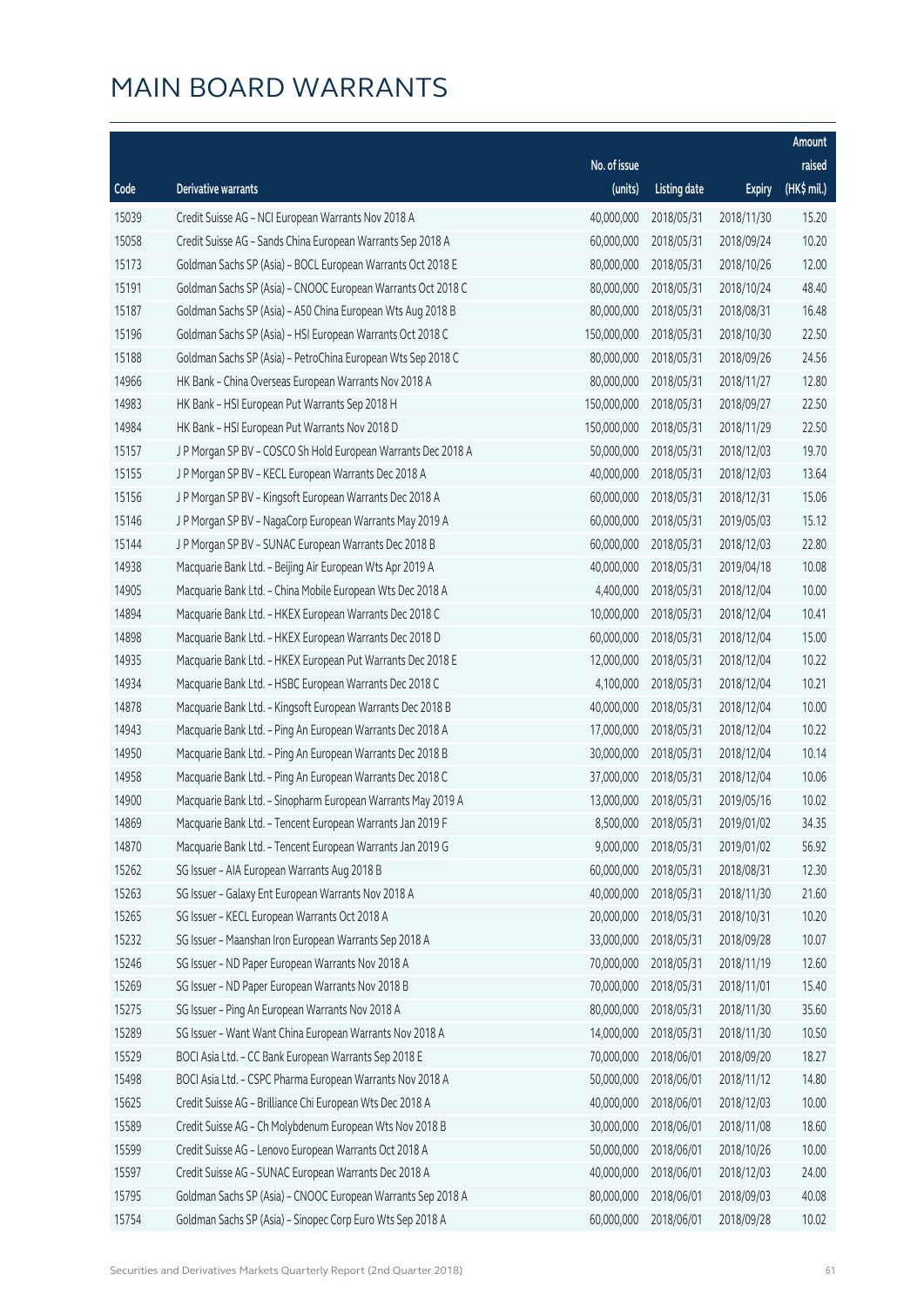|       |                                                               |              |                       |               | Amount      |
|-------|---------------------------------------------------------------|--------------|-----------------------|---------------|-------------|
|       |                                                               | No. of issue |                       |               | raised      |
| Code  | Derivative warrants                                           | (units)      | <b>Listing date</b>   | <b>Expiry</b> | (HK\$ mil.) |
| 15757 | Goldman Sachs SP (Asia) - CPIC European Warrants Oct 2018 A   | 70,000,000   | 2018/06/01            | 2018/10/03    | 10.50       |
| 15756 | Goldman Sachs SP (Asia) - Lenovo European Wts Oct 2018 B      | 60,000,000   | 2018/06/01            | 2018/10/26    | 10.08       |
| 15773 | Goldman Sachs SP (Asia) - Ping An European Wts Oct 2018 E     | 100,000,000  | 2018/06/01            | 2018/10/26    | 15.00       |
| 15366 | HK Bank - Meitu European Warrants Feb 2019 A                  | 60,000,000   | 2018/06/01            | 2019/02/28    | 15.00       |
| 15356 | HK Bank - ZA Onine European Warrants Nov 2018 A               | 35,000,000   | 2018/06/01            | 2018/11/30    | 10.50       |
| 15295 | Haitong Int'l Sec - Ali Pictures European Warrants Dec 2019 A | 40,000,000   | 2018/06/01            | 2019/12/18    | 19.60       |
| 15346 | Haitong Int'l Sec - CAM CSI300 European Warrants Oct 2018 A   | 60,000,000   | 2018/06/01            | 2018/10/24    | 11.40       |
| 15348 | Haitong Int'l Sec - CAM CSI300 European Warrants Jun 2019 A   | 40,000,000   | 2018/06/01            | 2019/06/28    | 11.60       |
| 15303 | Haitong Int'l Sec - CSOP A50 ETF European Warrants Oct 2018 B | 30,000,000   | 2018/06/01            | 2018/10/25    | 16.20       |
| 15331 | Haitong Int'l Sec - A50 China European Warrants Dec 2018 A    | 30,000,000   | 2018/06/01            | 2018/12/03    | 18.00       |
| 15565 | J P Morgan SP BV - AIA European Warrants Sep 2018 B           | 100,000,000  | 2018/06/01            | 2018/09/28    | 25.30       |
| 15563 | J P Morgan SP BV - China Life European Warrants Oct 2018 B    | 100,000,000  | 2018/06/01            | 2018/10/02    | 15.10       |
| 15566 | J P Morgan SP BV - CSPC Pharma European Warrants Dec 2018 A   | 60,000,000   | 2018/06/01            | 2018/12/03    | 16.68       |
| 15583 | J P Morgan SP BV - Meitu European Warrants Nov 2018 A         | 100,000,000  | 2018/06/01            | 2018/11/30    | 16.60       |
| 15533 | J P Morgan SP BV - Ping An European Warrants Dec 2018 B       | 150,000,000  | 2018/06/01            | 2018/12/03    | 37.50       |
| 15415 | Macquarie Bank Ltd. - BYD Company European Put Wts Jan 19 A   | 16,000,000   | 2018/06/01            | 2019/01/03    | 10.00       |
| 15430 | Macquarie Bank Ltd. - Lenovo European Warrants Feb 2019 A     | 40,000,000   | 2018/06/01            | 2019/02/04    | 10.56       |
| 15402 | Macquarie Bank Ltd. - Tencent European Put Wts Dec 2018 I     | 22,000,000   | 2018/06/01            | 2018/12/24    | 10.01       |
| 15410 | Macquarie Bank Ltd. - Tencent European Put Wts Jan 2019 H     | 6,000,000    | 2018/06/01            | 2019/01/02    | 16.43       |
| 15655 | SG Issuer - CC Bank European Warrants Sep 2018 A              | 60,000,000   | 2018/06/01            | 2018/09/28    | 18.30       |
| 15649 | SG Issuer - CITIC Bank European Warrants Oct 2018 A           | 23,000,000   | 2018/06/01            | 2018/10/31    | 10.12       |
| 15666 | SG Issuer - China Life European Warrants Jun 2019 A           | 120,000,000  | 2018/06/01            | 2019/06/28    | 22.20       |
| 15696 | SG Issuer - CNOOC European Warrants Sep 2019 A                | 200,000,000  | 2018/06/01            | 2019/09/30    | 34.00       |
| 15704 | SG Issuer - ICBC European Warrants Sep 2018 C                 | 60,000,000   | 2018/06/01            | 2018/09/28    | 16.20       |
| 15746 | SG Issuer - Maanshan Iron European Warrants Nov 2018 A        | 35,000,000   | 2018/06/01            | 2018/11/30    | 10.15       |
| 15750 | SG Issuer - Shimao Ppt Eu Wt Nov 2018 A                       | 40,000,000   | 2018/06/01            | 2018/11/30    | 10.00       |
| 15387 | UBS AG - Brilliance Chi European Warrants Oct 2018 B          |              | 70,000,000 2018/06/01 | 2018/10/30    | 12.18       |
| 15370 | UBS AG - Ch LongYuan European Warrants Jun 2019 A             | 50,000,000   | 2018/06/01            | 2019/06/24    | 12.50       |
| 15384 | UBS AG - China Res Beer European Warrants Nov 2018 A          | 25,000,000   | 2018/06/01            | 2018/11/09    | 11.40       |
| 15397 | UBS AG - Chinares Cement European Warrants Sep 2019 A         | 70,000,000   | 2018/06/01            | 2019/09/23    | 17.50       |
| 15389 | UBS AG - CSPC Pharma European Warrants Dec 2018 D             | 60,000,000   | 2018/06/01            | 2018/12/13    | 16.20       |
| 15388 | UBS AG - PetroChina European Warrants Nov 2018 D              | 70,000,000   | 2018/06/01            | 2018/11/22    | 22.54       |
| 15375 | UBS AG - Tencent European Warrants Sep 2018 J                 | 300,000,000  | 2018/06/01            | 2018/09/24    | 97.80       |
| 15383 | UBS AG - Tencent European Put Warrants Oct 2018 E             | 200,000,000  | 2018/06/01            | 2018/10/26    | 51.80       |
| 15455 | Bank Vontobel - CC Bank European Warrants Oct 2018 B          | 50,000,000   | 2018/06/01            | 2018/10/24    | 16.00       |
| 15447 | Bank Vontobel - CNOOC European Warrants Oct 2018 C            | 50,000,000   | 2018/06/01            | 2018/10/29    | 25.05       |
| 15491 | Bank Vontobel - HKEX European Warrants Sep 2018 C             | 100,000,000  | 2018/06/01            | 2018/09/28    | 16.70       |
| 15453 | Bank Vontobel - New World Dev European Warrants Dec 2019 A    | 80,000,000   | 2018/06/01            | 2019/12/10    | 15.68       |
| 15474 | Bank Vontobel - Tencent European Warrants Nov 2018 B          | 100,000,000  | 2018/06/01            | 2018/11/27    | 26.20       |
| 15957 | Credit Suisse AG - Sinopec Corp European Warrants Oct 2018 B  | 50,000,000   | 2018/06/04            | 2018/10/26    | 16.00       |
| 15949 | Credit Suisse AG - Chinares Cement European Warrants Jul 19 A | 60,000,000   | 2018/06/04            | 2019/07/31    | 15.00       |
| 15950 | Credit Suisse AG - CSPC Pharma European Warrants Nov 2018 A   | 40,000,000   | 2018/06/04            | 2018/11/26    | 14.40       |
| 15958 | Credit Suisse AG - Sunny Optical European Warrants Sep 2018 D | 100,000,000  | 2018/06/04            | 2018/09/20    | 17.00       |
| 16105 | Goldman Sachs SP (Asia) - Ch Comm Cons Euro Wts Sep 2018 A    | 40,000,000   | 2018/06/04            | 2018/09/20    | 13.56       |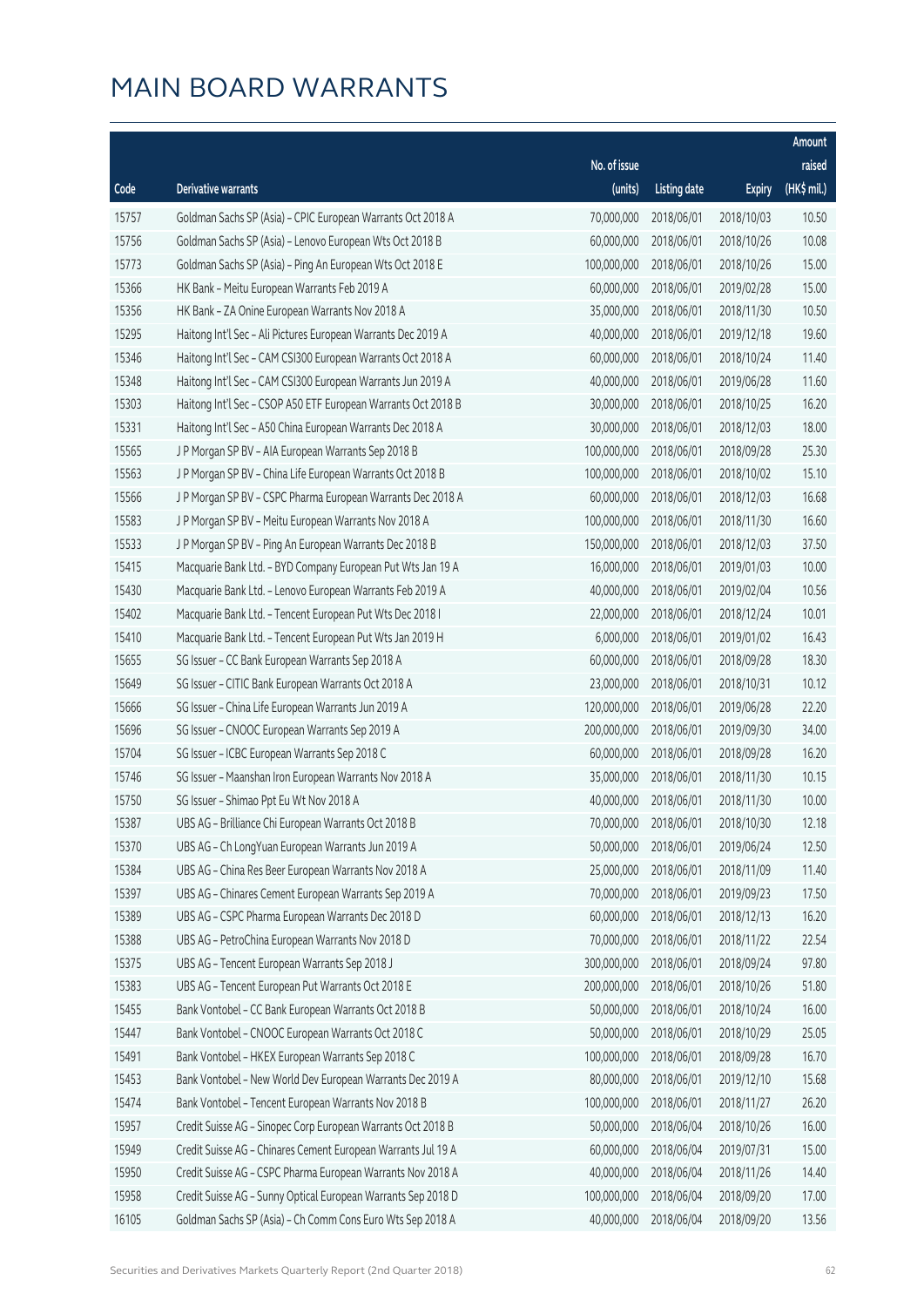|       |                                                                |                        |                     |               | Amount      |
|-------|----------------------------------------------------------------|------------------------|---------------------|---------------|-------------|
|       |                                                                | No. of issue           |                     |               | raised      |
| Code  | Derivative warrants                                            | (units)                | <b>Listing date</b> | <b>Expiry</b> | (HK\$ mil.) |
| 16131 | Goldman Sachs SP (Asia) – CNOOC European Warrants Sep 2019 A   | 100,000,000            | 2018/06/04          | 2019/09/25    | 15.00       |
| 16091 | Goldman Sachs SP (Asia) - China Overseas European Wts Sep 18 B | 80,000,000             | 2018/06/04          | 2018/09/07    | 12.00       |
| 16106 | Goldman Sachs SP (Asia) - Ping An European Wts Jun 2020 A      | 200,000,000            | 2018/06/04          | 2020/06/22    | 30.00       |
| 16164 | Goldman Sachs SP (Asia) - Tencent European Put Wt Sep 2018 M   | 100,000,000            | 2018/06/04          | 2018/09/28    | 18.00       |
| 15852 | J P Morgan SP BV - Brilliance Chi European Wts Oct 2018 A      | 70,000,000             | 2018/06/04          | 2018/10/30    | 11.62       |
| 15817 | J P Morgan SP BV - Chinares Cement Euro Warrants Dec 2018 A    | 30,000,000             | 2018/06/04          | 2018/12/31    | 29.88       |
| 15808 | J P Morgan SP BV - Li & Fung European Warrants Dec 2018 A      | 60,000,000             | 2018/06/04          | 2018/12/31    | 15.06       |
| 15863 | J P Morgan SP BV - Lenovo European Warrants Nov 2018 A         | 100,000,000            | 2018/06/04          | 2018/11/01    | 15.90       |
| 15796 | J P Morgan SP BV - PetroChina European Warrants Nov 2018 A     | 100,000,000            | 2018/06/04          | 2018/11/08    | 25.60       |
| 15833 | J P Morgan SP BV - Shenzhen Int'l European Warrants Apr 19 A   | 60,000,000             | 2018/06/04          | 2019/04/30    | 15.06       |
| 15802 | J P Morgan SP BV - WuXi Bio European Warrants Dec 2018 A       | 40,000,000             | 2018/06/04          | 2018/12/31    | 10.12       |
| 15977 | SG Issuer - Brilliance Chi European Warrants Oct 2018 A        | 50,000,000             | 2018/06/04          | 2018/10/24    | 10.00       |
| 15979 | SG Issuer - Sinopec Corp European Warrants Sep 2018 A          | 35,000,000             | 2018/06/04          | 2018/09/27    | 10.68       |
| 15982 | SG Issuer - CSPC Pharma European Warrants Nov 2018 C           | 50,000,000             | 2018/06/04          | 2018/11/26    | 17.75       |
| 16082 | SG Issuer - A50 China European Warrants Dec 2018 A             | 25,000,000             | 2018/06/04          | 2018/12/03    | 11.25       |
| 16023 | SG Issuer - Lenovo European Warrants Dec 2018 A                | 35,000,000             | 2018/06/04          | 2018/12/31    | 10.15       |
| 16037 | SG Issuer - Tencent European Warrants Feb 2019 A               | 200,000,000            | 2018/06/04          | 2019/02/28    | 76.00       |
| 16045 | SG Issuer - Tencent European Warrants May 2019 A               | 200,000,000            | 2018/06/04          | 2019/05/31    | 76.00       |
| 15897 | UBS AG - China Gas Hold European Warrants Dec 2018 A           | 35,000,000             | 2018/06/04          | 2018/12/04    | 10.26       |
| 15940 | UBS AG - CLP Holdings European Warrants Dec 2018 A             | 50,000,000             | 2018/06/04          | 2018/12/14    | 10.75       |
| 15939 | UBS AG - Mapleleaf Edu European Warrants Jan 2019 A            | 30,000,000             | 2018/06/04          | 2019/01/28    | 10.11       |
| 15943 | UBS AG - CSOP A50 ETF European Warrants Sep 2018 D             | 40,000,000             | 2018/06/04          | 2018/09/11    | 10.04       |
| 15894 | UBS AG - Baiyunshan Ph European Warrants Dec 2018 A            | 17,000,000             | 2018/06/04          | 2018/12/04    | 10.12       |
| 15869 | UBS AG - ZA Onine European Warrants Dec 2018 A                 | 12,000,000             | 2018/06/04          | 2018/12/04    | 10.25       |
| 16289 | BOCI Asia Ltd. - Kingdee Int'l European Warrants Mar 2019 A    | 70,000,000             | 2018/06/05          | 2019/03/22    | 17.50       |
| 16422 | BNP Paribas Issuance B.V. - AAC Tech Euro Wts Jan 2019 B       | 80,000,000             | 2018/06/05          | 2019/01/03    | 12.00       |
| 16346 | BNP Paribas Issuance B.V. - CNOOC European Wts Oct 2019 A      | 100,000,000 2018/06/05 |                     | 2019/10/03    | 15.00       |
| 16366 | BNP Paribas Issuance B.V. - PetroChina Euro Wts Mar 2019 A     | 40,000,000             | 2018/06/05          | 2019/03/04    | 15.60       |
| 16333 | BNP Paribas Issuance B.V. - Sunny Optical Eu Wt Jan 2019 B     | 80,000,000             | 2018/06/05          | 2019/01/03    | 20.00       |
| 16941 | Credit Suisse AG - Ch Comm Cons European Warrants Sep 2018 A   | 25,000,000             | 2018/06/05          | 2018/09/20    | 10.50       |
| 16947 | Credit Suisse AG - Conch Venture European Warrants Dec 2018 A  | 30,000,000             | 2018/06/05          | 2018/12/04    | 15.00       |
| 16922 | Credit Suisse AG - HSBC European Wts Nov 2018 A                | 100,000,000            | 2018/06/05          | 2018/11/02    | 20.00       |
| 16911 | Credit Suisse AG - Ping An European Warrants Sep 2018 I        | 150,000,000            | 2018/06/05          | 2018/09/20    | 33.00       |
| 16926 | Credit Suisse AG - Shenzhen Int'l European Wts Dec 2018 A      | 40,000,000             | 2018/06/05          | 2018/12/31    | 10.00       |
| 16825 | Goldman Sachs SP (Asia) - CC Bank European Wts Sep 2018 F      | 80,000,000             | 2018/06/05          | 2018/09/20    | 30.56       |
| 16793 | Goldman Sachs SP (Asia) - CM Bank European Wts Oct 2018 B      | 60,000,000             | 2018/06/05          | 2018/10/24    | 10.08       |
| 16908 | Goldman Sachs SP (Asia) - HSI European Put Wts Nov 2018 C      | 150,000,000            | 2018/06/05          | 2018/11/29    | 24.30       |
| 16837 | Goldman Sachs SP (Asia) - ICBC European Warrants Sep 2018 D    | 80,000,000             | 2018/06/05          | 2018/09/20    | 21.12       |
| 16906 | Goldman Sachs SP (Asia) - SUNAC European Warrants Sep 2018 A   | 40,000,000             | 2018/06/05          | 2018/09/20    | 10.00       |
| 16508 | Haitong Int'l Sec - Chinares Cement European Warrants Oct 18 B | 30,000,000             | 2018/06/05          | 2018/10/16    | 45.60       |
| 16536 | Haitong Int'l Sec - Chinares Cement European Warrants Sep 19 A | 100,000,000            | 2018/06/05          | 2019/09/30    | 26.00       |
| 16548 | Haitong Int'l Sec - Ch South City European Warrants Dec 18 A   | 50,000,000             | 2018/06/05          | 2018/12/18    | 15.50       |
| 16569 | Haitong Int'l Sec - Foxconn European Warrants Feb 2019 A       | 50,000,000             | 2018/06/05          | 2019/02/28    | 13.00       |
| 16442 | Haitong Int'l Sec - Hang Lung Ppt European Warrants Feb 19 A   | 50,000,000             | 2018/06/05          | 2019/02/18    | 12.50       |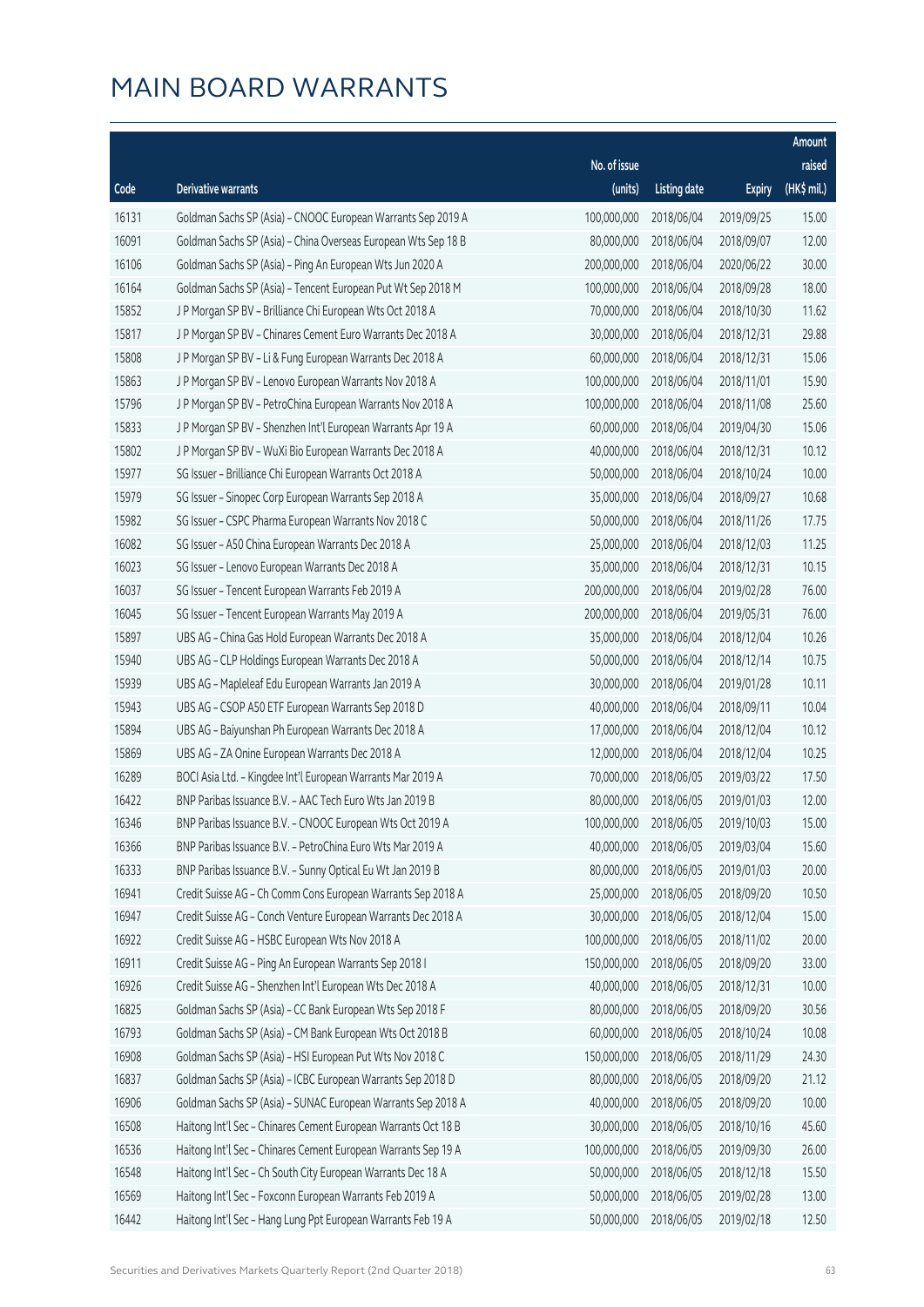|       |                                                               |              |                       |               | Amount      |
|-------|---------------------------------------------------------------|--------------|-----------------------|---------------|-------------|
|       |                                                               | No. of issue |                       |               | raised      |
| Code  | Derivative warrants                                           | (units)      | <b>Listing date</b>   | <b>Expiry</b> | (HK\$ mil.) |
| 16500 | Haitong Int'l Sec - PetroChina European Warrants Sep 2018 A   | 80,000,000   | 2018/06/05            | 2018/09/26    | 13.60       |
| 16627 | Haitong Int'l Sec - PetroChina European Warrants Nov 2018 A   | 80,000,000   | 2018/06/05            | 2018/11/28    | 20.00       |
| 16445 | Haitong Int'l Sec - Poly Property European Wts Dec 2018 A     | 30,000,000   | 2018/06/05            | 2018/12/18    | 13.20       |
| 16482 | Haitong Int'l Sec - Sihuan Pharm European Warrants Dec 2018 B | 30,000,000   | 2018/06/05            | 2018/12/18    | 12.30       |
| 16641 | J P Morgan SP BV - CK Asset European Warrants Dec 2018 A      | 100,000,000  | 2018/06/05            | 2018/12/31    | 25.10       |
| 16658 | J P Morgan SP BV - Baiyunshan Ph European Wts Dec 2018 B      | 40,000,000   | 2018/06/05            | 2018/12/31    | 18.68       |
| 16653 | J P Morgan SP BV - HSBC European Put Warrants Dec 2018 B      | 100,000,000  | 2018/06/05            | 2018/12/31    | 25.40       |
| 16184 | Macquarie Bank Ltd. - CNOOC European Warrants Jan 2019 A      | 13,500,000   | 2018/06/05            | 2019/01/03    | 10.07       |
| 16298 | Macquarie Bank Ltd. - Cathay Pacific European Wts May 2019 A  | 8,000,000    | 2018/06/05            | 2019/05/02    | 10.00       |
| 16191 | Macquarie Bank Ltd. - SUNAC European Warrants Jan 2019 A      | 23,000,000   | 2018/06/05            | 2019/01/03    | 10.01       |
| 17000 | SG Issuer - Conch Cement European Warrants Sep 2018 B         | 30,000,000   | 2018/06/05            | 2018/09/28    | 12.75       |
| 17012 | SG Issuer - BYD Company European Warrants Dec 2018 B          | 13,000,000   | 2018/06/05            | 2018/12/31    | 11.70       |
| 17057 | SG Issuer - CNOOC European Warrants Oct 2018 C                | 21,000,000   | 2018/06/05            | 2018/10/31    | 10.08       |
| 17036 | SG Issuer - Chinares Cement European Warrants Oct 2018 A      | 10,000,000   | 2018/06/05            | 2018/10/10    | 16.30       |
| 17048 | SG Issuer - Chinares Cement European Warrants Dec 2018 A      | 10,000,000   | 2018/06/05            | 2018/12/04    | 12.30       |
| 16978 | SG Issuer - HSI European Warrants Oct 2018 E                  | 100,000,000  | 2018/06/05            | 2018/10/30    | 15.00       |
| 16981 | SG Issuer - HSI European Warrants Oct 2018 F                  | 100,000,000  | 2018/06/05            | 2018/10/30    | 15.00       |
| 16987 | SG Issuer - HSI European Warrants Dec 2018 B                  | 100,000,000  | 2018/06/05            | 2018/12/28    | 15.00       |
| 16951 | SG Issuer - HSI European Put Warrants Sep 2018 F              | 100,000,000  | 2018/06/05            | 2018/09/27    | 15.00       |
| 16991 | SG Issuer - HSI European Put Warrants Dec 2018 C              | 100,000,000  | 2018/06/05            | 2018/12/28    | 25.00       |
| 17066 | SG Issuer - Li & Fung European Warrants Dec 2018 A            | 40,000,000   | 2018/06/05            | 2018/12/31    | 10.00       |
| 17070 | SG Issuer - SJM Holdings Eu Wt Dec 2018 B                     | 11,000,000   | 2018/06/05            | 2018/12/04    | 10.01       |
| 17054 | SG Issuer - China Vanke European Warrants Dec 2018 A          | 25,000,000   | 2018/06/05            | 2018/12/31    | 10.00       |
| 17076 | SG Issuer - Zijin Mining European Warrants Dec 2018 A         | 20,000,000   | 2018/06/05            | 2018/12/31    | 10.20       |
| 16676 | UBS AG - 3SBIO European Warrants Dec 2018 A                   | 30,000,000   | 2018/06/05            | 2018/12/04    | 14.22       |
| 16667 | UBS AG - Baiyunshan Ph European Warrants Dec 2018 B           | 25,000,000   | 2018/06/05            | 2018/12/04    | 14.58       |
| 16679 | UBS AG - Huaneng Power European Warrants Dec 2018 A           |              | 20,000,000 2018/06/05 | 2018/12/04    | 10.22       |
| 16706 | UBS AG - SJM Holdings European Warrants Dec 2018 A            | 20,000,000   | 2018/06/05            | 2018/12/04    | 13.84       |
| 16746 | UBS AG - Tingyi European Warrants Jan 2019 A                  | 40,000,000   | 2018/06/05            | 2019/01/28    | 10.00       |
| 16270 | Bank Vontobel - AIA European Warrants Sep 2018 B              | 50,000,000   | 2018/06/05            | 2018/09/24    | 11.70       |
| 16248 | Bank Vontobel - China Unicom European Warrants Oct 2018 D     | 15,000,000   | 2018/06/05            | 2018/10/26    | 16.65       |
| 16241 | Bank Vontobel - HKEX European Warrants Oct 2018 A             | 100,000,000  | 2018/06/05            | 2018/10/30    | 36.00       |
| 16213 | Bank Vontobel - PetroChina European Warrants Nov 2018 C       | 50,000,000   | 2018/06/05            | 2018/11/26    | 12.40       |
| 17101 | BOCI Asia Ltd. - ICBC European Warrants Sep 2018 D            | 80,000,000   | 2018/06/06            | 2018/09/14    | 12.16       |
| 17116 | BOCI Asia Ltd. - PetroChina European Warrants Dec 2018 A      | 60,000,000   | 2018/06/06            | 2018/12/24    | 25.20       |
| 17100 | BOCI Asia Ltd. - Tencent European Wts Sep 2018 L              | 200,000,000  | 2018/06/06            | 2018/09/28    | 40.40       |
| 17092 | BOCI Asia Ltd. - Tencent European Wts Oct 2018 D              | 200,000,000  | 2018/06/06            | 2018/10/22    | 58.20       |
| 17247 | Credit Suisse AG - Conch Cement European Warrants Sep 2018 A  | 40,000,000   | 2018/06/06            | 2018/09/20    | 14.40       |
| 17240 | Credit Suisse AG - Agricultural Bank European Wts Sep 2018 C  | 70,000,000   | 2018/06/06            | 2018/09/20    | 10.50       |
| 17238 | Credit Suisse AG - Bank of China European Warrants Sep 2018 A | 60,000,000   | 2018/06/06            | 2018/09/20    | 10.80       |
| 17227 | Credit Suisse AG - CC Bank European Warrants Sep 2018 B       | 50,000,000   | 2018/06/06            | 2018/09/20    | 21.00       |
| 17243 | Credit Suisse AG - CITIC Bank European Warrants Oct 2018 A    | 30,000,000   | 2018/06/06            | 2018/10/24    | 10.20       |
| 17241 | Credit Suisse AG - CM Bank European Warrants Oct 2018 A       | 60,000,000   | 2018/06/06            | 2018/10/24    | 10.20       |
| 17223 | Credit Suisse AG - Chinares Cement European Warrants Oct 18 B | 20,000,000   | 2018/06/06            | 2018/10/22    | 40.00       |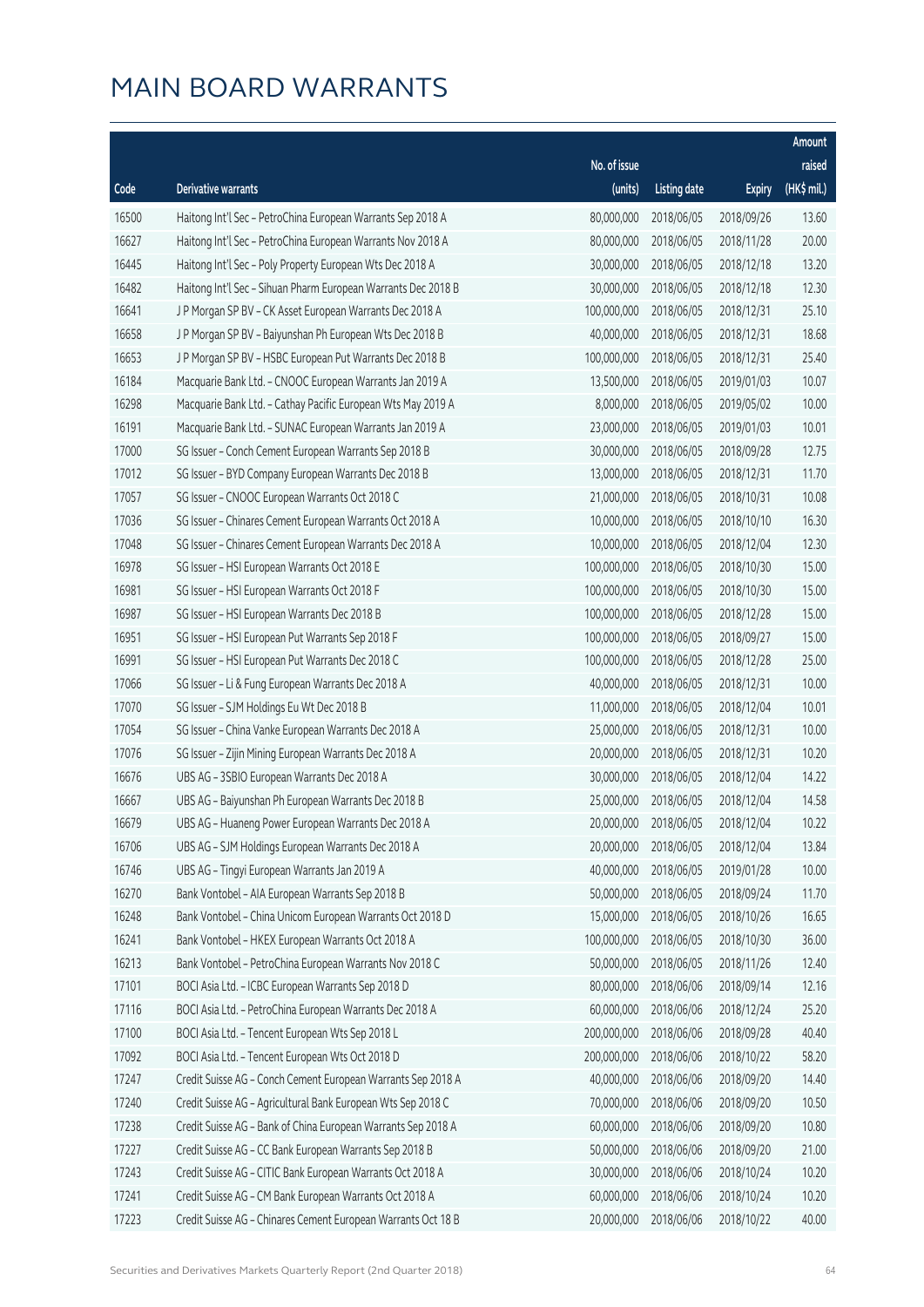|       |                                                                |              |                       |               | Amount      |
|-------|----------------------------------------------------------------|--------------|-----------------------|---------------|-------------|
|       |                                                                | No. of issue |                       |               | raised      |
| Code  | Derivative warrants                                            | (units)      | <b>Listing date</b>   | <b>Expiry</b> | (HK\$ mil.) |
| 17237 | Credit Suisse AG - ICBC European Warrants Sep 2018 C           | 50,000,000   | 2018/06/06            | 2018/09/20    | 14.00       |
| 17226 | Credit Suisse AG - Tencent Euro Put Wts Oct 2018 E             | 100,000,000  | 2018/06/06            | 2018/10/30    | 17.00       |
| 17246 | Credit Suisse AG - Zijin Mining European Warrants Oct 2018 A   | 30,000,000   | 2018/06/06            | 2018/10/08    | 10.20       |
| 17309 | Goldman Sachs SP (Asia) - CAM CSI300 European Wts Dec 2018 A   | 80,000,000   | 2018/06/06            | 2018/12/06    | 20.00       |
| 17319 | Goldman Sachs SP (Asia) - BOCL European Warrants Nov 2018 B    | 80,000,000   | 2018/06/06            | 2018/11/23    | 12.00       |
| 17308 | Goldman Sachs SP (Asia) - China Mobile Euro Wts Oct 2018 A     | 80,000,000   | 2018/06/06            | 2018/10/26    | 25.92       |
| 17321 | Goldman Sachs SP (Asia) - HSI European Warrants Sep 2018 G     | 150,000,000  | 2018/06/06            | 2018/09/27    | 22.50       |
| 17320 | Goldman Sachs SP (Asia) - Haitong Sec Euro Wts Dec 2018 A      | 40,000,000   | 2018/06/06            | 2018/12/06    | 10.00       |
| 17249 | J P Morgan SP BV - China Life European Warrants Jan 2019 A     | 100,000,000  | 2018/06/06            | 2019/01/31    | 15.30       |
| 17257 | J P Morgan SP BV - CSOP A50 ETF European Warrants Nov 2018 A   | 100,000,000  | 2018/06/06            | 2018/11/16    | 53.70       |
| 17251 | J P Morgan SP BV - Fosun Intl European Warrants Oct 2018 A     | 70,000,000   | 2018/06/06            | 2018/10/31    | 10.50       |
| 17167 | Macquarie Bank Ltd. - CSPC Pharma European Wts Oct 2018 A      | 23,500,000   | 2018/06/06            | 2018/10/12    | 10.06       |
| 17210 | Macquarie Bank Ltd. - CSPC Pharma European Wts Jan 2019 A      | 20,000,000   | 2018/06/06            | 2019/01/15    | 10.38       |
| 17222 | Macquarie Bank Ltd. - Li & Fung European Warrants May 2019 A   | 15,000,000   | 2018/06/06            | 2019/05/15    | 10.44       |
| 17211 | Macquarie Bank Ltd. - Li & Fung European Put Warrants Mar 19 A | 24,000,000   | 2018/06/06            | 2019/03/15    | 10.32       |
| 17154 | Macquarie Bank Ltd. - Yuexiu Property Euro Wts Feb 2019 A      | 34,000,000   | 2018/06/06            | 2019/02/15    | 10.30       |
| 17264 | SG Issuer - Bank of China European Warrants Dec 2018 A         | 60,000,000   | 2018/06/06            | 2018/12/31    | 15.00       |
| 17269 | SG Issuer - Fosun Intl European Warrants Dec 2018 B            | 50,000,000   | 2018/06/06            | 2018/12/31    | 12.50       |
| 17277 | SG Issuer - HSBC European Warrants Oct 2018 B                  | 80,000,000   | 2018/06/06            | 2018/10/31    | 20.40       |
| 17290 | SG Issuer - Ping An European Warrants Oct 2018 C               | 80,000,000   | 2018/06/06            | 2018/10/31    | 50.40       |
| 17304 | SG Issuer - Stanchart European Warrants Oct 2018 A             | 23,000,000   | 2018/06/06            | 2018/10/31    | 10.01       |
| 17123 | UBS AG - AIA European Warrants Oct 2018 C                      | 100,000,000  | 2018/06/06            | 2018/10/02    | 38.60       |
| 17140 | UBS AG - Bank of China European Warrants Nov 2018 A            | 70,000,000   | 2018/06/06            | 2018/11/23    | 10.50       |
| 17129 | UBS AG - ICBC European Warrants Sep 2018 B                     | 70,000,000   | 2018/06/06            | 2018/09/24    | 14.98       |
| 17134 | UBS AG - ICBC European Warrants Nov 2018 A                     | 70,000,000   | 2018/06/06            | 2018/11/23    | 11.48       |
| 17361 | BOCI Asia Ltd. - Anhui Conch European Warrants Dec 2018 A      | 40,000,000   | 2018/06/07            | 2018/12/24    | 15.04       |
| 17360 | BOCI Asia Ltd. - Sinopec Corp European Warrants Nov 2018 B     |              | 50,000,000 2018/06/07 | 2018/11/22    | 22.90       |
| 17365 | BOCI Asia Ltd. - Chinares Cement European Warrants Oct 2018 A  | 20,000,000   | 2018/06/07            | 2018/10/10    | 34.84       |
| 17369 | BOCI Asia Ltd. - Chinares Cement European Warrants Jun 2019 A  | 100,000,000  | 2018/06/07            | 2019/06/28    | 25.00       |
| 17324 | BOCI Asia Ltd. - HSBC European Warrants Nov 2018 B             | 80,000,000   | 2018/06/07            | 2018/11/23    | 16.80       |
| 17370 | BOCI Asia Ltd. - Sands China Ltd European Warrants Nov 2018 A  | 80,000,000   | 2018/06/07            | 2018/11/27    | 27.12       |
| 17476 | Credit Suisse AG - AIA European Warrants Sep 2018 C            | 70,000,000   | 2018/06/07            | 2018/09/20    | 21.00       |
| 17481 | Credit Suisse AG - Fosun Intl European Warrants Oct 2018 A     | 70,000,000   | 2018/06/07            | 2018/10/24    | 10.50       |
| 17500 | Credit Suisse AG - Baiyunshan Ph European Warrants Dec 2018 A  | 30,000,000   | 2018/06/07            | 2018/12/06    | 16.50       |
| 17519 | Credit Suisse AG - Travelsky Tech European Wts Dec 2018 A      | 40,000,000   | 2018/06/07            | 2018/12/06    | 10.40       |
| 17488 | Credit Suisse AG - Xinyi Solar European Warrants Dec 2018 A    | 30,000,000   | 2018/06/07            | 2018/12/06    | 13.50       |
| 17490 | Credit Suisse AG - Zhaojin Mining European Warrants Dec 18 A   | 20,000,000   | 2018/06/07            | 2018/12/06    | 15.40       |
| 17755 | Goldman Sachs SP (Asia) - Anhui Conch European Wts Sep 2018 B  | 40,000,000   | 2018/06/07            | 2018/09/20    | 12.96       |
| 17774 | Goldman Sachs SP (Asia) - Minsheng Bank Euro Wts Oct 2018 B    | 50,000,000   | 2018/06/07            | 2018/10/12    | 10.00       |
| 17740 | Goldman Sachs SP (Asia) - China Mobile Euro Wts Sep 2018 F     | 80,000,000   | 2018/06/07            | 2018/09/20    | 14.64       |
| 17761 | Goldman Sachs SP (Asia) - CNBM European Warrants Sep 2018 A    | 40,000,000   | 2018/06/07            | 2018/09/24    | 23.44       |
| 17770 | Goldman Sachs SP (Asia) - CSPC Pharma European Wts Sep 2018 A  | 40,000,000   | 2018/06/07            | 2018/09/20    | 10.00       |
| 17614 | J P Morgan SP BV - BBMG European Warrants Sep 2018 A           | 40,000,000   | 2018/06/07            | 2018/09/28    | 10.24       |
| 17530 | J P Morgan SP BV - Minsheng Bank European Wts Dec 2018 B       | 100,000,000  | 2018/06/07            | 2018/12/06    | 38.70       |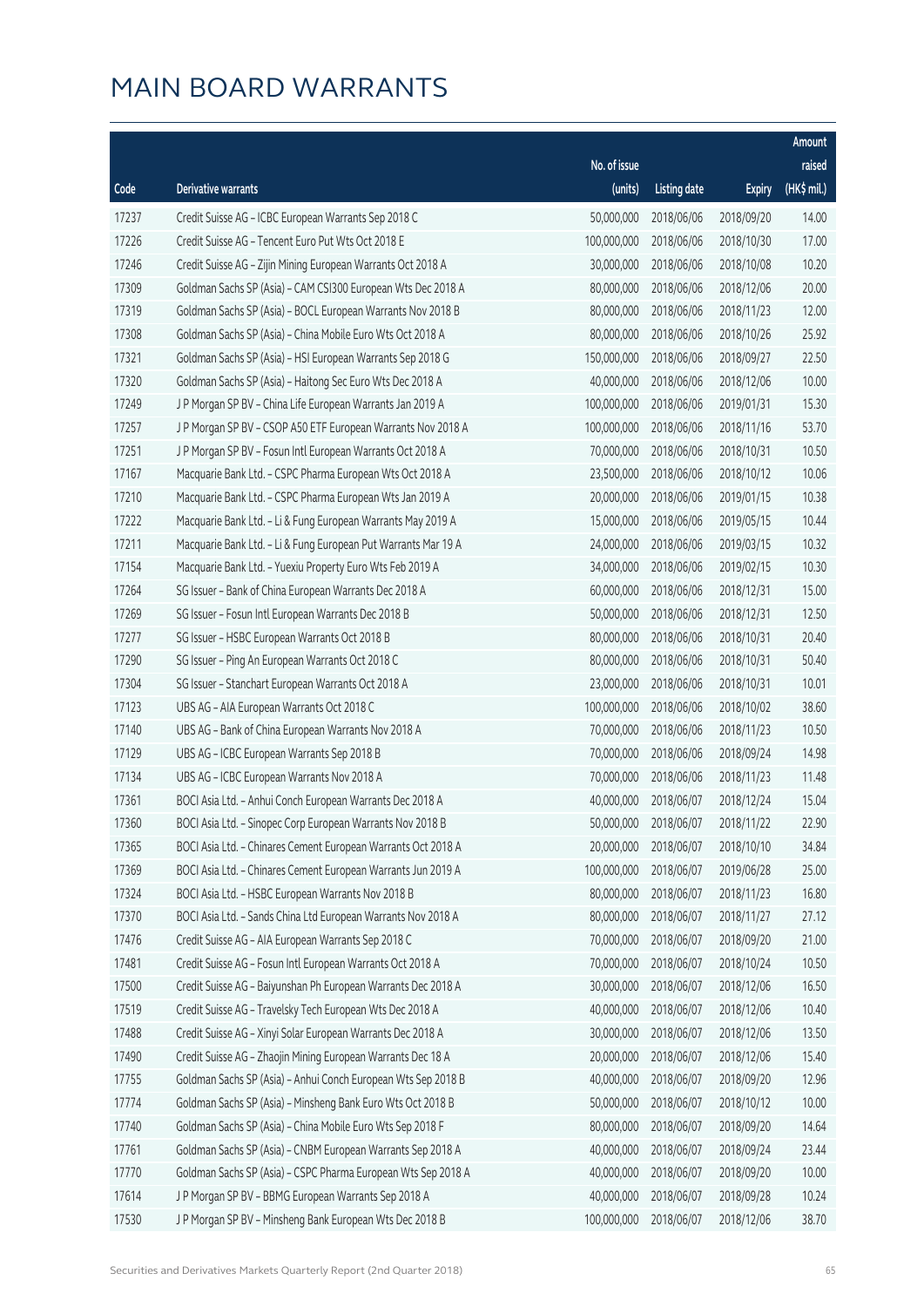|       |                                                               |              |                       |               | Amount      |
|-------|---------------------------------------------------------------|--------------|-----------------------|---------------|-------------|
|       |                                                               | No. of issue |                       |               | raised      |
| Code  | Derivative warrants                                           | (units)      | <b>Listing date</b>   | <b>Expiry</b> | (HK\$ mil.) |
| 17630 | J P Morgan SP BV - Ch Merchants European Warrants Feb 2019 A  | 70,000,000   | 2018/06/07            | 2019/02/04    | 17.64       |
| 17524 | J P Morgan SP BV - GCL-Poly European Warrants Dec 2018 A      | 70,000,000   | 2018/06/07            | 2018/12/03    | 10.64       |
| 17600 | J P Morgan SP BV - GJ Int'l European Warrants Nov 2018 B      | 60,000,000   | 2018/06/07            | 2018/11/23    | 11.22       |
| 17556 | JP Morgan SP BV - Haitong Sec European Warrants Dec 2018 A    | 25,000,000   | 2018/06/07            | 2018/12/06    | 15.50       |
| 17652 | JP Morgan SP BV - Huaneng Power European Wts Dec 2018 A       | 60,000,000   | 2018/06/07            | 2018/12/31    | 16.14       |
| 17531 | J P Morgan SP BV - SJM Holdings European Warrants Dec 2018 A  | 40,000,000   | 2018/06/07            | 2018/12/06    | 23.80       |
| 17623 | J P Morgan SP BV - Yuexiu Property European Wts Feb 2019 A    | 60,000,000   | 2018/06/07            | 2019/02/04    | 15.30       |
| 17400 | Macquarie Bank Ltd. - CK Asset European Warrants Jan 2019 A   | 23,000,000   | 2018/06/07            | 2019/01/03    | 10.01       |
| 17385 | Macquarie Bank Ltd. - Chinares Cement European Wt Jul 2019 A  | 6,000,000    | 2018/06/07            | 2019/07/15    | 11.14       |
| 17396 | Macquarie Bank Ltd. - CSOP A50 ETF European Wts Jan 2019 A    | 20,000,000   | 2018/06/07            | 2019/01/03    | 11.26       |
| 17397 | Macquarie Bank Ltd. - A50 China European Warrants Jan 2019 A  | 19,000,000   | 2018/06/07            | 2019/01/03    | 11.36       |
| 17394 | Macquarie Bank Ltd. - China Vanke European Wts Mar 2019 A     | 22,000,000   | 2018/06/07            | 2019/03/15    | 12.17       |
| 17395 | Macquarie Bank Ltd. - Wynn Macau European Wts Jan 2019 A      | 24,000,000   | 2018/06/07            | 2019/01/15    | 10.39       |
| 17672 | SG Issuer - CPIC Eur Wt Dec 2018 A                            | 35,000,000   | 2018/06/07            | 2018/12/31    | 10.15       |
| 17702 | SG Issuer - HSI European Warrants Apr 2019 A                  | 150,000,000  | 2018/06/07            | 2019/04/29    | 37.50       |
| 17676 | SG Issuer - Want Want China European Warrants Dec 2018 A      | 12,000,000   | 2018/06/07            | 2018/12/31    | 10.08       |
| 17405 | UBS AG - Agricultural Bank European Warrants Nov 2018 A       | 70,000,000   | 2018/06/07            | 2018/11/23    | 20.93       |
| 17432 | UBS AG - CITIC Bank European Warrants Oct 2018 A              | 70,000,000   | 2018/06/07            | 2018/10/26    | 23.80       |
| 17418 | UBS AG - Minsheng Bank European Warrants Nov 2018 A           | 50,000,000   | 2018/06/07            | 2018/11/23    | 26.55       |
| 17461 | UBS AG - Sinopec Corp European Warrants Oct 2018 B            | 50,000,000   | 2018/06/07            | 2018/10/30    | 23.60       |
| 17456 | UBS AG - PSBC European Warrants Dec 2018 A                    | 40,000,000   | 2018/06/07            | 2018/12/06    | 14.36       |
| 17403 | UBS AG - Sands China Ltd European Warrants Oct 2018 A         | 70,000,000   | 2018/06/07            | 2018/10/24    | 22.61       |
| 17881 | Credit Suisse AG - China Railway European Warrants Dec 2018 A | 30,000,000   | 2018/06/08            | 2018/12/07    | 10.80       |
| 17888 | Credit Suisse AG - Haier Elec European Warrants Dec 2018 A    | 30,000,000   | 2018/06/08            | 2018/12/07    | 11.10       |
| 18094 | Goldman Sachs SP (Asia) - AAC Tech Euro Wts Sep 2018 E        | 70,000,000   | 2018/06/08            | 2018/09/24    | 10.50       |
| 18105 | Goldman Sachs SP (Asia) - BOCL European Warrants Nov 2018 C   | 80,000,000   | 2018/06/08            | 2018/11/23    | 12.00       |
| 18070 | Goldman Sachs SP (Asia) - HSBC European Warrants Nov 2018 A   |              | 80,000,000 2018/06/08 | 2018/11/13    | 12.00       |
| 18110 | Goldman Sachs SP (Asia) - PSBC European Warrants Sep 2018 B   | 40,000,000   | 2018/06/08            | 2018/09/20    | 12.56       |
| 18109 | Goldman Sachs SP (Asia) - PSBC European Warrants Dec 2018 A   | 40,000,000   | 2018/06/08            | 2018/12/07    | 10.00       |
| 17822 | Haitong Int'l Sec - AAC Tech European Warrants Dec 2018 B     | 100,000,000  | 2018/06/08            | 2018/12/24    | 15.00       |
| 17870 | Haitong Int'l Sec - AIA European Warrants Dec 2018 A          | 80,000,000   | 2018/06/08            | 2018/12/31    | 51.20       |
| 17869 | Haitong Int'l Sec - China Life European Warrants Oct 2018 D   | 100,000,000  | 2018/06/08            | 2018/10/02    | 16.00       |
| 17805 | Haitong Int'l Sec - China Mobile European Wts Oct 2018 A      | 100,000,000  | 2018/06/08            | 2018/10/31    | 21.00       |
| 17793 | Haitong Int'l Sec - CNOOC European Warrants Oct 2018 B        | 50,000,000   | 2018/06/08            | 2018/10/31    | 25.00       |
| 17797 | Haitong Int'l Sec - CNOOC European Warrants Dec 2018 A        | 50,000,000   | 2018/06/08            | 2018/12/10    | 17.00       |
| 17777 | Haitong Int'l Sec - Galaxy Ent European Warrants Dec 2018 A   | 50,000,000   | 2018/06/08            | 2018/12/03    | 16.50       |
| 17776 | Haitong Int'l Sec - HSBC European Warrants Nov 2018 C         | 80,000,000   | 2018/06/08            | 2018/11/30    | 17.60       |
| 17878 | Haitong Int'l Sec - ICBC European Warrants Nov 2018 A         | 100,000,000  | 2018/06/08            | 2018/11/28    | 21.00       |
| 17817 | Haitong Int'l Sec - Lenovo European Warrants Dec 2018 A       | 40,000,000   | 2018/06/08            | 2018/12/10    | 12.00       |
| 17791 | Haitong Int'l Sec - PetroChina European Warrants Nov 2018 B   | 100,000,000  | 2018/06/08            | 2018/11/23    | 42.00       |
| 17837 | Haitong Int'l Sec - Ping An European Warrants Nov 2018 E      | 80,000,000   | 2018/06/08            | 2018/11/30    | 28.00       |
| 18004 | J P Morgan SP BV - Chinares Cement Euro Warrants Oct 2018 A   | 30,000,000   | 2018/06/08            | 2018/10/30    | 56.46       |
| 17983 | J P Morgan SP BV - Galaxy Ent European Warrants Dec 2018 B    | 100,000,000  | 2018/06/08            | 2018/12/10    | 38.90       |
| 17984 | J P Morgan SP BV - Galaxy Ent European Put Wts Dec 2018 C     | 100,000,000  | 2018/06/08            | 2018/12/31    | 25.30       |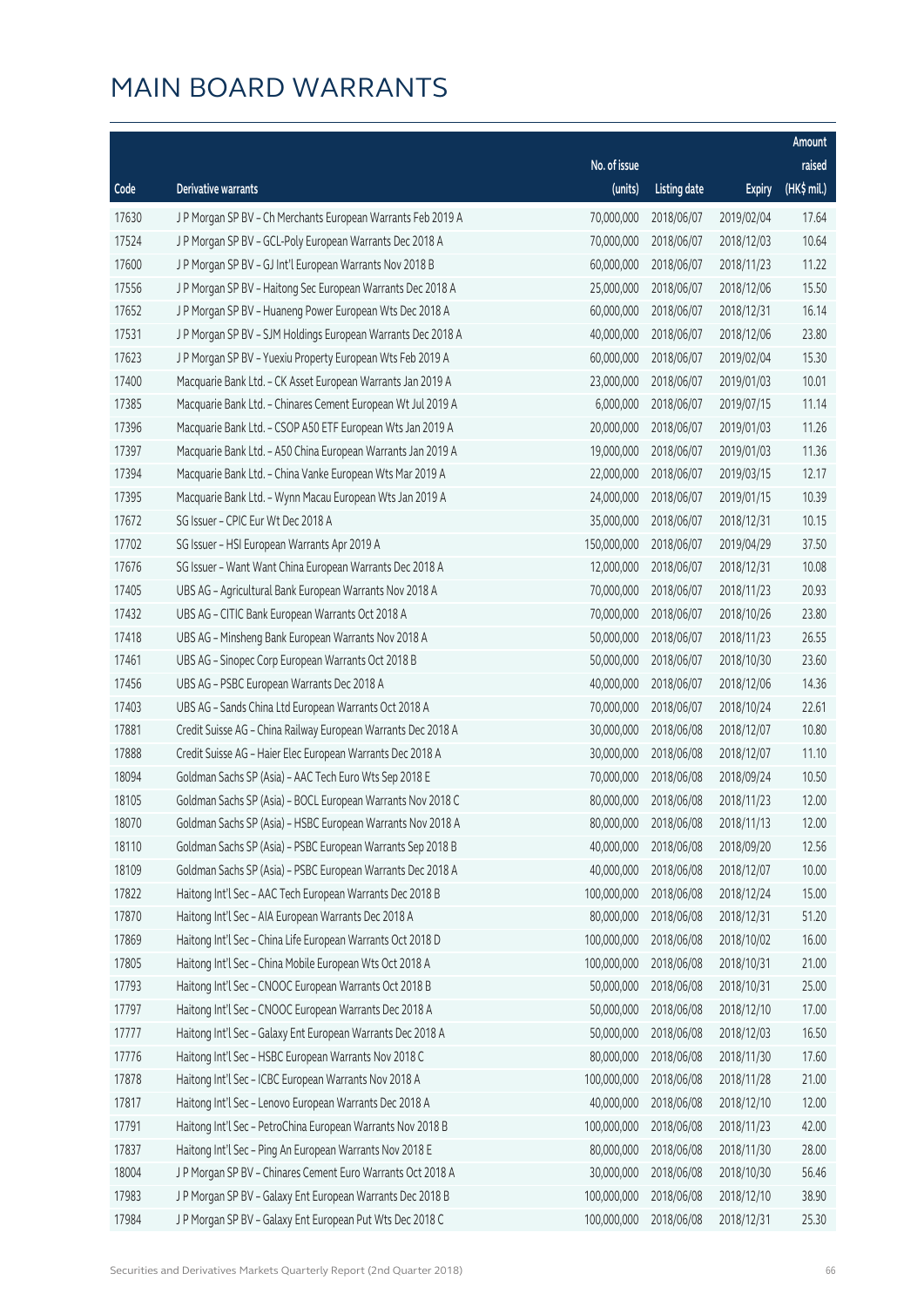|       |                                                                |                        |                     |               | Amount       |
|-------|----------------------------------------------------------------|------------------------|---------------------|---------------|--------------|
|       |                                                                | No. of issue           |                     |               | raised       |
| Code  | Derivative warrants                                            | (units)                | <b>Listing date</b> | <b>Expiry</b> | $(HK\$ mil.) |
| 17998 | J P Morgan SP BV - ICBC European Warrants Dec 2018 B           | 100,000,000            | 2018/06/08          | 2018/12/10    | 25.00        |
| 17980 | J P Morgan SP BV - Sands China European Warrants Dec 2018 B    | 100,000,000            | 2018/06/08          | 2018/12/10    | 25.20        |
| 18021 | SG Issuer - China Mobile European Warrants Sep 2018 A          | 70,000,000             | 2018/06/08          | 2018/09/28    | 10.50        |
| 18056 | SG Issuer - Ch Molybdenum European Warrants Dec 2018 A         | 15,000,000             | 2018/06/08          | 2018/12/07    | 10.35        |
| 18010 | SG Issuer - Chinares Cement European Warrants Oct 2018 B       | 12,000,000             | 2018/06/08          | 2018/10/29    | 24.60        |
| 18057 | SG Issuer - GAC European Warrants Dec 2019 A                   | 80,000,000             | 2018/06/08          | 2019/12/31    | 20.00        |
| 18066 | SG Issuer - SUNAC European Warrants Oct 2018 A                 | 30,000,000             | 2018/06/08          | 2018/10/31    | 10.50        |
| 17947 | UBS AG - China National Building European Wts Sep 2018 A       | 20,000,000             | 2018/06/08          | 2018/09/24    | 12.26        |
| 17964 | UBS AG - China National Building European Wts Oct 2018 A       | 20,000,000             | 2018/06/08          | 2018/10/26    | 16.70        |
| 17927 | UBS AG - CNOOC European Warrants Nov 2018 B                    | 40,000,000             | 2018/06/08          | 2018/11/01    | 22.00        |
| 17930 | UBS AG - COSCO Ship Hold European Warrants Dec 2018 A          | 15,000,000             | 2018/06/08          | 2018/12/07    | 10.17        |
| 17895 | UBS AG - Galaxy Ent European Warrants Oct 2018 A               | 70,000,000             | 2018/06/08          | 2018/10/26    | 29.05        |
| 17906 | UBS AG - Wynn Macau European Put Warrants Dec 2018 A           | 40,000,000             | 2018/06/08          | 2018/12/07    | 13.92        |
| 18292 | Credit Suisse AG - Chinares Cement European Warrants Oct 18 C  | 20,000,000             | 2018/06/11          | 2018/10/29    | 42.00        |
| 18295 | Credit Suisse AG - Chinares Cement European Warrants Apr 19 A  | 60,000,000             | 2018/06/11          | 2019/04/30    | 15.00        |
| 18289 | Credit Suisse AG - GAC European Warrants Oct 2018 A            | 70,000,000             | 2018/06/11          | 2018/10/18    | 10.50        |
| 18142 | Credit Suisse AG - Tencent Euro Put Wts Sep 2018 H             | 150,000,000            | 2018/06/11          | 2018/09/21    | 22.50        |
| 18290 | Credit Suisse AG - WuXi Bio European Warrants Dec 2018 A       | 40,000,000             | 2018/06/11          | 2018/12/10    | 10.00        |
| 18354 | Goldman Sachs SP (Asia) - Agricultural Bank Euro Wts Sep 18 B  | 80,000,000             | 2018/06/11          | 2018/09/20    | 12.00        |
| 18333 | Goldman Sachs SP (Asia) - China Life Euro Wts Jan 2019 A       | 100,000,000            | 2018/06/11          | 2019/01/28    | 16.50        |
| 18352 | Goldman Sachs SP (Asia) - China Mobile Euro Wts Oct 2018 B     | 80,000,000             | 2018/06/11          | 2018/10/26    | 12.00        |
| 18355 | Goldman Sachs SP (Asia) - Fosun Intl European Wts Oct 2018 B   | 70,000,000             | 2018/06/11          | 2018/10/24    | 10.50        |
| 18368 | Goldman Sachs SP (Asia) - Stanchart European Wts Oct 2018 A    | 40,000,000             | 2018/06/11          | 2018/10/24    | 16.16        |
| 18187 | Haitong Int'l Sec - Chinares Cement European Warrants Jan 19 A | 40,000,000             | 2018/06/11          | 2019/01/28    | 10.40        |
| 18226 | Haitong Int'l Sec - R&F Ppt European Warrants Dec 2018 A       | 40,000,000             | 2018/06/11          | 2018/12/18    | 11.60        |
| 18239 | Haitong Int'l Sec - HSCEI European Put Warrants Dec 2018 C     | 100,000,000            | 2018/06/11          | 2018/12/28    | 15.70        |
| 18248 | Haitong Int'l Sec - HSI European Warrants Nov 2018 B           | 150,000,000 2018/06/11 |                     | 2018/11/29    | 22.50        |
| 18235 | Haitong Int'l Sec - HSI European Put Warrants Oct 2018 B       | 150,000,000            | 2018/06/11          | 2018/10/30    | 24.00        |
| 18191 | Haitong Int'l Sec - SUNAC European Warrants Jan 2019 A         | 40,000,000             | 2018/06/11          | 2019/01/28    | 24.80        |
| 18192 | Haitong Int'l Sec - China Vanke European Warrants Dec 2018 A   | 40,000,000             | 2018/06/11          | 2018/12/18    | 14.40        |
| 18225 | Haitong Int'l Sec - WuXi Bio European Warrants Dec 2018 A      | 80,000,000             | 2018/06/11          | 2018/12/18    | 22.40        |
| 18302 | J P Morgan SP BV - CAM CSI300 European Warrants Dec 2018 A     | 100,000,000            | 2018/06/11          | 2018/12/31    | 25.10        |
| 18296 | J P Morgan SP BV - China Gas Hold European Wts Feb 2019 A      | 60,000,000             | 2018/06/11          | 2019/02/01    | 17.82        |
| 18322 | J P Morgan SP BV - CGS European Warrants Dec 2018 B            | 50,000,000             | 2018/06/11          | 2018/12/31    | 16.00        |
| 18329 | J P Morgan SP BV - Chinares Cement Euro Warrants Aug 2019 A    | 100,000,000            | 2018/06/11          | 2019/08/02    | 25.10        |
| 18304 | J P Morgan SP BV - HSCEI ETF European Warrants Dec 2018 A      | 100,000,000            | 2018/06/11          | 2018/12/31    | 39.30        |
| 18309 | J P Morgan SP BV - HSI European Put Warrants Jan 2019 B        | 300,000,000            | 2018/06/11          | 2019/01/30    | 75.00        |
| 18153 | Macquarie Bank Ltd. - Towngas China European Wts Jul 2019 A    | 8,000,000              | 2018/06/11          | 2019/07/02    | 10.46        |
| 18283 | SG Issuer - China Railway European Warrants Dec 2018 A         | 20,000,000             | 2018/06/11          | 2018/12/31    | 10.00        |
| 18250 | SG Issuer - HSI European Put Warrants Nov 2018 F               | 150,000,000            | 2018/06/11          | 2018/11/29    | 30.75        |
| 18270 | SG Issuer - HSI European Put Warrants Dec 2018 D               | 150,000,000            | 2018/06/11          | 2018/12/28    | 24.00        |
| 18271 | SG Issuer - HSI European Put Warrants Dec 2018 E               | 150,000,000            | 2018/06/11          | 2018/12/28    | 37.50        |
| 18140 | UBS AG - Chinares Cement European Warrants Dec 2018 A          | 10,000,000             | 2018/06/11          | 2018/12/10    | 12.63        |
| 18138 | UBS AG - China Taiping European Warrants Dec 2018 A            | 50,000,000             | 2018/06/11          | 2018/12/10    | 16.10        |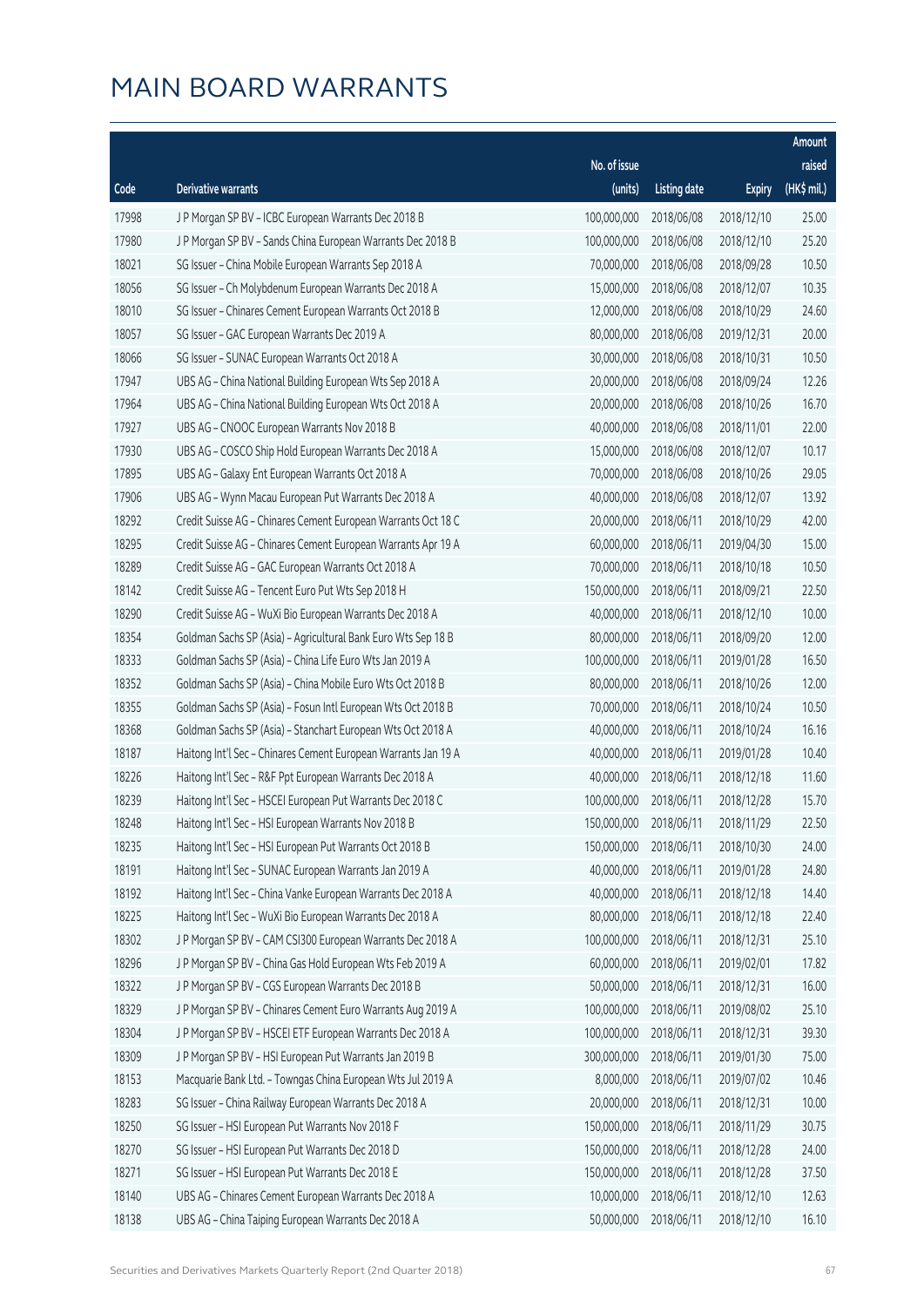|         |                                                               |                        |                     |               | Amount      |
|---------|---------------------------------------------------------------|------------------------|---------------------|---------------|-------------|
|         |                                                               | No. of issue           |                     |               | raised      |
| Code    | Derivative warrants                                           | (units)                | <b>Listing date</b> | <b>Expiry</b> | (HK\$ mil.) |
| 18124   | UBS AG - Link REIT European Warrants Oct 2018 A               | 70,000,000             | 2018/06/11          | 2018/10/24    | 14.35       |
| 18134   | UBS AG - Yanzhou Coal European Wts Dec 2018 C                 | 60,000,000             | 2018/06/11          | 2018/12/11    | 11.40       |
| 18132 # | J P Morgan SP BV - Tencent European Warrants Aug 2018 C       | 300,000,000            | 2018/06/11          | 2018/08/31    | 48.30       |
| 23317#  | UBS AG - China Mengniu European Warrants Aug 2018 A           | 60,000,000             | 2018/06/11          | 2018/08/07    | 10.20       |
| 18464   | BOCI Asia Ltd. - China Lit European Warrants Dec 2018 A       | 30,000,000             | 2018/06/12          | 2018/12/24    | 32.19       |
| 18444   | BOCI Asia Ltd. - China Mobile European Warrants Nov 2018 A    | 100,000,000            | 2018/06/12          | 2018/11/26    | 32.70       |
| 18434   | BOCI Asia Ltd. - CSPC Pharma European Warrants Nov 2018 B     | 50,000,000             | 2018/06/12          | 2018/11/26    | 15.15       |
| 18428   | BOCI Asia Ltd. - Galaxy Ent European Warrants Nov 2018 B      | 60,000,000             | 2018/06/12          | 2018/11/29    | 21.06       |
| 18442   | BOCI Asia Ltd. - Sino Biopharm European Warrants Dec 2018 A   | 50,000,000             | 2018/06/12          | 2018/12/27    | 13.15       |
| 18449   | BOCI Asia Ltd. - Tencent European Wts Oct 2018 E              | 200,000,000            | 2018/06/12          | 2018/10/26    | 31.60       |
| 18447   | BOCI Asia Ltd. - Tencent European Put Wts Sep 2018 M          | 100,000,000            | 2018/06/12          | 2018/09/27    | 30.60       |
| 18682   | Credit Suisse AG - CGS European Warrants Dec 2018 A           | 30,000,000             | 2018/06/12          | 2018/12/11    | 16.50       |
| 18652   | Goldman Sachs SP (Asia) - Ch Comm Cons Euro Wts Sep 2018 B    | 60,000,000             | 2018/06/12          | 2018/09/20    | 10.08       |
| 18659   | Goldman Sachs SP (Asia) - HKEX European Warrants Sep 2018 M   | 150,000,000            | 2018/06/12          | 2018/09/26    | 27.00       |
| 18657   | Goldman Sachs SP (Asia) - PICC Group European Wts Oct 2018 B  | 40,000,000             | 2018/06/12          | 2018/10/26    | 10.32       |
| 18656   | Goldman Sachs SP (Asia) - SUNAC European Warrants Sep 2018 B  | 40,000,000             | 2018/06/12          | 2018/09/20    | 16.80       |
| 18663   | Goldman Sachs SP (Asia) - Tencent European Put Wt Oct 2018 I  | 100,000,000            | 2018/06/12          | 2018/10/24    | 15.00       |
| 18546   | HK Bank - China Life European Warrants Jan 2019 A             | 80,000,000             | 2018/06/12          | 2019/01/28    | 14.40       |
| 18519   | HK Bank - Chinares Cement European Warrants Dec 2018 A        | 80,000,000             | 2018/06/12          | 2018/12/31    | 20.00       |
| 18513   | HK Bank - CSPC Pharma European Warrants Dec 2018 A            | 80,000,000             | 2018/06/12          | 2018/12/11    | 20.00       |
| 18514   | HK Bank - A50 China European Warrants Jan 2019 A              | 25,000,000             | 2018/06/12          | 2019/01/03    | 11.25       |
| 18540   | HK Bank - Galaxy Ent European Warrants Oct 2018 A             | 50,000,000             | 2018/06/12          | 2018/10/26    | 18.00       |
| 18545   | HK Bank - Lenovo European Warrants Dec 2018 A                 | 40,000,000             | 2018/06/12          | 2018/12/31    | 10.00       |
| 18498   | HK Bank - Ping An European Warrants Oct 2018 A                | 80,000,000             | 2018/06/12          | 2018/10/31    | 14.40       |
| 18521   | HK Bank - Ping An European Warrants Oct 2018 B                | 80,000,000             | 2018/06/12          | 2018/10/24    | 32.00       |
| 18520   | HK Bank - Sunny Optical European Warrants Dec 2018 A          | 80,000,000             | 2018/06/12          | 2018/12/31    | 20.00       |
| 18465   | HK Bank - Tencent European Warrants Oct 2018 D                | 100,000,000 2018/06/12 |                     | 2018/10/26    | 20.00       |
| 18615   | Haitong Int'l Sec - China Gas Hold European Warrants Jan 19 A | 30,000,000             | 2018/06/12          | 2019/01/18    | 15.90       |
| 18617   | Haitong Int'l Sec - CGS European Warrants Dec 2018 A          | 50,000,000             | 2018/06/12          | 2018/12/31    | 23.50       |
| 18626   | Haitong Int'l Sec - Stanchart European Warrants Nov 2018 A    | 48,000,000             | 2018/06/12          | 2018/11/26    | 11.04       |
| 18649   | J P Morgan SP BV - CKI Holdings European Warrants Nov 2018 A  | 60,000,000             | 2018/06/12          | 2018/11/30    | 10.92       |
| 18633   | J P Morgan SP BV - Chinares Cement Euro Warrants Dec 2018 B   | 40,000,000             | 2018/06/12          | 2018/12/11    | 10.04       |
| 18650   | J P Morgan SP BV - Ch State Con European Warrants Sep 2019 A  | 80,000,000             | 2018/06/12          | 2019/09/25    | 12.16       |
| 18651   | J P Morgan SP BV - China Taiping European Wts Dec 2018 A      | 60,000,000             | 2018/06/12          | 2018/12/31    | 15.18       |
| 18645   | J P Morgan SP BV - Genscript Bio European Warrants Dec 2018 B | 40,000,000             | 2018/06/12          | 2018/12/31    | 19.08       |
| 18632   | J P Morgan SP BV - Ping An European Put Warrants Dec 2018 C   | 100,000,000            | 2018/06/12          | 2018/12/31    | 25.10       |
| 18638   | J P Morgan SP BV - Goldwind European Warrants May 2019 A      | 60,000,000             | 2018/06/12          | 2019/05/06    | 15.06       |
| 18528   | Macquarie Bank Ltd. - China Gas Hold Euro Wts Mar 2019 A      | 24,000,000             | 2018/06/12          | 2019/03/15    | 10.34       |
| 18523   | Macquarie Bank Ltd. - GAC European Wts Mar 2019 A             | 6,000,000              | 2018/06/12          | 2019/03/04    | 10.76       |
| 18547   | Macquarie Bank Ltd. - NCI European Warrants Feb 2019 A        | 26,600,000             | 2018/06/12          | 2019/02/04    | 10.03       |
| 18522   | Macquarie Bank Ltd. - Ping An European Put Warrants Jan 19 B  | 24,000,000             | 2018/06/12          | 2019/01/03    | 10.27       |
| 18665   | SG Issuer - China Gas Hold Eu Wt Dec 2018 B                   | 20,000,000             | 2018/06/12          | 2018/12/31    | 10.00       |
| 18670   | SG Issuer - Chinares Cement European Warrants Nov 2018 A      | 10,000,000             | 2018/06/12          | 2018/11/09    | 19.00       |
| 18673   | SG Issuer - Chinares Cement European Warrants Dec 2018 B      | 10,000,000             | 2018/06/12          | 2018/12/31    | 12.50       |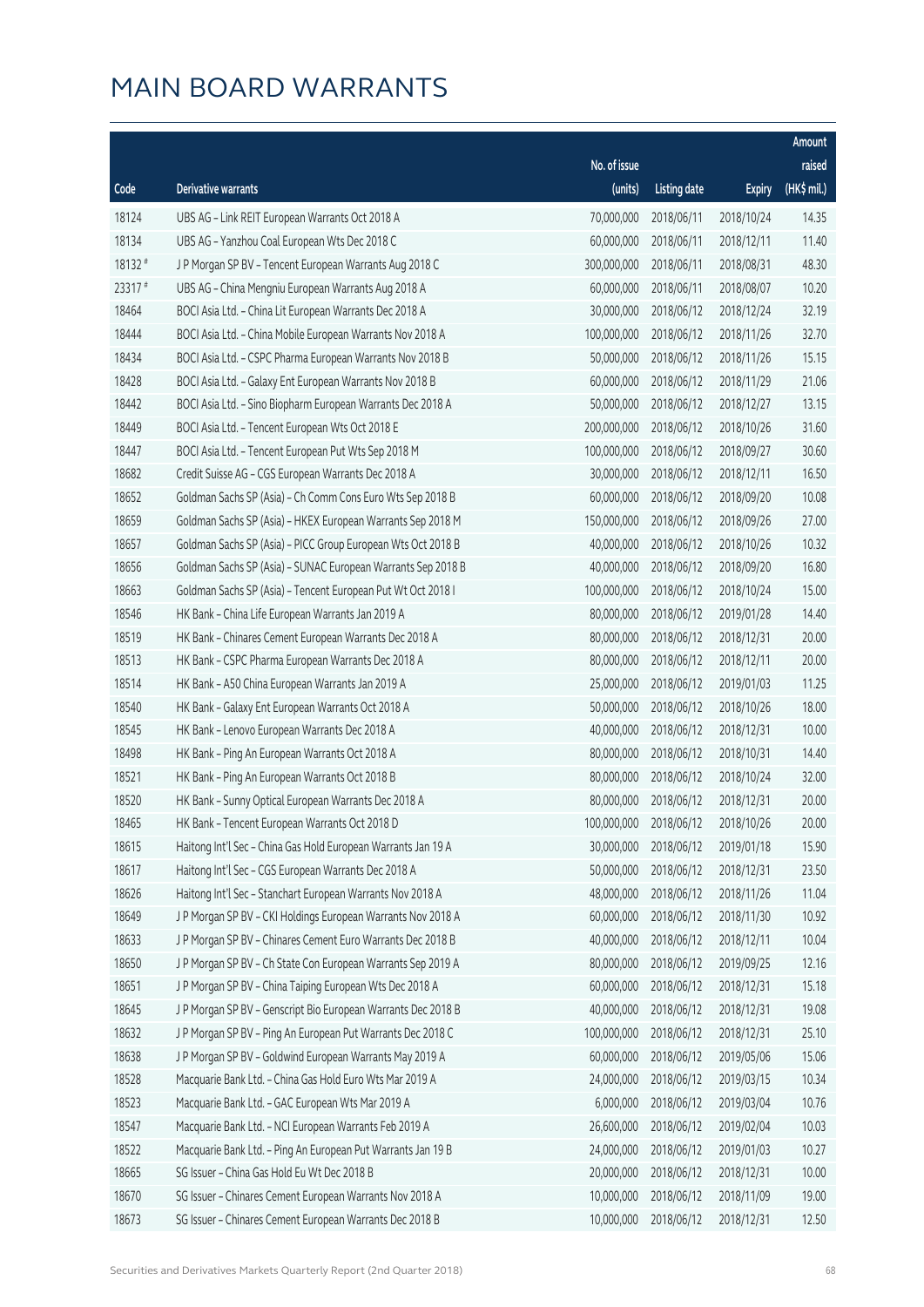|       |                                                               |              |                       |               | Amount       |
|-------|---------------------------------------------------------------|--------------|-----------------------|---------------|--------------|
|       |                                                               | No. of issue |                       |               | raised       |
| Code  | Derivative warrants                                           | (units)      | <b>Listing date</b>   | <b>Expiry</b> | $(HK\$ mil.) |
| 18680 | SG Issuer - Tencent European Warrants Sep 2018 L              | 200,000,000  | 2018/06/12            | 2018/09/28    | 54.00        |
| 18599 | UBS AG - BBMG European Warrants Dec 2018 A                    | 30,000,000   | 2018/06/12            | 2018/12/11    | 14.43        |
| 18593 | UBS AG - BOCL European Put Warrants Dec 2018 B                | 50,000,000   | 2018/06/12            | 2018/12/11    | 18.85        |
| 18577 | UBS AG - CC Bank European Put Warrants Dec 2018 A             | 50,000,000   | 2018/06/12            | 2018/12/11    | 27.70        |
| 18597 | UBS AG - China Huarong European Warrants Oct 2018 A           | 30,000,000   | 2018/06/12            | 2018/10/26    | 10.02        |
| 18572 | UBS AG - China Cinda European Warrants Feb 2019 A             | 40,000,000   | 2018/06/12            | 2019/02/11    | 10.48        |
| 18576 | UBS AG - China Life European Put Warrants Jan 2019 A          | 70,000,000   | 2018/06/12            | 2019/01/24    | 11.06        |
| 18551 | UBS AG - Galaxy Ent European Put Warrants Dec 2018 A          | 50,000,000   | 2018/06/12            | 2018/12/11    | 17.85        |
| 18578 | UBS AG - ICBC European Put Warrants Dec 2018 A                | 50,000,000   | 2018/06/12            | 2018/12/11    | 21.20        |
| 18595 | UBS AG - Kingboard Chem European Warrants Dec 2018 A          | 30,000,000   | 2018/06/12            | 2018/12/17    | 10.17        |
| 18575 | UBS AG - PICC Group European Warrants Nov 2018 A              | 40,000,000   | 2018/06/12            | 2018/11/21    | 14.92        |
| 18566 | UBS AG - Sands China Ltd European Put Warrants Dec 2018 A     | 50,000,000   | 2018/06/12            | 2018/12/11    | 12.70        |
| 18378 | Bank Vontobel - AIA European Warrants Dec 2018 A              | 50,000,000   | 2018/06/12            | 2018/12/11    | 35.00        |
| 18381 | Bank Vontobel - HSBC European Warrants Jan 2019 A             | 40,000,000   | 2018/06/12            | 2019/01/04    | 10.48        |
| 18422 | Bank Vontobel - HSBC European Put Warrants Dec 2018 A         | 40,000,000   | 2018/06/12            | 2018/12/21    | 10.84        |
| 18386 | Bank Vontobel - ICBC European Warrants Dec 2018 A             | 40,000,000   | 2018/06/12            | 2018/12/21    | 12.08        |
| 18423 | Bank Vontobel - Ping An European Warrants Dec 2018 D          | 30,000,000   | 2018/06/12            | 2018/12/21    | 14.46        |
| 18426 | Bank Vontobel - Tencent European Warrants Oct 2018 E          | 100,000,000  | 2018/06/12            | 2018/10/26    | 16.00        |
| 18425 | Bank Vontobel - Tencent European Put Warrants Dec 2018 C      | 100,000,000  | 2018/06/12            | 2018/12/11    | 36.10        |
| 18427 | Bank Vontobel - Yanzhou Coal European Warrants Nov 2018 A     | 85,000,000   | 2018/06/12            | 2018/11/29    | 12.92        |
| 18767 | Credit Suisse AG - BBMG European Warrants Dec 2018 A          | 25,000,000   | 2018/06/13            | 2018/12/12    | 12.25        |
| 18749 | Credit Suisse AG - CC Bank European Put Warrants Dec 2018 A   | 50,000,000   | 2018/06/13            | 2018/12/12    | 16.00        |
| 18766 | Credit Suisse AG - ICBC European Put Warrants Nov 2018 A      | 50,000,000   | 2018/06/13            | 2018/11/23    | 12.50        |
| 18775 | Credit Suisse AG - Tencent Euro Put Wts Sep 2018 I            | 150,000,000  | 2018/06/13            | 2018/09/12    | 24.00        |
| 18772 | Credit Suisse AG - Wynn Macau European Warrants Nov 2018 A    | 40,000,000   | 2018/06/13            | 2018/11/30    | 11.20        |
| 18876 | Goldman Sachs SP (Asia) - Angang Steel Euro Wts Dec 2018 A    | 40,000,000   | 2018/06/13            | 2018/12/13    | 20.20        |
| 18868 | Goldman Sachs SP (Asia) - Galaxy Ent European Wts Oct 2018 A  |              | 80,000,000 2018/06/13 | 2018/10/26    | 23.52        |
| 18885 | Goldman Sachs SP (Asia) - HSCEI ETF European Wts Dec 2018 A   | 50,000,000   | 2018/06/13            | 2018/12/13    | 17.25        |
| 18867 | Goldman Sachs SP (Asia) - HSI European Put Wts Oct 2018 D     | 150,000,000  | 2018/06/13            | 2018/10/30    | 22.50        |
| 18891 | Goldman Sachs SP (Asia) - ICBC European Warrants Nov 2018 A   | 80,000,000   | 2018/06/13            | 2018/11/23    | 12.00        |
| 18745 | Haitong Int'l Sec - Kingsoft European Warrants Dec 2018 A     | 40,000,000   | 2018/06/13            | 2018/12/18    | 10.40        |
| 18730 | Haitong Int'l Sec - Sunny Optical European Wts Dec 2018 A     | 100,000,000  | 2018/06/13            | 2018/12/18    | 25.00        |
| 18866 | J P Morgan SP BV - HSI European Put Warrants Jan 2019 C       | 300,000,000  | 2018/06/13            | 2019/01/30    | 75.00        |
| 18864 | J P Morgan SP BV - SJM Holdings European Warrants Dec 2019 A  | 40,000,000   | 2018/06/13            | 2019/12/31    | 10.04        |
| 18856 | J P Morgan SP BV - Tencent European Warrants Dec 2018 E       | 250,000,000  | 2018/06/13            | 2018/12/12    | 62.50        |
| 18706 | Macquarie Bank Ltd. - BAIC Motor European Warrants Apr 2019 A | 6,700,000    | 2018/06/13            | 2019/04/02    | 10.06        |
| 18729 | Macquarie Bank Ltd. - Chow Tai Fook European Wts Jul 2019 B   | 40,000,000   | 2018/06/13            | 2019/07/15    | 10.20        |
| 18727 | Macquarie Bank Ltd. - Shenzhen Int'l European Wts Feb 2019 A  | 40,000,000   | 2018/06/13            | 2019/02/08    | 10.08        |
| 18826 | UBS AG - AAC Tech European Warrants Feb 2019 A                | 60,000,000   | 2018/06/13            | 2019/02/11    | 10.56        |
| 18787 | UBS AG - China Overseas European Warrants Sep 2018 B          | 70,000,000   | 2018/06/13            | 2018/09/28    | 10.50        |
| 18813 | UBS AG - Mengniu Dairy European Warrants Dec 2018 A           | 50,000,000   | 2018/06/13            | 2018/12/24    | 15.65        |
| 18830 | UBS AG - PetroChina European Warrants Oct 2018 B              | 50,000,000   | 2018/06/13            | 2018/10/09    | 10.65        |
| 18832 | UBS AG - Want Want Ch European Warrants Jan 2019 A            | 12,000,000   | 2018/06/13            | 2019/01/14    | 10.62        |
| 18702 | Bank Vontobel - China Life European Warrants Jun 2019 A       | 100,000,000  | 2018/06/13            | 2019/06/05    | 25.40        |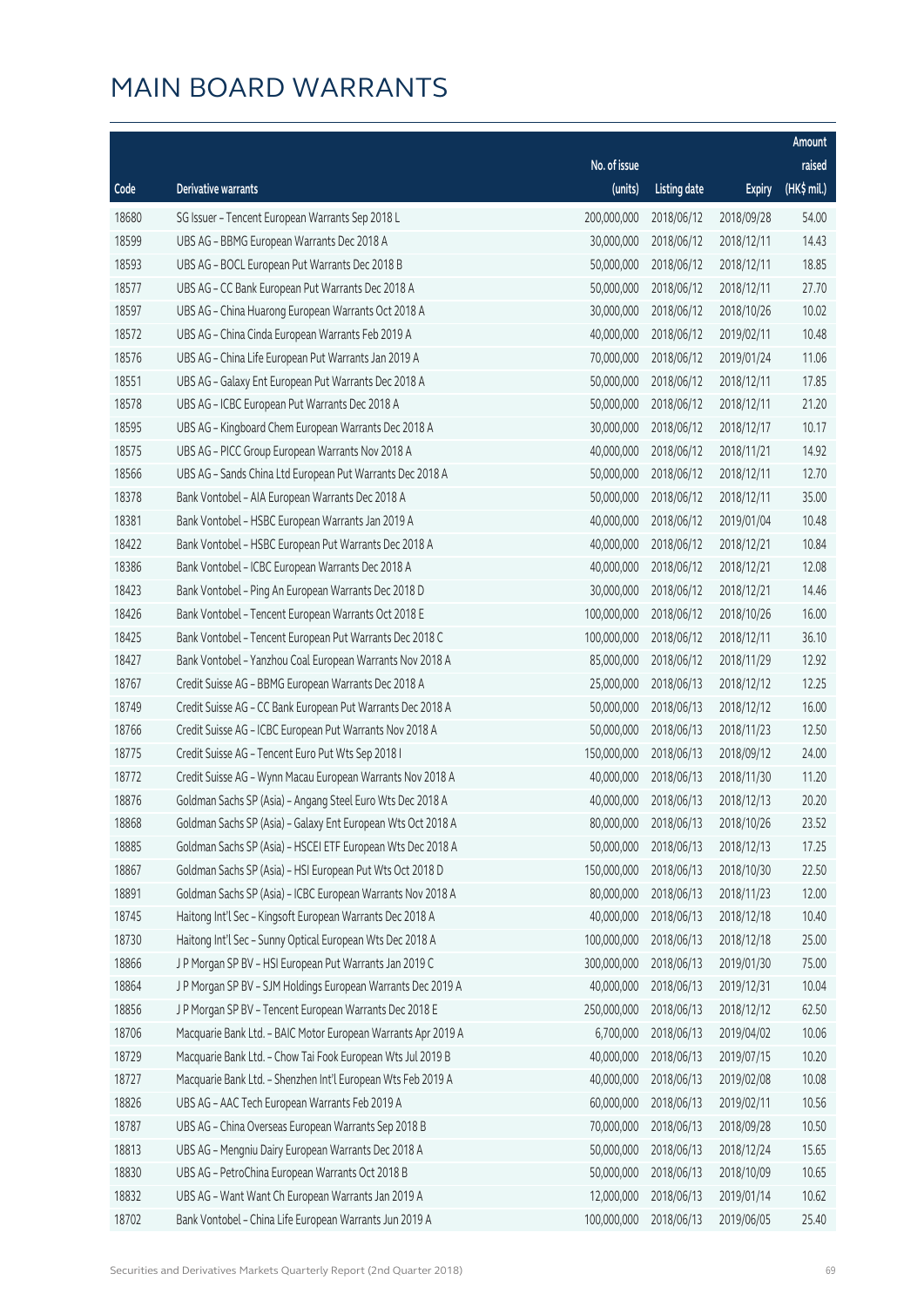|       |                                                               |              |                       |               | Amount      |
|-------|---------------------------------------------------------------|--------------|-----------------------|---------------|-------------|
|       |                                                               | No. of issue |                       |               | raised      |
| Code  | Derivative warrants                                           | (units)      | <b>Listing date</b>   | <b>Expiry</b> | (HK\$ mil.) |
| 18687 | Bank Vontobel - Geely Auto European Warrants Nov 2018 B       | 50,000,000   | 2018/06/13            | 2018/11/13    | 10.05       |
| 18686 | Bank Vontobel - Galaxy Ent European Warrants Dec 2018 A       | 40,000,000   | 2018/06/13            | 2018/12/13    | 24.04       |
| 18694 | Bank Vontobel - Sunny Optical European Warrants Sep 2018 A    | 80,000,000   | 2018/06/13            | 2018/09/20    | 12.32       |
| 18705 | Bank Vontobel - Tencent European Warrants Oct 2018 F          | 100,000,000  | 2018/06/13            | 2018/10/26    | 15.10       |
| 18975 | BOCI Asia Ltd. - Galaxy Ent European Warrants Oct 2018 B      | 50,000,000   | 2018/06/14            | 2018/10/30    | 16.50       |
| 19143 | Credit Suisse AG - 3SBIO European Warrants Oct 2018 A         | 25,000,000   | 2018/06/14            | 2018/10/23    | 10.00       |
| 19130 | Credit Suisse AG - GF Sec European Warrants Apr 2019 A        | 40,000,000   | 2018/06/14            | 2019/04/30    | 10.00       |
| 19172 | Credit Suisse AG - PetroChina European Warrants Dec 2018 A    | 60,000,000   | 2018/06/14            | 2018/12/13    | 19.80       |
| 19181 | Credit Suisse AG - Tencent European Wts Dec 2018 B            | 250,000,000  | 2018/06/14            | 2018/12/13    | 70.00       |
| 19221 | Goldman Sachs SP (Asia) - Geely Auto European Wts Nov 2018 A  | 80,000,000   | 2018/06/14            | 2018/11/13    | 12.96       |
| 19226 | Goldman Sachs SP (Asia) - HSBC European Warrants Oct 2018 B   | 80,000,000   | 2018/06/14            | 2018/10/24    | 21.52       |
| 19266 | Goldman Sachs SP (Asia) - Kingsoft European Wts Oct 2018 A    | 60,000,000   | 2018/06/14            | 2018/10/05    | 10.02       |
| 19263 | Goldman Sachs SP (Asia) - Ping An Euro Put Wts Sep 2018 L     | 60,000,000   | 2018/06/14            | 2018/09/19    | 11.82       |
| 19267 | Goldman Sachs SP (Asia) - Tencent European Put Wt Sep 2018 N  | 100,000,000  | 2018/06/14            | 2018/09/20    | 21.20       |
| 18942 | HK Bank - Chinares Cement European Warrants Dec 2018 B        | 80,000,000   | 2018/06/14            | 2018/12/13    | 20.00       |
| 18943 | HK Bank - CSOP A50 ETF European Warrants Jan 2019 A           | 30,000,000   | 2018/06/14            | 2019/01/03    | 10.50       |
| 18926 | HK Bank - Galaxy Ent European Warrants Dec 2018 A             | 40,000,000   | 2018/06/14            | 2018/12/31    | 11.20       |
| 18966 | HK Bank - Genscript Bio European Warrants Dec 2018 A          | 50,000,000   | 2018/06/14            | 2018/12/31    | 15.00       |
| 18970 | HK Bank - PICC Group European Warrants Dec 2018 A             | 40,000,000   | 2018/06/14            | 2018/12/31    | 10.00       |
| 18974 | HK Bank - Sands China European Warrants Dec 2018 A            | 40,000,000   | 2018/06/14            | 2018/12/31    | 14.40       |
| 18920 | HK Bank - Sino Biopharm European Warrants Dec 2018 A          | 100,000,000  | 2018/06/14            | 2018/12/31    | 25.00       |
| 18969 | HK Bank - WuXi Bio European Warrants Dec 2018 A               | 80,000,000   | 2018/06/14            | 2018/12/31    | 20.00       |
| 19047 | Haitong Int'l Sec - Geely Auto European Warrants Dec 2018 B   | 50,000,000   | 2018/06/14            | 2018/12/31    | 14.00       |
| 19072 | Haitong Int'l Sec - Geely Auto European Warrants Dec 2018 C   | 50,000,000   | 2018/06/14            | 2018/12/31    | 18.00       |
| 19046 | Haitong Int'l Sec - Kingboard Chem European Warrants Feb 19 A | 50,000,000   | 2018/06/14            | 2019/02/08    | 17.50       |
| 19085 | Haitong Int'l Sec - Kingsoft European Warrants Oct 2018 A     | 68,000,000   | 2018/06/14            | 2018/10/30    | 11.56       |
| 19082 | Haitong Int'l Sec - Kingsoft European Warrants Dec 2018 B     |              | 68,000,000 2018/06/14 | 2018/12/24    | 19.72       |
| 19080 | Haitong Int'l Sec - SJM Holdings European Warrants Nov 2018 A | 20,000,000   | 2018/06/14            | 2018/11/28    | 18.20       |
| 19213 | Haitong Int'l Sec - Tianneng Power European Warrants Mar 19 A | 50,000,000   | 2018/06/14            | 2019/03/18    | 14.00       |
| 19094 | Haitong Int'l Sec - Wynn Macau European Warrants Nov 2018 A   | 40,000,000   | 2018/06/14            | 2018/11/23    | 10.80       |
| 19188 | J P Morgan SP BV - CC Bank European Put Wts Jan 2019 A        | 100,000,000  | 2018/06/14            | 2019/01/02    | 25.60       |
| 19214 | J P Morgan SP BV - China Lit European Warrants Aug 2019 A     | 60,000,000   | 2018/06/14            | 2019/08/05    | 15.00       |
| 19211 | J P Morgan SP BV - China Overseas European Put Wts Jan 2019 B | 100,000,000  | 2018/06/14            | 2019/01/02    | 25.20       |
| 19190 | J P Morgan SP BV - Geely Auto European Warrants Dec 2018 C    | 100,000,000  | 2018/06/14            | 2018/12/31    | 25.20       |
| 19182 | J P Morgan SP BV - China Mengniu European Wts Dec 2018 A      | 60,000,000   | 2018/06/14            | 2018/12/31    | 15.36       |
| 18985 | Macquarie Bank Ltd. - Ch Molybdenum European Wts May 2019 A   | 10,000,000   | 2018/06/14            | 2019/05/15    | 12.41       |
| 18979 | Macquarie Bank Ltd. - China Overseas European Wts Feb 2019 A  | 40,000,000   | 2018/06/14            | 2019/02/04    | 10.00       |
| 18976 | Macquarie Bank Ltd. - CPIC European Warrants Feb 2019 A       | 40,000,000   | 2018/06/14            | 2019/02/04    | 10.08       |
| 18983 | Macquarie Bank Ltd. - Meitu European Warrants Mar 2019 A      | 40,000,000   | 2018/06/14            | 2019/03/15    | 10.60       |
| 18984 | Macquarie Bank Ltd. - WuXi Bio European Warrants Jun 2019 A   | 26,000,000   | 2018/06/14            | 2019/06/14    | 10.32       |
| 19028 | UBS AG - CC Bank European Warrants Oct 2018 A                 | 70,000,000   | 2018/06/14            | 2018/10/24    | 19.81       |
| 19032 | UBS AG - CC Bank European Warrants Nov 2018 A                 | 70,000,000   | 2018/06/14            | 2018/11/27    | 11.41       |
| 19025 | UBS AG - China Life European Warrants Jan 2019 B              | 100,000,000  | 2018/06/14            | 2019/01/28    | 21.10       |
| 19026 | UBS AG - China Life European Warrants Mar 2019 A              | 100,000,000  | 2018/06/14            | 2019/03/26    | 15.20       |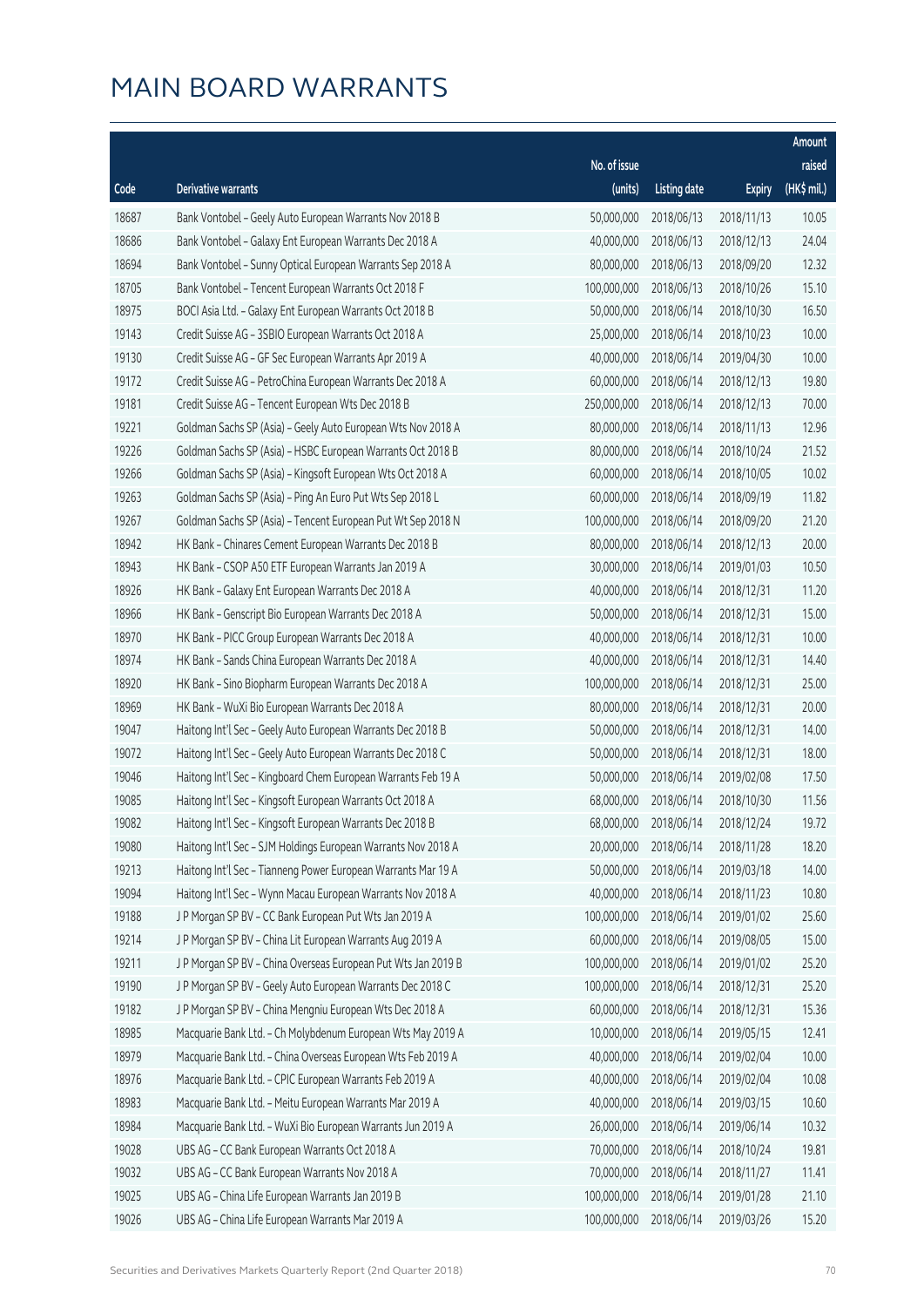|         |                                                               |              |                       |               | Amount      |
|---------|---------------------------------------------------------------|--------------|-----------------------|---------------|-------------|
|         |                                                               | No. of issue |                       |               | raised      |
| Code    | Derivative warrants                                           | (units)      | <b>Listing date</b>   | <b>Expiry</b> | (HK\$ mil.) |
| 19045   | UBS AG - CSPC Pharma European Put Warrants Dec 2018 E         | 30,000,000   | 2018/06/14            | 2018/12/13    | 10.89       |
| 19006   | UBS AG - Geely Auto European Warrants Dec 2018 A              | 50,000,000   | 2018/06/14            | 2018/12/20    | 10.85       |
| 19043   | UBS AG - Tencent European Put Warrants Oct 2018 F             | 200,000,000  | 2018/06/14            | 2018/10/19    | 51.80       |
| 18899   | Bank Vontobel - CNBM European Warrants Sep 2019 A             | 60,000,000   | 2018/06/14            | 2019/09/25    | 13.44       |
| 18892   | Bank Vontobel - HKEX European Warrants Oct 2018 B             | 100,000,000  | 2018/06/14            | 2018/10/26    | 16.80       |
| 18893   | Bank Vontobel - Kingsoft European Warrants Jan 2019 A         | 40,000,000   | 2018/06/14            | 2019/01/04    | 12.48       |
| 18900   | Bank Vontobel - Lenovo European Warrants Jan 2019 A           | 40,000,000   | 2018/06/14            | 2019/01/04    | 10.08       |
| 21428 # | J P Morgan SP BV - HSI European Put Warrants Sep 2018 C       | 200,000,000  | 2018/06/14            | 2018/09/27    | 20.00       |
| 19292   | BOCI Asia Ltd. - AIA European Warrants Nov 2018 A             | 80,000,000   | 2018/06/15            | 2018/11/23    | 20.08       |
| 19279   | BOCI Asia Ltd. - Sands China Ltd European Warrants Nov 2018 B | 60,000,000   | 2018/06/15            | 2018/11/23    | 15.24       |
| 19316   | BNP Paribas Issuance B.V. - Ali Health European Wts Jan 19 A  | 80,000,000   | 2018/06/15            | 2019/01/03    | 20.00       |
| 19324   | Credit Suisse AG - China Life European Warrants Jan 2019 B    | 120,000,000  | 2018/06/15            | 2019/01/28    | 22.80       |
| 19326   | Credit Suisse AG - HSBC European Wts Nov 2018 B               | 100,000,000  | 2018/06/15            | 2018/11/13    | 17.00       |
| 19325   | Credit Suisse AG - ICBC European Warrants Nov 2018 B          | 70,000,000   | 2018/06/15            | 2018/11/23    | 11.90       |
| 19317   | Credit Suisse AG - Ping An European Put Warrants Oct 2018 F   | 70,000,000   | 2018/06/15            | 2018/10/23    | 21.00       |
| 19405   | Goldman Sachs SP (Asia) - CNOOC European Warrants Oct 2018 D  | 80,000,000   | 2018/06/15            | 2018/10/25    | 35.12       |
| 19403   | Goldman Sachs SP (Asia) - China Unicom Euro Wts Oct 2018 A    | 60,000,000   | 2018/06/15            | 2018/10/10    | 17.22       |
| 19393   | Goldman Sachs SP (Asia) - HSBC European Warrants Nov 2018 B   | 80,000,000   | 2018/06/15            | 2018/11/05    | 14.96       |
| 19428   | Goldman Sachs SP (Asia) - ICBC European Warrants Oct 2018 A   | 80,000,000   | 2018/06/15            | 2018/10/24    | 12.00       |
| 19441   | Goldman Sachs SP (Asia) - Sunny Optical Euro Wts Sep 2018 D   | 70,000,000   | 2018/06/15            | 2018/09/20    | 10.50       |
| 19305   | HK Bank - Fosun Intl European Warrants Dec 2018 A             | 50,000,000   | 2018/06/15            | 2018/12/31    | 12.50       |
| 19315   | HK Bank - HKEX European Put Warrants Dec 2018 A               | 80,000,000   | 2018/06/15            | 2018/12/20    | 12.00       |
| 19268   | HK Bank - HSI European Warrants Nov 2018 E                    | 180,000,000  | 2018/06/15            | 2018/11/29    | 27.00       |
| 19314   | HK Bank - Mengniu European Warrants Dec 2018 A                | 40,000,000   | 2018/06/15            | 2018/12/31    | 10.00       |
| 19309   | HK Bank - Nine Dragons European Warrants Feb 2019 A           | 80,000,000   | 2018/06/15            | 2019/02/11    | 12.80       |
| 19382   | J P Morgan SP BV - China Unicom European Warrants Oct 2018 A  | 100,000,000  | 2018/06/15            | 2018/10/16    | 24.90       |
| 19338   | J P Morgan SP BV - PICC Group European Warrants Dec 2018 A    |              | 60,000,000 2018/06/15 | 2018/12/31    | 15.00       |
| 19350   | J P Morgan SP BV - Tencent European Warrants Sep 2018 G       | 250,000,000  | 2018/06/15            | 2018/09/17    | 56.25       |
| 19364   | J P Morgan SP BV - Tencent European Warrants Oct 2018 F       | 250,000,000  | 2018/06/15            | 2018/10/31    | 37.75       |
| 19381   | J P Morgan SP BV - Tencent European Put Warrants Oct 2018 G   | 250,000,000  | 2018/06/15            | 2018/10/31    | 38.50       |
| 19392   | J P Morgan SP BV - ZA Onine European Warrants Nov 2018 A      | 30,000,000   | 2018/06/15            | 2018/11/21    | 14.85       |
| 19585   | Credit Suisse AG - CNBM European Warrants Sep 2019 A          | 80,000,000   | 2018/06/19            | 2019/09/30    | 20.00       |
| 19569   | Credit Suisse AG - HKEX European Put Warrants Dec 2018 B      | 100,000,000  | 2018/06/19            | 2018/12/20    | 15.00       |
| 19596   | Credit Suisse AG - WH Group European Warrants Nov 2019 A      | 60,000,000   | 2018/06/19            | 2019/11/11    | 10.80       |
| 19610   | Goldman Sachs SP (Asia) - Sinopec Corp Euro Wts Sep 2018 B    | 30,000,000   | 2018/06/19            | 2018/09/27    | 10.14       |
| 19605   | Goldman Sachs SP (Asia) - Chi Res Land Euro Wts Oct 2018 B    | 70,000,000   | 2018/06/19            | 2018/10/26    | 10.50       |
| 19614   | Goldman Sachs SP (Asia) - A50 China European Wts Oct 2018 A   | 80,000,000   | 2018/06/19            | 2018/10/30    | 37.52       |
| 19615   | Goldman Sachs SP (Asia) - GAC European Warrants Oct 2018 A    | 70,000,000   | 2018/06/19            | 2018/10/18    | 10.50       |
| 19613   | Goldman Sachs SP (Asia) - Ping An European Wts Oct 2018 F     | 100,000,000  | 2018/06/19            | 2018/10/11    | 44.60       |
| 19478   | HK Bank - HSCEI European Warrants Jan 2019 A                  | 100,000,000  | 2018/06/19            | 2019/01/30    | 16.00       |
| 19465   | HK Bank - HSI European Warrants Dec 2018 D                    | 180,000,000  | 2018/06/19            | 2018/12/28    | 36.00       |
| 19448   | HK Bank - HSI European Put Warrants Oct 2018 D                | 180,000,000  | 2018/06/19            | 2018/10/30    | 27.00       |
| 19444   | HK Bank - HSI European Put Warrants Dec 2018 C                | 180,000,000  | 2018/06/19            | 2018/12/28    | 27.00       |
| 19533   | J P Morgan SP BV - CC Bank European Wts Dec 2018 A            | 100,000,000  | 2018/06/19            | 2018/12/31    | 26.30       |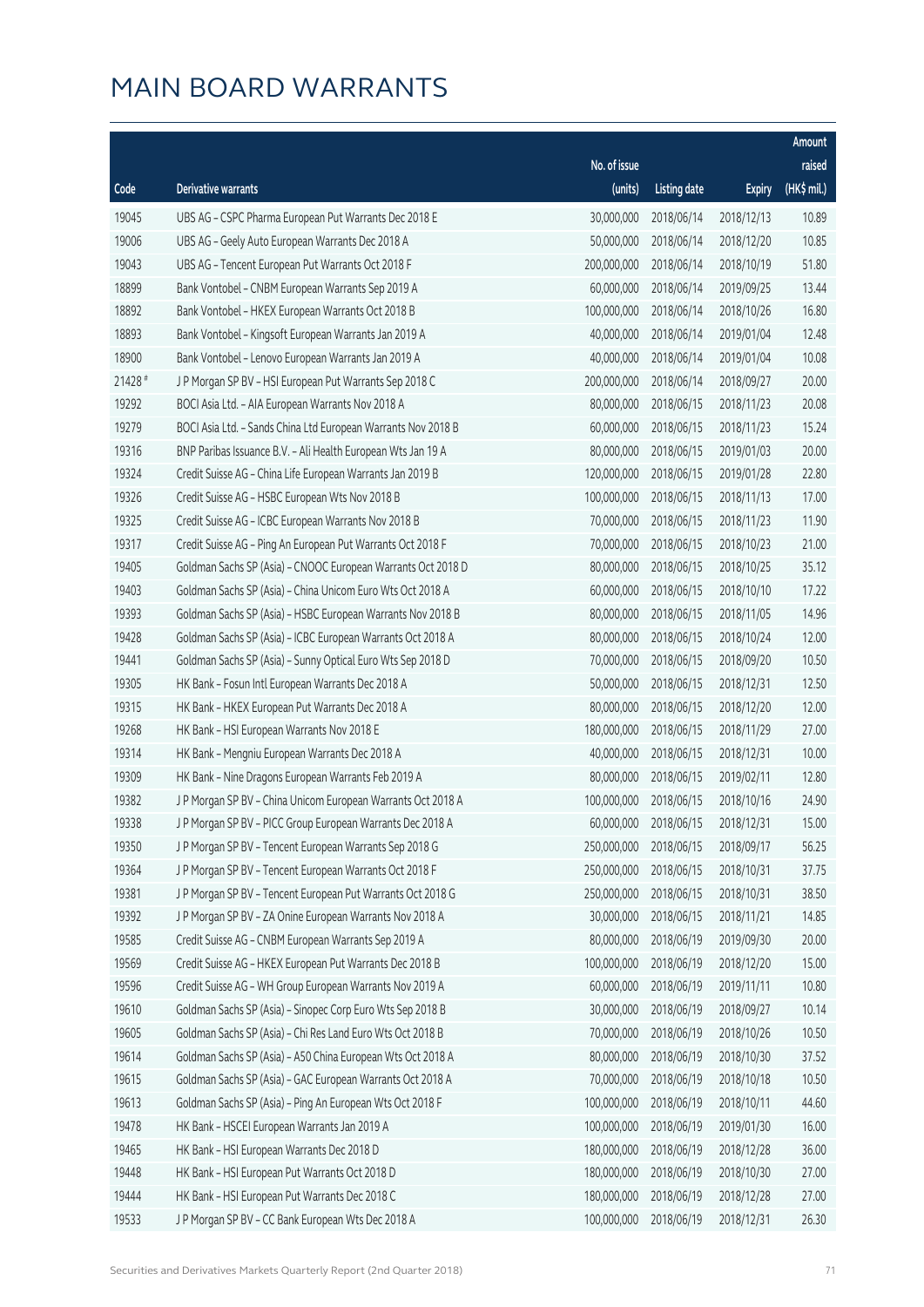|       |                                                                  |              |                       |               | Amount      |
|-------|------------------------------------------------------------------|--------------|-----------------------|---------------|-------------|
|       |                                                                  | No. of issue |                       |               | raised      |
| Code  | Derivative warrants                                              | (units)      | <b>Listing date</b>   | <b>Expiry</b> | (HK\$ mil.) |
| 19540 | J P Morgan SP BV - Ch Molybdenum European Warrants Jan 2019 A    | 30,000,000   | 2018/06/19            | 2019/01/02    | 15.99       |
| 19538 | J P Morgan SP BV - Haier Elec European Warrants Jan 2019 A       | 40,000,000   | 2018/06/19            | 2019/01/02    | 14.60       |
| 19531 | J P Morgan SP BV - ICBC European Warrants Dec 2018 C             | 100,000,000  | 2018/06/19            | 2018/12/31    | 64.90       |
| 19550 | J P Morgan SP BV - ND Paper European Warrants Feb 2019 A         | 70,000,000   | 2018/06/19            | 2019/02/11    | 13.51       |
| 19522 | J P Morgan SP BV - Sh Petrochem European Warrants Dec 2018 A     | 20,000,000   | 2018/06/19            | 2018/12/31    | 11.10       |
| 19521 | Macquarie Bank Ltd. - Ch Comm Cons European Wts Aug 2019 A       | 12,000,000   | 2018/06/19            | 2019/08/02    | 10.24       |
| 19509 | Macquarie Bank Ltd. - CNBM European Warrants Jan 2019 B          | 9,000,000    | 2018/06/19            | 2019/01/03    | 10.03       |
| 19511 | Macquarie Bank Ltd. - Xinyi Solar European Warrants Jun 19 A     | 17,000,000   | 2018/06/19            | 2019/06/18    | 10.01       |
| 19618 | SG Issuer - Chinares Cement European Warrants Dec 2018 C         | 100,000,000  | 2018/06/19            | 2018/12/18    | 25.00       |
| 19623 | SG Issuer - Chinares Cement European Warrants Sep 2019 A         | 100,000,000  | 2018/06/19            | 2019/09/30    | 25.00       |
| 19479 | Bank Vontobel - HSI European Warrants Feb 2019 A                 | 100,000,000  | 2018/06/19            | 2019/02/27    | 25.20       |
| 19484 | Bank Vontobel - HSI European Warrants Jun 2019 A                 | 100,000,000  | 2018/06/19            | 2019/06/27    | 25.10       |
| 19501 | Bank Vontobel - HSI European Put Warrants Mar 2019 B             | 100,000,000  | 2018/06/19            | 2019/03/28    | 25.10       |
| 19500 | Bank Vontobel - HSI European Put Warrants Jun 2019 B             | 100,000,000  | 2018/06/19            | 2019/06/27    | 25.10       |
| 19758 | Credit Suisse AG - Mengniu Dairy European Wts Dec 2018 A         | 40,000,000   | 2018/06/20            | 2018/12/31    | 10.00       |
| 19753 | Credit Suisse AG - Xinyi Solar European Warrants Dec 2018 B      | 25,000,000   | 2018/06/20            | 2018/12/19    | 10.00       |
| 19830 | Goldman Sachs SP (Asia) - Galaxy Ent European Wts Oct 2018 B     | 80,000,000   | 2018/06/20            | 2018/10/24    | 15.76       |
| 19844 | Goldman Sachs SP (Asia) - HKEX European Warrants Oct 2018 H      | 150,000,000  | 2018/06/20            | 2018/10/26    | 22.50       |
| 19808 | Goldman Sachs SP (Asia) - HSI European Put Wts Nov 2018 D        | 150,000,000  | 2018/06/20            | 2018/11/29    | 22.50       |
| 19819 | Goldman Sachs SP (Asia) - Tracker Fund European Wts Dec 18 A     | 70,000,000   | 2018/06/20            | 2018/12/20    | 10.50       |
| 19822 | Goldman Sachs SP (Asia) - Tracker Fund European Put Wts Dec 18 B | 70,000,000   | 2018/06/20            | 2018/12/20    | 10.50       |
| 19636 | HK Bank - Chinares Cement European Warrants Dec 2018 C           | 100,000,000  | 2018/06/20            | 2018/12/31    | 25.00       |
| 19695 | HK Bank - Chinares Cement European Warrants Dec 2018 D           | 100,000,000  | 2018/06/20            | 2018/12/04    | 18.00       |
| 19681 | Haitong Int'l Sec - China Unicom European Warrants Nov 2018 B    | 20,000,000   | 2018/06/20            | 2018/11/26    | 17.00       |
| 19646 | Haitong Int'l Sec - China Unicom European Warrants Jun 2019 A    | 80,000,000   | 2018/06/20            | 2019/06/28    | 13.60       |
| 19689 | Haitong Int'l Sec - KB Laminates European Warrants Dec 2018 A    | 80,000,000   | 2018/06/20            | 2018/12/20    | 21.60       |
| 19692 | Haitong Int'l Sec - KB Laminates European Warrants Dec 2018 B    |              | 80,000,000 2018/06/20 | 2018/12/28    | 15.20       |
| 19690 | Haitong Int'l Sec - KB Laminates European Warrants Feb 2019 A    | 80,000,000   | 2018/06/20            | 2019/02/28    | 20.00       |
| 19750 | J P Morgan SP BV - HSBC European Warrants Dec 2018 C             | 100,000,000  | 2018/06/20            | 2018/12/31    | 25.10       |
| 19720 | J P Morgan SP BV - Shenzhen Invest European Warrants Dec 18 A    | 30,000,000   | 2018/06/20            | 2018/12/31    | 10.26       |
| 19703 | Macquarie Bank Ltd. - CM Bank European Put Warrants Apr 19 A     | 40,000,000   | 2018/06/20            | 2019/04/02    | 10.00       |
| 19698 | Macquarie Bank Ltd. - Kingsoft European Put Warrants Apr 19 A    | 34,000,000   | 2018/06/20            | 2019/04/02    | 10.06       |
| 19701 | Macquarie Bank Ltd. - Lenovo European Put Warrants Mar 2019 A    | 20,000,000   | 2018/06/20            | 2019/03/04    | 10.00       |
| 19798 | SG Issuer - Mengniu Dairy European Warrants Sep 2018 A           | 55,000,000   | 2018/06/20            | 2018/09/28    | 10.18       |
| 19803 | SG Issuer - Mengniu Dairy European Warrants Dec 2018 A           | 40,000,000   | 2018/06/20            | 2018/12/31    | 10.00       |
| 19777 | SG Issuer - Sunny Optical European Warrants Sep 2018 B           | 50,000,000   | 2018/06/20            | 2018/09/28    | 10.00       |
| 19781 | SG Issuer - Sunny Optical European Warrants Dec 2018 B           | 50,000,000   | 2018/06/20            | 2018/12/31    | 12.50       |
| 19789 | SG Issuer - Tencent European Put Warrants Oct 2018 F             | 150,000,000  | 2018/06/20            | 2018/10/31    | 33.75       |
| 19705 | UBS AG - BOC HK European Warrants Jan 2019 A                     | 60,000,000   | 2018/06/20            | 2019/01/28    | 15.00       |
| 19707 | UBS AG - CKH Holdings European Warrants Nov 2018 A               | 40,000,000   | 2018/06/20            | 2018/11/23    | 20.88       |
| 19709 | UBS AG - Li Ning European Warrants Jun 2019 B                    | 50,000,000   | 2018/06/20            | 2019/06/11    | 10.00       |
| 19708 | UBS AG - Mengniu Dairy European Warrants Dec 2018 B              | 70,000,000   | 2018/06/20            | 2018/12/19    | 17.71       |
| 19706 | UBS AG - Sunart Retail European Warrants Jan 2019 A              | 40,000,000   | 2018/06/20            | 2019/01/31    | 11.16       |
| 19715 | UBS AG - Tsingtao Brew European Warrants Nov 2018 A              | 30,000,000   | 2018/06/20            | 2018/11/08    | 17.85       |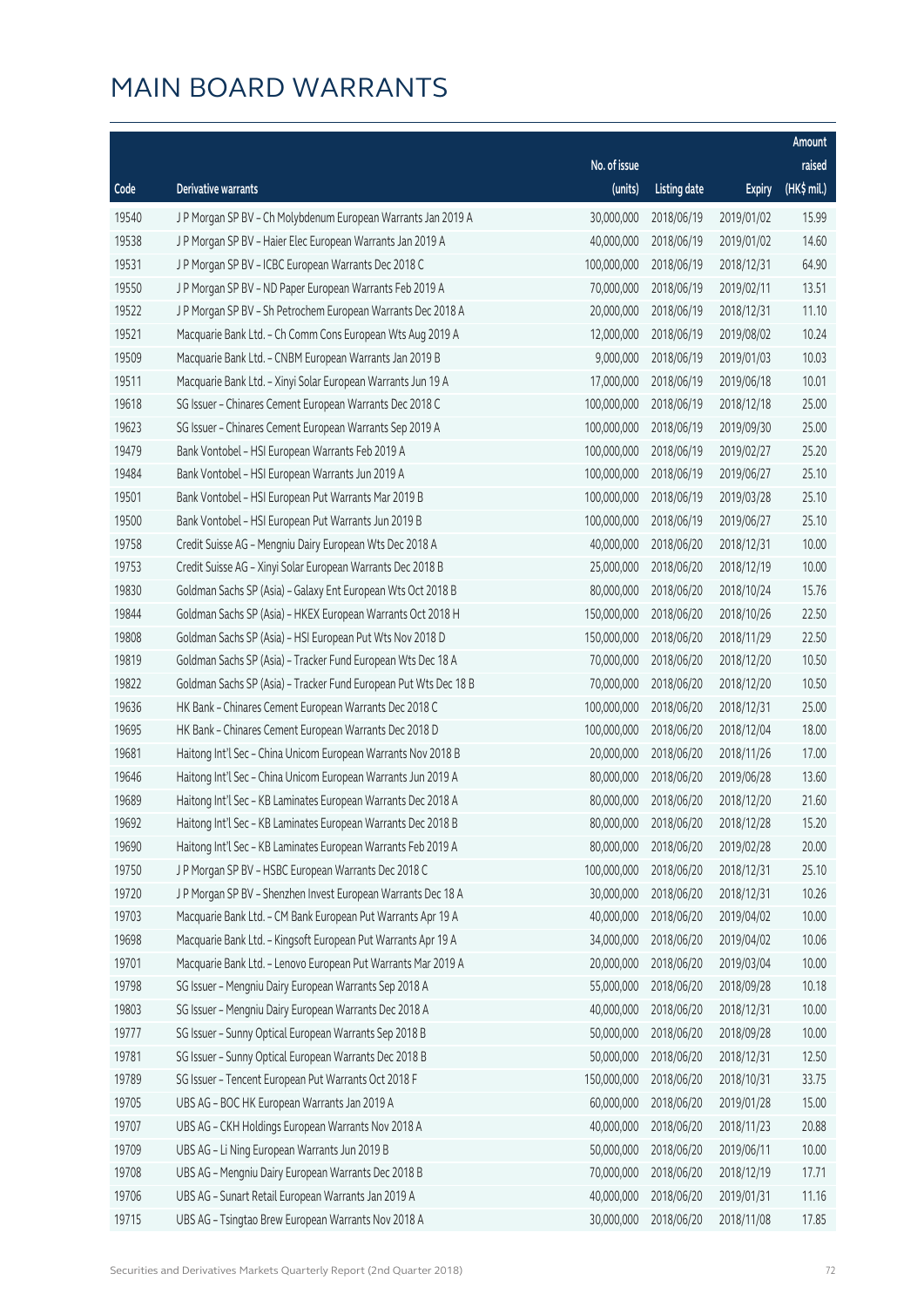|       |                                                                |              |                       |               | Amount      |
|-------|----------------------------------------------------------------|--------------|-----------------------|---------------|-------------|
|       |                                                                | No. of issue |                       |               | raised      |
| Code  | Derivative warrants                                            | (units)      | <b>Listing date</b>   | <b>Expiry</b> | (HK\$ mil.) |
| 19711 | UBS AG - WH Group European Warrants Nov 2019 A                 | 50,000,000   | 2018/06/20            | 2019/11/11    | 11.40       |
| 19712 | UBS AG - WuXi Bio European Warrants Dec 2018 A                 | 40,000,000   | 2018/06/20            | 2018/12/11    | 10.00       |
| 19899 | BOCI Asia Ltd. - Agricultural Bank European Wts Nov 2018 A     | 60,000,000   | 2018/06/21            | 2018/11/23    | 14.82       |
| 19901 | BOCI Asia Ltd. - Agricultural Bank European Wts Feb 2019 A     | 60,000,000   | 2018/06/21            | 2019/02/18    | 13.62       |
| 19889 | BOCI Asia Ltd. - Bank of China European Warrants Dec 2018 C    | 80,000,000   | 2018/06/21            | 2018/12/28    | 13.12       |
| 19896 | BOCI Asia Ltd. - Bank of China European Warrants Dec 2018 D    | 80,000,000   | 2018/06/21            | 2018/12/20    | 18.96       |
| 19885 | BOCI Asia Ltd. - Mengniu Dairy European Warrants Nov 2018 A    | 50,000,000   | 2018/06/21            | 2018/11/27    | 17.15       |
| 19882 | BOCI Asia Ltd. - SMIC European Warrants Mar 2019 A             | 80,000,000   | 2018/06/21            | 2019/03/29    | 20.24       |
| 19963 | Credit Suisse AG - Ch Molybdenum European Wts Dec 2018 A       | 30,000,000   | 2018/06/21            | 2018/12/20    | 19.50       |
| 19931 | Credit Suisse AG - Genscript Bio European Warrants Dec 2018 A  | 30,000,000   | 2018/06/21            | 2018/12/20    | 18.00       |
| 19940 | Credit Suisse AG - Hua Hong Semi European Warrants Dec 2018 A  | 30,000,000   | 2018/06/21            | 2018/12/20    | 15.00       |
| 19968 | Credit Suisse AG - KB Laminates European Warrants Dec 2018 B   | 60,000,000   | 2018/06/21            | 2018/12/20    | 15.00       |
| 20022 | Goldman Sachs SP (Asia) - CKA European Warrants Nov 2018 A     | 50,000,000   | 2018/06/21            | 2018/11/23    | 10.40       |
| 20020 | Goldman Sachs SP (Asia) - China Lit European Warrants May 19 A | 80,000,000   | 2018/06/21            | 2019/05/30    | 20.00       |
| 19997 | Goldman Sachs SP (Asia) - ICBC European Warrants Sep 2018 E    | 80,000,000   | 2018/06/21            | 2018/09/24    | 12.00       |
| 20012 | Goldman Sachs SP (Asia) - Mengniu Dairy Euro Wt Sep 2018 A     | 70,000,000   | 2018/06/21            | 2018/09/21    | 10.50       |
| 20026 | Goldman Sachs SP (Asia) - Ping An European Wts Nov 2018 A      | 100,000,000  | 2018/06/21            | 2018/11/23    | 17.90       |
| 19855 | HK Bank - China Lit European Warrants Jun 2019 B               | 100,000,000  | 2018/06/21            | 2019/06/28    | 25.00       |
| 19857 | HK Bank - Chinares Cement European Warrants Jan 2019 A         | 100,000,000  | 2018/06/21            | 2019/01/31    | 25.00       |
| 19978 | J P Morgan SP BV - ZTE European Warrants Dec 2018 A            | 50,000,000   | 2018/06/21            | 2018/12/20    | 13.45       |
| 19908 | Macquarie Bank Ltd. - Minsheng Bank European Wts Jan 2019 A    | 20,000,000   | 2018/06/21            | 2019/01/03    | 10.00       |
| 19905 | Macquarie Bank Ltd. - China CRSC European Warrants Jun 2019 A  | 7,000,000    | 2018/06/21            | 2019/06/14    | 10.82       |
| 19925 | Macquarie Bank Ltd. - Virscend Edu European Warrants Apr 20 A  | 40,000,000   | 2018/06/21            | 2020/04/16    | 10.20       |
| 19902 | Macquarie Bank Ltd. - YuHua Edu European Warrants Nov 2019 A   | 40,000,000   | 2018/06/21            | 2019/11/18    | 10.08       |
| 19919 | Macquarie Bank Ltd. - ZTE European Warrants Apr 2019 A         | 32,000,000   | 2018/06/21            | 2019/04/15    | 10.11       |
| 19914 | Macquarie Bank Ltd. - ZTE European Warrants Jun 2019 A         | 24,000,000   | 2018/06/21            | 2019/06/14    | 10.10       |
| 19980 | SG Issuer - BBMG European Warrants Dec 2018 A                  |              | 20,000,000 2018/06/21 | 2018/12/20    | 10.00       |
| 19988 | SG Issuer - China Overseas European Warrants Dec 2018 A        | 40,000,000   | 2018/06/21            | 2018/12/31    | 10.00       |
| 19990 | SG Issuer - SMIC European Warrants Dec 2018 C                  | 70,000,000   | 2018/06/21            | 2018/12/14    | 10.50       |
| 19904 | UBS AG - Hua Hong Semi European Warrants Dec 2018 B            | 25,000,000   | 2018/06/21            | 2018/12/20    | 12.83       |
| 19903 | UBS AG - ZTE European Warrants Dec 2018 A                      | 40,000,000   | 2018/06/21            | 2018/12/20    | 13.16       |
| 19995 | UBS AG - ZTE European Warrants Jan 2019 A                      | 40,000,000   | 2018/06/21            | 2019/01/14    | 15.44       |
| 19991 | UBS AG - ZTE European Warrants Feb 2019 A                      | 40,000,000   | 2018/06/21            | 2019/02/18    | 11.72       |
| 19880 | Bank Vontobel - Bank of China European Warrants Jan 2019 A     | 60,000,000   | 2018/06/21            | 2019/01/04    | 21.00       |
| 19864 | Bank Vontobel - CC Bank European Warrants Sep 2018 C           | 50,000,000   | 2018/06/21            | 2018/09/24    | 17.45       |
| 19866 | Bank Vontobel - CITIC Sec European Warrants Jan 2019 B         | 50,000,000   | 2018/06/21            | 2019/01/04    | 12.55       |
| 19929 | Bank Vontobel - China Overseas European Warrants Jan 2019 A    | 50,000,000   | 2018/06/21            | 2019/01/04    | 12.60       |
| 19874 | Bank Vontobel - Tencent European Warrants Oct 2018 G           | 100,000,000  | 2018/06/21            | 2018/10/22    | 39.00       |
| 20098 | Credit Suisse AG - ZTE European Warrants Dec 2018 A            | 40,000,000   | 2018/06/22            | 2018/12/21    | 15.20       |
| 20099 | Credit Suisse AG - ZTE European Warrants Dec 2018 B            | 40,000,000   | 2018/06/22            | 2018/12/21    | 12.00       |
| 20292 | Goldman Sachs SP (Asia) - Anhui Conch European Wts Oct 2018 A  | 40,000,000   | 2018/06/22            | 2018/10/25    | 10.00       |
| 20285 | Goldman Sachs SP (Asia) - Bank of China European Wts Dec 18 B  | 80,000,000   | 2018/06/22            | 2018/12/24    | 20.00       |
| 20279 | Goldman Sachs SP (Asia) - CC Bank European Wts Sep 2018 G      | 80,000,000   | 2018/06/22            | 2018/09/26    | 28.40       |
| 20297 | Goldman Sachs SP (Asia) - CNBM European Warrants Oct 2018 A    | 40,000,000   | 2018/06/22            | 2018/10/26    | 35.28       |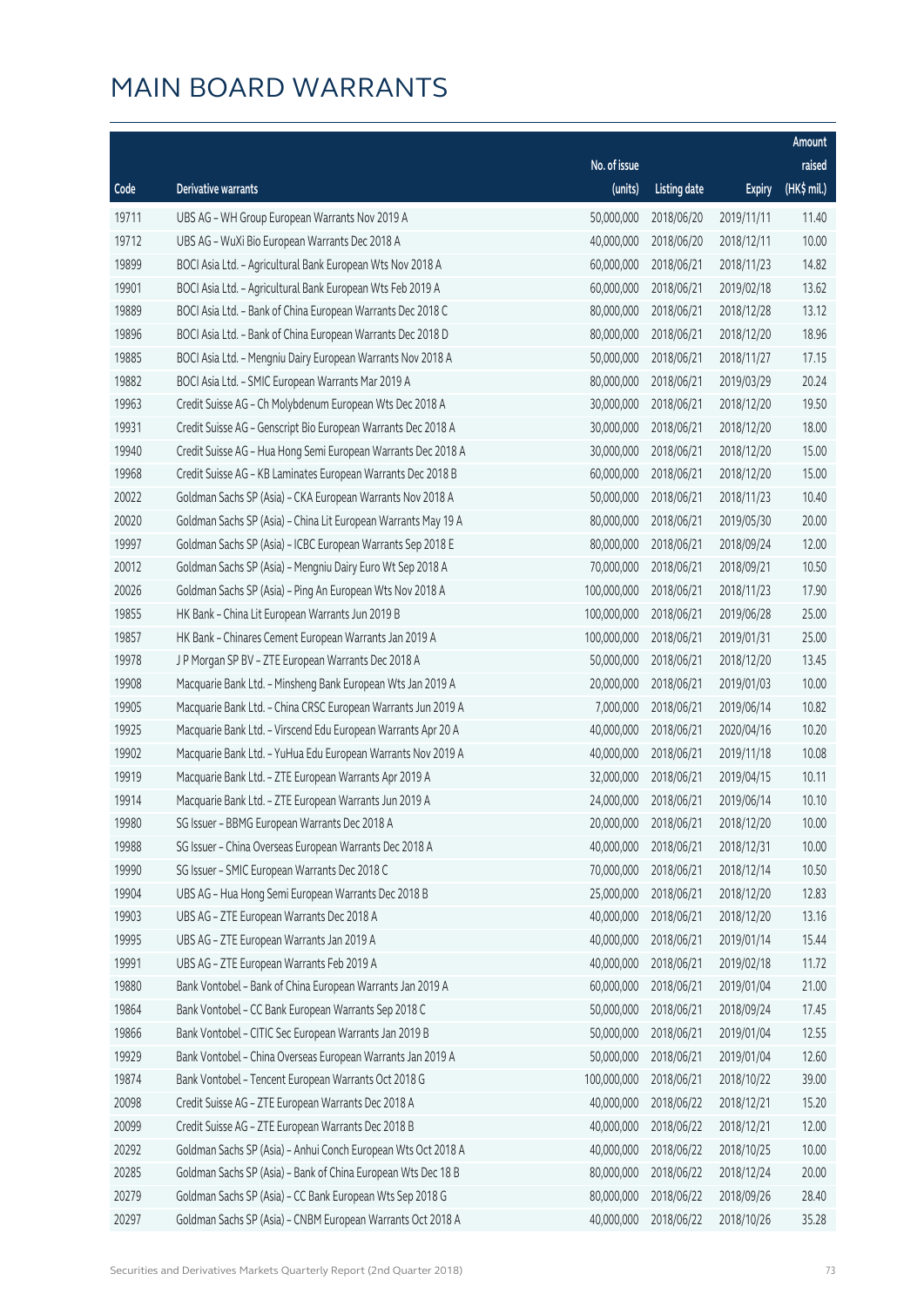|       |                                                               |                        |                     |               | <b>Amount</b>         |
|-------|---------------------------------------------------------------|------------------------|---------------------|---------------|-----------------------|
|       |                                                               | No. of issue           |                     |               | raised                |
| Code  | Derivative warrants                                           | (units)                | <b>Listing date</b> | <b>Expiry</b> | $(HK\frac{1}{2}mil.)$ |
| 20283 | Goldman Sachs SP (Asia) - ICBC European Warrants Dec 2018 A   | 80,000,000             | 2018/06/22          | 2018/12/24    | 22.88                 |
| 20073 | HK Bank - Agricultural Bank European Warrants Dec 2018 A      | 80,000,000             | 2018/06/22          | 2018/12/31    | 12.00                 |
| 20061 | HK Bank - BOC HK European Warrants Dec 2018 A                 | 80,000,000             | 2018/06/22          | 2018/12/31    | 20.00                 |
| 20038 | HK Bank - Bank of China European Warrants Dec 2018 A          | 80,000,000             | 2018/06/22          | 2018/12/31    | 20.00                 |
| 20055 | HK Bank - CC Bank European Warrants Dec 2018 A                | 80,000,000             | 2018/06/22          | 2018/12/31    | 28.00                 |
| 20035 | HK Bank - ICBC European Warrants Dec 2018 A                   | 80,000,000             | 2018/06/22          | 2018/12/31    | 20.00                 |
| 20033 | HK Bank - Kingdee Intl European Warrants Feb 2019 A           | 100,000,000            | 2018/06/22          | 2019/02/21    | 15.00                 |
| 20088 | HK Bank - SMIC European Warrants Dec 2018 B                   | 100,000,000            | 2018/06/22          | 2018/12/31    | 15.00                 |
| 20172 | Haitong Int'l Sec - Angang Steel European Warrants Dec 2018 B | 20,000,000             | 2018/06/22          | 2018/12/24    | 16.40                 |
| 20215 | Haitong Int'l Sec - Bank of China European Warrants Jan 19 A  | 100,000,000            | 2018/06/22          | 2019/01/31    | 15.00                 |
| 20205 | Haitong Int'l Sec - Ch Comm Cons European Warrants Dec 2018 A | 20,000,000             | 2018/06/22          | 2018/12/24    | 10.20                 |
| 20209 | Haitong Int'l Sec - Ch Comm Cons European Warrants Dec 2018 B | 40,000,000             | 2018/06/22          | 2018/12/24    | 13.20                 |
| 20108 | Haitong Int'l Sec - CKH Holdings European Warrants Nov 2018 A | 38,000,000             | 2018/06/22          | 2018/11/02    | 12.54                 |
| 20210 | Haitong Int'l Sec - Minsheng Bank European Warrants Mar 19 A  | 20,000,000             | 2018/06/22          | 2019/03/28    | 21.20                 |
| 20214 | Haitong Int'l Sec - Minsheng Bank European Warrants May 19 B  | 20,000,000             | 2018/06/22          | 2019/05/20    | 16.60                 |
| 20165 | Haitong Int'l Sec - Galaxy Ent European Warrants Oct 2018 A   | 50,000,000             | 2018/06/22          | 2018/10/30    | 22.00                 |
| 20171 | Haitong Int'l Sec - Galaxy Ent European Warrants Oct 2018 B   | 40,000,000             | 2018/06/22          | 2018/10/24    | 10.00                 |
| 20201 | Haitong Int'l Sec - Meitu European Warrants Feb 2019 A        | 80,000,000             | 2018/06/22          | 2019/02/21    | 14.40                 |
| 20135 | Haitong Int'l Sec - SHK Ppt European Warrants Dec 2018 A      | 25,000,000             | 2018/06/22          | 2018/12/21    | 10.25                 |
| 20176 | Haitong Int'l Sec - Tencent European Put Warrants Dec 2018 E  | 100,000,000            | 2018/06/22          | 2018/12/24    | 28.00                 |
| 20184 | Haitong Int'l Sec - ZTE European Warrants Dec 2018 A          | 80,000,000             | 2018/06/22          | 2018/12/31    | 24.80                 |
| 20189 | Haitong Int'l Sec - ZTE European Warrants Dec 2018 B          | 80,000,000             | 2018/06/22          | 2018/12/31    | 20.00                 |
| 20231 | J P Morgan SP BV - Bank of China European Put Wts Feb 2019 A  | 100,000,000            | 2018/06/22          | 2019/02/01    | 25.30                 |
| 20270 | J P Morgan SP BV - CKH Holdings European Warrants Jan 2019 A  | 100,000,000            | 2018/06/22          | 2019/01/03    | 41.20                 |
| 20232 | J P Morgan SP BV - CM Bank European Warrants Jan 2019 A       | 100,000,000            | 2018/06/22          | 2019/01/03    | 25.30                 |
| 20218 | J P Morgan SP BV - Genscript Bio European Warrants Jan 2019 A | 40,000,000             | 2018/06/22          | 2019/01/03    | 14.72                 |
| 20273 | J P Morgan SP BV - HKEX European Warrants Dec 2018 C          | 200,000,000 2018/06/22 |                     | 2018/12/20    | 30.00                 |
| 20221 | J P Morgan SP BV - ICBC European Put Wts Dec 2018 D           | 100,000,000            | 2018/06/22          | 2018/12/31    | 25.70                 |
| 20095 | UBS AG - Ch Molybdenum European Warrants Dec 2018 A           | 30,000,000             | 2018/06/22          | 2018/12/21    | 17.67                 |
| 20097 | UBS AG - HSCEI European Put Warrants Sep 2018 B               | 100,000,000            | 2018/06/22          | 2018/09/27    | 25.00                 |
| 20377 | Credit Suisse AG - CKH Holdings European Warrants Nov 2018 A  | 50,000,000             | 2018/06/25          | 2018/11/22    | 17.50                 |
| 20372 | Credit Suisse AG - HKEX European Warrants Dec 2018 C          | 200,000,000            | 2018/06/25          | 2018/12/20    | 30.00                 |
| 20384 | Credit Suisse AG - SMIC European Warrants Dec 2018 A          | 60,000,000             | 2018/06/25          | 2018/12/14    | 10.02                 |
| 20483 | Goldman Sachs SP (Asia) - CM Bank European Wts Nov 2018 A     | 70,000,000             | 2018/06/25          | 2018/11/23    | 10.50                 |
| 20501 | Goldman Sachs SP (Asia) - China Tel European Wts Oct 2018 B   | 60,000,000             | 2018/06/25          | 2018/10/26    | 11.64                 |
| 20486 | Goldman Sachs SP (Asia) - Lenovo European Wts Oct 2018 C      | 60,000,000             | 2018/06/25          | 2018/10/25    | 15.96                 |
| 20513 | Goldman Sachs SP (Asia) - Ping An European Wts Oct 2018 G     | 100,000,000            | 2018/06/25          | 2018/10/29    | 15.00                 |
| 20519 | Goldman Sachs SP (Asia) - Ping An European Wts Nov 2018 B     | 100,000,000            | 2018/06/25          | 2018/11/23    | 42.10                 |
| 20393 | J P Morgan SP BV - China Mobile European Wts Dec 2018 B       | 100,000,000            | 2018/06/25          | 2018/12/31    | 25.20                 |
| 20408 | J P Morgan SP BV - CNOOC European Warrants Sep 2019 A         | 200,000,000            | 2018/06/25          | 2019/09/30    | 30.20                 |
| 20404 | J P Morgan SP BV - Sinopec Corp European Warrants Dec 2018 A  | 100,000,000            | 2018/06/25          | 2018/12/31    | 38.60                 |
| 20398 | J P Morgan SP BV - GAC European Warrants Dec 2019 A           | 60,000,000             | 2018/06/25          | 2019/12/20    | 12.00                 |
| 20386 | J P Morgan SP BV - HSI European Warrants Jan 2019 D           | 300,000,000            | 2018/06/25          | 2019/01/30    | 75.60                 |
| 20345 | Macquarie Bank Ltd. - BBMG European Warrants Jan 2019 A       | 20,000,000             | 2018/06/25          | 2019/01/16    | 10.00                 |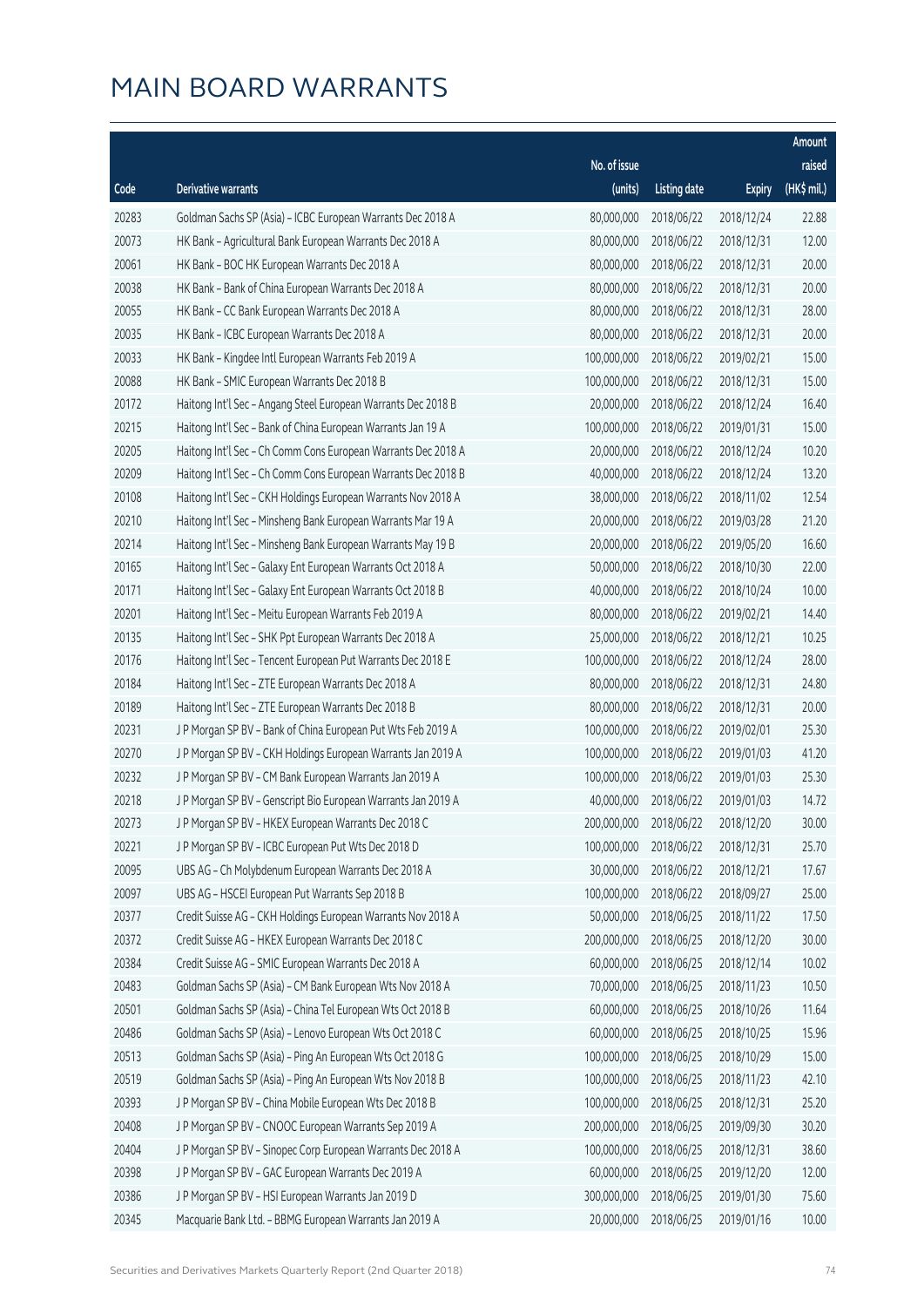|       |                                                                |              |                        |               | Amount      |
|-------|----------------------------------------------------------------|--------------|------------------------|---------------|-------------|
|       |                                                                | No. of issue |                        |               | raised      |
| Code  | Derivative warrants                                            | (units)      | <b>Listing date</b>    | <b>Expiry</b> | (HK\$ mil.) |
| 20352 | Macquarie Bank Ltd. - CM Bank European Warrants Jul 2019 A     | 40,000,000   | 2018/06/25             | 2019/07/03    | 10.00       |
| 20348 | Macquarie Bank Ltd. - Huadian Fuxin European Warrants May 19 A | 30,000,000   | 2018/06/25             | 2019/05/16    | 10.02       |
| 20411 | SG Issuer - CC Bank European Warrants Dec 2018 A               | 60,000,000   | 2018/06/25             | 2018/12/31    | 22.80       |
| 20418 | SG Issuer - China EB Ltd European Warrants Dec 2018 A          | 60,000,000   | 2018/06/25             | 2018/12/20    | 10.50       |
| 20420 | SG Issuer - China Mobile European Warrants Oct 2018 A          | 50,000,000   | 2018/06/25             | 2018/10/31    | 10.50       |
| 20427 | SG Issuer - Ch Molybdenum European Warrants Dec 2018 B         | 15,000,000   | 2018/06/25             | 2018/12/31    | 10.95       |
| 20431 | SG Issuer - HKEX European Warrants Oct 2018 E                  | 150,000,000  | 2018/06/25             | 2018/10/31    | 22.50       |
| 20436 | SG Issuer - ICBC European Warrants Dec 2018 A                  | 60,000,000   | 2018/06/25             | 2018/12/31    | 18.30       |
| 20480 | SG Issuer - Meitu European Warrants Mar 2019 A                 | 80,000,000   | 2018/06/25             | 2019/03/08    | 13.60       |
| 20354 | UBS AG - China Lit European Warrants May 2019 A                | 100,000,000  | 2018/06/25             | 2019/05/30    | 25.00       |
| 20355 | UBS AG - GAC European Warrants Dec 2018 B                      | 11,000,000   | 2018/06/25             | 2018/12/28    | 13.73       |
| 20353 | UBS AG - HK & China Gas European Warrants Dec 2018 A           | 16,000,000   | 2018/06/25             | 2018/12/28    | 10.54       |
| 20362 | UBS AG - HSI European Warrants Dec 2018 B                      | 200,000,000  | 2018/06/25             | 2018/12/28    | 50.00       |
| 20365 | UBS AG - HSI European Put Warrants Sep 2018 E                  | 200,000,000  | 2018/06/25             | 2018/09/27    | 31.20       |
| 20366 | UBS AG - HSI European Put Warrants Nov 2018 C                  | 200,000,000  | 2018/06/25             | 2018/11/29    | 41.20       |
| 20361 | UBS AG - MTR Corporation European Warrants Oct 2018 A          | 60,000,000   | 2018/06/25             | 2018/10/24    | 10.26       |
| 20312 | Bank Vontobel - BOC HK European Warrants Mar 2019 A            | 50,000,000   | 2018/06/25             | 2019/03/25    | 12.60       |
| 20327 | Bank Vontobel - Evergrande European Warrants Jan 2019 A        | 40,000,000   | 2018/06/25             | 2019/01/04    | 12.32       |
| 20341 | Bank Vontobel - Greatwall Motor European Warrants Dec 2018 A   | 15,000,000   | 2018/06/25             | 2018/12/24    | 13.49       |
| 20340 | Bank Vontobel - HKEX European Warrants Mar 2019 A              | 100,000,000  | 2018/06/25             | 2019/03/01    | 18.00       |
| 20310 | Bank Vontobel - Ping An European Put Warrants Jan 2019 A       | 40,000,000   | 2018/06/25             | 2019/01/03    | 20.00       |
| 20806 | BOCI Asia Ltd. - AIA European Warrants Dec 2018 A              | 80,000,000   | 2018/06/26             | 2018/12/28    | 29.92       |
| 20561 | BOCI Asia Ltd. - CAM CSI300 European Warrants Nov 2018 A       | 65,000,000   | 2018/06/26             | 2018/11/29    | 10.21       |
| 20812 | BOCI Asia Ltd. - CSPC Pharma European Warrants Nov 2018 C      | 60,000,000   | 2018/06/26             | 2018/11/23    | 18.30       |
| 20558 | BOCI Asia Ltd. - A50 China European Warrants Nov 2018 A        | 40,000,000   | 2018/06/26             | 2018/11/26    | 10.60       |
| 20811 | BOCI Asia Ltd. - Galaxy Ent European Warrants Dec 2018 A       | 50,000,000   | 2018/06/26             | 2018/12/06    | 16.95       |
| 20802 | BOCI Asia Ltd. - HKEX European Warrants Nov 2018 C             |              | 150,000,000 2018/06/26 | 2018/11/27    | 23.25       |
| 20803 | BOCI Asia Ltd. - HSBC European Warrants Nov 2018 C             | 100,000,000  | 2018/06/26             | 2018/11/27    | 19.80       |
| 20562 | BOCI Asia Ltd. - HSCEI ETF European Warrants Dec 2018 A        | 40,000,000   | 2018/06/26             | 2018/12/06    | 13.08       |
| 20782 | Credit Suisse AG - CITIC Sec European Warrants Nov 2018 C      | 60,000,000   | 2018/06/26             | 2018/11/23    | 10.02       |
| 20775 | Credit Suisse AG - China Life European Warrants Oct 2018 C     | 120,000,000  | 2018/06/26             | 2018/10/22    | 20.40       |
| 20771 | Credit Suisse AG - China Mobile European Warrants Oct 2018 A   | 50,000,000   | 2018/06/26             | 2018/10/31    | 10.00       |
| 20785 | Credit Suisse AG - Greatwall Motor European Wts Dec 2018 A     | 20,000,000   | 2018/06/26             | 2018/12/27    | 15.00       |
| 20774 | Credit Suisse AG - HKEX European Warrants Sep 2018 G           | 200,000,000  | 2018/06/26             | 2018/09/26    | 33.00       |
| 20783 | Credit Suisse AG - Haitong Sec European Warrants Dec 2018 A    | 25,000,000   | 2018/06/26             | 2018/12/27    | 20.00       |
| 20801 | Credit Suisse AG - Tencent European Wts Sep 2018 J             | 250,000,000  | 2018/06/26             | 2018/09/26    | 75.00       |
| 20765 | Credit Suisse AG - Tencent European Wts Oct 2018 F             | 250,000,000  | 2018/06/26             | 2018/10/19    | 65.00       |
| 21003 | Goldman Sachs SP (Asia) - AAC Tech Euro Wts Nov 2018 A         | 60,000,000   | 2018/06/26             | 2018/11/26    | 10.02       |
| 20998 | Goldman Sachs SP (Asia) - CKH Holdings European Wts Oct 18 A   | 40,000,000   | 2018/06/26             | 2018/10/25    | 12.08       |
| 20983 | Goldman Sachs SP (Asia) - CNOOC European Warrants Oct 2018 E   | 60,000,000   | 2018/06/26             | 2018/10/10    | 35.34       |
| 20990 | Goldman Sachs SP (Asia) - Galaxy Ent European Wts Dec 2018 A   | 60,000,000   | 2018/06/26             | 2018/12/06    | 16.74       |
| 20980 | Goldman Sachs SP (Asia) - HSI European Warrants Dec 2018 A     | 150,000,000  | 2018/06/26             | 2018/12/28    | 22.50       |
| 10019 | Haitong Int'l Sec - Baba European Warrants Jan 2019 A          | 8,000,000    | 2018/06/26             | 2019/01/18    | 20.23       |
| 10020 | Haitong Int'l Sec - Baba European Warrants Jan 2019 B          | 8,000,000    | 2018/06/26             | 2019/01/18    | 15.89       |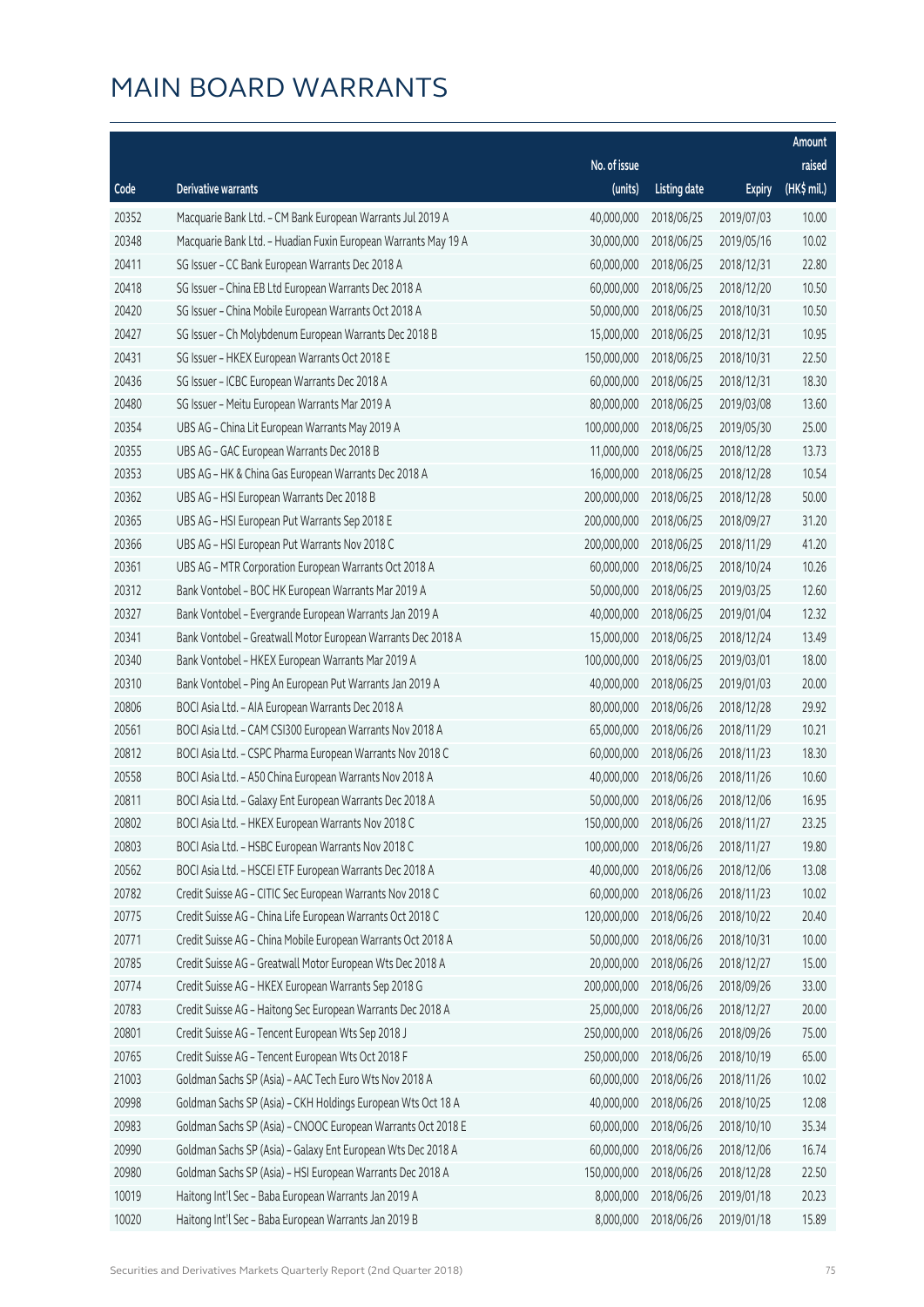|       |                                                               |              |                       |               | Amount      |
|-------|---------------------------------------------------------------|--------------|-----------------------|---------------|-------------|
|       |                                                               | No. of issue |                       |               | raised      |
| Code  | Derivative warrants                                           | (units)      | <b>Listing date</b>   | <b>Expiry</b> | (HK\$ mil.) |
| 10021 | Haitong Int'l Sec - Baba European Put Warrants Jan 2019 C     | 8,000,000    | 2018/06/26            | 2019/01/18    | 15.25       |
| 20884 | J P Morgan SP BV - Agricultural Bank Euro Warrants Jan 2019 A | 100,000,000  | 2018/06/26            | 2019/01/02    | 25.00       |
| 20902 | J P Morgan SP BV - AIA European Warrants Dec 2018 A           | 100,000,000  | 2018/06/26            | 2018/12/31    | 32.50       |
| 20840 | J P Morgan SP BV - CAM CSI300 European Warrants Feb 2019 A    | 100,000,000  | 2018/06/26            | 2019/02/01    | 25.10       |
| 20940 | J P Morgan SP BV - BBMG European Warrants Jan 2019 A          | 40,000,000   | 2018/06/26            | 2019/01/02    | 14.64       |
| 20877 | J P Morgan SP BV - Bank of China European Warrants Jan 2019 A | 100,000,000  | 2018/06/26            | 2019/01/02    | 25.10       |
| 20847 | J P Morgan SP BV - CC Bank European Wts Oct 2018 A            | 100,000,000  | 2018/06/26            | 2018/10/02    | 22.40       |
| 20852 | J P Morgan SP BV - CC Bank European Wts Dec 2018 B            | 100,000,000  | 2018/06/26            | 2018/12/31    | 26.50       |
| 20947 | J P Morgan SP BV - CGN Power European Warrants Jan 2019 A     | 60,000,000   | 2018/06/26            | 2019/01/02    | 15.06       |
| 20930 | J P Morgan SP BV - CICC European Warrants Jan 2019 A          | 50,000,000   | 2018/06/26            | 2019/01/02    | 12.55       |
| 20972 | J P Morgan SP BV - COSCO Ship Dev European Warrants Mar 19 A  | 40,000,000   | 2018/06/26            | 2019/03/04    | 10.04       |
| 20921 | J P Morgan SP BV - GF Sec European Warrants Apr 2019 A        | 70,000,000   | 2018/06/26            | 2019/04/30    | 10.64       |
| 20649 | J P Morgan SP BV - HSCEI European Wts Mar 2019 A              | 200,000,000  | 2018/06/26            | 2019/03/28    | 50.00       |
| 20892 | J P Morgan SP BV - HSI European Warrants Nov 2018 E           | 300,000,000  | 2018/06/26            | 2018/11/29    | 45.90       |
| 20853 | J P Morgan SP BV - ICBC European Warrants Jan 2019 A          | 100,000,000  | 2018/06/26            | 2019/01/02    | 25.50       |
| 20909 | J P Morgan SP BV - Meitu European Warrants Mar 2019 A         | 70,000,000   | 2018/06/26            | 2019/03/08    | 10.50       |
| 20905 | J P Morgan SP BV - Sunny Optical European Warrants Jan 2019 A | 100,000,000  | 2018/06/26            | 2019/01/02    | 25.10       |
| 20634 | J P Morgan SP BV - ZTE European Warrants Dec 2018 B           | 40,000,000   | 2018/06/26            | 2018/12/31    | 12.96       |
| 20615 | Macquarie Bank Ltd. - CC Bank European Warrants Jan 2019 A    | 34,000,000   | 2018/06/26            | 2019/01/03    | 10.03       |
| 20598 | Macquarie Bank Ltd. - CITIC Sec European Warrants Mar 2019 A  | 9,000,000    | 2018/06/26            | 2019/03/04    | 10.84       |
| 20571 | Macquarie Bank Ltd. - HKEX European Warrants Jan 2019 A       | 7,000,000    | 2018/06/26            | 2019/01/03    | 11.49       |
| 20579 | Macquarie Bank Ltd. - HKEX European Warrants Jan 2019 B       | 11,000,000   | 2018/06/26            | 2019/01/03    | 10.48       |
| 20581 | Macquarie Bank Ltd. - HKEX European Warrants Jan 2019 C       | 40,000,000   | 2018/06/26            | 2019/01/03    | 10.00       |
| 20588 | Macquarie Bank Ltd. - HKEX European Warrants Jan 2019 D       | 20,000,000   | 2018/06/26            | 2019/01/03    | 10.18       |
| 20618 | Macquarie Bank Ltd. - Ping An European Warrants Jan 2019 C    | 20,000,000   | 2018/06/26            | 2019/01/03    | 11.28       |
| 20620 | Macquarie Bank Ltd. - Ping An European Warrants Jan 2019 D    | 30,000,000   | 2018/06/26            | 2019/01/03    | 10.08       |
| 21038 | SG Issuer - Conch Cement European Warrants Dec 2018 A         |              | 25,000,000 2018/06/26 | 2018/12/31    | 15.50       |
| 21097 | SG Issuer - Agricultural Bank European Warrants Nov 2018 A    | 70,000,000   | 2018/06/26            | 2018/11/30    | 11.20       |
| 21009 | SG Issuer - AIA European Warrants Sep 2018 C                  | 60,000,000   | 2018/06/26            | 2018/09/28    | 18.30       |
| 21034 | SG Issuer - CAM CSI300 European Warrants Dec 2018 B           | 60,000,000   | 2018/06/26            | 2018/12/31    | 15.00       |
| 21011 | SG Issuer - BOC HK European Warrants Dec 2018 A               | 40,000,000   | 2018/06/26            | 2018/12/31    | 10.00       |
| 21042 | SG Issuer - CC Bank European Warrants Sep 2018 B              | 40,000,000   | 2018/06/26            | 2018/09/28    | 10.80       |
| 21050 | SG Issuer - China Life European Warrants Oct 2018 D           | 120,000,000  | 2018/06/26            | 2018/10/31    | 23.40       |
| 21101 | SG Issuer - China Life European Warrants Jan 2019 A           | 120,000,000  | 2018/06/26            | 2019/01/31    | 18.00       |
| 21104 | SG Issuer - Sinopec Corp European Warrants Dec 2018 A         | 40,000,000   | 2018/06/26            | 2018/12/31    | 16.20       |
| 21059 | SG Issuer - China Unicom European Warrants Sep 2018 A         | 18,000,000   | 2018/06/26            | 2018/09/28    | 10.08       |
| 21063 | SG Issuer - Geely Auto European Warrants Oct 2018 B           | 50,000,000   | 2018/06/26            | 2018/10/31    | 14.00       |
| 21062 | SG Issuer - Galaxy Ent European Warrants Oct 2018 D           | 40,000,000   | 2018/06/26            | 2018/10/31    | 10.20       |
| 21064 | SG Issuer - HKEX European Warrants Sep 2018 E                 | 150,000,000  | 2018/06/26            | 2018/09/28    | 24.00       |
| 21028 | SG Issuer - HSBC European Warrants Oct 2018 C                 | 80,000,000   | 2018/06/26            | 2018/10/31    | 16.80       |
| 21126 | SG Issuer - HSI European Warrants Dec 2018 F                  | 150,000,000  | 2018/06/26            | 2018/12/28    | 37.50       |
| 21128 | SG Issuer - HSI European Warrants Dec 2018 G                  | 150,000,000  | 2018/06/26            | 2018/12/28    | 37.50       |
| 21083 | SG Issuer - Jiangxi Copper European Warrants Feb 2019 A       | 70,000,000   | 2018/06/26            | 2019/02/28    | 13.65       |
| 21086 | SG Issuer - PetroChina European Warrants Dec 2018 A           | 40,000,000   | 2018/06/26            | 2018/12/31    | 20.00       |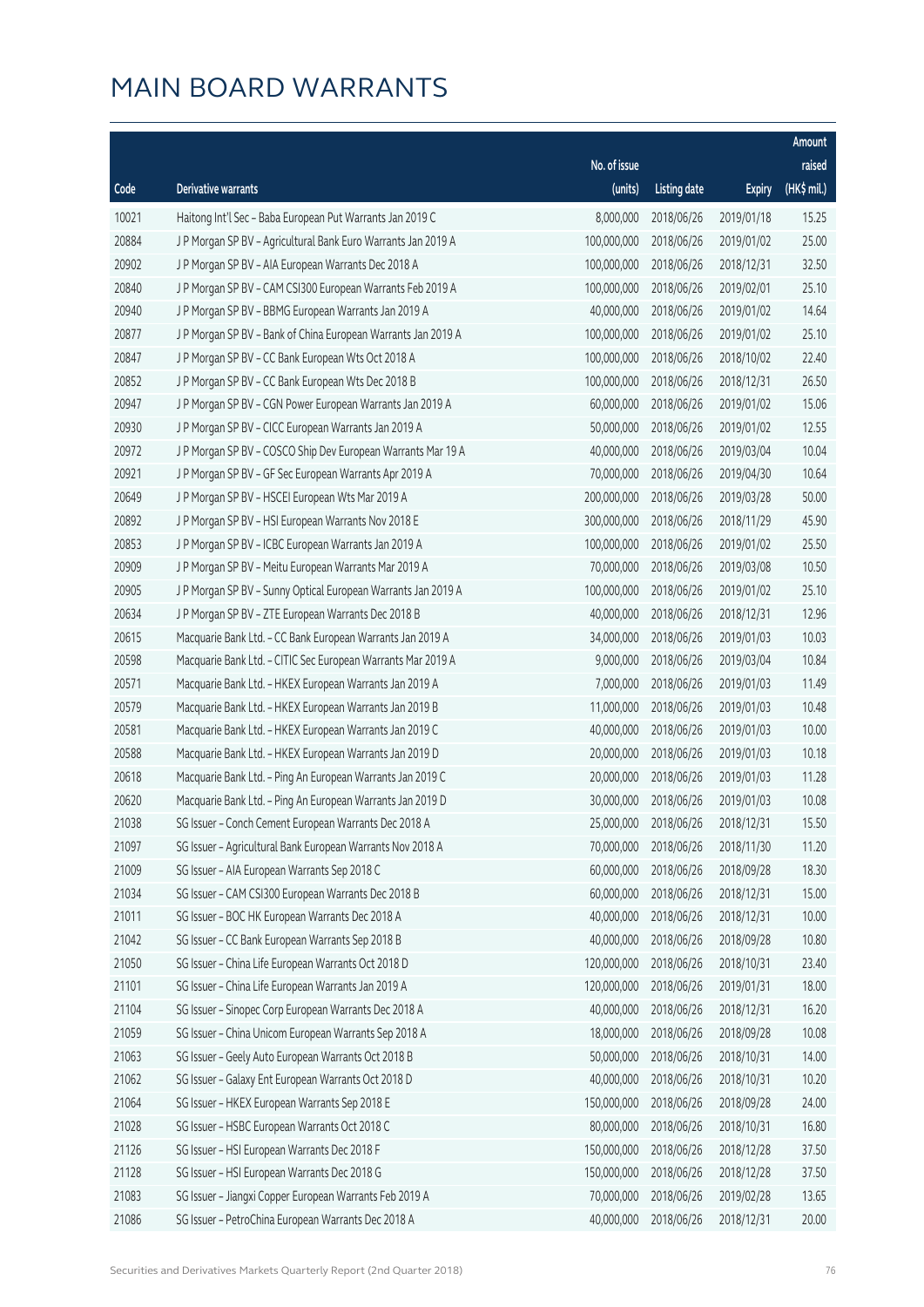|       |                                                              |                        |                     |               | Amount      |
|-------|--------------------------------------------------------------|------------------------|---------------------|---------------|-------------|
|       |                                                              | No. of issue           |                     |               | raised      |
| Code  | <b>Derivative warrants</b>                                   | (units)                | <b>Listing date</b> | <b>Expiry</b> | (HK\$ mil.) |
| 21105 | SG Issuer - Ping An European Warrants Sep 2018 H             | 80,000,000             | 2018/06/26          | 2018/09/28    | 30.80       |
| 21125 | SG Issuer - Ping An European Warrants Oct 2018 D             | 80,000,000             | 2018/06/26          | 2018/10/31    | 14.00       |
| 20546 | UBS AG - CC Bank European Warrants Sep 2018 B                | 70,000,000             | 2018/06/26          | 2018/09/28    | 16.38       |
| 20548 | UBS AG - CC Bank European Warrants Dec 2018 B                | 70,000,000             | 2018/06/26          | 2018/12/28    | 23.59       |
| 20724 | UBS AG - China Life European Warrants Oct 2018 B             | 200,000,000            | 2018/06/26          | 2018/10/22    | 34.20       |
| 20687 | UBS AG - Sinopec Corp European Warrants Sep 2018 A           | 60,000,000             | 2018/06/26          | 2018/09/26    | 10.86       |
| 20695 | UBS AG - Sinopec Corp European Warrants Oct 2018 C           | 50,000,000             | 2018/06/26          | 2018/10/08    | 26.90       |
| 20733 | UBS AG - Galaxy Ent European Warrants Nov 2018 A             | 70,000,000             | 2018/06/26          | 2018/11/02    | 10.57       |
| 20734 | UBS AG - Galaxy Ent European Warrants Dec 2018 B             | 50,000,000             | 2018/06/26          | 2018/12/03    | 14.30       |
| 20705 | UBS AG - HKEX European Warrants Nov 2018 B                   | 300,000,000            | 2018/06/26          | 2018/11/05    | 45.30       |
| 20536 | UBS AG - HSI European Warrants Nov 2018 D                    | 200,000,000            | 2018/06/26          | 2018/11/29    | 38.40       |
| 20525 | UBS AG - HSI European Warrants Dec 2018 C                    | 200,000,000            | 2018/06/26          | 2018/12/28    | 50.00       |
| 20537 | UBS AG - HSI European Warrants Dec 2018 D                    | 200,000,000            | 2018/06/26          | 2018/12/28    | 32.40       |
| 20663 | UBS AG - HSI European Put Warrants Nov 2018 E                | 200,000,000            | 2018/06/26          | 2018/11/29    | 34.40       |
| 20669 | UBS AG - HSI European Put Warrants Dec 2018 E                | 200,000,000            | 2018/06/26          | 2018/12/28    | 50.00       |
| 20670 | UBS AG - ICBC European Warrants Dec 2018 B                   | 70,000,000             | 2018/06/26          | 2018/12/28    | 19.67       |
| 20549 | UBS AG - PetroChina European Warrants Oct 2018 C             | 50,000,000             | 2018/06/26          | 2018/10/12    | 21.85       |
| 20764 | UBS AG - Sands China Ltd European Warrants Sep 2018 B        | 40,000,000             | 2018/06/26          | 2018/09/26    | 12.80       |
| 20758 | UBS AG - Sands China Ltd European Warrants Oct 2018 B        | 50,000,000             | 2018/06/26          | 2018/10/03    | 10.35       |
| 20731 | UBS AG - Wynn Macau European Warrants Dec 2018 B             | 40,000,000             | 2018/06/26          | 2018/12/28    | 12.52       |
| 20550 | UBS AG - ZTE European Warrants Dec 2018 B                    | 30,000,000             | 2018/06/26          | 2018/12/28    | 13.89       |
| 20629 | Bank Vontobel - CC Bank European Warrants Sep 2018 D         | 50,000,000             | 2018/06/26          | 2018/09/26    | 17.50       |
| 20624 | Bank Vontobel - CM Bank European Warrants Dec 2018 B         | 40,000,000             | 2018/06/26          | 2018/12/03    | 10.80       |
| 20627 | Bank Vontobel - Tencent European Warrants Sep 2018 E         | 100,000,000            | 2018/06/26          | 2018/09/26    | 28.00       |
| 21294 | BOCI Asia Ltd. - Genscript Bio European Warrants Nov 2018 A  | 40,000,000             | 2018/06/27          | 2018/11/27    | 14.08       |
| 21290 | BOCI Asia Ltd. - Kunlun Energy European Warrants Nov 2018 A  | 40,000,000             | 2018/06/27          | 2018/11/20    | 12.88       |
| 21273 | BOCI Asia Ltd. - Meitu European Warrants Mar 2019 A          | 100,000,000 2018/06/27 |                     | 2019/03/08    | 16.60       |
| 21323 | BOCI Asia Ltd. - Nine Dragons European Warrants Nov 2018 A   | 70,000,000             | 2018/06/27          | 2018/11/23    | 12.53       |
| 21303 | Credit Suisse AG - Agricultural Bank European Wts Nov 2018 A | 60,000,000             | 2018/06/27          | 2018/11/23    | 10.02       |
| 21302 | Credit Suisse AG - AIA European Warrants Sep 2018 D          | 70,000,000             | 2018/06/27          | 2018/09/26    | 17.50       |
| 21317 | Credit Suisse AG - Galaxy Ent European Warrants Dec 2018 A   | 50,000,000             | 2018/06/27          | 2018/12/06    | 17.50       |
| 21318 | Credit Suisse AG - Jiangxi Copper European Wts Jan 2019 A    | 80,000,000             | 2018/06/27          | 2019/01/21    | 12.00       |
| 21306 | Credit Suisse AG - PetroChina European Warrants Sep 2018 A   | 50,000,000             | 2018/06/27          | 2018/09/26    | 10.00       |
| 21144 | HK Bank - CAM CSI300 European Warrants Nov 2018 A            | 100,000,000            | 2018/06/27          | 2018/11/30    | 15.00       |
| 21157 | HK Bank - HKEX European Warrants Nov 2018 B                  | 100,000,000            | 2018/06/27          | 2018/11/30    | 15.00       |
| 21140 | HK Bank - HSI European Warrants Nov 2018 F                   | 100,000,000            | 2018/06/27          | 2018/11/29    | 15.00       |
| 21132 | HK Bank - HSI European Put Warrants Dec 2018 E               | 100,000,000            | 2018/06/27          | 2018/12/28    | 25.00       |
| 21301 | J P Morgan SP BV - BYD Company European Warrants Jan 2019 A  | 60,000,000             | 2018/06/27          | 2019/01/03    | 18.72       |
| 21187 | Macquarie Bank Ltd. - BOCL European Put Warrants Mar 2019 A  | 40,000,000             | 2018/06/27          | 2019/03/04    | 10.00       |
| 21186 | Macquarie Bank Ltd. - CC Bank European Put Wts Jan 2019 B    | 28,000,000             | 2018/06/27          | 2019/01/03    | 10.30       |
| 21191 | Macquarie Bank Ltd. - CM Bank European Warrants Mar 2019 A   | 40,000,000             | 2018/06/27          | 2019/03/04    | 10.00       |
| 21185 | Macquarie Bank Ltd. - China Mobile European Wts Jan 2019 B   | 24,500,000             | 2018/06/27          | 2019/01/03    | 10.02       |
| 21182 | Macquarie Bank Ltd. - HSBC European Warrants Feb 2019 A      | 18,000,000             | 2018/06/27          | 2019/02/04    | 10.55       |
| 21184 | Macquarie Bank Ltd. - HSBC European Warrants Dec 2019 A      | 24,500,000             | 2018/06/27          | 2019/12/31    | 10.12       |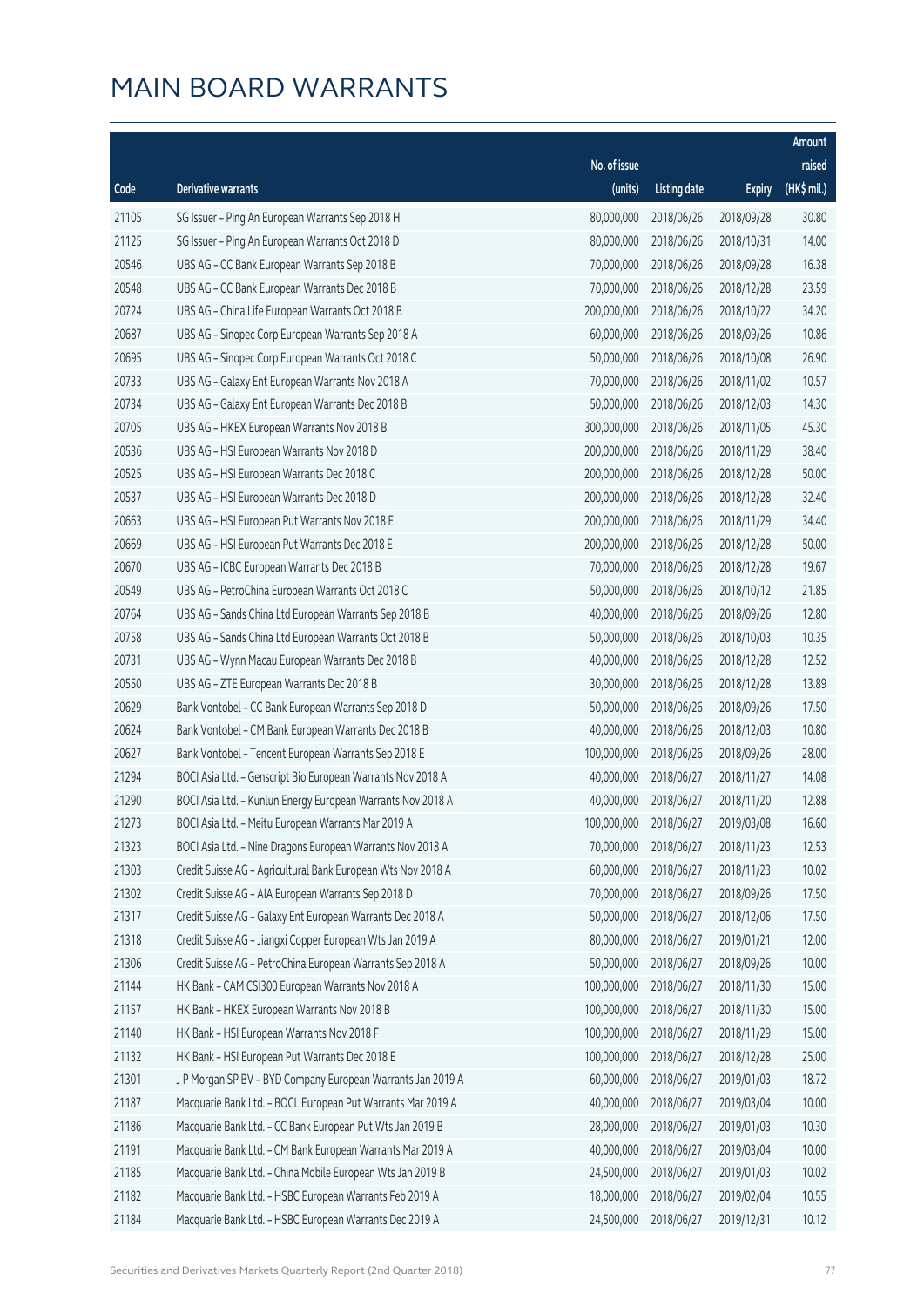|       |                                                               |              |                       |               | Amount      |
|-------|---------------------------------------------------------------|--------------|-----------------------|---------------|-------------|
|       |                                                               | No. of issue |                       |               | raised      |
| Code  | Derivative warrants                                           | (units)      | <b>Listing date</b>   | <b>Expiry</b> | (HK\$ mil.) |
| 21195 | Macquarie Bank Ltd. - Kingsoft European Warrants Jan 2019 B   | 29,600,000   | 2018/06/27            | 2019/01/03    | 10.00       |
| 21329 | SG Issuer - CHALCO European Warrants Dec 2018 A               | 22,000,000   | 2018/06/27            | 2018/12/31    | 10.01       |
| 21332 | SG Issuer - CGS European Warrants Dec 2018 A                  | 25,000,000   | 2018/06/27            | 2018/12/31    | 10.00       |
| 21345 | SG Issuer - CITIC European Warrants Dec 2018 A                | 13,000,000   | 2018/06/27            | 2018/12/31    | 10.01       |
| 21350 | SG Issuer - CKI Holdings European Warrants Dec 2018 A         | 30,000,000   | 2018/06/27            | 2018/12/31    | 10.05       |
| 21333 | SG Issuer - China Lit European Warrants Jul 2019 A            | 100,000,000  | 2018/06/27            | 2019/07/31    | 20.00       |
| 21334 | SG Issuer - China Mobile European Put Warrants Oct 2018 B     | 70,000,000   | 2018/06/27            | 2018/10/31    | 10.50       |
| 21330 | SG Issuer - Cathay Pac Air Euro European Warrants Sep 2019 A  | 80,000,000   | 2018/06/27            | 2019/09/30    | 14.40       |
| 21353 | SG Issuer - Galaxy Ent European Put Warrants Dec 2018 A       | 40,000,000   | 2018/06/27            | 2018/12/31    | 10.00       |
| 21355 | SG Issuer - GF Sec European Warrants Dec 2018 B               | 9,000,000    | 2018/06/27            | 2018/12/31    | 10.08       |
| 21356 | SG Issuer - Greatwall Motor European Warrants Dec 2018 A      | 13,000,000   | 2018/06/27            | 2018/12/31    | 10.01       |
| 21324 | SG Issuer - HKEX European Warrants Dec 2018 E                 | 150,000,000  | 2018/06/27            | 2018/12/31    | 22.50       |
| 21357 | SG Issuer - Haitong Sec European Warrants Dec 2018 B          | 15,000,000   | 2018/06/27            | 2018/12/31    | 10.05       |
| 21358 | SG Issuer - MGM China European Warrants Dec 2018 A            | 40,000,000   | 2018/06/27            | 2018/12/31    | 10.00       |
| 21325 | SG Issuer - SMIC European Warrants Jan 2019 A                 | 80,000,000   | 2018/06/27            | 2019/01/11    | 12.40       |
| 21359 | SG Issuer - WH Group European Warrants Dec 2018 A             | 14,000,000   | 2018/06/27            | 2018/12/31    | 10.08       |
| 21223 | UBS AG - Conch Cement European Warrants Sep 2018 B            | 35,000,000   | 2018/06/27            | 2018/09/28    | 10.96       |
| 21228 | UBS AG - CHALCO European Warrants Dec 2018 A                  | 20,000,000   | 2018/06/27            | 2018/12/28    | 10.08       |
| 21226 | UBS AG - Bank of China European Warrants Dec 2018 C           | 70,000,000   | 2018/06/27            | 2018/12/20    | 10.64       |
| 21245 | UBS AG - China East Air European Warrants Nov 2018 A          | 20,000,000   | 2018/06/27            | 2018/11/16    | 15.78       |
| 21232 | UBS AG - CGS European Warrants Dec 2018 A                     | 30,000,000   | 2018/06/27            | 2018/12/28    | 10.47       |
| 21222 | UBS AG - GF Sec European Warrants Apr 2019 A                  | 70,000,000   | 2018/06/27            | 2019/04/23    | 10.64       |
| 21231 | UBS AG - R&F Ppt European Warrants Nov 2018 A                 | 70,000,000   | 2018/06/27            | 2018/11/09    | 10.57       |
| 21196 | UBS AG - Haitong Int'l European Warrants Dec 2018 A           | 20,000,000   | 2018/06/27            | 2018/12/28    | 10.06       |
| 21197 | UBS AG - Meitu European Warrants Mar 2019 A                   | 60,000,000   | 2018/06/27            | 2019/03/08    | 10.26       |
| 21204 | UBS AG - Melco Int'l Dev European Warrants Dec 2018 A         | 40,000,000   | 2018/06/27            | 2018/12/27    | 10.08       |
| 21258 | UBS AG - Stanchart European Warrants Dec 2018 A               |              | 20,000,000 2018/06/27 | 2018/12/28    | 10.88       |
| 21246 | UBS AG - WH Group European Warrants Dec 2019 A                | 100,000,000  | 2018/06/27            | 2019/12/30    | 25.00       |
| 21262 | UBS AG - Xinyi Glass European Warrants Mar 2019 A             | 60,000,000   | 2018/06/27            | 2019/03/22    | 10.86       |
| 21402 | BNP Paribas Issuance B.V. - Conch Cement Euro Wt Jan 2019 A   | 40,000,000   | 2018/06/28            | 2019/01/03    | 14.00       |
| 21393 | BNP Paribas Issuance B.V. - China Life Euro Wts Jul 2019 B    | 60,000,000   | 2018/06/28            | 2019/07/03    | 16.20       |
| 21391 | BNP Paribas Issuance B.V. - Galaxy Ent Euro Wts Jan 2019 B    | 40,000,000   | 2018/06/28            | 2019/01/03    | 20.40       |
| 21387 | BNP Paribas Issuance B.V. - PSBC European Warrants Jan 2019 A | 30,000,000   | 2018/06/28            | 2019/01/03    | 10.50       |
| 21386 | BNP Paribas Issuance B.V. - Sinopharm Euro Wts Jan 2019 A     | 40,000,000   | 2018/06/28            | 2019/01/03    | 18.00       |
| 21392 | BNP Paribas Issuance B.V. - SJM Holdings Eu Wts Jan 2019 A    | 30,000,000   | 2018/06/28            | 2019/01/03    | 27.90       |
| 21528 | Credit Suisse AG - CHALCO European Wts Dec 2018 A             | 30,000,000   | 2018/06/28            | 2018/12/27    | 16.50       |
| 21525 | Credit Suisse AG - BYD Company European Warrants Dec 2018 B   | 25,000,000   | 2018/06/28            | 2018/12/20    | 14.50       |
| 21532 | Credit Suisse AG - Meitu European Warrants May 2019 A         | 60,000,000   | 2018/06/28            | 2019/05/24    | 15.00       |
| 21377 | Goldman Sachs SP (Asia) - Agricultural Bank Euro Wts Nov 18 A | 80,000,000   | 2018/06/28            | 2018/11/26    | 12.00       |
| 21548 | Goldman Sachs SP (Asia) - CAM CSI300 European Wts Dec 2018 B  | 80,000,000   | 2018/06/28            | 2018/12/28    | 20.00       |
| 21366 | Goldman Sachs SP (Asia) - CC Bank European Wts Sep 2018 H     | 80,000,000   | 2018/06/28            | 2018/09/28    | 28.56       |
| 21376 | Goldman Sachs SP (Asia) - China Life Euro Wts Oct 2018 C      | 80,000,000   | 2018/06/28            | 2018/10/22    | 12.00       |
| 21553 | Goldman Sachs SP (Asia) - China Unicom Euro Wts Sep 2018 A    | 40,000,000   | 2018/06/28            | 2018/09/28    | 14.52       |
| 21378 | Goldman Sachs SP (Asia) - Fosun Intl European Wts Dec 2018 A  | 70,000,000   | 2018/06/28            | 2018/12/20    | 10.50       |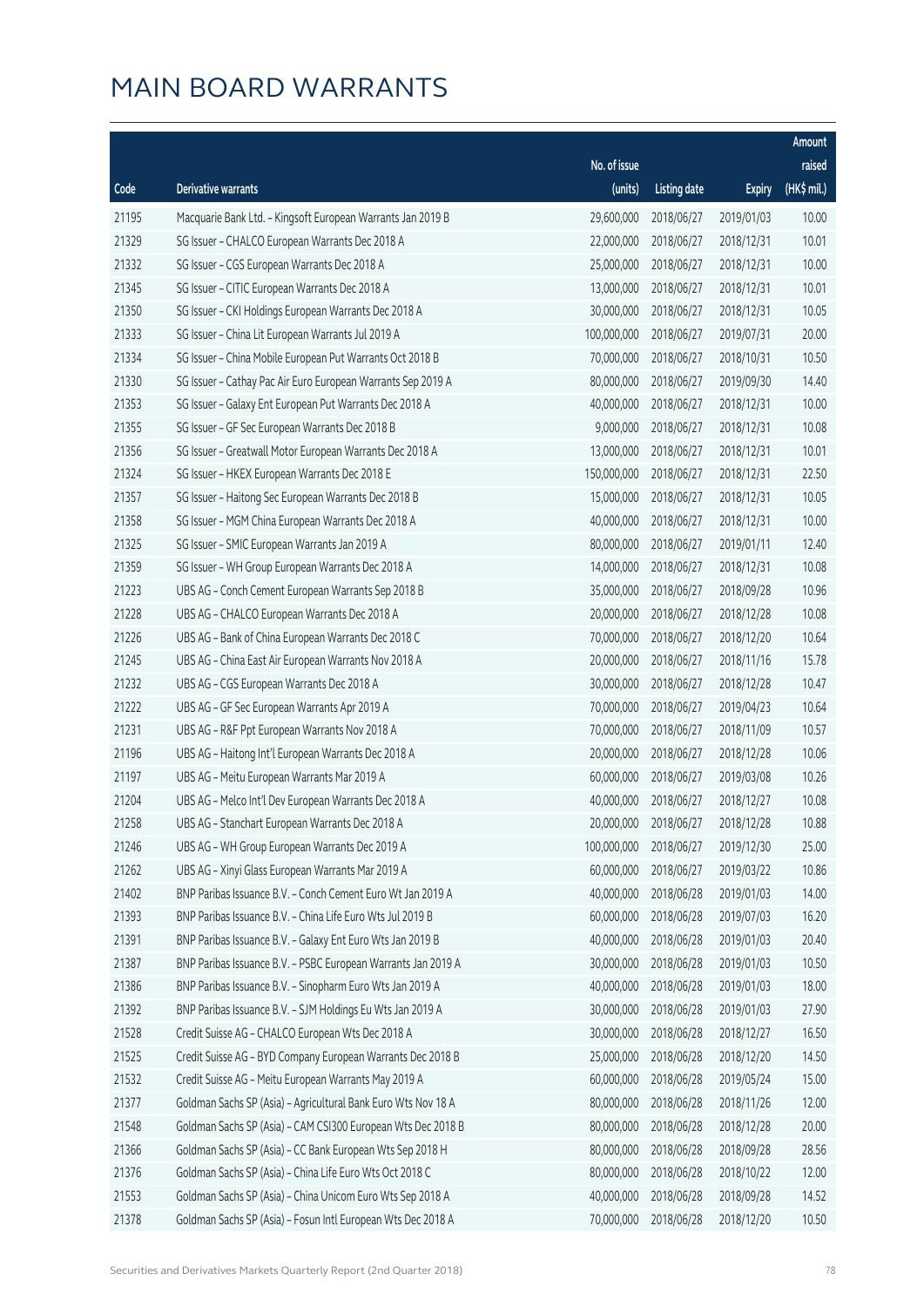|       |                                                               |              |                       |               | Amount      |
|-------|---------------------------------------------------------------|--------------|-----------------------|---------------|-------------|
|       |                                                               | No. of issue |                       |               | raised      |
| Code  | Derivative warrants                                           | (units)      | <b>Listing date</b>   | <b>Expiry</b> | (HK\$ mil.) |
| 21552 | Goldman Sachs SP (Asia) - HKEX European Warrants Nov 2018 C   | 150,000,000  | 2018/06/28            | 2018/11/27    | 22.50       |
| 21557 | Goldman Sachs SP (Asia) - ICBC European Warrants Sep 2018 F   | 80,000,000   | 2018/06/28            | 2018/09/28    | 20.96       |
| 21367 | Goldman Sachs SP (Asia) - Sands China Ltd Euro Wts Sep 2018 B | 80,000,000   | 2018/06/28            | 2018/09/28    | 20.96       |
| 21551 | Goldman Sachs SP (Asia) - Sunny Optical Euro Wts Oct 2018 B   | 70,000,000   | 2018/06/28            | 2018/10/15    | 10.50       |
| 21405 | HK Bank - AIA European Warrants Dec 2018 A                    | 80,000,000   | 2018/06/28            | 2018/12/31    | 20.00       |
| 21413 | HK Bank - AIA European Put Warrants Dec 2018 B                | 80,000,000   | 2018/06/28            | 2018/12/31    | 20.00       |
| 21403 | HK Bank - HSI European Warrants Dec 2018 F                    | 180,000,000  | 2018/06/28            | 2018/12/28    | 45.00       |
| 21496 | J P Morgan SP BV - China Life European Warrants Oct 2018 C    | 100,000,000  | 2018/06/28            | 2018/10/31    | 16.20       |
| 21499 | J P Morgan SP BV - China Life European Warrants Jun 2019 B    | 100,000,000  | 2018/06/28            | 2019/06/28    | 15.10       |
| 21518 | J P Morgan SP BV - HKEX European Warrants Nov 2018 D          | 200,000,000  | 2018/06/28            | 2018/11/30    | 30.20       |
| 21509 | J P Morgan SP BV - Hua Hong Semi European Warrants Jan 2019 A | 100,000,000  | 2018/06/28            | 2019/01/02    | 49.70       |
| 21502 | J P Morgan SP BV - Sunny Optical European Put Wts Mar 2019 A  | 100,000,000  | 2018/06/28            | 2019/03/01    | 25.20       |
| 21515 | J P Morgan SP BV - Wynn Macau European Warrants Jan 2019 A    | 60,000,000   | 2018/06/28            | 2019/01/03    | 15.30       |
| 21447 | Macquarie Bank Ltd. - Geely Auto European Wts Jan 2019 A      | 35,000,000   | 2018/06/28            | 2019/01/04    | 10.19       |
| 21453 | Macquarie Bank Ltd. - Sunny Optical European Wts Feb 2019 A   | 40,000,000   | 2018/06/28            | 2019/02/04    | 10.08       |
| 21448 | Macquarie Bank Ltd. - Tencent European Warrants Jan 2019 I    | 40,000,000   | 2018/06/28            | 2019/01/28    | 10.00       |
| 21449 | Macquarie Bank Ltd. - Tencent European Warrants Jan 2019 J    | 17,000,000   | 2018/06/28            | 2019/01/28    | 10.01       |
| 21533 | SG Issuer - China Oilfield European Warrants Oct 2019 A       | 100,000,000  | 2018/06/28            | 2019/10/09    | 15.00       |
| 21534 | SG Issuer - CRCC European Warrants Dec 2018 A                 | 18,000,000   | 2018/06/28            | 2018/12/31    | 10.08       |
| 21535 | SG Issuer - CRCC European Warrants Dec 2019 A                 | 120,000,000  | 2018/06/28            | 2019/12/31    | 18.00       |
| 21538 | SG Issuer - China Telecom European Warrants Dec 2018 A        | 36,000,000   | 2018/06/28            | 2018/12/31    | 10.26       |
| 21539 | SG Issuer - Henderson Land European Warrants Dec 2018 B       | 40,000,000   | 2018/06/28            | 2018/12/31    | 10.00       |
| 21545 | SG Issuer - HSI European Warrants Dec 2018 H                  | 150,000,000  | 2018/06/28            | 2018/12/28    | 37.50       |
| 21540 | SG Issuer - Kingdee Intl European Warrants Jan 2019 A         | 70,000,000   | 2018/06/28            | 2019/01/10    | 10.50       |
| 21541 | SG Issuer - New World Dev Eu Wt Dec 2018 B                    | 10,000,000   | 2018/06/28            | 2018/12/31    | 10.00       |
| 21542 | SG Issuer - SHK Ppt European Warrants Dec 2018 B              | 20,000,000   | 2018/06/28            | 2018/12/31    | 13.60       |
| 21543 | SG Issuer - Sunny Optical European Warrants Dec 2018 C        |              | 60,000,000 2018/06/28 | 2018/12/31    | 15.00       |
| 21472 | UBS AG - Guotai Junan I European Warrants Dec 2018 A          | 40,000,000   | 2018/06/28            | 2018/12/28    | 10.04       |
| 21485 | UBS AG - HTSC European Warrants Apr 2019 A                    | 70,000,000   | 2018/06/28            | 2019/04/09    | 10.50       |
| 21489 | UBS AG - MTRC European Put Warrants Dec 2018 A                | 40,000,000   | 2018/06/28            | 2018/12/28    | 10.24       |
| 21471 | UBS AG - Samsonite European Warrants Jan 2019 A               | 30,000,000   | 2018/06/28            | 2019/01/21    | 15.60       |
| 21454 | UBS AG - Yongda Auto European Warrants Mar 2019 A             | 40,000,000   | 2018/06/28            | 2019/03/29    | 10.00       |
| 21414 | Bank Vontobel - Agricultural Bank European Warrants Jan 19 A  | 40,000,000   | 2018/06/28            | 2019/01/04    | 11.60       |
| 21421 | Bank Vontobel - CITIC Sec European Warrants Feb 2019 A        | 60,000,000   | 2018/06/28            | 2019/02/11    | 15.00       |
| 21424 | Bank Vontobel - CKH Holdings European Warrants Jan 2019 A     | 30,000,000   | 2018/06/28            | 2019/01/07    | 27.03       |
| 21381 | Bank Vontobel - CSPC Pharma European Warrants Sep 2018 A      | 40,000,000   | 2018/06/28            | 2018/09/28    | 13.80       |
| 21380 | Bank Vontobel - CSPC Pharma European Warrants Nov 2018 A      | 40,000,000   | 2018/06/28            | 2018/11/09    | 12.80       |
| 21419 | Bank Vontobel - Galaxy Ent European Warrants Nov 2018 C       | 50,000,000   | 2018/06/28            | 2018/11/26    | 10.05       |
| 21426 | Bank Vontobel - HKEX European Warrants Dec 2018 F             | 100,000,000  | 2018/06/28            | 2018/12/03    | 15.00       |
| 21415 | Bank Vontobel - ICBC European Warrants Jan 2019 A             | 40,000,000   | 2018/06/28            | 2019/01/07    | 12.76       |
| 21427 | Bank Vontobel - Ping An European Warrants Jan 2019 B          | 40,000,000   | 2018/06/28            | 2019/01/28    | 23.20       |
| 21417 | Bank Vontobel - SUNAC European Warrants Nov 2018 A            | 30,000,000   | 2018/06/28            | 2018/11/30    | 11.43       |
| 21444 | Bank Vontobel - Sunny Optical European Warrants Oct 2018 A    | 80,000,000   | 2018/06/28            | 2018/10/26    | 12.08       |
| 21420 | Bank Vontobel - Sunny Optical European Warrants Nov 2018 A    | 80,000,000   | 2018/06/28            | 2018/11/23    | 22.40       |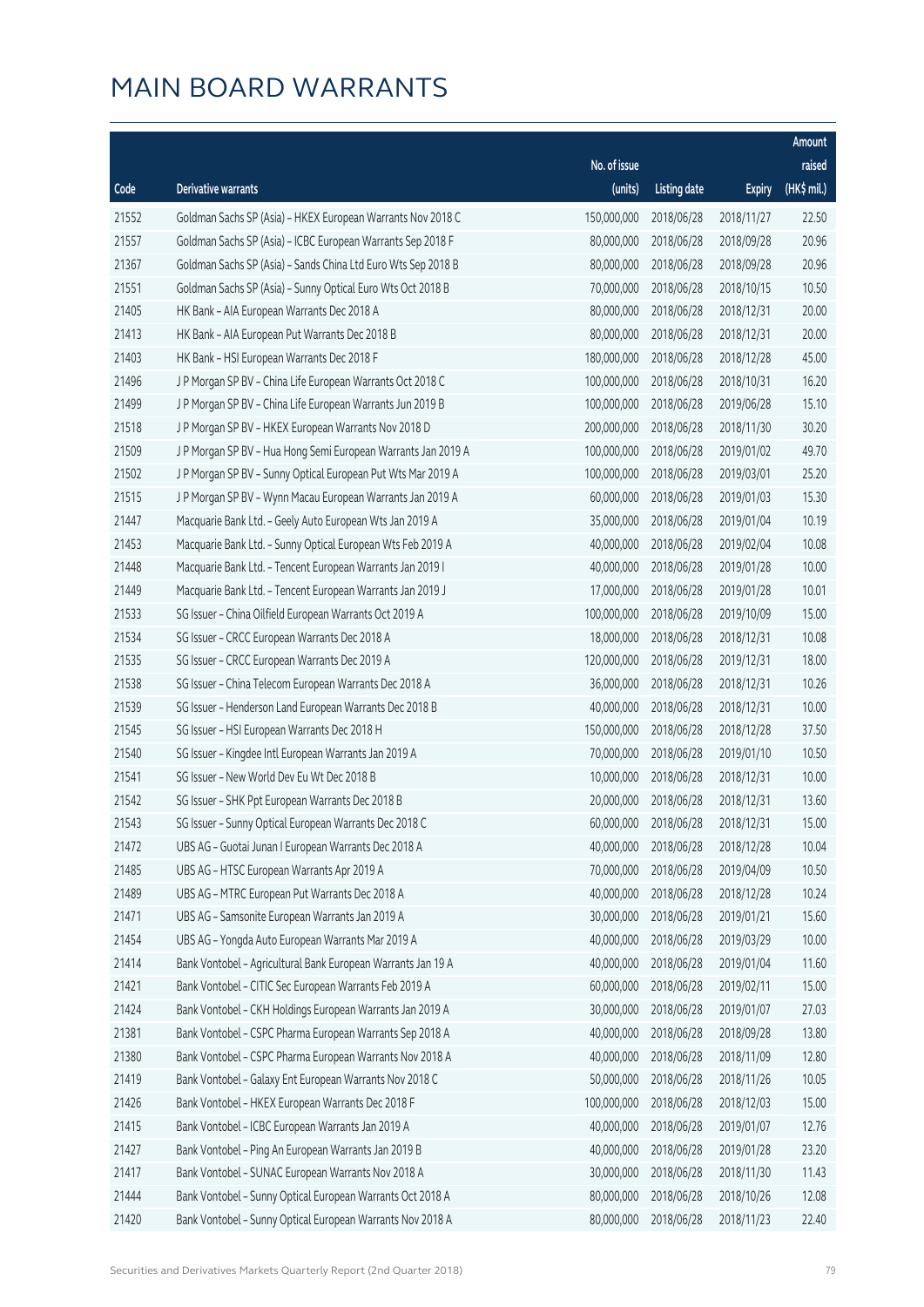|         |                                                                 |              |                       |               | Amount      |
|---------|-----------------------------------------------------------------|--------------|-----------------------|---------------|-------------|
|         |                                                                 | No. of issue |                       |               | raised      |
| Code    | Derivative warrants                                             | (units)      | <b>Listing date</b>   | <b>Expiry</b> | (HK\$ mil.) |
| 21438   | Bank Vontobel - Zijin Mining European Warrants Mar 2019 A       | 30,000,000   | 2018/06/28            | 2019/03/01    | 12.90       |
| 21574   | BOCI Asia Ltd. - Bank of China European Warrants Dec 2018 E     | 80,000,000   | 2018/06/29            | 2018/12/27    | 19.12       |
| 21563   | BOCI Asia Ltd. - CC Bank European Warrants Oct 2018 B           | 50,000,000   | 2018/06/29            | 2018/10/03    | 15.30       |
| 21565   | BOCI Asia Ltd. - ICBC European Warrants Dec 2018 A              | 60,000,000   | 2018/06/29            | 2018/12/17    | 13.74       |
| 21566   | BOCI Asia Ltd. - ICBC European Warrants Dec 2018 B              | 60,000,000   | 2018/06/29            | 2018/12/20    | 23.46       |
| 21627   | Credit Suisse AG - BBMG European Warrants Dec 2018 B            | 25,000,000   | 2018/06/29            | 2018/12/28    | 12.00       |
| 21618   | Credit Suisse AG - CC Bank European Warrants Sep 2018 C         | 50,000,000   | 2018/06/29            | 2018/09/28    | 10.00       |
| 21621   | Credit Suisse AG - Hua Hong Semi European Warrants Dec 2018 B   | 30,000,000   | 2018/06/29            | 2018/12/28    | 15.60       |
| 21616   | Credit Suisse AG - ICBC European Warrants Dec 2018 A            | 50,000,000   | 2018/06/29            | 2018/12/17    | 11.00       |
| 21688   | Haitong Int'l Sec - BBMG European Warrants Dec 2018 B           | 30,000,000   | 2018/06/29            | 2018/12/31    | 11.40       |
| 21675   | Haitong Int'l Sec - BYD Company European Warrants Jan 2019 A    | 30,000,000   | 2018/06/29            | 2019/01/03    | 13.50       |
| 21670   | Haitong Int'l Sec - China Gas Hold European Warrants Mar 19 A   | 30,000,000   | 2018/06/29            | 2019/03/08    | 14.40       |
| 21696   | Haitong Int'l Sec - CGS European Warrants Dec 2018 B            | 40,000,000   | 2018/06/29            | 2018/12/31    | 13.20       |
| 21695   | Haitong Int'l Sec - Ch Molybdenum European Warrants Dec 18 A    | 30,000,000   | 2018/06/29            | 2018/12/18    | 11.70       |
| 21691   | Haitong Int'l Sec - CSDC European Warrants Feb 2019 B           | 50,000,000   | 2018/06/29            | 2019/02/28    | 12.50       |
| 21682   | Haitong Int'l Sec - ICBC European Warrants Dec 2018 A           | 50,000,000   | 2018/06/29            | 2018/12/31    | 13.50       |
| 21674   | Haitong Int'l Sec - Lenovo European Warrants Mar 2019 A         | 40,000,000   | 2018/06/29            | 2019/03/29    | 11.20       |
| 21680   | Haitong Int'l Sec - Meitu European Warrants Mar 2019 B          | 100,000,000  | 2018/06/29            | 2019/03/08    | 16.00       |
| 21681   | Haitong Int'l Sec - Meitu European Warrants Dec 2019 A          | 80,000,000   | 2018/06/29            | 2019/12/31    | 20.80       |
| 21679   | Haitong Int'l Sec - NCI European Warrants Dec 2018 A            | 40,000,000   | 2018/06/29            | 2018/12/31    | 12.40       |
| 21694   | Haitong Int'l Sec - Stanchart European Warrants Dec 2018 A      | 25,000,000   | 2018/06/29            | 2018/12/31    | 11.50       |
| 21672   | Haitong Int'l Sec - Tencent European Put Warrants Dec 2018 F    | 80,000,000   | 2018/06/29            | 2018/12/20    | 12.80       |
| 21668   | Haitong Int'l Sec - WH Group European Warrants Dec 2018 A       | 20,000,000   | 2018/06/29            | 2018/12/31    | 16.40       |
| 21610   | J P Morgan SP BV - HSI European Warrants Feb 2019 A             | 300,000,000  | 2018/06/29            | 2019/02/27    | 75.00       |
| 21612   | JP Morgan SP BV - Haitong Sec European Warrants Jan 2019 A      | 30,000,000   | 2018/06/29            | 2019/01/03    | 12.15       |
| 21608   | Macquarie Bank Ltd. - Beijing Air European Wts Jul 2019 A       | 5,000,000    | 2018/06/29            | 2019/07/12    | 10.01       |
| 21591   | Macquarie Bank Ltd. - China Life European Put Warrants Feb 19 B |              | 16,000,000 2018/06/29 | 2019/02/04    | 10.03       |
| 21601   | Macquarie Bank Ltd. - Geely Auto European Put Wts Feb 2019 B    | 40,000,000   | 2018/06/29            | 2019/02/04    | 10.12       |
| 21585   | Macquarie Bank Ltd. - Galaxy Ent European Wts Feb 2019 A        | 24,000,000   | 2018/06/29            | 2019/02/04    | 10.10       |
| 21586   | Macquarie Bank Ltd. - Galaxy Ent European Put Wts Feb 2019 B    | 20,000,000   | 2018/06/29            | 2019/02/04    | 10.46       |
| 21600   | Macquarie Bank Ltd. - Kingdee Int'l European Wts Nov 2019 A     | 40,000,000   | 2018/06/29            | 2019/11/18    | 10.00       |
| 21589   | Macquarie Bank Ltd. - Wynn Macau European Put Wts Jan 19 B      | 27,000,000   | 2018/06/29            | 2019/01/14    | 10.21       |
| 21593   | Macquarie Bank Ltd. - Zoomlion European Warrants Jul 2019 A     | 17,000,000   | 2018/06/29            | 2019/07/16    | 10.01       |
| 21639   | SG Issuer - CC Bank European Warrants Sep 2018 C                | 40,000,000   | 2018/06/29            | 2018/09/28    | 11.80       |
| 21651   | SG Issuer - HKEX European Warrants Sep 2018 F                   | 150,000,000  | 2018/06/29            | 2018/09/28    | 23.25       |
| 21635   | SG Issuer - HSCEI European Warrants Dec 2018 D                  | 150,000,000  | 2018/06/29            | 2018/12/28    | 37.50       |
| 21659   | SG Issuer - HTSC European Warrants Dec 2018 A                   | 9,000,000    | 2018/06/29            | 2018/12/31    | 10.08       |
| 21660   | SG Issuer - ICBC European Warrants Sep 2018 D                   | 40,000,000   | 2018/06/29            | 2018/09/28    | 11.00       |
| 21662   | SG Issuer - Ping An European Warrants Dec 2018 C                | 80,000,000   | 2018/06/29            | 2018/12/31    | 43.20       |
| 21667   | SG Issuer - Tencent European Warrants Nov 2018 D                | 200,000,000  | 2018/06/29            | 2018/11/30    | 38.00       |
| 11520 # | SG Issuer - HSI European Warrants Sep 2018 D                    | 200,000,000  | 2018/06/29            | 2018/09/27    | 10.00       |
| Total   |                                                                 |              |                       |               | 58,049.31   |

# Further issue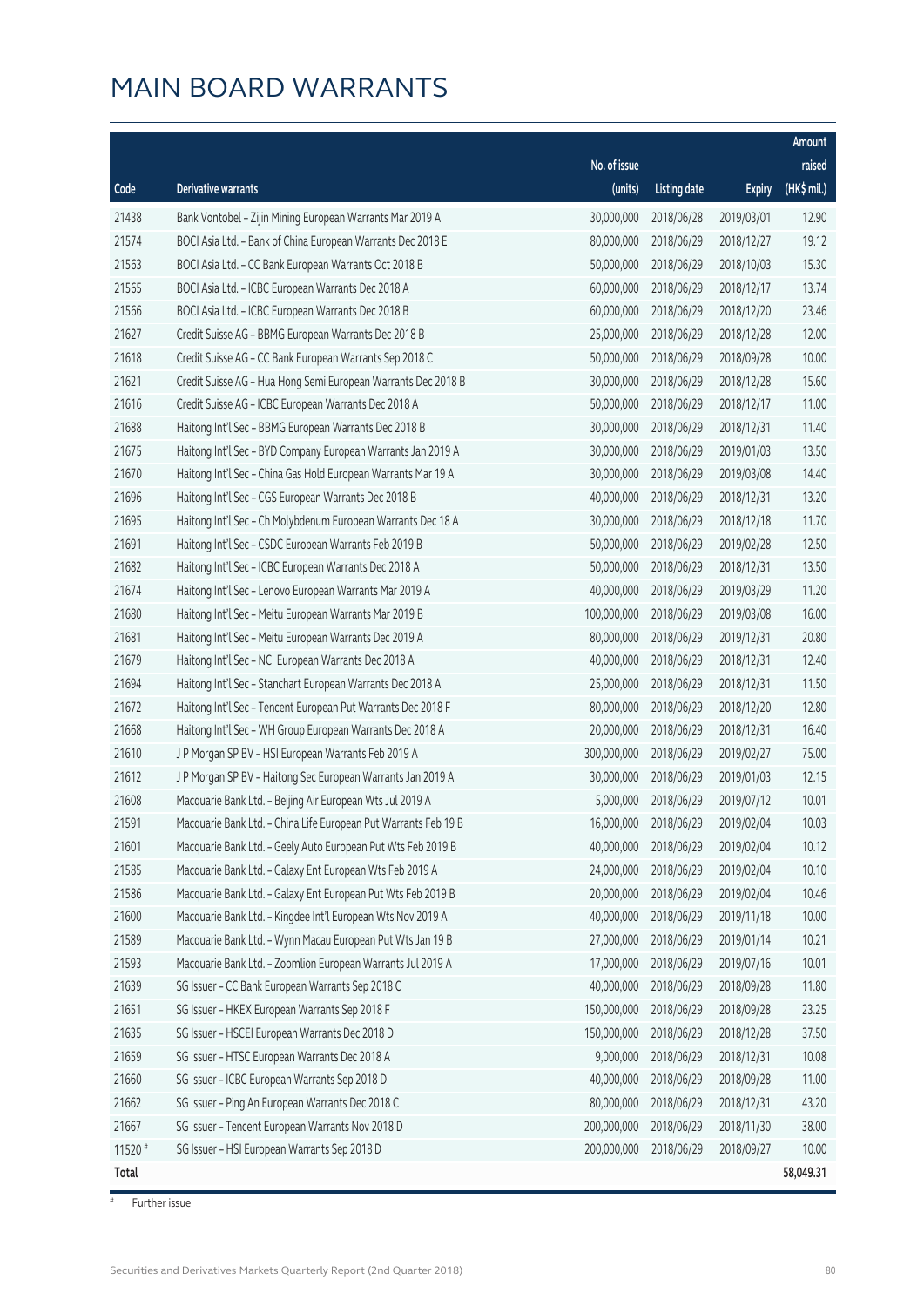### Main Board Debt Securities

### **Debt Securities Trading Statistics**

|      |                |                                | <b>Turnover value</b>   |
|------|----------------|--------------------------------|-------------------------|
|      |                | Exchange fund notes (HK\$ mil) | Market total (HK\$ mil) |
| 2017 | Q <sub>2</sub> | 43.84                          | 23,757.24               |
|      | Q <sub>3</sub> | 73.43                          | 17,878.71               |
|      | Q4             | 43.07                          | 9,866.80                |
| 2018 | Q1             | 73.73                          | 11,423.14               |
|      | Q2             | 8.66                           | 11,216.39               |

#### **Debt Securities Nominal Value**

|                | No. of issues | Nominal value (HK\$ mil.) |
|----------------|---------------|---------------------------|
| Q <sub>2</sub> | 970           | 3,676,742.43              |
| Q3             | 996           | 3,801,628.13              |
| Q4             | 1,047         | 4,033,192.43              |
| Q1             | 1,095         | 4,228,190.05              |
| Q2             | 1,117         | 4,313,245.30              |
|                |               |                           |

### **New Listing Statistics – Debt Securities**

|      |                | No. of newly listed debt securities | Amount raised (HK\$ mil.) |
|------|----------------|-------------------------------------|---------------------------|
| 2017 | Q <sub>2</sub> | 79                                  | 332,799.81                |
|      | Q3             | 59                                  | 214,236.64                |
|      | Q4             | 100                                 | 334,930.82                |
| 2018 | Q1             | 79                                  | 260,424.86                |
|      | Q2             | 74                                  | 268,843.96                |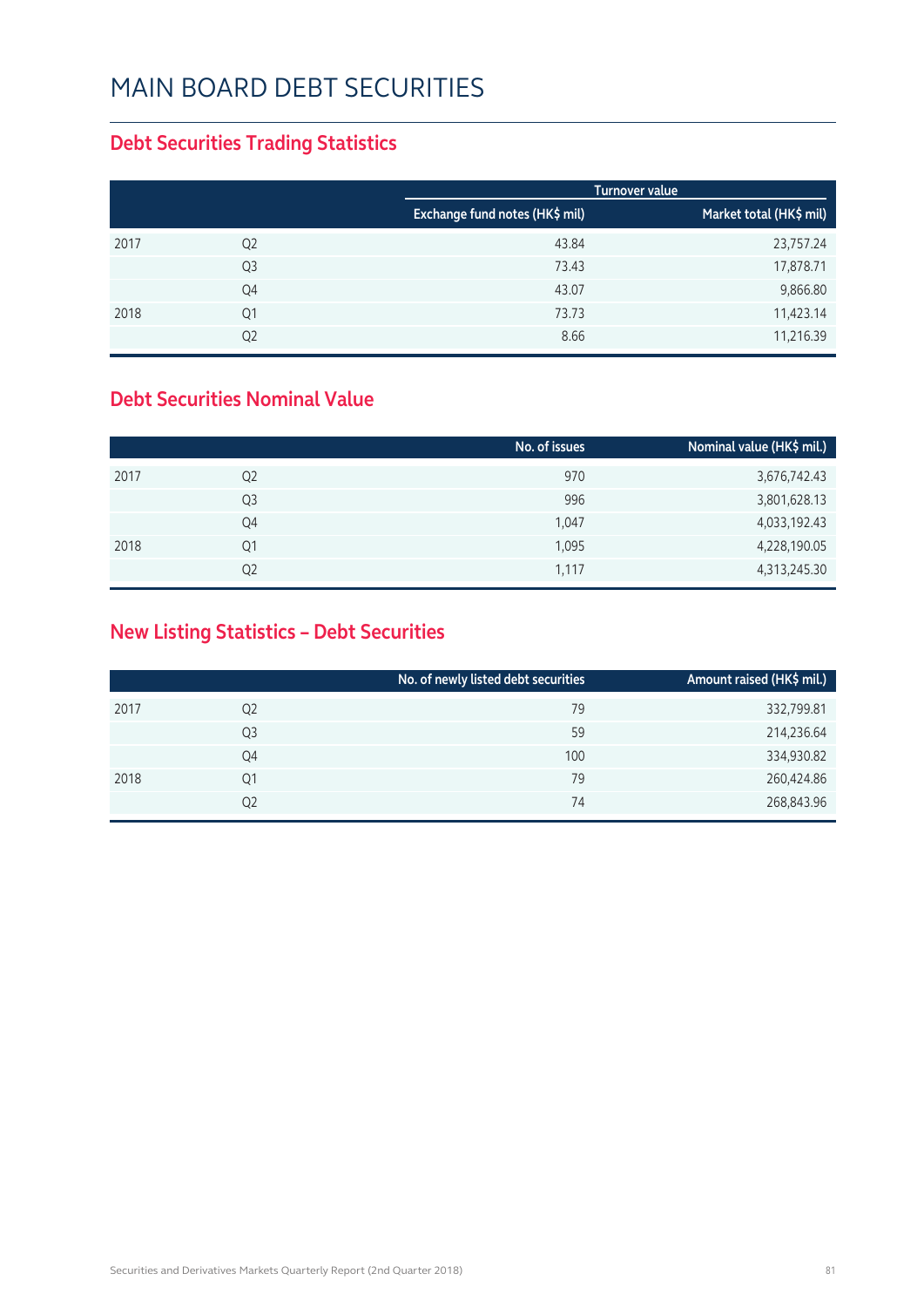### Main Board Debt Securities

### **Newly Listed Debt Securities**

for 2nd quarter 2018

|        |                                                                                  |            |               |                     |                 | Amount raised |
|--------|----------------------------------------------------------------------------------|------------|---------------|---------------------|-----------------|---------------|
| Code   | Debt securities                                                                  | Principal  |               | <b>Listing date</b> | <b>Maturity</b> | (HK\$ mil.)   |
| 04453  | Shandong Iron and Steel Xinheng International Co. Ltd. 6.90% Guar. Bonds 2020    | <b>USD</b> | 150,000,000   | 2018/04/03          | 2020/03/29      | 1,167.85      |
| 04454  | Tongfang Aqua 2017 Ltd. 5.375% Guaranteed Bonds 2021                             | <b>USD</b> | 300,000,000   | 2018/04/03          | 2021/03/29      | 2,300.39      |
| 04455  | Lenovo Group Ltd. 4.75% Notes 2023                                               | <b>USD</b> | 750,000,000   | 2018/04/03          | 2023/03/29      | 5,845.38      |
| 85735  | CAR Inc. 6.50% Senior CNY Notes 2021                                             | <b>RMB</b> | 400,000,000   | 2018/04/06          | 2021/04/04      | 493.17        |
| 04426# | Greenland Global Investment Ltd. 5.25% Notes 2021                                | <b>USD</b> | 60,000,000    | 2018/04/06          | 2021/02/12      | 454.11        |
| 04457  | AIA Group Ltd. 3.90% Notes 2028                                                  | <b>USD</b> | 500,000,000   | 2018/04/09          | 2028/04/06      | 3,887.83      |
| 04456  | Lvqi Holdings Co., Ltd. 8.50% Senior Bonds 2019                                  | <b>USD</b> | 100,000,000   | 2018/04/10          | 2019/04/08      | 780.00        |
| 04458  | Ease Trade Global Ltd. 5.20% Guaranteed Notes 2021                               | <b>USD</b> | 350,000,000   | 2018/04/11          | 2021/04/10      | 2,730.00      |
| 04459  | Bank of China Ltd., Singapore Branch FR Notes 2021                               | <b>USD</b> | 800,000,000   | 2018/04/18          | 2021/04/17      | 6,240.00      |
| 04460  | Bank of China Ltd., Singapore Branch FR Notes 2023                               | <b>USD</b> | 700,000,000   | 2018/04/18          | 2023/04/17      | 5,460.00      |
| 04461  | Bank of China Ltd., Luxembourg Branch FR Notes 2021B                             | EUR        | 700,000,000   | 2018/04/18          | 2021/04/17      | 6,804.91      |
| 04462  | Bank of China Ltd., acting through its Sydney branch FR Notes 2021C              | AUD        | 800,000,000   | 2018/04/18          | 2021/04/17      | 4,881.04      |
| 04463  | China SCE Property Holdings Ltd. 7.45% Senior Notes 2021                         | <b>USD</b> | 600,000,000   | 2018/04/18          | 2021/04/17      | 4,680.00      |
| 04464  | Kunzhi Ltd. 6.25% Guaranteed Bonds 2020                                          | <b>USD</b> | 425,000,000   | 2018/04/18          | 2020/10/17      | 3,315.00      |
| 04465  | Vanke Real Estate (Hong Kong) Co. Ltd. 4.15% Notes 2023                          | <b>USD</b> | 971,000,000   | 2018/04/19          | 2023/04/18      | 7,561.60      |
| 04466  | CITIC Ltd. 5.07% Notes 2048                                                      | <b>USD</b> | 200,000,000   | 2018/04/19          | 2048/04/18      | 1,552.86      |
| 04467  | Westwood Group Holdings Ltd. 4.875% Guaranteed Notes 2021                        | <b>USD</b> | 800,000,000   | 2018/04/20          | 2021/04/19      | 6,230.02      |
| 04468  | Westwood Group Holdings Ltd. 5.375% Guaranteed Notes 2023                        | <b>USD</b> | 400,000,000   | 2018/04/20          | 2023/10/19      | 3,092.39      |
| 04209# | The Government of the HKSAR of the PRC 2.46% Bonds 2021                          | <b>HKD</b> | 4,000,000,000 | 2018/04/20          | 2021/08/04      | 4,046.00      |
| 04469  | Jingrui Holdings Ltd. 9.45% Senior Notes 2021                                    | <b>USD</b> | 350,000,000   | 2018/04/24          | 2021/04/23      | 2,730.00      |
| 04471  | Vertex Capital Investment Ltd. 4.15% Guaranteed Bonds 2019                       | <b>USD</b> | 500,000,000   | 2018/04/24          | 2019/04/22      | 3,900.00      |
| 04473  | CIFI Holdings (Group) Co. Ltd. 6.875% Senior Notes 2021                          | <b>USD</b> | 500,000,000   | 2018/04/24          | 2021/04/23      | 3,900.00      |
| 04472  | Xinjiang Transportation Construction Invest Holding Co. Ltd. 6.25% Bonds 2019    | <b>USD</b> | 150,000,000   | 2018/04/25          | 2019/04/22      | 1,170.00      |
| 04470  | Yango (Cayman) Investment Ltd. 9.875% Guar. Senior Notes2021                     | <b>USD</b> | 110,000,000   | 2018/04/26          | 2021/04/19      | 841.08        |
| 04474  | CICC Hong Kong Finance 2016 MTN Ltd. FR Notes 2021                               | <b>USD</b> | 600,000,000   | 2018/04/26          | 2021/04/25      | 4,680.00      |
| 04475  | China Overseas Fin (Cayman) VII Ltd. 4.25% Guar. Notes 2023                      | <b>USD</b> | 750,000,000   | 2018/04/27          | 2023/04/26      | 5,840.87      |
| 04476  | China Overseas Fin (Cayman) VII Ltd. 4.75% Guar. Notes 2028                      | <b>USD</b> | 750,000,000   | 2018/04/27          | 2028/04/26      | 5,829.29      |
| 05088# | Jiayuan International Group Ltd. 8.125% Senior Secured N2019                     | <b>USD</b> | 100,000,000   | 2018/04/27          | 2019/01/17      | 784.88        |
| 04477  | Yuexiu REIT MTN Co. Ltd. 4.75% Guaranteed Notes 2021                             | <b>USD</b> | 400,000,000   | 2018/04/30          | 2021/04/27      | 3,097.85      |
| 05044# | Yankuang Group (Cayman) Ltd. 4.75% Bonds 2020                                    | <b>USD</b> | 300,000,000   | 2018/05/02          | 2020/11/30      | 2,318.17      |
| 04478  | CNOOC Finance (2015) U.S.A. LLC 4.375% Guaranteed Notes 2028                     | <b>USD</b> | 1,000,000,000 | 2018/05/03          | 2028/05/02      | 7,768.10      |
| 04479  | CNOOC Finance (2015) U.S.A. LLC 3.75% Guaranteed Notes 2028                      | <b>USD</b> | 450,000,000   | 2018/05/03          | 2023/05/02      | 3,488.66      |
| 04480  | Beijing Enterprises Water Capital Management Holdings Ltd. 4.95% Guar Bonds 2023 | <b>USD</b> | 500,000,000   | 2018/05/03          | 2023/05/02      | 3,891.46      |
| 04481  | State Grid Overseas Investment (2016) Ltd. 3.75% Senior Guar Notes 2023          | <b>USD</b> | 950,000,000   | 2018/05/03          | 2023/05/02      | 7,394.59      |
| 04482  | State Grid Overseas Investment (2016) Ltd. 4.25% Senior Guar Notes 2028          | <b>USD</b> | 800,000,000   | 2018/05/03          | 2028/05/02      | 6,217.85      |
| 04483  | MCC Holding (Hong Kong) Corporation Ltd. 4.95% Senior Guar Perpetual Securities  | <b>USD</b> | 500,000,000   | 2018/05/03          |                 | 3,900.00      |
| 05078# | Luso International Banking Ltd. 5.375% Subordinated Capital Notes 2027           | <b>USD</b> | 93,200,000    | 2018/05/03          | 2027/12/28      | 726.07        |
| 85735# | CAR Inc. 6.50% Senior CNY Notes 2021                                             | <b>RMB</b> | 350,000,000   | 2018/05/03          | 2021/04/04      | 428.52        |
| 04484  | Hong Seng Ltd. 8.50% Guaranteed Senior Notes 2019                                | <b>USD</b> | 250,000,000   | 2018/05/04          | 2019/05/01      | 1,950.00      |
| 04447# | Huaxin Pharmaceutical (HK) Co., Ltd. 6.80% Guar. Notes 2021                      | <b>USD</b> | 56,000,000    | 2018/05/04          | 2021/03/15      | 436.80        |
| 04458# | Ease Trade Global Ltd. 5.20% Guaranteed Notes 2021                               | <b>USD</b> | 150,000,000   | 2018/05/08          | 2021/04/10      | 1,169.95      |
| 04485  | Yuzhou Properties Co. Ltd. 7.90% Senior Notes 2021                               | <b>USD</b> | 200,000,000   | 2018/05/14          | 2021/05/11      | 1,560.00      |
| 04486  | Hong Kong Mortgage Corporation Ltd., The Floating Rate Notes 2020                | <b>HKD</b> | 300,000,000   | 2018/05/15          | 2020/05/14      | 299.95        |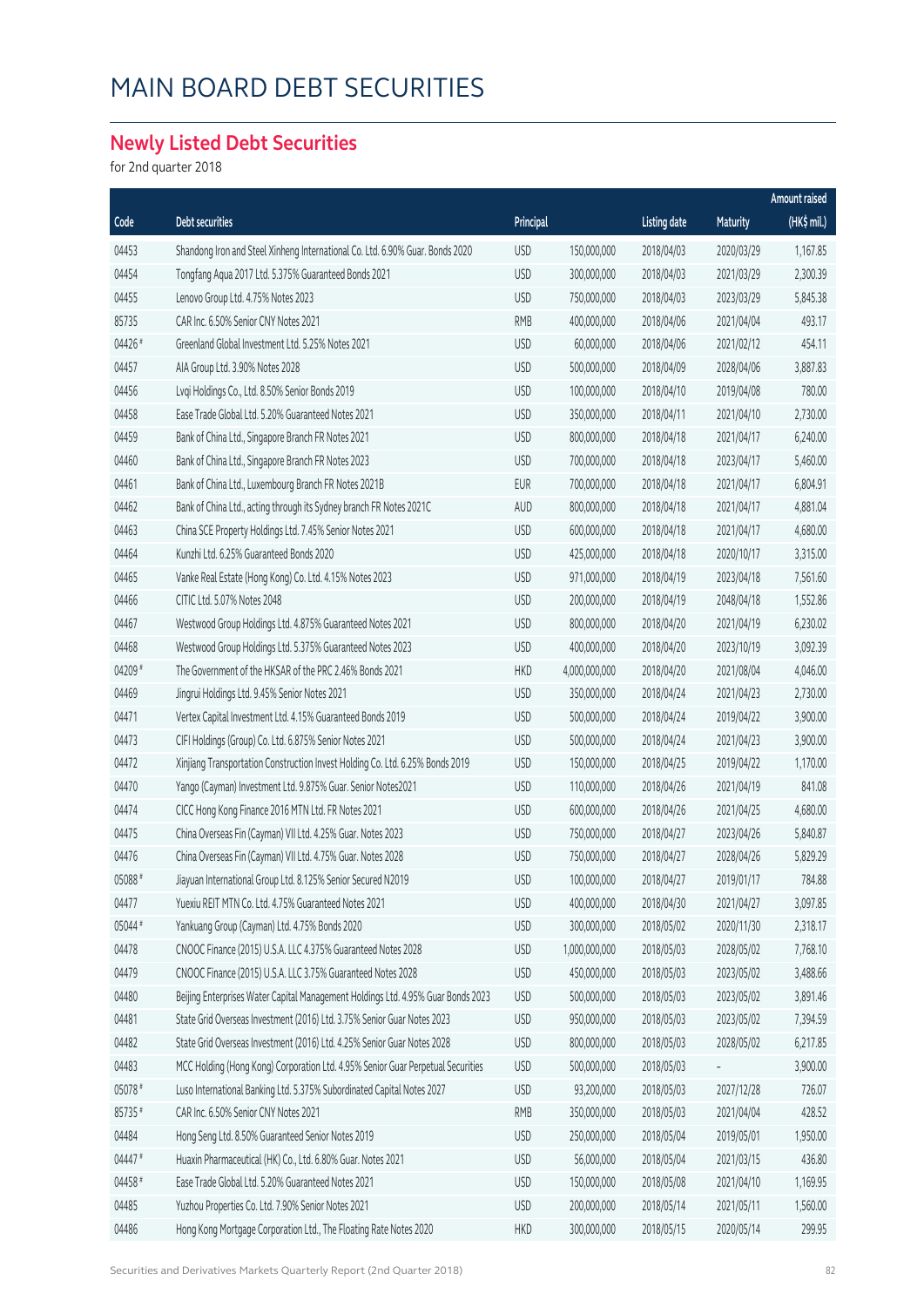### Main Board Debt Securities

|        |                                                                                    |            |               |                     |                 | Amount raised |
|--------|------------------------------------------------------------------------------------|------------|---------------|---------------------|-----------------|---------------|
| Code   | Debt securities                                                                    | Principal  |               | <b>Listing date</b> | <b>Maturity</b> | (HK\$ mil.)   |
| 04487  | Southwest Securities Int'l Securities Ltd. 6.75% Bonds 2019                        | <b>USD</b> | 150,000,000   | 2018/05/16          | 2019/05/13      | 1,170.00      |
| 04488  | ICBCIL Finance Co. Ltd. Floating Rate Notes 2021B                                  | <b>USD</b> | 900,000,000   | 2018/05/16          | 2021/05/15      | 7,020.00      |
| 04489  | ICBCIL Finance Co. Ltd. Floating Rate Notes 2023                                   | <b>USD</b> | 600,000,000   | 2018/05/16          | 2023/05/15      | 4,680.00      |
| 04490  | Hong Kong Mortgage Corporation Ltd., The Floating Rate Notes 2020B                 | <b>HKD</b> | 1,000,000,000 | 2018/05/16          | 2020/05/15      | 1,000.00      |
| 04492  | Guang Ying Investment Ltd. 4.25% Guaranteed Bonds 2021                             | <b>USD</b> | 250,000,000   | 2018/05/17          | 2021/05/16      | 1,935.12      |
| 04491  | China Huadian Overseas Development 2018 Ltd. 3.875% Guaranteed Bonds 2023          | <b>USD</b> | 600,000,000   | 2018/05/18          | 2023/05/17      | 4,637.41      |
| 04493  | Bank of Communications Co., Ltd. Hong Kong Branch Floating Rate Notes 2021         | <b>USD</b> | 600,000,000   | 2018/05/18          | 2021/05/17      | 4,680.00      |
| 04494  | Bank of Communications Co., Ltd. Hong Kong Branch Floating Rate Notes 2023         | <b>USD</b> | 700,000,000   | 2018/05/18          | 2023/05/17      | 5,460.00      |
| 04496  | Excel Capital Global Ltd. Senior Perpetual Capital Securities                      | <b>USD</b> | 200,000,000   | 2018/05/18          |                 | 1,560.00      |
| 04215# | The Government of the HKSAR of the PRC 1.10% Bonds 2023                            | <b>HKD</b> | 2,500,000,000 | 2018/05/18          | 2023/01/17      | 2,347.50      |
| 04495  | Bank of Communications Co., Ltd. Hong Kong Branch 2.95% Notes 2020B                | <b>HKD</b> | 3,000,000,000 | 2018/05/21          | 2020/05/18      | 3,000.00      |
| 04499  | Southwest Securities Int'l Securities Ltd. 6.00% Bonds 2019                        | <b>HKD</b> | 780,000,000   | 2018/05/21          | 2019/05/10      | 780.00        |
| 04072  | Hong Kong Monetary Authority, The 1.79% Exchange Fund Notes 2020                   | <b>HKD</b> | 1,200,000,000 | 2018/05/23          | 2020/05/21      | 1,197.00      |
| 04464# | Kunzhi Ltd. 6.25% Guaranteed Bonds 2020                                            | <b>USD</b> | 65,000,000    | 2018/05/23          | 2020/10/17      | 507.00        |
| 05100  | Kunzhi Ltd. Floating Rate Guaranteed Bonds 2021                                    | <b>USD</b> | 310,000,000   | 2018/05/23          | 2021/05/21      | 2,418.00      |
| 04498  | Zhongsheng Group Holdings Ltd. Zero Coupon Conv. Bonds 2023                        | <b>HKD</b> | 4,700,000,000 | 2018/05/24          | 2023/05/23      | 4,700.00      |
| 04497  | AVIC Int'l Finance & Investment Ltd. 4.375% Guar. Bonds 2021                       | <b>USD</b> | 400,000,000   | 2018/05/24          | 2021/05/23      | 3,112.45      |
| 05102  | Top Yield Ventures Ltd. 9.75 Senior Notes 2019                                     | <b>USD</b> | 120,000,000   | 2018/05/25          | 2019/05/23      | 925.24        |
| 05103  | Greenland Global Investment Ltd. 6.75% Notes 2019                                  | <b>USD</b> | 500,000,000   | 2018/05/25          | 2019/05/22      | 3,900.00      |
| 05101  | Vanke Real Estate (Hong Kong) Co. Ltd. Floating Rate Notes 2023                    | <b>USD</b> | 650,000,000   | 2018/05/28          | 2023/05/25      | 5,070.00      |
| 05104  | China Great Wall Int'l Hldgs III Ltd. 4.375% Guar. Notes 2023                      | <b>USD</b> | 600,000,000   | 2018/05/28          | 2023/05/25      | 4,659.04      |
| 05105  | Angang Steel Co. Ltd. Zero Coupon Convertible Bonds 2023                           | <b>HKD</b> | 1,850,000,000 | 2018/05/28          | 2023/05/25      | 1,850.00      |
| 05107  | FPC Capital Ltd. 5.75% Guaranteed Bonds 2025                                       | <b>USD</b> | 175,000,000   | 2018/05/31          | 2025/05/30      | 1,365.00      |
| 05106  | China Overseas Grand Oceans Finance IV (Cayman) Ltd. 4.875% Guar. Notes 2021       | <b>USD</b> | 500,000,000   | 2018/06/04          | 2021/06/01      | 3,896.77      |
| 05108  | China Merchants Bank Co., Ltd., HK Branch Flotating Rate Notes 2021                | <b>USD</b> | 500,000,000   | 2018/06/04          | 2021/06/01      | 3,900.00      |
| 05109  | Times China Holdings Ltd. 7.85% Senior Notes 2021                                  | <b>USD</b> | 450,000,000   | 2018/06/05          | 2021/06/04      | 3,510.00      |
| 05110  | Guorui Properties Ltd. 10.00% Senior Notes 2020                                    | <b>USD</b> | 100,000,000   | 2018/06/08          | 2020/06/07      | 780.00        |
| 05113  | Bank of China Ltd., Hong Kong Branch 2.85% Notes 2020B                             | <b>HKD</b> | 3,000,000,000 | 2018/06/08          | 2020/06/07      | 3,000.00      |
| 05114  | Bank of China Ltd., London Branch Floating Rate Notes 2021                         | <b>USD</b> | 500,000,000   | 2018/06/08          | 2021/06/07      | 3,900.00      |
| 05115  | Bank of China Ltd., London Branch Floating Rate Notes 2023                         | <b>USD</b> | 500,000,000   | 2018/06/08          | 2023/06/07      | 3,900.00      |
| 05111  | China Construction Bank Corporation, Hong Kong Branch Floating Rate Notes 2021     | <b>USD</b> | 900,000,000   | 2018/06/11          | 2021/06/08      | 7,020.00      |
| 05112  | China Construction Bank Corporation, Hong Kong Branch Floating Rate Notes 2023     | <b>USD</b> | 600,000,000   | 2018/06/11          | 2023/06/08      | 4,680.00      |
| 05116  | China Everbright Bank Co. Ltd., HK Branch Floating Rate Notes 2021                 | <b>USD</b> | 300,000,000   | 2018/06/14          | 2021/06/13      | 2,340.00      |
| 05117  | Qingdao Jiaozhou Bay Development Co., Ltd. 6.50% Bonds 2021                        | <b>USD</b> | 120,000,000   | 2018/06/15          | 2021/06/14      | 925.99        |
| 05073# | Urumqi Gaoxin Investment and Development Group Co. Ltd. 5.20% Bonds 2020           | <b>USD</b> | 73,000,000    | 2018/06/15          | 2020/12/20      | 564.79        |
| 05118  | Industrial and Commercial Bank of China (Asia) Ltd. Floating Rate Green Bonds 2021 | <b>USD</b> | 200,000,000   | 2018/06/22          | 2021/06/21      | 1,560.00      |
| 05119  | Industrial and Commercial Bank of China (Asia) Ltd. Floating Rate Green Bonds 2023 | <b>USD</b> | 200,000,000   | 2018/06/22          | 2023/06/21      | 1,560.00      |
| 05120  | Industrial and Commercial Bank of China (Asia) Ltd. 3.00% Green Bonds 2020         | <b>HKD</b> | 2,600,000,000 | 2018/06/22          | 2020/06/21      | 2,600.00      |
| 05121  | Greenland Hong Kong Holdings Ltd. 7.875% Bonds 2019                                | <b>USD</b> | 200,000,000   | 2018/06/27          | 2019/06/25      | 1,560.00      |
| 05122  | Greenland Global Investment Ltd. Floating Rate Notes 2021                          | <b>USD</b> | 250,000,000   | 2018/06/27          | 2021/09/26      | 1,950.00      |
| 05123  | Horse Gallop Finance Ltd. Floating Rate Guar. Notes 2021                           | <b>USD</b> | 700,000,000   | 2018/06/29          | 2021/06/28      | 5,460.00      |
| 05124  | Zhenro Properties Group Ltd. 10.50% Senior Notes 2020                              | <b>USD</b> | 250,000,000   | 2018/06/29          | 2020/06/28      | 1,916.01      |
| Total  |                                                                                    |            |               |                     |                 | 268,843.96    |

# Further issue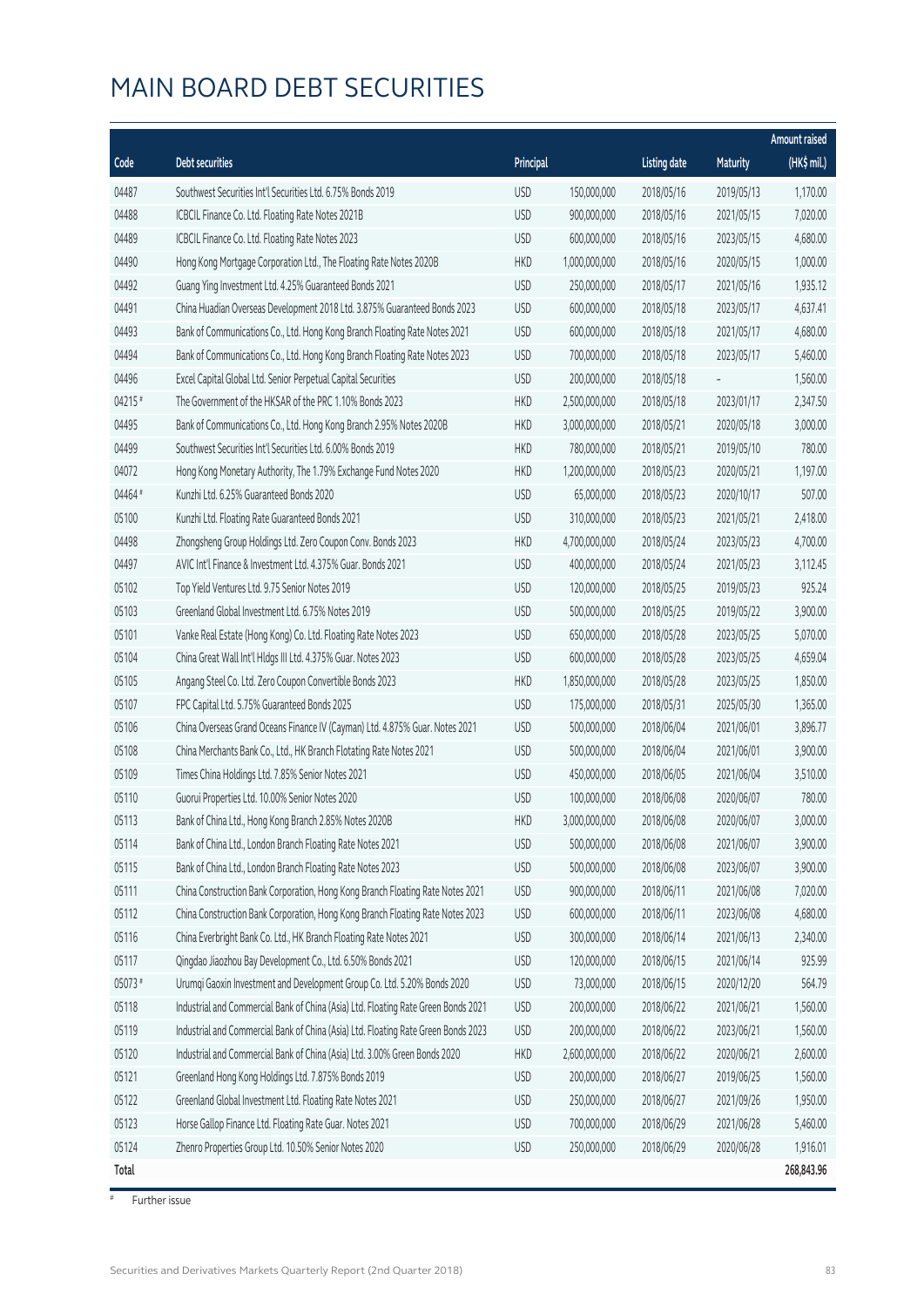|      |                | Exchange<br><b>Traded</b><br>Fund (ETF)<br>$(HK\$ mil.) | Leveraged<br>and Inverse<br><b>Products</b><br>(L&I Products)<br>(HK\$ mil.) | <b>Real Estate</b><br>Investment<br><b>Trusts (REITs)</b><br>$(HK$$ mil.) | <b>Others</b><br>(HK\$ mil.) | <b>Total</b><br>$(HK\$ mil.) | $%$ of<br>market total |
|------|----------------|---------------------------------------------------------|------------------------------------------------------------------------------|---------------------------------------------------------------------------|------------------------------|------------------------------|------------------------|
| 2017 | Q <sub>2</sub> | 287,085.90                                              | 40.415.94                                                                    | 22,355.40                                                                 | 35.41                        | 349,892.65                   | 7.69                   |
|      | Q <sub>3</sub> | 256.464.87                                              | 31,956.70                                                                    | 23.257.20                                                                 | 99.96                        | 311,778.73                   | 5.26                   |
|      | Q4             | 249,162.50                                              | 13,254.17                                                                    | 22,643.22                                                                 | 96.64                        | 285,156.54                   | 4.39                   |
| 2018 | Q1             | 352,766.39                                              | 30,133.06                                                                    | 30,117.82                                                                 | 98.32                        | 413,115.59                   | 4.66                   |
|      | Q <sub>2</sub> | 251,843.88                                              | 23,169.94                                                                    | 24,750.59                                                                 | 51.70                        | 299,816.11                   | 4.71                   |

#### **Unit Trusts and Mutual Funds Trading Statistics**

Note: Turnover value traded in non-HKD currency securities have been included

#### **Unit Trusts and Mutual Funds Market Value**

|      |                | No. of<br><b>issues</b> | <b>Exchange</b><br><b>Traded</b><br>Funds (ETF)<br>(HK\$ mil.) | No. of<br><b>issues</b> | Leveraged<br>and Inverse<br><b>Products</b><br>(L&I Products)<br>$(HK$$ mil.) | No. of<br><b>issues</b> | <b>Real Estate</b><br>Investment<br><b>Trusts</b><br>(REITs)<br>(HK\$ mil.) | No. of<br><b>issues</b> | <b>Others</b><br>(HK\$ mil.) | No. of<br><b>issues</b> | <b>Total</b><br>(HK\$ mil.) |
|------|----------------|-------------------------|----------------------------------------------------------------|-------------------------|-------------------------------------------------------------------------------|-------------------------|-----------------------------------------------------------------------------|-------------------------|------------------------------|-------------------------|-----------------------------|
| 2017 | Q <sub>2</sub> | 126                     | 596,939.76                                                     | 30                      | 4,650.20                                                                      | 11                      | 241,870.58                                                                  | 1                       | 1,045.24                     | 168                     | 844,505.77                  |
|      | Q <sub>3</sub> | 107                     | 601,666.46                                                     | 27                      | 4,213.20                                                                      | 11                      | 251,920.21                                                                  |                         | 1,110.76                     | 146                     | 858,910.64                  |
|      | Q4             | 106                     | 632,535.18                                                     | 27                      | 3,442.75                                                                      | 11                      | 276,508.56                                                                  |                         | 1,162.33                     | 145                     | 913,648.81                  |
| 2018 | Q1             | 106                     | 612,842.81                                                     | 27                      | 4,509.75                                                                      | 11                      | 263.218.35                                                                  |                         | 941.89                       | 145                     | 881,512.80                  |
|      | Q <sub>2</sub> | 108                     | 593,609.09                                                     | 27                      | 5,188.57                                                                      | 11                      | 268,855.16                                                                  | $\overline{ }$          | 902.36                       | 145                     | 868,555.18                  |

#### **New Listing Unit Trust and Mutual Funds Statistics**

|      |                | No. of newly listed<br>unit trust and mutual funds | <b>Funds raised</b><br>(HK\$ mil.) |
|------|----------------|----------------------------------------------------|------------------------------------|
| 2017 | Q <sub>2</sub> | $\overline{\phantom{0}}$                           | -                                  |
|      | Q <sub>3</sub> |                                                    | $\overline{\phantom{0}}$           |
|      | Q4             | ς                                                  | -                                  |
| 2018 | Q1             |                                                    | $\overline{\phantom{0}}$           |
|      | Q <sub>2</sub> | 4                                                  | $\overline{\phantom{0}}$           |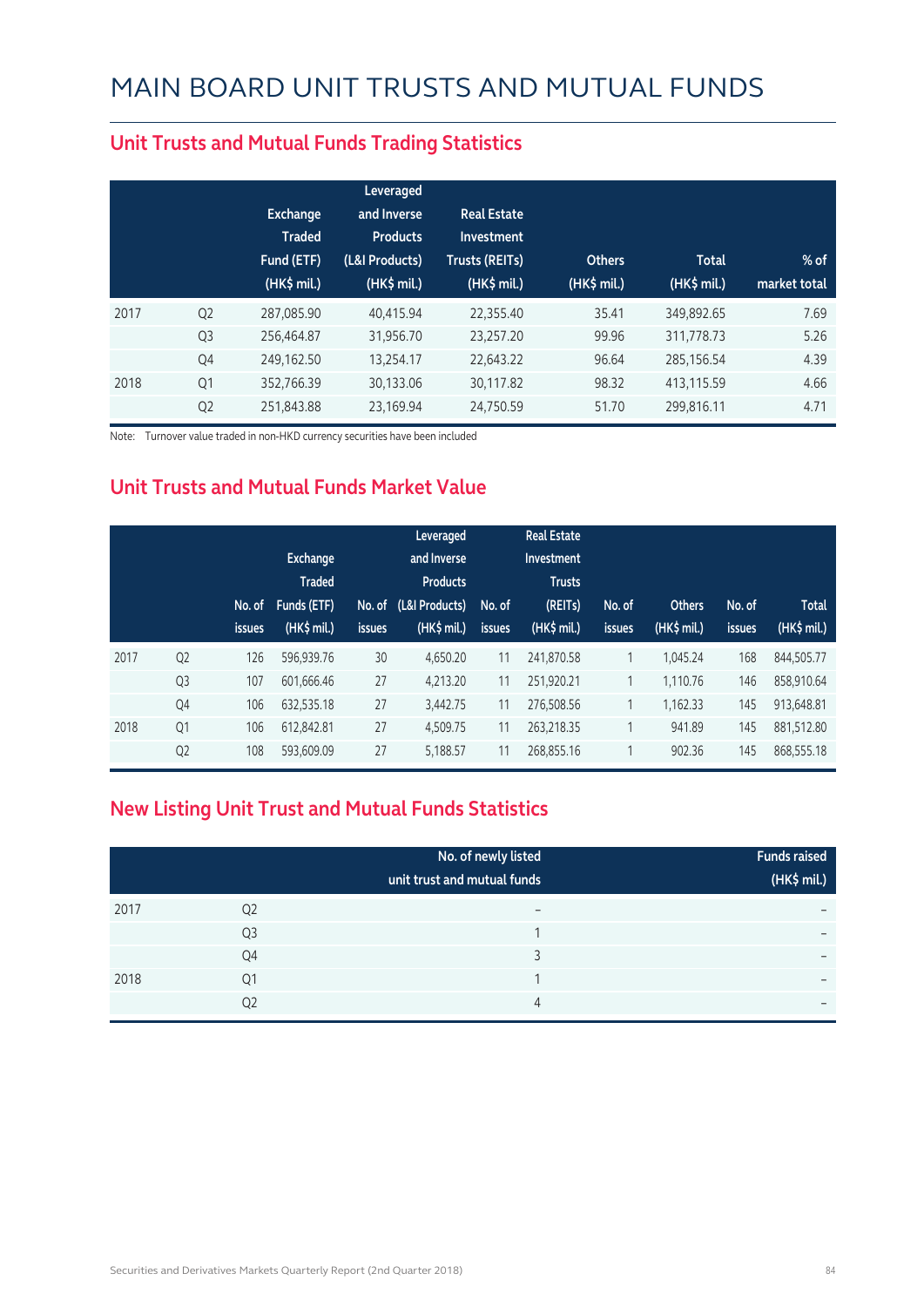### **Newly Listed Unit Trust and Mutual Funds**

for 2nd quarter 2018

|                       |                                                                               |                                                                                  |                    |                   | Amount raised | Subscription |                     |
|-----------------------|-------------------------------------------------------------------------------|----------------------------------------------------------------------------------|--------------------|-------------------|---------------|--------------|---------------------|
| Code                  | Unit trust and Mutual funds                                                   | <b>Fund manager</b>                                                              | Issue price (HK\$) | No. of unit offer | (HK\$ mil)    | rate (times) | <b>Listing date</b> |
| 03186/83186/<br>09186 | CICC KraneShares CSI China<br>Internet Index ETF                              | China International Capital<br>Corporation Hong Kong Asset<br>Management Limited | n.a.               | n.a.              | n.a.          | n.a.         | 2018/04/10          |
| 03169/83169/<br>09169 | Vanguard Total China Index ETF                                                | Vanguard Investments Hong Kong<br>Limited                                        | n.a.               | n.a.              | n.a.          | n.a.         | 2018/05/10          |
| 02813/82813           | ChinaAMC Bloomberg Barclays<br>China Treasury + Policy Bank<br>Bond Index ETF | China Asset Management<br>(Hong Kong) Limited                                    | n.a.               | n.a.              | n.a.          | n.a.         | 2018/06/06          |
| 02812                 | Samsung CSI China Dragon<br>Internet ETF                                      | Samsung Asset Management<br>(Hong Kong) Limited                                  | n.a.               | n.a.              | n.a.          | n.a.         | 2018/06/20          |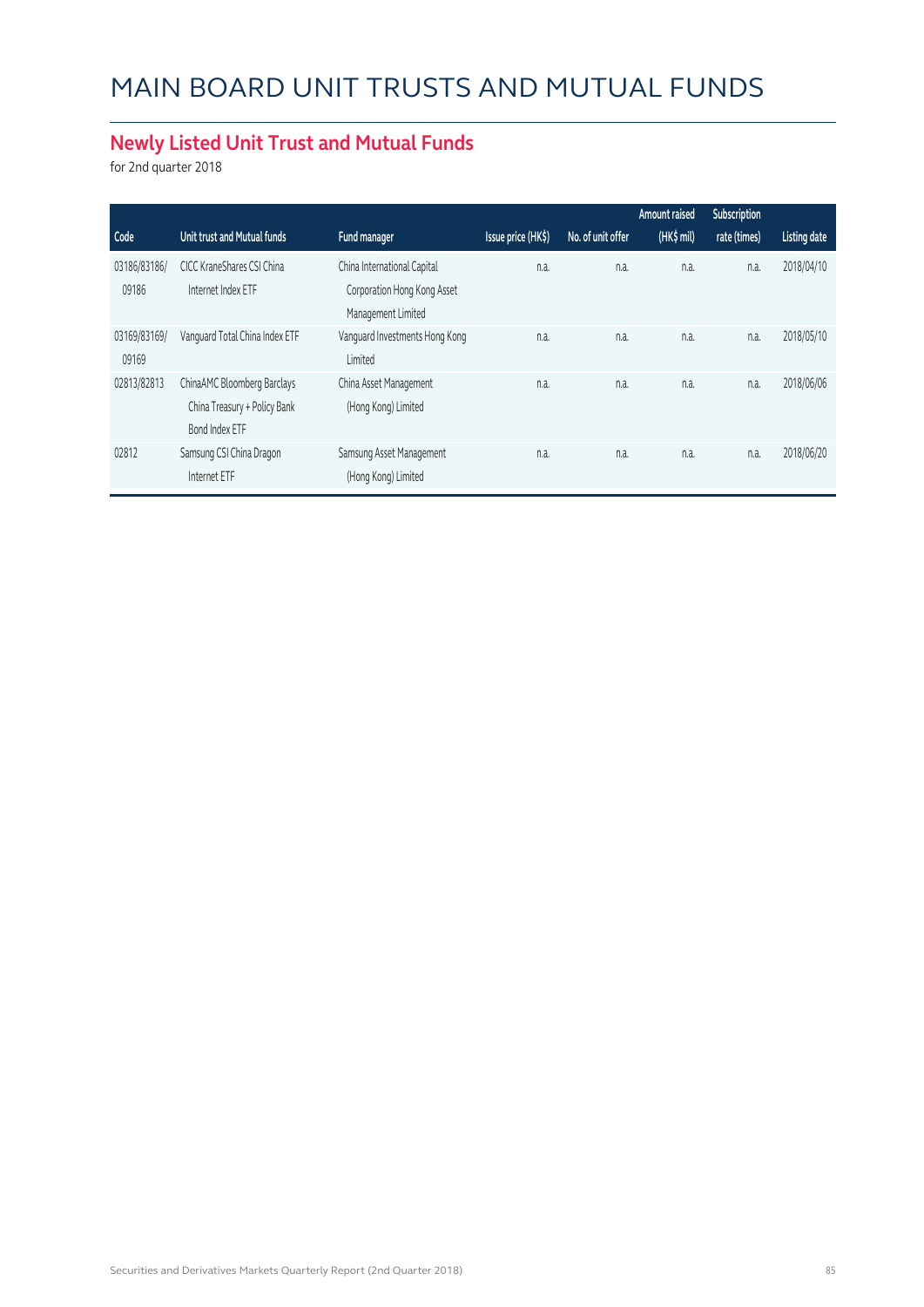#### **Callable Bull/Bear Contracts Trading Statistics**

|      |                | <b>Number</b> | <b>Market value</b> | <b>Turnover value</b> |
|------|----------------|---------------|---------------------|-----------------------|
|      |                |               | (HK\$ mil.)         | (HK\$ mil.)           |
| 2017 | Q <sub>2</sub> | 2,667         | 83,611.38           | 220,839.34            |
|      | Q <sub>3</sub> | 3,257         | 119,305.67          | 302,173.15            |
|      | Q4             | 3,374         | 114,271.35          | 383,700.91            |
| 2018 | Q1             | 3,476         | 116,066.49          | 581,996.64            |
|      | Q <sub>2</sub> | 2,650         | 82,658.60           | 366,044.00            |

### **New Listings Callable Bull/Bear Contracts Statistics**

|      |                | No. of newly listed CBBC | Amount raised (HK\$ mil.) |
|------|----------------|--------------------------|---------------------------|
| 2017 | Q <sub>2</sub> | 2,224                    | 75,481.22                 |
|      | Q3             | 3,799                    | 122,666.17                |
|      | Q4             | 4,704                    | 144,771.12                |
| 2018 | Q1             | 7,440                    | 234,572.95                |
|      | Q2             | 5,371                    | 173,579.03                |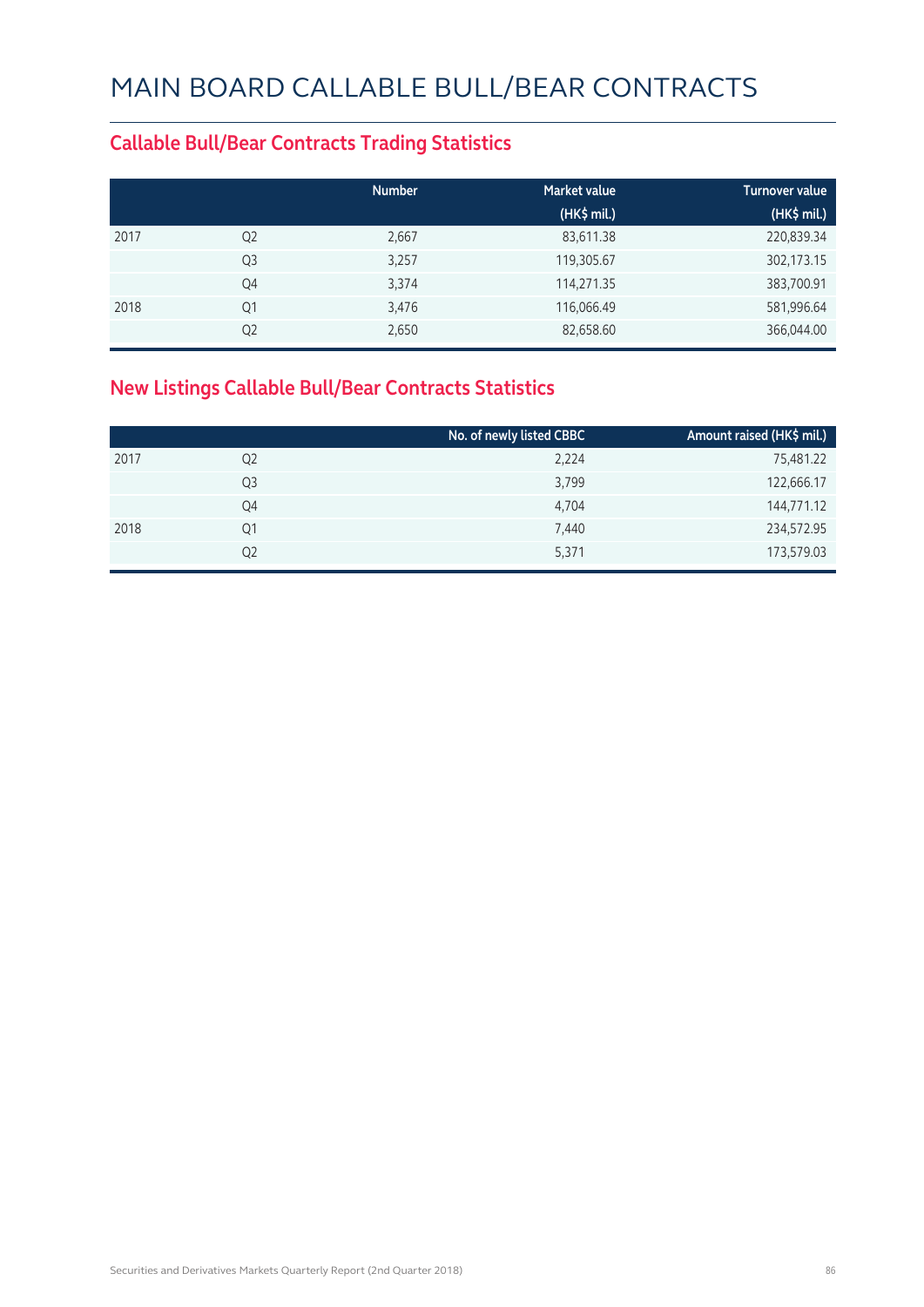### **Newly Listed Callable Bull/Bear Contracts**

for 2nd quarter 2018

|       |                                                            | No. of issue |                     |               | Amount raised |
|-------|------------------------------------------------------------|--------------|---------------------|---------------|---------------|
| Code  | <b>Callable Bull/Bear Contracts</b>                        | (units)      | <b>Listing date</b> | <b>Expiry</b> | (HK\$ mil.)   |
| 59218 | BNP Paribas Issuance B.V. - HSI R Bull CBBC Dec 2019 F     | 250,000,000  | 2018/04/03          | 2019/12/30    | 62.50         |
| 59219 | BNP Paribas Issuance B.V. - HSI R Bull CBBC Dec 2019 G     | 250,000,000  | 2018/04/03          | 2019/12/30    | 62.50         |
| 59220 | BNP Paribas Issuance B.V. - HSI R Bull CBBC Dec 2019 H     | 250,000,000  | 2018/04/03          | 2019/12/30    | 62.50         |
| 59238 | BNP Paribas Issuance B.V. - HSI R Bull CBBC Dec 2019 I     | 250,000,000  | 2018/04/03          | 2019/12/30    | 62.50         |
| 59239 | BNP Paribas Issuance B.V. - HSI R Bull CBBC Dec 2019 J     | 250,000,000  | 2018/04/03          | 2019/12/30    | 62.50         |
| 59240 | BNP Paribas Issuance B.V. - HSI R Bull CBBC Dec 2019 K     | 250,000,000  | 2018/04/03          | 2019/12/30    | 62.50         |
| 59241 | BNP Paribas Issuance B.V. - HSI R Bull CBBC Dec 2019 L     | 250,000,000  | 2018/04/03          | 2019/12/30    | 62.50         |
| 59242 | BNP Paribas Issuance B.V. - HSI R Bull CBBC Dec 2019 M     | 250,000,000  | 2018/04/03          | 2019/12/30    | 62.50         |
| 59243 | BNP Paribas Issuance B.V. - HSI R Bull CBBC Dec 2019 N     | 250,000,000  | 2018/04/03          | 2019/12/30    | 62.50         |
| 59244 | BNP Paribas Issuance B.V. - HSI R Bull CBBC Dec 2019 O     | 250,000,000  | 2018/04/03          | 2019/12/30    | 62.50         |
| 59245 | BNP Paribas Issuance B.V. - HSI R Bull CBBC Dec 2019 P     | 250,000,000  | 2018/04/03          | 2019/12/30    | 62.50         |
| 59237 | BNP Paribas Issuance B.V. - HSI R Bear CBBC Jul 2018 A     | 250,000,000  | 2018/04/03          | 2018/07/30    | 62.50         |
| 59233 | BNP Paribas Issuance B.V. - HSI R Bear CBBC Jul 2018 F     | 250,000,000  | 2018/04/03          | 2018/07/30    | 62.50         |
| 59234 | BNP Paribas Issuance B.V. - HSI R Bear CBBC Jul 2018 Q     | 250,000,000  | 2018/04/03          | 2018/07/30    | 62.50         |
| 59235 | BNP Paribas Issuance B.V. - HSI R Bear CBBC Jul 2018 R     | 250,000,000  | 2018/04/03          | 2018/07/30    | 62.50         |
| 59236 | BNP Paribas Issuance B.V. - HSI R Bear CBBC Jul 2018 S     | 250,000,000  | 2018/04/03          | 2018/07/30    | 62.50         |
| 59229 | BNP Paribas Issuance B.V. - HSI R Bear CBBC Jul 2018 W     | 250,000,000  | 2018/04/03          | 2018/07/30    | 62.50         |
| 59230 | BNP Paribas Issuance B.V. - HSI R Bear CBBC Jul 2018 X     | 250,000,000  | 2018/04/03          | 2018/07/30    | 62.50         |
| 59231 | BNP Paribas Issuance B.V. - HSI R Bear CBBC Jul 2018 Y     | 250,000,000  | 2018/04/03          | 2018/07/30    | 62.50         |
| 59232 | BNP Paribas Issuance B.V. - HSI R Bear CBBC Jul 2018 Z     | 250,000,000  | 2018/04/03          | 2018/07/30    | 62.50         |
| 59222 | BNP Paribas Issuance B.V. - Tencent R Bull CBBC Sep 2018 E | 50,000,000   | 2018/04/03          | 2018/09/27    | 12.50         |
| 59224 | BNP Paribas Issuance B.V. - Tencent R Bull CBBC Sep 2018 F | 50,000,000   | 2018/04/03          | 2018/09/27    | 12.50         |
| 59221 | BNP Paribas Issuance B.V. - Tencent R Bull CBBC Sep 2018 O | 50,000,000   | 2018/04/03          | 2018/09/27    | 12.50         |
| 59223 | BNP Paribas Issuance B.V. - Tencent R Bull CBBC Sep 2018 W | 50,000,000   | 2018/04/03          | 2018/09/27    | 12.50         |
| 59227 | BNP Paribas Issuance B.V. - Tencent R Bear CBBC Nov 2018 A | 50,000,000   | 2018/04/03          | 2018/11/29    | 12.50         |
| 59228 | BNP Paribas Issuance B.V. - Tencent R Bear CBBC Nov 2018 C | 50,000,000   | 2018/04/03          | 2018/11/29    | 12.50         |
| 59225 | BNP Paribas Issuance B.V. - Tencent R Bear CBBC Nov 2018 Y | 50,000,000   | 2018/04/03          | 2018/11/29    | 17.50         |
| 59226 | BNP Paribas Issuance B.V. - Tencent R Bear CBBC Nov 2018 Z | 50,000,000   | 2018/04/03          | 2018/11/29    | 12.50         |
| 59376 | Credit Suisse AG - CC Bank R Bull CBBC Nov 2018 J          | 80,000,000   | 2018/04/03          | 2018/11/29    | 20.00         |
| 59355 | Credit Suisse AG - HKEX R Bull CBBC Sep 2018 S             | 50,000,000   | 2018/04/03          | 2018/09/27    | 12.50         |
| 59354 | Credit Suisse AG - HSBC R Bull CBBC Sep 2018 T             | 100,000,000  | 2018/04/03          | 2018/09/27    | 25.00         |
| 59362 | Credit Suisse AG - HSBC R Bear CBBC Sep 2018 C             | 50,000,000   | 2018/04/03          | 2018/09/27    | 12.50         |
| 59374 | Credit Suisse AG - HSCEI R Bear CBBC Jul 2018 C            | 100,000,000  | 2018/04/03          | 2018/07/30    | 25.00         |
| 59348 | Credit Suisse AG - HSI R Bull CBBC Mar 2019 S              | 200,000,000  | 2018/04/03          | 2019/03/28    | 50.00         |
| 59352 | Credit Suisse AG - HSI R Bull CBBC Mar 2019 T              | 200,000,000  | 2018/04/03          | 2019/03/28    | 50.00         |
| 59349 | Credit Suisse AG - HSI R Bull CBBC Jul 2019 J              | 200,000,000  | 2018/04/03          | 2019/07/30    | 50.00         |
| 59351 | Credit Suisse AG - HSI R Bull CBBC Jul 2019 K              | 200,000,000  | 2018/04/03          | 2019/07/30    | 50.00         |
| 59353 | Credit Suisse AG - HSI R Bull CBBC Sep 2019 Q              | 200,000,000  | 2018/04/03          | 2019/09/27    | 50.00         |
| 59346 | Credit Suisse AG - HSI R Bull CBBC Sep 2019 V              | 200,000,000  | 2018/04/03          | 2019/09/27    | 50.00         |
| 59347 | Credit Suisse AG - HSI R Bull CBBC Sep 2019 W              | 200,000,000  | 2018/04/03          | 2019/09/27    | 50.00         |
| 59350 | Credit Suisse AG - HSI R Bull CBBC Sep 2019 X              | 200,000,000  | 2018/04/03          | 2019/09/27    | 50.00         |
| 59361 | Credit Suisse AG - HSI R Bear CBBC Aug 2018 P              | 200,000,000  | 2018/04/03          | 2018/08/30    | 50.00         |
| 59367 | Credit Suisse AG - HSI R Bear CBBC Aug 2018 Q              | 200,000,000  | 2018/04/03          | 2018/08/30    | 50.00         |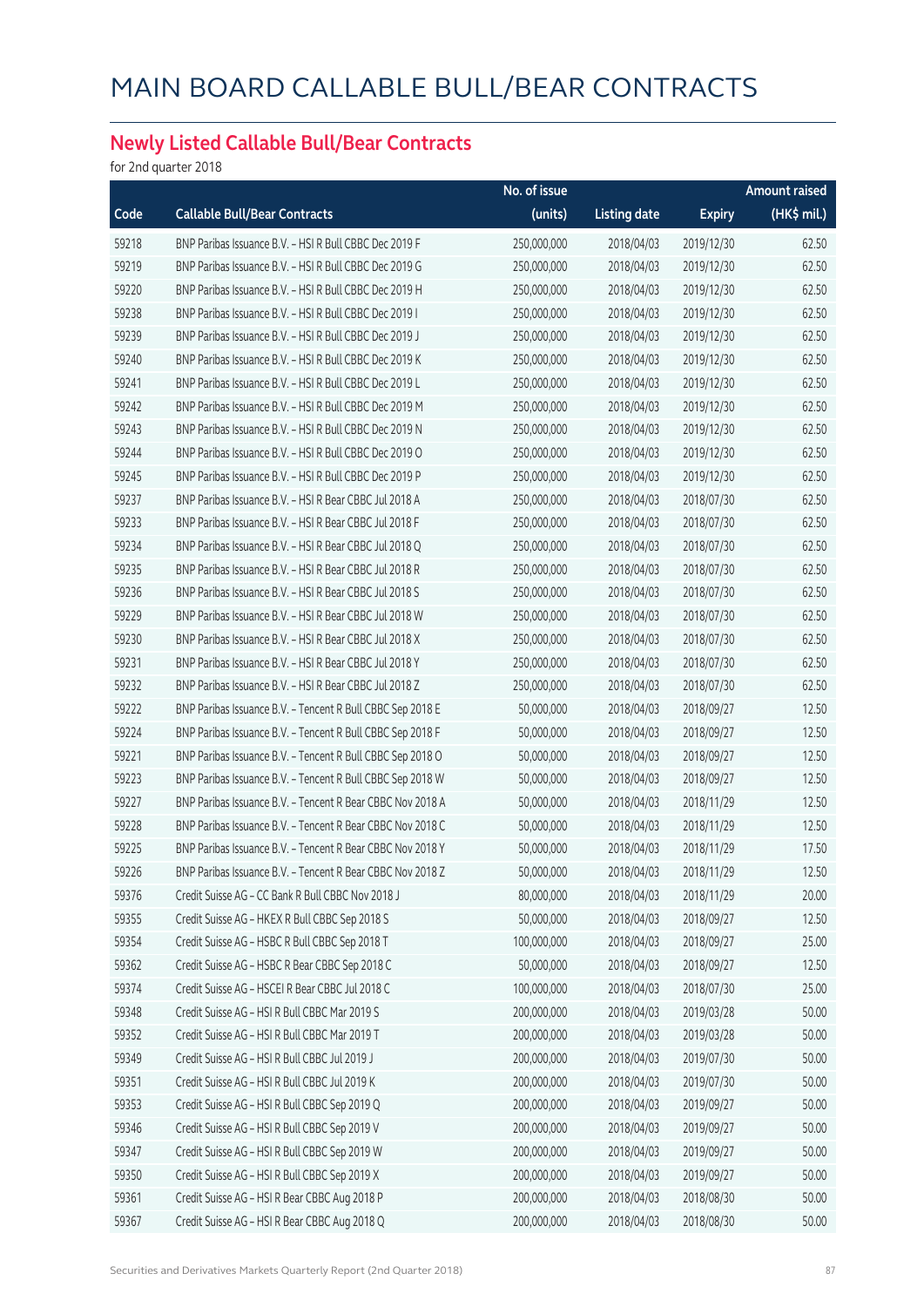|       |                                                              | No. of issue |                     |               | Amount raised |
|-------|--------------------------------------------------------------|--------------|---------------------|---------------|---------------|
| Code  | <b>Callable Bull/Bear Contracts</b>                          | (units)      | <b>Listing date</b> | <b>Expiry</b> | (HK\$ mil.)   |
| 59369 | Credit Suisse AG - HSI R Bear CBBC Aug 2018 R                | 200,000,000  | 2018/04/03          | 2018/08/30    | 50.00         |
| 59371 | Credit Suisse AG - HSI R Bear CBBC Aug 2018 S                | 200,000,000  | 2018/04/03          | 2018/08/30    | 50.00         |
| 59373 | Credit Suisse AG - HSI R Bear CBBC Aug 2018 T                | 200,000,000  | 2018/04/03          | 2018/08/30    | 50.00         |
| 59368 | Credit Suisse AG - HSI R Bear CBBC Sep 2018 I                | 200,000,000  | 2018/04/03          | 2018/09/27    | 50.00         |
| 59370 | Credit Suisse AG - HSI R Bear CBBC Sep 2018 J                | 200,000,000  | 2018/04/03          | 2018/09/27    | 50.00         |
| 59372 | Credit Suisse AG - HSI R Bear CBBC Sep 2018 K                | 200,000,000  | 2018/04/03          | 2018/09/27    | 50.00         |
| 59358 | Credit Suisse AG - ICBC R Bull CBBC Sep 2018 J               | 80,000,000   | 2018/04/03          | 2018/09/27    | 20.00         |
| 59375 | Credit Suisse AG - Ping An R Bull CBBC Sep 2018 L            | 80,000,000   | 2018/04/03          | 2018/09/27    | 20.00         |
| 59359 | Credit Suisse AG - Ping An R Bull CBBC Dec 2018 D            | 80,000,000   | 2018/04/03          | 2018/12/28    | 20.00         |
| 59366 | Credit Suisse AG - Ping An R Bear CBBC Nov 2018 B            | 50,000,000   | 2018/04/03          | 2018/11/29    | 12.50         |
| 59357 | Credit Suisse AG - Tencent R Bull CBBC Sep 2018 F            | 50,000,000   | 2018/04/03          | 2018/09/27    | 12.50         |
| 59356 | Credit Suisse AG - Tencent R Bull CBBC Oct 2018 P            | 50,000,000   | 2018/04/03          | 2018/10/30    | 12.50         |
| 59360 | Credit Suisse AG - Tencent R Bull CBBC Oct 2018 Q            | 50,000,000   | 2018/04/03          | 2018/10/30    | 17.50         |
| 59363 | Credit Suisse AG - Tencent R Bull CBBC Dec 2018 B            | 50,000,000   | 2018/04/03          | 2018/12/28    | 18.50         |
| 59364 | Credit Suisse AG - Tencent R Bull CBBC Dec 2018 C            | 50,000,000   | 2018/04/03          | 2018/12/28    | 22.00         |
| 59365 | Credit Suisse AG - Tencent R Bear CBBC Nov 2018 A            | 50,000,000   | 2018/04/03          | 2018/11/29    | 12.50         |
| 59248 | Bank of East Asia - Ping An R Bull CBBC Oct 2018 G           | 120,000,000  | 2018/04/03          | 2018/10/30    | 30.00         |
| 59249 | Bank of East Asia - Ping An R Bull CBBC Oct 2018 H           | 120,000,000  | 2018/04/03          | 2018/10/30    | 30.00         |
| 59246 | Bank of East Asia - Tencent R Bull CBBC Oct 2018 W           | 40,000,000   | 2018/04/03          | 2018/10/30    | 10.00         |
| 59247 | Bank of East Asia - Tencent R Bull CBBC Oct 2018 X           | 40,000,000   | 2018/04/03          | 2018/10/30    | 10.00         |
| 59430 | Goldman Sachs SP (Asia) - AIA R Bull CBBC Dec 2018 G         | 100,000,000  | 2018/04/03          | 2018/12/31    | 25.00         |
| 59437 | Goldman Sachs SP (Asia) - CC Bank R Bull CBBC Dec 2018 O     | 100,000,000  | 2018/04/03          | 2018/12/31    | 25.00         |
| 59432 | Goldman Sachs SP (Asia) - China Life R Bull CBBC Dec 2018 I  | 100,000,000  | 2018/04/03          | 2018/12/31    | 25.00         |
| 59435 | Goldman Sachs SP (Asia) - CSOP A50 ETF R Bull CBBC Oct 2018R | 100,000,000  | 2018/04/03          | 2018/10/30    | 25.00         |
| 59436 | Goldman Sachs SP (Asia) - CSOP A50 ETF R Bull CBBC Oct 2018S | 100,000,000  | 2018/04/03          | 2018/10/25    | 25.00         |
| 59433 | Goldman Sachs SP (Asia) - Galaxy Ent R Bull CBBC Nov 2018 I  | 100,000,000  | 2018/04/03          | 2018/11/28    | 25.00         |
| 59434 | Goldman Sachs SP (Asia) - Galaxy Ent R Bull CBBC Nov 2018 J  | 100,000,000  | 2018/04/03          | 2018/11/27    | 25.00         |
| 59275 | Goldman Sachs SP (Asia) - HKEX R Bull CBBC Oct 2018 B        | 100,000,000  | 2018/04/03          | 2018/10/29    | 25.00         |
| 59273 | Goldman Sachs SP (Asia) - HKEX R Bull CBBC Oct 2018 O        | 100,000,000  | 2018/04/03          | 2018/10/19    | 25.00         |
| 59274 | Goldman Sachs SP (Asia) - HKEX R Bull CBBC Oct 2018 R        | 100,000,000  | 2018/04/03          | 2018/10/29    | 25.00         |
| 59276 | Goldman Sachs SP (Asia) - HSBC R Bull CBBC Dec 2018 C        | 100,000,000  | 2018/04/03          | 2018/12/27    | 25.00         |
| 59288 | Goldman Sachs SP (Asia) - HSCEI R Bull CBBC Oct 2019 E       | 200,000,000  | 2018/04/03          | 2019/10/30    | 50.00         |
| 59256 | Goldman Sachs SP (Asia) - HSI R Bull CBBC Oct 2019 F         | 200,000,000  | 2018/04/03          | 2019/10/30    | 50.00         |
| 59255 | Goldman Sachs SP (Asia) - HSI R Bull CBBC Oct 2019 H         | 200,000,000  | 2018/04/03          | 2019/10/30    | 50.00         |
| 59258 | Goldman Sachs SP (Asia) - HSI R Bull CBBC Nov 2019 F         | 200,000,000  | 2018/04/03          | 2019/11/28    | 50.00         |
| 59259 | Goldman Sachs SP (Asia) - HSI R Bull CBBC Nov 2019 G         | 200,000,000  | 2018/04/03          | 2019/11/28    | 50.00         |
| 59261 | Goldman Sachs SP (Asia) - HSI R Bull CBBC Nov 2019 L         | 200,000,000  | 2018/04/03          | 2019/11/28    | 50.20         |
| 59257 | Goldman Sachs SP (Asia) - HSI R Bull CBBC Nov 2019 M         | 200,000,000  | 2018/04/03          | 2019/11/28    | 50.00         |
| 59260 | Goldman Sachs SP (Asia) - HSI R Bull CBBC Dec 2019 G         | 200,000,000  | 2018/04/03          | 2019/12/30    | 50.00         |
| 59289 | Goldman Sachs SP (Asia) - HSI R Bear CBBC Jul 2018 S         | 200,000,000  | 2018/04/03          | 2018/07/30    | 50.20         |
| 59420 | Goldman Sachs SP (Asia) - HSI R Bear CBBC Jul 2018 V         | 200,000,000  | 2018/04/03          | 2018/07/30    | 50.00         |
| 59421 | Goldman Sachs SP (Asia) - HSI R Bear CBBC Jul 2018 X         | 200,000,000  | 2018/04/03          | 2018/07/30    | 50.00         |
| 59422 | Goldman Sachs SP (Asia) - HSI R Bear CBBC Jul 2018 Y         | 200,000,000  | 2018/04/03          | 2018/07/30    | 50.20         |
| 59423 | Goldman Sachs SP (Asia) - HSI R Bear CBBC Jul 2018 Z         | 200,000,000  | 2018/04/03          | 2018/07/30    | 50.00         |
| 59431 | Goldman Sachs SP (Asia) - Ping An R Bull CBBC Oct 2018 D     | 100,000,000  | 2018/04/03          | 2018/10/25    | 25.00         |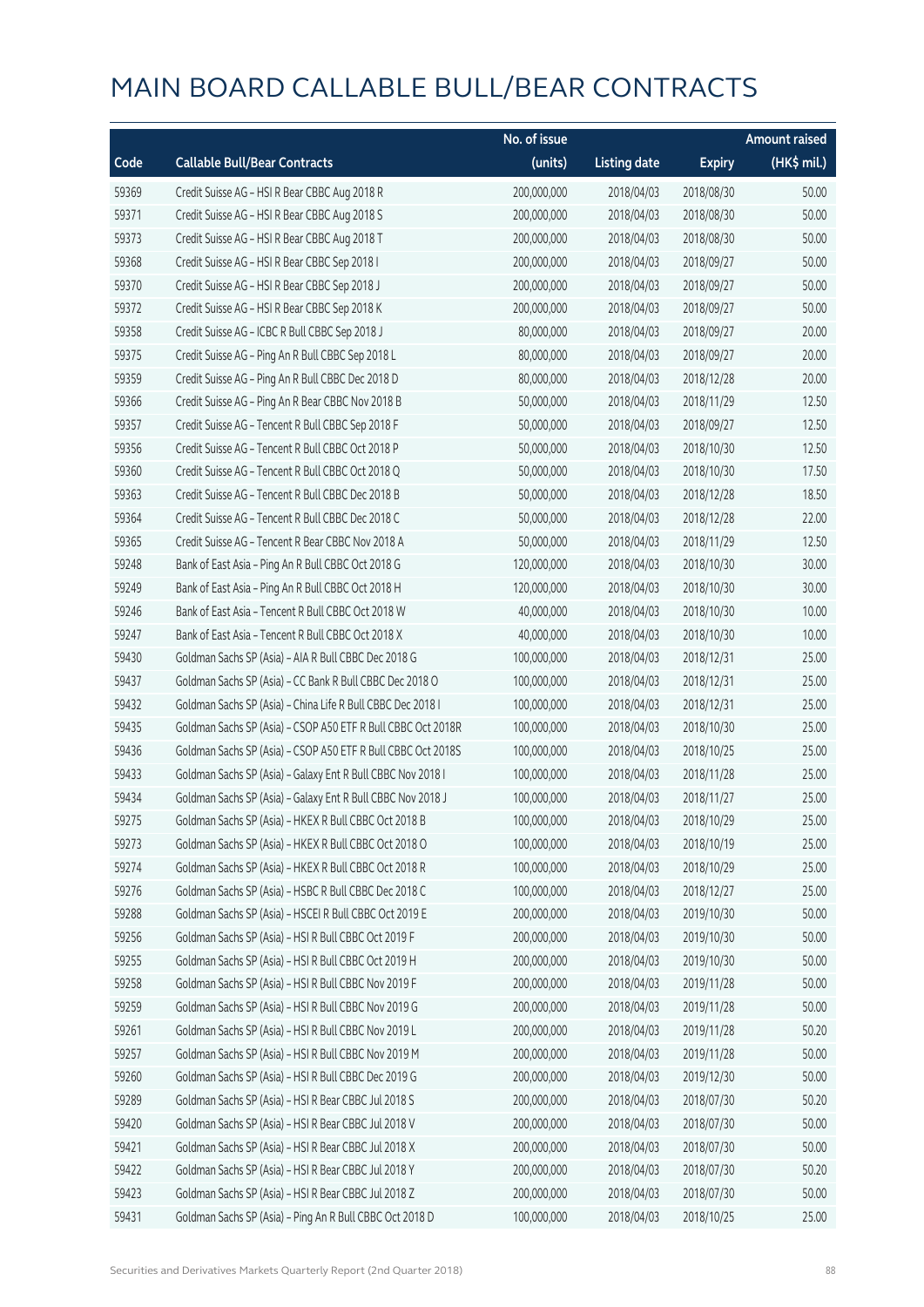|       |                                                          | No. of issue |                     |               | <b>Amount raised</b>  |
|-------|----------------------------------------------------------|--------------|---------------------|---------------|-----------------------|
| Code  | <b>Callable Bull/Bear Contracts</b>                      | (units)      | <b>Listing date</b> | <b>Expiry</b> | $(HK\frac{1}{2}mil.)$ |
| 59270 | Goldman Sachs SP (Asia) - Ping An R Bull CBBC Dec 2018 S | 100,000,000  | 2018/04/03          | 2018/12/31    | 25.00                 |
| 59271 | Goldman Sachs SP (Asia) - Ping An R Bull CBBC Dec 2018 T | 100,000,000  | 2018/04/03          | 2018/12/31    | 25.00                 |
| 59272 | Goldman Sachs SP (Asia) - Ping An R Bull CBBC Dec 2018 U | 100,000,000  | 2018/04/03          | 2018/12/31    | 25.00                 |
| 59263 | Goldman Sachs SP (Asia) - Tencent R Bull CBBC Aug 2018 H | 100,000,000  | 2018/04/03          | 2018/08/28    | 25.00                 |
| 59264 | Goldman Sachs SP (Asia) - Tencent R Bull CBBC Aug 2018 K | 100,000,000  | 2018/04/03          | 2018/08/29    | 25.00                 |
| 59265 | Goldman Sachs SP (Asia) - Tencent R Bull CBBC Aug 2018 L | 100,000,000  | 2018/04/03          | 2018/08/30    | 25.00                 |
| 59266 | Goldman Sachs SP (Asia) - Tencent R Bull CBBC Aug 2018 M | 100,000,000  | 2018/04/03          | 2018/08/31    | 25.00                 |
| 59267 | Goldman Sachs SP (Asia) - Tencent R Bull CBBC Aug 2018 N | 100,000,000  | 2018/04/03          | 2018/08/20    | 28.20                 |
| 59268 | Goldman Sachs SP (Asia) - Tencent R Bull CBBC Aug 2018 O | 100,000,000  | 2018/04/03          | 2018/08/21    | 30.00                 |
| 59269 | Goldman Sachs SP (Asia) - Tencent R Bull CBBC Aug 2018 P | 100,000,000  | 2018/04/03          | 2018/08/22    | 33.60                 |
| 59262 | Goldman Sachs SP (Asia) - Tencent R Bull CBBC Aug 2018 W | 100,000,000  | 2018/04/03          | 2018/08/27    | 25.00                 |
| 59424 | Goldman Sachs SP (Asia) - Tencent R Bull CBBC Sep 2018 D | 100,000,000  | 2018/04/03          | 2018/09/24    | 25.00                 |
| 59425 | Goldman Sachs SP (Asia) - Tencent R Bull CBBC Sep 2018 E | 100,000,000  | 2018/04/03          | 2018/09/27    | 25.00                 |
| 59426 | Goldman Sachs SP (Asia) - Tencent R Bull CBBC Sep 2018 F | 100,000,000  | 2018/04/03          | 2018/09/28    | 30.30                 |
| 59427 | Goldman Sachs SP (Asia) - Tencent R Bull CBBC Sep 2018 G | 100,000,000  | 2018/04/03          | 2018/09/27    | 34.00                 |
| 59428 | Goldman Sachs SP (Asia) - Tencent R Bear CBBC Dec 2018 C | 100,000,000  | 2018/04/03          | 2018/12/31    | 25.00                 |
| 59429 | Goldman Sachs SP (Asia) - Tencent R Bear CBBC Dec 2018 D | 100,000,000  | 2018/04/03          | 2018/12/31    | 32.30                 |
| 59277 | HK Bank - AAC Tech R Bull CBBC Oct 2018 F                | 40,000,000   | 2018/04/03          | 2018/10/29    | 10.00                 |
| 59284 | HK Bank - CC Bank R Bear CBBC Sep 2018 F                 | 50,000,000   | 2018/04/03          | 2018/09/10    | 12.50                 |
| 59282 | HK Bank - China Life R Bull CBBC Oct 2018 B              | 40,000,000   | 2018/04/03          | 2018/10/08    | 22.00                 |
| 59217 | HK Bank - Galaxy Ent R Bull CBBC Aug 2018 K              | 80,000,000   | 2018/04/03          | 2018/08/06    | 20.00                 |
| 59215 | HK Bank - HKEX R Bull CBBC Jul 2018 Q                    | 50,000,000   | 2018/04/03          | 2018/07/23    | 12.50                 |
| 59286 | HK Bank - HKEX R Bear CBBC Sep 2018 E                    | 40,000,000   | 2018/04/03          | 2018/09/27    | 10.00                 |
| 59214 | HK Bank - HSCEI R Bull CBBC Dec 2018 Q                   | 60,000,000   | 2018/04/03          | 2018/12/28    | 15.00                 |
| 59278 | HK Bank - HSCEI R Bear CBBC Aug 2018 E                   | 50,000,000   | 2018/04/03          | 2018/08/30    | 12.50                 |
| 59212 | HK Bank - HSI R Bull CBBC Dec 2018 V                     | 150,000,000  | 2018/04/03          | 2018/12/28    | 37.50                 |
| 59213 | HK Bank - HSI R Bull CBBC Mar 2019 L                     | 100,000,000  | 2018/04/03          | 2019/03/28    | 25.00                 |
| 59279 | HK Bank - HSI R Bear CBBC Aug 2018 M                     | 150,000,000  | 2018/04/03          | 2018/08/30    | 37.50                 |
| 59280 | HK Bank - HSI R Bear CBBC Aug 2018 N                     | 150,000,000  | 2018/04/03          | 2018/08/30    | 37.50                 |
| 59281 | HK Bank - HSI R Bear CBBC Sep 2018 Z                     | 150,000,000  | 2018/04/03          | 2018/09/27    | 37.50                 |
| 59283 | HK Bank - ICBC R Bear CBBC Sep 2018 E                    | 50,000,000   | 2018/04/03          | 2018/09/10    | 12.50                 |
| 59216 | HK Bank - Ping An R Bull CBBC Oct 2018 N                 | 100,000,000  | 2018/04/03          | 2018/10/04    | 25.00                 |
| 59287 | HK Bank - Ping An R Bear CBBC Jul 2018 B                 | 80,000,000   | 2018/04/03          | 2018/07/23    | 20.00                 |
| 59209 | HK Bank - Tencent R Bull CBBC Aug 2018 X                 | 60,000,000   | 2018/04/03          | 2018/08/02    | 15.00                 |
| 59210 | HK Bank - Tencent R Bull CBBC Aug 2018 Y                 | 60,000,000   | 2018/04/03          | 2018/08/23    | 15.00                 |
| 59211 | HK Bank - Tencent R Bull CBBC Sep 2018 F                 | 60,000,000   | 2018/04/03          | 2018/09/20    | 21.00                 |
| 59285 | HK Bank - Tencent R Bear CBBC Aug 2018 Y                 | 50,000,000   | 2018/04/03          | 2018/08/20    | 15.00                 |
| 59290 | Haitong Int'l Sec - Tencent R Bull CBBC Sep 2018 L       | 40,000,000   | 2018/04/03          | 2018/09/18    | 10.00                 |
| 59291 | Haitong Int'l Sec - Tencent R Bull CBBC Sep 2018 M       | 40,000,000   | 2018/04/03          | 2018/09/20    | 10.00                 |
| 59336 | J P Morgan SP BV - CC Bank R Bull CBBC Jul 2018 J        | 100,000,000  | 2018/04/03          | 2018/07/13    | 25.00                 |
| 59333 | J P Morgan SP BV - HKEX R Bull CBBC Jul 2018 H           | 40,000,000   | 2018/04/03          | 2018/07/13    | 10.00                 |
| 59334 | J P Morgan SP BV - HKEX R Bear CBBC Jul 2018 F           | 40,000,000   | 2018/04/03          | 2018/07/13    | 10.00                 |
| 59337 | J P Morgan SP BV - HSCEI R Bear CBBC Apr 2019 A          | 100,000,000  | 2018/04/03          | 2019/04/29    | 25.00                 |
| 59320 | J P Morgan SP BV - HSI R Bull CBBC Oct 2019 V            | 200,000,000  | 2018/04/03          | 2019/10/30    | 50.00                 |
| 59323 | J P Morgan SP BV - HSI R Bull CBBC Oct 2019 X            | 200,000,000  | 2018/04/03          | 2019/10/30    | 50.00                 |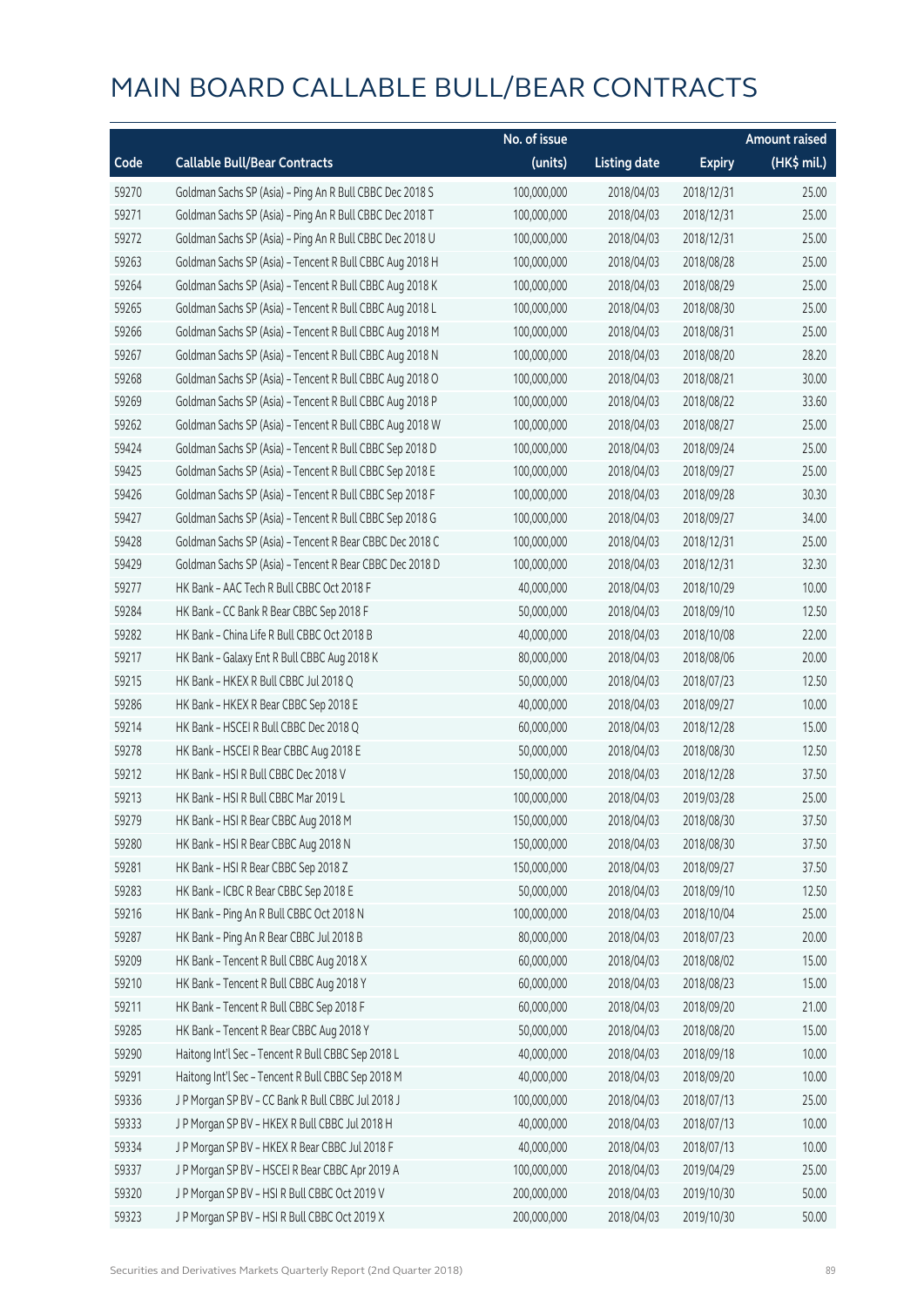|       |                                                   | No. of issue |                     |               | <b>Amount raised</b> |
|-------|---------------------------------------------------|--------------|---------------------|---------------|----------------------|
| Code  | <b>Callable Bull/Bear Contracts</b>               | (units)      | <b>Listing date</b> | <b>Expiry</b> | (HK\$ mil.)          |
| 59319 | J P Morgan SP BV - HSI R Bull CBBC Nov 2019 L     | 200,000,000  | 2018/04/03          | 2019/11/28    | 50.00                |
| 59322 | J P Morgan SP BV - HSI R Bull CBBC Nov 2019 N     | 200,000,000  | 2018/04/03          | 2019/11/28    | 50.00                |
| 59321 | J P Morgan SP BV - HSI R Bull CBBC Dec 2019 L     | 200,000,000  | 2018/04/03          | 2019/12/30    | 50.00                |
| 59318 | J P Morgan SP BV - HSI R Bull CBBC Dec 2019 P     | 200,000,000  | 2018/04/03          | 2019/12/30    | 50.00                |
| 59324 | J P Morgan SP BV - HSI R Bull CBBC Dec 2019 X     | 200,000,000  | 2018/04/03          | 2019/12/30    | 50.00                |
| 59325 | J P Morgan SP BV - HSI R Bear CBBC Jul 2018 L     | 200,000,000  | 2018/04/03          | 2018/07/30    | 50.00                |
| 59339 | J P Morgan SP BV - HSI R Bear CBBC Jul 2018 T     | 200,000,000  | 2018/04/03          | 2018/07/30    | 50.00                |
| 59341 | J P Morgan SP BV - HSI R Bear CBBC Aug 2018 H     | 200,000,000  | 2018/04/03          | 2018/08/30    | 50.00                |
| 59340 | J P Morgan SP BV - HSI R Bear CBBC Aug 2018 I     | 200,000,000  | 2018/04/03          | 2018/08/30    | 50.00                |
| 59345 | J P Morgan SP BV - HSI R Bear CBBC Aug 2018 J     | 200,000,000  | 2018/04/03          | 2018/08/30    | 50.00                |
| 59338 | J P Morgan SP BV - HSI R Bear CBBC Aug 2018 L     | 200,000,000  | 2018/04/03          | 2018/08/30    | 50.00                |
| 59342 | J P Morgan SP BV - HSI R Bear CBBC Aug 2018 N     | 200,000,000  | 2018/04/03          | 2018/08/30    | 50.00                |
| 59343 | J P Morgan SP BV - HSI R Bear CBBC Aug 2018 O     | 200,000,000  | 2018/04/03          | 2018/08/30    | 50.00                |
| 59344 | J P Morgan SP BV - HSI R Bear CBBC Aug 2018 P     | 200,000,000  | 2018/04/03          | 2018/08/30    | 50.00                |
| 59335 | J P Morgan SP BV - Ping An R Bull CBBC Jul 2018 D | 100,000,000  | 2018/04/03          | 2018/07/13    | 25.00                |
| 59328 | J P Morgan SP BV - Tencent R Bull CBBC Jul 2018 B | 50,000,000   | 2018/04/03          | 2018/07/13    | 15.00                |
| 59329 | J P Morgan SP BV - Tencent R Bull CBBC Jul 2018 D | 50,000,000   | 2018/04/03          | 2018/07/13    | 21.00                |
| 59314 | J P Morgan SP BV - Tencent R Bull CBBC Jul 2018 U | 50,000,000   | 2018/04/03          | 2018/07/13    | 12.50                |
| 59315 | J P Morgan SP BV - Tencent R Bull CBBC Jul 2018 V | 50,000,000   | 2018/04/03          | 2018/07/13    | 12.50                |
| 59316 | J P Morgan SP BV - Tencent R Bull CBBC Jul 2018 W | 50,000,000   | 2018/04/03          | 2018/07/13    | 12.50                |
| 59317 | J P Morgan SP BV - Tencent R Bull CBBC Jul 2018 X | 50,000,000   | 2018/04/03          | 2018/07/13    | 13.00                |
| 59326 | J P Morgan SP BV - Tencent R Bull CBBC Jul 2018 Y | 50,000,000   | 2018/04/03          | 2018/07/13    | 12.50                |
| 59327 | J P Morgan SP BV - Tencent R Bull CBBC Jul 2018 Z | 50,000,000   | 2018/04/03          | 2018/07/13    | 12.50                |
| 59330 | J P Morgan SP BV - Tencent R Bear CBBC Jul 2018 P | 50,000,000   | 2018/04/03          | 2018/07/13    | 12.50                |
| 59331 | J P Morgan SP BV - Tencent R Bear CBBC Jul 2018 Q | 50,000,000   | 2018/04/03          | 2018/07/13    | 12.50                |
| 59332 | J P Morgan SP BV - Tencent R Bear CBBC Jul 2018 R | 50,000,000   | 2018/04/03          | 2018/07/13    | 12.50                |
| 59417 | SG Issuer - CC Bank R Bull CBBC Sep 2018 S        | 100,000,000  | 2018/04/03          | 2018/09/18    | 25.00                |
| 59413 | SG Issuer - China Life R Bull CBBC Jan 2019 A     | 40,000,000   | 2018/04/03          | 2019/01/30    | 10.40                |
| 59414 | SG Issuer - Geely Auto R Bear CBBC Nov 2018 B     | 40,000,000   | 2018/04/03          | 2018/11/05    | 13.00                |
| 59418 | SG Issuer - HKEX R Bull CBBC Nov 2018 S           | 50,000,000   | 2018/04/03          | 2018/11/14    | 12.50                |
| 59415 | SG Issuer - HKEX R Bear CBBC Jul 2018 E           | 50,000,000   | 2018/04/03          | 2018/07/19    | 12.50                |
| 59394 | SG Issuer - HSBC R Bull CBBC Sep 2018 M           | 100,000,000  | 2018/04/03          | 2018/09/10    | 25.00                |
| 59390 | SG Issuer - HSI R Bull CBBC Sep 2019 X            | 200,000,000  | 2018/04/03          | 2019/09/27    | 50.00                |
| 59392 | SG Issuer - HSI R Bull CBBC Oct 2019 C            | 200,000,000  | 2018/04/03          | 2019/10/30    | 50.00                |
| 59391 | SG Issuer - HSI R Bull CBBC Oct 2019 J            | 200,000,000  | 2018/04/03          | 2019/10/30    | 50.00                |
| 59407 | SG Issuer - HSI R Bull CBBC Nov 2019 I            | 200,000,000  | 2018/04/03          | 2019/11/28    | 50.00                |
| 59408 | SG Issuer - HSI R Bull CBBC Nov 2019 J            | 200,000,000  | 2018/04/03          | 2019/11/28    | 50.00                |
| 59409 | SG Issuer - HSI R Bull CBBC Nov 2019 M            | 200,000,000  | 2018/04/03          | 2019/11/28    | 50.00                |
| 59410 | SG Issuer - HSI R Bull CBBC Nov 2019 O            | 200,000,000  | 2018/04/03          | 2019/11/28    | 50.00                |
| 59393 | SG Issuer - HSI R Bull CBBC Dec 2019 A            | 200,000,000  | 2018/04/03          | 2019/12/30    | 50.00                |
| 59411 | SG Issuer - HSI R Bull CBBC Dec 2019 C            | 200,000,000  | 2018/04/03          | 2019/12/30    | 50.00                |
| 59412 | SG Issuer - HSI R Bull CBBC Dec 2019 D            | 200,000,000  | 2018/04/03          | 2019/12/30    | 50.00                |
| 59379 | SG Issuer - HSI R Bear CBBC Aug 2018 Q            | 200,000,000  | 2018/04/03          | 2018/08/30    | 50.00                |
| 59380 | SG Issuer - HSI R Bear CBBC Aug 2018 T            | 200,000,000  | 2018/04/03          | 2018/08/30    | 50.00                |
| 59381 | SG Issuer - HSI R Bear CBBC Sep 2018 B            | 200,000,000  | 2018/04/03          | 2018/09/27    | 50.00                |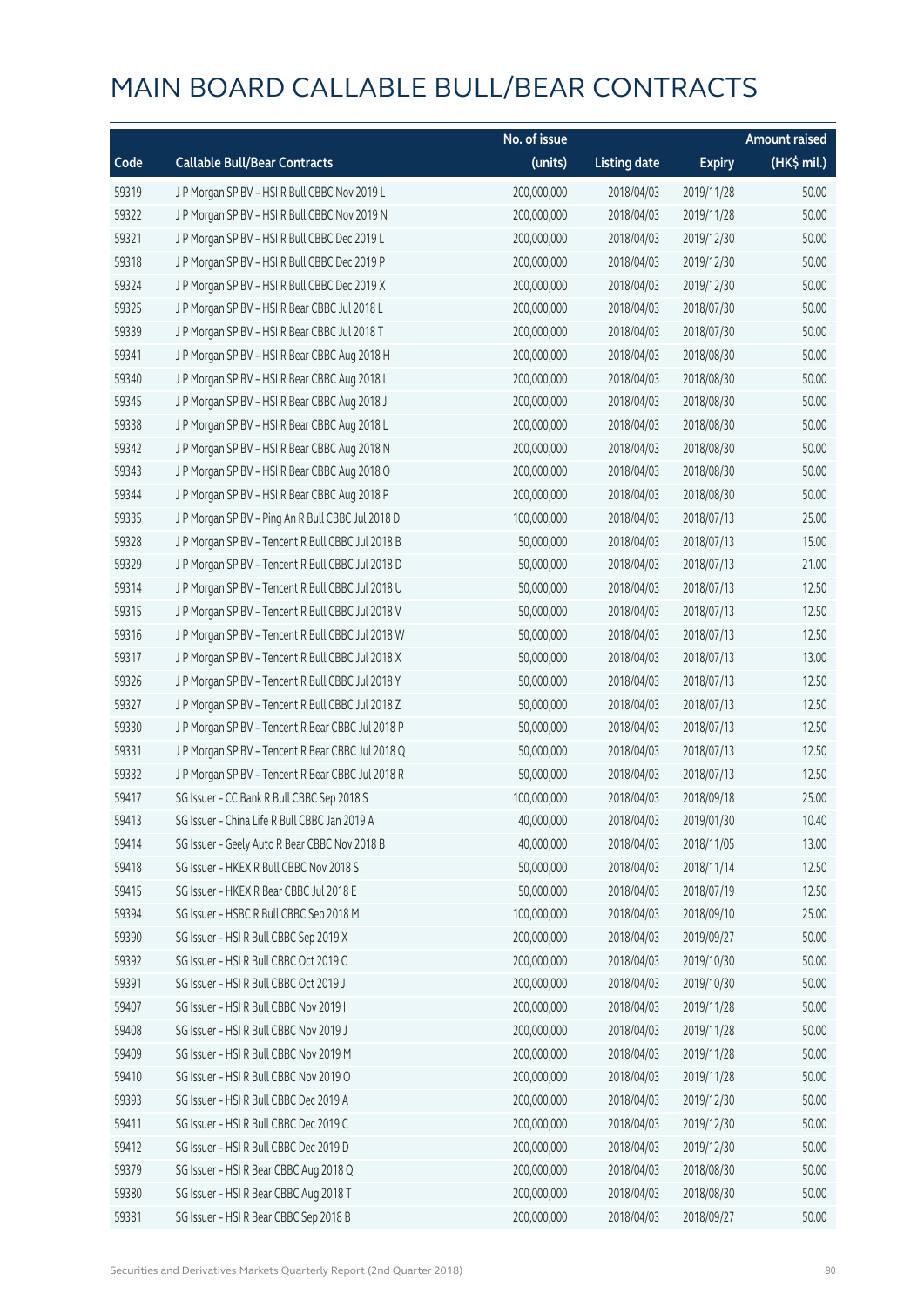|       |                                            | No. of issue |                     |               | <b>Amount raised</b> |
|-------|--------------------------------------------|--------------|---------------------|---------------|----------------------|
| Code  | <b>Callable Bull/Bear Contracts</b>        | (units)      | <b>Listing date</b> | <b>Expiry</b> | (HK\$ mil.)          |
| 59383 | SG Issuer - HSI R Bear CBBC Oct 2018 K     | 200,000,000  | 2018/04/03          | 2018/10/30    | 50.00                |
| 59385 | SG Issuer - HSI R Bear CBBC Oct 2018 L     | 200,000,000  | 2018/04/03          | 2018/10/30    | 50.00                |
| 59386 | SG Issuer - HSI R Bear CBBC Oct 2018 O     | 200,000,000  | 2018/04/03          | 2018/10/30    | 50.00                |
| 59382 | SG Issuer - HSI R Bear CBBC Oct 2018 Y     | 200,000,000  | 2018/04/03          | 2018/10/30    | 50.00                |
| 59384 | SG Issuer - HSI R Bear CBBC Oct 2018 Z     | 200,000,000  | 2018/04/03          | 2018/10/30    | 50.00                |
| 59387 | SG Issuer - HSI R Bear CBBC Nov 2018 X     | 200,000,000  | 2018/04/03          | 2018/11/29    | 50.00                |
| 59388 | SG Issuer - HSI R Bear CBBC Nov 2018 Y     | 200,000,000  | 2018/04/03          | 2018/11/29    | 50.00                |
| 59389 | SG Issuer - HSI R Bear CBBC Nov 2018 Z     | 200,000,000  | 2018/04/03          | 2018/11/29    | 50.00                |
| 59419 | SG Issuer - ICBC R Bull CBBC Sep 2018 T    | 60,000,000   | 2018/04/03          | 2018/09/21    | 15.00                |
| 59395 | SG Issuer - Ping An R Bull CBBC Nov 2018 J | 100,000,000  | 2018/04/03          | 2018/11/20    | 25.00                |
| 59397 | SG Issuer - Ping An R Bull CBBC Nov 2018 M | 100,000,000  | 2018/04/03          | 2018/11/13    | 25.00                |
| 59398 | SG Issuer - Ping An R Bull CBBC Dec 2018 Q | 100,000,000  | 2018/04/03          | 2018/12/12    | 25.00                |
| 59416 | SG Issuer - Ping An R Bear CBBC Aug 2018 A | 100,000,000  | 2018/04/03          | 2018/08/08    | 25.00                |
| 59399 | SG Issuer - Tencent R Bull CBBC Aug 2018 O | 80,000,000   | 2018/04/03          | 2018/08/02    | 21.60                |
| 59400 | SG Issuer - Tencent R Bull CBBC Aug 2018 S | 80,000,000   | 2018/04/03          | 2018/08/06    | 25.60                |
| 59403 | SG Issuer - Tencent R Bull CBBC Sep 2018 C | 80,000,000   | 2018/04/03          | 2018/09/24    | 29.60                |
| 59402 | SG Issuer - Tencent R Bull CBBC Sep 2018 V | 80,000,000   | 2018/04/03          | 2018/09/19    | 20.00                |
| 59401 | SG Issuer - Tencent R Bull CBBC Sep 2018 X | 80,000,000   | 2018/04/03          | 2018/09/10    | 34.40                |
| 59404 | SG Issuer - Tencent R Bull CBBC Oct 2018 R | 80,000,000   | 2018/04/03          | 2018/10/03    | 20.00                |
| 59405 | SG Issuer - Tencent R Bull CBBC Oct 2018 S | 80,000,000   | 2018/04/03          | 2018/10/11    | 20.00                |
| 59406 | SG Issuer - Tencent R Bull CBBC Oct 2018 T | 80,000,000   | 2018/04/03          | 2018/10/22    | 39.20                |
| 59396 | SG Issuer - Tencent R Bull CBBC Nov 2018 C | 80,000,000   | 2018/04/03          | 2018/11/08    | 20.00                |
| 59377 | SG Issuer - Tencent R Bear CBBC Jul 2018 P | 80,000,000   | 2018/04/03          | 2018/07/18    | 20.00                |
| 59378 | SG Issuer - Tencent R Bear CBBC Jul 2018 Q | 80,000,000   | 2018/04/03          | 2018/07/20    | 20.00                |
| 59303 | UBS AG - HKEX R Bull CBBC Sep 2018 V       | 50,000,000   | 2018/04/03          | 2018/09/24    | 12.50                |
| 59293 | UBS AG - HSI R Bull CBBC Oct 2019 F        | 200,000,000  | 2018/04/03          | 2019/10/30    | 50.00                |
| 59292 | UBS AG - HSI R Bull CBBC Oct 2019 T        | 250,000,000  | 2018/04/03          | 2019/10/30    | 62.50                |
| 59295 | UBS AG - HSI R Bull CBBC Oct 2019 V        | 200,000,000  | 2018/04/03          | 2019/10/30    | 50.00                |
| 59294 | UBS AG - HSI R Bull CBBC Nov 2019 B        | 250,000,000  | 2018/04/03          | 2019/11/28    | 62.50                |
| 59296 | UBS AG - HSI R Bull CBBC Dec 2019 P        | 250,000,000  | 2018/04/03          | 2019/12/30    | 62.50                |
| 59313 | UBS AG - HSI R Bull CBBC Dec 2019 U        | 250,000,000  | 2018/04/03          | 2019/12/30    | 62.50                |
| 59297 | UBS AG - HSI R Bull CBBC Dec 2019 W        | 200,000,000  | 2018/04/03          | 2019/12/30    | 50.00                |
| 59312 | UBS AG - HSI R Bull CBBC Dec 2019 X        | 250,000,000  | 2018/04/03          | 2019/12/30    | 62.50                |
| 59306 | UBS AG - HSI R Bear CBBC Jul 2018 Q        | 250,000,000  | 2018/04/03          | 2018/07/30    | 62.50                |
| 59307 | UBS AG - HSI R Bear CBBC Jul 2018 V        | 200,000,000  | 2018/04/03          | 2018/07/30    | 50.00                |
| 59308 | UBS AG - HSI R Bear CBBC Jul 2018 W        | 250,000,000  | 2018/04/03          | 2018/07/30    | 62.50                |
| 59309 | UBS AG - HSI R Bear CBBC Aug 2018 Z        | 250,000,000  | 2018/04/03          | 2018/08/30    | 62.50                |
| 59304 | UBS AG - Ping An R Bull CBBC Jul 2018 A    | 80,000,000   | 2018/04/03          | 2018/07/09    | 20.00                |
| 59305 | UBS AG - Ping An R Bull CBBC Jul 2018 B    | 80,000,000   | 2018/04/03          | 2018/07/16    | 20.00                |
| 59300 | UBS AG - Tencent R Bull CBBC Jul 2018 B    | 30,000,000   | 2018/04/03          | 2018/07/23    | 10.20                |
| 59301 | UBS AG - Tencent R Bull CBBC Aug 2018 R    | 30,000,000   | 2018/04/03          | 2018/08/07    | 10.80                |
| 59302 | UBS AG - Tencent R Bull CBBC Aug 2018 S    | 30,000,000   | 2018/04/03          | 2018/08/21    | 16.80                |
| 59299 | UBS AG - Tencent R Bull CBBC Sep 2018 V    | 30,000,000   | 2018/04/03          | 2018/09/06    | 10.20                |
| 59298 | UBS AG - Tencent R Bull CBBC Oct 2018 N    | 30,000,000   | 2018/04/03          | 2018/10/24    | 10.20                |
| 59310 | UBS AG - Tencent R Bear CBBC Aug 2018 A    | 30,000,000   | 2018/04/03          | 2018/08/07    | 10.20                |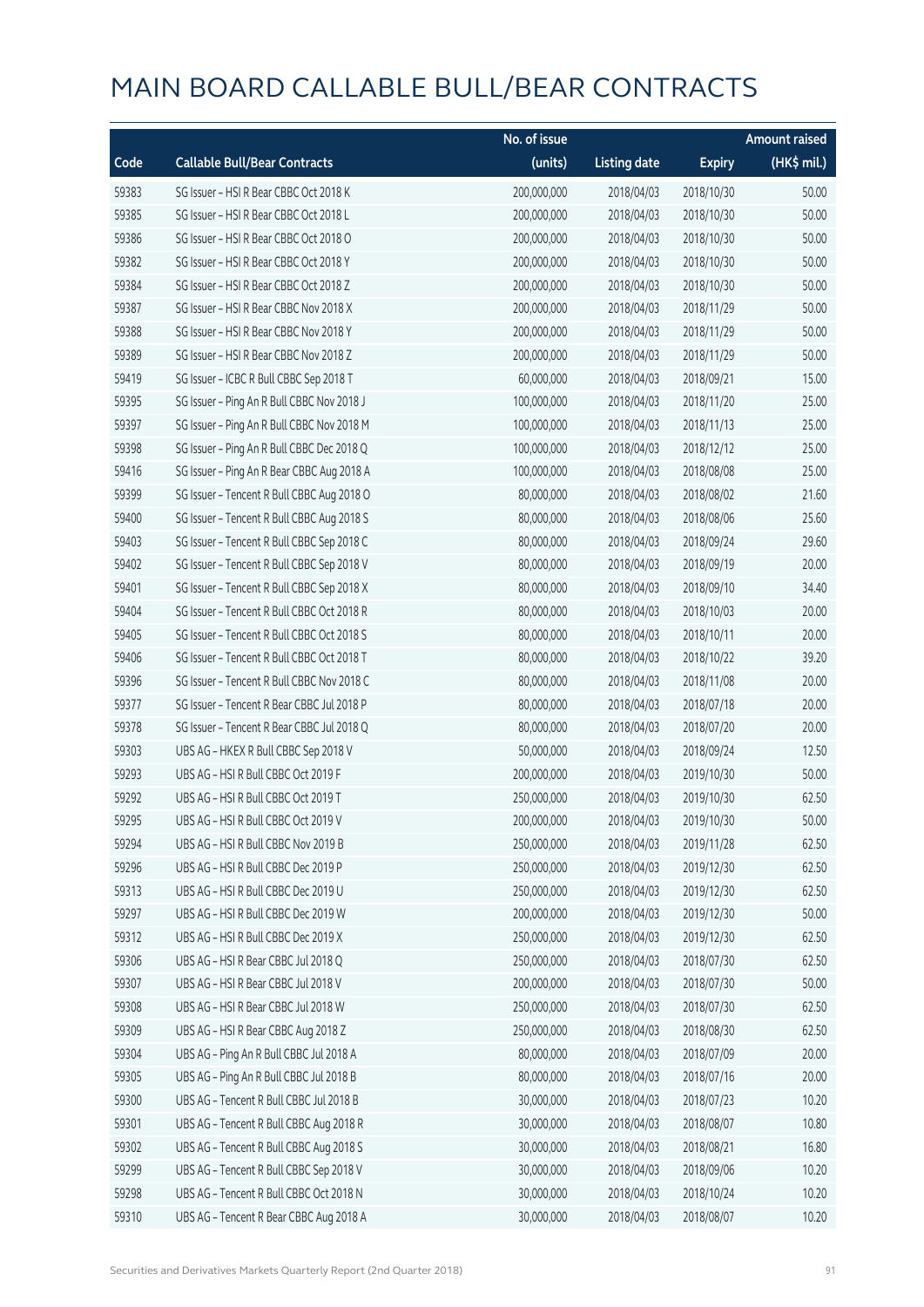|       |                                                               | No. of issue |                     |               | <b>Amount raised</b> |
|-------|---------------------------------------------------------------|--------------|---------------------|---------------|----------------------|
| Code  | <b>Callable Bull/Bear Contracts</b>                           | (units)      | <b>Listing date</b> | <b>Expiry</b> | (HK\$ mil.)          |
| 59311 | UBS AG - Tencent R Bear CBBC Aug 2018 B                       | 30,000,000   | 2018/04/03          | 2018/08/13    | 10.50                |
| 59201 | Bank Vontobel - HSI R Bull CBBC Nov 2018 F                    | 100,000,000  | 2018/04/03          | 2018/11/29    | 25.70                |
| 59202 | Bank Vontobel - HSI R Bull CBBC Nov 2018 G                    | 100,000,000  | 2018/04/03          | 2018/11/29    | 25.70                |
| 59203 | Bank Vontobel - HSI R Bull CBBC Nov 2018 H                    | 100,000,000  | 2018/04/03          | 2018/11/29    | 25.60                |
| 59204 | Bank Vontobel - HSI R Bull CBBC Nov 2018 I                    | 100,000,000  | 2018/04/03          | 2018/11/29    | 25.70                |
| 59253 | Bank Vontobel - HSI R Bull CBBC Nov 2018 J                    | 100,000,000  | 2018/04/03          | 2018/11/29    | 25.70                |
| 59250 | Bank Vontobel - HSI R Bear CBBC Sep 2018 R                    | 100,000,000  | 2018/04/03          | 2018/09/27    | 25.80                |
| 59251 | Bank Vontobel - HSI R Bear CBBC Sep 2018 S                    | 100,000,000  | 2018/04/03          | 2018/09/27    | 25.80                |
| 59252 | Bank Vontobel - HSI R Bear CBBC Sep 2018 T                    | 100,000,000  | 2018/04/03          | 2018/09/27    | 25.70                |
| 59205 | Bank Vontobel - Tencent R Bull CBBC Sep 2018 K                | 40,000,000   | 2018/04/03          | 2018/09/17    | 10.24                |
| 59206 | Bank Vontobel - Tencent R Bull CBBC Sep 2018 L                | 40,000,000   | 2018/04/03          | 2018/09/20    | 18.56                |
| 59207 | Bank Vontobel - Tencent R Bull CBBC Sep 2018 M                | 40,000,000   | 2018/04/03          | 2018/09/19    | 13.92                |
| 59208 | Bank Vontobel - Tencent R Bull CBBC Sep 2018 N                | 40,000,000   | 2018/04/03          | 2018/09/18    | 10.20                |
| 59254 | Bank Vontobel - Tencent R Bear CBBC Jul 2018 N                | 40,000,000   | 2018/04/03          | 2018/07/24    | 10.28                |
| 59453 | BNP Paribas Issuance B.V. - CC Bank R Bear CBBC Nov 2018 P    | 100,000,000  | 2018/04/04          | 2018/11/29    | 25.00                |
| 59454 | BNP Paribas Issuance B.V. - CC Bank R Bear CBBC Nov 2018 Q    | 100,000,000  | 2018/04/04          | 2018/11/29    | 25.00                |
| 59456 | BNP Paribas Issuance B.V. - Galaxy Ent R Bull CBBC Nov 2018 A | 150,000,000  | 2018/04/04          | 2018/11/29    | 37.50                |
| 59457 | BNP Paribas Issuance B.V. - HKEX R Bear CBBC Jul 2018 R       | 50,000,000   | 2018/04/04          | 2018/07/30    | 12.50                |
| 59458 | BNP Paribas Issuance B.V. - HSCEI R Bear CBBC Jul 2018 F      | 100,000,000  | 2018/04/04          | 2018/07/30    | 25.00                |
| 59459 | BNP Paribas Issuance B.V. - HSCEI R Bear CBBC Jul 2018 G      | 100,000,000  | 2018/04/04          | 2018/07/30    | 25.00                |
| 59455 | BNP Paribas Issuance B.V. - Ping An R Bear CBBC Nov 2018 D    | 200,000,000  | 2018/04/04          | 2018/11/29    | 50.00                |
| 59542 | Credit Suisse AG - AIA R Bull CBBC Nov 2018 A                 | 70,000,000   | 2018/04/04          | 2018/11/29    | 17.50                |
| 59525 | Credit Suisse AG - Bank of China R Bull CBBC Nov 2018 F       | 80,000,000   | 2018/04/04          | 2018/11/29    | 20.00                |
| 59543 | Credit Suisse AG - Galaxy Ent R Bull CBBC Nov 2018 B          | 50,000,000   | 2018/04/04          | 2018/11/29    | 12.50                |
| 59523 | Credit Suisse AG - HKEX R Bull CBBC Oct 2018 U                | 50,000,000   | 2018/04/04          | 2018/10/30    | 12.50                |
| 59528 | Credit Suisse AG - HSBC R Bull CBBC Nov 2018 C                | 70,000,000   | 2018/04/04          | 2018/11/29    | 17.50                |
| 59537 | Credit Suisse AG - HSCEI R Bear CBBC Jul 2018 D               | 100,000,000  | 2018/04/04          | 2018/07/30    | 25.00                |
| 59536 | Credit Suisse AG - HSI R Bull CBBC Apr 2019 H                 | 200,000,000  | 2018/04/04          | 2019/04/29    | 50.00                |
| 59521 | Credit Suisse AG - HSI R Bull CBBC Jul 2019 L                 | 200,000,000  | 2018/04/04          | 2019/07/30    | 50.00                |
| 59520 | Credit Suisse AG - HSI R Bull CBBC Sep 2019 R                 | 200,000,000  | 2018/04/04          | 2019/09/27    | 50.00                |
| 59522 | Credit Suisse AG - HSI R Bull CBBC Sep 2019 Y                 | 200,000,000  | 2018/04/04          | 2019/09/27    | 50.00                |
| 59535 | Credit Suisse AG - HSI R Bull CBBC Sep 2019 Z                 | 200,000,000  | 2018/04/04          | 2019/09/27    | 50.00                |
| 59529 | Credit Suisse AG - HSI R Bear CBBC Aug 2018 M                 | 200,000,000  | 2018/04/04          | 2018/08/30    | 50.00                |
| 59526 | Credit Suisse AG - HSI R Bear CBBC Aug 2018 U                 | 200,000,000  | 2018/04/04          | 2018/08/30    | 50.00                |
| 59531 | Credit Suisse AG - HSI R Bear CBBC Aug 2018 V                 | 200,000,000  | 2018/04/04          | 2018/08/30    | 50.00                |
| 59533 | Credit Suisse AG - HSI R Bear CBBC Aug 2018 W                 | 200,000,000  | 2018/04/04          | 2018/08/30    | 50.00                |
| 59527 | Credit Suisse AG - HSI R Bear CBBC Sep 2018 L                 | 200,000,000  | 2018/04/04          | 2018/09/27    | 50.00                |
| 59530 | Credit Suisse AG - HSI R Bear CBBC Sep 2018 M                 | 200,000,000  | 2018/04/04          | 2018/09/27    | 50.00                |
| 59532 | Credit Suisse AG - HSI R Bear CBBC Sep 2018 N                 | 200,000,000  | 2018/04/04          | 2018/09/27    | 50.00                |
| 59534 | Credit Suisse AG - HSI R Bear CBBC Sep 2018 O                 | 200,000,000  | 2018/04/04          | 2018/09/27    | 50.00                |
| 59524 | Credit Suisse AG - Ping An R Bull CBBC Nov 2018 P             | 80,000,000   | 2018/04/04          | 2018/11/29    | 20.00                |
| 59538 | Credit Suisse AG - Tencent R Bull CBBC Sep 2018 G             | 50,000,000   | 2018/04/04          | 2018/09/27    | 12.50                |
| 59540 | Credit Suisse AG - Tencent R Bull CBBC Sep 2018 H             | 50,000,000   | 2018/04/04          | 2018/09/27    | 12.50                |
| 59539 | Credit Suisse AG - Tencent R Bull CBBC Nov 2018 J             | 50,000,000   | 2018/04/04          | 2018/11/29    | 12.50                |
| 59541 | Credit Suisse AG - Tencent R Bear CBBC Oct 2018 D             | 50,000,000   | 2018/04/04          | 2018/10/30    | 12.50                |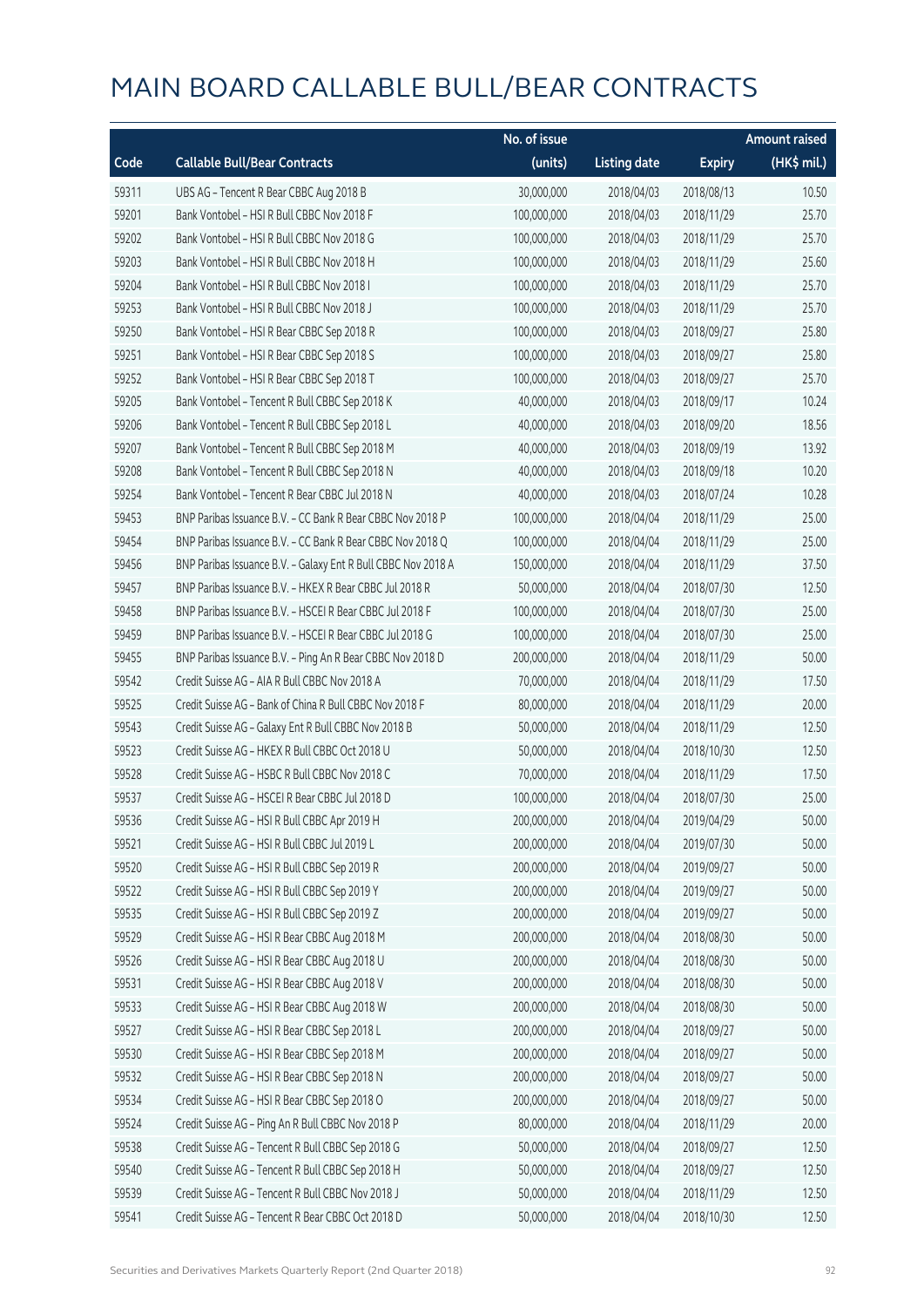|       |                                                           | No. of issue |                     |               | <b>Amount raised</b> |
|-------|-----------------------------------------------------------|--------------|---------------------|---------------|----------------------|
| Code  | <b>Callable Bull/Bear Contracts</b>                       | (units)      | <b>Listing date</b> | <b>Expiry</b> | (HK\$ mil.)          |
| 59477 | Bank of East Asia - CC Bank R Bull CBBC Nov 2018 C        | 60,000,000   | 2018/04/04          | 2018/11/02    | 15.00                |
| 59472 | Bank of East Asia - Galaxy Ent R Bull CBBC Nov 2018 D     | 16,000,000   | 2018/04/04          | 2018/11/02    | 10.40                |
| 59473 | Bank of East Asia - Galaxy Ent R Bull CBBC Nov 2018 E     | 16,000,000   | 2018/04/04          | 2018/11/02    | 10.40                |
| 59475 | Bank of East Asia - HKEX R Bull CBBC Nov 2018 N           | 40,000,000   | 2018/04/04          | 2018/11/02    | 10.00                |
| 59474 | Bank of East Asia - HSBC R Bull CBBC Nov 2018 B           | 60,000,000   | 2018/04/04          | 2018/11/02    | 15.00                |
| 59476 | Bank of East Asia - Ping An R Bull CBBC Nov 2018 I        | 120,000,000  | 2018/04/04          | 2018/11/02    | 30.00                |
| 59440 | Bank of East Asia - Tencent R Bull CBBC Nov 2018 R        | 40,000,000   | 2018/04/04          | 2018/11/02    | 10.00                |
| 59470 | Bank of East Asia - Tencent R Bull CBBC Nov 2018 S        | 40,000,000   | 2018/04/04          | 2018/11/02    | 10.00                |
| 59471 | Bank of East Asia - Tencent R Bull CBBC Nov 2018 T        | 40,000,000   | 2018/04/04          | 2018/11/02    | 10.00                |
| 59550 | Goldman Sachs SP (Asia) - AAC Tech R Bull CBBC Dec 2018 I | 100,000,000  | 2018/04/04          | 2018/12/28    | 25.00                |
| 59548 | Goldman Sachs SP (Asia) - AIA R Bull CBBC Dec 2018 H      | 100,000,000  | 2018/04/04          | 2018/12/31    | 25.00                |
| 59464 | Goldman Sachs SP (Asia) - HKEX R Bull CBBC Oct 2018 C     | 100,000,000  | 2018/04/04          | 2018/10/19    | 25.00                |
| 59551 | Goldman Sachs SP (Asia) - HKEX R Bull CBBC Dec 2018 F     | 100,000,000  | 2018/04/04          | 2018/12/27    | 25.00                |
| 59552 | Goldman Sachs SP (Asia) - HSBC R Bull CBBC Dec 2018 D     | 100,000,000  | 2018/04/04          | 2018/12/28    | 25.00                |
| 59490 | Goldman Sachs SP (Asia) - HSI R Bull CBBC Dec 2019 O      | 200,000,000  | 2018/04/04          | 2019/12/30    | 50.00                |
| 59491 | Goldman Sachs SP (Asia) - HSI R Bull CBBC Dec 2019 P      | 200,000,000  | 2018/04/04          | 2019/12/30    | 50.00                |
| 59460 | Goldman Sachs SP (Asia) - HSI R Bull CBBC Jan 2020 H      | 200,000,000  | 2018/04/04          | 2020/01/30    | 50.00                |
| 59461 | Goldman Sachs SP (Asia) - HSI R Bull CBBC Jan 2020 I      | 200,000,000  | 2018/04/04          | 2020/01/30    | 50.20                |
| 59467 | Goldman Sachs SP (Asia) - HSI R Bear CBBC Aug 2018 I      | 200,000,000  | 2018/04/04          | 2018/08/30    | 50.00                |
| 59468 | Goldman Sachs SP (Asia) - HSI R Bear CBBC Aug 2018 J      | 200,000,000  | 2018/04/04          | 2018/08/30    | 50.00                |
| 59469 | Goldman Sachs SP (Asia) - HSI R Bear CBBC Aug 2018 K      | 200,000,000  | 2018/04/04          | 2018/08/30    | 50.00                |
| 59549 | Goldman Sachs SP (Asia) - ICBC R Bull CBBC Dec 2018 T     | 100,000,000  | 2018/04/04          | 2018/12/28    | 25.00                |
| 59462 | Goldman Sachs SP (Asia) - Ping An R Bull CBBC Dec 2018 V  | 100,000,000  | 2018/04/04          | 2018/12/28    | 25.00                |
| 59463 | Goldman Sachs SP (Asia) - Ping An R Bull CBBC Dec 2018 W  | 100,000,000  | 2018/04/04          | 2018/12/28    | 25.00                |
| 59465 | Goldman Sachs SP (Asia) - Tencent R Bull CBBC Oct 2018 K  | 100,000,000  | 2018/04/04          | 2018/10/29    | 25.00                |
| 59466 | Goldman Sachs SP (Asia) - Tencent R Bull CBBC Oct 2018 L  | 100,000,000  | 2018/04/04          | 2018/10/29    | 25.00                |
| 59544 | Goldman Sachs SP (Asia) - Tencent R Bull CBBC Oct 2018 M  | 100,000,000  | 2018/04/04          | 2018/10/02    | 25.00                |
| 59545 | Goldman Sachs SP (Asia) - Tencent R Bull CBBC Oct 2018 N  | 100,000,000  | 2018/04/04          | 2018/10/03    | 25.00                |
| 59546 | Goldman Sachs SP (Asia) - Tencent R Bull CBBC Oct 2018 O  | 100,000,000  | 2018/04/04          | 2018/10/04    | 28.90                |
| 59547 | Goldman Sachs SP (Asia) - Tencent R Bull CBBC Dec 2018 B  | 80,000,000   | 2018/04/04          | 2018/12/31    | 34.32                |
| 59448 | HK Bank - AIA R Bull CBBC Oct 2018 M                      | 80,000,000   | 2018/04/04          | 2018/10/02    | 20.00                |
| 59449 | HK Bank - CC Bank R Bull CBBC Sep 2018 M                  | 100,000,000  | 2018/04/04          | 2018/09/13    | 25.00                |
| 59446 | HK Bank - Geely Auto R Bear CBBC Oct 2018 E               | 40,000,000   | 2018/04/04          | 2018/10/02    | 14.00                |
| 59447 | HK Bank - Galaxy Ent R Bull CBBC Oct 2018 E               | 80,000,000   | 2018/04/04          | 2018/10/22    | 20.00                |
| 59444 | HK Bank - HKEX R Bull CBBC Oct 2018 Y                     | 50,000,000   | 2018/04/04          | 2018/10/04    | 12.50                |
| 59445 | HK Bank - HKEX R Bear CBBC Oct 2018 H                     | 40,000,000   | 2018/04/04          | 2018/10/04    | 10.00                |
| 59452 | HK Bank - HSCEI R Bear CBBC Aug 2018 F                    | 50,000,000   | 2018/04/04          | 2018/08/30    | 12.50                |
| 59439 | HK Bank - HSI R Bull CBBC Dec 2018 H                      | 150,000,000  | 2018/04/04          | 2018/12/28    | 37.50                |
| 59450 | HK Bank - HSI R Bear CBBC Aug 2018 O                      | 150,000,000  | 2018/04/04          | 2018/08/30    | 37.50                |
| 59451 | HK Bank - HSI R Bear CBBC Sep 2018 A                      | 150,000,000  | 2018/04/04          | 2018/09/27    | 37.50                |
| 59438 | HK Bank - Ping An R Bull CBBC Oct 2018 J                  | 100,000,000  | 2018/04/04          | 2018/10/11    | 25.00                |
| 59441 | HK Bank - Tencent R Bull CBBC Sep 2018 G                  | 60,000,000   | 2018/04/04          | 2018/09/28    | 15.00                |
| 59442 | HK Bank - Tencent R Bull CBBC Sep 2018 H                  | 60,000,000   | 2018/04/04          | 2018/09/03    | 15.00                |
| 59443 | HK Bank - Tencent R Bear CBBC Sep 2018 M                  | 50,000,000   | 2018/04/04          | 2018/09/13    | 20.00                |
| 59494 | J P Morgan SP BV - HSI R Bull CBBC Nov 2019 P             | 200,000,000  | 2018/04/04          | 2019/11/28    | 50.00                |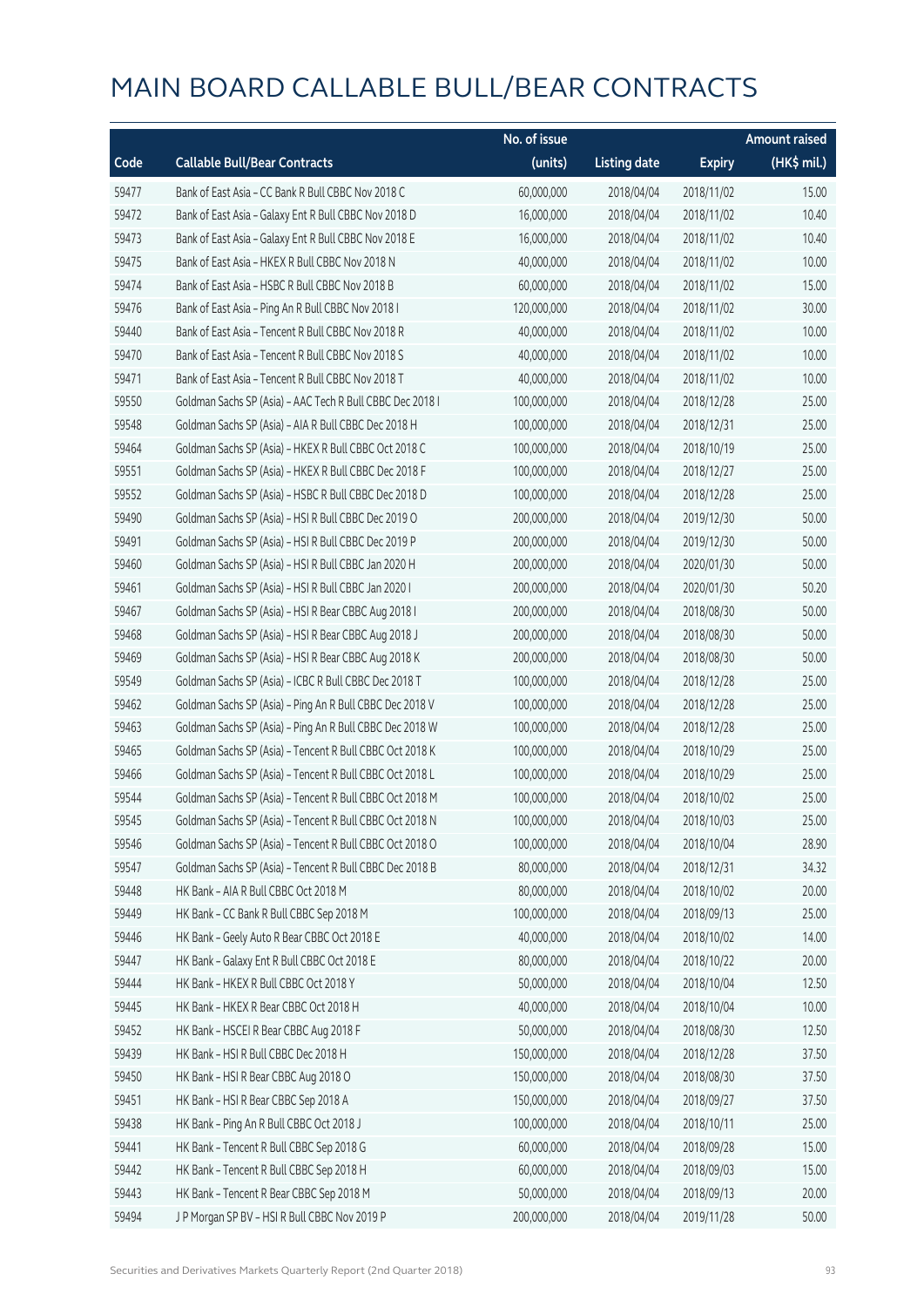|       |                                                        | No. of issue |                     |               | <b>Amount raised</b> |
|-------|--------------------------------------------------------|--------------|---------------------|---------------|----------------------|
| Code  | <b>Callable Bull/Bear Contracts</b>                    | (units)      | <b>Listing date</b> | <b>Expiry</b> | (HK\$ mil.)          |
| 59502 | J P Morgan SP BV - HSI R Bull CBBC Nov 2019 R          | 200,000,000  | 2018/04/04          | 2019/11/28    | 50.00                |
| 59493 | J P Morgan SP BV - HSI R Bull CBBC Dec 2019 A          | 200,000,000  | 2018/04/04          | 2019/12/30    | 50.00                |
| 59501 | J P Morgan SP BV - HSI R Bull CBBC Dec 2019 B          | 200,000,000  | 2018/04/04          | 2019/12/30    | 50.00                |
| 59495 | J P Morgan SP BV - HSI R Bear CBBC Jul 2018 M          | 200,000,000  | 2018/04/04          | 2018/07/30    | 50.00                |
| 59496 | J P Morgan SP BV - HSI R Bear CBBC Aug 2018 Q          | 200,000,000  | 2018/04/04          | 2018/08/30    | 50.00                |
| 59497 | J P Morgan SP BV - HSI R Bear CBBC Aug 2018 R          | 200,000,000  | 2018/04/04          | 2018/08/30    | 50.00                |
| 59503 | J P Morgan SP BV - HSI R Bear CBBC Aug 2018 T          | 200,000,000  | 2018/04/04          | 2018/08/30    | 50.00                |
| 59504 | J P Morgan SP BV - HSI R Bear CBBC Aug 2018 U          | 200,000,000  | 2018/04/04          | 2018/08/30    | 50.00                |
| 59500 | J P Morgan SP BV - Ping An R Bull CBBC Jul 2018 E      | 100,000,000  | 2018/04/04          | 2018/07/13    | 25.00                |
| 59498 | J P Morgan SP BV - Tencent R Bull CBBC Jul 2018 G      | 50,000,000   | 2018/04/04          | 2018/07/13    | 12.50                |
| 59499 | J P Morgan SP BV - Tencent R Bull CBBC Jul 2018 I      | 50,000,000   | 2018/04/04          | 2018/07/13    | 12.50                |
| 59492 | Macquarie Bank Ltd. - Ping An R Bull CBBC Dec 2018 C   | 5,000,000    | 2018/04/04          | 2018/12/28    | 15.74                |
| 59505 | SG Issuer - Galaxy Ent R Bull CBBC Oct 2018 E          | 80,000,000   | 2018/04/04          | 2018/10/26    | 20.00                |
| 59509 | SG Issuer - HKEX R Bull CBBC Dec 2018 M                | 50,000,000   | 2018/04/04          | 2018/12/14    | 12.50                |
| 59517 | SG Issuer - HSI R Bull CBBC Oct 2019 E                 | 200,000,000  | 2018/04/04          | 2019/10/30    | 50.00                |
| 59516 | SG Issuer - HSI R Bull CBBC Oct 2019 L                 | 200,000,000  | 2018/04/04          | 2019/10/30    | 50.00                |
| 59518 | SG Issuer - HSI R Bull CBBC Nov 2019 P                 | 200,000,000  | 2018/04/04          | 2019/11/28    | 50.00                |
| 59519 | SG Issuer - HSI R Bull CBBC Dec 2019 E                 | 200,000,000  | 2018/04/04          | 2019/12/30    | 50.00                |
| 59507 | SG Issuer - HSI R Bear CBBC Sep 2018 T                 | 200,000,000  | 2018/04/04          | 2018/09/27    | 50.00                |
| 59512 | SG Issuer - HSI R Bear CBBC Oct 2018 A                 | 200,000,000  | 2018/04/04          | 2018/10/30    | 50.00                |
| 59508 | SG Issuer - HSI R Bear CBBC Nov 2018 B                 | 200,000,000  | 2018/04/04          | 2018/11/29    | 50.00                |
| 59513 | SG Issuer - HSI R Bear CBBC Nov 2018 C                 | 200,000,000  | 2018/04/04          | 2018/11/29    | 50.00                |
| 59514 | SG Issuer - HSI R Bear CBBC Dec 2018 K                 | 200,000,000  | 2018/04/04          | 2018/12/28    | 50.00                |
| 59515 | SG Issuer - HSI R Bear CBBC Dec 2018 L                 | 200,000,000  | 2018/04/04          | 2018/12/28    | 50.00                |
| 59510 | SG Issuer - Tencent R Bull CBBC Nov 2018 D             | 80,000,000   | 2018/04/04          | 2018/11/30    | 20.00                |
| 59506 | SG Issuer - Tencent R Bull CBBC Dec 2018 R             | 80,000,000   | 2018/04/04          | 2018/12/21    | 20.00                |
| 59511 | SG Issuer - Tencent R Bull CBBC Dec 2018 S             | 80,000,000   | 2018/04/04          | 2018/12/21    | 20.00                |
| 59481 | UBS AG - China Life R Bull CBBC Aug 2019 A             | 40,000,000   | 2018/04/04          | 2019/08/19    | 11.20                |
| 59479 | UBS AG - HSI R Bull CBBC Nov 2019 C                    | 250,000,000  | 2018/04/04          | 2019/11/28    | 62.50                |
| 59478 | UBS AG - HSI R Bull CBBC Nov 2019 U                    | 250,000,000  | 2018/04/04          | 2019/11/28    | 62.50                |
| 59480 | UBS AG - HSI R Bull CBBC Dec 2019 Y                    | 250,000,000  | 2018/04/04          | 2019/12/30    | 62.50                |
| 59484 | UBS AG - HSI R Bear CBBC Jul 2018 H                    | 250,000,000  | 2018/04/04          | 2018/07/30    | 62.50                |
| 59486 | UBS AG - HSI R Bear CBBC Jul 2018 K                    | 250,000,000  | 2018/04/04          | 2018/07/30    | 62.50                |
| 59483 | UBS AG - HSI R Bear CBBC Jul 2018 X                    | 200,000,000  | 2018/04/04          | 2018/07/30    | 50.00                |
| 59482 | UBS AG - HSI R Bear CBBC Aug 2018 A                    | 250,000,000  | 2018/04/04          | 2018/08/30    | 62.50                |
| 59485 | UBS AG - HSI R Bear CBBC Aug 2018 C                    | 250,000,000  | 2018/04/04          | 2018/08/30    | 62.50                |
| 59487 | UBS AG - HSI R Bear CBBC Aug 2018 D                    | 250,000,000  | 2018/04/04          | 2018/08/30    | 62.50                |
| 59488 | UBS AG - Ping An R Bull CBBC Oct 2018 P                | 80,000,000   | 2018/04/04          | 2018/10/30    | 20.00                |
| 59489 | UBS AG - Tencent R Bull CBBC Aug 2018 T                | 30,000,000   | 2018/04/04          | 2018/08/28    | 10.20                |
| 59646 | Credit Suisse AG - CC Bank R Bull CBBC Dec 2018 D      | 80,000,000   | 2018/04/06          | 2018/12/28    | 20.00                |
| 59639 | Credit Suisse AG - Sinopec Corp R Bull CBBC Nov 2018 C | 60,000,000   | 2018/04/06          | 2018/11/29    | 15.00                |
| 59644 | Credit Suisse AG - CSOP A50 ETF R Bull CBBC Oct 2018 D | 50,000,000   | 2018/04/06          | 2018/10/30    | 12.50                |
| 59645 | Credit Suisse AG - CSOP A50 ETF R Bull CBBC Oct 2018 E | 50,000,000   | 2018/04/06          | 2018/10/30    | 12.50                |
| 59637 | Credit Suisse AG - Galaxy Ent R Bull CBBC Oct 2018 C   | 50,000,000   | 2018/04/06          | 2018/10/30    | 12.50                |
| 59638 | Credit Suisse AG - Galaxy Ent R Bear CBBC Oct 2018 B   | 50,000,000   | 2018/04/06          | 2018/10/30    | 12.50                |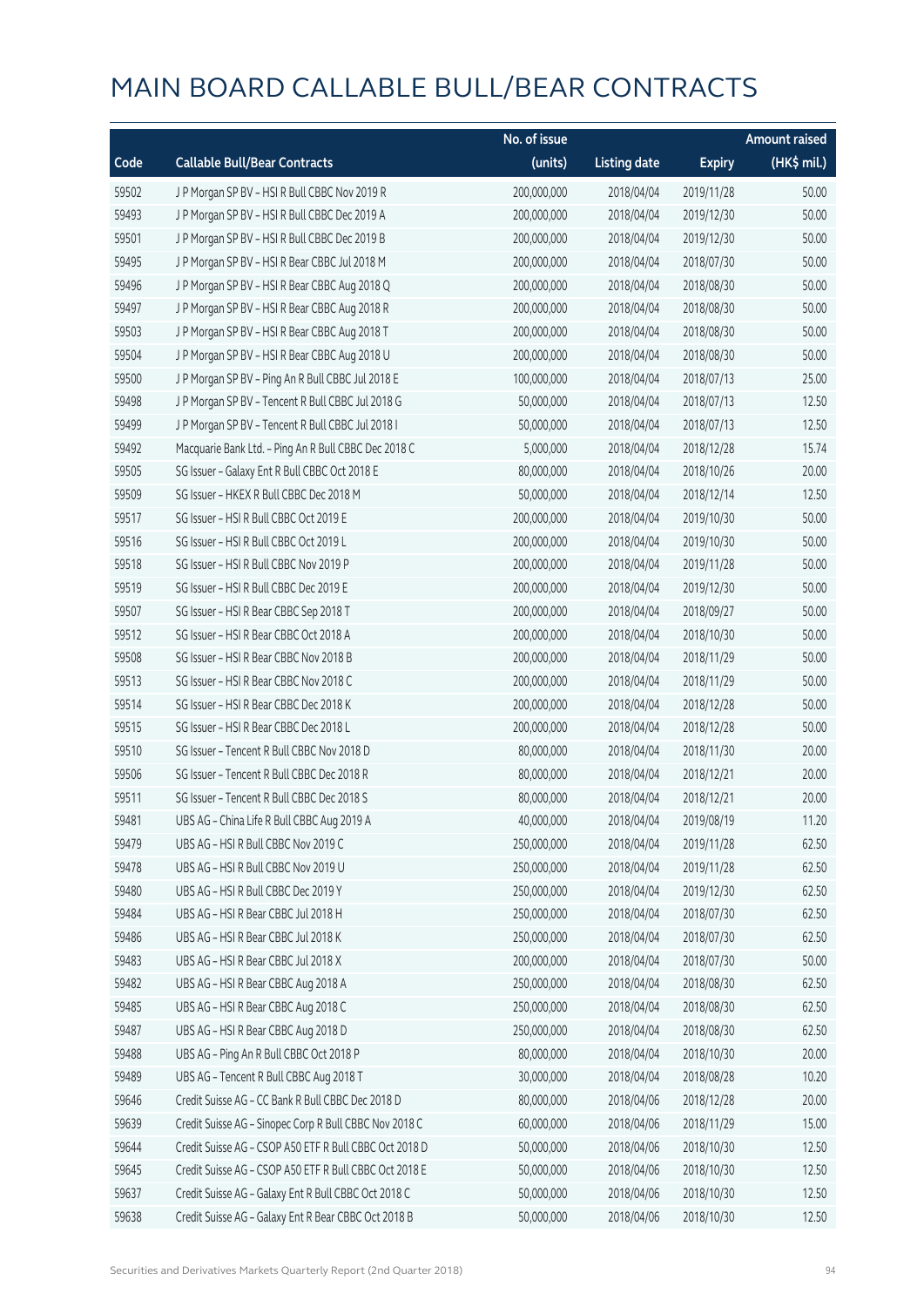|       |                                                                | No. of issue |                     |               | Amount raised |
|-------|----------------------------------------------------------------|--------------|---------------------|---------------|---------------|
| Code  | <b>Callable Bull/Bear Contracts</b>                            | (units)      | <b>Listing date</b> | <b>Expiry</b> | (HK\$ mil.)   |
| 59640 | Credit Suisse AG - HKEX R Bull CBBC Nov 2018 E                 | 50,000,000   | 2018/04/06          | 2018/11/29    | 12.50         |
| 59649 | Credit Suisse AG - HSI R Bull CBBC Mar 2019 U                  | 200,000,000  | 2018/04/06          | 2019/03/28    | 50.00         |
| 59651 | Credit Suisse AG - HSI R Bull CBBC Apr 2019 C                  | 200,000,000  | 2018/04/06          | 2019/04/29    | 50.00         |
| 59647 | Credit Suisse AG - HSI R Bull CBBC Jul 2019 M                  | 200,000,000  | 2018/04/06          | 2019/07/30    | 50.00         |
| 59648 | Credit Suisse AG - HSI R Bull CBBC Jul 2019 N                  | 200,000,000  | 2018/04/06          | 2019/07/30    | 50.00         |
| 59650 | Credit Suisse AG - HSI R Bull CBBC Jul 2019 O                  | 200,000,000  | 2018/04/06          | 2019/07/30    | 50.00         |
| 59636 | Credit Suisse AG - HSI R Bull CBBC Sep 2019 E                  | 200,000,000  | 2018/04/06          | 2019/09/27    | 50.00         |
| 59633 | Credit Suisse AG - HSI R Bear CBBC Aug 2018 J                  | 200,000,000  | 2018/04/06          | 2018/08/30    | 50.00         |
| 59631 | Credit Suisse AG - HSI R Bear CBBC Aug 2018 X                  | 200,000,000  | 2018/04/06          | 2018/08/30    | 50.00         |
| 59635 | Credit Suisse AG - HSI R Bear CBBC Aug 2018 Y                  | 200,000,000  | 2018/04/06          | 2018/08/30    | 50.00         |
| 59632 | Credit Suisse AG - HSI R Bear CBBC Sep 2018 P                  | 200,000,000  | 2018/04/06          | 2018/09/27    | 50.00         |
| 59634 | Credit Suisse AG - HSI R Bear CBBC Sep 2018 R                  | 200,000,000  | 2018/04/06          | 2018/09/27    | 50.00         |
| 59643 | Credit Suisse AG - SUNAC R Bull CBBC Jan 2019 B                | 100,000,000  | 2018/04/06          | 2019/01/30    | 25.00         |
| 59642 | Credit Suisse AG - Tencent R Bull CBBC Oct 2018 R              | 50,000,000   | 2018/04/06          | 2018/10/30    | 12.50         |
| 59641 | Credit Suisse AG - Tencent R Bull CBBC Nov 2018 K              | 50,000,000   | 2018/04/06          | 2018/11/29    | 12.50         |
| 59652 | Credit Suisse AG - Tencent R Bull CBBC Nov 2018 L              | 50,000,000   | 2018/04/06          | 2018/11/29    | 22.50         |
| 59669 | Goldman Sachs SP (Asia) - Bank of China R Bull CBBC Feb 2019 I | 100,000,000  | 2018/04/06          | 2019/02/26    | 25.00         |
| 59666 | Goldman Sachs SP (Asia) - HSI R Bull CBBC Dec 2019 A           | 200,000,000  | 2018/04/06          | 2019/12/30    | 50.20         |
| 59664 | Goldman Sachs SP (Asia) - HSI R Bull CBBC Dec 2019 Q           | 200,000,000  | 2018/04/06          | 2019/12/30    | 50.20         |
| 59665 | Goldman Sachs SP (Asia) - HSI R Bull CBBC Dec 2019 R           | 200,000,000  | 2018/04/06          | 2019/12/30    | 50.00         |
| 59569 | Goldman Sachs SP (Asia) - HSI R Bear CBBC Sep 2018 A           | 200,000,000  | 2018/04/06          | 2018/09/27    | 50.00         |
| 59570 | Goldman Sachs SP (Asia) - HSI R Bear CBBC Sep 2018 B           | 200,000,000  | 2018/04/06          | 2018/09/27    | 50.00         |
| 59571 | Goldman Sachs SP (Asia) - HSI R Bear CBBC Sep 2018 C           | 200,000,000  | 2018/04/06          | 2018/09/27    | 50.00         |
| 59663 | Goldman Sachs SP (Asia) - HSI R Bear CBBC Sep 2018 D           | 200,000,000  | 2018/04/06          | 2018/09/27    | 50.20         |
| 59667 | Goldman Sachs SP (Asia) - Tencent R Bull CBBC Oct 2018 P       | 100,000,000  | 2018/04/06          | 2018/10/08    | 25.00         |
| 59668 | Goldman Sachs SP (Asia) - Tencent R Bull CBBC Oct 2018 Q       | 100,000,000  | 2018/04/06          | 2018/10/09    | 25.00         |
| 59566 | HK Bank - AAC Tech R Bull CBBC Oct 2018 G                      | 40,000,000   | 2018/04/06          | 2018/10/22    | 10.00         |
| 59568 | HK Bank - Country Garden R Bull CBBC Nov 2018 F                | 40,000,000   | 2018/04/06          | 2018/11/05    | 10.00         |
| 59565 | HK Bank - Geely Auto R Bull CBBC Sep 2018 Q                    | 40,000,000   | 2018/04/06          | 2018/09/17    | 10.00         |
| 59564 | HK Bank - Galaxy Ent R Bear CBBC Oct 2018 C                    | 40,000,000   | 2018/04/06          | 2018/10/22    | 10.00         |
| 59559 | HK Bank - HKEX R Bull CBBC Oct 2018 Z                          | 50,000,000   | 2018/04/06          | 2018/10/18    | 12.50         |
| 59563 | HK Bank - HSCEI R Bull CBBC Dec 2018 R                         | 60,000,000   | 2018/04/06          | 2018/12/28    | 15.00         |
| 59560 | HK Bank - HSI R Bull CBBC Dec 2018 I                           | 150,000,000  | 2018/04/06          | 2018/12/28    | 37.50         |
| 59561 | HK Bank - HSI R Bull CBBC Mar 2019 M                           | 150,000,000  | 2018/04/06          | 2019/03/28    | 37.50         |
| 59562 | HK Bank - HSI R Bear CBBC Aug 2018 P                           | 150,000,000  | 2018/04/06          | 2018/08/30    | 37.50         |
| 59567 | HK Bank - ICBC R Bull CBBC Sep 2018 N                          | 100,000,000  | 2018/04/06          | 2018/09/17    | 25.00         |
| 59558 | HK Bank - Ping An R Bull CBBC Oct 2018 O                       | 100,000,000  | 2018/04/06          | 2018/10/02    | 25.00         |
| 59556 | HK Bank - Tencent R Bull CBBC Aug 2018 W                       | 60,000,000   | 2018/04/06          | 2018/08/30    | 15.00         |
| 59557 | HK Bank - Tencent R Bull CBBC Oct 2018 U                       | 60,000,000   | 2018/04/06          | 2018/10/02    | 21.00         |
| 59553 | Haitong Int'l Sec - HKEX R Bull CBBC Oct 2018 B                | 40,000,000   | 2018/04/06          | 2018/10/24    | 10.00         |
| 59555 | Haitong Int'l Sec - Ping An R Bull CBBC Oct 2018 F             | 30,000,000   | 2018/04/06          | 2018/10/10    | 10.47         |
| 59554 | Haitong Int'l Sec - Tencent R Bull CBBC Sep 2018 N             | 40,000,000   | 2018/04/06          | 2018/09/24    | 10.00         |
| 59621 | J P Morgan SP BV - Bank of China R Bull CBBC Nov 2018 A        | 150,000,000  | 2018/04/06          | 2018/11/16    | 37.50         |
| 59619 | J P Morgan SP BV - China Mobile R Bull CBBC Aug 2018 B         | 100,000,000  | 2018/04/06          | 2018/08/17    | 25.00         |
| 59618 | J P Morgan SP BV - Galaxy Ent R Bull CBBC Aug 2018 C           | 80,000,000   | 2018/04/06          | 2018/08/17    | 20.00         |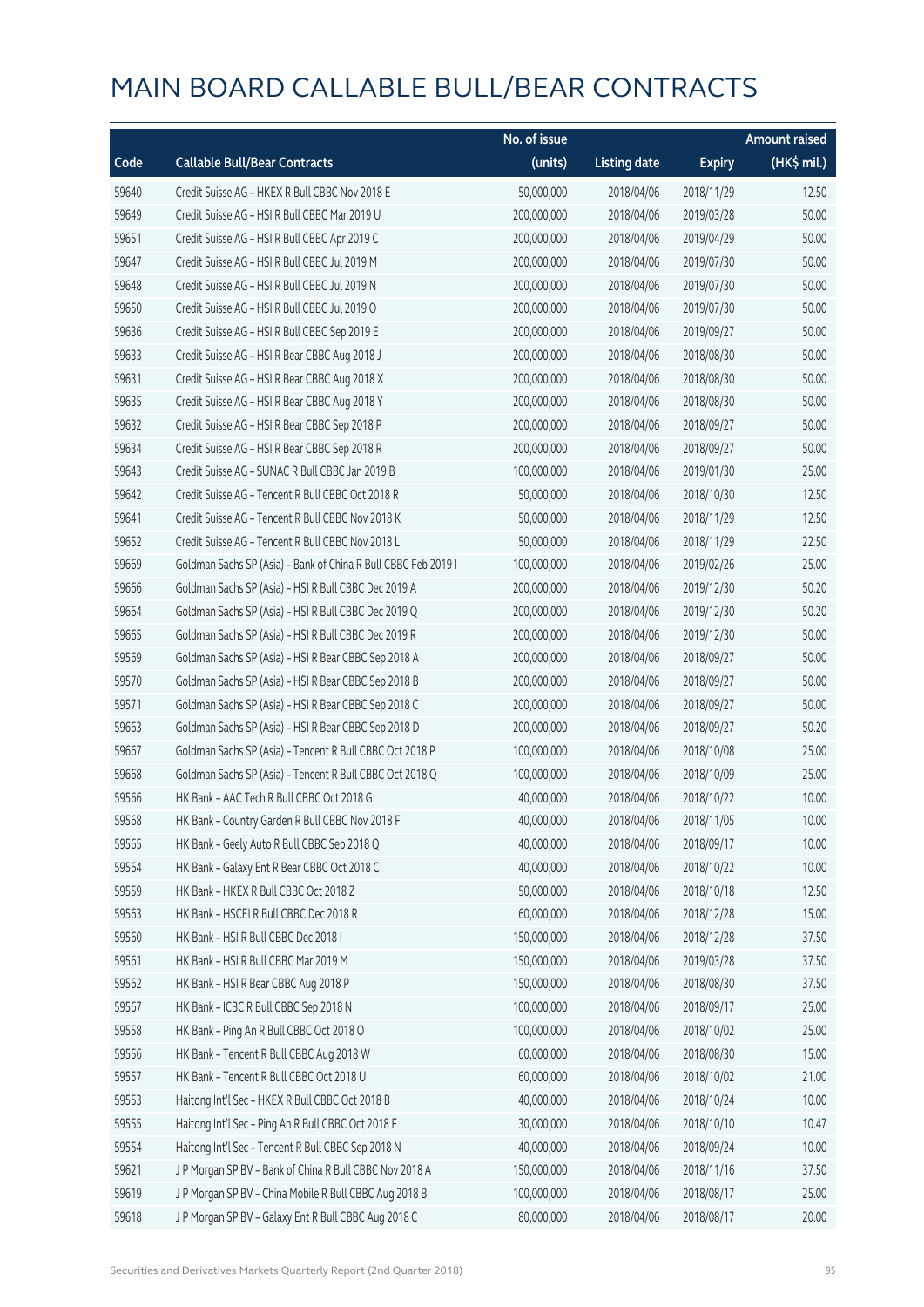|       |                                                         | No. of issue |                     |               | <b>Amount raised</b> |
|-------|---------------------------------------------------------|--------------|---------------------|---------------|----------------------|
| Code  | <b>Callable Bull/Bear Contracts</b>                     | (units)      | <b>Listing date</b> | <b>Expiry</b> | (HK\$ mil.)          |
| 59616 | J P Morgan SP BV - HKEX R Bull CBBC Jul 2018 I          | 40,000,000   | 2018/04/06          | 2018/07/13    | 10.00                |
| 59617 | J P Morgan SP BV - HKEX R Bull CBBC Jul 2018 J          | 50,000,000   | 2018/04/06          | 2018/07/13    | 12.50                |
| 59624 | J P Morgan SP BV - HSI R Bull CBBC Oct 2018 X           | 200,000,000  | 2018/04/06          | 2018/10/30    | 50.00                |
| 59626 | JP Morgan SP BV - HSIR Bull CBBC Oct 2018 Y             | 200,000,000  | 2018/04/06          | 2018/10/30    | 50.00                |
| 59625 | J P Morgan SP BV - HSI R Bull CBBC Nov 2019 A           | 200,000,000  | 2018/04/06          | 2019/11/28    | 50.00                |
| 59610 | J P Morgan SP BV - HSI R Bull CBBC Nov 2019 V           | 200,000,000  | 2018/04/06          | 2019/11/28    | 50.00                |
| 59623 | J P Morgan SP BV - HSI R Bull CBBC Nov 2019 W           | 200,000,000  | 2018/04/06          | 2019/11/28    | 50.00                |
| 59609 | J P Morgan SP BV - HSI R Bull CBBC Dec 2019 C           | 200,000,000  | 2018/04/06          | 2019/12/30    | 50.00                |
| 59622 | JP Morgan SP BV - HSIR Bull CBBC Dec 2019 D             | 200,000,000  | 2018/04/06          | 2019/12/30    | 50.00                |
| 59629 | J P Morgan SP BV - HSI R Bear CBBC Aug 2018 B           | 200,000,000  | 2018/04/06          | 2018/08/30    | 50.00                |
| 59630 | J P Morgan SP BV - HSI R Bear CBBC Aug 2018 C           | 200,000,000  | 2018/04/06          | 2018/08/30    | 50.00                |
| 59606 | J P Morgan SP BV - HSI R Bear CBBC Aug 2018 V           | 200,000,000  | 2018/04/06          | 2018/08/30    | 50.00                |
| 59607 | J P Morgan SP BV - HSI R Bear CBBC Aug 2018 W           | 200,000,000  | 2018/04/06          | 2018/08/30    | 50.00                |
| 59608 | J P Morgan SP BV - HSI R Bear CBBC Aug 2018 X           | 200,000,000  | 2018/04/06          | 2018/08/30    | 50.00                |
| 59627 | J P Morgan SP BV - HSI R Bear CBBC Aug 2018 Y           | 200,000,000  | 2018/04/06          | 2018/08/30    | 50.00                |
| 59628 | J P Morgan SP BV - HSI R Bear CBBC Aug 2018 Z           | 200,000,000  | 2018/04/06          | 2018/08/30    | 50.00                |
| 59620 | J P Morgan SP BV - Sunny Optical R Bull CBBC Jul 2018 E | 40,000,000   | 2018/04/06          | 2018/07/13    | 10.00                |
| 59611 | J P Morgan SP BV - Tencent R Bull CBBC Jul 2018 E       | 50,000,000   | 2018/04/06          | 2018/07/13    | 12.50                |
| 59612 | J P Morgan SP BV - Tencent R Bull CBBC Jul 2018 F       | 50,000,000   | 2018/04/06          | 2018/07/13    | 12.50                |
| 59613 | J P Morgan SP BV - Tencent R Bear CBBC Jul 2018 S       | 50,000,000   | 2018/04/06          | 2018/07/13    | 12.50                |
| 59614 | J P Morgan SP BV - Tencent R Bear CBBC Jul 2018 T       | 50,000,000   | 2018/04/06          | 2018/07/13    | 12.50                |
| 59615 | J P Morgan SP BV - Tencent R Bear CBBC Jul 2018 U       | 50,000,000   | 2018/04/06          | 2018/07/13    | 12.50                |
| 59576 | Macquarie Bank Ltd. - HKEX R Bull CBBC Oct 2018 K       | 16,000,000   | 2018/04/06          | 2018/10/26    | 11.09                |
| 59577 | Macquarie Bank Ltd. - HKEX R Bull CBBC Oct 2018 L       | 16,000,000   | 2018/04/06          | 2018/10/26    | 10.64                |
| 59578 | Macquarie Bank Ltd. - Tencent R Bull CBBC Oct 2018 B    | 12,000,000   | 2018/04/06          | 2018/10/31    | 12.37                |
| 59579 | Macquarie Bank Ltd. - Tencent R Bull CBBC Oct 2018 C    | 12,000,000   | 2018/04/06          | 2018/10/31    | 11.34                |
| 59653 | SG Issuer - AAC Tech R Bull CBBC Dec 2018 B             | 40,000,000   | 2018/04/06          | 2018/12/07    | 10.00                |
| 59659 | SG Issuer - HSI R Bull CBBC Oct 2019 F                  | 200,000,000  | 2018/04/06          | 2019/10/30    | 50.00                |
| 59660 | SG Issuer - HSI R Bull CBBC Oct 2019 O                  | 200,000,000  | 2018/04/06          | 2019/10/30    | 50.00                |
| 59661 | SG Issuer - HSI R Bull CBBC Nov 2019 Q                  | 200,000,000  | 2018/04/06          | 2019/11/28    | 50.00                |
| 59662 | SG Issuer - HSI R Bull CBBC Dec 2019 G                  | 200,000,000  | 2018/04/06          | 2019/12/30    | 50.00                |
| 59657 | SG Issuer - HSI R Bear CBBC Sep 2018 D                  | 200,000,000  | 2018/04/06          | 2018/09/27    | 50.00                |
| 59658 | SG Issuer - HSI R Bear CBBC Nov 2018 E                  | 200,000,000  | 2018/04/06          | 2018/11/29    | 50.00                |
| 59654 | SG Issuer - Tencent R Bull CBBC Nov 2018 A              | 80,000,000   | 2018/04/06          | 2018/11/23    | 20.00                |
| 59655 | SG Issuer - Tencent R Bull CBBC Dec 2018 T              | 80,000,000   | 2018/04/06          | 2018/12/14    | 20.00                |
| 59656 | SG Issuer - Tencent R Bull CBBC Dec 2018 U              | 80,000,000   | 2018/04/06          | 2018/12/21    | 20.00                |
| 59599 | UBS AG - CC Bank R Bull CBBC Oct 2018 L                 | 80,000,000   | 2018/04/06          | 2018/10/08    | 20.00                |
| 59602 | UBS AG - China Life R Bull CBBC Sep 2018 L              | 40,000,000   | 2018/04/06          | 2018/09/17    | 10.00                |
| 59593 | UBS AG - HKEX R Bull CBBC Oct 2018 Y                    | 50,000,000   | 2018/04/06          | 2018/10/31    | 12.50                |
| 59594 | UBS AG - HKEX R Bull CBBC Nov 2018 H                    | 50,000,000   | 2018/04/06          | 2018/11/12    | 12.50                |
| 59603 | UBS AG - HSCEI R Bull CBBC Nov 2019 D                   | 100,000,000  | 2018/04/06          | 2019/11/28    | 25.00                |
| 59604 | UBS AG - HSCEI R Bear CBBC Aug 2018 B                   | 100,000,000  | 2018/04/06          | 2018/08/30    | 25.00                |
| 59585 | UBS AG - HSI R Bull CBBC Oct 2019 B                     | 250,000,000  | 2018/04/06          | 2019/10/30    | 62.50                |
| 59586 | UBS AG - HSI R Bull CBBC Oct 2019 J                     | 250,000,000  | 2018/04/06          | 2019/10/30    | 62.50                |
| 59583 | UBS AG - HSI R Bull CBBC Oct 2019 X                     | 250,000,000  | 2018/04/06          | 2019/10/30    | 62.50                |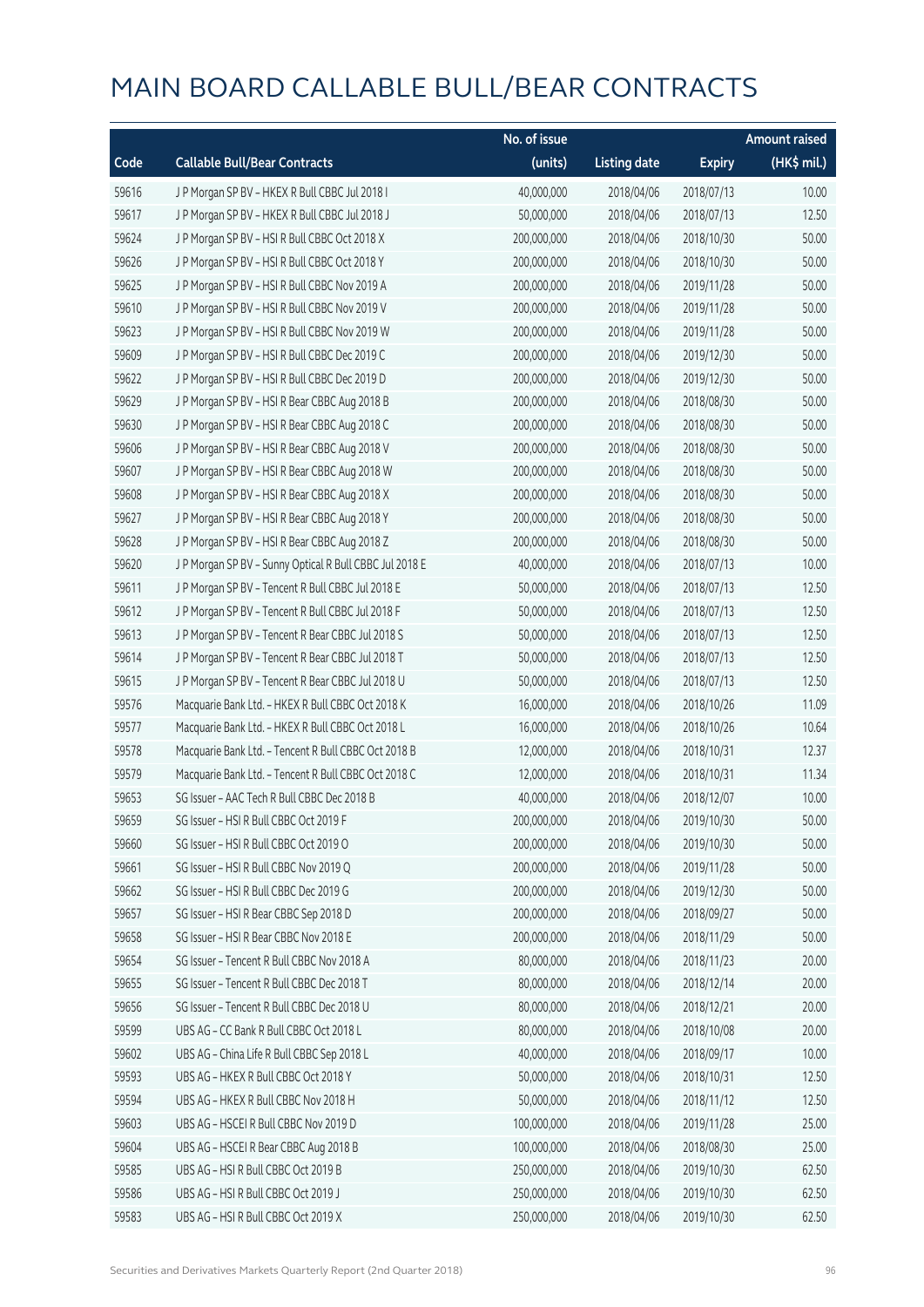|       |                                                               | No. of issue |                     |               | <b>Amount raised</b> |
|-------|---------------------------------------------------------------|--------------|---------------------|---------------|----------------------|
| Code  | <b>Callable Bull/Bear Contracts</b>                           | (units)      | <b>Listing date</b> | <b>Expiry</b> | (HK\$ mil.)          |
| 59588 | UBS AG - HSI R Bull CBBC Nov 2019 A                           | 250,000,000  | 2018/04/06          | 2019/11/28    | 62.50                |
| 59587 | UBS AG - HSI R Bull CBBC Nov 2019 D                           | 250,000,000  | 2018/04/06          | 2019/11/28    | 62.50                |
| 59584 | UBS AG - HSI R Bull CBBC Nov 2019 E                           | 250,000,000  | 2018/04/06          | 2019/11/28    | 62.50                |
| 59605 | UBS AG - HSI R Bull CBBC Dec 2019 Z                           | 250,000,000  | 2018/04/06          | 2019/12/30    | 62.50                |
| 59582 | UBS AG - HSI R Bear CBBC Jul 2018 J                           | 250,000,000  | 2018/04/06          | 2018/07/30    | 62.50                |
| 59591 | UBS AG - HSI R Bear CBBC Jul 2018 L                           | 250,000,000  | 2018/04/06          | 2018/07/30    | 62.50                |
| 59580 | UBS AG - HSI R Bear CBBC Jul 2018 R                           | 250,000,000  | 2018/04/06          | 2018/07/30    | 62.50                |
| 59592 | UBS AG - HSI R Bear CBBC Aug 2018 E                           | 250,000,000  | 2018/04/06          | 2018/08/30    | 62.50                |
| 59581 | UBS AG - HSI R Bear CBBC Aug 2018 F                           | 250,000,000  | 2018/04/06          | 2018/08/30    | 62.50                |
| 59589 | UBS AG - HSI R Bear CBBC Aug 2018 O                           | 250,000,000  | 2018/04/06          | 2018/08/30    | 62.50                |
| 59590 | UBS AG - HSI R Bear CBBC Aug 2018 Y                           | 250,000,000  | 2018/04/06          | 2018/08/30    | 62.50                |
| 59601 | UBS AG - ICBC R Bull CBBC Sep 2018 G                          | 100,000,000  | 2018/04/06          | 2018/09/17    | 25.00                |
| 59600 | UBS AG - ICBC R Bull CBBC Nov 2018 D                          | 100,000,000  | 2018/04/06          | 2018/11/08    | 25.00                |
| 59595 | UBS AG - Tencent R Bull CBBC Oct 2018 O                       | 30,000,000   | 2018/04/06          | 2018/10/29    | 10.20                |
| 59596 | UBS AG - Tencent R Bull CBBC Nov 2018 F                       | 30,000,000   | 2018/04/06          | 2018/11/05    | 10.20                |
| 59597 | UBS AG - Tencent R Bear CBBC Jul 2018 E                       | 30,000,000   | 2018/04/06          | 2018/07/16    | 11.85                |
| 59598 | UBS AG - Tencent R Bear CBBC Aug 2018 C                       | 30,000,000   | 2018/04/06          | 2018/08/08    | 10.20                |
| 59572 | Bank Vontobel - HSI R Bull CBBC Nov 2018 K                    | 100,000,000  | 2018/04/06          | 2018/11/29    | 25.60                |
| 59573 | Bank Vontobel - HSI R Bull CBBC Nov 2018 L                    | 100,000,000  | 2018/04/06          | 2018/11/29    | 25.60                |
| 59574 | Bank Vontobel - HSI R Bear CBBC Sep 2018 U                    | 100,000,000  | 2018/04/06          | 2018/09/27    | 25.90                |
| 59575 | Bank Vontobel - HSI R Bear CBBC Sep 2018 V                    | 100,000,000  | 2018/04/06          | 2018/09/27    | 25.80                |
| 59704 | BNP Paribas Issuance B.V. - HSI R Bear CBBC Jul 2018 B        | 250,000,000  | 2018/04/09          | 2018/07/30    | 62.50                |
| 59711 | Credit Suisse AG - AIA R Bear CBBC Nov 2018 A                 | 50,000,000   | 2018/04/09          | 2018/11/29    | 12.50                |
| 59712 | Credit Suisse AG - BYD Company R Bull CBBC Nov 2018 D         | 50,000,000   | 2018/04/09          | 2018/11/29    | 12.50                |
| 59705 | Credit Suisse AG - HSI R Bull CBBC Mar 2019 V                 | 200,000,000  | 2018/04/09          | 2019/03/28    | 50.00                |
| 59708 | Credit Suisse AG - HSI R Bull CBBC Jul 2019 P                 | 200,000,000  | 2018/04/09          | 2019/07/30    | 50.00                |
| 59713 | Credit Suisse AG - HSI R Bear CBBC Aug 2018 Z                 | 200,000,000  | 2018/04/09          | 2018/08/30    | 50.00                |
| 59714 | Credit Suisse AG - HSI R Bear CBBC Sep 2018 S                 | 200,000,000  | 2018/04/09          | 2018/09/27    | 50.00                |
| 59715 | Credit Suisse AG - HSI R Bear CBBC Sep 2018 T                 | 200,000,000  | 2018/04/09          | 2018/09/27    | 50.00                |
| 59716 | Credit Suisse AG - HSI R Bear CBBC Sep 2018 U                 | 200,000,000  | 2018/04/09          | 2018/09/27    | 50.00                |
| 59707 | Credit Suisse AG - Ping An R Bull CBBC Nov 2018 Q             | 80,000,000   | 2018/04/09          | 2018/11/29    | 20.00                |
| 59710 | Credit Suisse AG - Ping An R Bear CBBC Nov 2018 C             | 50,000,000   | 2018/04/09          | 2018/11/29    | 12.50                |
| 59706 | Credit Suisse AG - Tencent R Bull CBBC Oct 2018 S             | 50,000,000   | 2018/04/09          | 2018/10/30    | 17.00                |
| 59709 | Credit Suisse AG - Tencent R Bull CBBC Dec 2018 D             | 50,000,000   | 2018/04/09          | 2018/12/28    | 26.00                |
| 59747 | Goldman Sachs SP (Asia) - CSOP A50 ETF R Bull CBBC Nov 2018 I | 100,000,000  | 2018/04/09          | 2018/11/19    | 25.00                |
| 59748 | Goldman Sachs SP (Asia) - CSOP A50 ETF R Bull CBBC Nov 2018 J | 100,000,000  | 2018/04/09          | 2018/11/20    | 25.00                |
| 59749 | Goldman Sachs SP (Asia) - CSOP A50 ETF R Bull CBBC Nov 2018 K | 100,000,000  | 2018/04/09          | 2018/11/21    | 25.00                |
| 59687 | Goldman Sachs SP (Asia) - HSI R Bull CBBC Dec 2019 B          | 200,000,000  | 2018/04/09          | 2019/12/30    | 50.00                |
| 59717 | Goldman Sachs SP (Asia) - HSI R Bull CBBC Dec 2019 E          | 200,000,000  | 2018/04/09          | 2019/12/30    | 50.00                |
| 59688 | Goldman Sachs SP (Asia) - HSI R Bull CBBC Dec 2019 M          | 200,000,000  | 2018/04/09          | 2019/12/30    | 50.00                |
| 59718 | Goldman Sachs SP (Asia) - HSI R Bear CBBC Jul 2018 Q          | 200,000,000  | 2018/04/09          | 2018/07/30    | 50.00                |
| 59719 | Goldman Sachs SP (Asia) - HSI R Bear CBBC Jul 2018 T          | 200,000,000  | 2018/04/09          | 2018/07/30    | 50.00                |
| 59720 | Goldman Sachs SP (Asia) - HSI R Bear CBBC Aug 2018 L          | 200,000,000  | 2018/04/09          | 2018/08/30    | 50.20                |
| 59694 | Goldman Sachs SP (Asia) - Ping An R Bull CBBC Dec 2018 X      | 100,000,000  | 2018/04/09          | 2018/12/27    | 25.00                |
| 59743 | Goldman Sachs SP (Asia) - Tencent R Bull CBBC Oct 2018 R      | 100,000,000  | 2018/04/09          | 2018/10/22    | 25.00                |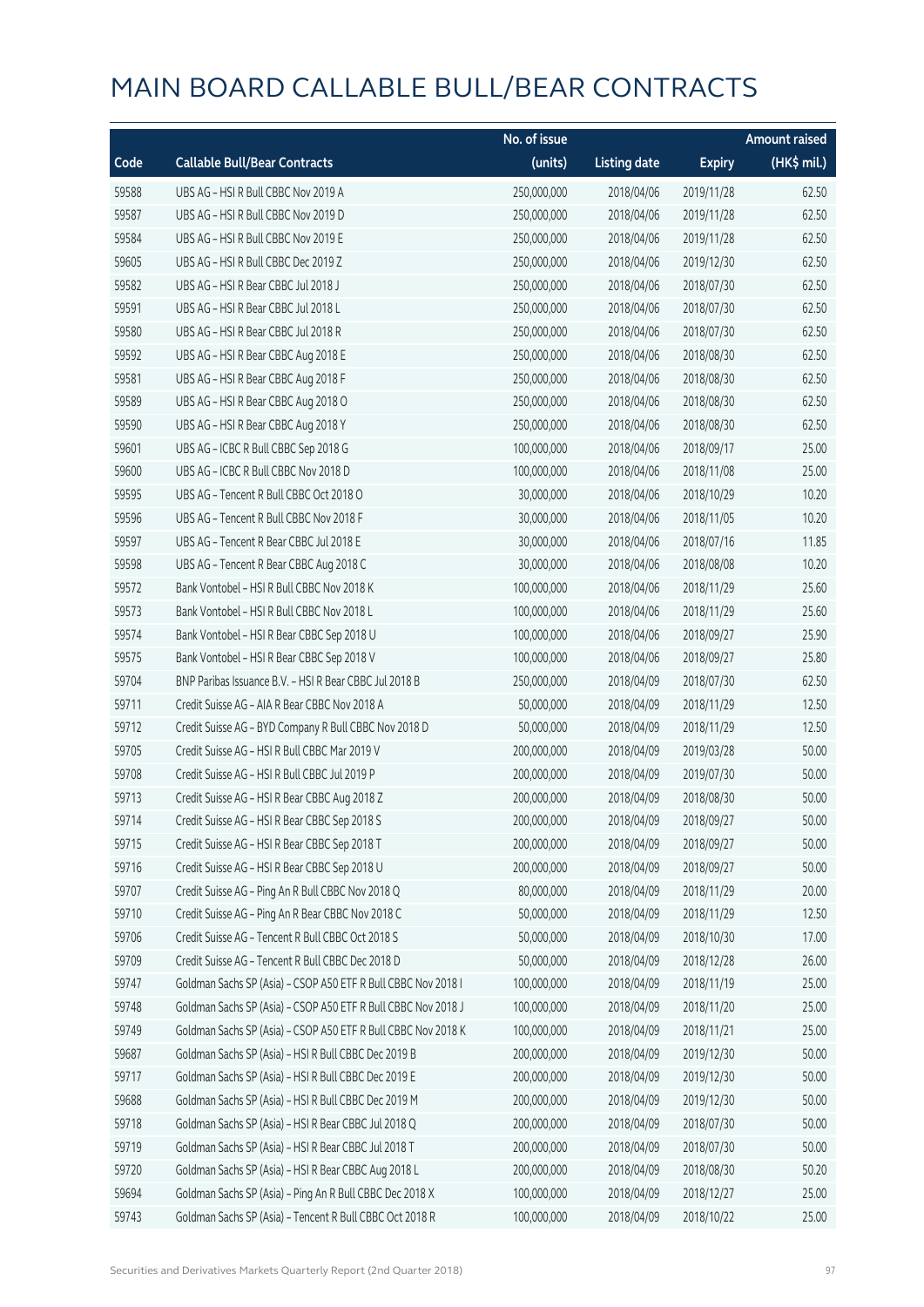|       |                                                          | No. of issue |                     |               | <b>Amount raised</b> |
|-------|----------------------------------------------------------|--------------|---------------------|---------------|----------------------|
| Code  | <b>Callable Bull/Bear Contracts</b>                      | (units)      | <b>Listing date</b> | <b>Expiry</b> | (HK\$ mil.)          |
| 59744 | Goldman Sachs SP (Asia) - Tencent R Bull CBBC Oct 2018 S | 100,000,000  | 2018/04/09          | 2018/10/23    | 25.00                |
| 59745 | Goldman Sachs SP (Asia) - Tencent R Bull CBBC Dec 2018 C | 80,000,000   | 2018/04/09          | 2018/12/31    | 28.40                |
| 59746 | Goldman Sachs SP (Asia) - Tencent R Bull CBBC Dec 2018 D | 80,000,000   | 2018/04/09          | 2018/12/31    | 32.88                |
| 59676 | HK Bank - CM Bank R Bull CBBC Jan 2019 A                 | 100,000,000  | 2018/04/09          | 2019/01/14    | 25.00                |
| 59675 | HK Bank - CPIC R Bull CBBC Nov 2018 F                    | 100,000,000  | 2018/04/09          | 2018/11/12    | 25.00                |
| 59674 | HK Bank - HKEX R Bear CBBC Oct 2018 I                    | 40,000,000   | 2018/04/09          | 2018/10/11    | 10.00                |
| 59671 | HK Bank - HSI R Bull CBBC Dec 2018 J                     | 100,000,000  | 2018/04/09          | 2018/12/28    | 25.00                |
| 59678 | HK Bank - HSI R Bull CBBC Dec 2018 K                     | 100,000,000  | 2018/04/09          | 2018/12/28    | 25.00                |
| 59672 | HK Bank - HSI R Bear CBBC Aug 2018 Q                     | 100,000,000  | 2018/04/09          | 2018/08/30    | 25.00                |
| 59677 | HK Bank - Tencent R Bull CBBC Aug 2018 O                 | 60,000,000   | 2018/04/09          | 2018/08/16    | 15.00                |
| 59670 | HK Bank - Tencent R Bull CBBC Aug 2018 Z                 | 60,000,000   | 2018/04/09          | 2018/08/13    | 15.00                |
| 59673 | HK Bank - Tencent R Bear CBBC Oct 2018 L                 | 50,000,000   | 2018/04/09          | 2018/10/04    | 12.50                |
| 59689 | Macquarie Bank Ltd. - Tencent R Bear CBBC Oct 2018 B     | 12,300,000   | 2018/04/09          | 2018/10/31    | 10.01                |
| 59690 | Macquarie Bank Ltd. - Tencent R Bear CBBC Oct 2018 C     | 10,800,000   | 2018/04/09          | 2018/10/31    | 10.05                |
| 59691 | Macquarie Bank Ltd. - Tencent R Bear CBBC Oct 2018 D     | 9,600,000    | 2018/04/09          | 2018/10/31    | 10.06                |
| 59692 | Macquarie Bank Ltd. - Tencent R Bear CBBC Oct 2018 E     | 8,600,000    | 2018/04/09          | 2018/10/31    | 10.02                |
| 59693 | Macquarie Bank Ltd. - Tencent R Bear CBBC Oct 2018 F     | 7,800,000    | 2018/04/09          | 2018/10/31    | 10.01                |
| 59741 | SG Issuer - AAC Tech R Bull CBBC Nov 2018 C              | 40,000,000   | 2018/04/09          | 2018/11/22    | 10.00                |
| 59726 | SG Issuer - AIA R Bull CBBC Dec 2018 I                   | 60,000,000   | 2018/04/09          | 2018/12/07    | 15.00                |
| 59727 | SG Issuer - BYD Company R Bull CBBC Nov 2018 C           | 50,000,000   | 2018/04/09          | 2018/11/05    | 12.50                |
| 59742 | SG Issuer - BYD Company R Bull CBBC Dec 2018 D           | 50,000,000   | 2018/04/09          | 2018/12/07    | 12.50                |
| 59734 | SG Issuer - A50 China R Bull CBBC Nov 2018 E             | 50,000,000   | 2018/04/09          | 2018/11/23    | 12.50                |
| 59721 | SG Issuer - Geely Auto R Bull CBBC Nov 2018 B            | 40,000,000   | 2018/04/09          | 2018/11/09    | 10.00                |
| 59728 | SG Issuer - HKEX R Bull CBBC Dec 2018 N                  | 50,000,000   | 2018/04/09          | 2018/12/03    | 12.50                |
| 59740 | SG Issuer - HSI R Bull CBBC Dec 2019 M                   | 200,000,000  | 2018/04/09          | 2019/12/30    | 50.00                |
| 59735 | SG Issuer - HSI R Bear CBBC Oct 2018 B                   | 200,000,000  | 2018/04/09          | 2018/10/30    | 50.00                |
| 59736 | SG Issuer - HSI R Bear CBBC Oct 2018 H                   | 200,000,000  | 2018/04/09          | 2018/10/30    | 50.00                |
| 59737 | SG Issuer - HSI R Bear CBBC Nov 2018 F                   | 200,000,000  | 2018/04/09          | 2018/11/29    | 50.00                |
| 59738 | SG Issuer - HSI R Bear CBBC Dec 2018 M                   | 200,000,000  | 2018/04/09          | 2018/12/28    | 50.00                |
| 59739 | SG Issuer - HSI R Bear CBBC Dec 2018 N                   | 200,000,000  | 2018/04/09          | 2018/12/28    | 50.00                |
| 59722 | SG Issuer - Ping An R Bull CBBC Dec 2018 R               | 100,000,000  | 2018/04/09          | 2018/12/12    | 25.00                |
| 59729 | SG Issuer - Ping An R Bull CBBC Dec 2018 S               | 100,000,000  | 2018/04/09          | 2018/12/07    | 25.00                |
| 59723 | SG Issuer - Sunny Optical R Bull CBBC Dec 2018 F         | 40,000,000   | 2018/04/09          | 2018/12/07    | 10.00                |
| 59724 | SG Issuer - Sunny Optical R Bull CBBC Dec 2018 G         | 40,000,000   | 2018/04/09          | 2018/12/10    | 10.00                |
| 59730 | SG Issuer - Tencent R Bull CBBC Oct 2018 U               | 80,000,000   | 2018/04/09          | 2018/10/26    | 20.00                |
| 59731 | SG Issuer - Tencent R Bull CBBC Nov 2018 E               | 80,000,000   | 2018/04/09          | 2018/11/23    | 20.00                |
| 59725 | SG Issuer - Tencent R Bull CBBC Dec 2018 V               | 80,000,000   | 2018/04/09          | 2018/12/07    | 20.00                |
| 59732 | SG Issuer - ZTE R Bull CBBC Nov 2018 A                   | 50,000,000   | 2018/04/09          | 2018/11/29    | 22.50                |
| 59733 | SG Issuer - ZTE R Bull CBBC Dec 2018 A                   | 50,000,000   | 2018/04/09          | 2018/12/21    | 12.50                |
| 59698 | UBS AG - HSI R Bull CBBC Oct 2019 U                      | 250,000,000  | 2018/04/09          | 2019/10/30    | 62.50                |
| 59697 | UBS AG - HSI R Bull CBBC Dec 2019 D                      | 250,000,000  | 2018/04/09          | 2019/12/30    | 62.50                |
| 59695 | UBS AG - HSI R Bull CBBC Dec 2019 Q                      | 250,000,000  | 2018/04/09          | 2019/12/30    | 62.50                |
| 59696 | UBS AG - HSI R Bull CBBC Dec 2019 V                      | 200,000,000  | 2018/04/09          | 2019/12/30    | 50.00                |
| 59701 | UBS AG - HSI R Bear CBBC Jul 2018 S                      | 250,000,000  | 2018/04/09          | 2018/07/30    | 62.50                |
| 59702 | UBS AG - HSI R Bear CBBC Aug 2018 I                      | 250,000,000  | 2018/04/09          | 2018/08/30    | 62.50                |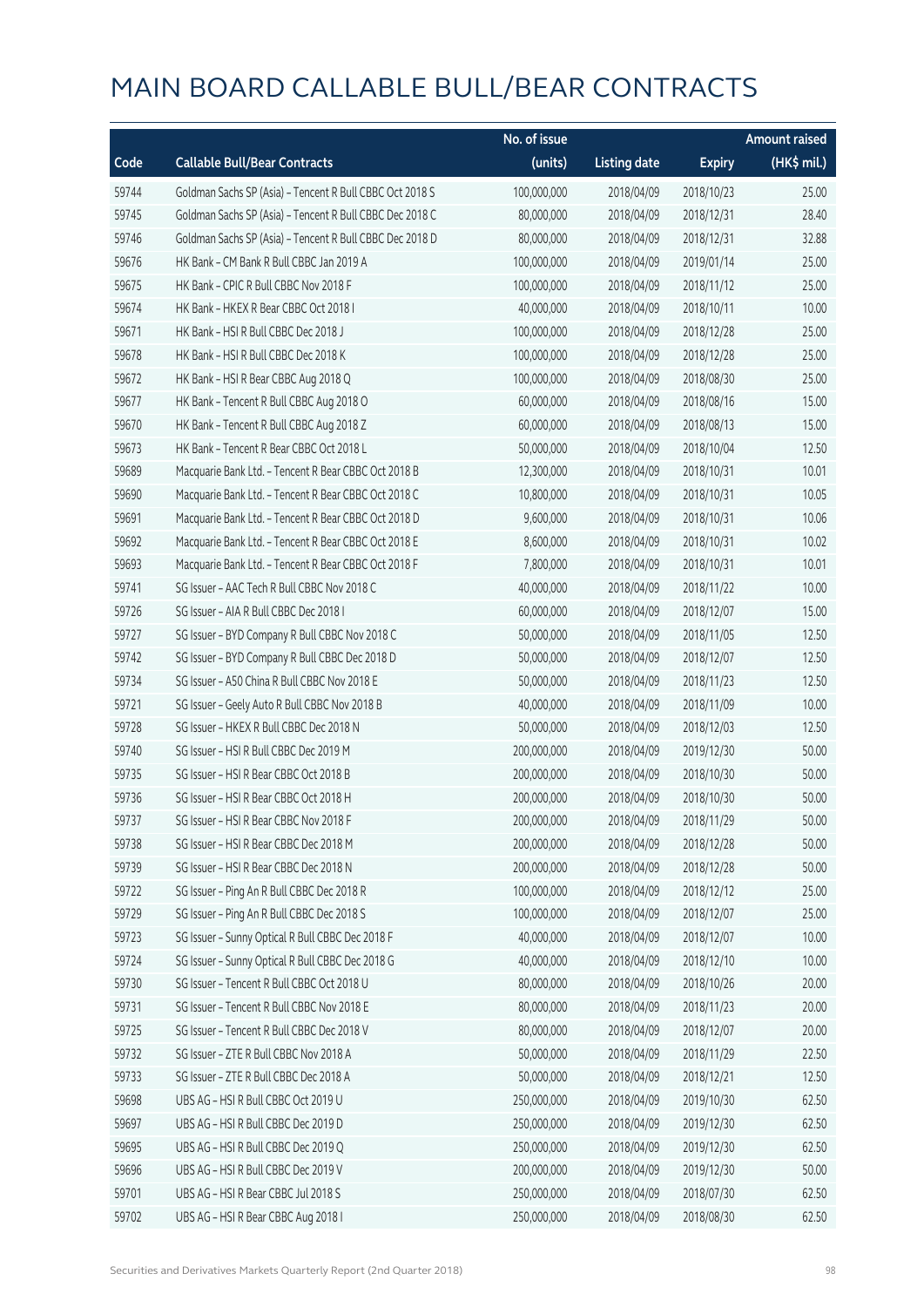|       |                                                             | No. of issue |                     |               | Amount raised |
|-------|-------------------------------------------------------------|--------------|---------------------|---------------|---------------|
| Code  | <b>Callable Bull/Bear Contracts</b>                         | (units)      | <b>Listing date</b> | <b>Expiry</b> | (HK\$ mil.)   |
| 59703 | UBS AG - HSI R Bear CBBC Aug 2018 M                         | 200,000,000  | 2018/04/09          | 2018/08/30    | 50.00         |
| 59699 | UBS AG - Ping An R Bull CBBC Oct 2018 Q                     | 80,000,000   | 2018/04/09          | 2018/10/23    | 20.00         |
| 59700 | UBS AG - Ping An R Bull CBBC Oct 2018 R                     | 80,000,000   | 2018/04/09          | 2018/10/16    | 20.00         |
| 59679 | Bank Vontobel - HSI R Bull CBBC Nov 2018 M                  | 100,000,000  | 2018/04/09          | 2018/11/29    | 25.40         |
| 59680 | Bank Vontobel - HSI R Bull CBBC Nov 2018 N                  | 100,000,000  | 2018/04/09          | 2018/11/29    | 25.40         |
| 59681 | Bank Vontobel - HSI R Bear CBBC Sep 2018 W                  | 100,000,000  | 2018/04/09          | 2018/09/27    | 25.40         |
| 59686 | Bank Vontobel - HSI R Bear CBBC Sep 2018 X                  | 100,000,000  | 2018/04/09          | 2018/09/27    | 25.40         |
| 59684 | Bank Vontobel - Tencent R Bull CBBC Sep 2018 O              | 40,000,000   | 2018/04/09          | 2018/09/24    | 45.40         |
| 59685 | Bank Vontobel - Tencent R Bull CBBC Sep 2018 P              | 40,000,000   | 2018/04/09          | 2018/09/21    | 27.40         |
| 59682 | Bank Vontobel - Tencent R Bear CBBC Jul 2018 O              | 40,000,000   | 2018/04/09          | 2018/07/26    | 10.24         |
| 59683 | Bank Vontobel - Tencent R Bear CBBC Jul 2018 P              | 40,000,000   | 2018/04/09          | 2018/07/25    | 10.20         |
| 59753 | BNP Paribas Issuance B.V. - HSI R Bull CBBC Dec 2019 Q      | 250,000,000  | 2018/04/10          | 2019/12/30    | 62.50         |
| 59818 | Credit Suisse AG - BYD Company R Bull CBBC Dec 2018 A       | 50,000,000   | 2018/04/10          | 2018/12/28    | 12.50         |
| 59819 | Credit Suisse AG - CSOP A50 ETF R Bull CBBC Nov 2018 A      | 50,000,000   | 2018/04/10          | 2018/11/29    | 12.50         |
| 59811 | Credit Suisse AG - Geely Auto R Bull CBBC Nov 2018 A        | 40,000,000   | 2018/04/10          | 2018/11/29    | 15.20         |
| 59810 | Credit Suisse AG - HSI R Bull CBBC Jul 2019 Q               | 200,000,000  | 2018/04/10          | 2019/07/30    | 50.00         |
| 59814 | Credit Suisse AG - HSI R Bear CBBC Aug 2018 F               | 200,000,000  | 2018/04/10          | 2018/08/30    | 50.00         |
| 59815 | Credit Suisse AG - HSI R Bear CBBC Sep 2018 Q               | 200,000,000  | 2018/04/10          | 2018/09/27    | 50.00         |
| 59816 | Credit Suisse AG - HSI R Bear CBBC Oct 2018 D               | 200,000,000  | 2018/04/10          | 2018/10/30    | 50.00         |
| 59817 | Credit Suisse AG - HSI R Bear CBBC Oct 2018 E               | 200,000,000  | 2018/04/10          | 2018/10/30    | 50.00         |
| 59813 | Credit Suisse AG - Ping An R Bull CBBC Dec 2018 E           | 80,000,000   | 2018/04/10          | 2018/12/28    | 20.00         |
| 59812 | Credit Suisse AG - Tencent R Bull CBBC Nov 2018 M           | 50,000,000   | 2018/04/10          | 2018/11/29    | 16.50         |
| 59832 | Goldman Sachs SP (Asia) - China Life R Bull CBBC Dec 2018 J | 100,000,000  | 2018/04/10          | 2018/12/27    | 25.00         |
| 59769 | Goldman Sachs SP (Asia) - HKEX R Bull CBBC Dec 2018 G       | 100,000,000  | 2018/04/10          | 2018/12/27    | 25.00         |
| 59828 | Goldman Sachs SP (Asia) - HSCEI R Bear CBBC Jul 2018 B      | 200,000,000  | 2018/04/10          | 2018/07/30    | 50.00         |
| 59764 | Goldman Sachs SP (Asia) - HSI R Bull CBBC Jan 2020 J        | 200,000,000  | 2018/04/10          | 2020/01/30    | 50.00         |
| 59765 | Goldman Sachs SP (Asia) - HSI R Bull CBBC Jan 2020 K        | 200,000,000  | 2018/04/10          | 2020/01/30    | 50.00         |
| 59820 | Goldman Sachs SP (Asia) - HSI R Bull CBBC Jan 2020 L        | 200,000,000  | 2018/04/10          | 2020/01/30    | 50.00         |
| 59770 | Goldman Sachs SP (Asia) - HSI R Bear CBBC Sep 2018 E        | 200,000,000  | 2018/04/10          | 2018/09/27    | 50.00         |
| 59771 | Goldman Sachs SP (Asia) - HSI R Bear CBBC Sep 2018 F        | 200,000,000  | 2018/04/10          | 2018/09/27    | 50.00         |
| 59772 | Goldman Sachs SP (Asia) - HSI R Bear CBBC Sep 2018 G        | 200,000,000  | 2018/04/10          | 2018/09/27    | 50.00         |
| 59768 | Goldman Sachs SP (Asia) - Ping An R Bull CBBC Dec 2018 D    | 100,000,000  | 2018/04/10          | 2018/12/27    | 25.00         |
| 59766 | Goldman Sachs SP (Asia) - Ping An R Bull CBBC Dec 2018 Y    | 100,000,000  | 2018/04/10          | 2018/12/27    | 25.00         |
| 59767 | Goldman Sachs SP (Asia) - Ping An R Bull CBBC Dec 2018 Z    | 100,000,000  | 2018/04/10          | 2018/12/31    | 25.00         |
| 59829 | Goldman Sachs SP (Asia) - Tencent R Bull CBBC Dec 2018 E    | 100,000,000  | 2018/04/10          | 2018/12/27    | 25.00         |
| 59830 | Goldman Sachs SP (Asia) - Tencent R Bear CBBC Dec 2018 E    | 80,000,000   | 2018/04/10          | 2018/12/31    | 20.00         |
| 59831 | Goldman Sachs SP (Asia) - Tencent R Bear CBBC Dec 2018 F    | 80,000,000   | 2018/04/10          | 2018/12/27    | 42.40         |
| 59760 | HK Bank - BYD Company R Bull CBBC Sep 2018 E                | 50,000,000   | 2018/04/10          | 2018/09/24    | 12.50         |
| 59762 | HK Bank - China Mobile R Bull CBBC Oct 2018 K               | 50,000,000   | 2018/04/10          | 2018/10/18    | 12.50         |
| 59763 | HK Bank - CNOOC R Bull CBBC Oct 2018 J                      | 50,000,000   | 2018/04/10          | 2018/10/22    | 12.50         |
| 59755 | HK Bank - Sinopec Corp R Bull CBBC Nov 2018 B               | 80,000,000   | 2018/04/10          | 2018/11/12    | 20.00         |
| 59761 | HK Bank - Geely Auto R Bull CBBC Sep 2018 R                 | 40,000,000   | 2018/04/10          | 2018/09/03    | 10.00         |
| 59752 | HK Bank - HSI R Bull CBBC Dec 2018 L                        | 150,000,000  | 2018/04/10          | 2018/12/28    | 37.50         |
| 59757 | HK Bank - HSI R Bear CBBC Aug 2018 R                        | 100,000,000  | 2018/04/10          | 2018/08/30    | 25.00         |
| 59759 | HK Bank - HSI R Bear CBBC Aug 2018 S                        | 150,000,000  | 2018/04/10          | 2018/08/30    | 37.50         |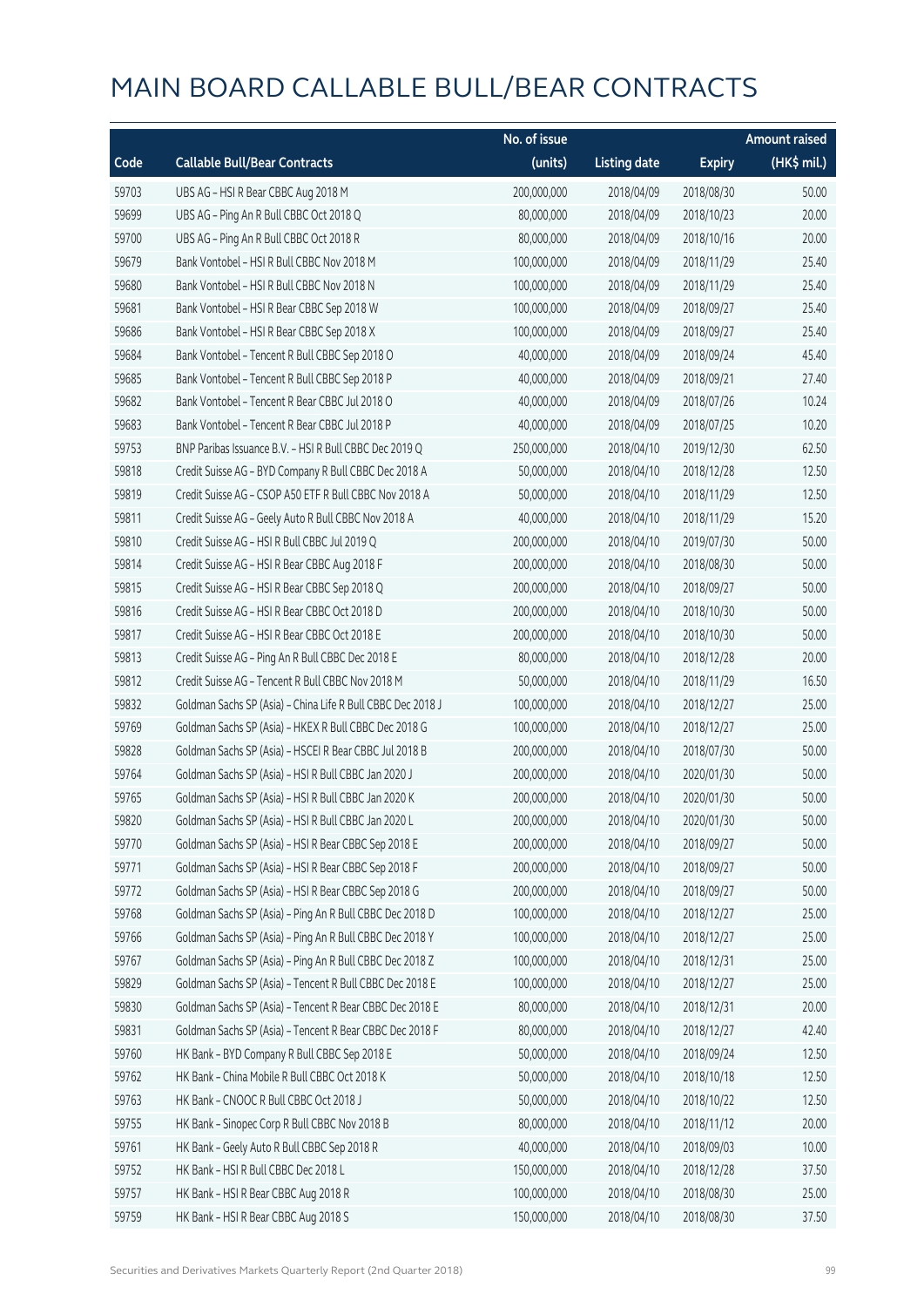|       |                                              | No. of issue |                     |               | <b>Amount raised</b> |
|-------|----------------------------------------------|--------------|---------------------|---------------|----------------------|
| Code  | <b>Callable Bull/Bear Contracts</b>          | (units)      | <b>Listing date</b> | <b>Expiry</b> | (HK\$ mil.)          |
| 59754 | HK Bank - NCI R Bull CBBC Nov 2018 B         | 40,000,000   | 2018/04/10          | 2018/11/19    | 10.00                |
| 59751 | HK Bank - Ping An R Bull CBBC Oct 2018 H     | 100,000,000  | 2018/04/10          | 2018/10/25    | 25.00                |
| 59758 | HK Bank - Ping An R Bear CBBC Oct 2018 I     | 80,000,000   | 2018/04/10          | 2018/10/11    | 20.00                |
| 59750 | HK Bank - Tencent R Bull CBBC Aug 2018 D     | 60,000,000   | 2018/04/10          | 2018/08/09    | 15.00                |
| 59756 | HK Bank - Tencent R Bear CBBC Oct 2018 M     | 50,000,000   | 2018/04/10          | 2018/10/11    | 12.50                |
| 59826 | SG Issuer - HSI R Bull CBBC Oct 2019 D       | 200,000,000  | 2018/04/10          | 2019/10/30    | 50.00                |
| 59827 | SG Issuer - HSI R Bull CBBC Dec 2019 S       | 200,000,000  | 2018/04/10          | 2019/12/30    | 50.00                |
| 59824 | SG Issuer - HSI R Bear CBBC Nov 2018 G       | 200,000,000  | 2018/04/10          | 2018/11/29    | 50.00                |
| 59825 | SG Issuer - HSI R Bear CBBC Dec 2018 O       | 200,000,000  | 2018/04/10          | 2018/12/28    | 50.00                |
| 59821 | SG Issuer - Ping An R Bull CBBC Nov 2018 N   | 100,000,000  | 2018/04/10          | 2018/11/23    | 25.00                |
| 59822 | SG Issuer - Ping An R Bull CBBC Dec 2018 T   | 100,000,000  | 2018/04/10          | 2018/12/14    | 25.00                |
| 59823 | SG Issuer - Tencent R Bull CBBC Dec 2018 W   | 80,000,000   | 2018/04/10          | 2018/12/07    | 20.00                |
| 59802 | UBS AG - BOCL R Bear CBBC Sep 2018 A         | 50,000,000   | 2018/04/10          | 2018/09/17    | 12.50                |
| 59783 | UBS AG - China Mobile R Bull CBBC Sep 2018 B | 80,000,000   | 2018/04/10          | 2018/09/24    | 20.00                |
| 59781 | UBS AG - CC Bank R Bull CBBC Aug 2018 K      | 80,000,000   | 2018/04/10          | 2018/08/16    | 20.00                |
| 59782 | UBS AG - CC Bank R Bull CBBC Oct 2018 M      | 80,000,000   | 2018/04/10          | 2018/10/22    | 20.00                |
| 59800 | UBS AG - CC Bank R Bear CBBC Sep 2018 A      | 50,000,000   | 2018/04/10          | 2018/09/24    | 12.50                |
| 59787 | UBS AG - CSOP A50 ETF R Bull CBBC Sep 2018 F | 50,000,000   | 2018/04/10          | 2018/09/17    | 12.50                |
| 59786 | UBS AG - CSOP A50 ETF R Bull CBBC Oct 2018 E | 50,000,000   | 2018/04/10          | 2018/10/22    | 12.50                |
| 59788 | UBS AG - A50 China R Bull CBBC Sep 2018 C    | 50,000,000   | 2018/04/10          | 2018/09/24    | 12.50                |
| 59789 | UBS AG - A50 China R Bull CBBC Oct 2018 A    | 50,000,000   | 2018/04/10          | 2018/10/08    | 12.50                |
| 59793 | UBS AG - Galaxy Ent R Bull CBBC Aug 2018 D   | 40,000,000   | 2018/04/10          | 2018/08/20    | 10.00                |
| 59803 | UBS AG - Galaxy Ent R Bear CBBC Aug 2018 A   | 40,000,000   | 2018/04/10          | 2018/08/20    | 10.00                |
| 59777 | UBS AG - HKEX R Bull CBBC Oct 2018 B         | 50,000,000   | 2018/04/10          | 2018/10/08    | 12.50                |
| 59776 | UBS AG - HKEX R Bull CBBC Oct 2018 Z         | 50,000,000   | 2018/04/10          | 2018/10/22    | 12.50                |
| 59778 | UBS AG - HKEX R Bull CBBC Nov 2018 I         | 50,000,000   | 2018/04/10          | 2018/11/19    | 12.50                |
| 59794 | UBS AG - HKEX R Bear CBBC Jul 2018 B         | 50,000,000   | 2018/04/10          | 2018/07/16    | 12.50                |
| 59795 | UBS AG - HKEX R Bear CBBC Oct 2018 A         | 50,000,000   | 2018/04/10          | 2018/10/15    | 14.00                |
| 59775 | UBS AG - HSBC R Bull CBBC Sep 2018 L         | 80,000,000   | 2018/04/10          | 2018/09/10    | 20.00                |
| 59792 | UBS AG - HSBC R Bear CBBC Aug 2018 B         | 50,000,000   | 2018/04/10          | 2018/08/20    | 12.50                |
| 59773 | UBS AG - HSI R Bull CBBC Sep 2019 B          | 250,000,000  | 2018/04/10          | 2019/09/27    | 62.50                |
| 59809 | UBS AG - HSI R Bull CBBC Dec 2019 E          | 250,000,000  | 2018/04/10          | 2019/12/30    | 62.50                |
| 59807 | UBS AG - HSI R Bear CBBC Aug 2018 J          | 250,000,000  | 2018/04/10          | 2018/08/30    | 62.50                |
| 59804 | UBS AG - HSI R Bear CBBC Aug 2018 S          | 250,000,000  | 2018/04/10          | 2018/08/30    | 62.50                |
| 59805 | UBS AG - HSI R Bear CBBC Aug 2018 T          | 250,000,000  | 2018/04/10          | 2018/08/30    | 62.50                |
| 59806 | UBS AG - HSI R Bear CBBC Sep 2018 J          | 250,000,000  | 2018/04/10          | 2018/09/27    | 62.50                |
| 59808 | UBS AG - HSI R Bear CBBC Sep 2018 K          | 250,000,000  | 2018/04/10          | 2018/09/27    | 62.50                |
| 59784 | UBS AG - ICBC R Bull CBBC Sep 2018 H         | 100,000,000  | 2018/04/10          | 2018/09/03    | 25.00                |
| 59785 | UBS AG - ICBC R Bull CBBC Oct 2018 I         | 100,000,000  | 2018/04/10          | 2018/10/15    | 25.00                |
| 59801 | UBS AG - ICBC R Bear CBBC Sep 2018 A         | 50,000,000   | 2018/04/10          | 2018/09/17    | 12.50                |
| 59779 | UBS AG - Ping An R Bull CBBC Oct 2018 S      | 80,000,000   | 2018/04/10          | 2018/10/24    | 20.00                |
| 59780 | UBS AG - Ping An R Bull CBBC Nov 2018 P      | 80,000,000   | 2018/04/10          | 2018/11/05    | 20.00                |
| 59798 | UBS AG - Ping An R Bear CBBC Oct 2018 A      | 80,000,000   | 2018/04/10          | 2018/10/15    | 20.00                |
| 59799 | UBS AG - Ping An R Bear CBBC Oct 2018 B      | 80,000,000   | 2018/04/10          | 2018/10/29    | 20.00                |
| 59774 | UBS AG - Tencent R Bull CBBC Sep 2018 W      | 30,000,000   | 2018/04/10          | 2018/09/24    | 10.20                |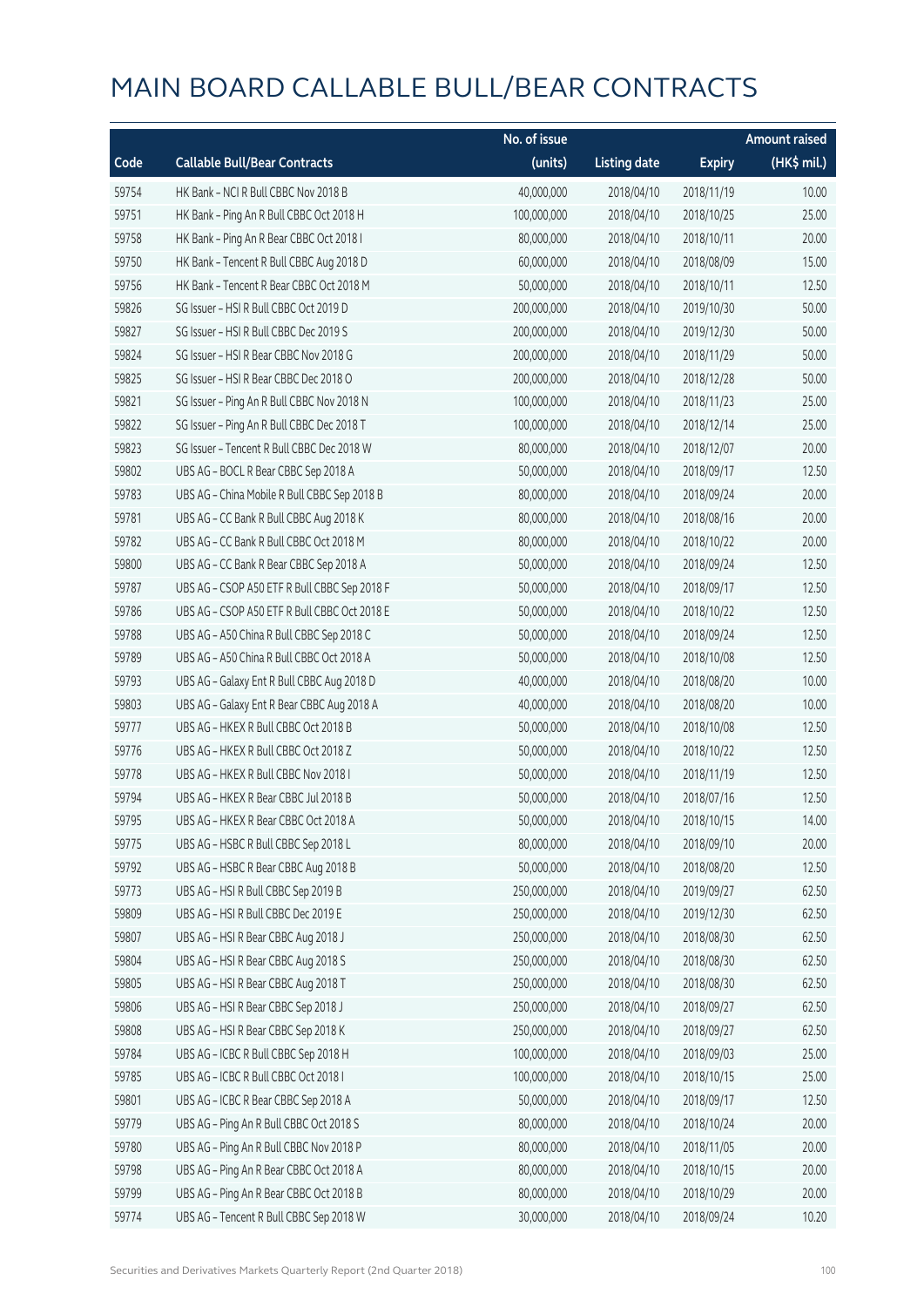|       |                                                             | No. of issue |                     |               | <b>Amount raised</b> |
|-------|-------------------------------------------------------------|--------------|---------------------|---------------|----------------------|
| Code  | <b>Callable Bull/Bear Contracts</b>                         | (units)      | <b>Listing date</b> | <b>Expiry</b> | (HK\$ mil.)          |
| 59791 | UBS AG - Tencent R Bull CBBC Sep 2018 X                     | 30,000,000   | 2018/04/10          | 2018/09/10    | 12.75                |
| 59790 | UBS AG - Tencent R Bull CBBC Oct 2018 P                     | 30,000,000   | 2018/04/10          | 2018/10/08    | 11.55                |
| 59796 | UBS AG - Tencent R Bear CBBC Jul 2018 F                     | 30,000,000   | 2018/04/10          | 2018/07/30    | 15.90                |
| 59797 | UBS AG - Tencent R Bear CBBC Aug 2018 D                     | 30,000,000   | 2018/04/10          | 2018/08/20    | 10.20                |
| 59833 | BNP Paribas Issuance B.V. - HSI R Bull CBBC Dec 2019 R      | 250,000,000  | 2018/04/11          | 2019/12/30    | 62.50                |
| 59856 | BNP Paribas Issuance B.V. - HSI R Bull CBBC Dec 2019 S      | 250,000,000  | 2018/04/11          | 2019/12/30    | 62.50                |
| 59860 | BNP Paribas Issuance B.V. - HSI R Bull CBBC Dec 2019 T      | 250,000,000  | 2018/04/11          | 2019/12/30    | 62.50                |
| 59854 | BNP Paribas Issuance B.V. - HSI R Bear CBBC Jul 2018 C      | 250,000,000  | 2018/04/11          | 2018/07/30    | 62.50                |
| 59859 | BNP Paribas Issuance B.V. - HSI R Bear CBBC Jul 2018 H      | 250,000,000  | 2018/04/11          | 2018/07/30    | 62.50                |
| 59855 | BNP Paribas Issuance B.V. - Tencent R Bull CBBC Sep 2018 X  | 50,000,000   | 2018/04/11          | 2018/09/27    | 12.50                |
| 59857 | BNP Paribas Issuance B.V. - Tencent R Bear CBBC Nov 2018 H  | 50,000,000   | 2018/04/11          | 2018/11/29    | 12.50                |
| 59858 | BNP Paribas Issuance B.V. - Tencent R Bear CBBC Nov 2018 P  | 50,000,000   | 2018/04/11          | 2018/11/29    | 12.50                |
| 59910 | Credit Suisse AG - CC Bank R Bull CBBC Sep 2018 L           | 80,000,000   | 2018/04/11          | 2018/09/27    | 20.00                |
| 59919 | Credit Suisse AG - CPIC R Bull CBBC Dec 2018 C              | 50,000,000   | 2018/04/11          | 2018/12/28    | 12.50                |
| 59920 | Credit Suisse AG - CSOP A50 ETF R Bull CBBC Nov 2018 B      | 50,000,000   | 2018/04/11          | 2018/11/29    | 12.50                |
| 59916 | Credit Suisse AG - HKEX R Bull CBBC Sep 2018 T              | 50,000,000   | 2018/04/11          | 2018/09/27    | 12.50                |
| 59915 | Credit Suisse AG - HSBC R Bull CBBC Nov 2018 D              | 70,000,000   | 2018/04/11          | 2018/11/29    | 17.50                |
| 59914 | Credit Suisse AG - HSBC R Bull CBBC Dec 2018 A              | 70,000,000   | 2018/04/11          | 2018/12/28    | 17.50                |
| 59921 | Credit Suisse AG - HSI R Bull CBBC Apr 2019 I               | 200,000,000  | 2018/04/11          | 2019/04/29    | 50.00                |
| 59907 | Credit Suisse AG - HSI R Bull CBBC Jul 2019 R               | 200,000,000  | 2018/04/11          | 2019/07/30    | 50.00                |
| 59908 | Credit Suisse AG - HSI R Bull CBBC Sep 2019 F               | 200,000,000  | 2018/04/11          | 2019/09/27    | 50.00                |
| 59912 | Credit Suisse AG - HSI R Bear CBBC Aug 2018 B               | 200,000,000  | 2018/04/11          | 2018/08/30    | 50.00                |
| 59913 | Credit Suisse AG - HSI R Bear CBBC Oct 2018 F               | 200,000,000  | 2018/04/11          | 2018/10/30    | 50.00                |
| 59911 | Credit Suisse AG - Ping An R Bull CBBC Nov 2018 R           | 80,000,000   | 2018/04/11          | 2018/11/29    | 20.00                |
| 59909 | Credit Suisse AG - Tencent R Bull CBBC Sep 2018 I           | 50,000,000   | 2018/04/11          | 2018/09/27    | 12.50                |
| 59917 | Credit Suisse AG - Tencent R Bull CBBC Nov 2018 N           | 50,000,000   | 2018/04/11          | 2018/11/29    | 19.00                |
| 59918 | Credit Suisse AG - Tencent R Bear CBBC Oct 2018 E           | 50,000,000   | 2018/04/11          | 2018/10/30    | 12.50                |
| 59853 | Goldman Sachs SP (Asia) - CC Bank R Bull CBBC Dec 2018 P    | 100,000,000  | 2018/04/11          | 2018/12/27    | 25.00                |
| 59923 | Goldman Sachs SP (Asia) - Galaxy Ent R Bull CBBC Dec 2018 P | 100,000,000  | 2018/04/11          | 2018/12/31    | 25.00                |
| 59852 | Goldman Sachs SP (Asia) - HKEX R Bull CBBC Dec 2018 H       | 100,000,000  | 2018/04/11          | 2018/12/27    | 25.00                |
| 59924 | Goldman Sachs SP (Asia) - HKEX R Bull CBBC Dec 2018 I       | 100,000,000  | 2018/04/11          | 2018/12/31    | 25.00                |
| 59869 | Goldman Sachs SP (Asia) - HSCEI R Bull CBBC Dec 2019 I      | 200,000,000  | 2018/04/11          | 2019/12/30    | 50.00                |
| 59848 | Goldman Sachs SP (Asia) - HSI R Bull CBBC Nov 2019 U        | 200,000,000  | 2018/04/11          | 2019/11/28    | 50.00                |
| 59847 | Goldman Sachs SP (Asia) - HSI R Bull CBBC Dec 2019 C        | 200,000,000  | 2018/04/11          | 2019/12/30    | 50.00                |
| 59849 | Goldman Sachs SP (Asia) - HSI R Bull CBBC Dec 2019 D        | 200,000,000  | 2018/04/11          | 2019/12/30    | 50.00                |
| 59866 | Goldman Sachs SP (Asia) - HSI R Bear CBBC Sep 2018 H        | 200,000,000  | 2018/04/11          | 2018/09/27    | 50.00                |
| 59867 | Goldman Sachs SP (Asia) - HSI R Bear CBBC Sep 2018 I        | 200,000,000  | 2018/04/11          | 2018/09/27    | 50.20                |
| 59868 | Goldman Sachs SP (Asia) - HSI R Bear CBBC Sep 2018 L        | 200,000,000  | 2018/04/11          | 2018/09/27    | 50.00                |
| 59850 | Goldman Sachs SP (Asia) - Tencent R Bull CBBC Oct 2018 T    | 100,000,000  | 2018/04/11          | 2018/10/22    | 25.00                |
| 59851 | Goldman Sachs SP (Asia) - Tencent R Bull CBBC Oct 2018 U    | 100,000,000  | 2018/04/11          | 2018/10/23    | 25.00                |
| 59843 | HK Bank - BYD Company R Bull CBBC Dec 2018 A                | 50,000,000   | 2018/04/11          | 2018/12/24    | 12.50                |
| 59844 | HK Bank - Galaxy Ent R Bull CBBC Oct 2018 F                 | 80,000,000   | 2018/04/11          | 2018/10/25    | 20.00                |
| 59835 | HK Bank - HKEX R Bull CBBC Sep 2018 X                       | 50,000,000   | 2018/04/11          | 2018/09/27    | 12.50                |
| 59842 | HK Bank - HKEX R Bear CBBC Oct 2018 J                       | 40,000,000   | 2018/04/11          | 2018/10/15    | 10.00                |
| 59840 | HK Bank - HSCEI R Bear CBBC Aug 2018 G                      | 50,000,000   | 2018/04/11          | 2018/08/30    | 12.50                |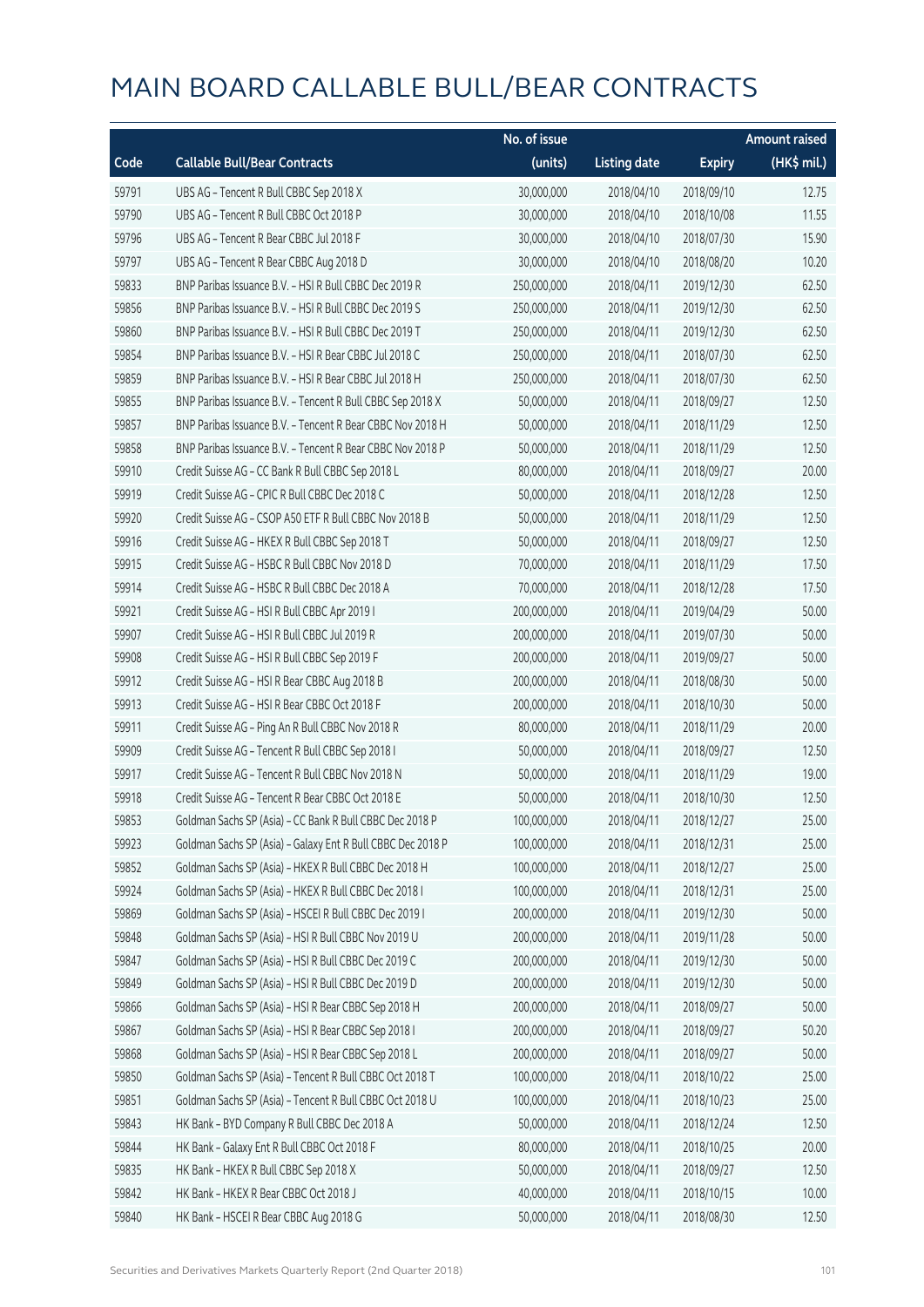|       |                                                      | No. of issue |                     |               | <b>Amount raised</b> |
|-------|------------------------------------------------------|--------------|---------------------|---------------|----------------------|
| Code  | <b>Callable Bull/Bear Contracts</b>                  | (units)      | <b>Listing date</b> | <b>Expiry</b> | (HK\$ mil.)          |
| 59837 | HK Bank - HSI R Bull CBBC Dec 2018 B                 | 100,000,000  | 2018/04/11          | 2018/12/28    | 25.00                |
| 59845 | HK Bank - HSI R Bear CBBC Aug 2018 T                 | 100,000,000  | 2018/04/11          | 2018/08/30    | 25.00                |
| 59839 | HK Bank - HSI R Bear CBBC Sep 2018 B                 | 150,000,000  | 2018/04/11          | 2018/09/27    | 37.50                |
| 59838 | HK Bank - Ping An R Bull CBBC Oct 2018 P             | 100,000,000  | 2018/04/11          | 2018/10/08    | 25.00                |
| 59836 | HK Bank - Tencent R Bull CBBC Sep 2018 J             | 60,000,000   | 2018/04/11          | 2018/09/27    | 15.00                |
| 59841 | HK Bank - Tencent R Bear CBBC Oct 2018 N             | 50,000,000   | 2018/04/11          | 2018/10/29    | 12.50                |
| 59846 | Macquarie Bank Ltd. - Tencent R Bear CBBC Oct 2018 G | 13,700,000   | 2018/04/11          | 2018/10/15    | 10.00                |
| 59899 | SG Issuer - CSOP A50 ETF R Bull CBBC Dec 2018 A      | 40,000,000   | 2018/04/11          | 2018/12/10    | 10.00                |
| 59893 | SG Issuer - HKEX R Bull CBBC Dec 2018 O              | 50,000,000   | 2018/04/11          | 2018/12/07    | 12.50                |
| 59894 | SG Issuer - HSBC R Bull CBBC Nov 2018 Q              | 100,000,000  | 2018/04/11          | 2018/11/30    | 25.00                |
| 59895 | SG Issuer - HSBC R Bull CBBC Dec 2018 K              | 100,000,000  | 2018/04/11          | 2018/12/14    | 25.00                |
| 59903 | SG Issuer - HSI R Bull CBBC Oct 2019 N               | 200,000,000  | 2018/04/11          | 2019/10/30    | 50.00                |
| 59904 | SG Issuer - HSI R Bull CBBC Nov 2019 S               | 200,000,000  | 2018/04/11          | 2019/11/28    | 50.00                |
| 59905 | SG Issuer - HSI R Bull CBBC Nov 2019 U               | 200,000,000  | 2018/04/11          | 2019/11/28    | 50.00                |
| 59906 | SG Issuer - HSI R Bull CBBC Dec 2019 T               | 200,000,000  | 2018/04/11          | 2019/12/30    | 50.00                |
| 59902 | SG Issuer - HSI R Bear CBBC Aug 2018 Q               | 200,000,000  | 2018/04/11          | 2018/08/30    | 50.00                |
| 59896 | SG Issuer - Tencent R Bull CBBC Oct 2018 V           | 80,000,000   | 2018/04/11          | 2018/10/26    | 20.00                |
| 59897 | SG Issuer - Tencent R Bull CBBC Nov 2018 F           | 80,000,000   | 2018/04/11          | 2018/11/30    | 20.00                |
| 59898 | SG Issuer - Tencent R Bull CBBC Dec 2018 X           | 80,000,000   | 2018/04/11          | 2018/12/07    | 20.00                |
| 59901 | SG Issuer - Tencent R Bull CBBC Dec 2018 Y           | 80,000,000   | 2018/04/11          | 2018/12/07    | 20.00                |
| 59900 | SG Issuer - Tencent R Bear CBBC Oct 2018 K           | 80,000,000   | 2018/04/11          | 2018/10/30    | 20.00                |
| 59887 | UBS AG - BOCL R Bear CBBC Sep 2018 B                 | 50,000,000   | 2018/04/11          | 2018/09/03    | 12.50                |
| 59886 | UBS AG - China Mobile R Bear CBBC Aug 2018 A         | 80,000,000   | 2018/04/11          | 2018/08/06    | 20.00                |
| 59892 | UBS AG - CM Bank R Bull CBBC Jan 2019 A              | 40,000,000   | 2018/04/11          | 2019/01/14    | 10.00                |
| 59885 | UBS AG - CNOOC R Bear CBBC Oct 2018 A                | 40,000,000   | 2018/04/11          | 2018/10/29    | 10.00                |
| 59881 | UBS AG - Sinopec Corp R Bull CBBC Oct 2018 A         | 50,000,000   | 2018/04/11          | 2018/10/15    | 12.50                |
| 59882 | UBS AG - Sinopec Corp R Bull CBBC Oct 2018 B         | 50,000,000   | 2018/04/11          | 2018/10/29    | 12.50                |
| 59880 | UBS AG - Geely Auto R Bear CBBC Sep 2018 A           | 40,000,000   | 2018/04/11          | 2018/09/10    | 10.00                |
| 59879 | UBS AG - HSBC R Bull CBBC Sep 2018 M                 | 50,000,000   | 2018/04/11          | 2018/09/24    | 17.00                |
| 59888 | UBS AG - HSCEI R Bull CBBC Oct 2019 D                | 100,000,000  | 2018/04/11          | 2019/10/30    | 25.00                |
| 59874 | UBS AG - HSI R Bull CBBC Oct 2019 A                  | 250,000,000  | 2018/04/11          | 2019/10/30    | 62.50                |
| 59875 | UBS AG - HSI R Bull CBBC Oct 2019 C                  | 250,000,000  | 2018/04/11          | 2019/10/30    | 62.50                |
| 59873 | UBS AG - HSI R Bull CBBC Oct 2019 L                  | 250,000,000  | 2018/04/11          | 2019/10/30    | 62.50                |
| 59872 | UBS AG - HSI R Bull CBBC Nov 2019 G                  | 250,000,000  | 2018/04/11          | 2019/11/28    | 62.50                |
| 59871 | UBS AG - HSI R Bull CBBC Dec 2019 F                  | 250,000,000  | 2018/04/11          | 2019/12/30    | 62.50                |
| 59922 | UBS AG - HSI R Bull CBBC Dec 2019 G                  | 200,000,000  | 2018/04/11          | 2019/12/30    | 50.00                |
| 59889 | UBS AG - HSI R Bear CBBC Jul 2018 Y                  | 250,000,000  | 2018/04/11          | 2018/07/30    | 62.50                |
| 59890 | UBS AG - HSI R Bear CBBC Aug 2018 U                  | 250,000,000  | 2018/04/11          | 2018/08/30    | 62.50                |
| 59891 | UBS AG - HSI R Bear CBBC Aug 2018 V                  | 250,000,000  | 2018/04/11          | 2018/08/30    | 62.50                |
| 59884 | UBS AG - Petrochina R Bear CBBC Oct 2018 A           | 40,000,000   | 2018/04/11          | 2018/10/15    | 10.00                |
| 59876 | UBS AG - Tencent R Bull CBBC Sep 2018 Y              | 30,000,000   | 2018/04/11          | 2018/09/17    | 10.20                |
| 59877 | UBS AG - Tencent R Bull CBBC Sep 2018 Z              | 30,000,000   | 2018/04/11          | 2018/09/19    | 10.20                |
| 59878 | UBS AG - Tencent R Bull CBBC Oct 2018 Q              | 30,000,000   | 2018/04/11          | 2018/10/10    | 10.20                |
| 59883 | UBS AG - Tencent R Bear CBBC Aug 2018 E              | 30,000,000   | 2018/04/11          | 2018/08/22    | 10.20                |
| 59861 | Bank Vontobel - HSI R Bull CBBC Nov 2018 P           | 40,000,000   | 2018/04/11          | 2018/11/29    | 10.24                |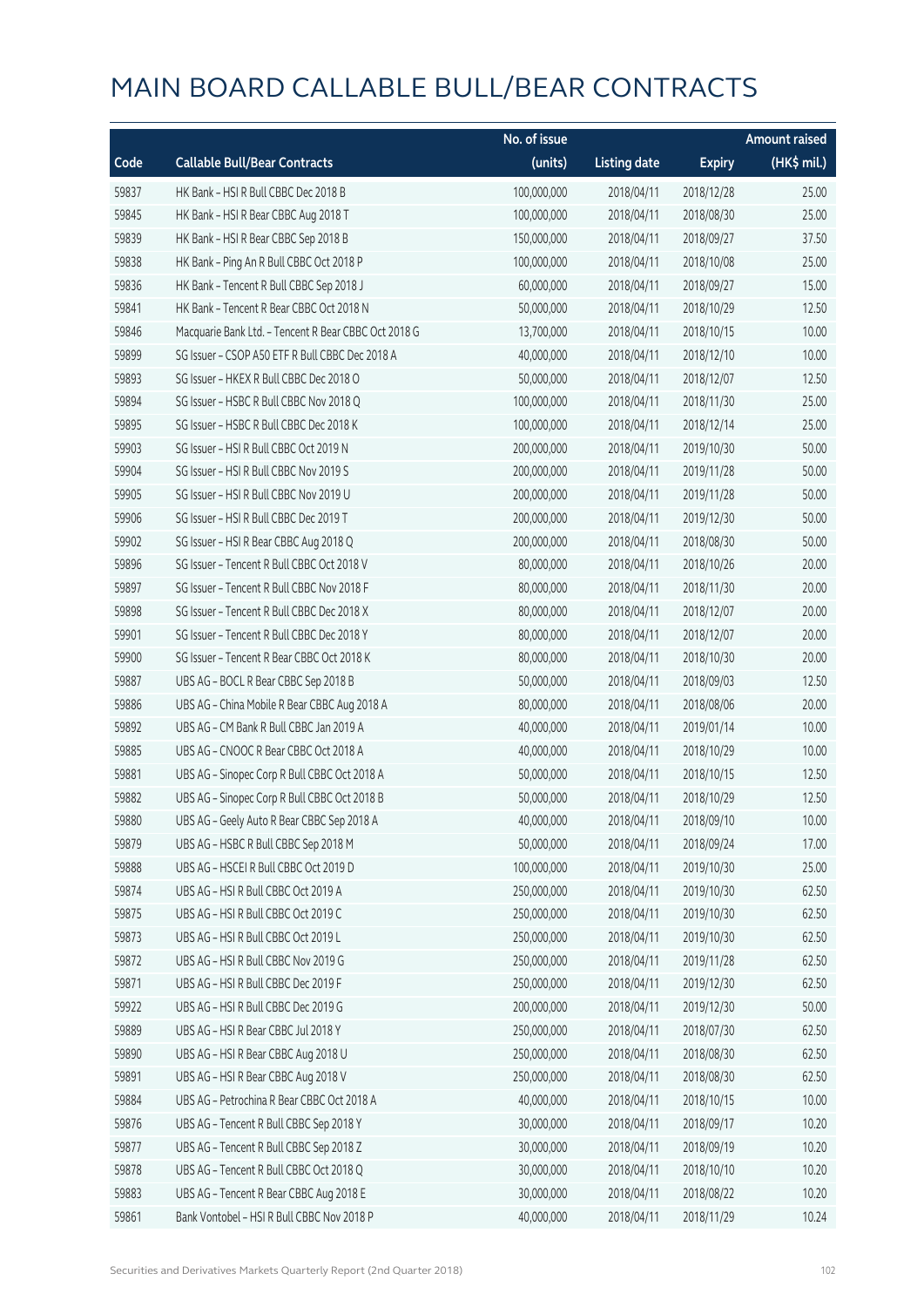|       |                                                             | No. of issue |                     |               | Amount raised |
|-------|-------------------------------------------------------------|--------------|---------------------|---------------|---------------|
| Code  | <b>Callable Bull/Bear Contracts</b>                         | (units)      | <b>Listing date</b> | <b>Expiry</b> | (HK\$ mil.)   |
| 59862 | Bank Vontobel - HSI R Bull CBBC Nov 2018 Q                  | 40,000,000   | 2018/04/11          | 2018/11/29    | 10.24         |
| 59863 | Bank Vontobel - HSI R Bear CBBC Oct 2018 H                  | 40,000,000   | 2018/04/11          | 2018/10/30    | 10.32         |
| 59864 | Bank Vontobel - HSI R Bear CBBC Oct 2018 I                  | 40,000,000   | 2018/04/11          | 2018/10/30    | 10.28         |
| 59865 | Bank Vontobel - HSI R Bear CBBC Oct 2018 J                  | 40,000,000   | 2018/04/11          | 2018/10/30    | 10.24         |
| 59977 | BNP Paribas Issuance B.V. - HSI R Bull CBBC Dec 2019 U      | 250,000,000  | 2018/04/12          | 2019/12/30    | 62.50         |
| 59983 | BNP Paribas Issuance B.V. - HSI R Bull CBBC Dec 2019 V      | 250,000,000  | 2018/04/12          | 2019/12/30    | 62.50         |
| 59982 | BNP Paribas Issuance B.V. - HSI R Bear CBBC Jul 2018 A      | 250,000,000  | 2018/04/12          | 2018/07/30    | 62.50         |
| 59981 | BNP Paribas Issuance B.V. - HSI R Bear CBBC Jul 2018 D      | 250,000,000  | 2018/04/12          | 2018/07/30    | 62.50         |
| 59934 | BNP Paribas Issuance B.V. - HSI R Bear CBBC Jul 2018 I      | 250,000,000  | 2018/04/12          | 2018/07/30    | 62.50         |
| 59979 | BNP Paribas Issuance B.V. - HSI R Bear CBBC Jul 2018 T      | 250,000,000  | 2018/04/12          | 2018/07/30    | 62.50         |
| 59980 | BNP Paribas Issuance B.V. - HSI R Bear CBBC Jul 2018 U      | 250,000,000  | 2018/04/12          | 2018/07/30    | 62.50         |
| 59978 | BNP Paribas Issuance B.V. - Tencent R Bear CBBC Nov 2018 O  | 50,000,000   | 2018/04/12          | 2018/11/29    | 12.50         |
| 60018 | Credit Suisse AG - HKEX R Bull CBBC Oct 2018 V              | 50,000,000   | 2018/04/12          | 2018/10/30    | 12.50         |
| 60036 | Credit Suisse AG - HSI R Bull CBBC Aug 2018 F               | 200,000,000  | 2018/04/12          | 2018/08/30    | 50.00         |
| 60037 | Credit Suisse AG - HSI R Bull CBBC Aug 2018 G               | 200,000,000  | 2018/04/12          | 2018/08/30    | 50.00         |
| 60006 | Credit Suisse AG - HSI R Bull CBBC Mar 2019 W               | 200,000,000  | 2018/04/12          | 2019/03/28    | 50.00         |
| 60007 | Credit Suisse AG - HSI R Bull CBBC Jul 2019 S               | 200,000,000  | 2018/04/12          | 2019/07/30    | 50.00         |
| 60008 | Credit Suisse AG - HSI R Bear CBBC Aug 2018 C               | 200,000,000  | 2018/04/12          | 2018/08/30    | 50.00         |
| 60041 | Credit Suisse AG - HSI R Bear CBBC Aug 2018 G               | 200,000,000  | 2018/04/12          | 2018/08/30    | 50.00         |
| 60043 | Credit Suisse AG - HSI R Bear CBBC Aug 2018 H               | 200,000,000  | 2018/04/12          | 2018/08/30    | 50.00         |
| 60050 | Credit Suisse AG - HSI R Bear CBBC Sep 2018 V               | 200,000,000  | 2018/04/12          | 2018/09/27    | 50.00         |
| 60052 | Credit Suisse AG - HSI R Bear CBBC Sep 2018 W               | 200,000,000  | 2018/04/12          | 2018/09/27    | 50.00         |
| 60011 | Credit Suisse AG - Tencent R Bull CBBC Oct 2018 T           | 50,000,000   | 2018/04/12          | 2018/10/30    | 12.50         |
| 60016 | Credit Suisse AG - Tencent R Bull CBBC Oct 2018 U           | 50,000,000   | 2018/04/12          | 2018/10/30    | 20.00         |
| 60009 | Credit Suisse AG - Tencent R Bull CBBC Nov 2018 O           | 50,000,000   | 2018/04/12          | 2018/11/29    | 12.50         |
| 60055 | Credit Suisse AG - Tencent R Bull CBBC Nov 2018 P           | 50,000,000   | 2018/04/12          | 2018/11/29    | 18.50         |
| 60096 | Goldman Sachs SP (Asia) - China Life R Bull CBBC Feb 2019 A | 100,000,000  | 2018/04/12          | 2019/02/27    | 25.00         |
| 60098 | Goldman Sachs SP (Asia) - HSBC R Bull CBBC Dec 2018 E       | 100,000,000  | 2018/04/12          | 2018/12/31    | 25.00         |
| 60102 | Goldman Sachs SP (Asia) - HSBC R Bull CBBC Dec 2018 F       | 100,000,000  | 2018/04/12          | 2018/12/31    | 25.00         |
| 59928 | Goldman Sachs SP (Asia) - HSI R Bull CBBC Oct 2019 S        | 200,000,000  | 2018/04/12          | 2019/10/30    | 50.00         |
| 59945 | Goldman Sachs SP (Asia) - HSI R Bull CBBC Oct 2019 T        | 200,000,000  | 2018/04/12          | 2019/10/30    | 50.00         |
| 59946 | Goldman Sachs SP (Asia) - HSI R Bull CBBC Oct 2019 V        | 200,000,000  | 2018/04/12          | 2019/10/30    | 50.00         |
| 60061 | Goldman Sachs SP (Asia) - HSI R Bear CBBC Oct 2018 E        | 200,000,000  | 2018/04/12          | 2018/10/30    | 50.00         |
| 60070 | Goldman Sachs SP (Asia) - HSI R Bear CBBC Oct 2018 F        | 200,000,000  | 2018/04/12          | 2018/10/30    | 50.20         |
| 60079 | Goldman Sachs SP (Asia) - HSI R Bear CBBC Oct 2018 G        | 200,000,000  | 2018/04/12          | 2018/10/30    | 50.00         |
| 59948 | Goldman Sachs SP (Asia) - ICBC R Bull CBBC Dec 2018 U       | 100,000,000  | 2018/04/12          | 2018/12/31    | 25.00         |
| 59927 | Goldman Sachs SP (Asia) - Tencent R Bull CBBC Oct 2018 V    | 100,000,000  | 2018/04/12          | 2018/10/22    | 25.00         |
| 59947 | Goldman Sachs SP (Asia) - Tencent R Bull CBBC Oct 2018 W    | 100,000,000  | 2018/04/12          | 2018/10/22    | 25.00         |
| 59949 | Goldman Sachs SP (Asia) - Tencent R Bull CBBC Oct 2018 X    | 100,000,000  | 2018/04/12          | 2018/10/22    | 25.00         |
| 60089 | Goldman Sachs SP (Asia) - Tencent R Bull CBBC Dec 2018 F    | 100,000,000  | 2018/04/12          | 2018/12/31    | 25.00         |
| 60091 | Goldman Sachs SP (Asia) - Tencent R Bull CBBC Dec 2018 G    | 80,000,000   | 2018/04/12          | 2018/12/31    | 24.08         |
| 60092 | Goldman Sachs SP (Asia) - Tencent R Bull CBBC Dec 2018 H    | 80,000,000   | 2018/04/12          | 2018/12/31    | 33.52         |
| 60094 | Goldman Sachs SP (Asia) - Tencent R Bear CBBC Dec 2018 G    | 80,000,000   | 2018/04/12          | 2018/12/31    | 20.00         |
| 59933 | HK Bank - Sinopec Corp R Bull CBBC Oct 2018 G               | 80,000,000   | 2018/04/12          | 2018/10/29    | 20.00         |
| 59932 | HK Bank - HKEX R Bull CBBC Oct 2018 V                       | 50,000,000   | 2018/04/12          | 2018/10/04    | 12.50         |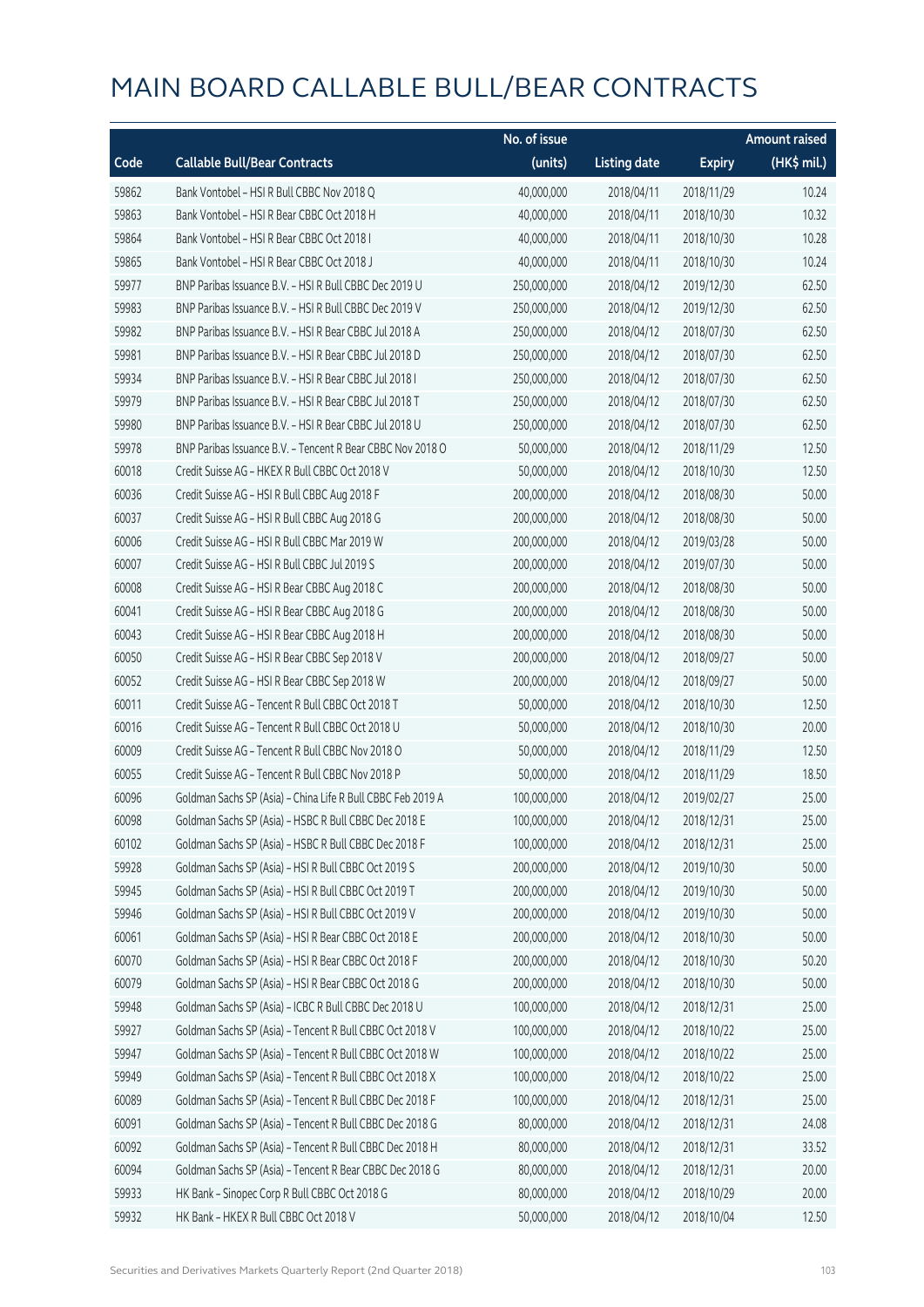|       |                                                           | No. of issue |                     |               | <b>Amount raised</b> |
|-------|-----------------------------------------------------------|--------------|---------------------|---------------|----------------------|
| Code  | <b>Callable Bull/Bear Contracts</b>                       | (units)      | <b>Listing date</b> | <b>Expiry</b> | (HK\$ mil.)          |
| 59939 | HK Bank - HSI R Bull CBBC Dec 2018 D                      | 150,000,000  | 2018/04/12          | 2018/12/28    | 37.50                |
| 59930 | HK Bank - HSI R Bear CBBC Aug 2018 U                      | 150,000,000  | 2018/04/12          | 2018/08/30    | 37.50                |
| 59931 | HK Bank - HSI R Bear CBBC Sep 2018 D                      | 100,000,000  | 2018/04/12          | 2018/09/27    | 25.00                |
| 59929 | HK Bank - Tencent R Bull CBBC Sep 2018 K                  | 60,000,000   | 2018/04/12          | 2018/09/13    | 15.00                |
| 59944 | Macquarie Bank Ltd. - AAC Tech R Bull CBBC Apr 2019 A     | 19,000,000   | 2018/04/12          | 2019/04/15    | 10.07                |
| 59943 | Macquarie Bank Ltd. - BYD Company R Bull CBBC Apr 2019 A  | 40,000,000   | 2018/04/12          | 2019/04/15    | 10.00                |
| 59941 | Macquarie Bank Ltd. - China Mobile R Bull CBBC Oct 2018 A | 40,000,000   | 2018/04/12          | 2018/10/30    | 10.00                |
| 59940 | Macquarie Bank Ltd. - China Mobile R Bull CBBC Nov 2018 A | 40,000,000   | 2018/04/12          | 2018/11/29    | 10.16                |
| 59925 | Macquarie Bank Ltd. - Geely Auto R Bull CBBC Nov 2018 B   | 15,000,000   | 2018/04/12          | 2018/11/29    | 10.17                |
| 59926 | Macquarie Bank Ltd. - Geely Auto R Bull CBBC Nov 2018 C   | 16,000,000   | 2018/04/12          | 2018/11/29    | 10.19                |
| 59942 | Macquarie Bank Ltd. - PetroChina R Bull CBBC Nov 2018 A   | 40,000,000   | 2018/04/12          | 2018/11/29    | 10.00                |
| 59990 | SG Issuer - HKEX R Bull CBBC Nov 2018 T                   | 50,000,000   | 2018/04/12          | 2018/11/19    | 12.50                |
| 59998 | SG Issuer - HSI R Bull CBBC Nov 2019 H                    | 200,000,000  | 2018/04/12          | 2019/11/28    | 50.00                |
| 59999 | SG Issuer - HSI R Bull CBBC Dec 2019 U                    | 200,000,000  | 2018/04/12          | 2019/12/30    | 50.00                |
| 59992 | SG Issuer - HSI R Bear CBBC Sep 2018 B                    | 200,000,000  | 2018/04/12          | 2018/09/27    | 50.00                |
| 59993 | SG Issuer - HSI R Bear CBBC Sep 2018 T                    | 200,000,000  | 2018/04/12          | 2018/09/27    | 50.00                |
| 59994 | SG Issuer - HSI R Bear CBBC Oct 2018 I                    | 200,000,000  | 2018/04/12          | 2018/10/30    | 50.00                |
| 59995 | SG Issuer - HSI R Bear CBBC Oct 2018 J                    | 200,000,000  | 2018/04/12          | 2018/10/30    | 50.00                |
| 59996 | SG Issuer - HSI R Bear CBBC Nov 2018 H                    | 200,000,000  | 2018/04/12          | 2018/11/29    | 50.00                |
| 59997 | SG Issuer - HSI R Bear CBBC Dec 2018 P                    | 200,000,000  | 2018/04/12          | 2018/12/28    | 50.00                |
| 59989 | SG Issuer - Tencent R Bull CBBC Nov 2018 H                | 80,000,000   | 2018/04/12          | 2018/11/30    | 20.00                |
| 59991 | SG Issuer - Tencent R Bull CBBC Dec 2018 Z                | 80,000,000   | 2018/04/12          | 2018/12/03    | 20.00                |
| 59967 | UBS AG - Bank of China R Bull CBBC Dec 2018 A             | 60,000,000   | 2018/04/12          | 2018/12/17    | 15.00                |
| 59963 | UBS AG - BYD Company R Bull CBBC Nov 2018 A               | 40,000,000   | 2018/04/12          | 2018/11/19    | 10.00                |
| 59964 | UBS AG - BYD Company R Bull CBBC Dec 2018 A               | 40,000,000   | 2018/04/12          | 2018/12/03    | 10.00                |
| 59968 | UBS AG - China Life R Bear CBBC Oct 2018 A                | 50,000,000   | 2018/04/12          | 2018/10/22    | 14.25                |
| 59965 | UBS AG - CSOP A50 ETF R Bull CBBC Oct 2018 F              | 50,000,000   | 2018/04/12          | 2018/10/08    | 12.50                |
| 59966 | UBS AG - CSOP A50 ETF R Bull CBBC Oct 2018 G              | 50,000,000   | 2018/04/12          | 2018/10/29    | 12.50                |
| 59961 | UBS AG - Geely Auto R Bull CBBC Oct 2018 A                | 40,000,000   | 2018/04/12          | 2018/10/29    | 10.00                |
| 59962 | UBS AG - Geely Auto R Bull CBBC Nov 2018 B                | 40,000,000   | 2018/04/12          | 2018/11/19    | 10.60                |
| 59952 | UBS AG - HKEX R Bull CBBC Oct 2018 A                      | 50,000,000   | 2018/04/12          | 2018/10/29    | 12.50                |
| 59953 | UBS AG - HKEX R Bull CBBC Nov 2018 J                      | 50,000,000   | 2018/04/12          | 2018/11/05    | 12.50                |
| 59954 | UBS AG - HKEX R Bull CBBC Nov 2018 K                      | 50,000,000   | 2018/04/12          | 2018/11/26    | 14.00                |
| 59969 | UBS AG - HSBC R Bull CBBC Aug 2018 F                      | 50,000,000   | 2018/04/12          | 2018/08/27    | 12.50                |
| 59986 | UBS AG - HSI R Bull CBBC Oct 2019 E                       | 250,000,000  | 2018/04/12          | 2019/10/30    | 62.50                |
| 59988 | UBS AG - HSI R Bull CBBC Oct 2019 O                       | 250,000,000  | 2018/04/12          | 2019/10/30    | 62.50                |
| 59950 | UBS AG - HSI R Bull CBBC Nov 2019 N                       | 250,000,000  | 2018/04/12          | 2019/11/28    | 62.50                |
| 59971 | UBS AG - HSI R Bull CBBC Nov 2019 O                       | 250,000,000  | 2018/04/12          | 2019/11/28    | 62.50                |
| 59972 | UBS AG - HSI R Bull CBBC Nov 2019 P                       | 250,000,000  | 2018/04/12          | 2019/11/28    | 62.50                |
| 59985 | UBS AG - HSI R Bull CBBC Nov 2019 R                       | 250,000,000  | 2018/04/12          | 2019/11/28    | 62.50                |
| 59987 | UBS AG - HSI R Bull CBBC Nov 2019 S                       | 250,000,000  | 2018/04/12          | 2019/11/28    | 62.50                |
| 59970 | UBS AG - HSI R Bull CBBC Dec 2019 J                       | 250,000,000  | 2018/04/12          | 2019/12/30    | 62.50                |
| 59973 | UBS AG - HSI R Bear CBBC Jul 2018 Q                       | 250,000,000  | 2018/04/12          | 2018/07/30    | 62.50                |
| 59975 | UBS AG - HSI R Bear CBBC Jul 2018 X                       | 250,000,000  | 2018/04/12          | 2018/07/30    | 62.50                |
| 59951 | UBS AG - HSI R Bear CBBC Jul 2018 Z                       | 250,000,000  | 2018/04/12          | 2018/07/30    | 62.50                |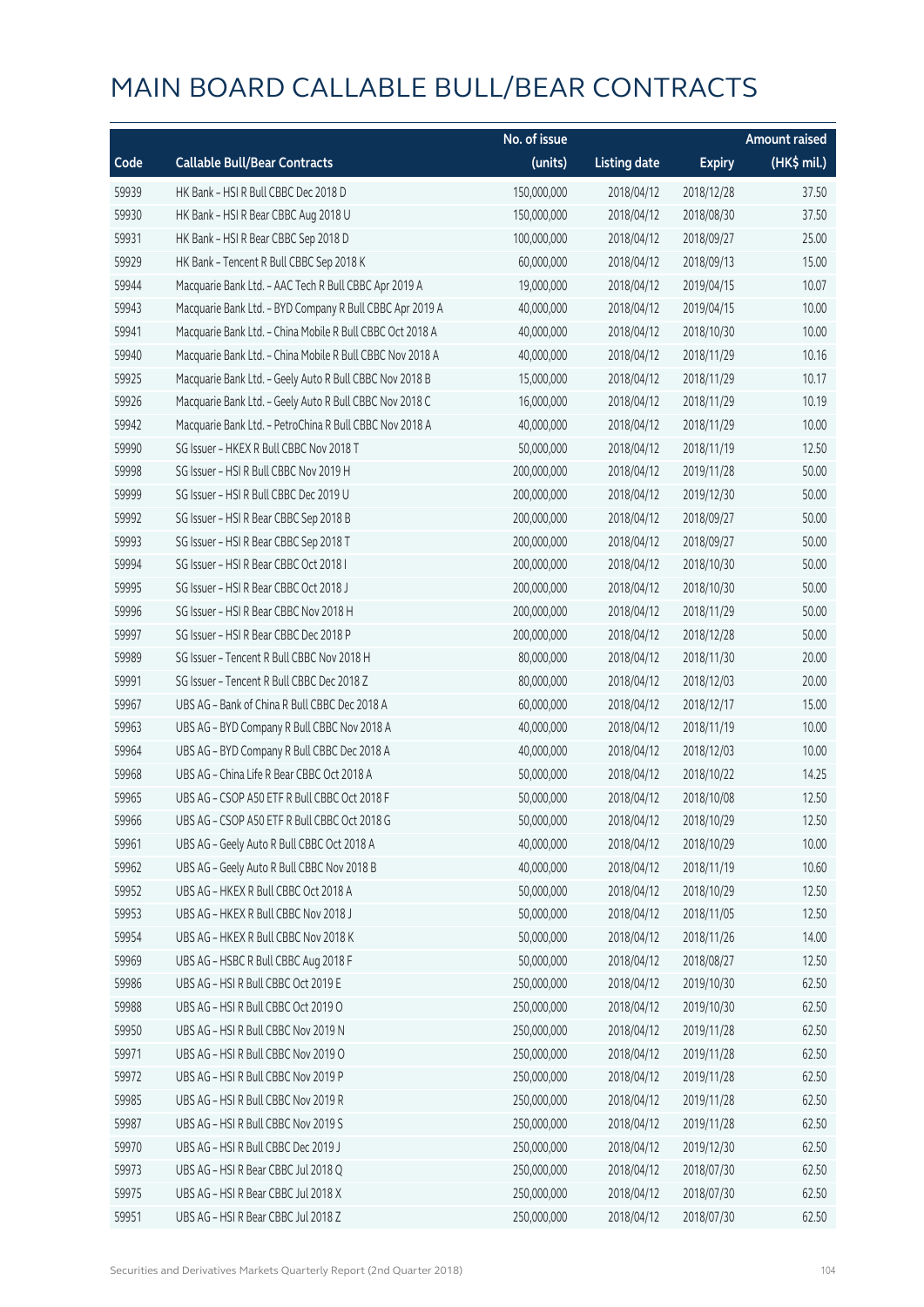|       |                                                          | No. of issue |                     |               | <b>Amount raised</b> |
|-------|----------------------------------------------------------|--------------|---------------------|---------------|----------------------|
| Code  | <b>Callable Bull/Bear Contracts</b>                      | (units)      | <b>Listing date</b> | <b>Expiry</b> | (HK\$ mil.)          |
| 59974 | UBS AG - HSI R Bear CBBC Aug 2018 W                      | 250,000,000  | 2018/04/12          | 2018/08/30    | 62.50                |
| 59976 | UBS AG - HSI R Bear CBBC Aug 2018 X                      | 250,000,000  | 2018/04/12          | 2018/08/30    | 62.50                |
| 59958 | UBS AG - Ping An R Bull CBBC Oct 2018 T                  | 80,000,000   | 2018/04/12          | 2018/10/10    | 20.00                |
| 59959 | UBS AG - Ping An R Bull CBBC Nov 2018 Q                  | 80,000,000   | 2018/04/12          | 2018/11/12    | 20.00                |
| 59960 | UBS AG - Ping An R Bull CBBC Dec 2018 E                  | 80,000,000   | 2018/04/12          | 2018/12/03    | 20.00                |
| 59955 | UBS AG - Tencent R Bull CBBC Aug 2018 U                  | 30,000,000   | 2018/04/12          | 2018/08/08    | 10.20                |
| 59956 | UBS AG - Tencent R Bull CBBC Aug 2018 V                  | 30,000,000   | 2018/04/12          | 2018/08/15    | 10.20                |
| 59957 | UBS AG - Tencent R Bull CBBC Aug 2018 W                  | 30,000,000   | 2018/04/12          | 2018/08/29    | 13.80                |
| 59984 | UBS AG - Tencent R Bull CBBC Aug 2018 X                  | 30,000,000   | 2018/04/12          | 2018/08/20    | 10.20                |
| 59935 | Bank Vontobel - HSI R Bull CBBC Nov 2018 R               | 100,000,000  | 2018/04/12          | 2018/11/29    | 25.20                |
| 59936 | Bank Vontobel - HSI R Bull CBBC Nov 2018 S               | 100,000,000  | 2018/04/12          | 2018/11/29    | 25.80                |
| 59937 | Bank Vontobel - HSI R Bear CBBC Oct 2018 K               | 100,000,000  | 2018/04/12          | 2018/10/30    | 26.10                |
| 59938 | Bank Vontobel - HSI R Bear CBBC Oct 2018 L               | 100,000,000  | 2018/04/12          | 2018/10/30    | 25.30                |
| 60483 | Credit Suisse AG - Sinopec Corp R Bull CBBC Dec 2018 B   | 60,000,000   | 2018/04/13          | 2018/12/11    | 15.00                |
| 60482 | Credit Suisse AG - HKEX R Bear CBBC Dec 2018 A           | 50,000,000   | 2018/04/13          | 2018/12/11    | 12.50                |
| 60496 | Credit Suisse AG - HSBC R Bull CBBC Nov 2018 E           | 80,000,000   | 2018/04/13          | 2018/11/28    | 20.00                |
| 60491 | Credit Suisse AG - HSBC R Bull CBBC Dec 2018 B           | 80,000,000   | 2018/04/13          | 2018/12/12    | 20.00                |
| 60480 | Credit Suisse AG - HSI R Bull CBBC Mar 2019 X            | 200,000,000  | 2018/04/13          | 2019/03/28    | 50.00                |
| 60481 | Credit Suisse AG - HSI R Bull CBBC Aug 2019 A            | 200,000,000  | 2018/04/13          | 2019/08/29    | 50.00                |
| 60479 | Credit Suisse AG - HSI R Bull CBBC Sep 2019 G            | 200,000,000  | 2018/04/13          | 2019/09/27    | 50.00                |
| 60465 | Credit Suisse AG - HSI R Bear CBBC Aug 2018 N            | 200,000,000  | 2018/04/13          | 2018/08/30    | 50.00                |
| 60475 | Credit Suisse AG - HSI R Bear CBBC Aug 2018 P            | 200,000,000  | 2018/04/13          | 2018/08/30    | 50.00                |
| 60457 | Credit Suisse AG - HSI R Bear CBBC Sep 2018 X            | 200,000,000  | 2018/04/13          | 2018/09/27    | 50.00                |
| 60473 | Credit Suisse AG - HSI R Bear CBBC Sep 2018 Y            | 200,000,000  | 2018/04/13          | 2018/09/27    | 50.00                |
| 60489 | Credit Suisse AG - Tencent R Bull CBBC Sep 2018 D        | 50,000,000   | 2018/04/13          | 2018/09/28    | 12.50                |
| 60486 | Credit Suisse AG - Tencent R Bear CBBC Nov 2018 B        | 50,000,000   | 2018/04/13          | 2018/11/29    | 12.50                |
| 60302 | Bank of East Asia - HSBC R Bull CBBC Nov 2018 C          | 60,000,000   | 2018/04/13          | 2018/11/06    | 15.00                |
| 60310 | Bank of East Asia - Ping An R Bull CBBC Nov 2018 J       | 120,000,000  | 2018/04/13          | 2018/11/06    | 30.00                |
| 60317 | Bank of East Asia - Ping An R Bear CBBC Nov 2018 B       | 40,000,000   | 2018/04/13          | 2018/11/06    | 10.00                |
| 60305 | Bank of East Asia - Sunny Optical R Bull CBBC Nov 2018 B | 40,000,000   | 2018/04/13          | 2018/11/06    | 10.00                |
| 60293 | Bank of East Asia - Tencent R Bull CBBC Nov 2018 U       | 30,000,000   | 2018/04/13          | 2018/11/06    | 10.50                |
| 60299 | Bank of East Asia - Tencent R Bull CBBC Nov 2018 V       | 30,000,000   | 2018/04/13          | 2018/11/06    | 10.50                |
| 60301 | Bank of East Asia - Tencent R Bear CBBC Nov 2018 C       | 30,000,000   | 2018/04/13          | 2018/11/06    | 18.00                |
| 60194 | Goldman Sachs SP (Asia) - HKEX R Bull CBBC Oct 2018 W    | 100,000,000  | 2018/04/13          | 2018/10/30    | 25.00                |
| 60176 | Goldman Sachs SP (Asia) - HSI R Bull CBBC Jan 2020 M     | 200,000,000  | 2018/04/13          | 2020/01/30    | 50.00                |
| 60181 | Goldman Sachs SP (Asia) - HSI R Bull CBBC Jan 2020 N     | 200,000,000  | 2018/04/13          | 2020/01/30    | 50.00                |
| 60137 | Goldman Sachs SP (Asia) - HSI R Bear CBBC Jul 2018 S     | 200,000,000  | 2018/04/13          | 2018/07/30    | 50.00                |
| 60174 | Goldman Sachs SP (Asia) - HSI R Bear CBBC Sep 2018 J     | 200,000,000  | 2018/04/13          | 2018/09/27    | 50.00                |
| 60685 | Goldman Sachs SP (Asia) - HSI R Bear CBBC Sep 2018 P     | 200,000,000  | 2018/04/13          | 2018/09/27    | 50.00                |
| 60112 | HK Bank - CSOP A50 ETF R Bear CBBC Sep 2018 A            | 40,000,000   | 2018/04/13          | 2018/09/03    | 10.00                |
| 60113 | HK Bank - A50 China R Bull CBBC Oct 2018 I               | 50,000,000   | 2018/04/13          | 2018/10/15    | 12.50                |
| 60111 | HK Bank - Geely Auto R Bear CBBC Oct 2018 F              | 40,000,000   | 2018/04/13          | 2018/10/08    | 10.00                |
| 60115 | HK Bank - HSI R Bull CBBC Dec 2018 X                     | 100,000,000  | 2018/04/13          | 2018/12/28    | 25.00                |
| 60117 | HK Bank - HSI R Bear CBBC Aug 2018 V                     | 100,000,000  | 2018/04/13          | 2018/08/30    | 25.00                |
| 60114 | HK Bank - Tencent R Bull CBBC Oct 2018 V                 | 60,000,000   | 2018/04/13          | 2018/10/04    | 15.00                |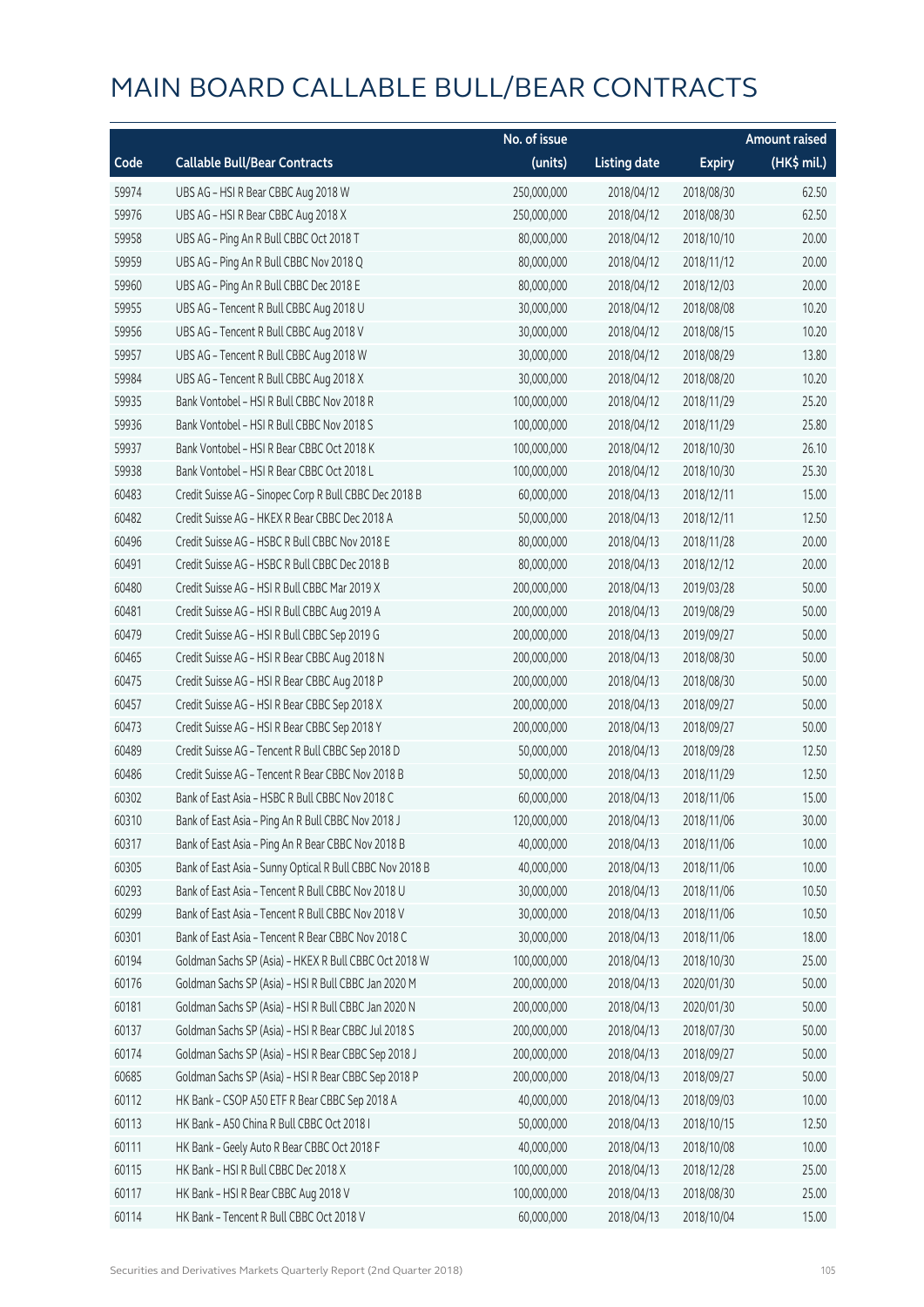|       |                                                         | No. of issue |                     |               | <b>Amount raised</b> |
|-------|---------------------------------------------------------|--------------|---------------------|---------------|----------------------|
| Code  | <b>Callable Bull/Bear Contracts</b>                     | (units)      | <b>Listing date</b> | <b>Expiry</b> | (HK\$ mil.)          |
| 60554 | J P Morgan SP BV - AAC Tech R Bear CBBC Jul 2018 A      | 40,000,000   | 2018/04/13          | 2018/07/20    | 10.00                |
| 60439 | JP Morgan SP BV - HSIR Bull CBBC Oct 2019 T             | 200,000,000  | 2018/04/13          | 2019/10/30    | 50.00                |
| 60428 | J P Morgan SP BV - HSI R Bull CBBC Nov 2019 T           | 200,000,000  | 2018/04/13          | 2019/11/28    | 50.00                |
| 60424 | J P Morgan SP BV - HSI R Bull CBBC Dec 2019 E           | 200,000,000  | 2018/04/13          | 2019/12/30    | 50.00                |
| 60340 | J P Morgan SP BV - HSI R Bear CBBC Jul 2018 L           | 200,000,000  | 2018/04/13          | 2018/07/30    | 50.00                |
| 60343 | J P Morgan SP BV - HSI R Bear CBBC Jul 2018 M           | 200,000,000  | 2018/04/13          | 2018/07/30    | 50.00                |
| 60348 | J P Morgan SP BV - HSI R Bear CBBC Aug 2018 D           | 200,000,000  | 2018/04/13          | 2018/08/30    | 50.00                |
| 60345 | J P Morgan SP BV - HSI R Bear CBBC Aug 2018 K           | 200,000,000  | 2018/04/13          | 2018/08/30    | 50.00                |
| 60369 | J P Morgan SP BV - HSI R Bear CBBC Sep 2018 A           | 200,000,000  | 2018/04/13          | 2018/09/27    | 50.00                |
| 60392 | J P Morgan SP BV - HSI R Bear CBBC Sep 2018 B           | 200,000,000  | 2018/04/13          | 2018/09/27    | 50.00                |
| 60410 | J P Morgan SP BV - HSI R Bear CBBC Sep 2018 C           | 200,000,000  | 2018/04/13          | 2018/09/27    | 50.00                |
| 60540 | J P Morgan SP BV - Ping An R Bull CBBC Jul 2018 G       | 100,000,000  | 2018/04/13          | 2018/07/20    | 25.00                |
| 60707 | J P Morgan SP BV - Ping An R Bull CBBC Aug 2018 G       | 100,000,000  | 2018/04/13          | 2018/08/17    | 25.00                |
| 60717 | J P Morgan SP BV - Ping An R Bull CBBC Aug 2018 H       | 100,000,000  | 2018/04/13          | 2018/08/10    | 25.00                |
| 60558 | J P Morgan SP BV - Sunny Optical R Bear CBBC Jul 2018 C | 40,000,000   | 2018/04/13          | 2018/07/20    | 10.00                |
| 60504 | J P Morgan SP BV - Tencent R Bull CBBC Jul 2018 H       | 50,000,000   | 2018/04/13          | 2018/07/20    | 12.50                |
| 60505 | JP Morgan SP BV - Tencent R Bull CBBC Jul 2018 J        | 50,000,000   | 2018/04/13          | 2018/07/20    | 12.50                |
| 60506 | JP Morgan SP BV - Tencent R Bull CBBC Jul 2018 K        | 50,000,000   | 2018/04/13          | 2018/07/20    | 12.50                |
| 60507 | J P Morgan SP BV - Tencent R Bull CBBC Jul 2018 L       | 50,000,000   | 2018/04/13          | 2018/07/20    | 16.50                |
| 60514 | J P Morgan SP BV - Tencent R Bull CBBC Jul 2018 M       | 50,000,000   | 2018/04/13          | 2018/07/20    | 19.50                |
| 60520 | J P Morgan SP BV - Tencent R Bear CBBC Jul 2018 V       | 50,000,000   | 2018/04/13          | 2018/07/20    | 12.50                |
| 60523 | J P Morgan SP BV - Tencent R Bear CBBC Jul 2018 W       | 50,000,000   | 2018/04/13          | 2018/07/20    | 12.50                |
| 60285 | Macquarie Bank Ltd. - China Life R Bull CBBC Oct 2018 B | 20,000,000   | 2018/04/13          | 2018/10/30    | 11.70                |
| 60286 | Macquarie Bank Ltd. - China Life R Bull CBBC Oct 2018 C | 20,000,000   | 2018/04/13          | 2018/10/30    | 11.10                |
| 60278 | Macquarie Bank Ltd. - China Life R Bear CBBC Oct 2018 A | 15,000,000   | 2018/04/13          | 2018/10/30    | 10.41                |
| 60261 | Macquarie Bank Ltd. - Tencent R Bull CBBC Nov 2018 A    | 11,300,000   | 2018/04/13          | 2018/11/30    | 10.01                |
| 60593 | SG Issuer - AAC Tech R Bull CBBC Jan 2019 A             | 40,000,000   | 2018/04/13          | 2019/01/30    | 10.00                |
| 60564 | SG Issuer - China Mobile R Bull CBBC Feb 2019 A         | 100,000,000  | 2018/04/13          | 2019/02/27    | 25.00                |
| 60569 | SG Issuer - China Mobile R Bull CBBC Mar 2019 A         | 100,000,000  | 2018/04/13          | 2019/03/28    | 25.00                |
| 60562 | SG Issuer - China Mobile R Bear CBBC Oct 2018 A         | 100,000,000  | 2018/04/13          | 2018/10/30    | 25.00                |
| 60613 | SG Issuer - CNOOC R Bull CBBC Mar 2019 A                | 40,000,000   | 2018/04/13          | 2019/03/28    | 10.00                |
| 60594 | SG Issuer - Sinopec Corp R Bull CBBC Jan 2019 A         | 40,000,000   | 2018/04/13          | 2019/01/30    | 10.00                |
| 60604 | SG Issuer - Sinopec Corp R Bull CBBC Feb 2019 A         | 40,000,000   | 2018/04/13          | 2019/02/27    | 10.00                |
| 60626 | SG Issuer - HKEX R Bull CBBC Aug 2018 F                 | 50,000,000   | 2018/04/13          | 2018/08/29    | 12.50                |
| 60627 | SG Issuer - HKEX R Bull CBBC Sep 2018 L                 | 50,000,000   | 2018/04/13          | 2018/09/26    | 12.50                |
| 60573 | SG Issuer - HKEX R Bear CBBC Sep 2018 H                 | 50,000,000   | 2018/04/13          | 2018/09/27    | 12.50                |
| 60588 | SG Issuer - HSI R Bull CBBC Nov 2019 I                  | 200,000,000  | 2018/04/13          | 2019/11/28    | 50.00                |
| 60585 | SG Issuer - HSI R Bull CBBC Nov 2019 T                  | 200,000,000  | 2018/04/13          | 2019/11/28    | 50.00                |
| 60590 | SG Issuer - HSI R Bull CBBC Dec 2019 W                  | 200,000,000  | 2018/04/13          | 2019/12/30    | 50.00                |
| 60582 | SG Issuer - HSI R Bear CBBC Nov 2018 I                  | 200,000,000  | 2018/04/13          | 2018/11/29    | 50.00                |
| 60583 | SG Issuer - HSI R Bear CBBC Dec 2018 Q                  | 200,000,000  | 2018/04/13          | 2018/12/28    | 50.00                |
| 60629 | SG Issuer - Ping An R Bull CBBC Feb 2019 A              | 100,000,000  | 2018/04/13          | 2019/02/27    | 25.00                |
| 60639 | SG Issuer - Ping An R Bull CBBC Mar 2019 A              | 100,000,000  | 2018/04/13          | 2019/03/28    | 25.00                |
| 60577 | SG Issuer - Ping An R Bear CBBC Nov 2018 E              | 100,000,000  | 2018/04/13          | 2018/11/29    | 25.00                |
| 60645 | SG Issuer - Sunny Optical R Bull CBBC Nov 2018 E        | 40,000,000   | 2018/04/13          | 2018/11/29    | 10.00                |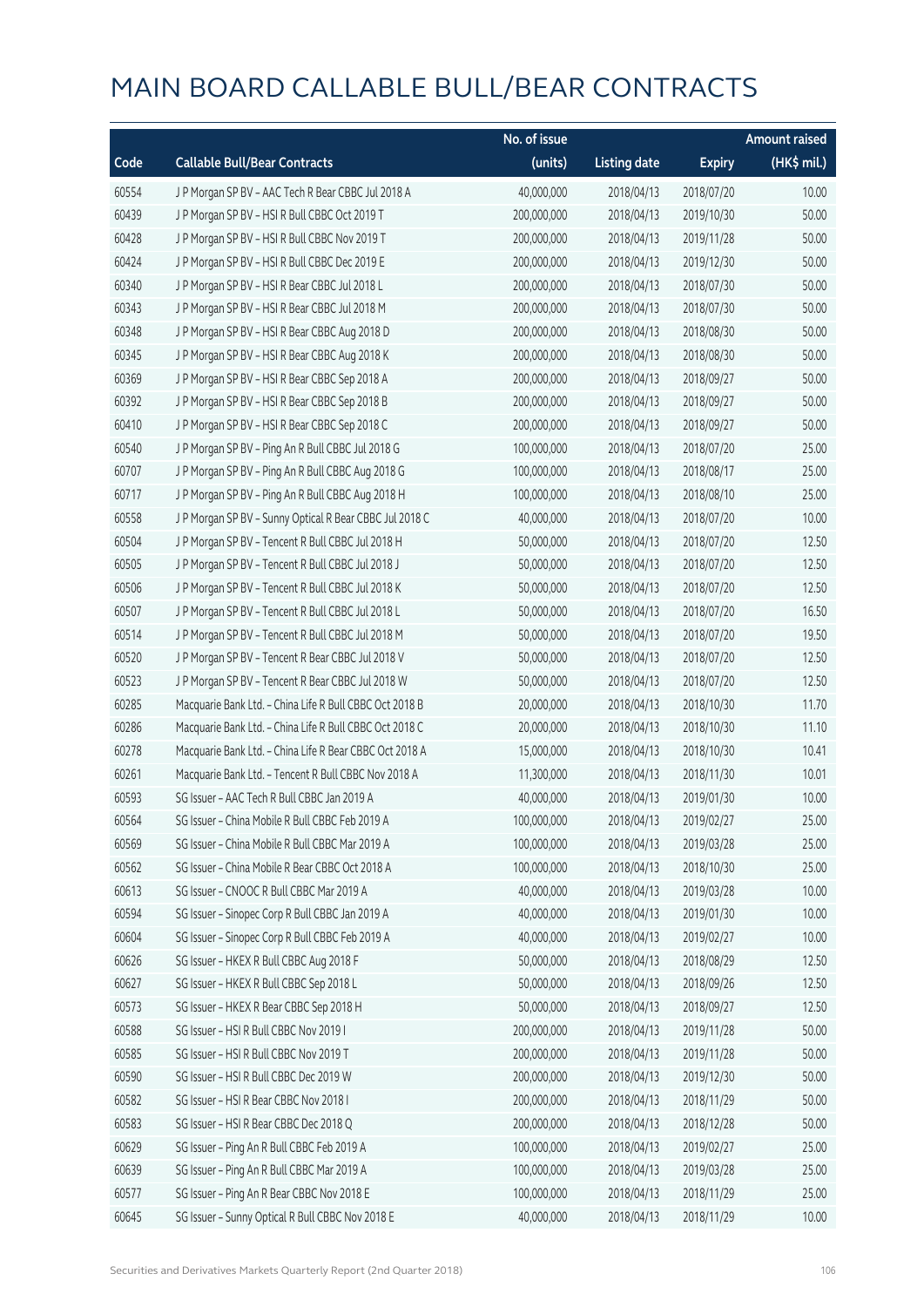|       |                                                               | No. of issue |                     |               | <b>Amount raised</b> |
|-------|---------------------------------------------------------------|--------------|---------------------|---------------|----------------------|
| Code  | <b>Callable Bull/Bear Contracts</b>                           | (units)      | <b>Listing date</b> | <b>Expiry</b> | (HK\$ mil.)          |
| 60649 | SG Issuer - Tencent R Bull CBBC Aug 2018 T                    | 80,000,000   | 2018/04/13          | 2018/08/30    | 20.00                |
| 60652 | SG Issuer - Tencent R Bull CBBC Sep 2018 A                    | 80,000,000   | 2018/04/13          | 2018/09/27    | 20.00                |
| 60580 | SG Issuer - Tencent R Bear CBBC Aug 2018 M                    | 80,000,000   | 2018/04/13          | 2018/08/28    | 20.00                |
| 60339 | UBS AG - HSI R Bull CBBC Dec 2019 A                           | 250,000,000  | 2018/04/13          | 2019/12/30    | 62.50                |
| 60335 | UBS AG - HSI R Bull CBBC Dec 2019 K                           | 250,000,000  | 2018/04/13          | 2019/12/30    | 62.50                |
| 60318 | UBS AG - HSI R Bear CBBC Aug 2018 N                           | 250,000,000  | 2018/04/13          | 2018/08/30    | 62.50                |
| 60321 | UBS AG - HSI R Bear CBBC Sep 2018 L                           | 250,000,000  | 2018/04/13          | 2018/09/27    | 62.50                |
| 60334 | UBS AG - HSI R Bear CBBC Sep 2018 M                           | 250,000,000  | 2018/04/13          | 2018/09/27    | 62.50                |
| 60211 | Bank Vontobel - HSI R Bull CBBC Nov 2018 T                    | 100,000,000  | 2018/04/13          | 2018/11/29    | 25.30                |
| 60103 | Bank Vontobel - HSI R Bear CBBC Oct 2018 M                    | 100,000,000  | 2018/04/13          | 2018/10/30    | 25.20                |
| 60206 | Bank Vontobel - HSI R Bear CBBC Oct 2018 N                    | 100,000,000  | 2018/04/13          | 2018/10/30    | 25.50                |
| 60204 | Bank Vontobel - Tencent R Bull CBBC Sep 2018 Q                | 40,000,000   | 2018/04/13          | 2018/09/26    | 24.28                |
| 60234 | Bank Vontobel - Tencent R Bull CBBC Sep 2018 R                | 40,000,000   | 2018/04/13          | 2018/09/28    | 10.92                |
| 60260 | Bank Vontobel - Tencent R Bull CBBC Sep 2018 S                | 40,000,000   | 2018/04/13          | 2018/09/27    | 10.36                |
| 60220 | Bank Vontobel - Tencent R Bear CBBC Jul 2018 Q                | 40,000,000   | 2018/04/13          | 2018/07/27    | 10.32                |
| 60719 | BNP Paribas Issuance B.V. - CC Bank R Bear CBBC Nov 2018 R    | 100,000,000  | 2018/04/16          | 2018/11/29    | 25.00                |
| 60738 | BNP Paribas Issuance B.V. - CSOP A50 ETF R Bull CBBC Nov 18 A | 60,000,000   | 2018/04/16          | 2018/11/29    | 15.00                |
| 60739 | BNP Paribas Issuance B.V. - Galaxy Ent R Bull CBBC Nov 2018 B | 150,000,000  | 2018/04/16          | 2018/11/29    | 37.50                |
| 60747 | BNP Paribas Issuance B.V. - HKEX R Bull CBBC Aug 2018 G       | 50,000,000   | 2018/04/16          | 2018/08/30    | 12.50                |
| 60767 | BNP Paribas Issuance B.V. - HKEX R Bear CBBC Jul 2018 S       | 50,000,000   | 2018/04/16          | 2018/07/30    | 12.50                |
| 60740 | BNP Paribas Issuance B.V. - HSBC R Bull CBBC Nov 2018 B       | 150,000,000  | 2018/04/16          | 2018/11/29    | 37.50                |
| 60746 | BNP Paribas Issuance B.V. - HSBC R Bear CBBC Sep 2018 E       | 150,000,000  | 2018/04/16          | 2018/09/27    | 37.50                |
| 60973 | BNP Paribas Issuance B.V. - HSI R Bull CBBC Dec 2019 W        | 250,000,000  | 2018/04/16          | 2019/12/30    | 62.50                |
| 60976 | BNP Paribas Issuance B.V. - HSI R Bull CBBC Dec 2019 X        | 250,000,000  | 2018/04/16          | 2019/12/30    | 62.50                |
| 60982 | BNP Paribas Issuance B.V. - HSI R Bull CBBC Dec 2019 Y        | 250,000,000  | 2018/04/16          | 2019/12/30    | 62.50                |
| 60967 | BNP Paribas Issuance B.V. - HSI R Bear CBBC Jul 2018 B        | 250,000,000  | 2018/04/16          | 2018/07/30    | 62.50                |
| 60968 | BNP Paribas Issuance B.V. - HSI R Bear CBBC Jul 2018 Q        | 250,000,000  | 2018/04/16          | 2018/07/30    | 62.50                |
| 60768 | BNP Paribas Issuance B.V. - HSI R Bear CBBC Jul 2018 S        | 250,000,000  | 2018/04/16          | 2018/07/30    | 62.50                |
| 61255 | Credit Suisse AG - BYD Company R Bull CBBC Nov 2018 E         | 50,000,000   | 2018/04/16          | 2018/11/28    | 12.50                |
| 61251 | Credit Suisse AG - Geely Auto R Bull CBBC Oct 2018 C          | 40,000,000   | 2018/04/16          | 2018/10/29    | 10.00                |
| 61250 | Credit Suisse AG - HSBC R Bull CBBC Nov 2018 F                | 80,000,000   | 2018/04/16          | 2018/11/30    | 20.00                |
| 61244 | Credit Suisse AG - HSI R Bull CBBC Feb 2019 F                 | 200,000,000  | 2018/04/16          | 2019/02/27    | 50.00                |
| 61205 | Credit Suisse AG - HSI R Bull CBBC Jul 2019 T                 | 200,000,000  | 2018/04/16          | 2019/07/30    | 50.00                |
| 61236 | Credit Suisse AG - HSI R Bull CBBC Jul 2019 U                 | 200,000,000  | 2018/04/16          | 2019/07/30    | 50.00                |
| 61228 | Credit Suisse AG - HSI R Bull CBBC Aug 2019 B                 | 200,000,000  | 2018/04/16          | 2019/08/29    | 50.00                |
| 61177 | Credit Suisse AG - HSI R Bull CBBC Sep 2019 A                 | 200,000,000  | 2018/04/16          | 2019/09/27    | 50.00                |
| 61217 | Credit Suisse AG - HSI R Bear CBBC Aug 2018 M                 | 200,000,000  | 2018/04/16          | 2018/08/30    | 50.00                |
| 61222 | Credit Suisse AG - HSI R Bear CBBC Aug 2018 Q                 | 200,000,000  | 2018/04/16          | 2018/08/30    | 50.00                |
| 61169 | Credit Suisse AG - HSI R Bear CBBC Aug 2018 U                 | 200,000,000  | 2018/04/16          | 2018/08/30    | 50.00                |
| 61216 | Credit Suisse AG - HSI R Bear CBBC Sep 2018 F                 | 200,000,000  | 2018/04/16          | 2018/09/27    | 50.00                |
| 61165 | Credit Suisse AG - HSI R Bear CBBC Sep 2018 Z                 | 200,000,000  | 2018/04/16          | 2018/09/27    | 50.00                |
| 61260 | Credit Suisse AG - Ping An R Bull CBBC Dec 2018 F             | 80,000,000   | 2018/04/16          | 2018/12/05    | 20.00                |
| 61254 | Credit Suisse AG - Tencent R Bull CBBC Dec 2018 E             | 50,000,000   | 2018/04/16          | 2018/12/05    | 12.50                |
| 61380 | Goldman Sachs SP (Asia) - CC Bank R Bull CBBC Dec 2018 Q      | 100,000,000  | 2018/04/16          | 2018/12/31    | 25.00                |
| 61357 | Goldman Sachs SP (Asia) - CSOP A50 ETF R Bull CBBC Nov 2018 L | 100,000,000  | 2018/04/16          | 2018/11/30    | 25.00                |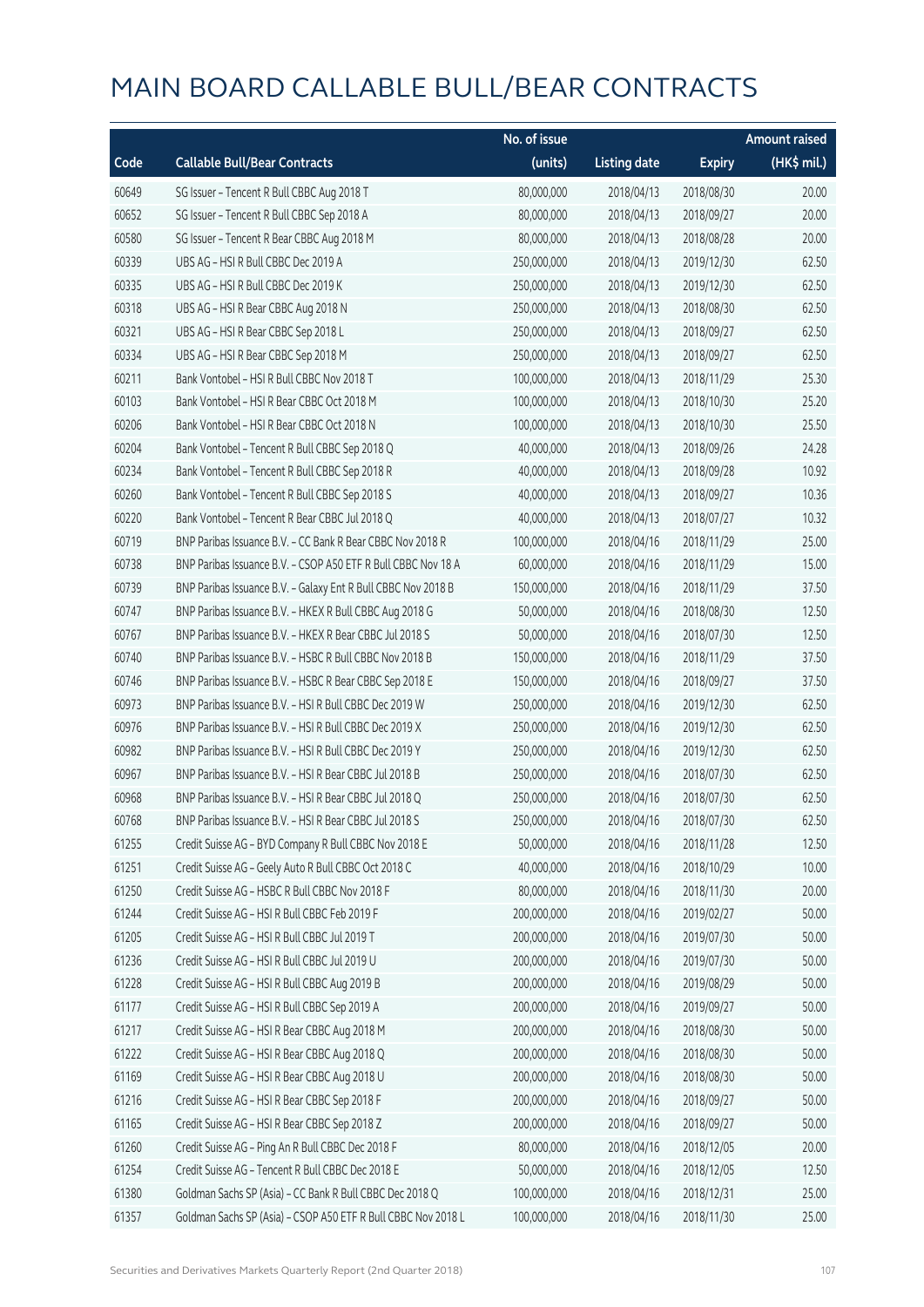|       |                                                          | No. of issue |                     |               | <b>Amount raised</b>  |
|-------|----------------------------------------------------------|--------------|---------------------|---------------|-----------------------|
| Code  | <b>Callable Bull/Bear Contracts</b>                      | (units)      | <b>Listing date</b> | <b>Expiry</b> | $(HK\frac{1}{2}mil.)$ |
| 60943 | Goldman Sachs SP (Asia) - HKEX R Bull CBBC Oct 2018 X    | 100,000,000  | 2018/04/16          | 2018/10/30    | 25.00                 |
| 61359 | Goldman Sachs SP (Asia) - HSBC R Bull CBBC Dec 2018 G    | 100,000,000  | 2018/04/16          | 2018/12/31    | 25.00                 |
| 61364 | Goldman Sachs SP (Asia) - HSBC R Bull CBBC Dec 2018 H    | 100,000,000  | 2018/04/16          | 2018/12/31    | 25.00                 |
| 60941 | Goldman Sachs SP (Asia) - HSI R Bull CBBC Nov 2019 C     | 200,000,000  | 2018/04/16          | 2019/11/28    | 50.00                 |
| 61354 | Goldman Sachs SP (Asia) - HSI R Bull CBBC Nov 2019 P     | 200,000,000  | 2018/04/16          | 2019/11/28    | 50.00                 |
| 60940 | Goldman Sachs SP (Asia) - HSI R Bull CBBC Nov 2019 Y     | 200,000,000  | 2018/04/16          | 2019/11/28    | 50.00                 |
| 60778 | Goldman Sachs SP (Asia) - HSI R Bear CBBC Aug 2018 M     | 200,000,000  | 2018/04/16          | 2018/08/30    | 50.00                 |
| 60801 | Goldman Sachs SP (Asia) - HSI R Bear CBBC Aug 2018 N     | 200,000,000  | 2018/04/16          | 2018/08/30    | 50.00                 |
| 60950 | Goldman Sachs SP (Asia) - Tencent R Bull CBBC Oct 2018 Y | 100,000,000  | 2018/04/16          | 2018/10/30    | 25.00                 |
| 60953 | Goldman Sachs SP (Asia) - Tencent R Bull CBBC Oct 2018 Z | 100,000,000  | 2018/04/16          | 2018/10/30    | 25.00                 |
| 60827 | HK Bank - China Mobile R Bull CBBC Oct 2018 L            | 50,000,000   | 2018/04/16          | 2018/10/08    | 12.50                 |
| 60896 | HK Bank - China Life R Bull CBBC Sep 2018 D              | 40,000,000   | 2018/04/16          | 2018/09/24    | 10.00                 |
| 60917 | HK Bank - Sinopec Corp R Bull CBBC Oct 2018 H            | 80,000,000   | 2018/04/16          | 2018/10/11    | 20.00                 |
| 60881 | HK Bank - Geely Auto R Bull CBBC Oct 2018 C              | 40,000,000   | 2018/04/16          | 2018/10/02    | 10.00                 |
| 60866 | HK Bank - HKEX R Bull CBBC Oct 2018 X                    | 50,000,000   | 2018/04/16          | 2018/10/11    | 12.50                 |
| 60871 | HK Bank - HSI R Bull CBBC Dec 2018 E                     | 150,000,000  | 2018/04/16          | 2018/12/28    | 37.50                 |
| 60877 | HK Bank - HSI R Bear CBBC Aug 2018 W                     | 150,000,000  | 2018/04/16          | 2018/08/30    | 37.50                 |
| 60845 | HK Bank - NCI R Bull CBBC Dec 2018 A                     | 40,000,000   | 2018/04/16          | 2018/12/17    | 10.00                 |
| 60919 | HK Bank - Sunny Optical R Bull CBBC Sep 2018 H           | 40,000,000   | 2018/04/16          | 2018/09/17    | 10.00                 |
| 61155 | J P Morgan SP BV - HKEX R Bull CBBC Jul 2018 K           | 40,000,000   | 2018/04/16          | 2018/07/20    | 10.00                 |
| 61156 | J P Morgan SP BV - HKEX R Bull CBBC Jul 2018 L           | 40,000,000   | 2018/04/16          | 2018/07/20    | 10.00                 |
| 61160 | J P Morgan SP BV - HSBC R Bull CBBC Aug 2018 E           | 100,000,000  | 2018/04/16          | 2018/08/17    | 25.00                 |
| 61130 | J P Morgan SP BV - HSI R Bull CBBC Oct 2019 U            | 200,000,000  | 2018/04/16          | 2019/10/30    | 50.00                 |
| 61137 | J P Morgan SP BV - HSI R Bull CBBC Nov 2019 F            | 200,000,000  | 2018/04/16          | 2019/11/28    | 50.00                 |
| 61126 | J P Morgan SP BV - HSI R Bull CBBC Nov 2019 U            | 200,000,000  | 2018/04/16          | 2019/11/28    | 50.00                 |
| 61125 | J P Morgan SP BV - HSI R Bull CBBC Dec 2019 G            | 200,000,000  | 2018/04/16          | 2019/12/30    | 50.00                 |
| 61133 | J P Morgan SP BV - HSI R Bull CBBC Dec 2019 H            | 200,000,000  | 2018/04/16          | 2019/12/30    | 50.00                 |
| 61124 | J P Morgan SP BV - HSI R Bear CBBC Aug 2018 Q            | 200,000,000  | 2018/04/16          | 2018/08/30    | 50.00                 |
| 61119 | J P Morgan SP BV - HSI R Bear CBBC Aug 2018 S            | 200,000,000  | 2018/04/16          | 2018/08/30    | 50.00                 |
| 61120 | J P Morgan SP BV - HSI R Bear CBBC Sep 2018 D            | 200,000,000  | 2018/04/16          | 2018/09/27    | 50.00                 |
| 61121 | J P Morgan SP BV - HSI R Bear CBBC Sep 2018 E            | 200,000,000  | 2018/04/16          | 2018/09/27    | 50.00                 |
| 61122 | J P Morgan SP BV - HSI R Bear CBBC Sep 2018 F            | 200,000,000  | 2018/04/16          | 2018/09/27    | 50.00                 |
| 61157 | J P Morgan SP BV - Ping An R Bull CBBC Aug 2018 I        | 100,000,000  | 2018/04/16          | 2018/08/17    | 25.00                 |
| 61140 | J P Morgan SP BV - Tencent R Bull CBBC Jul 2018 N        | 50,000,000   | 2018/04/16          | 2018/07/20    | 12.50                 |
| 61146 | J P Morgan SP BV - Tencent R Bull CBBC Jul 2018 O        | 50,000,000   | 2018/04/16          | 2018/07/20    | 12.50                 |
| 61147 | J P Morgan SP BV - Tencent R Bull CBBC Jul 2018 P        | 50,000,000   | 2018/04/16          | 2018/07/20    | 12.50                 |
| 61152 | J P Morgan SP BV - Tencent R Bull CBBC Jul 2018 Q        | 50,000,000   | 2018/04/16          | 2018/07/20    | 14.25                 |
| 60921 | Macquarie Bank Ltd. - Tencent R Bull CBBC Nov 2018 B     | 11,700,000   | 2018/04/16          | 2018/11/30    | 10.11                 |
| 61312 | SG Issuer - Geely Auto R Bull CBBC Oct 2018 F            | 40,000,000   | 2018/04/16          | 2018/10/22    | 10.00                 |
| 61319 | SG Issuer - HKEX R Bull CBBC Jul 2018 A                  | 50,000,000   | 2018/04/16          | 2018/07/23    | 12.50                 |
| 61326 | SG Issuer - HSBC R Bull CBBC Nov 2018 R                  | 100,000,000  | 2018/04/16          | 2018/11/19    | 25.00                 |
| 61304 | SG Issuer - HSI R Bull CBBC Oct 2019 Q                   | 200,000,000  | 2018/04/16          | 2019/10/30    | 50.00                 |
| 61346 | SG Issuer - HSI R Bull CBBC Oct 2019 T                   | 200,000,000  | 2018/04/16          | 2019/10/30    | 50.00                 |
| 61309 | SG Issuer - HSI R Bull CBBC Nov 2019 J                   | 200,000,000  | 2018/04/16          | 2019/11/28    | 50.00                 |
| 61353 | SG Issuer - HSI R Bull CBBC Nov 2019 M                   | 200,000,000  | 2018/04/16          | 2019/11/28    | 50.00                 |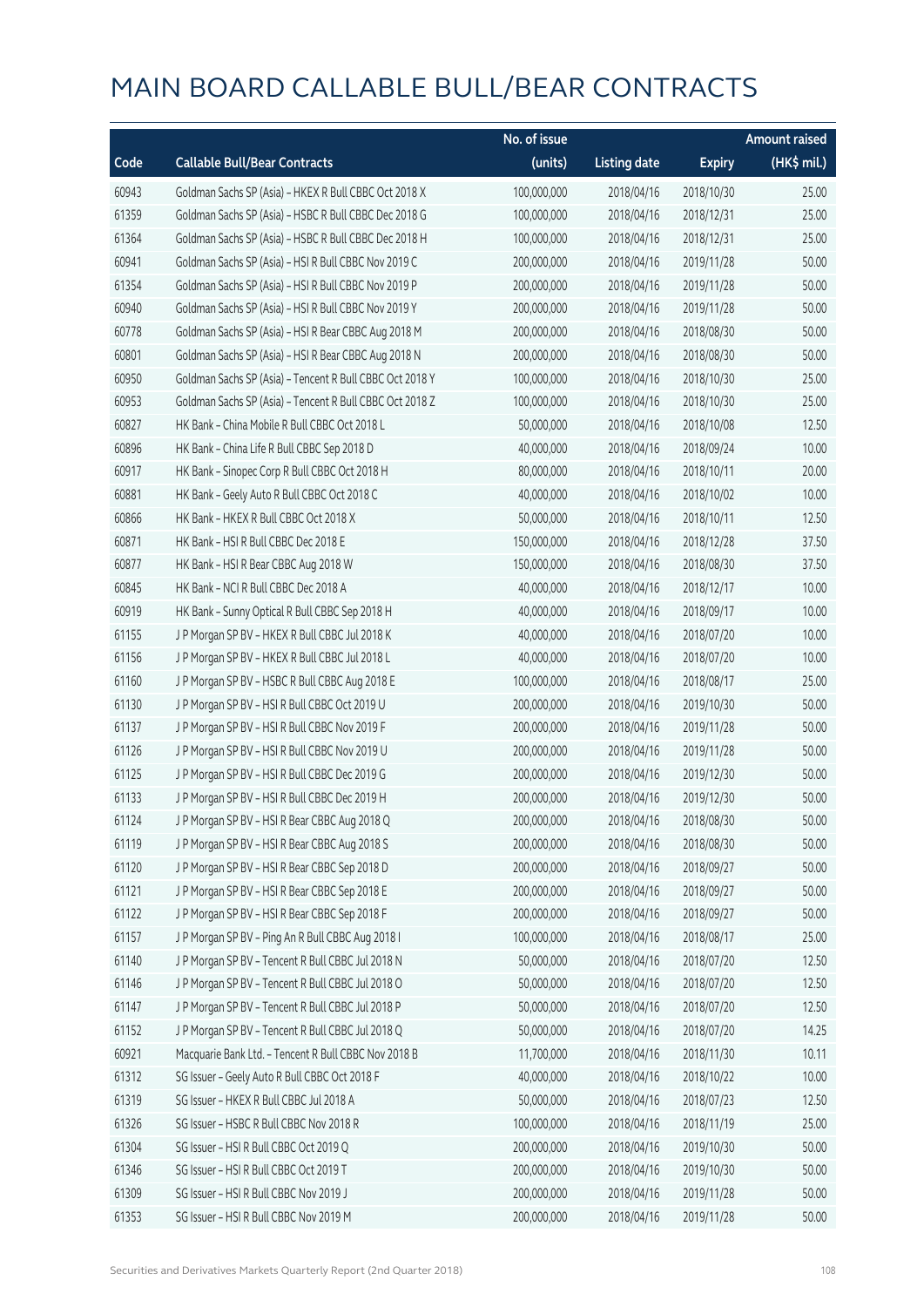|       |                                                            | No. of issue |                     |               | <b>Amount raised</b>  |
|-------|------------------------------------------------------------|--------------|---------------------|---------------|-----------------------|
| Code  | <b>Callable Bull/Bear Contracts</b>                        | (units)      | <b>Listing date</b> | <b>Expiry</b> | $(HK\frac{1}{2}mil.)$ |
| 61311 | SG Issuer - HSI R Bull CBBC Dec 2019 B                     | 200,000,000  | 2018/04/16          | 2019/12/30    | 50.00                 |
| 61276 | SG Issuer - HSI R Bear CBBC Oct 2018 P                     | 200,000,000  | 2018/04/16          | 2018/10/30    | 50.00                 |
| 61280 | SG Issuer - HSI R Bear CBBC Oct 2018 Q                     | 200,000,000  | 2018/04/16          | 2018/10/30    | 50.00                 |
| 61281 | SG Issuer - HSI R Bear CBBC Nov 2018 J                     | 200,000,000  | 2018/04/16          | 2018/11/29    | 50.00                 |
| 61342 | SG Issuer - HSI R Bear CBBC Dec 2018 R                     | 200,000,000  | 2018/04/16          | 2018/12/28    | 50.00                 |
| 61331 | SG Issuer - Ping An R Bull CBBC Nov 2018 O                 | 100,000,000  | 2018/04/16          | 2018/11/12    | 25.00                 |
| 61339 | SG Issuer - Tencent R Bull CBBC Aug 2018 X                 | 80,000,000   | 2018/04/16          | 2018/08/08    | 20.00                 |
| 61341 | SG Issuer - Tencent R Bull CBBC Sep 2018 E                 | 80,000,000   | 2018/04/16          | 2018/09/24    | 20.00                 |
| 61289 | SG Issuer - Tencent R Bear CBBC Sep 2018 K                 | 80,000,000   | 2018/04/16          | 2018/09/19    | 20.00                 |
| 61086 | UBS AG - HKEX R Bull CBBC Nov 2018 L                       | 50,000,000   | 2018/04/16          | 2018/11/27    | 12.50                 |
| 61082 | UBS AG - HSI R Bull CBBC Oct 2019 P                        | 200,000,000  | 2018/04/16          | 2019/10/30    | 50.00                 |
| 61079 | UBS AG - HSI R Bull CBBC Nov 2019 H                        | 200,000,000  | 2018/04/16          | 2019/11/28    | 50.00                 |
| 61070 | UBS AG - HSI R Bull CBBC Nov 2019 T                        | 250,000,000  | 2018/04/16          | 2019/11/28    | 62.50                 |
| 61069 | UBS AG - HSI R Bull CBBC Dec 2019 B                        | 250,000,000  | 2018/04/16          | 2019/12/30    | 62.50                 |
| 61010 | UBS AG - HSI R Bear CBBC Jul 2018 H                        | 200,000,000  | 2018/04/16          | 2018/07/30    | 50.00                 |
| 61035 | UBS AG - HSI R Bear CBBC Jul 2018 S                        | 250,000,000  | 2018/04/16          | 2018/07/30    | 62.50                 |
| 61022 | UBS AG - HSI R Bear CBBC Aug 2018 G                        | 250,000,000  | 2018/04/16          | 2018/08/30    | 62.50                 |
| 61105 | UBS AG - Ping An R Bull CBBC Oct 2018 U                    | 80,000,000   | 2018/04/16          | 2018/10/16    | 20.00                 |
| 61108 | UBS AG - Tencent R Bull CBBC Oct 2018 R                    | 30,000,000   | 2018/04/16          | 2018/10/08    | 10.20                 |
| 60983 | Bank Vontobel - HSI R Bull CBBC Nov 2018 U                 | 100,000,000  | 2018/04/16          | 2018/11/29    | 25.40                 |
| 61003 | Bank Vontobel - HSI R Bull CBBC Nov 2018 V                 | 100,000,000  | 2018/04/16          | 2018/11/29    | 25.40                 |
| 60814 | Bank Vontobel - HSI R Bear CBBC Oct 2018 O                 | 100,000,000  | 2018/04/16          | 2018/10/30    | 25.30                 |
| 60819 | Bank Vontobel - HSI R Bear CBBC Oct 2018 P                 | 100,000,000  | 2018/04/16          | 2018/10/30    | 25.20                 |
| 61005 | Bank Vontobel - Tencent R Bull CBBC Oct 2018 A             | 40,000,000   | 2018/04/16          | 2018/10/02    | 10.08                 |
| 61588 | BNP Paribas Issuance B.V. - CC Bank R Bull CBBC Nov 2018 T | 100,000,000  | 2018/04/17          | 2018/11/29    | 25.00                 |
| 61597 | BNP Paribas Issuance B.V. - HKEX R Bull CBBC Aug 2018 C    | 50,000,000   | 2018/04/17          | 2018/08/30    | 12.50                 |
| 61565 | BNP Paribas Issuance B.V. - HSI R Bull CBBC Dec 2019 A     | 250,000,000  | 2018/04/17          | 2019/12/30    | 62.50                 |
| 61633 | BNP Paribas Issuance B.V. - HSI R Bull CBBC Dec 2019 B     | 250,000,000  | 2018/04/17          | 2019/12/30    | 62.50                 |
| 61644 | BNP Paribas Issuance B.V. - HSI R Bull CBBC Dec 2019 C     | 250,000,000  | 2018/04/17          | 2019/12/30    | 62.50                 |
| 61558 | BNP Paribas Issuance B.V. - HSI R Bull CBBC Dec 2019 Z     | 250,000,000  | 2018/04/17          | 2019/12/30    | 62.50                 |
| 61569 | BNP Paribas Issuance B.V. - HSI R Bear CBBC Jul 2018 F     | 250,000,000  | 2018/04/17          | 2018/07/30    | 62.50                 |
| 61568 | BNP Paribas Issuance B.V. - HSI R Bear CBBC Jul 2018 R     | 250,000,000  | 2018/04/17          | 2018/07/30    | 62.50                 |
| 61612 | BNP Paribas Issuance B.V. - HSI R Bear CBBC Jul 2018 Y     | 250,000,000  | 2018/04/17          | 2018/07/30    | 62.50                 |
| 61595 | BNP Paribas Issuance B.V. - Ping An R Bull CBBC Nov 2018 G | 200,000,000  | 2018/04/17          | 2018/11/29    | 50.00                 |
| 61570 | BNP Paribas Issuance B.V. - Tencent R Bull CBBC Sep 2018 M | 50,000,000   | 2018/04/17          | 2018/09/27    | 12.50                 |
| 62348 | Credit Suisse AG - Country Garden R Bull CBBC Jan 2019 A   | 40,000,000   | 2018/04/17          | 2019/01/25    | 10.00                 |
| 62331 | Credit Suisse AG - China Mobile R Bull CBBC Nov 2018 B     | 70,000,000   | 2018/04/17          | 2018/11/28    | 17.50                 |
| 62249 | Credit Suisse AG - CC Bank R Bull CBBC Dec 2018 E          | 80,000,000   | 2018/04/17          | 2018/12/20    | 20.00                 |
| 62293 | Credit Suisse AG - CC Bank R Bull CBBC Dec 2018 F          | 80,000,000   | 2018/04/17          | 2018/12/07    | 20.00                 |
| 62354 | Credit Suisse AG - CSOP A50 ETF R Bull CBBC Jan 2019 A     | 50,000,000   | 2018/04/17          | 2019/01/15    | 12.50                 |
| 62357 | Credit Suisse AG - CSOP A50 ETF R Bull CBBC Jan 2019 B     | 50,000,000   | 2018/04/17          | 2019/01/18    | 12.50                 |
| 62211 | Credit Suisse AG - Geely Auto R Bear CBBC Oct 2018 B       | 40,000,000   | 2018/04/17          | 2018/10/31    | 12.00                 |
| 62247 | Credit Suisse AG - Galaxy Ent R Bull CBBC Nov 2018 C       | 50,000,000   | 2018/04/17          | 2018/11/28    | 12.50                 |
| 62248 | Credit Suisse AG - Galaxy Ent R Bull CBBC Dec 2018 A       | 50,000,000   | 2018/04/17          | 2018/12/04    | 12.50                 |
| 62229 | Credit Suisse AG - HKEX R Bull CBBC Dec 2018 A             | 50,000,000   | 2018/04/17          | 2018/12/06    | 12.50                 |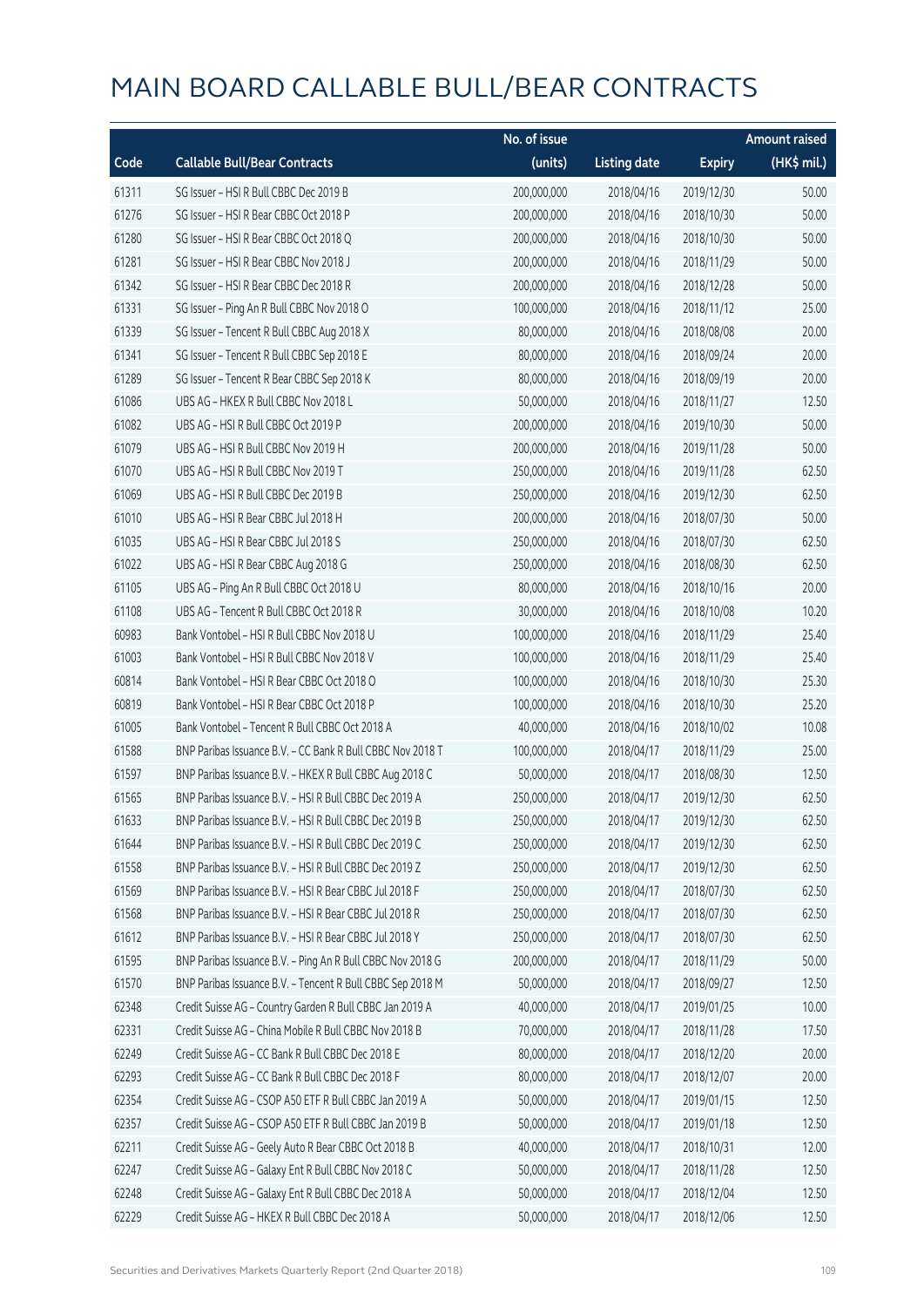|       |                                                          | No. of issue |                     |               | <b>Amount raised</b> |
|-------|----------------------------------------------------------|--------------|---------------------|---------------|----------------------|
| Code  | <b>Callable Bull/Bear Contracts</b>                      | (units)      | <b>Listing date</b> | <b>Expiry</b> | (HK\$ mil.)          |
| 62180 | Credit Suisse AG - HSI R Bull CBBC Jul 2019 V            | 200,000,000  | 2018/04/17          | 2019/07/30    | 50.00                |
| 62178 | Credit Suisse AG - HSI R Bull CBBC Aug 2019 C            | 200,000,000  | 2018/04/17          | 2019/08/29    | 50.00                |
| 62172 | Credit Suisse AG - HSI R Bull CBBC Sep 2019 B            | 200,000,000  | 2018/04/17          | 2019/09/27    | 50.00                |
| 62118 | Credit Suisse AG - HSI R Bear CBBC Aug 2018 F            | 200,000,000  | 2018/04/17          | 2018/08/30    | 50.00                |
| 62104 | Credit Suisse AG - HSI R Bear CBBC Aug 2018 Z            | 200,000,000  | 2018/04/17          | 2018/08/30    | 50.00                |
| 62110 | Credit Suisse AG - HSI R Bear CBBC Sep 2018 C            | 200,000,000  | 2018/04/17          | 2018/09/27    | 50.00                |
| 62102 | Credit Suisse AG - HSI R Bear CBBC Oct 2018 G            | 200,000,000  | 2018/04/17          | 2018/10/30    | 50.00                |
| 62332 | Credit Suisse AG - ICBC R Bull CBBC Dec 2018 C           | 80,000,000   | 2018/04/17          | 2018/12/19    | 20.00                |
| 62200 | Credit Suisse AG - Ping An R Bull CBBC Dec 2018 G        | 80,000,000   | 2018/04/17          | 2018/12/03    | 20.00                |
| 62208 | Credit Suisse AG - Ping An R Bull CBBC Dec 2018 H        | 80,000,000   | 2018/04/17          | 2018/12/10    | 20.00                |
| 62342 | Credit Suisse AG - SUNAC R Bull CBBC Jan 2019 C          | 100,000,000  | 2018/04/17          | 2019/01/15    | 25.00                |
| 62350 | Credit Suisse AG - Sunny Optical R Bull CBBC Nov 2018 C  | 40,000,000   | 2018/04/17          | 2018/11/21    | 10.00                |
| 62405 | Credit Suisse AG - Tencent R Bull CBBC Oct 2018 V        | 50,000,000   | 2018/04/17          | 2018/10/31    | 12.50                |
| 62184 | Credit Suisse AG - Tencent R Bull CBBC Nov 2018 Q        | 50,000,000   | 2018/04/17          | 2018/11/13    | 12.50                |
| 61755 | Bank of East Asia - AIA R Bull CBBC Nov 2018 A           | 40,000,000   | 2018/04/17          | 2018/11/08    | 10.00                |
| 61749 | Bank of East Asia - Geely Auto R Bull CBBC Nov 2018 B    | 40,000,000   | 2018/04/17          | 2018/11/08    | 10.00                |
| 61744 | Bank of East Asia - Galaxy Ent R Bull CBBC Nov 2018 F    | 16,000,000   | 2018/04/17          | 2018/11/08    | 10.40                |
| 61723 | Bank of East Asia - HKEX R Bull CBBC Nov 2018 O          | 40,000,000   | 2018/04/17          | 2018/11/08    | 10.00                |
| 61727 | Bank of East Asia - HKEX R Bull CBBC Nov 2018 P          | 40,000,000   | 2018/04/17          | 2018/11/08    | 10.00                |
| 61741 | Bank of East Asia - HSBC R Bull CBBC Nov 2018 D          | 60,000,000   | 2018/04/17          | 2018/11/08    | 15.00                |
| 61747 | Bank of East Asia - Ping An R Bull CBBC Nov 2018 K       | 120,000,000  | 2018/04/17          | 2018/11/08    | 30.00                |
| 61748 | Bank of East Asia - Ping An R Bull CBBC Nov 2018 L       | 120,000,000  | 2018/04/17          | 2018/11/08    | 30.00                |
| 61708 | Bank of East Asia - Tencent R Bull CBBC Nov 2018 W       | 30,000,000   | 2018/04/17          | 2018/11/08    | 10.50                |
| 61716 | Bank of East Asia - Tencent R Bull CBBC Nov 2018 X       | 30,000,000   | 2018/04/17          | 2018/11/08    | 10.50                |
| 62071 | Goldman Sachs SP (Asia) - HKEX R Bull CBBC Oct 2018 Y    | 100,000,000  | 2018/04/17          | 2018/10/30    | 25.00                |
| 61864 | Goldman Sachs SP (Asia) - HSI R Bull CBBC Nov 2019 B     | 200,000,000  | 2018/04/17          | 2019/11/28    | 50.20                |
| 61866 | Goldman Sachs SP (Asia) - HSI R Bull CBBC Nov 2019 D     | 200,000,000  | 2018/04/17          | 2019/11/28    | 50.20                |
| 61858 | Goldman Sachs SP (Asia) - HSI R Bull CBBC Nov 2019 Q     | 200,000,000  | 2018/04/17          | 2019/11/28    | 50.00                |
| 61862 | Goldman Sachs SP (Asia) - HSI R Bull CBBC Nov 2019 R     | 200,000,000  | 2018/04/17          | 2019/11/28    | 50.00                |
| 61502 | Goldman Sachs SP (Asia) - HSI R Bear CBBC Oct 2018 H     | 200,000,000  | 2018/04/17          | 2018/10/30    | 50.00                |
| 61505 | Goldman Sachs SP (Asia) - HSI R Bear CBBC Oct 2018 I     | 200,000,000  | 2018/04/17          | 2018/10/30    | 50.00                |
| 61510 | Goldman Sachs SP (Asia) - HSI R Bear CBBC Oct 2018 J     | 200,000,000  | 2018/04/17          | 2018/10/30    | 50.00                |
| 61512 | Goldman Sachs SP (Asia) - HSI R Bear CBBC Oct 2018 K     | 200,000,000  | 2018/04/17          | 2018/10/30    | 50.20                |
| 61514 | Goldman Sachs SP (Asia) - HSI R Bear CBBC Oct 2018 L     | 200,000,000  | 2018/04/17          | 2018/10/30    | 50.20                |
| 62065 | Goldman Sachs SP (Asia) - Ping An R Bull CBBC Dec 2018 E | 100,000,000  | 2018/04/17          | 2018/12/31    | 25.00                |
| 62066 | Goldman Sachs SP (Asia) - Ping An R Bull CBBC Dec 2018 F | 100,000,000  | 2018/04/17          | 2018/12/31    | 25.00                |
| 62064 | Goldman Sachs SP (Asia) - Tencent R Bull CBBC Oct 2018 A | 100,000,000  | 2018/04/17          | 2018/10/30    | 25.00                |
| 61528 | HK Bank - AAC Tech R Bull CBBC Oct 2018 H                | 40,000,000   | 2018/04/17          | 2018/10/22    | 10.00                |
| 61519 | HK Bank - CNOOC R Bull CBBC Oct 2018 K                   | 50,000,000   | 2018/04/17          | 2018/10/15    | 12.50                |
| 61448 | HK Bank - CSOP A50 ETF R Bull CBBC Oct 2018 N            | 50,000,000   | 2018/04/17          | 2018/10/15    | 12.50                |
| 61522 | HK Bank - Evergrande R Bull CBBC Apr 2019 A              | 100,000,000  | 2018/04/17          | 2019/04/01    | 25.00                |
| 61495 | HK Bank - A50 China R Bull CBBC Oct 2018 J               | 50,000,000   | 2018/04/17          | 2018/10/08    | 12.50                |
| 61552 | HK Bank - HKEX R Bull CBBC Oct 2018 A                    | 50,000,000   | 2018/04/17          | 2018/10/18    | 12.50                |
| 61493 | HK Bank - HSCEI R Bull CBBC Dec 2018 S                   | 60,000,000   | 2018/04/17          | 2018/12/28    | 15.00                |
| 61454 | HK Bank - HSI R Bull CBBC Dec 2018 A                     | 150,000,000  | 2018/04/17          | 2018/12/28    | 37.50                |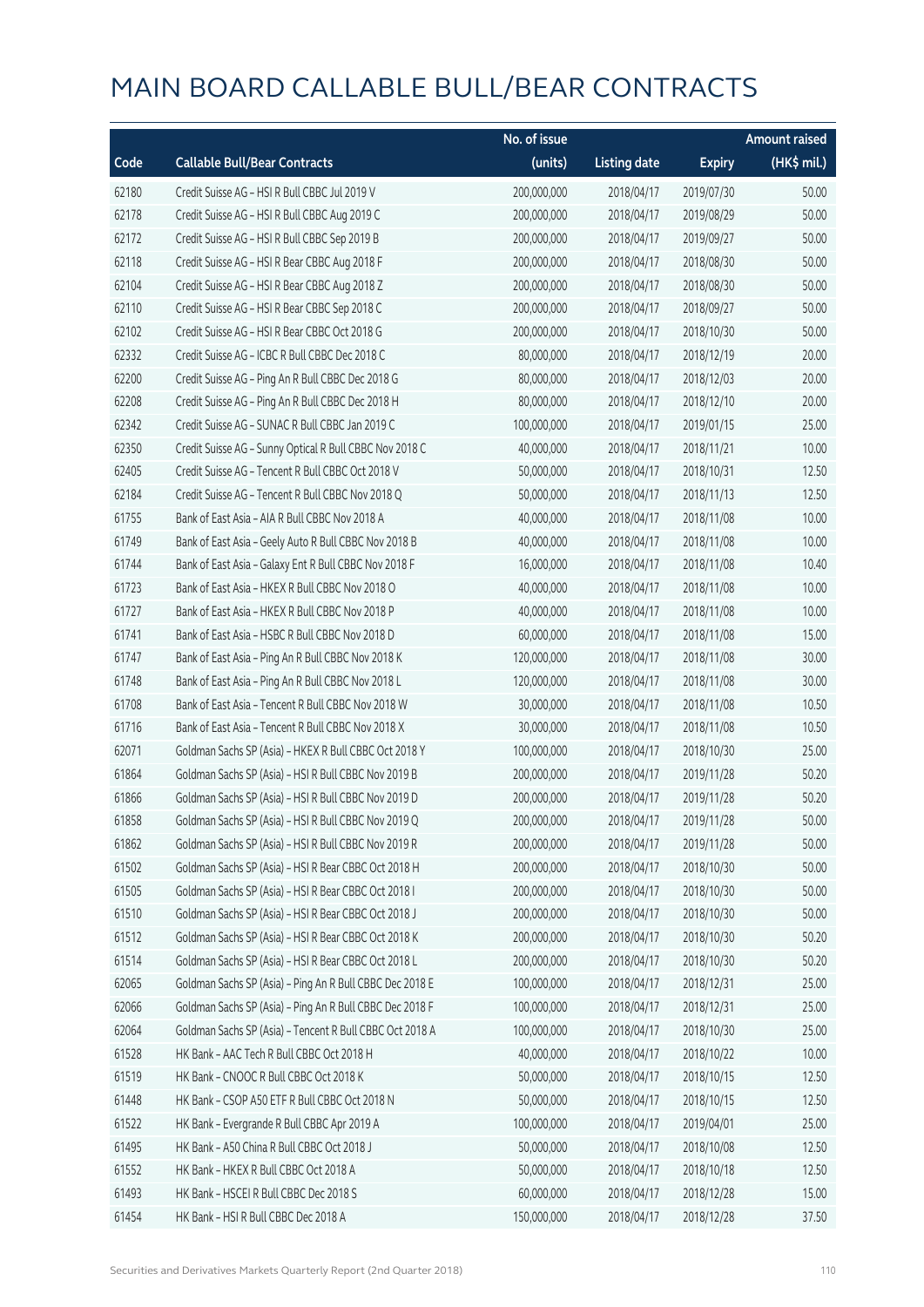|       |                                                        | No. of issue |                     |               | <b>Amount raised</b> |
|-------|--------------------------------------------------------|--------------|---------------------|---------------|----------------------|
| Code  | <b>Callable Bull/Bear Contracts</b>                    | (units)      | <b>Listing date</b> | <b>Expiry</b> | (HK\$ mil.)          |
| 61492 | HK Bank - HSI R Bull CBBC Dec 2018 C                   | 150,000,000  | 2018/04/17          | 2018/12/28    | 37.50                |
| 61485 | HK Bank - HSI R Bear CBBC Aug 2018 B                   | 100,000,000  | 2018/04/17          | 2018/08/30    | 25.00                |
| 61524 | HK Bank - Ping An R Bull CBBC Oct 2018 F               | 100,000,000  | 2018/04/17          | 2018/10/11    | 25.00                |
| 61531 | HK Bank - SUNAC R Bull CBBC Jan 2019 G                 | 100,000,000  | 2018/04/17          | 2019/01/21    | 25.00                |
| 61543 | HK Bank - Tencent R Bull CBBC Aug 2018 F               | 60,000,000   | 2018/04/17          | 2018/08/20    | 15.00                |
| 61397 | Haitong Int'l Sec - BYD Company R Bull CBBC Oct 2018 A | 130,000,000  | 2018/04/17          | 2018/10/05    | 32.50                |
| 61406 | Haitong Int'l Sec - China Life R Bull CBBC Oct 2018 A  | 40,000,000   | 2018/04/17          | 2018/10/04    | 10.00                |
| 61401 | Haitong Int'l Sec - CPIC R Bull CBBC Oct 2018 A        | 40,000,000   | 2018/04/17          | 2018/10/04    | 11.88                |
| 61410 | Haitong Int'l Sec - Evergrande R Bull CBBC Oct 2018 C  | 40,000,000   | 2018/04/17          | 2018/10/04    | 11.40                |
| 61445 | Haitong Int'l Sec - HKEX R Bear CBBC Oct 2018 A        | 40,000,000   | 2018/04/17          | 2018/10/05    | 10.00                |
| 61381 | Haitong Int'l Sec - Tencent R Bull CBBC Oct 2018 A     | 40,000,000   | 2018/04/17          | 2018/10/08    | 10.00                |
| 61384 | Haitong Int'l Sec - Tencent R Bull CBBC Oct 2018 B     | 40,000,000   | 2018/04/17          | 2018/10/04    | 10.00                |
| 61416 | Haitong Int'l Sec - Tencent R Bear CBBC Oct 2018 A     | 40,000,000   | 2018/04/17          | 2018/10/05    | 12.04                |
| 62002 | J P Morgan SP BV - CC Bank R Bull CBBC Aug 2018 N      | 100,000,000  | 2018/04/17          | 2018/08/10    | 25.00                |
| 61961 | J P Morgan SP BV - HKEX R Bull CBBC Jul 2018 M         | 40,000,000   | 2018/04/17          | 2018/07/20    | 10.00                |
| 62048 | J P Morgan SP BV - HSI R Bull CBBC Oct 2019 M          | 200,000,000  | 2018/04/17          | 2019/10/30    | 50.00                |
| 62023 | J P Morgan SP BV - HSI R Bull CBBC Oct 2019 Y          | 200,000,000  | 2018/04/17          | 2019/10/30    | 50.00                |
| 62021 | J P Morgan SP BV - HSI R Bull CBBC Nov 2019 B          | 200,000,000  | 2018/04/17          | 2019/11/28    | 50.00                |
| 62042 | J P Morgan SP BV - HSI R Bull CBBC Nov 2019 E          | 200,000,000  | 2018/04/17          | 2019/11/28    | 50.00                |
| 62058 | J P Morgan SP BV - HSI R Bull CBBC Nov 2019 H          | 200,000,000  | 2018/04/17          | 2019/11/28    | 50.00                |
| 62013 | J P Morgan SP BV - HSI R Bull CBBC Dec 2019 O          | 200,000,000  | 2018/04/17          | 2019/12/30    | 50.00                |
| 62025 | J P Morgan SP BV - HSI R Bull CBBC Dec 2019 U          | 200,000,000  | 2018/04/17          | 2019/12/30    | 50.00                |
| 62054 | J P Morgan SP BV - HSI R Bull CBBC Dec 2019 V          | 200,000,000  | 2018/04/17          | 2019/12/30    | 50.00                |
| 61779 | J P Morgan SP BV - HSI R Bear CBBC Jul 2018 T          | 200,000,000  | 2018/04/17          | 2018/07/30    | 50.00                |
| 61773 | J P Morgan SP BV - HSI R Bear CBBC Aug 2018 L          | 200,000,000  | 2018/04/17          | 2018/08/30    | 50.00                |
| 61777 | J P Morgan SP BV - HSI R Bear CBBC Sep 2018 G          | 200,000,000  | 2018/04/17          | 2018/09/27    | 50.00                |
| 61970 | J P Morgan SP BV - Ping An R Bull CBBC Aug 2018 J      | 100,000,000  | 2018/04/17          | 2018/08/10    | 25.00                |
| 61974 | J P Morgan SP BV - Ping An R Bull CBBC Aug 2018 K      | 100,000,000  | 2018/04/17          | 2018/08/17    | 25.00                |
| 61932 | J P Morgan SP BV - Tencent R Bull CBBC Jul 2018 R      | 50,000,000   | 2018/04/17          | 2018/07/20    | 12.50                |
| 61955 | J P Morgan SP BV - Tencent R Bull CBBC Jul 2018 S      | 50,000,000   | 2018/04/17          | 2018/07/20    | 12.50                |
| 61957 | J P Morgan SP BV - Tencent R Bull CBBC Jul 2018 T      | 50,000,000   | 2018/04/17          | 2018/07/20    | 12.50                |
| 61878 | SG Issuer - CC Bank R Bull CBBC Sep 2018 T             | 100,000,000  | 2018/04/17          | 2018/09/21    | 25.00                |
| 61879 | SG Issuer - CC Bank R Bull CBBC Oct 2018 J             | 100,000,000  | 2018/04/17          | 2018/10/19    | 25.00                |
| 61805 | SG Issuer - China Life R Bull CBBC Dec 2018 F          | 40,000,000   | 2018/04/17          | 2018/12/05    | 10.00                |
| 61880 | SG Issuer - CM Bank R Bull CBBC Apr 2019 A             | 60,000,000   | 2018/04/17          | 2019/04/17    | 15.00                |
| 61927 | SG Issuer - CSOP A50 ETF R Bull CBBC Sep 2018 K        | 40,000,000   | 2018/04/17          | 2018/09/18    | 10.00                |
| 61929 | SG Issuer - CSOP A50 ETF R Bull CBBC Oct 2018 J        | 40,000,000   | 2018/04/17          | 2018/10/22    | 10.00                |
| 61892 | SG Issuer - HKEX R Bull CBBC Sep 2018 M                | 50,000,000   | 2018/04/17          | 2018/09/20    | 12.50                |
| 61808 | SG Issuer - HSBC R Bull CBBC Nov 2018 S                | 100,000,000  | 2018/04/17          | 2018/11/21    | 25.00                |
| 61833 | SG Issuer - HSI R Bull CBBC Oct 2019 U                 | 200,000,000  | 2018/04/17          | 2019/10/30    | 50.00                |
| 61837 | SG Issuer - HSI R Bull CBBC Nov 2019 O                 | 200,000,000  | 2018/04/17          | 2019/11/28    | 50.00                |
| 61841 | SG Issuer - HSI R Bull CBBC Dec 2019 F                 | 200,000,000  | 2018/04/17          | 2019/12/30    | 50.00                |
| 61839 | SG Issuer - HSI R Bull CBBC Dec 2019 R                 | 200,000,000  | 2018/04/17          | 2019/12/30    | 50.00                |
| 61856 | SG Issuer - HSI R Bull CBBC Dec 2019 Z                 | 200,000,000  | 2018/04/17          | 2019/12/30    | 50.00                |
| 61828 | SG Issuer - HSI R Bear CBBC Aug 2018 T                 | 200,000,000  | 2018/04/17          | 2018/08/30    | 50.00                |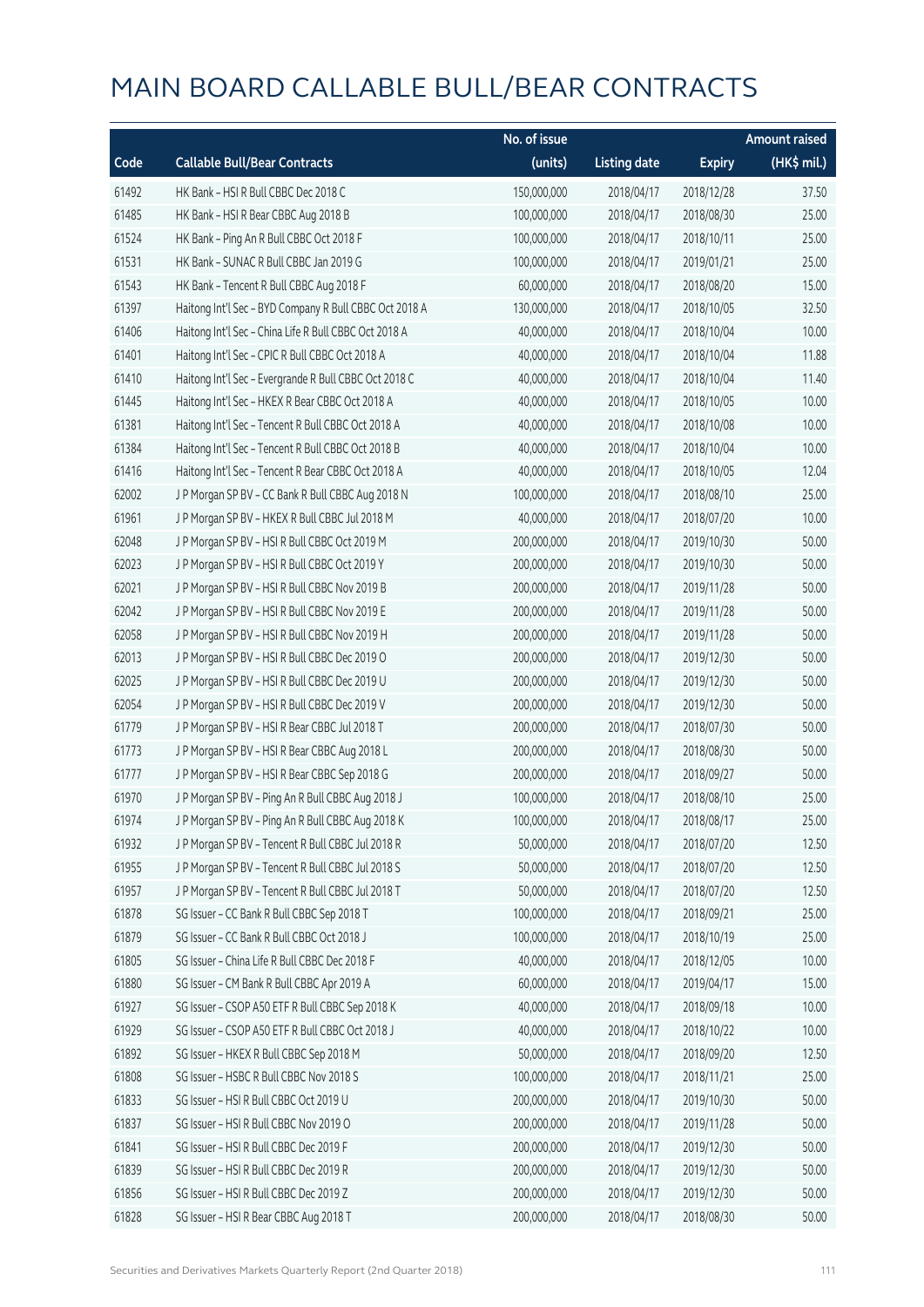|       |                                                              | No. of issue |                     |               | <b>Amount raised</b> |
|-------|--------------------------------------------------------------|--------------|---------------------|---------------|----------------------|
| Code  | <b>Callable Bull/Bear Contracts</b>                          | (units)      | <b>Listing date</b> | <b>Expiry</b> | (HK\$ mil.)          |
| 61796 | SG Issuer - HSI R Bear CBBC Oct 2018 N                       | 200,000,000  | 2018/04/17          | 2018/10/30    | 50.00                |
| 61789 | SG Issuer - HSI R Bear CBBC Oct 2018 R                       | 200,000,000  | 2018/04/17          | 2018/10/30    | 50.00                |
| 61824 | SG Issuer - HSI R Bear CBBC Nov 2018 K                       | 200,000,000  | 2018/04/17          | 2018/11/29    | 50.00                |
| 61804 | SG Issuer - HSI R Bear CBBC Dec 2018 S                       | 200,000,000  | 2018/04/17          | 2018/12/28    | 50.00                |
| 61893 | SG Issuer - Ping An R Bull CBBC Oct 2018 V                   | 100,000,000  | 2018/04/17          | 2018/10/08    | 25.00                |
| 61904 | SG Issuer - Ping An R Bull CBBC Oct 2018 W                   | 100,000,000  | 2018/04/17          | 2018/10/22    | 25.00                |
| 61909 | SG Issuer - Ping An R Bull CBBC Dec 2018 U                   | 100,000,000  | 2018/04/17          | 2018/12/10    | 25.00                |
| 61810 | SG Issuer - Ping An R Bear CBBC Oct 2018 K                   | 100,000,000  | 2018/04/17          | 2018/10/25    | 25.00                |
| 61920 | SG Issuer - Tencent R Bull CBBC Jul 2018 Y                   | 80,000,000   | 2018/04/17          | 2018/07/26    | 20.00                |
| 61922 | SG Issuer - Tencent R Bull CBBC Aug 2018 A                   | 80,000,000   | 2018/04/17          | 2018/08/06    | 20.00                |
| 61923 | SG Issuer - Tencent R Bull CBBC Sep 2018 G                   | 80,000,000   | 2018/04/17          | 2018/09/10    | 20.00                |
| 61815 | SG Issuer - Tencent R Bear CBBC Sep 2018 L                   | 80,000,000   | 2018/04/17          | 2018/09/10    | 20.00                |
| 61688 | UBS AG - HKEX R Bull CBBC Jul 2018 B                         | 50,000,000   | 2018/04/17          | 2018/07/23    | 12.50                |
| 61690 | UBS AG - HKEX R Bull CBBC Jul 2018 C                         | 50,000,000   | 2018/04/17          | 2018/07/30    | 12.50                |
| 61701 | UBS AG - HSCEI R Bull CBBC Nov 2019 E                        | 100,000,000  | 2018/04/17          | 2019/11/28    | 25.00                |
| 61658 | UBS AG - HSI R Bull CBBC Nov 2019 J                          | 250,000,000  | 2018/04/17          | 2019/11/28    | 62.50                |
| 61679 | UBS AG - HSI R Bull CBBC Nov 2019 Q                          | 250,000,000  | 2018/04/17          | 2019/11/28    | 62.50                |
| 61661 | UBS AG - HSI R Bull CBBC Dec 2019 C                          | 250,000,000  | 2018/04/17          | 2019/12/30    | 62.50                |
| 61657 | UBS AG - HSI R Bear CBBC Jul 2018 E                          | 250,000,000  | 2018/04/17          | 2018/07/30    | 62.50                |
| 61707 | UBS AG - HSI R Bear CBBC Jul 2018 G                          | 250,000,000  | 2018/04/17          | 2018/07/30    | 62.50                |
| 61655 | UBS AG - HSI R Bear CBBC Jul 2018 V                          | 200,000,000  | 2018/04/17          | 2018/07/30    | 50.00                |
| 61691 | UBS AG - Ping An R Bull CBBC Aug 2018 E                      | 80,000,000   | 2018/04/17          | 2018/08/06    | 20.00                |
| 61697 | UBS AG - Ping An R Bull CBBC Aug 2018 F                      | 80,000,000   | 2018/04/17          | 2018/08/15    | 20.00                |
| 61686 | UBS AG - Tencent R Bull CBBC Sep 2018 B                      | 30,000,000   | 2018/04/17          | 2018/09/12    | 10.20                |
| 61627 | Bank Vontobel - HSI R Bull CBBC Nov 2018 W                   | 100,000,000  | 2018/04/17          | 2018/11/29    | 25.50                |
| 61629 | Bank Vontobel - HSI R Bull CBBC Nov 2018 X                   | 100,000,000  | 2018/04/17          | 2018/11/29    | 25.30                |
| 61496 | Bank Vontobel - HSI R Bear CBBC Oct 2018 Q                   | 100,000,000  | 2018/04/17          | 2018/10/30    | 25.40                |
| 62749 | BNP Paribas Issuance B.V. - CSOP A50 ETF R Bull CBBC Nov 18B | 60,000,000   | 2018/04/18          | 2018/11/29    | 15.00                |
| 62769 | BNP Paribas Issuance B.V. - HKEX R Bull CBBC Aug 2018 H      | 50,000,000   | 2018/04/18          | 2018/08/30    | 12.50                |
| 62772 | BNP Paribas Issuance B.V. - HKEX R Bear CBBC Jul 2018 T      | 50,000,000   | 2018/04/18          | 2018/07/30    | 12.50                |
| 62821 | BNP Paribas Issuance B.V. - HSCEI R Bull CBBC Sep 2019 J     | 100,000,000  | 2018/04/18          | 2019/09/27    | 25.00                |
| 62742 | BNP Paribas Issuance B.V. - HSI R Bull CBBC Dec 2019 D       | 250,000,000  | 2018/04/18          | 2019/12/30    | 62.50                |
| 62743 | BNP Paribas Issuance B.V. - HSI R Bull CBBC Dec 2019 E       | 250,000,000  | 2018/04/18          | 2019/12/30    | 62.50                |
| 62738 | BNP Paribas Issuance B.V. - HSI R Bear CBBC Jul 2018 C       | 250,000,000  | 2018/04/18          | 2018/07/30    | 62.50                |
| 62737 | BNP Paribas Issuance B.V. - HSI R Bear CBBC Jul 2018 Z       | 250,000,000  | 2018/04/18          | 2018/07/30    | 62.50                |
| 62765 | BNP Paribas Issuance B.V. - Ping An R Bull CBBC Nov 2018 H   | 200,000,000  | 2018/04/18          | 2018/11/29    | 50.00                |
| 62766 | BNP Paribas Issuance B.V. - Ping An R Bull CBBC Nov 2018 I   | 200,000,000  | 2018/04/18          | 2018/11/29    | 50.00                |
| 62820 | BNP Paribas Issuance B.V. - Tencent R Bear CBBC Nov 2018 M   | 50,000,000   | 2018/04/18          | 2018/11/29    | 12.50                |
| 63183 | Credit Suisse AG - AIA R Bull CBBC Jan 2019 A                | 70,000,000   | 2018/04/18          | 2019/01/04    | 17.50                |
| 63184 | Credit Suisse AG - AIA R Bull CBBC Jan 2019 B                | 70,000,000   | 2018/04/18          | 2019/01/24    | 17.50                |
| 62708 | Credit Suisse AG - CM Bank R Bull CBBC Jan 2019 A            | 70,000,000   | 2018/04/18          | 2019/01/16    | 17.50                |
| 62702 | Credit Suisse AG - CNOOC R Bull CBBC Jan 2019 A              | 50,000,000   | 2018/04/18          | 2019/01/04    | 12.50                |
| 62706 | Credit Suisse AG - CSOP A50 ETF R Bull CBBC Jan 2019 C       | 50,000,000   | 2018/04/18          | 2019/01/24    | 12.50                |
| 62673 | Credit Suisse AG - HKEX R Bull CBBC Jan 2019 A               | 50,000,000   | 2018/04/18          | 2019/01/23    | 12.50                |
| 62677 | Credit Suisse AG - HKEX R Bull CBBC Jan 2019 B               | 50,000,000   | 2018/04/18          | 2019/01/17    | 12.50                |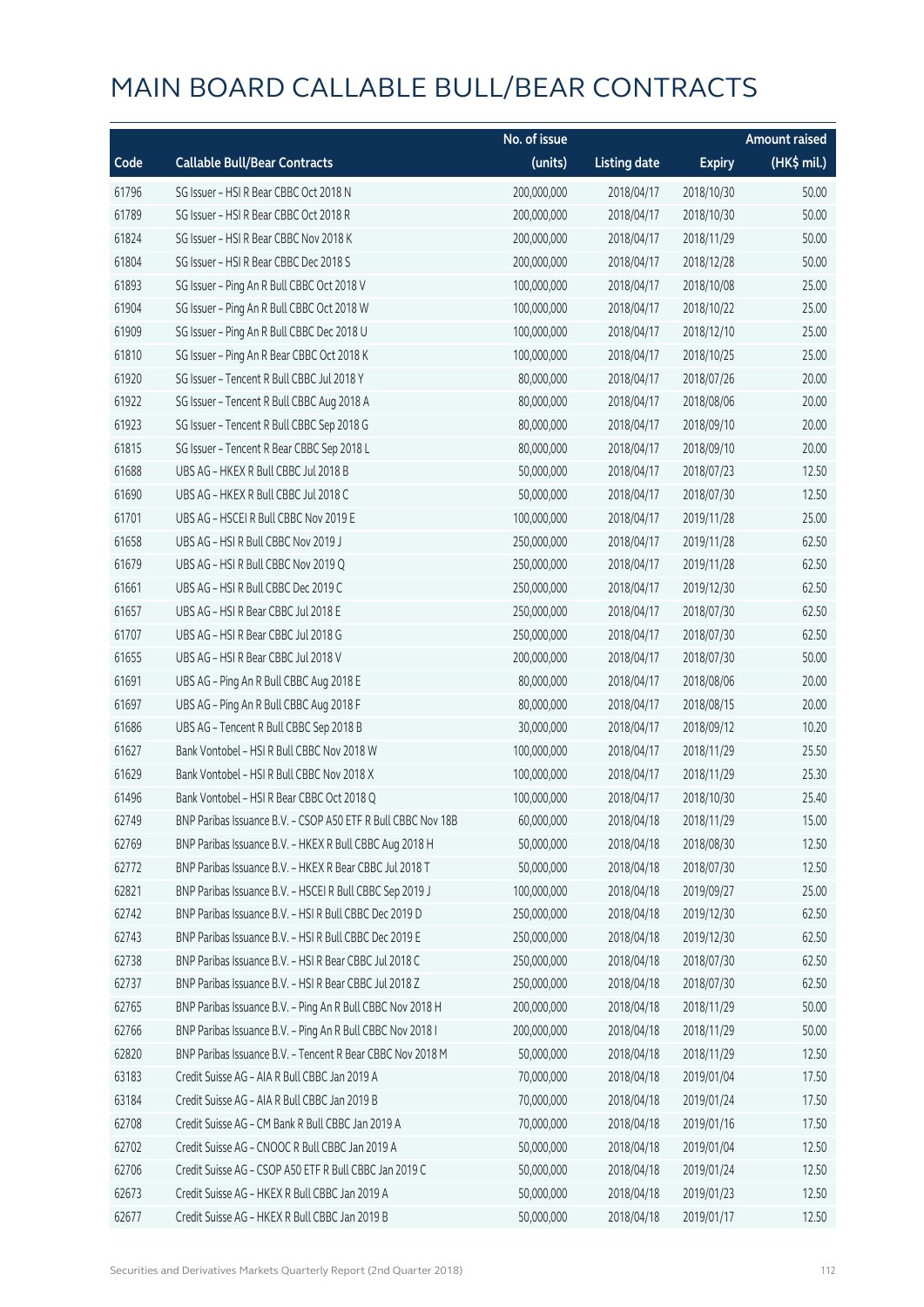|       |                                                               | No. of issue |                     |               | <b>Amount raised</b> |
|-------|---------------------------------------------------------------|--------------|---------------------|---------------|----------------------|
| Code  | <b>Callable Bull/Bear Contracts</b>                           | (units)      | <b>Listing date</b> | <b>Expiry</b> | (HK\$ mil.)          |
| 63175 | Credit Suisse AG - HSBC R Bull CBBC Jan 2019 A                | 80,000,000   | 2018/04/18          | 2019/01/10    | 20.00                |
| 63173 | Credit Suisse AG - HSI R Bull CBBC Mar 2019 C                 | 200,000,000  | 2018/04/18          | 2019/03/28    | 50.00                |
| 63174 | Credit Suisse AG - HSI R Bull CBBC Sep 2019 C                 | 200,000,000  | 2018/04/18          | 2019/09/27    | 50.00                |
| 63171 | Credit Suisse AG - HSI R Bull CBBC Oct 2019 B                 | 200,000,000  | 2018/04/18          | 2019/10/30    | 50.00                |
| 63189 | Credit Suisse AG - HSI R Bull CBBC Oct 2019 C                 | 200,000,000  | 2018/04/18          | 2019/10/30    | 50.00                |
| 63196 | Credit Suisse AG - HSI R Bull CBBC Nov 2019 K                 | 200,000,000  | 2018/04/18          | 2019/11/28    | 50.00                |
| 63166 | Credit Suisse AG - HSI R Bear CBBC Aug 2018 R                 | 200,000,000  | 2018/04/18          | 2018/08/30    | 50.00                |
| 63168 | Credit Suisse AG - HSI R Bear CBBC Aug 2018 V                 | 200,000,000  | 2018/04/18          | 2018/08/30    | 50.00                |
| 63169 | Credit Suisse AG - HSI R Bear CBBC Sep 2018 G                 | 200,000,000  | 2018/04/18          | 2018/09/27    | 50.00                |
| 62732 | Credit Suisse AG - ICBC R Bull CBBC Jan 2019 A                | 80,000,000   | 2018/04/18          | 2019/01/23    | 20.00                |
| 62695 | Credit Suisse AG - PetroChina R Bull CBBC Jan 2019 A          | 50,000,000   | 2018/04/18          | 2019/01/29    | 12.50                |
| 62663 | Credit Suisse AG - Ping An R Bull CBBC Nov 2018 S             | 80,000,000   | 2018/04/18          | 2018/11/15    | 20.00                |
| 62710 | Credit Suisse AG - SUNAC R Bull CBBC Jan 2019 D               | 100,000,000  | 2018/04/18          | 2019/01/24    | 25.00                |
| 62681 | Credit Suisse AG - Tencent R Bull CBBC Nov 2018 R             | 50,000,000   | 2018/04/18          | 2018/11/09    | 12.50                |
| 63227 | Goldman Sachs SP (Asia) - AIA R Bull CBBC Dec 2018 I          | 100,000,000  | 2018/04/18          | 2018/12/31    | 25.00                |
| 63239 | Goldman Sachs SP (Asia) - AIA R Bull CBBC Dec 2018 J          | 100,000,000  | 2018/04/18          | 2018/12/31    | 25.00                |
| 63244 | Goldman Sachs SP (Asia) - CSOP A50 ETF R Bull CBBC Nov 2018 M | 100,000,000  | 2018/04/18          | 2018/11/30    | 25.00                |
| 62860 | Goldman Sachs SP (Asia) - HKEX R Bull CBBC Dec 2018 J         | 100,000,000  | 2018/04/18          | 2018/12/31    | 25.00                |
| 62873 | Goldman Sachs SP (Asia) - HKEX R Bull CBBC Dec 2018 K         | 100,000,000  | 2018/04/18          | 2018/12/31    | 25.00                |
| 63224 | Goldman Sachs SP (Asia) - HKEX R Bull CBBC Dec 2018 L         | 100,000,000  | 2018/04/18          | 2018/12/31    | 25.00                |
| 62880 | Goldman Sachs SP (Asia) - HSBC R Bull CBBC Dec 2018 I         | 100,000,000  | 2018/04/18          | 2018/12/31    | 25.00                |
| 62850 | Goldman Sachs SP (Asia) - HSI R Bull CBBC Dec 2019 F          | 200,000,000  | 2018/04/18          | 2019/12/30    | 50.00                |
| 62843 | Goldman Sachs SP (Asia) - HSI R Bull CBBC Dec 2019 K          | 200,000,000  | 2018/04/18          | 2019/12/30    | 50.00                |
| 62844 | Goldman Sachs SP (Asia) - HSI R Bull CBBC Dec 2019 N          | 200,000,000  | 2018/04/18          | 2019/12/30    | 50.00                |
| 62587 | Goldman Sachs SP (Asia) - HSI R Bear CBBC Jul 2018 Q          | 200,000,000  | 2018/04/18          | 2018/07/30    | 50.00                |
| 62594 | Goldman Sachs SP (Asia) - HSI R Bear CBBC Jul 2018 T          | 200,000,000  | 2018/04/18          | 2018/07/30    | 50.00                |
| 62857 | Goldman Sachs SP (Asia) - Ping An R Bull CBBC Dec 2018 B      | 100,000,000  | 2018/04/18          | 2018/12/31    | 25.00                |
| 63211 | Goldman Sachs SP (Asia) - Ping An R Bull CBBC Dec 2018 C      | 100,000,000  | 2018/04/18          | 2018/12/31    | 25.00                |
| 62853 | Goldman Sachs SP (Asia) - Tencent R Bull CBBC Oct 2018 B      | 100,000,000  | 2018/04/18          | 2018/10/30    | 25.00                |
| 63208 | Goldman Sachs SP (Asia) - Tencent R Bull CBBC Oct 2018 C      | 100,000,000  | 2018/04/18          | 2018/10/30    | 25.00                |
| 62632 | HK Bank - AIA R Bull CBBC Sep 2018 F                          | 80,000,000   | 2018/04/18          | 2018/09/27    | 20.00                |
| 62645 | HK Bank - AIA R Bear CBBC Oct 2018 C                          | 40,000,000   | 2018/04/18          | 2018/10/08    | 10.00                |
| 62492 | HK Bank - CC Bank R Bull CBBC Sep 2018 N                      | 100,000,000  | 2018/04/18          | 2018/09/13    | 25.00                |
| 62484 | HK Bank - CNOOC R Bull CBBC Oct 2018 L                        | 50,000,000   | 2018/04/18          | 2018/10/08    | 12.50                |
| 62488 | HK Bank - Sinopec Corp R Bear CBBC Aug 2018 A                 | 40,000,000   | 2018/04/18          | 2018/08/13    | 10.00                |
| 62629 | HK Bank - Galaxy Ent R Bear CBBC Nov 2018 A                   | 40,000,000   | 2018/04/18          | 2018/11/05    | 10.00                |
| 62599 | HK Bank - HKEX R Bull CBBC Oct 2018 B                         | 50,000,000   | 2018/04/18          | 2018/10/25    | 12.50                |
| 62517 | HK Bank - HSCEI R Bull CBBC Dec 2018 T                        | 60,000,000   | 2018/04/18          | 2018/12/28    | 15.00                |
| 62494 | HK Bank - HSI R Bull CBBC Dec 2018 M                          | 150,000,000  | 2018/04/18          | 2018/12/28    | 37.50                |
| 62502 | HK Bank - HSI R Bear CBBC Sep 2018 F                          | 150,000,000  | 2018/04/18          | 2018/09/27    | 37.50                |
| 62607 | HK Bank - ICBC R Bull CBBC Sep 2018 O                         | 100,000,000  | 2018/04/18          | 2018/09/17    | 25.00                |
| 62482 | HK Bank - PetroChina R Bull CBBC Oct 2018 L                   | 80,000,000   | 2018/04/18          | 2018/10/22    | 20.00                |
| 62595 | HK Bank - Ping An R Bull CBBC Oct 2018 Q                      | 100,000,000  | 2018/04/18          | 2018/10/18    | 25.00                |
| 62656 | HK Bank - SUNAC R Bull CBBC Mar 2019 A                        | 100,000,000  | 2018/04/18          | 2019/03/11    | 25.00                |
| 62490 | HK Bank - Tencent R Bull CBBC Aug 2018 G                      | 60,000,000   | 2018/04/18          | 2018/08/13    | 15.00                |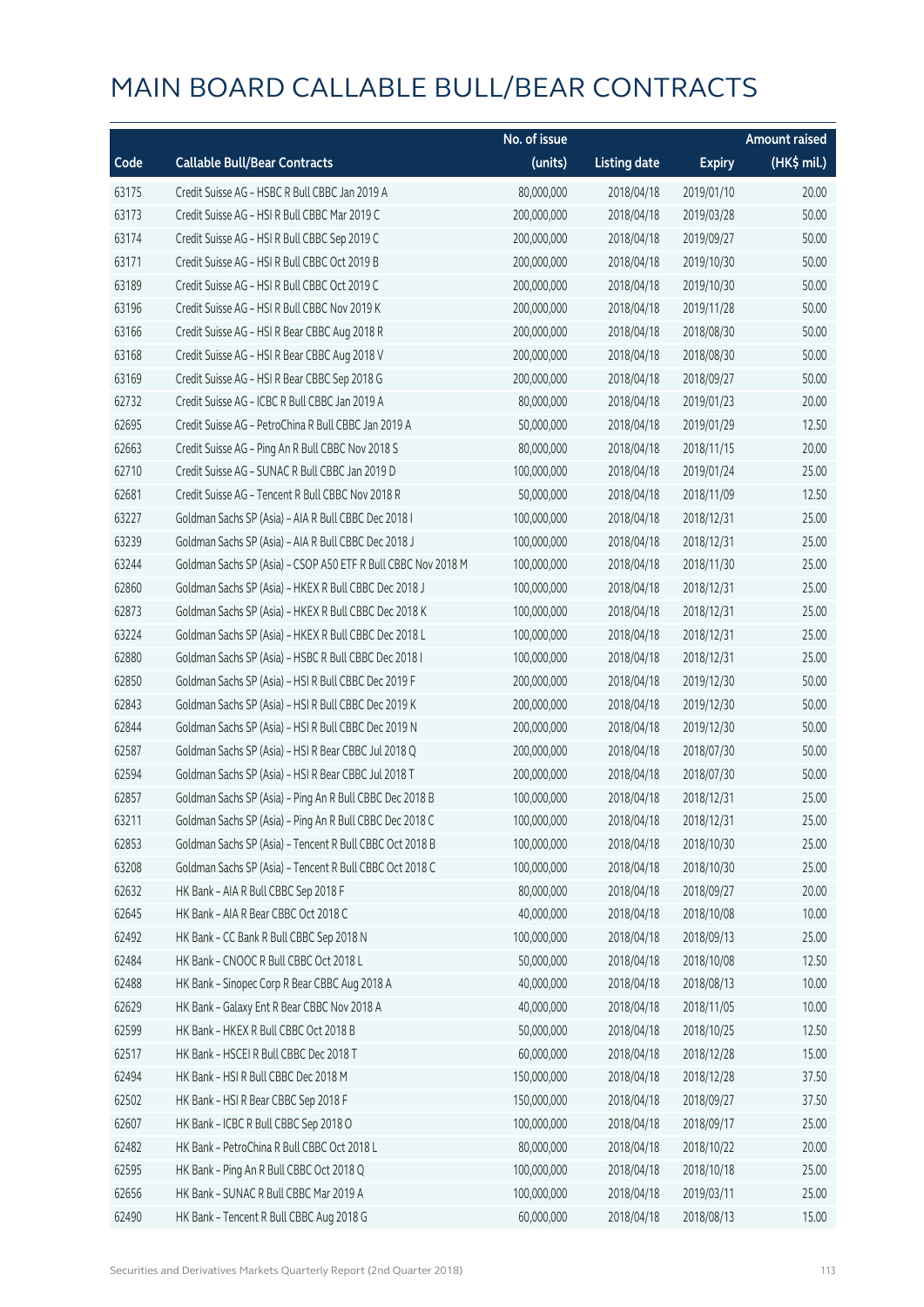|       |                                                      | No. of issue |                     |               | <b>Amount raised</b>  |
|-------|------------------------------------------------------|--------------|---------------------|---------------|-----------------------|
| Code  | <b>Callable Bull/Bear Contracts</b>                  | (units)      | <b>Listing date</b> | <b>Expiry</b> | $(HK\frac{1}{2}mil.)$ |
| 63164 | J P Morgan SP BV - AIA R Bull CBBC Sep 2018 A        | 100,000,000  | 2018/04/18          | 2018/09/14    | 25.00                 |
| 63156 | J P Morgan SP BV - HKEX R Bull CBBC Jul 2018 N       | 40,000,000   | 2018/04/18          | 2018/07/20    | 10.00                 |
| 63121 | JP Morgan SP BV - HSIR Bull CBBC Oct 2019 S          | 200,000,000  | 2018/04/18          | 2019/10/30    | 50.00                 |
| 63137 | J P Morgan SP BV - HSI R Bull CBBC Oct 2019 Z        | 200,000,000  | 2018/04/18          | 2019/10/30    | 50.00                 |
| 63119 | J P Morgan SP BV - HSI R Bull CBBC Nov 2019 Q        | 200,000,000  | 2018/04/18          | 2019/11/28    | 50.00                 |
| 63126 | J P Morgan SP BV - HSI R Bull CBBC Nov 2019 S        | 200,000,000  | 2018/04/18          | 2019/11/28    | 50.00                 |
| 63145 | J P Morgan SP BV - HSI R Bull CBBC Dec 2019 M        | 200,000,000  | 2018/04/18          | 2019/12/30    | 50.00                 |
| 63102 | J P Morgan SP BV - HSI R Bull CBBC Dec 2019 W        | 200,000,000  | 2018/04/18          | 2019/12/30    | 50.00                 |
| 63124 | J P Morgan SP BV - HSI R Bull CBBC Dec 2019 Y        | 200,000,000  | 2018/04/18          | 2019/12/30    | 50.00                 |
| 63100 | J P Morgan SP BV - HSI R Bear CBBC Aug 2018 I        | 200,000,000  | 2018/04/18          | 2018/08/30    | 50.00                 |
| 63097 | J P Morgan SP BV - HSI R Bear CBBC Aug 2018 R        | 200,000,000  | 2018/04/18          | 2018/08/30    | 50.00                 |
| 62836 | Macquarie Bank Ltd. - CM Bank R Bull CBBC Nov 2018 A | 12,500,000   | 2018/04/18          | 2018/11/15    | 10.06                 |
| 62833 | Macquarie Bank Ltd. - Tencent R Bull CBBC Nov 2018 C | 12,500,000   | 2018/04/18          | 2018/11/15    | 10.01                 |
| 63369 | SG Issuer - AIA R Bull CBBC Sep 2018 E               | 60,000,000   | 2018/04/18          | 2018/09/18    | 15.00                 |
| 63373 | SG Issuer - AIA R Bull CBBC Dec 2018 J               | 60,000,000   | 2018/04/18          | 2018/12/14    | 15.00                 |
| 63258 | SG Issuer - China Mobile R Bull CBBC Dec 2018 S      | 100,000,000  | 2018/04/18          | 2018/12/12    | 25.00                 |
| 63398 | SG Issuer - CNOOC R Bull CBBC Oct 2018 H             | 40,000,000   | 2018/04/18          | 2018/10/11    | 10.00                 |
| 63390 | SG Issuer - Sinopec Corp R Bear CBBC Dec 2018 A      | 40,000,000   | 2018/04/18          | 2018/12/06    | 10.00                 |
| 63268 | SG Issuer - Galaxy Ent R Bear CBBC Dec 2018 C        | 80,000,000   | 2018/04/18          | 2018/12/21    | 20.00                 |
| 63276 | SG Issuer - HKEX R Bull CBBC Sep 2018 N              | 50,000,000   | 2018/04/18          | 2018/09/10    | 12.50                 |
| 63284 | SG Issuer - HKEX R Bull CBBC Dec 2018 P              | 50,000,000   | 2018/04/18          | 2018/12/13    | 12.50                 |
| 63288 | SG Issuer - HSBC R Bull CBBC Sep 2018 P              | 100,000,000  | 2018/04/18          | 2018/09/10    | 25.00                 |
| 63314 | SG Issuer - HSI R Bull CBBC Oct 2019 Y               | 200,000,000  | 2018/04/18          | 2019/10/30    | 50.00                 |
| 63349 | SG Issuer - HSI R Bull CBBC Nov 2019 N               | 200,000,000  | 2018/04/18          | 2019/11/28    | 50.00                 |
| 63318 | SG Issuer - HSI R Bull CBBC Nov 2019 R               | 200,000,000  | 2018/04/18          | 2019/11/28    | 50.00                 |
| 63352 | SG Issuer - HSI R Bull CBBC Dec 2019 A               | 200,000,000  | 2018/04/18          | 2019/12/30    | 50.00                 |
| 63307 | SG Issuer - HSI R Bull CBBC Dec 2019 J               | 200,000,000  | 2018/04/18          | 2019/12/30    | 50.00                 |
| 63407 | SG Issuer - HSI R Bear CBBC Aug 2018 Q               | 200,000,000  | 2018/04/18          | 2018/08/30    | 50.00                 |
| 63249 | SG Issuer - HSI R Bear CBBC Sep 2018 D               | 200,000,000  | 2018/04/18          | 2018/09/27    | 50.00                 |
| 63404 | SG Issuer - PetroChina R Bull CBBC Dec 2018 C        | 40,000,000   | 2018/04/18          | 2018/12/20    | 10.00                 |
| 63289 | SG Issuer - Ping An R Bull CBBC Oct 2018 S           | 100,000,000  | 2018/04/18          | 2018/10/05    | 25.00                 |
| 63292 | SG Issuer - SUNAC R Bull CBBC Feb 2019 B             | 80,000,000   | 2018/04/18          | 2019/02/21    | 20.00                 |
| 63293 | SG Issuer - Tencent R Bull CBBC Aug 2018 Q           | 80,000,000   | 2018/04/18          | 2018/08/03    | 20.00                 |
| 63405 | SG Issuer - Tencent R Bear CBBC Sep 2018 M           | 80,000,000   | 2018/04/18          | 2018/09/17    | 20.00                 |
| 62997 | UBS AG - CC Bank R Bull CBBC Sep 2018 I              | 80,000,000   | 2018/04/18          | 2018/09/24    | 20.00                 |
| 63061 | UBS AG - China Life R Bull CBBC Sep 2018 M           | 40,000,000   | 2018/04/18          | 2018/09/17    | 10.00                 |
| 63059 | UBS AG - China Life R Bull CBBC Oct 2018 A           | 40,000,000   | 2018/04/18          | 2018/10/15    | 10.00                 |
| 62994 | UBS AG - CNOOC R Bull CBBC Nov 2018 A                | 40,000,000   | 2018/04/18          | 2018/11/05    | 10.00                 |
| 63069 | UBS AG - A50 China R Bull CBBC Oct 2018 B            | 40,000,000   | 2018/04/18          | 2018/10/15    | 10.00                 |
| 62950 | UBS AG - Galaxy Ent R Bull CBBC Oct 2018 C           | 40,000,000   | 2018/04/18          | 2018/10/15    | 10.00                 |
| 62960 | UBS AG - HKEX R Bull CBBC Oct 2018 C                 | 50,000,000   | 2018/04/18          | 2018/10/24    | 12.50                 |
| 62959 | UBS AG - HKEX R Bull CBBC Nov 2018 M                 | 50,000,000   | 2018/04/18          | 2018/11/19    | 12.50                 |
| 62957 | UBS AG - HKEX R Bull CBBC Dec 2018 A                 | 50,000,000   | 2018/04/18          | 2018/12/03    | 12.50                 |
| 62955 | UBS AG - HSBC R Bull CBBC Nov 2018 A                 | 50,000,000   | 2018/04/18          | 2018/11/05    | 12.50                 |
| 62923 | UBS AG - HSI R Bull CBBC Oct 2019 N                  | 250,000,000  | 2018/04/18          | 2019/10/30    | 62.50                 |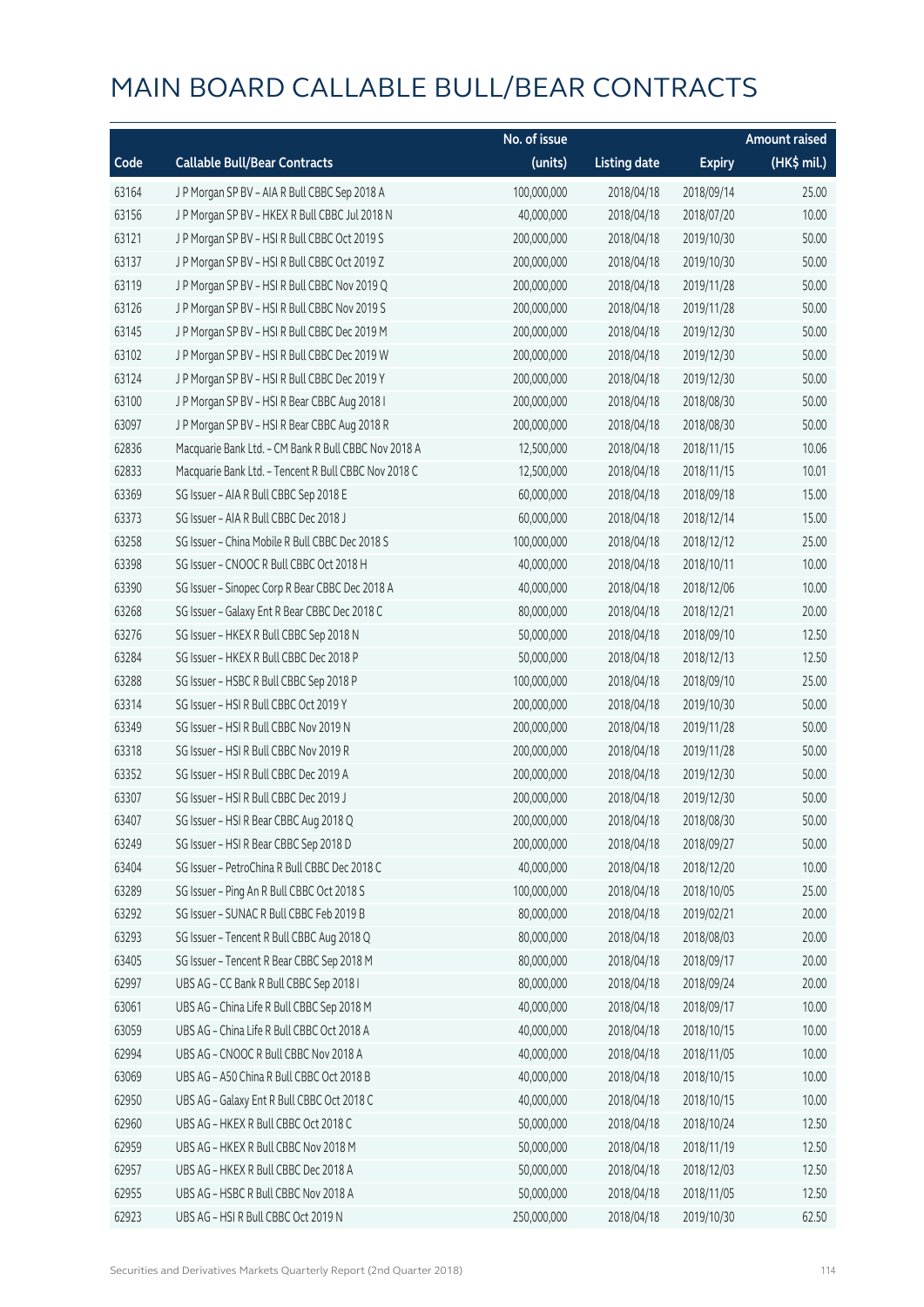|       |                                                               | No. of issue |                     |               | <b>Amount raised</b> |
|-------|---------------------------------------------------------------|--------------|---------------------|---------------|----------------------|
| Code  | <b>Callable Bull/Bear Contracts</b>                           | (units)      | <b>Listing date</b> | <b>Expiry</b> | (HK\$ mil.)          |
| 62918 | UBS AG - HSI R Bull CBBC Oct 2019 Y                           | 250,000,000  | 2018/04/18          | 2019/10/30    | 62.50                |
| 62919 | UBS AG - HSI R Bull CBBC Oct 2019 Z                           | 250,000,000  | 2018/04/18          | 2019/10/30    | 62.50                |
| 62905 | UBS AG - HSI R Bull CBBC Nov 2019 V                           | 200,000,000  | 2018/04/18          | 2019/11/28    | 50.00                |
| 62906 | UBS AG - HSI R Bull CBBC Dec 2019 H                           | 250,000,000  | 2018/04/18          | 2019/12/30    | 62.50                |
| 62907 | UBS AG - HSI R Bull CBBC Dec 2019 I                           | 200,000,000  | 2018/04/18          | 2019/12/30    | 50.00                |
| 62888 | UBS AG - HSI R Bear CBBC Jul 2018 O                           | 250,000,000  | 2018/04/18          | 2018/07/30    | 62.50                |
| 62904 | UBS AG - HSI R Bear CBBC Jul 2018 P                           | 250,000,000  | 2018/04/18          | 2018/07/30    | 62.50                |
| 63013 | UBS AG - ICBC R Bull CBBC Oct 2018 J                          | 100,000,000  | 2018/04/18          | 2018/10/08    | 25.00                |
| 62982 | UBS AG - Petrochina R Bull CBBC Nov 2018 E                    | 60,000,000   | 2018/04/18          | 2018/11/19    | 15.00                |
| 63024 | UBS AG - Ping An R Bull CBBC Nov 2018 R                       | 80,000,000   | 2018/04/18          | 2018/11/05    | 20.00                |
| 63048 | UBS AG - Ping An R Bull CBBC Nov 2018 S                       | 80,000,000   | 2018/04/18          | 2018/11/19    | 20.00                |
| 62961 | UBS AG - Tencent R Bull CBBC Sep 2018 C                       | 30,000,000   | 2018/04/18          | 2018/09/05    | 10.20                |
| 62964 | UBS AG - Tencent R Bull CBBC Oct 2018 S                       | 30,000,000   | 2018/04/18          | 2018/10/15    | 10.20                |
| 62976 | UBS AG - Tencent R Bull CBBC Oct 2018 T                       | 30,000,000   | 2018/04/18          | 2018/10/29    | 10.20                |
| 62839 | Bank Vontobel - HSI R Bull CBBC Dec 2018 A                    | 100,000,000  | 2018/04/18          | 2018/12/28    | 25.20                |
| 62885 | Bank Vontobel - HSI R Bull CBBC Dec 2018 B                    | 100,000,000  | 2018/04/18          | 2018/12/28    | 25.50                |
| 62428 | Bank Vontobel - HSI R Bear CBBC Oct 2018 R                    | 100,000,000  | 2018/04/18          | 2018/10/30    | 25.50                |
| 62837 | Bank Vontobel - Tencent R Bull CBBC Oct 2018 B                | 40,000,000   | 2018/04/18          | 2018/10/03    | 10.48                |
| 62423 | Bank Vontobel - Tencent R Bear CBBC Jul 2018 R                | 40,000,000   | 2018/04/18          | 2018/07/30    | 10.08                |
| 63776 | Credit Suisse AG - CNOOC R Bull CBBC Jan 2019 B               | 50,000,000   | 2018/04/19          | 2019/01/30    | 12.50                |
| 63734 | Credit Suisse AG - Sinopec Corp R Bull CBBC Jan 2019 A        | 60,000,000   | 2018/04/19          | 2019/01/22    | 15.00                |
| 63788 | Credit Suisse AG - HKEX R Bull CBBC Dec 2018 B                | 50,000,000   | 2018/04/19          | 2018/12/05    | 12.50                |
| 63735 | Credit Suisse AG - HSI R Bull CBBC Mar 2019 D                 | 200,000,000  | 2018/04/19          | 2019/03/28    | 50.00                |
| 63748 | Credit Suisse AG - HSI R Bull CBBC Aug 2019 D                 | 200,000,000  | 2018/04/19          | 2019/08/29    | 50.00                |
| 63742 | Credit Suisse AG - HSI R Bull CBBC Oct 2019 D                 | 200,000,000  | 2018/04/19          | 2019/10/30    | 50.00                |
| 63749 | Credit Suisse AG - HSI R Bull CBBC Nov 2019 L                 | 200,000,000  | 2018/04/19          | 2019/11/28    | 50.00                |
| 63762 | Credit Suisse AG - HSI R Bear CBBC Aug 2018 B                 | 200,000,000  | 2018/04/19          | 2018/08/30    | 50.00                |
| 63781 | Credit Suisse AG - HSI R Bear CBBC Aug 2018 J                 | 200,000,000  | 2018/04/19          | 2018/08/30    | 50.00                |
| 63751 | Credit Suisse AG - HSI R Bear CBBC Aug 2018 X                 | 200,000,000  | 2018/04/19          | 2018/08/30    | 50.00                |
| 63784 | Credit Suisse AG - Tencent R Bull CBBC Jan 2019 A             | 50,000,000   | 2018/04/19          | 2019/01/11    | 12.50                |
| 63931 | Goldman Sachs SP (Asia) - China Mobile R Bull CBBC Dec 2018 E | 100,000,000  | 2018/04/19          | 2018/12/31    | 25.00                |
| 63938 | Goldman Sachs SP (Asia) - China Mobile R Bull CBBC Dec 2018 F | 100,000,000  | 2018/04/19          | 2018/12/31    | 25.00                |
| 63921 | Goldman Sachs SP (Asia) - CC Bank R Bull CBBC Dec 2018 R      | 100,000,000  | 2018/04/19          | 2018/12/31    | 25.00                |
| 63925 | Goldman Sachs SP (Asia) - HKEX R Bull CBBC Dec 2018 M         | 100,000,000  | 2018/04/19          | 2018/12/31    | 25.00                |
| 63542 | Goldman Sachs SP (Asia) - HSI R Bull CBBC Dec 2019 H          | 200,000,000  | 2018/04/19          | 2019/12/30    | 50.00                |
| 63547 | Goldman Sachs SP (Asia) - HSI R Bull CBBC Dec 2019 I          | 200,000,000  | 2018/04/19          | 2019/12/30    | 50.00                |
| 63894 | Goldman Sachs SP (Asia) - HSI R Bear CBBC Jul 2018 V          | 200,000,000  | 2018/04/19          | 2018/07/30    | 50.00                |
| 63895 | Goldman Sachs SP (Asia) - HSI R Bear CBBC Aug 2018 O          | 200,000,000  | 2018/04/19          | 2018/08/30    | 50.00                |
| 63923 | Goldman Sachs SP (Asia) - Ping An R Bull CBBC Dec 2018 A      | 100,000,000  | 2018/04/19          | 2018/12/31    | 25.00                |
| 63504 | HK Bank - AIA R Bull CBBC Oct 2018 N                          | 80,000,000   | 2018/04/19          | 2018/10/08    | 20.00                |
| 63423 | HK Bank - HKEX R Bull CBBC Oct 2018 T                         | 50,000,000   | 2018/04/19          | 2018/10/29    | 12.50                |
| 63501 | HK Bank - HSCEI R Bear CBBC Aug 2018 H                        | 50,000,000   | 2018/04/19          | 2018/08/30    | 12.50                |
| 63494 | HK Bank - HSI R Bull CBBC Dec 2018 N                          | 150,000,000  | 2018/04/19          | 2018/12/28    | 37.50                |
| 63525 | HK Bank - HSI R Bear CBBC Aug 2018 Z                          | 150,000,000  | 2018/04/19          | 2018/08/30    | 37.50                |
| 63470 | HK Bank - SUNAC R Bull CBBC Dec 2018 E                        | 100,000,000  | 2018/04/19          | 2018/12/10    | 25.00                |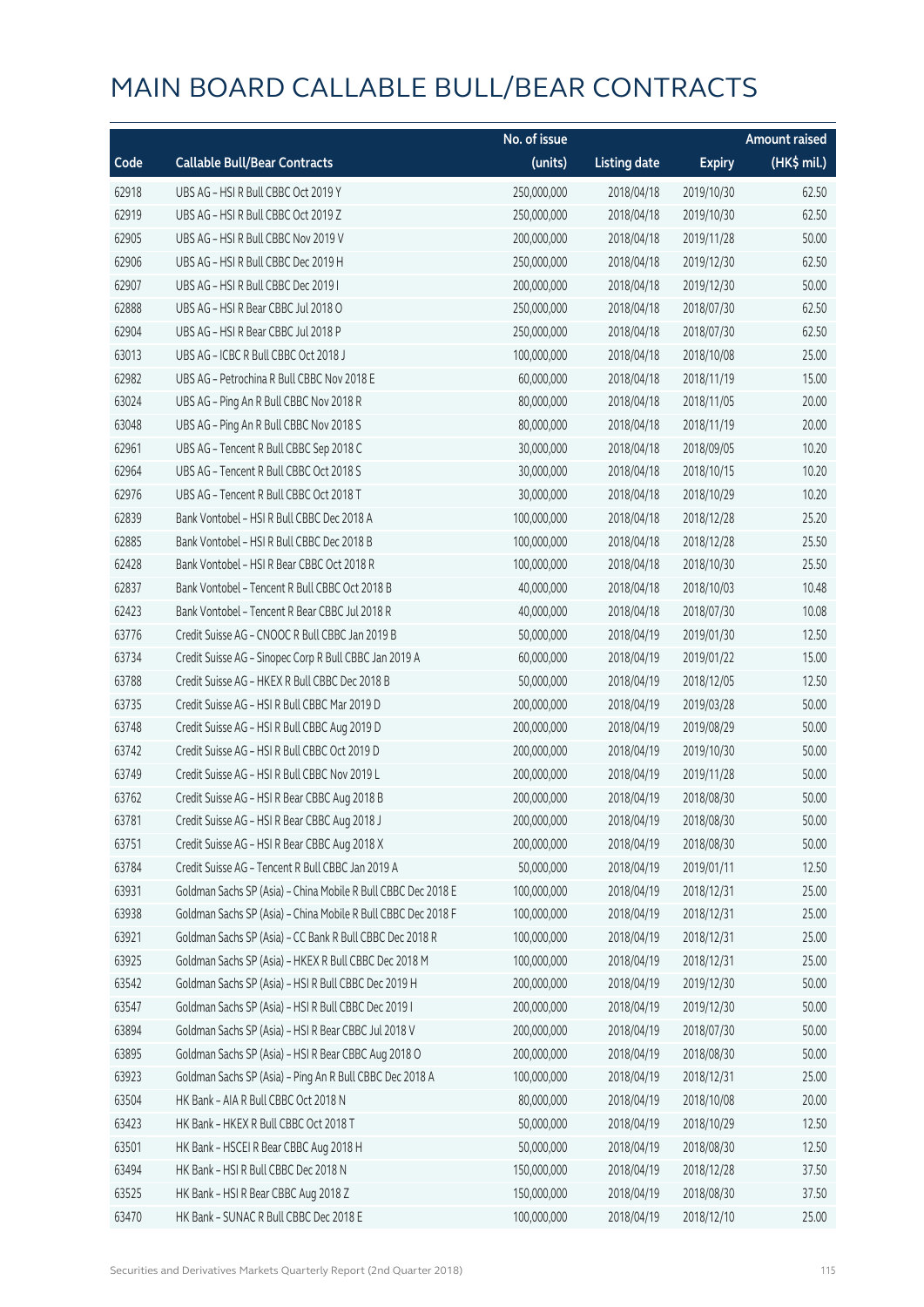|       |                                                      | No. of issue |                     |               | Amount raised |
|-------|------------------------------------------------------|--------------|---------------------|---------------|---------------|
| Code  | <b>Callable Bull/Bear Contracts</b>                  | (units)      | <b>Listing date</b> | <b>Expiry</b> | (HK\$ mil.)   |
| 63482 | HK Bank - Tencent R Bull CBBC Aug 2018 T             | 60,000,000   | 2018/04/19          | 2018/08/30    | 15.00         |
| 63869 | J P Morgan SP BV - CNOOC R Bull CBBC Sep 2018 B      | 80,000,000   | 2018/04/19          | 2018/09/21    | 20.00         |
| 63859 | J P Morgan SP BV - CNOOC R Bull CBBC Oct 2018 F      | 80,000,000   | 2018/04/19          | 2018/10/12    | 20.00         |
| 63831 | J P Morgan SP BV - HSI R Bull CBBC Oct 2019 I        | 200,000,000  | 2018/04/19          | 2019/10/30    | 50.00         |
| 63825 | J P Morgan SP BV - HSI R Bull CBBC Nov 2019 X        | 200,000,000  | 2018/04/19          | 2019/11/28    | 50.00         |
| 63824 | J P Morgan SP BV - HSI R Bull CBBC Dec 2019 N        | 200,000,000  | 2018/04/19          | 2019/12/30    | 50.00         |
| 63835 | J P Morgan SP BV - HSI R Bull CBBC Dec 2019 Z        | 200,000,000  | 2018/04/19          | 2019/12/30    | 50.00         |
| 63823 | J P Morgan SP BV - HSI R Bear CBBC Jul 2018 Z        | 200,000,000  | 2018/04/19          | 2018/07/30    | 50.00         |
| 63874 | J P Morgan SP BV - HSI R Bear CBBC Aug 2018 T        | 200,000,000  | 2018/04/19          | 2018/08/30    | 50.00         |
| 63877 | J P Morgan SP BV - HSI R Bear CBBC Aug 2018 V        | 200,000,000  | 2018/04/19          | 2018/08/30    | 50.00         |
| 63858 | J P Morgan SP BV - PetroChina R Bull CBBC Sep 2018 A | 100,000,000  | 2018/04/19          | 2018/09/14    | 25.00         |
| 63856 | JP Morgan SP BV - Tencent R Bull CBBC Aug 2018 B     | 50,000,000   | 2018/04/19          | 2018/08/17    | 19.00         |
| 63850 | J P Morgan SP BV - Tencent R Bear CBBC Aug 2018 C    | 50,000,000   | 2018/04/19          | 2018/08/17    | 12.50         |
| 63549 | Macquarie Bank Ltd. - Tencent R Bear CBBC Nov 2018 A | 11,800,000   | 2018/04/19          | 2018/11/15    | 10.05         |
| 63619 | SG Issuer - AIA R Bull CBBC Oct 2018 B               | 60,000,000   | 2018/04/19          | 2018/10/24    | 15.00         |
| 63626 | SG Issuer - CC Bank R Bull CBBC Nov 2018 E           | 100,000,000  | 2018/04/19          | 2018/11/27    | 25.00         |
| 63704 | SG Issuer - CNOOC R Bull CBBC Oct 2018 I             | 40,000,000   | 2018/04/19          | 2018/10/22    | 10.00         |
| 63694 | SG Issuer - Sinopec Corp R Bull CBBC Nov 2018 D      | 40,000,000   | 2018/04/19          | 2018/11/12    | 10.00         |
| 63691 | SG Issuer - CPIC R Bull CBBC Mar 2019 A              | 100,000,000  | 2018/04/19          | 2019/03/12    | 25.00         |
| 63708 | SG Issuer - A50 China R Bull CBBC Nov 2018 F         | 50,000,000   | 2018/04/19          | 2018/11/08    | 12.50         |
| 63705 | SG Issuer - Galaxy Ent R Bull CBBC Sep 2018 G        | 80,000,000   | 2018/04/19          | 2018/09/18    | 20.00         |
| 63724 | SG Issuer - HKEX R Bull CBBC Oct 2018 X              | 50,000,000   | 2018/04/19          | 2018/10/18    | 12.50         |
| 63720 | SG Issuer - HSI R Bull CBBC Oct 2019 P               | 200,000,000  | 2018/04/19          | 2019/10/30    | 50.00         |
| 63560 | SG Issuer - HSI R Bull CBBC Oct 2019 Z               | 200,000,000  | 2018/04/19          | 2019/10/30    | 50.00         |
| 63709 | SG Issuer - HSI R Bull CBBC Nov 2019 P               | 200,000,000  | 2018/04/19          | 2019/11/28    | 50.00         |
| 63710 | SG Issuer - HSI R Bear CBBC Sep 2018 B               | 200,000,000  | 2018/04/19          | 2018/09/27    | 50.00         |
| 63712 | SG Issuer - HSI R Bear CBBC Sep 2018 T               | 200,000,000  | 2018/04/19          | 2018/09/27    | 50.00         |
| 63706 | SG Issuer - PetroChina R Bull CBBC Dec 2018 D        | 40,000,000   | 2018/04/19          | 2018/12/13    | 10.00         |
| 63571 | SG Issuer - Ping An R Bull CBBC Sep 2018 D           | 100,000,000  | 2018/04/19          | 2018/09/27    | 25.00         |
| 63572 | SG Issuer - Ping An R Bull CBBC Oct 2018 R           | 100,000,000  | 2018/04/19          | 2018/10/24    | 25.00         |
| 63580 | SG Issuer - Tencent R Bull CBBC Aug 2018 R           | 80,000,000   | 2018/04/19          | 2018/08/09    | 20.00         |
| 63597 | SG Issuer - Tencent R Bull CBBC Sep 2018 I           | 80,000,000   | 2018/04/19          | 2018/09/18    | 20.00         |
| 63604 | SG Issuer - Tencent R Bull CBBC Sep 2018 J           | 80,000,000   | 2018/04/19          | 2018/09/27    | 20.00         |
| 63816 | UBS AG - AIA R Bull CBBC Sep 2018 D                  | 50,000,000   | 2018/04/19          | 2018/09/24    | 12.50         |
| 63811 | UBS AG - CNOOC R Bear CBBC Oct 2018 B                | 40,000,000   | 2018/04/19          | 2018/10/29    | 10.00         |
| 63819 | UBS AG - HKEX R Bull CBBC Nov 2018 N                 | 50,000,000   | 2018/04/19          | 2018/11/08    | 12.50         |
| 63554 | UBS AG - HSI R Bull CBBC Oct 2019 Q                  | 250,000,000  | 2018/04/19          | 2019/10/30    | 62.50         |
| 63553 | UBS AG - HSI R Bull CBBC Nov 2019 F                  | 250,000,000  | 2018/04/19          | 2019/11/28    | 62.50         |
| 63559 | UBS AG - HSI R Bull CBBC Dec 2019 L                  | 250,000,000  | 2018/04/19          | 2019/12/30    | 62.50         |
| 63550 | UBS AG - HSI R Bear CBBC Jul 2018 R                  | 250,000,000  | 2018/04/19          | 2018/07/30    | 62.50         |
| 63799 | UBS AG - HSI R Bear CBBC Jul 2018 U                  | 250,000,000  | 2018/04/19          | 2018/07/30    | 62.50         |
| 63798 | UBS AG - HSI R Bear CBBC Aug 2018 K                  | 250,000,000  | 2018/04/19          | 2018/08/30    | 62.50         |
| 63420 | Bank Vontobel - HSI R Bull CBBC Dec 2018 C           | 100,000,000  | 2018/04/19          | 2018/12/28    | 25.40         |
| 63421 | Bank Vontobel - HSI R Bull CBBC Dec 2018 D           | 100,000,000  | 2018/04/19          | 2018/12/28    | 25.40         |
| 64317 | Credit Suisse AG - AIA R Bull CBBC Jan 2019 C        | 70,000,000   | 2018/04/20          | 2019/01/10    | 17.50         |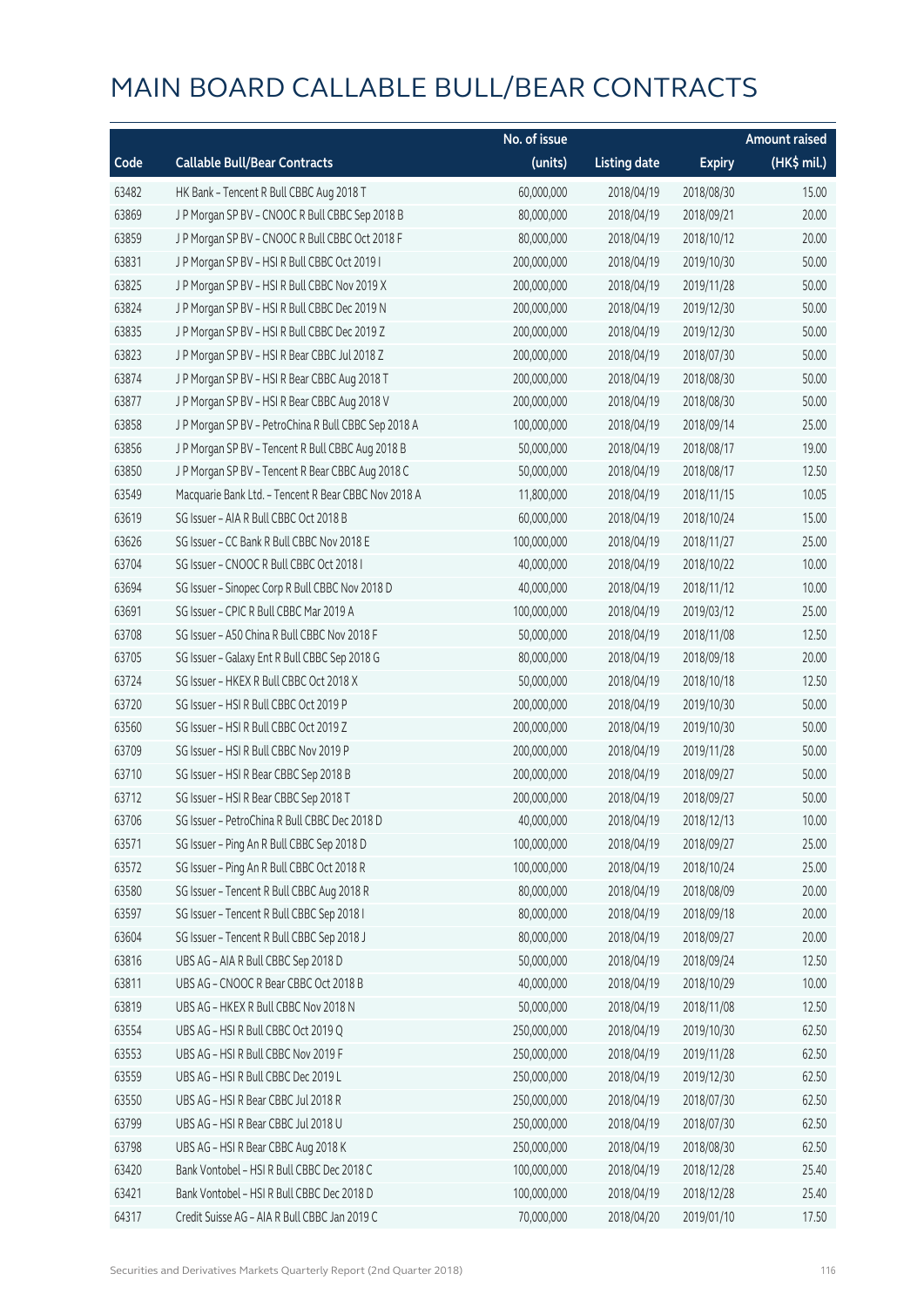|       |                                                          | No. of issue |                     |               | <b>Amount raised</b> |
|-------|----------------------------------------------------------|--------------|---------------------|---------------|----------------------|
| Code  | <b>Callable Bull/Bear Contracts</b>                      | (units)      | <b>Listing date</b> | <b>Expiry</b> | (HK\$ mil.)          |
| 64297 | Credit Suisse AG - AIA R Bear CBBC Jan 2019 A            | 50,000,000   | 2018/04/20          | 2019/01/18    | 12.50                |
| 64282 | Credit Suisse AG - AIA R Bear CBBC Feb 2019 A            | 50,000,000   | 2018/04/20          | 2019/02/11    | 12.50                |
| 64331 | Credit Suisse AG - HSBC R Bull CBBC Dec 2018 C           | 100,000,000  | 2018/04/20          | 2018/12/12    | 25.00                |
| 64247 | Credit Suisse AG - HSI R Bull CBBC Sep 2019 D            | 200,000,000  | 2018/04/20          | 2019/09/27    | 50.00                |
| 64265 | Credit Suisse AG - HSI R Bull CBBC Nov 2019 M            | 200,000,000  | 2018/04/20          | 2019/11/28    | 50.00                |
| 64266 | Credit Suisse AG - HSI R Bear CBBC Jul 2018 I            | 200,000,000  | 2018/04/20          | 2018/07/30    | 50.00                |
| 64277 | Credit Suisse AG - PetroChina R Bull CBBC Feb 2019 A     | 60,000,000   | 2018/04/20          | 2019/02/15    | 15.00                |
| 64276 | Credit Suisse AG - Tencent R Bull CBBC Jan 2019 B        | 50,000,000   | 2018/04/20          | 2019/01/22    | 12.50                |
| 64267 | Credit Suisse AG - Tencent R Bear CBBC Jan 2019 A        | 50,000,000   | 2018/04/20          | 2019/01/03    | 12.50                |
| 64122 | Goldman Sachs SP (Asia) - HSI R Bull CBBC Dec 2019 L     | 200,000,000  | 2018/04/20          | 2019/12/30    | 50.00                |
| 64147 | Goldman Sachs SP (Asia) - HSI R Bull CBBC Dec 2019 S     | 200,000,000  | 2018/04/20          | 2019/12/30    | 50.00                |
| 64339 | Goldman Sachs SP (Asia) - HSI R Bear CBBC Jul 2018 X     | 200,000,000  | 2018/04/20          | 2018/07/30    | 50.00                |
| 64343 | Goldman Sachs SP (Asia) - HSI R Bear CBBC Jul 2018 Y     | 200,000,000  | 2018/04/20          | 2018/07/30    | 50.20                |
| 64355 | Goldman Sachs SP (Asia) - Ping An R Bull CBBC Dec 2018 G | 100,000,000  | 2018/04/20          | 2018/12/24    | 25.00                |
| 64157 | Goldman Sachs SP (Asia) - Tencent R Bull CBBC Oct 2018 D | 100,000,000  | 2018/04/20          | 2018/10/30    | 25.00                |
| 64095 | HK Bank - CNOOC R Bull CBBC Oct 2018 M                   | 50,000,000   | 2018/04/20          | 2018/10/29    | 12.50                |
| 64105 | HK Bank - CNOOC R Bear CBBC Nov 2018 A                   | 40,000,000   | 2018/04/20          | 2018/11/05    | 10.00                |
| 64076 | HK Bank - HKEX R Bull CBBC Nov 2018 I                    | 50,000,000   | 2018/04/20          | 2018/11/01    | 12.50                |
| 64086 | HK Bank - HSI R Bull CBBC Mar 2019 N                     | 100,000,000  | 2018/04/20          | 2019/03/28    | 25.00                |
| 64087 | HK Bank - HSI R Bear CBBC Aug 2018 C                     | 100,000,000  | 2018/04/20          | 2018/08/30    | 25.00                |
| 64077 | HK Bank - Ping An R Bull CBBC Oct 2018 R                 | 100,000,000  | 2018/04/20          | 2018/10/04    | 25.00                |
| 64116 | HK Bank - Tencent R Bull CBBC Sep 2018 P                 | 60,000,000   | 2018/04/20          | 2018/09/13    | 15.00                |
| 64027 | Haitong Int'l Sec - AIA R Bull CBBC Oct 2018 C           | 120,000,000  | 2018/04/20          | 2018/10/10    | 30.00                |
| 64025 | Haitong Int'l Sec - China Mobile R Bull CBBC Nov 2018 A  | 110,000,000  | 2018/04/20          | 2018/11/05    | 27.50                |
| 64018 | Haitong Int'l Sec - CNOOC R Bull CBBC Nov 2018 A         | 70,000,000   | 2018/04/20          | 2018/11/06    | 17.50                |
| 63961 | Haitong Int'l Sec - HKEX R Bull CBBC Oct 2018 C          | 40,000,000   | 2018/04/20          | 2018/10/09    | 10.00                |
| 63988 | Haitong Int'l Sec - HKEX R Bull CBBC Oct 2018 D          | 40,000,000   | 2018/04/20          | 2018/10/09    | 10.00                |
| 63940 | Haitong Int'l Sec - HSBC R Bull CBBC Sep 2018 E          | 110,000,000  | 2018/04/20          | 2018/09/04    | 27.50                |
| 63944 | Haitong Int'l Sec - HSBC R Bull CBBC Sep 2018 F          | 110,000,000  | 2018/04/20          | 2018/09/04    | 27.50                |
| 64031 | Haitong Int'l Sec - ICBC R Bull CBBC Oct 2018 A          | 120,000,000  | 2018/04/20          | 2018/10/10    | 30.00                |
| 64071 | Haitong Int'l Sec - Ping An R Bull CBBC Oct 2018 G       | 25,000,000   | 2018/04/20          | 2018/10/08    | 10.20                |
| 64072 | Haitong Int'l Sec - Ping An R Bull CBBC Oct 2018 H       | 25,000,000   | 2018/04/20          | 2018/10/10    | 11.13                |
| 64075 | Haitong Int'l Sec - Ping An R Bull CBBC Oct 2018 I       | 25,000,000   | 2018/04/20          | 2018/10/08    | 18.48                |
| 64043 | Haitong Int'l Sec - SUNAC R Bull CBBC Oct 2018 C         | 40,000,000   | 2018/04/20          | 2018/10/08    | 18.40                |
| 64005 | Haitong Int'l Sec - Tencent R Bull CBBC Oct 2018 C       | 40,000,000   | 2018/04/20          | 2018/10/09    | 10.00                |
| 64367 | J P Morgan SP BV - HSI R Bear CBBC Aug 2018 W            | 200,000,000  | 2018/04/20          | 2018/08/30    | 50.00                |
| 64374 | J P Morgan SP BV - Tencent R Bear CBBC Aug 2018 D        | 50,000,000   | 2018/04/20          | 2018/08/17    | 12.50                |
| 64396 | SG Issuer - CSOP A50 ETF R Bull CBBC Nov 2018 K          | 40,000,000   | 2018/04/20          | 2018/11/27    | 10.00                |
| 64454 | SG Issuer - HKEX R Bull CBBC Oct 2018 Y                  | 50,000,000   | 2018/04/20          | 2018/10/23    | 12.50                |
| 64460 | SG Issuer - HSBC R Bull CBBC Sep 2018 R                  | 100,000,000  | 2018/04/20          | 2018/09/21    | 25.00                |
| 64456 | SG Issuer - HSBC R Bear CBBC Aug 2018 A                  | 100,000,000  | 2018/04/20          | 2018/08/24    | 25.00                |
| 64389 | SG Issuer - HSI R Bull CBBC Dec 2019 C                   | 200,000,000  | 2018/04/20          | 2019/12/30    | 50.00                |
| 64384 | SG Issuer - HSI R Bear CBBC Oct 2018 S                   | 200,000,000  | 2018/04/20          | 2018/10/30    | 50.00                |
| 64393 | SG Issuer - Tencent R Bull CBBC Sep 2018 K               | 80,000,000   | 2018/04/20          | 2018/09/05    | 20.00                |
| 64395 | SG Issuer - Tencent R Bull CBBC Sep 2018 L               | 80,000,000   | 2018/04/20          | 2018/09/10    | 20.00                |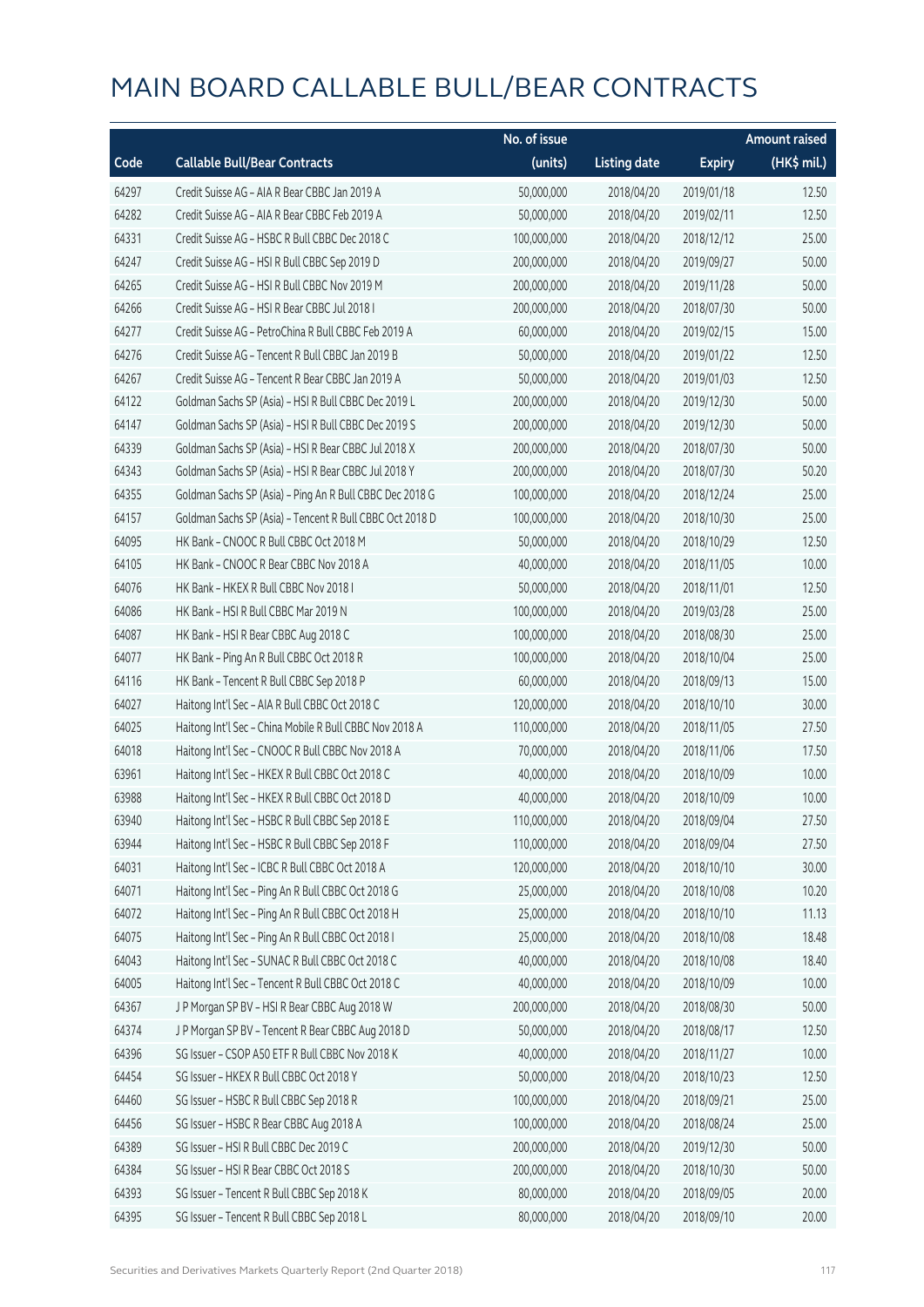|       |                                                            | No. of issue |                     |               | <b>Amount raised</b> |
|-------|------------------------------------------------------------|--------------|---------------------|---------------|----------------------|
| Code  | <b>Callable Bull/Bear Contracts</b>                        | (units)      | <b>Listing date</b> | <b>Expiry</b> | (HK\$ mil.)          |
| 64457 | SG Issuer - Tencent R Bull CBBC Nov 2018 N                 | 80,000,000   | 2018/04/20          | 2018/11/21    | 20.00                |
| 64464 | SG Issuer - Tencent R Bear CBBC Aug 2018 N                 | 80,000,000   | 2018/04/20          | 2018/08/31    | 20.00                |
| 64233 | UBS AG - China Life R Bull CBBC Nov 2018 A                 | 40,000,000   | 2018/04/20          | 2018/11/05    | 10.00                |
| 64222 | UBS AG - CNOOC R Bull CBBC Nov 2018 B                      | 40,000,000   | 2018/04/20          | 2018/11/12    | 10.00                |
| 64214 | UBS AG - Sinopec Corp R Bull CBBC Nov 2018 A               | 50,000,000   | 2018/04/20          | 2018/11/05    | 12.50                |
| 64208 | UBS AG - HSBC R Bull CBBC Nov 2018 B                       | 50,000,000   | 2018/04/20          | 2018/11/12    | 12.50                |
| 64198 | UBS AG - HSI R Bull CBBC Oct 2019 F                        | 250,000,000  | 2018/04/20          | 2019/10/30    | 62.50                |
| 64180 | UBS AG - HSI R Bull CBBC Oct 2019 S                        | 200,000,000  | 2018/04/20          | 2019/10/30    | 50.00                |
| 64204 | UBS AG - HSI R Bull CBBC Nov 2019 M                        | 200,000,000  | 2018/04/20          | 2019/11/28    | 50.00                |
| 64243 | UBS AG - HSI R Bear CBBC Jul 2018 J                        | 200,000,000  | 2018/04/20          | 2018/07/30    | 50.00                |
| 64240 | UBS AG - HSI R Bear CBBC Jul 2018 W                        | 250,000,000  | 2018/04/20          | 2018/07/30    | 62.50                |
| 64215 | UBS AG - Petrochina R Bull CBBC Dec 2018 A                 | 60,000,000   | 2018/04/20          | 2018/12/10    | 15.00                |
| 64161 | Bank Vontobel - HSI R Bull CBBC Dec 2018 E                 | 100,000,000  | 2018/04/20          | 2018/12/28    | 25.50                |
| 64168 | Bank Vontobel - HSI R Bull CBBC Dec 2018 F                 | 100,000,000  | 2018/04/20          | 2018/12/28    | 25.00                |
| 64172 | Bank Vontobel - HSI R Bear CBBC Oct 2018 S                 | 100,000,000  | 2018/04/20          | 2018/10/30    | 25.30                |
| 64466 | BNP Paribas Issuance B.V. - CC Bank R Bear CBBC Nov 2018 S | 100,000,000  | 2018/04/23          | 2018/11/29    | 25.00                |
| 64468 | BNP Paribas Issuance B.V. - HSCEI R Bear CBBC Jul 2018 H   | 100,000,000  | 2018/04/23          | 2018/07/30    | 25.00                |
| 64562 | BNP Paribas Issuance B.V. - HSI R Bull CBBC Dec 2019 F     | 250,000,000  | 2018/04/23          | 2019/12/30    | 62.50                |
| 64570 | BNP Paribas Issuance B.V. - HSI R Bull CBBC Dec 2019 G     | 250,000,000  | 2018/04/23          | 2019/12/30    | 62.50                |
| 64566 | BNP Paribas Issuance B.V. - HSI R Bear CBBC Jul 2018 H     | 250,000,000  | 2018/04/23          | 2018/07/30    | 62.50                |
| 64567 | BNP Paribas Issuance B.V. - HSI R Bear CBBC Jul 2018 W     | 250,000,000  | 2018/04/23          | 2018/07/30    | 62.50                |
| 64467 | BNP Paribas Issuance B.V. - Ping An R Bear CBBC Nov 2018 E | 200,000,000  | 2018/04/23          | 2018/11/29    | 50.00                |
| 64618 | Credit Suisse AG - Galaxy Ent R Bull CBBC Nov 2018 D       | 50,000,000   | 2018/04/23          | 2018/11/29    | 12.50                |
| 64601 | Credit Suisse AG - HSI R Bull CBBC Sep 2019 I              | 200,000,000  | 2018/04/23          | 2019/09/27    | 50.00                |
| 64608 | Credit Suisse AG - HSI R Bull CBBC Sep 2019 J              | 200,000,000  | 2018/04/23          | 2019/09/27    | 50.00                |
| 64612 | Credit Suisse AG - HSI R Bull CBBC Sep 2019 K              | 200,000,000  | 2018/04/23          | 2019/09/27    | 50.00                |
| 64633 | Credit Suisse AG - HSI R Bear CBBC Aug 2018 C              | 200,000,000  | 2018/04/23          | 2018/08/30    | 50.00                |
| 64623 | Credit Suisse AG - HSI R Bear CBBC Aug 2018 S              | 200,000,000  | 2018/04/23          | 2018/08/30    | 50.00                |
| 64634 | Credit Suisse AG - HSI R Bear CBBC Sep 2018 I              | 200,000,000  | 2018/04/23          | 2018/09/27    | 50.00                |
| 64624 | Credit Suisse AG - HSI R Bear CBBC Sep 2018 L              | 200,000,000  | 2018/04/23          | 2018/09/27    | 50.00                |
| 64620 | Credit Suisse AG - Ping An R Bear CBBC Nov 2018 D          | 50,000,000   | 2018/04/23          | 2018/11/16    | 12.50                |
| 64616 | Credit Suisse AG - Tencent R Bull CBBC Nov 2018 S          | 50,000,000   | 2018/04/23          | 2018/11/29    | 12.50                |
| 64721 | Goldman Sachs SP (Asia) - HSCEI R Bull CBBC Nov 2019 D     | 120,000,000  | 2018/04/23          | 2019/11/28    | 30.00                |
| 64560 | Goldman Sachs SP (Asia) - HSI R Bull CBBC Nov 2019 K       | 200,000,000  | 2018/04/23          | 2019/11/28    | 50.00                |
| 64556 | Goldman Sachs SP (Asia) - HSI R Bull CBBC Nov 2019 T       | 200,000,000  | 2018/04/23          | 2019/11/28    | 50.00                |
| 64722 | Goldman Sachs SP (Asia) - HSI R Bear CBBC Sep 2018 Q       | 200,000,000  | 2018/04/23          | 2018/09/27    | 50.00                |
| 64724 | Goldman Sachs SP (Asia) - HSI R Bear CBBC Sep 2018 R       | 200,000,000  | 2018/04/23          | 2018/09/27    | 50.00                |
| 64727 | Goldman Sachs SP (Asia) - HSI R Bear CBBC Sep 2018 S       | 200,000,000  | 2018/04/23          | 2018/09/27    | 50.00                |
| 64720 | Goldman Sachs SP (Asia) - ICBC R Bull CBBC Feb 2019 D      | 100,000,000  | 2018/04/23          | 2019/02/28    | 25.00                |
| 64548 | Goldman Sachs SP (Asia) - Tencent R Bull CBBC Dec 2018 I   | 100,000,000  | 2018/04/23          | 2018/12/31    | 25.00                |
| 64554 | Goldman Sachs SP (Asia) - Tencent R Bull CBBC Dec 2018 J   | 100,000,000  | 2018/04/23          | 2018/12/31    | 25.00                |
| 64511 | HK Bank - Geely Auto R Bull CBBC Oct 2018 D                | 40,000,000   | 2018/04/23          | 2018/10/02    | 10.00                |
| 64514 | HK Bank - Galaxy Ent R Bull CBBC Aug 2018 L                | 80,000,000   | 2018/04/23          | 2018/08/27    | 20.00                |
| 64534 | HK Bank - Galaxy Ent R Bear CBBC Aug 2018 D                | 40,000,000   | 2018/04/23          | 2018/08/20    | 10.00                |
| 64518 | HK Bank - HKEX R Bear CBBC Oct 2018 K                      | 40,000,000   | 2018/04/23          | 2018/10/15    | 10.00                |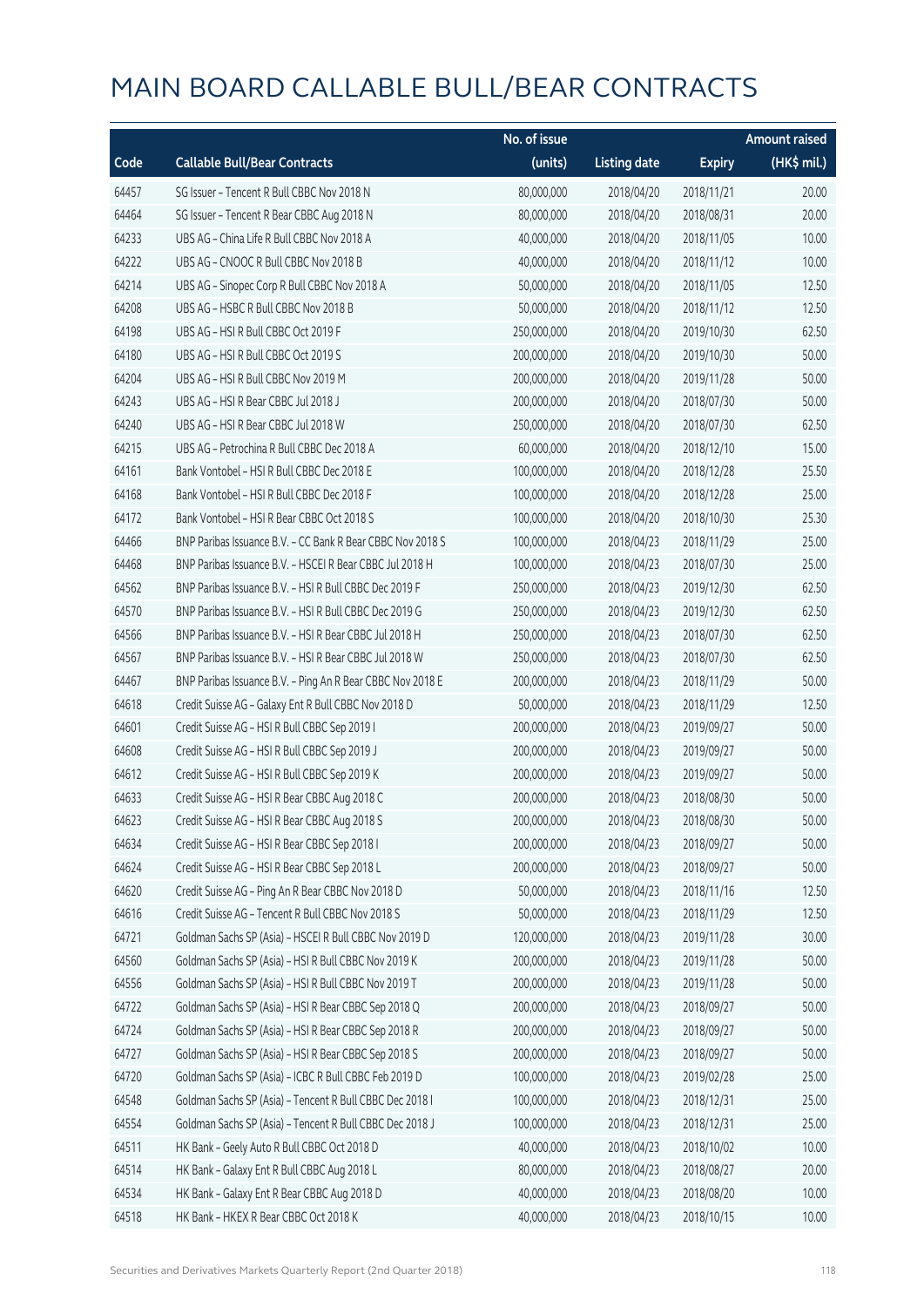|       |                                                   | No. of issue |                     |               | <b>Amount raised</b> |
|-------|---------------------------------------------------|--------------|---------------------|---------------|----------------------|
| Code  | <b>Callable Bull/Bear Contracts</b>               | (units)      | <b>Listing date</b> | <b>Expiry</b> | (HK\$ mil.)          |
| 64510 | HK Bank - HSI R Bull CBBC Dec 2018 P              | 100,000,000  | 2018/04/23          | 2018/12/28    | 25.00                |
| 64525 | HK Bank - HSI R Bear CBBC Aug 2018 A              | 150,000,000  | 2018/04/23          | 2018/08/30    | 37.50                |
| 64519 | HK Bank - HSI R Bear CBBC Aug 2018 E              | 150,000,000  | 2018/04/23          | 2018/08/30    | 37.50                |
| 64529 | HK Bank - HSI R Bear CBBC Sep 2018 C              | 150,000,000  | 2018/04/23          | 2018/09/27    | 37.50                |
| 64530 | HK Bank - HSI R Bear CBBC Oct 2018 S              | 150,000,000  | 2018/04/23          | 2018/10/30    | 37.50                |
| 64486 | HK Bank - Tencent R Bull CBBC Aug 2018 I          | 60,000,000   | 2018/04/23          | 2018/08/23    | 15.00                |
| 64515 | HK Bank - Tencent R Bear CBBC Oct 2018 O          | 50,000,000   | 2018/04/23          | 2018/10/08    | 12.50                |
| 64636 | J P Morgan SP BV - HSI R Bull CBBC Dec 2019 F     | 200,000,000  | 2018/04/23          | 2019/12/30    | 50.00                |
| 64639 | J P Morgan SP BV - HSI R Bull CBBC Dec 2019 J     | 200,000,000  | 2018/04/23          | 2019/12/30    | 50.00                |
| 64665 | J P Morgan SP BV - HSI R Bear CBBC Jul 2018 L     | 200,000,000  | 2018/04/23          | 2018/07/30    | 50.00                |
| 64651 | J P Morgan SP BV - HSI R Bear CBBC Aug 2018 H     | 200,000,000  | 2018/04/23          | 2018/08/30    | 50.00                |
| 64659 | J P Morgan SP BV - HSI R Bear CBBC Aug 2018 N     | 200,000,000  | 2018/04/23          | 2018/08/30    | 50.00                |
| 64648 | J P Morgan SP BV - HSI R Bear CBBC Aug 2018 X     | 200,000,000  | 2018/04/23          | 2018/08/30    | 50.00                |
| 64666 | J P Morgan SP BV - Tencent R Bull CBBC Aug 2018 C | 50,000,000   | 2018/04/23          | 2018/08/10    | 12.50                |
| 64675 | SG Issuer - Galaxy Ent R Bull CBBC Oct 2018 F     | 80,000,000   | 2018/04/23          | 2018/10/12    | 20.00                |
| 64678 | SG Issuer - Galaxy Ent R Bull CBBC Nov 2018 I     | 80,000,000   | 2018/04/23          | 2018/11/15    | 20.00                |
| 64679 | SG Issuer - HKEX R Bull CBBC Oct 2018 Z           | 50,000,000   | 2018/04/23          | 2018/10/09    | 12.50                |
| 64691 | SG Issuer - HSI R Bull CBBC Sep 2019 Y            | 200,000,000  | 2018/04/23          | 2019/09/27    | 50.00                |
| 64719 | SG Issuer - HSI R Bull CBBC Oct 2019 C            | 200,000,000  | 2018/04/23          | 2019/10/30    | 50.00                |
| 64668 | SG Issuer - HSI R Bull CBBC Oct 2019 H            | 200,000,000  | 2018/04/23          | 2019/10/30    | 50.00                |
| 64672 | SG Issuer - HSI R Bull CBBC Oct 2019 R            | 200,000,000  | 2018/04/23          | 2019/10/30    | 50.00                |
| 64692 | SG Issuer - HSI R Bull CBBC Nov 2019 Q            | 200,000,000  | 2018/04/23          | 2019/11/28    | 50.00                |
| 64673 | SG Issuer - HSI R Bull CBBC Dec 2019 D            | 200,000,000  | 2018/04/23          | 2019/12/30    | 50.00                |
| 64689 | SG Issuer - HSI R Bear CBBC Sep 2018 Z            | 200,000,000  | 2018/04/23          | 2018/09/27    | 50.00                |
| 64714 | SG Issuer - HSI R Bear CBBC Oct 2018 T            | 200,000,000  | 2018/04/23          | 2018/10/30    | 50.00                |
| 64693 | SG Issuer - HSI R Bear CBBC Nov 2018 L            | 200,000,000  | 2018/04/23          | 2018/11/29    | 50.00                |
| 64717 | SG Issuer - HSI R Bear CBBC Nov 2018 M            | 200,000,000  | 2018/04/23          | 2018/11/29    | 50.00                |
| 64718 | SG Issuer - HSI R Bear CBBC Dec 2018 T            | 200,000,000  | 2018/04/23          | 2018/12/28    | 50.00                |
| 64680 | SG Issuer - Ping An R Bull CBBC Oct 2018 X        | 100,000,000  | 2018/04/23          | 2018/10/29    | 25.00                |
| 64681 | SG Issuer - Ping An R Bull CBBC Nov 2018 P        | 100,000,000  | 2018/04/23          | 2018/11/23    | 25.00                |
| 64683 | SG Issuer - Tencent R Bull CBBC Jul 2018 U        | 80,000,000   | 2018/04/23          | 2018/07/25    | 20.00                |
| 64684 | SG Issuer - Tencent R Bull CBBC Aug 2018 Y        | 80,000,000   | 2018/04/23          | 2018/08/06    | 20.00                |
| 64685 | SG Issuer - Tencent R Bull CBBC Aug 2018 Z        | 80,000,000   | 2018/04/23          | 2018/08/07    | 20.00                |
| 64705 | SG Issuer - Tencent R Bull CBBC Sep 2018 B        | 80,000,000   | 2018/04/23          | 2018/09/07    | 20.00                |
| 64707 | SG Issuer - Tencent R Bull CBBC Sep 2018 M        | 80,000,000   | 2018/04/23          | 2018/09/11    | 20.00                |
| 64695 | SG Issuer - Tencent R Bear CBBC Sep 2018 N        | 80,000,000   | 2018/04/23          | 2018/09/05    | 20.00                |
| 64582 | UBS AG - HSI R Bull CBBC Nov 2019 B               | 250,000,000  | 2018/04/23          | 2019/11/28    | 62.50                |
| 64589 | UBS AG - HSI R Bull CBBC Nov 2019 L               | 250,000,000  | 2018/04/23          | 2019/11/28    | 62.50                |
| 64590 | UBS AG - HSI R Bear CBBC Jul 2018 K               | 250,000,000  | 2018/04/23          | 2018/07/30    | 62.50                |
| 64592 | UBS AG - HSI R Bear CBBC Jul 2018 Y               | 250,000,000  | 2018/04/23          | 2018/07/30    | 62.50                |
| 64583 | UBS AG - Tencent R Bull CBBC Aug 2018 Y           | 30,000,000   | 2018/04/23          | 2018/08/20    | 10.20                |
| 64587 | UBS AG - Tencent R Bear CBBC Oct 2018 B           | 30,000,000   | 2018/04/23          | 2018/10/15    | 10.20                |
| 64479 | Bank Vontobel - HSI R Bull CBBC Dec 2018 G        | 100,000,000  | 2018/04/23          | 2018/12/28    | 25.40                |
| 64599 | Bank Vontobel - HSI R Bear CBBC Oct 2018 T        | 100,000,000  | 2018/04/23          | 2018/10/30    | 25.50                |
| 64471 | Bank Vontobel - Tencent R Bull CBBC Oct 2018 C    | 40,000,000   | 2018/04/23          | 2018/10/04    | 10.40                |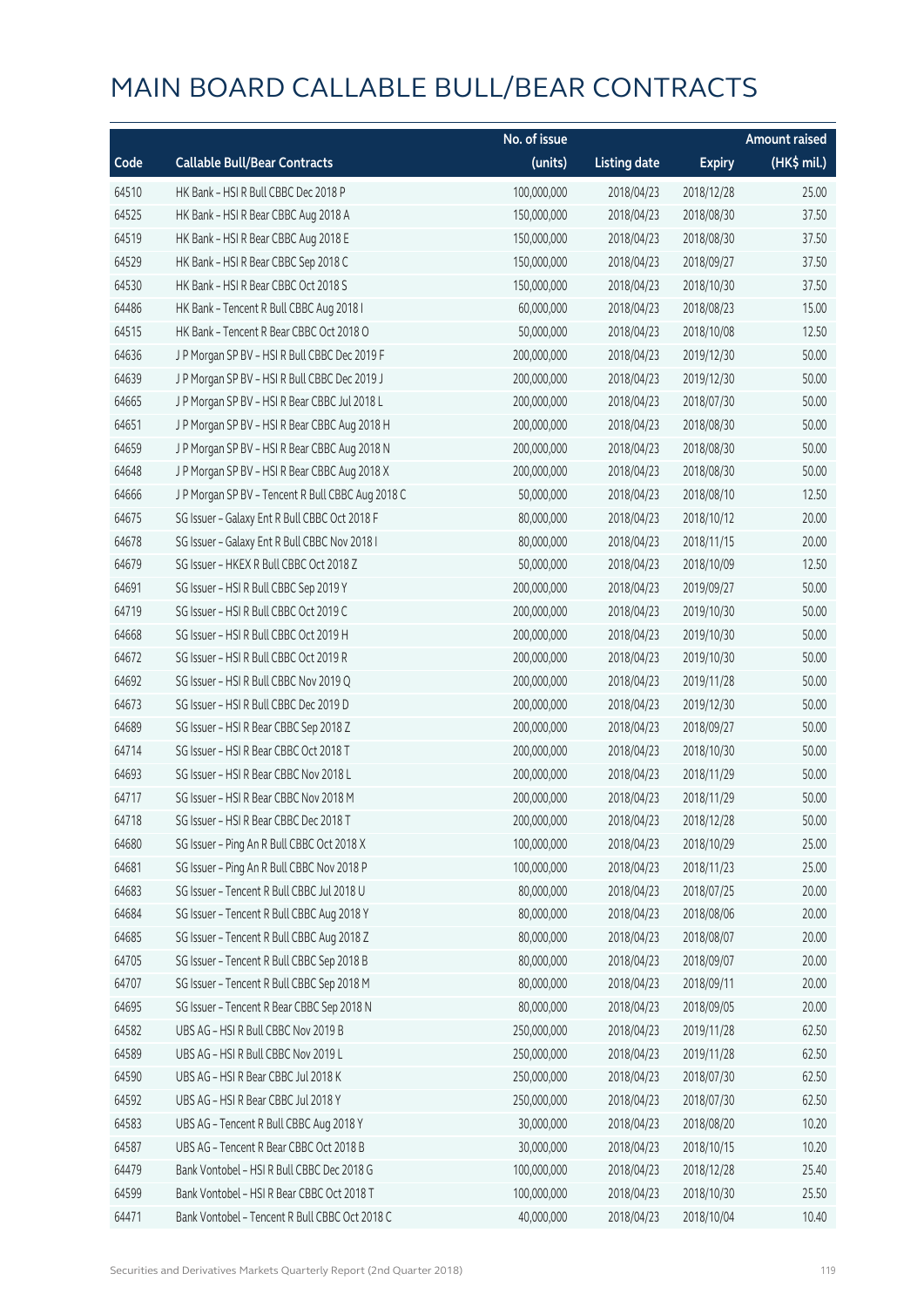|       |                                                           | No. of issue |                     |               | <b>Amount raised</b> |
|-------|-----------------------------------------------------------|--------------|---------------------|---------------|----------------------|
| Code  | <b>Callable Bull/Bear Contracts</b>                       | (units)      | <b>Listing date</b> | <b>Expiry</b> | (HK\$ mil.)          |
| 64478 | Bank Vontobel - Tencent R Bull CBBC Oct 2018 D            | 40,000,000   | 2018/04/23          | 2018/10/05    | 10.24                |
| 64729 | BNP Paribas Issuance B.V. - HSI R Bull CBBC Dec 2019 H    | 250,000,000  | 2018/04/24          | 2019/12/30    | 62.50                |
| 64862 | BNP Paribas Issuance B.V. - HSI R Bear CBBC Jul 2018 A    | 250,000,000  | 2018/04/24          | 2018/07/30    | 62.50                |
| 64866 | BNP Paribas Issuance B.V. - HSI R Bear CBBC Jul 2018 D    | 250,000,000  | 2018/04/24          | 2018/07/30    | 62.50                |
| 64857 | BNP Paribas Issuance B.V. - HSI R Bear CBBC Jul 2018 X    | 250,000,000  | 2018/04/24          | 2018/07/30    | 62.50                |
| 64899 | Credit Suisse AG - CSOP A50 ETF R Bull CBBC Jan 2019 D    | 50,000,000   | 2018/04/24          | 2019/01/30    | 12.50                |
| 64904 | Credit Suisse AG - A50 China R Bull CBBC Nov 2018 A       | 50,000,000   | 2018/04/24          | 2018/11/29    | 12.50                |
| 64867 | Credit Suisse AG - HSI R Bull CBBC Sep 2019 L             | 200,000,000  | 2018/04/24          | 2019/09/27    | 50.00                |
| 64879 | Credit Suisse AG - HSI R Bull CBBC Sep 2019 M             | 200,000,000  | 2018/04/24          | 2019/09/27    | 50.00                |
| 64914 | Credit Suisse AG - HSI R Bull CBBC Oct 2019 E             | 200,000,000  | 2018/04/24          | 2019/10/30    | 50.00                |
| 64876 | Credit Suisse AG - HSI R Bear CBBC Aug 2018 G             | 200,000,000  | 2018/04/24          | 2018/08/30    | 50.00                |
| 64917 | Credit Suisse AG - HSI R Bear CBBC Aug 2018 H             | 200,000,000  | 2018/04/24          | 2018/08/30    | 50.00                |
| 64920 | Credit Suisse AG - HSI R Bear CBBC Aug 2018 N             | 200,000,000  | 2018/04/24          | 2018/08/30    | 50.00                |
| 64875 | Credit Suisse AG - HSI R Bear CBBC Sep 2018 S             | 200,000,000  | 2018/04/24          | 2018/09/27    | 50.00                |
| 64927 | Credit Suisse AG - HSI R Bear CBBC Sep 2018 T             | 200,000,000  | 2018/04/24          | 2018/09/27    | 50.00                |
| 64878 | Credit Suisse AG - Ping An R Bull CBBC Nov 2018 T         | 80,000,000   | 2018/04/24          | 2018/11/29    | 20.00                |
| 64881 | Credit Suisse AG - Tencent R Bull CBBC Oct 2018 W         | 50,000,000   | 2018/04/24          | 2018/10/30    | 20.50                |
| 64912 | Credit Suisse AG - Tencent R Bull CBBC Oct 2018 X         | 50,000,000   | 2018/04/24          | 2018/10/30    | 12.50                |
| 64877 | Credit Suisse AG - Tencent R Bull CBBC Dec 2018 F         | 50,000,000   | 2018/04/24          | 2018/12/28    | 12.50                |
| 64896 | Credit Suisse AG - Tencent R Bear CBBC Dec 2018 A         | 50,000,000   | 2018/04/24          | 2018/12/28    | 12.50                |
| 65049 | Goldman Sachs SP (Asia) - CC Bank R Bull CBBC Dec 2018 S  | 100,000,000  | 2018/04/24          | 2018/12/31    | 25.00                |
| 64851 | Goldman Sachs SP (Asia) - HKEX R Bull CBBC Dec 2018 N     | 100,000,000  | 2018/04/24          | 2018/12/31    | 25.00                |
| 64757 | Goldman Sachs SP (Asia) - HSI R Bull CBBC Nov 2019 O      | 200,000,000  | 2018/04/24          | 2019/11/28    | 50.00                |
| 64756 | Goldman Sachs SP (Asia) - HSI R Bull CBBC Dec 2019 T      | 200,000,000  | 2018/04/24          | 2019/12/30    | 50.00                |
| 65052 | Goldman Sachs SP (Asia) - HSI R Bear CBBC Oct 2018 M      | 200,000,000  | 2018/04/24          | 2018/10/30    | 50.00                |
| 65054 | Goldman Sachs SP (Asia) - HSI R Bear CBBC Oct 2018 N      | 200,000,000  | 2018/04/24          | 2018/10/30    | 50.00                |
| 65058 | Goldman Sachs SP (Asia) - HSI R Bear CBBC Oct 2018 O      | 200,000,000  | 2018/04/24          | 2018/10/30    | 50.00                |
| 64856 | Goldman Sachs SP (Asia) - Ping An R Bull CBBC Dec 2018 H  | 200,000,000  | 2018/04/24          | 2018/12/27    | 50.00                |
| 64850 | Goldman Sachs SP (Asia) - Tencent R Bull CBBC Dec 2018 K  | 100,000,000  | 2018/04/24          | 2018/12/31    | 25.00                |
| 65042 | Goldman Sachs SP (Asia) - Tencent R Bull CBBC Dec 2018 L  | 100,000,000  | 2018/04/24          | 2018/12/31    | 25.00                |
| 64846 | HK Bank - HKEX R Bull CBBC Oct 2018 U                     | 50,000,000   | 2018/04/24          | 2018/10/18    | 12.50                |
| 64747 | HK Bank - HSCEI R Bear CBBC Aug 2018 I                    | 50,000,000   | 2018/04/24          | 2018/08/30    | 12.50                |
| 64750 | HK Bank - HSI R Bull CBBC Dec 2018 Y                      | 150,000,000  | 2018/04/24          | 2018/12/28    | 37.50                |
| 64730 | HK Bank - HSI R Bear CBBC Aug 2018 H                      | 150,000,000  | 2018/04/24          | 2018/08/30    | 37.50                |
| 64741 | HK Bank - Tencent R Bull CBBC Sep 2018 Q                  | 60,000,000   | 2018/04/24          | 2018/09/06    | 15.00                |
| 64731 | HK Bank - Tencent R Bear CBBC Oct 2018 P                  | 50,000,000   | 2018/04/24          | 2018/10/15    | 12.50                |
| 64825 | Haitong Int'l Sec - BYD Company R Bear CBBC Mar 2019 A    | 140,000,000  | 2018/04/24          | 2019/03/05    | 35.00                |
| 64836 | Haitong Int'l Sec - Country Garden R Bear CBBC Aug 2018 B | 40,000,000   | 2018/04/24          | 2018/08/15    | 10.00                |
| 64822 | Haitong Int'l Sec - China Mobile R Bear CBBC Aug 2018 A   | 110,000,000  | 2018/04/24          | 2018/08/08    | 27.50                |
| 64818 | Haitong Int'l Sec - CC Bank R Bear CBBC Aug 2018 A        | 110,000,000  | 2018/04/24          | 2018/08/20    | 27.50                |
| 64816 | Haitong Int'l Sec - CNOOC R Bear CBBC Aug 2018 A          | 70,000,000   | 2018/04/24          | 2018/08/03    | 17.50                |
| 64794 | Haitong Int'l Sec - HKEX R Bear CBBC Jul 2018 A           | 40,000,000   | 2018/04/24          | 2018/07/31    | 10.00                |
| 64785 | Haitong Int'l Sec - HKEX R Bear CBBC Aug 2018 A           | 40,000,000   | 2018/04/24          | 2018/08/03    | 10.00                |
| 64777 | Haitong Int'l Sec - HSBC R Bear CBBC Aug 2018 A           | 110,000,000  | 2018/04/24          | 2018/08/13    | 27.50                |
| 64784 | Haitong Int'l Sec - HSBC R Bear CBBC Aug 2018 B           | 110,000,000  | 2018/04/24          | 2018/08/09    | 27.50                |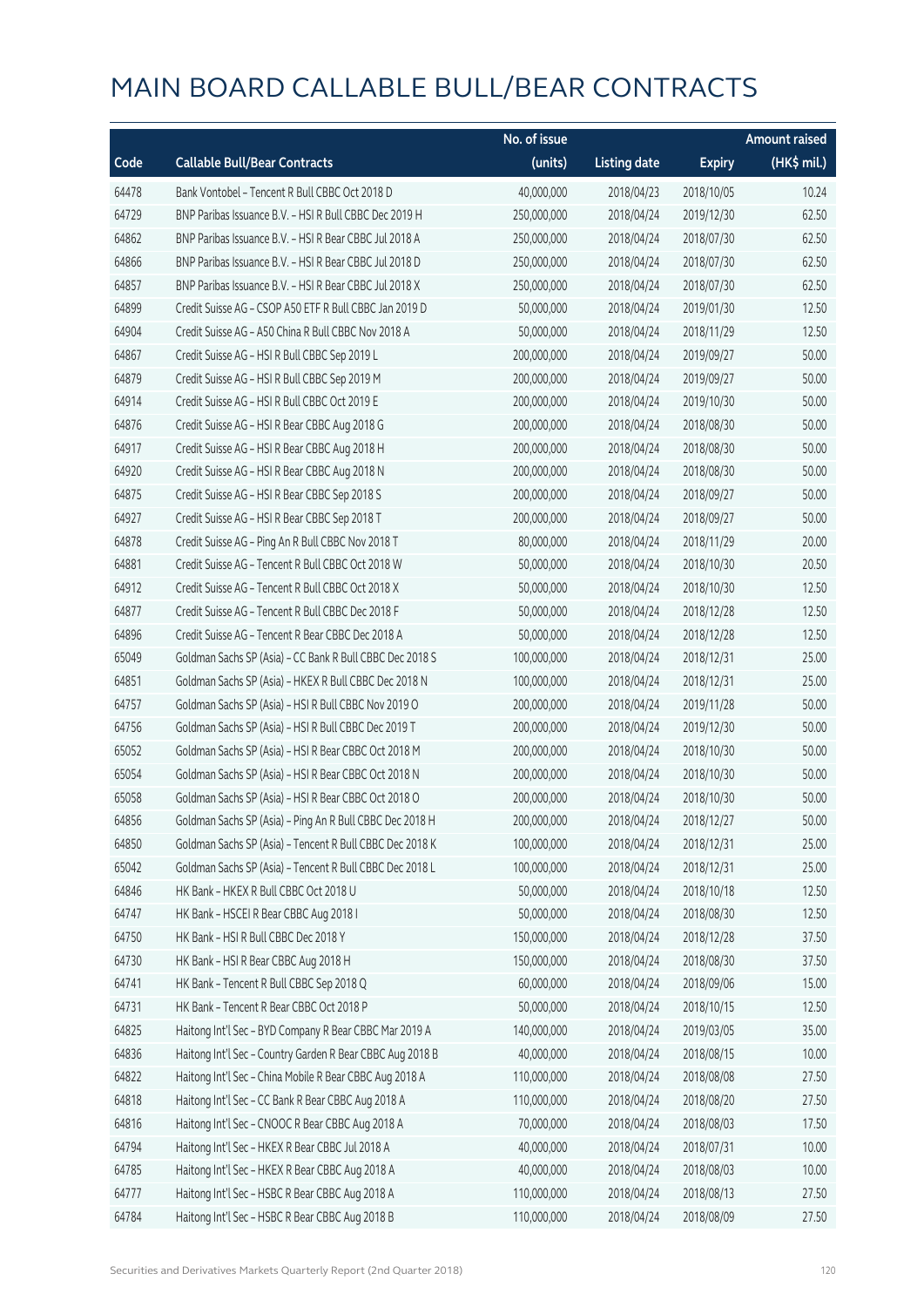|       |                                                       | No. of issue |                     |               | <b>Amount raised</b>  |
|-------|-------------------------------------------------------|--------------|---------------------|---------------|-----------------------|
| Code  | <b>Callable Bull/Bear Contracts</b>                   | (units)      | <b>Listing date</b> | <b>Expiry</b> | $(HK\frac{1}{2}mil.)$ |
| 64826 | Haitong Int'l Sec - ICBC R Bear CBBC Oct 2018 A       | 130,000,000  | 2018/04/24          | 2018/10/15    | 32.50                 |
| 64811 | Haitong Int'l Sec - PetroChina R Bear CBBC Aug 2018 A | 150,000,000  | 2018/04/24          | 2018/08/08    | 37.50                 |
| 64837 | Haitong Int'l Sec - Ping An R Bear CBBC Aug 2018 A    | 20,000,000   | 2018/04/24          | 2018/08/15    | 12.34                 |
| 64840 | Haitong Int'l Sec - Ping An R Bear CBBC Aug 2018 B    | 20,000,000   | 2018/04/24          | 2018/08/15    | 16.38                 |
| 64802 | Haitong Int'l Sec - Tencent R Bear CBBC Aug 2018 B    | 40,000,000   | 2018/04/24          | 2018/08/02    | 10.00                 |
| 64810 | Haitong Int'l Sec - Tencent R Bear CBBC Aug 2018 C    | 40,000,000   | 2018/04/24          | 2018/08/03    | 16.12                 |
| 64939 | J P Morgan SP BV - HKEX R Bear CBBC Aug 2018 A        | 40,000,000   | 2018/04/24          | 2018/08/10    | 10.00                 |
| 64932 | J P Morgan SP BV - HSI R Bull CBBC Oct 2019 J         | 200,000,000  | 2018/04/24          | 2019/10/30    | 50.00                 |
| 64931 | J P Morgan SP BV - HSI R Bull CBBC Oct 2019 K         | 200,000,000  | 2018/04/24          | 2019/10/30    | 50.00                 |
| 64944 | J P Morgan SP BV - HSI R Bear CBBC Aug 2018 U         | 200,000,000  | 2018/04/24          | 2018/08/30    | 50.00                 |
| 64949 | J P Morgan SP BV - HSI R Bear CBBC Sep 2018 H         | 200,000,000  | 2018/04/24          | 2018/09/27    | 50.00                 |
| 64952 | J P Morgan SP BV - HSI R Bear CBBC Sep 2018 I         | 200,000,000  | 2018/04/24          | 2018/09/27    | 50.00                 |
| 64930 | J P Morgan SP BV - Tencent R Bull CBBC Aug 2018 D     | 40,000,000   | 2018/04/24          | 2018/08/10    | 10.00                 |
| 64936 | J P Morgan SP BV - Tencent R Bear CBBC Aug 2018 E     | 50,000,000   | 2018/04/24          | 2018/08/10    | 12.50                 |
| 64937 | J P Morgan SP BV - Tencent R Bear CBBC Aug 2018 F     | 50,000,000   | 2018/04/24          | 2018/08/10    | 12.50                 |
| 64940 | J P Morgan SP BV - Tencent R Bear CBBC Aug 2018 G     | 50,000,000   | 2018/04/24          | 2018/08/10    | 12.50                 |
| 64758 | Macquarie Bank Ltd. - Tencent R Bull CBBC Nov 2018 D  | 13,300,000   | 2018/04/24          | 2018/11/15    | 10.09                 |
| 64774 | Macquarie Bank Ltd. - Tencent R Bear CBBC Nov 2018 B  | 12,000,000   | 2018/04/24          | 2018/11/15    | 10.04                 |
| 65137 | SG Issuer - CC Bank R Bear CBBC Aug 2018 B            | 80,000,000   | 2018/04/24          | 2018/08/10    | 20.00                 |
| 65059 | SG Issuer - HKEX R Bull CBBC Oct 2018 A               | 50,000,000   | 2018/04/24          | 2018/10/19    | 12.50                 |
| 65146 | SG Issuer - HKEX R Bear CBBC Nov 2018 D               | 50,000,000   | 2018/04/24          | 2018/11/19    | 12.50                 |
| 65114 | SG Issuer - HSI R Bull CBBC Oct 2019 E                | 200,000,000  | 2018/04/24          | 2019/10/30    | 50.00                 |
| 65086 | SG Issuer - HSI R Bull CBBC Nov 2019 J                | 200,000,000  | 2018/04/24          | 2019/11/28    | 50.00                 |
| 65099 | SG Issuer - HSI R Bull CBBC Dec 2019 E                | 200,000,000  | 2018/04/24          | 2019/12/30    | 50.00                 |
| 65135 | SG Issuer - HSI R Bull CBBC Dec 2019 O                | 200,000,000  | 2018/04/24          | 2019/12/30    | 50.00                 |
| 65090 | SG Issuer - HSI R Bull CBBC Dec 2019 Q                | 200,000,000  | 2018/04/24          | 2019/12/30    | 50.00                 |
| 65101 | SG Issuer - HSI R Bear CBBC Oct 2018 B                | 200,000,000  | 2018/04/24          | 2018/10/30    | 50.00                 |
| 65079 | SG Issuer - HSI R Bear CBBC Oct 2018 U                | 200,000,000  | 2018/04/24          | 2018/10/30    | 50.00                 |
| 65100 | SG Issuer - HSI R Bear CBBC Oct 2018 W                | 200,000,000  | 2018/04/24          | 2018/10/30    | 50.00                 |
| 65102 | SG Issuer - HSI R Bear CBBC Nov 2018 N                | 200,000,000  | 2018/04/24          | 2018/11/29    | 50.00                 |
| 65106 | SG Issuer - HSI R Bear CBBC Dec 2018 U                | 200,000,000  | 2018/04/24          | 2018/12/28    | 50.00                 |
| 65062 | SG Issuer - Ping An R Bull CBBC Nov 2018 Q            | 100,000,000  | 2018/04/24          | 2018/11/21    | 25.00                 |
| 65147 | SG Issuer - Ping An R Bear CBBC Nov 2018 F            | 100,000,000  | 2018/04/24          | 2018/11/06    | 25.00                 |
| 65087 | SG Issuer - Tencent R Bull CBBC Jul 2018 V            | 80,000,000   | 2018/04/24          | 2018/07/26    | 20.00                 |
| 65088 | SG Issuer - Tencent R Bull CBBC Aug 2018 B            | 80,000,000   | 2018/04/24          | 2018/08/06    | 20.00                 |
| 65065 | SG Issuer - Tencent R Bull CBBC Sep 2018 N            | 80,000,000   | 2018/04/24          | 2018/09/14    | 20.00                 |
| 65089 | SG Issuer - Tencent R Bull CBBC Oct 2018 W            | 80,000,000   | 2018/04/24          | 2018/10/22    | 20.00                 |
| 65149 | SG Issuer - Tencent R Bear CBBC Aug 2018 O            | 80,000,000   | 2018/04/24          | 2018/08/07    | 20.00                 |
| 65003 | UBS AG - CC Bank R Bull CBBC Nov 2018 A               | 80,000,000   | 2018/04/24          | 2018/11/12    | 20.00                 |
| 64969 | UBS AG - HKEX R Bull CBBC Nov 2018 O                  | 50,000,000   | 2018/04/24          | 2018/11/13    | 12.50                 |
| 64974 | UBS AG - HKEX R Bull CBBC Nov 2018 P                  | 50,000,000   | 2018/04/24          | 2018/11/21    | 12.50                 |
| 65012 | UBS AG - HSCEI R Bull CBBC Oct 2019 E                 | 100,000,000  | 2018/04/24          | 2019/10/30    | 25.00                 |
| 65013 | UBS AG - HSCEI R Bear CBBC Aug 2018 C                 | 100,000,000  | 2018/04/24          | 2018/08/30    | 25.00                 |
| 64959 | UBS AG - HSI R Bull CBBC Nov 2019 C                   | 200,000,000  | 2018/04/24          | 2019/11/28    | 50.00                 |
| 64956 | UBS AG - HSI R Bull CBBC Dec 2019 M                   | 250,000,000  | 2018/04/24          | 2019/12/30    | 62.50                 |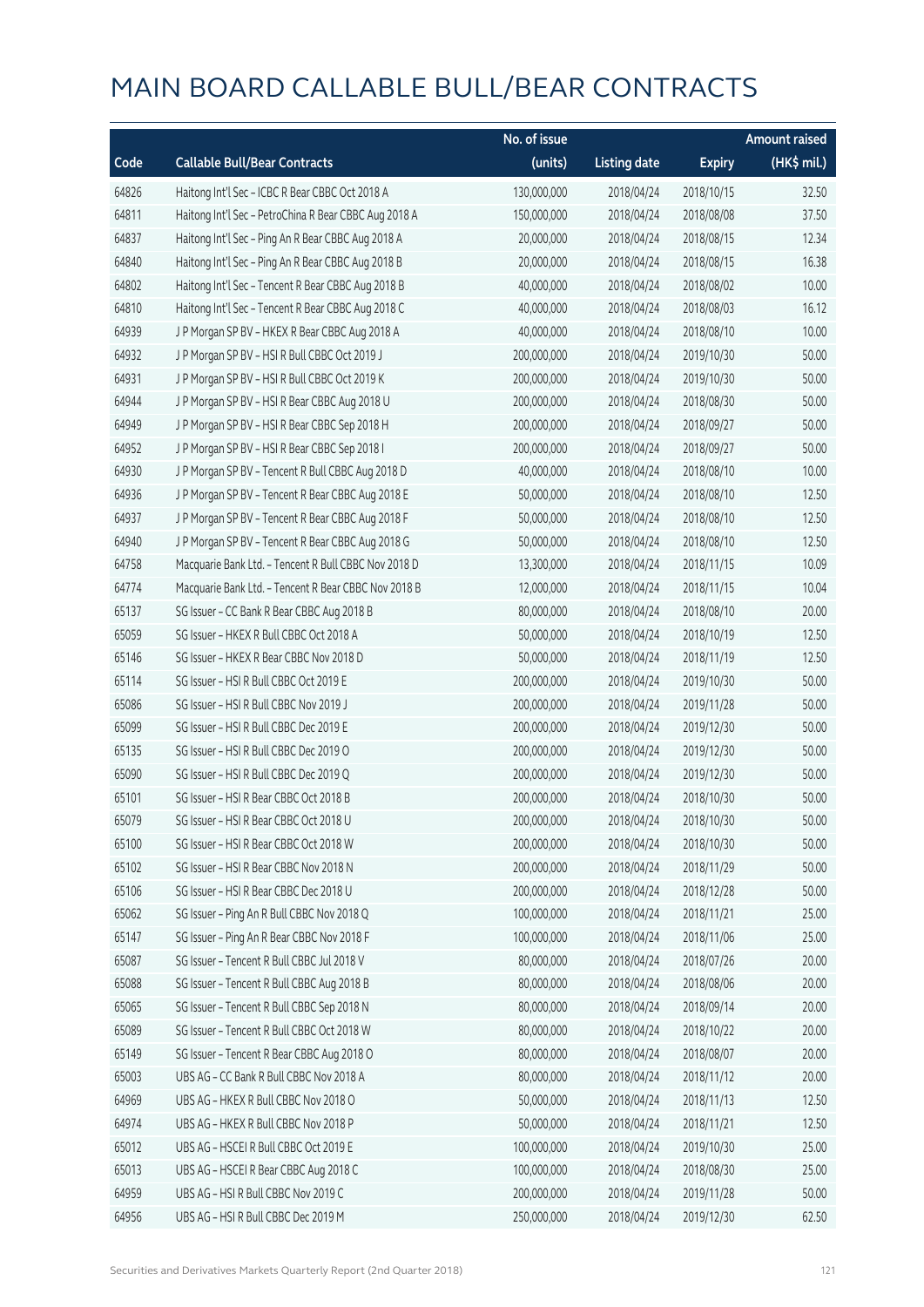|       |                                                               | No. of issue |                     |               | <b>Amount raised</b> |
|-------|---------------------------------------------------------------|--------------|---------------------|---------------|----------------------|
| Code  | <b>Callable Bull/Bear Contracts</b>                           | (units)      | <b>Listing date</b> | <b>Expiry</b> | (HK\$ mil.)          |
| 65026 | UBS AG - HSI R Bear CBBC Jul 2018 Q                           | 250,000,000  | 2018/04/24          | 2018/07/30    | 62.50                |
| 65031 | UBS AG - HSI R Bear CBBC Jul 2018 X                           | 200,000,000  | 2018/04/24          | 2018/07/30    | 50.00                |
| 65033 | UBS AG - HSI R Bear CBBC Jul 2018 Z                           | 250,000,000  | 2018/04/24          | 2018/07/30    | 62.50                |
| 65027 | UBS AG - HSI R Bear CBBC Aug 2018 A                           | 250,000,000  | 2018/04/24          | 2018/08/30    | 62.50                |
| 65004 | UBS AG - Ping An R Bull CBBC Oct 2018 V                       | 80,000,000   | 2018/04/24          | 2018/10/08    | 20.00                |
| 65018 | UBS AG - Tencent R Bull CBBC Aug 2018 Z                       | 30,000,000   | 2018/04/24          | 2018/08/28    | 10.20                |
| 64987 | UBS AG - Tencent R Bull CBBC Sep 2018 A                       | 30,000,000   | 2018/04/24          | 2018/09/12    | 10.20                |
| 65002 | UBS AG - Tencent R Bull CBBC Sep 2018 D                       | 30,000,000   | 2018/04/24          | 2018/09/03    | 10.20                |
| 65017 | UBS AG - Tencent R Bull CBBC Sep 2018 E                       | 30,000,000   | 2018/04/24          | 2018/09/19    | 10.20                |
| 64965 | UBS AG - Tencent R Bull CBBC Oct 2018 U                       | 30,000,000   | 2018/04/24          | 2018/10/24    | 10.20                |
| 64988 | UBS AG - Tencent R Bull CBBC Nov 2018 G                       | 30,000,000   | 2018/04/24          | 2018/11/12    | 10.20                |
| 64982 | UBS AG - Tencent R Bear CBBC Aug 2018 F                       | 30,000,000   | 2018/04/24          | 2018/08/20    | 10.20                |
| 64984 | UBS AG - Tencent R Bear CBBC Aug 2018 G                       | 30,000,000   | 2018/04/24          | 2018/08/15    | 10.20                |
| 64847 | Bank Vontobel - HSI R Bull CBBC Dec 2018 H                    | 100,000,000  | 2018/04/24          | 2018/12/28    | 25.50                |
| 65210 | BNP Paribas Issuance B.V. - HKEX R Bear CBBC Jul 2018 U       | 50,000,000   | 2018/04/25          | 2018/07/30    | 12.50                |
| 65198 | BNP Paribas Issuance B.V. - HSI R Bull CBBC Dec 2019 I        | 250,000,000  | 2018/04/25          | 2019/12/30    | 62.50                |
| 65200 | BNP Paribas Issuance B.V. - Tencent R Bull CBBC Sep 2018 G    | 50,000,000   | 2018/04/25          | 2018/09/27    | 12.50                |
| 65204 | BNP Paribas Issuance B.V. - Tencent R Bear CBBC Nov 2018 L    | 50,000,000   | 2018/04/25          | 2018/11/29    | 12.50                |
| 65203 | BNP Paribas Issuance B.V. - Tencent R Bear CBBC Nov 2018 N    | 50,000,000   | 2018/04/25          | 2018/11/29    | 12.50                |
| 65207 | BNP Paribas Issuance B.V. - Tencent R Bear CBBC Nov 2018 Q    | 50,000,000   | 2018/04/25          | 2018/11/29    | 12.50                |
| 65304 | Credit Suisse AG - AIA R Bull CBBC Oct 2018 D                 | 70,000,000   | 2018/04/25          | 2018/10/30    | 17.50                |
| 65307 | Credit Suisse AG - BYD Company R Bull CBBC Nov 2018 F         | 50,000,000   | 2018/04/25          | 2018/11/29    | 12.50                |
| 65299 | Credit Suisse AG - CC Bank R Bull CBBC Sep 2018 T             | 80,000,000   | 2018/04/25          | 2018/09/27    | 20.00                |
| 65288 | Credit Suisse AG - Geely Auto R Bull CBBC Dec 2018 G          | 40,000,000   | 2018/04/25          | 2018/12/28    | 15.60                |
| 65324 | Credit Suisse AG - HSI R Bull CBBC Aug 2019 E                 | 200,000,000  | 2018/04/25          | 2019/08/29    | 50.00                |
| 65322 | Credit Suisse AG - HSI R Bull CBBC Oct 2019 F                 | 200,000,000  | 2018/04/25          | 2019/10/30    | 50.00                |
| 65252 | Credit Suisse AG - HSI R Bear CBBC Aug 2018 P                 | 200,000,000  | 2018/04/25          | 2018/08/30    | 50.00                |
| 65248 | Credit Suisse AG - HSI R Bear CBBC Sep 2018 J                 | 200,000,000  | 2018/04/25          | 2018/09/27    | 50.00                |
| 65251 | Credit Suisse AG - HSI R Bear CBBC Sep 2018 M                 | 200,000,000  | 2018/04/25          | 2018/09/27    | 50.00                |
| 65287 | Credit Suisse AG - HSI R Bear CBBC Sep 2018 P                 | 200,000,000  | 2018/04/25          | 2018/09/27    | 50.00                |
| 65285 | Credit Suisse AG - Ping An R Bull CBBC Dec 2018 I             | 80,000,000   | 2018/04/25          | 2018/12/14    | 20.00                |
| 65321 | Credit Suisse AG - SUNAC R Bull CBBC Jan 2019 E               | 80,000,000   | 2018/04/25          | 2019/01/30    | 20.00                |
| 65262 | Credit Suisse AG - Tencent R Bull CBBC Nov 2018 T             | 50,000,000   | 2018/04/25          | 2018/11/29    | 12.50                |
| 65361 | Bank of East Asia - CNOOC R Bull CBBC Nov 2018 B              | 40,000,000   | 2018/04/25          | 2018/11/16    | 10.00                |
| 65352 | Bank of East Asia - Galaxy Ent R Bull CBBC Nov 2018 G         | 16,000,000   | 2018/04/25          | 2018/11/16    | 10.40                |
| 65349 | Bank of East Asia - HKEX R Bull CBBC Nov 2018 Q               | 40,000,000   | 2018/04/25          | 2018/11/16    | 10.00                |
| 65364 | Bank of East Asia - HKEX R Bull CBBC Nov 2018 R               | 40,000,000   | 2018/04/25          | 2018/11/16    | 10.00                |
| 65363 | Bank of East Asia - Ping An R Bear CBBC Nov 2018 C            | 40,000,000   | 2018/04/25          | 2018/11/16    | 10.00                |
| 65342 | Bank of East Asia - Tencent R Bull CBBC Nov 2018 Y            | 30,000,000   | 2018/04/25          | 2018/11/16    | 10.50                |
| 65346 | Bank of East Asia - Tencent R Bear CBBC Nov 2018 D            | 30,000,000   | 2018/04/25          | 2018/11/16    | 18.00                |
| 65421 | Goldman Sachs SP (Asia) - AIA R Bull CBBC Dec 2018 K          | 100,000,000  | 2018/04/25          | 2018/12/31    | 25.00                |
| 65417 | Goldman Sachs SP (Asia) - CSOP A50 ETF R Bull CBBC Nov 2018 N | 100,000,000  | 2018/04/25          | 2018/11/30    | 25.00                |
| 65400 | Goldman Sachs SP (Asia) - HKEX R Bull CBBC Dec 2018 O         | 100,000,000  | 2018/04/25          | 2018/12/31    | 25.00                |
| 65424 | Goldman Sachs SP (Asia) - HSBC R Bull CBBC Dec 2018 J         | 100,000,000  | 2018/04/25          | 2018/12/31    | 25.00                |
| 65407 | Goldman Sachs SP (Asia) - HSI R Bull CBBC Nov 2019 N          | 200,000,000  | 2018/04/25          | 2019/11/28    | 50.00                |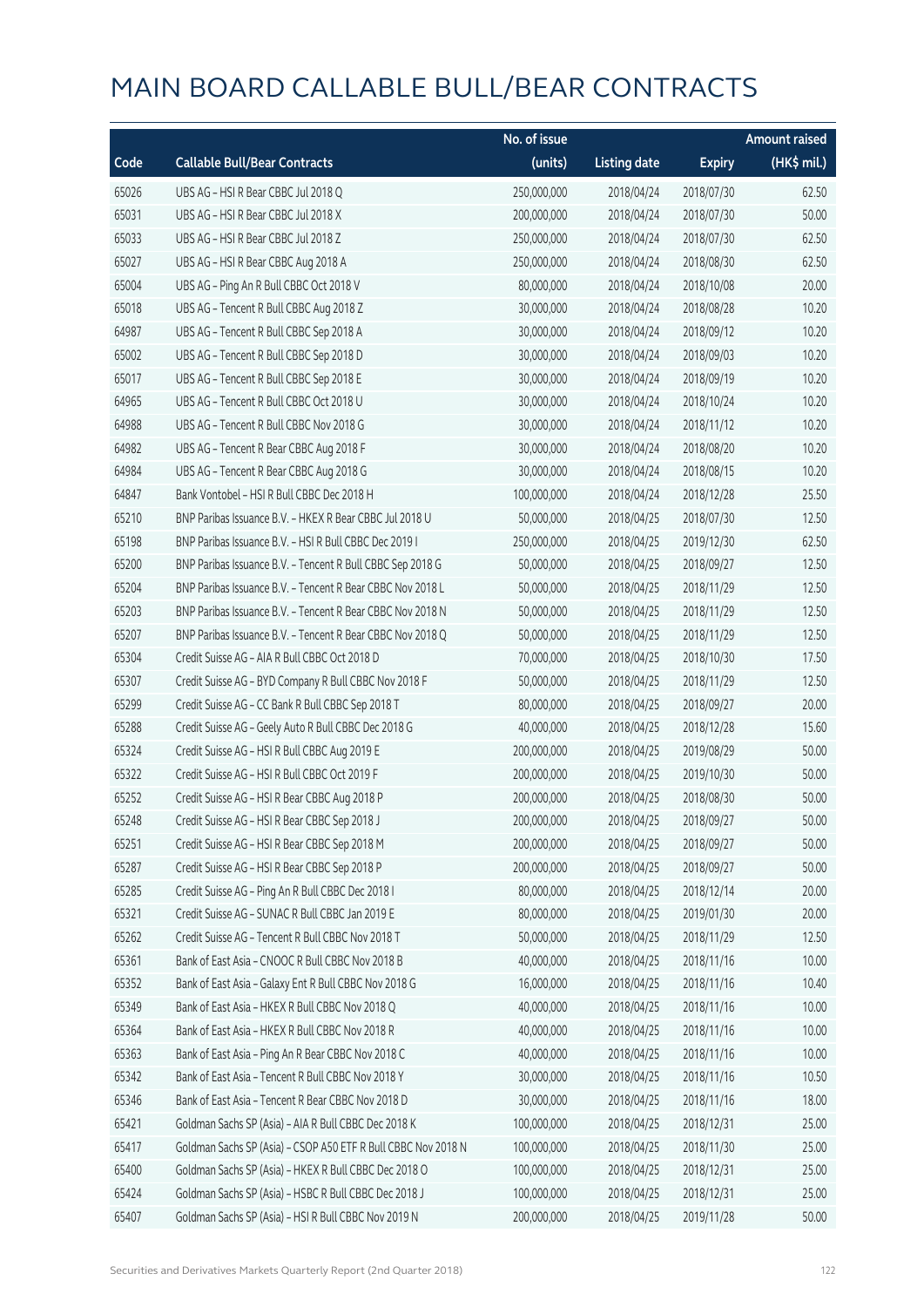|       |                                                          | No. of issue |                     |               | <b>Amount raised</b> |
|-------|----------------------------------------------------------|--------------|---------------------|---------------|----------------------|
| Code  | <b>Callable Bull/Bear Contracts</b>                      | (units)      | <b>Listing date</b> | <b>Expiry</b> | (HK\$ mil.)          |
| 65413 | Goldman Sachs SP (Asia) - HSI R Bull CBBC Nov 2019 S     | 200,000,000  | 2018/04/25          | 2019/11/28    | 50.00                |
| 65183 | Goldman Sachs SP (Asia) - HSI R Bear CBBC Oct 2018 P     | 200,000,000  | 2018/04/25          | 2018/10/30    | 50.00                |
| 65184 | Goldman Sachs SP (Asia) - HSI R Bear CBBC Oct 2018 Q     | 200,000,000  | 2018/04/25          | 2018/10/30    | 50.00                |
| 65414 | Goldman Sachs SP (Asia) - Ping An R Bull CBBC Dec 2018 I | 100,000,000  | 2018/04/25          | 2018/12/31    | 25.00                |
| 65176 | Goldman Sachs SP (Asia) - Tencent R Bull CBBC Dec 2018 M | 100,000,000  | 2018/04/25          | 2018/12/31    | 25.00                |
| 65393 | Goldman Sachs SP (Asia) - Tencent R Bull CBBC Dec 2018 N | 100,000,000  | 2018/04/25          | 2018/12/31    | 25.00                |
| 65163 | HK Bank - CNOOC R Bull CBBC Oct 2018 N                   | 50,000,000   | 2018/04/25          | 2018/10/22    | 12.50                |
| 65171 | HK Bank - CSOP A50 ETF R Bull CBBC Oct 2018 O            | 50,000,000   | 2018/04/25          | 2018/10/22    | 12.50                |
| 65158 | HK Bank - HKEX R Bull CBBC Oct 2018 W                    | 50,000,000   | 2018/04/25          | 2018/10/04    | 12.50                |
| 65164 | HK Bank - HKEX R Bear CBBC Oct 2018 L                    | 40,000,000   | 2018/04/25          | 2018/10/22    | 10.00                |
| 65175 | HK Bank - HSCEI ETF R Bull CBBC Jan 2019 A               | 50,000,000   | 2018/04/25          | 2019/01/14    | 12.50                |
| 65159 | HK Bank - HSI R Bull CBBC Dec 2018 Z                     | 150,000,000  | 2018/04/25          | 2018/12/28    | 37.50                |
| 65160 | HK Bank - HSI R Bear CBBC Aug 2018 D                     | 150,000,000  | 2018/04/25          | 2018/08/30    | 37.50                |
| 65156 | HK Bank - Ping An R Bull CBBC Oct 2018 S                 | 100,000,000  | 2018/04/25          | 2018/10/02    | 25.00                |
| 65154 | HK Bank - Tencent R Bull CBBC Sep 2018 N                 | 60,000,000   | 2018/04/25          | 2018/09/20    | 15.00                |
| 65339 | J P Morgan SP BV - HSI R Bull CBBC Nov 2019 Y            | 200,000,000  | 2018/04/25          | 2019/11/28    | 50.00                |
| 65341 | J P Morgan SP BV - HSI R Bull CBBC Nov 2019 Z            | 200,000,000  | 2018/04/25          | 2019/11/28    | 50.00                |
| 65326 | J P Morgan SP BV - HSI R Bear CBBC Aug 2018 D            | 200,000,000  | 2018/04/25          | 2018/08/30    | 50.00                |
| 65325 | J P Morgan SP BV - HSI R Bear CBBC Aug 2018 Y            | 200,000,000  | 2018/04/25          | 2018/08/30    | 50.00                |
| 65333 | J P Morgan SP BV - HSI R Bear CBBC Sep 2018 J            | 200,000,000  | 2018/04/25          | 2018/09/27    | 50.00                |
| 65218 | Macquarie Bank Ltd. - AAC Tech R Bull CBBC Apr 2019 B    | 22,000,000   | 2018/04/25          | 2019/04/15    | 10.08                |
| 65219 | Macquarie Bank Ltd. - CM Bank R Bull CBBC Nov 2018 B     | 15,600,000   | 2018/04/25          | 2018/11/15    | 10.05                |
| 65212 | Macquarie Bank Ltd. - Tencent R Bull CBBC Nov 2018 E     | 13,400,000   | 2018/04/25          | 2018/11/15    | 10.08                |
| 65216 | Macquarie Bank Ltd. - Tencent R Bear CBBC Nov 2018 C     | 13,200,000   | 2018/04/25          | 2018/11/15    | 10.07                |
| 65373 | SG Issuer - HSI R Bull CBBC Oct 2019 I                   | 200,000,000  | 2018/04/25          | 2019/10/30    | 50.00                |
| 65374 | SG Issuer - HSI R Bull CBBC Nov 2019 O                   | 200,000,000  | 2018/04/25          | 2019/11/28    | 50.00                |
| 65365 | SG Issuer - HSI R Bear CBBC Nov 2018 O                   | 200,000,000  | 2018/04/25          | 2018/11/29    | 50.00                |
| 65376 | SG Issuer - Ping An R Bull CBBC Oct 2018 P               | 100,000,000  | 2018/04/25          | 2018/10/30    | 25.00                |
| 65390 | SG Issuer - Tencent R Bull CBBC Aug 2018 C               | 80,000,000   | 2018/04/25          | 2018/08/29    | 20.00                |
| 65392 | SG Issuer - Tencent R Bull CBBC Sep 2018 F               | 80,000,000   | 2018/04/25          | 2018/09/27    | 20.00                |
| 65223 | UBS AG - HKEX R Bull CBBC Oct 2018 G                     | 50,000,000   | 2018/04/25          | 2018/10/11    | 12.50                |
| 65224 | UBS AG - HKEX R Bear CBBC Aug 2018 A                     | 50,000,000   | 2018/04/25          | 2018/08/20    | 12.50                |
| 65244 | UBS AG - HSI R Bull CBBC Oct 2019 T                      | 250,000,000  | 2018/04/25          | 2019/10/30    | 62.50                |
| 65246 | UBS AG - HSI R Bull CBBC Dec 2019 N                      | 250,000,000  | 2018/04/25          | 2019/12/30    | 62.50                |
| 65221 | UBS AG - HSI R Bear CBBC Jul 2018 D                      | 200,000,000  | 2018/04/25          | 2018/07/30    | 50.00                |
| 65222 | UBS AG - HSI R Bear CBBC Jul 2018 H                      | 250,000,000  | 2018/04/25          | 2018/07/30    | 62.50                |
| 65242 | UBS AG - HSI R Bear CBBC Jul 2018 S                      | 250,000,000  | 2018/04/25          | 2018/07/30    | 62.50                |
| 65241 | UBS AG - HSI R Bear CBBC Aug 2018 C                      | 250,000,000  | 2018/04/25          | 2018/08/30    | 62.50                |
| 65220 | UBS AG - HSI R Bear CBBC Aug 2018 I                      | 250,000,000  | 2018/04/25          | 2018/08/30    | 62.50                |
| 65240 | UBS AG - Ping An R Bull CBBC Nov 2018 T                  | 80,000,000   | 2018/04/25          | 2018/11/19    | 20.00                |
| 65227 | UBS AG - Tencent R Bull CBBC Oct 2018 V                  | 30,000,000   | 2018/04/25          | 2018/10/30    | 10.20                |
| 65230 | UBS AG - Tencent R Bull CBBC Oct 2018 W                  | 30,000,000   | 2018/04/25          | 2018/10/03    | 10.20                |
| 65232 | UBS AG - Tencent R Bull CBBC Oct 2018 X                  | 30,000,000   | 2018/04/25          | 2018/10/24    | 10.20                |
| 65233 | UBS AG - Tencent R Bull CBBC Oct 2018 Y                  | 30,000,000   | 2018/04/25          | 2018/10/22    | 10.20                |
| 65225 | UBS AG - Tencent R Bear CBBC Oct 2018 C                  | 30,000,000   | 2018/04/25          | 2018/10/08    | 10.20                |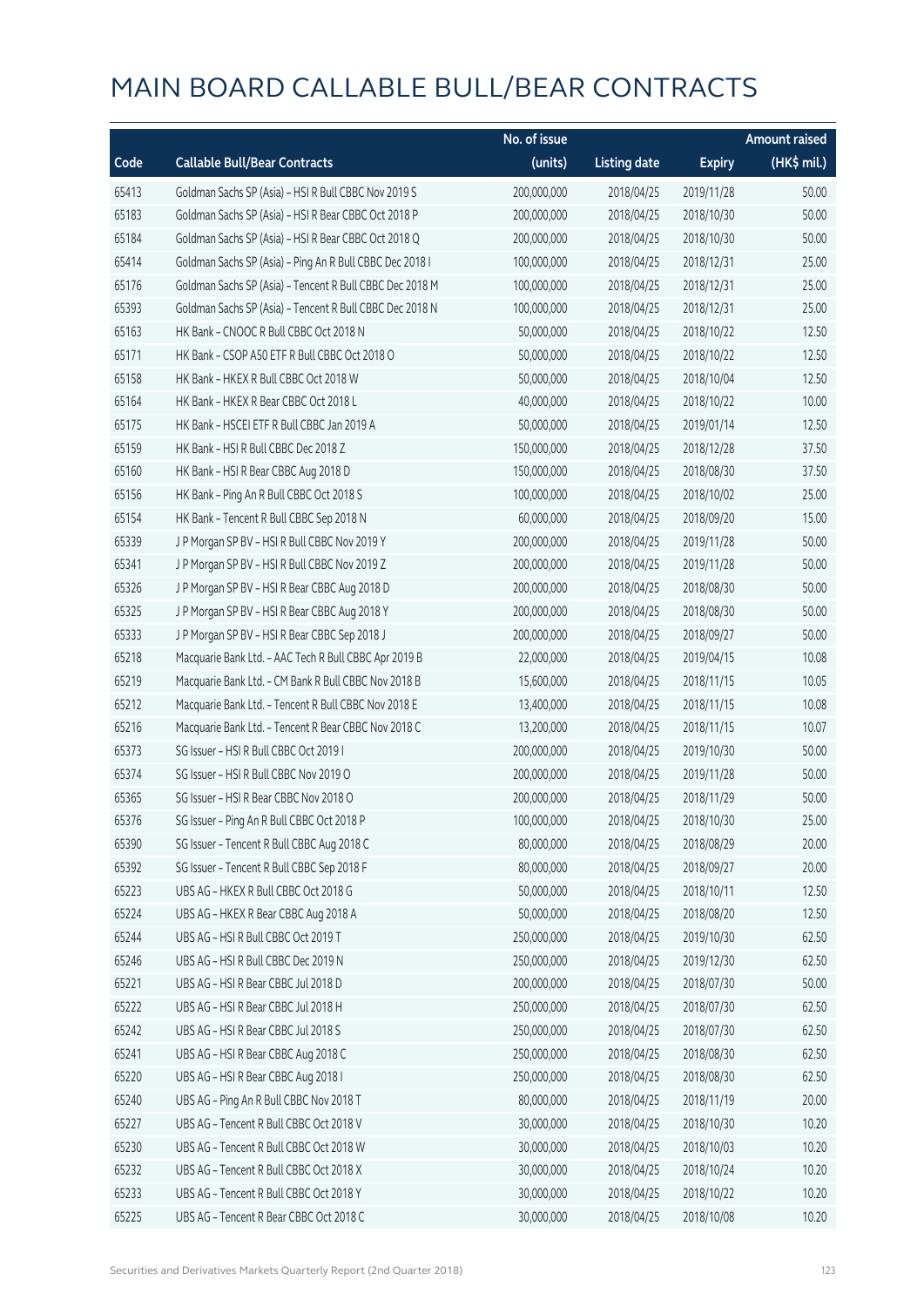|       |                                                             | No. of issue |                     |               | <b>Amount raised</b> |
|-------|-------------------------------------------------------------|--------------|---------------------|---------------|----------------------|
| Code  | <b>Callable Bull/Bear Contracts</b>                         | (units)      | <b>Listing date</b> | <b>Expiry</b> | (HK\$ mil.)          |
| 65226 | UBS AG - Tencent R Bear CBBC Oct 2018 D                     | 30,000,000   | 2018/04/25          | 2018/10/15    | 12.45                |
| 65194 | Bank Vontobel - HSI R Bull CBBC Dec 2018 I                  | 100,000,000  | 2018/04/25          | 2018/12/28    | 25.30                |
| 65196 | Bank Vontobel - HSI R Bull CBBC Dec 2018 J                  | 100,000,000  | 2018/04/25          | 2018/12/28    | 39.00                |
| 65152 | Bank Vontobel - HSI R Bear CBBC Oct 2018 U                  | 100,000,000  | 2018/04/25          | 2018/10/30    | 25.30                |
| 65185 | Bank Vontobel - Tencent R Bull CBBC Nov 2018 A              | 40,000,000   | 2018/04/25          | 2018/11/27    | 41.48                |
| 65151 | Bank Vontobel - Tencent R Bear CBBC Jul 2018 S              | 40,000,000   | 2018/04/25          | 2018/07/31    | 10.20                |
| 65563 | BNP Paribas Issuance B.V. - HSI R Bull CBBC Dec 2019 J      | 250,000,000  | 2018/04/26          | 2019/12/30    | 62.50                |
| 65564 | BNP Paribas Issuance B.V. - HSI R Bull CBBC Dec 2019 K      | 250,000,000  | 2018/04/26          | 2019/12/30    | 62.50                |
| 65566 | BNP Paribas Issuance B.V. - HSI R Bull CBBC Dec 2019 L      | 250,000,000  | 2018/04/26          | 2019/12/30    | 62.50                |
| 65442 | BNP Paribas Issuance B.V. - HSI R Bear CBBC Jul 2018 I      | 250,000,000  | 2018/04/26          | 2018/07/30    | 62.50                |
| 65470 | BNP Paribas Issuance B.V. - HSI R Bear CBBC Jul 2018 T      | 250,000,000  | 2018/04/26          | 2018/07/30    | 62.50                |
| 65727 | Credit Suisse AG - Country Garden R Bull CBBC Dec 2018 A    | 40,000,000   | 2018/04/26          | 2018/12/28    | 10.00                |
| 65703 | Credit Suisse AG - CM Bank R Bull CBBC Jan 2019 B           | 70,000,000   | 2018/04/26          | 2019/01/30    | 17.50                |
| 65695 | Credit Suisse AG - CNOOC R Bull CBBC Dec 2018 B             | 50,000,000   | 2018/04/26          | 2018/12/28    | 12.50                |
| 65753 | Credit Suisse AG - Sinopec Corp R Bull CBBC Dec 2018 C      | 60,000,000   | 2018/04/26          | 2018/12/28    | 15.00                |
| 65731 | Credit Suisse AG - CSOP A50 ETF R Bull CBBC Oct 2018 F      | 50,000,000   | 2018/04/26          | 2018/10/30    | 12.50                |
| 65733 | Credit Suisse AG - A50 China R Bull CBBC Oct 2018 E         | 50,000,000   | 2018/04/26          | 2018/10/30    | 12.50                |
| 65692 | Credit Suisse AG - HKEX R Bull CBBC Nov 2018 F              | 50,000,000   | 2018/04/26          | 2018/11/29    | 12.50                |
| 65787 | Credit Suisse AG - HSCEI R Bull CBBC Apr 2019 A             | 100,000,000  | 2018/04/26          | 2019/04/29    | 25.00                |
| 65783 | Credit Suisse AG - HSI R Bull CBBC Jul 2019 W               | 200,000,000  | 2018/04/26          | 2019/07/30    | 50.00                |
| 65784 | Credit Suisse AG - HSI R Bull CBBC Sep 2019 N               | 200,000,000  | 2018/04/26          | 2019/09/27    | 50.00                |
| 65785 | Credit Suisse AG - HSI R Bull CBBC Sep 2019 O               | 200,000,000  | 2018/04/26          | 2019/09/27    | 50.00                |
| 65779 | Credit Suisse AG - HSI R Bull CBBC Oct 2019 G               | 200,000,000  | 2018/04/26          | 2019/10/30    | 50.00                |
| 65780 | Credit Suisse AG - HSI R Bull CBBC Oct 2019 H               | 200,000,000  | 2018/04/26          | 2019/10/30    | 50.00                |
| 65778 | Credit Suisse AG - HSI R Bull CBBC Nov 2019 N               | 200,000,000  | 2018/04/26          | 2019/11/28    | 50.00                |
| 65688 | Credit Suisse AG - HSI R Bear CBBC Aug 2018 M               | 200,000,000  | 2018/04/26          | 2018/08/30    | 50.00                |
| 65691 | Credit Suisse AG - HSI R Bear CBBC Aug 2018 Q               | 200,000,000  | 2018/04/26          | 2018/08/30    | 50.00                |
| 65689 | Credit Suisse AG - HSI R Bear CBBC Sep 2018 Q               | 200,000,000  | 2018/04/26          | 2018/09/27    | 50.00                |
| 65765 | Credit Suisse AG - HSI R Bear CBBC Oct 2018 H               | 200,000,000  | 2018/04/26          | 2018/10/30    | 50.00                |
| 65774 | Credit Suisse AG - HSI R Bear CBBC Oct 2018 I               | 200,000,000  | 2018/04/26          | 2018/10/30    | 50.00                |
| 65786 | Credit Suisse AG - PetroChina R Bull CBBC Dec 2018 A        | 50,000,000   | 2018/04/26          | 2018/12/28    | 12.50                |
| 65730 | Credit Suisse AG - Sunny Optical R Bull CBBC Oct 2018 B     | 40,000,000   | 2018/04/26          | 2018/10/30    | 10.00                |
| 65570 | Bank of East Asia - HKEX R Bull CBBC Nov 2018 S             | 40,000,000   | 2018/04/26          | 2018/11/22    | 10.00                |
| 65596 | Bank of East Asia - HSBC R Bull CBBC Nov 2018 E             | 60,000,000   | 2018/04/26          | 2018/11/22    | 15.00                |
| 65601 | Bank of East Asia - PetroChina R Bull CBBC Nov 2018 B       | 40,000,000   | 2018/04/26          | 2018/11/22    | 10.00                |
| 65599 | Bank of East Asia - Ping An R Bull CBBC Nov 2018 M          | 120,000,000  | 2018/04/26          | 2018/11/22    | 30.00                |
| 65569 | Bank of East Asia - Tencent R Bull CBBC Nov 2018 Z          | 30,000,000   | 2018/04/26          | 2018/11/22    | 10.50                |
| 65888 | Goldman Sachs SP (Asia) - CC Bank R Bull CBBC Dec 2018 T    | 100,000,000  | 2018/04/26          | 2018/12/31    | 25.00                |
| 65877 | Goldman Sachs SP (Asia) - Galaxy Ent R Bull CBBC Dec 2018 Q | 100,000,000  | 2018/04/26          | 2018/12/31    | 25.00                |
| 65878 | Goldman Sachs SP (Asia) - HKEX R Bull CBBC Dec 2018 P       | 100,000,000  | 2018/04/26          | 2018/12/27    | 25.00                |
| 65875 | Goldman Sachs SP (Asia) - HSBC R Bull CBBC Dec 2018 K       | 100,000,000  | 2018/04/26          | 2018/12/27    | 25.00                |
| 65858 | Goldman Sachs SP (Asia) - HSI R Bull CBBC Dec 2019 U        | 200,000,000  | 2018/04/26          | 2019/12/30    | 50.00                |
| 65864 | Goldman Sachs SP (Asia) - HSI R Bull CBBC Dec 2019 V        | 200,000,000  | 2018/04/26          | 2019/12/30    | 50.00                |
| 65873 | Goldman Sachs SP (Asia) - HSI R Bull CBBC Dec 2019 W        | 200,000,000  | 2018/04/26          | 2019/12/30    | 50.00                |
| 65555 | Goldman Sachs SP (Asia) - HSI R Bear CBBC Nov 2018 A        | 200,000,000  | 2018/04/26          | 2018/11/29    | 50.00                |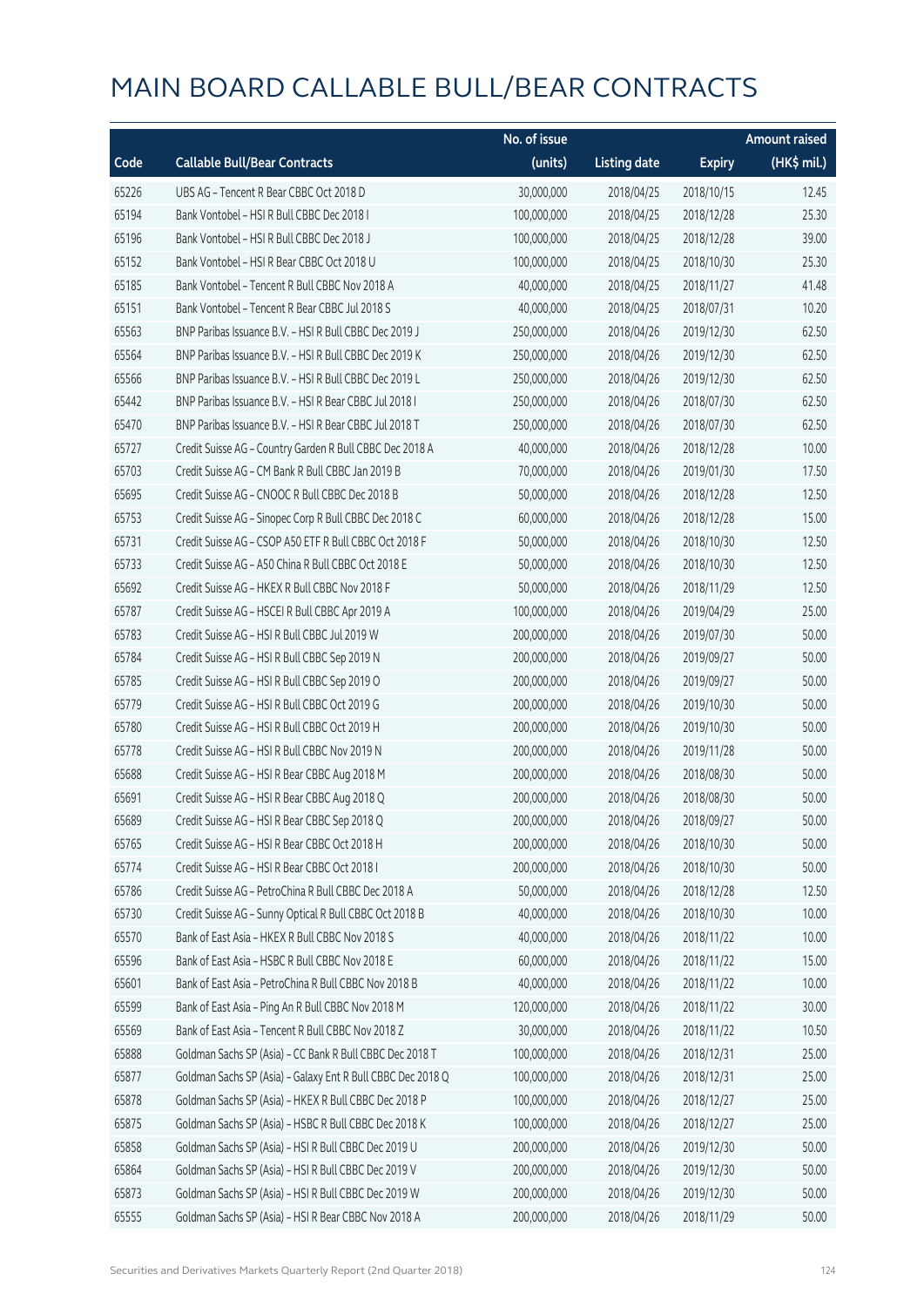|       |                                                          | No. of issue |                     |               | <b>Amount raised</b> |
|-------|----------------------------------------------------------|--------------|---------------------|---------------|----------------------|
| Code  | <b>Callable Bull/Bear Contracts</b>                      | (units)      | <b>Listing date</b> | <b>Expiry</b> | (HK\$ mil.)          |
| 65560 | Goldman Sachs SP (Asia) - HSI R Bear CBBC Nov 2018 B     | 200,000,000  | 2018/04/26          | 2018/11/29    | 50.00                |
| 65891 | Goldman Sachs SP (Asia) - ICBC R Bull CBBC Dec 2018 V    | 100,000,000  | 2018/04/26          | 2018/12/27    | 25.00                |
| 65605 | Goldman Sachs SP (Asia) - Ping An R Bull CBBC Dec 2018 J | 100,000,000  | 2018/04/26          | 2018/12/27    | 25.00                |
| 65604 | Goldman Sachs SP (Asia) - Tencent R Bull CBBC Dec 2018 O | 100,000,000  | 2018/04/26          | 2018/12/31    | 25.00                |
| 65548 | HK Bank - CC Bank R Bull CBBC Sep 2018 O                 | 100,000,000  | 2018/04/26          | 2018/09/27    | 25.00                |
| 65508 | HK Bank - Sinopec Corp R Bull CBBC Oct 2018 I            | 80,000,000   | 2018/04/26          | 2018/10/22    | 20.00                |
| 65545 | HK Bank - HSCEI R Bull CBBC Dec 2018 U                   | 60,000,000   | 2018/04/26          | 2018/12/28    | 15.00                |
| 65528 | HK Bank - HSI R Bull CBBC Dec 2018 F                     | 150,000,000  | 2018/04/26          | 2018/12/28    | 37.50                |
| 65542 | HK Bank - HSI R Bear CBBC Aug 2018 F                     | 100,000,000  | 2018/04/26          | 2018/08/30    | 25.00                |
| 65543 | HK Bank - HSI R Bear CBBC Sep 2018 E                     | 100,000,000  | 2018/04/26          | 2018/09/27    | 25.00                |
| 65491 | HK Bank - PetroChina R Bull CBBC Oct 2018 M              | 80,000,000   | 2018/04/26          | 2018/10/08    | 20.00                |
| 65481 | HK Bank - SMIC R Bull CBBC Oct 2018 D                    | 40,000,000   | 2018/04/26          | 2018/10/22    | 10.00                |
| 65547 | HK Bank - Sunny Optical R Bull CBBC Sep 2018 I           | 40,000,000   | 2018/04/26          | 2018/09/17    | 10.00                |
| 65518 | HK Bank - Tencent R Bull CBBC Sep 2018 U                 | 60,000,000   | 2018/04/26          | 2018/09/27    | 15.00                |
| 65687 | J P Morgan SP BV - HKEX R Bull CBBC Aug 2018 A           | 40,000,000   | 2018/04/26          | 2018/08/10    | 10.00                |
| 65685 | J P Morgan SP BV - HSI R Bull CBBC Nov 2019 I            | 200,000,000  | 2018/04/26          | 2019/11/28    | 50.00                |
| 65674 | J P Morgan SP BV - HSI R Bull CBBC Dec 2019 L            | 200,000,000  | 2018/04/26          | 2019/12/30    | 50.00                |
| 65676 | J P Morgan SP BV - HSI R Bull CBBC Dec 2019 P            | 200,000,000  | 2018/04/26          | 2019/12/30    | 50.00                |
| 65681 | J P Morgan SP BV - HSI R Bull CBBC Dec 2019 Q            | 200,000,000  | 2018/04/26          | 2019/12/30    | 50.00                |
| 65672 | J P Morgan SP BV - HSI R Bear CBBC Jul 2018 M            | 200,000,000  | 2018/04/26          | 2018/07/30    | 50.00                |
| 65671 | J P Morgan SP BV - HSI R Bear CBBC Aug 2018 K            | 200,000,000  | 2018/04/26          | 2018/08/30    | 50.00                |
| 65682 | J P Morgan SP BV - Tencent R Bull CBBC Aug 2018 E        | 50,000,000   | 2018/04/26          | 2018/08/10    | 12.50                |
| 65814 | SG Issuer - CSOP A50 ETF R Bull CBBC Aug 2018 H          | 40,000,000   | 2018/04/26          | 2018/08/30    | 10.00                |
| 65819 | SG Issuer - CSOP A50 ETF R Bull CBBC Sep 2018 L          | 40,000,000   | 2018/04/26          | 2018/09/20    | 10.00                |
| 65820 | SG Issuer - CSOP A50 ETF R Bull CBBC Oct 2018 K          | 40,000,000   | 2018/04/26          | 2018/10/24    | 10.00                |
| 65845 | SG Issuer - HSI R Bull CBBC Sep 2019 C                   | 200,000,000  | 2018/04/26          | 2019/09/27    | 50.00                |
| 65842 | SG Issuer - HSI R Bull CBBC Sep 2019 Z                   | 200,000,000  | 2018/04/26          | 2019/09/27    | 50.00                |
| 65821 | SG Issuer - HSI R Bull CBBC Dec 2019 Y                   | 200,000,000  | 2018/04/26          | 2019/12/30    | 50.00                |
| 65792 | SG Issuer - HSI R Bear CBBC Sep 2018 D                   | 200,000,000  | 2018/04/26          | 2018/09/27    | 50.00                |
| 65795 | SG Issuer - HSI R Bear CBBC Oct 2018 K                   | 200,000,000  | 2018/04/26          | 2018/10/30    | 50.00                |
| 65796 | SG Issuer - HSI R Bear CBBC Nov 2018 A                   | 200,000,000  | 2018/04/26          | 2018/11/29    | 50.00                |
| 65833 | SG Issuer - HSI R Bear CBBC Nov 2018 P                   | 200,000,000  | 2018/04/26          | 2018/11/29    | 50.00                |
| 65838 | SG Issuer - HSI R Bear CBBC Dec 2018 V                   | 200,000,000  | 2018/04/26          | 2018/12/28    | 50.00                |
| 65798 | SG Issuer - Ping An R Bull CBBC Oct 2018 Q               | 100,000,000  | 2018/04/26          | 2018/10/22    | 25.00                |
| 65799 | SG Issuer - SUNAC R Bull CBBC Apr 2019 C                 | 80,000,000   | 2018/04/26          | 2019/04/23    | 20.00                |
| 65800 | SG Issuer - Sunny Optical R Bull CBBC Sep 2018 C         | 40,000,000   | 2018/04/26          | 2018/09/24    | 10.00                |
| 65811 | SG Issuer - Tencent R Bull CBBC Jul 2018 C               | 80,000,000   | 2018/04/26          | 2018/07/31    | 20.00                |
| 65849 | SG Issuer - Tencent R Bull CBBC Jul 2018 D               | 80,000,000   | 2018/04/26          | 2018/07/30    | 20.00                |
| 65801 | SG Issuer - Tencent R Bull CBBC Jul 2018 P               | 80,000,000   | 2018/04/26          | 2018/07/26    | 20.00                |
| 65802 | SG Issuer - Tencent R Bear CBBC Jul 2018 R               | 80,000,000   | 2018/04/26          | 2018/07/26    | 20.00                |
| 65646 | UBS AG - HSI R Bull CBBC Oct 2019 H                      | 250,000,000  | 2018/04/26          | 2019/10/30    | 62.50                |
| 65638 | UBS AG - HSI R Bull CBBC Oct 2019 V                      | 250,000,000  | 2018/04/26          | 2019/10/30    | 62.50                |
| 65640 | UBS AG - HSI R Bull CBBC Nov 2019 U                      | 200,000,000  | 2018/04/26          | 2019/11/28    | 50.00                |
| 65665 | UBS AG - HSI R Bull CBBC Dec 2019 O                      | 250,000,000  | 2018/04/26          | 2019/12/30    | 62.50                |
| 65625 | UBS AG - HSI R Bear CBBC Jul 2018 E                      | 200,000,000  | 2018/04/26          | 2018/07/30    | 50.00                |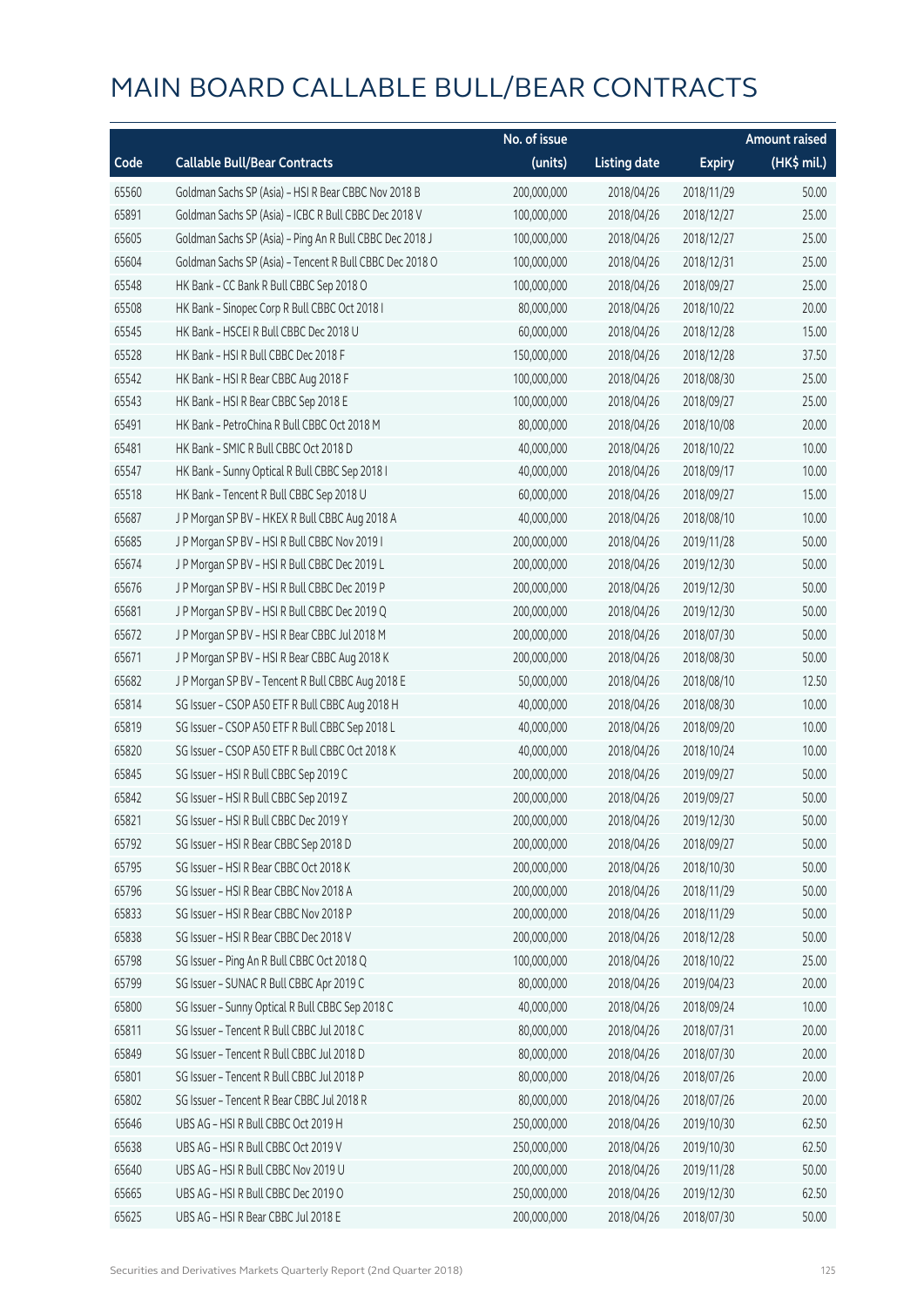|       |                                                            | No. of issue |                     |               | <b>Amount raised</b> |
|-------|------------------------------------------------------------|--------------|---------------------|---------------|----------------------|
| Code  | <b>Callable Bull/Bear Contracts</b>                        | (units)      | <b>Listing date</b> | <b>Expiry</b> | (HK\$ mil.)          |
| 65635 | UBS AG - HSI R Bear CBBC Jul 2018 G                        | 200,000,000  | 2018/04/26          | 2018/07/30    | 50.00                |
| 65664 | UBS AG - HSI R Bear CBBC Jul 2018 O                        | 200,000,000  | 2018/04/26          | 2018/07/30    | 50.00                |
| 65609 | UBS AG - HSI R Bear CBBC Jul 2018 V                        | 250,000,000  | 2018/04/26          | 2018/07/30    | 62.50                |
| 65656 | UBS AG - Tencent R Bull CBBC Sep 2018 F                    | 30,000,000   | 2018/04/26          | 2018/09/17    | 10.20                |
| 65438 | Bank Vontobel - HSI R Bear CBBC Oct 2018 V                 | 100,000,000  | 2018/04/26          | 2018/10/30    | 25.20                |
| 65940 | BNP Paribas Issuance B.V. - HKEX R Bull CBBC Aug 2018 I    | 50,000,000   | 2018/04/27          | 2018/08/30    | 12.50                |
| 65937 | BNP Paribas Issuance B.V. - HSBC R Bull CBBC Nov 2018 C    | 150,000,000  | 2018/04/27          | 2018/11/29    | 37.50                |
| 65892 | BNP Paribas Issuance B.V. - HSI R Bear CBBC Jul 2018 U     | 250,000,000  | 2018/04/27          | 2018/07/30    | 62.50                |
| 65939 | BNP Paribas Issuance B.V. - Ping An R Bull CBBC Nov 2018 J | 200,000,000  | 2018/04/27          | 2018/11/29    | 50.00                |
| 66088 | Credit Suisse AG - China Mobile R Bull CBBC Oct 2018 M     | 50,000,000   | 2018/04/27          | 2018/10/30    | 12.50                |
| 66084 | Credit Suisse AG - HSBC R Bull CBBC Dec 2018 D             | 100,000,000  | 2018/04/27          | 2018/12/28    | 25.00                |
| 66080 | Credit Suisse AG - HSI R Bull CBBC Jul 2019 X              | 200,000,000  | 2018/04/27          | 2019/07/30    | 50.00                |
| 66098 | Credit Suisse AG - HSI R Bull CBBC Jul 2019 Y              | 200,000,000  | 2018/04/27          | 2019/07/30    | 50.00                |
| 66104 | Credit Suisse AG - HSI R Bull CBBC Jul 2019 Z              | 200,000,000  | 2018/04/27          | 2019/07/30    | 50.00                |
| 66081 | Credit Suisse AG - HSI R Bull CBBC Aug 2019 F              | 200,000,000  | 2018/04/27          | 2019/08/29    | 50.00                |
| 66108 | Credit Suisse AG - HSI R Bear CBBC Aug 2018 F              | 200,000,000  | 2018/04/27          | 2018/08/30    | 50.00                |
| 66082 | Credit Suisse AG - HSI R Bear CBBC Aug 2018 U              | 200,000,000  | 2018/04/27          | 2018/08/30    | 50.00                |
| 66083 | Credit Suisse AG - HSI R Bear CBBC Aug 2018 Z              | 200,000,000  | 2018/04/27          | 2018/08/30    | 50.00                |
| 66087 | Credit Suisse AG - PetroChina R Bull CBBC Nov 2018 D       | 50,000,000   | 2018/04/27          | 2018/11/29    | 12.50                |
| 66121 | Credit Suisse AG - Tencent R Bear CBBC Nov 2018 C          | 50,000,000   | 2018/04/27          | 2018/11/29    | 12.50                |
| 66162 | Goldman Sachs SP (Asia) - AAC Tech R Bull CBBC Dec 2018 J  | 40,000,000   | 2018/04/27          | 2018/12/31    | 10.00                |
| 66163 | Goldman Sachs SP (Asia) - AAC Tech R Bull CBBC Dec 2018 K  | 40,000,000   | 2018/04/27          | 2018/12/31    | 10.00                |
| 65958 | Goldman Sachs SP (Asia) - HKEX R Bull CBBC Dec 2018 Q      | 100,000,000  | 2018/04/27          | 2018/12/31    | 25.00                |
| 65946 | Goldman Sachs SP (Asia) - HSBC R Bull CBBC Dec 2018 L      | 100,000,000  | 2018/04/27          | 2018/12/31    | 25.00                |
| 65901 | Goldman Sachs SP (Asia) - HSI R Bull CBBC Nov 2019 F       | 200,000,000  | 2018/04/27          | 2019/11/28    | 50.00                |
| 65906 | Goldman Sachs SP (Asia) - HSI R Bull CBBC Nov 2019 G       | 200,000,000  | 2018/04/27          | 2019/11/28    | 50.00                |
| 65959 | Goldman Sachs SP (Asia) - HSI R Bear CBBC Oct 2018 R       | 200,000,000  | 2018/04/27          | 2018/10/30    | 50.00                |
| 65970 | Goldman Sachs SP (Asia) - HSI R Bear CBBC Oct 2018 S       | 200,000,000  | 2018/04/27          | 2018/10/30    | 50.00                |
| 66164 | Goldman Sachs SP (Asia) - HSI R Bear CBBC Oct 2018 T       | 200,000,000  | 2018/04/27          | 2018/10/30    | 50.00                |
| 66168 | Goldman Sachs SP (Asia) - Tencent R Bear CBBC Dec 2018 H   | 100,000,000  | 2018/04/27          | 2018/12/31    | 25.00                |
| 66170 | Goldman Sachs SP (Asia) - Tencent R Bear CBBC Dec 2018 I   | 100,000,000  | 2018/04/27          | 2018/12/31    | 25.00                |
| 65915 | HK Bank - HKEX R Bull CBBC Oct 2018 C                      | 50,000,000   | 2018/04/27          | 2018/10/25    | 12.50                |
| 65929 | HK Bank - HSI R Bull CBBC Mar 2019 O                       | 100,000,000  | 2018/04/27          | 2019/03/28    | 25.00                |
| 65918 | HK Bank - HSI R Bear CBBC Aug 2018 G                       | 100,000,000  | 2018/04/27          | 2018/08/30    | 25.00                |
| 65917 | HK Bank - ICBC R Bull CBBC Oct 2018 C                      | 100,000,000  | 2018/04/27          | 2018/10/02    | 25.00                |
| 65911 | HK Bank - SMIC R Bull CBBC Nov 2018 A                      | 40,000,000   | 2018/04/27          | 2018/11/05    | 10.00                |
| 65930 | HK Bank - Tencent R Bull CBBC Oct 2018 W                   | 60,000,000   | 2018/04/27          | 2018/10/02    | 15.00                |
| 66139 | J P Morgan SP BV - HKEX R Bull CBBC Sep 2018 A             | 40,000,000   | 2018/04/27          | 2018/09/14    | 10.00                |
| 66138 | J P Morgan SP BV - HSBC R Bull CBBC Sep 2018 B             | 100,000,000  | 2018/04/27          | 2018/09/14    | 25.00                |
| 66151 | J P Morgan SP BV - HSI R Bull CBBC Oct 2019 L              | 200,000,000  | 2018/04/27          | 2019/10/30    | 50.00                |
| 66122 | J P Morgan SP BV - HSI R Bull CBBC Nov 2019 D              | 200,000,000  | 2018/04/27          | 2019/11/28    | 50.00                |
| 66126 | J P Morgan SP BV - HSI R Bull CBBC Dec 2019 X              | 200,000,000  | 2018/04/27          | 2019/12/30    | 50.00                |
| 66155 | J P Morgan SP BV - HSI R Bear CBBC Jul 2018 T              | 200,000,000  | 2018/04/27          | 2018/07/30    | 50.00                |
| 66157 | J P Morgan SP BV - HSI R Bear CBBC Aug 2018 Q              | 200,000,000  | 2018/04/27          | 2018/08/30    | 50.00                |
| 66134 | J P Morgan SP BV - Ping An R Bull CBBC Aug 2018 L          | 100,000,000  | 2018/04/27          | 2018/08/10    | 25.00                |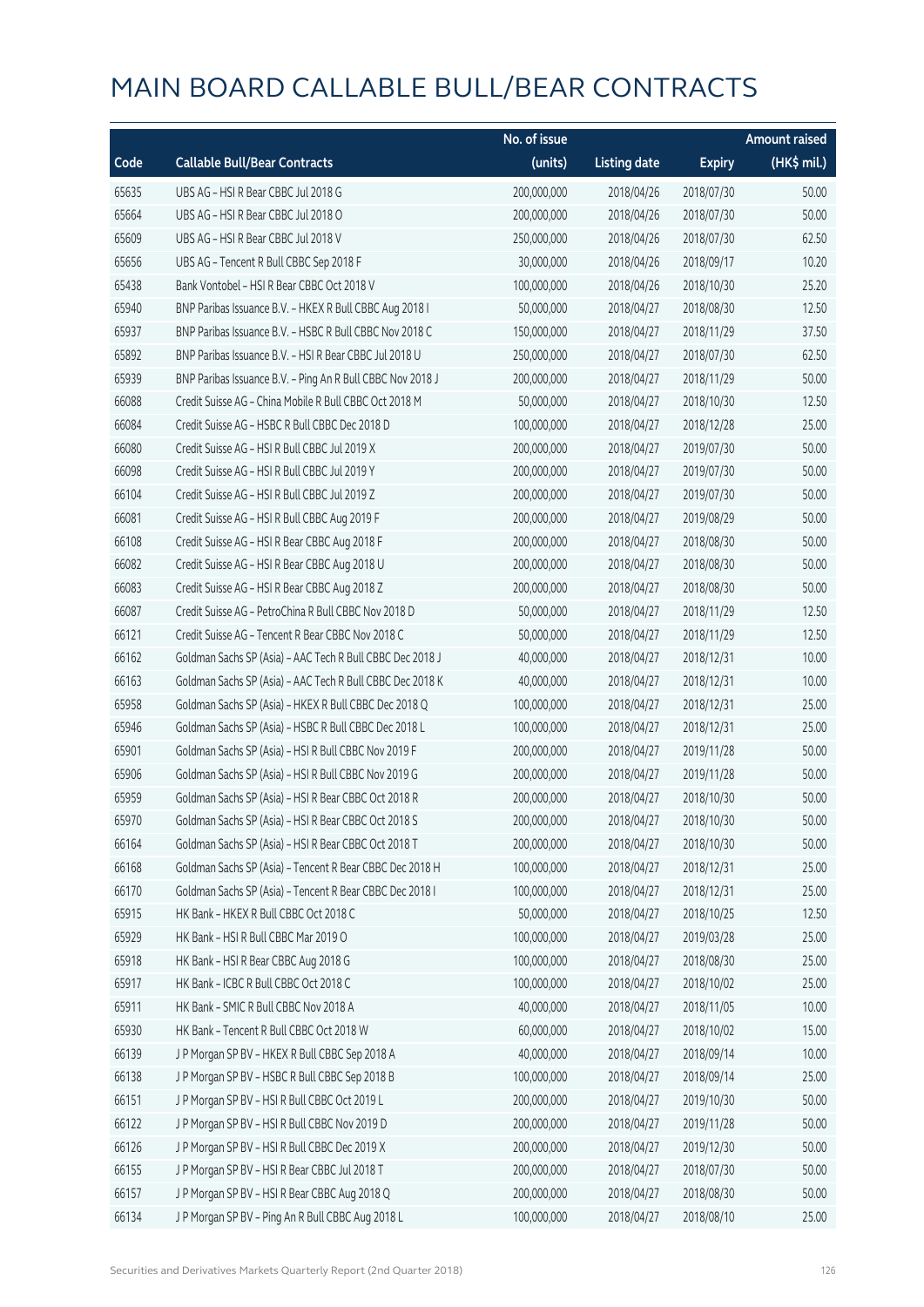|       |                                                        | No. of issue |                     |               | <b>Amount raised</b> |
|-------|--------------------------------------------------------|--------------|---------------------|---------------|----------------------|
| Code  | <b>Callable Bull/Bear Contracts</b>                    | (units)      | <b>Listing date</b> | <b>Expiry</b> | $(HK\$ mil.)         |
| 66067 | SG Issuer - CSOP A50 ETF R Bull CBBC Nov 2018 L        | 40,000,000   | 2018/04/27          | 2018/11/15    | 10.00                |
| 66068 | SG Issuer - A50 China R Bull CBBC Nov 2018 G           | 50,000,000   | 2018/04/27          | 2018/11/22    | 12.50                |
| 66000 | SG Issuer - HKEX R Bull CBBC Nov 2018 U                | 50,000,000   | 2018/04/27          | 2018/11/21    | 12.50                |
| 66034 | SG Issuer - HSBC R Bull CBBC Nov 2018 T                | 100,000,000  | 2018/04/27          | 2018/11/19    | 25.00                |
| 66016 | SG Issuer - HSI R Bull CBBC Oct 2019 J                 | 200,000,000  | 2018/04/27          | 2019/10/30    | 50.00                |
| 66010 | SG Issuer - HSI R Bull CBBC Nov 2019 U                 | 200,000,000  | 2018/04/27          | 2019/11/28    | 50.00                |
| 66027 | SG Issuer - HSI R Bull CBBC Dec 2019 B                 | 200,000,000  | 2018/04/27          | 2019/12/30    | 50.00                |
| 66015 | SG Issuer - HSI R Bull CBBC Dec 2019 G                 | 200,000,000  | 2018/04/27          | 2019/12/30    | 50.00                |
| 66078 | SG Issuer - HSI R Bear CBBC Oct 2018 H                 | 200,000,000  | 2018/04/27          | 2018/10/30    | 50.00                |
| 66073 | SG Issuer - HSI R Bear CBBC Oct 2018 Y                 | 200,000,000  | 2018/04/27          | 2018/10/30    | 50.00                |
| 66002 | SG Issuer - Tencent R Bull CBBC Jul 2018 E             | 80,000,000   | 2018/04/27          | 2018/07/31    | 20.00                |
| 66050 | SG Issuer - Tencent R Bull CBBC Jul 2018 G             | 80,000,000   | 2018/04/27          | 2018/07/27    | 20.00                |
| 66066 | SG Issuer - Tencent R Bull CBBC Jul 2018 H             | 80,000,000   | 2018/04/27          | 2018/07/30    | 20.00                |
| 65989 | UBS AG - HSI R Bull CBBC Oct 2019 I                    | 200,000,000  | 2018/04/27          | 2019/10/30    | 50.00                |
| 65996 | UBS AG - HSI R Bull CBBC Oct 2019 W                    | 200,000,000  | 2018/04/27          | 2019/10/30    | 50.00                |
| 65988 | UBS AG - HSI R Bull CBBC Nov 2019 E                    | 250,000,000  | 2018/04/27          | 2019/11/28    | 62.50                |
| 65983 | UBS AG - HSI R Bull CBBC Nov 2019 Z                    | 200,000,000  | 2018/04/27          | 2019/11/28    | 50.00                |
| 65999 | UBS AG - HSI R Bear CBBC Jul 2018 W                    | 200,000,000  | 2018/04/27          | 2018/07/30    | 50.00                |
| 65998 | UBS AG - HSI R Bear CBBC Aug 2018 F                    | 250,000,000  | 2018/04/27          | 2018/08/30    | 62.50                |
| 66184 | BNP Paribas Issuance B.V. - HSI R Bull CBBC Dec 2019 M | 250,000,000  | 2018/04/30          | 2019/12/30    | 62.50                |
| 66206 | BNP Paribas Issuance B.V. - HSI R Bull CBBC Dec 2019 N | 250,000,000  | 2018/04/30          | 2019/12/30    | 62.50                |
| 66388 | Credit Suisse AG - Galaxy Ent R Bear CBBC Nov 2018 A   | 50,000,000   | 2018/04/30          | 2018/11/29    | 12.50                |
| 66359 | Credit Suisse AG - HSI R Bull CBBC Jul 2019 B          | 200,000,000  | 2018/04/30          | 2019/07/30    | 50.00                |
| 66355 | Credit Suisse AG - HSI R Bull CBBC Oct 2019 I          | 200,000,000  | 2018/04/30          | 2019/10/30    | 50.00                |
| 66406 | Credit Suisse AG - HSI R Bear CBBC Aug 2018 R          | 200,000,000  | 2018/04/30          | 2018/08/30    | 50.00                |
| 66361 | Credit Suisse AG - HSI R Bear CBBC Sep 2018 N          | 200,000,000  | 2018/04/30          | 2018/09/27    | 50.00                |
| 66409 | Credit Suisse AG - Tencent R Bear CBBC Oct 2018 F      | 50,000,000   | 2018/04/30          | 2018/10/30    | 12.50                |
| 66257 | Goldman Sachs SP (Asia) - HSI R Bull CBBC Dec 2019 X   | 200,000,000  | 2018/04/30          | 2019/12/30    | 50.00                |
| 66261 | Goldman Sachs SP (Asia) - HSI R Bull CBBC Dec 2019 Z   | 200,000,000  | 2018/04/30          | 2019/12/30    | 50.00                |
| 66411 | Goldman Sachs SP (Asia) - HSI R Bear CBBC Oct 2018 U   | 200,000,000  | 2018/04/30          | 2018/10/30    | 50.00                |
| 66228 | HK Bank - Galaxy Ent R Bull CBBC Nov 2018 A            | 80,000,000   | 2018/04/30          | 2018/11/05    | 20.00                |
| 66238 | HK Bank - HSI R Bull CBBC Mar 2019 P                   | 100,000,000  | 2018/04/30          | 2019/03/28    | 25.00                |
| 66239 | HK Bank - HSI R Bear CBBC Sep 2018 G                   | 100,000,000  | 2018/04/30          | 2018/09/27    | 25.00                |
| 66253 | HK Bank - NCI R Bull CBBC Dec 2018 B                   | 40,000,000   | 2018/04/30          | 2018/12/24    | 10.00                |
| 66215 | HK Bank - Tencent R Bear CBBC Oct 2018 Q               | 50,000,000   | 2018/04/30          | 2018/10/22    | 12.50                |
| 66487 | J P Morgan SP BV - HSI R Bear CBBC Jul 2018 L          | 200,000,000  | 2018/04/30          | 2018/07/30    | 50.00                |
| 66488 | J P Morgan SP BV - HSI R Bear CBBC Aug 2018 S          | 200,000,000  | 2018/04/30          | 2018/08/30    | 50.00                |
| 66479 | J P Morgan SP BV - Tencent R Bull CBBC Aug 2018 F      | 50,000,000   | 2018/04/30          | 2018/08/10    | 12.50                |
| 66480 | J P Morgan SP BV - Tencent R Bear CBBC Aug 2018 H      | 50,000,000   | 2018/04/30          | 2018/08/10    | 12.50                |
| 66423 | SG Issuer - AAC Tech R Bull CBBC Dec 2018 C            | 40,000,000   | 2018/04/30          | 2018/12/28    | 10.60                |
| 66424 | SG Issuer - BYD Company R Bull CBBC Apr 2019 A         | 50,000,000   | 2018/04/30          | 2019/04/16    | 12.50                |
| 66425 | SG Issuer - BYD Company R Bull CBBC Apr 2019 B         | 50,000,000   | 2018/04/30          | 2019/04/30    | 12.50                |
| 66430 | SG Issuer - Evergrande R Bull CBBC Dec 2018 D          | 100,000,000  | 2018/04/30          | 2018/12/20    | 68.00                |
| 66433 | SG Issuer - Evergrande R Bull CBBC Oct 2019 A          | 100,000,000  | 2018/04/30          | 2019/10/30    | 25.00                |
| 66420 | SG Issuer - HSI R Bull CBBC Dec 2019 F                 | 200,000,000  | 2018/04/30          | 2019/12/30    | 50.00                |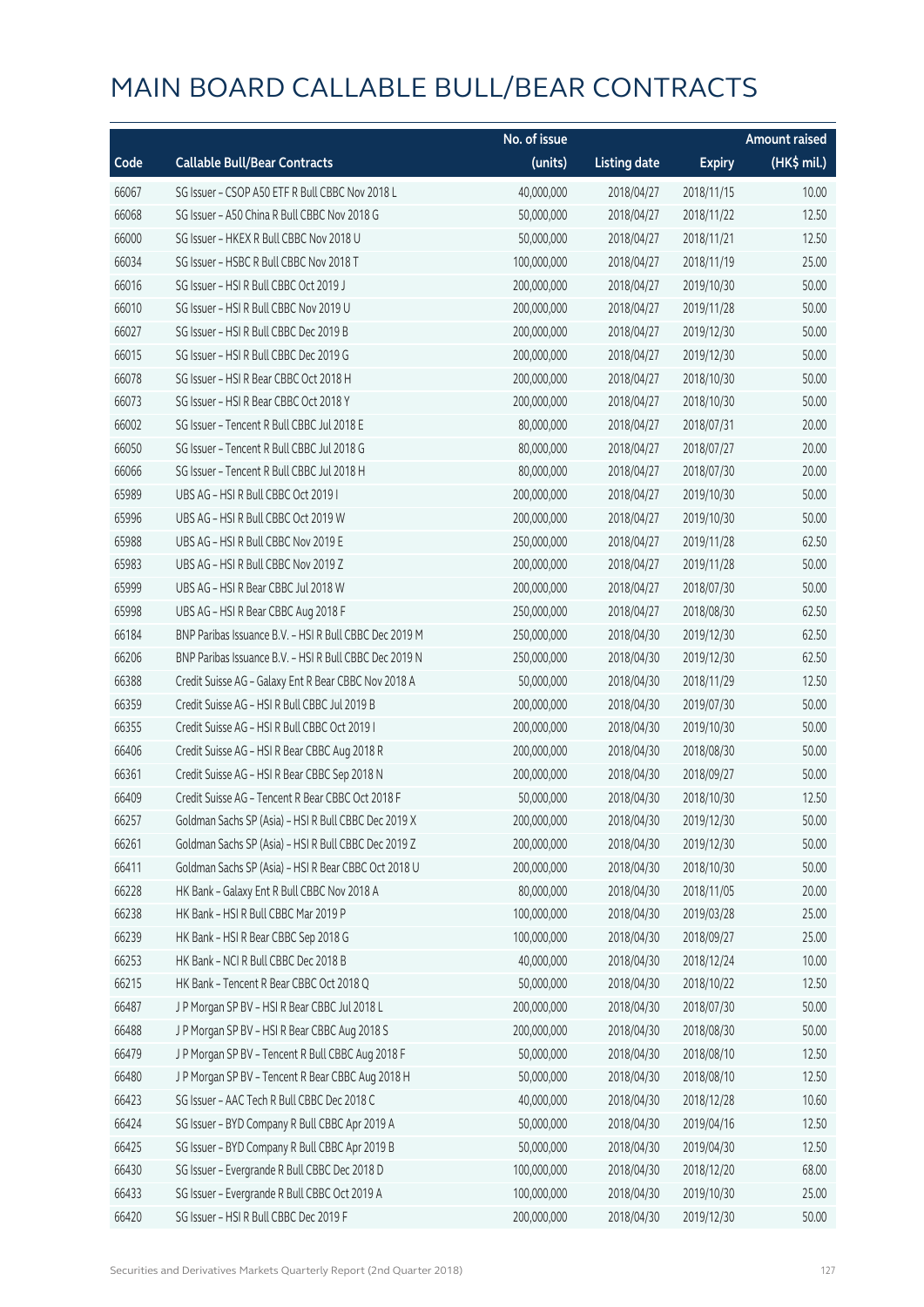|       |                                                               | No. of issue |                     |               | <b>Amount raised</b> |
|-------|---------------------------------------------------------------|--------------|---------------------|---------------|----------------------|
| Code  | <b>Callable Bull/Bear Contracts</b>                           | (units)      | <b>Listing date</b> | <b>Expiry</b> | $(HK\$ mil.)         |
| 66466 | SG Issuer - HSI R Bull CBBC Dec 2019 Z                        | 200,000,000  | 2018/04/30          | 2019/12/30    | 50.00                |
| 66442 | SG Issuer - HSI R Bear CBBC Aug 2018 T                        | 200,000,000  | 2018/04/30          | 2018/08/30    | 50.00                |
| 66456 | SG Issuer - HSI R Bear CBBC Sep 2018 B                        | 200,000,000  | 2018/04/30          | 2018/09/27    | 50.00                |
| 66473 | SG Issuer - Ping An R Bull CBBC Oct 2018 A                    | 100,000,000  | 2018/04/30          | 2018/10/26    | 25.00                |
| 66413 | SG Issuer - Tencent R Bull CBBC Jul 2018 I                    | 80,000,000   | 2018/04/30          | 2018/07/30    | 20.00                |
| 66435 | SG Issuer - Tencent R Bull CBBC Jul 2018 L                    | 80,000,000   | 2018/04/30          | 2018/07/31    | 20.00                |
| 66477 | SG Issuer - Tencent R Bear CBBC Jul 2018 S                    | 80,000,000   | 2018/04/30          | 2018/07/31    | 20.00                |
| 66290 | UBS AG - HSI R Bull CBBC Nov 2019 T                           | 250,000,000  | 2018/04/30          | 2019/11/28    | 62.50                |
| 66287 | UBS AG - HSI R Bull CBBC Dec 2019 P                           | 250,000,000  | 2018/04/30          | 2019/12/30    | 62.50                |
| 66333 | UBS AG - HSI R Bear CBBC Jul 2018 K                           | 250,000,000  | 2018/04/30          | 2018/07/30    | 62.50                |
| 66177 | Bank Vontobel - Tencent R Bull CBBC Nov 2018 B                | 40,000,000   | 2018/04/30          | 2018/11/28    | 10.16                |
| 66516 | BNP Paribas Issuance B.V. - HSI R Bear CBBC Aug 2018 A        | 250,000,000  | 2018/05/02          | 2018/08/30    | 62.50                |
| 66529 | BNP Paribas Issuance B.V. - HSI R Bear CBBC Aug 2018 B        | 250,000,000  | 2018/05/02          | 2018/08/30    | 62.50                |
| 66813 | Credit Suisse AG - CSOP A50 ETF R Bull CBBC Nov 2018 C        | 50,000,000   | 2018/05/02          | 2018/11/29    | 12.50                |
| 66797 | Credit Suisse AG - HKEX R Bull CBBC Dec 2018 C                | 50,000,000   | 2018/05/02          | 2018/12/28    | 12.50                |
| 66816 | Credit Suisse AG - HSI R Bull CBBC Sep 2019 P                 | 200,000,000  | 2018/05/02          | 2019/09/27    | 50.00                |
| 66831 | Credit Suisse AG - HSI R Bull CBBC Sep 2019 U                 | 200,000,000  | 2018/05/02          | 2019/09/27    | 50.00                |
| 66841 | Credit Suisse AG - HSI R Bull CBBC Oct 2019 J                 | 200,000,000  | 2018/05/02          | 2019/10/30    | 50.00                |
| 66727 | Credit Suisse AG - HSI R Bear CBBC Aug 2018 J                 | 200,000,000  | 2018/05/02          | 2018/08/30    | 50.00                |
| 66726 | Credit Suisse AG - HSI R Bear CBBC Sep 2018 U                 | 200,000,000  | 2018/05/02          | 2018/09/27    | 50.00                |
| 66770 | Credit Suisse AG - HSI R Bear CBBC Sep 2018 V                 | 200,000,000  | 2018/05/02          | 2018/09/27    | 50.00                |
| 66814 | Credit Suisse AG - HSI R Bear CBBC Sep 2018 W                 | 200,000,000  | 2018/05/02          | 2018/09/27    | 50.00                |
| 66803 | Credit Suisse AG - Ping An R Bull CBBC Dec 2018 J             | 80,000,000   | 2018/05/02          | 2018/12/28    | 20.00                |
| 66799 | Credit Suisse AG - Tencent R Bull CBBC Dec 2018 G             | 50,000,000   | 2018/05/02          | 2018/12/28    | 12.50                |
| 66853 | Goldman Sachs SP (Asia) - China Life R Bull CBBC Dec 2018 K   | 100,000,000  | 2018/05/02          | 2018/12/27    | 25.00                |
| 66854 | Goldman Sachs SP (Asia) - CSOP A50 ETF R Bull CBBC Nov 2018 O | 100,000,000  | 2018/05/02          | 2018/11/30    | 25.00                |
| 66873 | Goldman Sachs SP (Asia) - HSI R Bull CBBC Dec 2019 J          | 100,000,000  | 2018/05/02          | 2019/12/30    | 25.00                |
| 66534 | Goldman Sachs SP (Asia) - HSI R Bear CBBC Nov 2018 C          | 200,000,000  | 2018/05/02          | 2018/11/29    | 50.00                |
| 66535 | Goldman Sachs SP (Asia) - HSI R Bear CBBC Nov 2018 D          | 200,000,000  | 2018/05/02          | 2018/11/29    | 50.00                |
| 66537 | Goldman Sachs SP (Asia) - HSI R Bear CBBC Nov 2018 E          | 200,000,000  | 2018/05/02          | 2018/11/29    | 50.00                |
| 66860 | Goldman Sachs SP (Asia) - HSI R Bear CBBC Nov 2018 F          | 100,000,000  | 2018/05/02          | 2018/11/29    | 25.00                |
| 66852 | Goldman Sachs SP (Asia) - Ping An R Bull CBBC Dec 2018 K      | 100,000,000  | 2018/05/02          | 2018/12/31    | 25.00                |
| 66628 | Goldman Sachs SP (Asia) - Tencent R Bull CBBC Dec 2018 P      | 100,000,000  | 2018/05/02          | 2018/12/27    | 25.00                |
| 66844 | Goldman Sachs SP (Asia) - Tencent R Bear CBBC Dec 2018 J      | 100,000,000  | 2018/05/02          | 2018/12/27    | 25.00                |
| 66554 | HK Bank - BYD Company R Bull CBBC Apr 2019 A                  | 50,000,000   | 2018/05/02          | 2019/04/29    | 12.50                |
| 66561 | HK Bank - Evergrande R Bull CBBC Apr 2019 B                   | 100,000,000  | 2018/05/02          | 2019/04/29    | 25.00                |
| 66541 | HK Bank - HSI R Bull CBBC Mar 2019 Q                          | 100,000,000  | 2018/05/02          | 2019/03/28    | 25.00                |
| 66546 | HK Bank - Ping An R Bull CBBC Oct 2018 V                      | 100,000,000  | 2018/05/02          | 2018/10/11    | 25.00                |
| 66543 | HK Bank - SMIC R Bull CBBC Apr 2019 A                         | 40,000,000   | 2018/05/02          | 2019/04/29    | 12.00                |
| 66545 | HK Bank - SMIC R Bull CBBC Jun 2019 A                         | 40,000,000   | 2018/05/02          | 2019/06/24    | 16.00                |
| 66705 | J P Morgan SP BV - CC Bank R Bull CBBC Sep 2018 H             | 100,000,000  | 2018/05/02          | 2018/09/21    | 25.00                |
| 66715 | J P Morgan SP BV - Galaxy Ent R Bull CBBC Sep 2018 A          | 100,000,000  | 2018/05/02          | 2018/09/21    | 25.00                |
| 66718 | J P Morgan SP BV - HKEX R Bull CBBC Aug 2018 B                | 40,000,000   | 2018/05/02          | 2018/08/10    | 10.00                |
| 66661 | J P Morgan SP BV - HSI R Bull CBBC Nov 2019 C                 | 200,000,000  | 2018/05/02          | 2019/11/28    | 50.00                |
| 66658 | J P Morgan SP BV - HSI R Bull CBBC Dec 2019 A                 | 200,000,000  | 2018/05/02          | 2019/12/30    | 50.00                |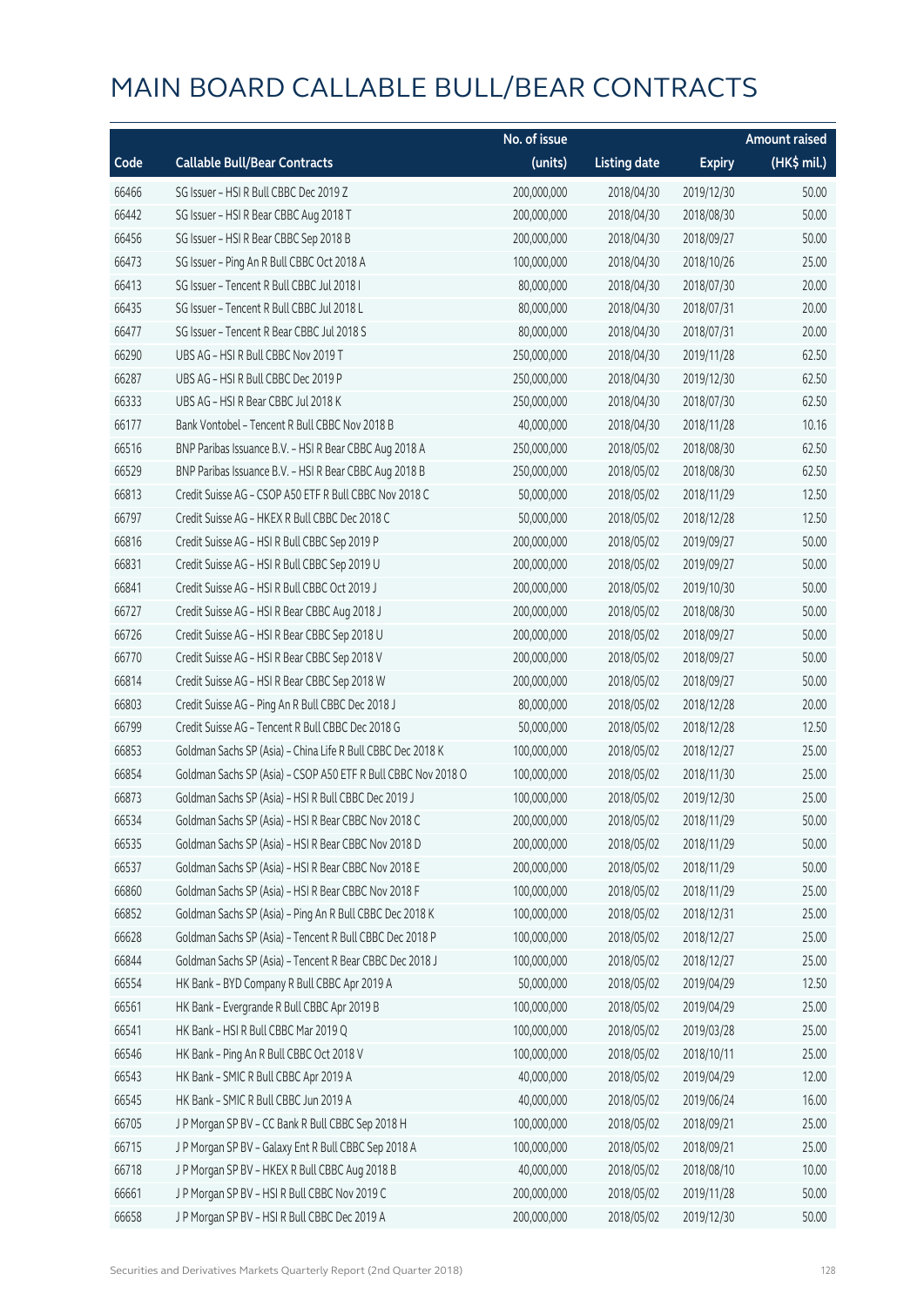|       |                                                              | No. of issue |                     |               | <b>Amount raised</b>  |
|-------|--------------------------------------------------------------|--------------|---------------------|---------------|-----------------------|
| Code  | <b>Callable Bull/Bear Contracts</b>                          | (units)      | <b>Listing date</b> | <b>Expiry</b> | $(HK\frac{1}{2}mil.)$ |
| 66633 | J P Morgan SP BV - HSI R Bear CBBC Aug 2018 L                | 200,000,000  | 2018/05/02          | 2018/08/30    | 50.00                 |
| 66657 | J P Morgan SP BV - HSI R Bear CBBC Aug 2018 R                | 200,000,000  | 2018/05/02          | 2018/08/30    | 50.00                 |
| 66672 | J P Morgan SP BV - Ping An R Bull CBBC Sep 2018 A            | 100,000,000  | 2018/05/02          | 2018/09/21    | 25.00                 |
| 66574 | SG Issuer - HKEX R Bull CBBC Sep 2018 O                      | 50,000,000   | 2018/05/02          | 2018/09/24    | 12.50                 |
| 66596 | SG Issuer - HSBC R Bull CBBC Dec 2018 L                      | 100,000,000  | 2018/05/02          | 2018/12/14    | 25.00                 |
| 66572 | SG Issuer - HSI R Bull CBBC Dec 2019 A                       | 200,000,000  | 2018/05/02          | 2019/12/30    | 50.00                 |
| 66563 | SG Issuer - HSI R Bear CBBC Sep 2018 Z                       | 200,000,000  | 2018/05/02          | 2018/09/27    | 50.00                 |
| 66567 | SG Issuer - HSI R Bear CBBC Oct 2018 Z                       | 200,000,000  | 2018/05/02          | 2018/10/30    | 50.00                 |
| 66571 | SG Issuer - HSI R Bear CBBC Nov 2018 R                       | 200,000,000  | 2018/05/02          | 2018/11/29    | 50.00                 |
| 66587 | SG Issuer - Ping An R Bull CBBC Oct 2018 B                   | 100,000,000  | 2018/05/02          | 2018/10/11    | 25.00                 |
| 66584 | SG Issuer - Ping An R Bull CBBC Oct 2018 Y                   | 100,000,000  | 2018/05/02          | 2018/10/04    | 25.00                 |
| 66588 | SG Issuer - SUNAC R Bull CBBC May 2019 A                     | 80,000,000   | 2018/05/02          | 2019/05/30    | 20.00                 |
| 66589 | SG Issuer - Tencent R Bull CBBC Aug 2018 D                   | 80,000,000   | 2018/05/02          | 2018/08/03    | 20.00                 |
| 66590 | SG Issuer - Tencent R Bear CBBC Aug 2018 P                   | 80,000,000   | 2018/05/02          | 2018/08/06    | 20.00                 |
| 66615 | UBS AG - CSOP A50 ETF R Bull CBBC Oct 2018 H                 | 50,000,000   | 2018/05/02          | 2018/10/10    | 12.50                 |
| 66605 | UBS AG - CSOP A50 ETF R Bull CBBC Nov 2018 A                 | 50,000,000   | 2018/05/02          | 2018/11/02    | 12.50                 |
| 66624 | UBS AG - A50 China R Bull CBBC Oct 2018 C                    | 50,000,000   | 2018/05/02          | 2018/10/22    | 12.50                 |
| 66626 | UBS AG - A50 China R Bull CBBC Oct 2018 D                    | 50,000,000   | 2018/05/02          | 2018/10/29    | 12.50                 |
| 66627 | UBS AG - HSI R Bull CBBC Dec 2019 R                          | 250,000,000  | 2018/05/02          | 2019/12/30    | 62.50                 |
| 66597 | UBS AG - HSI R Bear CBBC Aug 2018 H                          | 250,000,000  | 2018/05/02          | 2018/08/30    | 62.50                 |
| 66598 | UBS AG - HSI R Bear CBBC Aug 2018 J                          | 250,000,000  | 2018/05/02          | 2018/08/30    | 62.50                 |
| 66617 | UBS AG - Tencent R Bull CBBC Sep 2018 G                      | 30,000,000   | 2018/05/02          | 2018/09/19    | 10.20                 |
| 66533 | Bank Vontobel - HSI R Bull CBBC Dec 2018 K                   | 100,000,000  | 2018/05/02          | 2018/12/28    | 25.10                 |
| 66511 | Bank Vontobel - HSI R Bear CBBC Oct 2018 W                   | 100,000,000  | 2018/05/02          | 2018/10/30    | 25.60                 |
| 67040 | BNP Paribas Issuance B.V. - CC Bank R Bull CBBC Nov 2018 U   | 100,000,000  | 2018/05/03          | 2018/11/29    | 25.00                 |
| 67044 | BNP Paribas Issuance B.V. - CC Bank R Bear CBBC Nov 2018 T   | 100,000,000  | 2018/05/03          | 2018/11/29    | 25.00                 |
| 67046 | BNP Paribas Issuance B.V. - CSOP A50 ETF R Bull CBBC Nov 18C | 60,000,000   | 2018/05/03          | 2018/11/29    | 15.00                 |
| 67047 | BNP Paribas Issuance B.V. - HKEX R Bear CBBC Mar 2019 A      | 50,000,000   | 2018/05/03          | 2019/03/28    | 12.50                 |
| 66945 | BNP Paribas Issuance B.V. - HSI R Bear CBBC Aug 2018 C       | 250,000,000  | 2018/05/03          | 2018/08/30    | 62.50                 |
| 66949 | BNP Paribas Issuance B.V. - HSI R Bear CBBC Aug 2018 D       | 250,000,000  | 2018/05/03          | 2018/08/30    | 62.50                 |
| 67034 | BNP Paribas Issuance B.V. - Tencent R Bear CBBC Nov 2018 S   | 50,000,000   | 2018/05/03          | 2018/11/29    | 12.50                 |
| 67070 | Credit Suisse AG - HSI R Bull CBBC Jul 2019 D                | 200,000,000  | 2018/05/03          | 2019/07/30    | 50.00                 |
| 67076 | Credit Suisse AG - HSI R Bull CBBC Sep 2019 Q                | 200,000,000  | 2018/05/03          | 2019/09/27    | 50.00                 |
| 67066 | Credit Suisse AG - HSI R Bull CBBC Oct 2019 K                | 200,000,000  | 2018/05/03          | 2019/10/30    | 50.00                 |
| 67145 | Credit Suisse AG - HSI R Bear CBBC Aug 2018 C                | 200,000,000  | 2018/05/03          | 2018/08/30    | 50.00                 |
| 67138 | Credit Suisse AG - HSI R Bear CBBC Aug 2018 S                | 200,000,000  | 2018/05/03          | 2018/08/30    | 50.00                 |
| 67120 | Credit Suisse AG - HSI R Bear CBBC Sep 2018 X                | 200,000,000  | 2018/05/03          | 2018/09/27    | 50.00                 |
| 67117 | Credit Suisse AG - Ping An R Bull CBBC Nov 2018 U            | 80,000,000   | 2018/05/03          | 2018/11/23    | 20.00                 |
| 67137 | Credit Suisse AG - SUNAC R Bull CBBC Jan 2019 F              | 80,000,000   | 2018/05/03          | 2019/01/18    | 20.00                 |
| 67108 | Credit Suisse AG - Tencent R Bull CBBC Dec 2018 H            | 50,000,000   | 2018/05/03          | 2018/12/21    | 12.50                 |
| 67115 | Credit Suisse AG - Tencent R Bull CBBC Dec 2018 I            | 50,000,000   | 2018/05/03          | 2018/12/07    | 12.50                 |
| 67124 | Credit Suisse AG - Tencent R Bear CBBC Oct 2018 G            | 50,000,000   | 2018/05/03          | 2018/10/30    | 12.50                 |
| 67148 | Credit Suisse AG - Tencent R Bear CBBC Nov 2018 D            | 50,000,000   | 2018/05/03          | 2018/11/28    | 12.50                 |
| 67260 | Goldman Sachs SP (Asia) - AIA R Bull CBBC Dec 2018 L         | 100,000,000  | 2018/05/03          | 2018/12/20    | 25.00                 |
| 67007 | Goldman Sachs SP (Asia) - HKEX R Bull CBBC Dec 2018 R        | 100,000,000  | 2018/05/03          | 2018/12/27    | 25.00                 |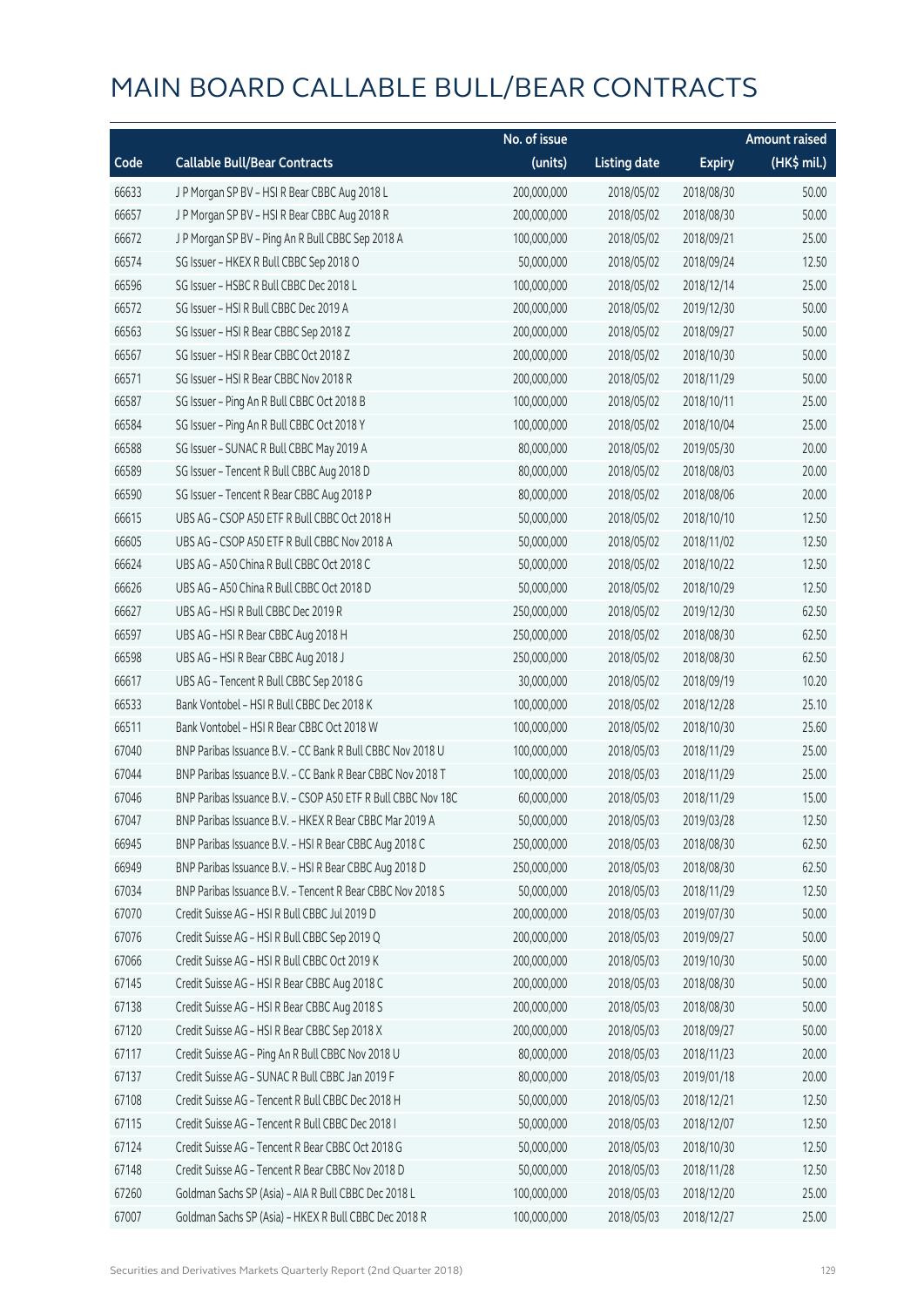|       |                                                          | No. of issue |                     |               | <b>Amount raised</b>  |
|-------|----------------------------------------------------------|--------------|---------------------|---------------|-----------------------|
| Code  | <b>Callable Bull/Bear Contracts</b>                      | (units)      | <b>Listing date</b> | <b>Expiry</b> | $(HK\frac{1}{2}mil.)$ |
| 67168 | Goldman Sachs SP (Asia) - HSI R Bull CBBC Nov 2019 H     | 200,000,000  | 2018/05/03          | 2019/11/28    | 50.00                 |
| 67015 | Goldman Sachs SP (Asia) - HSI R Bull CBBC Dec 2019 Y     | 200,000,000  | 2018/05/03          | 2019/12/30    | 50.00                 |
| 67169 | Goldman Sachs SP (Asia) - HSI R Bear CBBC Oct 2018 V     | 200,000,000  | 2018/05/03          | 2018/10/30    | 50.00                 |
| 67173 | Goldman Sachs SP (Asia) - HSI R Bear CBBC Oct 2018 W     | 200,000,000  | 2018/05/03          | 2018/10/30    | 50.00                 |
| 67002 | Goldman Sachs SP (Asia) - Ping An R Bull CBBC Dec 2018 L | 100,000,000  | 2018/05/03          | 2018/12/18    | 25.00                 |
| 67000 | Goldman Sachs SP (Asia) - Tencent R Bull CBBC Dec 2018 Q | 100,000,000  | 2018/05/03          | 2018/12/18    | 25.00                 |
| 67001 | Goldman Sachs SP (Asia) - Tencent R Bull CBBC Dec 2018 R | 100,000,000  | 2018/05/03          | 2018/12/18    | 25.00                 |
| 67154 | Goldman Sachs SP (Asia) - Tencent R Bull CBBC Dec 2018 S | 100,000,000  | 2018/05/03          | 2018/12/20    | 25.00                 |
| 67155 | Goldman Sachs SP (Asia) - Tencent R Bull CBBC Dec 2018 T | 100,000,000  | 2018/05/03          | 2018/12/20    | 28.40                 |
| 67158 | Goldman Sachs SP (Asia) - Tencent R Bull CBBC Dec 2018 U | 100,000,000  | 2018/05/03          | 2018/12/20    | 35.60                 |
| 67161 | Goldman Sachs SP (Asia) - Tencent R Bear CBBC Dec 2018 K | 100,000,000  | 2018/05/03          | 2018/12/20    | 25.00                 |
| 66908 | HK Bank - HSI R Bull CBBC Dec 2018 G                     | 150,000,000  | 2018/05/03          | 2018/12/28    | 37.50                 |
| 66899 | HK Bank - Tencent R Bull CBBC Sep 2018 T                 | 60,000,000   | 2018/05/03          | 2018/09/20    | 15.00                 |
| 67235 | J P Morgan SP BV - HSI R Bull CBBC Nov 2019 G            | 200,000,000  | 2018/05/03          | 2019/11/28    | 50.00                 |
| 67234 | J P Morgan SP BV - HSI R Bull CBBC Dec 2019 B            | 200,000,000  | 2018/05/03          | 2019/12/30    | 50.00                 |
| 67238 | J P Morgan SP BV - HSI R Bear CBBC Aug 2018 T            | 200,000,000  | 2018/05/03          | 2018/08/30    | 50.00                 |
| 67239 | J P Morgan SP BV - Tencent R Bull CBBC Aug 2018 G        | 50,000,000   | 2018/05/03          | 2018/08/10    | 12.50                 |
| 67241 | J P Morgan SP BV - Tencent R Bull CBBC Aug 2018 H        | 50,000,000   | 2018/05/03          | 2018/08/10    | 16.50                 |
| 67242 | J P Morgan SP BV - Tencent R Bull CBBC Aug 2018 I        | 50,000,000   | 2018/05/03          | 2018/08/17    | 19.00                 |
| 67243 | J P Morgan SP BV - Tencent R Bull CBBC Sep 2018 A        | 50,000,000   | 2018/05/03          | 2018/09/14    | 21.50                 |
| 67245 | J P Morgan SP BV - Tencent R Bull CBBC Sep 2018 B        | 50,000,000   | 2018/05/03          | 2018/09/14    | 24.00                 |
| 67250 | J P Morgan SP BV - Tencent R Bear CBBC Aug 2018 I        | 50,000,000   | 2018/05/03          | 2018/08/17    | 12.50                 |
| 66988 | Macquarie Bank Ltd. - HKEX R Bull CBBC Nov 2018 D        | 16,000,000   | 2018/05/03          | 2018/11/29    | 10.14                 |
| 66999 | Macquarie Bank Ltd. - HKEX R Bull CBBC Nov 2018 E        | 16,000,000   | 2018/05/03          | 2018/11/29    | 10.18                 |
| 67202 | SG Issuer - HSI R Bull CBBC Nov 2019 N                   | 200,000,000  | 2018/05/03          | 2019/11/28    | 50.00                 |
| 67211 | SG Issuer - HSI R Bull CBBC Nov 2019 P                   | 200,000,000  | 2018/05/03          | 2019/11/28    | 50.00                 |
| 67203 | SG Issuer - HSI R Bull CBBC Nov 2019 R                   | 200,000,000  | 2018/05/03          | 2019/11/28    | 50.00                 |
| 67223 | SG Issuer - HSI R Bull CBBC Dec 2019 J                   | 200,000,000  | 2018/05/03          | 2019/12/30    | 50.00                 |
| 67224 | SG Issuer - HSI R Bear CBBC Oct 2018 I                   | 200,000,000  | 2018/05/03          | 2018/10/30    | 50.00                 |
| 67225 | SG Issuer - HSI R Bear CBBC Dec 2018 W                   | 200,000,000  | 2018/05/03          | 2018/12/28    | 50.00                 |
| 67229 | SG Issuer - Ping An R Bear CBBC Oct 2018 L               | 100,000,000  | 2018/05/03          | 2018/10/30    | 25.00                 |
| 67181 | SG Issuer - Tencent R Bull CBBC Aug 2018 J               | 80,000,000   | 2018/05/03          | 2018/08/03    | 20.00                 |
| 67187 | SG Issuer - Tencent R Bull CBBC Aug 2018 K               | 80,000,000   | 2018/05/03          | 2018/08/06    | 20.00                 |
| 67188 | SG Issuer - Tencent R Bull CBBC Aug 2018 N               | 80,000,000   | 2018/05/03          | 2018/08/07    | 20.00                 |
| 67189 | SG Issuer - Tencent R Bull CBBC Aug 2018 P               | 80,000,000   | 2018/05/03          | 2018/08/07    | 20.00                 |
| 67196 | SG Issuer - Tencent R Bull CBBC Sep 2018 H               | 80,000,000   | 2018/05/03          | 2018/09/04    | 31.60                 |
| 67232 | SG Issuer - Tencent R Bear CBBC Aug 2018 Q               | 80,000,000   | 2018/05/03          | 2018/08/08    | 20.00                 |
| 66914 | UBS AG - HSI R Bull CBBC Nov 2019 J                      | 200,000,000  | 2018/05/03          | 2019/11/28    | 50.00                 |
| 66918 | UBS AG - HSI R Bull CBBC Dec 2019 U                      | 250,000,000  | 2018/05/03          | 2019/12/30    | 62.50                 |
| 67057 | UBS AG - HSI R Bear CBBC Aug 2018 S                      | 250,000,000  | 2018/05/03          | 2018/08/30    | 62.50                 |
| 67048 | UBS AG - HSI R Bear CBBC Sep 2018 N                      | 250,000,000  | 2018/05/03          | 2018/09/27    | 62.50                 |
| 67058 | UBS AG - Tencent R Bull CBBC Oct 2018 A                  | 30,000,000   | 2018/05/03          | 2018/10/29    | 10.20                 |
| 66921 | UBS AG - Tencent R Bull CBBC Oct 2018 Z                  | 30,000,000   | 2018/05/03          | 2018/10/15    | 10.20                 |
| 66929 | UBS AG - Tencent R Bull CBBC Nov 2018 H                  | 30,000,000   | 2018/05/03          | 2018/11/26    | 10.20                 |
| 66930 | UBS AG - Tencent R Bear CBBC Oct 2018 E                  | 30,000,000   | 2018/05/03          | 2018/10/22    | 10.20                 |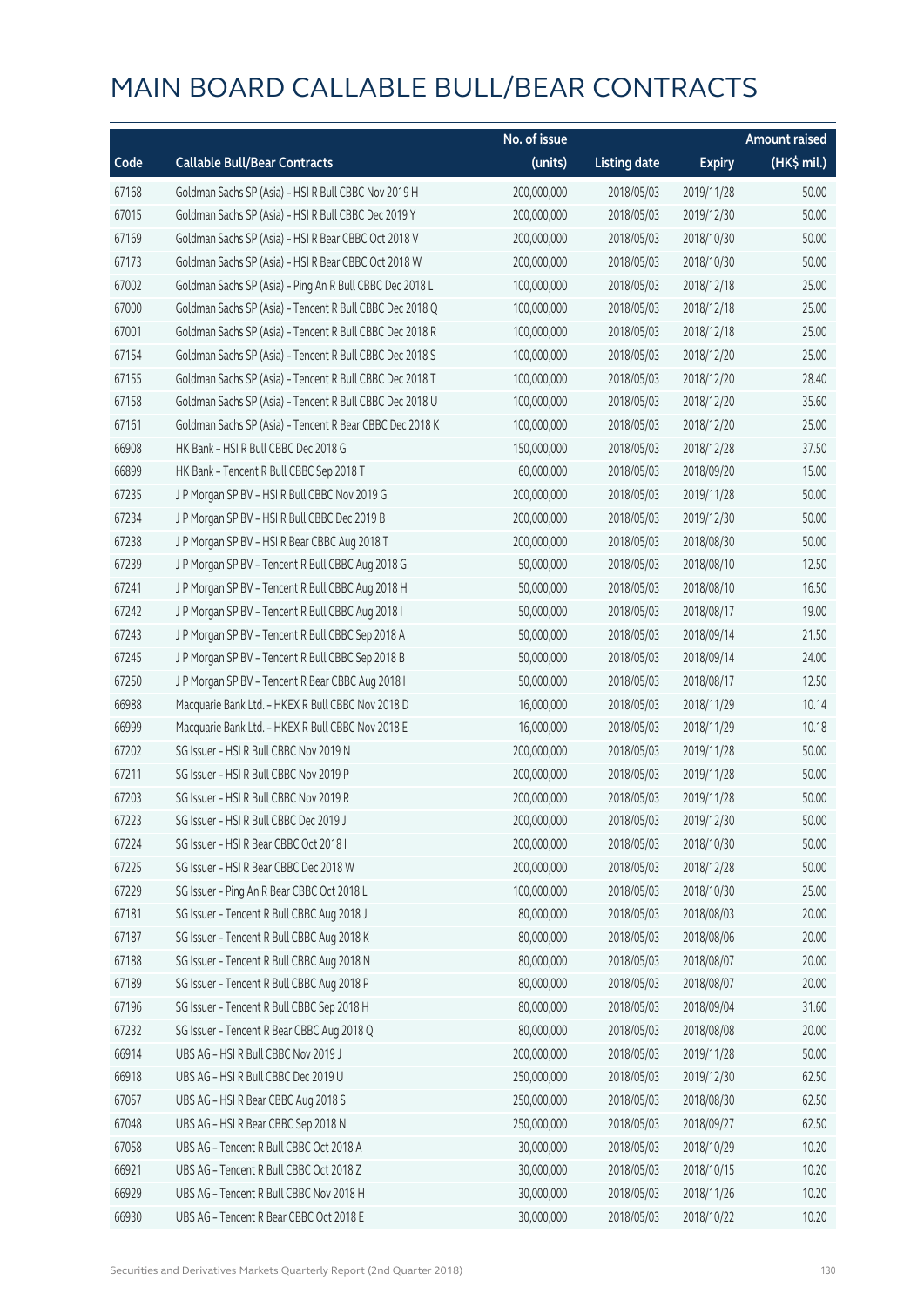|       |                                                            | No. of issue |                     |               | <b>Amount raised</b> |
|-------|------------------------------------------------------------|--------------|---------------------|---------------|----------------------|
| Code  | <b>Callable Bull/Bear Contracts</b>                        | (units)      | <b>Listing date</b> | <b>Expiry</b> | (HK\$ mil.)          |
| 67020 | Bank Vontobel - HSI R Bull CBBC Dec 2018 L                 | 100,000,000  | 2018/05/03          | 2018/12/28    | 25.30                |
| 67033 | Bank Vontobel - HSI R Bear CBBC Oct 2018 X                 | 100,000,000  | 2018/05/03          | 2018/10/30    | 25.40                |
| 67291 | BNP Paribas Issuance B.V. - HSI R Bull CBBC Dec 2019 O     | 250,000,000  | 2018/05/04          | 2019/12/30    | 62.50                |
| 67385 | BNP Paribas Issuance B.V. - HSI R Bull CBBC Dec 2019 P     | 250,000,000  | 2018/05/04          | 2019/12/30    | 62.50                |
| 67392 | BNP Paribas Issuance B.V. - HSI R Bull CBBC Dec 2019 W     | 250,000,000  | 2018/05/04          | 2019/12/30    | 62.50                |
| 67370 | BNP Paribas Issuance B.V. - HSI R Bear CBBC Aug 2018 E     | 250,000,000  | 2018/05/04          | 2018/08/30    | 62.50                |
| 67376 | BNP Paribas Issuance B.V. - HSI R Bear CBBC Aug 2018 F     | 250,000,000  | 2018/05/04          | 2018/08/30    | 62.50                |
| 67504 | BNP Paribas Issuance B.V. - HSI R Bear CBBC Aug 2018 G     | 250,000,000  | 2018/05/04          | 2018/08/30    | 62.50                |
| 67378 | BNP Paribas Issuance B.V. - Tencent R Bull CBBC Sep 2018 L | 50,000,000   | 2018/05/04          | 2018/09/27    | 12.50                |
| 67694 | Credit Suisse AG - BYD Company R Bull CBBC Nov 2018 G      | 50,000,000   | 2018/05/04          | 2018/11/29    | 12.50                |
| 67691 | Credit Suisse AG - Geely Auto R Bear CBBC Nov 2018 E       | 40,000,000   | 2018/05/04          | 2018/11/29    | 10.00                |
| 67659 | Credit Suisse AG - HKEX R Bull CBBC Nov 2018 G             | 50,000,000   | 2018/05/04          | 2018/11/29    | 12.50                |
| 67707 | Credit Suisse AG - HKEX R Bear CBBC Nov 2018 A             | 50,000,000   | 2018/05/04          | 2018/11/29    | 12.50                |
| 67634 | Credit Suisse AG - HSI R Bull CBBC Sep 2019 V              | 200,000,000  | 2018/05/04          | 2019/09/27    | 50.00                |
| 67684 | Credit Suisse AG - HSI R Bull CBBC Sep 2019 W              | 200,000,000  | 2018/05/04          | 2019/09/27    | 50.00                |
| 67695 | Credit Suisse AG - HSI R Bull CBBC Sep 2019 X              | 200,000,000  | 2018/05/04          | 2019/09/27    | 50.00                |
| 67646 | Credit Suisse AG - HSI R Bull CBBC Oct 2019 L              | 200,000,000  | 2018/05/04          | 2019/10/30    | 50.00                |
| 67678 | Credit Suisse AG - HSI R Bull CBBC Oct 2019 M              | 200,000,000  | 2018/05/04          | 2019/10/30    | 50.00                |
| 67697 | Credit Suisse AG - HSI R Bear CBBC Aug 2018 G              | 200,000,000  | 2018/05/04          | 2018/08/30    | 50.00                |
| 67701 | Credit Suisse AG - HSI R Bear CBBC Aug 2018 H              | 200,000,000  | 2018/05/04          | 2018/08/30    | 50.00                |
| 67702 | Credit Suisse AG - HSI R Bear CBBC Sep 2018 Y              | 200,000,000  | 2018/05/04          | 2018/09/27    | 50.00                |
| 67705 | Credit Suisse AG - HSI R Bear CBBC Oct 2018 J              | 200,000,000  | 2018/05/04          | 2018/10/30    | 50.00                |
| 67663 | Credit Suisse AG - Ping An R Bull CBBC Dec 2018 K          | 80,000,000   | 2018/05/04          | 2018/12/28    | 20.00                |
| 67692 | Credit Suisse AG - Ping An R Bear CBBC Nov 2018 E          | 50,000,000   | 2018/05/04          | 2018/11/23    | 12.50                |
| 67660 | Credit Suisse AG - Tencent R Bull CBBC Nov 2018 U          | 50,000,000   | 2018/05/04          | 2018/11/30    | 12.50                |
| 67690 | Credit Suisse AG - Tencent R Bull CBBC Nov 2018 V          | 50,000,000   | 2018/05/04          | 2018/11/08    | 12.50                |
| 67711 | Credit Suisse AG - Tencent R Bear CBBC Nov 2018 E          | 50,000,000   | 2018/05/04          | 2018/11/29    | 12.50                |
| 67714 | Credit Suisse AG - Tencent R Bear CBBC Dec 2018 B          | 50,000,000   | 2018/05/04          | 2018/12/07    | 12.50                |
| 67342 | Goldman Sachs SP (Asia) - HKEX R Bull CBBC Dec 2018 S      | 100,000,000  | 2018/05/04          | 2018/12/27    | 25.00                |
| 67350 | Goldman Sachs SP (Asia) - HSI R Bull CBBC Nov 2019 L       | 200,000,000  | 2018/05/04          | 2019/11/28    | 50.00                |
| 67496 | Goldman Sachs SP (Asia) - HSI R Bull CBBC Nov 2019 M       | 200,000,000  | 2018/05/04          | 2019/11/28    | 50.00                |
| 67346 | Goldman Sachs SP (Asia) - HSI R Bull CBBC Dec 2019 G       | 200,000,000  | 2018/05/04          | 2019/12/30    | 50.00                |
| 67924 | Goldman Sachs SP (Asia) - HSI R Bear CBBC Nov 2018 G       | 200,000,000  | 2018/05/04          | 2018/11/29    | 50.00                |
| 67926 | Goldman Sachs SP (Asia) - HSI R Bear CBBC Nov 2018 H       | 200,000,000  | 2018/05/04          | 2018/11/29    | 50.00                |
| 67928 | Goldman Sachs SP (Asia) - HSI R Bear CBBC Nov 2018 I       | 200,000,000  | 2018/05/04          | 2018/11/29    | 50.00                |
| 67338 | Goldman Sachs SP (Asia) - Ping An R Bull CBBC Dec 2018 O   | 100,000,000  | 2018/05/04          | 2018/12/27    | 25.00                |
| 67339 | Goldman Sachs SP (Asia) - Ping An R Bull CBBC Dec 2018 P   | 100,000,000  | 2018/05/04          | 2018/12/27    | 25.00                |
| 67911 | Goldman Sachs SP (Asia) - Ping An R Bear CBBC Dec 2018 A   | 80,000,000   | 2018/05/04          | 2018/12/31    | 20.00                |
| 67914 | Goldman Sachs SP (Asia) - Ping An R Bear CBBC Dec 2018 B   | 80,000,000   | 2018/05/04          | 2018/12/31    | 20.00                |
| 67886 | Goldman Sachs SP (Asia) - Tencent R Bull CBBC Dec 2018 A   | 80,000,000   | 2018/05/04          | 2018/12/31    | 40.72                |
| 67337 | Goldman Sachs SP (Asia) - Tencent R Bull CBBC Dec 2018 V   | 100,000,000  | 2018/05/04          | 2018/12/27    | 25.00                |
| 67488 | Goldman Sachs SP (Asia) - Tencent R Bull CBBC Dec 2018 W   | 100,000,000  | 2018/05/04          | 2018/12/27    | 25.00                |
| 67845 | Goldman Sachs SP (Asia) - Tencent R Bull CBBC Dec 2018 X   | 80,000,000   | 2018/05/04          | 2018/12/31    | 27.52                |
| 67847 | Goldman Sachs SP (Asia) - Tencent R Bull CBBC Dec 2018 Y   | 80,000,000   | 2018/05/04          | 2018/12/31    | 30.80                |
| 67878 | Goldman Sachs SP (Asia) - Tencent R Bull CBBC Dec 2018 Z   | 80,000,000   | 2018/05/04          | 2018/12/31    | 34.16                |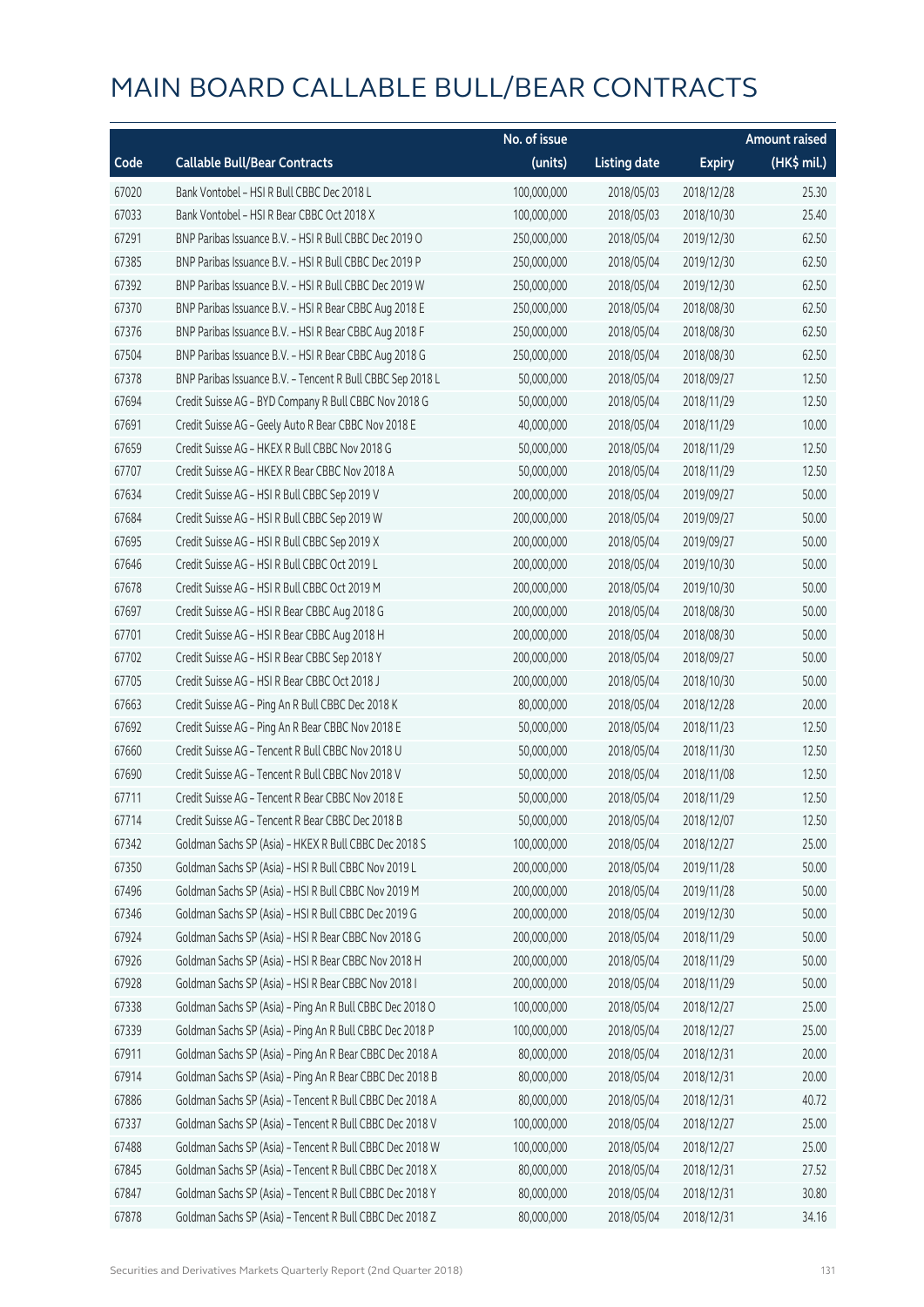|       |                                                          | No. of issue |                     |               | <b>Amount raised</b> |
|-------|----------------------------------------------------------|--------------|---------------------|---------------|----------------------|
| Code  | <b>Callable Bull/Bear Contracts</b>                      | (units)      | <b>Listing date</b> | <b>Expiry</b> | (HK\$ mil.)          |
| 67891 | Goldman Sachs SP (Asia) - Tencent R Bear CBBC Dec 2018 L | 80,000,000   | 2018/05/04          | 2018/12/27    | 20.00                |
| 67278 | HK Bank - HKEX R Bull CBBC Oct 2018 E                    | 50,000,000   | 2018/05/04          | 2018/10/04    | 12.50                |
| 67309 | HK Bank - HSCEI R Bull CBBC Mar 2019 A                   | 60,000,000   | 2018/05/04          | 2019/03/28    | 15.00                |
| 67288 | HK Bank - HSI R Bull CBBC Dec 2018 R                     | 150,000,000  | 2018/05/04          | 2018/12/28    | 37.50                |
| 67307 | HK Bank - HSI R Bear CBBC Sep 2018 H                     | 150,000,000  | 2018/05/04          | 2018/09/27    | 37.50                |
| 67275 | HK Bank - Tencent R Bull CBBC Sep 2018 V                 | 60,000,000   | 2018/05/04          | 2018/09/13    | 15.00                |
| 67295 | HK Bank - Tencent R Bear CBBC Oct 2018 R                 | 50,000,000   | 2018/05/04          | 2018/10/02    | 12.50                |
| 67628 | J P Morgan SP BV - HKEX R Bear CBBC Aug 2018 B           | 40,000,000   | 2018/05/04          | 2018/08/10    | 10.00                |
| 67608 | J P Morgan SP BV - HSI R Bull CBBC Nov 2019 L            | 200,000,000  | 2018/05/04          | 2019/11/28    | 50.00                |
| 67605 | J P Morgan SP BV - HSI R Bull CBBC Dec 2019 K            | 200,000,000  | 2018/05/04          | 2019/12/30    | 50.00                |
| 67616 | J P Morgan SP BV - HSI R Bull CBBC Dec 2019 S            | 200,000,000  | 2018/05/04          | 2019/12/30    | 50.00                |
| 67631 | J P Morgan SP BV - HSI R Bear CBBC Aug 2018 N            | 200,000,000  | 2018/05/04          | 2018/08/30    | 50.00                |
| 67632 | J P Morgan SP BV - HSI R Bear CBBC Sep 2018 K            | 200,000,000  | 2018/05/04          | 2018/09/27    | 50.00                |
| 67633 | J P Morgan SP BV - HSI R Bear CBBC Sep 2018 L            | 200,000,000  | 2018/05/04          | 2018/09/27    | 50.00                |
| 67452 | Macquarie Bank Ltd. - AAC Tech R Bull CBBC Apr 2019 C    | 22,600,000   | 2018/05/04          | 2019/04/15    | 10.03                |
| 67404 | Macquarie Bank Ltd. - CPIC R Bull CBBC Nov 2018 A        | 8,000,000    | 2018/05/04          | 2018/11/29    | 10.36                |
| 67405 | Macquarie Bank Ltd. - CPIC R Bull CBBC Nov 2018 B        | 9,000,000    | 2018/05/04          | 2018/11/29    | 10.32                |
| 67410 | Macquarie Bank Ltd. - CPIC R Bull CBBC Nov 2018 C        | 10,000,000   | 2018/05/04          | 2018/11/29    | 10.11                |
| 67401 | Macquarie Bank Ltd. - CPIC R Bear CBBC Nov 2018 A        | 7,000,000    | 2018/05/04          | 2018/11/30    | 10.87                |
| 67403 | Macquarie Bank Ltd. - CPIC R Bear CBBC Nov 2018 B        | 8,000,000    | 2018/05/04          | 2018/11/30    | 10.37                |
| 67420 | Macquarie Bank Ltd. - Geely Auto R Bull CBBC Nov 2018 D  | 16,500,000   | 2018/05/04          | 2018/11/29    | 10.16                |
| 67415 | Macquarie Bank Ltd. - Geely Auto R Bear CBBC Nov 2018 A  | 10,000,000   | 2018/05/04          | 2018/11/29    | 10.85                |
| 67485 | Macquarie Bank Ltd. - Tencent R Bull CBBC Nov 2018 F     | 13,700,000   | 2018/05/04          | 2018/11/15    | 10.01                |
| 67463 | Macquarie Bank Ltd. - Tencent R Bear CBBC Nov 2018 D     | 14,200,000   | 2018/05/04          | 2018/11/15    | 10.05                |
| 67473 | Macquarie Bank Ltd. - Tencent R Bear CBBC Nov 2018 E     | 13,100,000   | 2018/05/04          | 2018/11/15    | 10.03                |
| 67828 | SG Issuer - Geely Auto R Bull CBBC Dec 2018 G            | 40,000,000   | 2018/05/04          | 2018/12/10    | 15.60                |
| 67808 | SG Issuer - Galaxy Ent R Bear CBBC Oct 2018 D            | 80,000,000   | 2018/05/04          | 2018/10/15    | 20.00                |
| 67802 | SG Issuer - HSI R Bull CBBC Sep 2019 E                   | 200,000,000  | 2018/05/04          | 2019/09/27    | 50.00                |
| 67719 | SG Issuer - HSI R Bull CBBC Oct 2019 L                   | 200,000,000  | 2018/05/04          | 2019/10/30    | 50.00                |
| 67738 | SG Issuer - HSI R Bull CBBC Nov 2019 Q                   | 200,000,000  | 2018/05/04          | 2019/11/28    | 50.00                |
| 67778 | SG Issuer - HSI R Bull CBBC Dec 2019 S                   | 200,000,000  | 2018/05/04          | 2019/12/30    | 50.00                |
| 67769 | SG Issuer - HSI R Bear CBBC Sep 2018 D                   | 200,000,000  | 2018/05/04          | 2018/09/27    | 50.00                |
| 67807 | SG Issuer - HSI R Bear CBBC Oct 2018 J                   | 200,000,000  | 2018/05/04          | 2018/10/30    | 50.00                |
| 67788 | SG Issuer - Ping An R Bull CBBC Oct 2018 H               | 100,000,000  | 2018/05/04          | 2018/10/23    | 25.00                |
| 67742 | SG Issuer - Ping An R Bull CBBC Nov 2018 K               | 100,000,000  | 2018/05/04          | 2018/11/20    | 25.00                |
| 67754 | SG Issuer - Ping An R Bull CBBC Dec 2018 V               | 100,000,000  | 2018/05/04          | 2018/12/13    | 25.00                |
| 67759 | SG Issuer - Tencent R Bull CBBC Aug 2018 U               | 80,000,000   | 2018/05/04          | 2018/08/06    | 20.00                |
| 67767 | SG Issuer - Tencent R Bull CBBC Aug 2018 V               | 80,000,000   | 2018/05/04          | 2018/08/07    | 20.00                |
| 67791 | SG Issuer - Tencent R Bull CBBC Sep 2018 O               | 80,000,000   | 2018/05/04          | 2018/09/07    | 20.00                |
| 67801 | SG Issuer - Tencent R Bull CBBC Sep 2018 P               | 80,000,000   | 2018/05/04          | 2018/09/10    | 20.00                |
| 67841 | SG Issuer - Tencent R Bull CBBC Sep 2018 W               | 80,000,000   | 2018/05/04          | 2018/09/05    | 36.00                |
| 67843 | SG Issuer - Tencent R Bull CBBC Nov 2018 L               | 80,000,000   | 2018/05/04          | 2018/11/12    | 51.20                |
| 67834 | SG Issuer - Tencent R Bear CBBC Aug 2018 R               | 80,000,000   | 2018/05/04          | 2018/08/07    | 20.00                |
| 67538 | UBS AG - AIA R Bull CBBC Oct 2018 A                      | 50,000,000   | 2018/05/04          | 2018/10/08    | 12.50                |
| 67522 | UBS AG - CNOOC R Bull CBBC Oct 2018 G                    | 40,000,000   | 2018/05/04          | 2018/10/29    | 10.00                |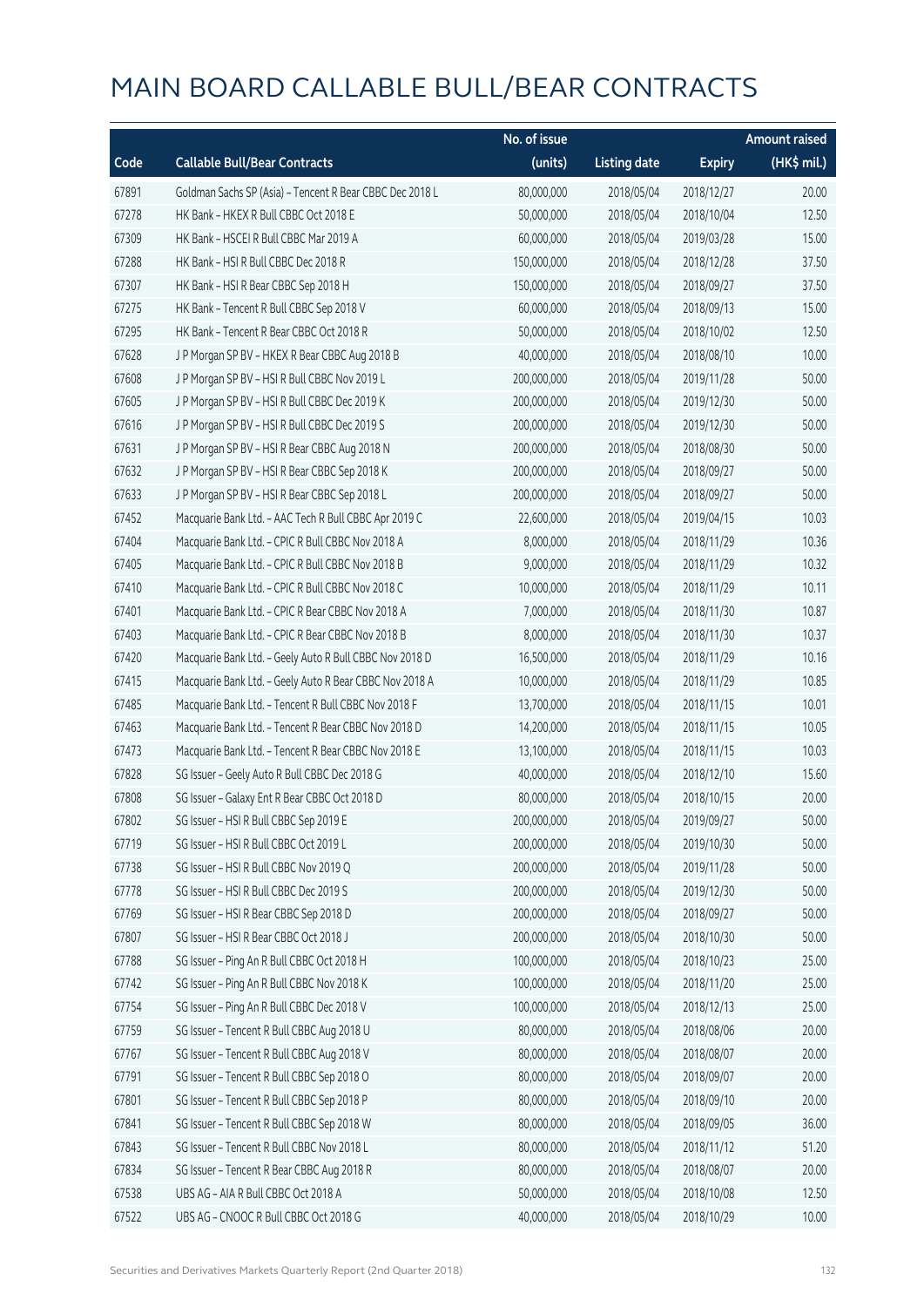|       |                                                               | No. of issue |                     |               | <b>Amount raised</b> |
|-------|---------------------------------------------------------------|--------------|---------------------|---------------|----------------------|
| Code  | <b>Callable Bull/Bear Contracts</b>                           | (units)      | <b>Listing date</b> | <b>Expiry</b> | $(HK\$ mil.)         |
| 67535 | UBS AG - CNOOC R Bull CBBC Nov 2018 C                         | 40,000,000   | 2018/05/04          | 2018/11/26    | 10.00                |
| 67521 | UBS AG - Galaxy Ent R Bull CBBC Oct 2018 D                    | 40,000,000   | 2018/05/04          | 2018/10/22    | 10.00                |
| 67510 | UBS AG - HSI R Bull CBBC Oct 2019 B                           | 250,000,000  | 2018/05/04          | 2019/10/30    | 62.50                |
| 67566 | UBS AG - HSI R Bull CBBC Dec 2019 W                           | 250,000,000  | 2018/05/04          | 2019/12/30    | 62.50                |
| 67582 | UBS AG - HSI R Bear CBBC Aug 2018 M                           | 200,000,000  | 2018/05/04          | 2018/08/30    | 50.00                |
| 67568 | UBS AG - HSI R Bear CBBC Aug 2018 T                           | 250,000,000  | 2018/05/04          | 2018/08/30    | 62.50                |
| 67589 | UBS AG - HSI R Bear CBBC Aug 2018 U                           | 250,000,000  | 2018/05/04          | 2018/08/30    | 62.50                |
| 67539 | UBS AG - ICBC R Bull CBBC Dec 2018 B                          | 100,000,000  | 2018/05/04          | 2018/12/03    | 25.00                |
| 67564 | UBS AG - Ping An R Bull CBBC Oct 2018 W                       | 80,000,000   | 2018/05/04          | 2018/10/24    | 20.00                |
| 67513 | UBS AG - Tencent R Bull CBBC Oct 2018 B                       | 30,000,000   | 2018/05/04          | 2018/10/10    | 10.20                |
| 67555 | UBS AG - Tencent R Bull CBBC Oct 2018 C                       | 30,000,000   | 2018/05/04          | 2018/10/22    | 10.20                |
| 67597 | UBS AG - Tencent R Bear CBBC Aug 2018 H                       | 30,000,000   | 2018/05/04          | 2018/08/20    | 10.20                |
| 67319 | Bank Vontobel - HSI R Bull CBBC Dec 2018 M                    | 100,000,000  | 2018/05/04          | 2018/12/28    | 25.30                |
| 67329 | Bank Vontobel - HSI R Bull CBBC Dec 2018 N                    | 100,000,000  | 2018/05/04          | 2018/12/28    | 25.40                |
| 67263 | Bank Vontobel - Tencent R Bull CBBC Nov 2018 C                | 40,000,000   | 2018/05/04          | 2018/11/29    | 33.52                |
| 67264 | Bank Vontobel - Tencent R Bull CBBC Nov 2018 D                | 40,000,000   | 2018/05/04          | 2018/11/30    | 25.16                |
| 67365 | Bank Vontobel - Tencent R Bull CBBC Dec 2018 A                | 40,000,000   | 2018/05/04          | 2018/12/03    | 10.00                |
| 67310 | Bank Vontobel - Tencent R Bear CBBC Aug 2018 C                | 40,000,000   | 2018/05/04          | 2018/08/06    | 10.20                |
| 67316 | Bank Vontobel - Tencent R Bear CBBC Aug 2018 D                | 40,000,000   | 2018/05/04          | 2018/08/08    | 10.48                |
| 68085 | BNP Paribas Issuance B.V. - Galaxy Ent R Bull CBBC Nov 2018 C | 150,000,000  | 2018/05/07          | 2018/11/29    | 37.50                |
| 68119 | BNP Paribas Issuance B.V. - HKEX R Bear CBBC Mar 2019 B       | 50,000,000   | 2018/05/07          | 2019/03/28    | 12.50                |
| 68120 | BNP Paribas Issuance B.V. - HSI R Bull CBBC Dec 2019 X        | 250,000,000  | 2018/05/07          | 2019/12/30    | 62.50                |
| 68088 | BNP Paribas Issuance B.V. - Ping An R Bull CBBC Nov 2018 K    | 200,000,000  | 2018/05/07          | 2018/11/29    | 50.00                |
| 68091 | BNP Paribas Issuance B.V. - Ping An R Bear CBBC Nov 2018 F    | 200,000,000  | 2018/05/07          | 2018/11/29    | 50.00                |
| 68378 | Credit Suisse AG - BYD Company R Bull CBBC Apr 2019 A         | 50,000,000   | 2018/05/07          | 2019/04/25    | 12.50                |
| 68379 | Credit Suisse AG - BYD Company R Bull CBBC Apr 2019 B         | 50,000,000   | 2018/05/07          | 2019/04/26    | 12.50                |
| 68381 | Credit Suisse AG - BYD Company R Bull CBBC Apr 2019 C         | 50,000,000   | 2018/05/07          | 2019/04/29    | 12.50                |
| 68397 | Credit Suisse AG - HSBC R Bull CBBC Dec 2018 E                | 80,000,000   | 2018/05/07          | 2018/12/28    | 20.00                |
| 68387 | Credit Suisse AG - HSI R Bull CBBC Aug 2019 G                 | 200,000,000  | 2018/05/07          | 2019/08/29    | 50.00                |
| 68388 | Credit Suisse AG - HSI R Bull CBBC Sep 2019 R                 | 200,000,000  | 2018/05/07          | 2019/09/27    | 50.00                |
| 68395 | Credit Suisse AG - HSI R Bull CBBC Sep 2019 S                 | 200,000,000  | 2018/05/07          | 2019/09/27    | 50.00                |
| 68364 | Credit Suisse AG - HSI R Bear CBBC Sep 2018 F                 | 200,000,000  | 2018/05/07          | 2018/09/27    | 50.00                |
| 68370 | Credit Suisse AG - HSI R Bear CBBC Sep 2018 Z                 | 200,000,000  | 2018/05/07          | 2018/09/27    | 50.00                |
| 68374 | Credit Suisse AG - Ping An R Bull CBBC Dec 2018 L             | 80,000,000   | 2018/05/07          | 2018/12/14    | 20.00                |
| 68375 | Credit Suisse AG - Ping An R Bull CBBC Dec 2018 M             | 80,000,000   | 2018/05/07          | 2018/12/28    | 20.00                |
| 68385 | Credit Suisse AG - Ping An R Bear CBBC Nov 2018 F             | 50,000,000   | 2018/05/07          | 2018/11/29    | 12.50                |
| 68371 | Credit Suisse AG - Tencent R Bull CBBC Nov 2018 W             | 50,000,000   | 2018/05/07          | 2018/11/28    | 12.50                |
| 68401 | Credit Suisse AG - Tencent R Bull CBBC Nov 2018 X             | 50,000,000   | 2018/05/07          | 2018/11/23    | 12.50                |
| 68234 | Bank of East Asia - BYD Company R Bull CBBC Mar 2019 A        | 40,000,000   | 2018/05/07          | 2019/03/06    | 10.00                |
| 68251 | Bank of East Asia - BYD Company R Bull CBBC Mar 2019 B        | 40,000,000   | 2018/05/07          | 2019/03/06    | 10.00                |
| 68264 | Bank of East Asia - China Mobile R Bull CBBC Mar 2019 A       | 60,000,000   | 2018/05/07          | 2019/03/06    | 15.00                |
| 68278 | Bank of East Asia - China Mobile R Bull CBBC Mar 2019 B       | 60,000,000   | 2018/05/07          | 2019/03/06    | 15.00                |
| 68229 | Bank of East Asia - Evergrande R Bull CBBC Mar 2019 A         | 15,000,000   | 2018/05/07          | 2019/03/06    | 10.05                |
| 68292 | Bank of East Asia - Ping An R Bull CBBC Mar 2019 A            | 120,000,000  | 2018/05/07          | 2019/03/06    | 30.00                |
| 68293 | Bank of East Asia - SMIC R Bull CBBC Mar 2019 A               | 40,000,000   | 2018/05/07          | 2019/03/06    | 10.00                |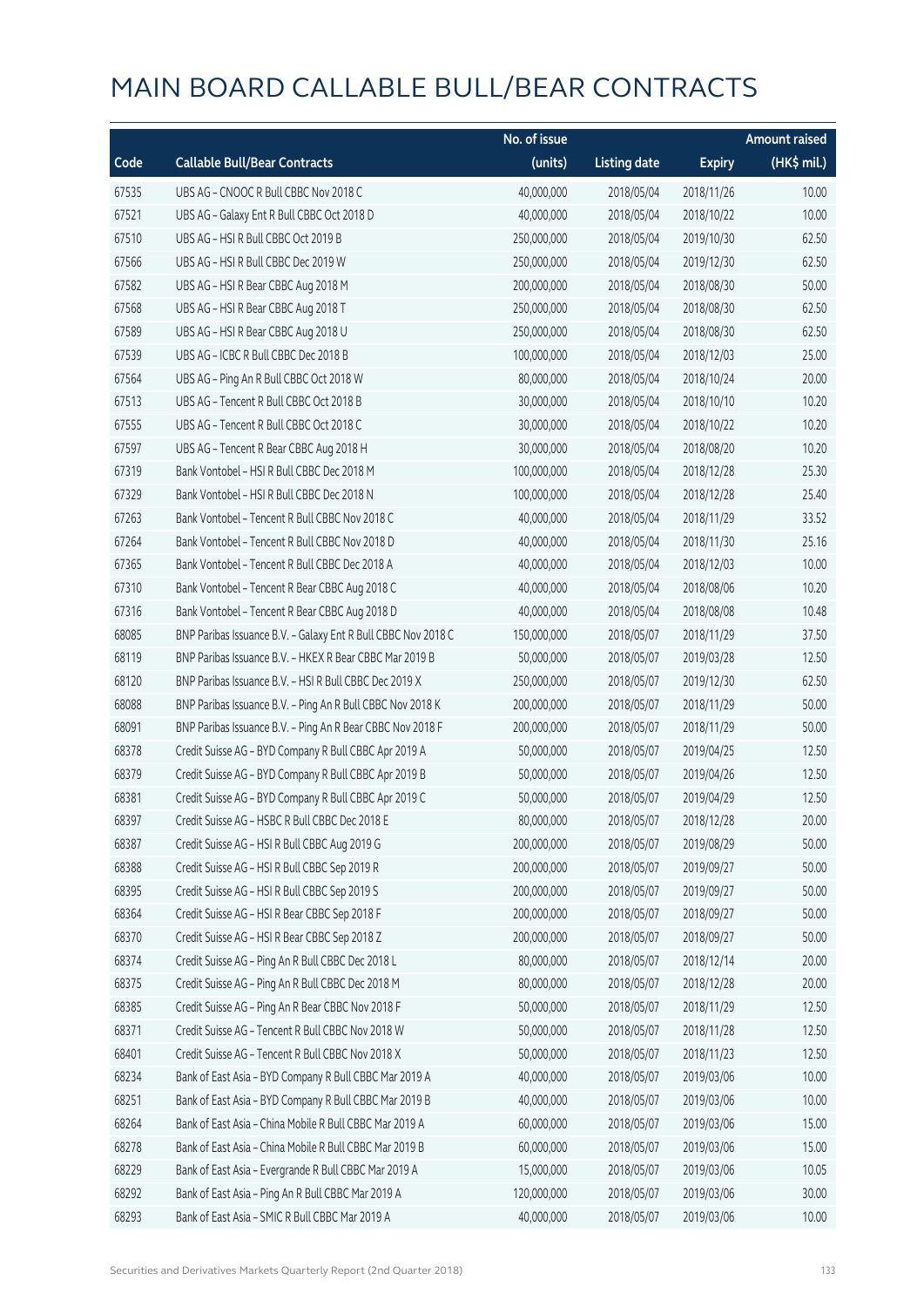|       |                                                           | No. of issue |                     |               | <b>Amount raised</b> |
|-------|-----------------------------------------------------------|--------------|---------------------|---------------|----------------------|
| Code  | <b>Callable Bull/Bear Contracts</b>                       | (units)      | <b>Listing date</b> | <b>Expiry</b> | (HK\$ mil.)          |
| 68253 | Bank of East Asia - Tencent R Bull CBBC Mar 2019 A        | 30,000,000   | 2018/05/07          | 2019/03/06    | 10.50                |
| 68550 | Goldman Sachs SP (Asia) - AAC Tech R Bull CBBC Dec 2018 L | 40,000,000   | 2018/05/07          | 2018/12/31    | 10.00                |
| 68552 | Goldman Sachs SP (Asia) - HKEX R Bull CBBC Dec 2018 T     | 100,000,000  | 2018/05/07          | 2018/12/31    | 25.00                |
| 68570 | Goldman Sachs SP (Asia) - HKEX R Bear CBBC Dec 2018 A     | 50,000,000   | 2018/05/07          | 2018/12/31    | 12.50                |
| 68583 | Goldman Sachs SP (Asia) - HKEX R Bear CBBC Dec 2018 B     | 50,000,000   | 2018/05/07          | 2018/12/18    | 12.50                |
| 68590 | Goldman Sachs SP (Asia) - HSBC R Bull CBBC Dec 2018 M     | 100,000,000  | 2018/05/07          | 2018/12/31    | 25.00                |
| 68599 | Goldman Sachs SP (Asia) - HSI R Bull CBBC Dec 2019 O      | 200,000,000  | 2018/05/07          | 2019/12/30    | 50.00                |
| 68065 | Goldman Sachs SP (Asia) - HSI R Bull CBBC Jan 2020 O      | 200,000,000  | 2018/05/07          | 2020/01/30    | 50.00                |
| 68064 | Goldman Sachs SP (Asia) - Ping An R Bull CBBC Dec 2018 M  | 100,000,000  | 2018/05/07          | 2018/12/31    | 25.00                |
| 68054 | Goldman Sachs SP (Asia) - Ping An R Bull CBBC Dec 2018 N  | 100,000,000  | 2018/05/07          | 2018/12/31    | 25.00                |
| 68055 | Goldman Sachs SP (Asia) - Ping An R Bull CBBC Dec 2018 Q  | 100,000,000  | 2018/05/07          | 2018/12/31    | 25.00                |
| 68053 | Goldman Sachs SP (Asia) - Tencent R Bull CBBC Dec 2018 E  | 100,000,000  | 2018/05/07          | 2018/12/18    | 25.00                |
| 68549 | Goldman Sachs SP (Asia) - Tencent R Bull CBBC Dec 2018 I  | 100,000,000  | 2018/05/07          | 2018/12/18    | 25.00                |
| 67977 | HK Bank - Evergrande R Bull CBBC May 2019 A               | 100,000,000  | 2018/05/07          | 2019/05/20    | 25.00                |
| 67975 | HK Bank - Geely Auto R Bear CBBC Oct 2018 G               | 40,000,000   | 2018/05/07          | 2018/10/15    | 10.00                |
| 67961 | HK Bank - HKEX R Bear CBBC Nov 2018 C                     | 40,000,000   | 2018/05/07          | 2018/11/05    | 10.00                |
| 67985 | HK Bank - HSI R Bull CBBC Mar 2019 R                      | 150,000,000  | 2018/05/07          | 2019/03/28    | 37.50                |
| 67983 | HK Bank - HSI R Bear CBBC Sep 2018 I                      | 150,000,000  | 2018/05/07          | 2018/09/27    | 37.50                |
| 67931 | HK Bank - Ping An R Bull CBBC Oct 2018 T                  | 100,000,000  | 2018/05/07          | 2018/10/02    | 25.00                |
| 67929 | HK Bank - Ping An R Bull CBBC Oct 2018 W                  | 100,000,000  | 2018/05/07          | 2018/10/15    | 25.00                |
| 68008 | HK Bank - Ping An R Bear CBBC Oct 2018 J                  | 80,000,000   | 2018/05/07          | 2018/10/22    | 20.00                |
| 68012 | HK Bank - SMIC R Bull CBBC Jul 2019 A                     | 40,000,000   | 2018/05/07          | 2019/07/08    | 18.00                |
| 68011 | HK Bank - Sunny Optical R Bull CBBC Sep 2018 J            | 40,000,000   | 2018/05/07          | 2018/09/17    | 10.00                |
| 67992 | HK Bank - Tencent R Bull CBBC Sep 2018 W                  | 60,000,000   | 2018/05/07          | 2018/09/20    | 15.00                |
| 68360 | J P Morgan SP BV - HSI R Bull CBBC Nov 2019 N             | 200,000,000  | 2018/05/07          | 2019/11/28    | 50.00                |
| 68304 | J P Morgan SP BV - HSI R Bull CBBC Dec 2019 C             | 200,000,000  | 2018/05/07          | 2019/12/30    | 50.00                |
| 68358 | J P Morgan SP BV - HSI R Bull CBBC Dec 2019 D             | 200,000,000  | 2018/05/07          | 2019/12/30    | 50.00                |
| 68311 | J P Morgan SP BV - HSI R Bear CBBC Aug 2018 H             | 200,000,000  | 2018/05/07          | 2018/08/30    | 50.00                |
| 68363 | J P Morgan SP BV - HSI R Bear CBBC Aug 2018 U             | 200,000,000  | 2018/05/07          | 2018/08/30    | 50.00                |
| 68322 | J P Morgan SP BV - HSI R Bear CBBC Sep 2018 M             | 200,000,000  | 2018/05/07          | 2018/09/27    | 50.00                |
| 68335 | JP Morgan SP BV - Tencent R Bull CBBC Aug 2018 J          | 50,000,000   | 2018/05/07          | 2018/08/17    | 12.50                |
| 68344 | J P Morgan SP BV - Tencent R Bull CBBC Aug 2018 K         | 50,000,000   | 2018/05/07          | 2018/08/10    | 12.50                |
| 68353 | J P Morgan SP BV - Tencent R Bull CBBC Sep 2018 C         | 50,000,000   | 2018/05/07          | 2018/09/14    | 12.50                |
| 68014 | Macquarie Bank Ltd. - HKEX R Bear CBBC Nov 2018 A         | 16,000,000   | 2018/05/07          | 2018/11/29    | 11.26                |
| 68040 | Macquarie Bank Ltd. - HKEX R Bear CBBC Nov 2018 B         | 14,000,000   | 2018/05/07          | 2018/11/29    | 11.52                |
| 68042 | Macquarie Bank Ltd. - HKEX R Bear CBBC Nov 2018 C         | 12,000,000   | 2018/05/07          | 2018/11/30    | 11.34                |
| 68066 | Macquarie Bank Ltd. - Ping An R Bull CBBC Dec 2018 D      | 40,000,000   | 2018/05/07          | 2018/12/28    | 10.20                |
| 68411 | SG Issuer - CC Bank R Bear CBBC Sep 2018 F                | 80,000,000   | 2018/05/07          | 2018/09/20    | 20.00                |
| 68412 | SG Issuer - China Life R Bear CBBC Oct 2018 A             | 40,000,000   | 2018/05/07          | 2018/10/24    | 10.00                |
| 68450 | SG Issuer - CSOP A50 ETF R Bull CBBC Sep 2018 M           | 40,000,000   | 2018/05/07          | 2018/09/20    | 10.00                |
| 68452 | SG Issuer - CSOP A50 ETF R Bull CBBC Nov 2018 M           | 40,000,000   | 2018/05/07          | 2018/11/29    | 10.00                |
| 68453 | SG Issuer - CSOP A50 ETF R Bull CBBC Nov 2018 N           | 40,000,000   | 2018/05/07          | 2018/11/30    | 10.00                |
| 68461 | SG Issuer - A50 China R Bull CBBC Nov 2018 H              | 50,000,000   | 2018/05/07          | 2018/11/29    | 12.50                |
| 68414 | SG Issuer - Geely Auto R Bear CBBC Nov 2018 C             | 40,000,000   | 2018/05/07          | 2018/11/30    | 19.20                |
| 68489 | SG Issuer - HSI R Bull CBBC Oct 2019 F                    | 200,000,000  | 2018/05/07          | 2019/10/30    | 50.00                |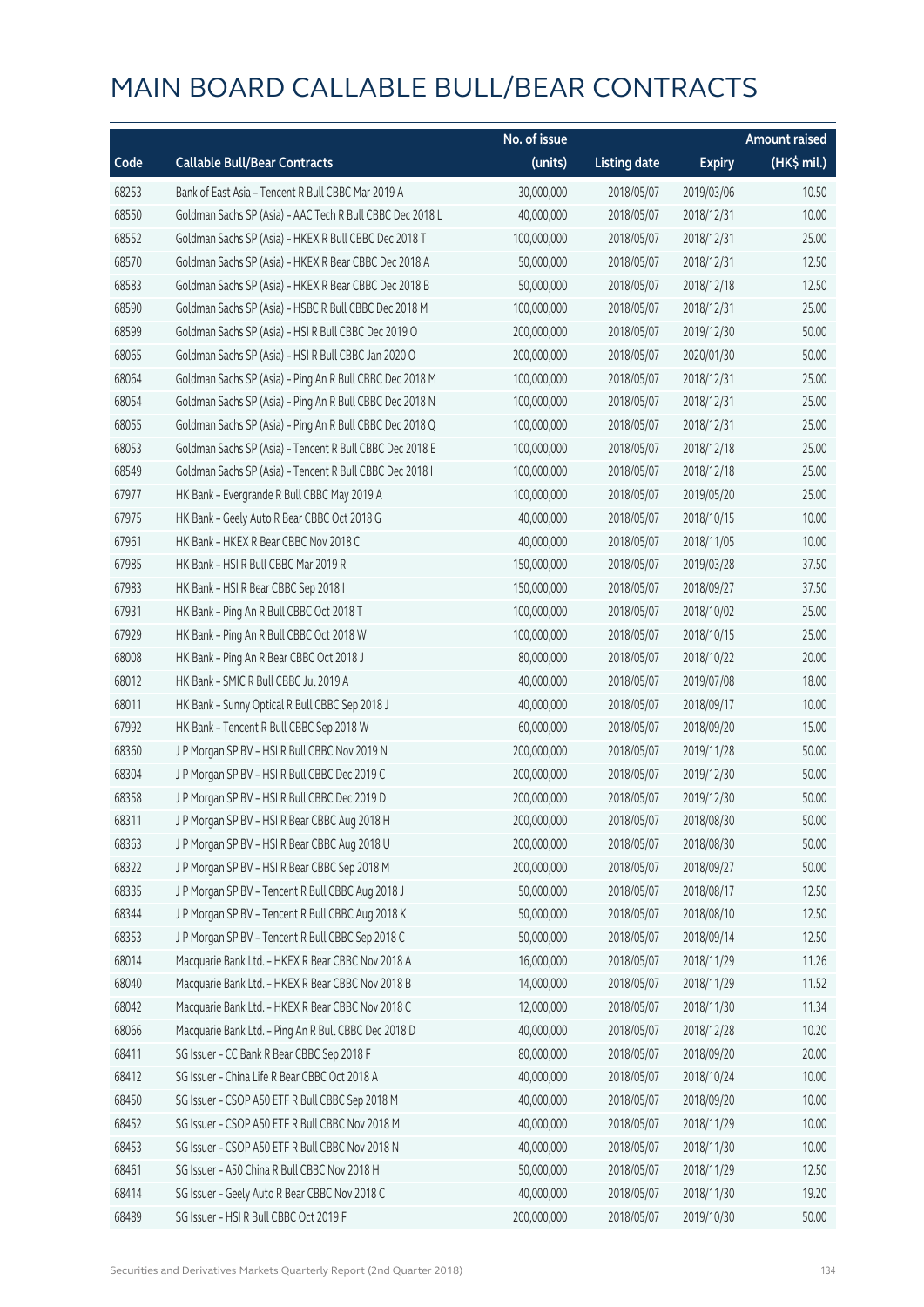|       |                                                            | No. of issue |                     |               | <b>Amount raised</b> |
|-------|------------------------------------------------------------|--------------|---------------------|---------------|----------------------|
| Code  | <b>Callable Bull/Bear Contracts</b>                        | (units)      | <b>Listing date</b> | <b>Expiry</b> | (HK\$ mil.)          |
| 68496 | SG Issuer - HSI R Bull CBBC Nov 2019 J                     | 200,000,000  | 2018/05/07          | 2019/11/28    | 50.00                |
| 68503 | SG Issuer - HSI R Bull CBBC Dec 2019 C                     | 200,000,000  | 2018/05/07          | 2019/12/30    | 50.00                |
| 68478 | SG Issuer - HSI R Bear CBBC Oct 2018 L                     | 200,000,000  | 2018/05/07          | 2018/10/30    | 50.00                |
| 68484 | SG Issuer - HSI R Bear CBBC Nov 2018 S                     | 200,000,000  | 2018/05/07          | 2018/11/29    | 50.00                |
| 68487 | SG Issuer - HSI R Bear CBBC Nov 2018 T                     | 200,000,000  | 2018/05/07          | 2018/11/29    | 50.00                |
| 68498 | SG Issuer - HSI R Bear CBBC Nov 2018 U                     | 200,000,000  | 2018/05/07          | 2018/11/29    | 50.00                |
| 68415 | SG Issuer - ICBC R Bear CBBC Sep 2018 D                    | 60,000,000   | 2018/05/07          | 2018/09/27    | 15.00                |
| 68505 | SG Issuer - Ping An R Bull CBBC Sep 2018 E                 | 100,000,000  | 2018/05/07          | 2018/09/28    | 25.00                |
| 68508 | SG Issuer - Ping An R Bull CBBC Oct 2018 F                 | 100,000,000  | 2018/05/07          | 2018/10/23    | 25.00                |
| 68521 | SG Issuer - Ping An R Bull CBBC Oct 2018 J                 | 100,000,000  | 2018/05/07          | 2018/10/26    | 25.00                |
| 68512 | SG Issuer - Ping An R Bull CBBC Nov 2018 L                 | 100,000,000  | 2018/05/07          | 2018/11/21    | 25.00                |
| 68514 | SG Issuer - Ping An R Bull CBBC Nov 2018 R                 | 100,000,000  | 2018/05/07          | 2018/11/26    | 25.00                |
| 68530 | SG Issuer - Ping An R Bull CBBC Nov 2018 S                 | 100,000,000  | 2018/05/07          | 2018/11/30    | 25.00                |
| 68406 | SG Issuer - Ping An R Bull CBBC Dec 2018 W                 | 100,000,000  | 2018/05/07          | 2018/12/11    | 25.00                |
| 68407 | SG Issuer - Ping An R Bull CBBC Dec 2018 X                 | 100,000,000  | 2018/05/07          | 2018/12/19    | 25.00                |
| 68408 | SG Issuer - Ping An R Bull CBBC Dec 2018 Y                 | 100,000,000  | 2018/05/07          | 2018/12/28    | 25.00                |
| 68519 | SG Issuer - Ping An R Bear CBBC Sep 2018 D                 | 100,000,000  | 2018/05/07          | 2018/09/20    | 25.00                |
| 68488 | SG Issuer - Tencent R Bull CBBC Aug 2018 F                 | 80,000,000   | 2018/05/07          | 2018/08/07    | 20.00                |
| 68515 | SG Issuer - Tencent R Bull CBBC Aug 2018 L                 | 80,000,000   | 2018/05/07          | 2018/08/07    | 20.00                |
| 68439 | SG Issuer - Tencent R Bull CBBC Sep 2018 Y                 | 80,000,000   | 2018/05/07          | 2018/09/06    | 20.00                |
| 68416 | SG Issuer - Tencent R Bear CBBC Aug 2018 S                 | 80,000,000   | 2018/05/07          | 2018/08/31    | 20.00                |
| 68418 | SG Issuer - Tencent R Bear CBBC Sep 2018 O                 | 80,000,000   | 2018/05/07          | 2018/09/05    | 20.00                |
| 68163 | UBS AG - BYD Company R Bull CBBC Nov 2018 B                | 40,000,000   | 2018/05/07          | 2018/11/26    | 10.00                |
| 68193 | UBS AG - BYD Company R Bull CBBC Dec 2018 B                | 40,000,000   | 2018/05/07          | 2018/12/03    | 10.00                |
| 68209 | UBS AG - BYD Company R Bull CBBC Dec 2018 C                | 40,000,000   | 2018/05/07          | 2018/12/17    | 10.00                |
| 68222 | UBS AG - HSI R Bull CBBC Oct 2019 J                        | 200,000,000  | 2018/05/07          | 2019/10/30    | 50.00                |
| 68224 | UBS AG - HSI R Bull CBBC Oct 2019 X                        | 200,000,000  | 2018/05/07          | 2019/10/30    | 50.00                |
| 68147 | UBS AG - HSI R Bull CBBC Nov 2019 N                        | 200,000,000  | 2018/05/07          | 2019/11/28    | 50.00                |
| 68127 | UBS AG - HSI R Bear CBBC Aug 2018 V                        | 200,000,000  | 2018/05/07          | 2018/08/30    | 50.00                |
| 68135 | UBS AG - HSI R Bear CBBC Aug 2018 W                        | 250,000,000  | 2018/05/07          | 2018/08/30    | 62.50                |
| 68157 | UBS AG - Ping An R Bull CBBC Nov 2018 U                    | 80,000,000   | 2018/05/07          | 2018/11/12    | 20.00                |
| 68160 | UBS AG - Ping An R Bear CBBC Nov 2018 A                    | 80,000,000   | 2018/05/07          | 2018/11/05    | 20.00                |
| 68211 | UBS AG - Tencent R Bear CBBC Oct 2018 F                    | 30,000,000   | 2018/05/07          | 2018/10/08    | 10.20                |
| 68609 | BNP Paribas Issuance B.V. - HSI R Bull CBBC Dec 2019 A     | 250,000,000  | 2018/05/08          | 2019/12/30    | 62.50                |
| 68632 | BNP Paribas Issuance B.V. - HSI R Bull CBBC Dec 2019 B     | 250,000,000  | 2018/05/08          | 2019/12/30    | 62.50                |
| 68641 | BNP Paribas Issuance B.V. - HSI R Bull CBBC Dec 2019 C     | 250,000,000  | 2018/05/08          | 2019/12/30    | 62.50                |
| 68659 | BNP Paribas Issuance B.V. - HSI R Bull CBBC Dec 2019 T     | 250,000,000  | 2018/05/08          | 2019/12/30    | 62.50                |
| 68937 | BNP Paribas Issuance B.V. - HSI R Bull CBBC Dec 2019 Y     | 250,000,000  | 2018/05/08          | 2019/12/30    | 62.50                |
| 68600 | BNP Paribas Issuance B.V. - HSI R Bear CBBC Aug 2018 H     | 250,000,000  | 2018/05/08          | 2018/08/30    | 62.50                |
| 68605 | BNP Paribas Issuance B.V. - HSI R Bear CBBC Aug 2018 I     | 250,000,000  | 2018/05/08          | 2018/08/30    | 62.50                |
| 68928 | BNP Paribas Issuance B.V. - HSI R Bear CBBC Aug 2018 J     | 250,000,000  | 2018/05/08          | 2018/08/30    | 62.50                |
| 68929 | BNP Paribas Issuance B.V. - Tencent R Bull CBBC Sep 2018 U | 50,000,000   | 2018/05/08          | 2018/09/27    | 12.50                |
| 68991 | Credit Suisse AG - AIA R Bull CBBC Nov 2018 B              | 70,000,000   | 2018/05/08          | 2018/11/23    | 17.50                |
| 69045 | Credit Suisse AG - CC Bank R Bull CBBC Nov 2018 K          | 80,000,000   | 2018/05/08          | 2018/11/29    | 20.00                |
| 69017 | Credit Suisse AG - CM Bank R Bull CBBC Jan 2019 C          | 70,000,000   | 2018/05/08          | 2019/01/30    | 17.50                |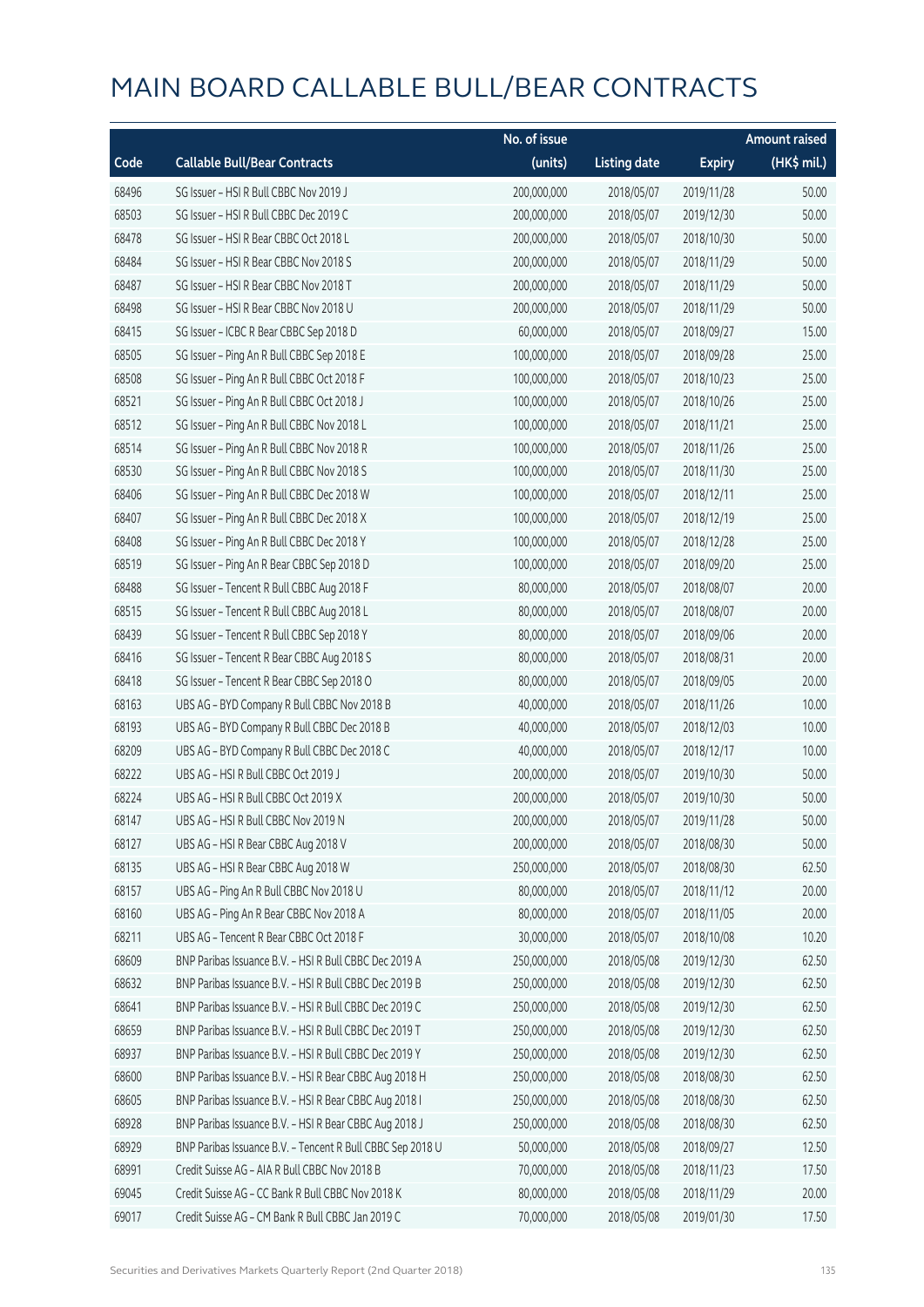|       |                                                             | No. of issue |                     |               | <b>Amount raised</b> |
|-------|-------------------------------------------------------------|--------------|---------------------|---------------|----------------------|
| Code  | <b>Callable Bull/Bear Contracts</b>                         | (units)      | <b>Listing date</b> | <b>Expiry</b> | (HK\$ mil.)          |
| 68971 | Credit Suisse AG - Galaxy Ent R Bull CBBC Nov 2018 E        | 50,000,000   | 2018/05/08          | 2018/11/29    | 12.50                |
| 68977 | Credit Suisse AG - HKEX R Bull CBBC Oct 2018 W              | 50,000,000   | 2018/05/08          | 2018/10/30    | 12.50                |
| 68982 | Credit Suisse AG - HKEX R Bear CBBC Dec 2018 B              | 50,000,000   | 2018/05/08          | 2018/12/07    | 12.50                |
| 69046 | Credit Suisse AG - HSBC R Bull CBBC Dec 2018 F              | 80,000,000   | 2018/05/08          | 2018/12/21    | 20.00                |
| 69059 | Credit Suisse AG - HSCEI R Bull CBBC Apr 2019 B             | 100,000,000  | 2018/05/08          | 2019/04/29    | 25.00                |
| 69055 | Credit Suisse AG - HSI R Bull CBBC Jul 2019 F               | 200,000,000  | 2018/05/08          | 2019/07/30    | 50.00                |
| 69048 | Credit Suisse AG - HSI R Bull CBBC Oct 2019 N               | 200,000,000  | 2018/05/08          | 2019/10/30    | 50.00                |
| 69049 | Credit Suisse AG - HSI R Bull CBBC Oct 2019 O               | 200,000,000  | 2018/05/08          | 2019/10/30    | 50.00                |
| 69051 | Credit Suisse AG - HSI R Bull CBBC Oct 2019 P               | 200,000,000  | 2018/05/08          | 2019/10/30    | 50.00                |
| 69054 | Credit Suisse AG - HSI R Bull CBBC Oct 2019 Q               | 200,000,000  | 2018/05/08          | 2019/10/30    | 50.00                |
| 68961 | Credit Suisse AG - HSI R Bear CBBC Aug 2018 F               | 200,000,000  | 2018/05/08          | 2018/08/30    | 50.00                |
| 68957 | Credit Suisse AG - HSI R Bear CBBC Aug 2018 M               | 200,000,000  | 2018/05/08          | 2018/08/30    | 50.00                |
| 68943 | Credit Suisse AG - HSI R Bear CBBC Aug 2018 N               | 200,000,000  | 2018/05/08          | 2018/08/30    | 50.00                |
| 68944 | Credit Suisse AG - HSI R Bear CBBC Aug 2018 P               | 200,000,000  | 2018/05/08          | 2018/08/30    | 50.00                |
| 68969 | Credit Suisse AG - HSI R Bear CBBC Aug 2018 Q               | 200,000,000  | 2018/05/08          | 2018/08/30    | 50.00                |
| 69004 | Credit Suisse AG - Ping An R Bull CBBC Dec 2018 N           | 80,000,000   | 2018/05/08          | 2018/12/21    | 20.00                |
| 69008 | Credit Suisse AG - Sunny Optical R Bull CBBC Nov 2018 D     | 40,000,000   | 2018/05/08          | 2018/11/29    | 10.00                |
| 69010 | Credit Suisse AG - Tencent R Bull CBBC Dec 2018 J           | 50,000,000   | 2018/05/08          | 2018/12/14    | 12.50                |
| 69443 | Goldman Sachs SP (Asia) - CC Bank R Bull CBBC Dec 2018 U    | 100,000,000  | 2018/05/08          | 2018/12/31    | 25.00                |
| 69431 | Goldman Sachs SP (Asia) - Galaxy Ent R Bull CBBC Dec 2018 R | 100,000,000  | 2018/05/08          | 2018/12/18    | 25.00                |
| 69437 | Goldman Sachs SP (Asia) - HKEX R Bull CBBC Dec 2018 U       | 100,000,000  | 2018/05/08          | 2018/12/31    | 25.00                |
| 69438 | Goldman Sachs SP (Asia) - HSBC R Bull CBBC Dec 2018 N       | 100,000,000  | 2018/05/08          | 2018/12/31    | 25.00                |
| 69386 | Goldman Sachs SP (Asia) - HSCEI R Bull CBBC Dec 2019 J      | 200,000,000  | 2018/05/08          | 2019/12/30    | 50.00                |
| 69334 | Goldman Sachs SP (Asia) - HSI R Bull CBBC Dec 2019 A        | 200,000,000  | 2018/05/08          | 2019/12/30    | 50.00                |
| 69333 | Goldman Sachs SP (Asia) - HSI R Bull CBBC Dec 2019 P        | 200,000,000  | 2018/05/08          | 2019/12/30    | 50.00                |
| 69346 | Goldman Sachs SP (Asia) - HSI R Bull CBBC Dec 2019 Q        | 200,000,000  | 2018/05/08          | 2019/12/30    | 50.00                |
| 69351 | Goldman Sachs SP (Asia) - HSI R Bull CBBC Dec 2019 R        | 200,000,000  | 2018/05/08          | 2019/12/30    | 50.00                |
| 68793 | Goldman Sachs SP (Asia) - HSI R Bear CBBC Aug 2018 P        | 200,000,000  | 2018/05/08          | 2018/08/30    | 50.00                |
| 68802 | Goldman Sachs SP (Asia) - HSI R Bear CBBC Aug 2018 Q        | 200,000,000  | 2018/05/08          | 2018/08/30    | 50.00                |
| 68810 | Goldman Sachs SP (Asia) - HSI R Bear CBBC Sep 2018 T        | 200,000,000  | 2018/05/08          | 2018/09/27    | 50.00                |
| 69354 | Goldman Sachs SP (Asia) - HSI R Bear CBBC Sep 2018 U        | 200,000,000  | 2018/05/08          | 2018/09/27    | 50.00                |
| 69355 | Goldman Sachs SP (Asia) - HSI R Bear CBBC Sep 2018 V        | 200,000,000  | 2018/05/08          | 2018/09/27    | 50.00                |
| 69414 | Goldman Sachs SP (Asia) - ICBC R Bull CBBC Feb 2019 E       | 100,000,000  | 2018/05/08          | 2019/02/28    | 25.00                |
| 69430 | Goldman Sachs SP (Asia) - Ping An R Bull CBBC Dec 2018 R    | 100,000,000  | 2018/05/08          | 2018/12/31    | 25.00                |
| 69389 | Goldman Sachs SP (Asia) - Tencent R Bull CBBC Dec 2018 J    | 100,000,000  | 2018/05/08          | 2018/12/18    | 25.00                |
| 69394 | Goldman Sachs SP (Asia) - Tencent R Bull CBBC Dec 2018 K    | 100,000,000  | 2018/05/08          | 2018/12/31    | 25.00                |
| 68667 | HK Bank - ABC R Bull CBBC Nov 2018 A                        | 100,000,000  | 2018/05/08          | 2018/11/12    | 25.00                |
| 68759 | HK Bank - ABC R Bull CBBC Nov 2018 B                        | 100,000,000  | 2018/05/08          | 2018/11/19    | 25.00                |
| 68735 | HK Bank - China Mobile R Bull CBBC Oct 2018 M               | 50,000,000   | 2018/05/08          | 2018/10/02    | 12.50                |
| 68732 | HK Bank - CC Bank R Bull CBBC Oct 2018 C                    | 100,000,000  | 2018/05/08          | 2018/10/08    | 25.00                |
| 68789 | HK Bank - Galaxy Ent R Bull CBBC Nov 2018 B                 | 80,000,000   | 2018/05/08          | 2018/11/12    | 20.00                |
| 68715 | HK Bank - HKEX R Bull CBBC Oct 2018 I                       | 50,000,000   | 2018/05/08          | 2018/10/18    | 12.50                |
| 68784 | HK Bank - HSCEI R Bull CBBC Dec 2018 V                      | 60,000,000   | 2018/05/08          | 2018/12/28    | 15.00                |
| 68776 | HK Bank - HSI R Bull CBBC Dec 2018 Q                        | 150,000,000  | 2018/05/08          | 2018/12/28    | 37.50                |
| 68770 | HK Bank - HSI R Bull CBBC Mar 2019 S                        | 100,000,000  | 2018/05/08          | 2019/03/28    | 25.00                |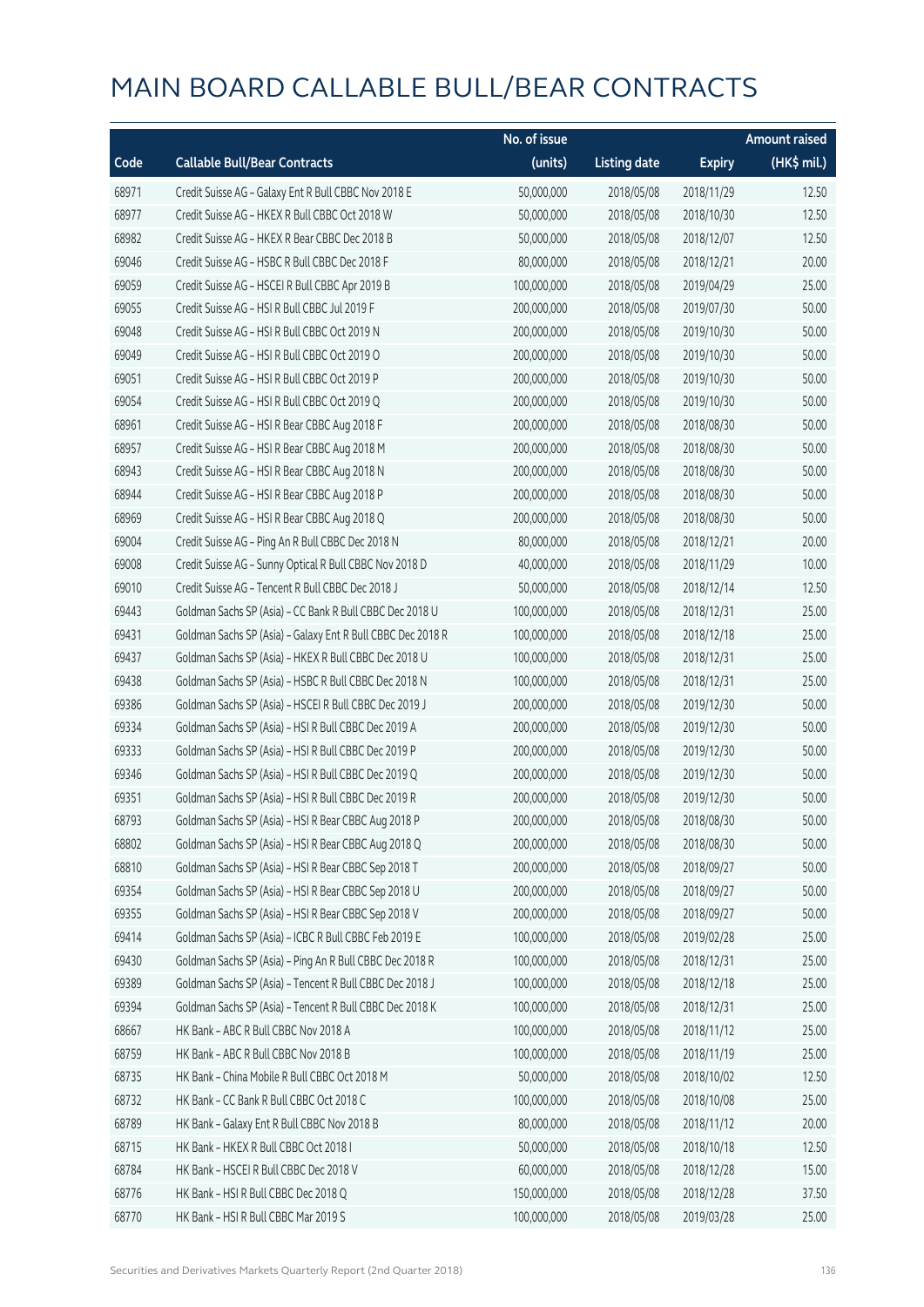|       |                                                       | No. of issue |                     |               | <b>Amount raised</b> |
|-------|-------------------------------------------------------|--------------|---------------------|---------------|----------------------|
| Code  | <b>Callable Bull/Bear Contracts</b>                   | (units)      | <b>Listing date</b> | <b>Expiry</b> | (HK\$ mil.)          |
| 68711 | HK Bank - PetroChina R Bull CBBC Oct 2018 N           | 80,000,000   | 2018/05/08          | 2018/10/08    | 20.00                |
| 68714 | HK Bank - Ping An R Bull CBBC Oct 2018 U              | 100,000,000  | 2018/05/08          | 2018/10/08    | 25.00                |
| 68686 | HK Bank - Sands China R Bull CBBC Nov 2018 A          | 80,000,000   | 2018/05/08          | 2018/11/19    | 20.00                |
| 68703 | HK Bank - Sands China R Bull CBBC Nov 2018 B          | 80,000,000   | 2018/05/08          | 2018/11/12    | 20.00                |
| 68788 | HK Bank - SUNAC R Bull CBBC Jan 2019 H                | 100,000,000  | 2018/05/08          | 2019/01/14    | 25.00                |
| 68731 | HK Bank - Tencent R Bull CBBC Sep 2018 Y              | 60,000,000   | 2018/05/08          | 2018/09/27    | 15.00                |
| 69143 | J P Morgan SP BV - HSI R Bull CBBC Oct 2019 H         | 200,000,000  | 2018/05/08          | 2019/10/30    | 50.00                |
| 69129 | J P Morgan SP BV - HSI R Bull CBBC Nov 2019 J         | 200,000,000  | 2018/05/08          | 2019/11/28    | 50.00                |
| 69194 | J P Morgan SP BV - HSI R Bull CBBC Nov 2019 M         | 200,000,000  | 2018/05/08          | 2019/11/28    | 50.00                |
| 69123 | J P Morgan SP BV - HSI R Bull CBBC Dec 2019 G         | 200,000,000  | 2018/05/08          | 2019/12/30    | 50.00                |
| 69172 | J P Morgan SP BV - HSI R Bull CBBC Dec 2019 O         | 200,000,000  | 2018/05/08          | 2019/12/30    | 50.00                |
| 69064 | J P Morgan SP BV - HSI R Bear CBBC Aug 2018 D         | 200,000,000  | 2018/05/08          | 2018/08/30    | 50.00                |
| 69093 | J P Morgan SP BV - HSI R Bear CBBC Aug 2018 Y         | 200,000,000  | 2018/05/08          | 2018/08/30    | 50.00                |
| 69094 | J P Morgan SP BV - HSI R Bear CBBC Sep 2018 N         | 200,000,000  | 2018/05/08          | 2018/09/27    | 50.00                |
| 69096 | J P Morgan SP BV - Ping An R Bull CBBC Sep 2018 B     | 100,000,000  | 2018/05/08          | 2018/09/21    | 25.00                |
| 68925 | Macquarie Bank Ltd. - AAC Tech R Bull CBBC Apr 2019 D | 24,000,000   | 2018/05/08          | 2019/04/15    | 10.01                |
| 68914 | Macquarie Bank Ltd. - Tencent R Bull CBBC Nov 2018 G  | 12,900,000   | 2018/05/08          | 2018/11/15    | 10.06                |
| 68915 | Macquarie Bank Ltd. - Tencent R Bull CBBC Nov 2018 H  | 14,400,000   | 2018/05/08          | 2018/11/15    | 10.01                |
| 69321 | SG Issuer - ABC R Bull CBBC Dec 2018 C                | 60,000,000   | 2018/05/08          | 2018/12/28    | 15.00                |
| 69257 | SG Issuer - Bank of China R Bull CBBC Feb 2019 A      | 100,000,000  | 2018/05/08          | 2019/02/18    | 25.00                |
| 69262 | SG Issuer - CC Bank R Bull CBBC Sep 2018 U            | 100,000,000  | 2018/05/08          | 2018/09/19    | 25.00                |
| 69328 | SG Issuer - CC Bank R Bull CBBC Sep 2018 V            | 100,000,000  | 2018/05/08          | 2018/09/28    | 25.00                |
| 69195 | SG Issuer - Galaxy Ent R Bull CBBC Dec 2018 J         | 80,000,000   | 2018/05/08          | 2018/12/20    | 20.00                |
| 69212 | SG Issuer - HKEX R Bull CBBC Oct 2018 B               | 50,000,000   | 2018/05/08          | 2018/10/29    | 12.50                |
| 69274 | SG Issuer - HSBC R Bull CBBC Nov 2018 U               | 100,000,000  | 2018/05/08          | 2018/11/20    | 25.00                |
| 69278 | SG Issuer - HSBC R Bull CBBC Nov 2018 V               | 100,000,000  | 2018/05/08          | 2018/11/26    | 25.00                |
| 69215 | SG Issuer - HSI R Bull CBBC Oct 2019 O                | 200,000,000  | 2018/05/08          | 2019/10/30    | 50.00                |
| 69226 | SG Issuer - HSI R Bull CBBC Nov 2019 O                | 200,000,000  | 2018/05/08          | 2019/11/28    | 50.00                |
| 69240 | SG Issuer - HSI R Bull CBBC Dec 2019 D                | 200,000,000  | 2018/05/08          | 2019/12/30    | 50.00                |
| 69253 | SG Issuer - HSI R Bull CBBC Dec 2019 E                | 200,000,000  | 2018/05/08          | 2019/12/30    | 50.00                |
| 69256 | SG Issuer - HSI R Bull CBBC Dec 2019 M                | 200,000,000  | 2018/05/08          | 2019/12/30    | 50.00                |
| 69309 | SG Issuer - HSI R Bear CBBC Aug 2018 T                | 200,000,000  | 2018/05/08          | 2018/08/30    | 50.00                |
| 69210 | SG Issuer - HSI R Bear CBBC Oct 2018 P                | 200,000,000  | 2018/05/08          | 2018/10/30    | 50.00                |
| 69317 | SG Issuer - HSI R Bear CBBC Oct 2018 Q                | 200,000,000  | 2018/05/08          | 2018/10/30    | 50.00                |
| 69318 | SG Issuer - HSI R Bear CBBC Nov 2018 V                | 200,000,000  | 2018/05/08          | 2018/11/29    | 50.00                |
| 69213 | SG Issuer - HSI R Bear CBBC Dec 2018 X                | 200,000,000  | 2018/05/08          | 2018/12/28    | 50.00                |
| 69203 | SG Issuer - ICBC R Bull CBBC Sep 2018 U               | 60,000,000   | 2018/05/08          | 2018/09/28    | 15.00                |
| 69279 | SG Issuer - ICBC R Bull CBBC Oct 2018 G               | 60,000,000   | 2018/05/08          | 2018/10/22    | 15.00                |
| 69283 | SG Issuer - Ping An R Bull CBBC Oct 2018 L            | 100,000,000  | 2018/05/08          | 2018/10/12    | 25.00                |
| 69291 | SG Issuer - Sands China R Bull CBBC Dec 2018 B        | 60,000,000   | 2018/05/08          | 2018/12/12    | 15.00                |
| 69299 | SG Issuer - Sands China R Bull CBBC Dec 2018 C        | 60,000,000   | 2018/05/08          | 2018/12/18    | 15.00                |
| 69208 | SG Issuer - Tencent R Bull CBBC Aug 2018 W            | 80,000,000   | 2018/05/08          | 2018/08/31    | 20.00                |
| 69300 | SG Issuer - Tencent R Bull CBBC Sep 2018 Z            | 80,000,000   | 2018/05/08          | 2018/09/04    | 20.00                |
| 68907 | UBS AG - HSI R Bull CBBC Oct 2019 N                   | 200,000,000  | 2018/05/08          | 2019/10/30    | 50.00                |
| 68836 | UBS AG - HSI R Bull CBBC Oct 2019 U                   | 250,000,000  | 2018/05/08          | 2019/10/30    | 62.50                |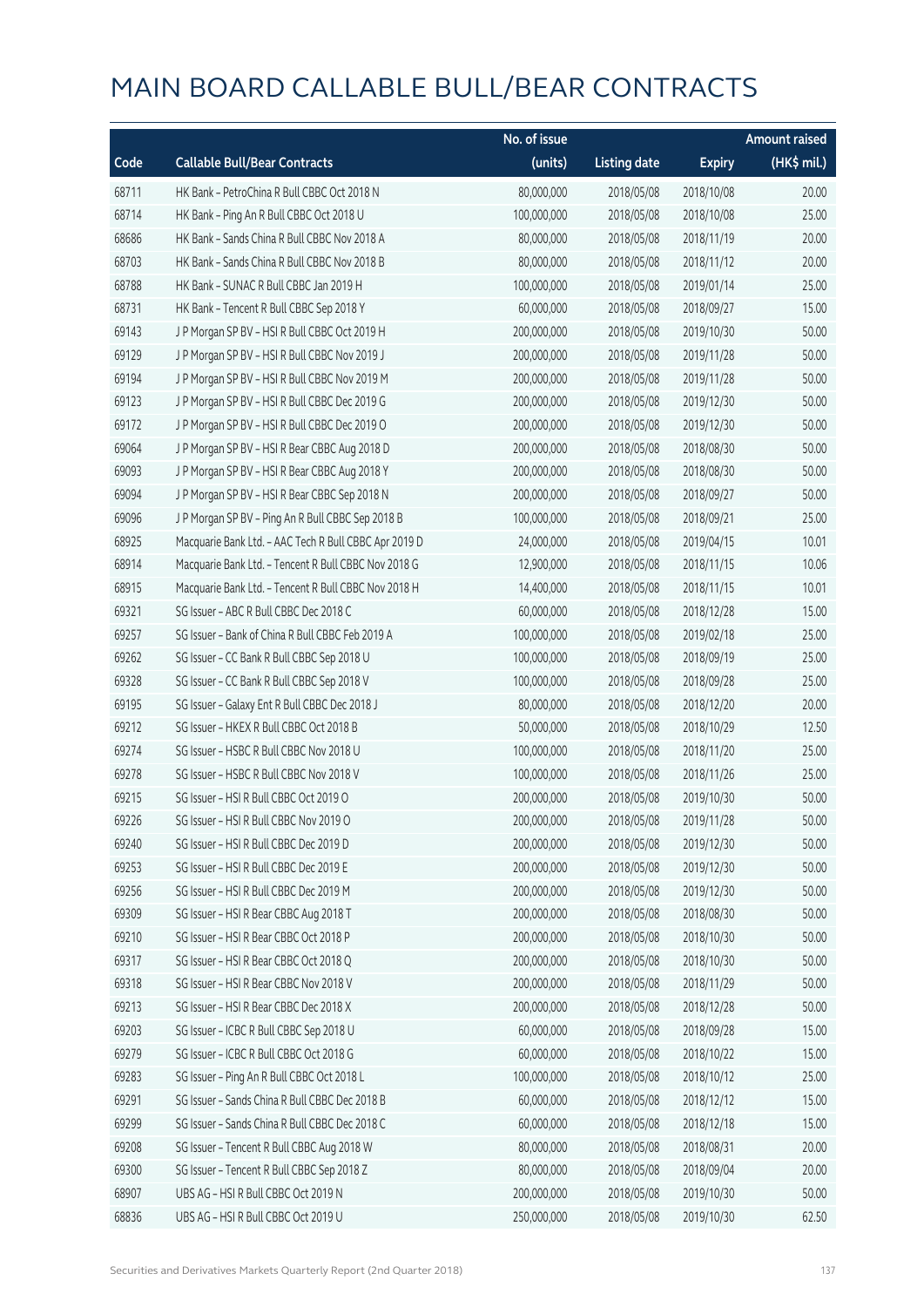|       |                                                             | No. of issue |                     |               | <b>Amount raised</b>  |
|-------|-------------------------------------------------------------|--------------|---------------------|---------------|-----------------------|
| Code  | <b>Callable Bull/Bear Contracts</b>                         | (units)      | <b>Listing date</b> | <b>Expiry</b> | $(HK\frac{1}{2}mil.)$ |
| 68838 | UBS AG - HSI R Bull CBBC Nov 2019 Q                         | 250,000,000  | 2018/05/08          | 2019/11/28    | 62.50                 |
| 68842 | UBS AG - HSI R Bull CBBC Dec 2019 S                         | 200,000,000  | 2018/05/08          | 2019/12/30    | 50.00                 |
| 68883 | UBS AG - HSI R Bull CBBC Dec 2019 X                         | 250,000,000  | 2018/05/08          | 2019/12/30    | 62.50                 |
| 68844 | UBS AG - HSI R Bear CBBC Aug 2018 A                         | 200,000,000  | 2018/05/08          | 2018/08/30    | 50.00                 |
| 68871 | UBS AG - HSI R Bear CBBC Aug 2018 C                         | 200,000,000  | 2018/05/08          | 2018/08/30    | 50.00                 |
| 68829 | UBS AG - HSI R Bear CBBC Aug 2018 G                         | 200,000,000  | 2018/05/08          | 2018/08/30    | 50.00                 |
| 68851 | UBS AG - HSI R Bear CBBC Aug 2018 I                         | 200,000,000  | 2018/05/08          | 2018/08/30    | 50.00                 |
| 68827 | UBS AG - HSI R Bear CBBC Aug 2018 N                         | 200,000,000  | 2018/05/08          | 2018/08/30    | 50.00                 |
| 68819 | UBS AG - HSI R Bear CBBC Aug 2018 X                         | 200,000,000  | 2018/05/08          | 2018/08/30    | 50.00                 |
| 68830 | UBS AG - HSI R Bear CBBC Sep 2018 O                         | 250,000,000  | 2018/05/08          | 2018/09/27    | 62.50                 |
| 68853 | UBS AG - HSI R Bear CBBC Sep 2018 P                         | 200,000,000  | 2018/05/08          | 2018/09/27    | 50.00                 |
| 69634 | BNP Paribas Issuance B.V. - HSI R Bear CBBC Dec 2018 A      | 250,000,000  | 2018/05/09          | 2018/12/28    | 62.50                 |
| 69656 | BNP Paribas Issuance B.V. - HSI R Bear CBBC Dec 2018 B      | 250,000,000  | 2018/05/09          | 2018/12/28    | 62.50                 |
| 69657 | BNP Paribas Issuance B.V. - HSI R Bear CBBC Dec 2018 C      | 250,000,000  | 2018/05/09          | 2018/12/28    | 62.50                 |
| 69659 | BNP Paribas Issuance B.V. - HSI R Bear CBBC Dec 2018 D      | 250,000,000  | 2018/05/09          | 2018/12/28    | 62.50                 |
| 60000 | Credit Suisse AG - ABC R Bull CBBC Nov 2018 A               | 70,000,000   | 2018/05/09          | 2018/11/29    | 17.50                 |
| 69991 | Credit Suisse AG - Bank of China R Bull CBBC Nov 2018 G     | 80,000,000   | 2018/05/09          | 2018/11/29    | 20.00                 |
| 69889 | Credit Suisse AG - HSI R Bull CBBC Sep 2019 T               | 200,000,000  | 2018/05/09          | 2019/09/27    | 50.00                 |
| 69897 | Credit Suisse AG - HSI R Bull CBBC Sep 2019 Y               | 200,000,000  | 2018/05/09          | 2019/09/27    | 50.00                 |
| 69917 | Credit Suisse AG - HSI R Bull CBBC Sep 2019 Z               | 200,000,000  | 2018/05/09          | 2019/09/27    | 50.00                 |
| 69926 | Credit Suisse AG - HSI R Bear CBBC Sep 2018 C               | 200,000,000  | 2018/05/09          | 2018/09/27    | 50.00                 |
| 69984 | Credit Suisse AG - HSI R Bear CBBC Sep 2018 L               | 200,000,000  | 2018/05/09          | 2018/09/27    | 50.00                 |
| 60002 | Credit Suisse AG - Sands China R Bull CBBC Nov 2018 B       | 50,000,000   | 2018/05/09          | 2018/11/29    | 12.50                 |
| 60012 | Credit Suisse AG - Sands China R Bull CBBC Dec 2018 B       | 50,000,000   | 2018/05/09          | 2018/12/28    | 12.50                 |
| 69542 | Bank of East Asia - AIA R Bull CBBC Jan 2019 A              | 40,000,000   | 2018/05/09          | 2019/01/08    | 10.00                 |
| 69572 | Bank of East Asia - Geely Auto R Bull CBBC Jan 2019 A       | 40,000,000   | 2018/05/09          | 2019/01/08    | 10.00                 |
| 69615 | Bank of East Asia - Geely Auto R Bull CBBC Jan 2019 B       | 40,000,000   | 2018/05/09          | 2019/01/08    | 10.00                 |
| 69530 | Bank of East Asia - Galaxy Ent R Bull CBBC Jan 2019 A       | 16,000,000   | 2018/05/09          | 2019/01/08    | 10.40                 |
| 69541 | Bank of East Asia - HKEX R Bull CBBC Jan 2019 A             | 40,000,000   | 2018/05/09          | 2019/01/08    | 10.00                 |
| 69534 | Bank of East Asia - Sands China R Bull CBBC Jan 2019 A      | 12,000,000   | 2018/05/09          | 2019/01/08    | 10.08                 |
| 69540 | Bank of East Asia - Tencent R Bull CBBC Jan 2019 A          | 30,000,000   | 2018/05/09          | 2019/01/08    | 10.50                 |
| 60063 | Goldman Sachs SP (Asia) - Galaxy Ent R Bull CBBC Dec 2018 S | 100,000,000  | 2018/05/09          | 2018/12/31    | 25.00                 |
| 60065 | Goldman Sachs SP (Asia) - HKEX R Bull CBBC Dec 2018 V       | 100,000,000  | 2018/05/09          | 2018/12/27    | 25.00                 |
| 69660 | Goldman Sachs SP (Asia) - HSI R Bull CBBC Nov 2019 I        | 200,000,000  | 2018/05/09          | 2019/11/28    | 50.00                 |
| 69661 | Goldman Sachs SP (Asia) - HSI R Bull CBBC Dec 2019 B        | 200,000,000  | 2018/05/09          | 2019/12/30    | 50.00                 |
| 69671 | Goldman Sachs SP (Asia) - HSI R Bear CBBC Sep 2018 W        | 200,000,000  | 2018/05/09          | 2018/09/27    | 50.00                 |
| 69681 | Goldman Sachs SP (Asia) - HSI R Bear CBBC Sep 2018 X        | 200,000,000  | 2018/05/09          | 2018/09/27    | 50.20                 |
| 60058 | Goldman Sachs SP (Asia) - Tencent R Bull CBBC Dec 2018 L    | 100,000,000  | 2018/05/09          | 2018/12/27    | 25.00                 |
| 69527 | HK Bank - AAC Tech R Bull CBBC Oct 2018 I                   | 40,000,000   | 2018/05/09          | 2018/10/22    | 10.00                 |
| 69472 | HK Bank - CNOOC R Bull CBBC Nov 2018 B                      | 50,000,000   | 2018/05/09          | 2018/11/12    | 12.50                 |
| 69474 | HK Bank - CNOOC R Bear CBBC Nov 2018 B                      | 40,000,000   | 2018/05/09          | 2018/11/19    | 10.00                 |
| 69518 | HK Bank - HKEX R Bull CBBC Oct 2018 G                       | 50,000,000   | 2018/05/09          | 2018/10/25    | 12.50                 |
| 69457 | HK Bank - HSI R Bull CBBC Mar 2019 T                        | 150,000,000  | 2018/05/09          | 2019/03/28    | 37.50                 |
| 69464 | HK Bank - HSI R Bear CBBC Sep 2018 J                        | 150,000,000  | 2018/05/09          | 2018/09/27    | 37.50                 |
| 69515 | HK Bank - Sands China R Bull CBBC Oct 2018 A                | 80,000,000   | 2018/05/09          | 2018/10/29    | 20.00                 |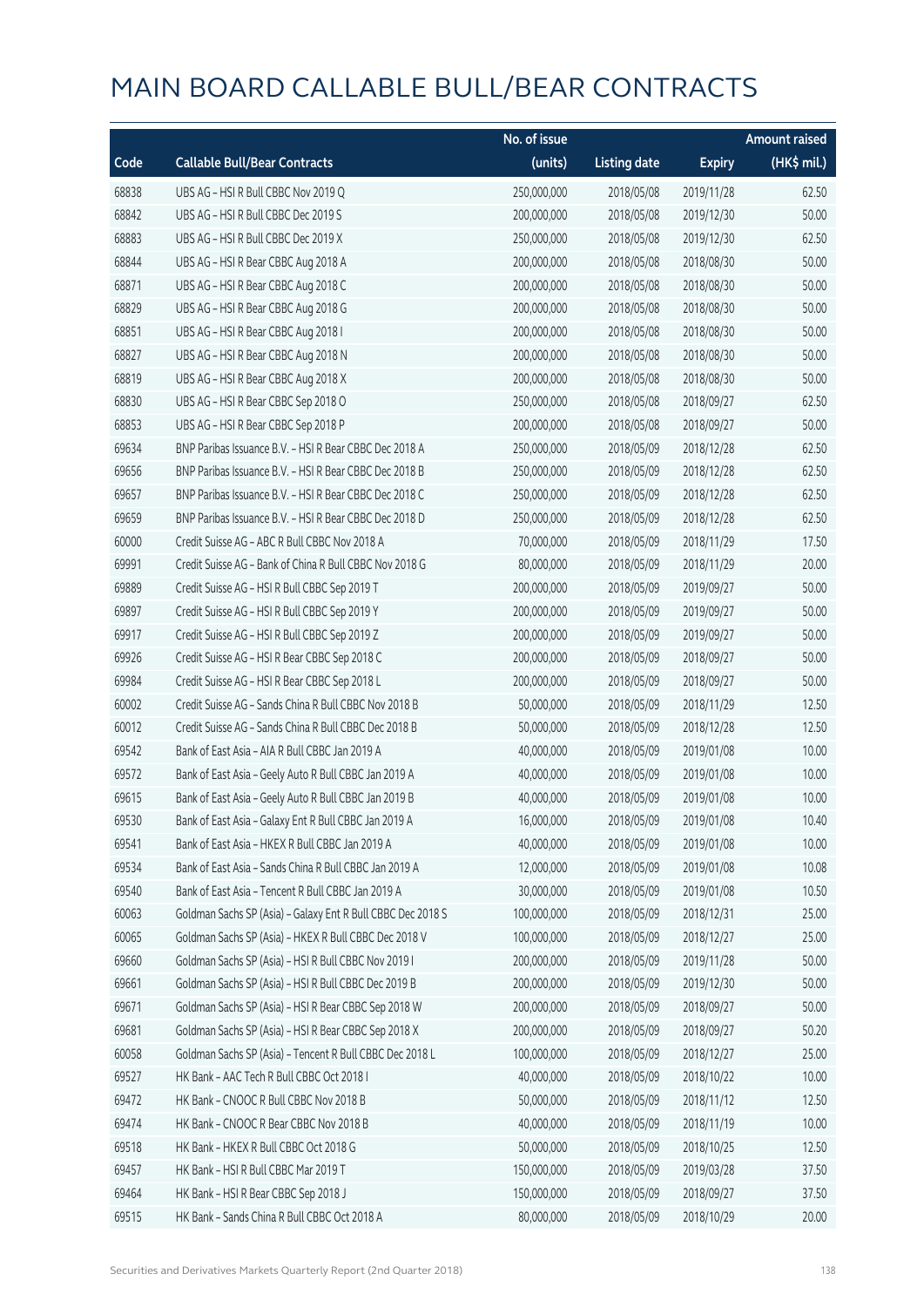|       |                                                          | No. of issue |                     |               | Amount raised         |
|-------|----------------------------------------------------------|--------------|---------------------|---------------|-----------------------|
| Code  | <b>Callable Bull/Bear Contracts</b>                      | (units)      | <b>Listing date</b> | <b>Expiry</b> | $(HK\frac{1}{2}mil.)$ |
| 69496 | HK Bank - Sands China R Bear CBBC Oct 2018 B             | 40,000,000   | 2018/05/09          | 2018/10/22    | 10.00                 |
| 69528 | HK Bank - Sunny Optical R Bull CBBC Oct 2018 B           | 40,000,000   | 2018/05/09          | 2018/10/02    | 10.00                 |
| 69514 | HK Bank - Tencent R Bull CBBC Oct 2018 X                 | 60,000,000   | 2018/05/09          | 2018/10/02    | 15.00                 |
| 60083 | J P Morgan SP BV - HSBC R Bull CBBC Sep 2018 C           | 100,000,000  | 2018/05/09          | 2018/09/14    | 25.00                 |
| 60067 | J P Morgan SP BV - HSI R Bull CBBC Nov 2019 P            | 200,000,000  | 2018/05/09          | 2019/11/28    | 50.00                 |
| 60066 | J P Morgan SP BV - HSI R Bull CBBC Dec 2019 U            | 200,000,000  | 2018/05/09          | 2019/12/30    | 50.00                 |
| 60093 | J P Morgan SP BV - HSI R Bear CBBC Aug 2018 K            | 200,000,000  | 2018/05/09          | 2018/08/30    | 50.00                 |
| 60073 | JP Morgan SP BV - Tencent R Bull CBBC Aug 2018 L         | 50,000,000   | 2018/05/09          | 2018/08/17    | 12.50                 |
| 60076 | J P Morgan SP BV - Tencent R Bear CBBC Aug 2018 J        | 50,000,000   | 2018/05/09          | 2018/08/17    | 12.50                 |
| 69885 | Macquarie Bank Ltd. - Sands China R Bull CBBC Nov 2018 A | 6,000,000    | 2018/05/09          | 2018/11/29    | 10.47                 |
| 69886 | Macquarie Bank Ltd. - Sands China R Bull CBBC Nov 2018 B | 8,000,000    | 2018/05/09          | 2018/11/29    | 11.54                 |
| 69844 | Macquarie Bank Ltd. - Sands China R Bear CBBC Nov 2018 A | 5,000,000    | 2018/05/09          | 2018/11/29    | 10.85                 |
| 69845 | Macquarie Bank Ltd. - Sands China R Bear CBBC Nov 2018 B | 6,500,000    | 2018/05/09          | 2018/11/29    | 10.69                 |
| 69752 | SG Issuer - Galaxy Ent R Bear CBBC Oct 2018 E            | 80,000,000   | 2018/05/09          | 2018/10/30    | 20.00                 |
| 69685 | SG Issuer - HSI R Bull CBBC Oct 2019 N                   | 200,000,000  | 2018/05/09          | 2019/10/30    | 50.00                 |
| 69695 | SG Issuer - HSI R Bull CBBC Dec 2019 Q                   | 200,000,000  | 2018/05/09          | 2019/12/30    | 50.00                 |
| 69828 | SG Issuer - HSI R Bear CBBC Sep 2018 B                   | 200,000,000  | 2018/05/09          | 2018/09/27    | 50.00                 |
| 69765 | SG Issuer - Ping An R Bull CBBC Dec 2018 Z               | 100,000,000  | 2018/05/09          | 2018/12/12    | 25.00                 |
| 69790 | SG Issuer - Ping An R Bear CBBC Sep 2018 E               | 100,000,000  | 2018/05/09          | 2018/09/28    | 25.00                 |
| 69815 | SG Issuer - Tencent R Bull CBBC Aug 2018 M               | 80,000,000   | 2018/05/09          | 2018/08/08    | 20.00                 |
| 69822 | SG Issuer - Tencent R Bull CBBC Aug 2018 O               | 80,000,000   | 2018/05/09          | 2018/08/09    | 20.00                 |
| 69771 | SG Issuer - Tencent R Bear CBBC Aug 2018 T               | 80,000,000   | 2018/05/09          | 2018/08/31    | 20.00                 |
| 60038 | UBS AG - AAC Tech R Bull CBBC Nov 2018 A                 | 40,000,000   | 2018/05/09          | 2018/11/19    | 10.00                 |
| 60039 | UBS AG - AAC Tech R Bear CBBC Oct 2018 A                 | 40,000,000   | 2018/05/09          | 2018/10/22    | 10.00                 |
| 60021 | UBS AG - ABC R Bull CBBC Nov 2018 A                      | 40,000,000   | 2018/05/09          | 2018/11/19    | 10.00                 |
| 60030 | UBS AG - China Life R Bull CBBC Sep 2018 N               | 40,000,000   | 2018/05/09          | 2018/09/17    | 10.00                 |
| 60028 | UBS AG - HKEX R Bull CBBC Oct 2018 I                     | 40,000,000   | 2018/05/09          | 2018/10/22    | 10.00                 |
| 60019 | UBS AG - HSI R Bull CBBC Oct 2019 Y                      | 200,000,000  | 2018/05/09          | 2019/10/30    | 50.00                 |
| 60014 | UBS AG - HSI R Bull CBBC Nov 2019 F                      | 250,000,000  | 2018/05/09          | 2019/11/28    | 62.50                 |
| 60015 | UBS AG - HSI R Bull CBBC Nov 2019 M                      | 200,000,000  | 2018/05/09          | 2019/11/28    | 50.00                 |
| 60013 | UBS AG - HSI R Bull CBBC Nov 2019 V                      | 200,000,000  | 2018/05/09          | 2019/11/28    | 50.00                 |
| 60031 | UBS AG - HSI R Bear CBBC Sep 2018 Q                      | 250,000,000  | 2018/05/09          | 2018/09/27    | 62.50                 |
| 60032 | UBS AG - HSI R Bear CBBC Sep 2018 R                      | 250,000,000  | 2018/05/09          | 2018/09/27    | 62.50                 |
| 60034 | UBS AG - HSI R Bear CBBC Sep 2018 S                      | 200,000,000  | 2018/05/09          | 2018/09/27    | 50.00                 |
| 60029 | UBS AG - Petrochina R Bull CBBC Dec 2018 B               | 60,000,000   | 2018/05/09          | 2018/12/03    | 15.00                 |
| 60025 | UBS AG - Sands China R Bull CBBC Nov 2018 A              | 60,000,000   | 2018/05/09          | 2018/11/26    | 15.00                 |
| 60026 | UBS AG - Sands China R Bull CBBC Dec 2018 A              | 60,000,000   | 2018/05/09          | 2018/12/10    | 15.00                 |
| 69453 | Bank Vontobel - HSI R Bull CBBC Dec 2018 O               | 100,000,000  | 2018/05/09          | 2018/12/28    | 25.50                 |
| 69456 | Bank Vontobel - HSI R Bull CBBC Dec 2018 P               | 100,000,000  | 2018/05/09          | 2018/12/28    | 25.00                 |
| 69529 | Bank Vontobel - HSI R Bear CBBC Nov 2018 B               | 100,000,000  | 2018/05/09          | 2018/11/29    | 25.30                 |
| 60145 | BNP Paribas Issuance B.V. - HSI R Bull CBBC Dec 2019 D   | 250,000,000  | 2018/05/10          | 2019/12/30    | 62.50                 |
| 60139 | BNP Paribas Issuance B.V. - HSI R Bull CBBC Dec 2019 Z   | 250,000,000  | 2018/05/10          | 2019/12/30    | 62.50                 |
| 60436 | Credit Suisse AG - ABC R Bull CBBC Dec 2018 A            | 70,000,000   | 2018/05/10          | 2018/12/28    | 17.50                 |
| 60419 | Credit Suisse AG - HSI R Bull CBBC Oct 2019 R            | 200,000,000  | 2018/05/10          | 2019/10/30    | 50.00                 |
| 60426 | Credit Suisse AG - HSI R Bull CBBC Oct 2019 S            | 200,000,000  | 2018/05/10          | 2019/10/30    | 50.00                 |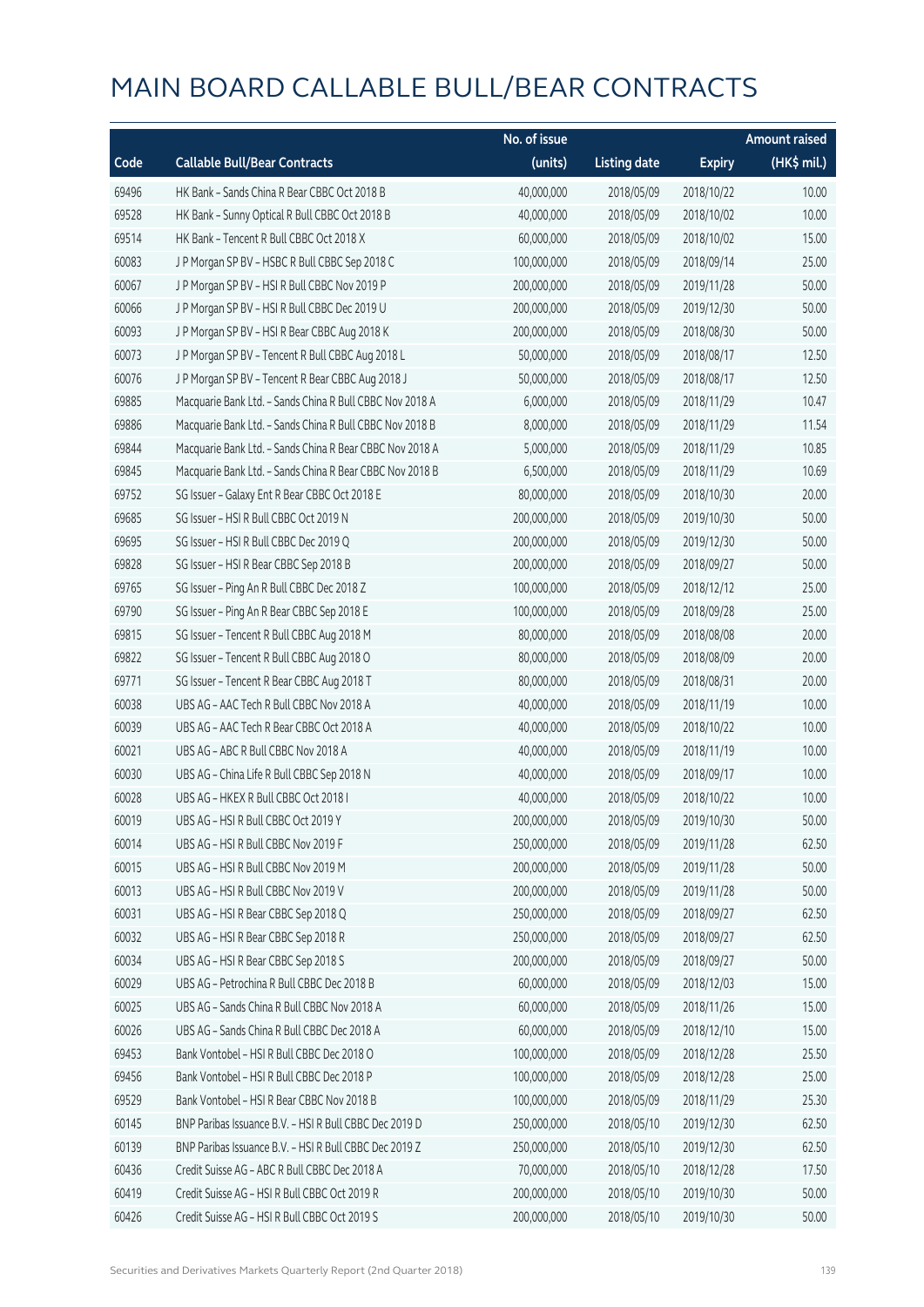|       |                                                               | No. of issue |                     |               | <b>Amount raised</b> |
|-------|---------------------------------------------------------------|--------------|---------------------|---------------|----------------------|
| Code  | <b>Callable Bull/Bear Contracts</b>                           | (units)      | <b>Listing date</b> | <b>Expiry</b> | (HK\$ mil.)          |
| 60414 | Credit Suisse AG - HSI R Bull CBBC Nov 2019 O                 | 200,000,000  | 2018/05/10          | 2019/11/28    | 50.00                |
| 60417 | Credit Suisse AG - HSI R Bull CBBC Nov 2019 P                 | 200,000,000  | 2018/05/10          | 2019/11/28    | 50.00                |
| 60437 | Credit Suisse AG - HSI R Bear CBBC Aug 2018 R                 | 200,000,000  | 2018/05/10          | 2018/08/30    | 50.00                |
| 60443 | Credit Suisse AG - HSI R Bear CBBC Aug 2018 U                 | 200,000,000  | 2018/05/10          | 2018/08/30    | 50.00                |
| 60438 | Credit Suisse AG - HSI R Bear CBBC Sep 2018 S                 | 200,000,000  | 2018/05/10          | 2018/09/27    | 50.00                |
| 60447 | Credit Suisse AG - HSI R Bear CBBC Sep 2018 T                 | 200,000,000  | 2018/05/10          | 2018/09/27    | 50.00                |
| 60435 | Credit Suisse AG - Ping An R Bull CBBC Nov 2018 V             | 80,000,000   | 2018/05/10          | 2018/11/29    | 20.00                |
| 60432 | Credit Suisse AG - Tencent R Bull CBBC Dec 2018 K             | 50,000,000   | 2018/05/10          | 2018/12/07    | 12.50                |
| 60516 | Goldman Sachs SP (Asia) - AIA R Bull CBBC Dec 2018 M          | 100,000,000  | 2018/05/10          | 2018/12/31    | 25.00                |
| 60511 | Goldman Sachs SP (Asia) - CSOP A50 ETF R Bull CBBC Dec 2018 A | 100,000,000  | 2018/05/10          | 2018/12/20    | 25.00                |
| 60149 | Goldman Sachs SP (Asia) - HSI R Bull CBBC Oct 2019 W          | 200,000,000  | 2018/05/10          | 2019/10/30    | 50.00                |
| 60156 | Goldman Sachs SP (Asia) - HSI R Bull CBBC Oct 2019 X          | 200,000,000  | 2018/05/10          | 2019/10/30    | 50.00                |
| 60160 | Goldman Sachs SP (Asia) - HSI R Bull CBBC Oct 2019 Y          | 200,000,000  | 2018/05/10          | 2019/10/30    | 50.00                |
| 60294 | Goldman Sachs SP (Asia) - HSI R Bear CBBC Sep 2018 Y          | 200,000,000  | 2018/05/10          | 2018/09/27    | 50.20                |
| 60313 | Goldman Sachs SP (Asia) - HSI R Bear CBBC Sep 2018 Z          | 200,000,000  | 2018/05/10          | 2018/09/27    | 50.20                |
| 60518 | Goldman Sachs SP (Asia) - Ping An R Bear CBBC Dec 2018 C      | 80,000,000   | 2018/05/10          | 2018/12/20    | 20.00                |
| 60169 | Goldman Sachs SP (Asia) - Tencent R Bull CBBC Dec 2018 B      | 100,000,000  | 2018/05/10          | 2018/12/20    | 25.00                |
| 60171 | Goldman Sachs SP (Asia) - Tencent R Bull CBBC Dec 2018 M      | 100,000,000  | 2018/05/10          | 2018/12/31    | 25.00                |
| 60258 | HK Bank - CSOP A50 ETF R Bull CBBC Oct 2018 P                 | 50,000,000   | 2018/05/10          | 2018/10/15    | 12.50                |
| 60223 | HK Bank - CSOP A50 ETF R Bull CBBC Nov 2018 B                 | 50,000,000   | 2018/05/10          | 2018/11/05    | 12.50                |
| 60195 | HK Bank - Geely Auto R Bull CBBC Oct 2018 E                   | 40,000,000   | 2018/05/10          | 2018/10/08    | 10.00                |
| 60131 | HK Bank - HSI R Bull CBBC Mar 2019 U                          | 150,000,000  | 2018/05/10          | 2019/03/28    | 37.50                |
| 60179 | HK Bank - HSI R Bear CBBC Sep 2018 K                          | 100,000,000  | 2018/05/10          | 2018/09/27    | 25.00                |
| 60132 | HK Bank - Ping An R Bull CBBC Oct 2018 X                      | 100,000,000  | 2018/05/10          | 2018/10/22    | 25.00                |
| 60277 | HK Bank - Sands China R Bull CBBC Nov 2018 C                  | 80,000,000   | 2018/05/10          | 2018/11/26    | 20.00                |
| 60189 | HK Bank - Sunny Optical R Bull CBBC Oct 2018 C                | 40,000,000   | 2018/05/10          | 2018/10/15    | 10.00                |
| 60129 | HK Bank - Tencent R Bull CBBC Oct 2018 Y                      | 60,000,000   | 2018/05/10          | 2018/10/04    | 15.00                |
| 60183 | HK Bank - Tencent R Bull CBBC Oct 2018 Z                      | 60,000,000   | 2018/05/10          | 2018/10/08    | 15.00                |
| 60469 | J P Morgan SP BV - HSI R Bull CBBC Oct 2019 N                 | 200,000,000  | 2018/05/10          | 2019/10/30    | 50.00                |
| 60467 | J P Morgan SP BV - HSI R Bull CBBC Nov 2019 R                 | 200,000,000  | 2018/05/10          | 2019/11/28    | 50.00                |
| 60455 | J P Morgan SP BV - HSI R Bull CBBC Dec 2019 W                 | 200,000,000  | 2018/05/10          | 2019/12/30    | 50.00                |
| 60470 | J P Morgan SP BV - HSI R Bull CBBC Dec 2019 Y                 | 200,000,000  | 2018/05/10          | 2019/12/30    | 50.00                |
| 60488 | J P Morgan SP BV - HSI R Bear CBBC Oct 2019 A                 | 200,000,000  | 2018/05/10          | 2019/10/30    | 50.00                |
| 60484 | J P Morgan SP BV - HSI R Bear CBBC Nov 2019 A                 | 200,000,000  | 2018/05/10          | 2019/11/28    | 50.00                |
| 60471 | J P Morgan SP BV - HSI R Bear CBBC Dec 2019 A                 | 200,000,000  | 2018/05/10          | 2019/12/30    | 50.00                |
| 60510 | J P Morgan SP BV - Tencent R Bear CBBC Aug 2018 K             | 50,000,000   | 2018/05/10          | 2018/08/17    | 12.50                |
| 60361 | SG Issuer - CSOP A50 ETF R Bull CBBC Sep 2018 N               | 40,000,000   | 2018/05/10          | 2018/09/27    | 10.00                |
| 60362 | SG Issuer - CSOP A50 ETF R Bull CBBC Oct 2018 L               | 40,000,000   | 2018/05/10          | 2018/10/19    | 10.00                |
| 60347 | SG Issuer - HKEX R Bull CBBC Sep 2018 P                       | 50,000,000   | 2018/05/10          | 2018/09/20    | 12.50                |
| 60320 | SG Issuer - HSI R Bull CBBC Oct 2019 Q                        | 200,000,000  | 2018/05/10          | 2019/10/30    | 50.00                |
| 60324 | SG Issuer - HSI R Bull CBBC Oct 2019 U                        | 200,000,000  | 2018/05/10          | 2019/10/30    | 50.00                |
| 60333 | SG Issuer - HSI R Bull CBBC Nov 2019 N                        | 200,000,000  | 2018/05/10          | 2019/11/28    | 50.00                |
| 60327 | SG Issuer - HSI R Bull CBBC Nov 2019 U                        | 200,000,000  | 2018/05/10          | 2019/11/28    | 50.00                |
| 60364 | SG Issuer - HSI R Bear CBBC Sep 2018 Z                        | 200,000,000  | 2018/05/10          | 2018/09/27    | 50.00                |
| 60367 | SG Issuer - HSI R Bear CBBC Oct 2018 R                        | 200,000,000  | 2018/05/10          | 2018/10/30    | 50.00                |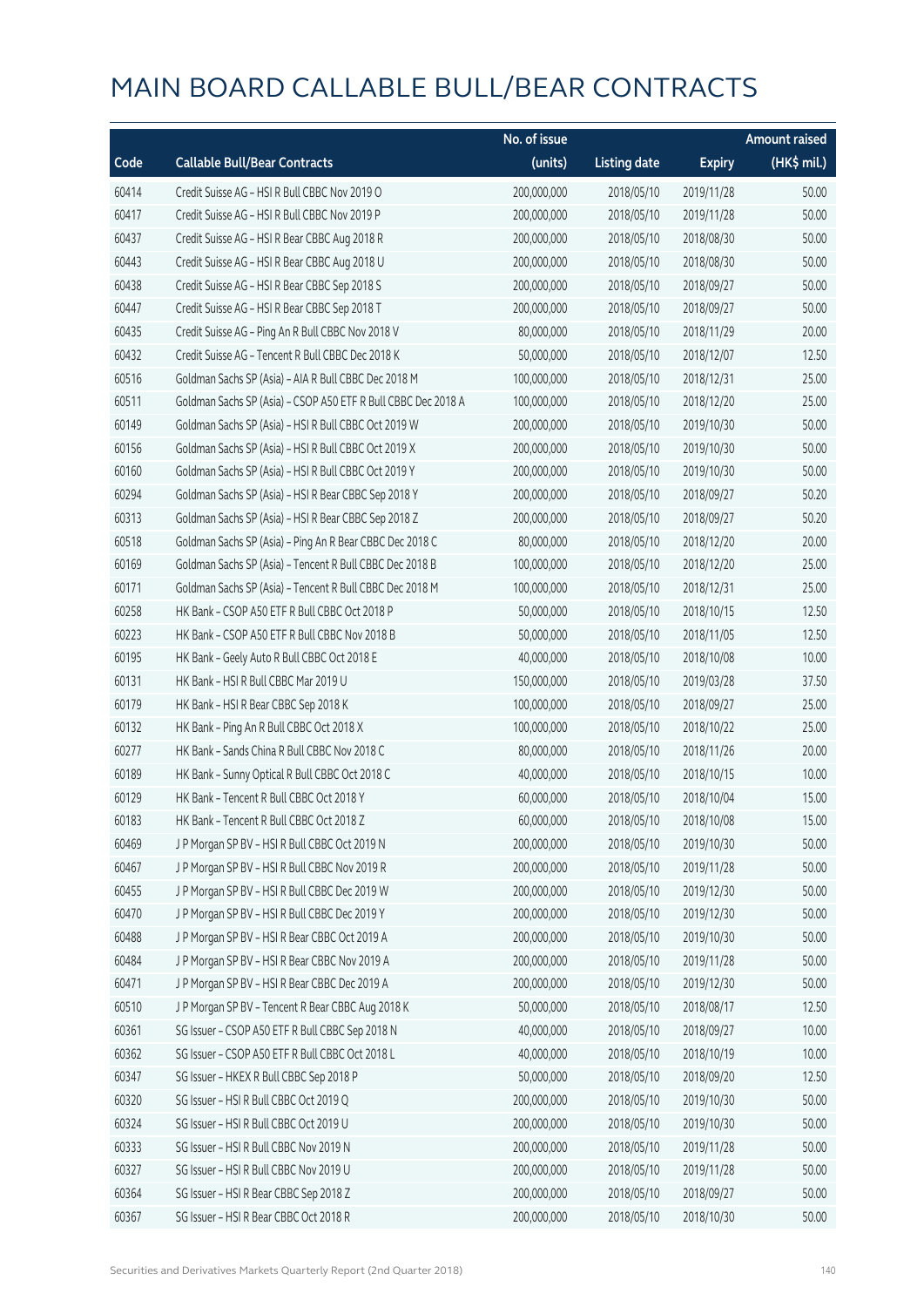|       |                                                              | No. of issue |                     |               | <b>Amount raised</b> |
|-------|--------------------------------------------------------------|--------------|---------------------|---------------|----------------------|
| Code  | <b>Callable Bull/Bear Contracts</b>                          | (units)      | <b>Listing date</b> | <b>Expiry</b> | (HK\$ mil.)          |
| 60372 | SG Issuer - HSI R Bear CBBC Nov 2018 W                       | 200,000,000  | 2018/05/10          | 2018/11/29    | 50.00                |
| 60384 | SG Issuer - HSI R Bear CBBC Dec 2018 Y                       | 200,000,000  | 2018/05/10          | 2018/12/28    | 50.00                |
| 60349 | SG Issuer - Ping An R Bull CBBC Oct 2018 M                   | 100,000,000  | 2018/05/10          | 2018/10/26    | 25.00                |
| 60351 | SG Issuer - Ping An R Bull CBBC Oct 2018 N                   | 100,000,000  | 2018/05/10          | 2018/10/29    | 25.00                |
| 60353 | SG Issuer - Tencent R Bull CBBC Aug 2018 S                   | 80,000,000   | 2018/05/10          | 2018/08/09    | 20.00                |
| 60354 | SG Issuer - Tencent R Bull CBBC Aug 2018 X                   | 80,000,000   | 2018/05/10          | 2018/08/09    | 20.00                |
| 60355 | SG Issuer - Tencent R Bull CBBC Sep 2018 V                   | 80,000,000   | 2018/05/10          | 2018/09/19    | 20.00                |
| 60363 | SG Issuer - Tencent R Bear CBBC Aug 2018 U                   | 80,000,000   | 2018/05/10          | 2018/08/29    | 20.00                |
| 60400 | UBS AG - CSOP A50 ETF R Bull CBBC Nov 2018 B                 | 50,000,000   | 2018/05/10          | 2018/11/12    | 12.50                |
| 60412 | UBS AG - Geely Auto R Bull CBBC Aug 2018 C                   | 40,000,000   | 2018/05/10          | 2018/08/27    | 12.40                |
| 60399 | UBS AG - HSI R Bull CBBC Oct 2019 Q                          | 250,000,000  | 2018/05/10          | 2019/10/30    | 62.50                |
| 60388 | UBS AG - HSI R Bull CBBC Oct 2019 Z                          | 200,000,000  | 2018/05/10          | 2019/10/30    | 50.00                |
| 60386 | UBS AG - HSI R Bull CBBC Nov 2019 B                          | 250,000,000  | 2018/05/10          | 2019/11/28    | 62.50                |
| 60397 | UBS AG - HSI R Bull CBBC Nov 2019 L                          | 250,000,000  | 2018/05/10          | 2019/11/28    | 62.50                |
| 60394 | UBS AG - HSI R Bull CBBC Dec 2019 Y                          | 250,000,000  | 2018/05/10          | 2019/12/30    | 62.50                |
| 60404 | UBS AG - HSI R Bear CBBC Aug 2018 F                          | 250,000,000  | 2018/05/10          | 2018/08/30    | 62.50                |
| 60406 | UBS AG - HSI R Bear CBBC Aug 2018 H                          | 250,000,000  | 2018/05/10          | 2018/08/30    | 62.50                |
| 60405 | UBS AG - HSI R Bear CBBC Aug 2018 K                          | 250,000,000  | 2018/05/10          | 2018/08/30    | 62.50                |
| 60401 | UBS AG - Tencent R Bull CBBC Sep 2018 K                      | 30,000,000   | 2018/05/10          | 2018/09/03    | 10.20                |
| 60403 | UBS AG - Tencent R Bull CBBC Sep 2018 L                      | 30,000,000   | 2018/05/10          | 2018/09/05    | 10.20                |
| 60097 | Bank Vontobel - HSI R Bull CBBC Dec 2018 Q                   | 100,000,000  | 2018/05/10          | 2018/12/28    | 25.40                |
| 60120 | Bank Vontobel - HSI R Bull CBBC Dec 2018 R                   | 100,000,000  | 2018/05/10          | 2018/12/28    | 25.20                |
| 60101 | Bank Vontobel - Tencent R Bull CBBC Dec 2018 B               | 40,000,000   | 2018/05/10          | 2018/12/04    | 10.24                |
| 60548 | BOCI Asia Ltd. - Tencent R Bull CBBC Aug 2018 A              | 40,000,000   | 2018/05/11          | 2018/08/31    | 17.52                |
| 60552 | BOCI Asia Ltd. - Tencent R Bear CBBC Aug 2018 A              | 40,000,000   | 2018/05/11          | 2018/08/24    | 15.20                |
| 60556 | BNP Paribas Issuance B.V. - CSOP A50 ETF R Bull CBBC Nov 18D | 60,000,000   | 2018/05/11          | 2018/11/29    | 15.00                |
| 60563 | BNP Paribas Issuance B.V. - CSOP A50 ETF R Bull CBBC Nov 18E | 60,000,000   | 2018/05/11          | 2018/11/29    | 15.00                |
| 60527 | BNP Paribas Issuance B.V. - HSLR Bull CBBC Dec 2019 F        | 250,000,000  | 2018/05/11          | 2019/12/30    | 62.50                |
| 60565 | BNP Paribas Issuance B.V. - HSI R Bull CBBC Dec 2019 R       | 250,000,000  | 2018/05/11          | 2019/12/30    | 62.50                |
| 60528 | BNP Paribas Issuance B.V. - HSI R Bear CBBC Dec 2018 E       | 250,000,000  | 2018/05/11          | 2018/12/28    | 62.50                |
| 60529 | BNP Paribas Issuance B.V. - HSI R Bear CBBC Dec 2018 F       | 250,000,000  | 2018/05/11          | 2018/12/28    | 62.50                |
| 60716 | Credit Suisse AG - CSOP A50 ETF R Bull CBBC Nov 2018 D       | 50,000,000   | 2018/05/11          | 2018/11/29    | 12.50                |
| 60666 | Credit Suisse AG - HSBC R Bull CBBC Dec 2018 G               | 80,000,000   | 2018/05/11          | 2018/12/19    | 20.00                |
| 60648 | Credit Suisse AG - HSI R Bull CBBC Sep 2019 E                | 200,000,000  | 2018/05/11          | 2019/09/27    | 50.00                |
| 60651 | Credit Suisse AG - HSI R Bull CBBC Oct 2019 T                | 200,000,000  | 2018/05/11          | 2019/10/30    | 50.00                |
| 60653 | Credit Suisse AG - HSI R Bull CBBC Oct 2019 U                | 200,000,000  | 2018/05/11          | 2019/10/30    | 50.00                |
| 60671 | Credit Suisse AG - HSI R Bull CBBC Nov 2019 Q                | 200,000,000  | 2018/05/11          | 2019/11/28    | 50.00                |
| 60673 | Credit Suisse AG - HSI R Bear CBBC Aug 2018 V                | 200,000,000  | 2018/05/11          | 2018/08/30    | 50.00                |
| 60675 | Credit Suisse AG - HSI R Bear CBBC Aug 2018 Z                | 200,000,000  | 2018/05/11          | 2018/08/30    | 50.00                |
| 60680 | Credit Suisse AG - HSI R Bear CBBC Sep 2018 J                | 200,000,000  | 2018/05/11          | 2018/09/27    | 50.00                |
| 60656 | Credit Suisse AG - Ping An R Bull CBBC Dec 2018 O            | 80,000,000   | 2018/05/11          | 2018/12/21    | 20.00                |
| 60663 | Credit Suisse AG - Ping An R Bull CBBC Dec 2018 P            | 80,000,000   | 2018/05/11          | 2018/12/20    | 20.00                |
| 60664 | Credit Suisse AG - Tencent R Bull CBBC Nov 2018 Y            | 50,000,000   | 2018/05/11          | 2018/11/29    | 12.50                |
| 60683 | Credit Suisse AG - Tencent R Bear CBBC Nov 2018 F            | 50,000,000   | 2018/05/11          | 2018/11/29    | 12.50                |
| 60848 | Goldman Sachs SP (Asia) - HSBC R Bull CBBC Dec 2018 O        | 100,000,000  | 2018/05/11          | 2018/12/20    | 25.00                |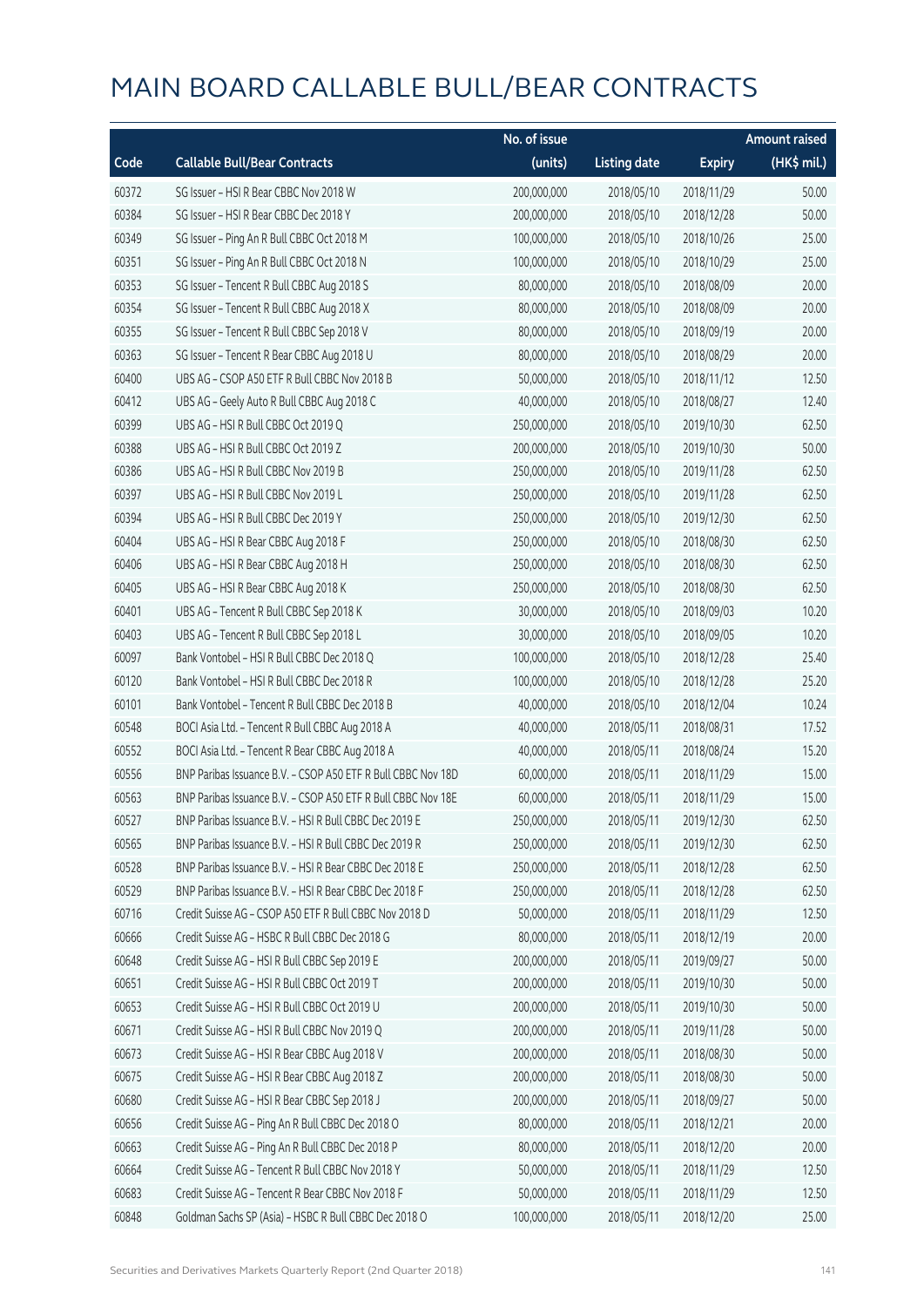|       |                                                          | No. of issue |                     |               | <b>Amount raised</b>  |
|-------|----------------------------------------------------------|--------------|---------------------|---------------|-----------------------|
| Code  | <b>Callable Bull/Bear Contracts</b>                      | (units)      | <b>Listing date</b> | <b>Expiry</b> | $(HK\frac{1}{2}mil.)$ |
| 60726 | Goldman Sachs SP (Asia) - HSI R Bull CBBC Oct 2019 U     | 200,000,000  | 2018/05/11          | 2019/10/30    | 50.00                 |
| 60547 | Goldman Sachs SP (Asia) - HSI R Bull CBBC Oct 2019 Z     | 200,000,000  | 2018/05/11          | 2019/10/30    | 50.00                 |
| 60545 | Goldman Sachs SP (Asia) - HSI R Bull CBBC Nov 2019 J     | 200,000,000  | 2018/05/11          | 2019/11/28    | 50.00                 |
| 60723 | Goldman Sachs SP (Asia) - HSI R Bear CBBC Sep 2018 A     | 200,000,000  | 2018/05/11          | 2018/09/27    | 50.00                 |
| 60725 | Goldman Sachs SP (Asia) - HSI R Bear CBBC Sep 2018 B     | 200,000,000  | 2018/05/11          | 2018/09/27    | 50.00                 |
| 60722 | Goldman Sachs SP (Asia) - HSI R Bear CBBC Sep 2018 K     | 200,000,000  | 2018/05/11          | 2018/09/27    | 50.00                 |
| 60847 | Goldman Sachs SP (Asia) - ICBC R Bull CBBC Feb 2019 F    | 100,000,000  | 2018/05/11          | 2019/02/28    | 25.00                 |
| 60572 | Goldman Sachs SP (Asia) - Tencent R Bull CBBC Dec 2018 N | 100,000,000  | 2018/05/11          | 2018/12/20    | 25.00                 |
| 60842 | Goldman Sachs SP (Asia) - Tencent R Bear CBBC Dec 2018 M | 80,000,000   | 2018/05/11          | 2018/12/20    | 20.00                 |
| 60538 | HK Bank - HKEX R Bull CBBC Oct 2018 H                    | 50,000,000   | 2018/05/11          | 2018/10/29    | 12.50                 |
| 60532 | HK Bank - HSI R Bull CBBC Mar 2019 V                     | 150,000,000  | 2018/05/11          | 2019/03/28    | 37.50                 |
| 60543 | HK Bank - HSI R Bear CBBC Sep 2018 L                     | 150,000,000  | 2018/05/11          | 2018/09/27    | 37.50                 |
| 60544 | HK Bank - Sands China R Bull CBBC Dec 2018 A             | 80,000,000   | 2018/05/11          | 2018/12/31    | 20.00                 |
| 60542 | HK Bank - Tencent R Bull CBBC Oct 2018 A                 | 60,000,000   | 2018/05/11          | 2018/10/11    | 15.00                 |
| 60729 | J P Morgan SP BV - HSI R Bull CBBC Nov 2019 A            | 200,000,000  | 2018/05/11          | 2019/11/28    | 50.00                 |
| 60728 | J P Morgan SP BV - HSI R Bull CBBC Dec 2019 F            | 200,000,000  | 2018/05/11          | 2019/12/30    | 50.00                 |
| 60727 | J P Morgan SP BV - HSI R Bull CBBC Dec 2019 N            | 200,000,000  | 2018/05/11          | 2019/12/30    | 50.00                 |
| 60742 | J P Morgan SP BV - HSI R Bear CBBC Aug 2018 Q            | 200,000,000  | 2018/05/11          | 2018/08/30    | 50.00                 |
| 60756 | J P Morgan SP BV - HSI R Bear CBBC Aug 2018 S            | 200,000,000  | 2018/05/11          | 2018/08/30    | 50.00                 |
| 60758 | J P Morgan SP BV - HSI R Bear CBBC Sep 2018 O            | 200,000,000  | 2018/05/11          | 2018/09/27    | 50.00                 |
| 60769 | J P Morgan SP BV - HSI R Bear CBBC Sep 2018 P            | 200,000,000  | 2018/05/11          | 2018/09/27    | 50.00                 |
| 60735 | J P Morgan SP BV - Ping An R Bull CBBC Sep 2018 C        | 100,000,000  | 2018/05/11          | 2018/09/14    | 25.00                 |
| 60730 | J P Morgan SP BV - Tencent R Bear CBBC Sep 2018 B        | 50,000,000   | 2018/05/11          | 2018/09/14    | 12.50                 |
| 60784 | SG Issuer - CC Bank R Bull CBBC Sep 2018 W               | 100,000,000  | 2018/05/11          | 2018/09/12    | 25.00                 |
| 60789 | SG Issuer - HKEX R Bear CBBC Sep 2018 I                  | 50,000,000   | 2018/05/11          | 2018/09/28    | 12.50                 |
| 60828 | SG Issuer - HSI R Bull CBBC Sep 2019 R                   | 200,000,000  | 2018/05/11          | 2019/09/27    | 50.00                 |
| 60836 | SG Issuer - HSI R Bull CBBC Sep 2019 S                   | 200,000,000  | 2018/05/11          | 2019/09/27    | 50.00                 |
| 60796 | SG Issuer - HSI R Bull CBBC Oct 2019 Y                   | 200,000,000  | 2018/05/11          | 2019/10/30    | 50.00                 |
| 60773 | SG Issuer - HSI R Bull CBBC Nov 2019 P                   | 200,000,000  | 2018/05/11          | 2019/11/28    | 50.00                 |
| 60776 | SG Issuer - HSI R Bull CBBC Dec 2019 T                   | 200,000,000  | 2018/05/11          | 2019/12/30    | 50.00                 |
| 60779 | SG Issuer - HSI R Bull CBBC Dec 2019 Y                   | 200,000,000  | 2018/05/11          | 2019/12/30    | 50.00                 |
| 60800 | SG Issuer - HSI R Bear CBBC Sep 2018 D                   | 200,000,000  | 2018/05/11          | 2018/09/27    | 50.00                 |
| 60803 | SG Issuer - HSI R Bear CBBC Oct 2018 B                   | 200,000,000  | 2018/05/11          | 2018/10/30    | 50.00                 |
| 60802 | SG Issuer - HSI R Bear CBBC Oct 2018 N                   | 200,000,000  | 2018/05/11          | 2018/10/30    | 50.00                 |
| 60809 | SG Issuer - HSI R Bear CBBC Nov 2018 D                   | 200,000,000  | 2018/05/11          | 2018/11/29    | 50.00                 |
| 60786 | SG Issuer - Tencent R Bull CBBC Aug 2018 A               | 80,000,000   | 2018/05/11          | 2018/08/30    | 20.00                 |
| 60790 | SG Issuer - Tencent R Bull CBBC Aug 2018 T               | 80,000,000   | 2018/05/11          | 2018/08/31    | 20.00                 |
| 60616 | UBS AG - HSBC R Bull CBBC Sep 2018 N                     | 50,000,000   | 2018/05/11          | 2018/09/03    | 12.50                 |
| 60636 | UBS AG - HSBC R Bull CBBC Sep 2018 O                     | 50,000,000   | 2018/05/11          | 2018/09/17    | 12.50                 |
| 60579 | UBS AG - HSI R Bull CBBC Oct 2019 F                      | 250,000,000  | 2018/05/11          | 2019/10/30    | 62.50                 |
| 60586 | UBS AG - HSI R Bull CBBC Dec 2019 Z                      | 250,000,000  | 2018/05/11          | 2019/12/30    | 62.50                 |
| 60587 | UBS AG - HSI R Bear CBBC Aug 2018 J                      | 200,000,000  | 2018/05/11          | 2018/08/30    | 50.00                 |
| 60640 | UBS AG - HSI R Bear CBBC Aug 2018 M                      | 200,000,000  | 2018/05/11          | 2018/08/30    | 50.00                 |
| 60589 | UBS AG - HSI R Bear CBBC Sep 2018 T                      | 250,000,000  | 2018/05/11          | 2018/09/27    | 62.50                 |
| 60610 | UBS AG - HSI R Bear CBBC Sep 2018 U                      | 250,000,000  | 2018/05/11          | 2018/09/27    | 62.50                 |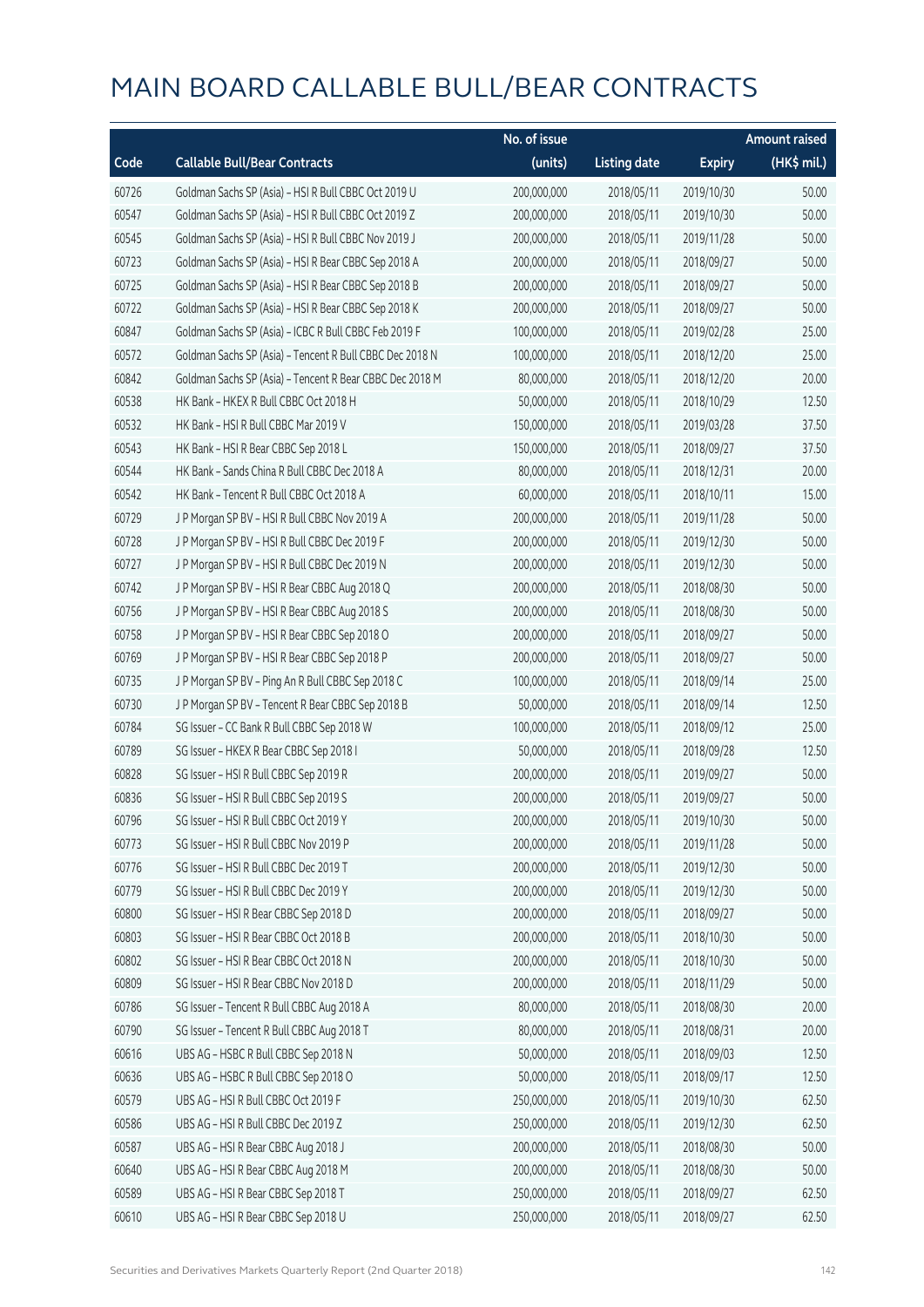|       |                                                               | No. of issue |                     |               | <b>Amount raised</b> |
|-------|---------------------------------------------------------------|--------------|---------------------|---------------|----------------------|
| Code  | <b>Callable Bull/Bear Contracts</b>                           | (units)      | <b>Listing date</b> | <b>Expiry</b> | (HK\$ mil.)          |
| 60642 | UBS AG - HSI R Bear CBBC Sep 2018 V                           | 250,000,000  | 2018/05/11          | 2018/09/27    | 62.50                |
| 60611 | UBS AG - Sands China R Bull CBBC Nov 2018 B                   | 60,000,000   | 2018/05/11          | 2018/11/19    | 15.00                |
| 60612 | UBS AG - Tencent R Bear CBBC Sep 2018 A                       | 30,000,000   | 2018/05/11          | 2018/09/03    | 10.20                |
| 60912 | BOCI Asia Ltd. - HKEX R Bull CBBC Sep 2018 A                  | 50,000,000   | 2018/05/14          | 2018/09/28    | 14.05                |
| 60914 | BOCI Asia Ltd. - HKEX R Bear CBBC Sep 2018 A                  | 50,000,000   | 2018/05/14          | 2018/09/21    | 13.95                |
| 60918 | BOCI Asia Ltd. - Ping An R Bull CBBC Sep 2018 A               | 40,000,000   | 2018/05/14          | 2018/09/28    | 29.36                |
| 60924 | BOCI Asia Ltd. - Ping An R Bear CBBC Sep 2018 A               | 40,000,000   | 2018/05/14          | 2018/09/21    | 33.56                |
| 60927 | BNP Paribas Issuance B.V. - HSI R Bull CBBC Dec 2019 F        | 250,000,000  | 2018/05/14          | 2019/12/30    | 62.50                |
| 60937 | BNP Paribas Issuance B.V. - HSI R Bear CBBC Dec 2018 G        | 250,000,000  | 2018/05/14          | 2018/12/28    | 62.50                |
| 60946 | BNP Paribas Issuance B.V. - HSI R Bear CBBC Dec 2018 H        | 250,000,000  | 2018/05/14          | 2018/12/28    | 62.50                |
| 60947 | BNP Paribas Issuance B.V. - HSI R Bear CBBC Dec 2018 I        | 250,000,000  | 2018/05/14          | 2018/12/28    | 62.50                |
| 61059 | BNP Paribas Issuance B.V. - HSI R Bear CBBC Dec 2018 J        | 250,000,000  | 2018/05/14          | 2018/12/28    | 62.50                |
| 61053 | BNP Paribas Issuance B.V. - Tencent R Bear CBBC Nov 2018 R    | 50,000,000   | 2018/05/14          | 2018/11/29    | 12.50                |
| 61027 | Credit Suisse AG - Geely Auto R Bull CBBC Dec 2018 H          | 40,000,000   | 2018/05/14          | 2018/12/28    | 10.00                |
| 61028 | Credit Suisse AG - Geely Auto R Bear CBBC Dec 2018 B          | 40,000,000   | 2018/05/14          | 2018/12/28    | 11.20                |
| 61024 | Credit Suisse AG - HSI R Bull CBBC Sep 2019 B                 | 200,000,000  | 2018/05/14          | 2019/09/27    | 50.00                |
| 61039 | Credit Suisse AG - HSI R Bull CBBC Oct 2019 V                 | 200,000,000  | 2018/05/14          | 2019/10/30    | 50.00                |
| 61017 | Credit Suisse AG - HSI R Bear CBBC Aug 2018 J                 | 200,000,000  | 2018/05/14          | 2018/08/30    | 50.00                |
| 61016 | Credit Suisse AG - HSI R Bear CBBC Sep 2018 I                 | 200,000,000  | 2018/05/14          | 2018/09/27    | 50.00                |
| 61015 | Credit Suisse AG - HSI R Bear CBBC Sep 2018 M                 | 200,000,000  | 2018/05/14          | 2018/09/27    | 50.00                |
| 61019 | Credit Suisse AG - Ping An R Bull CBBC Dec 2018 Q             | 80,000,000   | 2018/05/14          | 2018/12/27    | 20.00                |
| 61023 | Credit Suisse AG - Ping An R Bull CBBC Dec 2018 R             | 80,000,000   | 2018/05/14          | 2018/12/28    | 20.00                |
| 61029 | Credit Suisse AG - Tencent R Bull CBBC Nov 2018 A             | 50,000,000   | 2018/05/14          | 2018/11/29    | 12.50                |
| 61018 | Credit Suisse AG - Tencent R Bull CBBC Nov 2018 Z             | 50,000,000   | 2018/05/14          | 2018/11/23    | 12.50                |
| 61032 | Credit Suisse AG - Tencent R Bear CBBC Dec 2018 C             | 50,000,000   | 2018/05/14          | 2018/12/14    | 12.50                |
| 61041 | Credit Suisse AG - Tencent R Bear CBBC Dec 2018 D             | 50,000,000   | 2018/05/14          | 2018/12/21    | 12.50                |
| 61077 | Goldman Sachs SP (Asia) - CSOP A50 ETF R Bull CBBC Dec 2018 B | 100,000,000  | 2018/05/14          | 2018/12/03    | 25.00                |
| 60977 | Goldman Sachs SP (Asia) - HKEX R Bull CBBC Dec 2018 W         | 100,000,000  | 2018/05/14          | 2018/12/21    | 25.00                |
| 60955 | Goldman Sachs SP (Asia) - HSI R Bull CBBC Nov 2019 V          | 200,000,000  | 2018/05/14          | 2019/11/28    | 50.00                |
| 60956 | Goldman Sachs SP (Asia) - HSI R Bull CBBC Nov 2019 Z          | 200,000,000  | 2018/05/14          | 2019/11/28    | 50.00                |
| 60926 | Goldman Sachs SP (Asia) - HSI R Bear CBBC Aug 2018 R          | 200,000,000  | 2018/05/14          | 2018/08/30    | 50.00                |
| 60951 | Goldman Sachs SP (Asia) - HSI R Bear CBBC Oct 2018 X          | 200,000,000  | 2018/05/14          | 2018/10/30    | 50.20                |
| 60965 | Goldman Sachs SP (Asia) - Ping An R Bull CBBC Dec 2018 S      | 100,000,000  | 2018/05/14          | 2018/12/21    | 25.00                |
| 60970 | Goldman Sachs SP (Asia) - Ping An R Bull CBBC Dec 2018 T      | 100,000,000  | 2018/05/14          | 2018/12/21    | 25.00                |
| 60960 | Goldman Sachs SP (Asia) - Tencent R Bull CBBC Dec 2018 C      | 100,000,000  | 2018/05/14          | 2018/12/21    | 25.00                |
| 60963 | Goldman Sachs SP (Asia) - Tencent R Bull CBBC Dec 2018 F      | 100,000,000  | 2018/05/14          | 2018/12/21    | 25.00                |
| 61060 | Goldman Sachs SP (Asia) - Tencent R Bear CBBC Dec 2018 N      | 80,000,000   | 2018/05/14          | 2018/12/21    | 20.00                |
| 60886 | HK Bank - AAC Tech R Bull CBBC Nov 2018 B                     | 40,000,000   | 2018/05/14          | 2018/11/12    | 10.00                |
| 60892 | HK Bank - AAC Tech R Bull CBBC Dec 2018 A                     | 40,000,000   | 2018/05/14          | 2018/12/10    | 10.00                |
| 60875 | HK Bank - AIA R Bear CBBC Oct 2018 D                          | 40,000,000   | 2018/05/14          | 2018/10/15    | 10.00                |
| 60867 | HK Bank - A50 China R Bull CBBC Nov 2018 B                    | 50,000,000   | 2018/05/14          | 2018/11/26    | 12.50                |
| 60873 | HK Bank - A50 China R Bull CBBC Nov 2018 C                    | 50,000,000   | 2018/05/14          | 2018/11/12    | 12.50                |
| 60870 | HK Bank - A50 China R Bull CBBC Jan 2019 B                    | 50,000,000   | 2018/05/14          | 2019/01/21    | 12.50                |
| 60897 | HK Bank - HSI R Bull CBBC Mar 2019 W                          | 150,000,000  | 2018/05/14          | 2019/03/28    | 37.50                |
| 60903 | HK Bank - HSI R Bear CBBC Sep 2018 M                          | 150,000,000  | 2018/05/14          | 2018/09/27    | 37.50                |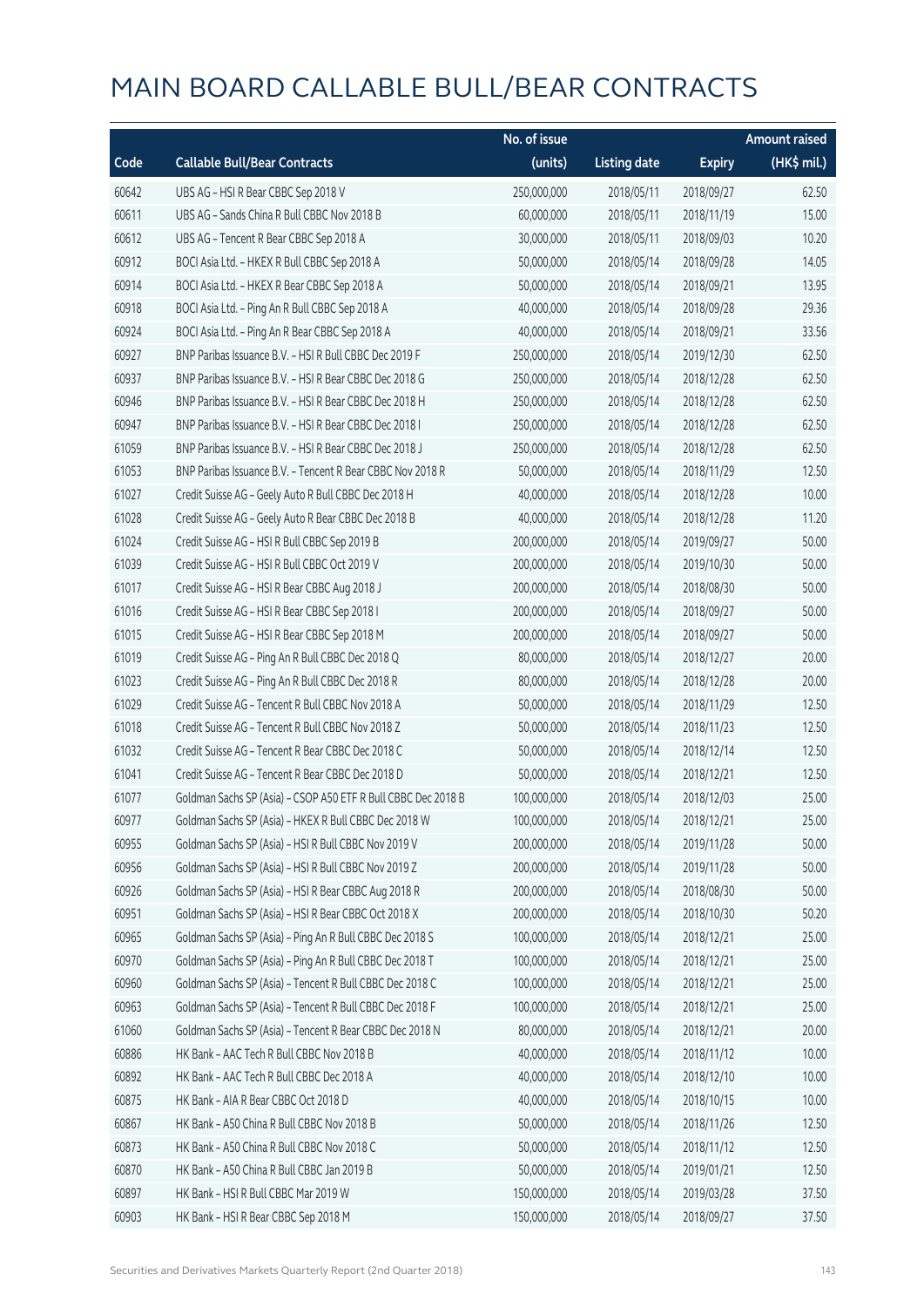|       |                                                            | No. of issue |                     |               | <b>Amount raised</b> |
|-------|------------------------------------------------------------|--------------|---------------------|---------------|----------------------|
| Code  | <b>Callable Bull/Bear Contracts</b>                        | (units)      | <b>Listing date</b> | <b>Expiry</b> | (HK\$ mil.)          |
| 60907 | HK Bank - Ping An R Bull CBBC Dec 2018 A                   | 100,000,000  | 2018/05/14          | 2018/12/10    | 25.00                |
| 60909 | HK Bank - Tencent R Bull CBBC Oct 2018 B                   | 60,000,000   | 2018/05/14          | 2018/10/15    | 15.00                |
| 61051 | J P Morgan SP BV - HSI R Bull CBBC Nov 2019 V              | 200,000,000  | 2018/05/14          | 2019/11/28    | 50.00                |
| 61044 | J P Morgan SP BV - HSI R Bull CBBC Dec 2019 J              | 200,000,000  | 2018/05/14          | 2019/12/30    | 50.00                |
| 61043 | J P Morgan SP BV - HSI R Bear CBBC Aug 2018 L              | 200,000,000  | 2018/05/14          | 2018/08/30    | 50.00                |
| 61042 | J P Morgan SP BV - HSI R Bear CBBC Aug 2018 X              | 200,000,000  | 2018/05/14          | 2018/08/30    | 50.00                |
| 61099 | SG Issuer - Geely Auto R Bull CBBC Sep 2018 K              | 40,000,000   | 2018/05/14          | 2018/09/28    | 10.00                |
| 61138 | SG Issuer - HSI R Bull CBBC Nov 2019 Q                     | 200,000,000  | 2018/05/14          | 2019/11/28    | 50.00                |
| 61127 | SG Issuer - HSI R Bull CBBC Nov 2019 R                     | 200,000,000  | 2018/05/14          | 2019/11/28    | 50.00                |
| 61141 | SG Issuer - HSI R Bull CBBC Dec 2019 B                     | 200,000,000  | 2018/05/14          | 2019/12/30    | 50.00                |
| 61092 | SG Issuer - HSI R Bear CBBC Oct 2018 U                     | 200,000,000  | 2018/05/14          | 2018/10/30    | 50.00                |
| 61093 | SG Issuer - HSI R Bear CBBC Oct 2018 W                     | 200,000,000  | 2018/05/14          | 2018/10/30    | 50.00                |
| 61098 | SG Issuer - HSI R Bear CBBC Dec 2018 Z                     | 200,000,000  | 2018/05/14          | 2018/12/28    | 50.00                |
| 61109 | SG Issuer - Ping An R Bull CBBC Oct 2018 I                 | 100,000,000  | 2018/05/14          | 2018/10/24    | 25.00                |
| 61106 | SG Issuer - Tencent R Bull CBBC Aug 2018 Q                 | 80,000,000   | 2018/05/14          | 2018/08/31    | 20.00                |
| 61111 | SG Issuer - Tencent R Bull CBBC Aug 2018 R                 | 80,000,000   | 2018/05/14          | 2018/08/30    | 20.00                |
| 61114 | SG Issuer - Tencent R Bull CBBC Sep 2018 X                 | 80,000,000   | 2018/05/14          | 2018/09/17    | 20.00                |
| 61150 | SG Issuer - Tencent R Bear CBBC Aug 2018 V                 | 80,000,000   | 2018/05/14          | 2018/08/30    | 20.00                |
| 60998 | UBS AG - A50 China R Bull CBBC Nov 2018 A                  | 50,000,000   | 2018/05/14          | 2018/11/05    | 12.50                |
| 60993 | UBS AG - HSI R Bull CBBC Nov 2019 C                        | 200,000,000  | 2018/05/14          | 2019/11/28    | 50.00                |
| 60995 | UBS AG - HSI R Bull CBBC Dec 2019 D                        | 250,000,000  | 2018/05/14          | 2019/12/30    | 62.50                |
| 60854 | UBS AG - HSI R Bear CBBC Aug 2018 T                        | 250,000,000  | 2018/05/14          | 2018/08/30    | 62.50                |
| 60855 | UBS AG - HSI R Bear CBBC Aug 2018 V                        | 200,000,000  | 2018/05/14          | 2018/08/30    | 50.00                |
| 60997 | UBS AG - Ping An R Bull CBBC Nov 2018 V                    | 80,000,000   | 2018/05/14          | 2018/11/19    | 20.00                |
| 60999 | UBS AG - Tencent R Bull CBBC Sep 2018 M                    | 30,000,000   | 2018/05/14          | 2018/09/10    | 10.20                |
| 61000 | UBS AG - Tencent R Bull CBBC Sep 2018 N                    | 30,000,000   | 2018/05/14          | 2018/09/19    | 10.20                |
| 61002 | UBS AG - Tencent R Bull CBBC Sep 2018 O                    | 30,000,000   | 2018/05/14          | 2018/09/17    | 10.20                |
| 61007 | Bank Vontobel - HSI R Bull CBBC Dec 2018 S                 | 100,000,000  | 2018/05/14          | 2018/12/28    | 25.50                |
| 61011 | Bank Vontobel - HSI R Bear CBBC Nov 2018 C                 | 100,000,000  | 2018/05/14          | 2018/11/29    | 25.40                |
| 61013 | Bank Vontobel - HSI R Bear CBBC Nov 2018 D                 | 100,000,000  | 2018/05/14          | 2018/11/29    | 25.10                |
| 61237 | BNP Paribas Issuance B.V. - HSI R Bull CBBC Dec 2019 G     | 250,000,000  | 2018/05/15          | 2019/12/30    | 62.50                |
| 61299 | BNP Paribas Issuance B.V. - HSI R Bull CBBC Dec 2019 H     | 250,000,000  | 2018/05/15          | 2019/12/30    | 62.50                |
| 61238 | BNP Paribas Issuance B.V. - Tencent R Bull CBBC Sep 2018 R | 50,000,000   | 2018/05/15          | 2018/09/27    | 12.50                |
| 61242 | BNP Paribas Issuance B.V. - Tencent R Bull CBBC Sep 2018 S | 50,000,000   | 2018/05/15          | 2018/09/27    | 12.50                |
| 61240 | BNP Paribas Issuance B.V. - Tencent R Bear CBBC Nov 2018 T | 50,000,000   | 2018/05/15          | 2018/11/29    | 12.50                |
| 61498 | Credit Suisse AG - CM Bank R Bull CBBC Jan 2019 D          | 70,000,000   | 2018/05/15          | 2019/01/30    | 17.50                |
| 61482 | Credit Suisse AG - Sinopec Corp R Bull CBBC Dec 2018 D     | 60,000,000   | 2018/05/15          | 2018/12/28    | 15.00                |
| 61486 | Credit Suisse AG - CPIC R Bull CBBC Jan 2019 A             | 50,000,000   | 2018/05/15          | 2019/01/30    | 12.50                |
| 61500 | Credit Suisse AG - CSOP A50 ETF R Bull CBBC Jan 2019 E     | 50,000,000   | 2018/05/15          | 2019/01/30    | 12.50                |
| 61520 | Credit Suisse AG - HSI R Bull CBBC Sep 2019 C              | 200,000,000  | 2018/05/15          | 2019/09/27    | 50.00                |
| 61525 | Credit Suisse AG - HSI R Bull CBBC Sep 2019 D              | 200,000,000  | 2018/05/15          | 2019/09/27    | 50.00                |
| 61516 | Credit Suisse AG - HSI R Bull CBBC Oct 2019 W              | 200,000,000  | 2018/05/15          | 2019/10/30    | 50.00                |
| 61473 | Credit Suisse AG - HSI R Bear CBBC Aug 2018 G              | 200,000,000  | 2018/05/15          | 2018/08/30    | 50.00                |
| 61481 | Credit Suisse AG - HSI R Bear CBBC Aug 2018 H              | 200,000,000  | 2018/05/15          | 2018/08/30    | 50.00                |
| 61467 | Credit Suisse AG - HSI R Bear CBBC Aug 2018 S              | 200,000,000  | 2018/05/15          | 2018/08/30    | 50.00                |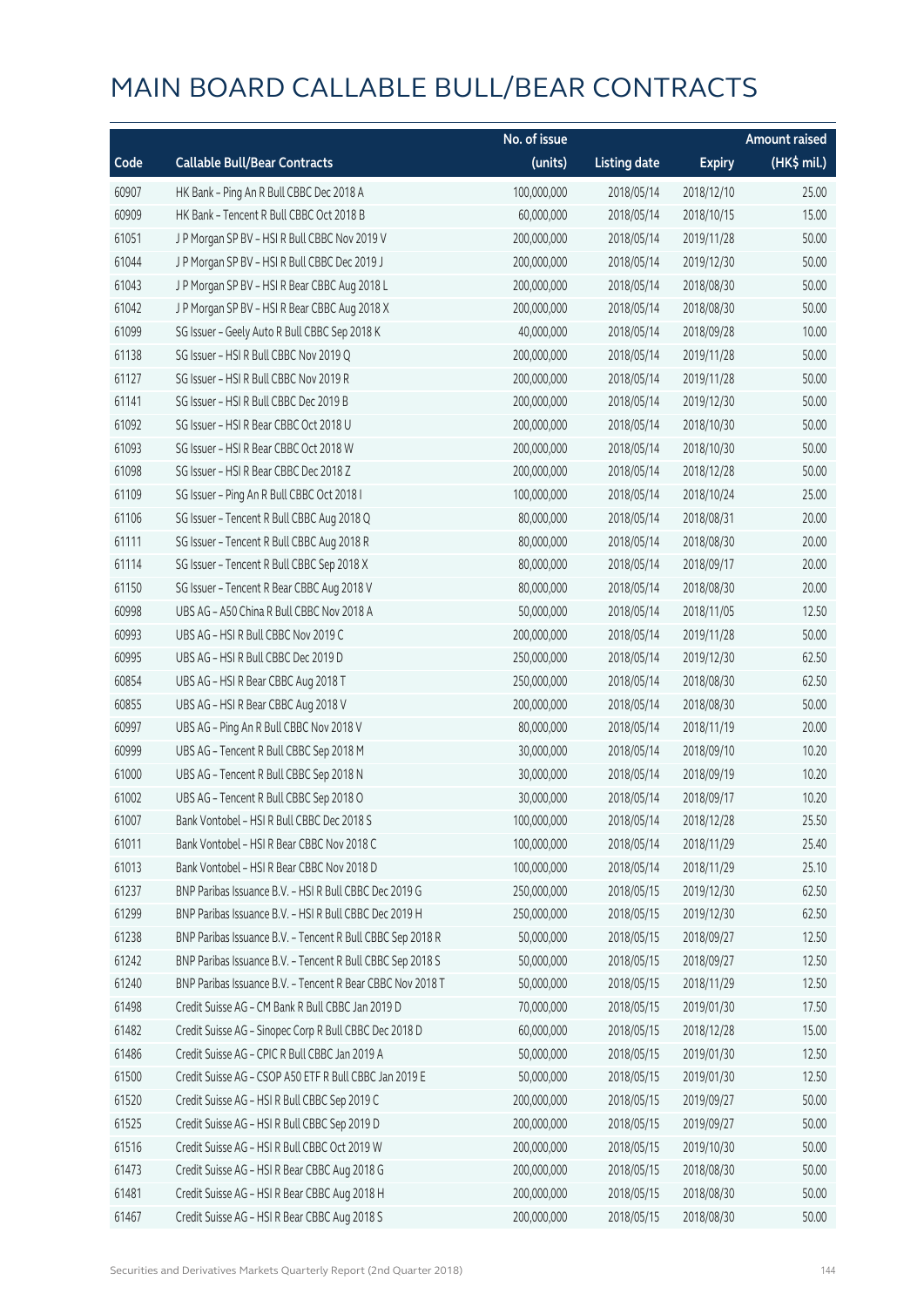|       |                                                          | No. of issue |                     |               | <b>Amount raised</b> |
|-------|----------------------------------------------------------|--------------|---------------------|---------------|----------------------|
| Code  | <b>Callable Bull/Bear Contracts</b>                      | (units)      | <b>Listing date</b> | <b>Expiry</b> | (HK\$ mil.)          |
| 61474 | Credit Suisse AG - HSI R Bear CBBC Sep 2018 N            | 200,000,000  | 2018/05/15          | 2018/09/27    | 50.00                |
| 61478 | Credit Suisse AG - HSI R Bear CBBC Sep 2018 P            | 200,000,000  | 2018/05/15          | 2018/09/27    | 50.00                |
| 61507 | Credit Suisse AG - Ping An R Bull CBBC Dec 2018 S        | 80,000,000   | 2018/05/15          | 2018/12/28    | 20.00                |
| 61483 | Credit Suisse AG - SUNAC R Bull CBBC Jan 2019 G          | 100,000,000  | 2018/05/15          | 2019/01/30    | 25.00                |
| 61494 | Credit Suisse AG - Sunny Optical R Bull CBBC Dec 2018 B  | 40,000,000   | 2018/05/15          | 2018/12/28    | 10.00                |
| 61504 | Credit Suisse AG - Tencent R Bull CBBC Dec 2018 L        | 50,000,000   | 2018/05/15          | 2018/12/06    | 12.50                |
| 61296 | Bank of East Asia - CM Bank R Bull CBBC Jan 2019 A       | 20,000,000   | 2018/05/15          | 2019/01/22    | 10.00                |
| 61292 | Bank of East Asia - Ping An R Bull CBBC Jan 2019 A       | 120,000,000  | 2018/05/15          | 2019/01/22    | 30.00                |
| 61295 | Bank of East Asia - Ping An R Bull CBBC Jan 2019 B       | 120,000,000  | 2018/05/15          | 2019/01/22    | 30.00                |
| 61288 | Bank of East Asia - Tencent R Bull CBBC Jan 2019 B       | 30,000,000   | 2018/05/15          | 2019/01/22    | 10.50                |
| 61459 | Goldman Sachs SP (Asia) - CC Bank R Bull CBBC Dec 2018 V | 100,000,000  | 2018/05/15          | 2018/12/31    | 25.00                |
| 61457 | Goldman Sachs SP (Asia) - HKEX R Bull CBBC Dec 2018 X    | 100,000,000  | 2018/05/15          | 2018/12/21    | 25.00                |
| 61458 | Goldman Sachs SP (Asia) - HSBC R Bull CBBC Dec 2018 P    | 100,000,000  | 2018/05/15          | 2018/12/21    | 25.00                |
| 61460 | Goldman Sachs SP (Asia) - HSI R Bull CBBC Nov 2019 B     | 200,000,000  | 2018/05/15          | 2019/11/28    | 50.00                |
| 61444 | Goldman Sachs SP (Asia) - HSI R Bull CBBC Nov 2019 C     | 200,000,000  | 2018/05/15          | 2019/11/28    | 50.00                |
| 61449 | Goldman Sachs SP (Asia) - HSI R Bull CBBC Nov 2019 Y     | 200,000,000  | 2018/05/15          | 2019/11/28    | 50.00                |
| 61185 | Goldman Sachs SP (Asia) - HSI R Bear CBBC Oct 2018 Y     | 200,000,000  | 2018/05/15          | 2018/10/30    | 50.00                |
| 61186 | Goldman Sachs SP (Asia) - HSI R Bear CBBC Oct 2018 Z     | 200,000,000  | 2018/05/15          | 2018/10/30    | 50.00                |
| 61455 | Goldman Sachs SP (Asia) - Ping An R Bull CBBC Dec 2018 U | 100,000,000  | 2018/05/15          | 2018/12/21    | 25.00                |
| 61456 | Goldman Sachs SP (Asia) - Ping An R Bull CBBC Dec 2018 V | 100,000,000  | 2018/05/15          | 2018/12/21    | 25.00                |
| 61453 | Goldman Sachs SP (Asia) - Tencent R Bull CBBC Dec 2018 O | 100,000,000  | 2018/05/15          | 2018/12/21    | 25.00                |
| 61279 | HK Bank - AIA R Bull CBBC Nov 2018 A                     | 80,000,000   | 2018/05/15          | 2018/11/05    | 20.00                |
| 61243 | HK Bank - China Mobile R Bear CBBC Oct 2018 C            | 40,000,000   | 2018/05/15          | 2018/10/22    | 10.00                |
| 61271 | HK Bank - China Life R Bull CBBC Oct 2018 C              | 40,000,000   | 2018/05/15          | 2018/10/15    | 10.00                |
| 61227 | HK Bank - CSOP A50 ETF R Bull CBBC Nov 2018 C            | 50,000,000   | 2018/05/15          | 2018/11/12    | 12.50                |
| 61219 | HK Bank - CSOP A50 ETF R Bull CBBC Jan 2019 A            | 50,000,000   | 2018/05/15          | 2019/01/28    | 15.00                |
| 61256 | HK Bank - Geely Auto R Bull CBBC Nov 2018 A              | 40,000,000   | 2018/05/15          | 2018/11/05    | 10.00                |
| 61272 | HK Bank - HKEX R Bull CBBC Dec 2018 A                    | 50,000,000   | 2018/05/15          | 2018/12/17    | 15.00                |
| 61218 | HK Bank - HSCEI R Bear CBBC Oct 2018 F                   | 50,000,000   | 2018/05/15          | 2018/10/30    | 12.50                |
| 61193 | HK Bank - HSI R Bull CBBC Mar 2019 X                     | 100,000,000  | 2018/05/15          | 2019/03/28    | 25.00                |
| 61220 | HK Bank - HSI R Bear CBBC Sep 2018 P                     | 100,000,000  | 2018/05/15          | 2018/09/27    | 25.00                |
| 61202 | HK Bank - HSI R Bear CBBC Oct 2018 T                     | 100,000,000  | 2018/05/15          | 2018/10/30    | 25.00                |
| 61282 | HK Bank - NCI R Bull CBBC Dec 2018 C                     | 40,000,000   | 2018/05/15          | 2018/12/24    | 10.00                |
| 61253 | HK Bank - Ping An R Bull CBBC Nov 2018 K                 | 100,000,000  | 2018/05/15          | 2018/11/05    | 25.00                |
| 61275 | HK Bank - Sunny Optical R Bull CBBC Nov 2018 A           | 40,000,000   | 2018/05/15          | 2018/11/05    | 10.00                |
| 61232 | HK Bank - Tencent R Bull CBBC Oct 2018 E                 | 60,000,000   | 2018/05/15          | 2018/10/18    | 15.00                |
| 61229 | HK Bank - Tencent R Bull CBBC Feb 2019 A                 | 60,000,000   | 2018/05/15          | 2019/02/18    | 21.00                |
| 61231 | HK Bank - Tencent R Bull CBBC Mar 2019 A                 | 60,000,000   | 2018/05/15          | 2019/03/11    | 27.00                |
| 61172 | Haitong Int'l Sec - CNOOC R Bull CBBC Nov 2018 B         | 60,000,000   | 2018/05/15          | 2018/11/01    | 15.00                |
| 61159 | Haitong Int'l Sec - Sinopec Corp R Bull CBBC Nov 2018 B  | 110,000,000  | 2018/05/15          | 2018/11/05    | 27.50                |
| 61161 | Haitong Int'l Sec - HKEX R Bull CBBC Oct 2018 E          | 40,000,000   | 2018/05/15          | 2018/10/31    | 10.00                |
| 61153 | Haitong Int'l Sec - HSBC R Bull CBBC Nov 2018 A          | 110,000,000  | 2018/05/15          | 2018/11/15    | 27.50                |
| 61173 | Haitong Int'l Sec - Ping An R Bull CBBC Oct 2018 J       | 25,000,000   | 2018/05/15          | 2018/10/31    | 10.28                |
| 61178 | Haitong Int'l Sec - Ping An R Bull CBBC Oct 2018 K       | 25,000,000   | 2018/05/15          | 2018/10/31    | 17.25                |
| 61181 | Haitong Int'l Sec - Sunny Optical R Bull CBBC Nov 2018 A | 60,000,000   | 2018/05/15          | 2018/11/01    | 15.00                |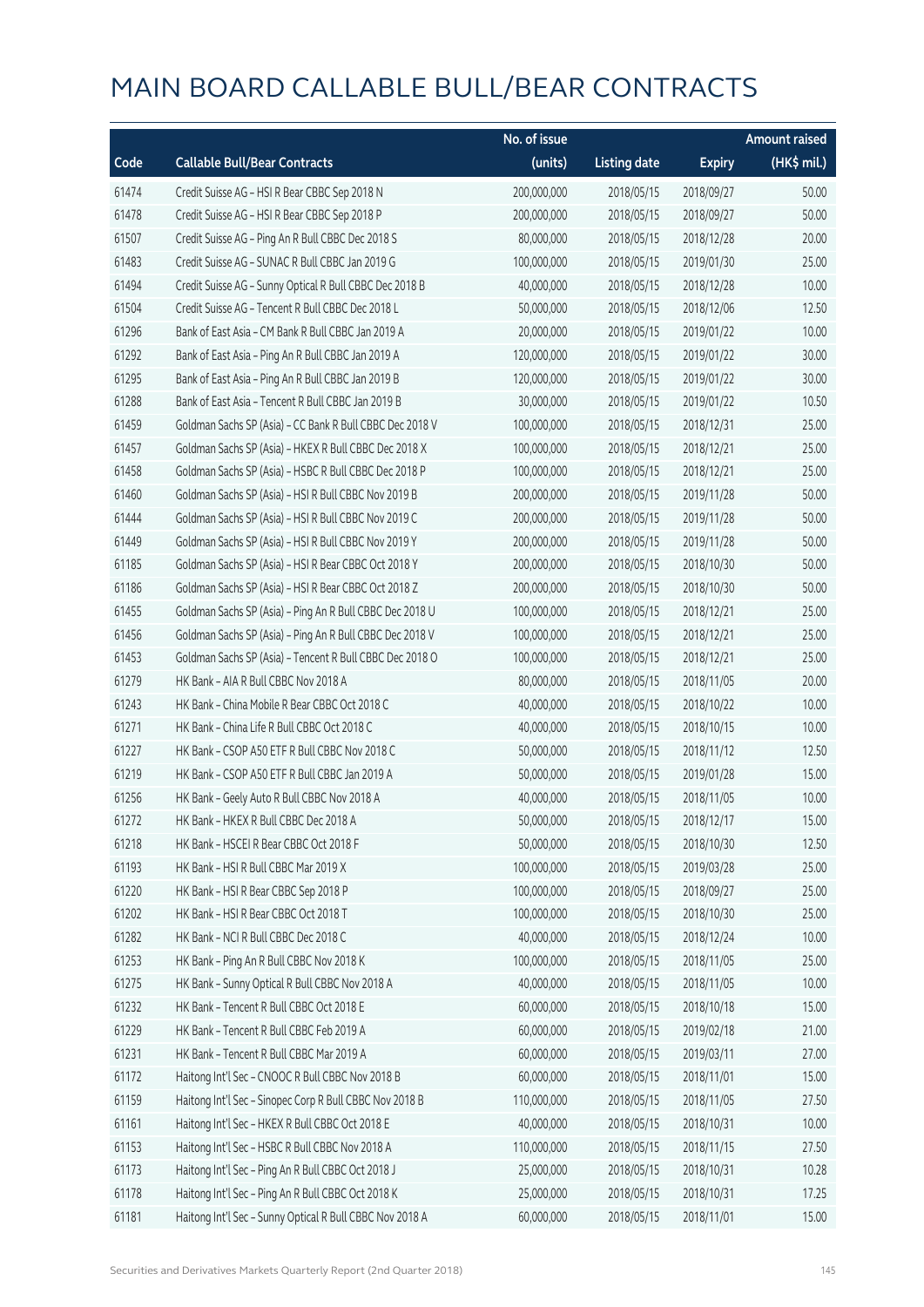|       |                                                        | No. of issue |                     |               | <b>Amount raised</b> |
|-------|--------------------------------------------------------|--------------|---------------------|---------------|----------------------|
| Code  | <b>Callable Bull/Bear Contracts</b>                    | (units)      | <b>Listing date</b> | <b>Expiry</b> | (HK\$ mil.)          |
| 61162 | Haitong Int'l Sec - Tencent R Bull CBBC Nov 2018 A     | 40,000,000   | 2018/05/15          | 2018/11/02    | 10.00                |
| 61419 | J P Morgan SP BV - HKEX R Bull CBBC Aug 2018 C         | 40,000,000   | 2018/05/15          | 2018/08/17    | 10.00                |
| 61422 | J P Morgan SP BV - HKEX R Bull CBBC Aug 2018 D         | 40,000,000   | 2018/05/15          | 2018/08/17    | 10.00                |
| 61423 | J P Morgan SP BV - HSBC R Bull CBBC Sep 2018 D         | 100,000,000  | 2018/05/15          | 2018/09/21    | 25.00                |
| 61433 | J P Morgan SP BV - HSI R Bull CBBC Oct 2019 D          | 200,000,000  | 2018/05/15          | 2019/10/30    | 50.00                |
| 61431 | J P Morgan SP BV - HSI R Bull CBBC Nov 2019 W          | 200,000,000  | 2018/05/15          | 2019/11/28    | 50.00                |
| 61430 | J P Morgan SP BV - HSI R Bull CBBC Dec 2019 E          | 200,000,000  | 2018/05/15          | 2019/12/30    | 50.00                |
| 61436 | J P Morgan SP BV - HSI R Bull CBBC Dec 2019 L          | 200,000,000  | 2018/05/15          | 2019/12/30    | 50.00                |
| 61440 | J P Morgan SP BV - HSI R Bear CBBC Aug 2018 H          | 200,000,000  | 2018/05/15          | 2018/08/30    | 50.00                |
| 61395 | J P Morgan SP BV - HSI R Bear CBBC Aug 2018 N          | 200,000,000  | 2018/05/15          | 2018/08/30    | 50.00                |
| 61387 | J P Morgan SP BV - HSI R Bear CBBC Aug 2018 R          | 200,000,000  | 2018/05/15          | 2018/08/30    | 50.00                |
| 61400 | J P Morgan SP BV - Tencent R Bull CBBC Aug 2018 M      | 50,000,000   | 2018/05/15          | 2018/08/17    | 12.50                |
| 61405 | J P Morgan SP BV - Tencent R Bull CBBC Aug 2018 N      | 50,000,000   | 2018/05/15          | 2018/08/17    | 12.50                |
| 61287 | Macquarie Bank Ltd. - Tencent R Bull CBBC Dec 2018 A   | 13,300,000   | 2018/05/15          | 2018/12/14    | 10.04                |
| 61285 | Macquarie Bank Ltd. - Tencent R Bear CBBC Dec 2018 A   | 13,100,000   | 2018/05/15          | 2018/12/14    | 10.02                |
| 61318 | SG Issuer - CPIC R Bull CBBC Apr 2019 A                | 100,000,000  | 2018/05/15          | 2019/04/26    | 25.00                |
| 61355 | SG Issuer - CSOP A50 ETF R Bull CBBC Sep 2018 O        | 40,000,000   | 2018/05/15          | 2018/09/10    | 10.00                |
| 61356 | SG Issuer - CSOP A50 ETF R Bull CBBC Sep 2018 P        | 40,000,000   | 2018/05/15          | 2018/09/28    | 10.00                |
| 61358 | SG Issuer - A50 China R Bull CBBC Sep 2018 B           | 50,000,000   | 2018/05/15          | 2018/09/17    | 12.50                |
| 61320 | SG Issuer - Geely Auto R Bull CBBC Oct 2018 G          | 40,000,000   | 2018/05/15          | 2018/10/31    | 10.00                |
| 61324 | SG Issuer - HKEX R Bull CBBC Sep 2018 Q                | 50,000,000   | 2018/05/15          | 2018/09/28    | 12.50                |
| 61373 | SG Issuer - HSBC R Bull CBBC Nov 2018 W                | 100,000,000  | 2018/05/15          | 2018/11/29    | 25.00                |
| 61360 | SG Issuer - HSI R Bull CBBC Oct 2019 Z                 | 200,000,000  | 2018/05/15          | 2019/10/30    | 50.00                |
| 61361 | SG Issuer - HSI R Bull CBBC Nov 2019 I                 | 200,000,000  | 2018/05/15          | 2019/11/28    | 50.00                |
| 61365 | SG Issuer - HSI R Bull CBBC Nov 2019 J                 | 200,000,000  | 2018/05/15          | 2019/11/28    | 50.00                |
| 61313 | SG Issuer - HSI R Bear CBBC Oct 2018 H                 | 200,000,000  | 2018/05/15          | 2018/10/30    | 50.00                |
| 61315 | SG Issuer - HSI R Bear CBBC Dec 2018 B                 | 200,000,000  | 2018/05/15          | 2018/12/28    | 50.00                |
| 61316 | SG Issuer - HSI R Bear CBBC Dec 2018 C                 | 200,000,000  | 2018/05/15          | 2018/12/28    | 50.00                |
| 61332 | SG Issuer - Ping An R Bull CBBC Sep 2018 F             | 100,000,000  | 2018/05/15          | 2018/09/28    | 25.00                |
| 61333 | SG Issuer - Ping An R Bull CBBC Oct 2018 O             | 100,000,000  | 2018/05/15          | 2018/10/26    | 25.00                |
| 61352 | SG Issuer - Sunny Optical R Bull CBBC Sep 2018 D       | 40,000,000   | 2018/05/15          | 2018/09/21    | 10.20                |
| 61377 | SG Issuer - Sunny Optical R Bull CBBC Sep 2018 E       | 40,000,000   | 2018/05/15          | 2018/09/11    | 10.00                |
| 61385 | SG Issuer - Tencent R Bull CBBC Aug 2018 Y             | 80,000,000   | 2018/05/15          | 2018/08/30    | 20.00                |
| 61386 | SG Issuer - Tencent R Bull CBBC Aug 2018 Z             | 80,000,000   | 2018/05/15          | 2018/08/31    | 20.00                |
| 61301 | SG Issuer - Tencent R Bear CBBC Aug 2018 W             | 80,000,000   | 2018/05/15          | 2018/08/30    | 20.00                |
| 61548 | UBS AG - HSI R Bull CBBC Oct 2019 S                    | 250,000,000  | 2018/05/15          | 2019/10/30    | 62.50                |
| 61566 | UBS AG - HSI R Bull CBBC Nov 2019 H                    | 200,000,000  | 2018/05/15          | 2019/11/28    | 50.00                |
| 61567 | UBS AG - HSI R Bull CBBC Nov 2019 U                    | 200,000,000  | 2018/05/15          | 2019/11/28    | 50.00                |
| 61538 | UBS AG - HSI R Bear CBBC Aug 2018 W                    | 200,000,000  | 2018/05/15          | 2018/08/30    | 50.00                |
| 61547 | UBS AG - HSI R Bear CBBC Sep 2018 W                    | 250,000,000  | 2018/05/15          | 2018/09/27    | 62.50                |
| 61233 | Bank Vontobel - HSI R Bull CBBC Dec 2018 T             | 100,000,000  | 2018/05/15          | 2018/12/28    | 25.40                |
| 61234 | Bank Vontobel - Tencent R Bull CBBC Dec 2018 C         | 40,000,000   | 2018/05/15          | 2018/12/03    | 10.00                |
| 61626 | BNP Paribas Issuance B.V. - HSI R Bull CBBC Dec 2019 I | 250,000,000  | 2018/05/16          | 2019/12/30    | 62.50                |
| 61790 | Credit Suisse AG - CNOOC R Bull CBBC Dec 2018 C        | 50,000,000   | 2018/05/16          | 2018/12/28    | 12.50                |
| 61813 | Credit Suisse AG - HSI R Bull CBBC Oct 2019 X          | 200,000,000  | 2018/05/16          | 2019/10/30    | 50.00                |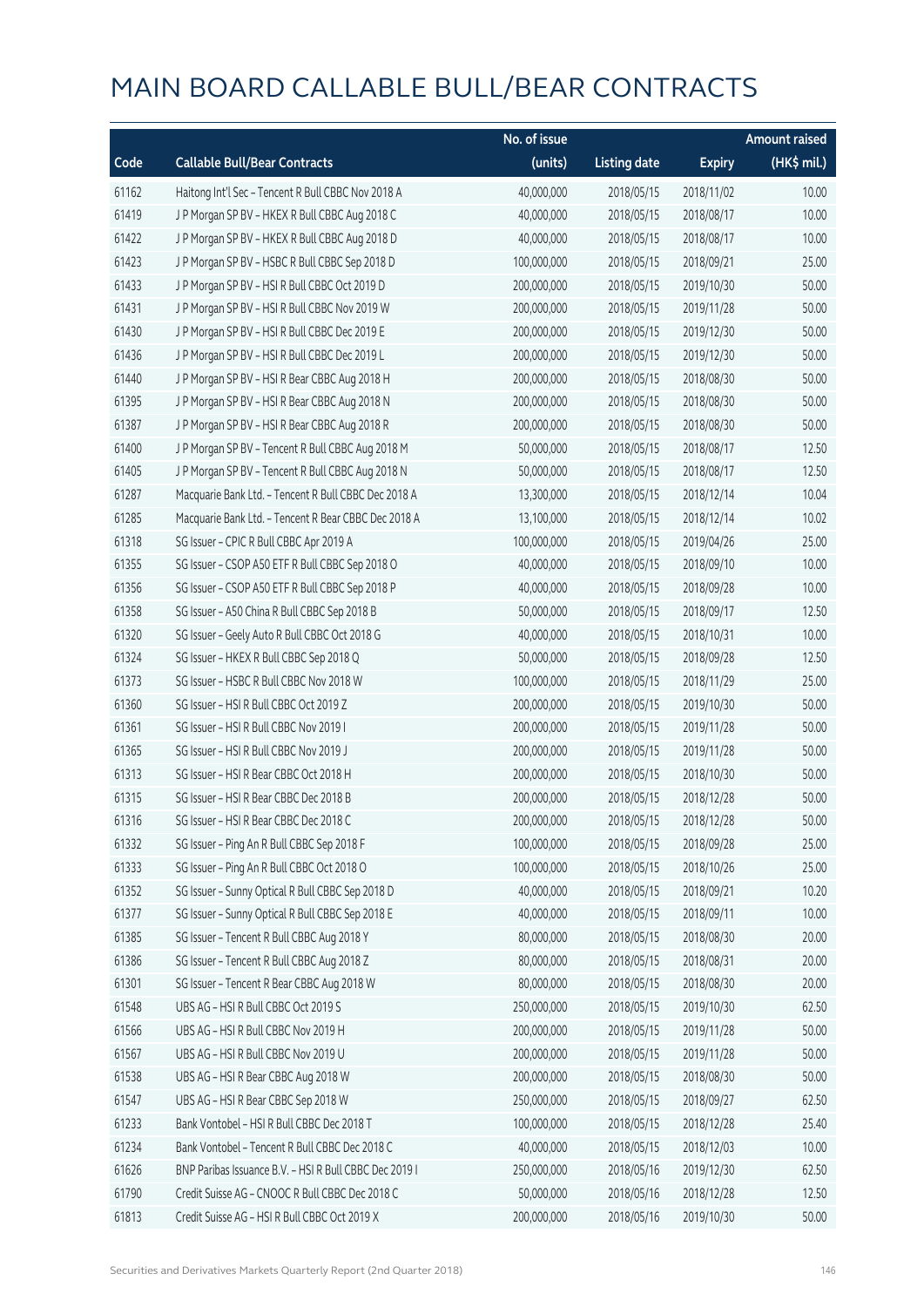|       |                                                               | No. of issue |                     |               | <b>Amount raised</b> |
|-------|---------------------------------------------------------------|--------------|---------------------|---------------|----------------------|
| Code  | <b>Callable Bull/Bear Contracts</b>                           | (units)      | <b>Listing date</b> | <b>Expiry</b> | (HK\$ mil.)          |
| 61771 | Credit Suisse AG - HSI R Bull CBBC Nov 2019 R                 | 200,000,000  | 2018/05/16          | 2019/11/28    | 50.00                |
| 61797 | Credit Suisse AG - HSI R Bull CBBC Nov 2019 S                 | 200,000,000  | 2018/05/16          | 2019/11/28    | 50.00                |
| 61812 | Credit Suisse AG - HSI R Bull CBBC Dec 2019 A                 | 200,000,000  | 2018/05/16          | 2019/12/30    | 50.00                |
| 61769 | Credit Suisse AG - HSI R Bear CBBC Aug 2018 N                 | 200,000,000  | 2018/05/16          | 2018/08/30    | 50.00                |
| 61770 | Credit Suisse AG - HSI R Bear CBBC Sep 2018 Q                 | 200,000,000  | 2018/05/16          | 2018/09/27    | 50.00                |
| 61801 | Credit Suisse AG - HSI R Bear CBBC Oct 2018 K                 | 200,000,000  | 2018/05/16          | 2018/10/30    | 50.00                |
| 61816 | Credit Suisse AG - PetroChina R Bull CBBC Dec 2018 B          | 50,000,000   | 2018/05/16          | 2018/12/28    | 12.50                |
| 61774 | Credit Suisse AG - Ping An R Bull CBBC Dec 2018 T             | 80,000,000   | 2018/05/16          | 2018/12/14    | 20.00                |
| 61788 | Credit Suisse AG - Sands China R Bull CBBC Jan 2019 A         | 50,000,000   | 2018/05/16          | 2019/01/30    | 12.50                |
| 61785 | Credit Suisse AG - Tencent R Bull CBBC Dec 2018 M             | 50,000,000   | 2018/05/16          | 2018/12/14    | 12.50                |
| 61822 | Goldman Sachs SP (Asia) - China Life R Bull CBBC Dec 2018 L   | 80,000,000   | 2018/05/16          | 2018/12/21    | 20.00                |
| 61834 | Goldman Sachs SP (Asia) - CSOP A50 ETF R Bull CBBC Dec 2018 C | 100,000,000  | 2018/05/16          | 2018/12/03    | 25.00                |
| 61823 | Goldman Sachs SP (Asia) - Galaxy Ent R Bull CBBC Dec 2018 T   | 100,000,000  | 2018/05/16          | 2018/12/21    | 25.00                |
| 61628 | Goldman Sachs SP (Asia) - HSI R Bull CBBC Nov 2019 D          | 200,000,000  | 2018/05/16          | 2019/11/28    | 50.00                |
| 61630 | Goldman Sachs SP (Asia) - HSI R Bull CBBC Nov 2019 Q          | 200,000,000  | 2018/05/16          | 2019/11/28    | 50.00                |
| 61631 | Goldman Sachs SP (Asia) - HSI R Bull CBBC Nov 2019 R          | 200,000,000  | 2018/05/16          | 2019/11/28    | 50.00                |
| 61617 | Goldman Sachs SP (Asia) - HSI R Bear CBBC Oct 2018 A          | 200,000,000  | 2018/05/16          | 2018/10/30    | 50.00                |
| 61622 | Goldman Sachs SP (Asia) - HSI R Bear CBBC Oct 2018 B          | 200,000,000  | 2018/05/16          | 2018/10/30    | 50.00                |
| 61818 | Goldman Sachs SP (Asia) - Tencent R Bull CBBC Dec 2018 P      | 100,000,000  | 2018/05/16          | 2018/12/21    | 25.00                |
| 61821 | Goldman Sachs SP (Asia) - Tencent R Bull CBBC Dec 2018 Q      | 100,000,000  | 2018/05/16          | 2018/12/21    | 25.00                |
| 61591 | HK Bank - ABC R Bull CBBC Nov 2018 C                          | 100,000,000  | 2018/05/16          | 2018/11/26    | 25.00                |
| 61578 | HK Bank - Sinopec Corp R Bull CBBC Oct 2018 J                 | 80,000,000   | 2018/05/16          | 2018/10/22    | 20.00                |
| 61599 | HK Bank - CPIC R Bull CBBC Dec 2018 B                         | 100,000,000  | 2018/05/16          | 2018/12/24    | 25.00                |
| 61584 | HK Bank - HSI R Bear CBBC Oct 2018 U                          | 150,000,000  | 2018/05/16          | 2018/10/30    | 37.50                |
| 61587 | HK Bank - Ping An R Bull CBBC Oct 2018 Y                      | 100,000,000  | 2018/05/16          | 2018/10/15    | 25.00                |
| 61575 | HK Bank - Tencent R Bull CBBC Oct 2018 F                      | 60,000,000   | 2018/05/16          | 2018/10/22    | 15.00                |
| 61573 | HK Bank - Tencent R Bull CBBC Nov 2018 K                      | 60,000,000   | 2018/05/16          | 2018/11/26    | 24.00                |
| 61681 | J P Morgan SP BV - CNOOC R Bull CBBC Sep 2018 C               | 50,000,000   | 2018/05/16          | 2018/09/21    | 12.50                |
| 61687 | J P Morgan SP BV - CNOOC R Bull CBBC Oct 2018 G               | 50,000,000   | 2018/05/16          | 2018/10/19    | 12.50                |
| 61695 | J P Morgan SP BV - Sinopec Corp R Bull CBBC Sep 2018 A        | 50,000,000   | 2018/05/16          | 2018/09/21    | 12.50                |
| 61703 | J P Morgan SP BV - HSI R Bull CBBC Dec 2019 M                 | 200,000,000  | 2018/05/16          | 2019/12/30    | 50.00                |
| 61667 | J P Morgan SP BV - HSI R Bear CBBC Aug 2018 D                 | 200,000,000  | 2018/05/16          | 2018/08/30    | 50.00                |
| 61673 | J P Morgan SP BV - PetroChina R Bull CBBC Oct 2018 B          | 50,000,000   | 2018/05/16          | 2018/10/19    | 12.50                |
| 61672 | J P Morgan SP BV - Tencent R Bull CBBC Aug 2018 O             | 50,000,000   | 2018/05/16          | 2018/08/17    | 12.50                |
| 61664 | Macquarie Bank Ltd. - Tencent R Bull CBBC Dec 2018 B          | 13,200,000   | 2018/05/16          | 2018/12/14    | 10.03                |
| 61666 | Macquarie Bank Ltd. - Tencent R Bear CBBC Dec 2018 B          | 13,000,000   | 2018/05/16          | 2018/12/14    | 10.08                |
| 61762 | SG Issuer - China Life R Bull CBBC Oct 2018 B                 | 40,000,000   | 2018/05/16          | 2018/10/26    | 10.00                |
| 61714 | SG Issuer - HSI R Bull CBBC Oct 2019 P                        | 200,000,000  | 2018/05/16          | 2019/10/30    | 50.00                |
| 61760 | SG Issuer - HSI R Bull CBBC Dec 2019 A                        | 200,000,000  | 2018/05/16          | 2019/12/30    | 50.00                |
| 61715 | SG Issuer - HSI R Bull CBBC Dec 2019 G                        | 200,000,000  | 2018/05/16          | 2019/12/30    | 50.00                |
| 61709 | SG Issuer - HSI R Bear CBBC Aug 2018 T                        | 200,000,000  | 2018/05/16          | 2018/08/30    | 50.00                |
| 61711 | SG Issuer - HSI R Bear CBBC Oct 2018 K                        | 200,000,000  | 2018/05/16          | 2018/10/30    | 50.00                |
| 61757 | SG Issuer - HSI R Bear CBBC Dec 2018 D                        | 200,000,000  | 2018/05/16          | 2018/12/28    | 50.00                |
| 61719 | SG Issuer - PetroChina R Bull CBBC Oct 2018 F                 | 40,000,000   | 2018/05/16          | 2018/10/30    | 10.00                |
| 61721 | SG Issuer - Ping An R Bull CBBC Oct 2018 G                    | 100,000,000  | 2018/05/16          | 2018/10/29    | 25.00                |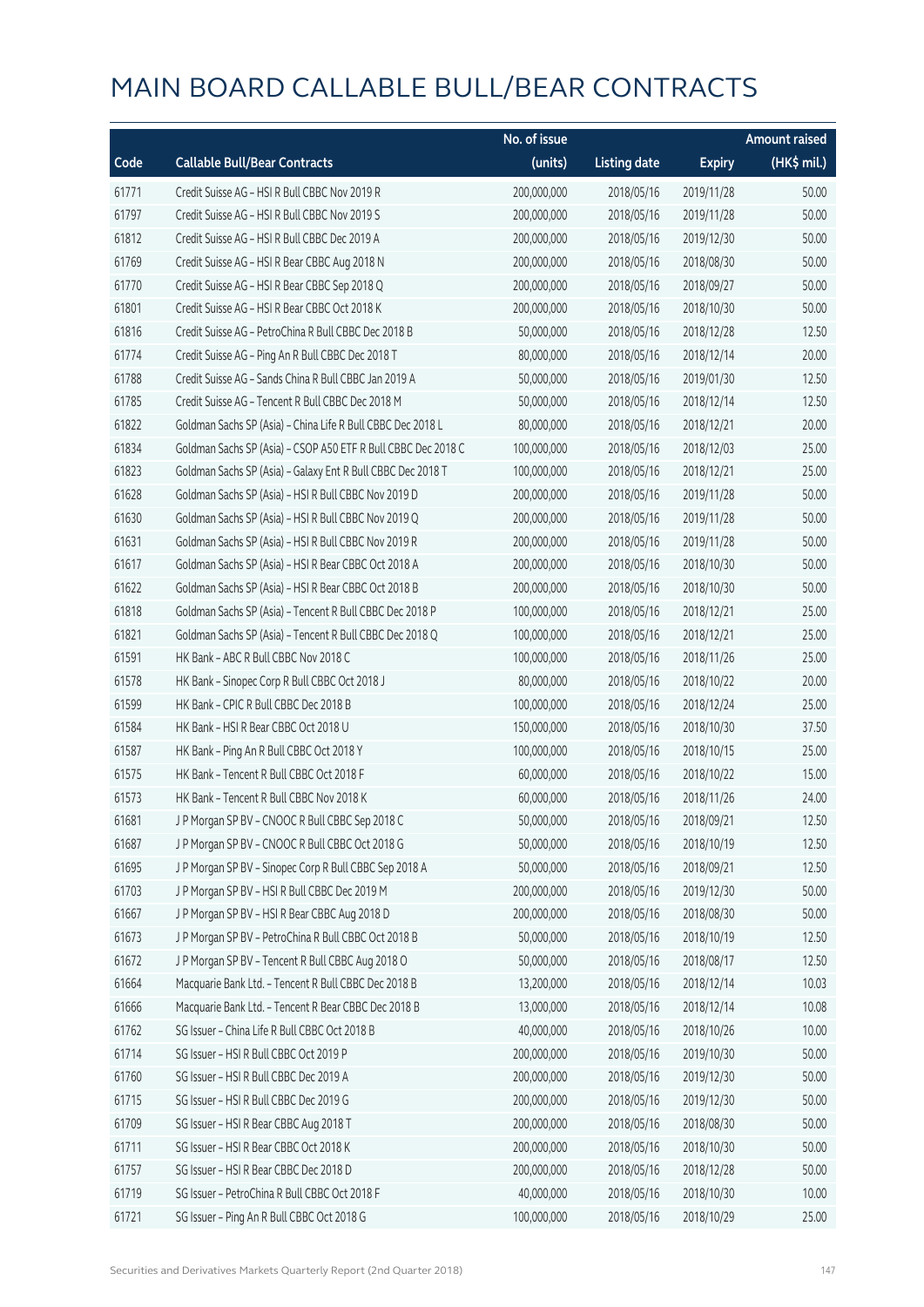|       |                                                              | No. of issue |                     |               | <b>Amount raised</b> |
|-------|--------------------------------------------------------------|--------------|---------------------|---------------|----------------------|
| Code  | <b>Callable Bull/Bear Contracts</b>                          | (units)      | <b>Listing date</b> | <b>Expiry</b> | (HK\$ mil.)          |
| 61722 | SG Issuer - Tencent R Bull CBBC Aug 2018 B                   | 80,000,000   | 2018/05/16          | 2018/08/30    | 20.00                |
| 61726 | SG Issuer - Tencent R Bull CBBC Aug 2018 C                   | 80,000,000   | 2018/05/16          | 2018/08/31    | 20.00                |
| 61766 | SG Issuer - Tencent R Bull CBBC Sep 2018 A                   | 80,000,000   | 2018/05/16          | 2018/09/06    | 20.00                |
| 61713 | SG Issuer - Tencent R Bear CBBC Aug 2018 X                   | 80,000,000   | 2018/05/16          | 2018/08/30    | 20.00                |
| 61646 | UBS AG - HSCEI R Bull CBBC Sep 2019 E                        | 100,000,000  | 2018/05/16          | 2019/09/27    | 25.00                |
| 61650 | UBS AG - HSI R Bull CBBC Nov 2019 E                          | 200,000,000  | 2018/05/16          | 2019/11/28    | 50.00                |
| 61659 | UBS AG - HSI R Bull CBBC Nov 2019 Z                          | 200,000,000  | 2018/05/16          | 2019/11/28    | 50.00                |
| 61648 | UBS AG - HSI R Bull CBBC Dec 2019 Q                          | 250,000,000  | 2018/05/16          | 2019/12/30    | 62.50                |
| 61632 | UBS AG - HSI R Bear CBBC Aug 2018 X                          | 200,000,000  | 2018/05/16          | 2018/08/30    | 50.00                |
| 61642 | UBS AG - Ping An R Bull CBBC Oct 2018 X                      | 80,000,000   | 2018/05/16          | 2018/10/08    | 20.00                |
| 61637 | UBS AG - Tencent R Bull CBBC Aug 2018 A                      | 30,000,000   | 2018/05/16          | 2018/08/27    | 10.20                |
| 61602 | Bank Vontobel - HKEX R Bull CBBC Oct 2018 A                  | 40,000,000   | 2018/05/16          | 2018/10/12    | 10.36                |
| 61604 | Bank Vontobel - HKEX R Bull CBBC Oct 2018 B                  | 40,000,000   | 2018/05/16          | 2018/10/12    | 17.08                |
| 61607 | Bank Vontobel - HKEX R Bear CBBC Nov 2018 A                  | 40,000,000   | 2018/05/16          | 2018/11/09    | 10.68                |
| 61608 | Bank Vontobel - HKEX R Bear CBBC Nov 2018 B                  | 40,000,000   | 2018/05/16          | 2018/11/09    | 14.40                |
| 61610 | Bank Vontobel - Ping An R Bull CBBC Oct 2018 A               | 40,000,000   | 2018/05/16          | 2018/10/19    | 10.12                |
| 61616 | Bank Vontobel - Ping An R Bull CBBC Oct 2018 B               | 40,000,000   | 2018/05/16          | 2018/10/19    | 10.12                |
| 61613 | Bank Vontobel - Ping An R Bear CBBC Nov 2018 A               | 40,000,000   | 2018/05/16          | 2018/11/16    | 10.28                |
| 61614 | Bank Vontobel - Ping An R Bear CBBC Nov 2018 B               | 40,000,000   | 2018/05/16          | 2018/11/16    | 10.24                |
| 61915 | BNP Paribas Issuance B.V. - CSOP A50 ETF R Bull CBBC Nov 18F | 60,000,000   | 2018/05/17          | 2018/11/29    | 15.00                |
| 61910 | BNP Paribas Issuance B.V. - HKEX R Bull CBBC Aug 2018 B      | 50,000,000   | 2018/05/17          | 2018/08/30    | 12.50                |
| 61914 | BNP Paribas Issuance B.V. - HSBC R Bull CBBC Nov 2018 D      | 150,000,000  | 2018/05/17          | 2018/11/29    | 37.50                |
| 61890 | BNP Paribas Issuance B.V. - HSI R Bull CBBC Dec 2019 J       | 250,000,000  | 2018/05/17          | 2019/12/30    | 62.50                |
| 61903 | BNP Paribas Issuance B.V. - HSI R Bull CBBC Dec 2019 K       | 250,000,000  | 2018/05/17          | 2019/12/30    | 62.50                |
| 61907 | BNP Paribas Issuance B.V. - HSI R Bull CBBC Dec 2019 L       | 250,000,000  | 2018/05/17          | 2019/12/30    | 62.50                |
| 61836 | BNP Paribas Issuance B.V. - HSI R Bear CBBC Dec 2018 K       | 250,000,000  | 2018/05/17          | 2018/12/28    | 62.50                |
| 61852 | BNP Paribas Issuance B.V. - HSI R Bear CBBC Dec 2018 L       | 250,000,000  | 2018/05/17          | 2018/12/28    | 62.50                |
| 61861 | BNP Paribas Issuance B.V. - HSI R Bear CBBC Dec 2018 M       | 250,000,000  | 2018/05/17          | 2018/12/28    | 62.50                |
| 61908 | BNP Paribas Issuance B.V. - Tencent R Bull CBBC Sep 2018 T   | 50,000,000   | 2018/05/17          | 2018/09/27    | 12.50                |
| 62181 | Credit Suisse AG - AIA R Bull CBBC Dec 2018 A                | 70,000,000   | 2018/05/17          | 2018/12/28    | 17.50                |
| 62189 | Credit Suisse AG - HSI R Bull CBBC Nov 2019 T                | 200,000,000  | 2018/05/17          | 2019/11/28    | 50.00                |
| 62195 | Credit Suisse AG - HSI R Bull CBBC Nov 2019 U                | 200,000,000  | 2018/05/17          | 2019/11/28    | 50.00                |
| 62197 | Credit Suisse AG - HSI R Bull CBBC Nov 2019 V                | 200,000,000  | 2018/05/17          | 2019/11/28    | 50.00                |
| 62191 | Credit Suisse AG - HSI R Bull CBBC Dec 2019 B                | 200,000,000  | 2018/05/17          | 2019/12/30    | 50.00                |
| 62157 | Credit Suisse AG - HSI R Bear CBBC Aug 2018 C                | 200,000,000  | 2018/05/17          | 2018/08/30    | 50.00                |
| 62155 | Credit Suisse AG - HSI R Bear CBBC Aug 2018 M                | 200,000,000  | 2018/05/17          | 2018/08/30    | 50.00                |
| 62147 | Credit Suisse AG - HSI R Bear CBBC Aug 2018 P                | 200,000,000  | 2018/05/17          | 2018/08/30    | 50.00                |
| 62187 | Credit Suisse AG - HSI R Bear CBBC Oct 2018 L                | 200,000,000  | 2018/05/17          | 2018/10/30    | 50.00                |
| 62177 | Credit Suisse AG - PetroChina R Bull CBBC Dec 2018 C         | 50,000,000   | 2018/05/17          | 2018/12/21    | 12.50                |
| 62198 | Credit Suisse AG - Tencent R Bull CBBC Dec 2018 N            | 50,000,000   | 2018/05/17          | 2018/12/21    | 12.50                |
| 62209 | Credit Suisse AG - Tencent R Bull CBBC Dec 2018 O            | 50,000,000   | 2018/05/17          | 2018/12/20    | 12.50                |
| 62212 | Credit Suisse AG - Tencent R Bull CBBC Dec 2018 P            | 50,000,000   | 2018/05/17          | 2018/12/28    | 12.50                |
| 62167 | Credit Suisse AG - Tencent R Bear CBBC Nov 2018 G            | 50,000,000   | 2018/05/17          | 2018/11/29    | 12.50                |
| 62174 | Credit Suisse AG - Tencent R Bear CBBC Dec 2018 E            | 50,000,000   | 2018/05/17          | 2018/12/21    | 12.50                |
| 61937 | Bank of East Asia - AIA R Bull CBBC Jan 2019 B               | 40,000,000   | 2018/05/17          | 2019/01/29    | 10.00                |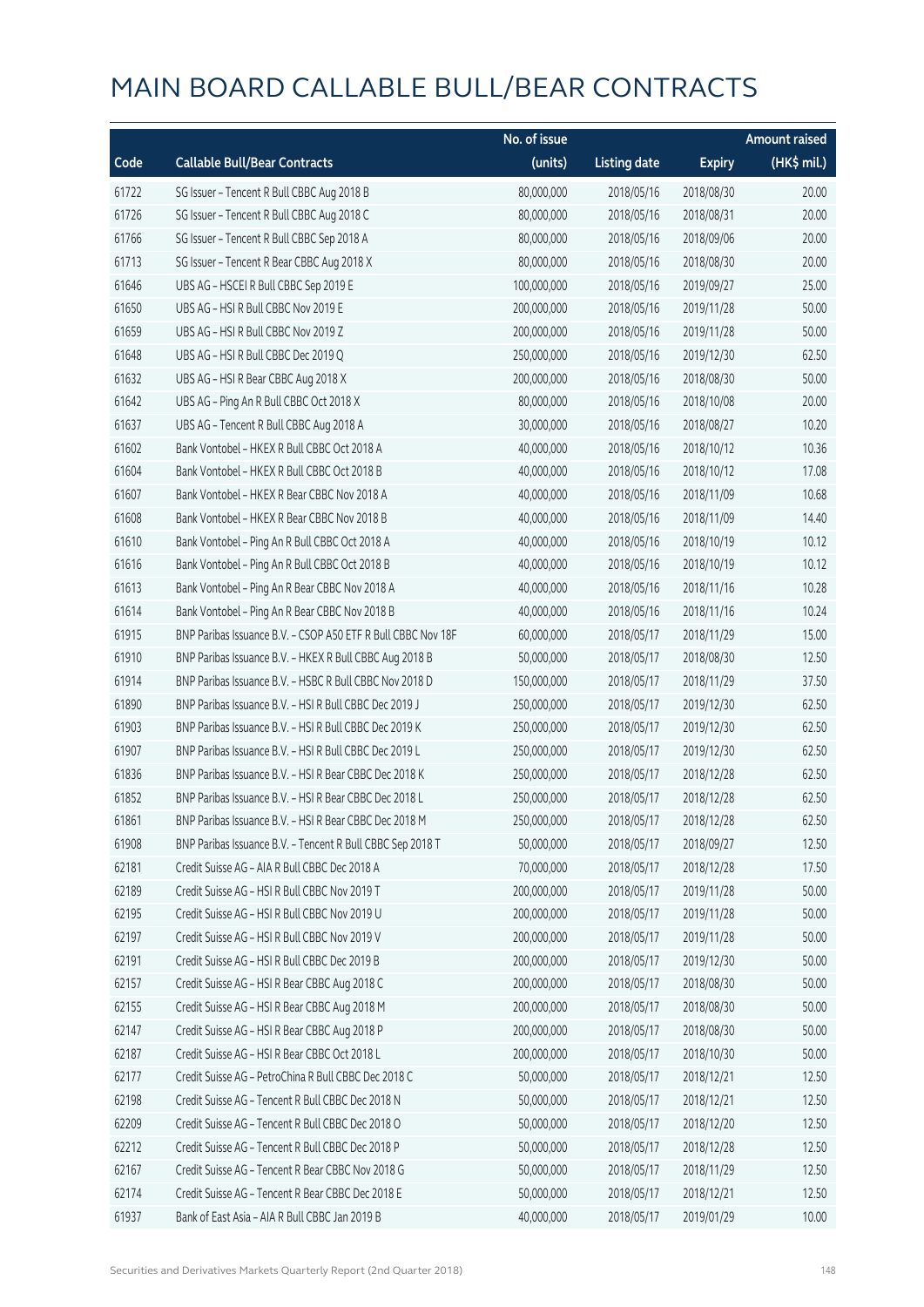|       |                                                          | No. of issue |                     |               | Amount raised |
|-------|----------------------------------------------------------|--------------|---------------------|---------------|---------------|
| Code  | <b>Callable Bull/Bear Contracts</b>                      | (units)      | <b>Listing date</b> | <b>Expiry</b> | (HK\$ mil.)   |
| 61938 | Bank of East Asia - AIA R Bull CBBC Jan 2019 C           | 40,000,000   | 2018/05/17          | 2019/01/29    | 10.00         |
| 61943 | Bank of East Asia - CNOOC R Bull CBBC Jan 2019 A         | 40,000,000   | 2018/05/17          | 2019/01/29    | 10.00         |
| 61944 | Bank of East Asia - ICBC R Bull CBBC Jan 2019 A          | 60,000,000   | 2018/05/17          | 2019/01/29    | 15.00         |
| 61939 | Bank of East Asia - PetroChina R Bull CBBC Jan 2019 A    | 40,000,000   | 2018/05/17          | 2019/01/29    | 10.00         |
| 61933 | Bank of East Asia - Tencent R Bull CBBC Jan 2019 C       | 30,000,000   | 2018/05/17          | 2019/01/29    | 10.50         |
| 61934 | Bank of East Asia - Tencent R Bull CBBC Jan 2019 D       | 30,000,000   | 2018/05/17          | 2019/01/29    | 10.50         |
| 62238 | Goldman Sachs SP (Asia) - AIA R Bull CBBC Dec 2018 N     | 100,000,000  | 2018/05/17          | 2018/12/21    | 25.00         |
| 61971 | Goldman Sachs SP (Asia) - HKEX R Bull CBBC Dec 2018 Y    | 100,000,000  | 2018/05/17          | 2018/12/21    | 25.00         |
| 62236 | Goldman Sachs SP (Asia) - HSBC R Bull CBBC Dec 2018 Q    | 100,000,000  | 2018/05/17          | 2018/12/21    | 25.00         |
| 61945 | Goldman Sachs SP (Asia) - HSI R Bull CBBC Jan 2020 P     | 200,000,000  | 2018/05/17          | 2020/01/30    | 50.00         |
| 61949 | Goldman Sachs SP (Asia) - HSI R Bull CBBC Jan 2020 Q     | 200,000,000  | 2018/05/17          | 2020/01/30    | 50.00         |
| 61962 | Goldman Sachs SP (Asia) - HSI R Bull CBBC Jan 2020 R     | 200,000,000  | 2018/05/17          | 2020/01/30    | 50.00         |
| 61916 | Goldman Sachs SP (Asia) - HSI R Bear CBBC Sep 2018 E     | 200,000,000  | 2018/05/17          | 2018/09/27    | 50.00         |
| 61917 | Goldman Sachs SP (Asia) - HSI R Bear CBBC Oct 2018 C     | 200,000,000  | 2018/05/17          | 2018/10/30    | 50.00         |
| 61918 | Goldman Sachs SP (Asia) - HSI R Bear CBBC Oct 2018 D     | 200,000,000  | 2018/05/17          | 2018/10/30    | 50.00         |
| 62219 | Goldman Sachs SP (Asia) - HSI R Bear CBBC Nov 2018 J     | 200,000,000  | 2018/05/17          | 2018/11/29    | 50.20         |
| 62220 | Goldman Sachs SP (Asia) - HSI R Bear CBBC Nov 2018 K     | 200,000,000  | 2018/05/17          | 2018/11/29    | 50.20         |
| 62222 | Goldman Sachs SP (Asia) - HSI R Bear CBBC Nov 2018 L     | 200,000,000  | 2018/05/17          | 2018/11/29    | 50.20         |
| 62235 | Goldman Sachs SP (Asia) - Ping An R Bull CBBC Dec 2018 W | 100,000,000  | 2018/05/17          | 2018/12/31    | 25.00         |
| 62225 | Goldman Sachs SP (Asia) - Tencent R Bull CBBC Dec 2018 R | 100,000,000  | 2018/05/17          | 2018/12/31    | 25.00         |
| 62227 | Goldman Sachs SP (Asia) - Tencent R Bull CBBC Dec 2018 S | 100,000,000  | 2018/05/17          | 2018/12/31    | 25.00         |
| 62230 | Goldman Sachs SP (Asia) - Tencent R Bull CBBC Dec 2018 V | 100,000,000  | 2018/05/17          | 2018/12/31    | 25.00         |
| 61877 | HK Bank - CNOOC R Bull CBBC Nov 2018 C                   | 50,000,000   | 2018/05/17          | 2018/11/05    | 12.50         |
| 61871 | HK Bank - Sinopec Corp R Bear CBBC Oct 2018 B            | 40,000,000   | 2018/05/17          | 2018/10/15    | 10.00         |
| 61863 | HK Bank - HKEX R Bull CBBC Nov 2018 J                    | 50,000,000   | 2018/05/17          | 2018/11/05    | 12.50         |
| 62045 | HK Bank - HSCEI R Bull CBBC Mar 2019 B                   | 60,000,000   | 2018/05/17          | 2019/03/28    | 15.00         |
| 61882 | HK Bank - HSI R Bull CBBC Mar 2019 Y                     | 150,000,000  | 2018/05/17          | 2019/03/28    | 37.50         |
| 62063 | HK Bank - HSI R Bull CBBC Mar 2019 Z                     | 100,000,000  | 2018/05/17          | 2019/03/28    | 25.00         |
| 61875 | HK Bank - PetroChina R Bull CBBC Nov 2018 C              | 80,000,000   | 2018/05/17          | 2018/11/05    | 20.00         |
| 62057 | HK Bank - Tencent R Bull CBBC Sep 2018 Z                 | 60,000,000   | 2018/05/17          | 2018/09/20    | 15.00         |
| 62062 | HK Bank - Tencent R Bull CBBC Oct 2018 G                 | 60,000,000   | 2018/05/17          | 2018/10/25    | 15.00         |
| 62060 | HK Bank - Tencent R Bull CBBC Dec 2018 A                 | 60,000,000   | 2018/05/17          | 2018/12/17    | 33.00         |
| 62073 | J P Morgan SP BV - HSI R Bull CBBC Nov 2018 S            | 200,000,000  | 2018/05/17          | 2018/11/29    | 50.00         |
| 62077 | JP Morgan SP BV - HSIR Bull CBBC Oct 2019 E              | 200,000,000  | 2018/05/17          | 2019/10/30    | 50.00         |
| 62103 | J P Morgan SP BV - HSI R Bull CBBC Dec 2019 P            | 200,000,000  | 2018/05/17          | 2019/12/30    | 50.00         |
| 62072 | J P Morgan SP BV - HSI R Bear CBBC Aug 2018 T            | 200,000,000  | 2018/05/17          | 2018/08/30    | 50.00         |
| 62070 | J P Morgan SP BV - HSI R Bear CBBC Aug 2018 U            | 200,000,000  | 2018/05/17          | 2018/08/30    | 50.00         |
| 62078 | J P Morgan SP BV - Tencent R Bull CBBC Aug 2018 P        | 50,000,000   | 2018/05/17          | 2018/08/17    | 12.50         |
| 62082 | J P Morgan SP BV - Tencent R Bull CBBC Aug 2018 Q        | 50,000,000   | 2018/05/17          | 2018/08/17    | 12.50         |
| 62100 | JP Morgan SP BV - Tencent R Bull CBBC Sep 2018 D         | 50,000,000   | 2018/05/17          | 2018/09/14    | 16.50         |
| 61931 | Macquarie Bank Ltd. - AAC Tech R Bull CBBC Feb 2019 A    | 30,500,000   | 2018/05/17          | 2019/02/13    | 10.00         |
| 61919 | Macquarie Bank Ltd. - Tencent R Bull CBBC Dec 2018 C     | 12,800,000   | 2018/05/17          | 2018/12/14    | 10.06         |
| 61928 | Macquarie Bank Ltd. - Tencent R Bear CBBC Dec 2018 C     | 11,000,000   | 2018/05/17          | 2018/12/14    | 10.01         |
| 62131 | SG Issuer - AIA R Bull CBBC Feb 2019 A                   | 60,000,000   | 2018/05/17          | 2019/02/27    | 15.00         |
| 62135 | SG Issuer - AIA R Bull CBBC Mar 2019 A                   | 60,000,000   | 2018/05/17          | 2019/03/28    | 15.00         |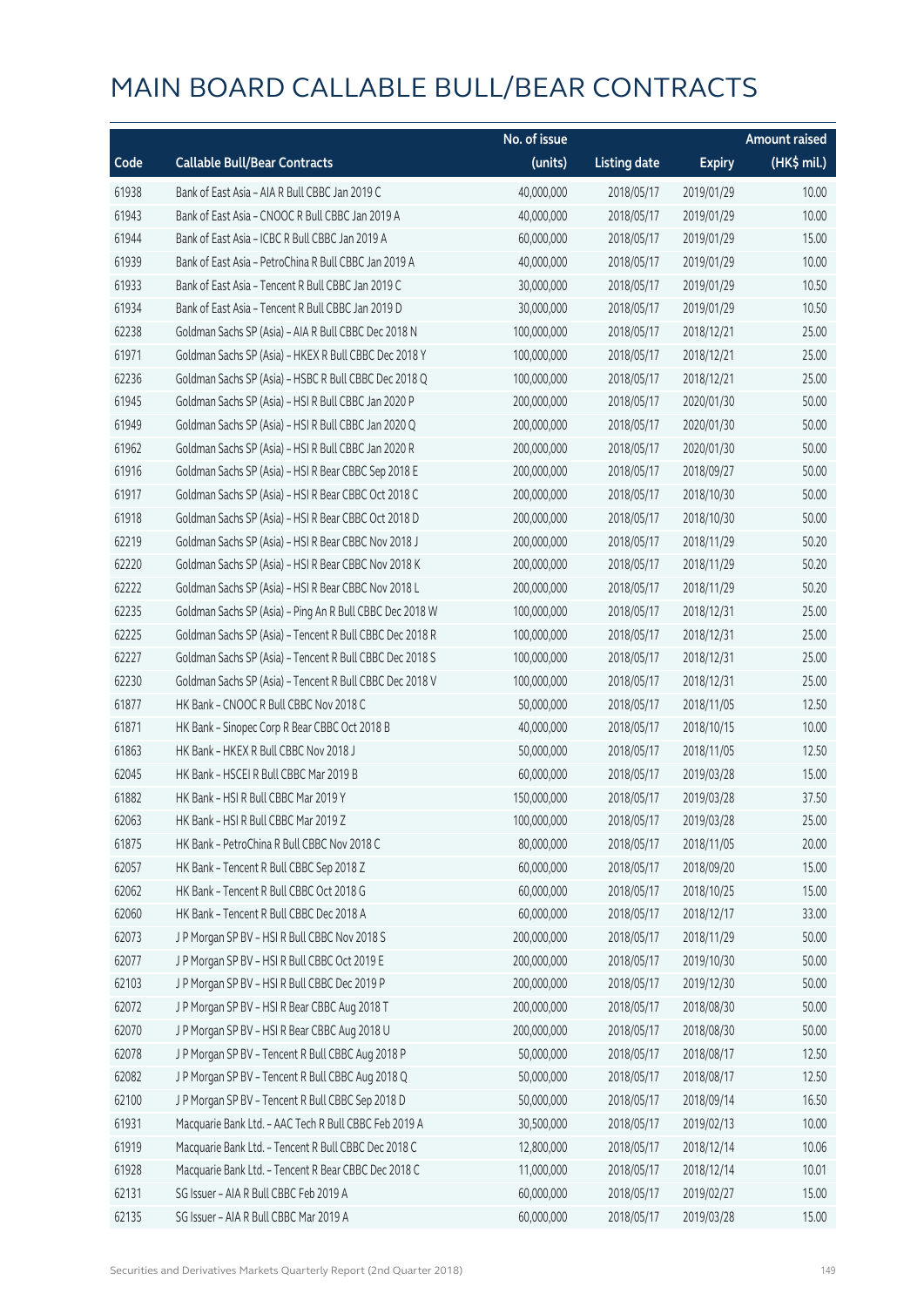|       |                                                              | No. of issue |                     |               | <b>Amount raised</b> |
|-------|--------------------------------------------------------------|--------------|---------------------|---------------|----------------------|
| Code  | <b>Callable Bull/Bear Contracts</b>                          | (units)      | <b>Listing date</b> | <b>Expiry</b> | (HK\$ mil.)          |
| 62117 | SG Issuer - HSI R Bull CBBC Nov 2019 S                       | 200,000,000  | 2018/05/17          | 2019/11/28    | 50.00                |
| 62123 | SG Issuer - HSI R Bull CBBC Dec 2019 F                       | 200,000,000  | 2018/05/17          | 2019/12/30    | 50.00                |
| 62128 | SG Issuer - HSI R Bull CBBC Dec 2019 J                       | 200,000,000  | 2018/05/17          | 2019/12/30    | 50.00                |
| 62129 | SG Issuer - HSI R Bull CBBC Dec 2019 Z                       | 200,000,000  | 2018/05/17          | 2019/12/30    | 50.00                |
| 62111 | SG Issuer - HSI R Bear CBBC Sep 2018 B                       | 200,000,000  | 2018/05/17          | 2018/09/27    | 50.00                |
| 62115 | SG Issuer - HSI R Bear CBBC Sep 2018 Z                       | 200,000,000  | 2018/05/17          | 2018/09/27    | 50.00                |
| 62136 | SG Issuer - Tencent R Bull CBBC Sep 2018 E                   | 80,000,000   | 2018/05/17          | 2018/09/19    | 20.00                |
| 62138 | SG Issuer - Tencent R Bull CBBC Sep 2018 G                   | 80,000,000   | 2018/05/17          | 2018/09/21    | 20.00                |
| 62139 | SG Issuer - Tencent R Bull CBBC Sep 2018 U                   | 80,000,000   | 2018/05/17          | 2018/09/26    | 20.00                |
| 62105 | SG Issuer - Tencent R Bear CBBC Sep 2018 P                   | 80,000,000   | 2018/05/17          | 2018/09/07    | 20.00                |
| 62143 | SG Issuer - Tencent R Bear CBBC Dec 2018 L                   | 80,000,000   | 2018/05/17          | 2018/12/28    | 20.00                |
| 62024 | UBS AG - CNOOC R Bull CBBC Oct 2018 H                        | 40,000,000   | 2018/05/17          | 2018/10/08    | 10.00                |
| 62026 | UBS AG - CNOOC R Bull CBBC Oct 2018 I                        | 40,000,000   | 2018/05/17          | 2018/10/22    | 10.00                |
| 62028 | UBS AG - CNOOC R Bear CBBC Nov 2018 A                        | 40,000,000   | 2018/05/17          | 2018/11/12    | 10.00                |
| 62034 | UBS AG - Sinopec Corp R Bull CBBC Oct 2018 C                 | 50,000,000   | 2018/05/17          | 2018/10/08    | 12.50                |
| 62004 | UBS AG - CSOP A50 ETF R Bull CBBC Sep 2018 G                 | 50,000,000   | 2018/05/17          | 2018/09/24    | 12.50                |
| 62008 | UBS AG - A50 China R Bull CBBC Sep 2018 D                    | 50,000,000   | 2018/05/17          | 2018/09/17    | 12.50                |
| 62035 | UBS AG - HKEX R Bull CBBC Nov 2018 Q                         | 50,000,000   | 2018/05/17          | 2018/11/07    | 12.50                |
| 62040 | UBS AG - HSBC R Bull CBBC Nov 2018 C                         | 80,000,000   | 2018/05/17          | 2018/11/19    | 20.00                |
| 61998 | UBS AG - HSI R Bull CBBC Oct 2019 H                          | 200,000,000  | 2018/05/17          | 2019/10/30    | 50.00                |
| 62003 | UBS AG - HSI R Bull CBBC Dec 2019 B                          | 200,000,000  | 2018/05/17          | 2019/12/30    | 50.00                |
| 61990 | UBS AG - HSI R Bull CBBC Dec 2019 V                          | 200,000,000  | 2018/05/17          | 2019/12/30    | 50.00                |
| 61972 | UBS AG - HSI R Bear CBBC Aug 2018 N                          | 200,000,000  | 2018/05/17          | 2018/08/30    | 50.00                |
| 61975 | UBS AG - HSI R Bear CBBC Aug 2018 U                          | 250,000,000  | 2018/05/17          | 2018/08/30    | 62.50                |
| 61976 | UBS AG - HSI R Bear CBBC Sep 2018 X                          | 250,000,000  | 2018/05/17          | 2018/09/27    | 62.50                |
| 62014 | UBS AG - Petrochina R Bull CBBC Oct 2018 F                   | 60,000,000   | 2018/05/17          | 2018/10/29    | 15.00                |
| 62016 | UBS AG - Petrochina R Bull CBBC Oct 2018 G                   | 60,000,000   | 2018/05/17          | 2018/10/22    | 15.00                |
| 62022 | UBS AG - Petrochina R Bear CBBC Oct 2018 B                   | 40,000,000   | 2018/05/17          | 2018/10/15    | 10.00                |
| 62033 | UBS AG - Tencent R Bull CBBC Aug 2018 B                      | 30,000,000   | 2018/05/17          | 2018/08/22    | 10.20                |
| 62030 | UBS AG - Tencent R Bull CBBC Aug 2018 C                      | 30,000,000   | 2018/05/17          | 2018/08/29    | 10.20                |
| 62036 | UBS AG - Tencent R Bull CBBC Aug 2018 D                      | 30,000,000   | 2018/05/17          | 2018/08/20    | 10.20                |
| 62379 | BNP Paribas Issuance B.V. - CC Bank R Bull CBBC Nov 2018 V   | 100,000,000  | 2018/05/18          | 2018/11/29    | 25.00                |
| 62303 | BNP Paribas Issuance B.V. - CC Bank R Bear CBBC Nov 2018 U   | 100,000,000  | 2018/05/18          | 2018/11/29    | 25.00                |
| 62385 | BNP Paribas Issuance B.V. - CSOP A50 ETF R Bull CBBC Nov 18G | 60,000,000   | 2018/05/18          | 2018/11/29    | 15.00                |
| 62302 | BNP Paribas Issuance B.V. - HKEX R Bear CBBC Mar 2019 C      | 50,000,000   | 2018/05/18          | 2019/03/28    | 12.50                |
| 62387 | BNP Paribas Issuance B.V. - HSI R Bull CBBC Dec 2019 M       | 250,000,000  | 2018/05/18          | 2019/12/30    | 62.50                |
| 62390 | BNP Paribas Issuance B.V. - HSI R Bull CBBC Dec 2019 N       | 250,000,000  | 2018/05/18          | 2019/12/30    | 62.50                |
| 62394 | BNP Paribas Issuance B.V. - HSI R Bull CBBC Dec 2019 O       | 250,000,000  | 2018/05/18          | 2019/12/30    | 62.50                |
| 62386 | BNP Paribas Issuance B.V. - HSI R Bull CBBC Dec 2019 Q       | 250,000,000  | 2018/05/18          | 2019/12/30    | 62.50                |
| 62289 | BNP Paribas Issuance B.V. - HSI R Bear CBBC Dec 2018 N       | 250,000,000  | 2018/05/18          | 2018/12/28    | 62.50                |
| 62290 | BNP Paribas Issuance B.V. - HSI R Bear CBBC Dec 2018 O       | 250,000,000  | 2018/05/18          | 2018/12/28    | 62.50                |
| 62292 | BNP Paribas Issuance B.V. - HSI R Bear CBBC Dec 2018 P       | 250,000,000  | 2018/05/18          | 2018/12/28    | 62.50                |
| 62294 | BNP Paribas Issuance B.V. - HSI R Bear CBBC Dec 2018 Q       | 250,000,000  | 2018/05/18          | 2018/12/28    | 62.50                |
| 62380 | BNP Paribas Issuance B.V. - Ping An R Bull CBBC Nov 2018 L   | 200,000,000  | 2018/05/18          | 2018/11/29    | 50.00                |
| 62384 | BNP Paribas Issuance B.V. - Tencent R Bull CBBC Sep 2018 V   | 50,000,000   | 2018/05/18          | 2018/09/27    | 12.50                |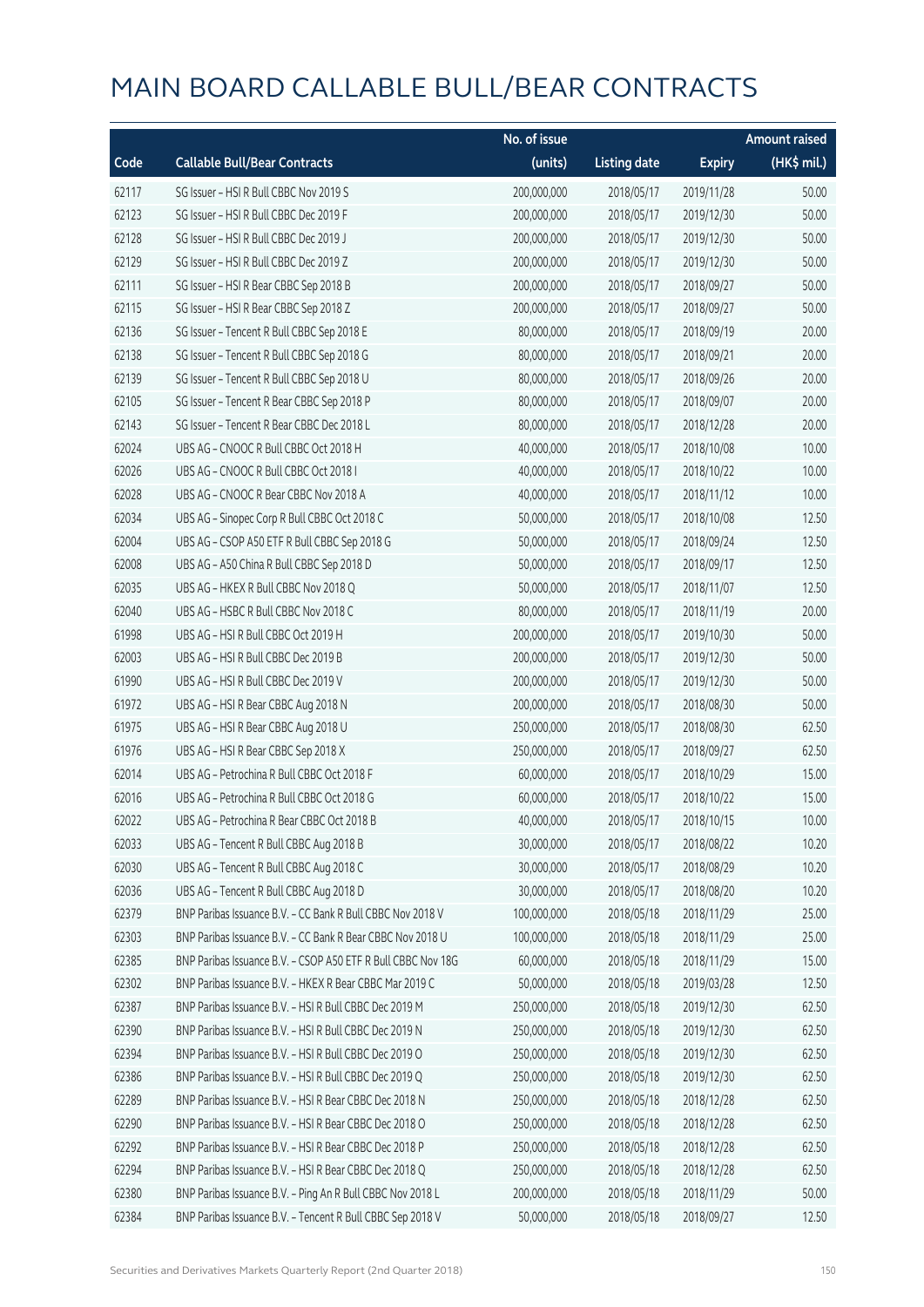|       |                                                               | No. of issue |                     |               | <b>Amount raised</b> |
|-------|---------------------------------------------------------------|--------------|---------------------|---------------|----------------------|
| Code  | <b>Callable Bull/Bear Contracts</b>                           | (units)      | <b>Listing date</b> | <b>Expiry</b> | (HK\$ mil.)          |
| 62296 | BNP Paribas Issuance B.V. - Tencent R Bear CBBC Nov 2018 K    | 50,000,000   | 2018/05/18          | 2018/11/29    | 12.50                |
| 62295 | BNP Paribas Issuance B.V. - Tencent R Bear CBBC Nov 2018 U    | 50,000,000   | 2018/05/18          | 2018/11/29    | 12.50                |
| 62895 | Credit Suisse AG - AIA R Bull CBBC Dec 2018 B                 | 70,000,000   | 2018/05/18          | 2018/12/21    | 17.50                |
| 62897 | Credit Suisse AG - AIA R Bear CBBC Jan 2019 B                 | 50,000,000   | 2018/05/18          | 2019/01/30    | 12.50                |
| 62898 | Credit Suisse AG - AIA R Bear CBBC Jan 2019 C                 | 50,000,000   | 2018/05/18          | 2019/01/25    | 12.50                |
| 62859 | Credit Suisse AG - Geely Auto R Bull CBBC Dec 2018 I          | 40,000,000   | 2018/05/18          | 2018/12/28    | 10.00                |
| 62861 | Credit Suisse AG - Geely Auto R Bull CBBC Jun 2019 A          | 100,000,000  | 2018/05/18          | 2019/06/28    | 25.00                |
| 62858 | Credit Suisse AG - Galaxy Ent R Bull CBBC Nov 2018 F          | 50,000,000   | 2018/05/18          | 2018/11/29    | 12.50                |
| 62865 | Credit Suisse AG - HKEX R Bull CBBC Dec 2018 D                | 50,000,000   | 2018/05/18          | 2018/12/28    | 12.50                |
| 62855 | Credit Suisse AG - HSBC R Bull CBBC Dec 2018 H                | 80,000,000   | 2018/05/18          | 2018/12/28    | 20.00                |
| 62845 | Credit Suisse AG - HSI R Bull CBBC Sep 2019 I                 | 200,000,000  | 2018/05/18          | 2019/09/27    | 50.00                |
| 62840 | Credit Suisse AG - HSI R Bull CBBC Oct 2019 Y                 | 200,000,000  | 2018/05/18          | 2019/10/30    | 50.00                |
| 62842 | Credit Suisse AG - HSI R Bull CBBC Oct 2019 Z                 | 200,000,000  | 2018/05/18          | 2019/10/30    | 50.00                |
| 62810 | Credit Suisse AG - HSI R Bull CBBC Nov 2019 W                 | 200,000,000  | 2018/05/18          | 2019/11/28    | 50.00                |
| 62819 | Credit Suisse AG - HSI R Bull CBBC Nov 2019 X                 | 200,000,000  | 2018/05/18          | 2019/11/28    | 50.00                |
| 62835 | Credit Suisse AG - HSI R Bull CBBC Nov 2019 Y                 | 200,000,000  | 2018/05/18          | 2019/11/28    | 50.00                |
| 62763 | Credit Suisse AG - HSI R Bear CBBC Aug 2018 F                 | 200,000,000  | 2018/05/18          | 2018/08/30    | 50.00                |
| 62764 | Credit Suisse AG - HSI R Bear CBBC Aug 2018 Q                 | 200,000,000  | 2018/05/18          | 2018/08/30    | 50.00                |
| 62770 | Credit Suisse AG - HSI R Bear CBBC Aug 2018 R                 | 200,000,000  | 2018/05/18          | 2018/08/30    | 50.00                |
| 62803 | Credit Suisse AG - HSI R Bear CBBC Sep 2018 F                 | 200,000,000  | 2018/05/18          | 2018/09/27    | 50.00                |
| 62771 | Credit Suisse AG - HSI R Bear CBBC Sep 2018 U                 | 200,000,000  | 2018/05/18          | 2018/09/27    | 50.00                |
| 62784 | Credit Suisse AG - HSI R Bear CBBC Sep 2018 V                 | 200,000,000  | 2018/05/18          | 2018/09/27    | 50.00                |
| 62778 | Credit Suisse AG - HSI R Bear CBBC Oct 2018 M                 | 200,000,000  | 2018/05/18          | 2018/10/30    | 50.00                |
| 62804 | Credit Suisse AG - HSI R Bear CBBC Oct 2018 N                 | 200,000,000  | 2018/05/18          | 2018/10/30    | 50.00                |
| 62901 | Credit Suisse AG - Ping An R Bull CBBC Dec 2018 U             | 80,000,000   | 2018/05/18          | 2018/12/21    | 20.00                |
| 62867 | Credit Suisse AG - Tencent R Bull CBBC Dec 2018 Q             | 50,000,000   | 2018/05/18          | 2018/12/13    | 12.50                |
| 62868 | Credit Suisse AG - Tencent R Bull CBBC Dec 2018 R             | 50,000,000   | 2018/05/18          | 2018/12/28    | 12.50                |
| 62877 | Credit Suisse AG - Tencent R Bear CBBC Dec 2018 F             | 50,000,000   | 2018/05/18          | 2018/12/20    | 12.50                |
| 62891 | Credit Suisse AG - Tencent R Bear CBBC Dec 2018 G             | 50,000,000   | 2018/05/18          | 2018/12/07    | 18.00                |
| 62532 | Bank of East Asia - Geely Auto R Bull CBBC Feb 2019 A         | 40,000,000   | 2018/05/18          | 2019/02/12    | 10.00                |
| 62531 | Bank of East Asia - HKEX R Bull CBBC Feb 2019 A               | 40,000,000   | 2018/05/18          | 2019/02/12    | 10.00                |
| 62523 | Bank of East Asia - Tencent R Bull CBBC Feb 2019 A            | 30,000,000   | 2018/05/18          | 2019/02/12    | 10.50                |
| 62524 | Bank of East Asia - Tencent R Bull CBBC Feb 2019 B            | 30,000,000   | 2018/05/18          | 2019/02/12    | 10.50                |
| 63044 | Goldman Sachs SP (Asia) - AAC Tech R Bull CBBC Dec 2018 M     | 40,000,000   | 2018/05/18          | 2018/12/31    | 10.00                |
| 63043 | Goldman Sachs SP (Asia) - AIA R Bull CBBC Dec 2018 O          | 100,000,000  | 2018/05/18          | 2018/12/21    | 25.00                |
| 62447 | Goldman Sachs SP (Asia) - CSOP A50 ETF R Bull CBBC Dec 2018 D | 100,000,000  | 2018/05/18          | 2018/12/21    | 25.00                |
| 63046 | Goldman Sachs SP (Asia) - Galaxy Ent R Bull CBBC Dec 2018 U   | 100,000,000  | 2018/05/18          | 2018/12/31    | 25.00                |
| 63047 | Goldman Sachs SP (Asia) - HKEX R Bull CBBC Dec 2018 Z         | 100,000,000  | 2018/05/18          | 2018/12/31    | 25.00                |
| 62503 | Goldman Sachs SP (Asia) - HSI R Bull CBBC Dec 2019 C          | 200,000,000  | 2018/05/18          | 2019/12/30    | 50.00                |
| 62460 | Goldman Sachs SP (Asia) - HSI R Bull CBBC Dec 2019 E          | 200,000,000  | 2018/05/18          | 2019/12/30    | 50.00                |
| 62505 | Goldman Sachs SP (Asia) - HSI R Bull CBBC Dec 2019 F          | 200,000,000  | 2018/05/18          | 2019/12/30    | 50.00                |
| 62469 | Goldman Sachs SP (Asia) - HSI R Bull CBBC Dec 2019 M          | 200,000,000  | 2018/05/18          | 2019/12/30    | 50.00                |
| 62243 | Goldman Sachs SP (Asia) - HSI R Bear CBBC Oct 2018 E          | 200,000,000  | 2018/05/18          | 2018/10/30    | 50.00                |
| 62246 | Goldman Sachs SP (Asia) - HSI R Bear CBBC Oct 2018 F          | 200,000,000  | 2018/05/18          | 2018/10/30    | 50.00                |
| 62251 | Goldman Sachs SP (Asia) - HSI R Bear CBBC Oct 2018 G          | 200,000,000  | 2018/05/18          | 2018/10/30    | 50.00                |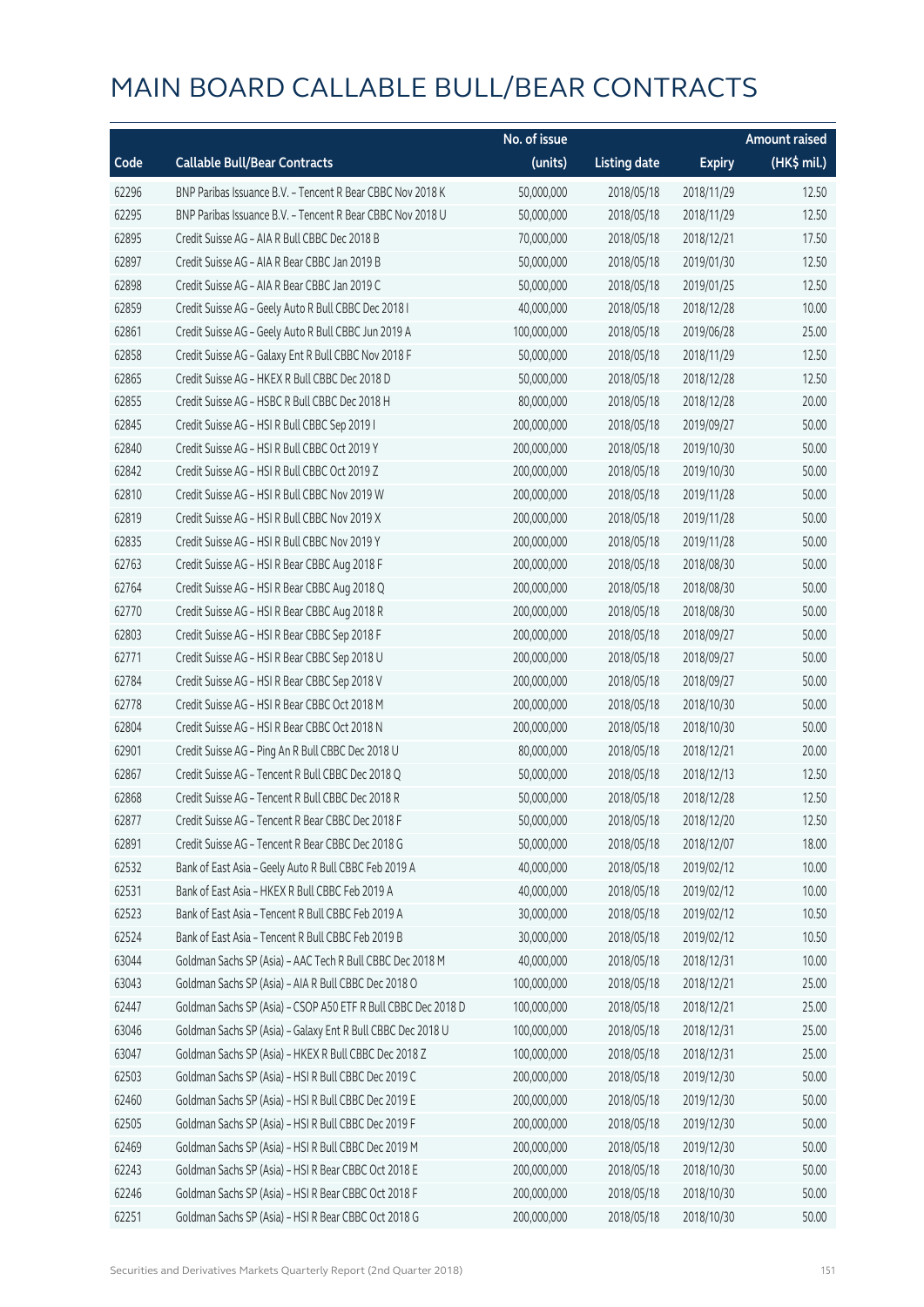|       |                                                          | No. of issue |                     |               | <b>Amount raised</b> |
|-------|----------------------------------------------------------|--------------|---------------------|---------------|----------------------|
| Code  | <b>Callable Bull/Bear Contracts</b>                      | (units)      | <b>Listing date</b> | <b>Expiry</b> | (HK\$ mil.)          |
| 62252 | Goldman Sachs SP (Asia) - HSI R Bear CBBC Nov 2018 M     | 200,000,000  | 2018/05/18          | 2018/11/29    | 50.00                |
| 62254 | Goldman Sachs SP (Asia) - HSI R Bear CBBC Nov 2018 N     | 200,000,000  | 2018/05/18          | 2018/11/29    | 50.00                |
| 62399 | Goldman Sachs SP (Asia) - HSI R Bear CBBC Nov 2018 O     | 200,000,000  | 2018/05/18          | 2018/11/29    | 50.00                |
| 62402 | Goldman Sachs SP (Asia) - HSI R Bear CBBC Nov 2018 P     | 200,000,000  | 2018/05/18          | 2018/11/29    | 50.00                |
| 62406 | Goldman Sachs SP (Asia) - HSI R Bear CBBC Dec 2018 A     | 200,000,000  | 2018/05/18          | 2018/12/28    | 50.00                |
| 62434 | Goldman Sachs SP (Asia) - HSI R Bear CBBC Dec 2018 B     | 200,000,000  | 2018/05/18          | 2018/12/28    | 50.00                |
| 62438 | Goldman Sachs SP (Asia) - HSI R Bear CBBC Dec 2018 C     | 200,000,000  | 2018/05/18          | 2018/12/28    | 50.00                |
| 62445 | Goldman Sachs SP (Asia) - ICBC R Bull CBBC Feb 2019 G    | 100,000,000  | 2018/05/18          | 2019/02/27    | 25.00                |
| 62440 | Goldman Sachs SP (Asia) - Tencent R Bull CBBC Dec 2018 E | 100,000,000  | 2018/05/18          | 2018/12/21    | 25.00                |
| 62441 | Goldman Sachs SP (Asia) - Tencent R Bull CBBC Dec 2018 I | 100,000,000  | 2018/05/18          | 2018/12/21    | 25.00                |
| 63042 | Goldman Sachs SP (Asia) - Tencent R Bull CBBC Dec 2018 W | 100,000,000  | 2018/05/18          | 2018/12/31    | 25.00                |
| 62307 | HK Bank - AIA R Bull CBBC Oct 2018 O                     | 80,000,000   | 2018/05/18          | 2018/10/29    | 20.00                |
| 62310 | HK Bank - AIA R Bear CBBC Nov 2018 A                     | 40,000,000   | 2018/05/18          | 2018/11/30    | 10.00                |
| 62346 | HK Bank - HKEX R Bull CBBC Nov 2018 K                    | 50,000,000   | 2018/05/18          | 2018/11/12    | 12.50                |
| 62328 | HK Bank - HSCEI R Bull CBBC Mar 2019 C                   | 60,000,000   | 2018/05/18          | 2019/03/28    | 15.00                |
| 62335 | HK Bank - HSCEI R Bear CBBC Nov 2018 B                   | 50,000,000   | 2018/05/18          | 2018/11/29    | 12.50                |
| 62320 | HK Bank - HSI R Bull CBBC Mar 2019 B                     | 150,000,000  | 2018/05/18          | 2019/03/28    | 37.50                |
| 62321 | HK Bank - HSI R Bear CBBC Nov 2018 B                     | 150,000,000  | 2018/05/18          | 2018/11/29    | 37.50                |
| 62337 | HK Bank - Ping An R Bull CBBC Nov 2018 L                 | 100,000,000  | 2018/05/18          | 2018/11/12    | 25.00                |
| 62336 | HK Bank - Tencent R Bull CBBC Oct 2018 D                 | 60,000,000   | 2018/05/18          | 2018/10/15    | 15.00                |
| 62257 | Haitong Int'l Sec - Sinopec Corp R Bull CBBC Nov 2018 C  | 100,000,000  | 2018/05/18          | 2018/11/02    | 25.00                |
| 62288 | Haitong Int'l Sec - CPIC R Bull CBBC Nov 2018 A          | 40,000,000   | 2018/05/18          | 2018/11/05    | 14.96                |
| 62256 | Haitong Int'l Sec - Geely Auto R Bull CBBC Nov 2018 A    | 40,000,000   | 2018/05/18          | 2018/11/05    | 10.00                |
| 62255 | Haitong Int'l Sec - HSBC R Bull CBBC Nov 2018 B          | 110,000,000  | 2018/05/18          | 2018/11/29    | 27.50                |
| 62266 | Haitong Int'l Sec - PetroChina R Bull CBBC Nov 2018 A    | 140,000,000  | 2018/05/18          | 2018/11/06    | 35.00                |
| 62279 | Haitong Int'l Sec - Ping An R Bull CBBC Nov 2018 B       | 25,000,000   | 2018/05/18          | 2018/11/05    | 10.80                |
| 62287 | Haitong Int'l Sec - Sunny Optical R Bull CBBC Nov 2018 B | 60,000,000   | 2018/05/18          | 2018/11/05    | 15.00                |
| 62259 | Haitong Int'l Sec - Tencent R Bull CBBC Nov 2018 B       | 40,000,000   | 2018/05/18          | 2018/11/05    | 10.00                |
| 62263 | Haitong Int'l Sec - Tencent R Bull CBBC Nov 2018 C       | 40,000,000   | 2018/05/18          | 2018/11/05    | 10.00                |
| 62762 | J P Morgan SP BV - HKEX R Bull CBBC Sep 2018 B           | 40,000,000   | 2018/05/18          | 2018/09/14    | 10.00                |
| 62701 | J P Morgan SP BV - HSI R Bull CBBC Oct 2019 F            | 200,000,000  | 2018/05/18          | 2019/10/30    | 50.00                |
| 62717 | J P Morgan SP BV - HSI R Bull CBBC Nov 2019 B            | 200,000,000  | 2018/05/18          | 2019/11/28    | 50.00                |
| 62697 | J P Morgan SP BV - HSI R Bull CBBC Nov 2019 U            | 200,000,000  | 2018/05/18          | 2019/11/28    | 50.00                |
| 62696 | J P Morgan SP BV - HSI R Bull CBBC Dec 2019 Q            | 200,000,000  | 2018/05/18          | 2019/12/30    | 50.00                |
| 62707 | J P Morgan SP BV - HSI R Bull CBBC Dec 2019 Z            | 200,000,000  | 2018/05/18          | 2019/12/30    | 50.00                |
| 62693 | J P Morgan SP BV - HSI R Bear CBBC Aug 2018 B            | 200,000,000  | 2018/05/18          | 2018/08/30    | 50.00                |
| 62692 | J P Morgan SP BV - HSI R Bear CBBC Aug 2018 K            | 200,000,000  | 2018/05/18          | 2018/08/30    | 50.00                |
| 62690 | J P Morgan SP BV - HSI R Bear CBBC Aug 2018 Y            | 200,000,000  | 2018/05/18          | 2018/08/30    | 50.00                |
| 62746 | J P Morgan SP BV - Tencent R Bull CBBC Aug 2018 R        | 50,000,000   | 2018/05/18          | 2018/08/17    | 14.00                |
| 62753 | J P Morgan SP BV - Tencent R Bull CBBC Aug 2018 S        | 50,000,000   | 2018/05/18          | 2018/08/17    | 12.50                |
| 62760 | J P Morgan SP BV - Tencent R Bull CBBC Sep 2018 E        | 50,000,000   | 2018/05/18          | 2018/09/14    | 12.50                |
| 62511 | Macquarie Bank Ltd. - COVS R Bull CBBC Dec 2018 A        | 14,000,000   | 2018/05/18          | 2018/12/28    | 11.14                |
| 62513 | Macquarie Bank Ltd. - COVS R Bull CBBC Dec 2018 B        | 12,000,000   | 2018/05/18          | 2018/12/28    | 11.29                |
| 62518 | Macquarie Bank Ltd. - COVS R Bear CBBC Dec 2018 A        | 10,000,000   | 2018/05/18          | 2018/12/28    | 10.67                |
| 62507 | Macquarie Bank Ltd. - HKEX R Bull CBBC Dec 2018 A        | 16,000,000   | 2018/05/18          | 2018/12/28    | 11.22                |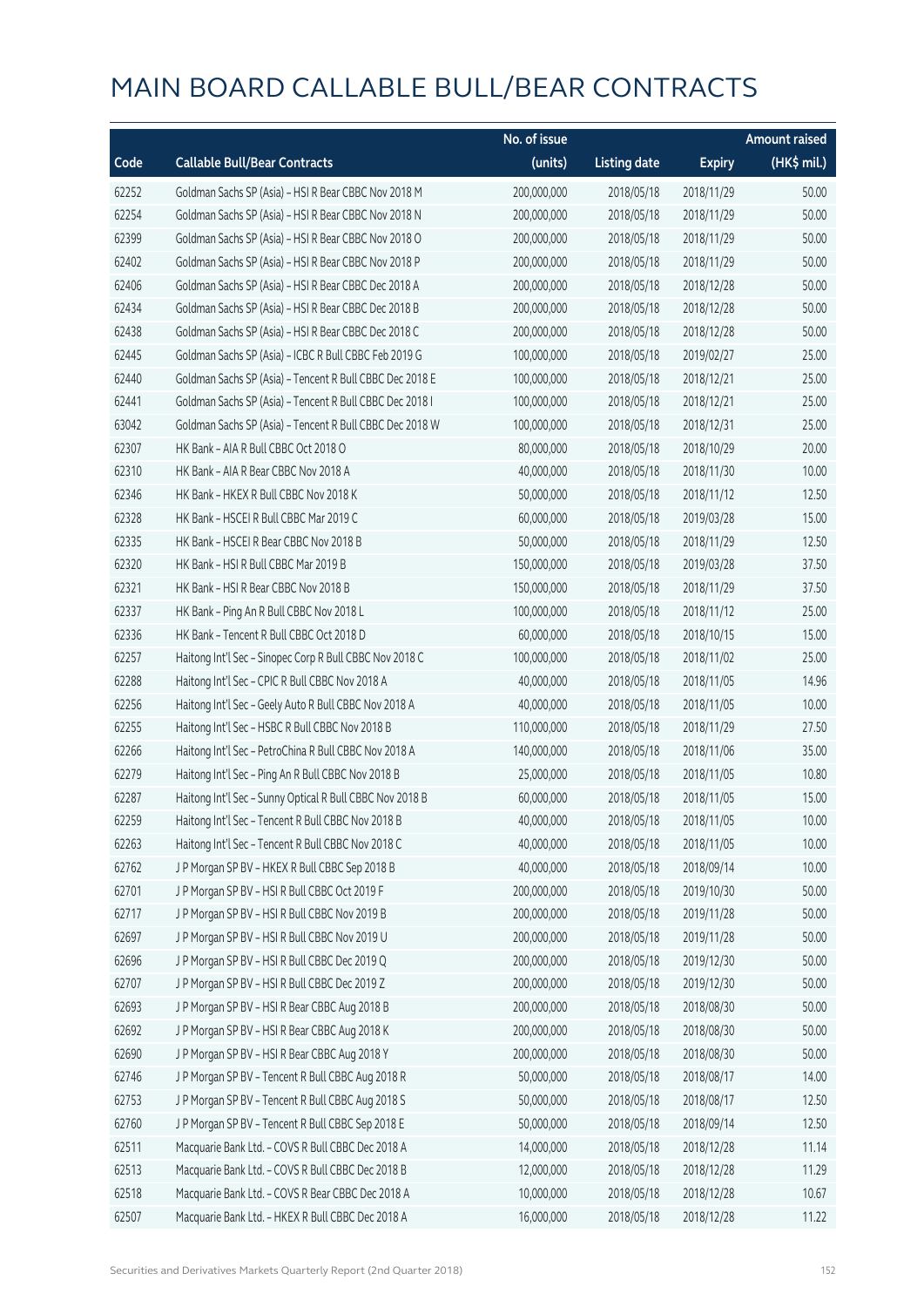|       |                                                      | No. of issue |                     |               | <b>Amount raised</b>  |
|-------|------------------------------------------------------|--------------|---------------------|---------------|-----------------------|
| Code  | <b>Callable Bull/Bear Contracts</b>                  | (units)      | <b>Listing date</b> | <b>Expiry</b> | $(HK\frac{1}{2}mil.)$ |
| 62506 | Macquarie Bank Ltd. - Tencent R Bull CBBC Dec 2018 D | 12,500,000   | 2018/05/18          | 2018/12/14    | 10.01                 |
| 63023 | SG Issuer - AAC Tech R Bull CBBC Nov 2018 D          | 40,000,000   | 2018/05/18          | 2018/11/07    | 10.00                 |
| 62969 | SG Issuer - AIA R Bull CBBC Oct 2018 C               | 60,000,000   | 2018/05/18          | 2018/10/26    | 15.00                 |
| 62970 | SG Issuer - CC Bank R Bull CBBC Oct 2018 K           | 100,000,000  | 2018/05/18          | 2018/10/23    | 25.00                 |
| 63034 | SG Issuer - CNOOC R Bull CBBC Oct 2018 J             | 40,000,000   | 2018/05/18          | 2018/10/05    | 10.00                 |
| 63038 | SG Issuer - CNOOC R Bull CBBC Oct 2018 K             | 40,000,000   | 2018/05/18          | 2018/10/25    | 10.00                 |
| 63028 | SG Issuer - CNOOC R Bear CBBC Aug 2018 A             | 40,000,000   | 2018/05/18          | 2018/08/31    | 10.00                 |
| 63027 | SG Issuer - Sinopec Corp R Bull CBBC Oct 2018 C      | 40,000,000   | 2018/05/18          | 2018/10/05    | 10.00                 |
| 63025 | SG Issuer - Sinopec Corp R Bear CBBC Sep 2018 A      | 40,000,000   | 2018/05/18          | 2018/09/28    | 10.00                 |
| 62984 | SG Issuer - CSOP A50 ETF R Bull CBBC Oct 2018 M      | 40,000,000   | 2018/05/18          | 2018/10/19    | 10.00                 |
| 62986 | SG Issuer - HKEX R Bull CBBC Sep 2018 R              | 50,000,000   | 2018/05/18          | 2018/09/21    | 12.50                 |
| 62987 | SG Issuer - HKEX R Bull CBBC Oct 2018 C              | 50,000,000   | 2018/05/18          | 2018/10/05    | 12.50                 |
| 62998 | SG Issuer - HSBC R Bull CBBC Sep 2018 U              | 100,000,000  | 2018/05/18          | 2018/09/27    | 25.00                 |
| 63015 | SG Issuer - HSI R Bull CBBC Sep 2019 U               | 200,000,000  | 2018/05/18          | 2019/09/27    | 50.00                 |
| 62939 | SG Issuer - HSI R Bull CBBC Oct 2019 C               | 200,000,000  | 2018/05/18          | 2019/10/30    | 50.00                 |
| 62941 | SG Issuer - HSI R Bull CBBC Nov 2019 O               | 200,000,000  | 2018/05/18          | 2019/11/28    | 50.00                 |
| 62968 | SG Issuer - HSI R Bull CBBC Dec 2019 C               | 200,000,000  | 2018/05/18          | 2019/12/30    | 50.00                 |
| 62956 | SG Issuer - HSI R Bull CBBC Dec 2019 S               | 200,000,000  | 2018/05/18          | 2019/12/30    | 50.00                 |
| 62920 | SG Issuer - HSI R Bear CBBC Aug 2018 N               | 200,000,000  | 2018/05/18          | 2018/08/30    | 50.00                 |
| 62926 | SG Issuer - HSI R Bear CBBC Aug 2018 Q               | 200,000,000  | 2018/05/18          | 2018/08/30    | 50.00                 |
| 62931 | SG Issuer - HSI R Bear CBBC Oct 2018 Y               | 200,000,000  | 2018/05/18          | 2018/10/30    | 50.00                 |
| 63011 | SG Issuer - HSI R Bear CBBC Dec 2018 E               | 200,000,000  | 2018/05/18          | 2018/12/28    | 50.00                 |
| 63039 | SG Issuer - ICBC R Bull CBBC Oct 2018 H              | 60,000,000   | 2018/05/18          | 2018/10/29    | 15.00                 |
| 63040 | SG Issuer - PetroChina R Bull CBBC Nov 2018 G        | 40,000,000   | 2018/05/18          | 2018/11/23    | 10.00                 |
| 63000 | SG Issuer - Ping An R Bull CBBC Oct 2018 T           | 100,000,000  | 2018/05/18          | 2018/10/05    | 25.00                 |
| 63001 | SG Issuer - Tencent R Bull CBBC Aug 2018 D           | 80,000,000   | 2018/05/18          | 2018/08/30    | 20.00                 |
| 63007 | SG Issuer - Tencent R Bull CBBC Sep 2018 I           | 80,000,000   | 2018/05/18          | 2018/09/14    | 20.00                 |
| 63009 | SG Issuer - Tencent R Bull CBBC Sep 2018 J           | 80,000,000   | 2018/05/18          | 2018/09/20    | 20.00                 |
| 62903 | SG Issuer - Tencent R Bear CBBC Aug 2018 Y           | 80,000,000   | 2018/05/18          | 2018/08/31    | 20.00                 |
| 62672 | UBS AG - CC Bank R Bull CBBC Sep 2018 J              | 80,000,000   | 2018/05/18          | 2018/09/17    | 20.00                 |
| 62667 | UBS AG - HKEX R Bull CBBC Sep 2018 W                 | 50,000,000   | 2018/05/18          | 2018/09/17    | 12.50                 |
| 62668 | UBS AG - HKEX R Bull CBBC Sep 2018 X                 | 50,000,000   | 2018/05/18          | 2018/09/24    | 12.50                 |
| 62637 | UBS AG - HSI R Bull CBBC Oct 2019 T                  | 250,000,000  | 2018/05/18          | 2019/10/30    | 62.50                 |
| 62652 | UBS AG - HSI R Bull CBBC Oct 2019 V                  | 250,000,000  | 2018/05/18          | 2019/10/30    | 62.50                 |
| 62633 | UBS AG - HSI R Bull CBBC Nov 2019 J                  | 200,000,000  | 2018/05/18          | 2019/11/28    | 50.00                 |
| 62654 | UBS AG - HSI R Bull CBBC Nov 2019 T                  | 250,000,000  | 2018/05/18          | 2019/11/28    | 62.50                 |
| 62631 | UBS AG - HSI R Bull CBBC Dec 2019 C                  | 200,000,000  | 2018/05/18          | 2019/12/30    | 50.00                 |
| 62574 | UBS AG - HSI R Bear CBBC Aug 2018 A                  | 200,000,000  | 2018/05/18          | 2018/08/30    | 50.00                 |
| 62577 | UBS AG - HSI R Bear CBBC Aug 2018 C                  | 200,000,000  | 2018/05/18          | 2018/08/30    | 50.00                 |
| 62533 | UBS AG - HSI R Bear CBBC Aug 2018 F                  | 200,000,000  | 2018/05/18          | 2018/08/30    | 50.00                 |
| 62534 | UBS AG - HSI R Bear CBBC Aug 2018 G                  | 250,000,000  | 2018/05/18          | 2018/08/30    | 62.50                 |
| 62535 | UBS AG - HSI R Bear CBBC Aug 2018 H                  | 200,000,000  | 2018/05/18          | 2018/08/30    | 50.00                 |
| 62614 | UBS AG - HSI R Bear CBBC Aug 2018 J                  | 200,000,000  | 2018/05/18          | 2018/08/30    | 50.00                 |
| 62537 | UBS AG - HSI R Bear CBBC Aug 2018 K                  | 250,000,000  | 2018/05/18          | 2018/08/30    | 62.50                 |
| 62622 | UBS AG - HSI R Bear CBBC Aug 2018 M                  | 200,000,000  | 2018/05/18          | 2018/08/30    | 50.00                 |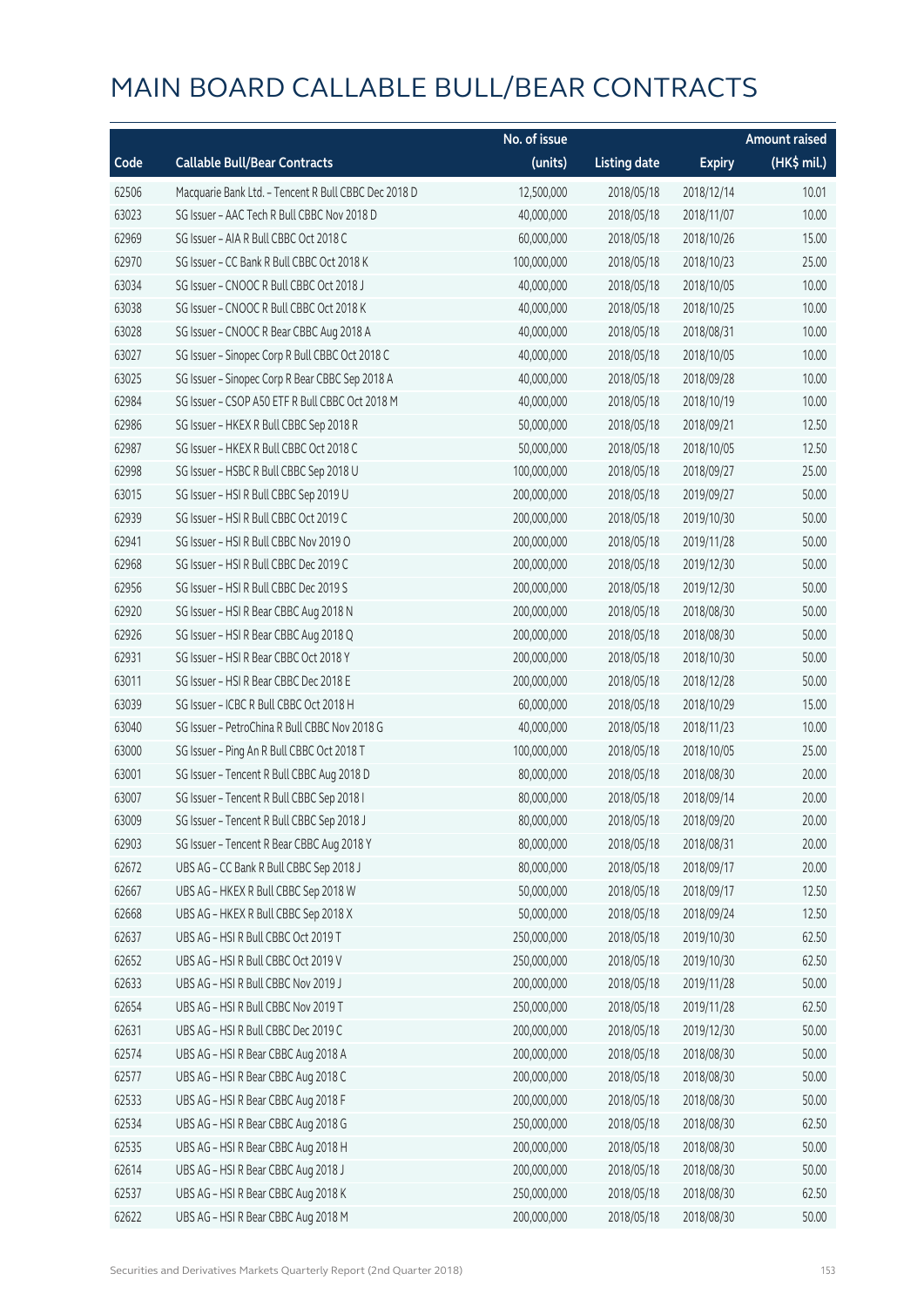|       |                                                            | No. of issue |                     |               | <b>Amount raised</b> |
|-------|------------------------------------------------------------|--------------|---------------------|---------------|----------------------|
| Code  | <b>Callable Bull/Bear Contracts</b>                        | (units)      | <b>Listing date</b> | <b>Expiry</b> | (HK\$ mil.)          |
| 62562 | UBS AG - HSI R Bear CBBC Aug 2018 S                        | 250,000,000  | 2018/05/18          | 2018/08/30    | 62.50                |
| 62679 | UBS AG - ICBC R Bull CBBC Oct 2018 K                       | 100,000,000  | 2018/05/18          | 2018/10/08    | 25.00                |
| 62669 | UBS AG - Petrochina R Bull CBBC Oct 2018 H                 | 60,000,000   | 2018/05/18          | 2018/10/16    | 15.00                |
| 62684 | UBS AG - Ping An R Bull CBBC Dec 2018 F                    | 80,000,000   | 2018/05/18          | 2018/12/03    | 20.00                |
| 62680 | UBS AG - Sands China R Bull CBBC Dec 2018 B                | 60,000,000   | 2018/05/18          | 2018/12/17    | 15.00                |
| 62666 | UBS AG - Tencent R Bull CBBC Aug 2018 E                    | 30,000,000   | 2018/05/18          | 2018/08/30    | 10.20                |
| 62662 | UBS AG - Tencent R Bull CBBC Sep 2018 P                    | 30,000,000   | 2018/05/18          | 2018/09/12    | 10.20                |
| 62664 | UBS AG - Tencent R Bull CBBC Sep 2018 T                    | 30,000,000   | 2018/05/18          | 2018/09/26    | 10.20                |
| 62625 | UBS AG - Tencent R Bear CBBC Oct 2018 G                    | 30,000,000   | 2018/05/18          | 2018/10/10    | 10.20                |
| 62686 | UBS AG - Tracker Fund R Bull CBBC Dec 2018 A               | 40,000,000   | 2018/05/18          | 2018/12/17    | 10.00                |
| 62351 | Bank Vontobel - HSI R Bull CBBC Dec 2018 U                 | 100,000,000  | 2018/05/18          | 2018/12/28    | 25.10                |
| 62353 | Bank Vontobel - HSI R Bull CBBC Dec 2018 V                 | 100,000,000  | 2018/05/18          | 2018/12/28    | 25.30                |
| 62362 | Bank Vontobel - Tencent R Bull CBBC Dec 2018 D             | 40,000,000   | 2018/05/18          | 2018/12/05    | 10.16                |
| 62369 | Bank Vontobel - Tencent R Bull CBBC Dec 2018 E             | 40,000,000   | 2018/05/18          | 2018/12/06    | 10.32                |
| 62239 | Bank Vontobel - Tencent R Bear CBBC Sep 2018 A             | 40,000,000   | 2018/05/18          | 2018/09/14    | 10.00                |
| 63114 | BOCI Asia Ltd. - CC Bank R Bull CBBC Sep 2018 A            | 70,000,000   | 2018/05/21          | 2018/09/28    | 17.78                |
| 63108 | BOCI Asia Ltd. - HKEX R Bull CBBC Sep 2018 B               | 40,000,000   | 2018/05/21          | 2018/09/27    | 11.88                |
| 63106 | BOCI Asia Ltd. - Ping An R Bull CBBC Oct 2018 A            | 100,000,000  | 2018/05/21          | 2018/10/05    | 25.40                |
| 63105 | BOCI Asia Ltd. - Tencent R Bull CBBC Aug 2018 B            | 40,000,000   | 2018/05/21          | 2018/08/30    | 18.08                |
| 63447 | BNP Paribas Issuance B.V. - HKEX R Bull CBBC Aug 2018 F    | 50,000,000   | 2018/05/21          | 2018/08/30    | 12.50                |
| 63450 | BNP Paribas Issuance B.V. - HSCEI R Bull CBBC Sep 2019 K   | 100,000,000  | 2018/05/21          | 2019/09/27    | 25.00                |
| 63451 | BNP Paribas Issuance B.V. - HSCEI R Bull CBBC Sep 2019 L   | 100,000,000  | 2018/05/21          | 2019/09/27    | 25.00                |
| 63526 | BNP Paribas Issuance B.V. - HSI R Bull CBBC Dec 2019 P     | 250,000,000  | 2018/05/21          | 2019/12/30    | 62.50                |
| 63532 | BNP Paribas Issuance B.V. - HSI R Bull CBBC Dec 2019 S     | 250,000,000  | 2018/05/21          | 2019/12/30    | 62.50                |
| 63531 | BNP Paribas Issuance B.V. - HSI R Bull CBBC Dec 2019 W     | 250,000,000  | 2018/05/21          | 2019/12/30    | 62.50                |
| 63070 | BNP Paribas Issuance B.V. - HSI R Bear CBBC Dec 2018 R     | 250,000,000  | 2018/05/21          | 2018/12/28    | 62.50                |
| 63072 | BNP Paribas Issuance B.V. - HSI R Bear CBBC Dec 2018 S     | 250,000,000  | 2018/05/21          | 2018/12/28    | 62.50                |
| 63073 | BNP Paribas Issuance B.V. - HSI R Bear CBBC Dec 2018 T     | 250,000,000  | 2018/05/21          | 2018/12/28    | 62.50                |
| 63444 | BNP Paribas Issuance B.V. - Ping An R Bull CBBC Nov 2018 M | 200,000,000  | 2018/05/21          | 2018/11/29    | 50.00                |
| 63389 | Credit Suisse AG - CC Bank R Bull CBBC Nov 2018 L          | 80,000,000   | 2018/05/21          | 2018/11/29    | 20.00                |
| 63400 | Credit Suisse AG - CSOP A50 ETF R Bull CBBC Jan 2019 F     | 50,000,000   | 2018/05/21          | 2019/01/25    | 12.50                |
| 63417 | Credit Suisse AG - A50 China R Bull CBBC Jan 2019 A        | 50,000,000   | 2018/05/21          | 2019/01/30    | 12.50                |
| 63336 | Credit Suisse AG - Geely Auto R Bull CBBC Jun 2019 B       | 100,000,000  | 2018/05/21          | 2019/06/21    | 25.00                |
| 63339 | Credit Suisse AG - HKEX R Bull CBBC Nov 2018 H             | 50,000,000   | 2018/05/21          | 2018/11/29    | 12.50                |
| 63344 | Credit Suisse AG - HKEX R Bull CBBC Dec 2018 E             | 50,000,000   | 2018/05/21          | 2018/12/14    | 12.50                |
| 63345 | Credit Suisse AG - HKEX R Bear CBBC Nov 2018 B             | 50,000,000   | 2018/05/21          | 2018/11/29    | 12.50                |
| 63457 | Credit Suisse AG - HSCEI R Bull CBBC Sep 2019 A            | 100,000,000  | 2018/05/21          | 2019/09/27    | 25.00                |
| 63458 | Credit Suisse AG - HSCEI R Bear CBBC Sep 2018 A            | 100,000,000  | 2018/05/21          | 2018/09/27    | 25.00                |
| 63467 | Credit Suisse AG - HSCEI R Bear CBBC Sep 2018 B            | 100,000,000  | 2018/05/21          | 2018/09/27    | 25.00                |
| 63333 | Credit Suisse AG - HSI R Bull CBBC Sep 2019 J              | 200,000,000  | 2018/05/21          | 2019/09/27    | 50.00                |
| 63335 | Credit Suisse AG - HSI R Bull CBBC Sep 2019 K              | 200,000,000  | 2018/05/21          | 2019/09/27    | 50.00                |
| 63455 | Credit Suisse AG - HSI R Bull CBBC Nov 2019 A              | 200,000,000  | 2018/05/21          | 2019/11/28    | 50.00                |
| 63454 | Credit Suisse AG - HSI R Bull CBBC Nov 2019 Z              | 200,000,000  | 2018/05/21          | 2019/11/28    | 50.00                |
| 63330 | Credit Suisse AG - HSI R Bull CBBC Dec 2019 C              | 200,000,000  | 2018/05/21          | 2019/12/30    | 50.00                |
| 63334 | Credit Suisse AG - HSI R Bull CBBC Dec 2019 D              | 200,000,000  | 2018/05/21          | 2019/12/30    | 50.00                |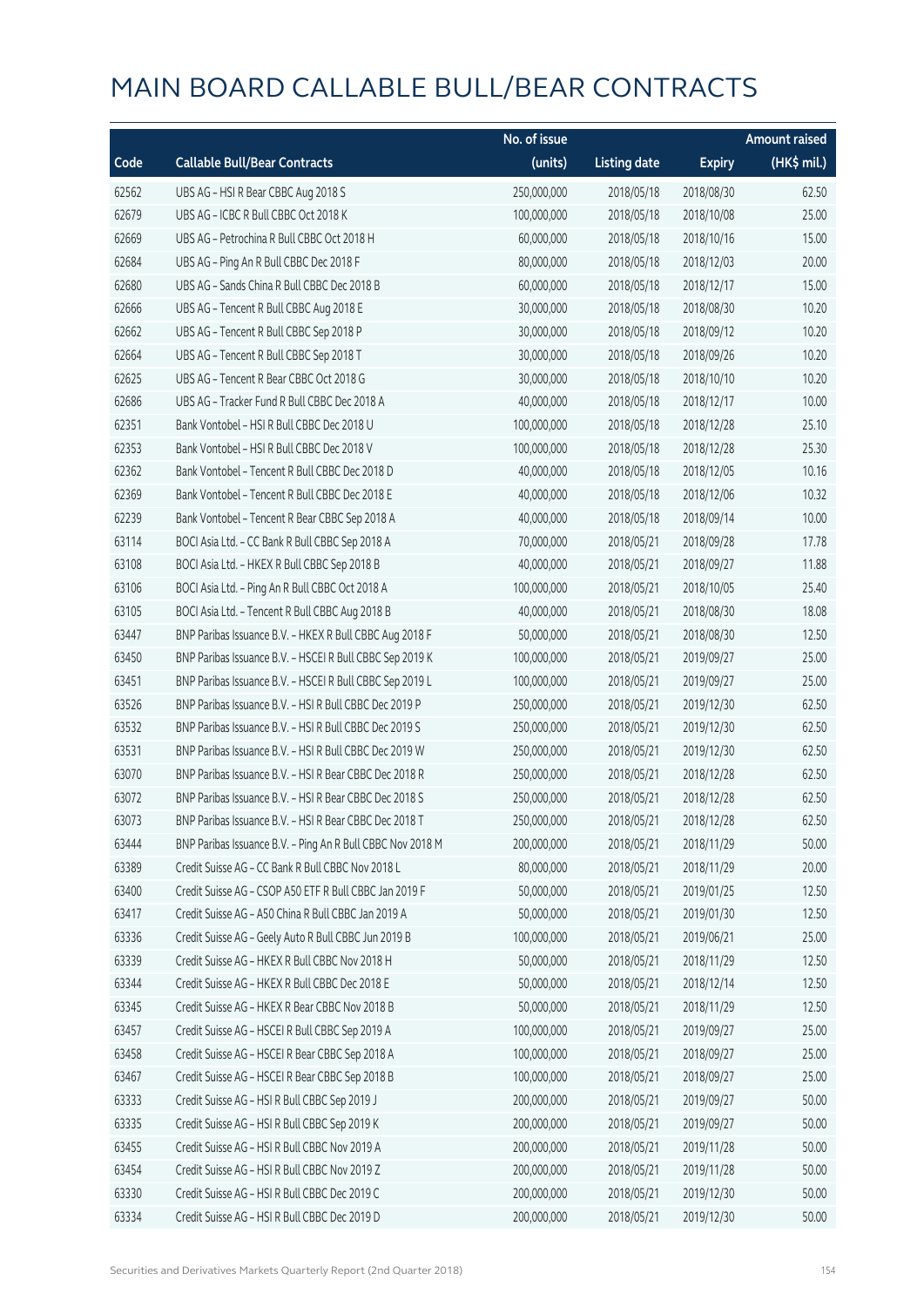|       |                                                          | No. of issue |                     |               | <b>Amount raised</b> |
|-------|----------------------------------------------------------|--------------|---------------------|---------------|----------------------|
| Code  | <b>Callable Bull/Bear Contracts</b>                      | (units)      | <b>Listing date</b> | <b>Expiry</b> | (HK\$ mil.)          |
| 63280 | Credit Suisse AG - HSI R Bear CBBC Aug 2018 B            | 200,000,000  | 2018/05/21          | 2018/08/30    | 50.00                |
| 63278 | Credit Suisse AG - HSI R Bear CBBC Aug 2018 U            | 200,000,000  | 2018/05/21          | 2018/08/30    | 50.00                |
| 63295 | Credit Suisse AG - HSI R Bear CBBC Sep 2018 C            | 200,000,000  | 2018/05/21          | 2018/09/27    | 50.00                |
| 63287 | Credit Suisse AG - HSI R Bear CBBC Sep 2018 X            | 200,000,000  | 2018/05/21          | 2018/09/27    | 50.00                |
| 63273 | Credit Suisse AG - HSI R Bear CBBC Sep 2018 Y            | 200,000,000  | 2018/05/21          | 2018/09/27    | 50.00                |
| 63286 | Credit Suisse AG - HSI R Bear CBBC Sep 2018 Z            | 200,000,000  | 2018/05/21          | 2018/09/27    | 50.00                |
| 63308 | Credit Suisse AG - HSI R Bear CBBC Oct 2018 O            | 200,000,000  | 2018/05/21          | 2018/10/30    | 50.00                |
| 63312 | Credit Suisse AG - HSI R Bear CBBC Oct 2018 P            | 200,000,000  | 2018/05/21          | 2018/10/30    | 50.00                |
| 63317 | Credit Suisse AG - HSI R Bear CBBC Oct 2018 Q            | 200,000,000  | 2018/05/21          | 2018/10/30    | 50.00                |
| 63322 | Credit Suisse AG - HSI R Bear CBBC Oct 2018 R            | 200,000,000  | 2018/05/21          | 2018/10/30    | 50.00                |
| 63368 | Credit Suisse AG - Ping An R Bull CBBC Dec 2018 V        | 80,000,000   | 2018/05/21          | 2018/12/13    | 20.00                |
| 63381 | Credit Suisse AG - Ping An R Bear CBBC Nov 2018 G        | 50,000,000   | 2018/05/21          | 2018/11/30    | 12.50                |
| 63384 | Credit Suisse AG - Ping An R Bear CBBC Dec 2018 A        | 50,000,000   | 2018/05/21          | 2018/12/07    | 12.50                |
| 63387 | Credit Suisse AG - Ping An R Bear CBBC Dec 2018 B        | 50,000,000   | 2018/05/21          | 2018/12/14    | 12.50                |
| 63391 | Credit Suisse AG - Sunny Optical R Bull CBBC Jan 2019 A  | 40,000,000   | 2018/05/21          | 2019/01/30    | 10.00                |
| 63354 | Credit Suisse AG - Tencent R Bull CBBC Nov 2018 C        | 50,000,000   | 2018/05/21          | 2018/11/29    | 12.50                |
| 63365 | Credit Suisse AG - Tencent R Bear CBBC Nov 2018 H        | 50,000,000   | 2018/05/21          | 2018/11/23    | 13.50                |
| 63752 | Goldman Sachs SP (Asia) - CC Bank R Bull CBBC Dec 2018 W | 100,000,000  | 2018/05/21          | 2018/12/31    | 25.00                |
| 63737 | Goldman Sachs SP (Asia) - HKEX R Bull CBBC Dec 2018 A    | 100,000,000  | 2018/05/21          | 2018/12/31    | 25.00                |
| 63745 | Goldman Sachs SP (Asia) - HKEX R Bull CBBC Dec 2018 B    | 100,000,000  | 2018/05/21          | 2018/12/31    | 25.00                |
| 63747 | Goldman Sachs SP (Asia) - HSBC R Bull CBBC Dec 2018 R    | 100,000,000  | 2018/05/21          | 2018/12/21    | 25.00                |
| 63179 | Goldman Sachs SP (Asia) - HSCEI R Bear CBBC Sep 2018 B   | 200,000,000  | 2018/05/21          | 2018/09/27    | 50.00                |
| 63165 | Goldman Sachs SP (Asia) - HSI R Bull CBBC Dec 2019 H     | 200,000,000  | 2018/05/21          | 2019/12/30    | 50.00                |
| 63167 | Goldman Sachs SP (Asia) - HSI R Bull CBBC Dec 2019 I     | 200,000,000  | 2018/05/21          | 2019/12/30    | 50.00                |
| 63158 | Goldman Sachs SP (Asia) - HSI R Bull CBBC Dec 2019 K     | 200,000,000  | 2018/05/21          | 2019/12/30    | 50.00                |
| 63160 | Goldman Sachs SP (Asia) - HSI R Bull CBBC Dec 2019 N     | 200,000,000  | 2018/05/21          | 2019/12/30    | 50.00                |
| 63129 | Goldman Sachs SP (Asia) - HSI R Bear CBBC Sep 2018 C     | 200,000,000  | 2018/05/21          | 2018/09/27    | 50.20                |
| 63115 | Goldman Sachs SP (Asia) - HSI R Bear CBBC Sep 2018 F     | 200,000,000  | 2018/05/21          | 2018/09/27    | 50.00                |
| 63116 | Goldman Sachs SP (Asia) - HSI R Bear CBBC Sep 2018 G     | 200,000,000  | 2018/05/21          | 2018/09/27    | 50.20                |
| 63131 | Goldman Sachs SP (Asia) - HSI R Bear CBBC Nov 2018 Q     | 200,000,000  | 2018/05/21          | 2018/11/29    | 50.00                |
| 63135 | Goldman Sachs SP (Asia) - HSI R Bear CBBC Nov 2018 R     | 200,000,000  | 2018/05/21          | 2018/11/29    | 50.20                |
| 63140 | Goldman Sachs SP (Asia) - HSI R Bear CBBC Nov 2018 S     | 200,000,000  | 2018/05/21          | 2018/11/29    | 50.20                |
| 63733 | Goldman Sachs SP (Asia) - Ping An R Bull CBBC Dec 2018 X | 100,000,000  | 2018/05/21          | 2018/12/31    | 25.00                |
| 63698 | Goldman Sachs SP (Asia) - Tencent R Bull CBBC Nov 2018 E | 100,000,000  | 2018/05/21          | 2018/11/29    | 25.00                |
| 63718 | Goldman Sachs SP (Asia) - Tencent R Bull CBBC Nov 2018 F | 100,000,000  | 2018/05/21          | 2018/11/29    | 25.00                |
| 63725 | Goldman Sachs SP (Asia) - Tencent R Bear CBBC Dec 2018 O | 80,000,000   | 2018/05/21          | 2018/12/31    | 20.00                |
| 63079 | HK Bank - AAC Tech R Bull CBBC Nov 2018 C                | 40,000,000   | 2018/05/21          | 2018/11/30    | 10.00                |
| 63085 | HK Bank - AIA R Bull CBBC Nov 2018 B                     | 80,000,000   | 2018/05/21          | 2018/11/12    | 20.00                |
| 63084 | HK Bank - Geely Auto R Bull CBBC Oct 2018 F              | 40,000,000   | 2018/05/21          | 2018/10/22    | 10.00                |
| 63096 | HK Bank - HKEX R Bull CBBC Nov 2018 L                    | 50,000,000   | 2018/05/21          | 2018/11/19    | 12.50                |
| 63074 | HK Bank - HSCEI R Bear CBBC Dec 2018 A                   | 50,000,000   | 2018/05/21          | 2018/12/28    | 12.50                |
| 63098 | HK Bank - HSI R Bull CBBC Apr 2019 A                     | 150,000,000  | 2018/05/21          | 2019/04/29    | 37.50                |
| 63104 | HK Bank - HSI R Bull CBBC Apr 2019 B                     | 150,000,000  | 2018/05/21          | 2019/04/29    | 37.50                |
| 63087 | HK Bank - Ping An R Bull CBBC Oct 2018 Z                 | 100,000,000  | 2018/05/21          | 2018/10/31    | 25.00                |
| 63082 | HK Bank - Sunny Optical R Bull CBBC Nov 2018 B           | 40,000,000   | 2018/05/21          | 2018/11/12    | 10.00                |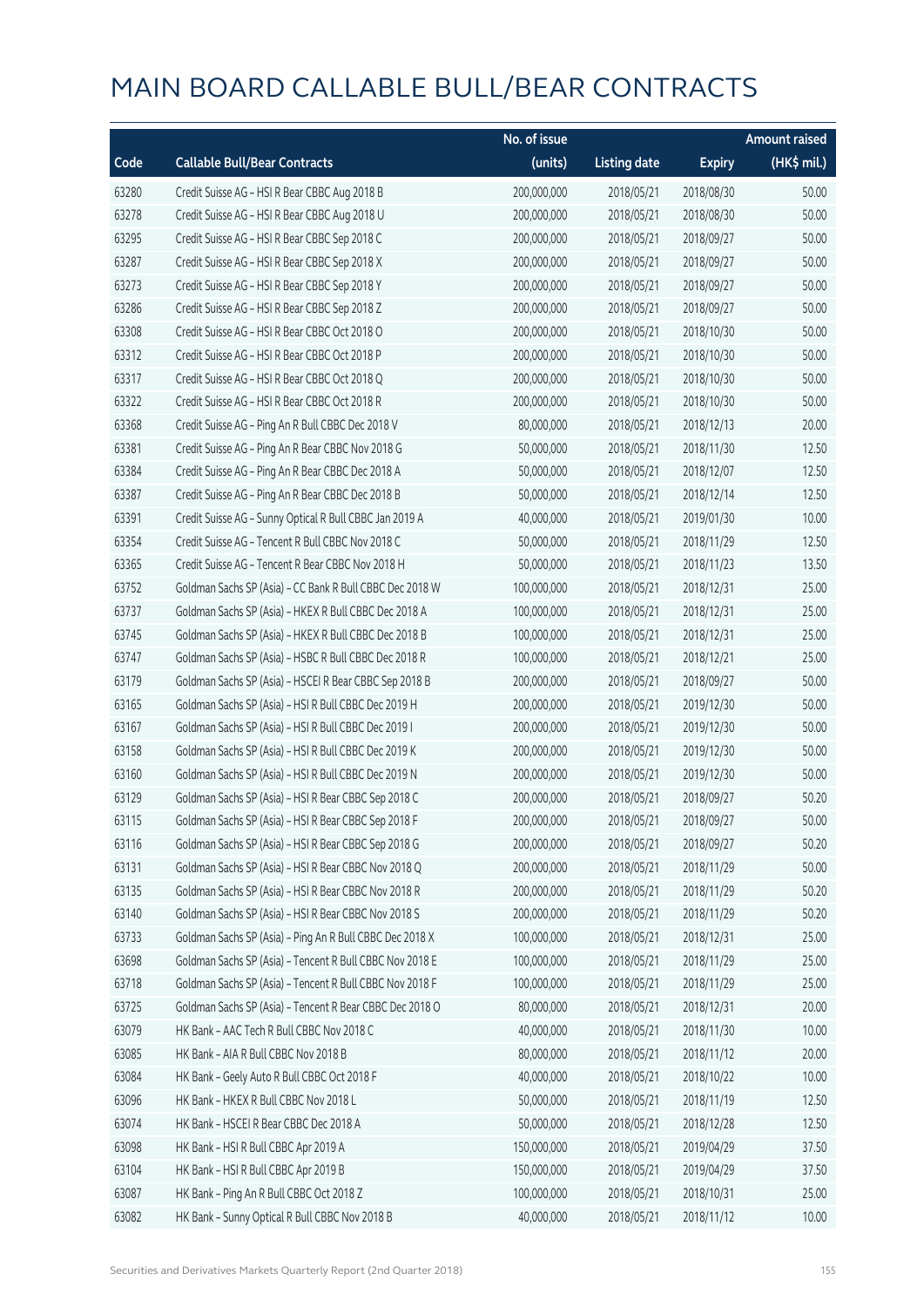|       |                                                         | No. of issue |                     |               | <b>Amount raised</b> |
|-------|---------------------------------------------------------|--------------|---------------------|---------------|----------------------|
| Code  | <b>Callable Bull/Bear Contracts</b>                     | (units)      | <b>Listing date</b> | <b>Expiry</b> | (HK\$ mil.)          |
| 63093 | HK Bank - Tencent R Bull CBBC Oct 2018 C                | 60,000,000   | 2018/05/21          | 2018/10/22    | 15.00                |
| 63505 | J P Morgan SP BV - AIA R Bull CBBC Sep 2018 B           | 100,000,000  | 2018/05/21          | 2018/09/21    | 25.00                |
| 63486 | J P Morgan SP BV - CC Bank R Bull CBBC Sep 2018 I       | 100,000,000  | 2018/05/21          | 2018/09/21    | 25.00                |
| 63496 | J P Morgan SP BV - HSCEI R Bull CBBC Dec 2019 G         | 100,000,000  | 2018/05/21          | 2019/12/30    | 25.00                |
| 63485 | J P Morgan SP BV - HSI R Bull CBBC Oct 2019 G           | 200,000,000  | 2018/05/21          | 2019/10/30    | 50.00                |
| 63478 | J P Morgan SP BV - HSI R Bull CBBC Oct 2019 W           | 200,000,000  | 2018/05/21          | 2019/10/30    | 50.00                |
| 63477 | J P Morgan SP BV - HSI R Bull CBBC Nov 2019 E           | 200,000,000  | 2018/05/21          | 2019/11/28    | 50.00                |
| 63481 | J P Morgan SP BV - HSI R Bull CBBC Nov 2019 Q           | 200,000,000  | 2018/05/21          | 2019/11/28    | 50.00                |
| 63489 | J P Morgan SP BV - HSI R Bull CBBC Dec 2019 A           | 200,000,000  | 2018/05/21          | 2019/12/30    | 50.00                |
| 63479 | J P Morgan SP BV - HSI R Bull CBBC Dec 2019 X           | 200,000,000  | 2018/05/21          | 2019/12/30    | 50.00                |
| 63469 | J P Morgan SP BV - HSI R Bear CBBC Aug 2018 I           | 200,000,000  | 2018/05/21          | 2018/08/30    | 50.00                |
| 63472 | J P Morgan SP BV - HSI R Bear CBBC Aug 2018 O           | 200,000,000  | 2018/05/21          | 2018/08/30    | 50.00                |
| 63473 | J P Morgan SP BV - HSI R Bear CBBC Aug 2018 Q           | 200,000,000  | 2018/05/21          | 2018/08/30    | 50.00                |
| 63475 | J P Morgan SP BV - HSI R Bear CBBC Sep 2018 Q           | 200,000,000  | 2018/05/21          | 2018/09/27    | 50.00                |
| 63476 | J P Morgan SP BV - HSI R Bear CBBC Sep 2018 R           | 200,000,000  | 2018/05/21          | 2018/09/27    | 50.00                |
| 63487 | J P Morgan SP BV - ICBC R Bull CBBC Sep 2018 F          | 100,000,000  | 2018/05/21          | 2018/09/21    | 25.00                |
| 63506 | J P Morgan SP BV - Ping An R Bull CBBC Sep 2018 D       | 100,000,000  | 2018/05/21          | 2018/09/21    | 25.00                |
| 63519 | J P Morgan SP BV - Tencent R Bull CBBC Sep 2018 F       | 50,000,000   | 2018/05/21          | 2018/09/14    | 12.50                |
| 63181 | Macquarie Bank Ltd. - CPIC R Bull CBBC Nov 2018 D       | 11,000,000   | 2018/05/21          | 2018/11/29    | 11.08                |
| 63067 | Macquarie Bank Ltd. - Geely Auto R Bull CBBC Jan 2019 A | 13,500,000   | 2018/05/21          | 2019/01/30    | 10.19                |
| 63065 | Macquarie Bank Ltd. - Ping An R Bull CBBC Jan 2019 A    | 39,000,000   | 2018/05/21          | 2019/01/30    | 10.06                |
| 63657 | SG Issuer - AAC Tech R Bear CBBC Dec 2018 A             | 40,000,000   | 2018/05/21          | 2018/12/28    | 10.00                |
| 63565 | SG Issuer - AIA R Bull CBBC Oct 2018 D                  | 60,000,000   | 2018/05/21          | 2018/10/31    | 15.00                |
| 63658 | SG Issuer - AIA R Bear CBBC Sep 2018 B                  | 60,000,000   | 2018/05/21          | 2018/09/20    | 15.00                |
| 63667 | SG Issuer - Country Garden R Bull CBBC Oct 2018 D       | 40,000,000   | 2018/05/21          | 2018/10/26    | 10.00                |
| 63665 | SG Issuer - CC Bank R Bull CBBC Nov 2018 F              | 100,000,000  | 2018/05/21          | 2018/11/20    | 25.00                |
| 63678 | SG Issuer - Galaxy Ent R Bear CBBC Oct 2018 F           | 80,000,000   | 2018/05/21          | 2018/10/31    | 20.00                |
| 63569 | SG Issuer – HKEX R Bull CBBC Oct 2018 E                 | 50,000,000   | 2018/05/21          | 2018/10/12    | 12.50                |
| 63590 | SG Issuer - HSCEI R Bull CBBC Nov 2018 X                | 100,000,000  | 2018/05/21          | 2018/11/29    | 25.00                |
| 63611 | SG Issuer - HSCEI R Bull CBBC Dec 2018 U                | 100,000,000  | 2018/05/21          | 2018/12/28    | 25.00                |
| 63612 | SG Issuer - HSCEI R Bull CBBC Dec 2018 V                | 100,000,000  | 2018/05/21          | 2018/12/28    | 25.00                |
| 63610 | SG Issuer - HSCEI R Bear CBBC Nov 2018 D                | 100,000,000  | 2018/05/21          | 2018/11/29    | 25.00                |
| 63649 | SG Issuer - HSI R Bull CBBC Sep 2019 O                  | 200,000,000  | 2018/05/21          | 2019/09/27    | 50.00                |
| 63639 | SG Issuer - HSI R Bull CBBC Sep 2019 V                  | 200,000,000  | 2018/05/21          | 2019/09/27    | 50.00                |
| 63646 | SG Issuer - HSI R Bull CBBC Sep 2019 W                  | 200,000,000  | 2018/05/21          | 2019/09/27    | 50.00                |
| 63551 | SG Issuer - HSI R Bull CBBC Oct 2019 H                  | 200,000,000  | 2018/05/21          | 2019/10/30    | 50.00                |
| 63652 | SG Issuer - HSI R Bull CBBC Oct 2019 R                  | 200,000,000  | 2018/05/21          | 2019/10/30    | 50.00                |
| 63564 | SG Issuer - HSI R Bull CBBC Dec 2019 E                  | 200,000,000  | 2018/05/21          | 2019/12/30    | 50.00                |
| 63558 | SG Issuer - HSI R Bull CBBC Dec 2019 O                  | 200,000,000  | 2018/05/21          | 2019/12/30    | 50.00                |
| 63540 | SG Issuer - HSI R Bear CBBC Oct 2018 I                  | 200,000,000  | 2018/05/21          | 2018/10/30    | 50.00                |
| 63533 | SG Issuer - HSI R Bear CBBC Oct 2018 Z                  | 200,000,000  | 2018/05/21          | 2018/10/30    | 50.00                |
| 63546 | SG Issuer - HSI R Bear CBBC Nov 2018 B                  | 200,000,000  | 2018/05/21          | 2018/11/29    | 50.00                |
| 63541 | SG Issuer - HSI R Bear CBBC Nov 2018 Q                  | 200,000,000  | 2018/05/21          | 2018/11/29    | 50.00                |
| 63680 | SG Issuer - ICBC R Bull CBBC Nov 2018 D                 | 60,000,000   | 2018/05/21          | 2018/11/15    | 15.00                |
| 63686 | SG Issuer - NCI R Bull CBBC Feb 2019 A                  | 80,000,000   | 2018/05/21          | 2019/02/28    | 20.00                |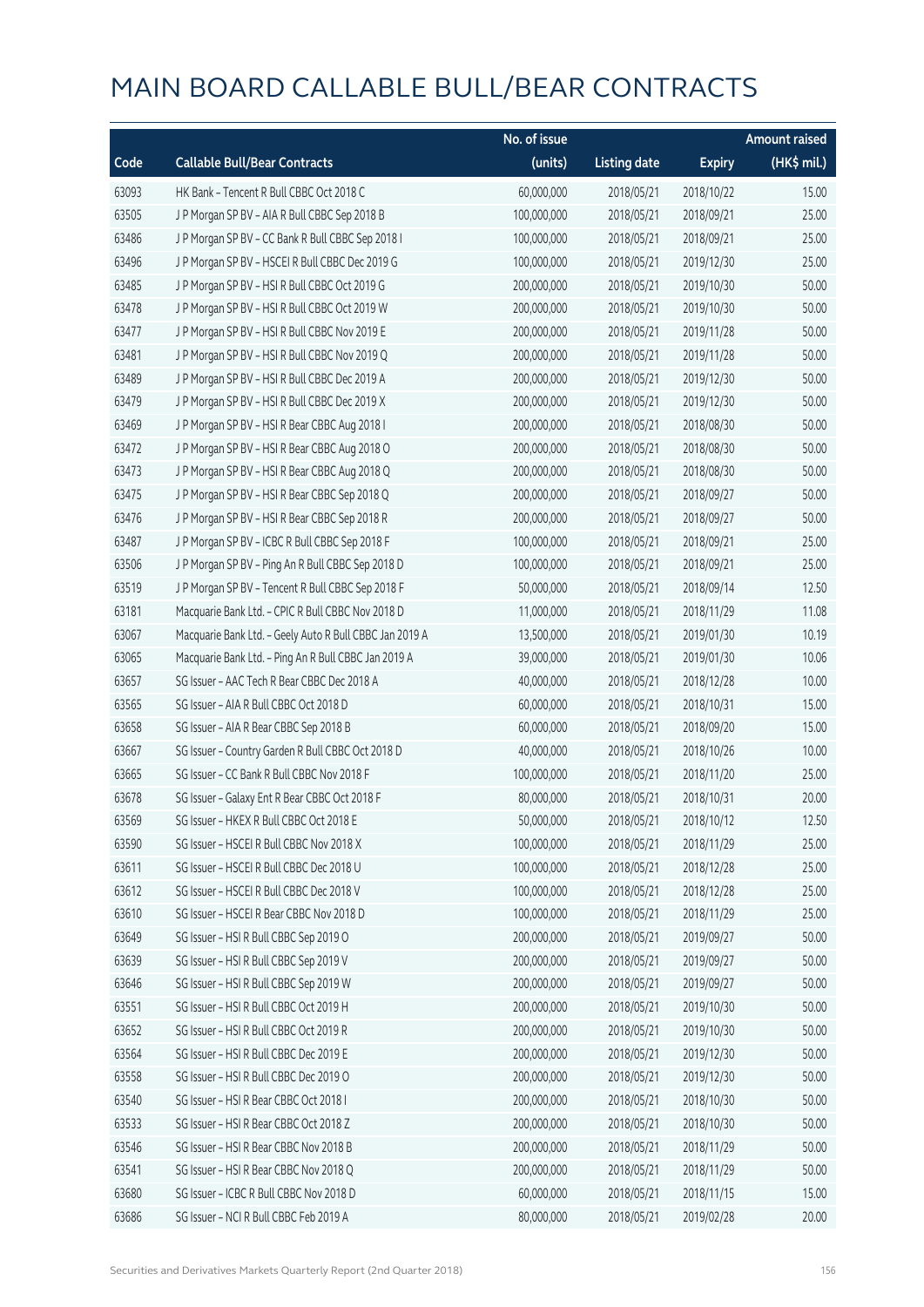|       |                                                  | No. of issue |                     |               | <b>Amount raised</b> |
|-------|--------------------------------------------------|--------------|---------------------|---------------|----------------------|
| Code  | <b>Callable Bull/Bear Contracts</b>              | (units)      | <b>Listing date</b> | <b>Expiry</b> | (HK\$ mil.)          |
| 63579 | SG Issuer - Ping An R Bull CBBC Nov 2018 T       | 100,000,000  | 2018/05/21          | 2018/11/12    | 25.00                |
| 63582 | SG Issuer - Ping An R Bull CBBC Nov 2018 U       | 100,000,000  | 2018/05/21          | 2018/11/30    | 25.00                |
| 63688 | SG Issuer - Sunny Optical R Bull CBBC Oct 2018 C | 40,000,000   | 2018/05/21          | 2018/10/29    | 10.00                |
| 63585 | SG Issuer - Tencent R Bull CBBC Aug 2018 J       | 80,000,000   | 2018/05/21          | 2018/08/30    | 20.00                |
| 63587 | SG Issuer - Tencent R Bull CBBC Aug 2018 K       | 80,000,000   | 2018/05/21          | 2018/08/31    | 20.00                |
| 63692 | SG Issuer - Tencent R Bull CBBC Sep 2018 K       | 80,000,000   | 2018/05/21          | 2018/09/05    | 20.00                |
| 63695 | SG Issuer - Tencent R Bull CBBC Sep 2018 L       | 80,000,000   | 2018/05/21          | 2018/09/12    | 20.00                |
| 63689 | SG Issuer - Tencent R Bear CBBC Sep 2018 Q       | 80,000,000   | 2018/05/21          | 2018/09/03    | 20.00                |
| 63253 | UBS AG - AAC Tech R Bull CBBC Dec 2018 D         | 40,000,000   | 2018/05/21          | 2018/12/03    | 10.00                |
| 63255 | UBS AG - AAC Tech R Bear CBBC Nov 2018 A         | 40,000,000   | 2018/05/21          | 2018/11/05    | 10.00                |
| 63256 | UBS AG - AAC Tech R Bear CBBC Nov 2018 B         | 40,000,000   | 2018/05/21          | 2018/11/26    | 10.00                |
| 63252 | UBS AG - AIA R Bull CBBC Oct 2018 B              | 50,000,000   | 2018/05/21          | 2018/10/15    | 12.50                |
| 63262 | UBS AG - Bank of China R Bull CBBC Dec 2018 B    | 60,000,000   | 2018/05/21          | 2018/12/10    | 15.00                |
| 63248 | UBS AG - CC Bank R Bull CBBC Oct 2018 N          | 80,000,000   | 2018/05/21          | 2018/10/22    | 20.00                |
| 63237 | UBS AG - HSBC R Bull CBBC Dec 2018 A             | 80,000,000   | 2018/05/21          | 2018/12/17    | 20.00                |
| 63200 | UBS AG - HSI R Bull CBBC Oct 2018 T              | 200,000,000  | 2018/05/21          | 2018/10/30    | 50.00                |
| 63199 | UBS AG - HSI R Bull CBBC Oct 2019 B              | 250,000,000  | 2018/05/21          | 2019/10/30    | 62.50                |
| 63193 | UBS AG - HSI R Bull CBBC Oct 2019 I              | 250,000,000  | 2018/05/21          | 2019/10/30    | 62.50                |
| 63190 | UBS AG - HSI R Bull CBBC Nov 2019 G              | 200,000,000  | 2018/05/21          | 2019/11/28    | 50.00                |
| 63468 | UBS AG - HSI R Bull CBBC Dec 2019 F              | 200,000,000  | 2018/05/21          | 2019/12/30    | 50.00                |
| 63195 | UBS AG - HSI R Bull CBBC Dec 2019 G              | 200,000,000  | 2018/05/21          | 2019/12/30    | 50.00                |
| 63213 | UBS AG - HSI R Bear CBBC Aug 2018 D              | 200,000,000  | 2018/05/21          | 2018/08/30    | 50.00                |
| 63234 | UBS AG - HSI R Bear CBBC Aug 2018 I              | 200,000,000  | 2018/05/21          | 2018/08/30    | 50.00                |
| 63182 | UBS AG - HSI R Bear CBBC Aug 2018 O              | 250,000,000  | 2018/05/21          | 2018/08/30    | 62.50                |
| 63207 | UBS AG - HSI R Bear CBBC Aug 2018 Z              | 250,000,000  | 2018/05/21          | 2018/08/30    | 62.50                |
| 63217 | UBS AG - HSI R Bear CBBC Sep 2018 Y              | 250,000,000  | 2018/05/21          | 2018/09/27    | 62.50                |
| 63222 | UBS AG - HSI R Bear CBBC Sep 2018 Z              | 250,000,000  | 2018/05/21          | 2018/09/27    | 62.50                |
| 63267 | UBS AG - Ping An R Bull CBBC Oct 2018 Y          | 80,000,000   | 2018/05/21          | 2018/10/10    | 20.00                |
| 63259 | UBS AG - Sunny Optical R Bull CBBC Nov 2018 B    | 40,000,000   | 2018/05/21          | 2018/11/12    | 10.00                |
| 63238 | UBS AG - Tencent R Bull CBBC Sep 2018 H          | 30,000,000   | 2018/05/21          | 2018/09/17    | 10.20                |
| 63247 | UBS AG - Tencent R Bear CBBC Oct 2018 H          | 30,000,000   | 2018/05/21          | 2018/10/22    | 10.35                |
| 63052 | Bank Vontobel - HSBC R Bull CBBC Oct 2018 A      | 40,000,000   | 2018/05/21          | 2018/10/26    | 10.12                |
| 63064 | Bank Vontobel - HSBC R Bull CBBC Oct 2018 B      | 40,000,000   | 2018/05/21          | 2018/10/26    | 10.16                |
| 63055 | Bank Vontobel - HSBC R Bear CBBC Nov 2018 A      | 40,000,000   | 2018/05/21          | 2018/11/23    | 10.16                |
| 63058 | Bank Vontobel - HSBC R Bear CBBC Nov 2018 B      | 40,000,000   | 2018/05/21          | 2018/11/23    | 10.16                |
| 63418 | Bank Vontobel - HSI R Bull CBBC Dec 2018 W       | 100,000,000  | 2018/05/21          | 2018/12/28    | 25.20                |
| 63427 | Bank Vontobel - HSI R Bull CBBC Dec 2018 X       | 100,000,000  | 2018/05/21          | 2018/12/28    | 25.40                |
| 63050 | Bank Vontobel - HSI R Bear CBBC Nov 2018 E       | 100,000,000  | 2018/05/21          | 2018/11/29    | 25.50                |
| 63051 | Bank Vontobel - HSI R Bear CBBC Nov 2018 F       | 100,000,000  | 2018/05/21          | 2018/11/29    | 25.30                |
| 63439 | Bank Vontobel - Tencent R Bull CBBC Dec 2018 F   | 40,000,000   | 2018/05/21          | 2018/12/07    | 10.16                |
| 64089 | Credit Suisse AG - HSI R Bull CBBC Oct 2019 A    | 200,000,000  | 2018/05/23          | 2019/10/30    | 50.00                |
| 64090 | Credit Suisse AG - HSI R Bull CBBC Oct 2019 B    | 200,000,000  | 2018/05/23          | 2019/10/30    | 50.00                |
| 64091 | Credit Suisse AG - HSI R Bull CBBC Oct 2019 C    | 200,000,000  | 2018/05/23          | 2019/10/30    | 50.00                |
| 64101 | Credit Suisse AG - HSI R Bull CBBC Oct 2019 D    | 200,000,000  | 2018/05/23          | 2019/10/30    | 50.00                |
| 64104 | Credit Suisse AG - HSI R Bull CBBC Oct 2019 F    | 200,000,000  | 2018/05/23          | 2019/10/30    | 50.00                |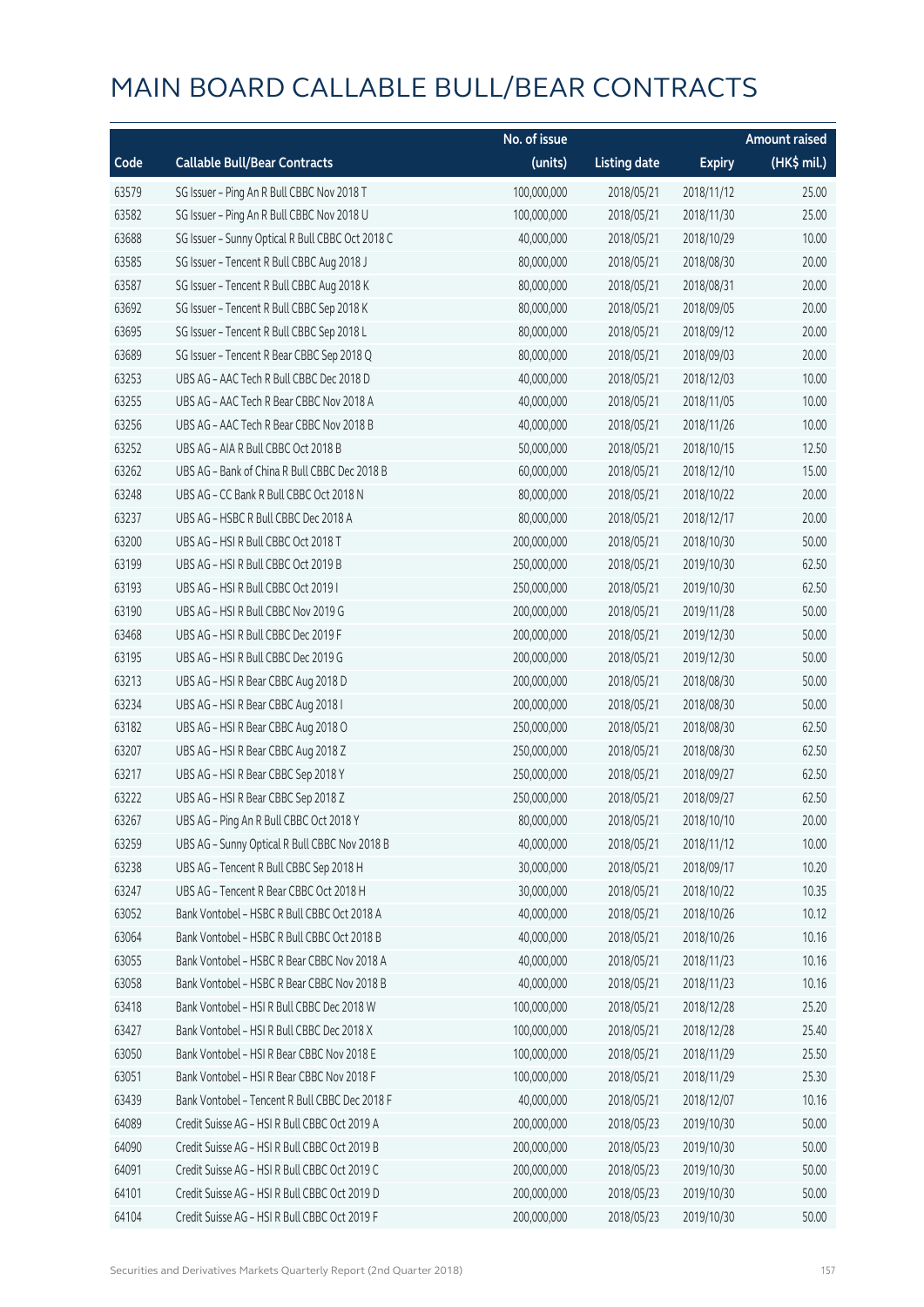|       |                                                          | No. of issue |                     |               | <b>Amount raised</b> |
|-------|----------------------------------------------------------|--------------|---------------------|---------------|----------------------|
| Code  | <b>Callable Bull/Bear Contracts</b>                      | (units)      | <b>Listing date</b> | <b>Expiry</b> | (HK\$ mil.)          |
| 64123 | Credit Suisse AG - HSI R Bear CBBC Aug 2018 O            | 200,000,000  | 2018/05/23          | 2018/08/30    | 50.00                |
| 64130 | Credit Suisse AG - HSI R Bear CBBC Sep 2018 L            | 200,000,000  | 2018/05/23          | 2018/09/27    | 50.00                |
| 64132 | Credit Suisse AG - HSI R Bear CBBC Sep 2018 S            | 200,000,000  | 2018/05/23          | 2018/09/27    | 50.00                |
| 64135 | Credit Suisse AG - HSI R Bear CBBC Oct 2018 S            | 200,000,000  | 2018/05/23          | 2018/10/30    | 50.00                |
| 64113 | Credit Suisse AG - Tencent R Bull CBBC Dec 2018 S        | 50,000,000   | 2018/05/23          | 2018/12/07    | 12.50                |
| 64114 | Credit Suisse AG - Tencent R Bear CBBC Dec 2018 H        | 50,000,000   | 2018/05/23          | 2018/12/14    | 12.50                |
| 64121 | Credit Suisse AG - Tencent R Bear CBBC Dec 2018 I        | 50,000,000   | 2018/05/23          | 2018/12/07    | 12.50                |
| 64042 | Goldman Sachs SP (Asia) - HSCEI R Bull CBBC Nov 2019 E   | 200,000,000  | 2018/05/23          | 2019/11/28    | 50.00                |
| 63757 | Goldman Sachs SP (Asia) - HSI R Bull CBBC Nov 2019 K     | 200,000,000  | 2018/05/23          | 2019/11/28    | 50.00                |
| 63772 | Goldman Sachs SP (Asia) - HSI R Bull CBBC Nov 2019 N     | 200,000,000  | 2018/05/23          | 2019/11/28    | 50.00                |
| 63773 | Goldman Sachs SP (Asia) - HSI R Bull CBBC Nov 2019 O     | 200,000,000  | 2018/05/23          | 2019/11/28    | 50.00                |
| 63771 | Goldman Sachs SP (Asia) - HSI R Bull CBBC Nov 2019 T     | 200,000,000  | 2018/05/23          | 2019/11/28    | 50.00                |
| 64020 | Goldman Sachs SP (Asia) - HSI R Bear CBBC Sep 2018 H     | 200,000,000  | 2018/05/23          | 2018/09/27    | 50.20                |
| 64023 | Goldman Sachs SP (Asia) - HSI R Bear CBBC Sep 2018 I     | 200,000,000  | 2018/05/23          | 2018/09/27    | 50.20                |
| 64036 | Goldman Sachs SP (Asia) - HSI R Bear CBBC Sep 2018 L     | 200,000,000  | 2018/05/23          | 2018/09/27    | 50.00                |
| 64047 | Goldman Sachs SP (Asia) - Ping An R Bull CBBC Dec 2018 E | 100,000,000  | 2018/05/23          | 2018/12/31    | 25.00                |
| 63777 | Goldman Sachs SP (Asia) - Tencent R Bull CBBC Nov 2018 G | 100,000,000  | 2018/05/23          | 2018/11/30    | 25.00                |
| 64045 | Goldman Sachs SP (Asia) - Tencent R Bear CBBC Nov 2018 A | 80,000,000   | 2018/05/23          | 2018/11/30    | 20.00                |
| 63862 | HK Bank - CC Bank R Bull CBBC Oct 2018 D                 | 100,000,000  | 2018/05/23          | 2018/10/22    | 25.00                |
| 63847 | HK Bank - CSOP A50 ETF R Bull CBBC Jan 2019 B            | 50,000,000   | 2018/05/23          | 2019/01/14    | 12.50                |
| 63848 | HK Bank - A50 China R Bull CBBC Jan 2019 C               | 50,000,000   | 2018/05/23          | 2019/01/14    | 12.50                |
| 63851 | HK Bank - HKEX R Bull CBBC Dec 2018 B                    | 50,000,000   | 2018/05/23          | 2018/12/24    | 20.00                |
| 63836 | HK Bank - HSI R Bull CBBC Mar 2019 C                     | 150,000,000  | 2018/05/23          | 2019/03/28    | 37.50                |
| 63844 | HK Bank - HSI R Bear CBBC Sep 2018 N                     | 150,000,000  | 2018/05/23          | 2018/09/27    | 37.50                |
| 63837 | HK Bank - HSI R Bear CBBC Oct 2018 V                     | 100,000,000  | 2018/05/23          | 2018/10/30    | 25.00                |
| 63841 | HK Bank - HSI R Bear CBBC Oct 2018 W                     | 100,000,000  | 2018/05/23          | 2018/10/30    | 25.00                |
| 63853 | HK Bank - Sands China R Bear CBBC Nov 2018 A             | 40,000,000   | 2018/05/23          | 2018/11/05    | 10.00                |
| 63796 | HK Bank - Tencent R Bear CBBC Oct 2018 S                 | 50,000,000   | 2018/05/23          | 2018/10/22    | 12.50                |
| 63980 | J P Morgan SP BV - HSI R Bull CBBC Nov 2019 S            | 200,000,000  | 2018/05/23          | 2019/11/28    | 50.00                |
| 63998 | J P Morgan SP BV - HSI R Bull CBBC Nov 2019 X            | 200,000,000  | 2018/05/23          | 2019/11/28    | 50.00                |
| 63979 | J P Morgan SP BV - HSI R Bull CBBC Dec 2019 B            | 200,000,000  | 2018/05/23          | 2019/12/30    | 50.00                |
| 63994 | J P Morgan SP BV - HSI R Bull CBBC Dec 2019 K            | 200,000,000  | 2018/05/23          | 2019/12/30    | 50.00                |
| 63999 | J P Morgan SP BV - HSI R Bear CBBC Aug 2018 S            | 200,000,000  | 2018/05/23          | 2018/08/30    | 50.00                |
| 64009 | J P Morgan SP BV - HSI R Bear CBBC Aug 2018 V            | 200,000,000  | 2018/05/23          | 2018/08/30    | 50.00                |
| 64011 | J P Morgan SP BV - HSI R Bear CBBC Aug 2018 W            | 200,000,000  | 2018/05/23          | 2018/08/30    | 50.00                |
| 63990 | J P Morgan SP BV - Tencent R Bear CBBC Sep 2018 C        | 50,000,000   | 2018/05/23          | 2018/09/14    | 12.50                |
| 63992 | J P Morgan SP BV - Tencent R Bear CBBC Sep 2018 D        | 50,000,000   | 2018/05/23          | 2018/09/21    | 12.50                |
| 63873 | Macquarie Bank Ltd. - CM Bank R Bull CBBC Mar 2019 A     | 10,200,000   | 2018/05/23          | 2019/03/14    | 10.01                |
| 63876 | Macquarie Bank Ltd. - CM Bank R Bear CBBC Mar 2019 A     | 7,300,000    | 2018/05/23          | 2019/03/14    | 10.00                |
| 63794 | Macquarie Bank Ltd. - Galaxy Ent R Bull CBBC Jan 2019 A  | 34,500,000   | 2018/05/23          | 2019/01/30    | 10.01                |
| 63792 | Macquarie Bank Ltd. - Galaxy Ent R Bear CBBC Jan 2019 A  | 34,500,000   | 2018/05/23          | 2019/01/30    | 10.01                |
| 63881 | Macquarie Bank Ltd. - Tencent R Bear CBBC Dec 2018 D     | 3,200,000    | 2018/05/23          | 2018/12/14    | 10.24                |
| 64205 | SG Issuer - AAC Tech R Bull CBBC Dec 2018 D              | 40,000,000   | 2018/05/23          | 2018/12/24    | 10.00                |
| 64206 | SG Issuer - HKEX R Bull CBBC Oct 2018 F                  | 50,000,000   | 2018/05/23          | 2018/10/29    | 12.50                |
| 64165 | SG Issuer - HSBC R Bull CBBC Nov 2018 X                  | 100,000,000  | 2018/05/23          | 2018/11/30    | 25.00                |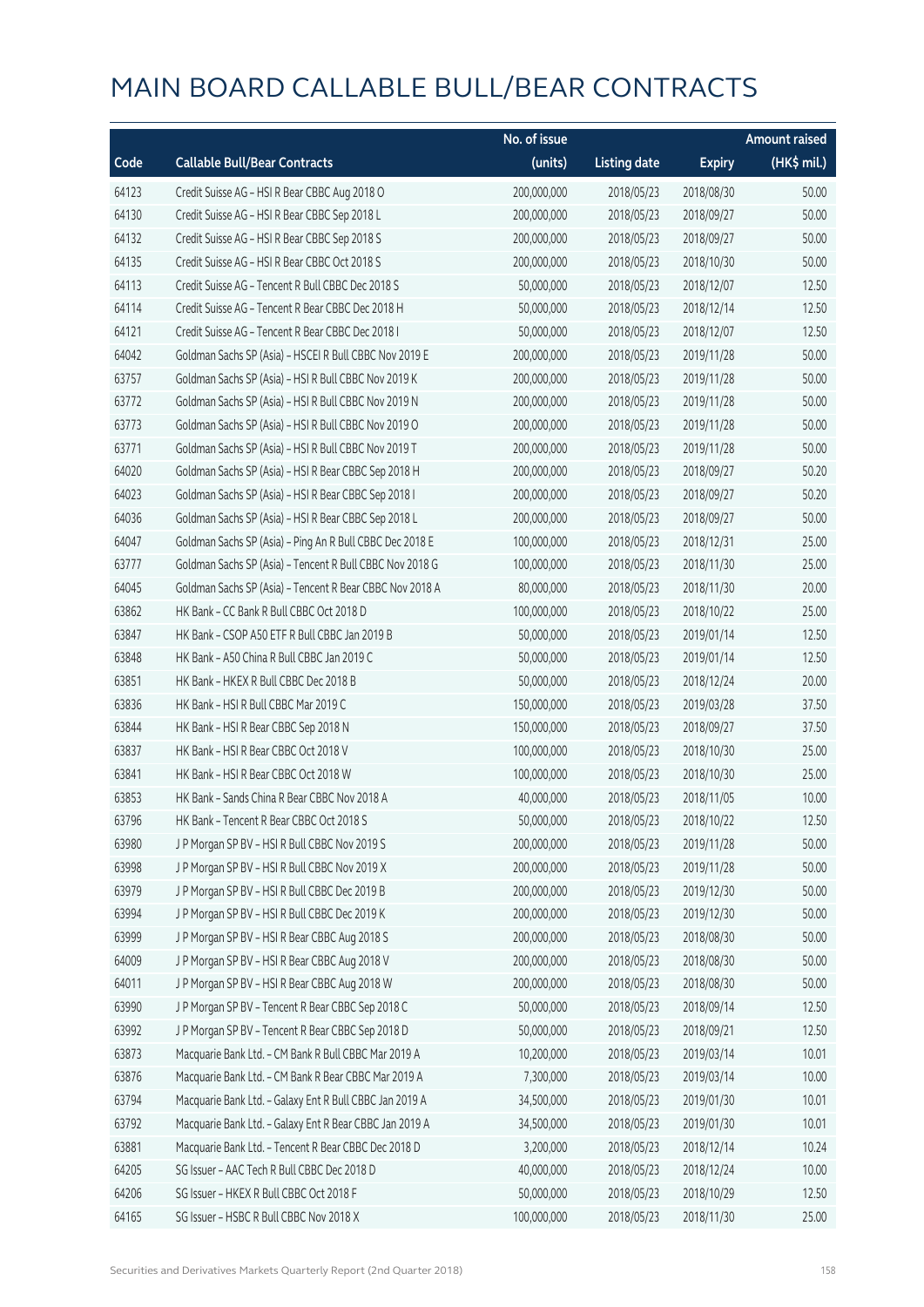|       |                                                             | No. of issue |                     |               | <b>Amount raised</b> |
|-------|-------------------------------------------------------------|--------------|---------------------|---------------|----------------------|
| Code  | <b>Callable Bull/Bear Contracts</b>                         | (units)      | <b>Listing date</b> | <b>Expiry</b> | (HK\$ mil.)          |
| 64148 | SG Issuer - HSI R Bull CBBC Sep 2019 P                      | 200,000,000  | 2018/05/23          | 2019/09/27    | 50.00                |
| 64153 | SG Issuer - HSI R Bull CBBC Sep 2019 Q                      | 200,000,000  | 2018/05/23          | 2019/09/27    | 50.00                |
| 64160 | SG Issuer - HSI R Bull CBBC Dec 2019 M                      | 200,000,000  | 2018/05/23          | 2019/12/30    | 50.00                |
| 64162 | SG Issuer - HSI R Bull CBBC Dec 2019 Q                      | 200,000,000  | 2018/05/23          | 2019/12/30    | 50.00                |
| 64195 | SG Issuer - HSI R Bear CBBC Aug 2018 E                      | 200,000,000  | 2018/05/23          | 2018/08/30    | 50.00                |
| 64202 | SG Issuer - HSI R Bear CBBC Sep 2018 D                      | 200,000,000  | 2018/05/23          | 2018/09/27    | 50.00                |
| 64219 | SG Issuer - NCI R Bull CBBC Apr 2019 A                      | 80,000,000   | 2018/05/23          | 2019/04/16    | 20.00                |
| 64167 | SG Issuer - Ping An R Bear CBBC Sep 2018 F                  | 100,000,000  | 2018/05/23          | 2018/09/28    | 25.00                |
| 64174 | SG Issuer - Sunny Optical R Bear CBBC Sep 2018 A            | 40,000,000   | 2018/05/23          | 2018/09/28    | 10.00                |
| 64178 | SG Issuer - Tencent R Bull CBBC Aug 2018 P                  | 80,000,000   | 2018/05/23          | 2018/08/30    | 20.00                |
| 64182 | SG Issuer - Tencent R Bull CBBC Aug 2018 U                  | 80,000,000   | 2018/05/23          | 2018/08/31    | 20.00                |
| 64221 | SG Issuer - Tencent R Bull CBBC Aug 2018 V                  | 80,000,000   | 2018/05/23          | 2018/08/31    | 20.00                |
| 64227 | SG Issuer - Tencent R Bull CBBC Sep 2018 B                  | 80,000,000   | 2018/05/23          | 2018/09/05    | 20.00                |
| 64190 | SG Issuer - Tencent R Bull CBBC Sep 2018 M                  | 80,000,000   | 2018/05/23          | 2018/09/06    | 20.00                |
| 64226 | SG Issuer - Tencent R Bull CBBC Sep 2018 N                  | 80,000,000   | 2018/05/23          | 2018/09/04    | 20.00                |
| 64225 | SG Issuer - Tencent R Bear CBBC Sep 2018 R                  | 80,000,000   | 2018/05/23          | 2018/09/03    | 20.00                |
| 63939 | UBS AG - A50 China R Bull CBBC Oct 2018 E                   | 50,000,000   | 2018/05/23          | 2018/10/22    | 12.50                |
| 63937 | UBS AG - HSCEI R Bull CBBC Oct 2019 F                       | 100,000,000  | 2018/05/23          | 2019/10/30    | 25.00                |
| 63897 | UBS AG - HSI R Bull CBBC Oct 2019 J                         | 250,000,000  | 2018/05/23          | 2019/10/30    | 62.50                |
| 63903 | UBS AG - HSI R Bull CBBC Nov 2019 F                         | 250,000,000  | 2018/05/23          | 2019/11/28    | 62.50                |
| 63884 | UBS AG - HSI R Bull CBBC Nov 2019 N                         | 250,000,000  | 2018/05/23          | 2019/11/28    | 62.50                |
| 63904 | UBS AG - HSI R Bull CBBC Dec 2019 H                         | 250,000,000  | 2018/05/23          | 2019/12/30    | 62.50                |
| 63915 | UBS AG - HSI R Bull CBBC Dec 2019 I                         | 200,000,000  | 2018/05/23          | 2019/12/30    | 50.00                |
| 63947 | UBS AG - HSI R Bear CBBC Aug 2018 T                         | 200,000,000  | 2018/05/23          | 2018/08/30    | 50.00                |
| 63955 | UBS AG - HSI R Bear CBBC Aug 2018 V                         | 200,000,000  | 2018/05/23          | 2018/08/30    | 50.00                |
| 63971 | UBS AG - HSI R Bear CBBC Aug 2018 Y                         | 200,000,000  | 2018/05/23          | 2018/08/30    | 50.00                |
| 63942 | UBS AG - HSI R Bear CBBC Sep 2018 A                         | 250,000,000  | 2018/05/23          | 2018/09/27    | 62.50                |
| 63959 | UBS AG - Tencent R Bear CBBC Aug 2018 I                     | 30,000,000   | 2018/05/23          | 2018/08/27    | 10.20                |
| 63865 | Bank Vontobel - HKEX R Bull CBBC Oct 2018 C                 | 40,000,000   | 2018/05/23          | 2018/10/12    | 10.20                |
| 63866 | Bank Vontobel - Ping An R Bull CBBC Oct 2018 C              | 40,000,000   | 2018/05/23          | 2018/10/19    | 10.16                |
| 63863 | Bank Vontobel - Tencent R Bull CBBC Dec 2018 G              | 40,000,000   | 2018/05/23          | 2018/12/07    | 10.24                |
| 64017 | Bank Vontobel - Tencent R Bear CBBC Sep 2018 B              | 40,000,000   | 2018/05/23          | 2018/09/14    | 10.08                |
| 64362 | Credit Suisse AG - CNOOC R Bull CBBC Dec 2018 D             | 50,000,000   | 2018/05/24          | 2018/12/21    | 12.50                |
| 64359 | Credit Suisse AG - HKEX R Bear CBBC Dec 2018 C              | 50,000,000   | 2018/05/24          | 2018/12/28    | 12.50                |
| 64353 | Credit Suisse AG - HSI R Bull CBBC Sep 2019 L               | 200,000,000  | 2018/05/24          | 2019/09/27    | 50.00                |
| 64352 | Credit Suisse AG - HSI R Bull CBBC Sep 2019 M               | 200,000,000  | 2018/05/24          | 2019/09/27    | 50.00                |
| 64356 | Credit Suisse AG - HSI R Bull CBBC Dec 2019 E               | 200,000,000  | 2018/05/24          | 2019/12/30    | 50.00                |
| 64368 | Credit Suisse AG - HSI R Bear CBBC Aug 2018 V               | 200,000,000  | 2018/05/24          | 2018/08/30    | 50.00                |
| 64370 | Credit Suisse AG - HSI R Bear CBBC Aug 2018 W               | 200,000,000  | 2018/05/24          | 2018/08/30    | 50.00                |
| 64357 | Credit Suisse AG - Tencent R Bull CBBC Dec 2018 T           | 50,000,000   | 2018/05/24          | 2018/12/14    | 12.50                |
| 64400 | Goldman Sachs SP (Asia) - Galaxy Ent R Bull CBBC Feb 2019 A | 100,000,000  | 2018/05/24          | 2019/02/25    | 25.00                |
| 64229 | Goldman Sachs SP (Asia) - HSI R Bull CBBC Nov 2019 P        | 200,000,000  | 2018/05/24          | 2019/11/28    | 50.00                |
| 64241 | Goldman Sachs SP (Asia) - HSI R Bull CBBC Nov 2019 S        | 200,000,000  | 2018/05/24          | 2019/11/28    | 50.00                |
| 64350 | Goldman Sachs SP (Asia) - HSI R Bear CBBC Sep 2018 J        | 200,000,000  | 2018/05/24          | 2018/09/27    | 50.00                |
| 64324 | Goldman Sachs SP (Asia) - Tencent R Bull CBBC Nov 2018 H    | 100,000,000  | 2018/05/24          | 2018/11/30    | 25.00                |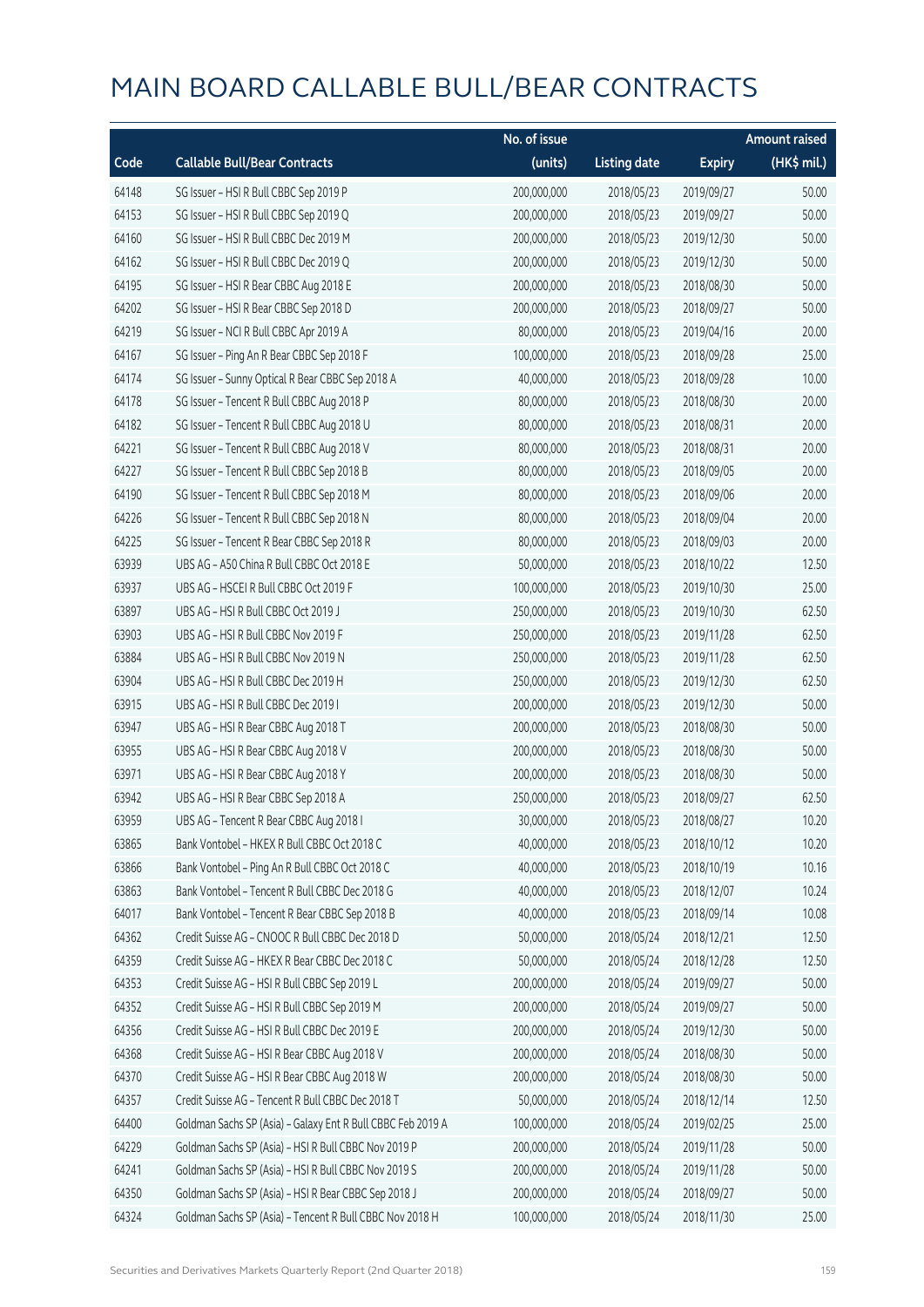|       |                                                            | No. of issue |                     |               | <b>Amount raised</b> |
|-------|------------------------------------------------------------|--------------|---------------------|---------------|----------------------|
| Code  | <b>Callable Bull/Bear Contracts</b>                        | (units)      | <b>Listing date</b> | <b>Expiry</b> | (HK\$ mil.)          |
| 64325 | HK Bank - HSI R Bull CBBC Mar 2019 F                       | 100,000,000  | 2018/05/24          | 2019/03/28    | 25.00                |
| 64245 | HK Bank - HSI R Bull CBBC Mar 2019 H                       | 100,000,000  | 2018/05/24          | 2019/03/28    | 25.00                |
| 64327 | HK Bank - HSI R Bear CBBC Sep 2018 Q                       | 150,000,000  | 2018/05/24          | 2018/09/27    | 37.50                |
| 64336 | HK Bank - Ping An R Bull CBBC Dec 2018 B                   | 100,000,000  | 2018/05/24          | 2018/12/24    | 25.00                |
| 64330 | HK Bank - Sunny Optical R Bull CBBC Nov 2018 C             | 40,000,000   | 2018/05/24          | 2018/11/26    | 10.00                |
| 64246 | HK Bank - Tencent R Bull CBBC Nov 2018 L                   | 60,000,000   | 2018/05/24          | 2018/11/05    | 15.00                |
| 64392 | J P Morgan SP BV - HSI R Bear CBBC Aug 2018 J              | 200,000,000  | 2018/05/24          | 2018/08/30    | 50.00                |
| 64391 | J P Morgan SP BV - HSI R Bear CBBC Aug 2018 Z              | 200,000,000  | 2018/05/24          | 2018/08/30    | 50.00                |
| 64390 | J P Morgan SP BV - Tencent R Bear CBBC Sep 2018 E          | 50,000,000   | 2018/05/24          | 2018/09/14    | 12.50                |
| 64340 | Macquarie Bank Ltd. - Tencent R Bull CBBC Dec 2018 E       | 13,500,000   | 2018/05/24          | 2018/12/14    | 10.02                |
| 64347 | Macquarie Bank Ltd. - Tencent R Bull CBBC Dec 2018 F       | 2,100,000    | 2018/05/24          | 2018/12/14    | 10.02                |
| 64341 | Macquarie Bank Ltd. - Tencent R Bear CBBC Dec 2018 E       | 13,100,000   | 2018/05/24          | 2018/12/14    | 10.03                |
| 64490 | SG Issuer - Galaxy Ent R Bull CBBC Oct 2018 G              | 80,000,000   | 2018/05/24          | 2018/10/31    | 20.00                |
| 64484 | SG Issuer - HKEX R Bear CBBC Sep 2018 J                    | 50,000,000   | 2018/05/24          | 2018/09/21    | 12.50                |
| 64474 | SG Issuer - HSI R Bull CBBC Oct 2019 I                     | 200,000,000  | 2018/05/24          | 2019/10/30    | 50.00                |
| 64489 | SG Issuer - HSI R Bear CBBC Aug 2018 T                     | 200,000,000  | 2018/05/24          | 2018/08/30    | 50.00                |
| 64476 | SG Issuer - HSI R Bear CBBC Sep 2018 T                     | 200,000,000  | 2018/05/24          | 2018/09/27    | 50.00                |
| 64480 | SG Issuer - HSI R Bear CBBC Oct 2018 J                     | 200,000,000  | 2018/05/24          | 2018/10/30    | 50.00                |
| 64481 | SG Issuer - HSI R Bear CBBC Oct 2018 L                     | 200,000,000  | 2018/05/24          | 2018/10/30    | 50.00                |
| 64487 | SG Issuer - Ping An R Bull CBBC Oct 2018 U                 | 100,000,000  | 2018/05/24          | 2018/10/24    | 25.00                |
| 64495 | SG Issuer - Sunny Optical R Bear CBBC Dec 2018 A           | 40,000,000   | 2018/05/24          | 2018/12/28    | 10.00                |
| 64452 | SG Issuer - Tencent R Bull CBBC Aug 2018 F                 | 80,000,000   | 2018/05/24          | 2018/08/30    | 20.00                |
| 64455 | SG Issuer - Tencent R Bull CBBC Aug 2018 L                 | 80,000,000   | 2018/05/24          | 2018/08/31    | 20.00                |
| 64458 | SG Issuer - Tencent R Bull CBBC Sep 2018 F                 | 80,000,000   | 2018/05/24          | 2018/09/03    | 20.00                |
| 64470 | SG Issuer - Tencent R Bull CBBC Sep 2018 T                 | 80,000,000   | 2018/05/24          | 2018/09/04    | 20.00                |
| 64488 | SG Issuer - Tencent R Bear CBBC Aug 2018 Z                 | 80,000,000   | 2018/05/24          | 2018/08/31    | 20.00                |
| 64373 | UBS AG - HSI R Bull CBBC Oct 2019 W                        | 250,000,000  | 2018/05/24          | 2019/10/30    | 62.50                |
| 64380 | UBS AG - HSI R Bear CBBC Aug 2018 W                        | 200,000,000  | 2018/05/24          | 2018/08/30    | 50.00                |
| 64387 | UBS AG - HSI R Bear CBBC Aug 2018 X                        | 250,000,000  | 2018/05/24          | 2018/08/30    | 62.50                |
| 64377 | UBS AG - HSI R Bear CBBC Sep 2018 B                        | 250,000,000  | 2018/05/24          | 2018/09/27    | 62.50                |
| 64381 | UBS AG - HSI R Bear CBBC Sep 2018 C                        | 250,000,000  | 2018/05/24          | 2018/09/27    | 62.50                |
| 64386 | UBS AG - NCI R Bull CBBC Jan 2019 A                        | 50,000,000   | 2018/05/24          | 2019/01/28    | 12.50                |
| 64375 | UBS AG - Tencent R Bull CBBC Aug 2018 F                    | 30,000,000   | 2018/05/24          | 2018/08/27    | 10.20                |
| 64288 | Bank Vontobel - CC Bank R Bull CBBC Oct 2018 A             | 40,000,000   | 2018/05/24          | 2018/10/19    | 10.12                |
| 64290 | Bank Vontobel - CC Bank R Bull CBBC Oct 2018 B             | 40,000,000   | 2018/05/24          | 2018/10/19    | 10.16                |
| 64291 | Bank Vontobel - CC Bank R Bear CBBC Nov 2018 A             | 40,000,000   | 2018/05/24          | 2018/11/16    | 10.08                |
| 64305 | Bank Vontobel - CC Bank R Bear CBBC Nov 2018 B             | 40,000,000   | 2018/05/24          | 2018/11/16    | 10.20                |
| 64278 | Bank Vontobel - HSI R Bull CBBC Dec 2018 Y                 | 100,000,000  | 2018/05/24          | 2018/12/28    | 25.50                |
| 64283 | Bank Vontobel - HSI R Bull CBBC Jan 2019 A                 | 100,000,000  | 2018/05/24          | 2019/01/30    | 25.40                |
| 64284 | Bank Vontobel - HSI R Bear CBBC Nov 2018 G                 | 100,000,000  | 2018/05/24          | 2018/11/29    | 25.30                |
| 64272 | Bank Vontobel - Tencent R Bull CBBC Dec 2018 H             | 40,000,000   | 2018/05/24          | 2018/12/07    | 10.12                |
| 64499 | BNP Paribas Issuance B.V. - CC Bank R Bear CBBC Nov 2018 V | 100,000,000  | 2018/05/25          | 2018/11/29    | 25.00                |
| 64497 | BNP Paribas Issuance B.V. - Ping An R Bear CBBC Nov 2018 G | 200,000,000  | 2018/05/25          | 2018/11/29    | 50.00                |
| 64496 | BNP Paribas Issuance B.V. - Tencent R Bear CBBC Nov 2018 J | 50,000,000   | 2018/05/25          | 2018/11/29    | 17.50                |
| 64632 | Credit Suisse AG - ABC R Bull CBBC Nov 2018 B              | 70,000,000   | 2018/05/25          | 2018/11/29    | 17.50                |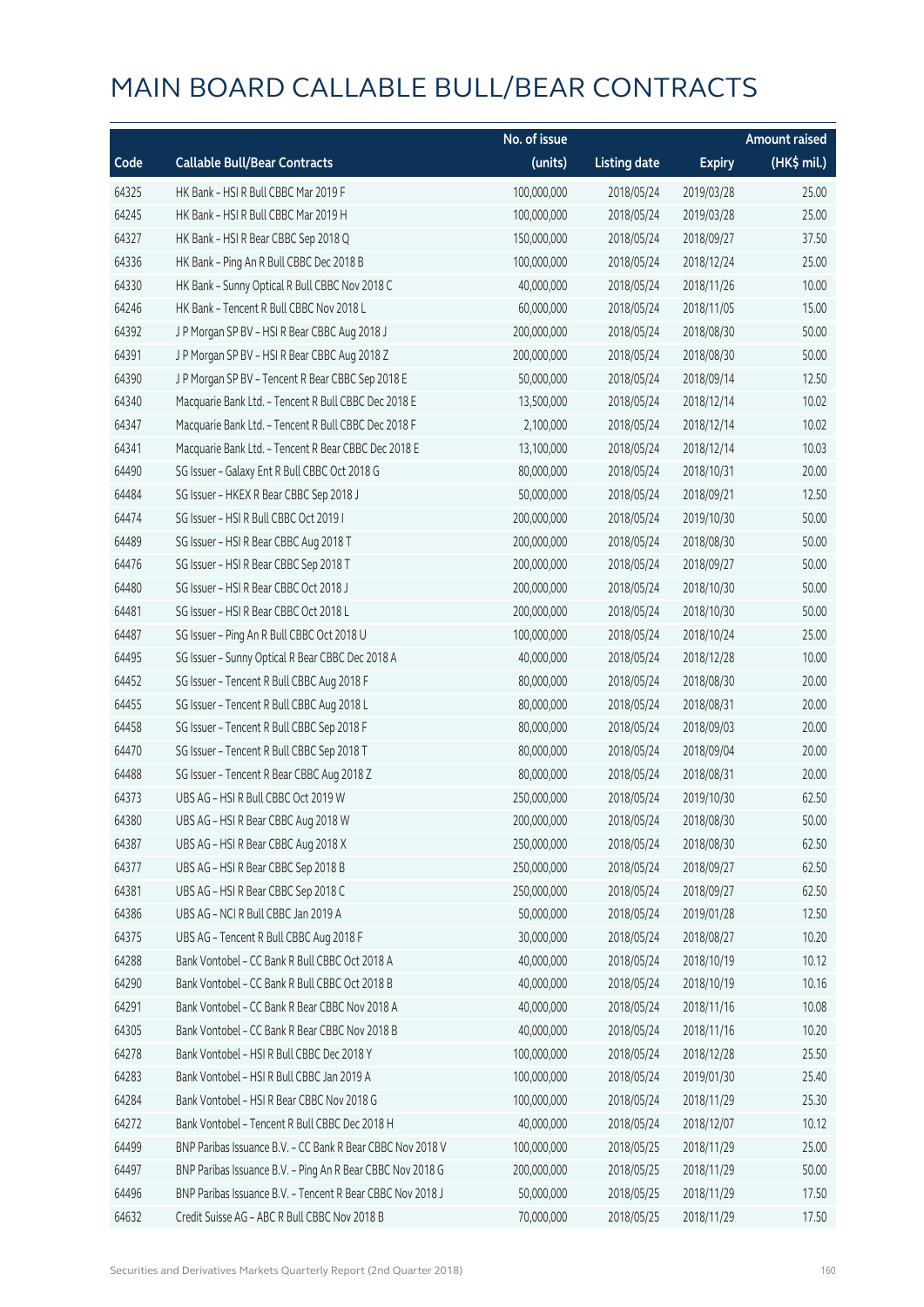|       |                                                          | No. of issue |                     |               | <b>Amount raised</b> |
|-------|----------------------------------------------------------|--------------|---------------------|---------------|----------------------|
| Code  | <b>Callable Bull/Bear Contracts</b>                      | (units)      | <b>Listing date</b> | <b>Expiry</b> | (HK\$ mil.)          |
| 64628 | Credit Suisse AG - HSI R Bull CBBC Dec 2019 F            | 200,000,000  | 2018/05/25          | 2019/12/30    | 50.00                |
| 64629 | Credit Suisse AG - HSI R Bear CBBC Aug 2018 X            | 200,000,000  | 2018/05/25          | 2018/08/30    | 50.00                |
| 64635 | Credit Suisse AG - HSI R Bear CBBC Sep 2018 T            | 200,000,000  | 2018/05/25          | 2018/09/27    | 50.00                |
| 64640 | Credit Suisse AG - HSI R Bear CBBC Oct 2018 T            | 200,000,000  | 2018/05/25          | 2018/10/30    | 50.00                |
| 64630 | Credit Suisse AG - Tencent R Bull CBBC Dec 2018 U        | 50,000,000   | 2018/05/25          | 2018/12/21    | 12.50                |
| 64694 | Goldman Sachs SP (Asia) - HKEX R Bull CBBC Dec 2018 C    | 100,000,000  | 2018/05/25          | 2018/12/31    | 25.00                |
| 64699 | Goldman Sachs SP (Asia) - HSBC R Bull CBBC Dec 2018 S    | 100,000,000  | 2018/05/25          | 2018/12/21    | 25.00                |
| 64664 | Goldman Sachs SP (Asia) - HSI R Bull CBBC Nov 2019 F     | 200,000,000  | 2018/05/25          | 2019/11/28    | 50.00                |
| 64655 | Goldman Sachs SP (Asia) - HSI R Bear CBBC Sep 2018 P     | 200,000,000  | 2018/05/25          | 2018/09/27    | 50.00                |
| 64697 | Goldman Sachs SP (Asia) - Tencent R Bull CBBC Nov 2018 I | 100,000,000  | 2018/05/25          | 2018/11/30    | 25.00                |
| 64690 | Goldman Sachs SP (Asia) - Tencent R Bear CBBC Nov 2018 B | 80,000,000   | 2018/05/25          | 2018/11/30    | 20.00                |
| 64546 | HK Bank - AAC Tech R Bull CBBC Nov 2018 D                | 40,000,000   | 2018/05/25          | 2018/11/19    | 10.00                |
| 64545 | HK Bank - Galaxy Ent R Bull CBBC Nov 2018 C              | 80,000,000   | 2018/05/25          | 2018/11/05    | 20.00                |
| 64538 | HK Bank - HSI R Bull CBBC Mar 2019 G                     | 100,000,000  | 2018/05/25          | 2019/03/28    | 25.00                |
| 64544 | HK Bank - HSI R Bear CBBC Sep 2018 O                     | 100,000,000  | 2018/05/25          | 2018/09/27    | 25.00                |
| 64535 | HK Bank - Tencent R Bull CBBC Nov 2018 M                 | 60,000,000   | 2018/05/25          | 2018/11/01    | 15.00                |
| 64547 | HK Bank - Tencent R Bull CBBC Nov 2018 N                 | 60,000,000   | 2018/05/25          | 2018/11/12    | 21.00                |
| 64537 | HK Bank - Tencent R Bear CBBC Oct 2018 T                 | 50,000,000   | 2018/05/25          | 2018/10/29    | 12.50                |
| 64523 | Haitong Int'l Sec - China Mobile R Bull CBBC Nov 2018 B  | 110,000,000  | 2018/05/25          | 2018/11/12    | 27.50                |
| 64508 | Haitong Int'l Sec - COVS R Bull CBBC Nov 2018 A          | 40,000,000   | 2018/05/25          | 2018/11/12    | 11.12                |
| 64521 | Haitong Int'l Sec - CC Bank R Bull CBBC Nov 2018 A       | 100,000,000  | 2018/05/25          | 2018/11/12    | 25.00                |
| 64517 | Haitong Int'l Sec - CNOOC R Bull CBBC Nov 2018 C         | 60,000,000   | 2018/05/25          | 2018/11/12    | 15.00                |
| 64504 | Haitong Int'l Sec - HKEX R Bull CBBC Nov 2018 B          | 40,000,000   | 2018/05/25          | 2018/11/09    | 10.00                |
| 64507 | Haitong Int'l Sec - HKEX R Bull CBBC Nov 2018 C          | 40,000,000   | 2018/05/25          | 2018/11/12    | 10.00                |
| 64524 | Haitong Int'l Sec - Ping An R Bull CBBC Nov 2018 C       | 25,000,000   | 2018/05/25          | 2018/11/09    | 10.63                |
| 64527 | Haitong Int'l Sec - Sunny Optical R Bull CBBC Nov 2018 C | 60,000,000   | 2018/05/25          | 2018/11/13    | 15.00                |
| 64512 | Haitong Int'l Sec - Tencent R Bull CBBC Nov 2018 D       | 40,000,000   | 2018/05/25          | 2018/11/12    | 10.00                |
| 64513 | Haitong Int'l Sec - Tencent R Bull CBBC Nov 2018 E       | 40,000,000   | 2018/05/25          | 2018/11/13    | 10.00                |
| 64574 | J P Morgan SP BV - HKEX R Bear CBBC Sep 2018 A           | 40,000,000   | 2018/05/25          | 2018/09/14    | 10.00                |
| 64585 | J P Morgan SP BV - HSI R Bear CBBC Aug 2018 L            | 200,000,000  | 2018/05/25          | 2018/08/30    | 50.00                |
| 64571 | J P Morgan SP BV - Tencent R Bull CBBC Sep 2018 G        | 50,000,000   | 2018/05/25          | 2018/09/14    | 12.50                |
| 64549 | Macquarie Bank Ltd. - Tencent R Bull CBBC Dec 2018 G     | 13,000,000   | 2018/05/25          | 2018/12/14    | 10.08                |
| 64550 | Macquarie Bank Ltd. - Tencent R Bear CBBC Dec 2018 F     | 12,100,000   | 2018/05/25          | 2018/12/14    | 10.01                |
| 64591 | SG Issuer - CNOOC R Bull CBBC Nov 2018 C                 | 40,000,000   | 2018/05/25          | 2018/11/28    | 10.00                |
| 64595 | SG Issuer - CNOOC R Bear CBBC Dec 2018 C                 | 40,000,000   | 2018/05/25          | 2018/12/21    | 10.00                |
| 64588 | SG Issuer - HSI R Bull CBBC Aug 2019 T                   | 200,000,000  | 2018/05/25          | 2019/08/29    | 50.00                |
| 64613 | SG Issuer - HSI R Bull CBBC Sep 2019 H                   | 200,000,000  | 2018/05/25          | 2019/09/27    | 50.00                |
| 64627 | SG Issuer - HSI R Bull CBBC Oct 2019 E                   | 200,000,000  | 2018/05/25          | 2019/10/30    | 50.00                |
| 64625 | SG Issuer - HSI R Bear CBBC Nov 2018 F                   | 200,000,000  | 2018/05/25          | 2018/11/29    | 50.00                |
| 64626 | SG Issuer - HSI R Bear CBBC Nov 2018 G                   | 200,000,000  | 2018/05/25          | 2018/11/29    | 50.00                |
| 64602 | SG Issuer - Sands China R Bull CBBC Feb 2019 A           | 60,000,000   | 2018/05/25          | 2019/02/11    | 15.00                |
| 64615 | SG Issuer - Tencent R Bull CBBC Sep 2018 Q               | 80,000,000   | 2018/05/25          | 2018/09/04    | 20.00                |
| 64617 | SG Issuer - Tencent R Bull CBBC Sep 2018 S               | 80,000,000   | 2018/05/25          | 2018/09/06    | 20.00                |
| 64598 | SG Issuer - Tencent R Bear CBBC Aug 2018 A               | 80,000,000   | 2018/05/25          | 2018/08/31    | 20.40                |
| 64603 | SG Issuer - Tencent R Bear CBBC Aug 2018 B               | 80,000,000   | 2018/05/25          | 2018/08/31    | 20.00                |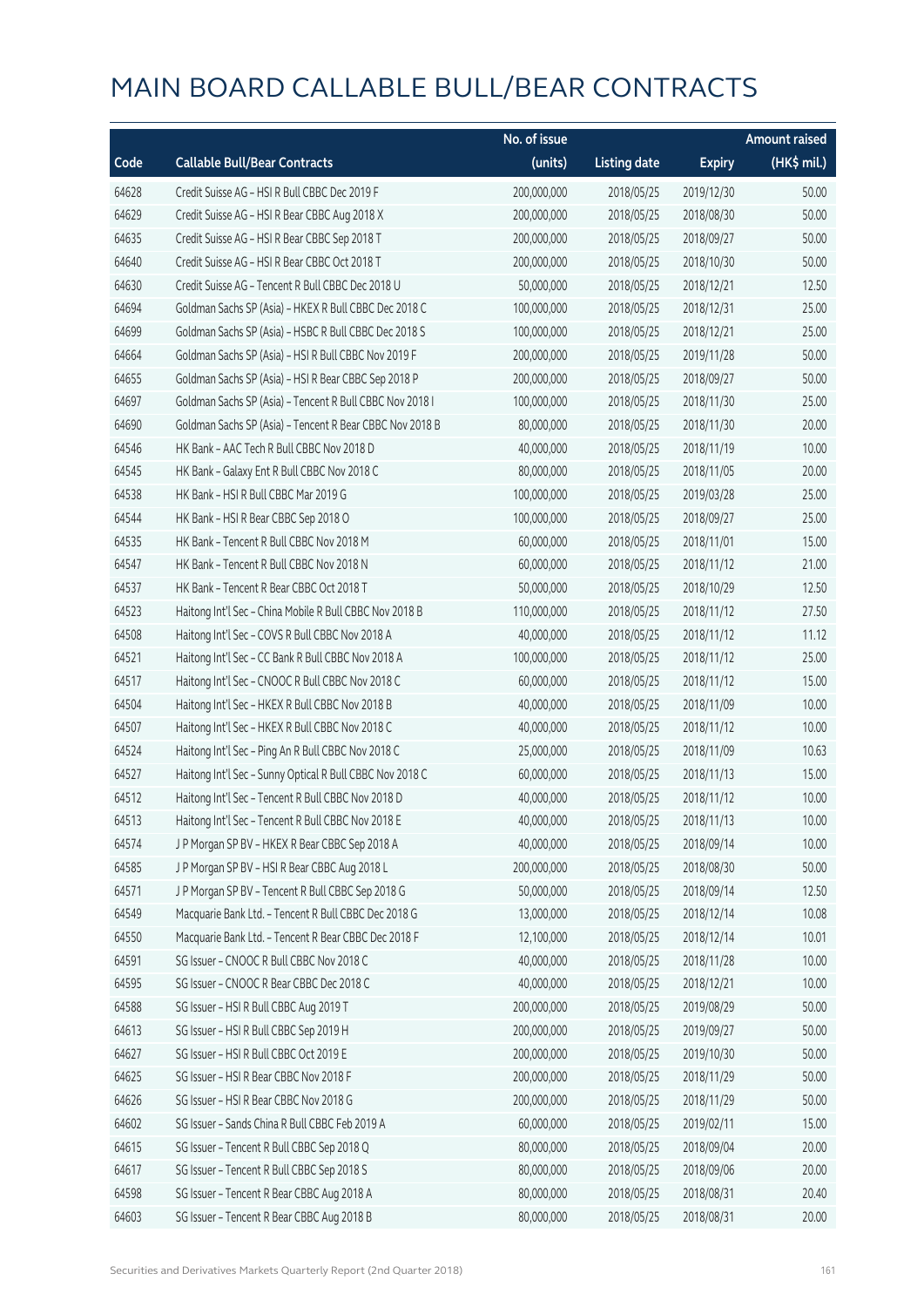|       |                                                               | No. of issue |                     |               | <b>Amount raised</b> |
|-------|---------------------------------------------------------------|--------------|---------------------|---------------|----------------------|
| Code  | <b>Callable Bull/Bear Contracts</b>                           | (units)      | <b>Listing date</b> | <b>Expiry</b> | (HK\$ mil.)          |
| 64600 | SG Issuer - Tencent R Bear CBBC Sep 2018 S                    | 80,000,000   | 2018/05/25          | 2018/09/28    | 25.20                |
| 64557 | UBS AG - HSI R Bull CBBC Sep 2019 C                           | 250,000,000  | 2018/05/25          | 2019/09/27    | 62.50                |
| 64563 | UBS AG - HSI R Bear CBBC Aug 2018 N                           | 200,000,000  | 2018/05/25          | 2018/08/30    | 50.00                |
| 64553 | UBS AG - Tencent R Bull CBBC Sep 2018 Q                       | 30,000,000   | 2018/05/25          | 2018/09/21    | 10.20                |
| 64551 | UBS AG - Tencent R Bear CBBC Aug 2018 J                       | 30,000,000   | 2018/05/25          | 2018/08/29    | 10.20                |
| 64500 | Bank Vontobel - Tencent R Bull CBBC Dec 2018 I                | 40,000,000   | 2018/05/25          | 2018/12/07    | 10.20                |
| 64767 | BOCI Asia Ltd. - CC Bank R Bear CBBC Sep 2018 A               | 70,000,000   | 2018/05/28          | 2018/09/28    | 17.50                |
| 64761 | BOCI Asia Ltd. - Tencent R Bear CBBC Sep 2018 A               | 40,000,000   | 2018/05/28          | 2018/09/28    | 10.08                |
| 64828 | BNP Paribas Issuance B.V. - HSI R Bull CBBC Dec 2019 X        | 250,000,000  | 2018/05/28          | 2019/12/30    | 62.50                |
| 64702 | BNP Paribas Issuance B.V. - HSI R Bear CBBC Dec 2018 U        | 250,000,000  | 2018/05/28          | 2018/12/28    | 62.50                |
| 64824 | BNP Paribas Issuance B.V. - HSI R Bear CBBC Dec 2018 V        | 250,000,000  | 2018/05/28          | 2018/12/28    | 62.50                |
| 64806 | Credit Suisse AG - HSI R Bull CBBC Nov 2019 B                 | 200,000,000  | 2018/05/28          | 2019/11/28    | 50.00                |
| 64797 | Credit Suisse AG - HSI R Bull CBBC Nov 2019 H                 | 200,000,000  | 2018/05/28          | 2019/11/28    | 50.00                |
| 64801 | Credit Suisse AG - HSI R Bear CBBC Aug 2018 I                 | 200,000,000  | 2018/05/28          | 2018/08/30    | 50.00                |
| 64798 | Credit Suisse AG - HSI R Bear CBBC Aug 2018 Z                 | 200,000,000  | 2018/05/28          | 2018/08/30    | 50.00                |
| 64805 | Credit Suisse AG - PetroChina R Bull CBBC Dec 2018 D          | 50,000,000   | 2018/05/28          | 2018/12/20    | 12.50                |
| 64800 | Credit Suisse AG - Ping An R Bull CBBC Dec 2018 W             | 80,000,000   | 2018/05/28          | 2018/12/21    | 20.00                |
| 64803 | Credit Suisse AG - Tencent R Bull CBBC Dec 2018 V             | 50,000,000   | 2018/05/28          | 2018/12/28    | 12.50                |
| 64869 | Goldman Sachs SP (Asia) - CSOP A50 ETF R Bull CBBC Dec 2018 E | 100,000,000  | 2018/05/28          | 2018/12/03    | 25.00                |
| 64870 | Goldman Sachs SP (Asia) - HKEX R Bull CBBC Nov 2018 U         | 100,000,000  | 2018/05/28          | 2018/11/30    | 25.00                |
| 64859 | Goldman Sachs SP (Asia) - HSI R Bull CBBC Dec 2019 L          | 200,000,000  | 2018/05/28          | 2019/12/30    | 50.00                |
| 64703 | Goldman Sachs SP (Asia) - HSI R Bear CBBC Sep 2018 Q          | 200,000,000  | 2018/05/28          | 2018/09/27    | 50.00                |
| 64760 | Goldman Sachs SP (Asia) - Tencent R Bull CBBC Nov 2018 J      | 100,000,000  | 2018/05/28          | 2018/11/30    | 25.00                |
| 64860 | Goldman Sachs SP (Asia) - Tencent R Bull CBBC Feb 2019 A      | 100,000,000  | 2018/05/28          | 2019/02/27    | 25.00                |
| 64746 | HK Bank - Country Garden R Bull CBBC Nov 2018 G               | 40,000,000   | 2018/05/28          | 2018/11/19    | 10.00                |
| 64723 | HK Bank - CNOOC R Bull CBBC Oct 2018 O                        | 50,000,000   | 2018/05/28          | 2018/10/15    | 12.50                |
| 64745 | HK Bank - CNOOC R Bear CBBC Nov 2018 C                        | 40,000,000   | 2018/05/28          | 2018/11/26    | 10.00                |
| 64715 | HK Bank - Sinopec Corp R Bull CBBC Nov 2018 C                 | 80,000,000   | 2018/05/28          | 2018/11/19    | 20.00                |
| 64734 | HK Bank - HSI R Bull CBBC Mar 2019 I                          | 100,000,000  | 2018/05/28          | 2019/03/28    | 25.00                |
| 64735 | HK Bank - HSI R Bear CBBC Sep 2018 R                          | 100,000,000  | 2018/05/28          | 2018/09/27    | 25.00                |
| 64712 | HK Bank - PetroChina R Bull CBBC Oct 2018 O                   | 80,000,000   | 2018/05/28          | 2018/10/29    | 20.00                |
| 64710 | HK Bank - Tencent R Bull CBBC Oct 2018 H                      | 60,000,000   | 2018/05/28          | 2018/10/04    | 15.00                |
| 64855 | J P Morgan SP BV - HKEX R Bull CBBC Sep 2018 C                | 40,000,000   | 2018/05/28          | 2018/09/14    | 10.00                |
| 64829 | J P Morgan SP BV - HSCEI R Bear CBBC Apr 2019 B               | 100,000,000  | 2018/05/28          | 2019/04/29    | 25.00                |
| 64830 | J P Morgan SP BV - HSCEI R Bear CBBC Apr 2019 C               | 100,000,000  | 2018/05/28          | 2019/04/29    | 25.00                |
| 64833 | J P Morgan SP BV - HSCEI R Bear CBBC Apr 2019 D               | 100,000,000  | 2018/05/28          | 2019/04/29    | 25.00                |
| 64848 | J P Morgan SP BV - HSI R Bear CBBC Aug 2018 H                 | 200,000,000  | 2018/05/28          | 2018/08/30    | 50.00                |
| 64834 | J P Morgan SP BV - HSI R Bear CBBC Aug 2018 P                 | 200,000,000  | 2018/05/28          | 2018/08/30    | 50.00                |
| 64835 | J P Morgan SP BV - HSI R Bear CBBC Aug 2018 X                 | 200,000,000  | 2018/05/28          | 2018/08/30    | 50.00                |
| 64853 | J P Morgan SP BV - Tencent R Bear CBBC Sep 2018 F             | 50,000,000   | 2018/05/28          | 2018/09/14    | 12.50                |
| 64753 | Macquarie Bank Ltd. - Tencent R Bull CBBC Sep 2018 H          | 20,900,000   | 2018/05/28          | 2018/09/14    | 10.03                |
| 64768 | Macquarie Bank Ltd. - Tencent R Bull CBBC Sep 2018 I          | 22,100,000   | 2018/05/28          | 2018/09/20    | 10.03                |
| 64788 | SG Issuer - HKEX R Bull CBBC Sep 2018 S                       | 50,000,000   | 2018/05/28          | 2018/09/27    | 12.50                |
| 64796 | SG Issuer - HSI R Bull CBBC Nov 2019 O                        | 200,000,000  | 2018/05/28          | 2019/11/28    | 50.00                |
| 64769 | SG Issuer - HSI R Bear CBBC Sep 2018 B                        | 200,000,000  | 2018/05/28          | 2018/09/27    | 50.00                |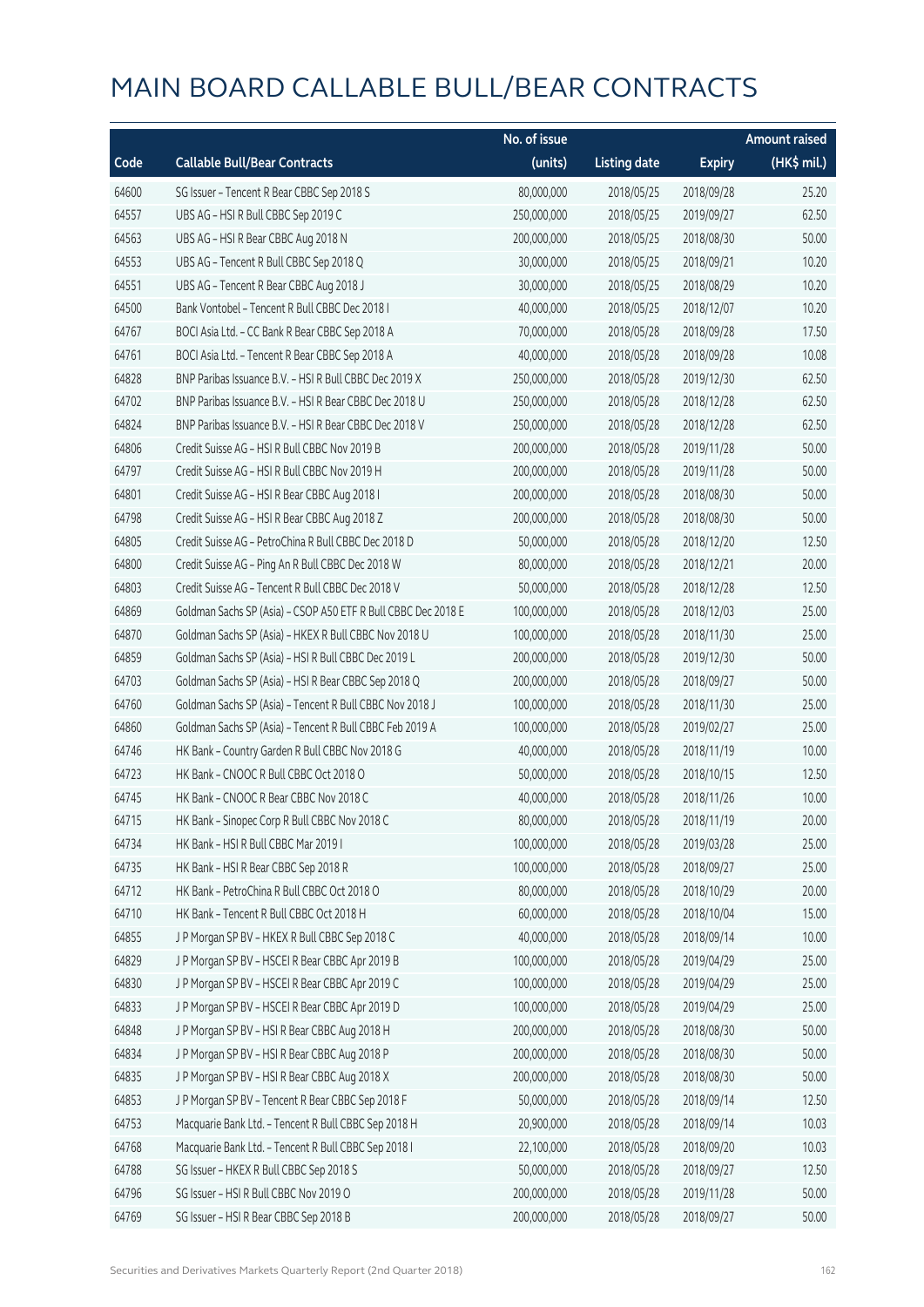|       |                                                        | No. of issue |                     |               | <b>Amount raised</b> |
|-------|--------------------------------------------------------|--------------|---------------------|---------------|----------------------|
| Code  | <b>Callable Bull/Bear Contracts</b>                    | (units)      | <b>Listing date</b> | <b>Expiry</b> | (HK\$ mil.)          |
| 64776 | SG Issuer - HSI R Bear CBBC Sep 2018 Z                 | 200,000,000  | 2018/05/28          | 2018/09/27    | 50.00                |
| 64782 | SG Issuer - PetroChina R Bear CBBC Dec 2018 B          | 40,000,000   | 2018/05/28          | 2018/12/28    | 10.00                |
| 64787 | SG Issuer - Tencent R Bull CBBC Aug 2018 N             | 80,000,000   | 2018/05/28          | 2018/08/31    | 20.00                |
| 64791 | SG Issuer - Tencent R Bull CBBC Sep 2018 C             | 80,000,000   | 2018/05/28          | 2018/09/14    | 20.00                |
| 64792 | SG Issuer - Tencent R Bear CBBC Sep 2018 T             | 80,000,000   | 2018/05/28          | 2018/09/28    | 21.20                |
| 64815 | UBS AG - CNOOC R Bull CBBC Nov 2018 D                  | 40,000,000   | 2018/05/28          | 2018/11/19    | 10.00                |
| 64821 | UBS AG - HSI R Bull CBBC Oct 2018 L                    | 250,000,000  | 2018/05/28          | 2018/10/30    | 62.50                |
| 64807 | UBS AG - HSI R Bear CBBC Aug 2018 U                    | 250,000,000  | 2018/05/28          | 2018/08/30    | 62.50                |
| 64817 | UBS AG - Petrochina R Bull CBBC Nov 2018 F             | 60,000,000   | 2018/05/28          | 2018/11/14    | 15.00                |
| 64819 | UBS AG - Petrochina R Bull CBBC Nov 2018 G             | 60,000,000   | 2018/05/28          | 2018/11/21    | 15.00                |
| 64820 | UBS AG - Petrochina R Bear CBBC Oct 2018 C             | 40,000,000   | 2018/05/28          | 2018/10/22    | 10.00                |
| 64809 | UBS AG - Tencent R Bull CBBC Sep 2018 R                | 30,000,000   | 2018/05/28          | 2018/09/04    | 10.20                |
| 64812 | UBS AG - Tencent R Bull CBBC Sep 2018 S                | 30,000,000   | 2018/05/28          | 2018/09/18    | 10.20                |
| 64913 | BOCI Asia Ltd. - HKEX R Bull CBBC Sep 2018 C           | 40,000,000   | 2018/05/29          | 2018/09/21    | 10.00                |
| 64906 | BOCI Asia Ltd. - HSBC R Bull CBBC Sep 2018 A           | 70,000,000   | 2018/05/29          | 2018/09/28    | 17.50                |
| 64909 | BOCI Asia Ltd. - HSBC R Bear CBBC Sep 2018 A           | 70,000,000   | 2018/05/29          | 2018/09/27    | 17.64                |
| 64915 | BOCI Asia Ltd. - Ping An R Bull CBBC Sep 2018 B        | 70,000,000   | 2018/05/29          | 2018/09/26    | 17.57                |
| 64910 | BOCI Asia Ltd. - Tencent R Bull CBBC Sep 2018 A        | 40,000,000   | 2018/05/29          | 2018/09/28    | 16.92                |
| 64916 | BNP Paribas Issuance B.V. - HSI R Bull CBBC Dec 2019 A | 250,000,000  | 2018/05/29          | 2019/12/30    | 62.50                |
| 64921 | BNP Paribas Issuance B.V. - HSI R Bull CBBC Dec 2019 B | 250,000,000  | 2018/05/29          | 2019/12/30    | 62.50                |
| 64923 | BNP Paribas Issuance B.V. - HSI R Bull CBBC Dec 2019 C | 250,000,000  | 2018/05/29          | 2019/12/30    | 62.50                |
| 64925 | BNP Paribas Issuance B.V. - HSI R Bull CBBC Dec 2019 T | 250,000,000  | 2018/05/29          | 2019/12/30    | 62.50                |
| 64929 | BNP Paribas Issuance B.V. - HSI R Bear CBBC Dec 2018 E | 250,000,000  | 2018/05/29          | 2018/12/28    | 62.50                |
| 64934 | BNP Paribas Issuance B.V. - HSI R Bear CBBC Dec 2018 F | 250,000,000  | 2018/05/29          | 2018/12/28    | 62.50                |
| 64935 | BNP Paribas Issuance B.V. - HSI R Bear CBBC Dec 2018 G | 250,000,000  | 2018/05/29          | 2018/12/28    | 62.50                |
| 64943 | BNP Paribas Issuance B.V. - HSI R Bear CBBC Dec 2018 H | 250,000,000  | 2018/05/29          | 2018/12/28    | 62.50                |
| 64945 | BNP Paribas Issuance B.V. - HSI R Bear CBBC Dec 2018 I | 250,000,000  | 2018/05/29          | 2018/12/28    | 62.50                |
| 64946 | BNP Paribas Issuance B.V. - HSI R Bear CBBC Dec 2018 J | 250,000,000  | 2018/05/29          | 2018/12/28    | 62.50                |
| 64947 | BNP Paribas Issuance B.V. - HSI R Bear CBBC Dec 2018 K | 250,000,000  | 2018/05/29          | 2018/12/28    | 62.50                |
| 64948 | BNP Paribas Issuance B.V. - HSI R Bear CBBC Dec 2018 L | 250,000,000  | 2018/05/29          | 2018/12/28    | 62.50                |
| 64951 | BNP Paribas Issuance B.V. - HSI R Bear CBBC Dec 2018 M | 250,000,000  | 2018/05/29          | 2018/12/28    | 67.50                |
| 64953 | BNP Paribas Issuance B.V. - HSI R Bear CBBC Dec 2018 N | 250,000,000  | 2018/05/29          | 2018/12/28    | 80.00                |
| 64872 | BNP Paribas Issuance B.V. - HSI R Bear CBBC Dec 2018 W | 250,000,000  | 2018/05/29          | 2018/12/28    | 62.50                |
| 64873 | BNP Paribas Issuance B.V. - HSI R Bear CBBC Dec 2018 X | 250,000,000  | 2018/05/29          | 2018/12/28    | 62.50                |
| 64880 | BNP Paribas Issuance B.V. - HSI R Bear CBBC Dec 2018 Y | 250,000,000  | 2018/05/29          | 2018/12/28    | 62.50                |
| 64928 | BNP Paribas Issuance B.V. - HSI R Bear CBBC Dec 2018 Z | 250,000,000  | 2018/05/29          | 2018/12/28    | 62.50                |
| 65028 | Credit Suisse AG - AIA R Bull CBBC Jan 2019 D          | 70,000,000   | 2018/05/29          | 2019/01/30    | 17.50                |
| 65022 | Credit Suisse AG - Sinopec Corp R Bull CBBC Jan 2019 B | 60,000,000   | 2018/05/29          | 2019/01/30    | 15.00                |
| 65024 | Credit Suisse AG - HSBC R Bull CBBC Dec 2018 I         | 80,000,000   | 2018/05/29          | 2018/12/14    | 20.00                |
| 65014 | Credit Suisse AG - HSI R Bull CBBC Nov 2019 C          | 200,000,000  | 2018/05/29          | 2019/11/28    | 50.00                |
| 65015 | Credit Suisse AG - HSI R Bull CBBC Nov 2019 D          | 200,000,000  | 2018/05/29          | 2019/11/28    | 50.00                |
| 65016 | Credit Suisse AG - HSI R Bull CBBC Nov 2019 E          | 200,000,000  | 2018/05/29          | 2019/11/28    | 50.00                |
| 65000 | Credit Suisse AG - HSI R Bear CBBC Aug 2018 J          | 200,000,000  | 2018/05/29          | 2018/08/30    | 50.00                |
| 65006 | Credit Suisse AG - HSI R Bear CBBC Aug 2018 K          | 200,000,000  | 2018/05/29          | 2018/08/30    | 50.00                |
| 64998 | Credit Suisse AG - HSI R Bear CBBC Sep 2018 G          | 200,000,000  | 2018/05/29          | 2018/09/27    | 50.00                |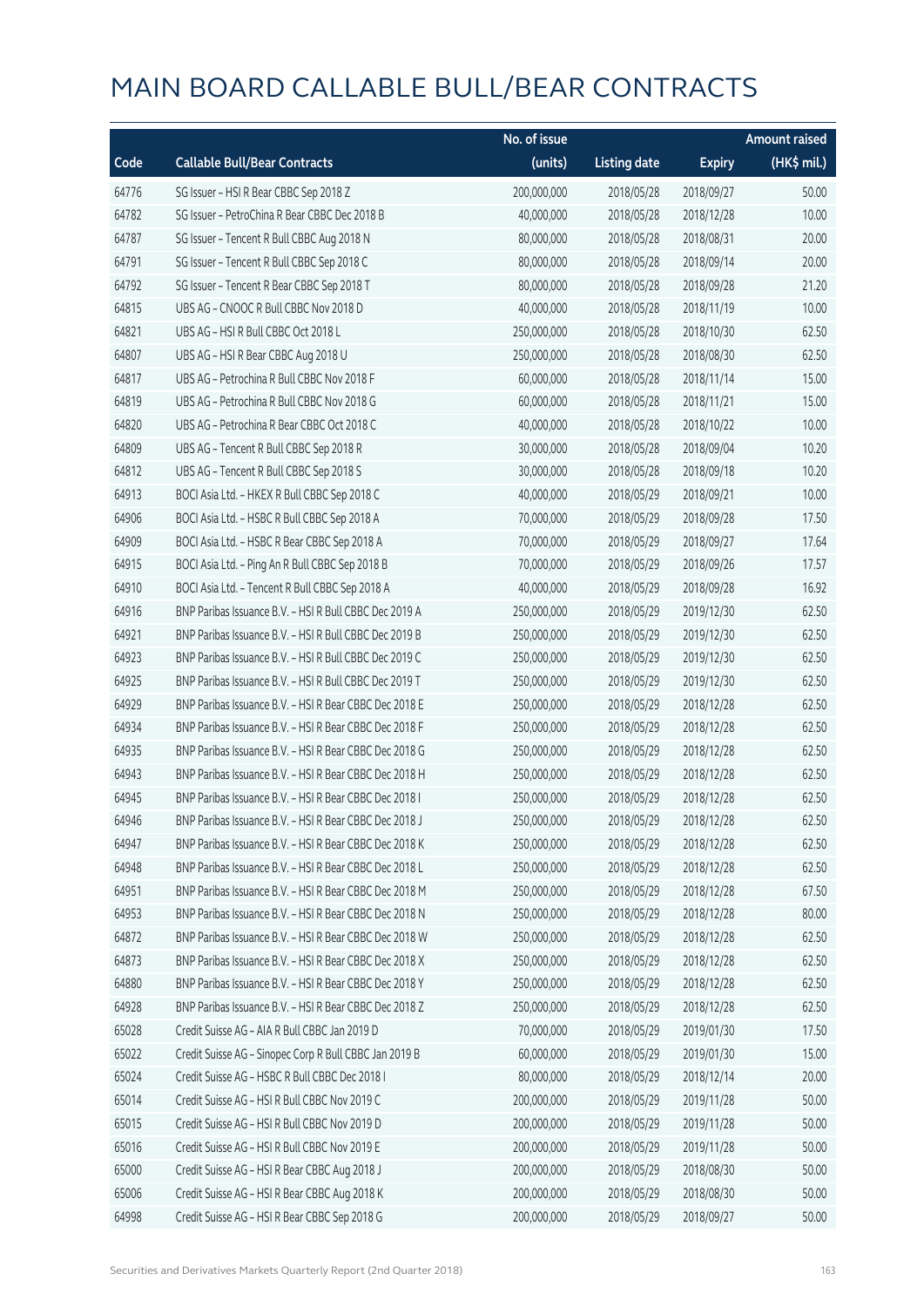|       |                                                          | No. of issue |                     |               | <b>Amount raised</b> |
|-------|----------------------------------------------------------|--------------|---------------------|---------------|----------------------|
| Code  | <b>Callable Bull/Bear Contracts</b>                      | (units)      | <b>Listing date</b> | <b>Expiry</b> | (HK\$ mil.)          |
| 65007 | Credit Suisse AG - HSI R Bear CBBC Oct 2018 U            | 200,000,000  | 2018/05/29          | 2018/10/30    | 50.00                |
| 65021 | Credit Suisse AG - PetroChina R Bull CBBC Nov 2018 E     | 50,000,000   | 2018/05/29          | 2018/11/29    | 12.50                |
| 65032 | Credit Suisse AG - Sands China R Bull CBBC Jan 2019 B    | 50,000,000   | 2018/05/29          | 2019/01/18    | 12.50                |
| 65074 | Credit Suisse AG - Tencent R Bull CBBC Dec 2018 W        | 50,000,000   | 2018/05/29          | 2018/12/13    | 12.50                |
| 64995 | Bank of East Asia - AAC Tech R Bull CBBC Feb 2019 A      | 40,000,000   | 2018/05/29          | 2019/02/19    | 10.00                |
| 64985 | Bank of East Asia - AIA R Bull CBBC Feb 2019 A           | 40,000,000   | 2018/05/29          | 2019/02/19    | 10.00                |
| 64994 | Bank of East Asia - HKEX R Bull CBBC Feb 2019 B          | 40,000,000   | 2018/05/29          | 2019/02/19    | 10.00                |
| 64977 | Bank of East Asia - Ping An R Bull CBBC Feb 2019 A       | 120,000,000  | 2018/05/29          | 2019/02/19    | 30.00                |
| 64989 | Bank of East Asia - Tencent R Bull CBBC Feb 2019 C       | 30,000,000   | 2018/05/29          | 2019/02/19    | 10.50                |
| 64991 | Bank of East Asia - Tencent R Bull CBBC Feb 2019 D       | 30,000,000   | 2018/05/29          | 2019/02/19    | 10.50                |
| 65056 | Goldman Sachs SP (Asia) - CC Bank R Bull CBBC Feb 2019 A | 100,000,000  | 2018/05/29          | 2019/02/27    | 25.00                |
| 65055 | Goldman Sachs SP (Asia) - HKEX R Bull CBBC Dec 2018 D    | 100,000,000  | 2018/05/29          | 2018/12/31    | 25.00                |
| 65034 | Goldman Sachs SP (Asia) - HSI R Bull CBBC Jan 2020 S     | 200,000,000  | 2018/05/29          | 2020/01/30    | 50.00                |
| 65040 | Goldman Sachs SP (Asia) - HSI R Bull CBBC Jan 2020 T     | 200,000,000  | 2018/05/29          | 2020/01/30    | 50.00                |
| 65043 | Goldman Sachs SP (Asia) - HSI R Bull CBBC Jan 2020 U     | 200,000,000  | 2018/05/29          | 2020/01/30    | 50.00                |
| 64894 | Goldman Sachs SP (Asia) - HSI R Bear CBBC Oct 2018 H     | 200,000,000  | 2018/05/29          | 2018/10/30    | 50.00                |
| 64895 | Goldman Sachs SP (Asia) - HSI R Bear CBBC Oct 2018 I     | 200,000,000  | 2018/05/29          | 2018/10/30    | 50.00                |
| 64898 | Goldman Sachs SP (Asia) - HSI R Bear CBBC Oct 2018 J     | 200,000,000  | 2018/05/29          | 2018/10/30    | 50.00                |
| 64902 | Goldman Sachs SP (Asia) - HSI R Bear CBBC Oct 2018 K     | 200,000,000  | 2018/05/29          | 2018/10/30    | 50.00                |
| 65048 | Goldman Sachs SP (Asia) - Ping An R Bull CBBC Jan 2019 A | 100,000,000  | 2018/05/29          | 2019/01/31    | 25.00                |
| 65046 | Goldman Sachs SP (Asia) - Tencent R Bull CBBC Nov 2018 K | 100,000,000  | 2018/05/29          | 2018/11/30    | 25.00                |
| 65057 | Goldman Sachs SP (Asia) - Tencent R Bull CBBC Nov 2018 L | 100,000,000  | 2018/05/29          | 2018/11/30    | 25.00                |
| 65128 | Goldman Sachs SP (Asia) - Tencent R Bear CBBC Dec 2018 P | 80,000,000   | 2018/05/29          | 2018/12/31    | 20.00                |
| 64961 | HK Bank - AAC Tech R Bull CBBC Nov 2018 E                | 40,000,000   | 2018/05/29          | 2018/11/05    | 10.00                |
| 64954 | HK Bank - Sinopec Corp R Bear CBBC Oct 2018 C            | 40,000,000   | 2018/05/29          | 2018/10/29    | 10.00                |
| 64966 | HK Bank - Galaxy Ent R Bull CBBC Nov 2018 D              | 80,000,000   | 2018/05/29          | 2018/11/12    | 20.00                |
| 64967 | HK Bank - HKEX R Bull CBBC Oct 2018 K                    | 50,000,000   | 2018/05/29          | 2018/10/04    | 12.50                |
| 64963 | HK Bank - HSI R Bull CBBC Mar 2019 J                     | 150,000,000  | 2018/05/29          | 2019/03/28    | 37.50                |
| 64964 | HK Bank - HSI R Bear CBBC Sep 2018 Z                     | 100,000,000  | 2018/05/29          | 2018/09/27    | 25.00                |
| 64968 | HK Bank - Tencent R Bull CBBC Nov 2018 O                 | 60,000,000   | 2018/05/29          | 2018/11/08    | 15.00                |
| 65112 | J P Morgan SP BV - AIA R Bull CBBC Sep 2018 C            | 100,000,000  | 2018/05/29          | 2018/09/14    | 25.00                |
| 65111 | J P Morgan SP BV - HKEX R Bull CBBC Sep 2018 D           | 40,000,000   | 2018/05/29          | 2018/09/14    | 10.00                |
| 65108 | JP Morgan SP BV - HSIR Bull CBBC Oct 2019 Q              | 200,000,000  | 2018/05/29          | 2019/10/30    | 50.00                |
| 65110 | J P Morgan SP BV - HSI R Bull CBBC Nov 2019 I            | 200,000,000  | 2018/05/29          | 2019/11/28    | 50.00                |
| 65104 | J P Morgan SP BV - HSI R Bull CBBC Nov 2019 Y            | 200,000,000  | 2018/05/29          | 2019/11/28    | 50.00                |
| 65109 | J P Morgan SP BV - HSI R Bull CBBC Dec 2019 C            | 200,000,000  | 2018/05/29          | 2019/12/30    | 50.00                |
| 65103 | J P Morgan SP BV - HSI R Bull CBBC Dec 2019 S            | 200,000,000  | 2018/05/29          | 2019/12/30    | 50.00                |
| 65078 | J P Morgan SP BV - HSI R Bear CBBC Aug 2018 D            | 200,000,000  | 2018/05/29          | 2018/08/30    | 50.00                |
| 65091 | J P Morgan SP BV - HSI R Bear CBBC Aug 2018 K            | 200,000,000  | 2018/05/29          | 2018/08/30    | 60.00                |
| 65075 | J P Morgan SP BV - HSI R Bear CBBC Aug 2018 N            | 200,000,000  | 2018/05/29          | 2018/08/30    | 50.00                |
| 65077 | J P Morgan SP BV - HSI R Bear CBBC Aug 2018 R            | 200,000,000  | 2018/05/29          | 2018/08/30    | 50.00                |
| 65080 | J P Morgan SP BV - HSI R Bear CBBC Aug 2018 T            | 200,000,000  | 2018/05/29          | 2018/08/30    | 50.00                |
| 65084 | J P Morgan SP BV - HSI R Bear CBBC Aug 2018 U            | 200,000,000  | 2018/05/29          | 2018/08/30    | 60.00                |
| 65081 | J P Morgan SP BV - HSI R Bear CBBC Sep 2018 S            | 200,000,000  | 2018/05/29          | 2018/09/27    | 60.00                |
| 64971 | Macquarie Bank Ltd. - Tencent R Bull CBBC Sep 2018 J     | 23,700,000   | 2018/05/29          | 2018/09/14    | 10.03                |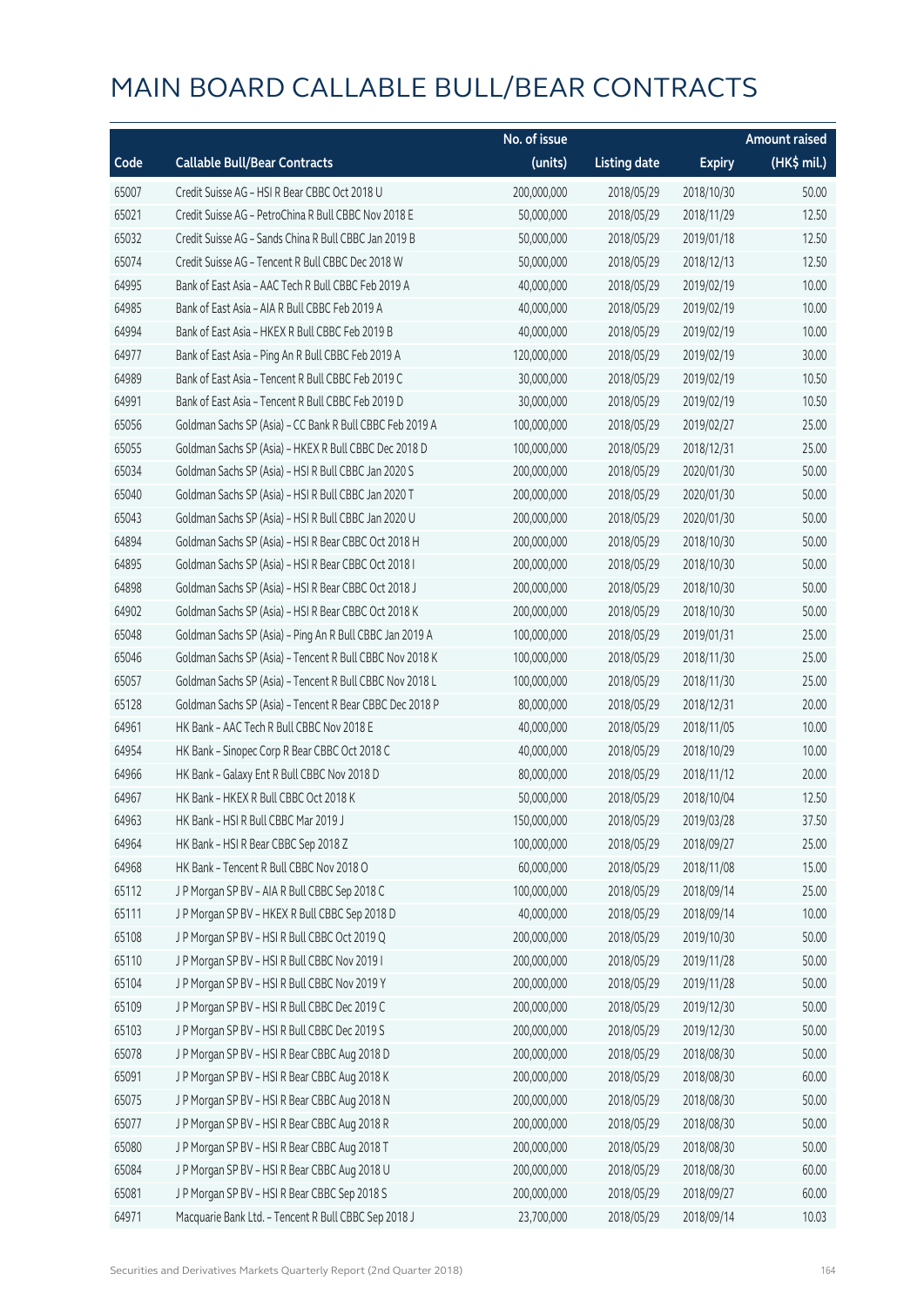|       |                                                               | No. of issue |                     |               | <b>Amount raised</b> |
|-------|---------------------------------------------------------------|--------------|---------------------|---------------|----------------------|
| Code  | <b>Callable Bull/Bear Contracts</b>                           | (units)      | <b>Listing date</b> | <b>Expiry</b> | (HK\$ mil.)          |
| 65064 | SG Issuer - AAC Tech R Bull CBBC Dec 2018 E                   | 40,000,000   | 2018/05/29          | 2018/12/06    | 10.00                |
| 65060 | SG Issuer - HSI R Bull CBBC Oct 2019 J                        | 200,000,000  | 2018/05/29          | 2019/10/30    | 50.00                |
| 65061 | SG Issuer - HSI R Bull CBBC Dec 2019 C                        | 200,000,000  | 2018/05/29          | 2019/12/30    | 50.00                |
| 64882 | SG Issuer - HSI R Bear CBBC Aug 2018 N                        | 200,000,000  | 2018/05/29          | 2018/08/30    | 50.00                |
| 64885 | SG Issuer - HSI R Bear CBBC Aug 2018 Q                        | 200,000,000  | 2018/05/29          | 2018/08/30    | 50.00                |
| 64891 | SG Issuer - HSI R Bear CBBC Oct 2018 A                        | 200,000,000  | 2018/05/29          | 2018/10/30    | 50.00                |
| 64892 | SG Issuer - HSI R Bear CBBC Oct 2018 B                        | 200,000,000  | 2018/05/29          | 2018/10/30    | 50.00                |
| 64886 | SG Issuer - HSI R Bear CBBC Oct 2018 P                        | 200,000,000  | 2018/05/29          | 2018/10/30    | 50.00                |
| 64887 | SG Issuer - HSI R Bear CBBC Oct 2018 Q                        | 200,000,000  | 2018/05/29          | 2018/10/30    | 50.00                |
| 64889 | SG Issuer - HSI R Bear CBBC Oct 2018 R                        | 200,000,000  | 2018/05/29          | 2018/10/30    | 50.00                |
| 65072 | SG Issuer - PetroChina R Bull CBBC Nov 2018 H                 | 40,000,000   | 2018/05/29          | 2018/11/08    | 10.00                |
| 65067 | SG Issuer - Tencent R Bull CBBC Aug 2018 W                    | 80,000,000   | 2018/05/29          | 2018/08/31    | 20.00                |
| 65066 | SG Issuer - Tencent R Bull CBBC Sep 2018 O                    | 80,000,000   | 2018/05/29          | 2018/09/10    | 20.00                |
| 65070 | SG Issuer - Tencent R Bear CBBC Sep 2018 U                    | 80,000,000   | 2018/05/29          | 2018/09/06    | 20.00                |
| 65125 | UBS AG - CSOP A50 ETF R Bull CBBC Oct 2018 J                  | 50,000,000   | 2018/05/29          | 2018/10/25    | 12.50                |
| 65121 | UBS AG - HSI R Bull CBBC Oct 2019 X                           | 250,000,000  | 2018/05/29          | 2019/10/30    | 62.50                |
| 65122 | UBS AG - HSI R Bull CBBC Nov 2019 M                           | 200,000,000  | 2018/05/29          | 2019/11/28    | 50.00                |
| 65124 | UBS AG - HSI R Bull CBBC Dec 2019 L                           | 200,000,000  | 2018/05/29          | 2019/12/30    | 50.00                |
| 65118 | UBS AG - HSI R Bear CBBC Aug 2018 D                           | 200,000,000  | 2018/05/29          | 2018/08/30    | 50.00                |
| 65115 | UBS AG - HSI R Bear CBBC Aug 2018 F                           | 200,000,000  | 2018/05/29          | 2018/08/30    | 50.00                |
| 65117 | UBS AG - HSI R Bear CBBC Aug 2018 G                           | 250,000,000  | 2018/05/29          | 2018/08/30    | 62.50                |
| 65177 | BNP Paribas Issuance B.V. - HSI R Bull CBBC Dec 2019 M        | 250,000,000  | 2018/05/30          | 2019/12/30    | 62.50                |
| 65155 | BNP Paribas Issuance B.V. - HSI R Bull CBBC Dec 2019 Y        | 250,000,000  | 2018/05/30          | 2019/12/30    | 62.50                |
| 65178 | BNP Paribas Issuance B.V. - HSI R Bear CBBC Dec 2018 O        | 250,000,000  | 2018/05/30          | 2018/12/28    | 62.50                |
| 65180 | BNP Paribas Issuance B.V. - HSI R Bear CBBC Dec 2018 P        | 250,000,000  | 2018/05/30          | 2018/12/28    | 62.50                |
| 65181 | BNP Paribas Issuance B.V. - HSI R Bear CBBC Dec 2018 Q        | 250,000,000  | 2018/05/30          | 2018/12/28    | 62.50                |
| 65286 | Credit Suisse AG - HSI R Bull CBBC Sep 2019 N                 | 200,000,000  | 2018/05/30          | 2019/09/27    | 50.00                |
| 65266 | Credit Suisse AG - HSI R Bull CBBC Oct 2019 E                 | 200,000,000  | 2018/05/30          | 2019/10/30    | 50.00                |
| 65267 | Credit Suisse AG - HSI R Bull CBBC Oct 2019 G                 | 200,000,000  | 2018/05/30          | 2019/10/30    | 50.00                |
| 65291 | Credit Suisse AG - HSI R Bull CBBC Nov 2019 F                 | 200,000,000  | 2018/05/30          | 2019/11/28    | 50.00                |
| 65272 | Credit Suisse AG - HSI R Bull CBBC Dec 2019 G                 | 200,000,000  | 2018/05/30          | 2019/12/30    | 50.00                |
| 65295 | Credit Suisse AG - HSI R Bear CBBC Aug 2018 G                 | 200,000,000  | 2018/05/30          | 2018/08/30    | 50.00                |
| 65298 | Credit Suisse AG - HSI R Bear CBBC Aug 2018 H                 | 200,000,000  | 2018/05/30          | 2018/08/30    | 50.00                |
| 65303 | Credit Suisse AG - HSI R Bear CBBC Aug 2018 N                 | 200,000,000  | 2018/05/30          | 2018/08/30    | 50.00                |
| 65301 | Credit Suisse AG - HSI R Bear CBBC Aug 2018 S                 | 200,000,000  | 2018/05/30          | 2018/08/30    | 50.00                |
| 65294 | Credit Suisse AG - HSI R Bear CBBC Aug 2018 T                 | 200,000,000  | 2018/05/30          | 2018/08/30    | 50.00                |
| 65278 | Credit Suisse AG - Ping An R Bear CBBC Dec 2018 C             | 50,000,000   | 2018/05/30          | 2018/12/28    | 12.50                |
| 65356 | Goldman Sachs SP (Asia) - CSOP A50 ETF R Bull CBBC Mar 2019 A | 100,000,000  | 2018/05/30          | 2019/03/28    | 25.00                |
| 65208 | Goldman Sachs SP (Asia) - HKEX R Bull CBBC Dec 2018 E         | 100,000,000  | 2018/05/30          | 2018/12/31    | 25.00                |
| 65211 | Goldman Sachs SP (Asia) - HSBC R Bull CBBC Dec 2018 T         | 100,000,000  | 2018/05/30          | 2018/12/31    | 25.00                |
| 65190 | Goldman Sachs SP (Asia) - HSI R Bull CBBC Jan 2020 V          | 200,000,000  | 2018/05/30          | 2020/01/30    | 50.00                |
| 65191 | Goldman Sachs SP (Asia) - HSI R Bull CBBC Jan 2020 W          | 200,000,000  | 2018/05/30          | 2020/01/30    | 50.00                |
| 65231 | Goldman Sachs SP (Asia) - HSI R Bull CBBC Jan 2020 X          | 200,000,000  | 2018/05/30          | 2020/01/30    | 50.00                |
| 65369 | Goldman Sachs SP (Asia) - HSI R Bear CBBC Sep 2018 R          | 200,000,000  | 2018/05/30          | 2018/09/27    | 50.00                |
| 65380 | Goldman Sachs SP (Asia) - HSI R Bear CBBC Sep 2018 S          | 200,000,000  | 2018/05/30          | 2018/09/27    | 50.00                |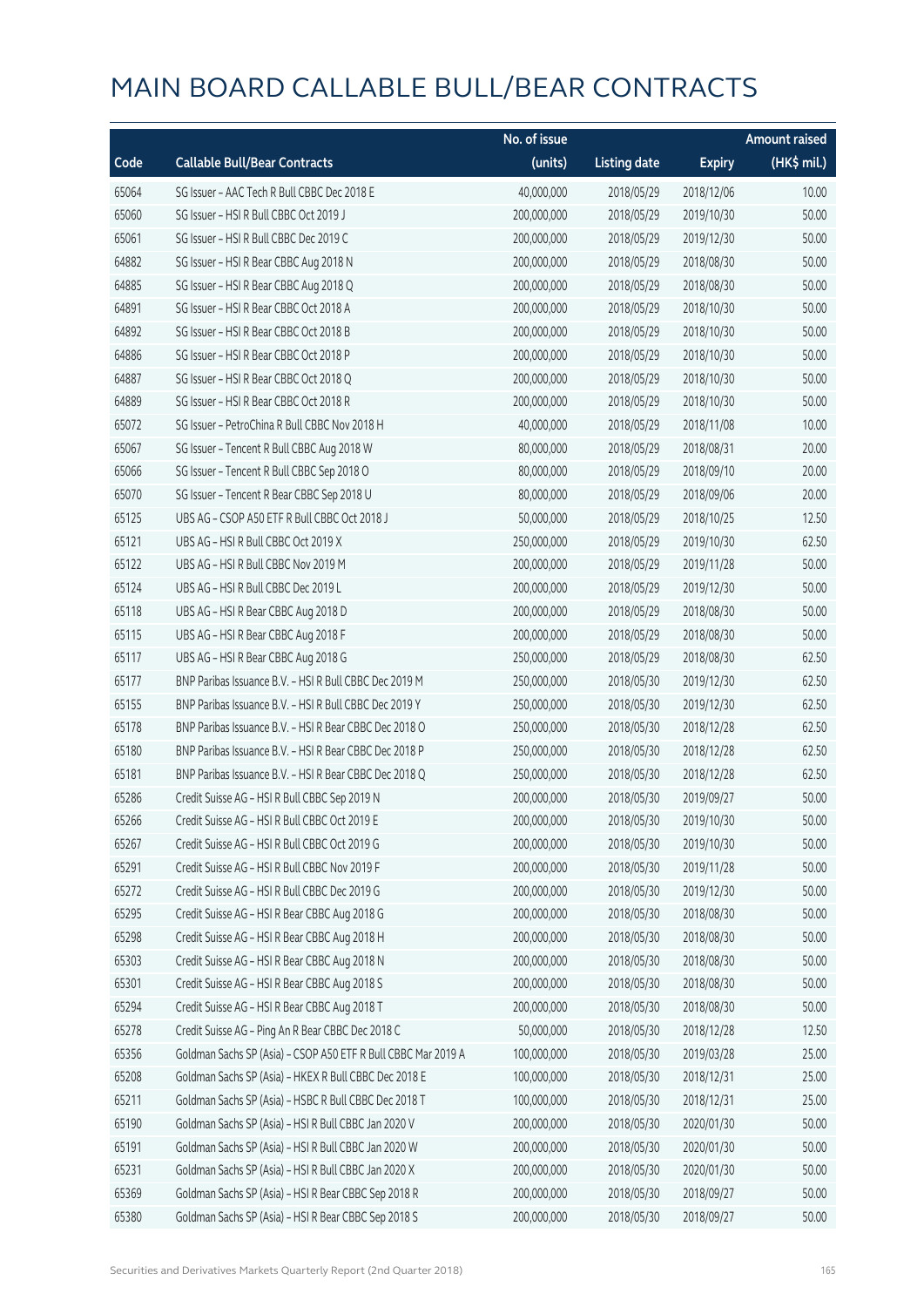|       |                                                          | No. of issue |                     |               | <b>Amount raised</b> |
|-------|----------------------------------------------------------|--------------|---------------------|---------------|----------------------|
| Code  | <b>Callable Bull/Bear Contracts</b>                      | (units)      | <b>Listing date</b> | <b>Expiry</b> | (HK\$ mil.)          |
| 65381 | Goldman Sachs SP (Asia) - HSI R Bear CBBC Sep 2018 T     | 200,000,000  | 2018/05/30          | 2018/09/27    | 50.00                |
| 65205 | Goldman Sachs SP (Asia) - Ping An R Bull CBBC Dec 2018 F | 100,000,000  | 2018/05/30          | 2018/12/31    | 25.00                |
| 65209 | Goldman Sachs SP (Asia) - Tencent R Bull CBBC Nov 2018 M | 100,000,000  | 2018/05/30          | 2018/11/30    | 25.00                |
| 65161 | HK Bank - ABC R Bull CBBC Dec 2018 A                     | 100,000,000  | 2018/05/30          | 2018/12/17    | 25.00                |
| 65165 | HK Bank - AIA R Bear CBBC Oct 2018 E                     | 40,000,000   | 2018/05/30          | 2018/10/22    | 10.00                |
| 65167 | HK Bank - CSOP A50 ETF R Bear CBBC Oct 2018 A            | 40,000,000   | 2018/05/30          | 2018/10/02    | 10.00                |
| 65172 | HK Bank - A50 China R Bear CBBC Oct 2018 A               | 40,000,000   | 2018/05/30          | 2018/10/02    | 10.00                |
| 65170 | HK Bank - HSCEI R Bear CBBC Sep 2018 F                   | 50,000,000   | 2018/05/30          | 2018/09/27    | 12.50                |
| 65168 | HK Bank - HSI R Bull CBBC Mar 2019 D                     | 100,000,000  | 2018/05/30          | 2019/03/28    | 25.00                |
| 65131 | HK Bank - HSI R Bull CBBC Mar 2019 K                     | 150,000,000  | 2018/05/30          | 2019/03/28    | 37.50                |
| 65173 | HK Bank - HSI R Bear CBBC Sep 2018 G                     | 150,000,000  | 2018/05/30          | 2018/09/27    | 37.50                |
| 65162 | HK Bank - Tencent R Bull CBBC Nov 2018 P                 | 60,000,000   | 2018/05/30          | 2018/11/15    | 15.00                |
| 65250 | J P Morgan SP BV - HSI R Bull CBBC Oct 2019 V            | 200,000,000  | 2018/05/30          | 2019/10/30    | 50.00                |
| 65247 | J P Morgan SP BV - HSI R Bull CBBC Nov 2019 Z            | 200,000,000  | 2018/05/30          | 2019/11/28    | 50.00                |
| 65238 | J P Morgan SP BV - HSI R Bull CBBC Dec 2019 D            | 200,000,000  | 2018/05/30          | 2019/12/30    | 50.00                |
| 65263 | J P Morgan SP BV - HSI R Bear CBBC Aug 2018 B            | 200,000,000  | 2018/05/30          | 2018/08/30    | 50.00                |
| 65254 | J P Morgan SP BV - HSI R Bear CBBC Aug 2018 Y            | 200,000,000  | 2018/05/30          | 2018/08/30    | 50.00                |
| 65259 | J P Morgan SP BV - HSI R Bear CBBC Sep 2018 T            | 200,000,000  | 2018/05/30          | 2018/09/27    | 50.00                |
| 65264 | J P Morgan SP BV - HSI R Bear CBBC Sep 2018 U            | 200,000,000  | 2018/05/30          | 2018/09/27    | 50.00                |
| 65153 | Macquarie Bank Ltd. - Tencent R Bear CBBC Oct 2018 H     | 18,800,000   | 2018/05/30          | 2018/10/16    | 10.04                |
| 65328 | SG Issuer - ABC R Bull CBBC Feb 2019 A                   | 60,000,000   | 2018/05/30          | 2019/02/28    | 15.00                |
| 65332 | SG Issuer - CC Bank R Bull CBBC Oct 2018 L               | 100,000,000  | 2018/05/30          | 2018/10/26    | 25.00                |
| 65329 | SG Issuer - CC Bank R Bear CBBC Sep 2018 G               | 80,000,000   | 2018/05/30          | 2018/09/27    | 20.00                |
| 65312 | SG Issuer - CSOP A50 ETF R Bull CBBC Nov 2018 O          | 40,000,000   | 2018/05/30          | 2018/11/09    | 10.00                |
| 65313 | SG Issuer - A50 China R Bull CBBC Nov 2018 I             | 50,000,000   | 2018/05/30          | 2018/11/23    | 12.50                |
| 65311 | SG Issuer - HSI R Bull CBBC Sep 2019 I                   | 200,000,000  | 2018/05/30          | 2019/09/27    | 50.00                |
| 65310 | SG Issuer - HSI R Bull CBBC Oct 2019 D                   | 200,000,000  | 2018/05/30          | 2019/10/30    | 50.00                |
| 65306 | SG Issuer - HSI R Bull CBBC Oct 2019 L                   | 200,000,000  | 2018/05/30          | 2019/10/30    | 50.00                |
| 65327 | SG Issuer - HSI R Bull CBBC Nov 2019 S                   | 200,000,000  | 2018/05/30          | 2019/11/28    | 50.00                |
| 65308 | SG Issuer - HSI R Bull CBBC Dec 2019 E                   | 200,000,000  | 2018/05/30          | 2019/12/30    | 50.00                |
| 65309 | SG Issuer - HSI R Bull CBBC Dec 2019 O                   | 200,000,000  | 2018/05/30          | 2019/12/30    | 50.00                |
| 65320 | SG Issuer - HSI R Bear CBBC Oct 2018 N                   | 200,000,000  | 2018/05/30          | 2018/10/30    | 50.00                |
| 65323 | SG Issuer - HSI R Bear CBBC Dec 2018 F                   | 200,000,000  | 2018/05/30          | 2018/12/28    | 50.00                |
| 65337 | SG Issuer - ICBC R Bull CBBC Nov 2018 E                  | 60,000,000   | 2018/05/30          | 2018/11/23    | 15.00                |
| 65335 | SG Issuer - ICBC R Bear CBBC Oct 2018 D                  | 60,000,000   | 2018/05/30          | 2018/10/22    | 15.00                |
| 65314 | SG Issuer - Ping An R Bull CBBC Oct 2018 V               | 100,000,000  | 2018/05/30          | 2018/10/26    | 25.00                |
| 65338 | SG Issuer - Tencent R Bull CBBC Aug 2018 O               | 80,000,000   | 2018/05/30          | 2018/08/31    | 20.00                |
| 65316 | SG Issuer - Tencent R Bull CBBC Sep 2018 Y               | 80,000,000   | 2018/05/30          | 2018/09/12    | 20.00                |
| 65355 | UBS AG - ABC R Bull CBBC Dec 2018 A                      | 40,000,000   | 2018/05/30          | 2018/12/19    | 10.00                |
| 65343 | UBS AG - HSI R Bull CBBC Oct 2019 N                      | 250,000,000  | 2018/05/30          | 2019/10/30    | 62.50                |
| 65345 | UBS AG - HSI R Bull CBBC Oct 2019 U                      | 250,000,000  | 2018/05/30          | 2019/10/30    | 62.50                |
| 65344 | UBS AG - HSI R Bull CBBC Dec 2019 J                      | 200,000,000  | 2018/05/30          | 2019/12/30    | 50.00                |
| 65340 | UBS AG - HSI R Bull CBBC Dec 2019 M                      | 250,000,000  | 2018/05/30          | 2019/12/30    | 62.50                |
| 65348 | UBS AG - HSI R Bear CBBC Aug 2018 H                      | 200,000,000  | 2018/05/30          | 2018/08/30    | 50.00                |
| 65351 | UBS AG - HSI R Bear CBBC Aug 2018 Z                      | 250,000,000  | 2018/05/30          | 2018/08/30    | 62.50                |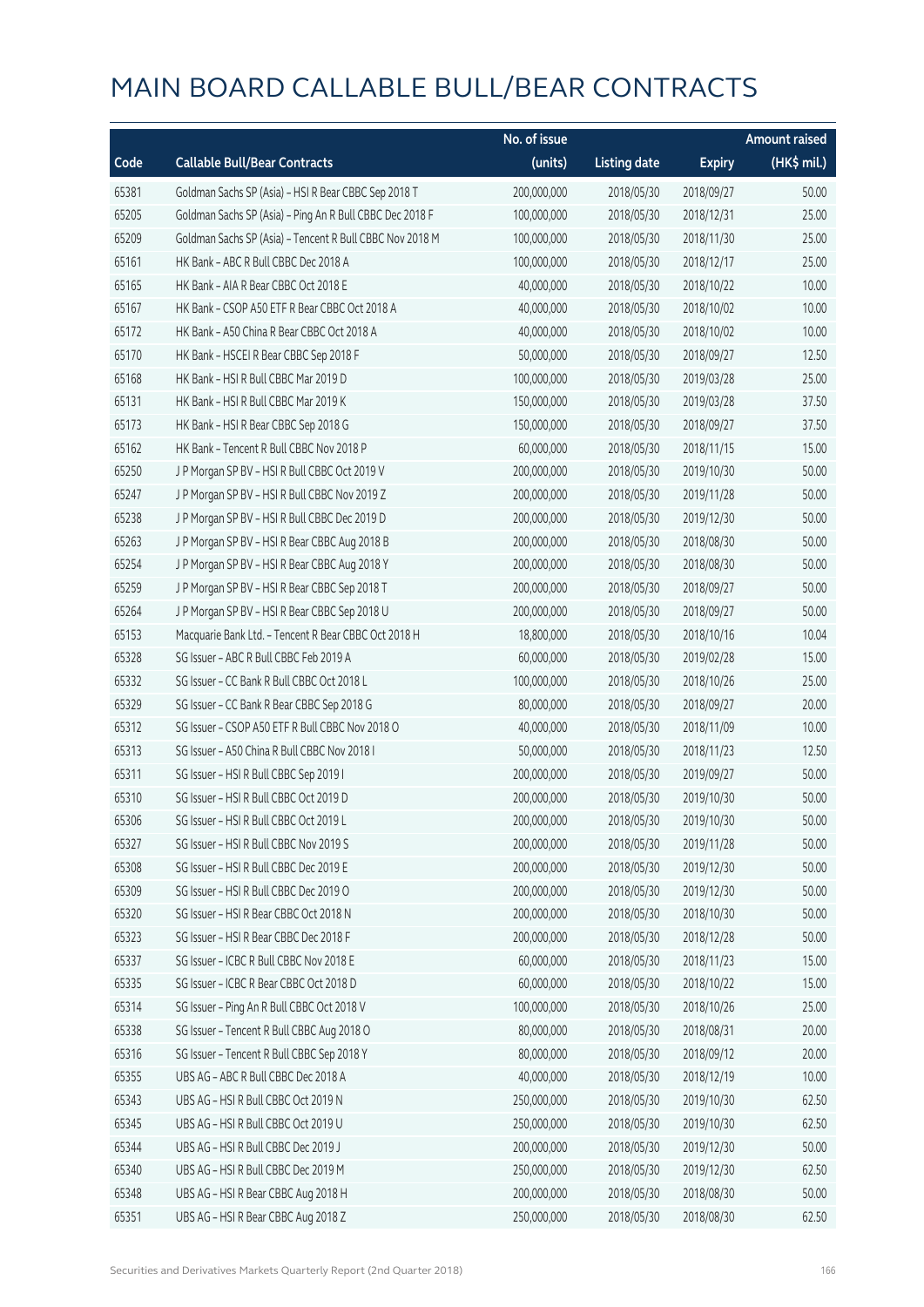|       |                                                            | No. of issue |                     |               | <b>Amount raised</b> |
|-------|------------------------------------------------------------|--------------|---------------------|---------------|----------------------|
| Code  | <b>Callable Bull/Bear Contracts</b>                        | (units)      | <b>Listing date</b> | <b>Expiry</b> | (HK\$ mil.)          |
| 65350 | UBS AG - HSI R Bear CBBC Sep 2018 D                        | 200,000,000  | 2018/05/30          | 2018/09/27    | 50.00                |
| 65347 | UBS AG - Tencent R Bull CBBC Sep 2018 U                    | 30,000,000   | 2018/05/30          | 2018/09/26    | 10.20                |
| 65150 | Bank Vontobel - HKEX R Bull CBBC Oct 2018 D                | 40,000,000   | 2018/05/30          | 2018/10/19    | 10.12                |
| 65132 | Bank Vontobel - HSI R Bull CBBC Jan 2019 B                 | 100,000,000  | 2018/05/30          | 2019/01/30    | 25.40                |
| 65138 | Bank Vontobel - HSI R Bull CBBC Jan 2019 C                 | 100,000,000  | 2018/05/30          | 2019/01/30    | 25.00                |
| 65139 | Bank Vontobel - HSI R Bear CBBC Nov 2018 H                 | 100,000,000  | 2018/05/30          | 2018/11/29    | 25.10                |
| 65141 | Bank Vontobel - HSI R Bear CBBC Nov 2018 I                 | 100,000,000  | 2018/05/30          | 2018/11/29    | 25.10                |
| 65187 | Bank Vontobel - HSI R Bear CBBC Nov 2018 J                 | 100,000,000  | 2018/05/30          | 2018/11/29    | 25.50                |
| 65144 | Bank Vontobel - Tencent R Bull CBBC Dec 2018 J             | 40,000,000   | 2018/05/30          | 2018/12/07    | 10.08                |
| 65142 | Bank Vontobel - Tencent R Bear CBBC Sep 2018 C             | 40,000,000   | 2018/05/30          | 2018/09/21    | 10.04                |
| 65430 | BNP Paribas Issuance B.V. - HKEX R Bear CBBC Mar 2019 D    | 50,000,000   | 2018/05/31          | 2019/03/28    | 12.50                |
| 65383 | BNP Paribas Issuance B.V. - HSI R Bull CBBC Dec 2019 N     | 250,000,000  | 2018/05/31          | 2019/12/30    | 62.50                |
| 65495 | BNP Paribas Issuance B.V. - HSI R Bull CBBC Dec 2019 Q     | 250,000,000  | 2018/05/31          | 2019/12/30    | 62.50                |
| 65419 | BNP Paribas Issuance B.V. - Tencent R Bull CBBC Sep 2018 I | 50,000,000   | 2018/05/31          | 2018/09/27    | 12.50                |
| 65423 | BNP Paribas Issuance B.V. - Tencent R Bear CBBC Nov 2018 C | 50,000,000   | 2018/05/31          | 2018/11/29    | 12.50                |
| 65461 | Credit Suisse AG - AIA R Bear CBBC Jan 2019 D              | 50,000,000   | 2018/05/31          | 2019/01/24    | 12.50                |
| 65464 | Credit Suisse AG - HSI R Bull CBBC Nov 2019 G              | 200,000,000  | 2018/05/31          | 2019/11/28    | 50.00                |
| 65466 | Credit Suisse AG - HSI R Bull CBBC Dec 2019 H              | 200,000,000  | 2018/05/31          | 2019/12/30    | 50.00                |
| 65443 | Credit Suisse AG - HSI R Bear CBBC Aug 2018 C              | 200,000,000  | 2018/05/31          | 2018/08/30    | 50.00                |
| 65448 | Credit Suisse AG - HSI R Bear CBBC Aug 2018 M              | 200,000,000  | 2018/05/31          | 2018/08/30    | 50.00                |
| 65450 | Credit Suisse AG - HSI R Bear CBBC Aug 2018 P              | 200,000,000  | 2018/05/31          | 2018/08/30    | 50.00                |
| 65457 | Credit Suisse AG - Tencent R Bull CBBC Dec 2018 X          | 50,000,000   | 2018/05/31          | 2018/12/28    | 12.50                |
| 65418 | Goldman Sachs SP (Asia) - CC Bank R Bull CBBC Feb 2019 B   | 100,000,000  | 2018/05/31          | 2019/02/25    | 25.00                |
| 65520 | Goldman Sachs SP (Asia) - HSI R Bull CBBC Nov 2019 G       | 200,000,000  | 2018/05/31          | 2019/11/28    | 50.00                |
| 65522 | Goldman Sachs SP (Asia) - HSI R Bull CBBC Nov 2019 H       | 200,000,000  | 2018/05/31          | 2019/11/28    | 50.00                |
| 65405 | Goldman Sachs SP (Asia) - HSI R Bear CBBC Oct 2018 M       | 200,000,000  | 2018/05/31          | 2018/10/30    | 50.00                |
| 65408 | Goldman Sachs SP (Asia) - HSI R Bear CBBC Oct 2018 N       | 200,000,000  | 2018/05/31          | 2018/10/30    | 50.00                |
| 65416 | Goldman Sachs SP (Asia) - Tencent R Bull CBBC Nov 2018 N   | 100,000,000  | 2018/05/31          | 2018/11/30    | 25.00                |
| 65386 | HK Bank - China Overseas R Bull CBBC Nov 2018 C            | 40,000,000   | 2018/05/31          | 2018/11/12    | 10.00                |
| 65391 | HK Bank - CC Bank R Bear CBBC Oct 2018 D                   | 50,000,000   | 2018/05/31          | 2018/10/29    | 12.50                |
| 65399 | HK Bank - CM Bank R Bull CBBC Mar 2019 A                   | 100,000,000  | 2018/05/31          | 2019/03/11    | 25.00                |
| 65388 | HK Bank - Geely Auto R Bear CBBC Oct 2018 H                | 40,000,000   | 2018/05/31          | 2018/10/15    | 12.00                |
| 65398 | HK Bank - HSI R Bear CBBC Sep 2018 H                       | 150,000,000  | 2018/05/31          | 2018/09/27    | 37.50                |
| 65385 | HK Bank - Tencent R Bull CBBC Nov 2018 Q                   | 60,000,000   | 2018/05/31          | 2018/11/01    | 15.00                |
| 65488 | J P Morgan SP BV - HSI R Bull CBBC Nov 2019 D              | 200,000,000  | 2018/05/31          | 2019/11/28    | 50.00                |
| 65489 | J P Morgan SP BV - HSI R Bull CBBC Dec 2019 H              | 200,000,000  | 2018/05/31          | 2019/12/30    | 50.00                |
| 65467 | J P Morgan SP BV - HSI R Bear CBBC Aug 2018 I              | 200,000,000  | 2018/05/31          | 2018/08/30    | 50.00                |
| 65492 | J P Morgan SP BV - HSI R Bear CBBC Aug 2018 O              | 200,000,000  | 2018/05/31          | 2018/08/30    | 50.00                |
| 65493 | J P Morgan SP BV - HSI R Bear CBBC Aug 2018 Q              | 200,000,000  | 2018/05/31          | 2018/08/30    | 50.00                |
| 65484 | J P Morgan SP BV - PetroChina R Bull CBBC Oct 2018 C       | 100,000,000  | 2018/05/31          | 2018/10/19    | 25.00                |
| 65476 | J P Morgan SP BV - Ping An R Bull CBBC Sep 2018 E          | 100,000,000  | 2018/05/31          | 2018/09/14    | 25.00                |
| 65478 | J P Morgan SP BV - Ping An R Bull CBBC Oct 2018 A          | 100,000,000  | 2018/05/31          | 2018/10/12    | 25.00                |
| 65468 | J P Morgan SP BV - Tencent R Bull CBBC Sep 2018 H          | 50,000,000   | 2018/05/31          | 2018/09/14    | 12.50                |
| 65475 | J P Morgan SP BV - Tencent R Bear CBBC Sep 2018 G          | 50,000,000   | 2018/05/31          | 2018/09/14    | 12.50                |
| 65510 | SG Issuer - HSBC R Bull CBBC Nov 2018 Y                    | 100,000,000  | 2018/05/31          | 2018/11/28    | 25.00                |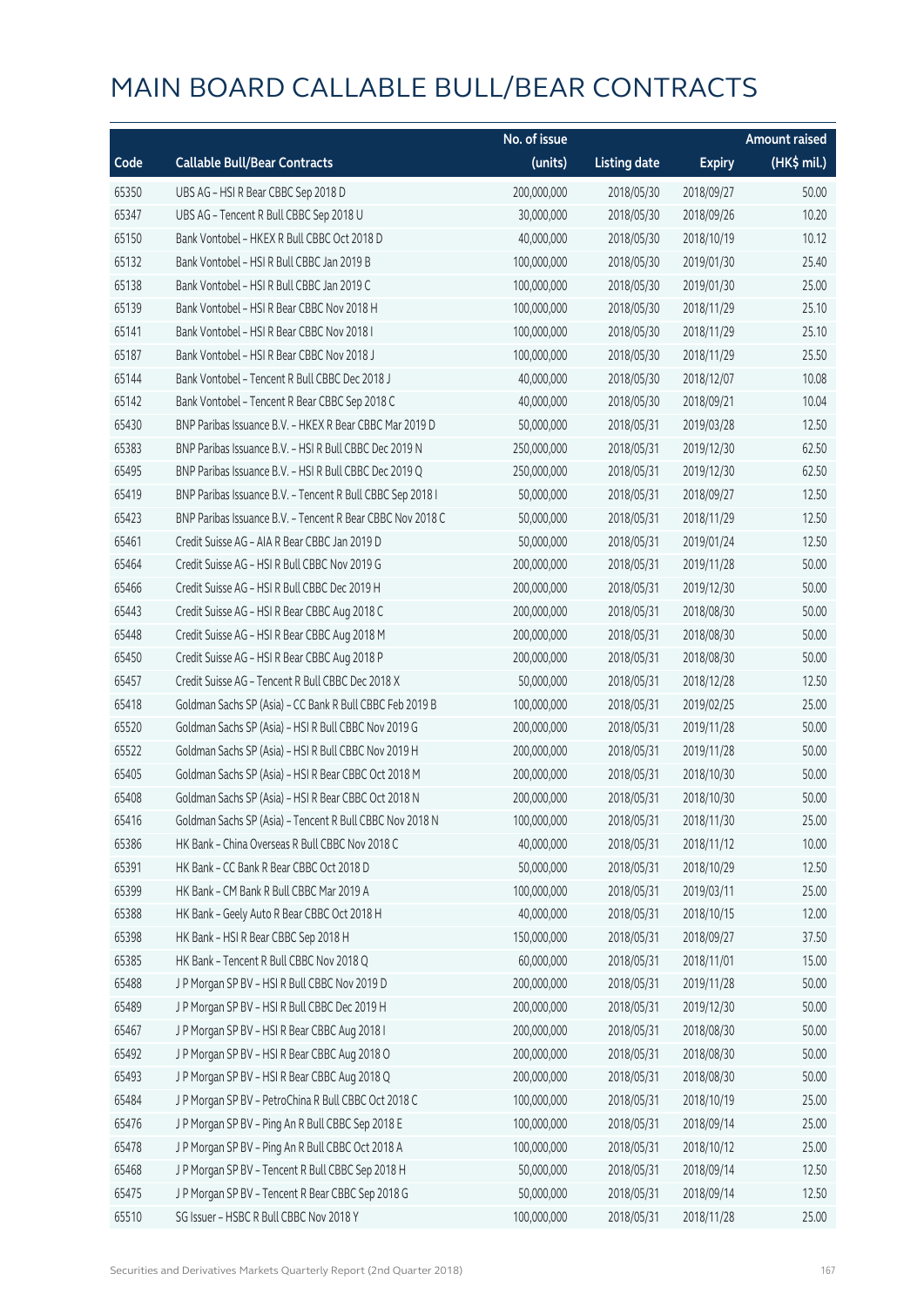|       |                                                          | No. of issue |                     |               | <b>Amount raised</b> |
|-------|----------------------------------------------------------|--------------|---------------------|---------------|----------------------|
| Code  | <b>Callable Bull/Bear Contracts</b>                      | (units)      | <b>Listing date</b> | <b>Expiry</b> | (HK\$ mil.)          |
| 65516 | SG Issuer - HSCEI R Bull CBBC Nov 2018 Y                 | 100,000,000  | 2018/05/31          | 2018/11/29    | 25.00                |
| 65500 | SG Issuer - HSI R Bull CBBC Sep 2019 J                   | 200,000,000  | 2018/05/31          | 2019/09/27    | 50.00                |
| 65506 | SG Issuer - HSI R Bull CBBC Dec 2019 M                   | 200,000,000  | 2018/05/31          | 2019/12/30    | 50.00                |
| 65499 | SG Issuer - HSI R Bear CBBC Nov 2018 X                   | 200,000,000  | 2018/05/31          | 2018/11/29    | 50.00                |
| 65505 | SG Issuer - HSI R Bear CBBC Nov 2018 Y                   | 200,000,000  | 2018/05/31          | 2018/11/29    | 50.00                |
| 65511 | SG Issuer - Ping An R Bull CBBC Nov 2018 V               | 100,000,000  | 2018/05/31          | 2018/11/23    | 25.00                |
| 65513 | SG Issuer - Sands R Bear CBBC Nov 2018 A                 | 60,000,000   | 2018/05/31          | 2018/11/28    | 15.00                |
| 65501 | SG Issuer - Tencent R Bull CBBC Aug 2018 B               | 80,000,000   | 2018/05/31          | 2018/08/31    | 20.00                |
| 65441 | UBS AG - HSI R Bull CBBC Nov 2019 V                      | 200,000,000  | 2018/05/31          | 2019/11/28    | 50.00                |
| 65432 | UBS AG - HSI R Bear CBBC Sep 2018 E                      | 250,000,000  | 2018/05/31          | 2018/09/27    | 62.50                |
| 65433 | UBS AG - HSI R Bear CBBC Sep 2018 F                      | 200,000,000  | 2018/05/31          | 2018/09/27    | 50.00                |
| 65439 | UBS AG - Tencent R Bull CBBC Sep 2018 V                  | 30,000,000   | 2018/05/31          | 2018/09/12    | 10.20                |
| 65579 | BOCI Asia Ltd. - CC Bank R Bull CBBC Oct 2018 A          | 80,000,000   | 2018/06/01          | 2018/10/09    | 20.08                |
| 65575 | BOCI Asia Ltd. - HKEX R Bear CBBC Oct 2018 A             | 40,000,000   | 2018/06/01          | 2018/10/10    | 10.04                |
| 65578 | BOCI Asia Ltd. - HSBC R Bull CBBC Oct 2018 A             | 70,000,000   | 2018/06/01          | 2018/10/26    | 17.71                |
| 65559 | BOCI Asia Ltd. - Tencent R Bull CBBC Oct 2018 A          | 40,000,000   | 2018/06/01          | 2018/10/11    | 10.40                |
| 65562 | BOCI Asia Ltd. - Tencent R Bear CBBC Oct 2018 A          | 40,000,000   | 2018/06/01          | 2018/10/12    | 10.20                |
| 65582 | BNP Paribas Issuance B.V. - HSI R Bear CBBC Dec 2018 R   | 250,000,000  | 2018/06/01          | 2018/12/28    | 62.50                |
| 65647 | Credit Suisse AG - HSCEI R Bear CBBC Sep 2018 C          | 100,000,000  | 2018/06/01          | 2018/09/27    | 25.00                |
| 65629 | Credit Suisse AG - HSI R Bull CBBC Oct 2019 H            | 200,000,000  | 2018/06/01          | 2019/10/30    | 50.00                |
| 65627 | Credit Suisse AG - HSI R Bull CBBC Nov 2019 I            | 200,000,000  | 2018/06/01          | 2019/11/28    | 50.00                |
| 65637 | Credit Suisse AG - HSI R Bear CBBC Sep 2018 J            | 200,000,000  | 2018/06/01          | 2018/09/27    | 50.00                |
| 65639 | Credit Suisse AG - HSI R Bear CBBC Sep 2018 K            | 200,000,000  | 2018/06/01          | 2018/09/27    | 50.00                |
| 65641 | Credit Suisse AG - HSI R Bear CBBC Sep 2018 R            | 200,000,000  | 2018/06/01          | 2018/09/27    | 50.00                |
| 65645 | Credit Suisse AG - HSI R Bear CBBC Oct 2019 A            | 200,000,000  | 2018/06/01          | 2019/10/30    | 50.00                |
| 65631 | Credit Suisse AG - Tencent R Bull CBBC Dec 2018 Y        | 50,000,000   | 2018/06/01          | 2018/12/21    | 12.50                |
| 65636 | Credit Suisse AG - Tencent R Bear CBBC Dec 2018 J        | 50,000,000   | 2018/06/01          | 2018/12/28    | 12.50                |
| 65657 | Goldman Sachs SP (Asia) - HSBC R Bull CBBC Dec 2018 U    | 100,000,000  | 2018/06/01          | 2018/12/31    | 25.00                |
| 65532 | Goldman Sachs SP (Asia) - HSI R Bull CBBC Nov 2019 L     | 200,000,000  | 2018/06/01          | 2019/11/28    | 50.00                |
| 65533 | Goldman Sachs SP (Asia) - HSI R Bull CBBC Nov 2019 M     | 200,000,000  | 2018/06/01          | 2019/11/28    | 50.00                |
| 65650 | Goldman Sachs SP (Asia) - HSI R Bear CBBC Oct 2018 O     | 200,000,000  | 2018/06/01          | 2018/10/30    | 50.00                |
| 65655 | Goldman Sachs SP (Asia) - HSI R Bear CBBC Oct 2018 P     | 200,000,000  | 2018/06/01          | 2018/10/30    | 50.00                |
| 65535 | Goldman Sachs SP (Asia) - Tencent R Bull CBBC Feb 2019 B | 100,000,000  | 2018/06/01          | 2019/02/27    | 25.00                |
| 65549 | HK Bank - China Mobile R Bear CBBC Nov 2018 A            | 40,000,000   | 2018/06/01          | 2018/11/05    | 10.00                |
| 65546 | HK Bank - Sinopec Corp R Bear CBBC Nov 2018 A            | 40,000,000   | 2018/06/01          | 2018/11/05    | 10.00                |
| 65536 | HK Bank - HSI R Bull CBBC Mar 2019 L                     | 150,000,000  | 2018/06/01          | 2019/03/28    | 37.50                |
| 65551 | HK Bank - HSI R Bear CBBC Sep 2018 I                     | 150,000,000  | 2018/06/01          | 2018/09/27    | 37.50                |
| 65538 | HK Bank - PetroChina R Bear CBBC Nov 2018 A              | 40,000,000   | 2018/06/01          | 2018/11/12    | 10.00                |
| 65552 | HK Bank - Tencent R Bear CBBC Oct 2018 U                 | 50,000,000   | 2018/06/01          | 2018/10/22    | 12.50                |
| 65539 | HK Bank - Tencent R Bear CBBC Nov 2018 D                 | 50,000,000   | 2018/06/01          | 2018/11/05    | 15.00                |
| 65621 | J P Morgan SP BV - Sinopec Corp R Bull CBBC Sep 2018 B   | 100,000,000  | 2018/06/01          | 2018/09/14    | 25.00                |
| 65616 | J P Morgan SP BV - Sinopec Corp R Bull CBBC Oct 2018 A   | 100,000,000  | 2018/06/01          | 2018/10/12    | 25.00                |
| 65608 | J P Morgan SP BV - HSI R Bull CBBC Dec 2018 E            | 200,000,000  | 2018/06/01          | 2018/12/28    | 50.00                |
| 65610 | J P Morgan SP BV - HSI R Bull CBBC Dec 2019 G            | 200,000,000  | 2018/06/01          | 2019/12/30    | 50.00                |
| 65612 | J P Morgan SP BV - HSI R Bear CBBC Sep 2018 V            | 200,000,000  | 2018/06/01          | 2018/09/27    | 50.00                |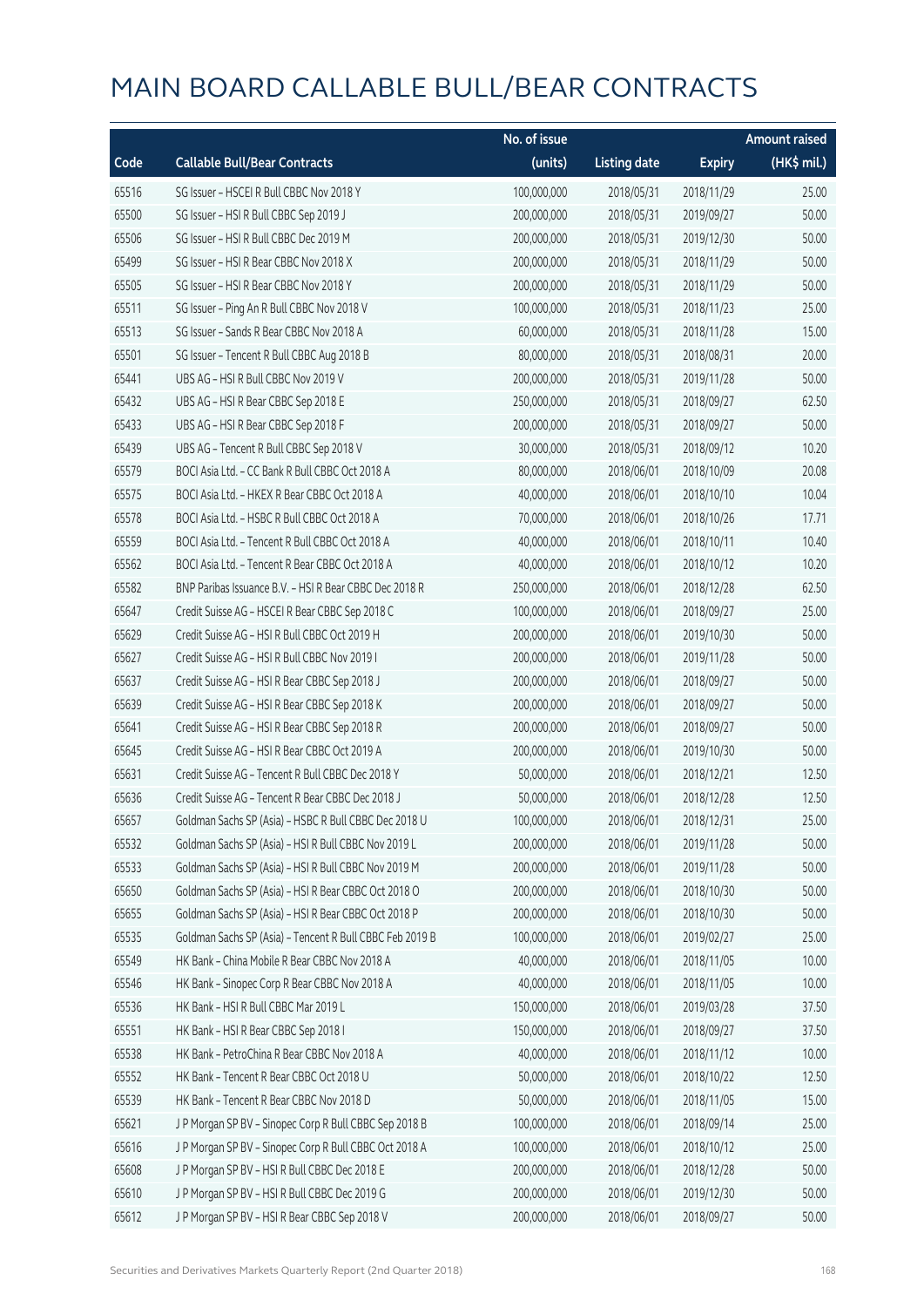|       |                                                             | No. of issue |                     |               | Amount raised         |
|-------|-------------------------------------------------------------|--------------|---------------------|---------------|-----------------------|
| Code  | <b>Callable Bull/Bear Contracts</b>                         | (units)      | <b>Listing date</b> | <b>Expiry</b> | $(HK\frac{1}{2}mil.)$ |
| 65615 | J P Morgan SP BV - HSI R Bear CBBC Sep 2018 W               | 200,000,000  | 2018/06/01          | 2018/09/27    | 50.00                 |
| 65553 | Macquarie Bank Ltd. - Tencent R Bull CBBC Dec 2018 H        | 14,000,000   | 2018/06/01          | 2018/12/14    | 10.04                 |
| 65554 | Macquarie Bank Ltd. - Tencent R Bear CBBC Dec 2018 G        | 13,800,000   | 2018/06/01          | 2018/12/14    | 10.03                 |
| 65663 | SG Issuer - CSOP A50 ETF R Bull CBBC Oct 2018 N             | 40,000,000   | 2018/06/01          | 2018/10/19    | 10.00                 |
| 65666 | SG Issuer - CSOP A50 ETF R Bull CBBC Nov 2018 P             | 40,000,000   | 2018/06/01          | 2018/11/23    | 10.00                 |
| 65680 | SG Issuer - CSOP A50 ETF R Bull CBBC Nov 2018 Q             | 40,000,000   | 2018/06/01          | 2018/11/30    | 10.00                 |
| 65662 | SG Issuer - CSOP A50 ETF R Bear CBBC Sep 2018 E             | 40,000,000   | 2018/06/01          | 2018/09/28    | 10.00                 |
| 65683 | SG Issuer - A50 China R Bull CBBC Oct 2018 C                | 50,000,000   | 2018/06/01          | 2018/10/26    | 12.50                 |
| 65684 | SG Issuer - A50 China R Bull CBBC Nov 2018 J                | 50,000,000   | 2018/06/01          | 2018/11/30    | 12.50                 |
| 65696 | SG Issuer - HSI R Bull CBBC Oct 2019 F                      | 200,000,000  | 2018/06/01          | 2019/10/30    | 50.00                 |
| 65659 | SG Issuer - HSI R Bull CBBC Dec 2019 Q                      | 200,000,000  | 2018/06/01          | 2019/12/30    | 50.00                 |
| 65658 | SG Issuer - HSI R Bear CBBC Oct 2018 S                      | 200,000,000  | 2018/06/01          | 2018/10/30    | 50.00                 |
| 65699 | SG Issuer - HSI R Bear CBBC Oct 2018 T                      | 200,000,000  | 2018/06/01          | 2018/10/30    | 50.00                 |
| 65700 | SG Issuer - HSI R Bear CBBC Nov 2018 E                      | 200,000,000  | 2018/06/01          | 2018/11/29    | 50.00                 |
| 65686 | SG Issuer - Sunny Optical R Bull CBBC Oct 2018 D            | 40,000,000   | 2018/06/01          | 2018/10/11    | 10.00                 |
| 65660 | SG Issuer - Tencent R Bull CBBC Aug 2018 C                  | 80,000,000   | 2018/06/01          | 2018/08/31    | 20.00                 |
| 65693 | SG Issuer - Tencent R Bull CBBC Aug 2018 J                  | 80,000,000   | 2018/06/01          | 2018/08/31    | 20.00                 |
| 65661 | SG Issuer - Tencent R Bull CBBC Sep 2018 Z                  | 80,000,000   | 2018/06/01          | 2018/09/14    | 20.00                 |
| 65701 | SG Issuer - Tencent R Bear CBBC Sep 2018 V                  | 80,000,000   | 2018/06/01          | 2018/09/14    | 20.00                 |
| 65583 | UBS AG - HSI R Bull CBBC Dec 2019 N                         | 250,000,000  | 2018/06/01          | 2019/12/30    | 62.50                 |
| 65598 | UBS AG - HSI R Bear CBBC Sep 2018 G                         | 250,000,000  | 2018/06/01          | 2018/09/27    | 62.50                 |
| 65600 | UBS AG - HSI R Bear CBBC Sep 2018 H                         | 200,000,000  | 2018/06/01          | 2018/09/27    | 50.00                 |
| 65607 | UBS AG - HSI R Bear CBBC Sep 2018 I                         | 250,000,000  | 2018/06/01          | 2018/09/27    | 62.50                 |
| 65587 | UBS AG - Tencent R Bull CBBC Sep 2018 W                     | 30,000,000   | 2018/06/01          | 2018/09/07    | 10.20                 |
| 65592 | UBS AG - Tencent R Bull CBBC Oct 2018 D                     | 15,000,000   | 2018/06/01          | 2018/10/15    | 10.05                 |
| 65593 | UBS AG - Tencent R Bull CBBC Oct 2018 E                     | 30,000,000   | 2018/06/01          | 2018/10/22    | 11.85                 |
| 65595 | UBS AG - Tencent R Bear CBBC Sep 2018 B                     | 30,000,000   | 2018/06/01          | 2018/09/17    | 10.20                 |
| 65524 | Bank Vontobel - Tencent R Bull CBBC Dec 2018 K              | 40,000,000   | 2018/06/01          | 2018/12/07    | 10.08                 |
| 65530 | Bank Vontobel - Tencent R Bear CBBC Sep 2018 D              | 40,000,000   | 2018/06/01          | 2018/09/21    | 10.08                 |
| 65723 | Credit Suisse AG - Sinopec Corp R Bull CBBC Jan 2019 C      | 60,000,000   | 2018/06/04          | 2019/01/18    | 15.00                 |
| 65725 | Credit Suisse AG - HSI R Bull CBBC Oct 2019 I               | 200,000,000  | 2018/06/04          | 2019/10/30    | 50.00                 |
| 65726 | Credit Suisse AG - HSI R Bull CBBC Oct 2019 J               | 200,000,000  | 2018/06/04          | 2019/10/30    | 50.00                 |
| 65715 | Credit Suisse AG - HSI R Bear CBBC Sep 2018 W               | 200,000,000  | 2018/06/04          | 2018/09/27    | 50.00                 |
| 65718 | Credit Suisse AG - HSI R Bear CBBC Oct 2018 V               | 200,000,000  | 2018/06/04          | 2018/10/30    | 50.00                 |
| 65724 | Credit Suisse AG - Ping An R Bull CBBC Dec 2018 X           | 80,000,000   | 2018/06/04          | 2018/12/21    | 20.00                 |
| 65791 | Goldman Sachs SP (Asia) - AIA R Bull CBBC Dec 2018 P        | 100,000,000  | 2018/06/04          | 2018/12/31    | 25.00                 |
| 65793 | Goldman Sachs SP (Asia) - Galaxy Ent R Bull CBBC Feb 2019 B | 100,000,000  | 2018/06/04          | 2019/02/25    | 25.00                 |
| 65794 | Goldman Sachs SP (Asia) - HKEX R Bull CBBC Dec 2018 F       | 100,000,000  | 2018/06/04          | 2018/12/31    | 25.00                 |
| 65813 | Goldman Sachs SP (Asia) - HSI R Bull CBBC Nov 2019 I        | 200,000,000  | 2018/06/04          | 2019/11/28    | 50.00                 |
| 65804 | Goldman Sachs SP (Asia) - HSI R Bull CBBC Nov 2019 U        | 200,000,000  | 2018/06/04          | 2019/11/28    | 50.00                 |
| 65704 | Goldman Sachs SP (Asia) - HSI R Bear CBBC Oct 2018 L        | 200,000,000  | 2018/06/04          | 2018/10/30    | 50.00                 |
| 65702 | Goldman Sachs SP (Asia) - HSI R Bear CBBC Oct 2018 Q        | 200,000,000  | 2018/06/04          | 2018/10/30    | 50.00                 |
| 65789 | Goldman Sachs SP (Asia) - Tencent R Bull CBBC Dec 2018 L    | 100,000,000  | 2018/06/04          | 2018/12/31    | 25.00                 |
| 65714 | J P Morgan SP BV - HSI R Bull CBBC Dec 2019 O               | 200,000,000  | 2018/06/04          | 2019/12/30    | 50.00                 |
| 65712 | J P Morgan SP BV - HSI R Bear CBBC Sep 2018 X               | 200,000,000  | 2018/06/04          | 2018/09/27    | 50.00                 |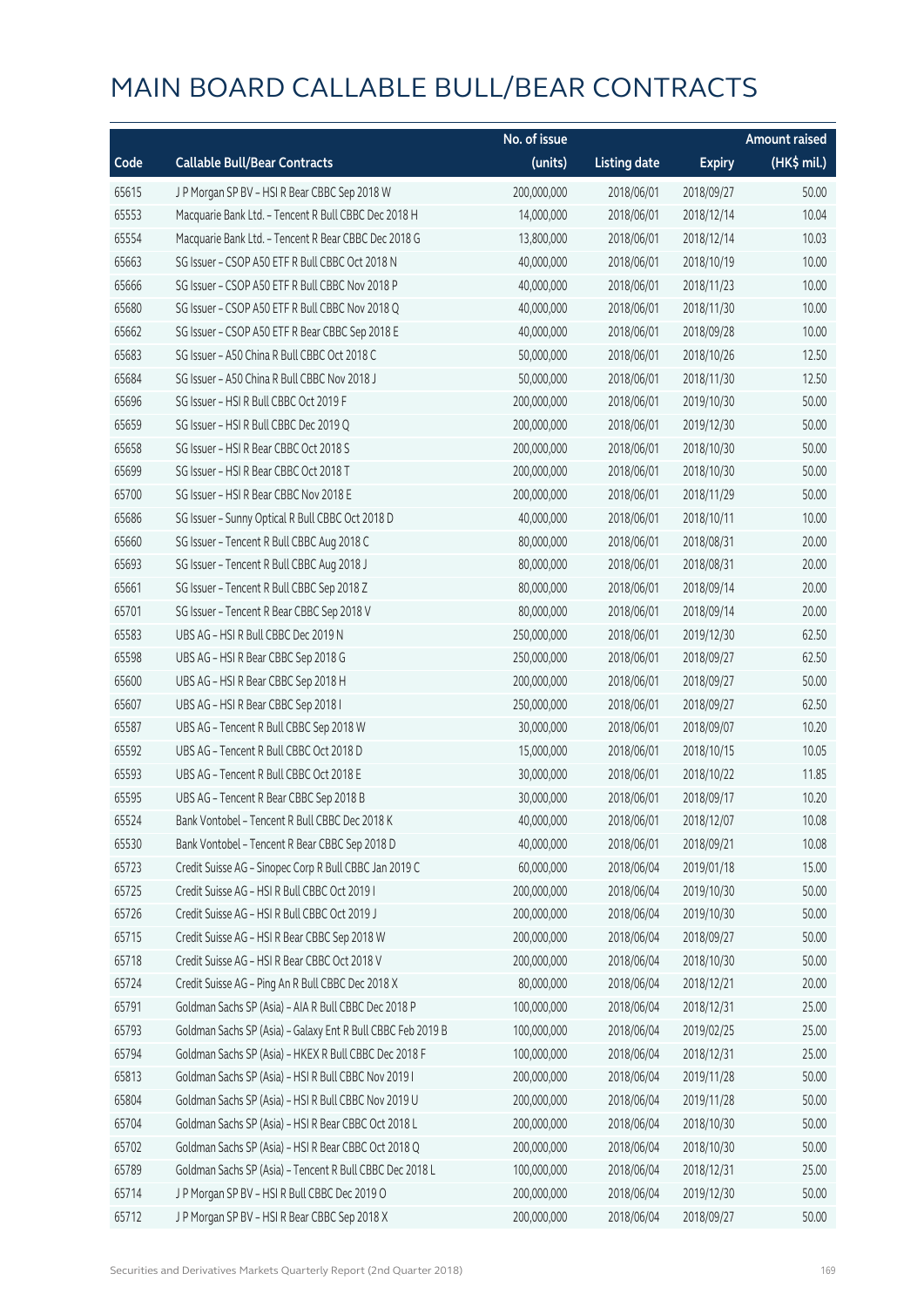|        |                                                          | No. of issue |                     |               | <b>Amount raised</b> |
|--------|----------------------------------------------------------|--------------|---------------------|---------------|----------------------|
| Code   | <b>Callable Bull/Bear Contracts</b>                      | (units)      | <b>Listing date</b> | <b>Expiry</b> | (HK\$ mil.)          |
| 65713  | J P Morgan SP BV - HSI R Bear CBBC Sep 2018 Y            | 200,000,000  | 2018/06/04          | 2018/09/27    | 50.00                |
| 65745  | SG Issuer - AIA R Bull CBBC Dec 2018 K                   | 60,000,000   | 2018/06/04          | 2018/12/21    | 15.00                |
| 65737  | SG Issuer - CNOOC R Bull CBBC Nov 2018 D                 | 40,000,000   | 2018/06/04          | 2018/11/09    | 10.00                |
| 65746  | SG Issuer - Sinopec Corp R Bear CBBC Oct 2018 A          | 40,000,000   | 2018/06/04          | 2018/10/19    | 10.00                |
| 65748  | SG Issuer - Galaxy Ent R Bull CBBC Nov 2018 J            | 80,000,000   | 2018/06/04          | 2018/11/23    | 20.00                |
| 65749  | SG Issuer - HKEX R Bull CBBC Oct 2018 L                  | 50,000,000   | 2018/06/04          | 2018/10/15    | 12.50                |
| 65742  | SG Issuer - HSI R Bull CBBC Nov 2019 O                   | 200,000,000  | 2018/06/04          | 2019/11/28    | 50.00                |
| 65732  | SG Issuer - HSI R Bear CBBC Dec 2018 H                   | 200,000,000  | 2018/06/04          | 2018/12/28    | 50.00                |
| 65728  | SG Issuer - HSI R Bear CBBC Dec 2018 I                   | 200,000,000  | 2018/06/04          | 2018/12/28    | 50.00                |
| 65751  | SG Issuer - PetroChina R Bull CBBC Nov 2018 I            | 40,000,000   | 2018/06/04          | 2018/11/19    | 10.00                |
| 65754  | SG Issuer - PetroChina R Bull CBBC Dec 2018 E            | 40,000,000   | 2018/06/04          | 2018/12/10    | 10.00                |
| 65757  | SG Issuer - Tencent R Bull CBBC Sep 2018 V               | 80,000,000   | 2018/06/04          | 2018/09/10    | 20.00                |
| 65739  | SG Issuer - Tencent R Bear CBBC Sep 2018 W               | 80,000,000   | 2018/06/04          | 2018/09/20    | 20.00                |
| 65709  | UBS AG - A50 China R Bull CBBC Sep 2018 E                | 50,000,000   | 2018/06/04          | 2018/09/10    | 12.50                |
| 65705  | UBS AG - HSI R Bull CBBC Oct 2019 T                      | 200,000,000  | 2018/06/04          | 2019/10/30    | 50.00                |
| 65711  | UBS AG - HSI R Bull CBBC Nov 2019 J                      | 200,000,000  | 2018/06/04          | 2019/11/28    | 50.00                |
| 65707  | UBS AG - Petrochina R Bull CBBC Nov 2018 H               | 60,000,000   | 2018/06/04          | 2018/11/21    | 15.00                |
| 62861# | Credit Suisse AG - Geely Auto R Bull CBBC Jun 2019 A     | 300,000,000  | 2018/06/04          | 2019/06/28    | 13.80                |
| 63336# | Credit Suisse AG - Geely Auto R Bull CBBC Jun 2019 B     | 300,000,000  | 2018/06/04          | 2019/06/21    | 10.80                |
| 65830  | BOCI Asia Ltd. - Geely Auto R Bull CBBC Oct 2018 A       | 40,000,000   | 2018/06/05          | 2018/10/15    | 10.08                |
| 65835  | BOCI Asia Ltd. - Galaxy Ent R Bull CBBC Oct 2018 A       | 50,000,000   | 2018/06/05          | 2018/10/15    | 12.75                |
| 65834  | BOCI Asia Ltd. - ICBC R Bull CBBC Oct 2018 A             | 80,000,000   | 2018/06/05          | 2018/10/15    | 20.24                |
| 65829  | BOCI Asia Ltd. - Tencent R Bull CBBC Oct 2018 B          | 40,000,000   | 2018/06/05          | 2018/10/15    | 10.12                |
| 65847  | BNP Paribas Issuance B.V. - HSI R Bull CBBC Dec 2019 P   | 250,000,000  | 2018/06/05          | 2019/12/30    | 62.50                |
| 65850  | BNP Paribas Issuance B.V. - HSI R Bear CBBC Dec 2018 S   | 250,000,000  | 2018/06/05          | 2018/12/28    | 62.50                |
| 65931  | Credit Suisse AG - CSOP A50 ETF R Bull CBBC Jan 2019 G   | 50,000,000   | 2018/06/05          | 2019/01/30    | 12.50                |
| 65920  | Credit Suisse AG - Geely Auto R Bull CBBC Jul 2019 A     | 100,000,000  | 2018/06/05          | 2019/07/31    | 25.00                |
| 65914  | Credit Suisse AG - Galaxy Ent R Bull CBBC Dec 2018 B     | 50,000,000   | 2018/06/05          | 2018/12/28    | 12.50                |
| 65909  | Credit Suisse AG - HSI R Bull CBBC Nov 2019 J            | 200,000,000  | 2018/06/05          | 2019/11/28    | 50.00                |
| 65904  | Credit Suisse AG - HSI R Bull CBBC Dec 2019 I            | 200,000,000  | 2018/06/05          | 2019/12/30    | 50.00                |
| 65933  | Credit Suisse AG - HSI R Bear CBBC Oct 2018 W            | 200,000,000  | 2018/06/05          | 2018/10/30    | 50.00                |
| 65919  | Credit Suisse AG - Sunny Optical R Bull CBBC Jan 2019 B  | 40,000,000   | 2018/06/05          | 2019/01/18    | 10.00                |
| 65846  | Goldman Sachs SP (Asia) - HKEX R Bull CBBC Dec 2018 H    | 100,000,000  | 2018/06/05          | 2018/12/21    | 25.00                |
| 65872  | Goldman Sachs SP (Asia) - HSI R Bull CBBC Nov 2019 K     | 200,000,000  | 2018/06/05          | 2019/11/28    | 50.00                |
| 65969  | Goldman Sachs SP (Asia) - HSI R Bear CBBC Oct 2018 R     | 200,000,000  | 2018/06/05          | 2018/10/30    | 50.00                |
| 65844  | Goldman Sachs SP (Asia) - Ping An R Bull CBBC Dec 2018 B | 100,000,000  | 2018/06/05          | 2018/12/31    | 25.00                |
| 65856  | J P Morgan SP BV - HKEX R Bear CBBC Sep 2018 B           | 40,000,000   | 2018/06/05          | 2018/09/14    | 10.00                |
| 65852  | J P Morgan SP BV - HSI R Bull CBBC Dec 2019 U            | 200,000,000  | 2018/06/05          | 2019/12/30    | 50.00                |
| 65854  | J P Morgan SP BV - HSI R Bear CBBC Sep 2018 Z            | 200,000,000  | 2018/06/05          | 2018/09/27    | 50.00                |
| 65857  | J P Morgan SP BV - Sunny Optical R Bull CBBC Sep 2018 A  | 60,000,000   | 2018/06/05          | 2018/09/21    | 18.00                |
| 65859  | J P Morgan SP BV - Sunny Optical R Bull CBBC Sep 2018 B  | 60,000,000   | 2018/06/05          | 2018/09/14    | 15.00                |
| 65863  | J P Morgan SP BV - Sunny Optical R Bear CBBC Sep 2018 A  | 40,000,000   | 2018/06/05          | 2018/09/21    | 10.00                |
| 65869  | J P Morgan SP BV - Sunny Optical R Bear CBBC Sep 2018 B  | 40,000,000   | 2018/06/05          | 2018/09/14    | 10.00                |
| 65855  | J P Morgan SP BV - Tencent R Bear CBBC Sep 2018 H        | 40,000,000   | 2018/06/05          | 2018/09/14    | 10.00                |
| 65956  | SG Issuer - CNOOC R Bear CBBC Oct 2018 B                 | 40,000,000   | 2018/06/05          | 2018/10/15    | 10.00                |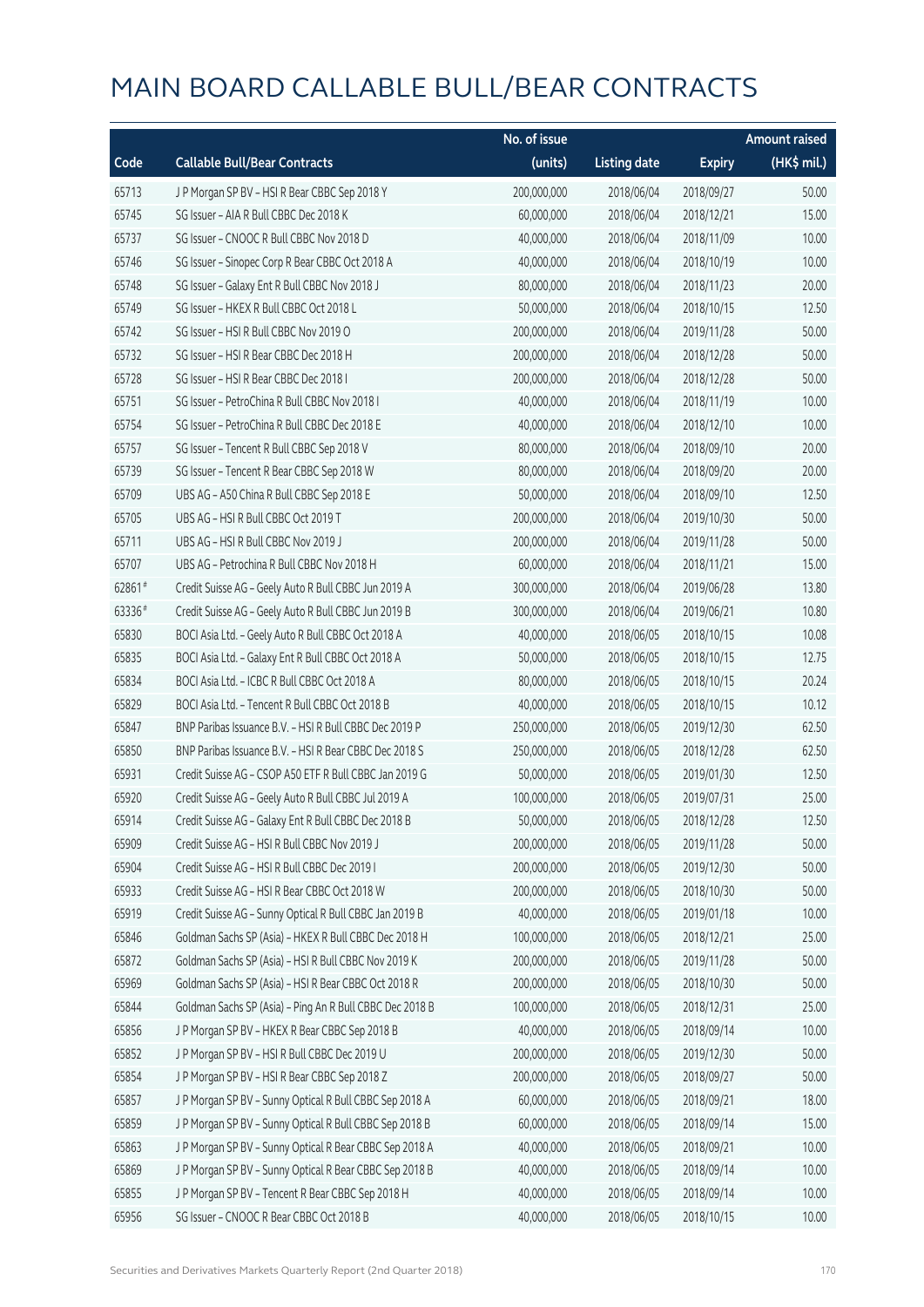|       |                                                        | No. of issue |                     |               | <b>Amount raised</b> |
|-------|--------------------------------------------------------|--------------|---------------------|---------------|----------------------|
| Code  | <b>Callable Bull/Bear Contracts</b>                    | (units)      | <b>Listing date</b> | <b>Expiry</b> | (HK\$ mil.)          |
| 65952 | SG Issuer - CPIC R Bull CBBC Apr 2019 B                | 100,000,000  | 2018/06/05          | 2019/04/29    | 25.00                |
| 65943 | SG Issuer - A50 China R Bull CBBC Dec 2018 A           | 50,000,000   | 2018/06/05          | 2018/12/04    | 12.50                |
| 65944 | SG Issuer - HSI R Bull CBBC Sep 2019 K                 | 200,000,000  | 2018/06/05          | 2019/09/27    | 50.00                |
| 65951 | SG Issuer - HSI R Bull CBBC Nov 2019 N                 | 200,000,000  | 2018/06/05          | 2019/11/28    | 50.00                |
| 65934 | SG Issuer - HSI R Bull CBBC Dec 2019 S                 | 200,000,000  | 2018/06/05          | 2019/12/30    | 50.00                |
| 65945 | SG Issuer - HSI R Bear CBBC Sep 2018 Q                 | 200,000,000  | 2018/06/05          | 2018/09/27    | 50.00                |
| 65963 | SG Issuer - ICBC R Bull CBBC Nov 2018 F                | 60,000,000   | 2018/06/05          | 2018/11/26    | 15.00                |
| 65965 | SG Issuer - PetroChina R Bear CBBC Oct 2018 C          | 40,000,000   | 2018/06/05          | 2018/10/12    | 10.00                |
| 65967 | SG Issuer - Sunny Optical R Bear CBBC Nov 2018 A       | 40,000,000   | 2018/06/05          | 2018/11/29    | 11.20                |
| 65935 | SG Issuer - Tencent R Bull CBBC Sep 2018 J             | 80,000,000   | 2018/06/05          | 2018/09/07    | 20.00                |
| 65896 | UBS AG - AAC Tech R Bull CBBC Oct 2018 B               | 40,000,000   | 2018/06/05          | 2018/10/08    | 10.00                |
| 65894 | UBS AG - CNOOC R Bull CBBC Oct 2018 J                  | 40,000,000   | 2018/06/05          | 2018/10/22    | 10.00                |
| 65881 | UBS AG - Geely Auto R Bull CBBC Nov 2018 C             | 40,000,000   | 2018/06/05          | 2018/11/05    | 10.40                |
| 65880 | UBS AG - HSI R Bull CBBC Nov 2019 G                    | 250,000,000  | 2018/06/05          | 2019/11/28    | 62.50                |
| 65897 | UBS AG - HSI R Bear CBBC Sep 2018 J                    | 200,000,000  | 2018/06/05          | 2018/09/27    | 50.00                |
| 65893 | UBS AG - Petrochina R Bull CBBC Oct 2018 I             | 60,000,000   | 2018/06/05          | 2018/10/22    | 15.00                |
| 65822 | Bank Vontobel - HSI R Bull CBBC Jan 2019 D             | 100,000,000  | 2018/06/05          | 2019/01/30    | 25.10                |
| 65825 | Bank Vontobel - HSI R Bear CBBC Nov 2018 K             | 100,000,000  | 2018/06/05          | 2018/11/29    | 25.10                |
| 65827 | Bank Vontobel - HSI R Bear CBBC Nov 2018 L             | 100,000,000  | 2018/06/05          | 2018/11/29    | 25.00                |
| 66017 | BOCI Asia Ltd. - HSBC R Bull CBBC Oct 2018 B           | 70,000,000   | 2018/06/06          | 2018/10/29    | 17.64                |
| 66029 | BNP Paribas Issuance B.V. - HSI R Bull CBBC Dec 2019 K | 250,000,000  | 2018/06/06          | 2019/12/30    | 62.50                |
| 66031 | BNP Paribas Issuance B.V. - HSI R Bull CBBC Dec 2019 L | 250,000,000  | 2018/06/06          | 2019/12/30    | 62.50                |
| 66036 | BNP Paribas Issuance B.V. - HSI R Bull CBBC Dec 2019 O | 250,000,000  | 2018/06/06          | 2019/12/30    | 62.50                |
| 66019 | BNP Paribas Issuance B.V. - HSI R Bull CBBC Dec 2019 S | 250,000,000  | 2018/06/06          | 2019/12/30    | 62.50                |
| 66020 | BNP Paribas Issuance B.V. - HSI R Bull CBBC Dec 2019 W | 250,000,000  | 2018/06/06          | 2019/12/30    | 62.50                |
| 66042 | BNP Paribas Issuance B.V. - HSI R Bear CBBC Jan 2019 A | 250,000,000  | 2018/06/06          | 2019/01/30    | 62.50                |
| 66044 | BNP Paribas Issuance B.V. - HSI R Bear CBBC Jan 2019 B | 250,000,000  | 2018/06/06          | 2019/01/30    | 62.50                |
| 66051 | BNP Paribas Issuance B.V. - HSLR Bear CBBC Jan 2019 C. | 250,000,000  | 2018/06/06          | 2019/01/30    | 62.50                |
| 66053 | BNP Paribas Issuance B.V. - HSI R Bear CBBC Jan 2019 D | 250,000,000  | 2018/06/06          | 2019/01/30    | 62.50                |
| 66169 | Credit Suisse AG - ABC R Bull CBBC Dec 2018 B          | 70,000,000   | 2018/06/06          | 2018/12/28    | 17.50                |
| 66156 | Credit Suisse AG - HKEX R Bear CBBC Dec 2018 D         | 50,000,000   | 2018/06/06          | 2018/12/28    | 12.50                |
| 66186 | Credit Suisse AG - HSCEI R Bear CBBC Sep 2018 D        | 100,000,000  | 2018/06/06          | 2018/09/27    | 25.00                |
| 66117 | Credit Suisse AG - HSI R Bull CBBC Oct 2019 K          | 200,000,000  | 2018/06/06          | 2019/10/30    | 50.00                |
| 66123 | Credit Suisse AG - HSI R Bull CBBC Nov 2019 K          | 200,000,000  | 2018/06/06          | 2019/11/28    | 50.00                |
| 66127 | Credit Suisse AG - HSI R Bull CBBC Nov 2019 L          | 200,000,000  | 2018/06/06          | 2019/11/28    | 50.00                |
| 66129 | Credit Suisse AG - HSI R Bull CBBC Nov 2019 M          | 200,000,000  | 2018/06/06          | 2019/11/28    | 50.00                |
| 66125 | Credit Suisse AG - HSI R Bull CBBC Dec 2019 J          | 200,000,000  | 2018/06/06          | 2019/12/30    | 50.00                |
| 66128 | Credit Suisse AG - HSI R Bull CBBC Dec 2019 K          | 200,000,000  | 2018/06/06          | 2019/12/30    | 50.00                |
| 66130 | Credit Suisse AG - HSI R Bull CBBC Dec 2019 L          | 200,000,000  | 2018/06/06          | 2019/12/30    | 50.00                |
| 66176 | Credit Suisse AG - HSI R Bear CBBC Sep 2018 I          | 200,000,000  | 2018/06/06          | 2018/09/27    | 50.00                |
| 66180 | Credit Suisse AG - HSI R Bear CBBC Sep 2018 M          | 200,000,000  | 2018/06/06          | 2018/09/27    | 50.00                |
| 66178 | Credit Suisse AG - HSI R Bear CBBC Oct 2018 X          | 200,000,000  | 2018/06/06          | 2018/10/30    | 50.00                |
| 66173 | Credit Suisse AG - HSI R Bear CBBC Sep 2019 A          | 200,000,000  | 2018/06/06          | 2019/09/27    | 50.00                |
| 66174 | Credit Suisse AG - HSI R Bear CBBC Sep 2019 B          | 200,000,000  | 2018/06/06          | 2019/09/27    | 50.00                |
| 66152 | Credit Suisse AG - Ping An R Bull CBBC Dec 2018 Y      | 80,000,000   | 2018/06/06          | 2018/12/28    | 20.00                |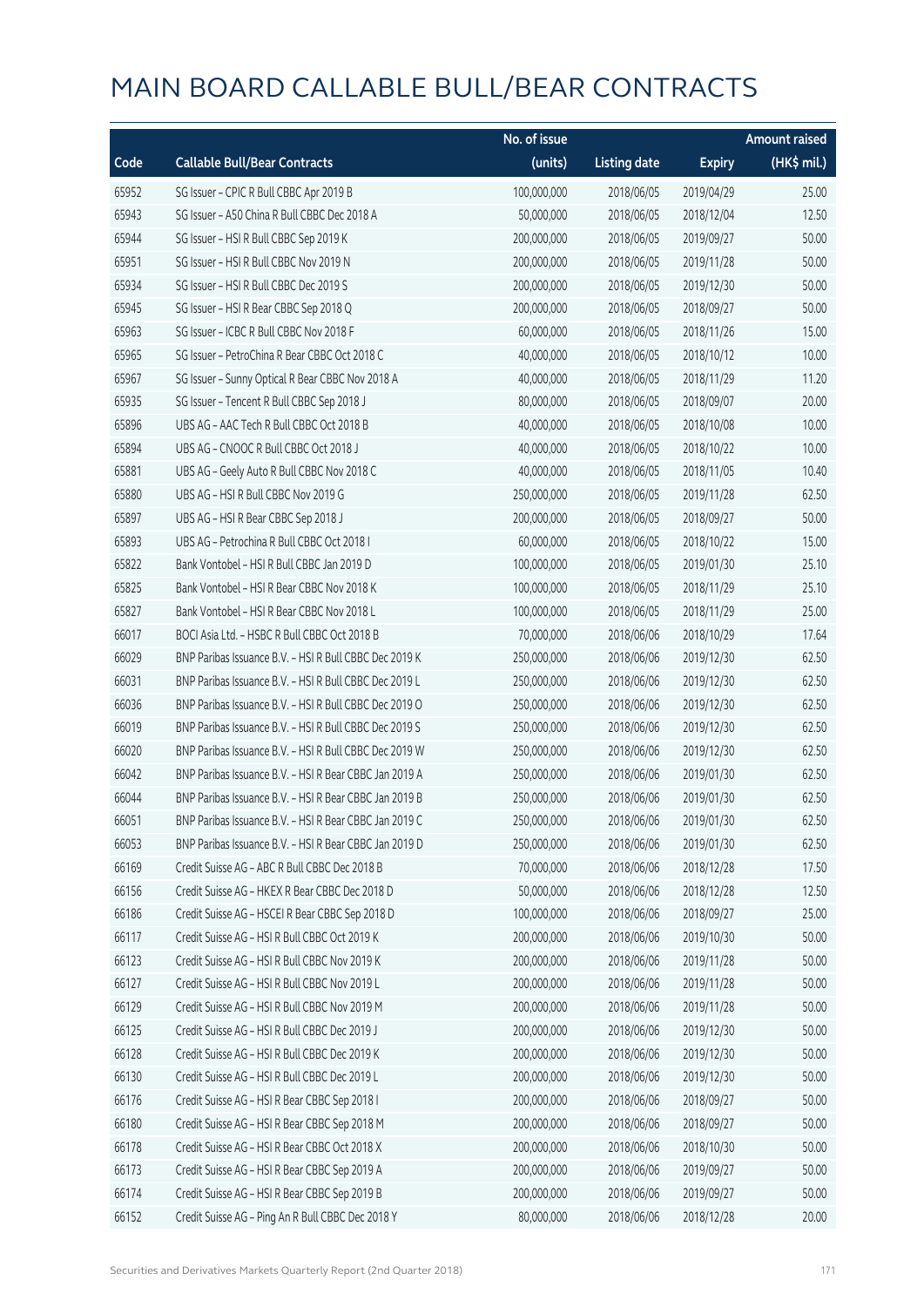|       |                                                             | No. of issue |                     |               | <b>Amount raised</b> |
|-------|-------------------------------------------------------------|--------------|---------------------|---------------|----------------------|
| Code  | <b>Callable Bull/Bear Contracts</b>                         | (units)      | <b>Listing date</b> | <b>Expiry</b> | (HK\$ mil.)          |
| 66147 | Credit Suisse AG - Tencent R Bull CBBC Dec 2018 Z           | 50,000,000   | 2018/06/06          | 2018/12/20    | 12.50                |
| 66161 | Credit Suisse AG - Tencent R Bear CBBC Dec 2018 K           | 50,000,000   | 2018/06/06          | 2018/12/14    | 12.50                |
| 65971 | Bank of East Asia - Tencent R Bull CBBC Feb 2019 E          | 30,000,000   | 2018/06/06          | 2019/02/19    | 10.50                |
| 65979 | Goldman Sachs SP (Asia) – CC Bank R Bull CBBC Feb 2019 C    | 100,000,000  | 2018/06/06          | 2019/02/27    | 25.00                |
| 66286 | Goldman Sachs SP (Asia) - China Life R Bull CBBC Dec 2018 M | 80,000,000   | 2018/06/06          | 2018/12/31    | 20.00                |
| 65975 | Goldman Sachs SP (Asia) - HKEX R Bull CBBC Dec 2018 J       | 100,000,000  | 2018/06/06          | 2018/12/31    | 25.00                |
| 65976 | Goldman Sachs SP (Asia) - HKEX R Bull CBBC Dec 2018 K       | 100,000,000  | 2018/06/06          | 2018/12/31    | 25.00                |
| 65978 | Goldman Sachs SP (Asia) - HSBC R Bull CBBC Dec 2018 V       | 100,000,000  | 2018/06/06          | 2018/12/31    | 25.00                |
| 66278 | Goldman Sachs SP (Asia) - HSCEI R Bear CBBC Sep 2018 C      | 200,000,000  | 2018/06/06          | 2018/09/27    | 50.00                |
| 65984 | Goldman Sachs SP (Asia) - HSI R Bull CBBC Dec 2019 S        | 200,000,000  | 2018/06/06          | 2019/12/30    | 50.00                |
| 65987 | Goldman Sachs SP (Asia) - HSI R Bull CBBC Dec 2019 T        | 200,000,000  | 2018/06/06          | 2019/12/30    | 50.00                |
| 65992 | Goldman Sachs SP (Asia) - HSI R Bull CBBC Dec 2019 U        | 200,000,000  | 2018/06/06          | 2019/12/30    | 50.00                |
| 65993 | Goldman Sachs SP (Asia) - HSI R Bull CBBC Dec 2019 V        | 200,000,000  | 2018/06/06          | 2019/12/30    | 50.00                |
| 65994 | Goldman Sachs SP (Asia) - HSI R Bull CBBC Dec 2019 W        | 200,000,000  | 2018/06/06          | 2019/12/30    | 50.00                |
| 66273 | Goldman Sachs SP (Asia) - HSI R Bear CBBC Sep 2018 U        | 200,000,000  | 2018/06/06          | 2018/09/27    | 50.00                |
| 66275 | Goldman Sachs SP (Asia) - HSI R Bear CBBC Oct 2018 S        | 200,000,000  | 2018/06/06          | 2018/10/30    | 50.00                |
| 66277 | Goldman Sachs SP (Asia) - HSI R Bear CBBC Oct 2018 T        | 200,000,000  | 2018/06/06          | 2018/10/30    | 50.00                |
| 65977 | Goldman Sachs SP (Asia) - Ping An R Bull CBBC Dec 2018 C    | 100,000,000  | 2018/06/06          | 2018/12/31    | 25.00                |
| 66291 | Goldman Sachs SP (Asia) - Ping An R Bear CBBC Dec 2018 D    | 80,000,000   | 2018/06/06          | 2018/12/31    | 20.00                |
| 65973 | Goldman Sachs SP (Asia) - Tencent R Bull CBBC Dec 2018 P    | 100,000,000  | 2018/06/06          | 2018/12/21    | 25.00                |
| 65974 | Goldman Sachs SP (Asia) - Tencent R Bull CBBC Dec 2018 Q    | 100,000,000  | 2018/06/06          | 2018/12/31    | 25.00                |
| 66283 | Goldman Sachs SP (Asia) - Tencent R Bear CBBC Dec 2018 Q    | 80,000,000   | 2018/06/06          | 2018/12/31    | 20.00                |
| 66219 | J P Morgan SP BV - HKEX R Bull CBBC Sep 2018 E              | 40,000,000   | 2018/06/06          | 2018/09/21    | 10.00                |
| 66220 | J P Morgan SP BV - HKEX R Bull CBBC Sep 2018 F              | 40,000,000   | 2018/06/06          | 2018/09/21    | 14.00                |
| 66195 | J P Morgan SP BV - HSI R Bull CBBC Oct 2019 X               | 200,000,000  | 2018/06/06          | 2019/10/30    | 50.00                |
| 66191 | J P Morgan SP BV - HSI R Bull CBBC Nov 2019 C               | 200,000,000  | 2018/06/06          | 2019/11/28    | 50.00                |
| 66190 | J P Morgan SP BV - HSI R Bull CBBC Dec 2019 Q               | 200,000,000  | 2018/06/06          | 2019/12/30    | 50.00                |
| 66198 | J P Morgan SP BV - HSI R Bear CBBC Sep 2018 A               | 200,000,000  | 2018/06/06          | 2018/09/27    | 50.00                |
| 66200 | J P Morgan SP BV - HSI R Bear CBBC Sep 2018 B               | 200,000,000  | 2018/06/06          | 2018/09/27    | 50.00                |
| 66212 | J P Morgan SP BV - HSI R Bear CBBC Sep 2018 C               | 200,000,000  | 2018/06/06          | 2018/09/27    | 50.00                |
| 66213 | J P Morgan SP BV - HSI R Bear CBBC Sep 2018 D               | 200,000,000  | 2018/06/06          | 2018/09/27    | 50.00                |
| 66222 | J P Morgan SP BV - Sunny Optical R Bull CBBC Sep 2018 C     | 50,000,000   | 2018/06/06          | 2018/09/14    | 18.00                |
| 66217 | J P Morgan SP BV - Tencent R Bear CBBC Sep 2018 I           | 50,000,000   | 2018/06/06          | 2018/09/21    | 12.50                |
| 66057 | Macquarie Bank Ltd. - Galaxy Ent R Bull CBBC Feb 2019 A     | 32,000,000   | 2018/06/06          | 2019/02/27    | 10.43                |
| 66054 | Macquarie Bank Ltd. - Ping An R Bear CBBC Feb 2019 A        | 33,000,000   | 2018/06/06          | 2019/02/27    | 10.59                |
| 66225 | SG Issuer - CC Bank R Bull CBBC Oct 2018 M                  | 100,000,000  | 2018/06/06          | 2018/10/25    | 25.00                |
| 66237 | SG Issuer - CSOP A50 ETF R Bull CBBC Oct 2018 O             | 40,000,000   | 2018/06/06          | 2018/10/10    | 10.00                |
| 66259 | SG Issuer - HKEX R Bull CBBC Oct 2018 K                     | 50,000,000   | 2018/06/06          | 2018/10/11    | 12.50                |
| 66249 | SG Issuer - HSI R Bull CBBC Oct 2019 C                      | 200,000,000  | 2018/06/06          | 2019/10/30    | 50.00                |
| 66245 | SG Issuer - HSI R Bull CBBC Oct 2019 N                      | 200,000,000  | 2018/06/06          | 2019/10/30    | 50.00                |
| 66241 | SG Issuer - HSI R Bull CBBC Oct 2019 O                      | 200,000,000  | 2018/06/06          | 2019/10/30    | 50.00                |
| 66256 | SG Issuer - HSI R Bull CBBC Nov 2019 J                      | 200,000,000  | 2018/06/06          | 2019/11/28    | 50.00                |
| 66258 | SG Issuer - HSI R Bull CBBC Dec 2019 Z                      | 200,000,000  | 2018/06/06          | 2019/12/30    | 50.00                |
| 66265 | SG Issuer - HSI R Bear CBBC Oct 2018 O                      | 200,000,000  | 2018/06/06          | 2018/10/30    | 50.00                |
| 66267 | SG Issuer - HSI R Bear CBBC Oct 2018 U                      | 200,000,000  | 2018/06/06          | 2018/10/30    | 50.00                |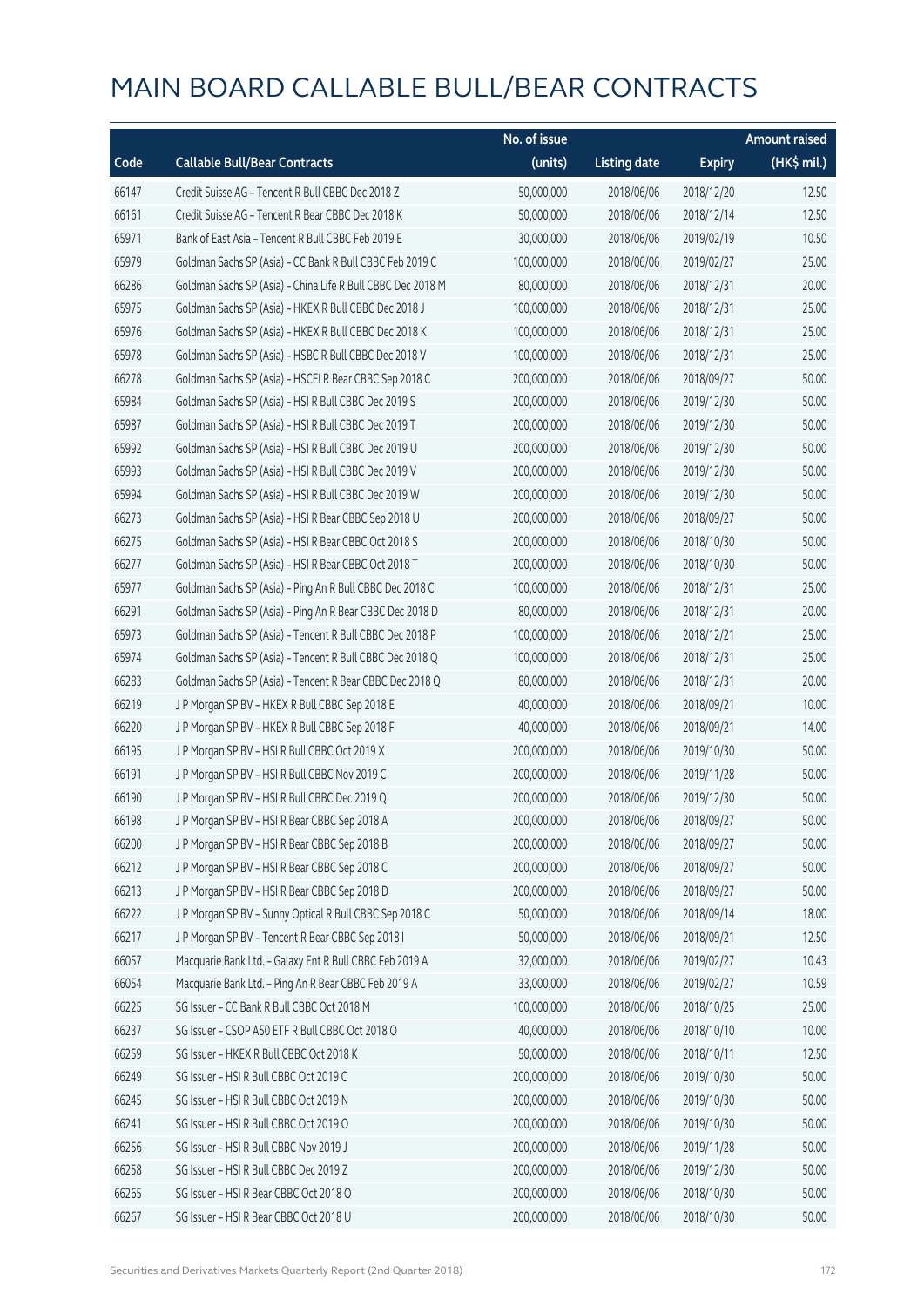|       |                                                               | No. of issue |                     |               | Amount raised         |
|-------|---------------------------------------------------------------|--------------|---------------------|---------------|-----------------------|
| Code  | <b>Callable Bull/Bear Contracts</b>                           | (units)      | <b>Listing date</b> | <b>Expiry</b> | $(HK\frac{1}{2}mil.)$ |
| 66269 | SG Issuer - HSI R Bear CBBC Oct 2018 W                        | 200,000,000  | 2018/06/06          | 2018/10/30    | 50.00                 |
| 66270 | SG Issuer - HSI R Bear CBBC Nov 2018 H                        | 200,000,000  | 2018/06/06          | 2018/11/29    | 50.00                 |
| 66262 | SG Issuer - Ping An R Bull CBBC Oct 2018 W                    | 100,000,000  | 2018/06/06          | 2018/10/30    | 25.00                 |
| 66232 | SG Issuer - Tencent R Bull CBBC Sep 2018 E                    | 80,000,000   | 2018/06/06          | 2018/09/14    | 20.00                 |
| 66229 | SG Issuer - Tencent R Bull CBBC Sep 2018 I                    | 80,000,000   | 2018/06/06          | 2018/09/07    | 20.00                 |
| 66264 | SG Issuer - Tencent R Bull CBBC Sep 2018 L                    | 80,000,000   | 2018/06/06          | 2018/09/07    | 20.00                 |
| 66271 | SG Issuer - Tencent R Bear CBBC Sep 2018 X                    | 80,000,000   | 2018/06/06          | 2018/09/20    | 20.00                 |
| 66095 | UBS AG - CSOP A50 ETF R Bull CBBC Nov 2018 C                  | 50,000,000   | 2018/06/06          | 2018/11/05    | 12.50                 |
| 66096 | UBS AG - CSOP A50 ETF R Bull CBBC Nov 2018 D                  | 50,000,000   | 2018/06/06          | 2018/11/12    | 12.50                 |
| 66063 | UBS AG - HSI R Bull CBBC Nov 2019 B                           | 250,000,000  | 2018/06/06          | 2019/11/28    | 62.50                 |
| 66058 | UBS AG - HSI R Bull CBBC Dec 2019 O                           | 200,000,000  | 2018/06/06          | 2019/12/30    | 50.00                 |
| 66061 | UBS AG - HSI R Bull CBBC Dec 2019 R                           | 200,000,000  | 2018/06/06          | 2019/12/30    | 50.00                 |
| 66097 | UBS AG - HSI R Bear CBBC Sep 2018 K                           | 250,000,000  | 2018/06/06          | 2018/09/27    | 62.50                 |
| 66113 | UBS AG - HSI R Bear CBBC Sep 2018 L                           | 200,000,000  | 2018/06/06          | 2018/09/27    | 50.00                 |
| 66115 | UBS AG - HSI R Bear CBBC Sep 2018 M                           | 250,000,000  | 2018/06/06          | 2018/09/27    | 62.50                 |
| 66071 | UBS AG - Tencent R Bull CBBC Sep 2018 Y                       | 30,000,000   | 2018/06/06          | 2018/09/21    | 10.20                 |
| 66075 | UBS AG - Tencent R Bull CBBC Sep 2018 Z                       | 30,000,000   | 2018/06/06          | 2018/09/27    | 10.20                 |
| 66085 | UBS AG - Tencent R Bull CBBC Oct 2018 F                       | 30,000,000   | 2018/06/06          | 2018/10/03    | 10.20                 |
| 65995 | Bank Vontobel - HSI R Bull CBBC Jan 2019 E                    | 100,000,000  | 2018/06/06          | 2019/01/30    | 25.40                 |
| 66009 | Bank Vontobel - HSI R Bull CBBC Jan 2019 F                    | 100,000,000  | 2018/06/06          | 2019/01/30    | 25.30                 |
| 66012 | Bank Vontobel - HSI R Bear CBBC Nov 2018 M                    | 100,000,000  | 2018/06/06          | 2018/11/29    | 25.40                 |
| 66014 | Bank Vontobel - HSI R Bear CBBC Nov 2018 N                    | 100,000,000  | 2018/06/06          | 2018/11/29    | 25.40                 |
| 66390 | Credit Suisse AG - HSI R Bull CBBC Oct 2019 L                 | 200,000,000  | 2018/06/07          | 2019/10/30    | 50.00                 |
| 66389 | Credit Suisse AG - HSI R Bull CBBC Nov 2019 N                 | 200,000,000  | 2018/06/07          | 2019/11/28    | 50.00                 |
| 66394 | Credit Suisse AG - HSI R Bull CBBC Nov 2019 O                 | 200,000,000  | 2018/06/07          | 2019/11/28    | 50.00                 |
| 66395 | Credit Suisse AG - HSI R Bull CBBC Dec 2019 M                 | 200,000,000  | 2018/06/07          | 2019/12/30    | 50.00                 |
| 66384 | Credit Suisse AG - HSI R Bear CBBC Sep 2018 N                 | 200,000,000  | 2018/06/07          | 2018/09/27    | 50.00                 |
| 66381 | Credit Suisse AG - HSI R Bear CBBC Sep 2018 O                 | 200,000,000  | 2018/06/07          | 2018/09/27    | 50.00                 |
| 66380 | Credit Suisse AG - HSI R Bear CBBC Oct 2018 Y                 | 200,000,000  | 2018/06/07          | 2018/10/30    | 50.00                 |
| 66386 | Credit Suisse AG - HSI R Bear CBBC Oct 2018 Z                 | 200,000,000  | 2018/06/07          | 2018/10/30    | 50.00                 |
| 66387 | Credit Suisse AG - Tencent R Bull CBBC Dec 2018 A             | 50,000,000   | 2018/06/07          | 2018/12/28    | 12.50                 |
| 66469 | Goldman Sachs SP (Asia) - AIA R Bull CBBC Dec 2018 Q          | 100,000,000  | 2018/06/07          | 2018/12/31    | 25.00                 |
| 66474 | Goldman Sachs SP (Asia) - CSOP A50 ETF R Bull CBBC Mar 2019 B | 100,000,000  | 2018/06/07          | 2019/03/28    | 25.00                 |
| 66478 | Goldman Sachs SP (Asia) - HSBC R Bull CBBC Dec 2018 W         | 100,000,000  | 2018/06/07          | 2018/12/31    | 25.00                 |
| 66460 | Goldman Sachs SP (Asia) - HSI R Bull CBBC Dec 2019 J          | 200,000,000  | 2018/06/07          | 2019/12/30    | 50.00                 |
| 66462 | Goldman Sachs SP (Asia) - HSI R Bull CBBC Dec 2019 X          | 200,000,000  | 2018/06/07          | 2019/12/30    | 50.00                 |
| 66463 | Goldman Sachs SP (Asia) - HSI R Bull CBBC Dec 2019 Y          | 200,000,000  | 2018/06/07          | 2019/12/30    | 50.00                 |
| 66299 | Goldman Sachs SP (Asia) - HSI R Bear CBBC Nov 2018 T          | 200,000,000  | 2018/06/07          | 2018/11/29    | 50.00                 |
| 66301 | Goldman Sachs SP (Asia) - HSI R Bear CBBC Nov 2018 U          | 200,000,000  | 2018/06/07          | 2018/11/29    | 50.00                 |
| 66305 | Goldman Sachs SP (Asia) - HSI R Bear CBBC Nov 2018 V          | 200,000,000  | 2018/06/07          | 2018/11/29    | 50.00                 |
| 66459 | Goldman Sachs SP (Asia) - HSI R Bear CBBC Nov 2018 W          | 200,000,000  | 2018/06/07          | 2018/11/29    | 50.00                 |
| 66471 | Goldman Sachs SP (Asia) - ICBC R Bull CBBC Feb 2019 H         | 100,000,000  | 2018/06/07          | 2019/02/27    | 25.00                 |
| 66468 | Goldman Sachs SP (Asia) - Tencent R Bull CBBC Dec 2018 E      | 100,000,000  | 2018/06/07          | 2018/12/31    | 25.00                 |
| 66444 | J P Morgan SP BV - CSOP A50 ETF R Bull CBBC Sep 2018 A        | 100,000,000  | 2018/06/07          | 2018/09/21    | 25.00                 |
| 66445 | J P Morgan SP BV - CSOP A50 ETF R Bull CBBC Oct 2018 B        | 100,000,000  | 2018/06/07          | 2018/10/19    | 25.00                 |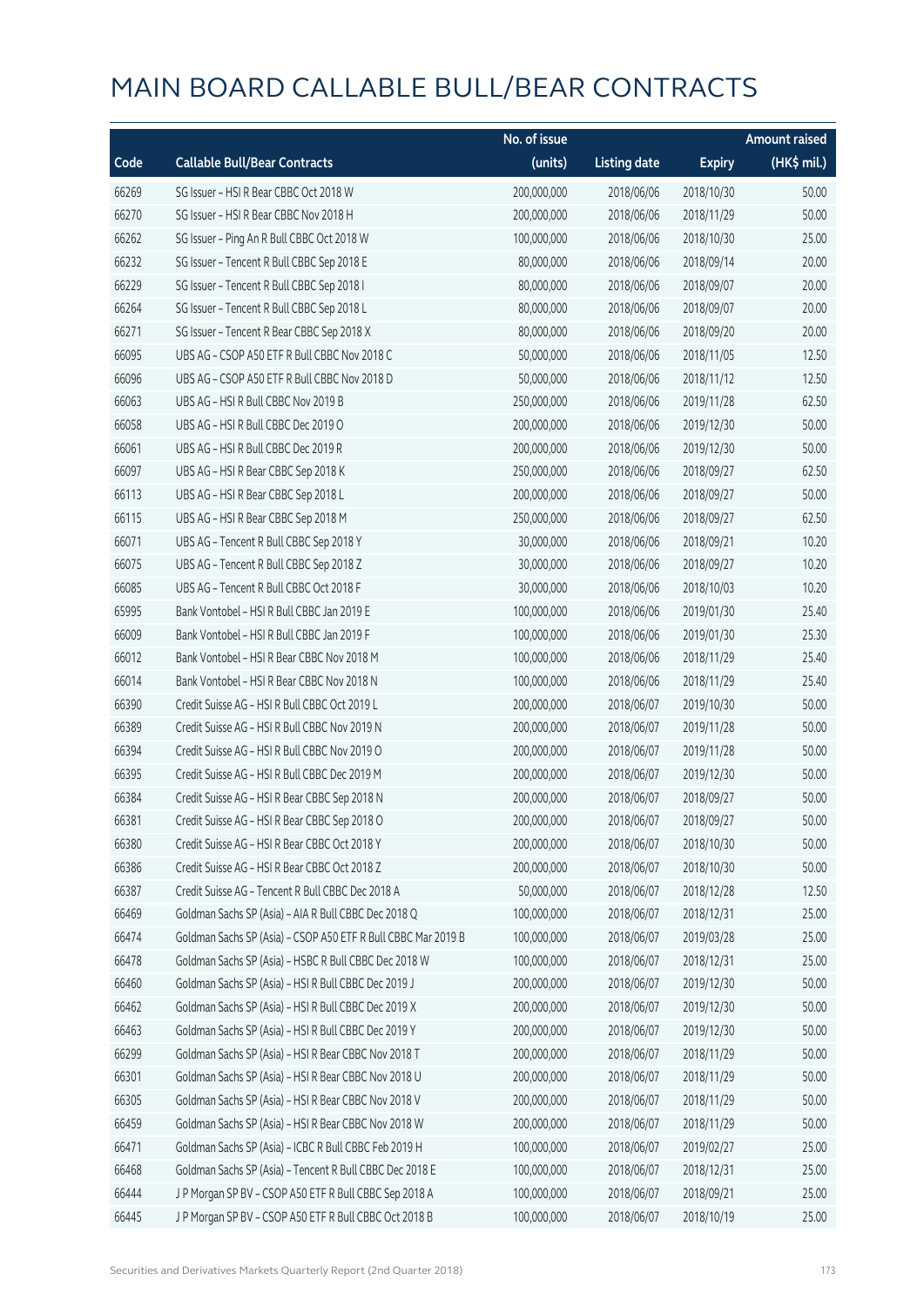|       |                                                        | No. of issue |                     |               | Amount raised |
|-------|--------------------------------------------------------|--------------|---------------------|---------------|---------------|
| Code  | <b>Callable Bull/Bear Contracts</b>                    | (units)      | <b>Listing date</b> | <b>Expiry</b> | (HK\$ mil.)   |
| 66446 | J P Morgan SP BV - CSOP A50 ETF R Bull CBBC Nov 2018 B | 100,000,000  | 2018/06/07          | 2018/11/16    | 25.00         |
| 66447 | J P Morgan SP BV - A50 China R Bull CBBC Sep 2018 B    | 100,000,000  | 2018/06/07          | 2018/09/21    | 25.00         |
| 66450 | J P Morgan SP BV - A50 China R Bull CBBC Oct 2018 B    | 100,000,000  | 2018/06/07          | 2018/10/19    | 25.00         |
| 66452 | J P Morgan SP BV - A50 China R Bull CBBC Nov 2018 C    | 100,000,000  | 2018/06/07          | 2018/11/16    | 25.00         |
| 66455 | J P Morgan SP BV - HSI R Bull CBBC Oct 2019 Y          | 200,000,000  | 2018/06/07          | 2019/10/30    | 50.00         |
| 66454 | J P Morgan SP BV - HSI R Bull CBBC Nov 2019 G          | 200,000,000  | 2018/06/07          | 2019/11/28    | 50.00         |
| 66453 | J P Morgan SP BV - HSI R Bull CBBC Dec 2019 A          | 200,000,000  | 2018/06/07          | 2019/12/30    | 50.00         |
| 66438 | J P Morgan SP BV - HSI R Bear CBBC Sep 2018 E          | 200,000,000  | 2018/06/07          | 2018/09/27    | 50.00         |
| 66439 | J P Morgan SP BV - HSI R Bear CBBC Sep 2018 F          | 200,000,000  | 2018/06/07          | 2018/09/27    | 50.00         |
| 66440 | J P Morgan SP BV - HSI R Bear CBBC Sep 2018 G          | 200,000,000  | 2018/06/07          | 2018/09/27    | 50.00         |
| 66443 | J P Morgan SP BV - Tencent R Bull CBBC Sep 2018 I      | 50,000,000   | 2018/06/07          | 2018/09/14    | 12.50         |
| 66306 | Macquarie Bank Ltd. - NCI R Bull CBBC Feb 2019 A       | 40,000,000   | 2018/06/07          | 2019/02/27    | 10.00         |
| 66308 | Macquarie Bank Ltd. - NCI R Bull CBBC Feb 2019 B       | 40,000,000   | 2018/06/07          | 2019/02/27    | 10.04         |
| 66309 | Macquarie Bank Ltd. - NCI R Bear CBBC Feb 2019 A       | 31,000,000   | 2018/06/07          | 2019/02/27    | 10.04         |
| 66310 | Macquarie Bank Ltd. - NCI R Bear CBBC Feb 2019 B       | 25,000,000   | 2018/06/07          | 2019/02/27    | 10.15         |
| 66402 | SG Issuer - ABC R Bull CBBC Feb 2019 B                 | 60,000,000   | 2018/06/07          | 2019/02/20    | 15.00         |
| 66403 | SG Issuer - CNOOC R Bull CBBC Oct 2018 L               | 40,000,000   | 2018/06/07          | 2018/10/15    | 10.00         |
| 66429 | SG Issuer - Sinopec Corp R Bull CBBC Oct 2018 D        | 40,000,000   | 2018/06/07          | 2018/10/18    | 10.00         |
| 66419 | SG Issuer - HSCEI R Bull CBBC Dec 2018 W               | 100,000,000  | 2018/06/07          | 2018/12/28    | 25.00         |
| 66416 | SG Issuer - HSI R Bull CBBC Oct 2019 H                 | 200,000,000  | 2018/06/07          | 2019/10/30    | 50.00         |
| 66417 | SG Issuer - HSI R Bull CBBC Nov 2019 P                 | 200,000,000  | 2018/06/07          | 2019/11/28    | 50.00         |
| 66418 | SG Issuer - HSI R Bull CBBC Dec 2019 J                 | 200,000,000  | 2018/06/07          | 2019/12/30    | 50.00         |
| 66398 | SG Issuer - HSI R Bear CBBC Oct 2018 X                 | 200,000,000  | 2018/06/07          | 2018/10/30    | 50.00         |
| 66400 | SG Issuer - HSI R Bear CBBC Nov 2018 I                 | 200,000,000  | 2018/06/07          | 2018/11/29    | 50.00         |
| 66414 | SG Issuer - HSI R Bear CBBC Dec 2018 G                 | 200,000,000  | 2018/06/07          | 2018/12/28    | 50.00         |
| 66401 | SG Issuer - HSI R Bear CBBC Dec 2018 J                 | 200,000,000  | 2018/06/07          | 2018/12/28    | 50.00         |
| 66405 | SG Issuer - NCI R Bull CBBC May 2019 A                 | 80,000,000   | 2018/06/07          | 2019/05/22    | 20.00         |
| 66431 | SG Issuer - Tencent R Bull CBBC Sep 2018 M             | 80,000,000   | 2018/06/07          | 2018/09/18    | 20.00         |
| 66408 | SG Issuer - Tencent R Bear CBBC Sep 2018 Y             | 80,000,000   | 2018/06/07          | 2018/09/21    | 20.00         |
| 66377 | UBS AG - Bank of China R Bull CBBC Jan 2019 A          | 60,000,000   | 2018/06/07          | 2019/01/21    | 15.00         |
| 66330 | UBS AG - Sinopec Corp R Bull CBBC Oct 2018 D           | 50,000,000   | 2018/06/07          | 2018/10/22    | 12.50         |
| 66316 | UBS AG - HSBC R Bull CBBC Oct 2018 C                   | 50,000,000   | 2018/06/07          | 2018/10/08    | 12.50         |
| 66325 | UBS AG - HSBC R Bear CBBC Sep 2018 A                   | 50,000,000   | 2018/06/07          | 2018/09/24    | 12.50         |
| 66326 | UBS AG - HSBC R Bear CBBC Oct 2018 A                   | 50,000,000   | 2018/06/07          | 2018/10/15    | 12.50         |
| 66360 | UBS AG - HSI R Bull CBBC Oct 2019 B                    | 250,000,000  | 2018/06/07          | 2019/10/30    | 62.50         |
| 66347 | UBS AG - HSI R Bull CBBC Oct 2019 I                    | 250,000,000  | 2018/06/07          | 2019/10/30    | 62.50         |
| 66374 | UBS AG - HSI R Bull CBBC Oct 2019 J                    | 250,000,000  | 2018/06/07          | 2019/10/30    | 62.50         |
| 66311 | UBS AG - HSI R Bear CBBC Sep 2018 N                    | 200,000,000  | 2018/06/07          | 2018/09/27    | 50.00         |
| 66314 | UBS AG - HSI R Bear CBBC Sep 2018 O                    | 250,000,000  | 2018/06/07          | 2018/09/27    | 62.50         |
| 66312 | UBS AG - HSI R Bear CBBC Oct 2018 A                    | 250,000,000  | 2018/06/07          | 2018/10/30    | 62.50         |
| 66340 | UBS AG - Petrochina R Bull CBBC Oct 2018 J             | 60,000,000   | 2018/06/07          | 2018/10/24    | 15.00         |
| 66334 | UBS AG - Petrochina R Bull CBBC Nov 2018 I             | 60,000,000   | 2018/06/07          | 2018/11/05    | 15.00         |
| 66345 | UBS AG - Sands China R Bull CBBC Dec 2018 C            | 60,000,000   | 2018/06/07          | 2018/12/17    | 15.00         |
| 66332 | UBS AG - Tencent R Bear CBBC Sep 2018 C                | 30,000,000   | 2018/06/07          | 2018/09/19    | 10.20         |
| 66297 | Bank Vontobel - CC Bank R Bull CBBC Oct 2018 C         | 40,000,000   | 2018/06/07          | 2018/10/19    | 10.20         |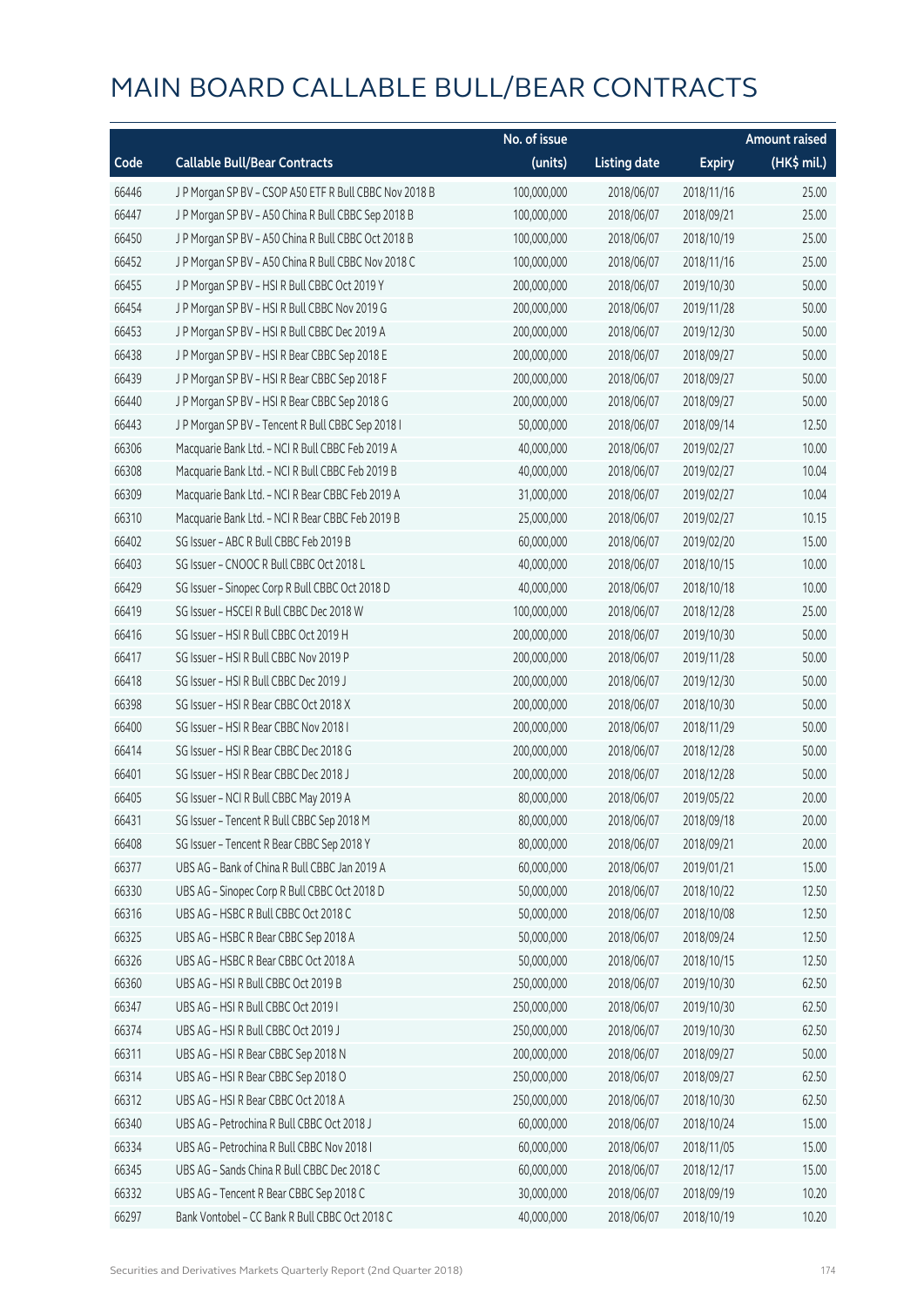|       |                                                            | No. of issue |                     |               | <b>Amount raised</b> |
|-------|------------------------------------------------------------|--------------|---------------------|---------------|----------------------|
| Code  | <b>Callable Bull/Bear Contracts</b>                        | (units)      | <b>Listing date</b> | <b>Expiry</b> | (HK\$ mil.)          |
| 66298 | Bank Vontobel - HSBC R Bull CBBC Oct 2018 C                | 40,000,000   | 2018/06/07          | 2018/10/26    | 10.16                |
| 66293 | Bank Vontobel - Tencent R Bull CBBC Dec 2018 L             | 40,000,000   | 2018/06/07          | 2018/12/07    | 10.36                |
| 66296 | Bank Vontobel - Tencent R Bear CBBC Oct 2018 A             | 40,000,000   | 2018/06/07          | 2018/10/26    | 10.12                |
| 66560 | BNP Paribas Issuance B.V. - HKEX R Bear CBBC Mar 2019 E    | 50,000,000   | 2018/06/08          | 2019/03/28    | 12.50                |
| 66555 | BNP Paribas Issuance B.V. - HSCEI R Bear CBBC Jan 2019 A   | 100,000,000  | 2018/06/08          | 2019/01/30    | 25.00                |
| 66556 | BNP Paribas Issuance B.V. - HSCEI R Bear CBBC Jan 2019 B   | 100,000,000  | 2018/06/08          | 2019/01/30    | 25.00                |
| 66562 | BNP Paribas Issuance B.V. - Ping An R Bear CBBC Nov 2018 H | 200,000,000  | 2018/06/08          | 2018/11/29    | 50.00                |
| 66549 | BNP Paribas Issuance B.V. - Tencent R Bull CBBC Sep 2018 J | 50,000,000   | 2018/06/08          | 2018/09/27    | 12.50                |
| 66550 | BNP Paribas Issuance B.V. - Tencent R Bear CBBC Nov 2018 H | 50,000,000   | 2018/06/08          | 2018/11/29    | 12.50                |
| 66523 | Credit Suisse AG - CNOOC R Bull CBBC Dec 2018 E            | 50,000,000   | 2018/06/08          | 2018/12/28    | 12.50                |
| 66517 | Credit Suisse AG - Galaxy Ent R Bear CBBC Dec 2018 A       | 50,000,000   | 2018/06/08          | 2018/12/28    | 12.50                |
| 66513 | Credit Suisse AG - HSI R Bull CBBC Oct 2019 M              | 200,000,000  | 2018/06/08          | 2019/10/30    | 50.00                |
| 66512 | Credit Suisse AG - HSI R Bull CBBC Nov 2019 W              | 200,000,000  | 2018/06/08          | 2019/11/28    | 50.00                |
| 66519 | Credit Suisse AG - HSI R Bull CBBC Dec 2019 N              | 200,000,000  | 2018/06/08          | 2019/12/30    | 50.00                |
| 66515 | Credit Suisse AG - HSI R Bear CBBC Sep 2018 P              | 200,000,000  | 2018/06/08          | 2018/09/27    | 50.00                |
| 66521 | Credit Suisse AG - HSI R Bear CBBC Oct 2018 A              | 200,000,000  | 2018/06/08          | 2018/10/30    | 50.00                |
| 66518 | Credit Suisse AG - Ping An R Bull CBBC Dec 2018 Z          | 80,000,000   | 2018/06/08          | 2018/12/14    | 20.00                |
| 66524 | Credit Suisse AG - Tencent R Bull CBBC Jan 2019 C          | 50,000,000   | 2018/06/08          | 2019/01/30    | 12.50                |
| 66484 | Goldman Sachs SP (Asia) - HSI R Bull CBBC Nov 2019 N       | 200,000,000  | 2018/06/08          | 2019/11/28    | 50.00                |
| 66486 | Goldman Sachs SP (Asia) - HSI R Bull CBBC Nov 2019 O       | 200,000,000  | 2018/06/08          | 2019/11/28    | 50.00                |
| 66531 | J P Morgan SP BV - HSCEI R Bull CBBC Dec 2019 H            | 100,000,000  | 2018/06/08          | 2019/12/30    | 25.00                |
| 66540 | J P Morgan SP BV - HSI R Bull CBBC Oct 2019 S              | 200,000,000  | 2018/06/08          | 2019/10/30    | 50.00                |
| 66538 | J P Morgan SP BV - HSI R Bull CBBC Nov 2019 L              | 200,000,000  | 2018/06/08          | 2019/11/28    | 50.00                |
| 66532 | J P Morgan SP BV - HSI R Bull CBBC Dec 2019 B              | 200,000,000  | 2018/06/08          | 2019/12/30    | 50.00                |
| 66530 | J P Morgan SP BV - Tencent R Bull CBBC Sep 2018 J          | 50,000,000   | 2018/06/08          | 2018/09/14    | 12.50                |
| 66570 | SG Issuer - CSOP A50 ETF R Bull CBBC Oct 2018 P            | 60,000,000   | 2018/06/08          | 2018/10/31    | 15.00                |
| 66569 | SG Issuer - HKEX R Bear CBBC Oct 2018 C                    | 50,000,000   | 2018/06/08          | 2018/10/15    | 12.50                |
| 66579 | SG Issuer - HSI R Bull CBBC Nov 2019 Q                     | 200,000,000  | 2018/06/08          | 2019/11/28    | 50.00                |
| 66565 | SG Issuer - HSI R Bull CBBC Dec 2019 C                     | 200,000,000  | 2018/06/08          | 2019/12/30    | 50.00                |
| 66581 | SG Issuer - HSI R Bull CBBC Dec 2019 G                     | 200,000,000  | 2018/06/08          | 2019/12/30    | 50.00                |
| 66564 | SG Issuer - HSI R Bear CBBC Nov 2018 J                     | 200,000,000  | 2018/06/08          | 2018/11/29    | 50.00                |
| 66578 | SG Issuer - HSI R Bear CBBC Nov 2018 K                     | 200,000,000  | 2018/06/08          | 2018/11/29    | 50.00                |
| 66573 | SG Issuer - Sands R Bear CBBC Mar 2019 A                   | 60,000,000   | 2018/06/08          | 2019/03/28    | 15.00                |
| 66577 | SG Issuer - Tencent R Bull CBBC Sep 2018 G                 | 80,000,000   | 2018/06/08          | 2018/09/14    | 20.00                |
| 66592 | SG Issuer - Tencent R Bull CBBC Sep 2018 Q                 | 80,000,000   | 2018/06/08          | 2018/09/12    | 20.00                |
| 66576 | SG Issuer - Tencent R Bear CBBC Sep 2018 Z                 | 80,000,000   | 2018/06/08          | 2018/09/12    | 20.00                |
| 66507 | UBS AG - CNOOC R Bear CBBC Oct 2018 C                      | 40,000,000   | 2018/06/08          | 2018/10/22    | 10.00                |
| 66491 | UBS AG - HSI R Bull CBBC Nov 2019 F                        | 200,000,000  | 2018/06/08          | 2019/11/28    | 50.00                |
| 66493 | UBS AG - HSI R Bull CBBC Dec 2019 P                        | 200,000,000  | 2018/06/08          | 2019/12/30    | 50.00                |
| 66496 | UBS AG - HSI R Bull CBBC Dec 2019 U                        | 250,000,000  | 2018/06/08          | 2019/12/30    | 62.50                |
| 66500 | UBS AG - HSI R Bear CBBC Sep 2018 Q                        | 250,000,000  | 2018/06/08          | 2018/09/27    | 62.50                |
| 66497 | UBS AG - HSI R Bear CBBC Oct 2018 B                        | 250,000,000  | 2018/06/08          | 2018/10/30    | 62.50                |
| 66506 | UBS AG - Petrochina R Bear CBBC Oct 2018 D                 | 60,000,000   | 2018/06/08          | 2018/10/15    | 15.00                |
| 66508 | UBS AG - Ping An R Bull CBBC Oct 2018 Z                    | 80,000,000   | 2018/06/08          | 2018/10/22    | 20.00                |
| 66660 | BNP Paribas Issuance B.V. - HSI R Bull CBBC Dec 2019 A     | 250,000,000  | 2018/06/11          | 2019/12/30    | 62.50                |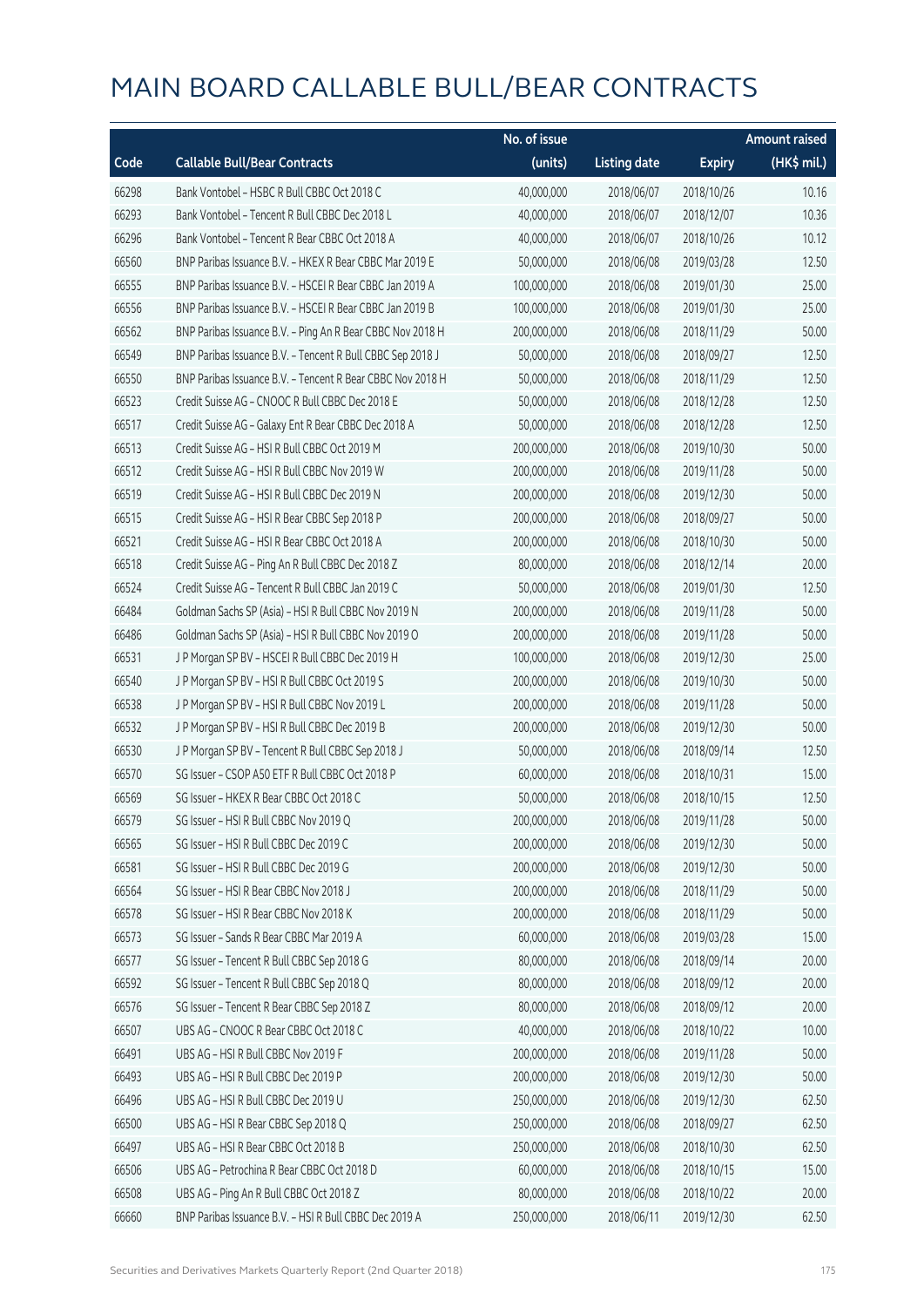|       |                                                               | No. of issue |                     |               | <b>Amount raised</b> |
|-------|---------------------------------------------------------------|--------------|---------------------|---------------|----------------------|
| Code  | <b>Callable Bull/Bear Contracts</b>                           | (units)      | <b>Listing date</b> | <b>Expiry</b> | (HK\$ mil.)          |
| 66692 | BNP Paribas Issuance B.V. - HSI R Bull CBBC Dec 2019 B        | 250,000,000  | 2018/06/11          | 2019/12/30    | 62.50                |
| 66642 | BNP Paribas Issuance B.V. - HSI R Bull CBBC Dec 2019 J        | 250,000,000  | 2018/06/11          | 2019/12/30    | 62.50                |
| 66653 | BNP Paribas Issuance B.V. - HSI R Bull CBBC Dec 2019 X        | 250,000,000  | 2018/06/11          | 2019/12/30    | 62.50                |
| 66594 | BNP Paribas Issuance B.V. - HSI R Bear CBBC Jan 2019 E        | 250,000,000  | 2018/06/11          | 2019/01/30    | 62.50                |
| 66595 | BNP Paribas Issuance B.V. - HSI R Bear CBBC Jan 2019 F        | 250,000,000  | 2018/06/11          | 2019/01/30    | 62.50                |
| 66601 | BNP Paribas Issuance B.V. - HSI R Bear CBBC Jan 2019 G        | 250,000,000  | 2018/06/11          | 2019/01/30    | 62.50                |
| 66603 | BNP Paribas Issuance B.V. - HSI R Bear CBBC Jan 2019 H        | 250,000,000  | 2018/06/11          | 2019/01/30    | 62.50                |
| 66690 | BNP Paribas Issuance B.V. - HSI R Bear CBBC Jan 2019 I        | 250,000,000  | 2018/06/11          | 2019/01/30    | 62.50                |
| 66763 | Credit Suisse AG - CC Bank R Bull CBBC Dec 2018 G             | 80,000,000   | 2018/06/11          | 2018/12/28    | 20.00                |
| 66767 | Credit Suisse AG - CM Bank R Bull CBBC Apr 2019 A             | 70,000,000   | 2018/06/11          | 2019/04/29    | 17.50                |
| 66761 | Credit Suisse AG - HSBC R Bull CBBC Dec 2018 J                | 80,000,000   | 2018/06/11          | 2018/12/28    | 20.00                |
| 66815 | Credit Suisse AG - HSCEI R Bull CBBC Sep 2019 B               | 100,000,000  | 2018/06/11          | 2019/09/27    | 25.00                |
| 66791 | Credit Suisse AG - HSI R Bull CBBC Oct 2019 N                 | 200,000,000  | 2018/06/11          | 2019/10/30    | 50.00                |
| 66792 | Credit Suisse AG - HSI R Bull CBBC Oct 2019 O                 | 200,000,000  | 2018/06/11          | 2019/10/30    | 50.00                |
| 66787 | Credit Suisse AG - HSI R Bull CBBC Nov 2019 A                 | 200,000,000  | 2018/06/11          | 2019/11/28    | 50.00                |
| 66784 | Credit Suisse AG - HSI R Bull CBBC Nov 2019 X                 | 200,000,000  | 2018/06/11          | 2019/11/28    | 50.00                |
| 66785 | Credit Suisse AG - HSI R Bull CBBC Nov 2019 Y                 | 200,000,000  | 2018/06/11          | 2019/11/28    | 50.00                |
| 66783 | Credit Suisse AG - HSI R Bear CBBC Sep 2018 J                 | 200,000,000  | 2018/06/11          | 2018/09/27    | 50.00                |
| 66759 | Credit Suisse AG - HSI R Bear CBBC Sep 2018 Q                 | 200,000,000  | 2018/06/11          | 2018/09/27    | 50.00                |
| 66760 | Credit Suisse AG - HSI R Bear CBBC Sep 2018 U                 | 200,000,000  | 2018/06/11          | 2018/09/27    | 50.00                |
| 66781 | Credit Suisse AG - HSI R Bear CBBC Sep 2018 Y                 | 200,000,000  | 2018/06/11          | 2018/09/27    | 50.00                |
| 66757 | Credit Suisse AG - HSI R Bear CBBC Oct 2018 B                 | 200,000,000  | 2018/06/11          | 2018/10/30    | 50.00                |
| 66766 | Credit Suisse AG - ICBC R Bull CBBC Dec 2018 D                | 80,000,000   | 2018/06/11          | 2018/12/28    | 20.00                |
| 66809 | Credit Suisse AG - Ping An R Bull CBBC Dec 2018 B             | 80,000,000   | 2018/06/11          | 2018/12/21    | 20.00                |
| 66769 | Credit Suisse AG - Tencent R Bull CBBC Jan 2019 D             | 50,000,000   | 2018/06/11          | 2019/01/25    | 12.50                |
| 66795 | Credit Suisse AG - Tencent R Bull CBBC Jan 2019 E             | 50,000,000   | 2018/06/11          | 2019/01/18    | 12.50                |
| 66798 | Credit Suisse AG - Tencent R Bull CBBC Jan 2019 F             | 50,000,000   | 2018/06/11          | 2019/01/31    | 12.50                |
| 67009 | Goldman Sachs SP (Asia) - CC Bank R Bull CBBC Feb 2019 D      | 100,000,000  | 2018/06/11          | 2019/02/27    | 25.00                |
| 66991 | Goldman Sachs SP (Asia) - China Life R Bull CBBC Dec 2018 N   | 100,000,000  | 2018/06/11          | 2018/12/31    | 25.00                |
| 66992 | Goldman Sachs SP (Asia) - CSOP A50 ETF R Bull CBBC Mar 2019 C | 100,000,000  | 2018/06/11          | 2019/03/28    | 25.00                |
| 67003 | Goldman Sachs SP (Asia) - HKEX R Bull CBBC Dec 2018 L         | 100,000,000  | 2018/06/11          | 2018/12/31    | 25.00                |
| 66956 | Goldman Sachs SP (Asia) - HSCEI R Bull CBBC Dec 2019 K        | 200,000,000  | 2018/06/11          | 2019/12/30    | 50.00                |
| 66952 | Goldman Sachs SP (Asia) - HSI R Bull CBBC Dec 2019 G          | 200,000,000  | 2018/06/11          | 2019/12/30    | 50.00                |
| 66955 | Goldman Sachs SP (Asia) - HSI R Bull CBBC Dec 2019 O          | 200,000,000  | 2018/06/11          | 2019/12/30    | 50.00                |
| 66951 | Goldman Sachs SP (Asia) - HSI R Bull CBBC Dec 2019 Z          | 200,000,000  | 2018/06/11          | 2019/12/30    | 50.00                |
| 66685 | Goldman Sachs SP (Asia) - HSI R Bear CBBC Nov 2018 X          | 200,000,000  | 2018/06/11          | 2018/11/29    | 50.00                |
| 66686 | Goldman Sachs SP (Asia) - HSI R Bear CBBC Nov 2018 Y          | 200,000,000  | 2018/06/11          | 2018/11/29    | 50.00                |
| 66687 | Goldman Sachs SP (Asia) - HSI R Bear CBBC Nov 2018 Z          | 200,000,000  | 2018/06/11          | 2018/11/29    | 50.00                |
| 66981 | Goldman Sachs SP (Asia) - ICBC R Bull CBBC Feb 2019 I         | 100,000,000  | 2018/06/11          | 2019/02/27    | 25.00                |
| 66982 | Goldman Sachs SP (Asia) - Ping An R Bull CBBC Feb 2019 A      | 100,000,000  | 2018/06/11          | 2019/02/27    | 25.00                |
| 66966 | Goldman Sachs SP (Asia) - Tencent R Bull CBBC Dec 2018 I      | 100,000,000  | 2018/06/11          | 2018/12/31    | 25.00                |
| 66971 | Goldman Sachs SP (Asia) - Tencent R Bull CBBC Dec 2018 R      | 100,000,000  | 2018/06/11          | 2018/12/31    | 25.00                |
| 66973 | Goldman Sachs SP (Asia) - Tencent R Bull CBBC Feb 2019 C      | 100,000,000  | 2018/06/11          | 2019/02/27    | 25.00                |
| 66641 | Haitong Int'l Sec - AAC Tech R Bull CBBC Nov 2018 A           | 70,000,000   | 2018/06/11          | 2018/11/26    | 17.50                |
| 66640 | Haitong Int'l Sec - CNOOC R Bull CBBC Nov 2018 D              | 60,000,000   | 2018/06/11          | 2018/11/27    | 15.00                |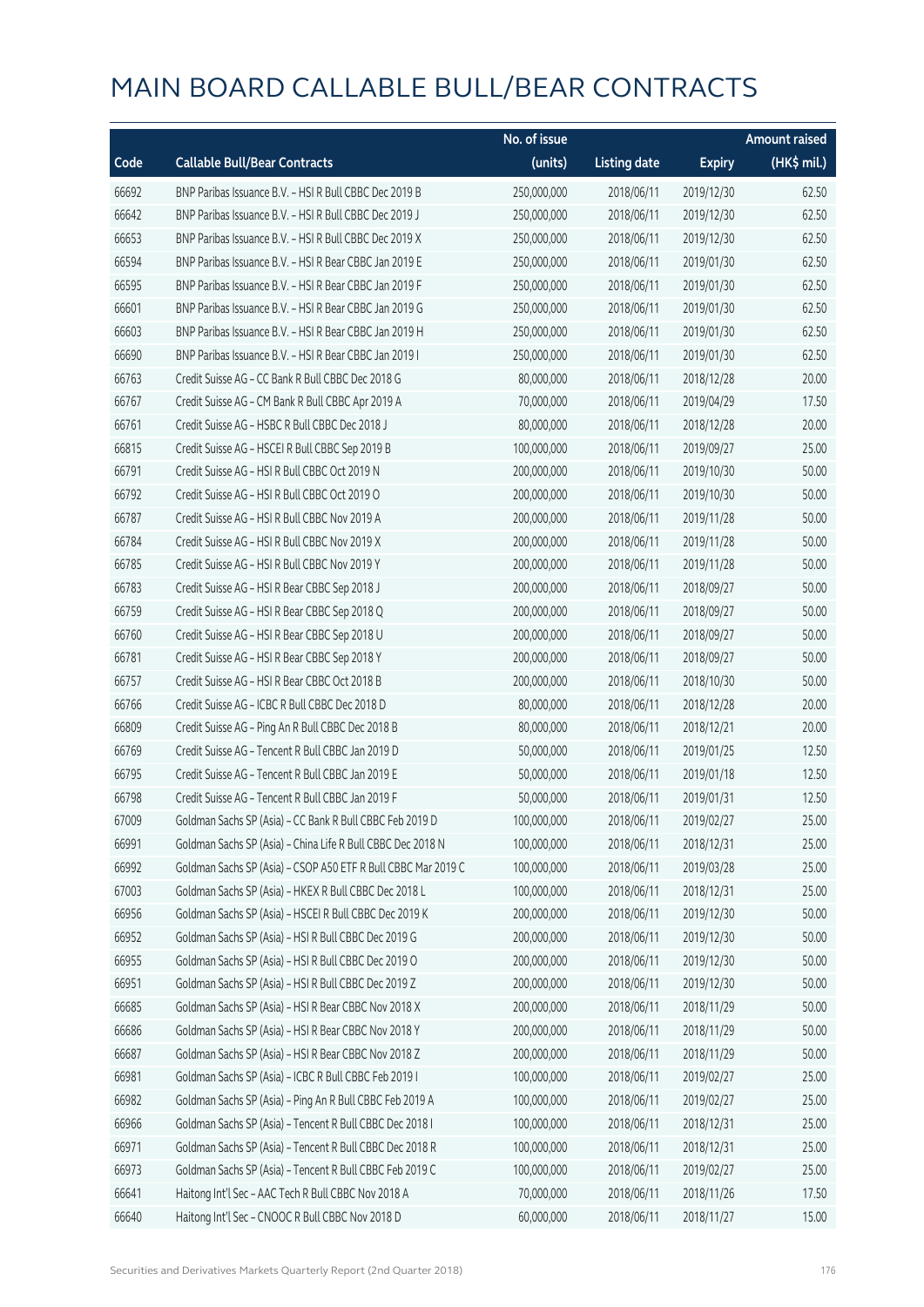|       |                                                         | No. of issue |                     |               | <b>Amount raised</b> |
|-------|---------------------------------------------------------|--------------|---------------------|---------------|----------------------|
| Code  | <b>Callable Bull/Bear Contracts</b>                     | (units)      | <b>Listing date</b> | <b>Expiry</b> | (HK\$ mil.)          |
| 66623 | Haitong Int'l Sec - Sinopec Corp R Bull CBBC Nov 2018 D | 110,000,000  | 2018/06/11          | 2018/11/28    | 27.50                |
| 66663 | Haitong Int'l Sec - CPIC R Bull CBBC Nov 2018 B         | 40,000,000   | 2018/06/11          | 2018/11/28    | 14.80                |
| 66622 | Haitong Int'l Sec - Geely Auto R Bull CBBC Nov 2018 B   | 40,000,000   | 2018/06/11          | 2018/11/27    | 10.00                |
| 66629 | Haitong Int'l Sec - HKEX R Bull CBBC Nov 2018 D         | 40,000,000   | 2018/06/11          | 2018/11/26    | 10.00                |
| 66620 | Haitong Int'l Sec - HSBC R Bull CBBC Dec 2018 A         | 110,000,000  | 2018/06/11          | 2018/12/11    | 27.50                |
| 66639 | Haitong Int'l Sec - PetroChina R Bull CBBC Nov 2018 B   | 130,000,000  | 2018/06/11          | 2018/11/28    | 32.50                |
| 66646 | Haitong Int'l Sec - Ping An R Bull CBBC Nov 2018 D      | 25,000,000   | 2018/06/11          | 2018/11/26    | 10.45                |
| 66656 | Haitong Int'l Sec - Ping An R Bull CBBC Nov 2018 E      | 25,000,000   | 2018/06/11          | 2018/11/26    | 10.15                |
| 66662 | Haitong Int'l Sec - SUNAC R Bull CBBC Nov 2018 A        | 40,000,000   | 2018/06/11          | 2018/11/27    | 18.44                |
| 66631 | Haitong Int'l Sec - Tencent R Bull CBBC Nov 2018 F      | 40,000,000   | 2018/06/11          | 2018/11/27    | 10.00                |
| 66636 | Haitong Int'l Sec - Tencent R Bull CBBC Nov 2018 G      | 40,000,000   | 2018/06/11          | 2018/11/28    | 10.00                |
| 66638 | Haitong Int'l Sec - Tencent R Bull CBBC Nov 2018 H      | 40,000,000   | 2018/06/11          | 2018/11/26    | 14.52                |
| 66906 | J P Morgan SP BV - CC Bank R Bull CBBC Oct 2018 A       | 100,000,000  | 2018/06/11          | 2018/10/12    | 25.00                |
| 66896 | J P Morgan SP BV - HKEX R Bull CBBC Oct 2018 A          | 40,000,000   | 2018/06/11          | 2018/10/12    | 10.00                |
| 66900 | J P Morgan SP BV - HKEX R Bull CBBC Oct 2018 B          | 40,000,000   | 2018/06/11          | 2018/10/19    | 10.00                |
| 66911 | J P Morgan SP BV - HSI R Bull CBBC Nov 2019 N           | 200,000,000  | 2018/06/11          | 2019/11/28    | 50.00                |
| 66910 | J P Morgan SP BV - HSI R Bull CBBC Dec 2019 K           | 200,000,000  | 2018/06/11          | 2019/12/30    | 50.00                |
| 66912 | J P Morgan SP BV - HSI R Bull CBBC Dec 2019 P           | 200,000,000  | 2018/06/11          | 2019/12/30    | 50.00                |
| 66917 | J P Morgan SP BV - HSI R Bull CBBC Dec 2019 W           | 200,000,000  | 2018/06/11          | 2019/12/30    | 50.00                |
| 66925 | J P Morgan SP BV - HSI R Bull CBBC Dec 2019 X           | 200,000,000  | 2018/06/11          | 2019/12/30    | 50.00                |
| 66876 | J P Morgan SP BV - HSI R Bear CBBC Sep 2018 H           | 200,000,000  | 2018/06/11          | 2018/09/27    | 50.00                |
| 66877 | J P Morgan SP BV - HSI R Bear CBBC Sep 2018 I           | 200,000,000  | 2018/06/11          | 2018/09/27    | 50.00                |
| 66887 | J P Morgan SP BV - HSI R Bear CBBC Sep 2018 J           | 200,000,000  | 2018/06/11          | 2018/09/27    | 50.00                |
| 66890 | J P Morgan SP BV - HSI R Bear CBBC Sep 2018 K           | 200,000,000  | 2018/06/11          | 2018/09/27    | 50.00                |
| 66928 | J P Morgan SP BV - HSI R Bear CBBC Sep 2018 L           | 200,000,000  | 2018/06/11          | 2018/09/27    | 50.00                |
| 66932 | J P Morgan SP BV - HSI R Bear CBBC Sep 2018 M           | 200,000,000  | 2018/06/11          | 2018/09/27    | 54.00                |
| 66893 | J P Morgan SP BV - Ping An R Bull CBBC Oct 2018 B       | 100,000,000  | 2018/06/11          | 2018/10/12    | 25.00                |
| 66891 | J P Morgan SP BV - Tencent R Bull CBBC Oct 2018 A       | 40,000,000   | 2018/06/11          | 2018/10/12    | 10.00                |
| 66892 | J P Morgan SP BV - Tencent R Bull CBBC Oct 2018 B       | 40,000,000   | 2018/06/11          | 2018/10/19    | 10.00                |
| 66755 | SG Issuer - COVS R Bull CBBC Sep 2019 A                 | 150,000,000  | 2018/06/11          | 2019/09/30    | 37.50                |
| 66752 | SG Issuer - China Life R Bull CBBC Dec 2018 G           | 40,000,000   | 2018/06/11          | 2018/12/20    | 10.00                |
| 66693 | SG Issuer - CNOOC R Bull CBBC Dec 2018 E                | 40,000,000   | 2018/06/11          | 2018/12/14    | 10.00                |
| 66716 | SG Issuer - CSOP A50 ETF R Bull CBBC May 2019 B         | 60,000,000   | 2018/06/11          | 2019/05/30    | 15.00                |
| 66695 | SG Issuer - Galaxy Ent R Bull CBBC Dec 2018 K           | 80,000,000   | 2018/06/11          | 2018/12/14    | 20.00                |
| 66736 | SG Issuer - HKEX R Bull CBBC Oct 2018 N                 | 50,000,000   | 2018/06/11          | 2018/10/05    | 12.50                |
| 66739 | SG Issuer - HKEX R Bull CBBC Nov 2018 V                 | 50,000,000   | 2018/06/11          | 2018/11/09    | 12.50                |
| 66728 | SG Issuer - HSI R Bull CBBC Oct 2019 R                  | 200,000,000  | 2018/06/11          | 2019/10/30    | 50.00                |
| 66731 | SG Issuer - HSI R Bull CBBC Nov 2019 S                  | 200,000,000  | 2018/06/11          | 2019/11/28    | 50.00                |
| 66733 | SG Issuer - HSI R Bull CBBC Dec 2019 A                  | 200,000,000  | 2018/06/11          | 2019/12/30    | 50.00                |
| 66734 | SG Issuer - HSI R Bull CBBC Dec 2019 D                  | 200,000,000  | 2018/06/11          | 2019/12/30    | 50.00                |
| 66720 | SG Issuer - HSI R Bear CBBC Oct 2018 H                  | 200,000,000  | 2018/06/11          | 2018/10/30    | 50.00                |
| 66745 | SG Issuer - HSI R Bear CBBC Nov 2018 L                  | 200,000,000  | 2018/06/11          | 2018/11/29    | 50.00                |
| 66746 | SG Issuer - HSI R Bear CBBC Nov 2018 N                  | 200,000,000  | 2018/06/11          | 2018/11/29    | 50.00                |
| 66747 | SG Issuer - HSI R Bear CBBC Dec 2018 M                  | 200,000,000  | 2018/06/11          | 2018/12/28    | 50.00                |
| 66748 | SG Issuer - HSI R Bear CBBC Dec 2018 N                  | 200,000,000  | 2018/06/11          | 2018/12/28    | 50.00                |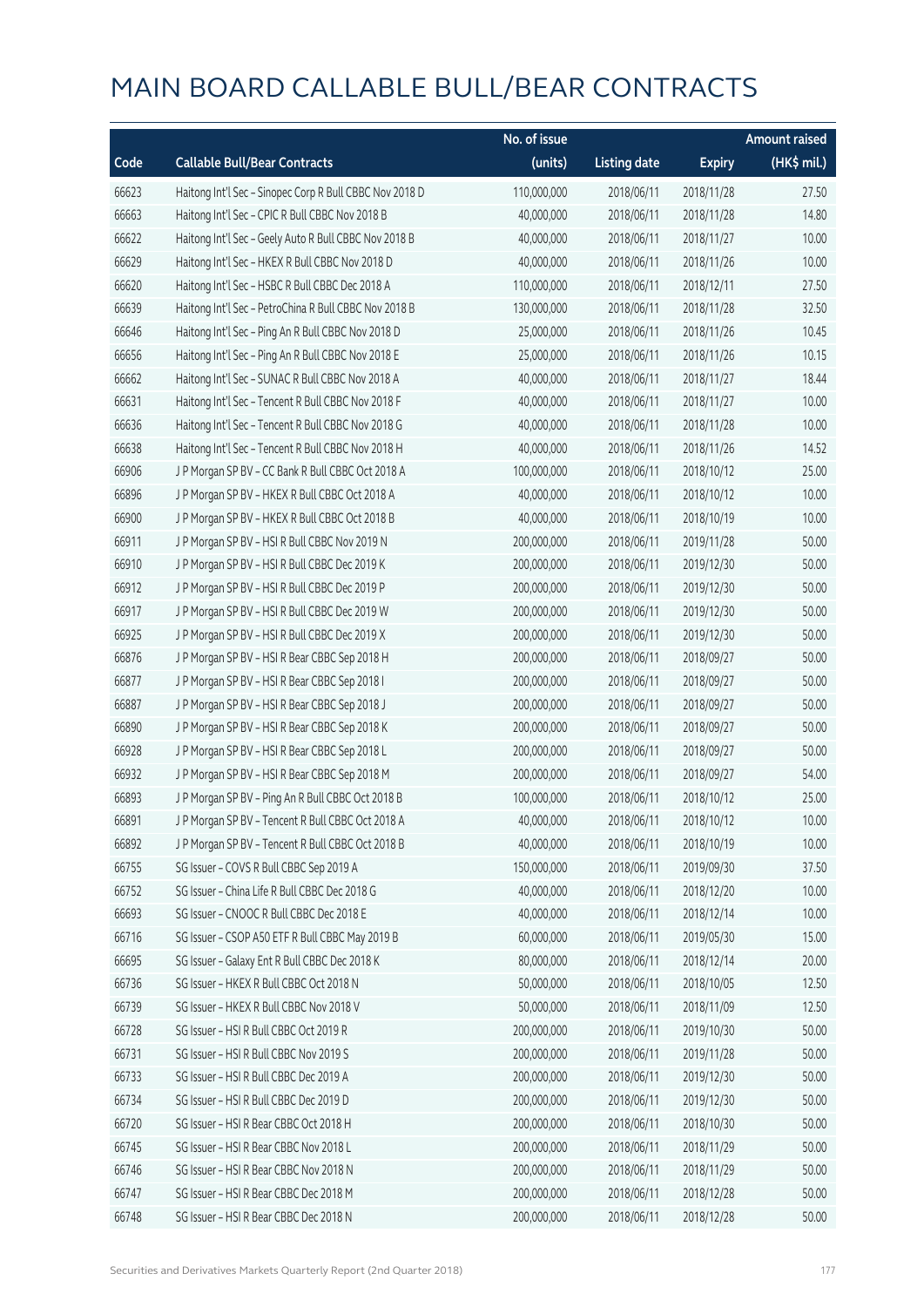|       |                                                            | No. of issue |                     |               | <b>Amount raised</b>  |
|-------|------------------------------------------------------------|--------------|---------------------|---------------|-----------------------|
| Code  | <b>Callable Bull/Bear Contracts</b>                        | (units)      | <b>Listing date</b> | <b>Expiry</b> | $(HK\frac{1}{2}mil.)$ |
| 66700 | SG Issuer - Ping An R Bull CBBC Oct 2018 R                 | 100,000,000  | 2018/06/11          | 2018/10/29    | 25.00                 |
| 66699 | SG Issuer - Ping An R Bull CBBC Oct 2018 S                 | 100,000,000  | 2018/06/11          | 2018/10/19    | 25.00                 |
| 66740 | SG Issuer - Ping An R Bull CBBC Dec 2018 A                 | 100,000,000  | 2018/06/11          | 2018/12/28    | 25.00                 |
| 66704 | SG Issuer - Sands China R Bull CBBC Mar 2019 A             | 60,000,000   | 2018/06/11          | 2019/03/28    | 15.00                 |
| 66708 | SG Issuer - SUNAC R Bull CBBC Jul 2019 A                   | 80,000,000   | 2018/06/11          | 2019/07/22    | 20.00                 |
| 66742 | SG Issuer - Tencent R Bull CBBC Sep 2018 C                 | 80,000,000   | 2018/06/11          | 2018/09/24    | 20.00                 |
| 66934 | SG Issuer - Tencent R Bull CBBC Sep 2018 O                 | 80,000,000   | 2018/06/11          | 2018/09/27    | 20.00                 |
| 66741 | SG Issuer - Tencent R Bull CBBC Sep 2018 S                 | 80,000,000   | 2018/06/11          | 2018/09/18    | 20.00                 |
| 66717 | SG Issuer - Tencent R Bear CBBC Sep 2018 A                 | 80,000,000   | 2018/06/11          | 2018/09/18    | 20.00                 |
| 66719 | SG Issuer - Tencent R Bear CBBC Sep 2018 B                 | 80,000,000   | 2018/06/11          | 2018/09/20    | 20.00                 |
| 66749 | SG Issuer - Tencent R Bear CBBC Sep 2018 C                 | 80,000,000   | 2018/06/11          | 2018/09/21    | 20.00                 |
| 66855 | UBS AG - CC Bank R Bull CBBC Oct 2018 O                    | 80,000,000   | 2018/06/11          | 2018/10/22    | 20.00                 |
| 66867 | UBS AG - China Life R Bull CBBC Oct 2018 B                 | 40,000,000   | 2018/06/11          | 2018/10/15    | 10.00                 |
| 66850 | UBS AG - CNOOC R Bull CBBC Oct 2018 K                      | 40,000,000   | 2018/06/11          | 2018/10/08    | 10.00                 |
| 66870 | UBS AG - CSOP A50 ETF R Bull CBBC Oct 2018 K               | 50,000,000   | 2018/06/11          | 2018/10/15    | 12.50                 |
| 66830 | UBS AG - HSI R Bull CBBC Oct 2019 V                        | 250,000,000  | 2018/06/11          | 2019/10/30    | 62.50                 |
| 66819 | UBS AG - HSI R Bull CBBC Nov 2019 N                        | 200,000,000  | 2018/06/11          | 2019/11/28    | 50.00                 |
| 66828 | UBS AG - HSI R Bull CBBC Nov 2019 T                        | 250,000,000  | 2018/06/11          | 2019/11/28    | 62.50                 |
| 66817 | UBS AG - HSI R Bull CBBC Dec 2019 W                        | 200,000,000  | 2018/06/11          | 2019/12/30    | 50.00                 |
| 66606 | UBS AG - HSI R Bear CBBC Sep 2018 R                        | 250,000,000  | 2018/06/11          | 2018/09/27    | 62.50                 |
| 66607 | UBS AG - HSI R Bear CBBC Sep 2018 T                        | 200,000,000  | 2018/06/11          | 2018/09/27    | 50.00                 |
| 66614 | UBS AG - HSI R Bear CBBC Sep 2018 U                        | 200,000,000  | 2018/06/11          | 2018/09/27    | 50.00                 |
| 66864 | UBS AG - ICBC R Bull CBBC Nov 2018 E                       | 100,000,000  | 2018/06/11          | 2018/11/05    | 25.00                 |
| 66846 | UBS AG - Tencent R Bull CBBC Sep 2018 B                    | 30,000,000   | 2018/06/11          | 2018/09/20    | 10.20                 |
| 66847 | UBS AG - Tencent R Bull CBBC Sep 2018 C                    | 30,000,000   | 2018/06/11          | 2018/09/13    | 10.20                 |
| 66848 | UBS AG - Tencent R Bull CBBC Oct 2018 G                    | 30,000,000   | 2018/06/11          | 2018/10/08    | 10.20                 |
| 66673 | Bank Vontobel - HKEX R Bear CBBC Nov 2018 C                | 40,000,000   | 2018/06/11          | 2018/11/09    | 17.20                 |
| 66674 | Bank Vontobel - HSI R Bull CBBC Jan 2019 G                 | 100,000,000  | 2018/06/11          | 2019/01/30    | 25.00                 |
| 66680 | Bank Vontobel - HSI R Bull CBBC Jan 2019 H                 | 100,000,000  | 2018/06/11          | 2019/01/30    | 25.30                 |
| 66683 | Bank Vontobel - HSI R Bull CBBC Jan 2019 I                 | 100,000,000  | 2018/06/11          | 2019/01/30    | 25.50                 |
| 66681 | Bank Vontobel - HSI R Bear CBBC Nov 2018 O                 | 100,000,000  | 2018/06/11          | 2018/11/29    | 25.20                 |
| 66671 | Bank Vontobel - Ping An R Bear CBBC Nov 2018 C             | 40,000,000   | 2018/06/11          | 2018/11/16    | 10.12                 |
| 66666 | Bank Vontobel - Tencent R Bull CBBC Dec 2018 M             | 40,000,000   | 2018/06/11          | 2018/12/07    | 10.20                 |
| 66669 | Bank Vontobel - Tencent R Bull CBBC Dec 2018 N             | 40,000,000   | 2018/06/11          | 2018/12/07    | 10.32                 |
| 67035 | BOCI Asia Ltd. - Galaxy Ent R Bull CBBC Oct 2018 B         | 50,000,000   | 2018/06/12          | 2018/10/15    | 12.55                 |
| 67029 | BOCI Asia Ltd. - Ping An R Bull CBBC Oct 2018 B            | 70,000,000   | 2018/06/12          | 2018/10/22    | 21.84                 |
| 67032 | BOCI Asia Ltd. - Ping An R Bear CBBC Oct 2018 A            | 70,000,000   | 2018/06/12          | 2018/10/12    | 17.57                 |
| 67017 | BOCI Asia Ltd. - Tencent R Bull CBBC Oct 2018 C            | 40,000,000   | 2018/06/12          | 2018/10/26    | 10.04                 |
| 67019 | BOCI Asia Ltd. - Tencent R Bear CBBC Oct 2018 B            | 40,000,000   | 2018/06/12          | 2018/10/19    | 10.32                 |
| 67014 | BNP Paribas Issuance B.V. - HSI R Bull CBBC Dec 2019 C     | 250,000,000  | 2018/06/12          | 2019/12/30    | 62.50                 |
| 67106 | BNP Paribas Issuance B.V. - HSI R Bear CBBC Jan 2019 J     | 250,000,000  | 2018/06/12          | 2019/01/30    | 62.50                 |
| 67206 | BNP Paribas Issuance B.V. - Tencent R Bull CBBC Sep 2018 E | 50,000,000   | 2018/06/12          | 2018/09/27    | 12.50                 |
| 67201 | BNP Paribas Issuance B.V. - Tencent R Bull CBBC Sep 2018 K | 50,000,000   | 2018/06/12          | 2018/09/27    | 13.00                 |
| 67205 | BNP Paribas Issuance B.V. - Tencent R Bull CBBC Sep 2018 N | 50,000,000   | 2018/06/12          | 2018/09/27    | 12.50                 |
| 67393 | Credit Suisse AG - China Life R Bull CBBC Dec 2018 B       | 40,000,000   | 2018/06/12          | 2018/12/28    | 10.00                 |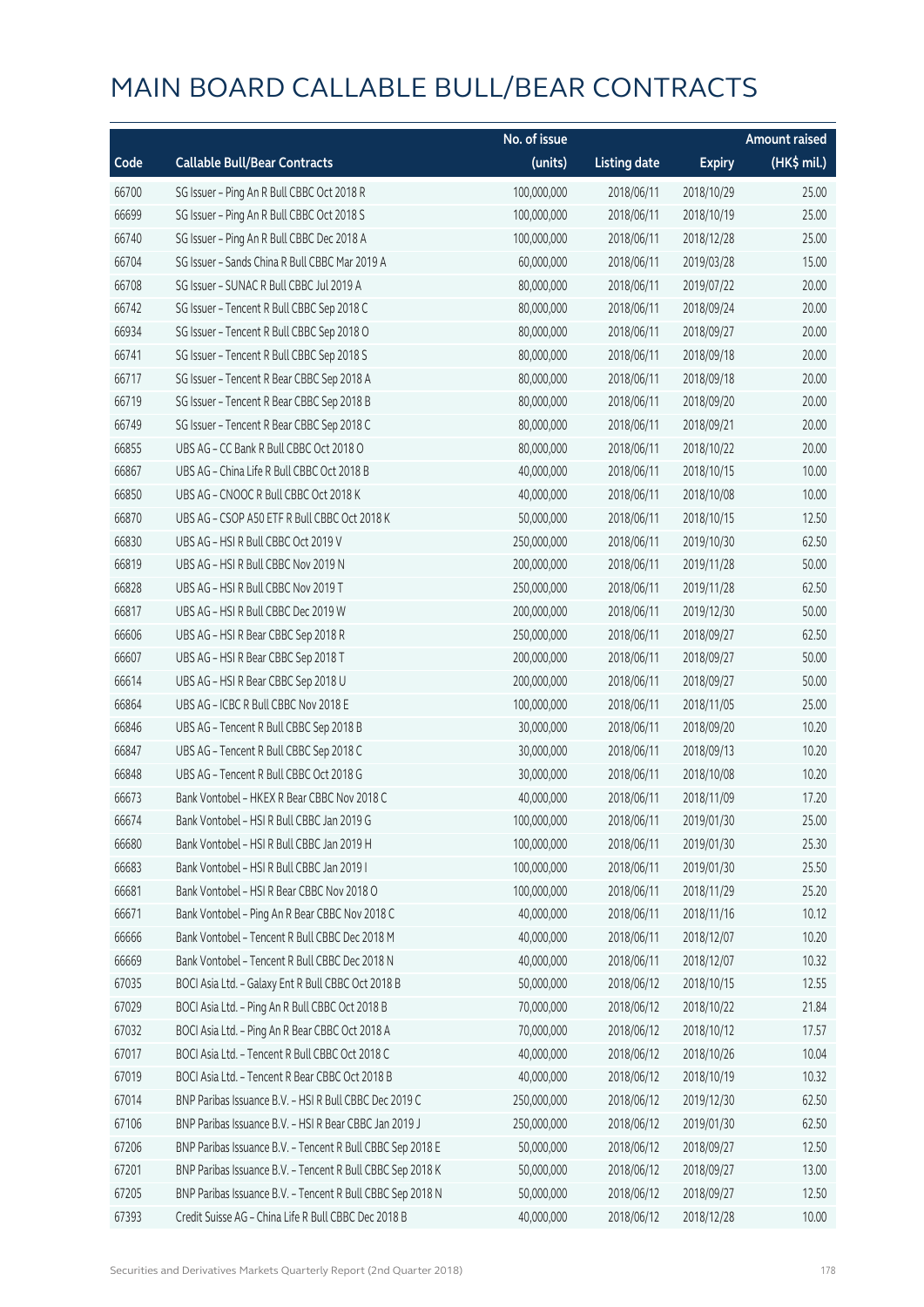|       |                                                          | No. of issue |                     |               | Amount raised |
|-------|----------------------------------------------------------|--------------|---------------------|---------------|---------------|
| Code  | <b>Callable Bull/Bear Contracts</b>                      | (units)      | <b>Listing date</b> | <b>Expiry</b> | $(HK\$ mil.)  |
| 67388 | Credit Suisse AG - China Life R Bear CBBC Nov 2018 A     | 40,000,000   | 2018/06/12          | 2018/11/29    | 10.00         |
| 67402 | Credit Suisse AG - CSOP A50 ETF R Bull CBBC Jan 2019 H   | 50,000,000   | 2018/06/12          | 2019/01/25    | 12.50         |
| 67418 | Credit Suisse AG - A50 China R Bull CBBC Feb 2019 A      | 50,000,000   | 2018/06/12          | 2019/02/21    | 12.50         |
| 67406 | Credit Suisse AG - Geely Auto R Bull CBBC Jan 2019 D     | 40,000,000   | 2018/06/12          | 2019/01/30    | 10.00         |
| 67409 | Credit Suisse AG - HKEX R Bull CBBC Feb 2019 A           | 50,000,000   | 2018/06/12          | 2019/02/12    | 12.50         |
| 67375 | Credit Suisse AG - HSI R Bull CBBC Oct 2019 P            | 200,000,000  | 2018/06/12          | 2019/10/30    | 50.00         |
| 67399 | Credit Suisse AG - HSI R Bull CBBC Nov 2019 T            | 200,000,000  | 2018/06/12          | 2019/11/28    | 50.00         |
| 67398 | Credit Suisse AG - HSI R Bull CBBC Nov 2019 V            | 200,000,000  | 2018/06/12          | 2019/11/28    | 50.00         |
| 67387 | Credit Suisse AG - HSI R Bull CBBC Nov 2019 Z            | 200,000,000  | 2018/06/12          | 2019/11/28    | 50.00         |
| 67386 | Credit Suisse AG - HSI R Bear CBBC Oct 2018 C            | 200,000,000  | 2018/06/12          | 2018/10/30    | 50.00         |
| 67397 | Credit Suisse AG - Ping An R Bull CBBC Dec 2018 A        | 80,000,000   | 2018/06/12          | 2018/12/28    | 20.00         |
| 67384 | Credit Suisse AG - Ping An R Bear CBBC Dec 2018 D        | 50,000,000   | 2018/06/12          | 2018/12/28    | 12.50         |
| 67382 | Credit Suisse AG - Tencent R Bull CBBC Jan 2019 G        | 50,000,000   | 2018/06/12          | 2019/01/30    | 12.50         |
| 67411 | Credit Suisse AG - Tencent R Bull CBBC Jan 2019 H        | 50,000,000   | 2018/06/12          | 2019/01/10    | 12.50         |
| 67098 | Bank of East Asia - China Mobile R Bull CBBC Oct 2018 C  | 60,000,000   | 2018/06/12          | 2018/10/18    | 15.00         |
| 67099 | Bank of East Asia - CM Bank R Bull CBBC Oct 2018 A       | 20,000,000   | 2018/06/12          | 2018/10/18    | 10.00         |
| 67096 | Bank of East Asia - Geely Auto R Bull CBBC Oct 2018 C    | 40,000,000   | 2018/06/12          | 2018/10/18    | 10.00         |
| 67220 | Bank of East Asia - Galaxy Ent R Bear CBBC Jan 2019 A    | 80,000,000   | 2018/06/12          | 2019/01/29    | 20.00         |
| 67089 | Bank of East Asia - Ping An R Bull CBBC Oct 2018 I       | 120,000,000  | 2018/06/12          | 2018/10/18    | 30.00         |
| 67209 | Bank of East Asia - Tencent R Bull CBBC Oct 2018 A       | 30,000,000   | 2018/06/12          | 2018/10/18    | 10.50         |
| 67101 | Bank of East Asia - Tencent R Bull CBBC Oct 2018 Y       | 30,000,000   | 2018/06/12          | 2018/10/18    | 10.50         |
| 67103 | Bank of East Asia - Tencent R Bull CBBC Oct 2018 Z       | 30,000,000   | 2018/06/12          | 2018/10/18    | 10.50         |
| 67331 | Goldman Sachs SP (Asia) - HKEX R Bull CBBC Feb 2019 A    | 100,000,000  | 2018/06/12          | 2019/02/27    | 25.00         |
| 67112 | Goldman Sachs SP (Asia) - HSI R Bull CBBC Oct 2019 O     | 200,000,000  | 2018/06/12          | 2019/10/30    | 50.00         |
| 67119 | Goldman Sachs SP (Asia) - HSI R Bull CBBC Oct 2019 P     | 200,000,000  | 2018/06/12          | 2019/10/30    | 50.00         |
| 67139 | Goldman Sachs SP (Asia) - HSI R Bull CBBC Oct 2019 Q     | 200,000,000  | 2018/06/12          | 2019/10/30    | 50.00         |
| 67122 | Goldman Sachs SP (Asia) - HSI R Bear CBBC Nov 2018 A     | 200,000,000  | 2018/06/12          | 2018/11/29    | 50.00         |
| 67123 | Goldman Sachs SP (Asia) - HSI R Bear CBBC Nov 2018 B     | 200,000,000  | 2018/06/12          | 2018/11/29    | 50.00         |
| 67146 | Goldman Sachs SP (Asia) - HSI R Bear CBBC Nov 2018 C     | 200,000,000  | 2018/06/12          | 2018/11/29    | 50.00         |
| 67330 | Goldman Sachs SP (Asia) - Ping An R Bull CBBC Feb 2019 B | 100,000,000  | 2018/06/12          | 2019/02/27    | 25.00         |
| 67326 | Goldman Sachs SP (Asia) - Tencent R Bull CBBC Feb 2019 D | 100,000,000  | 2018/06/12          | 2019/02/27    | 25.00         |
| 67327 | Goldman Sachs SP (Asia) - Tencent R Bull CBBC Feb 2019 E | 100,000,000  | 2018/06/12          | 2019/02/27    | 25.00         |
| 67328 | Goldman Sachs SP (Asia) - Tencent R Bull CBBC Feb 2019 F | 100,000,000  | 2018/06/12          | 2019/02/27    | 25.00         |
| 67156 | HK Bank - AAC Tech R Bull CBBC Oct 2018 J                | 40,000,000   | 2018/06/12          | 2018/10/29    | 10.00         |
| 67086 | HK Bank - AIA R Bull CBBC Nov 2018 C                     | 80,000,000   | 2018/06/12          | 2018/11/12    | 20.00         |
| 67160 | HK Bank - Bank of China R Bull CBBC Jan 2019 A           | 100,000,000  | 2018/06/12          | 2019/01/14    | 25.00         |
| 67087 | HK Bank - CC Bank R Bull CBBC Nov 2018 A                 | 100,000,000  | 2018/06/12          | 2018/11/05    | 25.00         |
| 67082 | HK Bank - CNOOC R Bull CBBC Nov 2018 D                   | 50,000,000   | 2018/06/12          | 2018/11/19    | 12.50         |
| 67072 | HK Bank - Sinopec Corp R Bull CBBC Nov 2018 D            | 80,000,000   | 2018/06/12          | 2018/11/12    | 20.00         |
| 67064 | HK Bank - Geely Auto R Bull CBBC Nov 2018 B              | 40,000,000   | 2018/06/12          | 2018/11/12    | 10.00         |
| 67054 | HK Bank - HKEX R Bull CBBC Oct 2018 D                    | 50,000,000   | 2018/06/12          | 2018/10/29    | 12.50         |
| 67049 | HK Bank - HSCEI R Bull CBBC Mar 2019 D                   | 60,000,000   | 2018/06/12          | 2019/03/28    | 15.00         |
| 67042 | HK Bank - HSI R Bull CBBC Mar 2019 M                     | 150,000,000  | 2018/06/12          | 2019/03/28    | 37.50         |
| 67045 | HK Bank - HSI R Bull CBBC Mar 2019 N                     | 150,000,000  | 2018/06/12          | 2019/03/28    | 37.50         |
| 67036 | HK Bank - HSI R Bull CBBC Jun 2019 A                     | 150,000,000  | 2018/06/12          | 2019/06/27    | 37.50         |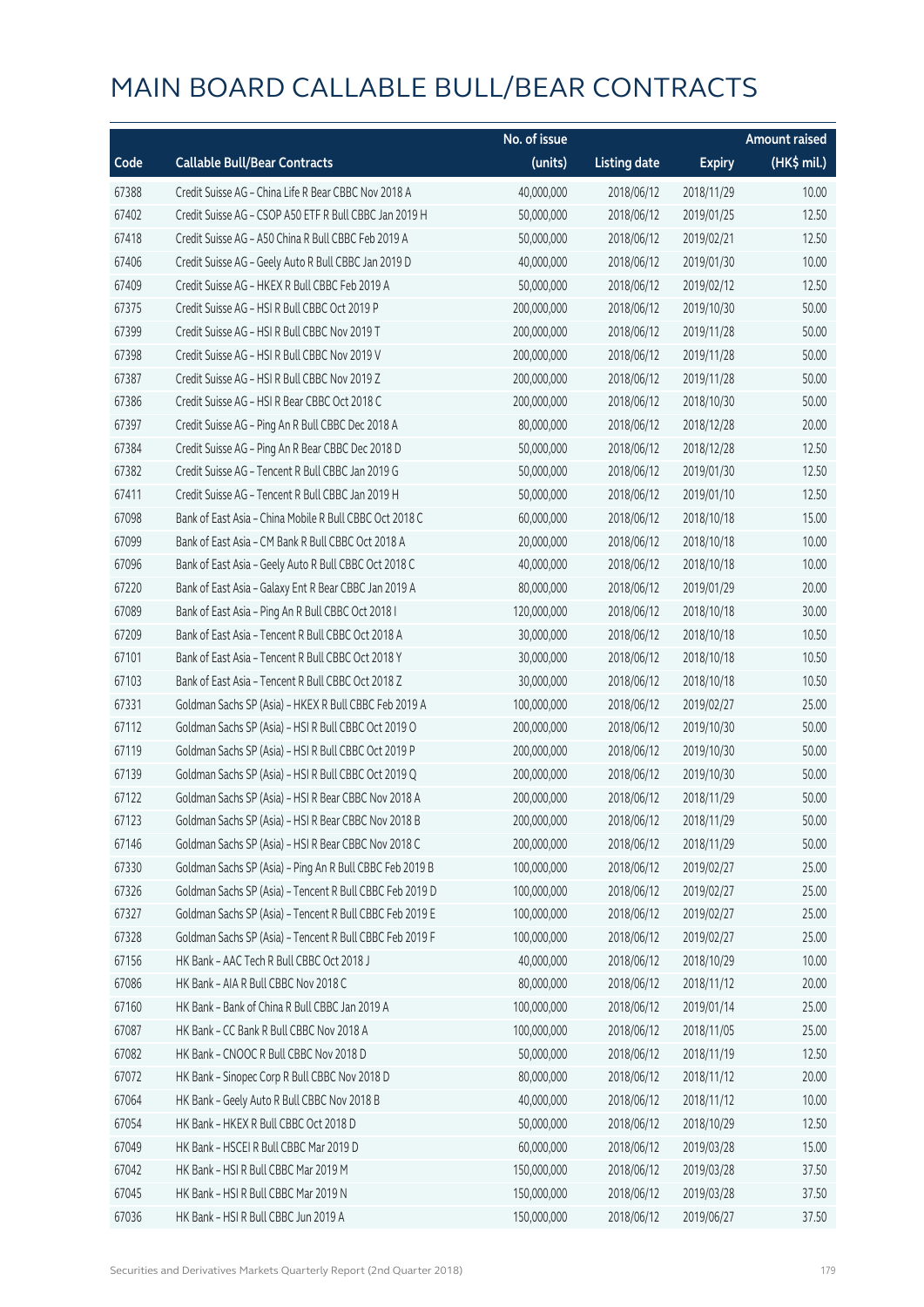|       |                                                          | No. of issue |                     |               | Amount raised         |
|-------|----------------------------------------------------------|--------------|---------------------|---------------|-----------------------|
| Code  | <b>Callable Bull/Bear Contracts</b>                      | (units)      | <b>Listing date</b> | <b>Expiry</b> | $(HK\frac{1}{2}mil.)$ |
| 67080 | HK Bank - ICBC R Bull CBBC Nov 2018 A                    | 100,000,000  | 2018/06/12          | 2018/11/05    | 25.00                 |
| 67074 | HK Bank - PetroChina R Bull CBBC Nov 2018 D              | 80,000,000   | 2018/06/12          | 2018/11/19    | 20.00                 |
| 67088 | HK Bank - Ping An R Bull CBBC Oct 2018 K                 | 100,000,000  | 2018/06/12          | 2018/10/15    | 25.00                 |
| 67073 | HK Bank - Ping An R Bull CBBC Nov 2018 M                 | 100,000,000  | 2018/06/12          | 2018/11/05    | 25.00                 |
| 67059 | HK Bank - Sunny Optical R Bull CBBC Oct 2018 D           | 40,000,000   | 2018/06/12          | 2018/10/22    | 10.00                 |
| 67152 | HK Bank - Tencent R Bull CBBC Oct 2018 I                 | 60,000,000   | 2018/06/12          | 2018/10/22    | 15.00                 |
| 67050 | HK Bank - Tencent R Bull CBBC Nov 2018 R                 | 60,000,000   | 2018/06/12          | 2018/11/19    | 15.00                 |
| 67052 | HK Bank - Tencent R Bull CBBC Dec 2018 B                 | 60,000,000   | 2018/06/12          | 2018/12/10    | 15.00                 |
| 67276 | J P Morgan SP BV - China Overseas R Bull CBBC Jul 2019 A | 120,000,000  | 2018/06/12          | 2019/07/19    | 30.00                 |
| 67271 | J P Morgan SP BV - China Life R Bull CBBC Sep 2018 A     | 40,000,000   | 2018/06/12          | 2018/09/21    | 10.00                 |
| 67272 | J P Morgan SP BV - China Life R Bull CBBC Oct 2018 A     | 40,000,000   | 2018/06/12          | 2018/10/19    | 10.00                 |
| 67259 | J P Morgan SP BV - Geely Auto R Bull CBBC Sep 2018 A     | 40,000,000   | 2018/06/12          | 2018/09/21    | 10.00                 |
| 67254 | J P Morgan SP BV - Geely Auto R Bull CBBC Oct 2018 A     | 40,000,000   | 2018/06/12          | 2018/10/19    | 10.40                 |
| 67289 | J P Morgan SP BV - Galaxy Ent R Bull CBBC Oct 2018 A     | 100,000,000  | 2018/06/12          | 2018/10/19    | 25.00                 |
| 67293 | J P Morgan SP BV - Galaxy Ent R Bull CBBC Nov 2018 A     | 100,000,000  | 2018/06/12          | 2018/11/16    | 25.00                 |
| 67277 | J P Morgan SP BV - HKEX R Bull CBBC Oct 2018 C           | 40,000,000   | 2018/06/12          | 2018/10/12    | 10.00                 |
| 67279 | J P Morgan SP BV - HKEX R Bull CBBC Nov 2018 A           | 40,000,000   | 2018/06/12          | 2018/11/16    | 10.00                 |
| 67261 | JP Morgan SP BV - HSBC R Bull CBBC Nov 2018 C            | 100,000,000  | 2018/06/12          | 2018/11/16    | 25.00                 |
| 67270 | J P Morgan SP BV - HSBC R Bear CBBC Sep 2018 A           | 100,000,000  | 2018/06/12          | 2018/09/21    | 25.00                 |
| 67267 | J P Morgan SP BV - HSBC R Bear CBBC Nov 2018 A           | 100,000,000  | 2018/06/12          | 2018/11/09    | 25.00                 |
| 67265 | J P Morgan SP BV - HSBC R Bear CBBC Dec 2018 A           | 100,000,000  | 2018/06/12          | 2018/12/14    | 25.00                 |
| 67318 | J P Morgan SP BV - HSI R Bull CBBC Oct 2019 U            | 200,000,000  | 2018/06/12          | 2019/10/30    | 50.00                 |
| 67314 | J P Morgan SP BV - HSI R Bull CBBC Nov 2019 J            | 200,000,000  | 2018/06/12          | 2019/11/28    | 50.00                 |
| 67320 | J P Morgan SP BV - HSI R Bull CBBC Dec 2019 C            | 200,000,000  | 2018/06/12          | 2019/12/30    | 50.00                 |
| 67305 | JP Morgan SP BV - HSIR Bull CBBC Dec 2019 Z              | 200,000,000  | 2018/06/12          | 2019/12/30    | 50.00                 |
| 67236 | J P Morgan SP BV - HSI R Bear CBBC Sep 2018 N            | 200,000,000  | 2018/06/12          | 2018/09/27    | 50.00                 |
| 67321 | J P Morgan SP BV - HSI R Bear CBBC Sep 2018 O            | 200,000,000  | 2018/06/12          | 2018/09/27    | 50.00                 |
| 67325 | J P Morgan SP BV - HSI R Bear CBBC Sep 2018 P            | 200,000,000  | 2018/06/12          | 2018/09/27    | 50.00                 |
| 67237 | J P Morgan SP BV - Ping An R Bull CBBC Oct 2018 C        | 100,000,000  | 2018/06/12          | 2018/10/19    | 25.00                 |
| 67281 | J P Morgan SP BV - Ping An R Bear CBBC Oct 2018 A        | 100,000,000  | 2018/06/12          | 2018/10/19    | 25.00                 |
| 67283 | J P Morgan SP BV - Ping An R Bear CBBC Nov 2018 A        | 100,000,000  | 2018/06/12          | 2018/11/16    | 25.00                 |
| 67287 | J P Morgan SP BV - Ping An R Bear CBBC Dec 2018 A        | 100,000,000  | 2018/06/12          | 2018/12/14    | 25.00                 |
| 67303 | J P Morgan SP BV - Sunny Optical R Bull CBBC Oct 2018 A  | 40,000,000   | 2018/06/12          | 2018/10/19    | 10.00                 |
| 67296 | J P Morgan SP BV - Tencent R Bull CBBC Sep 2018 K        | 50,000,000   | 2018/06/12          | 2018/09/21    | 12.50                 |
| 67298 | J P Morgan SP BV - Tencent R Bull CBBC Sep 2018 L        | 50,000,000   | 2018/06/12          | 2018/09/21    | 12.50                 |
| 67252 | J P Morgan SP BV - Tencent R Bear CBBC Sep 2018 J        | 50,000,000   | 2018/06/12          | 2018/09/21    | 12.50                 |
| 67301 | J P Morgan SP BV - Tencent R Bear CBBC Sep 2018 K        | 50,000,000   | 2018/06/12          | 2018/09/21    | 12.50                 |
| 67111 | Macquarie Bank Ltd. - Ping An R Bull CBBC Jan 2019 B     | 39,000,000   | 2018/06/12          | 2019/01/30    | 10.22                 |
| 67107 | Macquarie Bank Ltd. - Tencent R Bull CBBC Dec 2018 I     | 12,000,000   | 2018/06/12          | 2018/12/14    | 10.16                 |
| 67362 | SG Issuer - CC Bank R Bull CBBC Oct 2018 N               | 100,000,000  | 2018/06/12          | 2018/10/10    | 25.00                 |
| 67347 | SG Issuer - Geely Auto R Bull CBBC Oct 2019 A            | 100,000,000  | 2018/06/12          | 2019/10/31    | 25.00                 |
| 67349 | SG Issuer - HSBC R Bull CBBC Nov 2018 Z                  | 100,000,000  | 2018/06/12          | 2018/11/16    | 25.00                 |
| 67355 | SG Issuer - HSI R Bull CBBC Oct 2019 I                   | 200,000,000  | 2018/06/12          | 2019/10/30    | 50.00                 |
| 67357 | SG Issuer - HSI R Bull CBBC Oct 2019 U                   | 200,000,000  | 2018/06/12          | 2019/10/30    | 50.00                 |
| 67360 | SG Issuer - HSI R Bull CBBC Dec 2019 E                   | 200,000,000  | 2018/06/12          | 2019/12/30    | 50.00                 |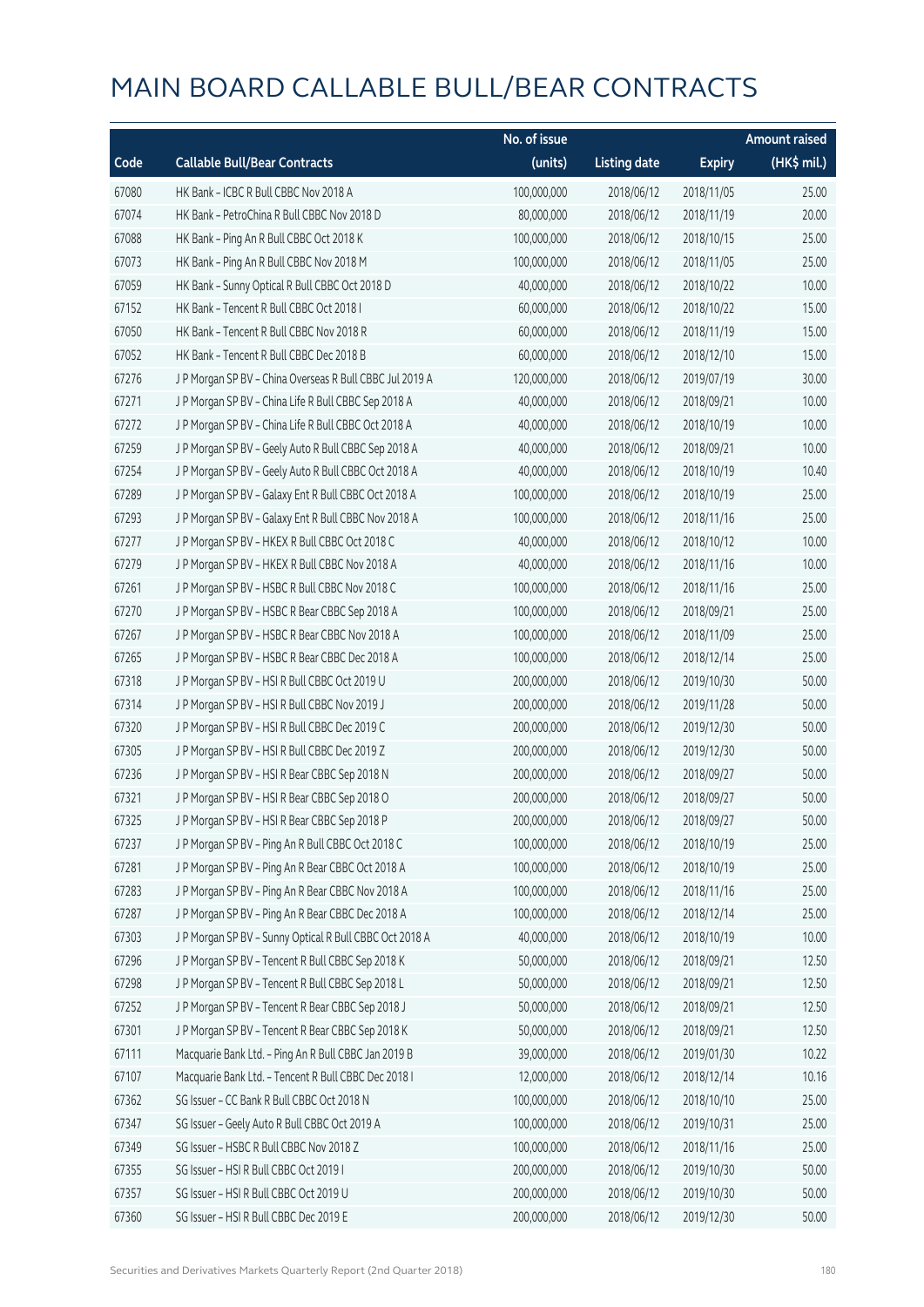|       |                                                               | No. of issue |                     |               | <b>Amount raised</b> |
|-------|---------------------------------------------------------------|--------------|---------------------|---------------|----------------------|
| Code  | <b>Callable Bull/Bear Contracts</b>                           | (units)      | <b>Listing date</b> | <b>Expiry</b> | (HK\$ mil.)          |
| 67341 | SG Issuer - HSI R Bear CBBC Sep 2018 B                        | 200,000,000  | 2018/06/12          | 2018/09/27    | 50.00                |
| 67332 | SG Issuer - HSI R Bear CBBC Oct 2018 K                        | 200,000,000  | 2018/06/12          | 2018/10/30    | 50.00                |
| 67366 | SG Issuer - NCI R Bull CBBC May 2019 B                        | 80,000,000   | 2018/06/12          | 2019/05/27    | 20.00                |
| 67353 | SG Issuer - Ping An R Bull CBBC Oct 2018 P                    | 100,000,000  | 2018/06/12          | 2018/10/18    | 25.00                |
| 67352 | SG Issuer - Ping An R Bull CBBC Oct 2018 X                    | 100,000,000  | 2018/06/12          | 2018/10/12    | 25.00                |
| 67368 | SG Issuer - Tencent R Bull CBBC Sep 2018 K                    | 80,000,000   | 2018/06/12          | 2018/09/14    | 20.00                |
| 67369 | SG Issuer - Tencent R Bull CBBC Sep 2018 N                    | 80,000,000   | 2018/06/12          | 2018/09/18    | 20.00                |
| 67372 | SG Issuer - Tencent R Bull CBBC Oct 2018 X                    | 80,000,000   | 2018/06/12          | 2018/10/10    | 20.00                |
| 67371 | SG Issuer - Tencent R Bear CBBC Sep 2018 F                    | 80,000,000   | 2018/06/12          | 2018/09/28    | 20.00                |
| 67180 | UBS AG - HSBC R Bull CBBC Nov 2018 D                          | 80,000,000   | 2018/06/12          | 2018/11/12    | 20.00                |
| 67171 | UBS AG - HSI R Bull CBBC Oct 2019 W                           | 250,000,000  | 2018/06/12          | 2019/10/30    | 62.50                |
| 67174 | UBS AG - HSI R Bull CBBC Oct 2019 Z                           | 250,000,000  | 2018/06/12          | 2019/10/30    | 62.50                |
| 67170 | UBS AG - HSI R Bull CBBC Nov 2019 M                           | 200,000,000  | 2018/06/12          | 2019/11/28    | 50.00                |
| 67172 | UBS AG - HSI R Bull CBBC Dec 2019 X                           | 250,000,000  | 2018/06/12          | 2019/12/30    | 62.50                |
| 67165 | UBS AG - HSI R Bear CBBC Sep 2018 V                           | 200,000,000  | 2018/06/12          | 2018/09/27    | 50.00                |
| 67167 | UBS AG - HSI R Bear CBBC Sep 2018 W                           | 200,000,000  | 2018/06/12          | 2018/09/27    | 50.00                |
| 67186 | UBS AG - Ping An R Bull CBBC Nov 2018 W                       | 80,000,000   | 2018/06/12          | 2018/11/12    | 20.00                |
| 67190 | UBS AG - Tencent R Bull CBBC Sep 2018 A                       | 30,000,000   | 2018/06/12          | 2018/09/12    | 10.20                |
| 67192 | UBS AG - Tencent R Bull CBBC Sep 2018 E                       | 30,000,000   | 2018/06/12          | 2018/09/24    | 10.20                |
| 67195 | UBS AG - Tencent R Bull CBBC Oct 2018 H                       | 30,000,000   | 2018/06/12          | 2018/10/16    | 10.20                |
| 67426 | BNP Paribas Issuance B.V. - CC Bank R Bull CBBC Nov 2018 W    | 100,000,000  | 2018/06/13          | 2018/11/29    | 25.00                |
| 67428 | BNP Paribas Issuance B.V. - CC Bank R Bull CBBC Nov 2018 X    | 100,000,000  | 2018/06/13          | 2018/11/29    | 25.00                |
| 67432 | BNP Paribas Issuance B.V. - CC Bank R Bear CBBC Nov 2018 W    | 100,000,000  | 2018/06/13          | 2018/11/29    | 25.00                |
| 67434 | BNP Paribas Issuance B.V. - CSOP A50 ETF R Bull CBBC Nov 18 H | 60,000,000   | 2018/06/13          | 2018/11/29    | 15.00                |
| 67438 | BNP Paribas Issuance B.V. - CSOP A50 ETF R Bull CBBC Nov 18 I | 60,000,000   | 2018/06/13          | 2018/11/29    | 15.00                |
| 67446 | BNP Paribas Issuance B.V. - HSI R Bull CBBC Dec 2019 I        | 250,000,000  | 2018/06/13          | 2019/12/30    | 62.50                |
| 67453 | BNP Paribas Issuance B.V. - HSI R Bull CBBC Dec 2019 T        | 250,000,000  | 2018/06/13          | 2019/12/30    | 62.50                |
| 67419 | BNP Paribas Issuance B.V. - HSI R Bear CBBC Jan 2019 K        | 250,000,000  | 2018/06/13          | 2019/01/30    | 62.50                |
| 67425 | BNP Paribas Issuance B.V. - HSI R Bear CBBC Jan 2019 L        | 250,000,000  | 2018/06/13          | 2019/01/30    | 62.50                |
| 67439 | BNP Paribas Issuance B.V. - Ping An R Bull CBBC Nov 2018 N    | 200,000,000  | 2018/06/13          | 2018/11/29    | 50.00                |
| 67554 | Credit Suisse AG - AIA R Bull CBBC Dec 2018 C                 | 70,000,000   | 2018/06/13          | 2018/12/21    | 17.50                |
| 67540 | Credit Suisse AG - Galaxy Ent R Bull CBBC Nov 2018 G          | 50,000,000   | 2018/06/13          | 2018/11/29    | 12.50                |
| 67546 | Credit Suisse AG - Galaxy Ent R Bull CBBC Dec 2018 C          | 50,000,000   | 2018/06/13          | 2018/12/28    | 12.50                |
| 67551 | Credit Suisse AG - HKEX R Bull CBBC Jan 2019 C                | 50,000,000   | 2018/06/13          | 2019/01/30    | 12.50                |
| 67618 | Credit Suisse AG - HSI R Bull CBBC Sep 2019 O                 | 200,000,000  | 2018/06/13          | 2019/09/27    | 50.00                |
| 67619 | Credit Suisse AG - HSI R Bull CBBC Oct 2019 A                 | 200,000,000  | 2018/06/13          | 2019/10/30    | 50.00                |
| 67615 | Credit Suisse AG - HSI R Bull CBBC Oct 2019 Q                 | 200,000,000  | 2018/06/13          | 2019/10/30    | 50.00                |
| 67612 | Credit Suisse AG - HSI R Bull CBBC Nov 2019 P                 | 200,000,000  | 2018/06/13          | 2019/11/28    | 50.00                |
| 67508 | Credit Suisse AG - HSI R Bear CBBC Sep 2018 K                 | 200,000,000  | 2018/06/13          | 2018/09/27    | 50.00                |
| 67512 | Credit Suisse AG - HSI R Bear CBBC Sep 2018 R                 | 200,000,000  | 2018/06/13          | 2018/09/27    | 50.00                |
| 67536 | Credit Suisse AG - HSI R Bear CBBC Oct 2018 D                 | 200,000,000  | 2018/06/13          | 2018/10/30    | 50.00                |
| 67559 | Credit Suisse AG - SUNAC R Bull CBBC Apr 2019 A               | 80,000,000   | 2018/06/13          | 2019/04/29    | 20.00                |
| 67560 | Credit Suisse AG - Sunny Optical R Bull CBBC Feb 2019 A       | 40,000,000   | 2018/06/13          | 2019/02/27    | 10.00                |
| 67563 | Credit Suisse AG - Tencent R Bull CBBC Jan 2019 I             | 50,000,000   | 2018/06/13          | 2019/01/17    | 12.50                |
| 67620 | Credit Suisse AG - Tencent R Bull CBBC Jan 2019 J             | 50,000,000   | 2018/06/13          | 2019/01/31    | 12.50                |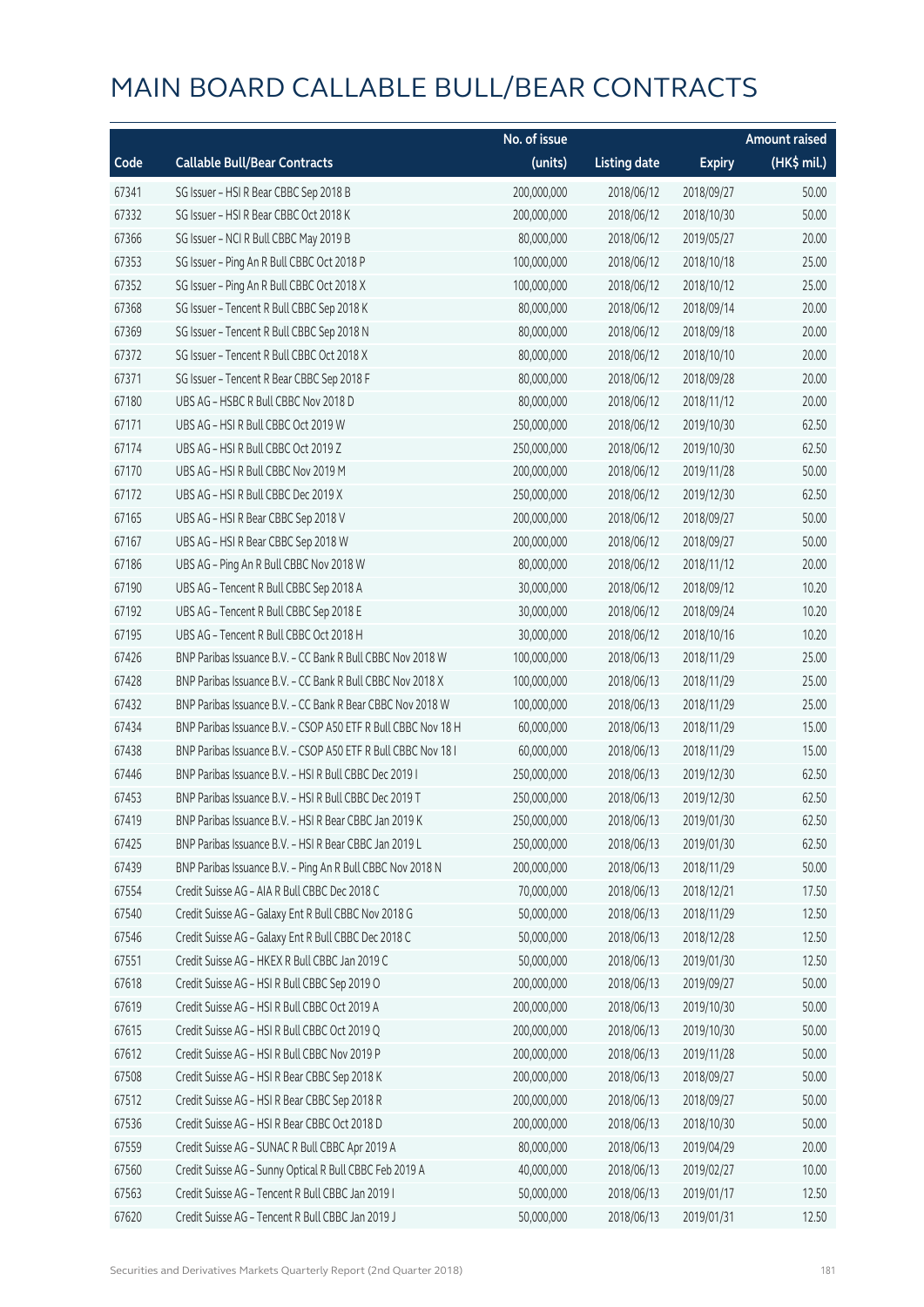|       |                                                             | No. of issue |                     |               | <b>Amount raised</b>  |
|-------|-------------------------------------------------------------|--------------|---------------------|---------------|-----------------------|
| Code  | <b>Callable Bull/Bear Contracts</b>                         | (units)      | <b>Listing date</b> | <b>Expiry</b> | $(HK\frac{1}{2}mil.)$ |
| 67525 | Credit Suisse AG - Tencent R Bear CBBC Dec 2018 L           | 50,000,000   | 2018/06/13          | 2018/12/14    | 12.50                 |
| 67722 | Goldman Sachs SP (Asia) - AAC Tech R Bull CBBC Dec 2018 N   | 40,000,000   | 2018/06/13          | 2018/12/31    | 10.00                 |
| 67713 | Goldman Sachs SP (Asia) - AIA R Bull CBBC Dec 2018 R        | 100,000,000  | 2018/06/13          | 2018/12/31    | 25.00                 |
| 67724 | Goldman Sachs SP (Asia) - Galaxy Ent R Bull CBBC Jan 2019 A | 100,000,000  | 2018/06/13          | 2019/01/31    | 25.00                 |
| 67698 | Goldman Sachs SP (Asia) - HSI R Bull CBBC Jan 2020 A        | 200,000,000  | 2018/06/13          | 2020/01/30    | 50.00                 |
| 67704 | Goldman Sachs SP (Asia) - HSI R Bull CBBC Jan 2020 B        | 200,000,000  | 2018/06/13          | 2020/01/30    | 50.20                 |
| 67696 | Goldman Sachs SP (Asia) - HSI R Bull CBBC Jan 2020 Y        | 200,000,000  | 2018/06/13          | 2020/01/30    | 50.00                 |
| 67703 | Goldman Sachs SP (Asia) - HSI R Bull CBBC Jan 2020 Z        | 200,000,000  | 2018/06/13          | 2020/01/30    | 50.00                 |
| 67489 | Goldman Sachs SP (Asia) - HSI R Bear CBBC Oct 2018 U        | 200,000,000  | 2018/06/13          | 2018/10/30    | 50.00                 |
| 67492 | Goldman Sachs SP (Asia) - HSI R Bear CBBC Oct 2018 W        | 200,000,000  | 2018/06/13          | 2018/10/30    | 50.00                 |
| 67494 | Goldman Sachs SP (Asia) - HSI R Bear CBBC Dec 2018 D        | 200,000,000  | 2018/06/13          | 2018/12/28    | 50.00                 |
| 67495 | Goldman Sachs SP (Asia) - HSI R Bear CBBC Dec 2018 E        | 200,000,000  | 2018/06/13          | 2018/12/28    | 50.20                 |
| 67497 | Goldman Sachs SP (Asia) - HSI R Bear CBBC Dec 2018 F        | 200,000,000  | 2018/06/13          | 2018/12/28    | 50.20                 |
| 67498 | Goldman Sachs SP (Asia) - HSI R Bear CBBC Dec 2018 G        | 200,000,000  | 2018/06/13          | 2018/12/28    | 50.00                 |
| 67500 | Goldman Sachs SP (Asia) - HSI R Bear CBBC Dec 2018 H        | 200,000,000  | 2018/06/13          | 2018/12/28    | 50.60                 |
| 67502 | Goldman Sachs SP (Asia) - HSI R Bear CBBC Dec 2018 I        | 200,000,000  | 2018/06/13          | 2018/12/28    | 52.60                 |
| 67708 | Goldman Sachs SP (Asia) - Tencent R Bull CBBC Feb 2019 G    | 100,000,000  | 2018/06/13          | 2019/02/27    | 25.00                 |
| 67709 | Goldman Sachs SP (Asia) - Tencent R Bull CBBC Feb 2019 H    | 100,000,000  | 2018/06/13          | 2019/02/27    | 25.00                 |
| 67710 | Goldman Sachs SP (Asia) - Tencent R Bull CBBC Feb 2019 I    | 100,000,000  | 2018/06/13          | 2019/02/27    | 25.00                 |
| 67460 | HK Bank - AAC Tech R Bull CBBC Dec 2018 B                   | 40,000,000   | 2018/06/13          | 2018/12/03    | 10.00                 |
| 67465 | HK Bank - Galaxy Ent R Bull CBBC Nov 2018 E                 | 80,000,000   | 2018/06/13          | 2018/11/19    | 20.00                 |
| 67467 | HK Bank - HKEX R Bull CBBC Nov 2018 M                       | 50,000,000   | 2018/06/13          | 2018/11/12    | 12.50                 |
| 67454 | HK Bank - HSI R Bull CBBC Mar 2019 O                        | 100,000,000  | 2018/06/13          | 2019/03/28    | 25.00                 |
| 67472 | HK Bank - HSI R Bull CBBC Mar 2019 Q                        | 150,000,000  | 2018/06/13          | 2019/03/28    | 37.50                 |
| 67470 | HK Bank - HSI R Bear CBBC Oct 2018 X                        | 150,000,000  | 2018/06/13          | 2018/10/30    | 37.50                 |
| 67459 | HK Bank - Ping An R Bull CBBC Nov 2018 N                    | 100,000,000  | 2018/06/13          | 2018/11/12    | 25.00                 |
| 67461 | HK Bank - Sunny Optical R Bull CBBC Dec 2018 A              | 40,000,000   | 2018/06/13          | 2018/12/03    | 10.00                 |
| 67456 | HK Bank - Tencent R Bull CBBC Oct 2018 J                    | 60,000,000   | 2018/06/13          | 2018/10/18    | 15.00                 |
| 67455 | HK Bank - Tencent R Bull CBBC Dec 2018 C                    | 60,000,000   | 2018/06/13          | 2018/12/03    | 15.00                 |
| 67604 | J P Morgan SP BV - AAC Tech R Bull CBBC Oct 2018 A          | 50,000,000   | 2018/06/13          | 2018/10/19    | 12.50                 |
| 67606 | J P Morgan SP BV - AAC Tech R Bull CBBC Nov 2018 A          | 50,000,000   | 2018/06/13          | 2018/11/16    | 12.50                 |
| 67607 | J P Morgan SP BV - AAC Tech R Bear CBBC Oct 2018 A          | 50,000,000   | 2018/06/13          | 2018/10/19    | 12.50                 |
| 67580 | J P Morgan SP BV - AIA R Bull CBBC Oct 2018 A               | 100,000,000  | 2018/06/13          | 2018/10/19    | 25.00                 |
| 67611 | J P Morgan SP BV - CNOOC R Bull CBBC Oct 2018 H             | 60,000,000   | 2018/06/13          | 2018/10/19    | 15.00                 |
| 67623 | J P Morgan SP BV - HSI R Bull CBBC Oct 2019 Z               | 200,000,000  | 2018/06/13          | 2019/10/30    | 50.00                 |
| 67622 | J P Morgan SP BV - HSI R Bull CBBC Nov 2019 P               | 200,000,000  | 2018/06/13          | 2019/11/28    | 50.00                 |
| 67621 | J P Morgan SP BV - HSI R Bull CBBC Dec 2019 M               | 200,000,000  | 2018/06/13          | 2019/12/30    | 50.00                 |
| 67577 | J P Morgan SP BV - HSI R Bear CBBC Sep 2018 T               | 200,000,000  | 2018/06/13          | 2018/09/27    | 50.00                 |
| 67629 | J P Morgan SP BV - HSI R Bear CBBC Oct 2018 A               | 200,000,000  | 2018/06/13          | 2018/10/30    | 50.00                 |
| 67637 | J P Morgan SP BV - HSI R Bear CBBC Oct 2018 B               | 200,000,000  | 2018/06/13          | 2018/10/30    | 50.00                 |
| 67609 | J P Morgan SP BV - PetroChina R Bull CBBC Nov 2018 A        | 120,000,000  | 2018/06/13          | 2018/11/16    | 30.00                 |
| 67598 | J P Morgan SP BV - Sunny Optical R Bull CBBC Oct 2018 B     | 40,000,000   | 2018/06/13          | 2018/10/19    | 10.00                 |
| 67602 | J P Morgan SP BV - Sunny Optical R Bear CBBC Nov 2018 A     | 40,000,000   | 2018/06/13          | 2018/11/16    | 10.60                 |
| 67578 | J P Morgan SP BV - Tencent R Bull CBBC Sep 2018 M           | 50,000,000   | 2018/06/13          | 2018/09/21    | 12.50                 |
| 67579 | J P Morgan SP BV - Tencent R Bull CBBC Sep 2018 N           | 50,000,000   | 2018/06/13          | 2018/09/21    | 12.50                 |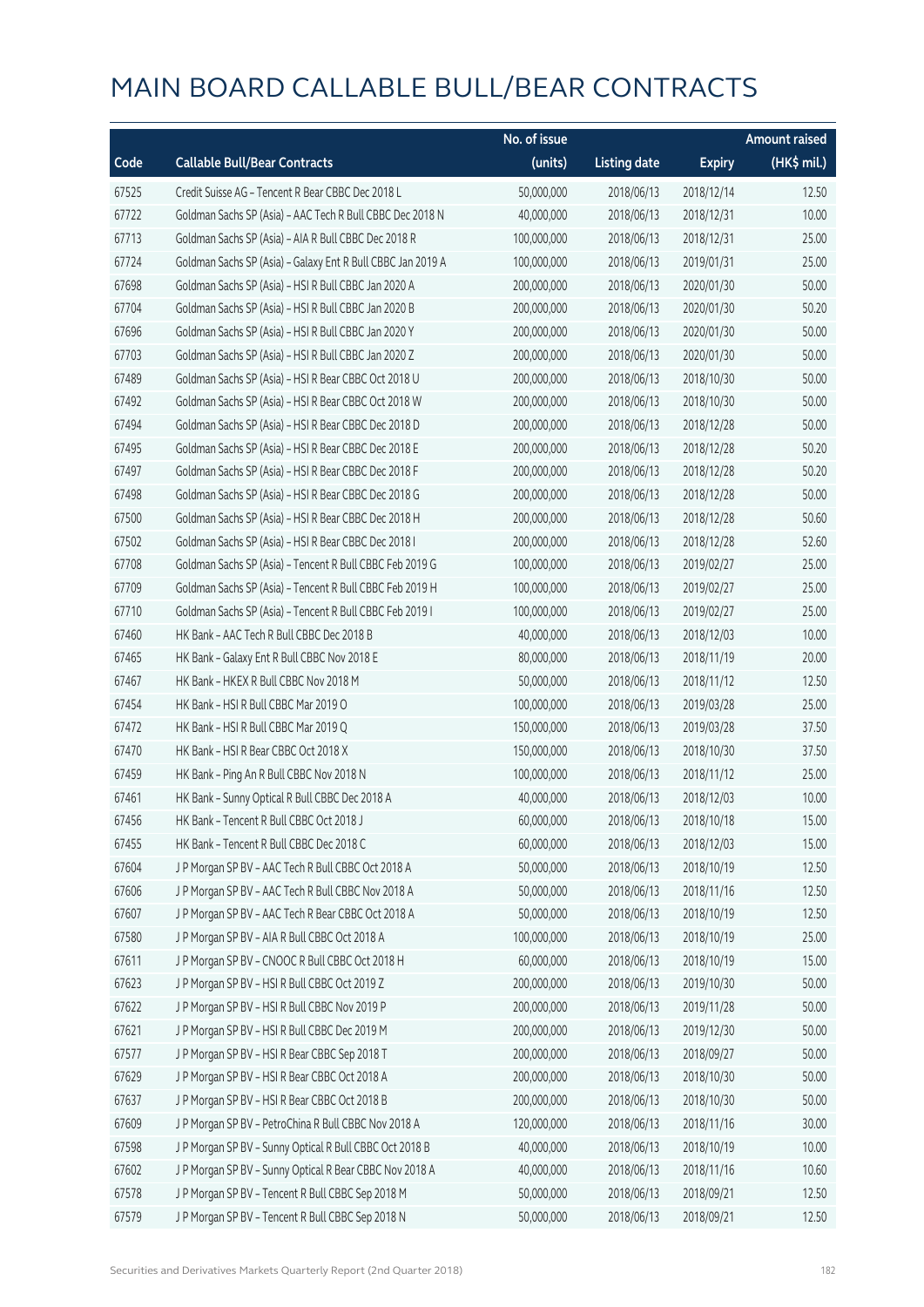|       |                                                        | No. of issue |                     |               | <b>Amount raised</b> |
|-------|--------------------------------------------------------|--------------|---------------------|---------------|----------------------|
| Code  | <b>Callable Bull/Bear Contracts</b>                    | (units)      | <b>Listing date</b> | <b>Expiry</b> | $(HK\$ mil.)         |
| 67739 | SG Issuer - AAC Tech R Bull CBBC Nov 2018 E            | 40,000,000   | 2018/06/13          | 2018/11/30    | 10.00                |
| 67727 | SG Issuer - AAC Tech R Bear CBBC Oct 2018 A            | 40,000,000   | 2018/06/13          | 2018/10/26    | 10.00                |
| 67731 | SG Issuer - AAC Tech R Bear CBBC Nov 2018 A            | 40,000,000   | 2018/06/13          | 2018/11/23    | 13.60                |
| 67751 | SG Issuer - HSI R Bull CBBC Sep 2019 L                 | 200,000,000  | 2018/06/13          | 2019/09/27    | 50.00                |
| 67753 | SG Issuer - HSI R Bull CBBC Sep 2019 N                 | 200,000,000  | 2018/06/13          | 2019/09/27    | 50.00                |
| 67757 | SG Issuer - HSI R Bull CBBC Nov 2019 U                 | 200,000,000  | 2018/06/13          | 2019/11/28    | 50.00                |
| 67760 | SG Issuer - HSI R Bull CBBC Dec 2019 F                 | 200,000,000  | 2018/06/13          | 2019/12/30    | 50.00                |
| 67749 | SG Issuer - HSI R Bear CBBC Oct 2018 Y                 | 200,000,000  | 2018/06/13          | 2018/10/30    | 50.00                |
| 67740 | SG Issuer - Sunny Optical R Bull CBBC Oct 2018 E       | 40,000,000   | 2018/06/13          | 2018/10/26    | 10.00                |
| 67733 | SG Issuer - Sunny Optical R Bear CBBC Dec 2018 B       | 40,000,000   | 2018/06/13          | 2018/12/28    | 15.80                |
| 67744 | SG Issuer - Tencent R Bull CBBC Sep 2018 T             | 80,000,000   | 2018/06/13          | 2018/09/20    | 20.00                |
| 67745 | SG Issuer - Tencent R Bull CBBC Sep 2018 U             | 80,000,000   | 2018/06/13          | 2018/09/28    | 20.00                |
| 67747 | SG Issuer - Tencent R Bull CBBC Sep 2018 Y             | 80,000,000   | 2018/06/13          | 2018/09/20    | 20.00                |
| 67748 | SG Issuer - Tencent R Bull CBBC Sep 2018 Z             | 80,000,000   | 2018/06/13          | 2018/09/28    | 20.00                |
| 67746 | SG Issuer - Tencent R Bull CBBC Oct 2018 Y             | 80,000,000   | 2018/06/13          | 2018/10/05    | 20.00                |
| 67736 | SG Issuer - Tencent R Bear CBBC Sep 2018 G             | 80,000,000   | 2018/06/13          | 2018/09/28    | 20.00                |
| 67680 | UBS AG - AAC Tech R Bull CBBC Nov 2018 B               | 40,000,000   | 2018/06/13          | 2018/11/26    | 10.00                |
| 67685 | UBS AG - AAC Tech R Bear CBBC Oct 2018 B               | 40,000,000   | 2018/06/13          | 2018/10/16    | 10.00                |
| 67687 | UBS AG - Bank of China R Bull CBBC Jan 2019 B          | 60,000,000   | 2018/06/13          | 2019/01/28    | 15.00                |
| 67686 | UBS AG - China Life R Bull CBBC Sep 2018 O             | 40,000,000   | 2018/06/13          | 2018/09/24    | 10.00                |
| 67679 | UBS AG - CNOOC R Bull CBBC Oct 2018 L                  | 40,000,000   | 2018/06/13          | 2018/10/10    | 10.00                |
| 67664 | UBS AG - HKEX R Bull CBBC Nov 2018 R                   | 50,000,000   | 2018/06/13          | 2018/11/12    | 12.50                |
| 67667 | UBS AG - HKEX R Bull CBBC Nov 2018 S                   | 50,000,000   | 2018/06/13          | 2018/11/12    | 12.50                |
| 67648 | UBS AG - HSI R Bull CBBC Oct 2019 F                    | 200,000,000  | 2018/06/13          | 2019/10/30    | 50.00                |
| 67639 | UBS AG - HSI R Bull CBBC Oct 2019 X                    | 250,000,000  | 2018/06/13          | 2019/10/30    | 62.50                |
| 67576 | UBS AG - HSI R Bull CBBC Nov 2019 E                    | 250,000,000  | 2018/06/13          | 2019/11/28    | 62.50                |
| 67643 | UBS AG - HSI R Bull CBBC Dec 2019 E                    | 250,000,000  | 2018/06/13          | 2019/12/30    | 62.50                |
| 67572 | UBS AG - HSI R Bear CBBC Sep 2018 D                    | 200,000,000  | 2018/06/13          | 2018/09/27    | 50.00                |
| 67567 | UBS AG - HSI R Bear CBBC Sep 2018 X                    | 250,000,000  | 2018/06/13          | 2018/09/27    | 62.50                |
| 67651 | UBS AG - HSI R Bear CBBC Oct 2018 C                    | 200,000,000  | 2018/06/13          | 2018/10/30    | 50.00                |
| 67662 | UBS AG - HSI R Bear CBBC Oct 2018 D                    | 200,000,000  | 2018/06/13          | 2018/10/30    | 50.00                |
| 67672 | UBS AG - Tencent R Bull CBBC Oct 2018 J                | 30,000,000   | 2018/06/13          | 2018/10/18    | 10.20                |
| 67674 | UBS AG - Tencent R Bull CBBC Oct 2018 K                | 30,000,000   | 2018/06/13          | 2018/10/24    | 10.20                |
| 67475 | Bank Vontobel - HSI R Bull CBBC Jan 2019 J             | 100,000,000  | 2018/06/13          | 2019/01/30    | 25.30                |
| 67478 | Bank Vontobel - HSI R Bull CBBC Jan 2019 K             | 100,000,000  | 2018/06/13          | 2019/01/30    | 25.30                |
| 67484 | Bank Vontobel - HSI R Bear CBBC Nov 2018 P             | 100,000,000  | 2018/06/13          | 2018/11/29    | 25.20                |
| 67482 | Bank Vontobel - Tencent R Bull CBBC Dec 2018 O         | 40,000,000   | 2018/06/13          | 2018/12/07    | 10.00                |
| 67483 | Bank Vontobel - Tencent R Bear CBBC Oct 2018 B         | 40,000,000   | 2018/06/13          | 2018/10/05    | 29.16                |
| 67858 | BOCI Asia Ltd. - HKEX R Bull CBBC Oct 2018 A           | 40,000,000   | 2018/06/14          | 2018/10/10    | 10.00                |
| 67851 | BOCI Asia Ltd. - Tencent R Bull CBBC Oct 2018 D        | 40,000,000   | 2018/06/14          | 2018/10/08    | 10.00                |
| 67855 | BOCI Asia Ltd. - Tencent R Bear CBBC Oct 2018 C        | 40,000,000   | 2018/06/14          | 2018/10/09    | 10.08                |
| 67800 | BNP Paribas Issuance B.V. - HSI R Bull CBBC Dec 2019 D | 250,000,000  | 2018/06/14          | 2019/12/30    | 62.50                |
| 67804 | BNP Paribas Issuance B.V. - HSI R Bull CBBC Dec 2019 E | 250,000,000  | 2018/06/14          | 2019/12/30    | 62.50                |
| 67991 | BNP Paribas Issuance B.V. - HSI R Bull CBBC Dec 2019 G | 250,000,000  | 2018/06/14          | 2019/12/30    | 62.50                |
| 67780 | BNP Paribas Issuance B.V. - HSI R Bear CBBC Jan 2019 M | 250,000,000  | 2018/06/14          | 2019/01/30    | 62.50                |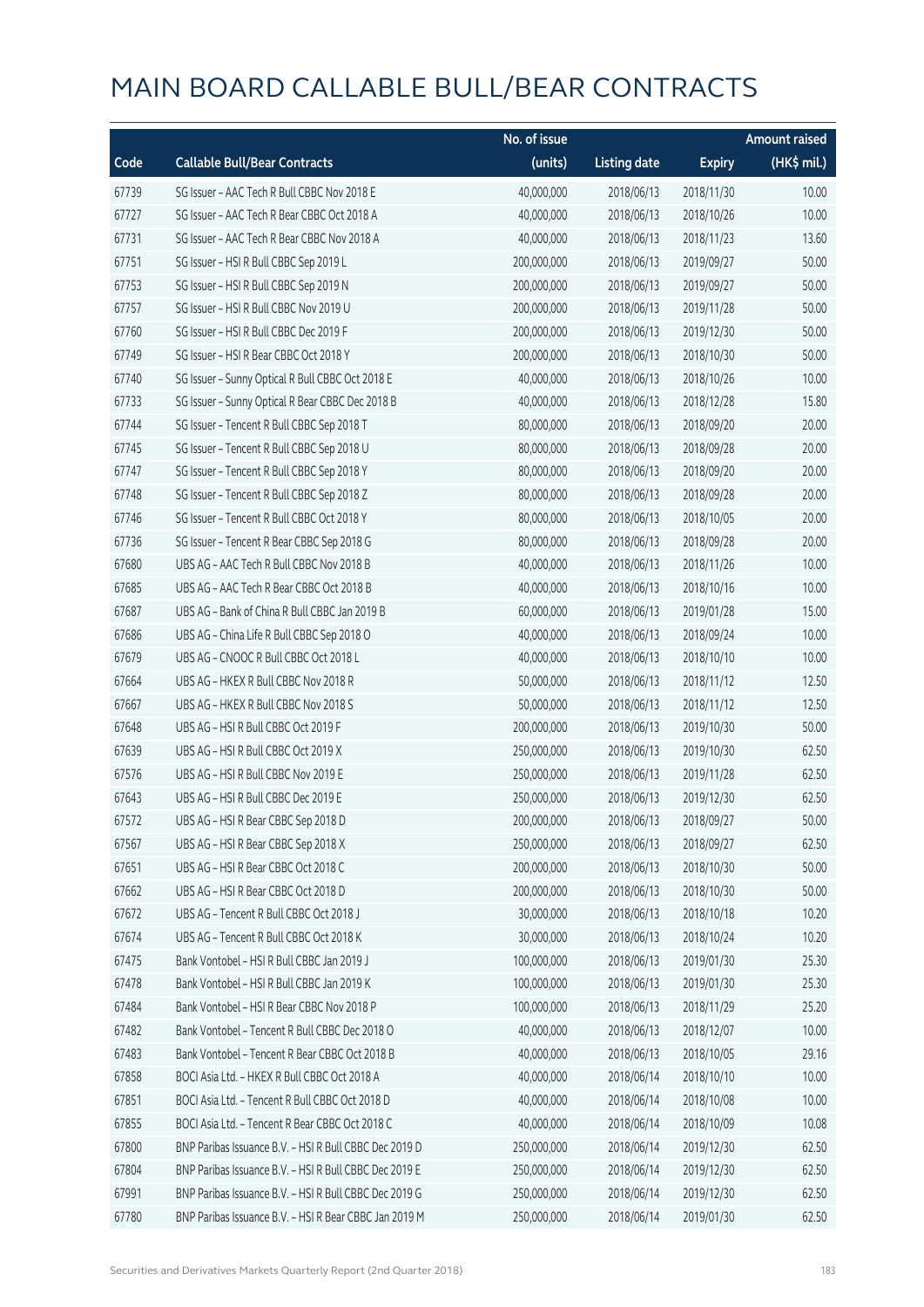|       |                                                             | No. of issue |                     |               | Amount raised         |
|-------|-------------------------------------------------------------|--------------|---------------------|---------------|-----------------------|
| Code  | <b>Callable Bull/Bear Contracts</b>                         | (units)      | <b>Listing date</b> | <b>Expiry</b> | $(HK\frac{1}{2}mil.)$ |
| 67784 | BNP Paribas Issuance B.V. - HSI R Bear CBBC Jan 2019 N      | 250,000,000  | 2018/06/14          | 2019/01/30    | 62.50                 |
| 68071 | Credit Suisse AG - HKEX R Bull CBBC Dec 2018 F              | 50,000,000   | 2018/06/14          | 2018/12/28    | 12.50                 |
| 68100 | Credit Suisse AG - HSBC R Bull CBBC Jan 2019 B              | 80,000,000   | 2018/06/14          | 2019/01/30    | 20.00                 |
| 68095 | Credit Suisse AG - HSCEI R Bull CBBC Oct 2019 A             | 100,000,000  | 2018/06/14          | 2019/10/30    | 25.00                 |
| 68096 | Credit Suisse AG - HSCEI R Bear CBBC Oct 2018 A             | 100,000,000  | 2018/06/14          | 2018/10/30    | 25.00                 |
| 68097 | Credit Suisse AG - HSCEI R Bear CBBC Oct 2018 B             | 100,000,000  | 2018/06/14          | 2018/10/30    | 25.00                 |
| 68094 | Credit Suisse AG - HSI R Bull CBBC Oct 2019 B               | 200,000,000  | 2018/06/14          | 2019/10/30    | 50.00                 |
| 68087 | Credit Suisse AG - HSI R Bull CBBC Nov 2019 B               | 200,000,000  | 2018/06/14          | 2019/11/28    | 50.00                 |
| 68089 | Credit Suisse AG - HSI R Bull CBBC Nov 2019 H               | 200,000,000  | 2018/06/14          | 2019/11/28    | 50.00                 |
| 68090 | Credit Suisse AG - HSI R Bull CBBC Dec 2019 O               | 200,000,000  | 2018/06/14          | 2019/12/30    | 50.00                 |
| 68059 | Credit Suisse AG - HSI R Bear CBBC Oct 2018 E               | 200,000,000  | 2018/06/14          | 2018/10/30    | 50.00                 |
| 68060 | Credit Suisse AG - HSI R Bear CBBC Oct 2018 F               | 200,000,000  | 2018/06/14          | 2018/10/30    | 50.00                 |
| 68062 | Credit Suisse AG - HSI R Bear CBBC Nov 2018 A               | 200,000,000  | 2018/06/14          | 2018/11/29    | 50.00                 |
| 68081 | Credit Suisse AG - HSI R Bear CBBC Nov 2018 B               | 200,000,000  | 2018/06/14          | 2018/11/29    | 50.00                 |
| 68080 | Credit Suisse AG - PetroChina R Bull CBBC Dec 2018 E        | 50,000,000   | 2018/06/14          | 2018/12/28    | 12.50                 |
| 68076 | Credit Suisse AG - Tencent R Bull CBBC Jan 2019 K           | 50,000,000   | 2018/06/14          | 2019/01/24    | 12.50                 |
| 68101 | Credit Suisse AG - Tencent R Bull CBBC Jan 2019 L           | 50,000,000   | 2018/06/14          | 2019/01/11    | 12.50                 |
| 68079 | Credit Suisse AG - Tencent R Bear CBBC Dec 2018 M           | 50,000,000   | 2018/06/14          | 2018/12/28    | 12.50                 |
| 68162 | Goldman Sachs SP (Asia) - China Life R Bull CBBC Feb 2019 B | 100,000,000  | 2018/06/14          | 2019/02/27    | 25.00                 |
| 68145 | Goldman Sachs SP (Asia) - HKEX R Bull CBBC Feb 2019 B       | 100,000,000  | 2018/06/14          | 2019/02/27    | 25.00                 |
| 68148 | Goldman Sachs SP (Asia) - HSBC R Bull CBBC Jan 2019 B       | 100,000,000  | 2018/06/14          | 2019/01/31    | 25.00                 |
| 68133 | Goldman Sachs SP (Asia) - HSI R Bull CBBC Jan 2020 C        | 200,000,000  | 2018/06/14          | 2020/01/30    | 50.20                 |
| 68139 | Goldman Sachs SP (Asia) - HSI R Bull CBBC Jan 2020 D        | 200,000,000  | 2018/06/14          | 2020/01/30    | 50.00                 |
| 68136 | Goldman Sachs SP (Asia) - HSI R Bull CBBC Jan 2020 E        | 200,000,000  | 2018/06/14          | 2020/01/30    | 50.00                 |
| 67900 | Goldman Sachs SP (Asia) - HSI R Bear CBBC Sep 2018 W        | 200,000,000  | 2018/06/14          | 2018/09/27    | 50.00                 |
| 67906 | Goldman Sachs SP (Asia) - HSI R Bear CBBC Oct 2018 V        | 200,000,000  | 2018/06/14          | 2018/10/30    | 50.00                 |
| 68144 | Goldman Sachs SP (Asia) - ICBC R Bull CBBC Feb 2019 J       | 100,000,000  | 2018/06/14          | 2019/02/27    | 25.00                 |
| 68141 | Goldman Sachs SP (Asia) - Tencent R Bull CBBC Feb 2019 J    | 100,000,000  | 2018/06/14          | 2019/02/27    | 25.00                 |
| 68142 | Goldman Sachs SP (Asia) - Tencent R Bull CBBC Feb 2019 K    | 100,000,000  | 2018/06/14          | 2019/02/27    | 25.00                 |
| 68143 | Goldman Sachs SP (Asia) - Tencent R Bear CBBC Feb 2019 A    | 100,000,000  | 2018/06/14          | 2019/02/27    | 25.00                 |
| 67849 | HK Bank - China Mobile R Bull CBBC Nov 2018 B               | 50,000,000   | 2018/06/14          | 2018/11/19    | 12.50                 |
| 67837 | HK Bank - China Life R Bull CBBC Nov 2018 A                 | 40,000,000   | 2018/06/14          | 2018/11/12    | 10.00                 |
| 67821 | HK Bank - CSOP A50 ETF R Bull CBBC Nov 2018 D               | 50,000,000   | 2018/06/14          | 2018/11/19    | 12.50                 |
| 67822 | HK Bank - A50 China R Bull CBBC Nov 2018 D                  | 50,000,000   | 2018/06/14          | 2018/11/19    | 12.50                 |
| 67836 | HK Bank - Galaxy Ent R Bear CBBC Nov 2018 B                 | 40,000,000   | 2018/06/14          | 2018/11/12    | 10.00                 |
| 67826 | HK Bank - HKEX R Bull CBBC Nov 2018 N                       | 50,000,000   | 2018/06/14          | 2018/11/19    | 12.50                 |
| 67811 | HK Bank - HSI R Bull CBBC Mar 2019 P                        | 150,000,000  | 2018/06/14          | 2019/03/28    | 37.50                 |
| 67810 | HK Bank - HSI R Bull CBBC Jun 2019 B                        | 150,000,000  | 2018/06/14          | 2019/06/27    | 37.50                 |
| 67799 | HK Bank - HSI R Bear CBBC Oct 2018 Y                        | 150,000,000  | 2018/06/14          | 2018/10/30    | 37.50                 |
| 67830 | HK Bank - Ping An R Bull CBBC Oct 2018 E                    | 100,000,000  | 2018/06/14          | 2018/10/25    | 25.00                 |
| 67850 | HK Bank - SUNAC R Bull CBBC Mar 2019 B                      | 100,000,000  | 2018/06/14          | 2019/03/11    | 25.00                 |
| 67817 | HK Bank - Tencent R Bull CBBC Oct 2018 L                    | 60,000,000   | 2018/06/14          | 2018/10/25    | 15.00                 |
| 67816 | HK Bank - Tencent R Bull CBBC Nov 2018 S                    | 60,000,000   | 2018/06/14          | 2018/11/15    | 15.00                 |
| 67827 | HK Bank - Tencent R Bear CBBC Nov 2018 E                    | 50,000,000   | 2018/06/14          | 2018/11/19    | 15.00                 |
| 68051 | J P Morgan SP BV - AAC Tech R Bear CBBC Nov 2018 A          | 40,000,000   | 2018/06/14          | 2018/11/16    | 13.40                 |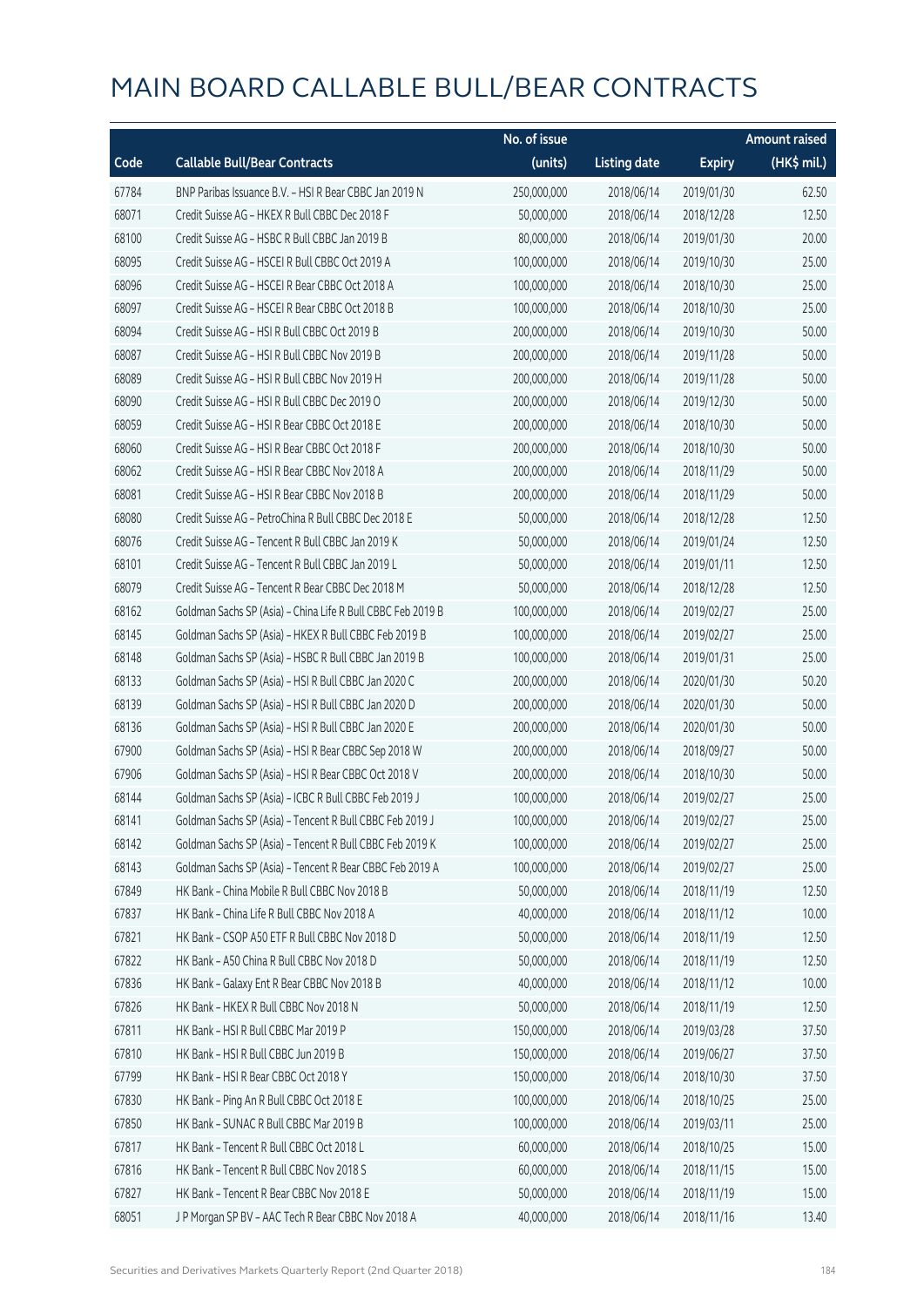|       |                                                         | No. of issue |                     |               | <b>Amount raised</b> |
|-------|---------------------------------------------------------|--------------|---------------------|---------------|----------------------|
| Code  | <b>Callable Bull/Bear Contracts</b>                     | (units)      | <b>Listing date</b> | <b>Expiry</b> | (HK\$ mil.)          |
| 68043 | J P Morgan SP BV - HKEX R Bull CBBC Oct 2018 D          | 40,000,000   | 2018/06/14          | 2018/10/19    | 10.00                |
| 68044 | J P Morgan SP BV - HKEX R Bull CBBC Oct 2018 E          | 40,000,000   | 2018/06/14          | 2018/10/19    | 10.00                |
| 68046 | J P Morgan SP BV - HKEX R Bear CBBC Oct 2018 A          | 40,000,000   | 2018/06/14          | 2018/10/12    | 15.80                |
| 68016 | JP Morgan SP BV - HSIR Bull CBBC Oct 2019 I             | 200,000,000  | 2018/06/14          | 2019/10/30    | 50.00                |
| 68015 | J P Morgan SP BV - HSI R Bull CBBC Nov 2019 U           | 200,000,000  | 2018/06/14          | 2019/11/28    | 50.00                |
| 68057 | J P Morgan SP BV - HSI R Bull CBBC Dec 2019 D           | 200,000,000  | 2018/06/14          | 2019/12/30    | 50.00                |
| 68017 | J P Morgan SP BV - HSI R Bull CBBC Dec 2019 S           | 200,000,000  | 2018/06/14          | 2019/12/30    | 50.00                |
| 67998 | J P Morgan SP BV - HSI R Bear CBBC Sep 2018 V           | 200,000,000  | 2018/06/14          | 2018/09/27    | 50.00                |
| 68000 | J P Morgan SP BV - HSI R Bear CBBC Sep 2018 W           | 200,000,000  | 2018/06/14          | 2018/09/27    | 50.00                |
| 68018 | J P Morgan SP BV - HSI R Bear CBBC Oct 2018 C           | 200,000,000  | 2018/06/14          | 2018/10/30    | 50.00                |
| 68030 | J P Morgan SP BV - HSI R Bear CBBC Oct 2018 D           | 200,000,000  | 2018/06/14          | 2018/10/30    | 50.00                |
| 68034 | J P Morgan SP BV - HSI R Bear CBBC Oct 2018 E           | 200,000,000  | 2018/06/14          | 2018/10/30    | 50.00                |
| 68056 | J P Morgan SP BV - Sunny Optical R Bear CBBC Oct 2018 A | 40,000,000   | 2018/06/14          | 2018/10/19    | 14.60                |
| 68035 | JP Morgan SP BV - Tencent R Bull CBBC Oct 2018 C        | 50,000,000   | 2018/06/14          | 2018/10/12    | 12.50                |
| 68039 | J P Morgan SP BV - Tencent R Bull CBBC Oct 2018 D       | 50,000,000   | 2018/06/14          | 2018/10/12    | 12.50                |
| 67866 | Macquarie Bank Ltd. - HKEX R Bull CBBC Dec 2018 B       | 17,000,000   | 2018/06/14          | 2018/12/18    | 10.42                |
| 67870 | Macquarie Bank Ltd. - HKEX R Bull CBBC Dec 2018 C       | 17,000,000   | 2018/06/14          | 2018/12/14    | 10.34                |
| 67873 | Macquarie Bank Ltd. - HKEX R Bull CBBC Dec 2018 D       | 16,000,000   | 2018/06/14          | 2018/12/14    | 10.26                |
| 67887 | Macquarie Bank Ltd. - HSBC R Bull CBBC Dec 2018 B       | 40,000,000   | 2018/06/14          | 2018/12/28    | 10.56                |
| 67890 | Macquarie Bank Ltd. - HSBC R Bull CBBC Dec 2018 C       | 40,000,000   | 2018/06/14          | 2018/12/28    | 10.20                |
| 67880 | Macquarie Bank Ltd. - HSBC R Bear CBBC Dec 2018 A       | 40,000,000   | 2018/06/14          | 2018/12/28    | 12.76                |
| 67874 | Macquarie Bank Ltd. - Tencent R Bull CBBC Dec 2018 J    | 10,500,000   | 2018/06/14          | 2018/12/14    | 10.37                |
| 67877 | Macquarie Bank Ltd. - Tencent R Bull CBBC Dec 2018 K    | 11,500,000   | 2018/06/14          | 2018/12/14    | 10.33                |
| 67879 | Macquarie Bank Ltd. - Tencent R Bull CBBC Dec 2018 L    | 11,000,000   | 2018/06/14          | 2018/12/14    | 10.37                |
| 68104 | SG Issuer - HKEX R Bull CBBC Sep 2018 T                 | 50,000,000   | 2018/06/14          | 2018/09/28    | 12.50                |
| 68116 | SG Issuer - HSI R Bull CBBC Oct 2019 E                  | 200,000,000  | 2018/06/14          | 2019/10/30    | 50.00                |
| 68117 | SG Issuer - HSI R Bull CBBC Oct 2019 J                  | 200,000,000  | 2018/06/14          | 2019/10/30    | 50.00                |
| 68124 | SG Issuer - HSI R Bull CBBC Oct 2019 P                  | 200,000,000  | 2018/06/14          | 2019/10/30    | 50.00                |
| 68126 | SG Issuer - HSI R Bull CBBC Dec 2019 O                  | 200,000,000  | 2018/06/14          | 2019/12/30    | 50.00                |
| 68115 | SG Issuer - HSI R Bear CBBC Sep 2018 Q                  | 200,000,000  | 2018/06/14          | 2018/09/27    | 50.00                |
| 68107 | SG Issuer - Ping An R Bull CBBC Oct 2018 Q              | 100,000,000  | 2018/06/14          | 2018/10/26    | 25.00                |
| 68108 | SG Issuer - Sunny Optical R Bull CBBC Sep 2018 F        | 40,000,000   | 2018/06/14          | 2018/09/28    | 10.00                |
| 68113 | SG Issuer - Tencent R Bull CBBC Oct 2018 B              | 80,000,000   | 2018/06/14          | 2018/10/12    | 20.00                |
| 68112 | SG Issuer - Tencent R Bull CBBC Oct 2018 D              | 80,000,000   | 2018/06/14          | 2018/10/05    | 20.00                |
| 68128 | SG Issuer - Tencent R Bull CBBC Oct 2018 E              | 80,000,000   | 2018/06/14          | 2018/10/05    | 20.00                |
| 68110 | SG Issuer - Tencent R Bull CBBC Oct 2018 Z              | 80,000,000   | 2018/06/14          | 2018/10/05    | 20.00                |
| 68114 | SG Issuer - Tencent R Bear CBBC Oct 2018 L              | 80,000,000   | 2018/06/14          | 2018/10/12    | 20.00                |
| 67990 | UBS AG - HKEX R Bull CBBC Nov 2018 T                    | 50,000,000   | 2018/06/14          | 2018/11/07    | 12.50                |
| 67939 | UBS AG - HSI R Bull CBBC Oct 2019 N                     | 200,000,000  | 2018/06/14          | 2019/10/30    | 50.00                |
| 67933 | UBS AG - HSI R Bull CBBC Nov 2019 L                     | 250,000,000  | 2018/06/14          | 2019/11/28    | 62.50                |
| 67940 | UBS AG - HSI R Bull CBBC Nov 2019 Q                     | 200,000,000  | 2018/06/14          | 2019/11/28    | 50.00                |
| 67932 | UBS AG - HSI R Bull CBBC Dec 2019 C                     | 200,000,000  | 2018/06/14          | 2019/12/30    | 50.00                |
| 67915 | UBS AG - HSI R Bear CBBC Sep 2018 E                     | 250,000,000  | 2018/06/14          | 2018/09/27    | 62.50                |
| 67916 | UBS AG - HSI R Bear CBBC Sep 2018 F                     | 200,000,000  | 2018/06/14          | 2018/09/27    | 50.00                |
| 67945 | UBS AG - HSI R Bear CBBC Sep 2018 G                     | 250,000,000  | 2018/06/14          | 2018/09/27    | 62.50                |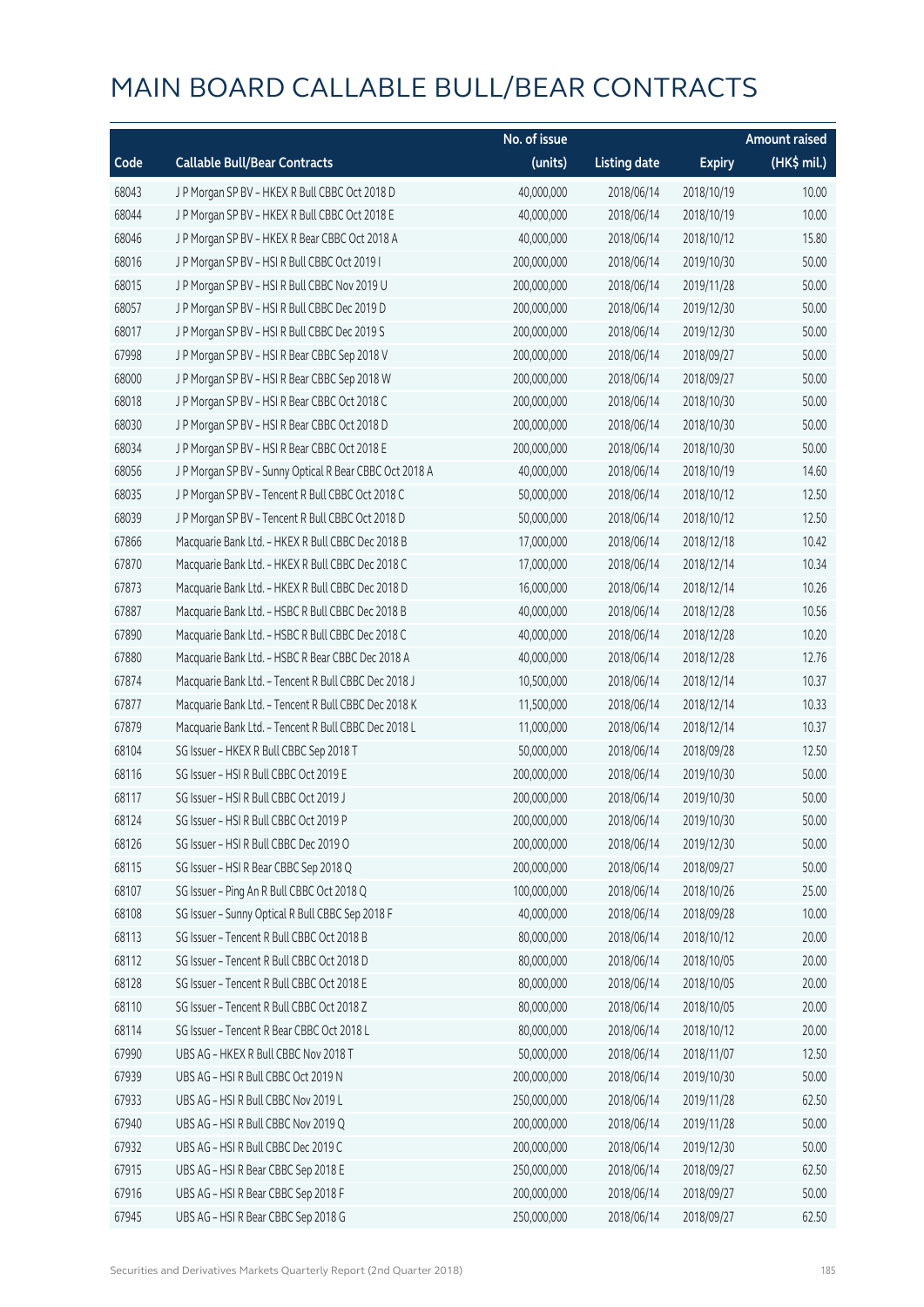|       |                                                            | No. of issue |                     |               | <b>Amount raised</b> |
|-------|------------------------------------------------------------|--------------|---------------------|---------------|----------------------|
| Code  | <b>Callable Bull/Bear Contracts</b>                        | (units)      | <b>Listing date</b> | <b>Expiry</b> | (HK\$ mil.)          |
| 67947 | UBS AG - HSI R Bear CBBC Oct 2018 E                        | 250,000,000  | 2018/06/14          | 2018/10/30    | 62.50                |
| 67959 | UBS AG - HSI R Bear CBBC Oct 2018 F                        | 250,000,000  | 2018/06/14          | 2018/10/30    | 62.50                |
| 67970 | UBS AG - HSI R Bear CBBC Oct 2018 G                        | 250,000,000  | 2018/06/14          | 2018/10/30    | 62.50                |
| 67987 | UBS AG - Tencent R Bull CBBC Oct 2018 I                    | 30,000,000   | 2018/06/14          | 2018/10/09    | 10.20                |
| 67979 | UBS AG - Tencent R Bull CBBC Oct 2018 L                    | 30,000,000   | 2018/06/14          | 2018/10/03    | 10.20                |
| 67919 | UBS AG - Tencent R Bear CBBC Oct 2018 I                    | 30,000,000   | 2018/06/14          | 2018/10/26    | 10.20                |
| 67921 | UBS AG - Tencent R Bear CBBC Oct 2018 J                    | 30,000,000   | 2018/06/14          | 2018/10/08    | 13.05                |
| 67786 | Bank Vontobel - HSI R Bull CBBC Jan 2019 L                 | 100,000,000  | 2018/06/14          | 2019/01/30    | 25.10                |
| 67798 | Bank Vontobel - HSI R Bull CBBC Jan 2019 M                 | 100,000,000  | 2018/06/14          | 2019/01/30    | 25.50                |
| 67762 | Bank Vontobel - HSI R Bear CBBC Nov 2018 Q                 | 100,000,000  | 2018/06/14          | 2018/11/29    | 25.10                |
| 67765 | Bank Vontobel - HSI R Bear CBBC Nov 2018 R                 | 100,000,000  | 2018/06/14          | 2018/11/29    | 25.30                |
| 68197 | BOCI Asia Ltd. - Geely Auto R Bull CBBC Oct 2018 B         | 40,000,000   | 2018/06/15          | 2018/10/29    | 10.16                |
| 68196 | BOCI Asia Ltd. - Galaxy Ent R Bull CBBC Oct 2018 C         | 50,000,000   | 2018/06/15          | 2018/10/29    | 12.65                |
| 68198 | BOCI Asia Ltd. - ICBC R Bull CBBC Oct 2018 B               | 80,000,000   | 2018/06/15          | 2018/10/29    | 20.32                |
| 68189 | BNP Paribas Issuance B.V. - Tencent R Bull CBBC Sep 2018 F | 50,000,000   | 2018/06/15          | 2018/09/27    | 12.50                |
| 68192 | BNP Paribas Issuance B.V. - Tencent R Bull CBBC Sep 2018 H | 50,000,000   | 2018/06/15          | 2018/09/27    | 12.50                |
| 68195 | BNP Paribas Issuance B.V. - Tencent R Bear CBBC Nov 2018 O | 50,000,000   | 2018/06/15          | 2018/11/29    | 12.50                |
| 68194 | BNP Paribas Issuance B.V. - Tencent R Bear CBBC Nov 2018 P | 50,000,000   | 2018/06/15          | 2018/11/29    | 12.50                |
| 68270 | Credit Suisse AG - HSBC R Bull CBBC Jan 2019 C             | 80,000,000   | 2018/06/15          | 2019/01/25    | 20.00                |
| 68265 | Credit Suisse AG - HSI R Bull CBBC Oct 2019 C              | 200,000,000  | 2018/06/15          | 2019/10/30    | 50.00                |
| 68266 | Credit Suisse AG - HSI R Bull CBBC Oct 2019 D              | 200,000,000  | 2018/06/15          | 2019/10/30    | 50.00                |
| 68268 | Credit Suisse AG - HSI R Bull CBBC Nov 2019 C              | 200,000,000  | 2018/06/15          | 2019/11/28    | 50.00                |
| 68269 | Credit Suisse AG - HSI R Bull CBBC Dec 2019 P              | 250,000,000  | 2018/06/15          | 2019/12/30    | 62.50                |
| 68272 | Credit Suisse AG - HSI R Bull CBBC Dec 2019 Q              | 250,000,000  | 2018/06/15          | 2019/12/30    | 62.50                |
| 68273 | Credit Suisse AG - HSI R Bear CBBC Sep 2018 T              | 200,000,000  | 2018/06/15          | 2018/09/27    | 50.00                |
| 68276 | Credit Suisse AG - HSI R Bear CBBC Sep 2018 W              | 200,000,000  | 2018/06/15          | 2018/09/27    | 50.00                |
| 68274 | Credit Suisse AG - HSI R Bear CBBC Oct 2018 G              | 200,000,000  | 2018/06/15          | 2018/10/30    | 50.00                |
| 68277 | Credit Suisse AG - HSI R Bear CBBC Oct 2018 J              | 200,000,000  | 2018/06/15          | 2018/10/30    | 50.00                |
| 68280 | Credit Suisse AG - Tencent R Bull CBBC Jan 2019 M          | 50,000,000   | 2018/06/15          | 2019/01/24    | 12.50                |
| 68217 | Goldman Sachs SP (Asia) - HKEX R Bull CBBC Dec 2018 M      | 100,000,000  | 2018/06/15          | 2018/12/31    | 25.00                |
| 68202 | Goldman Sachs SP (Asia) - HSI R Bull CBBC Jan 2020 F       | 200,000,000  | 2018/06/15          | 2020/01/30    | 50.00                |
| 68204 | Goldman Sachs SP (Asia) - HSI R Bull CBBC Jan 2020 G       | 200,000,000  | 2018/06/15          | 2020/01/30    | 50.00                |
| 68207 | Goldman Sachs SP (Asia) - HSI R Bull CBBC Jan 2020 H       | 200,000,000  | 2018/06/15          | 2020/01/30    | 50.00                |
| 68223 | Goldman Sachs SP (Asia) - HSI R Bull CBBC Jan 2020 I       | 200,000,000  | 2018/06/15          | 2020/01/30    | 50.00                |
| 68291 | Goldman Sachs SP (Asia) - HSI R Bear CBBC Sep 2018 X       | 200,000,000  | 2018/06/15          | 2018/09/27    | 50.00                |
| 68297 | Goldman Sachs SP (Asia) - HSI R Bear CBBC Sep 2018 Y       | 200,000,000  | 2018/06/15          | 2018/09/27    | 50.20                |
| 68300 | Goldman Sachs SP (Asia) - HSI R Bear CBBC Sep 2018 Z       | 200,000,000  | 2018/06/15          | 2018/09/27    | 50.00                |
| 68213 | Goldman Sachs SP (Asia) - Tencent R Bull CBBC Feb 2019 L   | 100,000,000  | 2018/06/15          | 2019/02/27    | 25.00                |
| 68332 | Goldman Sachs SP (Asia) - Tencent R Bear CBBC Feb 2019 B   | 100,000,000  | 2018/06/15          | 2019/02/27    | 25.00                |
| 68183 | HK Bank - Sinopec Corp R Bull CBBC Nov 2018 E              | 80,000,000   | 2018/06/15          | 2018/11/19    | 20.00                |
| 68173 | HK Bank - HKEX R Bull CBBC Nov 2018 O                      | 50,000,000   | 2018/06/15          | 2018/11/26    | 12.50                |
| 68165 | HK Bank - HSI R Bull CBBC Mar 2019 R                       | 150,000,000  | 2018/06/15          | 2019/03/28    | 37.50                |
| 68175 | HK Bank - HSI R Bull CBBC Jul 2019 A                       | 150,000,000  | 2018/06/15          | 2019/07/30    | 37.50                |
| 68182 | HK Bank - HSI R Bull CBBC Sep 2019 A                       | 100,000,000  | 2018/06/15          | 2019/09/27    | 25.00                |
| 68174 | HK Bank - HSI R Bear CBBC Oct 2018 Z                       | 100,000,000  | 2018/06/15          | 2018/10/30    | 25.00                |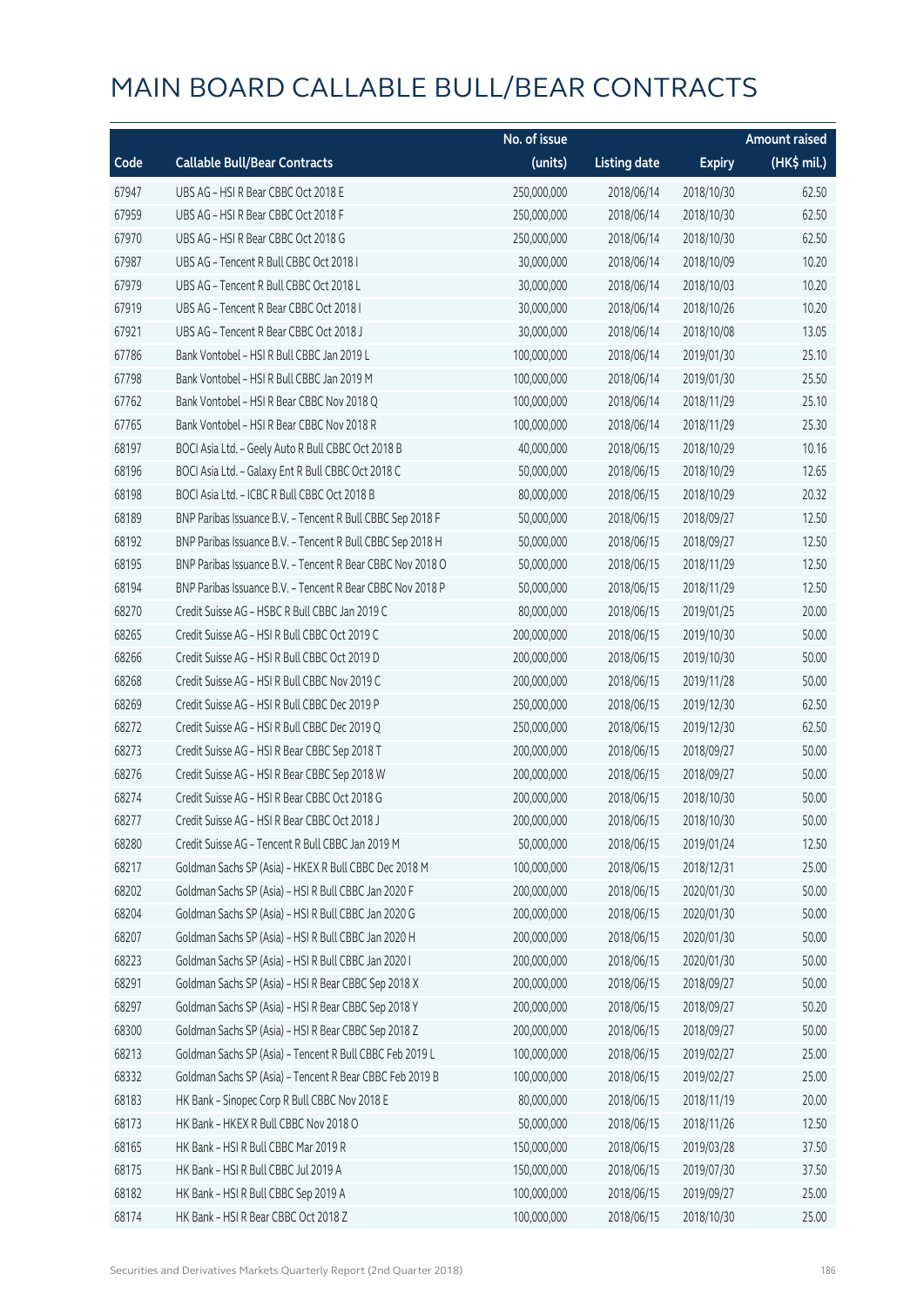|       |                                                        | No. of issue |                     |               | Amount raised         |
|-------|--------------------------------------------------------|--------------|---------------------|---------------|-----------------------|
| Code  | <b>Callable Bull/Bear Contracts</b>                    | (units)      | <b>Listing date</b> | <b>Expiry</b> | $(HK\frac{1}{2}mil.)$ |
| 68187 | HK Bank - NCI R Bull CBBC Feb 2019 A                   | 40,000,000   | 2018/06/15          | 2019/02/11    | 10.00                 |
| 68171 | HK Bank - Ping An R Bull CBBC Nov 2018 O               | 100,000,000  | 2018/06/15          | 2018/11/22    | 25.00                 |
| 68164 | HK Bank - Tencent R Bull CBBC Nov 2018 T               | 60,000,000   | 2018/06/15          | 2018/11/08    | 15.00                 |
| 68169 | HK Bank - Tencent R Bull CBBC Nov 2018 U               | 60,000,000   | 2018/06/15          | 2018/11/22    | 15.00                 |
| 68166 | HK Bank - Tencent R Bear CBBC Nov 2018 F               | 50,000,000   | 2018/06/15          | 2018/11/26    | 12.50                 |
| 68230 | J P Morgan SP BV - HSI R Bull CBBC Oct 2019 K          | 200,000,000  | 2018/06/15          | 2019/10/30    | 50.00                 |
| 68228 | J P Morgan SP BV - HSI R Bull CBBC Nov 2019 E          | 200,000,000  | 2018/06/15          | 2019/11/28    | 50.00                 |
| 68227 | J P Morgan SP BV - HSI R Bull CBBC Dec 2019 E          | 200,000,000  | 2018/06/15          | 2019/12/30    | 50.00                 |
| 68252 | J P Morgan SP BV - HSI R Bear CBBC Sep 2018 A          | 200,000,000  | 2018/06/15          | 2018/09/27    | 50.00                 |
| 68238 | J P Morgan SP BV - HSI R Bear CBBC Sep 2018 X          | 200,000,000  | 2018/06/15          | 2018/09/27    | 50.00                 |
| 68239 | J P Morgan SP BV - HSI R Bear CBBC Sep 2018 Y          | 200,000,000  | 2018/06/15          | 2018/09/27    | 50.00                 |
| 68245 | J P Morgan SP BV - HSI R Bear CBBC Sep 2018 Z          | 200,000,000  | 2018/06/15          | 2018/09/27    | 50.00                 |
| 68233 | J P Morgan SP BV - Tencent R Bull CBBC Oct 2018 E      | 50,000,000   | 2018/06/15          | 2018/10/12    | 12.50                 |
| 68246 | JP Morgan SP BV - Tencent R Bear CBBC Sep 2018 L       | 50,000,000   | 2018/06/15          | 2018/09/21    | 12.50                 |
| 68248 | J P Morgan SP BV - Tencent R Bear CBBC Oct 2018 A      | 50,000,000   | 2018/06/15          | 2018/10/12    | 12.50                 |
| 68328 | SG Issuer - HSI R Bull CBBC Oct 2019 D                 | 200,000,000  | 2018/06/15          | 2019/10/30    | 50.00                 |
| 68329 | SG Issuer - HSI R Bull CBBC Dec 2019 T                 | 200,000,000  | 2018/06/15          | 2019/12/30    | 50.00                 |
| 68315 | SG Issuer - HSI R Bear CBBC Sep 2018 T                 | 200,000,000  | 2018/06/15          | 2018/09/27    | 50.00                 |
| 68316 | SG Issuer - HSI R Bear CBBC Oct 2018 Z                 | 200,000,000  | 2018/06/15          | 2018/10/30    | 50.00                 |
| 68325 | SG Issuer - HSI R Bear CBBC Dec 2018 O                 | 200,000,000  | 2018/06/15          | 2018/12/28    | 50.00                 |
| 68301 | SG Issuer - Ping An R Bull CBBC Nov 2018 A             | 100,000,000  | 2018/06/15          | 2018/11/26    | 25.00                 |
| 68306 | SG Issuer - Tencent R Bull CBBC Oct 2018 C             | 80,000,000   | 2018/06/15          | 2018/10/05    | 20.00                 |
| 68309 | SG Issuer - Tencent R Bull CBBC Oct 2018 F             | 80,000,000   | 2018/06/15          | 2018/10/12    | 20.00                 |
| 68313 | SG Issuer - Tencent R Bull CBBC Oct 2018 I             | 80,000,000   | 2018/06/15          | 2018/10/12    | 20.00                 |
| 68310 | SG Issuer - Tencent R Bull CBBC Oct 2018 J             | 80,000,000   | 2018/06/15          | 2018/10/05    | 20.00                 |
| 68312 | SG Issuer - Tencent R Bull CBBC Oct 2018 K             | 80,000,000   | 2018/06/15          | 2018/10/05    | 20.00                 |
| 68254 | UBS AG - HSI R Bull CBBC Nov 2019 U                    | 250,000,000  | 2018/06/15          | 2019/11/28    | 62.50                 |
| 68257 | UBS AG - HSI R Bull CBBC Dec 2019 F                    | 200,000,000  | 2018/06/15          | 2019/12/30    | 50.00                 |
| 68260 | UBS AG - HSI R Bull CBBC Dec 2019 G                    | 250,000,000  | 2018/06/15          | 2019/12/30    | 62.50                 |
| 68283 | UBS AG - HSI R Bear CBBC Sep 2018 H                    | 250,000,000  | 2018/06/15          | 2018/09/27    | 62.50                 |
| 68285 | UBS AG - HSI R Bear CBBC Sep 2018 I                    | 200,000,000  | 2018/06/15          | 2018/09/27    | 50.00                 |
| 68290 | UBS AG - HSI R Bear CBBC Sep 2018 J                    | 250,000,000  | 2018/06/15          | 2018/09/27    | 62.50                 |
| 68284 | UBS AG - HSI R Bear CBBC Oct 2018 H                    | 250,000,000  | 2018/06/15          | 2018/10/30    | 62.50                 |
| 68261 | UBS AG - Tencent R Bull CBBC Oct 2018 M                | 30,000,000   | 2018/06/15          | 2018/10/02    | 10.20                 |
| 68282 | UBS AG - Tencent R Bear CBBC Oct 2018 K                | 30,000,000   | 2018/06/15          | 2018/10/10    | 10.20                 |
| 68199 | Bank Vontobel - Tencent R Bull CBBC Nov 2018 E         | 40,000,000   | 2018/06/15          | 2018/11/16    | 10.16                 |
| 68200 | Bank Vontobel - Tencent R Bear CBBC Oct 2018 C         | 40,000,000   | 2018/06/15          | 2018/10/26    | 11.20                 |
| 68201 | Bank Vontobel - Tencent R Bear CBBC Oct 2018 D         | 40,000,000   | 2018/06/15          | 2018/10/26    | 10.04                 |
| 68400 | BNP Paribas Issuance B.V. - HSI R Bull CBBC Dec 2019 H | 250,000,000  | 2018/06/19          | 2019/12/30    | 62.50                 |
| 68422 | BNP Paribas Issuance B.V. - HSI R Bull CBBC Dec 2019 M | 250,000,000  | 2018/06/19          | 2019/12/30    | 62.50                 |
| 68405 | BNP Paribas Issuance B.V. - HSI R Bear CBBC Jan 2019 O | 250,000,000  | 2018/06/19          | 2019/01/30    | 62.50                 |
| 68410 | BNP Paribas Issuance B.V. - HSI R Bear CBBC Jan 2019 P | 250,000,000  | 2018/06/19          | 2019/01/30    | 62.50                 |
| 68413 | BNP Paribas Issuance B.V. - HSI R Bear CBBC Jan 2019 Q | 250,000,000  | 2018/06/19          | 2019/01/30    | 62.50                 |
| 68421 | BNP Paribas Issuance B.V. - HSI R Bear CBBC Jan 2019 R | 250,000,000  | 2018/06/19          | 2019/01/30    | 62.50                 |
| 68561 | Credit Suisse AG - Geely Auto R Bull CBBC Dec 2018 J   | 40,000,000   | 2018/06/19          | 2018/12/14    | 10.00                 |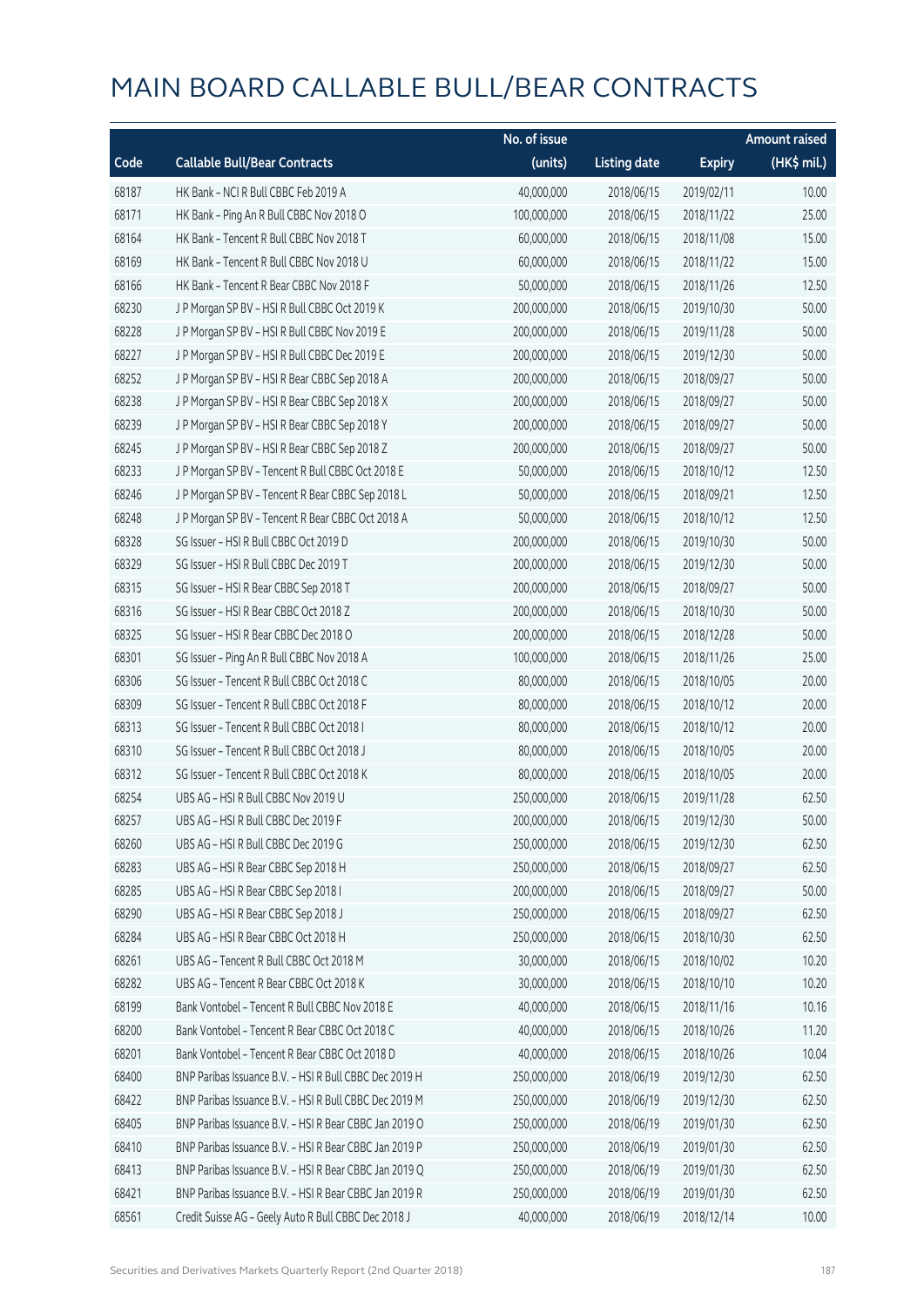|       |                                                               | No. of issue |                     |               | <b>Amount raised</b>  |
|-------|---------------------------------------------------------------|--------------|---------------------|---------------|-----------------------|
| Code  | <b>Callable Bull/Bear Contracts</b>                           | (units)      | <b>Listing date</b> | <b>Expiry</b> | $(HK\frac{1}{2}mil.)$ |
| 68558 | Credit Suisse AG - Galaxy Ent R Bull CBBC Dec 2018 D          | 50,000,000   | 2018/06/19          | 2018/12/28    | 12.50                 |
| 68563 | Credit Suisse AG - HSI R Bull CBBC Nov 2019 D                 | 200,000,000  | 2018/06/19          | 2019/11/28    | 50.00                 |
| 68539 | Credit Suisse AG - HSI R Bear CBBC Sep 2018 G                 | 200,000,000  | 2018/06/19          | 2018/09/27    | 50.00                 |
| 68546 | Credit Suisse AG - HSI R Bear CBBC Sep 2018 I                 | 200,000,000  | 2018/06/19          | 2018/09/27    | 50.00                 |
| 68547 | Credit Suisse AG - HSI R Bear CBBC Sep 2018 M                 | 200,000,000  | 2018/06/19          | 2018/09/27    | 50.00                 |
| 68562 | Credit Suisse AG - Ping An R Bull CBBC Dec 2018 C             | 80,000,000   | 2018/06/19          | 2018/12/21    | 20.00                 |
| 68568 | Credit Suisse AG - Tencent R Bear CBBC Dec 2018 N             | 50,000,000   | 2018/06/19          | 2018/12/21    | 12.50                 |
| 68511 | Bank of East Asia - AAC Tech R Bull CBBC Oct 2018 A           | 40,000,000   | 2018/06/19          | 2018/10/11    | 10.00                 |
| 68509 | Bank of East Asia - Galaxy Ent R Bull CBBC Oct 2018 D         | 16,000,000   | 2018/06/19          | 2018/10/11    | 10.40                 |
| 68518 | Bank of East Asia - Ping An R Bull CBBC Oct 2018 J            | 120,000,000  | 2018/06/19          | 2018/10/11    | 30.00                 |
| 68501 | Bank of East Asia - Tencent R Bull CBBC Oct 2018 B            | 30,000,000   | 2018/06/19          | 2018/10/11    | 10.50                 |
| 68527 | Goldman Sachs SP (Asia) - CC Bank R Bull CBBC Feb 2019 E      | 100,000,000  | 2018/06/19          | 2019/02/27    | 25.00                 |
| 68532 | Goldman Sachs SP (Asia) - CSOP A50 ETF R Bull CBBC Mar 2019 D | 100,000,000  | 2018/06/19          | 2019/03/27    | 25.00                 |
| 68524 | Goldman Sachs SP (Asia) - Galaxy Ent R Bull CBBC Jan 2019 B   | 100,000,000  | 2018/06/19          | 2019/01/31    | 25.00                 |
| 68467 | Goldman Sachs SP (Asia) - HSI R Bull CBBC Oct 2019 R          | 200,000,000  | 2018/06/19          | 2019/10/30    | 50.00                 |
| 68336 | Goldman Sachs SP (Asia) - HSI R Bear CBBC Sep 2018 A          | 200,000,000  | 2018/06/19          | 2018/09/27    | 50.00                 |
| 68465 | Goldman Sachs SP (Asia) - HSI R Bear CBBC Sep 2018 B          | 200,000,000  | 2018/06/19          | 2018/09/27    | 50.00                 |
| 68520 | Goldman Sachs SP (Asia) - Ping An R Bull CBBC Feb 2019 C      | 100,000,000  | 2018/06/19          | 2019/02/28    | 25.00                 |
| 68342 | HK Bank - China Overseas R Bull CBBC Jul 2019 A               | 100,000,000  | 2018/06/19          | 2019/07/22    | 25.00                 |
| 68398 | HK Bank - CNOOC R Bear CBBC Dec 2018 A                        | 40,000,000   | 2018/06/19          | 2018/12/03    | 10.00                 |
| 68393 | HK Bank - HSI R Bull CBBC Jul 2019 B                          | 100,000,000  | 2018/06/19          | 2019/07/30    | 25.00                 |
| 68394 | HK Bank - HSI R Bull CBBC Sep 2019 B                          | 100,000,000  | 2018/06/19          | 2019/09/27    | 25.00                 |
| 68390 | HK Bank - HSI R Bear CBBC Oct 2018 A                          | 150,000,000  | 2018/06/19          | 2018/10/30    | 37.50                 |
| 68391 | HK Bank - PetroChina R Bear CBBC Dec 2018 A                   | 40,000,000   | 2018/06/19          | 2018/12/17    | 10.00                 |
| 68386 | HK Bank - Tencent R Bull CBBC Nov 2018 V                      | 60,000,000   | 2018/06/19          | 2018/11/01    | 15.00                 |
| 68348 | HK Bank - Tencent R Bull CBBC Dec 2018 D                      | 60,000,000   | 2018/06/19          | 2018/12/24    | 18.00                 |
| 68346 | HK Bank - Tencent R Bear CBBC Nov 2018 G                      | 50,000,000   | 2018/06/19          | 2018/11/12    | 12.50                 |
| 68473 | J P Morgan SP BV - HSI R Bull CBBC Nov 2019 Q                 | 200,000,000  | 2018/06/19          | 2019/11/28    | 50.00                 |
| 68468 | J P Morgan SP BV - HSI R Bear CBBC Sep 2018 B                 | 200,000,000  | 2018/06/19          | 2018/09/27    | 50.00                 |
| 68475 | J P Morgan SP BV - HSI R Bear CBBC Sep 2018 C                 | 200,000,000  | 2018/06/19          | 2018/09/27    | 50.00                 |
| 68486 | J P Morgan SP BV - HSI R Bear CBBC Sep 2018 D                 | 200,000,000  | 2018/06/19          | 2018/09/27    | 50.00                 |
| 68491 | J P Morgan SP BV - HSI R Bear CBBC Sep 2018 U                 | 200,000,000  | 2018/06/19          | 2018/09/27    | 50.00                 |
| 68493 | J P Morgan SP BV - Tencent R Bull CBBC Oct 2018 F             | 50,000,000   | 2018/06/19          | 2018/10/19    | 12.50                 |
| 68500 | J P Morgan SP BV - Tencent R Bear CBBC Oct 2018 B             | 50,000,000   | 2018/06/19          | 2018/10/19    | 12.50                 |
| 68449 | Macquarie Bank Ltd. - Tencent R Bull CBBC Oct 2018 D          | 15,500,000   | 2018/06/19          | 2018/10/16    | 10.03                 |
| 68456 | Macquarie Bank Ltd. - Tencent R Bull CBBC Oct 2018 E          | 14,500,000   | 2018/06/19          | 2018/10/16    | 10.06                 |
| 68460 | Macquarie Bank Ltd. - Tencent R Bear CBBC Oct 2018 I          | 20,600,000   | 2018/06/19          | 2018/10/16    | 10.03                 |
| 68464 | Macquarie Bank Ltd. - Tencent R Bear CBBC Oct 2018 J          | 16,900,000   | 2018/06/19          | 2018/10/16    | 10.06                 |
| 68578 | SG Issuer - AIA R Bull CBBC Dec 2018 L                        | 60,000,000   | 2018/06/19          | 2018/12/12    | 15.00                 |
| 68574 | SG Issuer - China Life R Bull CBBC Dec 2018 H                 | 40,000,000   | 2018/06/19          | 2018/12/20    | 10.00                 |
| 68589 | SG Issuer - Geely Auto R Bull CBBC Sep 2018 L                 | 40,000,000   | 2018/06/19          | 2018/09/27    | 10.00                 |
| 68586 | SG Issuer - Galaxy Ent R Bull CBBC Dec 2018 L                 | 80,000,000   | 2018/06/19          | 2018/12/14    | 20.00                 |
| 68587 | SG Issuer - Galaxy Ent R Bull CBBC Dec 2018 M                 | 80,000,000   | 2018/06/19          | 2018/12/19    | 20.00                 |
| 68585 | SG Issuer - Galaxy Ent R Bear CBBC Oct 2018 G                 | 80,000,000   | 2018/06/19          | 2018/10/31    | 20.00                 |
| 68592 | SG Issuer - HSBC R Bull CBBC Nov 2018 C                       | 100,000,000  | 2018/06/19          | 2018/11/08    | 25.00                 |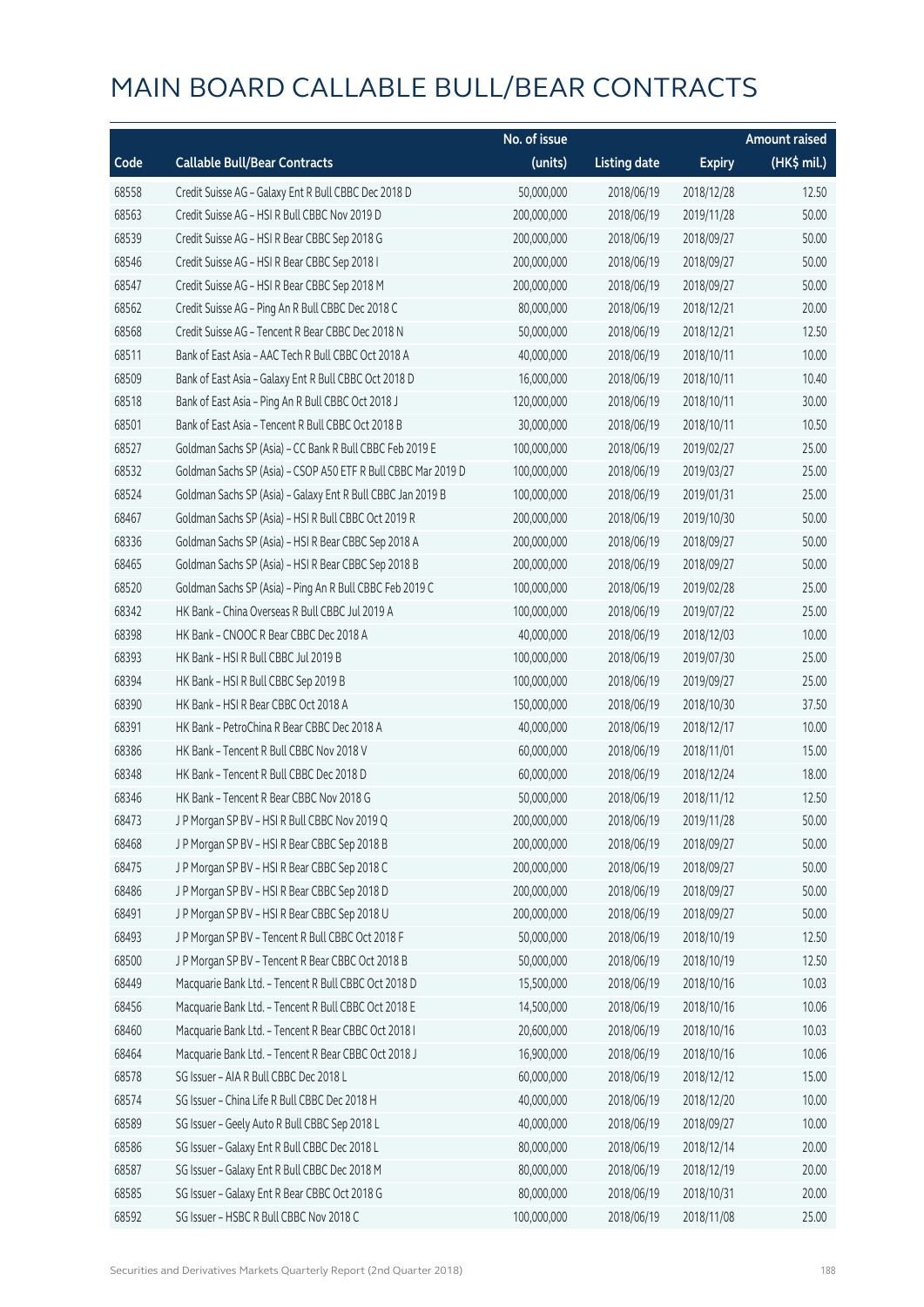|       |                                                          | No. of issue |                     |               | <b>Amount raised</b> |
|-------|----------------------------------------------------------|--------------|---------------------|---------------|----------------------|
| Code  | <b>Callable Bull/Bear Contracts</b>                      | (units)      | <b>Listing date</b> | <b>Expiry</b> | (HK\$ mil.)          |
| 68613 | SG Issuer - HSI R Bull CBBC Dec 2019 Y                   | 200,000,000  | 2018/06/19          | 2019/12/30    | 50.00                |
| 68606 | SG Issuer - HSI R Bear CBBC Sep 2018 D                   | 200,000,000  | 2018/06/19          | 2018/09/27    | 50.00                |
| 68607 | SG Issuer - HSI R Bear CBBC Nov 2018 O                   | 200,000,000  | 2018/06/19          | 2018/11/29    | 50.00                |
| 68604 | SG Issuer - PetroChina R Bull CBBC Dec 2018 F            | 40,000,000   | 2018/06/19          | 2018/12/13    | 10.00                |
| 68594 | SG Issuer - Ping An R Bull CBBC Nov 2018 Z               | 100,000,000  | 2018/06/19          | 2018/11/16    | 25.00                |
| 68602 | SG Issuer - Sands China R Bull CBBC Mar 2019 B           | 60,000,000   | 2018/06/19          | 2019/03/25    | 15.00                |
| 68614 | SG Issuer - Tencent R Bull CBBC Oct 2018 M               | 80,000,000   | 2018/06/19          | 2018/10/08    | 20.00                |
| 68576 | SG Issuer - Tencent R Bear CBBC Oct 2018 M               | 80,000,000   | 2018/06/19          | 2018/10/04    | 20.00                |
| 68445 | UBS AG - Geely Auto R Bull CBBC Nov 2018 D               | 40,000,000   | 2018/06/19          | 2018/11/12    | 10.00                |
| 68444 | UBS AG - Galaxy Ent R Bull CBBC Nov 2018 B               | 40,000,000   | 2018/06/19          | 2018/11/05    | 10.00                |
| 68423 | UBS AG - HSI R Bull CBBC Dec 2019 H                      | 200,000,000  | 2018/06/19          | 2019/12/30    | 50.00                |
| 68424 | UBS AG - HSI R Bear CBBC Sep 2018 B                      | 250,000,000  | 2018/06/19          | 2018/09/27    | 62.50                |
| 68431 | UBS AG - HSI R Bear CBBC Oct 2018 I                      | 250,000,000  | 2018/06/19          | 2018/10/30    | 62.50                |
| 68443 | UBS AG - HSI R Bear CBBC Oct 2018 J                      | 250,000,000  | 2018/06/19          | 2018/10/30    | 62.50                |
| 68446 | UBS AG - Tencent R Bear CBBC Oct 2018 L                  | 30,000,000   | 2018/06/19          | 2018/10/30    | 10.20                |
| 68338 | Bank Vontobel - HKEX R Bull CBBC Oct 2018 E              | 40,000,000   | 2018/06/19          | 2018/10/19    | 10.08                |
| 68339 | Bank Vontobel - HSBC R Bull CBBC Nov 2018 A              | 40,000,000   | 2018/06/19          | 2018/11/09    | 10.12                |
| 68341 | Bank Vontobel - HSBC R Bear CBBC Dec 2018 A              | 40,000,000   | 2018/06/19          | 2018/12/07    | 10.12                |
| 68340 | Bank Vontobel - Ping An R Bull CBBC Oct 2018 D           | 40,000,000   | 2018/06/19          | 2018/10/26    | 10.24                |
| 68637 | BNP Paribas Issuance B.V. - HSI R Bear CBBC Jan 2019 S   | 250,000,000  | 2018/06/20          | 2019/01/30    | 62.50                |
| 68720 | Credit Suisse AG - CNOOC R Bull CBBC Dec 2018 F          | 50,000,000   | 2018/06/20          | 2018/12/28    | 12.50                |
| 68727 | Credit Suisse AG - HKEX R Bull CBBC Dec 2018 G           | 50,000,000   | 2018/06/20          | 2018/12/28    | 12.50                |
| 68728 | Credit Suisse AG - HKEX R Bull CBBC Jan 2019 D           | 50,000,000   | 2018/06/20          | 2019/01/30    | 14.00                |
| 68725 | Credit Suisse AG - HSCEI R Bull CBBC Oct 2019 B          | 100,000,000  | 2018/06/20          | 2019/10/30    | 25.00                |
| 68723 | Credit Suisse AG - HSI R Bull CBBC Sep 2019 P            | 200,000,000  | 2018/06/20          | 2019/09/27    | 50.00                |
| 68690 | Credit Suisse AG - HSI R Bull CBBC Nov 2019 E            | 200,000,000  | 2018/06/20          | 2019/11/28    | 50.00                |
| 68701 | Credit Suisse AG - HSI R Bear CBBC Oct 2018 H            | 200,000,000  | 2018/06/20          | 2018/10/30    | 50.00                |
| 68707 | Credit Suisse AG - HSI R Bear CBBC Oct 2018 L            | 200,000,000  | 2018/06/20          | 2018/10/30    | 50.00                |
| 68710 | Credit Suisse AG - Tencent R Bull CBBC Jan 2019 N        | 50,000,000   | 2018/06/20          | 2019/01/10    | 12.50                |
| 68636 | Goldman Sachs SP (Asia) - HSI R Bull CBBC Oct 2019 F     | 200,000,000  | 2018/06/20          | 2019/10/30    | 50.00                |
| 68634 | Goldman Sachs SP (Asia) - HSI R Bear CBBC Sep 2018 D     | 200,000,000  | 2018/06/20          | 2018/09/27    | 50.00                |
| 68670 | Goldman Sachs SP (Asia) - Tencent R Bull CBBC Feb 2019 M | 100,000,000  | 2018/06/20          | 2019/02/27    | 25.00                |
| 68644 | HK Bank - ABC R Bull CBBC Jan 2019 A                     | 100,000,000  | 2018/06/20          | 2019/01/21    | 25.00                |
| 68642 | HK Bank - CPIC R Bull CBBC Feb 2019 A                    | 100,000,000  | 2018/06/20          | 2019/02/18    | 25.00                |
| 68664 | HK Bank - HSI R Bull CBBC Jul 2019 C                     | 100,000,000  | 2018/06/20          | 2019/07/30    | 25.00                |
| 68663 | HK Bank - HSI R Bear CBBC Oct 2018 B                     | 100,000,000  | 2018/06/20          | 2018/10/30    | 25.00                |
| 68640 | HK Bank - PetroChina R Bull CBBC Dec 2018 A              | 80,000,000   | 2018/06/20          | 2018/12/03    | 20.00                |
| 68655 | HK Bank - Sunny Optical R Bull CBBC Nov 2018 D           | 40,000,000   | 2018/06/20          | 2018/11/19    | 10.00                |
| 68656 | HK Bank - Tencent R Bear CBBC Dec 2018 B                 | 50,000,000   | 2018/06/20          | 2018/12/03    | 12.50                |
| 68736 | J P Morgan SP BV - HSI R Bull CBBC Dec 2019 F            | 250,000,000  | 2018/06/20          | 2019/12/30    | 62.50                |
| 68734 | J P Morgan SP BV - HSI R Bear CBBC Sep 2018 E            | 200,000,000  | 2018/06/20          | 2018/09/27    | 50.00                |
| 68738 | J P Morgan SP BV - Tencent R Bull CBBC Oct 2018 G        | 50,000,000   | 2018/06/20          | 2018/10/12    | 12.50                |
| 68742 | J P Morgan SP BV - Tencent R Bear CBBC Oct 2018 C        | 50,000,000   | 2018/06/20          | 2018/10/12    | 12.50                |
| 68666 | Macquarie Bank Ltd. - CC Bank R Bull CBBC Dec 2018 A     | 38,500,000   | 2018/06/20          | 2018/12/28    | 10.05                |
| 68668 | Macquarie Bank Ltd. - CC Bank R Bull CBBC Dec 2018 B     | 37,500,000   | 2018/06/20          | 2018/12/28    | 10.13                |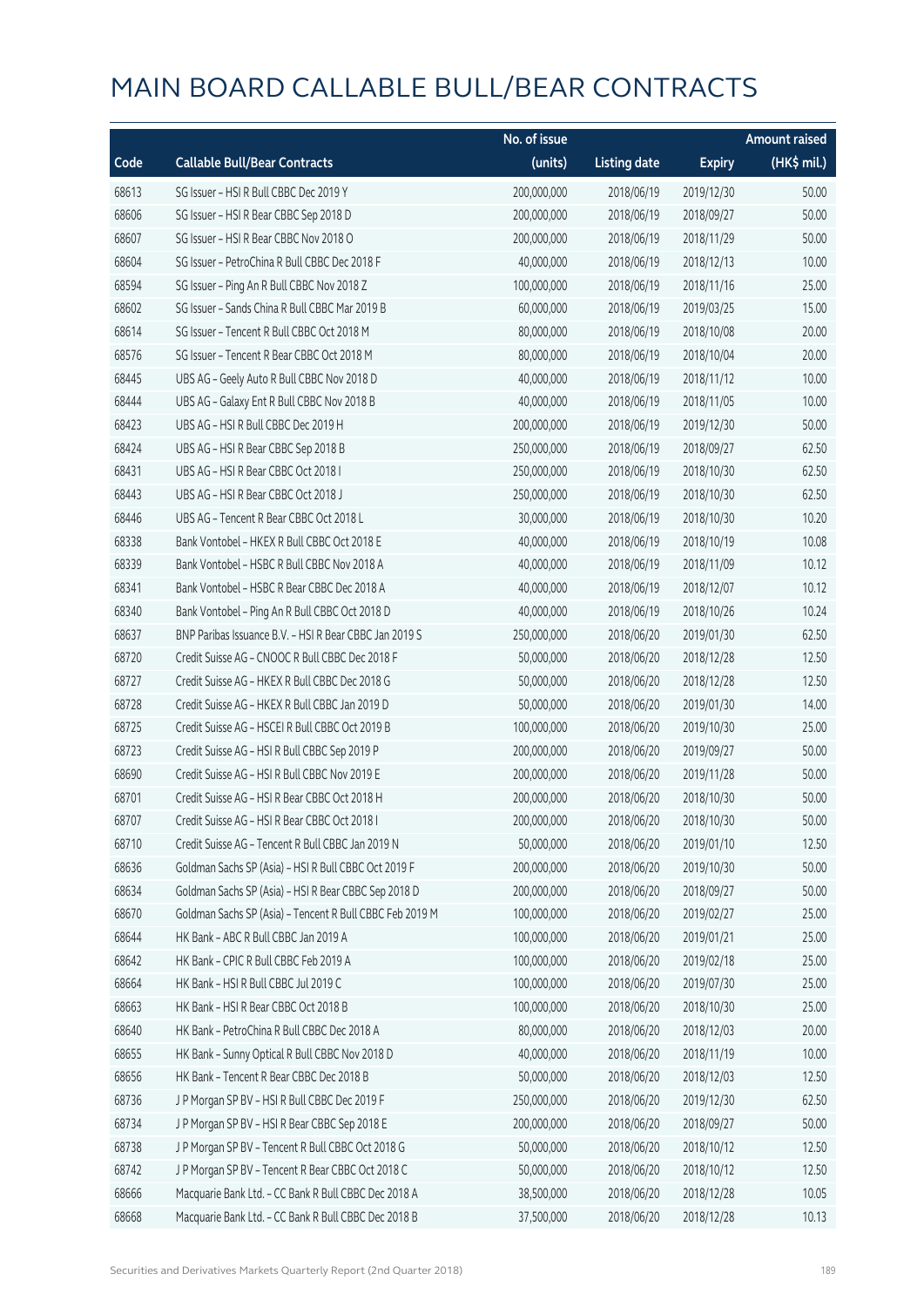|       |                                                          | No. of issue |                     |               | <b>Amount raised</b> |
|-------|----------------------------------------------------------|--------------|---------------------|---------------|----------------------|
| Code  | <b>Callable Bull/Bear Contracts</b>                      | (units)      | <b>Listing date</b> | <b>Expiry</b> | $(HK\$ mil.)         |
| 68778 | SG Issuer - CSOP A50 ETF R Bull CBBC Nov 2018 R          | 60,000,000   | 2018/06/20          | 2018/11/28    | 15.00                |
| 68794 | SG Issuer - HSI R Bull CBBC Sep 2019 X                   | 200,000,000  | 2018/06/20          | 2019/09/27    | 50.00                |
| 68780 | SG Issuer - HSI R Bull CBBC Nov 2019 S                   | 200,000,000  | 2018/06/20          | 2019/11/28    | 50.00                |
| 68797 | SG Issuer - HSI R Bull CBBC Dec 2019 M                   | 200,000,000  | 2018/06/20          | 2019/12/30    | 50.00                |
| 68756 | SG Issuer - HSI R Bear CBBC Sep 2018 B                   | 200,000,000  | 2018/06/20          | 2018/09/27    | 50.00                |
| 68746 | SG Issuer - HSI R Bear CBBC Sep 2018 Z                   | 200,000,000  | 2018/06/20          | 2018/09/27    | 50.00                |
| 68757 | SG Issuer - HSI R Bear CBBC Oct 2018 N                   | 200,000,000  | 2018/06/20          | 2018/10/30    | 50.00                |
| 68760 | SG Issuer - PetroChina R Bull CBBC Dec 2018 G            | 40,000,000   | 2018/06/20          | 2018/12/18    | 10.00                |
| 68762 | SG Issuer - Ping An R Bull CBBC Dec 2018 C               | 100,000,000  | 2018/06/20          | 2018/12/18    | 25.00                |
| 68800 | SG Issuer - Sunny Optical R Bear CBBC Oct 2018 A         | 40,000,000   | 2018/06/20          | 2018/10/26    | 13.80                |
| 68801 | SG Issuer - Tencent R Bull CBBC Oct 2018 N               | 80,000,000   | 2018/06/20          | 2018/10/05    | 20.00                |
| 68680 | UBS AG - HSI R Bull CBBC Oct 2019 S                      | 250,000,000  | 2018/06/20          | 2019/10/30    | 62.50                |
| 68677 | UBS AG - HSI R Bull CBBC Nov 2019 Z                      | 200,000,000  | 2018/06/20          | 2019/11/28    | 50.00                |
| 68671 | UBS AG - HSI R Bear CBBC Sep 2018 K                      | 200,000,000  | 2018/06/20          | 2018/09/27    | 50.00                |
| 68673 | UBS AG - HSI R Bear CBBC Oct 2018 K                      | 250,000,000  | 2018/06/20          | 2018/10/30    | 62.50                |
| 68687 | UBS AG - Tencent R Bull CBBC Sep 2018 D                  | 30,000,000   | 2018/06/20          | 2018/09/24    | 10.20                |
| 68616 | Bank Vontobel - HSI N Bull CBBC Jan 2019 N               | 100,000,000  | 2018/06/20          | 2019/01/30    | 25.20                |
| 68617 | Bank Vontobel - HSI N Bull CBBC Jan 2019 O               | 100,000,000  | 2018/06/20          | 2019/01/30    | 25.30                |
| 68619 | Bank Vontobel - HSI N Bear CBBC Nov 2018 S               | 100,000,000  | 2018/06/20          | 2018/11/29    | 25.10                |
| 68633 | Bank Vontobel - HSI N Bear CBBC Nov 2018 T               | 100,000,000  | 2018/06/20          | 2018/11/29    | 25.00                |
| 68873 | BNP Paribas Issuance B.V. - HSI R Bull CBBC Dec 2019 N   | 250,000,000  | 2018/06/21          | 2019/12/30    | 62.50                |
| 68867 | BNP Paribas Issuance B.V. - HSI R Bull CBBC Dec 2019 Y   | 250,000,000  | 2018/06/21          | 2019/12/30    | 62.50                |
| 68868 | BNP Paribas Issuance B.V. - HSI R Bull CBBC Dec 2019 Z   | 250,000,000  | 2018/06/21          | 2019/12/30    | 62.50                |
| 68896 | BNP Paribas Issuance B.V. - HSI R Bear CBBC Jan 2019 T   | 250,000,000  | 2018/06/21          | 2019/01/30    | 62.50                |
| 68897 | BNP Paribas Issuance B.V. - HSI R Bear CBBC Jan 2019 U   | 250,000,000  | 2018/06/21          | 2019/01/30    | 62.50                |
| 68921 | Credit Suisse AG - CPIC R Bull CBBC Feb 2019 A           | 50,000,000   | 2018/06/21          | 2019/02/27    | 12.50                |
| 68912 | Credit Suisse AG - HKEX R Bull CBBC Jan 2019 E           | 50,000,000   | 2018/06/21          | 2019/01/18    | 14.50                |
| 68903 | Credit Suisse AG - HSI R Bull CBBC Oct 2019 F            | 200,000,000  | 2018/06/21          | 2019/10/30    | 50.00                |
| 68905 | Credit Suisse AG - HSI R Bull CBBC Oct 2019 Y            | 200,000,000  | 2018/06/21          | 2019/10/30    | 50.00                |
| 68910 | Credit Suisse AG - HSI R Bull CBBC Nov 2019 F            | 200,000,000  | 2018/06/21          | 2019/11/28    | 50.00                |
| 68926 | Credit Suisse AG - HSI R Bear CBBC Sep 2018 L            | 200,000,000  | 2018/06/21          | 2018/09/27    | 50.00                |
| 68931 | Credit Suisse AG - HSI R Bear CBBC Sep 2018 N            | 200,000,000  | 2018/06/21          | 2018/09/27    | 50.00                |
| 68933 | Credit Suisse AG - HSI R Bear CBBC Nov 2018 C            | 250,000,000  | 2018/06/21          | 2018/11/29    | 62.50                |
| 68864 | Goldman Sachs SP (Asia) - HKEX R Bull CBBC Feb 2019 C    | 100,000,000  | 2018/06/21          | 2019/02/27    | 25.00                |
| 68804 | Goldman Sachs SP (Asia) - HSI R Bull CBBC Dec 2019 A     | 100,000,000  | 2018/06/21          | 2019/12/30    | 25.00                |
| 68805 | Goldman Sachs SP (Asia) - HSI R Bull CBBC Dec 2019 P     | 100,000,000  | 2018/06/21          | 2019/12/30    | 25.00                |
| 68862 | Goldman Sachs SP (Asia) - HSI R Bull CBBC Jan 2020 L     | 100,000,000  | 2018/06/21          | 2020/01/30    | 25.00                |
| 69037 | Goldman Sachs SP (Asia) - HSI R Bear CBBC Oct 2018 X     | 100,000,000  | 2018/06/21          | 2018/10/30    | 25.00                |
| 69039 | Goldman Sachs SP (Asia) - HSI R Bear CBBC Oct 2018 Y     | 100,000,000  | 2018/06/21          | 2018/10/30    | 25.00                |
| 68807 | Goldman Sachs SP (Asia) - Tencent R Bull CBBC Feb 2019 N | 100,000,000  | 2018/06/21          | 2019/02/27    | 25.00                |
| 68859 | HK Bank - HKEX R Bear CBBC Nov 2018 D                    | 40,000,000   | 2018/06/21          | 2018/11/26    | 10.00                |
| 68815 | HK Bank - HSI R Bull CBBC Jul 2019 D                     | 150,000,000  | 2018/06/21          | 2019/07/30    | 37.50                |
| 68816 | HK Bank - HSI R Bull CBBC Jul 2019 E                     | 100,000,000  | 2018/06/21          | 2019/07/30    | 25.00                |
| 68855 | HK Bank - HSI R Bull CBBC Sep 2019 C                     | 150,000,000  | 2018/06/21          | 2019/09/27    | 37.50                |
| 68857 | HK Bank - HSI R Bull CBBC Dec 2019 A                     | 150,000,000  | 2018/06/21          | 2019/12/30    | 37.50                |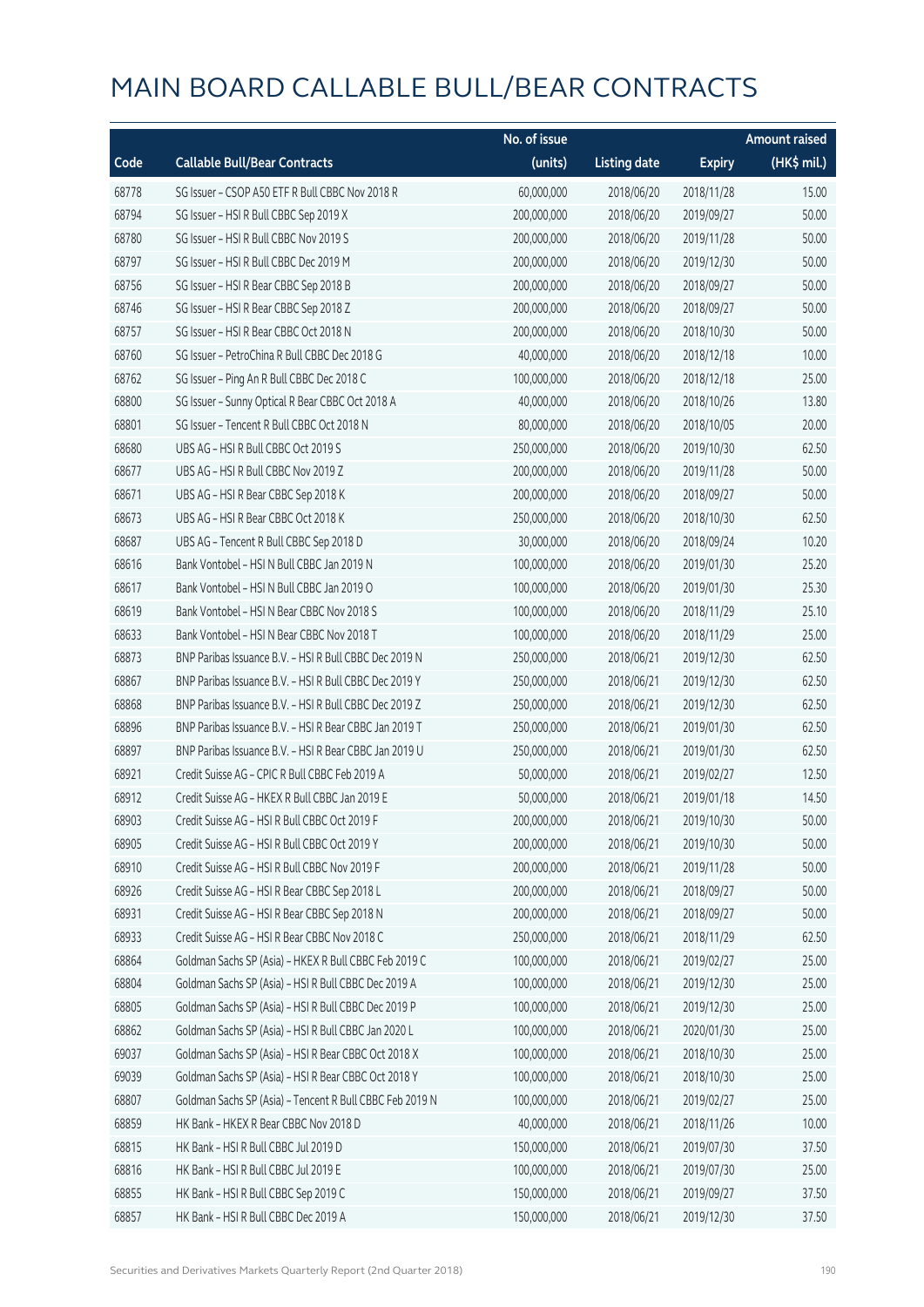|       |                                                        | No. of issue |                     |               | <b>Amount raised</b>  |
|-------|--------------------------------------------------------|--------------|---------------------|---------------|-----------------------|
| Code  | <b>Callable Bull/Bear Contracts</b>                    | (units)      | <b>Listing date</b> | <b>Expiry</b> | $(HK\frac{1}{2}mil.)$ |
| 68850 | HK Bank - HSI R Bear CBBC Oct 2018 C                   | 100,000,000  | 2018/06/21          | 2018/10/30    | 25.00                 |
| 68861 | HK Bank - Ping An R Bear CBBC Dec 2018 A               | 80,000,000   | 2018/06/21          | 2018/12/31    | 20.00                 |
| 69023 | J P Morgan SP BV - AAC Tech R Bull CBBC Oct 2018 B     | 50,000,000   | 2018/06/21          | 2018/10/19    | 12.50                 |
| 69026 | J P Morgan SP BV - AAC Tech R Bear CBBC Nov 2018 B     | 40,000,000   | 2018/06/21          | 2018/11/16    | 10.00                 |
| 69016 | JP Morgan SP BV - HSIR Bull CBBC Oct 2019 J            | 200,000,000  | 2018/06/21          | 2019/10/30    | 50.00                 |
| 69014 | J P Morgan SP BV - HSI R Bull CBBC Nov 2019 S          | 200,000,000  | 2018/06/21          | 2019/11/28    | 50.00                 |
| 69015 | J P Morgan SP BV - HSI R Bull CBBC Dec 2019 J          | 250,000,000  | 2018/06/21          | 2019/12/30    | 62.50                 |
| 69029 | J P Morgan SP BV - HSI R Bear CBBC Sep 2018 F          | 200,000,000  | 2018/06/21          | 2018/09/27    | 50.00                 |
| 69030 | J P Morgan SP BV - HSI R Bear CBBC Sep 2018 G          | 200,000,000  | 2018/06/21          | 2018/09/27    | 50.00                 |
| 69034 | J P Morgan SP BV - HSI R Bear CBBC Sep 2018 H          | 250,000,000  | 2018/06/21          | 2018/09/27    | 62.50                 |
| 69021 | J P Morgan SP BV - Tencent R Bull CBBC Sep 2018 O      | 50,000,000   | 2018/06/21          | 2018/09/21    | 12.50                 |
| 69018 | J P Morgan SP BV - Tencent R Bull CBBC Oct 2018 H      | 50,000,000   | 2018/06/21          | 2018/10/12    | 12.50                 |
| 69019 | J P Morgan SP BV - Tencent R Bear CBBC Sep 2018 M      | 50,000,000   | 2018/06/21          | 2018/09/21    | 12.50                 |
| 68972 | SG Issuer - COVS R Bull CBBC Oct 2019 A                | 100,000,000  | 2018/06/21          | 2019/10/30    | 25.00                 |
| 68997 | SG Issuer - Galaxy Ent R Bull CBBC Dec 2018 N          | 80,000,000   | 2018/06/21          | 2018/12/21    | 20.00                 |
| 69011 | SG Issuer - HKEX R Bull CBBC Oct 2018 O                | 50,000,000   | 2018/06/21          | 2018/10/12    | 12.50                 |
| 68962 | SG Issuer - HSI R Bull CBBC Sep 2019 T                 | 200,000,000  | 2018/06/21          | 2019/09/27    | 50.00                 |
| 68965 | SG Issuer - HSI R Bull CBBC Oct 2019 L                 | 200,000,000  | 2018/06/21          | 2019/10/30    | 50.00                 |
| 68967 | SG Issuer - HSI R Bull CBBC Oct 2019 Q                 | 200,000,000  | 2018/06/21          | 2019/10/30    | 50.00                 |
| 68963 | SG Issuer - HSI R Bull CBBC Nov 2019 O                 | 200,000,000  | 2018/06/21          | 2019/11/28    | 50.00                 |
| 68976 | SG Issuer - HSI R Bear CBBC Oct 2018 S                 | 200,000,000  | 2018/06/21          | 2018/10/30    | 50.00                 |
| 68979 | SG Issuer - HSI R Bear CBBC Oct 2018 T                 | 200,000,000  | 2018/06/21          | 2018/10/30    | 50.00                 |
| 68989 | SG Issuer - HSI R Bear CBBC Dec 2018 K                 | 200,000,000  | 2018/06/21          | 2018/12/28    | 50.00                 |
| 68993 | SG Issuer - HSI R Bear CBBC Dec 2018 L                 | 200,000,000  | 2018/06/21          | 2018/12/28    | 50.00                 |
| 68956 | SG Issuer - SUNAC R Bull CBBC Jul 2019 B               | 80,000,000   | 2018/06/21          | 2019/07/30    | 20.00                 |
| 68960 | SG Issuer - Tencent R Bull CBBC Oct 2018 O             | 80,000,000   | 2018/06/21          | 2018/10/12    | 20.00                 |
| 68973 | SG Issuer - Tencent R Bull CBBC Oct 2018 P             | 80,000,000   | 2018/06/21          | 2018/10/04    | 20.00                 |
| 69012 | SG Issuer - Tencent R Bear CBBC Oct 2018 N             | 80,000,000   | 2018/06/21          | 2018/10/05    | 20.00                 |
| 68935 | UBS AG - HSI R Bull CBBC Oct 2019 U                    | 250,000,000  | 2018/06/21          | 2019/10/30    | 62.50                 |
| 68947 | UBS AG - HSI R Bull CBBC Oct 2019 Y                    | 200,000,000  | 2018/06/21          | 2019/10/30    | 50.00                 |
| 68939 | UBS AG - HSI R Bull CBBC Dec 2019 I                    | 250,000,000  | 2018/06/21          | 2019/12/30    | 62.50                 |
| 68955 | UBS AG - HSI R Bear CBBC Sep 2018 A                    | 200,000,000  | 2018/06/21          | 2018/09/27    | 50.00                 |
| 68948 | UBS AG - HSI R Bear CBBC Sep 2018 L                    | 250,000,000  | 2018/06/21          | 2018/09/27    | 62.50                 |
| 68950 | UBS AG - HSI R Bear CBBC Sep 2018 M                    | 200,000,000  | 2018/06/21          | 2018/09/27    | 50.00                 |
| 68945 | UBS AG - Tencent R Bull CBBC Oct 2018 N                | 30,000,000   | 2018/06/21          | 2018/10/18    | 10.20                 |
| 68946 | UBS AG - Tencent R Bull CBBC Nov 2018 I                | 30,000,000   | 2018/06/21          | 2018/11/12    | 10.20                 |
| 68877 | Bank Vontobel - HSI R Bull CBBC Jan 2019 P             | 100,000,000  | 2018/06/21          | 2019/01/30    | 25.20                 |
| 68898 | Bank Vontobel - HSI R Bear CBBC Nov 2018 U             | 100,000,000  | 2018/06/21          | 2018/11/29    | 25.10                 |
| 68901 | Bank Vontobel - HSI R Bear CBBC Nov 2018 V             | 100,000,000  | 2018/06/21          | 2018/11/29    | 25.20                 |
| 68895 | Bank Vontobel - Tencent R Bull CBBC Dec 2018 P         | 40,000,000   | 2018/06/21          | 2018/12/07    | 10.28                 |
| 69120 | BNP Paribas Issuance B.V. - HSI R Bull CBBC Dec 2019 B | 250,000,000  | 2018/06/22          | 2019/12/30    | 62.50                 |
| 69121 | BNP Paribas Issuance B.V. - HSI R Bull CBBC Dec 2019 C | 250,000,000  | 2018/06/22          | 2019/12/30    | 62.50                 |
| 69117 | BNP Paribas Issuance B.V. - HSI R Bull CBBC Dec 2019 Q | 250,000,000  | 2018/06/22          | 2019/12/30    | 62.50                 |
| 69125 | BNP Paribas Issuance B.V. - HSI R Bear CBBC Jan 2019 V | 250,000,000  | 2018/06/22          | 2019/01/30    | 62.50                 |
| 69126 | BNP Paribas Issuance B.V. - HSI R Bear CBBC Jan 2019 W | 250,000,000  | 2018/06/22          | 2019/01/30    | 62.50                 |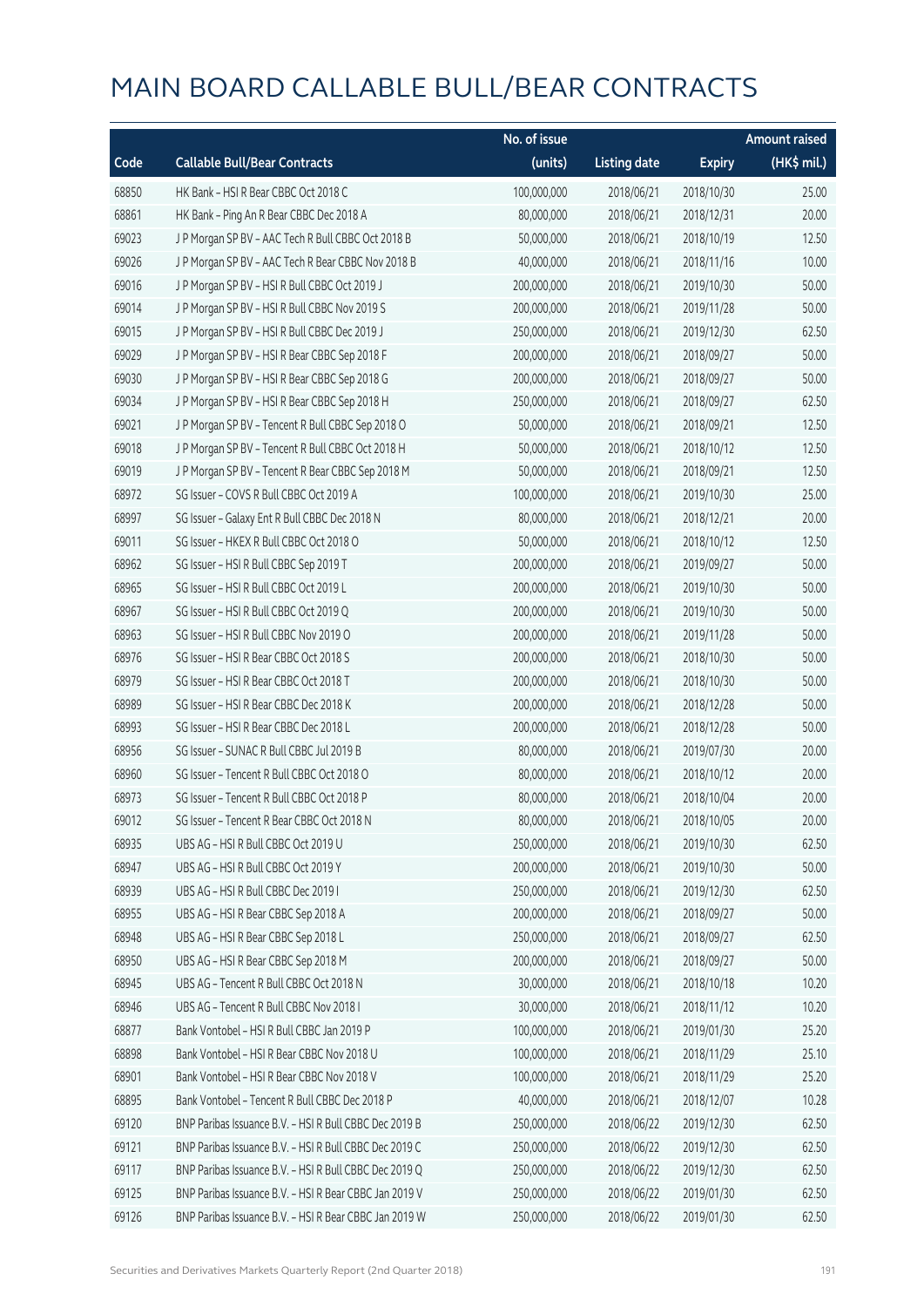|       |                                                            | No. of issue |                     |               | <b>Amount raised</b> |
|-------|------------------------------------------------------------|--------------|---------------------|---------------|----------------------|
| Code  | <b>Callable Bull/Bear Contracts</b>                        | (units)      | <b>Listing date</b> | <b>Expiry</b> | (HK\$ mil.)          |
| 69133 | BNP Paribas Issuance B.V. - HSI R Bear CBBC Jan 2019 X     | 250,000,000  | 2018/06/22          | 2019/01/30    | 62.50                |
| 69124 | BNP Paribas Issuance B.V. - Tencent R Bear CBBC Nov 2018 S | 50,000,000   | 2018/06/22          | 2018/11/29    | 12.50                |
| 69189 | Credit Suisse AG - China Life R Bull CBBC Dec 2018 C       | 40,000,000   | 2018/06/22          | 2018/12/28    | 10.00                |
| 69166 | Credit Suisse AG - HKEX R Bull CBBC Jan 2019 F             | 50,000,000   | 2018/06/22          | 2019/01/25    | 14.50                |
| 69170 | Credit Suisse AG - HKEX R Bear CBBC Jan 2019 A             | 50,000,000   | 2018/06/22          | 2019/01/18    | 12.50                |
| 69188 | Credit Suisse AG - HSCEI R Bear CBBC Oct 2018 C            | 100,000,000  | 2018/06/22          | 2018/10/30    | 25.00                |
| 69159 | Credit Suisse AG - HSI R Bull CBBC Nov 2019 R              | 200,000,000  | 2018/06/22          | 2019/11/28    | 50.00                |
| 69160 | Credit Suisse AG - HSI R Bull CBBC Nov 2019 S              | 200,000,000  | 2018/06/22          | 2019/11/28    | 50.00                |
| 69165 | Credit Suisse AG - HSI R Bull CBBC Nov 2019 U              | 200,000,000  | 2018/06/22          | 2019/11/28    | 50.00                |
| 69171 | Credit Suisse AG - HSI R Bull CBBC Dec 2019 R              | 250,000,000  | 2018/06/22          | 2019/12/30    | 62.50                |
| 69174 | Credit Suisse AG - HSI R Bear CBBC Sep 2018 O              | 200,000,000  | 2018/06/22          | 2018/09/27    | 50.00                |
| 69175 | Credit Suisse AG - HSI R Bear CBBC Sep 2018 S              | 200,000,000  | 2018/06/22          | 2018/09/27    | 50.00                |
| 69185 | Credit Suisse AG - HSI R Bear CBBC Oct 2018 K              | 200,000,000  | 2018/06/22          | 2018/10/30    | 50.00                |
| 69187 | Credit Suisse AG - HSI R Bear CBBC Oct 2018 L              | 200,000,000  | 2018/06/22          | 2018/10/30    | 50.00                |
| 69163 | Credit Suisse AG - Ping An R Bear CBBC Dec 2018 E          | 50,000,000   | 2018/06/22          | 2018/12/28    | 12.50                |
| 69161 | Credit Suisse AG - Tencent R Bull CBBC Jan 2019 O          | 50,000,000   | 2018/06/22          | 2019/01/30    | 12.50                |
| 69298 | Goldman Sachs SP (Asia) - AIA R Bull CBBC Jan 2019 A       | 100,000,000  | 2018/06/22          | 2019/01/31    | 25.00                |
| 69200 | Goldman Sachs SP (Asia) - CC Bank R Bull CBBC Feb 2019 F   | 100,000,000  | 2018/06/22          | 2019/02/28    | 25.00                |
| 69090 | Goldman Sachs SP (Asia) - HKEX R Bull CBBC Jan 2019 A      | 100,000,000  | 2018/06/22          | 2019/01/31    | 25.00                |
| 69084 | Goldman Sachs SP (Asia) - HSI R Bull CBBC Nov 2019 P       | 100,000,000  | 2018/06/22          | 2019/11/28    | 25.00                |
| 69191 | Goldman Sachs SP (Asia) - HSI R Bull CBBC Nov 2019 S       | 100,000,000  | 2018/06/22          | 2019/11/28    | 25.00                |
| 69079 | Goldman Sachs SP (Asia) - HSI R Bull CBBC Nov 2019 T       | 100,000,000  | 2018/06/22          | 2019/11/28    | 25.00                |
| 69296 | Goldman Sachs SP (Asia) - HSI R Bear CBBC Sep 2018 E       | 100,000,000  | 2018/06/22          | 2018/09/27    | 25.00                |
| 69297 | Goldman Sachs SP (Asia) - HSI R Bear CBBC Sep 2018 F       | 100,000,000  | 2018/06/22          | 2018/09/27    | 25.00                |
| 69293 | Goldman Sachs SP (Asia) - HSI R Bear CBBC Sep 2018 K       | 100,000,000  | 2018/06/22          | 2018/09/27    | 25.00                |
| 69294 | Goldman Sachs SP (Asia) - HSI R Bear CBBC Sep 2018 V       | 100,000,000  | 2018/06/22          | 2018/09/27    | 25.00                |
| 69085 | Goldman Sachs SP (Asia) - Tencent R Bull CBBC Feb 2019 O   | 100,000,000  | 2018/06/22          | 2019/02/28    | 25.00                |
| 69192 | Goldman Sachs SP (Asia) - Tencent R Bull CBBC Feb 2019 P   | 100,000,000  | 2018/06/22          | 2019/02/28    | 25.00                |
| 69097 | HK Bank - HSCEI R Bull CBBC Sep 2019 A                     | 60,000,000   | 2018/06/22          | 2019/09/27    | 15.00                |
| 69098 | HK Bank - HSCEI R Bear CBBC Oct 2018 G                     | 50,000,000   | 2018/06/22          | 2018/10/30    | 12.50                |
| 69074 | HK Bank - HSI R Bull CBBC Jul 2019 F                       | 150,000,000  | 2018/06/22          | 2019/07/30    | 37.50                |
| 69099 | HK Bank - HSI R Bear CBBC Oct 2018 D                       | 150,000,000  | 2018/06/22          | 2018/10/30    | 37.50                |
| 69116 | HK Bank - PetroChina R Bear CBBC Nov 2018 B                | 50,000,000   | 2018/06/22          | 2018/11/26    | 12.50                |
| 69069 | HK Bank - Tencent R Bull CBBC Nov 2018 W                   | 60,000,000   | 2018/06/22          | 2018/11/15    | 15.00                |
| 69111 | HK Bank - Tencent R Bear CBBC Nov 2018 H                   | 50,000,000   | 2018/06/22          | 2018/11/05    | 12.50                |
| 69271 | J P Morgan SP BV - HSI R Bull CBBC Oct 2019 M              | 250,000,000  | 2018/06/22          | 2019/10/30    | 62.50                |
| 69247 | J P Morgan SP BV - HSI R Bull CBBC Nov 2019 X              | 200,000,000  | 2018/06/22          | 2019/11/28    | 50.00                |
| 69246 | J P Morgan SP BV - HSI R Bull CBBC Dec 2019 N              | 250,000,000  | 2018/06/22          | 2019/12/30    | 62.50                |
| 69285 | J P Morgan SP BV - HSI R Bear CBBC Sep 2018 I              | 200,000,000  | 2018/06/22          | 2018/09/27    | 50.00                |
| 69286 | J P Morgan SP BV - HSI R Bear CBBC Sep 2018 J              | 250,000,000  | 2018/06/22          | 2018/09/27    | 62.50                |
| 69288 | J P Morgan SP BV - HSI R Bear CBBC Sep 2018 K              | 250,000,000  | 2018/06/22          | 2018/09/27    | 62.50                |
| 69292 | J P Morgan SP BV - HSI R Bear CBBC Sep 2018 N              | 200,000,000  | 2018/06/22          | 2018/09/27    | 50.00                |
| 69273 | JP Morgan SP BV - Tencent R Bull CBBC Oct 2018 I           | 50,000,000   | 2018/06/22          | 2018/10/12    | 12.50                |
| 69276 | J P Morgan SP BV - Tencent R Bull CBBC Oct 2018 J          | 50,000,000   | 2018/06/22          | 2018/10/12    | 12.50                |
| 69277 | J P Morgan SP BV - Tencent R Bull CBBC Nov 2018 A          | 50,000,000   | 2018/06/22          | 2018/11/09    | 12.50                |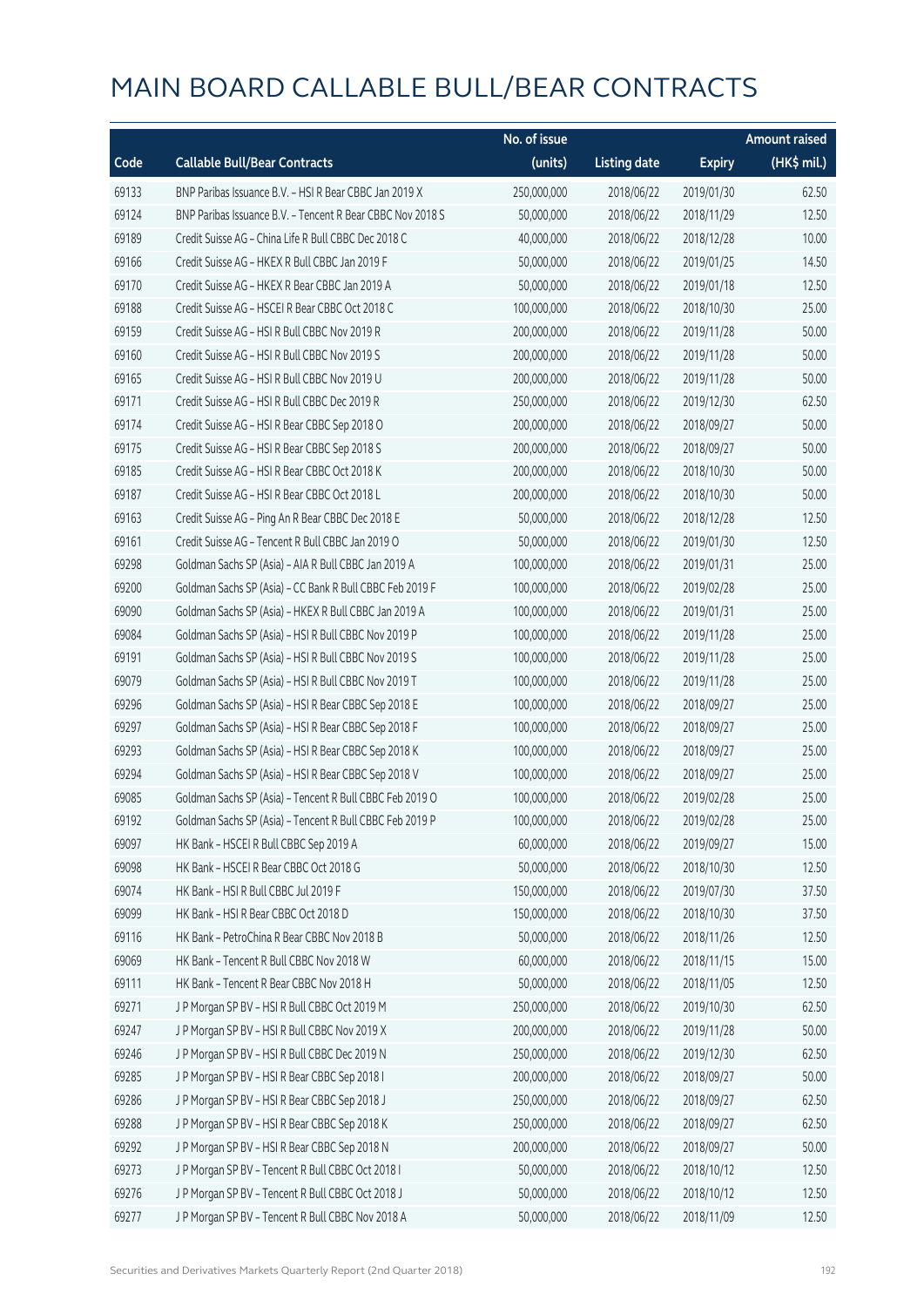|       |                                                          | No. of issue |                     |               | <b>Amount raised</b> |
|-------|----------------------------------------------------------|--------------|---------------------|---------------|----------------------|
| Code  | <b>Callable Bull/Bear Contracts</b>                      | (units)      | <b>Listing date</b> | <b>Expiry</b> | (HK\$ mil.)          |
| 69280 | J P Morgan SP BV - Tencent R Bear CBBC Oct 2018 D        | 50,000,000   | 2018/06/22          | 2018/10/12    | 12.50                |
| 69243 | SG Issuer - HSI R Bull CBBC Sep 2019 C                   | 200,000,000  | 2018/06/22          | 2019/09/27    | 50.00                |
| 69230 | SG Issuer - HSI R Bull CBBC Oct 2019 F                   | 200,000,000  | 2018/06/22          | 2019/10/30    | 50.00                |
| 69205 | SG Issuer - HSI R Bull CBBC Oct 2019 Z                   | 200,000,000  | 2018/06/22          | 2019/10/30    | 50.00                |
| 69206 | SG Issuer - HSI R Bull CBBC Nov 2019 U                   | 200,000,000  | 2018/06/22          | 2019/11/28    | 50.00                |
| 69235 | SG Issuer - HSI R Bear CBBC Oct 2018 P                   | 200,000,000  | 2018/06/22          | 2018/10/30    | 50.00                |
| 69236 | SG Issuer - HSI R Bear CBBC Nov 2018 A                   | 200,000,000  | 2018/06/22          | 2018/11/29    | 50.00                |
| 69239 | SG Issuer - HSI R Bear CBBC Nov 2018 P                   | 200,000,000  | 2018/06/22          | 2018/11/29    | 50.00                |
| 69242 | SG Issuer - HSI R Bear CBBC Dec 2018 P                   | 200,000,000  | 2018/06/22          | 2018/12/28    | 50.00                |
| 69202 | SG Issuer - Tencent R Bull CBBC Oct 2018 L               | 80,000,000   | 2018/06/22          | 2018/10/19    | 20.00                |
| 69201 | SG Issuer - Tencent R Bull CBBC Oct 2018 Q               | 80,000,000   | 2018/06/22          | 2018/10/04    | 20.00                |
| 69207 | SG Issuer - Tencent R Bull CBBC Oct 2018 R               | 80,000,000   | 2018/06/22          | 2018/10/08    | 20.00                |
| 69211 | SG Issuer - Tencent R Bear CBBC Oct 2018 O               | 80,000,000   | 2018/06/22          | 2018/10/08    | 20.00                |
| 69152 | UBS AG - HSI R Bull CBBC Nov 2019 J                      | 250,000,000  | 2018/06/22          | 2019/11/28    | 62.50                |
| 69138 | UBS AG - HSI R Bull CBBC Nov 2019 V                      | 200,000,000  | 2018/06/22          | 2019/11/28    | 50.00                |
| 69137 | UBS AG - HSI R Bull CBBC Dec 2019 V                      | 250,000,000  | 2018/06/22          | 2019/12/30    | 62.50                |
| 69153 | UBS AG - HSI R Bear CBBC Sep 2018 N                      | 200,000,000  | 2018/06/22          | 2018/09/27    | 50.00                |
| 69156 | UBS AG - HSI R Bear CBBC Sep 2018 O                      | 250,000,000  | 2018/06/22          | 2018/09/27    | 62.50                |
| 69157 | UBS AG - HSI R Bear CBBC Sep 2018 Q                      | 250,000,000  | 2018/06/22          | 2018/09/27    | 62.50                |
| 69144 | UBS AG - Tencent R Bull CBBC Oct 2018 O                  | 30,000,000   | 2018/06/22          | 2018/10/23    | 10.20                |
| 69147 | UBS AG - Tencent R Bull CBBC Nov 2018 J                  | 30,000,000   | 2018/06/22          | 2018/11/09    | 10.20                |
| 69066 | Bank Vontobel - HSI R Bull CBBC Jan 2019 Q               | 100,000,000  | 2018/06/22          | 2019/01/30    | 25.20                |
| 69092 | Bank Vontobel - HSI R Bull CBBC Jan 2019 R               | 100,000,000  | 2018/06/22          | 2019/01/30    | 25.00                |
| 69095 | Bank Vontobel - Tencent R Bull CBBC Dec 2018 Q           | 40,000,000   | 2018/06/22          | 2018/12/07    | 10.00                |
| 69327 | BOCI Asia Ltd. - CC Bank R Bull CBBC Oct 2018 B          | 80,000,000   | 2018/06/25          | 2018/10/29    | 20.08                |
| 69387 | BNP Paribas Issuance B.V. - HSI R Bull CBBC Dec 2019 I   | 250,000,000  | 2018/06/25          | 2019/12/30    | 62.50                |
| 69381 | BNP Paribas Issuance B.V. - HSI R Bear CBBC Jan 2019 Y   | 250,000,000  | 2018/06/25          | 2019/01/30    | 62.50                |
| 69393 | Credit Suisse AG - AIA R Bear CBBC Jan 2019 E            | 50,000,000   | 2018/06/25          | 2019/01/11    | 12.50                |
| 69390 | Credit Suisse AG - HSI R Bull CBBC Oct 2019 Z            | 200,000,000  | 2018/06/25          | 2019/10/30    | 50.00                |
| 69395 | Credit Suisse AG - HSI R Bear CBBC Sep 2018 P            | 200,000,000  | 2018/06/25          | 2018/09/27    | 50.00                |
| 69402 | Credit Suisse AG - HSI R Bear CBBC Sep 2018 Q            | 200,000,000  | 2018/06/25          | 2018/09/27    | 50.00                |
| 69400 | Credit Suisse AG - HSI R Bear CBBC Oct 2018 M            | 200,000,000  | 2018/06/25          | 2018/10/30    | 50.00                |
| 69401 | Credit Suisse AG - HSI R Bear CBBC Oct 2018 V            | 200,000,000  | 2018/06/25          | 2018/10/30    | 50.00                |
| 69392 | Credit Suisse AG - Tencent R Bull CBBC Jan 2019 P        | 50,000,000   | 2018/06/25          | 2019/01/11    | 12.50                |
| 69358 | Goldman Sachs SP (Asia) - HKEX R Bull CBBC Jan 2019 B    | 100,000,000  | 2018/06/25          | 2019/01/29    | 25.00                |
| 69349 | Goldman Sachs SP (Asia) - HSI R Bull CBBC Jan 2020 J     | 100,000,000  | 2018/06/25          | 2020/01/30    | 25.00                |
| 69322 | Goldman Sachs SP (Asia) - HSI R Bear CBBC Oct 2018 A     | 100,000,000  | 2018/06/25          | 2018/10/30    | 25.00                |
| 69324 | Goldman Sachs SP (Asia) - HSI R Bear CBBC Oct 2018 B     | 100,000,000  | 2018/06/25          | 2018/10/30    | 25.00                |
| 69316 | Goldman Sachs SP (Asia) - HSI R Bear CBBC Oct 2018 Z     | 100,000,000  | 2018/06/25          | 2018/10/30    | 25.00                |
| 69466 | Goldman Sachs SP (Asia) - HSI R Bear CBBC Nov 2018 D     | 100,000,000  | 2018/06/25          | 2018/11/29    | 25.00                |
| 69359 | Goldman Sachs SP (Asia) - Ping An R Bull CBBC Dec 2018 D | 100,000,000  | 2018/06/25          | 2018/12/31    | 25.00                |
| 69357 | Goldman Sachs SP (Asia) - Tencent R Bull CBBC Feb 2019 Q | 100,000,000  | 2018/06/25          | 2019/02/27    | 25.00                |
| 69302 | HK Bank - Bank of China R Bear CBBC Dec 2018 A           | 50,000,000   | 2018/06/25          | 2018/12/17    | 12.50                |
| 69308 | HK Bank - HSCEI R Bull CBBC Sep 2019 B                   | 60,000,000   | 2018/06/25          | 2019/09/27    | 15.00                |
| 69313 | HK Bank - HSCEI R Bull CBBC Sep 2019 C                   | 60,000,000   | 2018/06/25          | 2019/09/27    | 15.00                |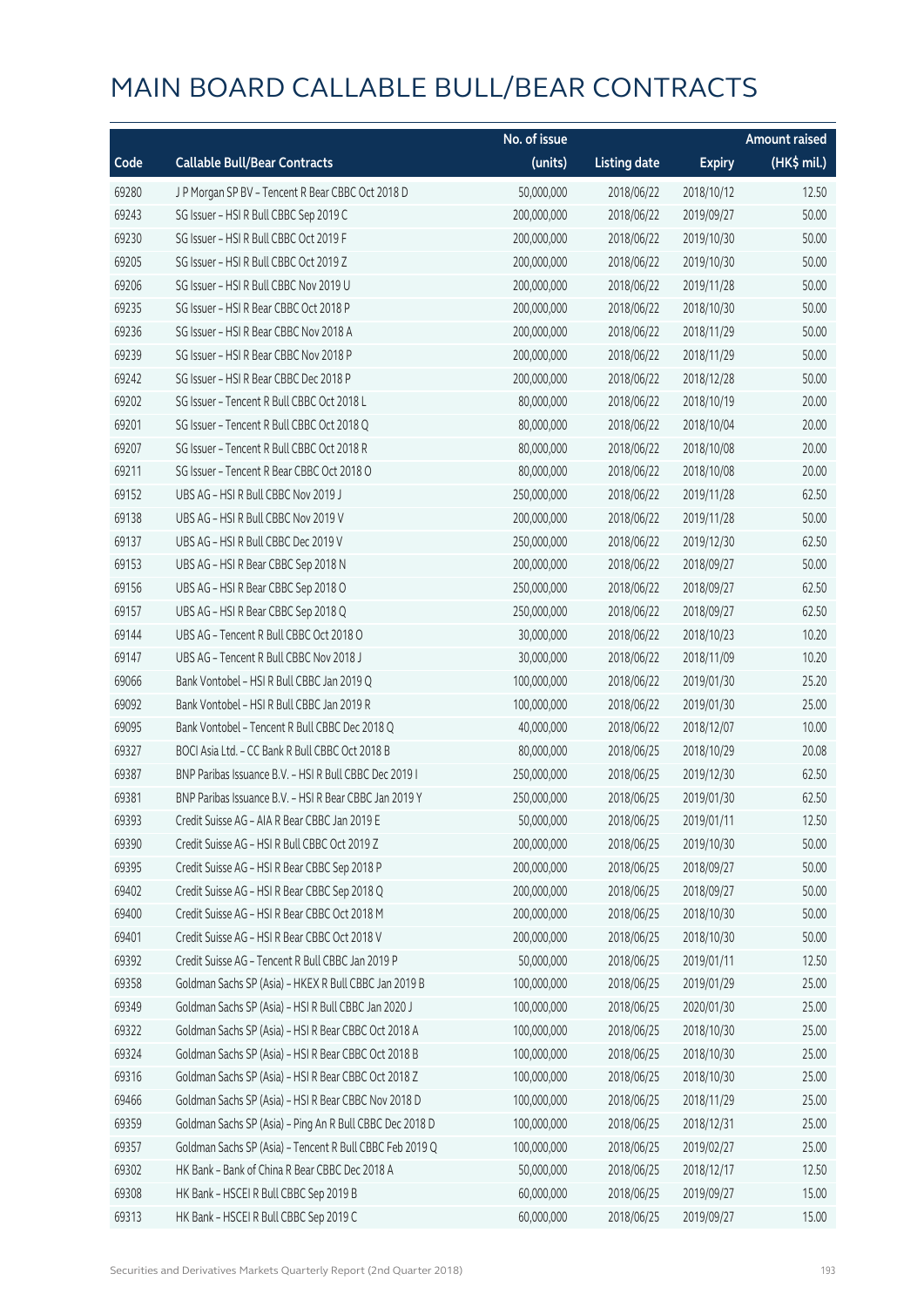|       |                                                      | No. of issue |                     |               | <b>Amount raised</b> |
|-------|------------------------------------------------------|--------------|---------------------|---------------|----------------------|
| Code  | <b>Callable Bull/Bear Contracts</b>                  | (units)      | <b>Listing date</b> | <b>Expiry</b> | (HK\$ mil.)          |
| 69304 | HK Bank - HSI R Bull CBBC Jul 2019 G                 | 100,000,000  | 2018/06/25          | 2019/07/30    | 25.00                |
| 69306 | HK Bank - HSI R Bear CBBC Oct 2018 E                 | 150,000,000  | 2018/06/25          | 2018/10/30    | 37.50                |
| 69305 | HK Bank - HSI R Bear CBBC Oct 2018 F                 | 150,000,000  | 2018/06/25          | 2018/10/30    | 37.50                |
| 69315 | HK Bank - ICBC R Bull CBBC Dec 2018 A                | 100,000,000  | 2018/06/25          | 2018/12/24    | 25.00                |
| 69301 | HK Bank - ICBC R Bear CBBC Nov 2018 A                | 50,000,000   | 2018/06/25          | 2018/11/26    | 12.50                |
| 69307 | HK Bank - Ping An R Bull CBBC Nov 2018 P             | 100,000,000  | 2018/06/25          | 2018/11/26    | 25.00                |
| 69303 | HK Bank - Sunny Optical R Bear CBBC Oct 2018 A       | 40,000,000   | 2018/06/25          | 2018/10/15    | 10.00                |
| 69411 | J P Morgan SP BV - AIA R Bull CBBC Oct 2018 B        | 100,000,000  | 2018/06/25          | 2018/10/12    | 25.00                |
| 69403 | J P Morgan SP BV - HSI R Bull CBBC Dec 2019 Y        | 200,000,000  | 2018/06/25          | 2019/12/30    | 50.00                |
| 69404 | J P Morgan SP BV - HSI R Bear CBBC Oct 2018 F        | 300,000,000  | 2018/06/25          | 2018/10/30    | 75.00                |
| 69412 | J P Morgan SP BV - HSI R Bear CBBC Oct 2018 G        | 200,000,000  | 2018/06/25          | 2018/10/30    | 50.00                |
| 69413 | J P Morgan SP BV - HSI R Bear CBBC Oct 2018 H        | 200,000,000  | 2018/06/25          | 2018/10/30    | 50.00                |
| 69424 | J P Morgan SP BV - HSI R Bear CBBC Oct 2018 I        | 300,000,000  | 2018/06/25          | 2018/10/30    | 75.00                |
| 69428 | JP Morgan SP BV - HSIR Bear CBBC Oct 2018 J          | 300,000,000  | 2018/06/25          | 2018/10/30    | 75.00                |
| 69407 | JP Morgan SP BV - Tencent R Bull CBBC Oct 2018 K     | 50,000,000   | 2018/06/25          | 2018/10/19    | 12.50                |
| 69405 | J P Morgan SP BV - Tencent R Bear CBBC Oct 2018 E    | 50,000,000   | 2018/06/25          | 2018/10/19    | 12.50                |
| 69360 | Macquarie Bank Ltd. - Tencent R Bull CBBC Nov 2018 I | 17,000,000   | 2018/06/25          | 2018/11/15    | 10.08                |
| 69370 | Macquarie Bank Ltd. - Tencent R Bull CBBC Nov 2018 J | 18,000,000   | 2018/06/25          | 2018/11/15    | 10.06                |
| 69439 | SG Issuer - AIA R Bull CBBC Nov 2018 F               | 60,000,000   | 2018/06/25          | 2018/11/16    | 15.00                |
| 69459 | SG Issuer - AIA R Bull CBBC Nov 2018 G               | 60,000,000   | 2018/06/25          | 2018/11/23    | 15.00                |
| 69463 | SG Issuer - China Mobile R Bull CBBC Dec 2018 T      | 100,000,000  | 2018/06/25          | 2018/12/28    | 25.00                |
| 69458 | SG Issuer - HSI R Bull CBBC Oct 2019 U               | 200,000,000  | 2018/06/25          | 2019/10/30    | 50.00                |
| 69435 | SG Issuer - HSI R Bull CBBC Dec 2019 D               | 200,000,000  | 2018/06/25          | 2019/12/30    | 50.00                |
| 69429 | SG Issuer - HSI R Bull CBBC Dec 2019 Q               | 200,000,000  | 2018/06/25          | 2019/12/30    | 50.00                |
| 69455 | SG Issuer - HSI R Bear CBBC Oct 2018 J               | 200,000,000  | 2018/06/25          | 2018/10/30    | 50.00                |
| 69433 | SG Issuer - HSI R Bear CBBC Oct 2018 O               | 200,000,000  | 2018/06/25          | 2018/10/30    | 50.00                |
| 69434 | SG Issuer - HSI R Bear CBBC Oct 2018 U               | 200,000,000  | 2018/06/25          | 2018/10/30    | 50.00                |
| 69454 | SG Issuer – HSI R Bear CBBC Oct 2018 W               | 200,000,000  | 2018/06/25          | 2018/10/30    | 50.00                |
| 69465 | SG Issuer - HSI R Bear CBBC Nov 2018 R               | 200,000,000  | 2018/06/25          | 2018/11/29    | 50.00                |
| 69445 | SG Issuer - Tencent R Bull CBBC Oct 2018 S           | 80,000,000   | 2018/06/25          | 2018/10/08    | 20.00                |
| 69451 | SG Issuer - Tencent R Bull CBBC Oct 2018 U           | 80,000,000   | 2018/06/25          | 2018/10/11    | 20.00                |
| 69342 | UBS AG - HSI R Bull CBBC Oct 2019 H                  | 200,000,000  | 2018/06/25          | 2019/10/30    | 50.00                |
| 69330 | UBS AG - HSI R Bull CBBC Dec 2019 L                  | 200,000,000  | 2018/06/25          | 2019/12/30    | 50.00                |
| 69331 | UBS AG - HSI R Bear CBBC Sep 2018 R                  | 200,000,000  | 2018/06/25          | 2018/09/27    | 50.00                |
| 69339 | UBS AG - HSI R Bear CBBC Sep 2018 T                  | 200,000,000  | 2018/06/25          | 2018/09/27    | 50.00                |
| 69341 | UBS AG - HSI R Bear CBBC Sep 2018 U                  | 250,000,000  | 2018/06/25          | 2018/09/27    | 62.50                |
| 69338 | UBS AG - HSI R Bear CBBC Oct 2018 L                  | 250,000,000  | 2018/06/25          | 2018/10/30    | 62.50                |
| 69329 | UBS AG - Tencent R Bull CBBC Oct 2018 R              | 30,000,000   | 2018/06/25          | 2018/10/24    | 10.20                |
| 69379 | Bank Vontobel - HSI R Bear CBBC Nov 2018 W           | 100,000,000  | 2018/06/25          | 2018/11/29    | 25.40                |
| 69380 | Bank Vontobel - HSI R Bear CBBC Nov 2018 X           | 100,000,000  | 2018/06/25          | 2018/11/29    | 25.30                |
| 69673 | BOCI Asia Ltd. - CC Bank R Bull CBBC Oct 2018 C      | 80,000,000   | 2018/06/26          | 2018/10/08    | 20.00                |
| 69676 | BOCI Asia Ltd. - Geely Auto R Bull CBBC Oct 2018 C   | 40,000,000   | 2018/06/26          | 2018/10/22    | 10.08                |
| 69690 | BOCI Asia Ltd. - Galaxy Ent R Bull CBBC Oct 2018 D   | 50,000,000   | 2018/06/26          | 2018/10/22    | 12.50                |
| 69680 | BOCI Asia Ltd. - HSBC R Bull CBBC Nov 2018 A         | 70,000,000   | 2018/06/26          | 2018/11/05    | 17.71                |
| 69674 | BOCI Asia Ltd. - ICBC R Bull CBBC Oct 2018 C         | 80,000,000   | 2018/06/26          | 2018/10/15    | 20.00                |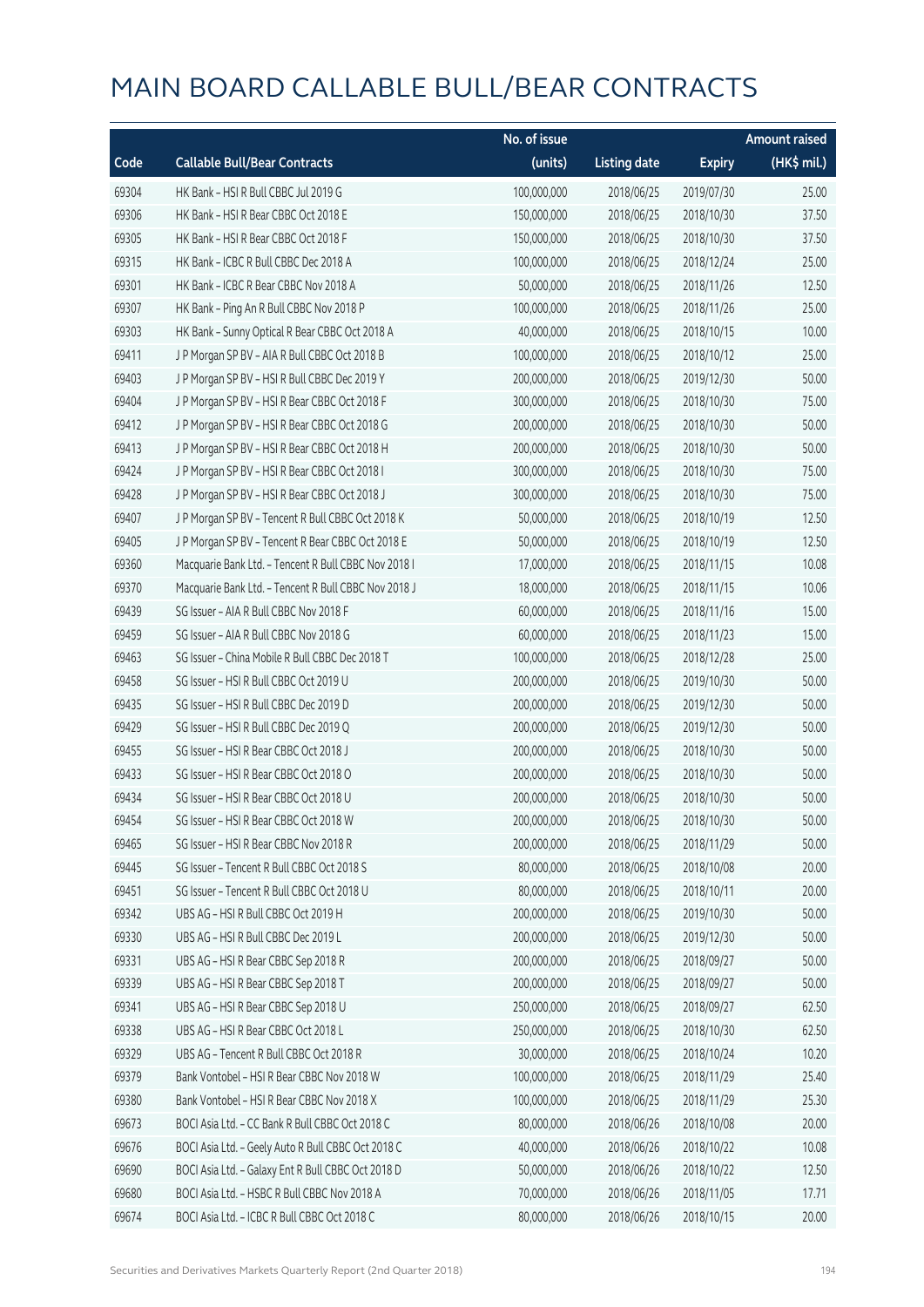|       |                                                            | No. of issue |                     |               | <b>Amount raised</b> |
|-------|------------------------------------------------------------|--------------|---------------------|---------------|----------------------|
| Code  | <b>Callable Bull/Bear Contracts</b>                        | (units)      | <b>Listing date</b> | <b>Expiry</b> | (HK\$ mil.)          |
| 69672 | BOCI Asia Ltd. - Tencent R Bull CBBC Oct 2018 E            | 40,000,000   | 2018/06/26          | 2018/10/22    | 10.60                |
| 69626 | BNP Paribas Issuance B.V. - CC Bank R Bear CBBC Nov 2018 X | 100,000,000  | 2018/06/26          | 2018/11/29    | 25.00                |
| 69627 | BNP Paribas Issuance B.V. - CC Bank R Bear CBBC Nov 2018 Y | 100,000,000  | 2018/06/26          | 2018/11/29    | 25.00                |
| 69629 | BNP Paribas Issuance B.V. - HKEX R Bear CBBC Mar 2019 F    | 50,000,000   | 2018/06/26          | 2019/03/28    | 12.50                |
| 69631 | BNP Paribas Issuance B.V. - HSCEI R Bear CBBC Jan 2019 C   | 100,000,000  | 2018/06/26          | 2019/01/30    | 25.00                |
| 69632 | BNP Paribas Issuance B.V. - HSCEI R Bear CBBC Jan 2019 D   | 100,000,000  | 2018/06/26          | 2019/01/30    | 25.00                |
| 69550 | BNP Paribas Issuance B.V. - HSI R Bull CBBC Dec 2019 A     | 250,000,000  | 2018/06/26          | 2019/12/30    | 62.50                |
| 69551 | BNP Paribas Issuance B.V. - HSI R Bull CBBC Dec 2019 D     | 250,000,000  | 2018/06/26          | 2019/12/30    | 62.50                |
| 69554 | BNP Paribas Issuance B.V. - HSI R Bull CBBC Dec 2019 E     | 250,000,000  | 2018/06/26          | 2019/12/30    | 62.50                |
| 69621 | BNP Paribas Issuance B.V. - HSI R Bull CBBC Dec 2019 G     | 250,000,000  | 2018/06/26          | 2019/12/30    | 62.50                |
| 69544 | BNP Paribas Issuance B.V. - HSI R Bull CBBC Dec 2019 J     | 250,000,000  | 2018/06/26          | 2019/12/30    | 62.50                |
| 69638 | BNP Paribas Issuance B.V. - HSI R Bull CBBC Dec 2019 O     | 250,000,000  | 2018/06/26          | 2019/12/30    | 62.50                |
| 69546 | BNP Paribas Issuance B.V. - HSI R Bull CBBC Dec 2019 T     | 250,000,000  | 2018/06/26          | 2019/12/30    | 62.50                |
| 69548 | BNP Paribas Issuance B.V. - HSI R Bull CBBC Dec 2019 X     | 250,000,000  | 2018/06/26          | 2019/12/30    | 62.50                |
| 69563 | BNP Paribas Issuance B.V. - HSI R Bear CBBC Jan 2019 A     | 250,000,000  | 2018/06/26          | 2019/01/30    | 62.50                |
| 69564 | BNP Paribas Issuance B.V. - HSI R Bear CBBC Jan 2019 B     | 250,000,000  | 2018/06/26          | 2019/01/30    | 62.50                |
| 69565 | BNP Paribas Issuance B.V. - HSI R Bear CBBC Jan 2019 C     | 250,000,000  | 2018/06/26          | 2019/01/30    | 62.50                |
| 69567 | BNP Paribas Issuance B.V. - HSI R Bear CBBC Jan 2019 D     | 250,000,000  | 2018/06/26          | 2019/01/30    | 62.50                |
| 69570 | BNP Paribas Issuance B.V. - HSI R Bear CBBC Jan 2019 E     | 250,000,000  | 2018/06/26          | 2019/01/30    | 62.50                |
| 69574 | BNP Paribas Issuance B.V. - HSI R Bear CBBC Jan 2019 F     | 250,000,000  | 2018/06/26          | 2019/01/30    | 62.50                |
| 69805 | BNP Paribas Issuance B.V. - HSI R Bear CBBC Jan 2019 G     | 250,000,000  | 2018/06/26          | 2019/01/30    | 62.50                |
| 69811 | BNP Paribas Issuance B.V. - HSI R Bear CBBC Jan 2019 H     | 250,000,000  | 2018/06/26          | 2019/01/30    | 62.50                |
| 69556 | BNP Paribas Issuance B.V. - HSI R Bear CBBC Jan 2019 Z     | 250,000,000  | 2018/06/26          | 2019/01/30    | 62.50                |
| 69628 | BNP Paribas Issuance B.V. - Ping An R Bear CBBC Nov 2018 I | 200,000,000  | 2018/06/26          | 2018/11/29    | 50.00                |
| 69633 | BNP Paribas Issuance B.V. - Tencent R Bear CBBC Nov 2018 Q | 50,000,000   | 2018/06/26          | 2018/11/29    | 12.50                |
| 69983 | Credit Suisse AG - AIA R Bear CBBC Jan 2019 F              | 50,000,000   | 2018/06/26          | 2019/01/30    | 12.50                |
| 69965 | Credit Suisse AG - China Mobile R Bull CBBC Dec 2018 A     | 70,000,000   | 2018/06/26          | 2018/12/28    | 17.50                |
| 69954 | Credit Suisse AG - Galaxy Ent R Bull CBBC Nov 2018 H       | 50,000,000   | 2018/06/26          | 2018/11/29    | 12.50                |
| 69956 | Credit Suisse AG - Galaxy Ent R Bear CBBC Dec 2018 B       | 50,000,000   | 2018/06/26          | 2018/12/21    | 12.50                |
| 69957 | Credit Suisse AG - HKEX R Bull CBBC Feb 2019 B             | 50,000,000   | 2018/06/26          | 2019/02/27    | 14.00                |
| 69960 | Credit Suisse AG - HKEX R Bear CBBC Jan 2019 B             | 50,000,000   | 2018/06/26          | 2019/01/30    | 12.50                |
| 69947 | Credit Suisse AG - HSBC R Bull CBBC Dec 2018 K             | 80,000,000   | 2018/06/26          | 2018/12/28    | 20.00                |
| 69953 | Credit Suisse AG - HSBC R Bear CBBC Dec 2018 A             | 50,000,000   | 2018/06/26          | 2018/12/28    | 12.50                |
| 60069 | Credit Suisse AG - HSCEI R Bull CBBC Sep 2019 C            | 100,000,000  | 2018/06/26          | 2019/09/27    | 25.00                |
| 60080 | Credit Suisse AG - HSCEI R Bear CBBC Sep 2018 E            | 100,000,000  | 2018/06/26          | 2018/09/27    | 25.00                |
| 60072 | Credit Suisse AG - HSCEI R Bear CBBC Oct 2018 D            | 100,000,000  | 2018/06/26          | 2018/10/30    | 25.00                |
| 69940 | Credit Suisse AG - HSI R Bull CBBC Oct 2019 E              | 200,000,000  | 2018/06/26          | 2019/10/30    | 50.00                |
| 69937 | Credit Suisse AG - HSI R Bull CBBC Oct 2019 X              | 200,000,000  | 2018/06/26          | 2019/10/30    | 50.00                |
| 69927 | Credit Suisse AG - HSI R Bull CBBC Nov 2019 A              | 200,000,000  | 2018/06/26          | 2019/11/28    | 50.00                |
| 69916 | Credit Suisse AG - HSI R Bull CBBC Nov 2019 G              | 200,000,000  | 2018/06/26          | 2019/11/28    | 50.00                |
| 69920 | Credit Suisse AG - HSI R Bull CBBC Nov 2019 I              | 200,000,000  | 2018/06/26          | 2019/11/28    | 50.00                |
| 69935 | Credit Suisse AG - HSI R Bull CBBC Nov 2019 P              | 200,000,000  | 2018/06/26          | 2019/11/28    | 50.00                |
| 69936 | Credit Suisse AG - HSI R Bull CBBC Nov 2019 T              | 200,000,000  | 2018/06/26          | 2019/11/28    | 50.00                |
| 69924 | Credit Suisse AG - HSI R Bull CBBC Nov 2019 V              | 200,000,000  | 2018/06/26          | 2019/11/28    | 50.00                |
| 69923 | Credit Suisse AG - HSI R Bull CBBC Nov 2019 X              | 200,000,000  | 2018/06/26          | 2019/11/28    | 50.00                |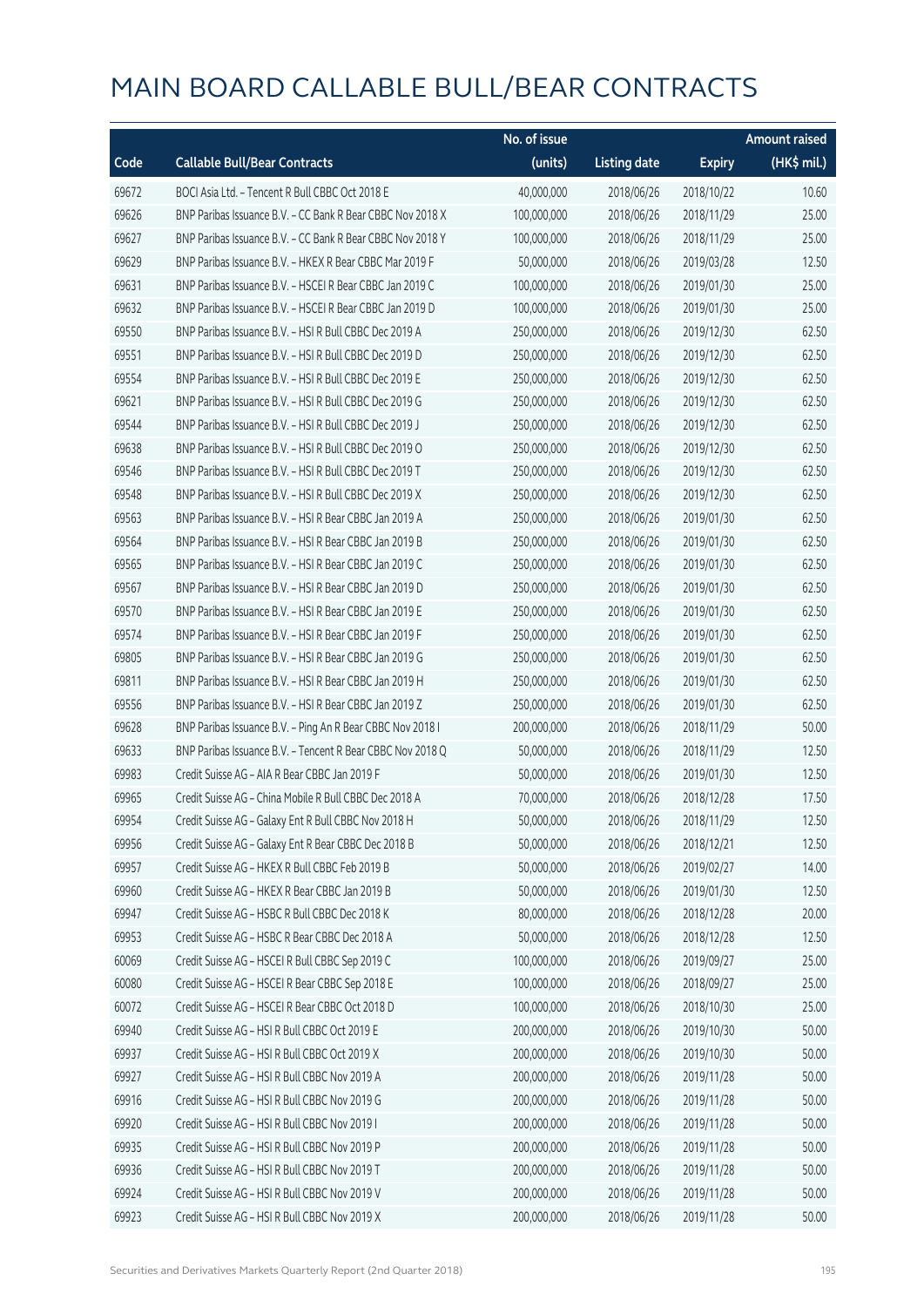|       |                                                              | No. of issue |                     |               | Amount raised |
|-------|--------------------------------------------------------------|--------------|---------------------|---------------|---------------|
| Code  | <b>Callable Bull/Bear Contracts</b>                          | (units)      | <b>Listing date</b> | <b>Expiry</b> | (HK\$ mil.)   |
| 60003 | Credit Suisse AG - HSI R Bear CBBC Sep 2018 U                | 200,000,000  | 2018/06/26          | 2018/09/27    | 50.00         |
| 60042 | Credit Suisse AG - HSI R Bear CBBC Sep 2018 Y                | 200,000,000  | 2018/06/26          | 2018/09/27    | 50.00         |
| 60068 | Credit Suisse AG - HSI R Bear CBBC Oct 2018 A                | 200,000,000  | 2018/06/26          | 2018/10/30    | 50.00         |
| 60040 | Credit Suisse AG - HSI R Bear CBBC Oct 2018 T                | 200,000,000  | 2018/06/26          | 2018/10/30    | 50.00         |
| 69997 | Credit Suisse AG - HSI R Bear CBBC Oct 2018 W                | 200,000,000  | 2018/06/26          | 2018/10/30    | 50.00         |
| 69999 | Credit Suisse AG - HSI R Bear CBBC Oct 2018 X                | 200,000,000  | 2018/06/26          | 2018/10/30    | 50.00         |
| 60044 | Credit Suisse AG - HSI R Bear CBBC Oct 2018 Y                | 200,000,000  | 2018/06/26          | 2018/10/30    | 50.00         |
| 60049 | Credit Suisse AG - HSI R Bear CBBC Oct 2018 Z                | 200,000,000  | 2018/06/26          | 2018/10/30    | 50.00         |
| 69933 | Credit Suisse AG - Ping An R Bull CBBC Jan 2019 A            | 80,000,000   | 2018/06/26          | 2019/01/30    | 20.00         |
| 69995 | Credit Suisse AG - Ping An R Bear CBBC Jan 2019 A            | 50,000,000   | 2018/06/26          | 2019/01/30    | 12.50         |
| 69986 | Credit Suisse AG - Sands China R Bull CBBC Jan 2019 C        | 50,000,000   | 2018/06/26          | 2019/01/24    | 12.50         |
| 69928 | Credit Suisse AG - Tencent R Bull CBBC Jan 2019 Q            | 50,000,000   | 2018/06/26          | 2019/01/30    | 12.50         |
| 69963 | Credit Suisse AG - Tencent R Bull CBBC Jan 2019 R            | 50,000,000   | 2018/06/26          | 2019/01/24    | 12.50         |
| 69964 | Credit Suisse AG - Tencent R Bear CBBC Jan 2019 B            | 50,000,000   | 2018/06/26          | 2019/01/30    | 12.50         |
| 60081 | Credit Suisse AG - Tencent R Bear CBBC Jan 2019 C            | 50,000,000   | 2018/06/26          | 2019/01/24    | 12.50         |
| 69619 | Bank of East Asia - Tencent R Bull CBBC Nov 2018 C           | 30,000,000   | 2018/06/26          | 2018/11/02    | 10.50         |
| 60159 | Goldman Sachs SP (Asia) - Bank of China R Bull CBBC Feb 19 J | 100,000,000  | 2018/06/26          | 2019/02/27    | 25.00         |
| 60148 | Goldman Sachs SP (Asia) - China Life R Bull CBBC Feb 2019 C  | 100,000,000  | 2018/06/26          | 2019/02/27    | 25.00         |
| 69507 | Goldman Sachs SP (Asia) - HKEX R Bull CBBC Jan 2019 C        | 100,000,000  | 2018/06/26          | 2019/01/30    | 25.00         |
| 69723 | Goldman Sachs SP (Asia) - HKEX R Bull CBBC Jan 2019 D        | 100,000,000  | 2018/06/26          | 2019/01/30    | 25.00         |
| 69513 | Goldman Sachs SP (Asia) - HSBC R Bull CBBC Dec 2018 X        | 100,000,000  | 2018/06/26          | 2018/12/31    | 25.00         |
| 60184 | Goldman Sachs SP (Asia) - HSCEI R Bear CBBC Oct 2018 A       | 100,000,000  | 2018/06/26          | 2018/10/30    | 25.30         |
| 69482 | Goldman Sachs SP (Asia) - HSI R Bull CBBC Dec 2019 Q         | 100,000,000  | 2018/06/26          | 2019/12/30    | 25.00         |
| 69475 | Goldman Sachs SP (Asia) - HSI R Bull CBBC Jan 2020 O         | 100,000,000  | 2018/06/26          | 2020/01/30    | 25.00         |
| 69477 | Goldman Sachs SP (Asia) - HSI R Bull CBBC Jan 2020 P         | 100,000,000  | 2018/06/26          | 2020/01/30    | 25.00         |
| 69480 | Goldman Sachs SP (Asia) - HSI R Bull CBBC Jan 2020 Q         | 100,000,000  | 2018/06/26          | 2020/01/30    | 25.00         |
| 69721 | Goldman Sachs SP (Asia) - HSI R Bull CBBC Jan 2020 R         | 100,000,000  | 2018/06/26          | 2020/01/30    | 25.00         |
| 69481 | Goldman Sachs SP (Asia) - HSI R Bull CBBC Jan 2020 S         | 100,000,000  | 2018/06/26          | 2020/01/30    | 25.00         |
| 69717 | Goldman Sachs SP (Asia) - HSI R Bull CBBC Jan 2020 T         | 100,000,000  | 2018/06/26          | 2020/01/30    | 25.00         |
| 69720 | Goldman Sachs SP (Asia) - HSI R Bull CBBC Jan 2020 U         | 100,000,000  | 2018/06/26          | 2020/01/30    | 25.00         |
| 60165 | Goldman Sachs SP (Asia) - HSI R Bear CBBC Oct 2018 C         | 100,000,000  | 2018/06/26          | 2018/10/30    | 25.10         |
| 60172 | Goldman Sachs SP (Asia) - HSI R Bear CBBC Oct 2018 D         | 100,000,000  | 2018/06/26          | 2018/10/30    | 25.20         |
| 60175 | Goldman Sachs SP (Asia) - HSI R Bear CBBC Oct 2018 E         | 100,000,000  | 2018/06/26          | 2018/10/30    | 25.20         |
| 60177 | Goldman Sachs SP (Asia) - HSI R Bear CBBC Nov 2018 E         | 100,000,000  | 2018/06/26          | 2018/11/29    | 25.20         |
| 60178 | Goldman Sachs SP (Asia) - HSI R Bear CBBC Nov 2018 G         | 100,000,000  | 2018/06/26          | 2018/11/29    | 25.20         |
| 60143 | Goldman Sachs SP (Asia) - ICBC R Bull CBBC Feb 2019 K        | 100,000,000  | 2018/06/26          | 2019/02/27    | 25.00         |
| 69508 | Goldman Sachs SP (Asia) - Ping An R Bull CBBC Feb 2019 D     | 100,000,000  | 2018/06/26          | 2019/02/27    | 25.00         |
| 69511 | Goldman Sachs SP (Asia) - Ping An R Bull CBBC Feb 2019 E     | 100,000,000  | 2018/06/26          | 2019/02/27    | 25.00         |
| 69492 | Goldman Sachs SP (Asia) - Tencent R Bull CBBC Feb 2019 R     | 100,000,000  | 2018/06/26          | 2019/02/27    | 25.00         |
| 69497 | Goldman Sachs SP (Asia) - Tencent R Bull CBBC Feb 2019 S     | 100,000,000  | 2018/06/26          | 2019/02/27    | 25.00         |
| 69498 | Goldman Sachs SP (Asia) - Tencent R Bull CBBC Feb 2019 T     | 100,000,000  | 2018/06/26          | 2019/02/27    | 25.00         |
| 69722 | Goldman Sachs SP (Asia) - Tencent R Bull CBBC Feb 2019 U     | 100,000,000  | 2018/06/26          | 2019/02/27    | 25.00         |
| 60130 | Goldman Sachs SP (Asia) - Tencent R Bear CBBC Dec 2018 R     | 80,000,000   | 2018/06/26          | 2018/12/31    | 20.00         |
| 60141 | Goldman Sachs SP (Asia) - Tencent R Bear CBBC Dec 2018 S     | 80,000,000   | 2018/06/26          | 2018/12/31    | 20.00         |
| 69599 | HK Bank - ABC R Bull CBBC Jan 2019 B                         | 100,000,000  | 2018/06/26          | 2019/01/14    | 25.00         |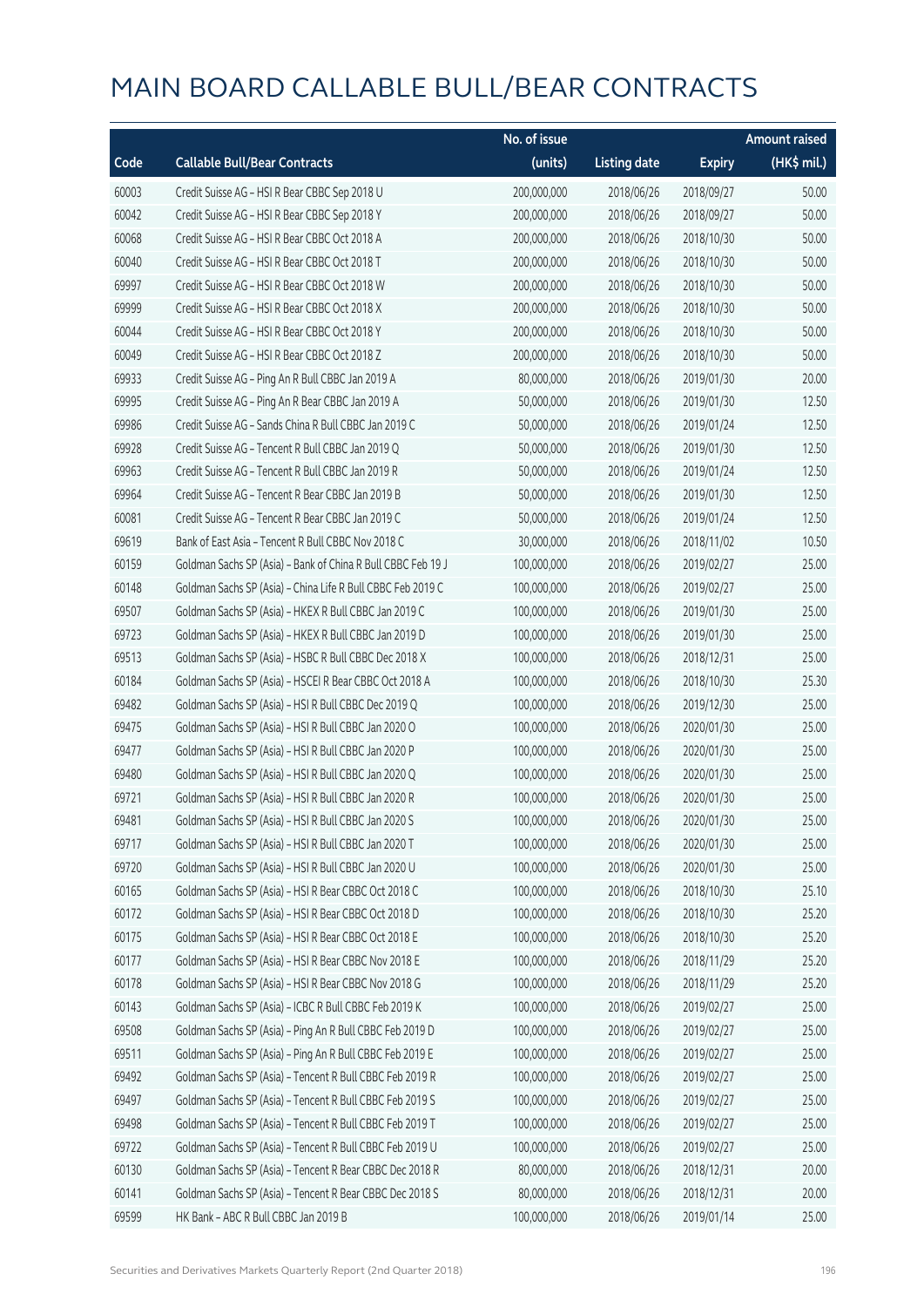|       |                                                   | No. of issue |                     |               | <b>Amount raised</b>  |
|-------|---------------------------------------------------|--------------|---------------------|---------------|-----------------------|
| Code  | <b>Callable Bull/Bear Contracts</b>               | (units)      | <b>Listing date</b> | <b>Expiry</b> | $(HK\frac{1}{2}mil.)$ |
| 69543 | HK Bank - Geely Auto R Bull CBBC Nov 2018 C       | 40,000,000   | 2018/06/26          | 2018/11/26    | 10.00                 |
| 69616 | HK Bank - Geely Auto R Bear CBBC Nov 2018 B       | 40,000,000   | 2018/06/26          | 2018/11/19    | 14.00                 |
| 69532 | HK Bank - Galaxy Ent R Bull CBBC Nov 2018 F       | 80,000,000   | 2018/06/26          | 2018/11/26    | 20.00                 |
| 69604 | HK Bank - Galaxy Ent R Bull CBBC Nov 2018 G       | 80,000,000   | 2018/06/26          | 2018/11/26    | 20.00                 |
| 69606 | HK Bank - Galaxy Ent R Bull CBBC Dec 2018 A       | 80,000,000   | 2018/06/26          | 2018/12/03    | 20.00                 |
| 69612 | HK Bank - Galaxy Ent R Bear CBBC Nov 2018 C       | 40,000,000   | 2018/06/26          | 2018/11/19    | 10.00                 |
| 69533 | HK Bank - HKEX R Bull CBBC Nov 2018 P             | 50,000,000   | 2018/06/26          | 2018/11/26    | 12.50                 |
| 69617 | HK Bank - HKEX R Bear CBBC Dec 2018 B             | 40,000,000   | 2018/06/26          | 2018/12/03    | 10.00                 |
| 69590 | HK Bank - HSCEI R Bull CBBC Dec 2019 A            | 60,000,000   | 2018/06/26          | 2019/12/30    | 15.00                 |
| 69589 | HK Bank - HSCEI R Bear CBBC Oct 2018 H            | 50,000,000   | 2018/06/26          | 2018/10/30    | 12.50                 |
| 69521 | HK Bank - HSI R Bull CBBC Jul 2019 H              | 150,000,000  | 2018/06/26          | 2019/07/30    | 37.50                 |
| 69531 | HK Bank - HSI R Bull CBBC Jul 2019 I              | 150,000,000  | 2018/06/26          | 2019/07/30    | 37.50                 |
| 69587 | HK Bank - HSI R Bull CBBC Jul 2019 J              | 100,000,000  | 2018/06/26          | 2019/07/30    | 25.00                 |
| 69575 | HK Bank - HSI R Bull CBBC Sep 2019 D              | 150,000,000  | 2018/06/26          | 2019/09/27    | 37.50                 |
| 69578 | HK Bank - HSI R Bull CBBC Dec 2019 B              | 150,000,000  | 2018/06/26          | 2019/12/30    | 37.50                 |
| 69586 | HK Bank - HSI R Bull CBBC Dec 2019 C              | 150,000,000  | 2018/06/26          | 2019/12/30    | 37.50                 |
| 69577 | HK Bank - HSI R Bear CBBC Oct 2018 G              | 150,000,000  | 2018/06/26          | 2018/10/30    | 37.50                 |
| 69585 | HK Bank - HSI R Bear CBBC Oct 2018 H              | 150,000,000  | 2018/06/26          | 2018/10/30    | 37.50                 |
| 69535 | HK Bank - Tencent R Bull CBBC Nov 2018 X          | 60,000,000   | 2018/06/26          | 2018/11/19    | 15.00                 |
| 69537 | HK Bank - Tencent R Bull CBBC Dec 2018 E          | 60,000,000   | 2018/06/26          | 2018/12/03    | 15.00                 |
| 69591 | HK Bank - Tencent R Bear CBBC Dec 2018 C          | 50,000,000   | 2018/06/26          | 2018/12/10    | 12.50                 |
| 69841 | J P Morgan SP BV - HKEX R Bear CBBC Oct 2018 B    | 40,000,000   | 2018/06/26          | 2018/10/19    | 10.00                 |
| 69905 | J P Morgan SP BV - HSCEI R Bull CBBC Dec 2019 I   | 100,000,000  | 2018/06/26          | 2019/12/30    | 25.00                 |
| 69910 | J P Morgan SP BV - HSCEI R Bear CBBC Apr 2019 E   | 100,000,000  | 2018/06/26          | 2019/04/29    | 25.00                 |
| 69912 | J P Morgan SP BV - HSCEI R Bear CBBC Apr 2019 F   | 100,000,000  | 2018/06/26          | 2019/04/29    | 25.00                 |
| 69788 | JP Morgan SP BV - HSIR Bull CBBC Oct 2019 L       | 240,000,000  | 2018/06/26          | 2019/10/30    | 60.00                 |
| 69787 | J P Morgan SP BV - HSI R Bull CBBC Nov 2019 B     | 200,000,000  | 2018/06/26          | 2019/11/28    | 50.00                 |
| 69801 | J P Morgan SP BV - HSI R Bull CBBC Dec 2019 G     | 200,000,000  | 2018/06/26          | 2019/12/30    | 50.00                 |
| 69780 | J P Morgan SP BV - HSI R Bull CBBC Dec 2019 H     | 240,000,000  | 2018/06/26          | 2019/12/30    | 60.00                 |
| 69842 | J P Morgan SP BV - HSI R Bear CBBC Oct 2018 K     | 200,000,000  | 2018/06/26          | 2018/10/30    | 50.00                 |
| 69848 | JP Morgan SP BV - HSIR Bear CBBC Oct 2018 L       | 300,000,000  | 2018/06/26          | 2018/10/30    | 75.00                 |
| 69854 | J P Morgan SP BV - HSI R Bear CBBC Oct 2018 M     | 240,000,000  | 2018/06/26          | 2018/10/30    | 60.00                 |
| 69862 | J P Morgan SP BV - HSI R Bear CBBC Oct 2018 N     | 200,000,000  | 2018/06/26          | 2018/10/30    | 50.00                 |
| 69873 | J P Morgan SP BV - HSI R Bear CBBC Oct 2018 O     | 300,000,000  | 2018/06/26          | 2018/10/30    | 75.00                 |
| 69881 | J P Morgan SP BV - HSI R Bear CBBC Oct 2018 P     | 200,000,000  | 2018/06/26          | 2018/10/30    | 50.00                 |
| 69882 | J P Morgan SP BV - HSI R Bear CBBC Oct 2018 Q     | 200,000,000  | 2018/06/26          | 2018/10/30    | 50.00                 |
| 69900 | J P Morgan SP BV - HSI R Bear CBBC Oct 2018 R     | 300,000,000  | 2018/06/26          | 2018/10/30    | 75.00                 |
| 69903 | J P Morgan SP BV - HSI R Bear CBBC Oct 2018 S     | 200,000,000  | 2018/06/26          | 2018/10/30    | 50.00                 |
| 69825 | J P Morgan SP BV - Ping An R Bear CBBC Oct 2018 B | 100,000,000  | 2018/06/26          | 2018/10/19    | 25.00                 |
| 69803 | J P Morgan SP BV - Tencent R Bull CBBC Oct 2018 L | 50,000,000   | 2018/06/26          | 2018/10/19    | 12.50                 |
| 69804 | J P Morgan SP BV - Tencent R Bull CBBC Oct 2018 M | 50,000,000   | 2018/06/26          | 2018/10/12    | 12.50                 |
| 69820 | J P Morgan SP BV - Tencent R Bull CBBC Oct 2018 N | 50,000,000   | 2018/06/26          | 2018/10/12    | 12.50                 |
| 69821 | J P Morgan SP BV - Tencent R Bull CBBC Oct 2018 O | 50,000,000   | 2018/06/26          | 2018/10/19    | 12.50                 |
| 69814 | JP Morgan SP BV - Tencent R Bear CBBC Oct 2018 F  | 50,000,000   | 2018/06/26          | 2018/10/19    | 12.50                 |
| 69818 | J P Morgan SP BV - Tencent R Bear CBBC Oct 2018 G | 50,000,000   | 2018/06/26          | 2018/10/12    | 12.50                 |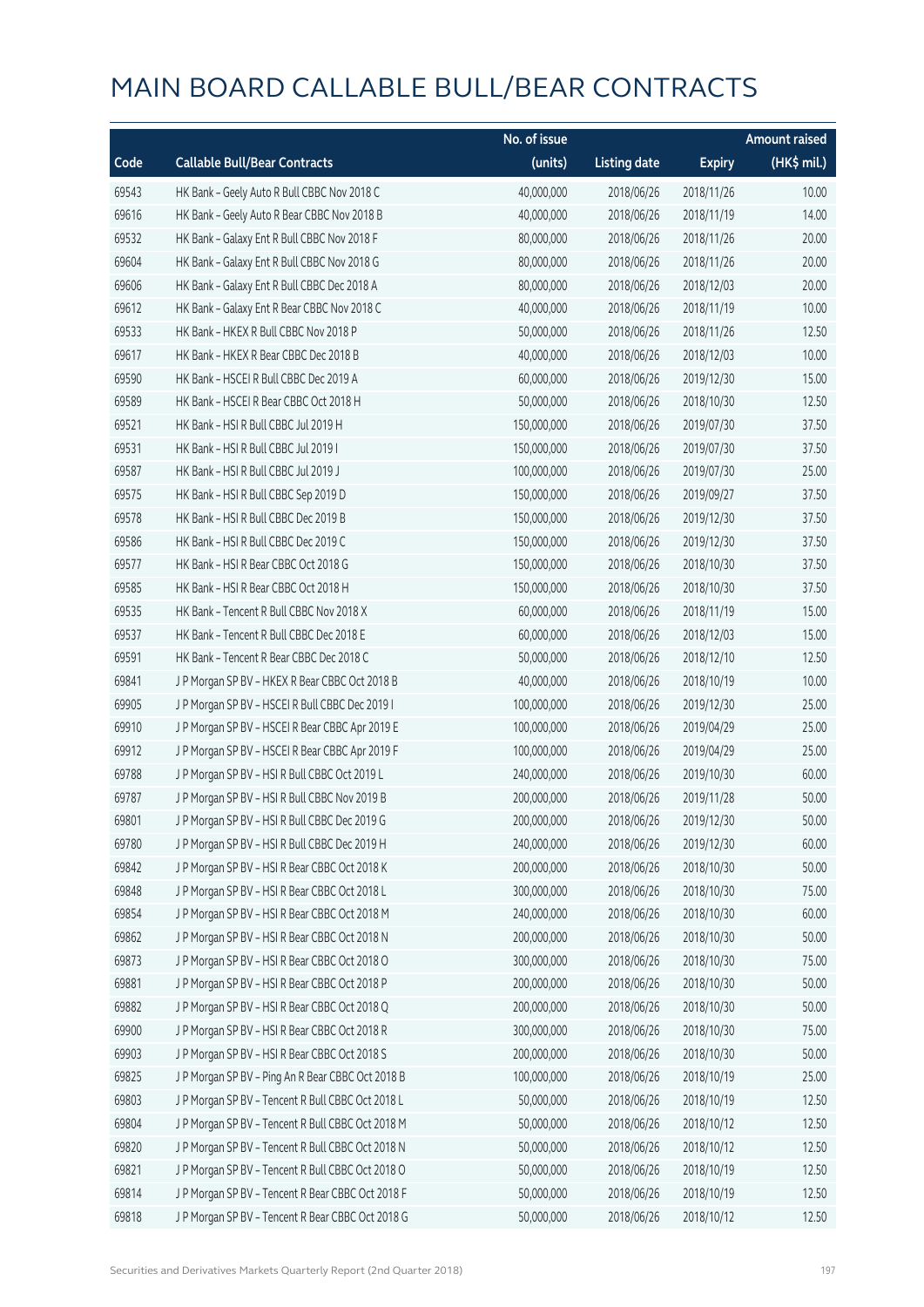|       |                                                         | No. of issue |                     |               | Amount raised |
|-------|---------------------------------------------------------|--------------|---------------------|---------------|---------------|
| Code  | <b>Callable Bull/Bear Contracts</b>                     | (units)      | <b>Listing date</b> | <b>Expiry</b> | $(HK\$ mil.)  |
| 69819 | J P Morgan SP BV - Tencent R Bear CBBC Nov 2018 A       | 50,000,000   | 2018/06/26          | 2018/11/09    | 12.50         |
| 69620 | Macquarie Bank Ltd. - Galaxy Ent R Bull CBBC Jan 2019 B | 39,000,000   | 2018/06/26          | 2019/01/30    | 10.06         |
| 60338 | SG Issuer - China Life R Bull CBBC Dec 2018 I           | 40,000,000   | 2018/06/26          | 2018/12/17    | 10.00         |
| 60341 | SG Issuer - China Life R Bull CBBC Dec 2018 J           | 40,000,000   | 2018/06/26          | 2018/12/19    | 10.00         |
| 60208 | SG Issuer - CSOP A50 ETF R Bull CBBC Oct 2018 Q         | 60,000,000   | 2018/06/26          | 2018/10/22    | 15.00         |
| 60213 | SG Issuer - CSOP A50 ETF R Bull CBBC Oct 2018 R         | 60,000,000   | 2018/06/26          | 2018/10/26    | 15.00         |
| 60350 | SG Issuer - HKEX R Bull CBBC Oct 2018 P                 | 50,000,000   | 2018/06/26          | 2018/10/22    | 12.50         |
| 60256 | SG Issuer - HSBC R Bull CBBC Nov 2018 D                 | 100,000,000  | 2018/06/26          | 2018/11/29    | 25.00         |
| 60251 | SG Issuer - HSI R Bull CBBC Sep 2019 Y                  | 200,000,000  | 2018/06/26          | 2019/09/27    | 50.00         |
| 60282 | SG Issuer - HSI R Bull CBBC Oct 2019 C                  | 200,000,000  | 2018/06/26          | 2019/10/30    | 50.00         |
| 60243 | SG Issuer - HSI R Bull CBBC Oct 2019 I                  | 200,000,000  | 2018/06/26          | 2019/10/30    | 50.00         |
| 60331 | SG Issuer - HSI R Bull CBBC Nov 2019 G                  | 200,000,000  | 2018/06/26          | 2019/11/28    | 50.00         |
| 60283 | SG Issuer - HSI R Bull CBBC Nov 2019 N                  | 200,000,000  | 2018/06/26          | 2019/11/28    | 50.00         |
| 60289 | SG Issuer - HSI R Bull CBBC Nov 2019 Q                  | 200,000,000  | 2018/06/26          | 2019/11/28    | 50.00         |
| 60291 | SG Issuer - HSI R Bull CBBC Dec 2019 A                  | 200,000,000  | 2018/06/26          | 2019/12/30    | 50.00         |
| 60332 | SG Issuer - HSI R Bull CBBC Dec 2019 C                  | 200,000,000  | 2018/06/26          | 2019/12/30    | 50.00         |
| 60337 | SG Issuer - HSI R Bull CBBC Dec 2019 E                  | 200,000,000  | 2018/06/26          | 2019/12/30    | 50.00         |
| 60309 | SG Issuer - HSI R Bull CBBC Dec 2019 F                  | 200,000,000  | 2018/06/26          | 2019/12/30    | 50.00         |
| 60214 | SG Issuer - HSI R Bear CBBC Oct 2018 L                  | 200,000,000  | 2018/06/26          | 2018/10/30    | 50.00         |
| 60215 | SG Issuer - HSI R Bear CBBC Oct 2018 Q                  | 200,000,000  | 2018/06/26          | 2018/10/30    | 50.00         |
| 60219 | SG Issuer - HSI R Bear CBBC Nov 2018 S                  | 200,000,000  | 2018/06/26          | 2018/11/29    | 50.00         |
| 60227 | SG Issuer - HSI R Bear CBBC Nov 2018 T                  | 200,000,000  | 2018/06/26          | 2018/11/29    | 50.00         |
| 60217 | SG Issuer - HSI R Bear CBBC Nov 2018 U                  | 200,000,000  | 2018/06/26          | 2018/11/29    | 50.00         |
| 60232 | SG Issuer - HSI R Bear CBBC Nov 2018 V                  | 200,000,000  | 2018/06/26          | 2018/11/29    | 50.00         |
| 60235 | SG Issuer - HSI R Bear CBBC Nov 2018 W                  | 200,000,000  | 2018/06/26          | 2018/11/29    | 50.00         |
| 60236 | SG Issuer - HSI R Bear CBBC Dec 2018 Q                  | 200,000,000  | 2018/06/26          | 2018/12/28    | 50.00         |
| 60238 | SG Issuer - HSI R Bear CBBC Dec 2018 R                  | 200,000,000  | 2018/06/26          | 2018/12/28    | 50.00         |
| 60250 | SG Issuer - HSI R Bear CBBC Dec 2018 S                  | 200,000,000  | 2018/06/26          | 2018/12/28    | 50.00         |
| 60352 | SG Issuer - ICBC R Bull CBBC Dec 2018 E                 | 60,000,000   | 2018/06/26          | 2018/12/19    | 15.00         |
| 60190 | SG Issuer - Ping An R Bull CBBC Nov 2018 B              | 100,000,000  | 2018/06/26          | 2018/11/15    | 25.00         |
| 60312 | SG Issuer - Ping An R Bull CBBC Nov 2018 F              | 100,000,000  | 2018/06/26          | 2018/11/29    | 25.00         |
| 60323 | SG Issuer - Tencent R Bull CBBC Oct 2018 G              | 80,000,000   | 2018/06/26          | 2018/10/15    | 20.00         |
| 60325 | SG Issuer - Tencent R Bull CBBC Oct 2018 H              | 80,000,000   | 2018/06/26          | 2018/10/19    | 20.00         |
| 60315 | SG Issuer - Tencent R Bull CBBC Oct 2018 T              | 80,000,000   | 2018/06/26          | 2018/10/11    | 20.00         |
| 60197 | SG Issuer - Tencent R Bull CBBC Oct 2018 V              | 80,000,000   | 2018/06/26          | 2018/10/22    | 20.00         |
| 60257 | SG Issuer - Tencent R Bear CBBC Sep 2018 D              | 80,000,000   | 2018/06/26          | 2018/09/27    | 20.00         |
| 60192 | SG Issuer - Tencent R Bear CBBC Sep 2018 E              | 80,000,000   | 2018/06/26          | 2018/09/28    | 20.00         |
| 60259 | SG Issuer - Tencent R Bear CBBC Sep 2018 H              | 80,000,000   | 2018/06/26          | 2018/09/28    | 20.00         |
| 69779 | UBS AG - CC Bank R Bull CBBC Nov 2018 B                 | 80,000,000   | 2018/06/26          | 2018/11/15    | 20.00         |
| 69777 | UBS AG - Galaxy Ent R Bull CBBC Oct 2018 E              | 40,000,000   | 2018/06/26          | 2018/10/29    | 10.00         |
| 69735 | UBS AG - HSI R Bull CBBC Nov 2019 E                     | 200,000,000  | 2018/06/26          | 2019/11/28    | 50.00         |
| 69763 | UBS AG - HSI R Bull CBBC Nov 2019 F                     | 250,000,000  | 2018/06/26          | 2019/11/28    | 62.50         |
| 69734 | UBS AG - HSI R Bull CBBC Nov 2019 M                     | 250,000,000  | 2018/06/26          | 2019/11/28    | 62.50         |
| 69742 | UBS AG - HSI R Bull CBBC Nov 2019 N                     | 250,000,000  | 2018/06/26          | 2019/11/28    | 62.50         |
| 69753 | UBS AG - HSI R Bull CBBC Dec 2019 B                     | 200,000,000  | 2018/06/26          | 2019/12/30    | 50.00         |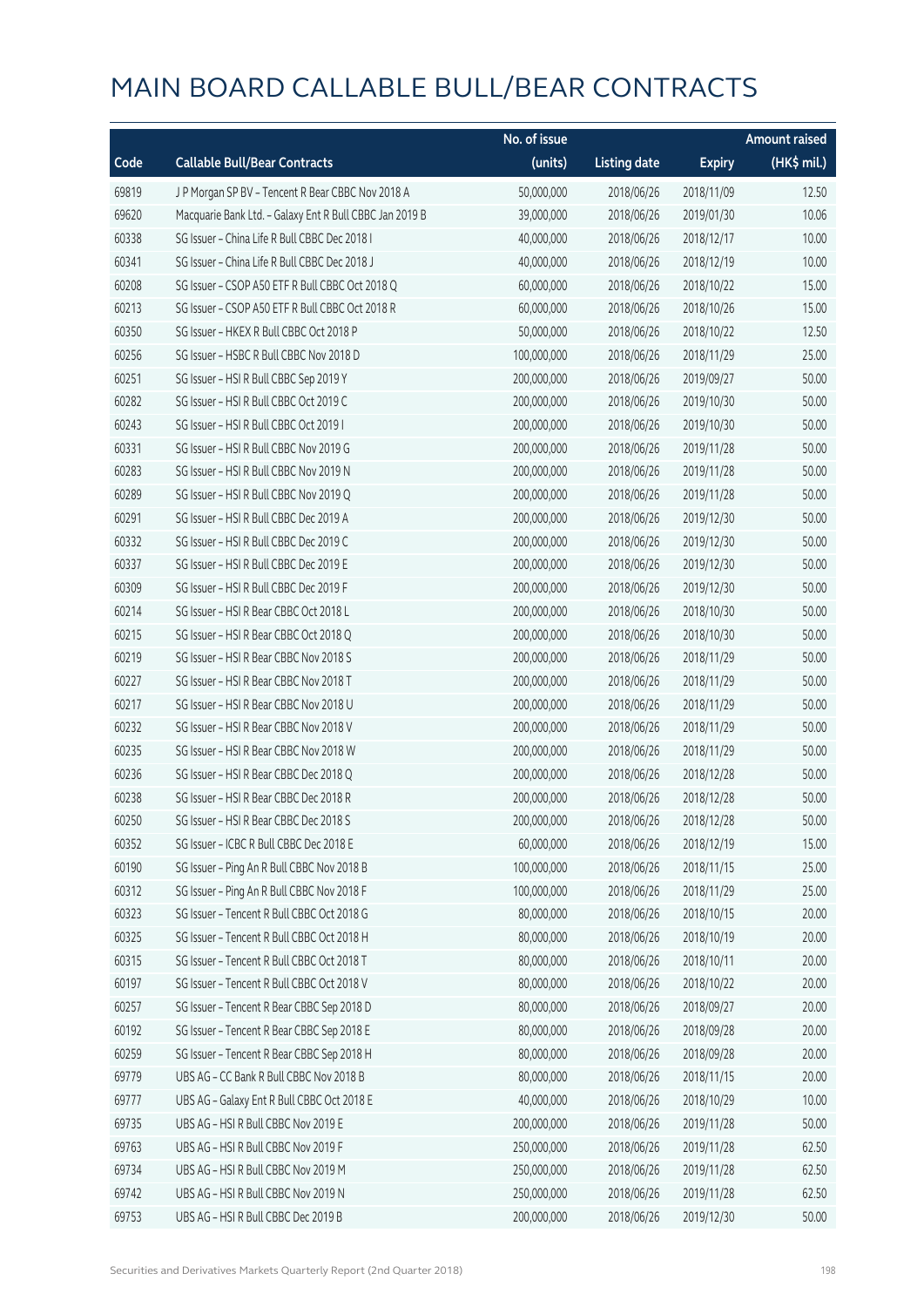|       |                                                            | No. of issue |                     |               | <b>Amount raised</b> |
|-------|------------------------------------------------------------|--------------|---------------------|---------------|----------------------|
| Code  | <b>Callable Bull/Bear Contracts</b>                        | (units)      | <b>Listing date</b> | <b>Expiry</b> | (HK\$ mil.)          |
| 69774 | UBS AG - HSI R Bull CBBC Dec 2019 J                        | 200,000,000  | 2018/06/26          | 2019/12/30    | 50.00                |
| 69732 | UBS AG - HSI R Bull CBBC Dec 2019 Q                        | 200,000,000  | 2018/06/26          | 2019/12/30    | 50.00                |
| 60087 | UBS AG - HSI R Bear CBBC Sep 2018 V                        | 200,000,000  | 2018/06/26          | 2018/09/27    | 50.00                |
| 60105 | UBS AG - HSI R Bear CBBC Sep 2018 W                        | 200,000,000  | 2018/06/26          | 2018/09/27    | 50.00                |
| 60116 | UBS AG - HSI R Bear CBBC Nov 2018 A                        | 250,000,000  | 2018/06/26          | 2018/11/29    | 62.50                |
| 60128 | UBS AG - HSI R Bear CBBC Nov 2018 B                        | 200,000,000  | 2018/06/26          | 2018/11/29    | 50.00                |
| 60088 | UBS AG - HSI R Bear CBBC Oct 2019 A                        | 250,000,000  | 2018/06/26          | 2019/10/30    | 62.50                |
| 60104 | UBS AG - HSI R Bear CBBC Oct 2019 B                        | 200,000,000  | 2018/06/26          | 2019/10/30    | 50.00                |
| 60107 | UBS AG - HSI R Bear CBBC Oct 2019 C                        | 200,000,000  | 2018/06/26          | 2019/10/30    | 50.00                |
| 60118 | UBS AG - HSI R Bear CBBC Oct 2019 D                        | 250,000,000  | 2018/06/26          | 2019/10/30    | 62.50                |
| 69760 | UBS AG - Tencent R Bull CBBC Oct 2018 S                    | 30,000,000   | 2018/06/26          | 2018/10/03    | 10.20                |
| 69761 | UBS AG - Tencent R Bull CBBC Oct 2018 T                    | 30,000,000   | 2018/06/26          | 2018/10/16    | 10.20                |
| 69775 | UBS AG - Tencent R Bull CBBC Oct 2018 U                    | 30,000,000   | 2018/06/26          | 2018/10/25    | 10.20                |
| 60124 | UBS AG - Tencent R Bear CBBC Oct 2018 M                    | 30,000,000   | 2018/06/26          | 2018/10/24    | 10.20                |
| 60125 | UBS AG - Tencent R Bear CBBC Oct 2018 N                    | 30,000,000   | 2018/06/26          | 2018/10/31    | 10.20                |
| 69715 | Bank Vontobel - CC Bank R Bull CBBC Oct 2018 D             | 40,000,000   | 2018/06/26          | 2018/10/26    | 10.00                |
| 69708 | Bank Vontobel - CC Bank R Bear CBBC Nov 2018 C             | 40,000,000   | 2018/06/26          | 2018/11/16    | 10.04                |
| 69694 | Bank Vontobel - HKEX R Bear CBBC Oct 2018 A                | 40,000,000   | 2018/06/26          | 2018/10/19    | 10.12                |
| 69640 | Bank Vontobel - HSI R Bull CBBC Jan 2019 S                 | 100,000,000  | 2018/06/26          | 2019/01/30    | 25.20                |
| 69641 | Bank Vontobel - HSI R Bull CBBC Jan 2019 T                 | 100,000,000  | 2018/06/26          | 2019/01/30    | 25.30                |
| 69644 | Bank Vontobel - HSI R Bull CBBC Jan 2019 U                 | 100,000,000  | 2018/06/26          | 2019/01/30    | 25.10                |
| 69647 | Bank Vontobel - HSI R Bull CBBC Jan 2019 V                 | 100,000,000  | 2018/06/26          | 2019/01/30    | 25.40                |
| 69652 | Bank Vontobel - HSI R Bull CBBC Jan 2019 W                 | 100,000,000  | 2018/06/26          | 2019/01/30    | 25.30                |
| 69654 | Bank Vontobel - HSI R Bull CBBC Jan 2019 X                 | 100,000,000  | 2018/06/26          | 2019/01/30    | 25.20                |
| 69668 | Bank Vontobel - HSI R Bull CBBC Jan 2019 Y                 | 100,000,000  | 2018/06/26          | 2019/01/30    | 25.20                |
| 69658 | Bank Vontobel - HSI R Bear CBBC Dec 2018 A                 | 100,000,000  | 2018/06/26          | 2018/12/28    | 25.00                |
| 69662 | Bank Vontobel - HSI R Bear CBBC Dec 2018 B                 | 100,000,000  | 2018/06/26          | 2018/12/28    | 25.10                |
| 69728 | Bank Vontobel - HSI R Bear CBBC Dec 2018 C                 | 100,000,000  | 2018/06/26          | 2018/12/28    | 25.70                |
| 69646 | Bank Vontobel - Tencent R Bull CBBC Dec 2018 R             | 40,000,000   | 2018/06/26          | 2018/12/14    | 10.04                |
| 69655 | Bank Vontobel - Tencent R Bear CBBC Oct 2018 E             | 40,000,000   | 2018/06/26          | 2018/10/26    | 10.08                |
| 60561 | BOCI Asia Ltd. - Tencent R Bear CBBC Oct 2018 D            | 40,000,000   | 2018/06/27          | 2018/10/29    | 10.48                |
| 60468 | BNP Paribas Issuance B.V. - HSCEI R Bull CBBC Sep 2019 M   | 100,000,000  | 2018/06/27          | 2019/09/27    | 25.00                |
| 60454 | BNP Paribas Issuance B.V. - Tencent R Bull CBBC Dec 2018 A | 50,000,000   | 2018/06/27          | 2018/12/28    | 12.50                |
| 60710 | Credit Suisse AG - Country Garden R Bull CBBC Dec 2018 B   | 40,000,000   | 2018/06/27          | 2018/12/28    | 10.00                |
| 60703 | Credit Suisse AG - HKEX R Bear CBBC Jan 2019 C             | 50,000,000   | 2018/06/27          | 2019/01/25    | 12.50                |
| 60711 | Credit Suisse AG - HSI R Bull CBBC Oct 2019 G              | 200,000,000  | 2018/06/27          | 2019/10/30    | 50.00                |
| 60713 | Credit Suisse AG - HSI R Bull CBBC Oct 2019 R              | 200,000,000  | 2018/06/27          | 2019/10/30    | 50.00                |
| 60712 | Credit Suisse AG - HSI R Bull CBBC Dec 2019 S              | 200,000,000  | 2018/06/27          | 2019/12/30    | 50.00                |
| 60668 | Credit Suisse AG - HSI R Bear CBBC Oct 2018 B              | 200,000,000  | 2018/06/27          | 2018/10/30    | 50.00                |
| 60672 | Credit Suisse AG - HSI R Bear CBBC Oct 2018 C              | 200,000,000  | 2018/06/27          | 2018/10/30    | 50.00                |
| 60670 | Credit Suisse AG - HSI R Bear CBBC Nov 2018 D              | 200,000,000  | 2018/06/27          | 2018/11/29    | 50.00                |
| 60674 | Credit Suisse AG - HSI R Bear CBBC Nov 2018 E              | 200,000,000  | 2018/06/27          | 2018/11/29    | 50.00                |
| 60684 | Credit Suisse AG - HSI R Bear CBBC Nov 2018 F              | 200,000,000  | 2018/06/27          | 2018/11/29    | 50.00                |
| 60698 | Credit Suisse AG - HSI R Bear CBBC Nov 2018 G              | 200,000,000  | 2018/06/27          | 2018/11/29    | 50.00                |
| 60702 | Credit Suisse AG - HSI R Bear CBBC Dec 2018 A              | 250,000,000  | 2018/06/27          | 2018/12/28    | 62.50                |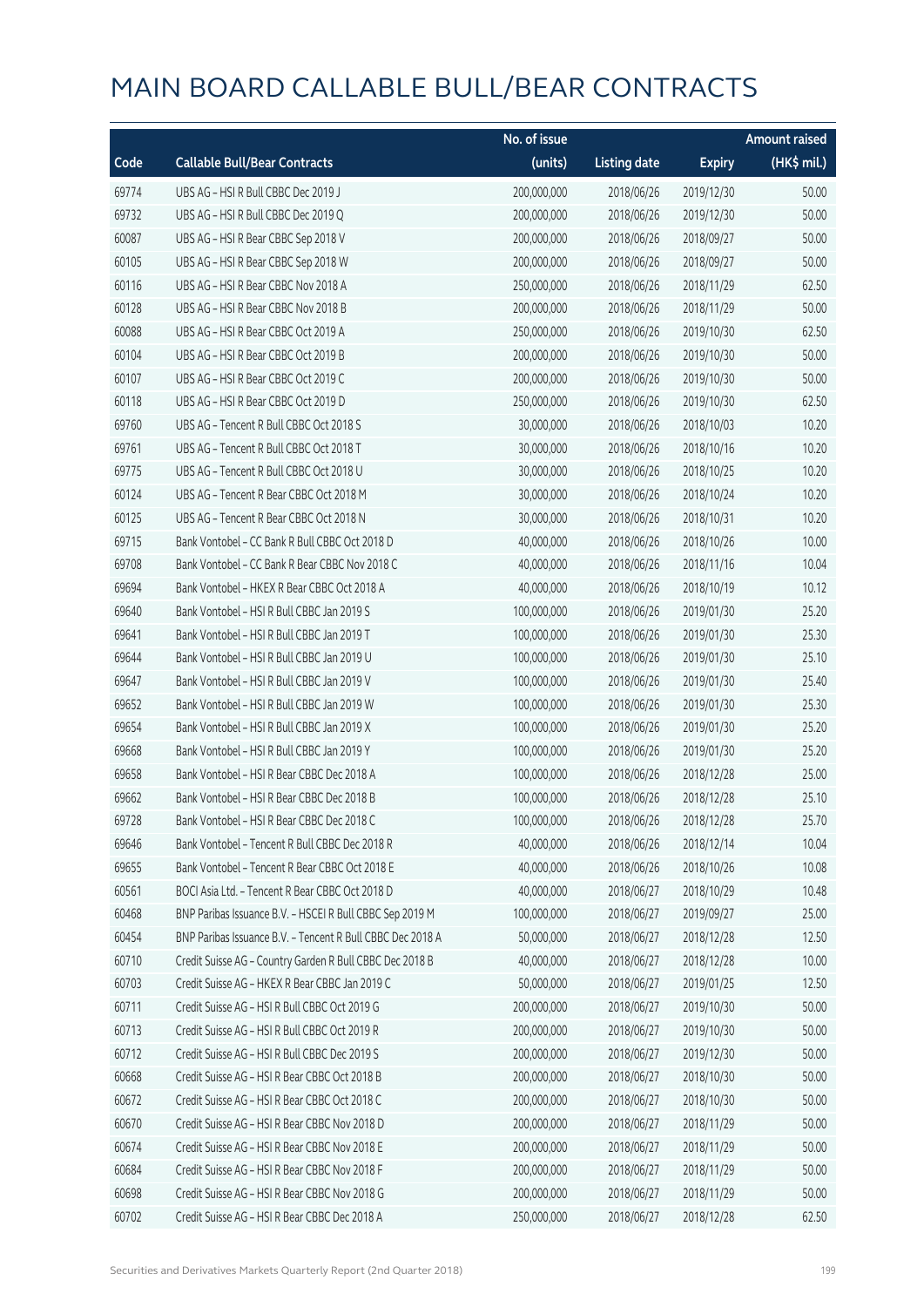|       |                                                               | No. of issue |                     |               | <b>Amount raised</b> |
|-------|---------------------------------------------------------------|--------------|---------------------|---------------|----------------------|
| Code  | <b>Callable Bull/Bear Contracts</b>                           | (units)      | <b>Listing date</b> | <b>Expiry</b> | (HK\$ mil.)          |
| 60669 | Credit Suisse AG - Ping An R Bull CBBC Jan 2019 B             | 80,000,000   | 2018/06/27          | 2019/01/25    | 20.00                |
| 60704 | Credit Suisse AG - Tencent R Bull CBBC Jan 2019 S             | 50,000,000   | 2018/06/27          | 2019/01/15    | 12.50                |
| 60705 | Credit Suisse AG - Tencent R Bear CBBC Jan 2019 D             | 50,000,000   | 2018/06/27          | 2019/01/18    | 12.50                |
| 60706 | Credit Suisse AG - Tencent R Bear CBBC Jan 2019 E             | 50,000,000   | 2018/06/27          | 2019/01/25    | 12.50                |
| 60743 | Goldman Sachs SP (Asia) - AIA R Bull CBBC Jan 2019 B          | 100,000,000  | 2018/06/27          | 2019/01/31    | 25.00                |
| 60751 | Goldman Sachs SP (Asia) - CSOP A50 ETF R Bull CBBC Mar 2019 E | 100,000,000  | 2018/06/27          | 2019/03/27    | 25.00                |
| 60744 | Goldman Sachs SP (Asia) - Galaxy Ent R Bull CBBC Jan 2019 C   | 100,000,000  | 2018/06/27          | 2019/01/31    | 25.00                |
| 60368 | Goldman Sachs SP (Asia) - HKEX R Bull CBBC Feb 2019 D         | 100,000,000  | 2018/06/27          | 2019/02/18    | 25.00                |
| 60714 | Goldman Sachs SP (Asia) - HSI R Bull CBBC Oct 2019 H          | 100,000,000  | 2018/06/27          | 2019/10/30    | 25.10                |
| 60715 | Goldman Sachs SP (Asia) - HSI R Bull CBBC Oct 2019 S          | 100,000,000  | 2018/06/27          | 2019/10/30    | 25.00                |
| 60724 | Goldman Sachs SP (Asia) - HSI R Bull CBBC Oct 2019 T          | 100,000,000  | 2018/06/27          | 2019/10/30    | 25.10                |
| 60720 | Goldman Sachs SP (Asia) - HSI R Bull CBBC Oct 2019 V          | 100,000,000  | 2018/06/27          | 2019/10/30    | 25.10                |
| 60378 | Goldman Sachs SP (Asia) - HSI R Bear CBBC Nov 2018 F          | 100,000,000  | 2018/06/27          | 2018/11/29    | 25.00                |
| 60374 | Goldman Sachs SP (Asia) - HSI R Bear CBBC Nov 2018 H          | 100,000,000  | 2018/06/27          | 2018/11/29    | 25.00                |
| 60377 | Goldman Sachs SP (Asia) - HSI R Bear CBBC Nov 2018 I          | 100,000,000  | 2018/06/27          | 2018/11/29    | 25.10                |
| 60381 | Goldman Sachs SP (Asia) - HSI R Bear CBBC Nov 2018 M          | 100,000,000  | 2018/06/27          | 2018/11/29    | 25.10                |
| 60385 | Goldman Sachs SP (Asia) - HSI R Bear CBBC Nov 2018 N          | 100,000,000  | 2018/06/27          | 2018/11/29    | 25.00                |
| 60373 | Goldman Sachs SP (Asia) - Ping An R Bull CBBC Feb 2019 F      | 100,000,000  | 2018/06/27          | 2019/02/27    | 25.00                |
| 60731 | Goldman Sachs SP (Asia) - Tencent R Bull CBBC Dec 2018 W      | 100,000,000  | 2018/06/27          | 2018/12/31    | 25.00                |
| 60445 | HK Bank - AAC Tech R Bear CBBC Oct 2018 A                     | 40,000,000   | 2018/06/27          | 2018/10/22    | 10.00                |
| 60416 | HK Bank - CC Bank R Bull CBBC Feb 2019 A                      | 100,000,000  | 2018/06/27          | 2019/02/04    | 25.00                |
| 60442 | HK Bank - China Life R Bull CBBC Jan 2019 A                   | 40,000,000   | 2018/06/27          | 2019/01/07    | 14.00                |
| 60431 | HK Bank - CSOP A50 ETF R Bull CBBC Feb 2019 A                 | 50,000,000   | 2018/06/27          | 2019/02/11    | 12.50                |
| 60433 | HK Bank - CSOP A50 ETF R Bear CBBC Nov 2018 A                 | 40,000,000   | 2018/06/27          | 2018/11/12    | 10.00                |
| 60357 | HK Bank - HKEX R Bull CBBC Dec 2018 C                         | 50,000,000   | 2018/06/27          | 2018/12/03    | 12.50                |
| 60359 | HK Bank - HSI R Bull CBBC Jul 2019 K                          | 100,000,000  | 2018/06/27          | 2019/07/30    | 25.00                |
| 60430 | HK Bank - HSI R Bull CBBC Sep 2019 E                          | 150,000,000  | 2018/06/27          | 2019/09/27    | 37.50                |
| 60409 | HK Bank - HSI R Bull CBBC Dec 2019 D                          | 150,000,000  | 2018/06/27          | 2019/12/30    | 37.50                |
| 60411 | HK Bank - HSI R Bear CBBC Nov 2018 C                          | 100,000,000  | 2018/06/27          | 2018/11/29    | 25.00                |
| 60415 | HK Bank - HSI R Bear CBBC Nov 2018 D                          | 150,000,000  | 2018/06/27          | 2018/11/29    | 37.50                |
| 60448 | HK Bank - ICBC R Bull CBBC Mar 2019 A                         | 100,000,000  | 2018/06/27          | 2019/03/04    | 25.00                |
| 60423 | HK Bank - Tencent R Bull CBBC Nov 2018 Y                      | 60,000,000   | 2018/06/27          | 2018/11/22    | 15.00                |
| 60420 | HK Bank - Tencent R Bear CBBC Dec 2018 D                      | 50,000,000   | 2018/06/27          | 2018/12/17    | 12.50                |
| 60546 | J P Morgan SP BV - Galaxy Ent R Bull CBBC Nov 2018 B          | 100,000,000  | 2018/06/27          | 2018/11/09    | 25.00                |
| 60550 | J P Morgan SP BV - HSBC R Bull CBBC Nov 2018 D                | 100,000,000  | 2018/06/27          | 2018/11/09    | 25.00                |
| 60493 | J P Morgan SP BV - HSI R Bull CBBC Nov 2019 I                 | 200,000,000  | 2018/06/27          | 2019/11/28    | 50.00                |
| 60754 | J P Morgan SP BV - HSI R Bull CBBC Nov 2019 R                 | 200,000,000  | 2018/06/27          | 2019/11/28    | 50.00                |
| 60485 | J P Morgan SP BV - HSI R Bull CBBC Dec 2019 K                 | 200,000,000  | 2018/06/27          | 2019/12/30    | 50.00                |
| 60495 | J P Morgan SP BV - HSI R Bear CBBC Oct 2018 T                 | 300,000,000  | 2018/06/27          | 2018/10/30    | 75.00                |
| 60502 | J P Morgan SP BV - HSI R Bear CBBC Oct 2018 U                 | 200,000,000  | 2018/06/27          | 2018/10/30    | 50.00                |
| 60503 | J P Morgan SP BV - HSI R Bear CBBC Oct 2018 V                 | 200,000,000  | 2018/06/27          | 2018/10/30    | 50.00                |
| 60515 | J P Morgan SP BV - HSI R Bear CBBC Oct 2018 W                 | 300,000,000  | 2018/06/27          | 2018/10/30    | 75.00                |
| 60519 | J P Morgan SP BV - HSI R Bear CBBC Oct 2018 X                 | 200,000,000  | 2018/06/27          | 2018/10/30    | 50.00                |
| 60522 | J P Morgan SP BV - HSI R Bear CBBC Oct 2018 Y                 | 300,000,000  | 2018/06/27          | 2018/10/30    | 75.00                |
| 60551 | J P Morgan SP BV - ICBC R Bull CBBC Dec 2018 A                | 100,000,000  | 2018/06/27          | 2018/12/14    | 25.00                |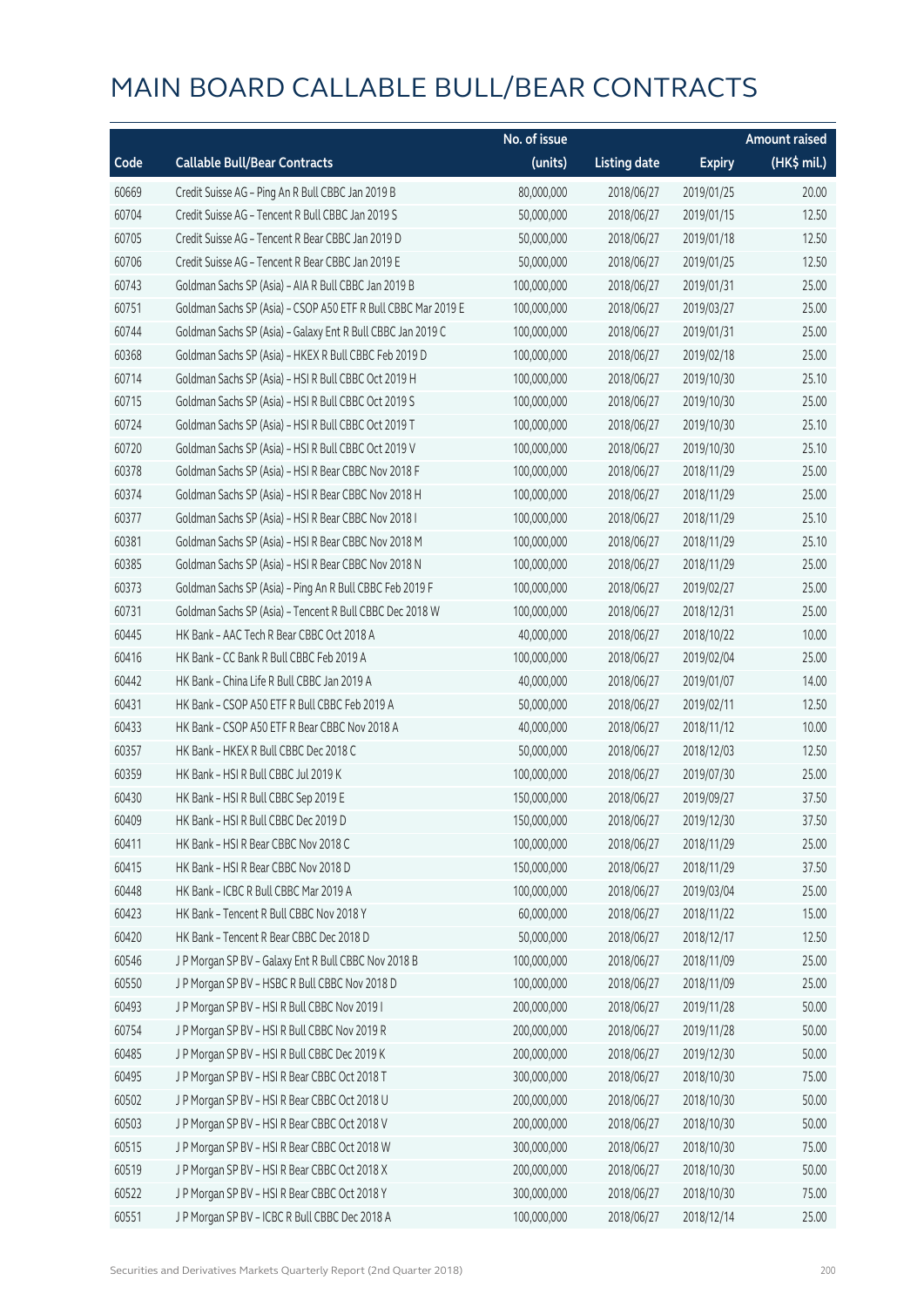|       |                                                        | No. of issue |                     |               | <b>Amount raised</b> |
|-------|--------------------------------------------------------|--------------|---------------------|---------------|----------------------|
| Code  | <b>Callable Bull/Bear Contracts</b>                    | (units)      | <b>Listing date</b> | <b>Expiry</b> | (HK\$ mil.)          |
| 60526 | J P Morgan SP BV - Tencent R Bull CBBC Oct 2018 P      | 50,000,000   | 2018/06/27          | 2018/10/19    | 12.50                |
| 60530 | J P Morgan SP BV - Tencent R Bear CBBC Oct 2018 H      | 50,000,000   | 2018/06/27          | 2018/10/12    | 12.50                |
| 60451 | Macquarie Bank Ltd. - Tencent R Bull CBBC Dec 2018 M   | 16,000,000   | 2018/06/27          | 2018/12/14    | 10.00                |
| 60452 | Macquarie Bank Ltd. - Tencent R Bear CBBC Dec 2018 H   | 13,500,000   | 2018/06/27          | 2018/12/14    | 10.03                |
| 60820 | SG Issuer - AIA R Bear CBBC Nov 2018 C                 | 60,000,000   | 2018/06/27          | 2018/11/16    | 15.00                |
| 60764 | SG Issuer - Bank of China R Bull CBBC May 2019 A       | 100,000,000  | 2018/06/27          | 2019/05/30    | 25.00                |
| 60824 | SG Issuer - Country Garden R Bull CBBC Dec 2018 C      | 40,000,000   | 2018/06/27          | 2018/12/07    | 10.00                |
| 60832 | SG Issuer - Country Garden R Bull CBBC Dec 2018 D      | 40,000,000   | 2018/06/27          | 2018/12/21    | 10.00                |
| 60823 | SG Issuer - CNOOC R Bull CBBC Nov 2018 E               | 40,000,000   | 2018/06/27          | 2018/11/23    | 10.00                |
| 60821 | SG Issuer - CPIC R Bull CBBC Jul 2019 A                | 100,000,000  | 2018/06/27          | 2019/07/30    | 25.00                |
| 60785 | SG Issuer - HKEX R Bull CBBC Oct 2018 Q                | 50,000,000   | 2018/06/27          | 2018/10/26    | 12.50                |
| 60846 | SG Issuer - HSI R Bull CBBC Oct 2019 E                 | 200,000,000  | 2018/06/27          | 2019/10/30    | 50.00                |
| 60849 | SG Issuer - HSI R Bull CBBC Nov 2019 H                 | 200,000,000  | 2018/06/27          | 2019/11/28    | 50.00                |
| 60850 | SG Issuer - HSI R Bull CBBC Nov 2019 I                 | 200,000,000  | 2018/06/27          | 2019/11/28    | 50.00                |
| 60853 | SG Issuer - HSI R Bear CBBC Oct 2018 X                 | 200,000,000  | 2018/06/27          | 2018/10/30    | 50.00                |
| 60774 | SG Issuer - HSI R Bear CBBC Nov 2018 D                 | 200,000,000  | 2018/06/27          | 2018/11/29    | 50.00                |
| 60775 | SG Issuer - HSI R Bear CBBC Nov 2018 M                 | 200,000,000  | 2018/06/27          | 2018/11/29    | 50.00                |
| 60762 | SG Issuer - HSI R Bear CBBC Dec 2018 T                 | 200,000,000  | 2018/06/27          | 2018/12/28    | 50.00                |
| 60777 | SG Issuer - HSI R Bear CBBC Dec 2018 U                 | 200,000,000  | 2018/06/27          | 2018/12/28    | 50.00                |
| 60783 | SG Issuer - HSI R Bear CBBC Dec 2018 W                 | 200,000,000  | 2018/06/27          | 2018/12/28    | 50.00                |
| 60834 | SG Issuer - ICBC R Bull CBBC Dec 2018 F                | 60,000,000   | 2018/06/27          | 2018/12/14    | 15.00                |
| 60765 | SG Issuer - Ping An R Bull CBBC Nov 2018 X             | 100,000,000  | 2018/06/27          | 2018/11/22    | 25.00                |
| 60838 | SG Issuer - Tencent R Bull CBBC Oct 2018 B             | 80,000,000   | 2018/06/27          | 2018/10/22    | 20.00                |
| 60804 | SG Issuer - Tencent R Bull CBBC Oct 2018 W             | 80,000,000   | 2018/06/27          | 2018/10/18    | 20.00                |
| 60815 | SG Issuer - Tencent R Bear CBBC Oct 2018 P             | 80,000,000   | 2018/06/27          | 2018/10/22    | 20.00                |
| 60632 | UBS AG - CSOP A50 ETF R Bull CBBC Oct 2018 L           | 50,000,000   | 2018/06/27          | 2018/10/08    | 12.50                |
| 60635 | UBS AG - A50 China R Bull CBBC Oct 2018 F              | 50,000,000   | 2018/06/27          | 2018/10/22    | 12.50                |
| 60630 | UBS AG – HSCEI R Bear CBBC Oct 2018 A                  | 100,000,000  | 2018/06/27          | 2018/10/30    | 25.00                |
| 60665 | UBS AG - HSI R Bull CBBC Oct 2019 F                    | 200,000,000  | 2018/06/27          | 2019/10/30    | 50.00                |
| 60660 | UBS AG - HSI R Bull CBBC Oct 2019 W                    | 250,000,000  | 2018/06/27          | 2019/10/30    | 62.50                |
| 60575 | UBS AG - HSI R Bull CBBC Nov 2019 G                    | 250,000,000  | 2018/06/27          | 2019/11/28    | 62.50                |
| 60578 | UBS AG - HSI R Bear CBBC Oct 2018 M                    | 250,000,000  | 2018/06/27          | 2018/10/30    | 62.50                |
| 60584 | UBS AG - HSI R Bear CBBC Oct 2018 N                    | 200,000,000  | 2018/06/27          | 2018/10/30    | 50.00                |
| 60591 | UBS AG - HSI R Bear CBBC Oct 2018 O                    | 250,000,000  | 2018/06/27          | 2018/10/30    | 62.50                |
| 60609 | UBS AG - HSI R Bear CBBC Oct 2018 P                    | 250,000,000  | 2018/06/27          | 2018/10/30    | 62.50                |
| 60622 | UBS AG - HSI R Bear CBBC Oct 2018 Q                    | 250,000,000  | 2018/06/27          | 2018/10/30    | 62.50                |
| 60646 | UBS AG - Tencent R Bear CBBC Oct 2018 O                | 30,000,000   | 2018/06/27          | 2018/10/18    | 10.20                |
| 60390 | Bank Vontobel - HSI N Bull CBBC Feb 2019 A             | 100,000,000  | 2018/06/27          | 2019/02/27    | 25.00                |
| 60395 | Bank Vontobel - HSI N Bull CBBC Feb 2019 B             | 100,000,000  | 2018/06/27          | 2019/02/27    | 25.20                |
| 60407 | Bank Vontobel - HSI N Bear CBBC Dec 2018 D             | 100,000,000  | 2018/06/27          | 2018/12/28    | 25.10                |
| 60408 | Bank Vontobel - HSI N Bear CBBC Dec 2018 E             | 100,000,000  | 2018/06/27          | 2018/12/28    | 25.40                |
| 61174 | Credit Suisse AG - CC Bank R Bear CBBC Nov 2018 B      | 50,000,000   | 2018/06/28          | 2018/11/29    | 12.50                |
| 61184 | Credit Suisse AG - CSOP A50 ETF R Bull CBBC Jan 2019 I | 50,000,000   | 2018/06/28          | 2019/01/30    | 12.50                |
| 61191 | Credit Suisse AG - A50 China R Bull CBBC Jan 2019 B    | 50,000,000   | 2018/06/28          | 2019/01/30    | 12.50                |
| 61144 | Credit Suisse AG - HKEX R Bull CBBC Feb 2019 C         | 50,000,000   | 2018/06/28          | 2019/02/27    | 15.00                |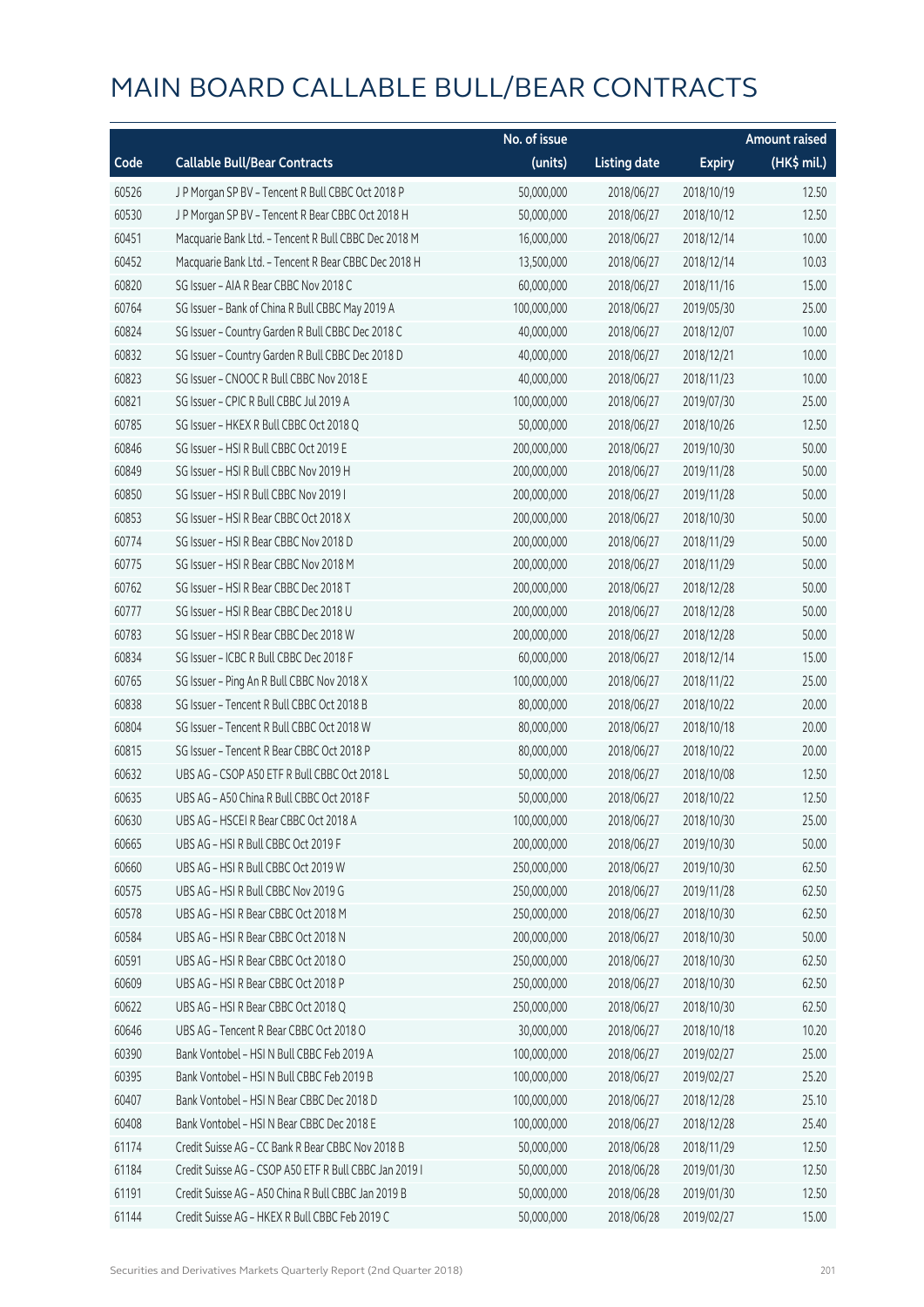|       |                                                       | No. of issue |                     |               | <b>Amount raised</b> |
|-------|-------------------------------------------------------|--------------|---------------------|---------------|----------------------|
| Code  | <b>Callable Bull/Bear Contracts</b>                   | (units)      | <b>Listing date</b> | <b>Expiry</b> | (HK\$ mil.)          |
| 61149 | Credit Suisse AG - HKEX R Bear CBBC Jan 2019 D        | 50,000,000   | 2018/06/28          | 2019/01/17    | 12.50                |
| 61132 | Credit Suisse AG - HSI R Bull CBBC Oct 2019 T         | 200,000,000  | 2018/06/28          | 2019/10/30    | 50.00                |
| 61134 | Credit Suisse AG - HSI R Bull CBBC Oct 2019 U         | 200,000,000  | 2018/06/28          | 2019/10/30    | 50.00                |
| 61214 | Credit Suisse AG - HSI R Bull CBBC Oct 2019 W         | 200,000,000  | 2018/06/28          | 2019/10/30    | 50.00                |
| 61128 | Credit Suisse AG - HSI R Bull CBBC Nov 2019 Y         | 200,000,000  | 2018/06/28          | 2019/11/28    | 50.00                |
| 61208 | Credit Suisse AG - HSI R Bull CBBC Dec 2019 T         | 250,000,000  | 2018/06/28          | 2019/12/30    | 62.50                |
| 61136 | Credit Suisse AG - HSI R Bear CBBC Nov 2018 H         | 200,000,000  | 2018/06/28          | 2018/11/29    | 50.00                |
| 61198 | Credit Suisse AG - HSI R Bear CBBC Nov 2018 I         | 200,000,000  | 2018/06/28          | 2018/11/29    | 50.00                |
| 61200 | Credit Suisse AG - HSI R Bear CBBC Nov 2018 J         | 200,000,000  | 2018/06/28          | 2018/11/29    | 50.00                |
| 61207 | Credit Suisse AG - HSI R Bear CBBC Nov 2018 K         | 200,000,000  | 2018/06/28          | 2018/11/29    | 50.00                |
| 61203 | Credit Suisse AG - HSI R Bear CBBC Dec 2018 B         | 250,000,000  | 2018/06/28          | 2018/12/28    | 62.50                |
| 61206 | Credit Suisse AG - HSI R Bear CBBC Dec 2018 C         | 200,000,000  | 2018/06/28          | 2018/12/28    | 50.00                |
| 61213 | Credit Suisse AG - HSI R Bear CBBC Dec 2018 D         | 200,000,000  | 2018/06/28          | 2018/12/28    | 50.00                |
| 61183 | Credit Suisse AG - ICBC R Bear CBBC Nov 2018 B        | 50,000,000   | 2018/06/28          | 2018/11/29    | 12.50                |
| 61158 | Credit Suisse AG - Tencent R Bull CBBC Feb 2019 A     | 50,000,000   | 2018/06/28          | 2019/02/27    | 24.50                |
| 61163 | Credit Suisse AG - Tencent R Bull CBBC Feb 2019 B     | 50,000,000   | 2018/06/28          | 2019/02/27    | 29.00                |
| 60996 | Bank of East Asia - Ping An R Bull CBBC Feb 2019 B    | 120,000,000  | 2018/06/28          | 2019/02/26    | 30.00                |
| 60987 | Bank of East Asia - Tencent R Bull CBBC Feb 2019 F    | 30,000,000   | 2018/06/28          | 2019/02/26    | 10.50                |
| 60992 | Bank of East Asia - Tencent R Bull CBBC Feb 2019 G    | 30,000,000   | 2018/06/28          | 2019/02/26    | 10.50                |
| 60986 | Bank of East Asia - Tencent R Bear CBBC Feb 2019 A    | 30,000,000   | 2018/06/28          | 2019/02/26    | 18.00                |
| 60981 | Goldman Sachs SP (Asia) - HKEX R Bull CBBC Feb 2019 E | 100,000,000  | 2018/06/28          | 2019/02/18    | 25.00                |
| 60890 | Goldman Sachs SP (Asia) - HSI R Bull CBBC Nov 2019 F  | 100,000,000  | 2018/06/28          | 2019/11/28    | 25.10                |
| 61363 | Goldman Sachs SP (Asia) - HSI R Bull CBBC Dec 2019 B  | 100,000,000  | 2018/06/28          | 2019/12/30    | 25.00                |
| 60985 | Goldman Sachs SP (Asia) - HSI R Bull CBBC Dec 2019 R  | 100,000,000  | 2018/06/28          | 2019/12/30    | 25.10                |
| 60864 | Goldman Sachs SP (Asia) - HSI R Bear CBBC Nov 2018 T  | 100,000,000  | 2018/06/28          | 2018/11/29    | 25.10                |
| 60876 | Goldman Sachs SP (Asia) - HSI R Bear CBBC Nov 2018 U  | 100,000,000  | 2018/06/28          | 2018/11/29    | 25.00                |
| 60880 | Goldman Sachs SP (Asia) - HSI R Bear CBBC Dec 2018 J  | 100,000,000  | 2018/06/28          | 2018/12/28    | 25.00                |
| 60884 | Goldman Sachs SP (Asia) - HSI R Bear CBBC Dec 2018 K  | 100,000,000  | 2018/06/28          | 2018/12/28    | 25.20                |
| 61362 | Goldman Sachs SP (Asia) - ICBC R Bull CBBC Feb 2019 L | 100,000,000  | 2018/06/28          | 2019/02/28    | 25.00                |
| 60893 | HK Bank - AAC Tech R Bull CBBC Jan 2019 A             | 40,000,000   | 2018/06/28          | 2019/01/07    | 10.00                |
| 60979 | HK Bank - Bank of China R Bull CBBC Feb 2019 A        | 100,000,000  | 2018/06/28          | 2019/02/04    | 25.00                |
| 60969 | HK Bank - CM Bank R Bull CBBC Apr 2019 A              | 100,000,000  | 2018/06/28          | 2019/04/15    | 25.00                |
| 60966 | HK Bank - CM Bank R Bull CBBC May 2019 A              | 100,000,000  | 2018/06/28          | 2019/05/06    | 25.00                |
| 60898 | HK Bank - Galaxy Ent R Bull CBBC Dec 2018 B           | 80,000,000   | 2018/06/28          | 2018/12/17    | 20.00                |
| 60964 | HK Bank - HKEX R Bull CBBC Nov 2018 Q                 | 50,000,000   | 2018/06/28          | 2018/11/19    | 12.50                |
| 60901 | HK Bank - HKEX R Bull CBBC Jan 2019 A                 | 50,000,000   | 2018/06/28          | 2019/01/07    | 15.00                |
| 60899 | HK Bank - HKEX R Bull CBBC Feb 2019 A                 | 50,000,000   | 2018/06/28          | 2019/02/04    | 15.00                |
| 60954 | HK Bank - HSI R Bull CBBC Jul 2019 L                  | 150,000,000  | 2018/06/28          | 2019/07/30    | 37.50                |
| 60916 | HK Bank - HSI R Bull CBBC Dec 2019 E                  | 100,000,000  | 2018/06/28          | 2019/12/30    | 25.00                |
| 60948 | HK Bank - HSI R Bull CBBC Dec 2019 F                  | 100,000,000  | 2018/06/28          | 2019/12/30    | 25.00                |
| 60908 | HK Bank - HSI R Bear CBBC Nov 2018 E                  | 150,000,000  | 2018/06/28          | 2018/11/29    | 37.50                |
| 60938 | HK Bank - HSI R Bear CBBC Nov 2018 F                  | 100,000,000  | 2018/06/28          | 2018/11/29    | 25.00                |
| 60902 | HK Bank - ICBC R Bull CBBC Jan 2019 A                 | 100,000,000  | 2018/06/28          | 2019/01/07    | 25.00                |
| 60971 | HK Bank - Ping An R Bull CBBC Jan 2019 A              | 100,000,000  | 2018/06/28          | 2019/01/07    | 25.00                |
| 61062 | J P Morgan SP BV - AAC Tech R Bull CBBC Oct 2018 C    | 40,000,000   | 2018/06/28          | 2018/10/19    | 10.20                |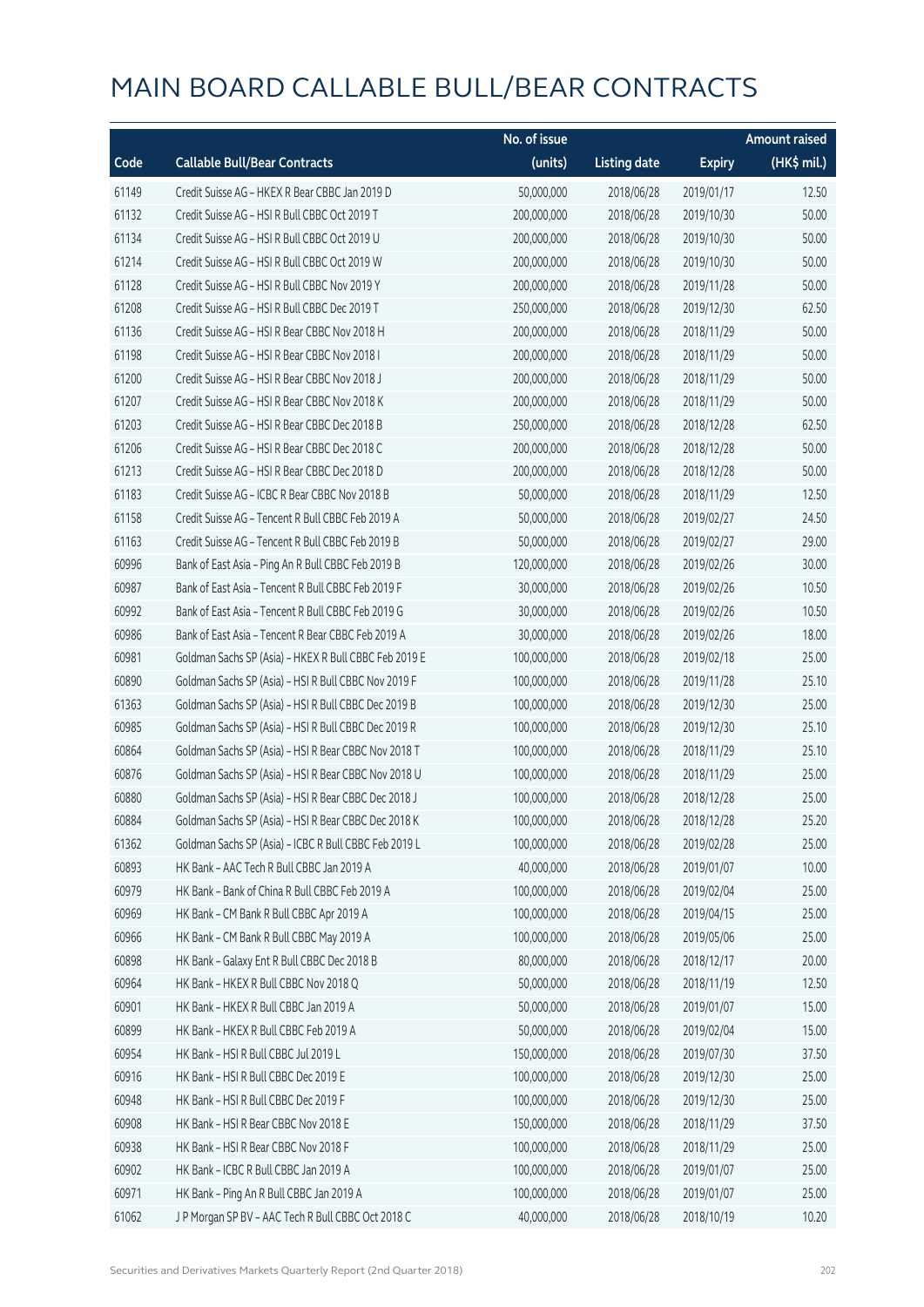|       |                                                         | No. of issue |                     |               | <b>Amount raised</b> |
|-------|---------------------------------------------------------|--------------|---------------------|---------------|----------------------|
| Code  | <b>Callable Bull/Bear Contracts</b>                     | (units)      | <b>Listing date</b> | <b>Expiry</b> | (HK\$ mil.)          |
| 61066 | J P Morgan SP BV - CC Bank R Bull CBBC Oct 2018 B       | 100,000,000  | 2018/06/28          | 2018/10/19    | 25.00                |
| 61058 | J P Morgan SP BV - HSI R Bull CBBC Oct 2019 F           | 300,000,000  | 2018/06/28          | 2019/10/30    | 75.00                |
| 61056 | JP Morgan SP BV - HSIR Bull CBBC Oct 2019 H             | 300,000,000  | 2018/06/28          | 2019/10/30    | 75.00                |
| 61078 | J P Morgan SP BV - HSI R Bear CBBC Oct 2018 Z           | 200,000,000  | 2018/06/28          | 2018/10/30    | 50.00                |
| 61080 | J P Morgan SP BV - HSI R Bear CBBC Nov 2018 A           | 200,000,000  | 2018/06/28          | 2018/11/29    | 50.00                |
| 61088 | J P Morgan SP BV - HSI R Bear CBBC Nov 2018 B           | 240,000,000  | 2018/06/28          | 2018/11/29    | 60.00                |
| 61096 | J P Morgan SP BV - HSI R Bear CBBC Nov 2018 C           | 200,000,000  | 2018/06/28          | 2018/11/29    | 50.00                |
| 61110 | J P Morgan SP BV - HSI R Bear CBBC Nov 2018 D           | 300,000,000  | 2018/06/28          | 2018/11/29    | 75.00                |
| 61113 | J P Morgan SP BV - HSI R Bear CBBC Nov 2018 E           | 300,000,000  | 2018/06/28          | 2018/11/29    | 75.00                |
| 61065 | J P Morgan SP BV - Sunny Optical R Bear CBBC Oct 2018 B | 40,000,000   | 2018/06/28          | 2018/10/19    | 10.00                |
| 61073 | J P Morgan SP BV - Tencent R Bull CBBC Nov 2018 B       | 50,000,000   | 2018/06/28          | 2018/11/09    | 12.50                |
| 61072 | J P Morgan SP BV - Tencent R Bear CBBC Oct 2018 I       | 50,000,000   | 2018/06/28          | 2018/10/12    | 12.50                |
| 61300 | SG Issuer - AAC Tech R Bear CBBC Nov 2018 B             | 40,000,000   | 2018/06/28          | 2018/11/20    | 10.00                |
| 61246 | SG Issuer - Geely Auto R Bull CBBC Dec 2019 A           | 100,000,000  | 2018/06/28          | 2019/12/30    | 25.00                |
| 61347 | SG Issuer - HKEX R Bull CBBC Oct 2018 R                 | 50,000,000   | 2018/06/28          | 2018/10/19    | 12.50                |
| 61247 | SG Issuer - HKEX R Bull CBBC Dec 2018 Q                 | 50,000,000   | 2018/06/28          | 2018/12/07    | 17.50                |
| 61249 | SG Issuer - HKEX R Bull CBBC Dec 2018 R                 | 50,000,000   | 2018/06/28          | 2018/12/13    | 20.00                |
| 61252 | SG Issuer - HKEX R Bull CBBC Dec 2018 S                 | 50,000,000   | 2018/06/28          | 2018/12/17    | 22.50                |
| 61348 | SG Issuer - HSBC R Bull CBBC Dec 2018 M                 | 100,000,000  | 2018/06/28          | 2018/12/12    | 25.00                |
| 61349 | SG Issuer - HSBC R Bull CBBC Dec 2018 N                 | 100,000,000  | 2018/06/28          | 2018/12/19    | 25.00                |
| 61298 | SG Issuer - HSI R Bull CBBC Oct 2019 J                  | 200,000,000  | 2018/06/28          | 2019/10/30    | 50.00                |
| 61322 | SG Issuer - HSI R Bull CBBC Oct 2019 P                  | 200,000,000  | 2018/06/28          | 2019/10/30    | 50.00                |
| 61329 | SG Issuer - HSI R Bull CBBC Nov 2019 J                  | 200,000,000  | 2018/06/28          | 2019/11/28    | 50.00                |
| 61330 | SG Issuer - HSI R Bull CBBC Dec 2019 J                  | 200,000,000  | 2018/06/28          | 2019/12/30    | 50.00                |
| 61263 | SG Issuer - HSI R Bear CBBC Oct 2018 H                  | 200,000,000  | 2018/06/28          | 2018/10/30    | 50.00                |
| 61264 | SG Issuer - HSI R Bear CBBC Oct 2018 K                  | 200,000,000  | 2018/06/28          | 2018/10/30    | 50.00                |
| 61269 | SG Issuer - HSI R Bear CBBC Nov 2018 C                  | 200,000,000  | 2018/06/28          | 2018/11/29    | 50.00                |
| 61267 | SG Issuer - HSI R Bear CBBC Nov 2018 Z                  | 200,000,000  | 2018/06/28          | 2018/11/29    | 50.00                |
| 61284 | SG Issuer - HSI R Bear CBBC Dec 2018 V                  | 200,000,000  | 2018/06/28          | 2018/12/28    | 50.00                |
| 61270 | SG Issuer - HSI R Bear CBBC Dec 2018 Y                  | 200,000,000  | 2018/06/28          | 2018/12/28    | 50.00                |
| 61294 | SG Issuer - HSI R Bear CBBC Dec 2018 Z                  | 200,000,000  | 2018/06/28          | 2018/12/28    | 50.00                |
| 61221 | SG Issuer - Ping An R Bull CBBC Oct 2018 K              | 100,000,000  | 2018/06/28          | 2018/10/29    | 25.00                |
| 61230 | SG Issuer - Ping An R Bull CBBC Dec 2018 H              | 100,000,000  | 2018/06/28          | 2018/12/19    | 25.00                |
| 61223 | SG Issuer - Ping An R Bear CBBC Nov 2018 G              | 100,000,000  | 2018/06/28          | 2018/11/20    | 25.00                |
| 61235 | SG Issuer - Sands China R Bull CBBC Apr 2019 A          | 60,000,000   | 2018/06/28          | 2019/04/15    | 15.00                |
| 61241 | SG Issuer - Sands China R Bull CBBC Apr 2019 B          | 60,000,000   | 2018/06/28          | 2019/04/26    | 15.00                |
| 61302 | SG Issuer - Sunny Optical R Bear CBBC Nov 2018 B        | 40,000,000   | 2018/06/28          | 2018/11/08    | 10.00                |
| 61307 | SG Issuer - Tencent R Bull CBBC Sep 2018 K              | 80,000,000   | 2018/06/28          | 2018/09/28    | 20.00                |
| 61245 | SG Issuer - Tencent R Bull CBBC Sep 2018 N              | 80,000,000   | 2018/06/28          | 2018/09/28    | 20.00                |
| 61259 | SG Issuer - Tencent R Bull CBBC Dec 2018 A              | 80,000,000   | 2018/06/28          | 2018/12/21    | 51.20                |
| 61262 | SG Issuer - Tencent R Bull CBBC Dec 2018 G              | 80,000,000   | 2018/06/28          | 2018/12/28    | 71.20                |
| 61310 | SG Issuer - Tencent R Bear CBBC Sep 2018 O              | 80,000,000   | 2018/06/28          | 2018/09/28    | 20.00                |
| 61117 | UBS AG - HSI R Bull CBBC Nov 2019 L                     | 200,000,000  | 2018/06/28          | 2019/11/28    | 50.00                |
| 61001 | UBS AG - HSI R Bull CBBC Dec 2019 M                     | 200,000,000  | 2018/06/28          | 2019/12/30    | 50.00                |
| 61004 | UBS AG - HSI R Bear CBBC Oct 2018 R                     | 250,000,000  | 2018/06/28          | 2018/10/30    | 62.50                |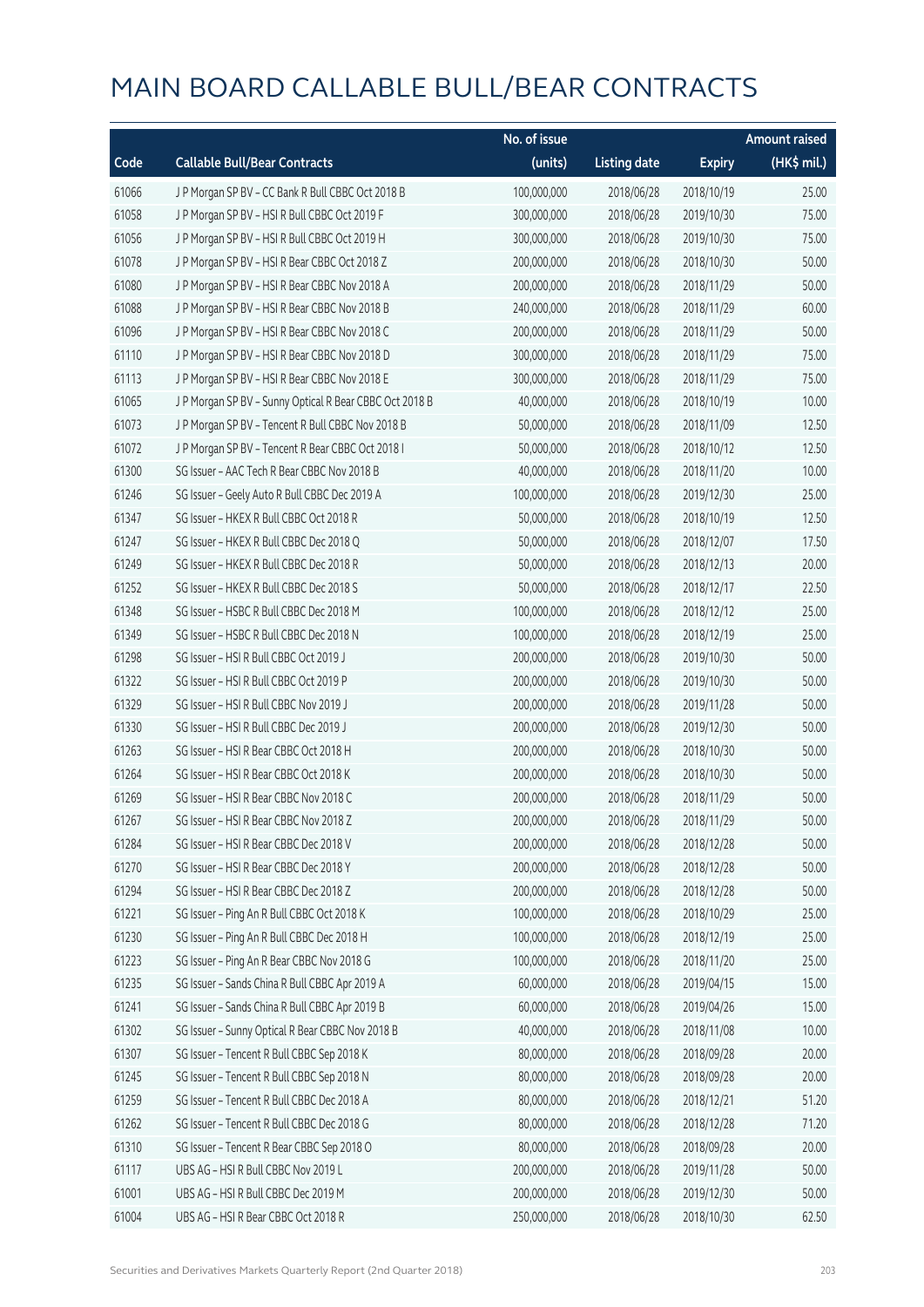|       |                                                            | No. of issue |                     |               | <b>Amount raised</b> |
|-------|------------------------------------------------------------|--------------|---------------------|---------------|----------------------|
| Code  | <b>Callable Bull/Bear Contracts</b>                        | (units)      | <b>Listing date</b> | <b>Expiry</b> | (HK\$ mil.)          |
| 61008 | UBS AG - HSI R Bear CBBC Oct 2018 S                        | 200,000,000  | 2018/06/28          | 2018/10/30    | 50.00                |
| 61009 | UBS AG - HSI R Bear CBBC Oct 2018 T                        | 200,000,000  | 2018/06/28          | 2018/10/30    | 50.00                |
| 61038 | UBS AG - HSI R Bear CBBC Oct 2018 U                        | 200,000,000  | 2018/06/28          | 2018/10/30    | 50.00                |
| 61054 | UBS AG - HSI R Bear CBBC Oct 2018 V                        | 200,000,000  | 2018/06/28          | 2018/10/30    | 50.00                |
| 61055 | UBS AG - HSI R Bear CBBC Oct 2018 W                        | 200,000,000  | 2018/06/28          | 2018/10/30    | 50.00                |
| 61040 | UBS AG - Tencent R Bull CBBC Nov 2018 K                    | 30,000,000   | 2018/06/28          | 2018/11/12    | 10.20                |
| 61582 | BOCI Asia Ltd. - Geely Auto R Bull CBBC Oct 2018 D         | 40,000,000   | 2018/06/29          | 2018/10/29    | 12.12                |
| 61577 | BOCI Asia Ltd. - HKEX R Bull CBBC Oct 2018 B               | 40,000,000   | 2018/06/29          | 2018/10/08    | 10.40                |
| 61546 | BOCI Asia Ltd. - Tencent R Bull CBBC Oct 2018 F            | 40,000,000   | 2018/06/29          | 2018/10/29    | 10.04                |
| 61564 | BOCI Asia Ltd. - Tencent R Bear CBBC Oct 2018 E            | 40,000,000   | 2018/06/29          | 2018/10/29    | 10.32                |
| 61461 | BNP Paribas Issuance B.V. - CC Bank R Bull CBBC Nov 2018 Y | 100,000,000  | 2018/06/29          | 2018/11/29    | 25.00                |
| 61452 | BNP Paribas Issuance B.V. - CC Bank R Bear CBBC Nov 2018 Z | 100,000,000  | 2018/06/29          | 2018/11/29    | 25.00                |
| 61428 | BNP Paribas Issuance B.V. - HKEX R Bull CBBC May 2019 A    | 50,000,000   | 2018/06/29          | 2019/05/30    | 12.50                |
| 61437 | BNP Paribas Issuance B.V. - HKEX R Bear CBBC Mar 2019 G    | 50,000,000   | 2018/06/29          | 2019/03/28    | 12.50                |
| 61439 | BNP Paribas Issuance B.V. - HKEX R Bear CBBC Mar 2019 H    | 50,000,000   | 2018/06/29          | 2019/03/28    | 12.50                |
| 61450 | BNP Paribas Issuance B.V. - HSBC R Bear CBBC Jan 2019 A    | 150,000,000  | 2018/06/29          | 2019/01/30    | 37.50                |
| 61735 | BNP Paribas Issuance B.V. - HSI R Bull CBBC Dec 2019 F     | 250,000,000  | 2018/06/29          | 2019/12/30    | 62.50                |
| 61411 | BNP Paribas Issuance B.V. - HSI R Bull CBBC Dec 2019 L     | 250,000,000  | 2018/06/29          | 2019/12/30    | 62.50                |
| 61402 | BNP Paribas Issuance B.V. - HSI R Bull CBBC Dec 2019 P     | 250,000,000  | 2018/06/29          | 2019/12/30    | 62.50                |
| 61412 | BNP Paribas Issuance B.V. - HSI R Bear CBBC Jan 2019 I     | 250,000,000  | 2018/06/29          | 2019/01/30    | 62.50                |
| 61420 | BNP Paribas Issuance B.V. - HSI R Bear CBBC Jan 2019 J     | 250,000,000  | 2018/06/29          | 2019/01/30    | 62.50                |
| 61441 | BNP Paribas Issuance B.V. - Ping An R Bull CBBC Nov 2018 O | 200,000,000  | 2018/06/29          | 2018/11/29    | 50.00                |
| 61425 | BNP Paribas Issuance B.V. - Tencent R Bear CBBC Nov 2018 L | 50,000,000   | 2018/06/29          | 2018/11/29    | 12.50                |
| 61724 | Credit Suisse AG - Country Garden R Bull CBBC Jan 2019 B   | 40,000,000   | 2018/06/29          | 2019/01/30    | 10.00                |
| 61733 | Credit Suisse AG - CSOP A50 ETF R Bull CBBC Feb 2019 A     | 50,000,000   | 2018/06/29          | 2019/02/27    | 12.50                |
| 61732 | Credit Suisse AG - HSI R Bull CBBC Nov 2019 B              | 250,000,000  | 2018/06/29          | 2019/11/28    | 62.50                |
| 61731 | Credit Suisse AG - HSI R Bull CBBC Dec 2019 U              | 250,000,000  | 2018/06/29          | 2019/12/30    | 62.50                |
| 61728 | Credit Suisse AG - HSI R Bear CBBC Nov 2018 L              | 200,000,000  | 2018/06/29          | 2018/11/29    | 50.00                |
| 61729 | Credit Suisse AG - HSI R Bear CBBC Nov 2018 M              | 200,000,000  | 2018/06/29          | 2018/11/29    | 50.00                |
| 61730 | Credit Suisse AG - HSI R Bear CBBC Dec 2018 E              | 200,000,000  | 2018/06/29          | 2018/12/28    | 50.00                |
| 61718 | Credit Suisse AG - Tencent R Bull CBBC Dec 2018 E          | 50,000,000   | 2018/06/29          | 2018/12/28    | 12.50                |
| 61720 | Credit Suisse AG - Tencent R Bull CBBC Jan 2019 T          | 50,000,000   | 2018/06/29          | 2019/01/30    | 13.50                |
| 61375 | Goldman Sachs SP (Asia) - HKEX R Bull CBBC Feb 2019 F      | 100,000,000  | 2018/06/29          | 2019/02/18    | 25.00                |
| 61738 | Goldman Sachs SP (Asia) - HSBC R Bull CBBC Jan 2019 C      | 100,000,000  | 2018/06/29          | 2019/01/31    | 25.00                |
| 61366 | Goldman Sachs SP (Asia) - HSI R Bull CBBC Dec 2019 E       | 100,000,000  | 2018/06/29          | 2019/12/30    | 25.00                |
| 61736 | Goldman Sachs SP (Asia) - HSI R Bull CBBC Dec 2019 H       | 200,000,000  | 2018/06/29          | 2019/12/30    | 50.00                |
| 61652 | Goldman Sachs SP (Asia) - HSI R Bull CBBC Dec 2019 M       | 200,000,000  | 2018/06/29          | 2019/12/30    | 50.20                |
| 61593 | Goldman Sachs SP (Asia) - HSI R Bear CBBC Dec 2018 L       | 200,000,000  | 2018/06/29          | 2018/12/28    | 50.00                |
| 61594 | Goldman Sachs SP (Asia) - HSI R Bear CBBC Dec 2018 M       | 200,000,000  | 2018/06/29          | 2018/12/28    | 50.00                |
| 61600 | Goldman Sachs SP (Asia) - HSI R Bear CBBC Dec 2018 N       | 200,000,000  | 2018/06/29          | 2018/12/28    | 50.40                |
| 61601 | Goldman Sachs SP (Asia) - HSI R Bear CBBC Dec 2018 O       | 200,000,000  | 2018/06/29          | 2018/12/28    | 50.00                |
| 61611 | Goldman Sachs SP (Asia) - HSI R Bear CBBC Dec 2018 P       | 200,000,000  | 2018/06/29          | 2018/12/28    | 50.00                |
| 61621 | Goldman Sachs SP (Asia) - HSI R Bear CBBC Dec 2018 Q       | 200,000,000  | 2018/06/29          | 2018/12/28    | 50.20                |
| 61636 | Goldman Sachs SP (Asia) - HSI R Bear CBBC Dec 2018 R       | 200,000,000  | 2018/06/29          | 2018/12/28    | 50.20                |
| 61651 | Goldman Sachs SP (Asia) - HSI R Bear CBBC Dec 2018 S       | 200,000,000  | 2018/06/29          | 2018/12/28    | 50.40                |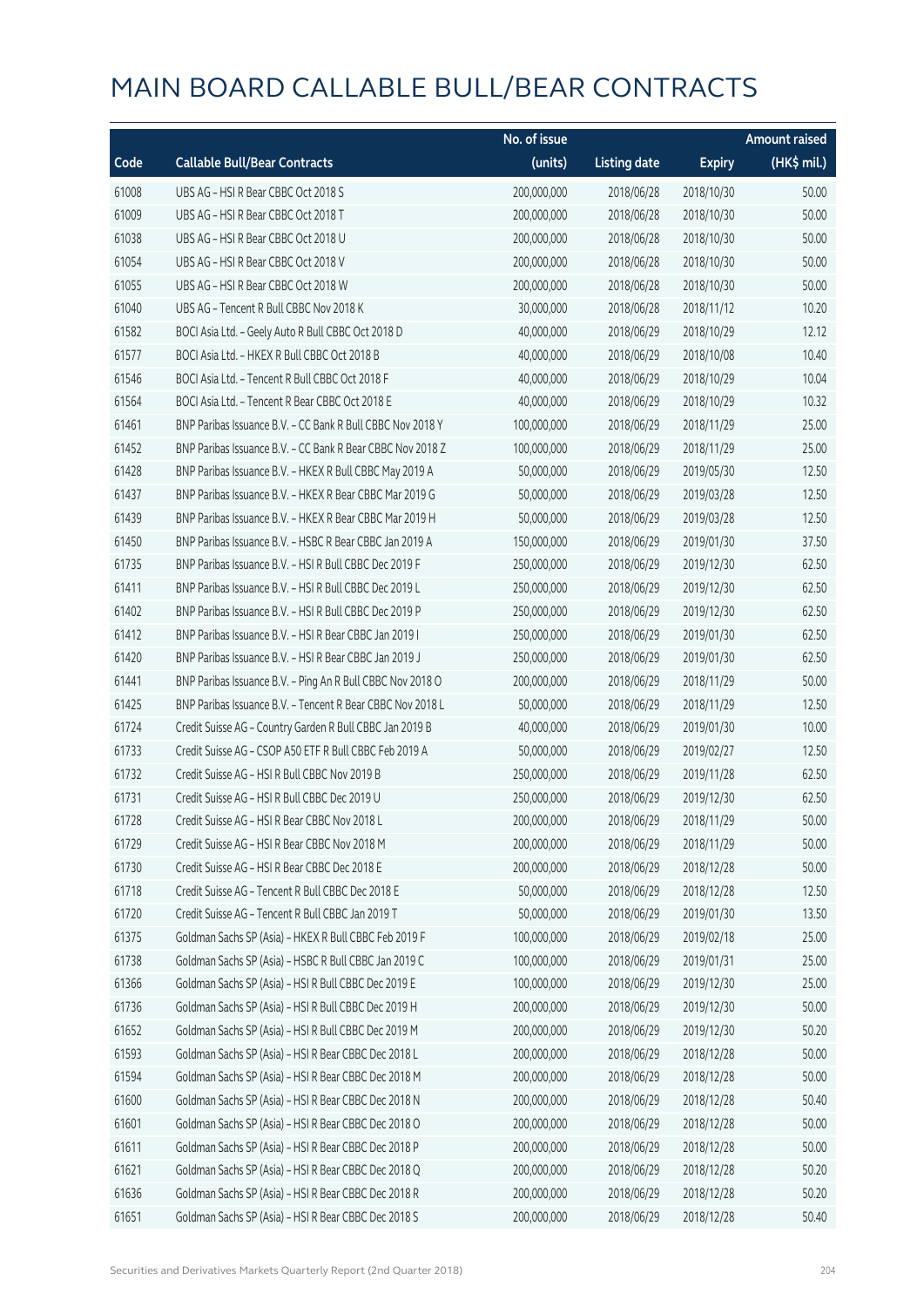|       |                                                          | No. of issue |                     |               | <b>Amount raised</b> |
|-------|----------------------------------------------------------|--------------|---------------------|---------------|----------------------|
| Code  | <b>Callable Bull/Bear Contracts</b>                      | (units)      | <b>Listing date</b> | <b>Expiry</b> | (HK\$ mil.)          |
| 61376 | Goldman Sachs SP (Asia) - Ping An R Bull CBBC Feb 2019 G | 100,000,000  | 2018/06/29          | 2019/02/27    | 25.00                |
| 61388 | Goldman Sachs SP (Asia) - Tencent R Bull CBBC Feb 2019 V | 100,000,000  | 2018/06/29          | 2019/02/18    | 25.00                |
| 61490 | HK Bank - AIA R Bull CBBC Nov 2018 D                     | 80,000,000   | 2018/06/29          | 2018/11/19    | 20.00                |
| 61491 | HK Bank - Geely Auto R Bull CBBC Dec 2018 A              | 40,000,000   | 2018/06/29          | 2018/12/03    | 12.00                |
| 61511 | HK Bank - HKEX R Bear CBBC Nov 2018 E                    | 40,000,000   | 2018/06/29          | 2018/11/19    | 10.00                |
| 61476 | HK Bank - HSCEI R Bear CBBC Nov 2018 C                   | 50,000,000   | 2018/06/29          | 2018/11/29    | 12.50                |
| 61464 | HK Bank - HSI R Bull CBBC Jul 2019 M                     | 100,000,000  | 2018/06/29          | 2019/07/30    | 25.00                |
| 61472 | HK Bank - HSI R Bull CBBC Sep 2019 F                     | 150,000,000  | 2018/06/29          | 2019/09/27    | 37.50                |
| 61466 | HK Bank - HSI R Bull CBBC Dec 2019 G                     | 150,000,000  | 2018/06/29          | 2019/12/30    | 37.50                |
| 61468 | HK Bank - HSI R Bull CBBC Dec 2019 H                     | 150,000,000  | 2018/06/29          | 2019/12/30    | 37.50                |
| 61469 | HK Bank - HSI R Bull CBBC Dec 2019 I                     | 150,000,000  | 2018/06/29          | 2019/12/30    | 37.50                |
| 61475 | HK Bank - HSI R Bull CBBC Dec 2019 J                     | 100,000,000  | 2018/06/29          | 2019/12/30    | 25.00                |
| 61487 | HK Bank - HSI R Bull CBBC Dec 2019 K                     | 100,000,000  | 2018/06/29          | 2019/12/30    | 25.00                |
| 61488 | HK Bank - HSI R Bear CBBC Nov 2018 G                     | 150,000,000  | 2018/06/29          | 2018/11/29    | 37.50                |
| 61489 | HK Bank - HSI R Bear CBBC Nov 2018 H                     | 100,000,000  | 2018/06/29          | 2018/11/29    | 25.00                |
| 61462 | HK Bank - Tencent R Bull CBBC Dec 2018 F                 | 60,000,000   | 2018/06/29          | 2018/12/10    | 15.00                |
| 61501 | HK Bank - Tencent R Bear CBBC Nov 2018 I                 | 50,000,000   | 2018/06/29          | 2018/11/22    | 12.50                |
| 61705 | J P Morgan SP BV - HKEX R Bull CBBC Oct 2018 F           | 40,000,000   | 2018/06/29          | 2018/10/12    | 10.00                |
| 61710 | J P Morgan SP BV - HKEX R Bull CBBC Oct 2018 G           | 40,000,000   | 2018/06/29          | 2018/10/19    | 10.00                |
| 61692 | J P Morgan SP BV - HSI R Bull CBBC Nov 2019 Y            | 300,000,000  | 2018/06/29          | 2019/11/28    | 75.00                |
| 61689 | J P Morgan SP BV - HSI R Bull CBBC Dec 2019 Z            | 200,000,000  | 2018/06/29          | 2019/12/30    | 50.00                |
| 61696 | J P Morgan SP BV - HSI R Bear CBBC Nov 2018 F            | 200,000,000  | 2018/06/29          | 2018/11/29    | 50.00                |
| 61698 | J P Morgan SP BV - HSI R Bear CBBC Nov 2018 G            | 200,000,000  | 2018/06/29          | 2018/11/29    | 50.00                |
| 61699 | J P Morgan SP BV - Tencent R Bull CBBC Oct 2018 Q        | 50,000,000   | 2018/06/29          | 2018/10/19    | 12.50                |
| 61585 | Macquarie Bank Ltd. - Tencent R Bull CBBC Dec 2018 N     | 16,300,000   | 2018/06/29          | 2018/12/14    | 10.01                |
| 61592 | Macquarie Bank Ltd. - Tencent R Bear CBBC Dec 2018 I     | 14,800,000   | 2018/06/29          | 2018/12/14    | 10.02                |
| 61831 | SG Issuer - AIA R Bull CBBC Dec 2018 M                   | 60,000,000   | 2018/06/29          | 2018/12/05    | 15.00                |
| 61802 | SG Issuer - CSOP A50 ETF R Bull CBBC Nov 2018 S          | 60,000,000   | 2018/06/29          | 2018/11/30    | 15.00                |
| 61803 | SG Issuer - A50 China R Bull CBBC Nov 2018 K             | 50,000,000   | 2018/06/29          | 2018/11/30    | 12.50                |
| 61763 | SG Issuer - HKEX R Bull CBBC Nov 2018 W                  | 50,000,000   | 2018/06/29          | 2018/11/20    | 12.50                |
| 61761 | SG Issuer - HKEX R Bear CBBC Nov 2018 E                  | 50,000,000   | 2018/06/29          | 2018/11/05    | 12.50                |
| 61758 | SG Issuer - HSCEI R Bull CBBC Dec 2018 X                 | 100,000,000  | 2018/06/29          | 2018/12/28    | 25.00                |
| 61759 | SG Issuer - HSCEI R Bear CBBC Dec 2018 F                 | 100,000,000  | 2018/06/29          | 2018/12/28    | 25.00                |
| 61793 | SG Issuer - HSI R Bull CBBC Oct 2019 R                   | 200,000,000  | 2018/06/29          | 2019/10/30    | 50.00                |
| 61798 | SG Issuer - HSI R Bull CBBC Dec 2019 O                   | 200,000,000  | 2018/06/29          | 2019/12/30    | 50.00                |
| 61807 | SG Issuer - HSI R Bear CBBC Nov 2018 B                   | 200,000,000  | 2018/06/29          | 2018/11/29    | 50.00                |
| 61814 | SG Issuer - HSI R Bear CBBC Nov 2018 Q                   | 200,000,000  | 2018/06/29          | 2018/11/29    | 50.00                |
| 61829 | SG Issuer - HSI R Bear CBBC Jan 2019 A                   | 200,000,000  | 2018/06/29          | 2019/01/30    | 50.00                |
| 61849 | SG Issuer - HSI R Bear CBBC Jan 2019 B                   | 200,000,000  | 2018/06/29          | 2019/01/30    | 50.00                |
| 61776 | SG Issuer - PetroChina R Bull CBBC Dec 2018 H            | 40,000,000   | 2018/06/29          | 2018/12/28    | 10.00                |
| 61781 | SG Issuer - Ping An R Bull CBBC Nov 2018 Y               | 100,000,000  | 2018/06/29          | 2018/11/23    | 25.00                |
| 61792 | SG Issuer - Sunny Optical R Bear CBBC Sep 2018 B         | 40,000,000   | 2018/06/29          | 2018/09/28    | 10.00                |
| 61838 | SG Issuer - Tencent R Bull CBBC Sep 2018 T               | 80,000,000   | 2018/06/29          | 2018/09/28    | 20.00                |
| 61848 | SG Issuer - Tencent R Bull CBBC Oct 2018 D               | 80,000,000   | 2018/06/29          | 2018/10/08    | 20.00                |
| 61799 | SG Issuer - Tencent R Bear CBBC Oct 2018 Q               | 80,000,000   | 2018/06/29          | 2018/10/08    | 20.00                |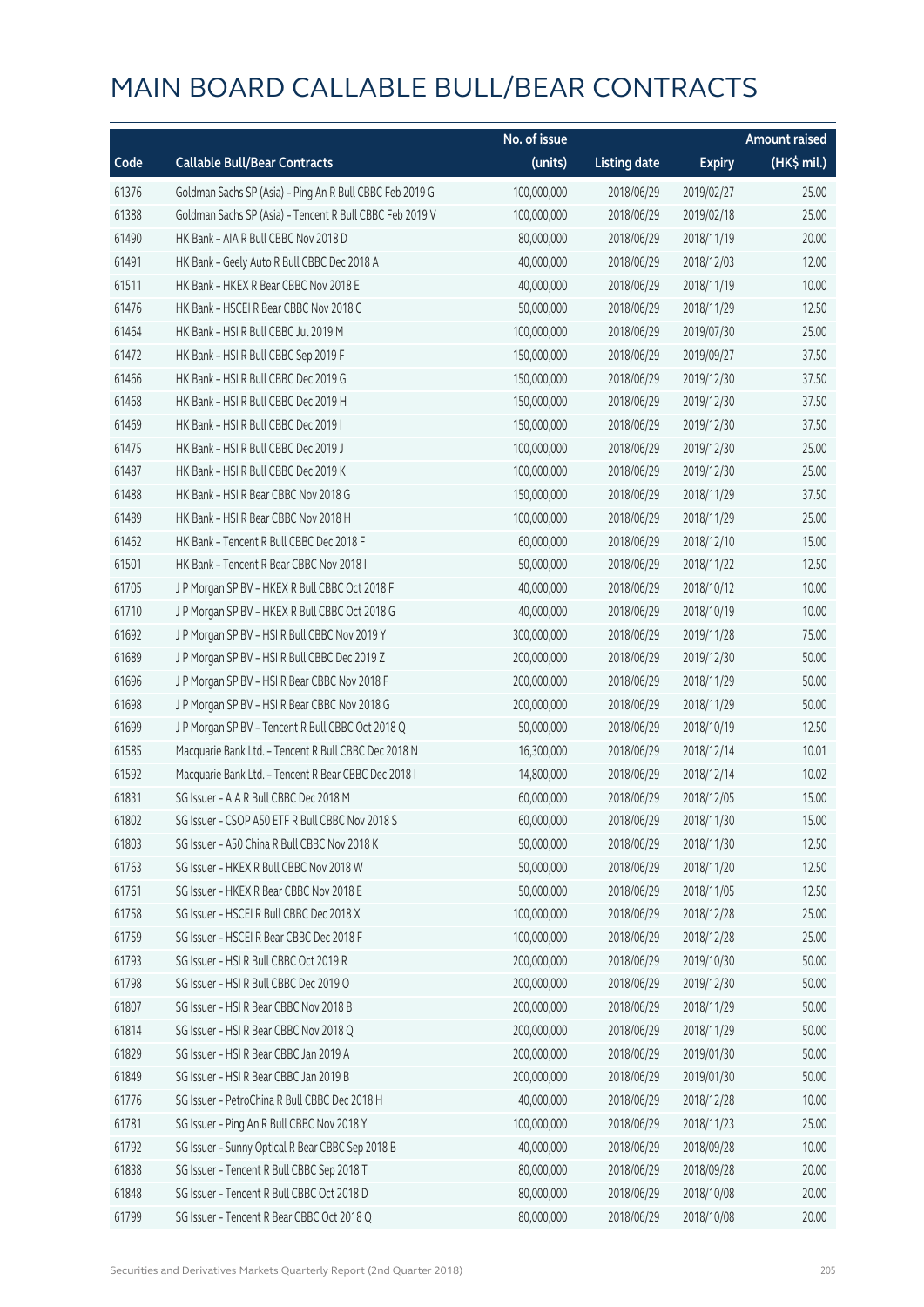|       |                                                | No. of issue |                     |               | <b>Amount raised</b> |
|-------|------------------------------------------------|--------------|---------------------|---------------|----------------------|
| Code  | <b>Callable Bull/Bear Contracts</b>            | (units)      | <b>Listing date</b> | <b>Expiry</b> | $(HK\$ mil.)         |
| 61800 | SG Issuer - Tencent R Bear CBBC Oct 2018 R     | 80,000,000   | 2018/06/29          | 2018/10/15    | 20.00                |
| 61682 | UBS AG - China Life R Bull CBBC Nov 2018 B     | 40,000,000   | 2018/06/29          | 2018/11/05    | 10.00                |
| 61685 | UBS AG - HSI R Bull CBBC Oct 2019 J            | 200,000,000  | 2018/06/29          | 2019/10/30    | 50.00                |
| 61653 | UBS AG - HSI R Bull CBBC Oct 2019 X            | 250,000,000  | 2018/06/29          | 2019/10/30    | 62.50                |
| 61683 | UBS AG - HSI R Bear CBBC Oct 2018 X            | 200,000,000  | 2018/06/29          | 2018/10/30    | 50.00                |
| 61684 | UBS AG - HSI R Bear CBBC Oct 2018 Y            | 250,000,000  | 2018/06/29          | 2018/10/30    | 62.50                |
| 61662 | UBS AG - Tencent R Bull CBBC Oct 2018 Q        | 30,000,000   | 2018/06/29          | 2018/10/23    | 10.20                |
| 61665 | UBS AG - Tencent R Bear CBBC Oct 2018 P        | 30,000,000   | 2018/06/29          | 2018/10/29    | 10.20                |
| 61523 | Bank Vontobel - HKEX R Bull CBBC Jan 2019 A    | 40,000,000   | 2018/06/29          | 2019/01/18    | 11.08                |
| 61530 | Bank Vontobel - HKEX R Bear CBBC Nov 2018 D    | 40,000,000   | 2018/06/29          | 2018/11/16    | 10.08                |
| 61527 | Bank Vontobel - HSBC R Bull CBBC Feb 2019 A    | 40,000,000   | 2018/06/29          | 2019/02/22    | 10.08                |
| 61539 | Bank Vontobel - HSI N Bull CBBC Feb 2019 F     | 100,000,000  | 2018/06/29          | 2019/02/27    | 25.40                |
| 61540 | Bank Vontobel - HSI N Bull CBBC Feb 2019 G     | 100,000,000  | 2018/06/29          | 2019/02/27    | 25.30                |
| 61544 | Bank Vontobel - HSI N Bear CBBC Dec 2018 H     | 100,000,000  | 2018/06/29          | 2018/12/28    | 25.20                |
| 61513 | Bank Vontobel - HSI R Bull CBBC Feb 2019 C     | 100,000,000  | 2018/06/29          | 2019/02/27    | 25.10                |
| 61515 | Bank Vontobel - HSI R Bull CBBC Feb 2019 D     | 100,000,000  | 2018/06/29          | 2019/02/27    | 25.60                |
| 61518 | Bank Vontobel - HSI R Bull CBBC Feb 2019 E     | 100,000,000  | 2018/06/29          | 2019/02/27    | 29.80                |
| 61533 | Bank Vontobel - HSI R Bear CBBC Dec 2018 F     | 100,000,000  | 2018/06/29          | 2018/12/28    | 25.10                |
| 61535 | Bank Vontobel - HSI R Bear CBBC Dec 2018 G     | 100,000,000  | 2018/06/29          | 2018/12/28    | 25.40                |
| 61521 | Bank Vontobel - Tencent R Bull CBBC Dec 2018 S | 40,000,000   | 2018/06/29          | 2018/12/14    | 10.20                |
| Total |                                                |              |                     |               | 173,579.03           |

 $#$  Further issue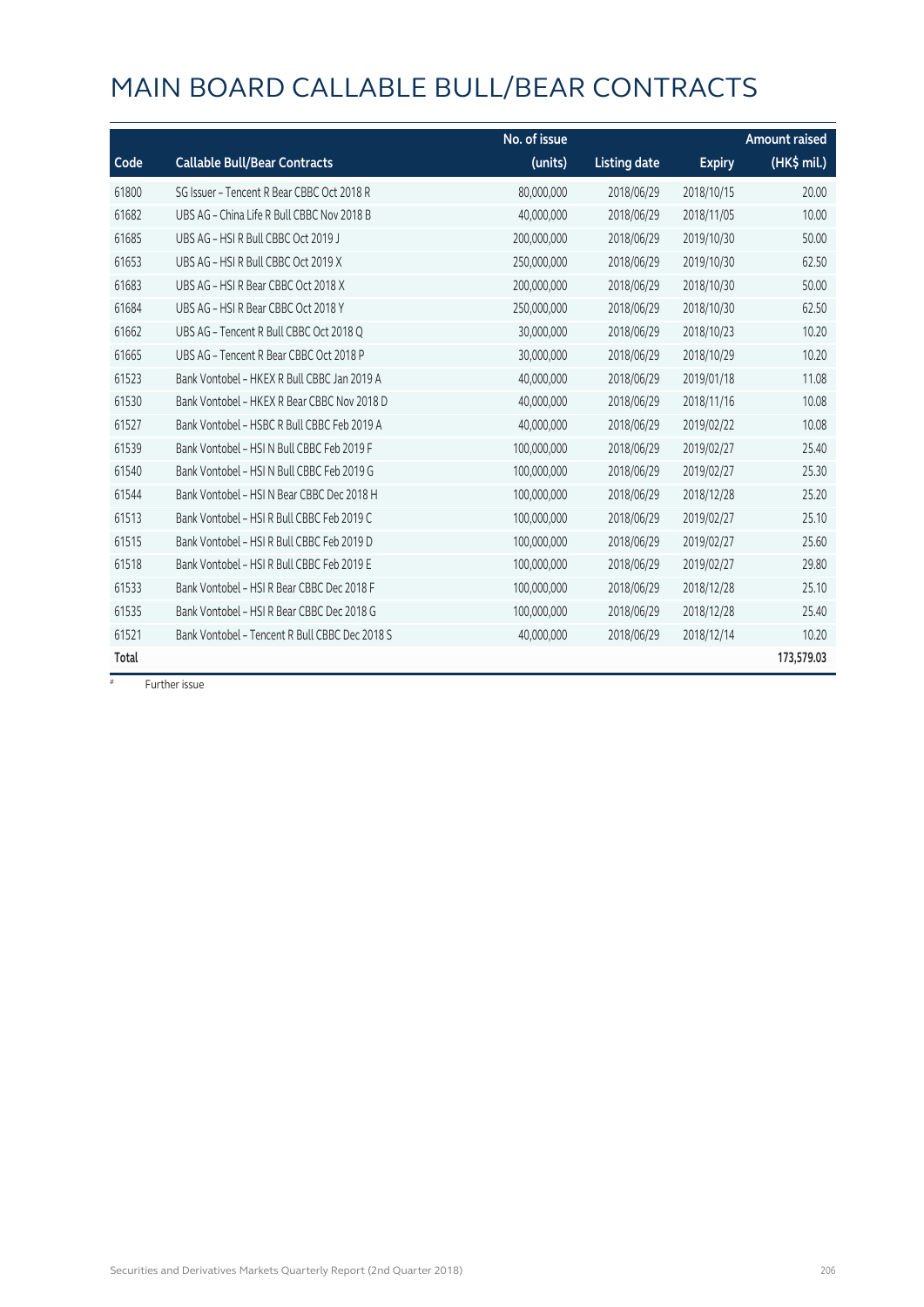# DR/ELI/Trading Only Stocks Trading Statistics

### **Depositary Receipt Trading Statistics**

|                        |    | No. of issues | Turnover value (HK\$ mil.) |
|------------------------|----|---------------|----------------------------|
| 2017<br>Q <sub>2</sub> |    |               | 11.27                      |
| Q3                     |    |               | 20.30                      |
|                        | Q4 |               | 69.47                      |
| 2018<br>Q1             |    |               | 47.76                      |
|                        | Ο2 |               | 15.87                      |

### **Equity Linked Instrument Trading Statistics**

|      |                | No. of issues            | Turnover value (HK\$ mil.) |
|------|----------------|--------------------------|----------------------------|
| 2017 | Q <sub>2</sub> | $\overline{\phantom{0}}$ |                            |
|      | Q <sub>3</sub> |                          |                            |
|      | Q4             | $\overline{\phantom{0}}$ | $\overline{\phantom{0}}$   |
| 2018 | Q1             | $\overline{\phantom{0}}$ |                            |
|      | 02             | $\overline{\phantom{0}}$ | $\overline{\phantom{0}}$   |

#### **NASDAQ Stocks**

|      |                | No. of issues | Turnover value (HK\$ mil.) |
|------|----------------|---------------|----------------------------|
| 2017 | Q <sub>2</sub> | 6             | 0.05                       |
|      | Q3             | 6             | 0.05                       |
|      | Q4             | 6             | 0.11                       |
| 2018 | Q1             | 6             | 4.30                       |
|      | Q2             | 6             | 0.15                       |

#### **iShares**

|      |                | No. of issues            | Turnover value (HK\$ mil.) |
|------|----------------|--------------------------|----------------------------|
| 2017 | Q2             |                          | $\overline{\phantom{0}}$   |
|      | Q <sub>3</sub> |                          | 0.18                       |
|      | Q4             | $\overline{\phantom{0}}$ | 0.18                       |
| 2018 | Q1             | $\overline{\phantom{0}}$ | $\overline{\phantom{0}}$   |
|      | Q2             | -                        | $\overline{\phantom{0}}$   |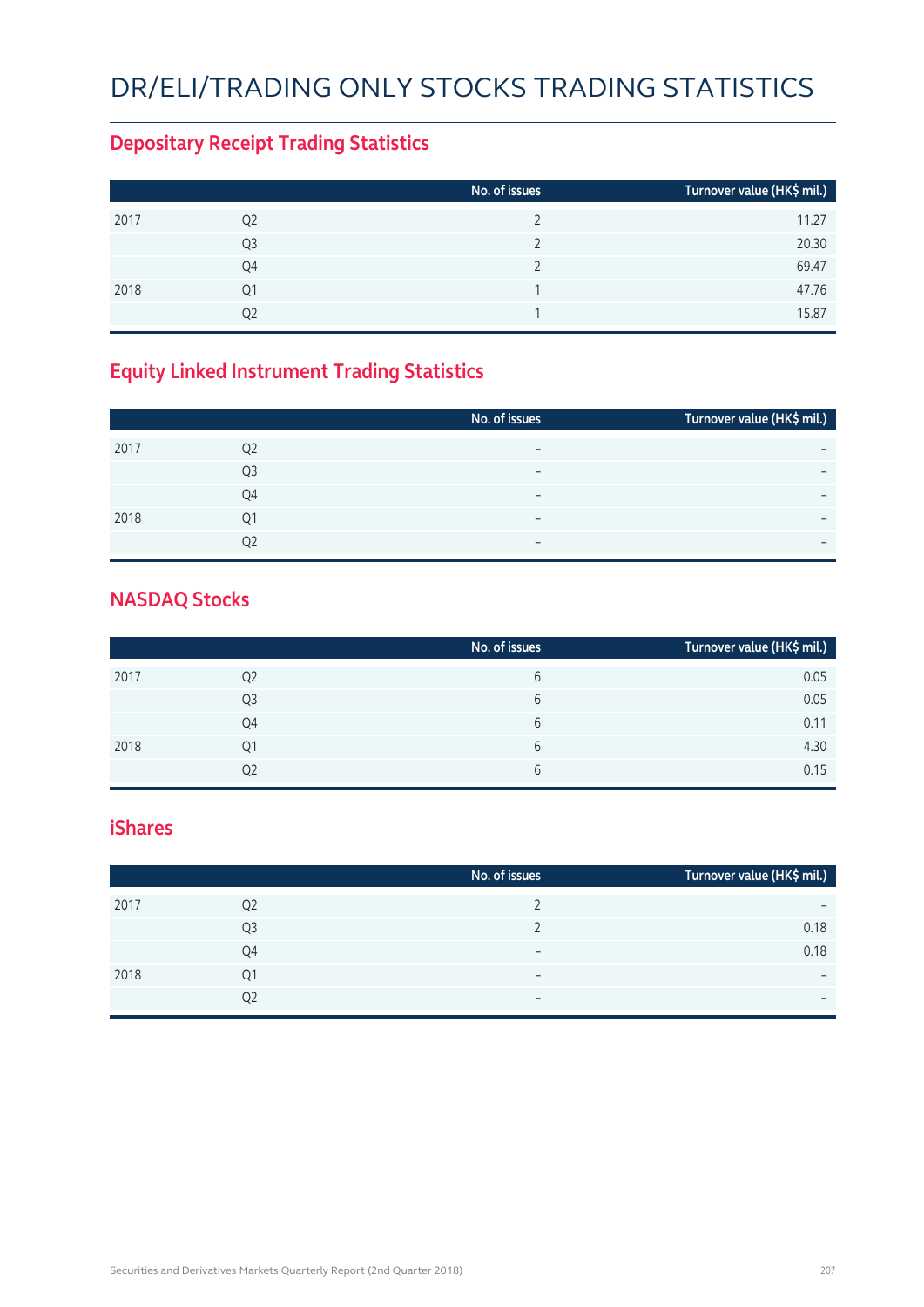### **Equity Turnover – GEM**

|      |    | Share (Mil. shs) | Value (HK\$ mil.) | No. of deals |
|------|----|------------------|-------------------|--------------|
| 2017 | Q2 | 144,624.15       | 42,516.37         | 1,348,433    |
|      | Q3 | 115,376.01       | 34,263.33         | 1,107,761    |
|      | Q4 | 120,061.70       | 44,257.64         | 1,499,290    |
| 2018 | Q1 | 108,008.14       | 40,458.45         | 1,559,834    |
|      | Q2 | 84,808.26        | 41,444.85         | 1,252,432    |

### **Equity Trading Statistics – GEM**

|      |                | No. of<br>trading days | Average daily turnover<br>(HK\$ mil.) | Average value<br>per deal |
|------|----------------|------------------------|---------------------------------------|---------------------------|
| 2017 | Q <sub>2</sub> | 59                     | 720.62                                | 31,530                    |
|      | Q <sub>3</sub> | 64                     | 535.36                                | 30,930                    |
|      | Q4             | 61                     | 725.54                                | 29,519                    |
| 2018 | Q1             | 61                     | 663.25                                | 25,938                    |
|      | Q <sub>2</sub> | 60                     | 690.75                                | 33,092                    |

#### **20 Most Advanced GEM Stocks**

for 2nd quarter 2018

|                |       |                        | <b>Closing price</b> |                 |   |        |
|----------------|-------|------------------------|----------------------|-----------------|---|--------|
| Rank           | Code  | <b>Stock</b>           | End of Jun 2018      | End of Mar 2018 |   | % up   |
| 1              | 08419 | AV PROMOTIONS          | 3.040                | 0.530           |   | 473.58 |
| $\overline{2}$ | 08283 | ZHENG LI HLDG          | 5.770                | 1.270           |   | 354.33 |
| 3              | 08487 | <b>ISP GLOBAL</b>      | 2.680                | 0.600           |   | 346.67 |
| 4              | 08373 | <b>INDIGO STAR</b>     | 2.000                | 0.900           |   | 122.22 |
| 5              | 08066 | PHOENITRON HOLD        | 0.280                | 0.145           |   | 93.10  |
| 6              | 08083 | CHINA YOUZAN           | 0.940                | 0.500           |   | 88.00  |
| 7              | 08423 | CHI HO DEV             | 2.630                | 1.440           |   | 82.64  |
| 8              | 08103 | <b>TRILLION GRAND</b>  | 2.030                | 1.130           |   | 79.65  |
| 9              | 08021 | <b>WLS HOLDINGS</b>    | 0.085                | 0.048           |   | 77.08  |
| 10             | 08026 | <b>CB GLOBAL</b>       | 0.540                | 0.310           |   | 74.19  |
| 11             | 08491 | <b>COOL LINK</b>       | 0.800                | 0.475           |   | 68.42  |
| 12             | 08231 | PFC DEVICE             | 0.335                | 0.207           |   | 61.84  |
| 13             | 08425 | <b>HING MING HLDGS</b> | 2.020                | 1.260           |   | 60.32  |
| 14             | 08442 | <b>SG GROUP HLDGS</b>  | 13.500               | 8.940           |   | 51.01  |
| 15             | 08246 | NORTH NEWENERGY        | 0.390                | 0.265           |   | 47.17  |
| 16             | 08358 | <b>MIRICOR</b>         | 1.900                | 1.310           |   | 45.04  |
| 17             | 08445 | NOBLE ENG GP           | 1.000                | 0.700           |   | 42.86  |
| 18             | 08375 | <b>VERTICAL INT'L</b>  | 0.246                | 0.173           |   | 42.20  |
| 19             | 08345 | <b>FIRE ROCK</b>       | 4.140                | 2.930           | A | 41.30  |
| 20             | 08256 | <b>NETEL</b>           | 0.038                | 0.027           |   | 40.74  |

A Adjusted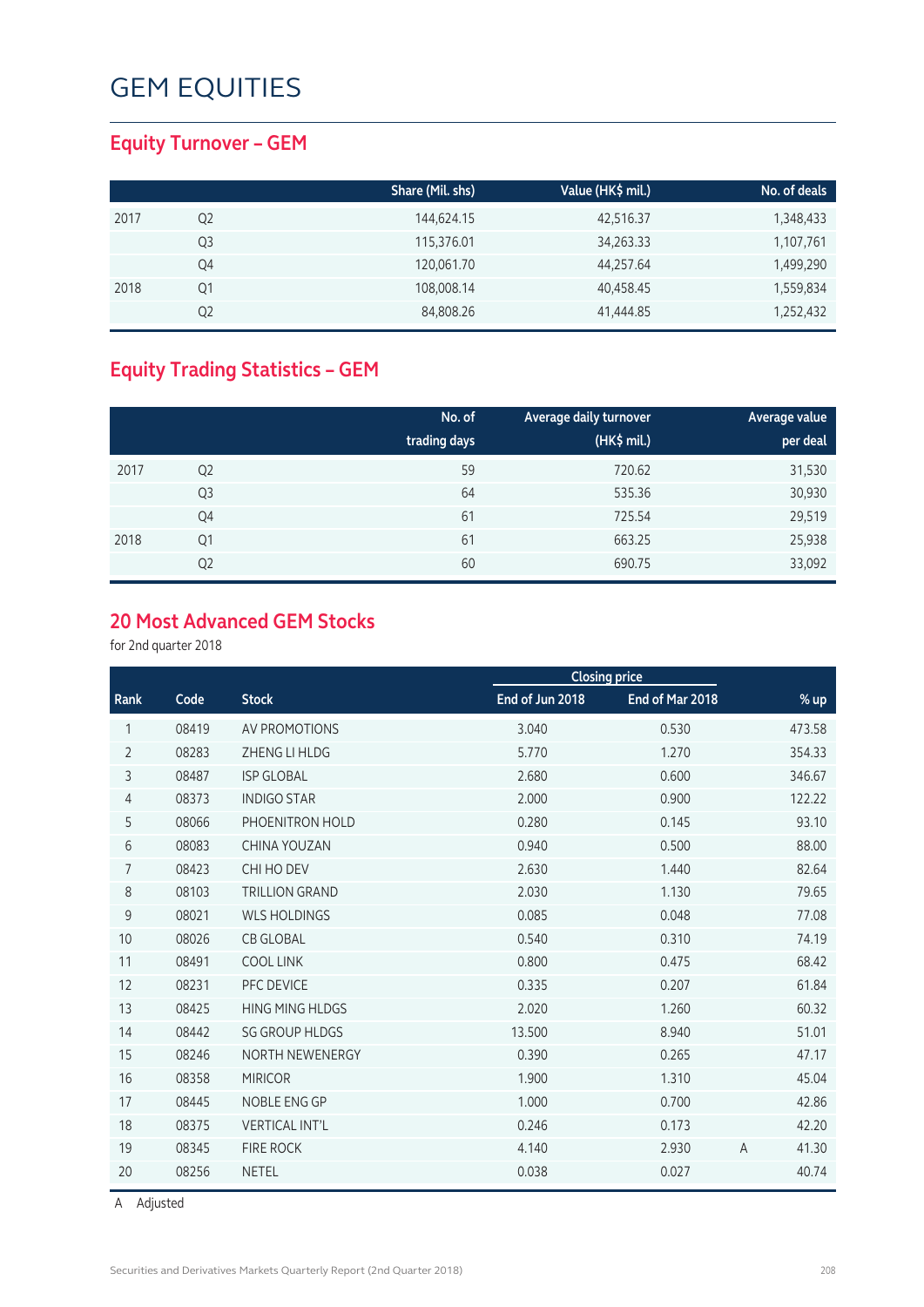### **20 Most Declined GEM Stocks**

for 2nd quarter 2018

|                |       |                        |                 | <b>Closing price</b> |          |
|----------------|-------|------------------------|-----------------|----------------------|----------|
| Rank           | Code  | <b>Stock</b>           | End of Jun 2018 | End of Mar 2018      | % down   |
| 1              | 08275 | <b>BEAVER GROUP</b>    | 0.250           | 2.230                | $-88.79$ |
| $\overline{2}$ | 08446 | <b>ITP HOLDINGS</b>    | 0.650           | 3.120                | $-79.17$ |
| 3              | 08417 | <b>DADI EDU</b>        | 0.135           | 0.610                | $-77.87$ |
| $\overline{4}$ | 08479 | <b>JTF INTL</b>        | 0.830           | 3.100                | $-73.23$ |
| 5              | 08349 | MEIGU TECH             | 0.510           | 1.630                | $-68.71$ |
| 6              | 08046 | <b>HENG XIN CHINA</b>  | 0.012           | 0.036                | $-66.67$ |
| $\overline{7}$ | 08470 | <b>LUMINA GROUP</b>    | 0.960           | 2.180                | $-55.96$ |
| 8              | 08048 | YU TAK INT'L           | 0.052           | 0.114                | $-54.39$ |
| $\mathsf 9$    | 08226 | <b>KOALA FIN GP</b>    | 0.065           | 0.141                | $-53.90$ |
| 10             | 08420 | <b>NEXION TECH</b>     | 0.240           | 0.510                | $-52.94$ |
| 11             | 08050 | <b>QUANTUM THINK</b>   | 0.900           | 1.880                | $-52.13$ |
| 12             | 08372 | <b>GBG HOLDINGS</b>    | 0.193           | 0.400                | $-51.75$ |
| 13             | 08340 | <b>VINCO FINANCIAL</b> | 0.235           | 0.470                | $-50.00$ |
| 14             | 08455 | <b>LAI GROUP</b>       | 0.860           | 1.540                | $-44.16$ |
| 15             | 08116 | C FORTUNE INV          | 0.045           | 0.078                | $-42.31$ |
| 16             | 08366 | ZJ UNITED INV          | 0.330           | 0.570                | $-42.11$ |
| 17             | 08239 | <b>CAPITAL FIN</b>     | 0.060           | 0.100                | $-40.00$ |
| 18             | 08473 | MI MING MART           | 0.315           | 0.520                | $-39.42$ |
| 19             | 08416 | HM INTL HLDGS          | 0.365           | 0.600                | $-39.17$ |
| 20             | 08309 | <b>MANSHING GLOBAL</b> | 0.230           | 0.370                | $-37.84$ |
|                |       |                        |                 |                      |          |

A Adjusted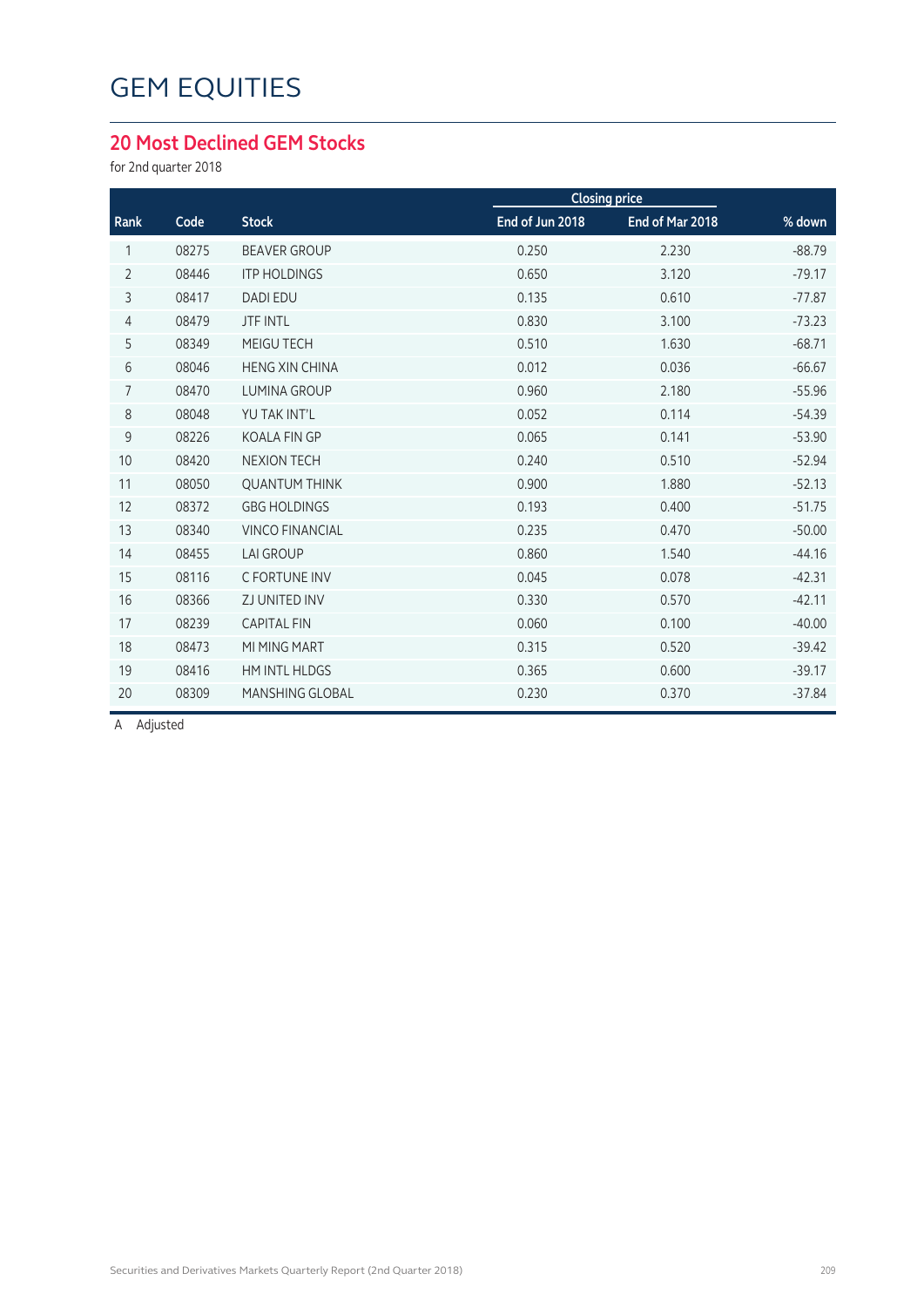### **20 Most Active GEM Stocks by Value**

for 2nd quarter 2018

| Rank           | Code  | <b>Stock</b>           | Turnover (HK\$ mil.) | % of total |
|----------------|-------|------------------------|----------------------|------------|
| 1              | 08083 | CHINA YOUZAN           | 5,283.63             | 12.75      |
| $\overline{2}$ | 08207 | <b>CHONGSING HLDGS</b> | 4,855.30             | 11.72      |
| 3              | 08469 | <b>SHENGYE CAPITAL</b> | 1,829.04             | 4.41       |
| $\overline{4}$ | 08057 | <b>MADISON HLDG</b>    | 1,800.42             | 4.34       |
| 5              | 08283 | ZHENG LI HLDG          | 1,259.46             | 3.04       |
| $\sqrt{6}$     | 08392 | <b>SATU HOLDINGS</b>   | 1,087.46             | 2.62       |
| 7              | 08228 | <b>NATIONAL ARTS</b>   | 797.03               | 1.92       |
| $\,8\,$        | 08105 | KINGSLEY EDU           | 650.58               | 1.57       |
| $\mathsf g$    | 08275 | <b>BEAVER GROUP</b>    | 637.45               | 1.54       |
| 10             | 08483 | <b>MAX SIGHT GROUP</b> | 590.22               | 1.42       |
| 11             | 08138 | TONGRENTANGCM          | 552.91               | 1.33       |
| 12             | 08470 | <b>LUMINA GROUP</b>    | 546.08               | 1.32       |
| 13             | 08156 | CHINA VANGUARD         | 529.97               | 1.28       |
| 14             | 08227 | <b>HAITIANTIAN</b>     | 499.81               | 1.21       |
| 15             | 08287 | <b>ZIONCOM</b>         | 491.67               | 1.19       |
| 16             | 08157 | XIANGXING INT          | 438.70               | 1.06       |
| 17             | 08545 | AMUSE GROUP            | 412.50               | 1.00       |
| 18             | 08022 | <b>EVERSHINE GP</b>    | 392.35               | 0.95       |
| 19             | 08385 | PROSPEROUSPRINT        | 377.34               | 0.91       |
| 20             | 08279 | <b>AGTECH HOLDINGS</b> | 375.17               | 0.91       |
| <b>Total</b>   |       |                        | 23,407.10            | 56.48      |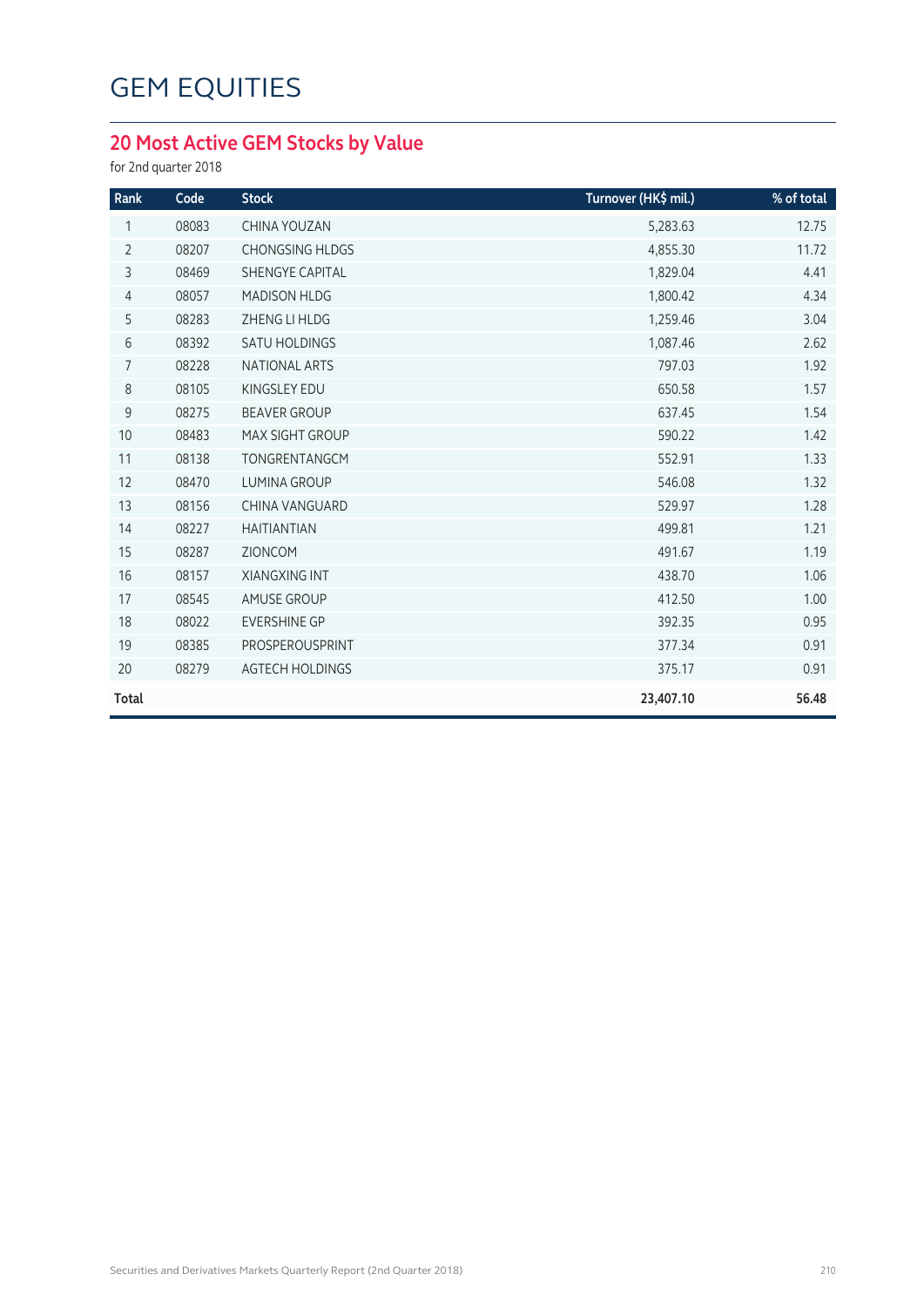### **20 Most Active GEM Stock by Shares**

for 2nd quarter 2018

| Rank           | Code  | <b>Stock</b>           | Turnover (Mil. shs) | % of total |
|----------------|-------|------------------------|---------------------|------------|
| 1              | 08083 | CHINA YOUZAN           | 5,997.41            | 7.07       |
| $\overline{2}$ | 08207 | <b>CHONGSING HLDGS</b> | 4,828.12            | 5.69       |
| 3              | 08171 | <b>CHINA TRENDS</b>    | 2,774.21            | 3.27       |
| $\overline{4}$ | 08046 | <b>HENG XIN CHINA</b>  | 2,507.23            | 2.96       |
| 5              | 08228 | <b>NATIONAL ARTS</b>   | 2,180.48            | 2.57       |
| $6\,$          | 08315 | KING FORCE GP          | 1,951.46            | 2.30       |
| 7              | 08081 | <b>IE CHINA</b>        | 1,907.91            | 2.25       |
| 8              | 08250 | SILK RD ENERGY         | 1,419.69            | 1.67       |
| $9\,$          | 08148 | <b>AURUM PACIFIC</b>   | 1,382.43            | 1.63       |
| 10             | 08105 | KINGSLEY EDU           | 1,375.58            | 1.62       |
| 11             | 08021 | <b>WLS HOLDINGS</b>    | 1,321.60            | 1.56       |
| 12             | 08300 | ROYALCATERING          | 1,209.34            | 1.43       |
| 13             | 08392 | <b>SATU HOLDINGS</b>   | 1,195.32            | 1.41       |
| 14             | 08385 | PROSPEROUSPRINT        | 1,142.44            | 1.35       |
| 15             | 08107 | VISION INT HLDG        | 1,131.57            | 1.33       |
| 16             | 08299 | <b>GRAND T G GOLD</b>  | 1,123.16            | 1.32       |
| 17             | 08157 | <b>XIANGXING INT</b>   | 1,052.18            | 1.24       |
| 18             | 08057 | MADISON HLDG           | 1,046.38            | 1.23       |
| 19             | 08483 | MAX SIGHT GROUP        | 1,031.69            | 1.22       |
| 20             | 08166 | CHINA ECO-FARM         | 991.12              | 1.17       |
| <b>Total</b>   |       |                        | 37,569.31           | 44.30      |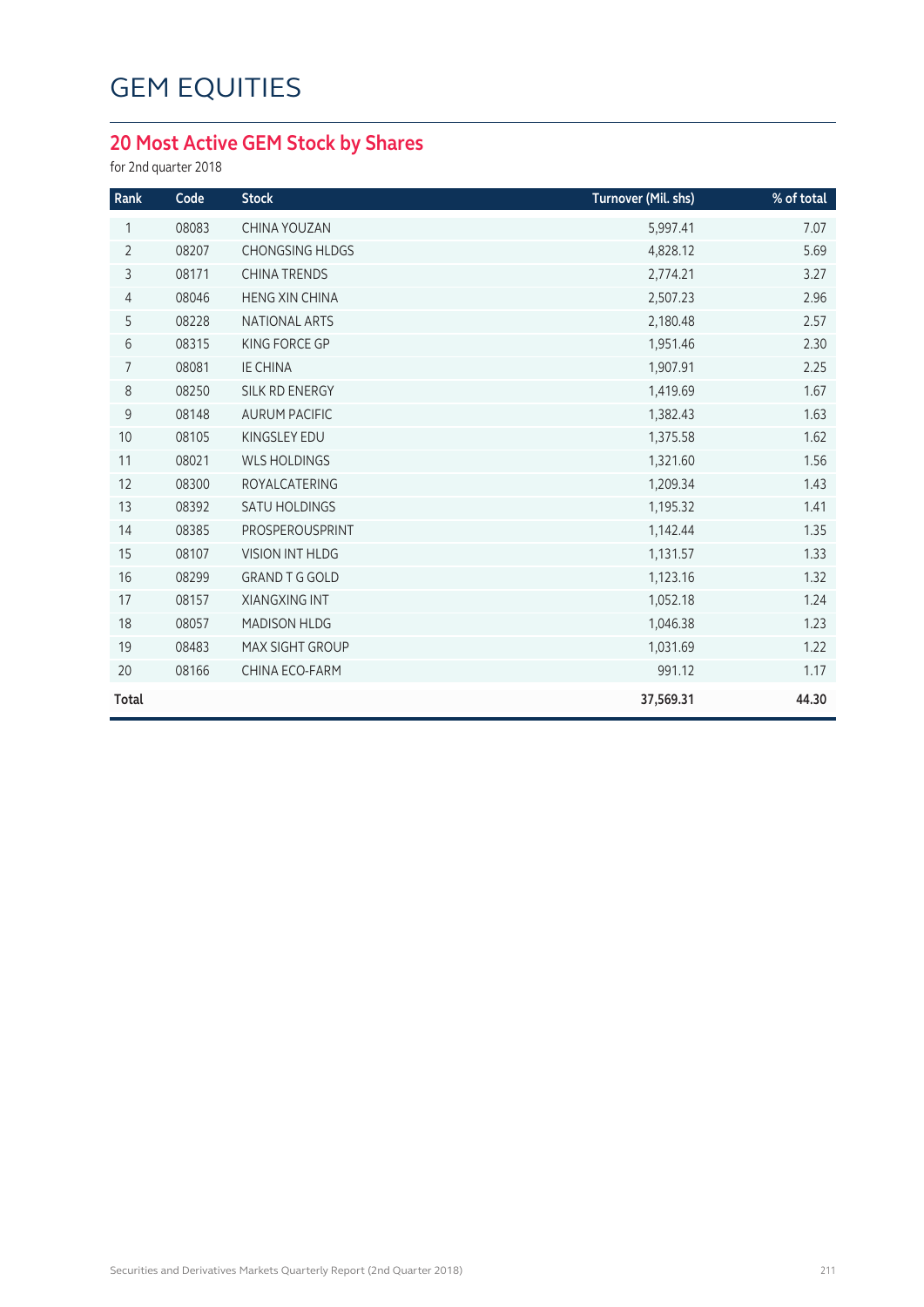#### **Market Capitalisation of Listed Companies for GEM**

as at the quarter end

|                | HK\$ mil.  |
|----------------|------------|
| Q <sub>2</sub> | 267,662.50 |
| Q <sub>3</sub> | 271,598.42 |
| Q4             | 280,841.44 |
| Q1             | 263,735.88 |
| O <sub>2</sub> | 248,066.40 |
|                |            |

### **Market Capitalisation by Hang Seng Industry Classification System \* – GEM**

Quarter-end figures



Hang Seng Industry Classification System (HSICS) is provided by Hang Seng Indexes Company Limited.

Note: New Hang Seng Industry Classification System took effect on 9 September 2013.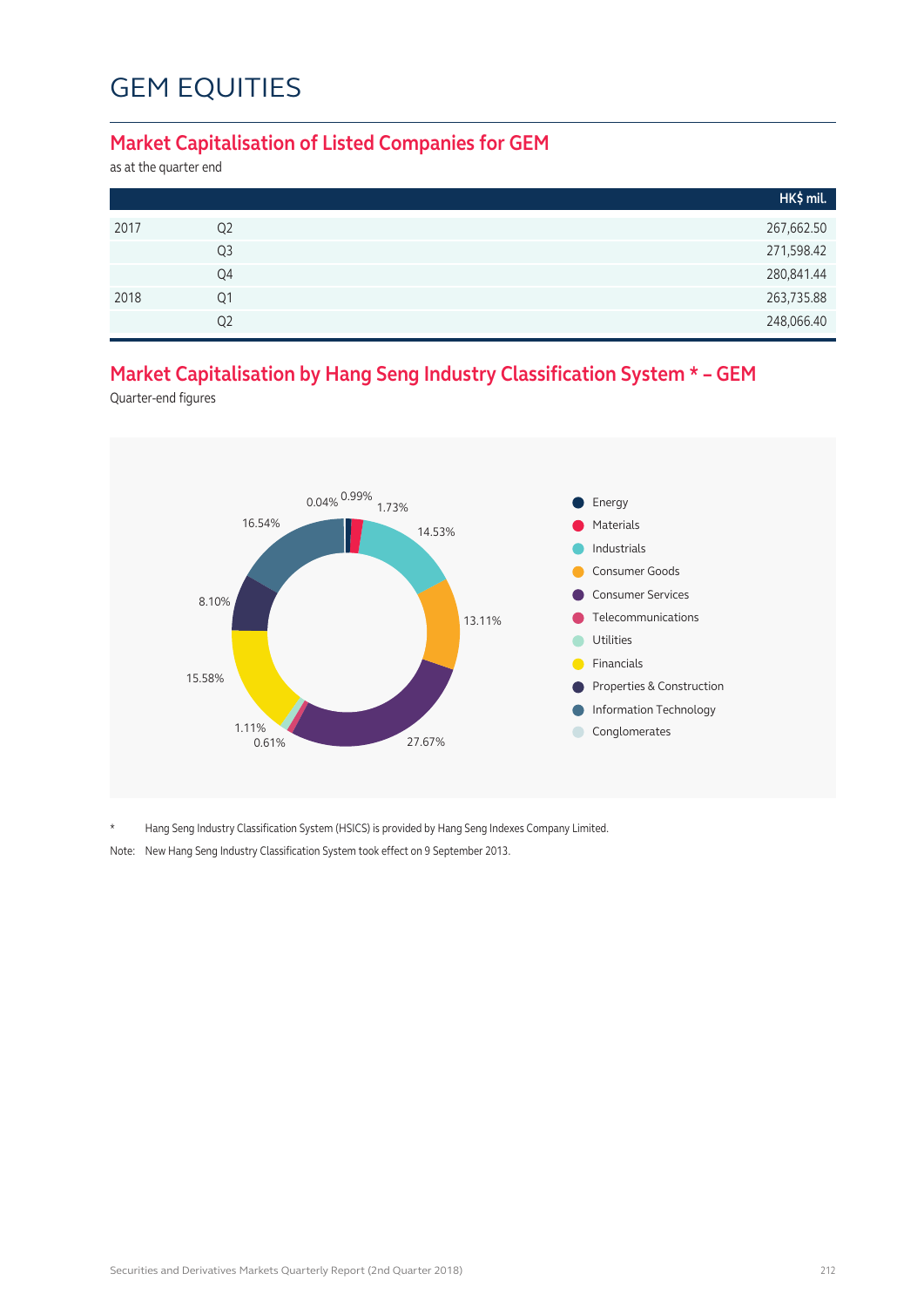### **50 Leading Companies by Market Capitalisation – GEM**

as at the 2nd quarter end 2018

|              |                     |                                                        | <b>Market capitalisation</b> |                   |
|--------------|---------------------|--------------------------------------------------------|------------------------------|-------------------|
| Rank         |                     | Company                                                | (HK\$ mil.)                  | % of market total |
| 1            | 08207               | Chong Sing Holdings FinTech Group Ltd.                 | 20,514.79                    | 8.27              |
| 2            | 08137               | Honbridge Holdings Ltd.                                | 13,106.53                    | 5.28              |
| 3            | 08083               | China Youzan Ltd.                                      | 12,117.55                    | 4.88              |
| 4            | 08279               | AGTech Holdings Ltd.                                   | 9,011.31                     | 3.63              |
| 5            | 08032               | Viva China Holdings Ltd.                               | 7,780.45                     | 3.14              |
| 6            | 08293               | SingAsia Holdings Ltd.                                 | 7,725.00                     | 3.11              |
| 7            | 08265               | China Trustful Group Ltd.                              | 7,491.19                     | 3.02              |
| 8            | 08057               | Madison Holdings Group Ltd.                            | 7,000.50                     | 2.82              |
| 9            | 08469               | Sheng Ye Capital Ltd.                                  | 5,320.60                     | 2.14              |
| 10           | 08407               | China Industrial Securities Int'l Financial Group Ltd. | 5,320.00                     | 2.14              |
| 11           | 08176               | SuperRobotics Ltd.                                     | 3,881.19                     | 1.56              |
| 12           | 08078               | HMV Digital China Group Ltd.                           | 3,090.38                     | 1.25              |
| 13           | 08283               | Zheng Li Holdings Ltd.                                 | 2,885.00                     | 1.16              |
| 14           | 08227               | Xi'an Haitiantian Holdings Co., Ltd. - H Shares        | 2,738.04                     | 1.10              |
| 15           | 08158               | China Regenerative Medicine International Ltd.         | 2,268.57                     | 0.91              |
| 16           | 08167               | Neo Telemedia Ltd.                                     | 2,180.58                     | 0.88              |
| 17           | 08487               | ISP Global Ltd.                                        | 2,144.00                     | 0.86              |
| 18           | 08156               | China Vanguard You Champion Holdings Ltd.              | 2,106.15                     | 0.85              |
| 19           | 08423               | Chi Ho Development Holdings Ltd.                       | 2,104.00                     | 0.85              |
| 20           | 08053               | Pizu Group Holdings Ltd.                               | 1,921.71                     | 0.77              |
| 21           | 08047               | China Ocean Fishing Holdings Ltd.                      | 1,891.04                     | 0.76              |
| 22           | 08022               | Evershine Group Holdings Ltd.                          | 1,874.78                     | 0.76              |
| 23           | 08170               | KSL Holdings Ltd.                                      | 1,809.28                     | 0.73              |
| 24           | 08527               | JLogo Holdings Ltd.                                    | 1,735.00                     | 0.70              |
| 25           | 08462               | Omnibridge Holdings Ltd.                               | 1,710.00                     | 0.69              |
| 26           | 08228               | National Arts Entertainment and Culture Group Ltd.     | 1,603.59                     | 0.65              |
| 27           | 08308               | Gudou Holdings Ltd.                                    | 1,558.20                     | 0.63              |
| 28           | 08325               | China Smartpay Group Holdings Ltd.                     | 1,496.21                     | 0.60              |
| 29           | 08196               | Great Water Holdings Ltd.                              | 1,437.00                     | 0.58              |
| 30           | 08037               | China Biotech Services Holdings Ltd.                   | 1,387.31                     | 0.56              |
| 31           | 08030               | Flying Financial Service Holdings Ltd.                 | 1,367.83                     | 0.55              |
| 32           | 08246               | Northern New Energy Holdings Ltd.                      | 1,364.81                     | 0.55              |
| 33           | 08345               | Fire Rock Holdings Ltd.                                | 1,324.80                     | 0.53              |
| 34           | 08237               | Link Holdings Ltd.                                     | 1,308.75                     | 0.53              |
| 35           | 08039               | KNK Holdings Ltd.                                      | 1,254.00                     | 0.51              |
| 36           | 08328               | Xinyi Automobile Glass Hong Kong Enterprises Ltd.      | 1,250.90                     | 0.50              |
| 37           | 08090               | China Assurance Finance Group Ltd.                     | 1,248.05                     | 0.50              |
| 38           | 08021               | WLS Holdings Ltd.                                      | 1,221.20                     | 0.49              |
| 39           | 08050               | Quantum Thinking Ltd.                                  | 1,220.63                     | 0.49              |
| 40           | 08359               | Hypebeast Ltd.                                         | 1,220.00                     | 0.49              |
| 41           | 08419               | AV Promotions Holdings Ltd.                            | 1,216.00                     | 0.49              |
| 42           | 08147               | Millennium Pacific Group Holdings Ltd.                 | 1,198.52                     | 0.48              |
| 43           | 08172               | Lajin Entertainment Network Group Ltd.                 | 1,178.56                     | 0.48              |
| 44           | 08410               | Edvance International Holdings Ltd.                    | 1,170.00                     | 0.47              |
| 45           | 08029               | Sun International Group Ltd.                           | 1,127.03                     | 0.45              |
| 46           | 08016               | Changhong Jiahua Holdings Ltd.                         | 1,120.08                     | 0.45              |
| 47           | 08005               | Yuxing InfoTech Investment Holdings Ltd.               | 1,063.82                     | 0.43              |
| 48           | 08055               | China E-Information Technology Group Ltd.              | 1,012.85                     | 0.41              |
| 49           | 08316               | Pak Wing Group (Holdings) Ltd.                         | 1,000.00                     | 0.40              |
| 50           | 08175               | China Digital Culture (Group) Ltd.                     | 970.09                       | 0.39              |
| <b>Total</b> |                     |                                                        | 161,047.88                   | 64.92             |
|              | <b>Market Total</b> |                                                        | 248,066.40                   | 100.00            |

Securities and Derivatives Markets Quarterly Report (2nd Quarter 2018) 213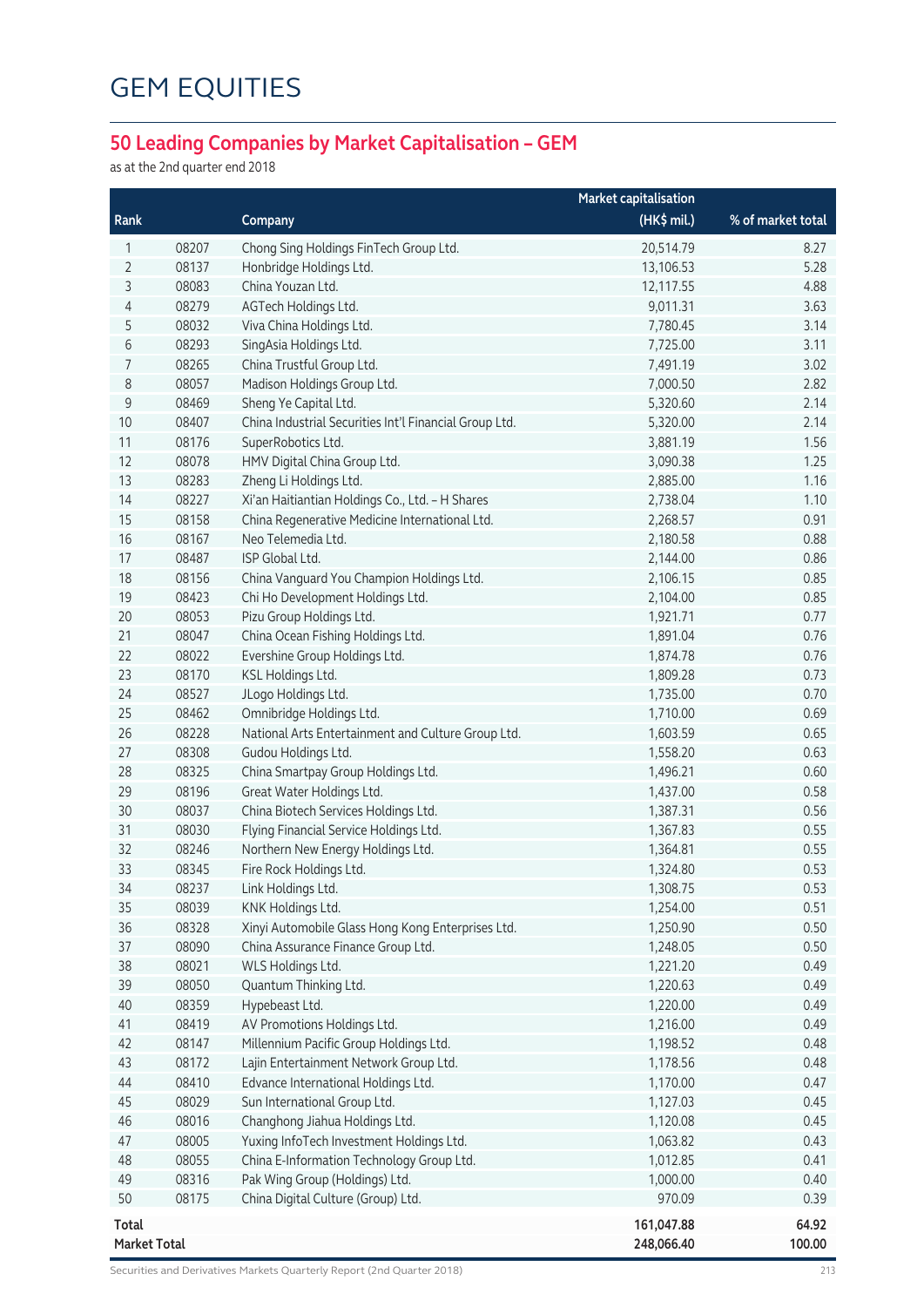### **New Listing Statistics – equities for GEM**

|      |                | No. of newly listed companies | Funds raised (HK\$ mil.) |
|------|----------------|-------------------------------|--------------------------|
| 2017 | Q <sub>2</sub> | 16                            | 1,235.49                 |
|      | Q <sub>3</sub> | 20                            | 1,772.73                 |
|      | Q4             | 25                            | 1,605.50                 |
| 2018 | Q1             | 33                            | 2,237.28                 |
|      | Q2             | 17                            | 1,171.84                 |

### **Newly Listed Companies for GEM**

for 2nd quarter 2018

| Code  | Company                                    | <b>Listing date</b> | No. of issued shares | Funds raised (HK\$ mil.) |
|-------|--------------------------------------------|---------------------|----------------------|--------------------------|
| 08507 | i.century Holding Ltd.                     | 2018/04/16          | 400,000,000          | 69.60                    |
| 08447 | MS Concept Ltd.                            | 2018/04/16          | 1,000,000,000        | 67.50                    |
| 08451 | Sunlight (1977) Holdings Ltd.              | 2018/04/16          | 800,000,000          | 55.00                    |
| 08241 | Ying Kee Tea House Group Ltd.              | 2018/04/16          | 360,000,000          | 48.60                    |
| 08511 | Zhicheng Technology Group Ltd.             | 2018/04/20          | 400,000,000          | 65.00                    |
| 08151 | Bao Shen Holdings Ltd.                     | 2018/04/23          | 420,000,000          | 50.40                    |
| 08107 | Vision International Holdings Ltd.         | 2018/05/04          | 1,000,000,000        | 56.25                    |
| 08527 | JLogo Holdings Ltd.                        | 2018/05/09          | 500,000,000          | 62.50                    |
| 08391 | Elegance Commercial and Financial Printing |                     |                      |                          |
|       | Group Ltd.                                 | 2018/05/11          | 440,000,000          | 66.00                    |
| 08105 | Kingsley Edugroup Ltd.                     | 2018/05/16          | 800,000,000          | 80.00                    |
| 08521 | ST International Holdings Co. Ltd.         | 2018/05/16          | 480,000,000          | 69.60                    |
| 08536 | TL Natural Gas Holdings Ltd.               | 2018/05/18          | 500,000,000          | 60.00                    |
| 08490 | Niche-Tech Group Ltd.                      | 2018/05/30          | 705,500,000          | 113.39                   |
| 08545 | Amuse Group Holding Ltd.                   | 2018/05/31          | 1,000,000,000        | 87.50                    |
| 08403 | Dowway Holdings Ltd.                       | 2018/06/12          | 2,000,000,000        | 72.50                    |
| 08357 | Republic Healthcare Ltd.                   | 2018/06/15          | 520,000,000          | 78.00                    |
| 08146 | Grace Wine Holdings Ltd.                   | 2018/06/27          | 800,000,000          | 70.00                    |
| Total |                                            |                     |                      | 1,171.84                 |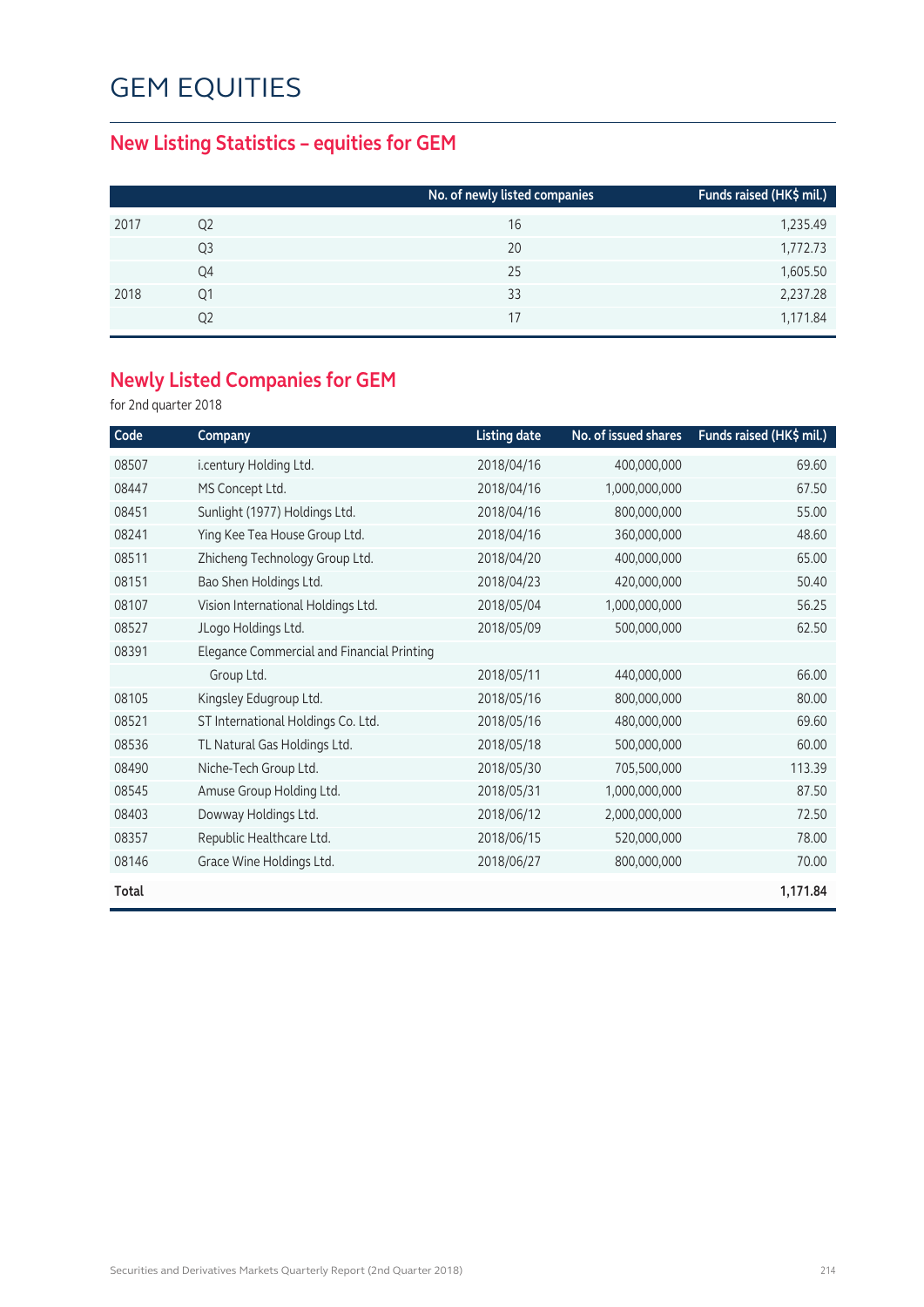#### **Withdrawal of Listed Companies – GEM**

for 2nd quarter 2018

| <b>Code</b> | Company                                           | Last trading date | Delisted date          |
|-------------|---------------------------------------------------|-------------------|------------------------|
| 08138       | Beijing Tong Ren Tang Chinese Medicine Co. Ltd. * | 2018/05/28        | 2018/05/29             |
| 08352       | Sing On Holdings Ltd. *                           | 2018/06/11        | 2018/06/12<br>$\sigma$ |

\* Transfers of listing from GEM to Main Board pursuant to the revised Rule 9.24 of the GEM Listing Rules and to the new Chapter 9A of the Main Board Listing Rules effective from 1 July 2008.

§ Effective date of the transfer of listing from GEM to Main Board.

### **Company Name Changes for GEM**

for 2nd quarter 2018

| Code  | Old name                                           | New name                       | <b>Effective date</b> | <b>Adoption date</b> |
|-------|----------------------------------------------------|--------------------------------|-----------------------|----------------------|
| 08181 | Kong Shum Union Property Management (Holding) Ltd. | Heng Sheng Holdings Ltd.       | 2018/05/08            | 2018/06/08           |
| 08083 | China Innovationpay Group Ltd.                     | China Youzan Ltd.              | 2018/05/21            | 2018/06/15           |
| 08088 | Healthoo International Technology Holdings Ltd.    | AID Life Science Holdings Ltd. | 2018/05/09            | 2018/06/27           |
| 08242 | Megalogic Technology Holdings Ltd.                 | New Western Group Ltd.         | 2018/05/01            | 2018/06/29           |

### **Bonus Issues/Bonus Warrants for GEM**

for 2nd quarter 2018

| Code  | Company                 | <b>Particulars</b> | Ex-date    |
|-------|-------------------------|--------------------|------------|
| 08345 | Fire Rock Holdings Ltd. | 1 for 1            | 2018/06/05 |

### **Share Split/Consolidation for GEM**

for 2nd quarter 2018

| Code       | Company | <b>Particulars</b> | <b>Effective date</b> |
|------------|---------|--------------------|-----------------------|
| <b>Nil</b> |         |                    |                       |

### **Rights Issues & Open Offers for GEM**

for 2nd quarter 2018

| <b>Month</b> | Code  | Company                                           | Ratio               | Funds raised (HK\$ mil.) |
|--------------|-------|---------------------------------------------------|---------------------|--------------------------|
| May          | 08328 | Xinyi Automobile Glass Hong Kong Enterprises Ltd. | Rts 1 for 5 @\$1.85 | 199.84                   |
| Jun          | 08201 | PPS International (Holdings) Ltd.                 | Rts 1 for 1 @\$0.18 | 48.60                    |
| Total        |       |                                                   |                     | 248.44                   |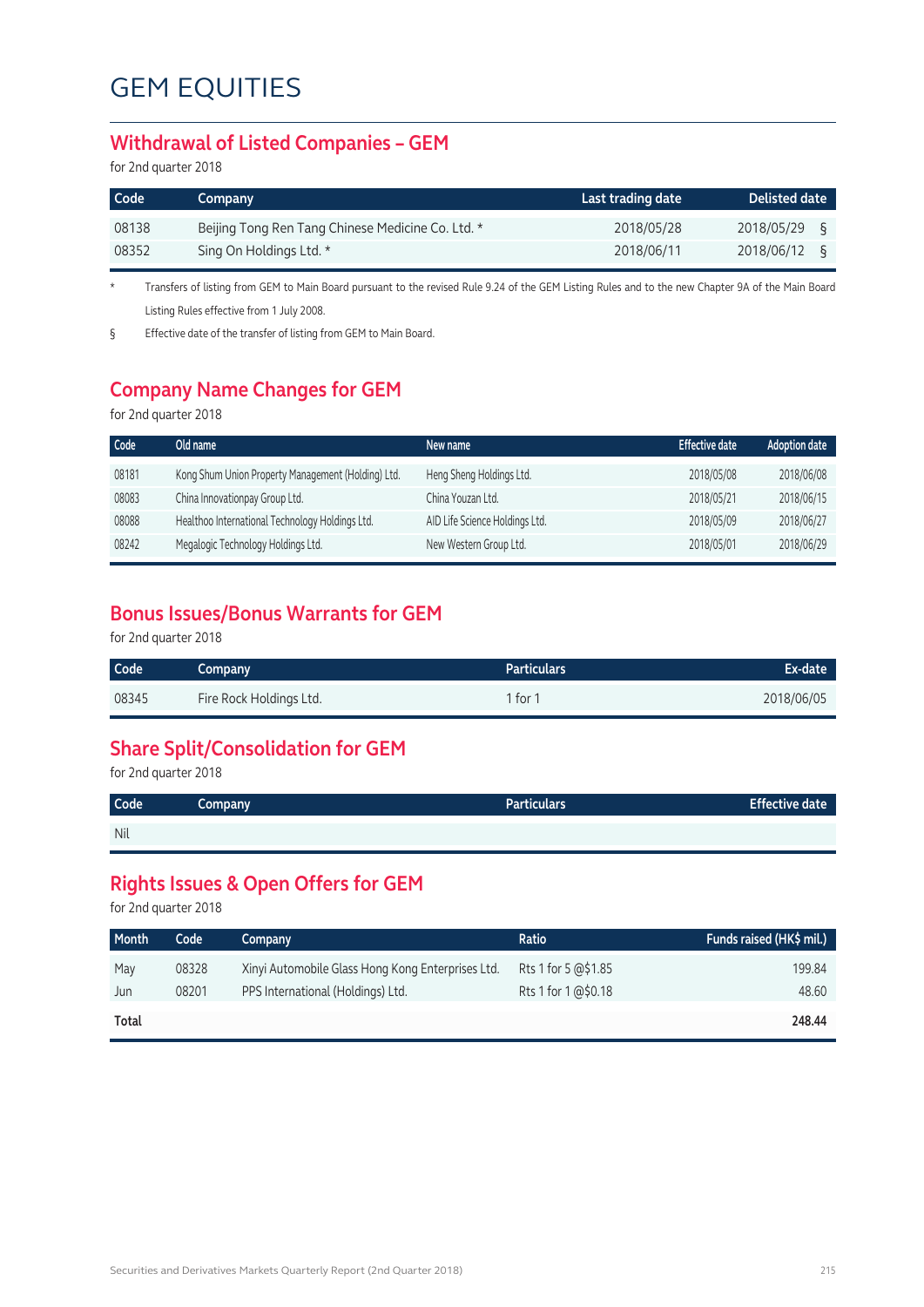# **GEM EQUITIES**

## **Placing\***

|       |       |                        | No. of      |                      |                     |
|-------|-------|------------------------|-------------|----------------------|---------------------|
|       |       |                        | new shares  | <b>Placing price</b> | <b>Funds raised</b> |
| Month | Code  | Company                | placed      | (HK\$)               | (HK\$ mil.)         |
| 2018  |       |                        |             |                      |                     |
| Apr   | 08148 | <b>AURUM PACIFIC</b>   | 184,000,000 | 0.1800               | 33.12               |
|       | 08083 | CHINA YOUZAN           | 386,000,000 | 0.5000               | 193.00              |
|       | 08057 | <b>MADISON HLDG</b>    | 70,056,000  | 1.7000               | 119.10              |
|       | 08066 | PHOENITRON HOLD        | 75,000,000  | 0.2000               | 15.00               |
|       | 08026 | PROSTEN HEALTH         | 240,000,000 | 0.2700               | 64.80               |
|       |       |                        |             |                      |                     |
| May   | 08120 | CH DEMETER FIN         | 184,500,000 | 0.1000               | 18.45               |
|       | 08059 | <b>GLORY FLAME</b>     | 80,898,000  | 0.5000               | 40.45               |
|       | 08119 | <b>THIZ TECHNOLOGY</b> | 20,000,000  | 1.0000               | 20.00               |
|       | 08260 | YIN HE HLDGS           | 80,000,000  | 0.4100               | 32.80               |
|       |       |                        |             |                      |                     |
| Jun   | 08009 | CHI ENGY HOLD          | 220,000,000 | 0.0380               | 8.36                |
|       | 08250 | SILK RD ENERGY         | 638,000,000 | 0.0500               | 31.90               |
|       | 08342 | <b>VIXTEL TECH</b>     | 21,255,000  | 1.0800               | 22.96               |
| Total |       |                        |             |                      | 599.93              |

\* Due to the reporting time-lag, placing figures for the quarter are provisional.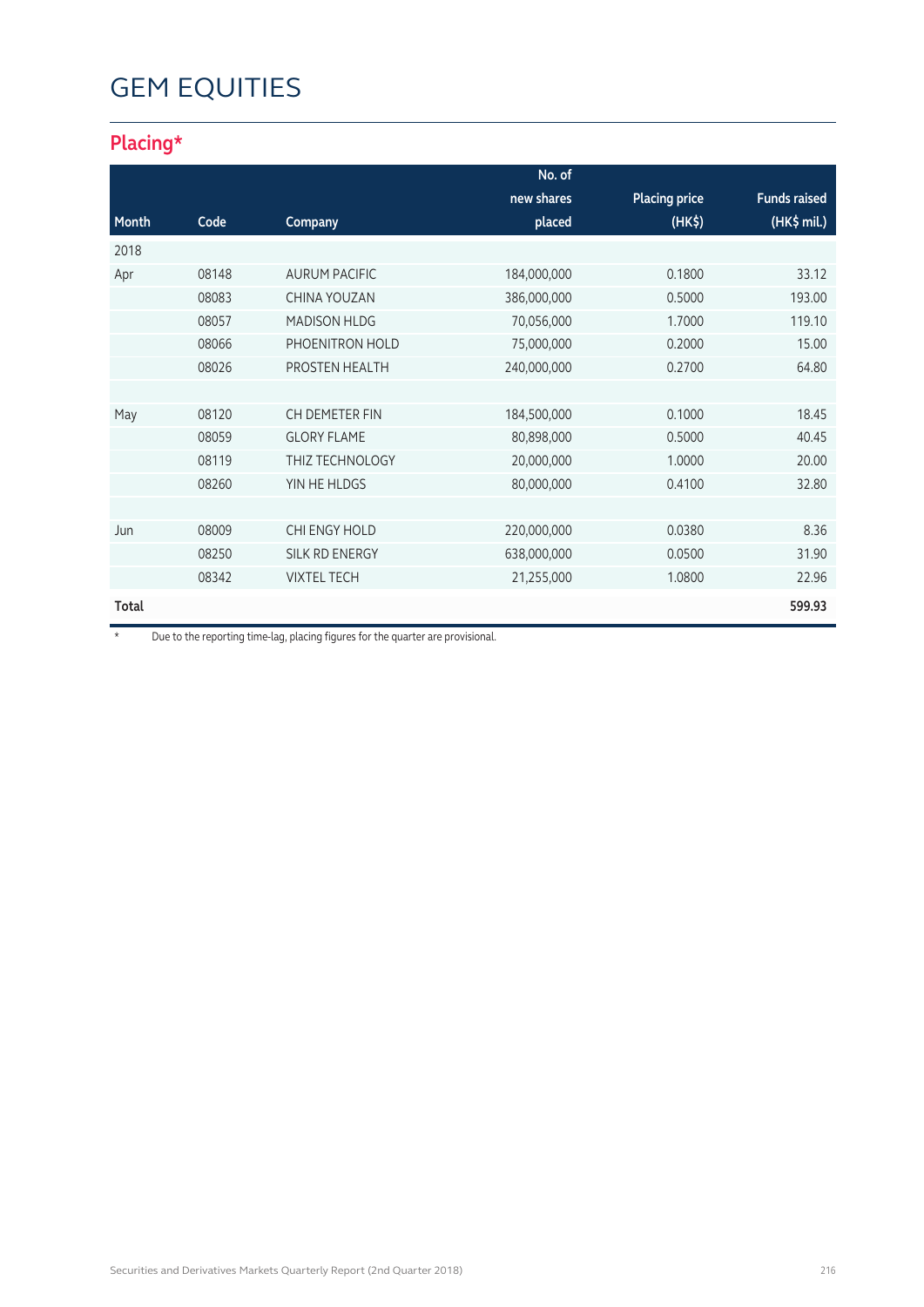## GEM Warrants

### **Warrant Trading and Market Value Statistics – GEM**

|      |    | Number | Turnover value (HK\$ mil.) | Market value (HK\$ mil.) |
|------|----|--------|----------------------------|--------------------------|
| 2017 | Q2 |        | 0.24                       | 62.84                    |
|      | Q3 |        | 0.02                       | 62.83                    |
|      | Q4 |        | 0.04                       | 62.83                    |
| 2018 | Q1 |        | 0.05                       | 62.83                    |
|      |    |        | 0.03                       | 62.83                    |

## **Newly Listed Equity GEM Warrants**

for 2nd quarter 2018

|       |                        | Initial issued |              |               | <b>Amount raised</b> |
|-------|------------------------|----------------|--------------|---------------|----------------------|
| Code  | <b>Equity warrants</b> | amount (HK)    | Listing date | <b>Expiry</b> | (HK\$ mil.)          |
| Nil   |                        |                |              |               |                      |
| Total |                        |                |              |               | -                    |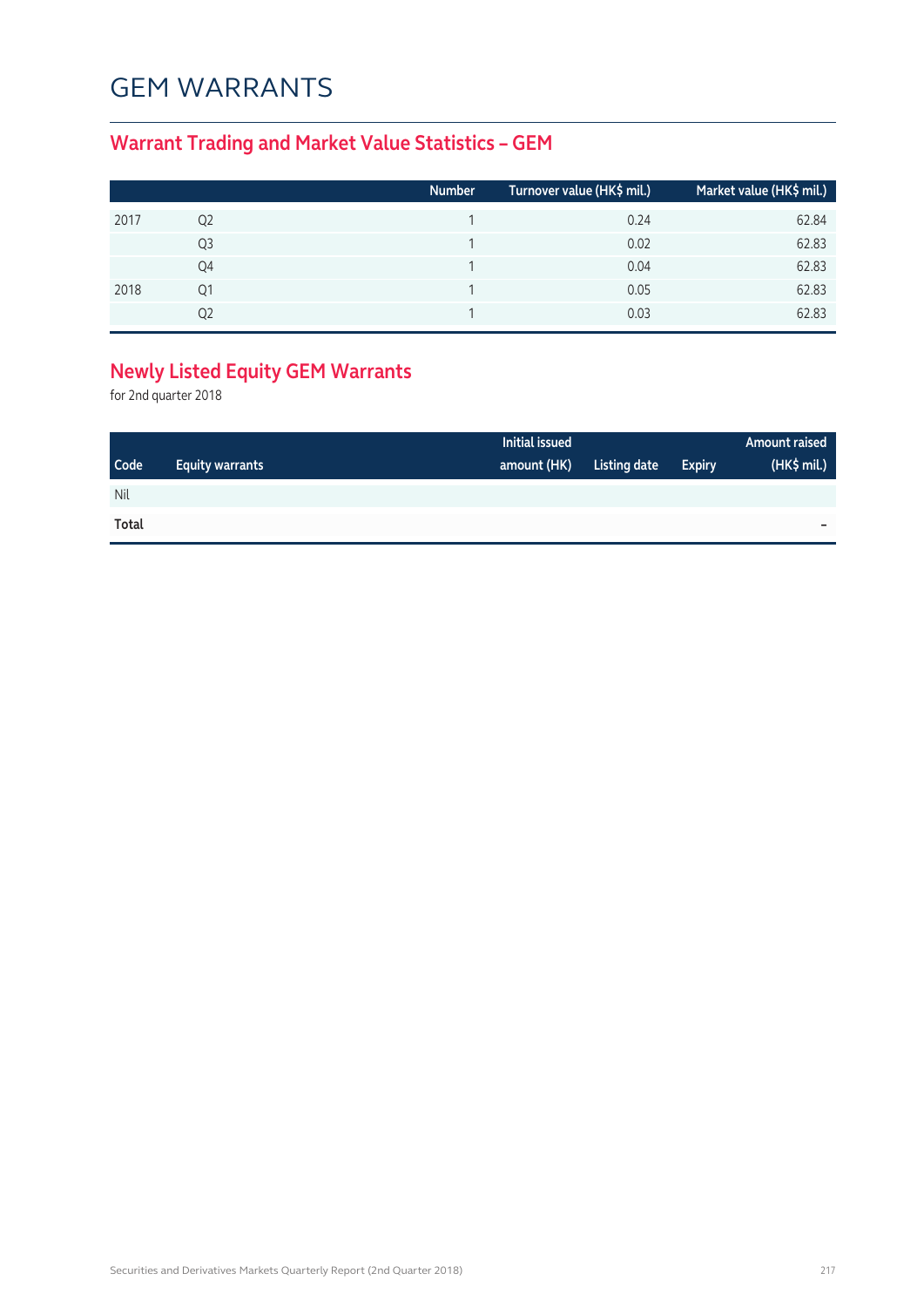## Stock Market Indices

#### **Hang Seng Index**



#### **S&P/HKEX LargeCap Index**



#### **S&P/HKEX GEM Index**

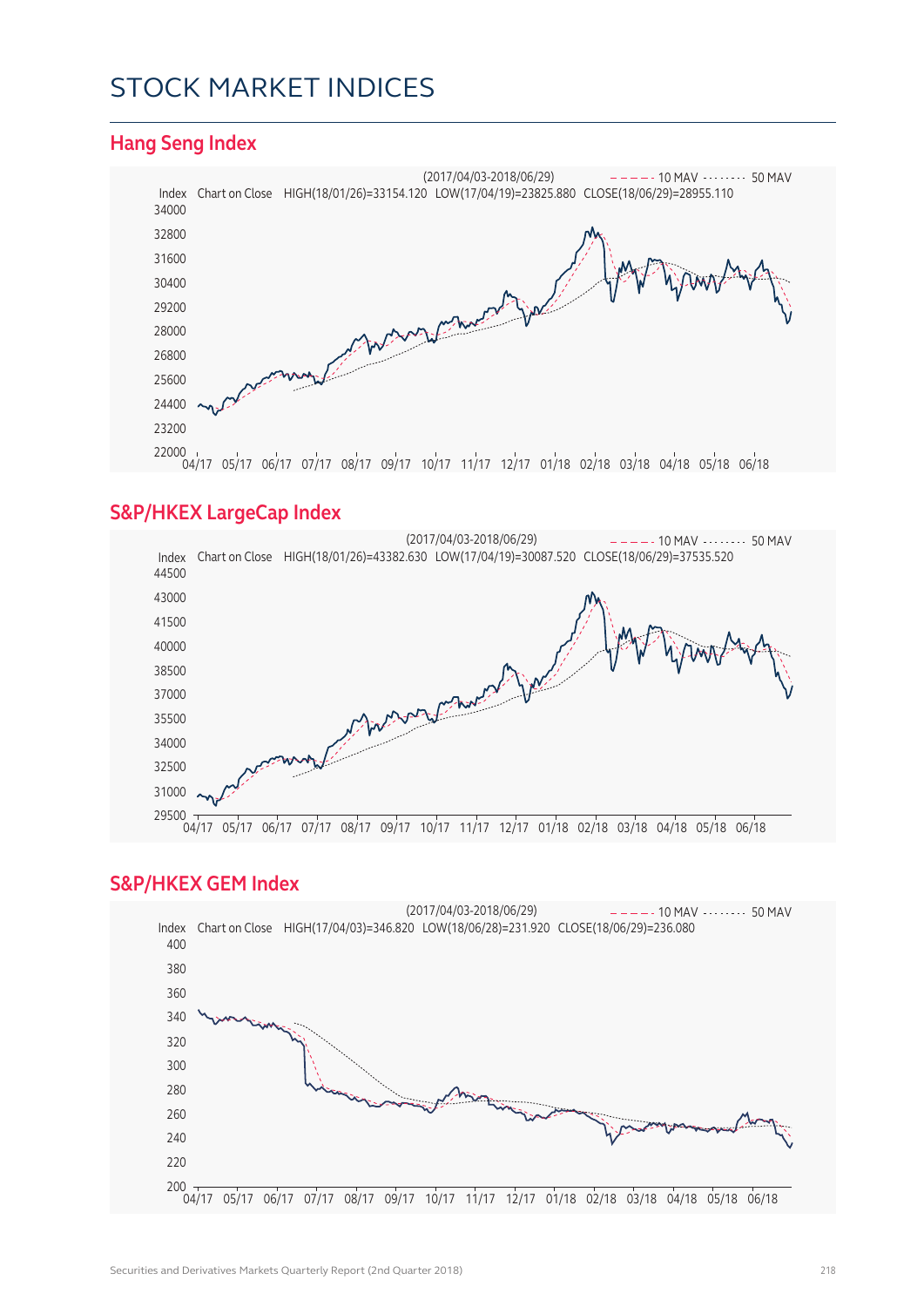# Stock Market Indices

## **Hong Kong Stock Market Indices**

|                                               | End of Jun 2018 | End of Mar 2018 |                                   |
|-----------------------------------------------|-----------------|-----------------|-----------------------------------|
| <b>Index</b>                                  | <b>Close</b>    | Close           | Change %                          |
| S&P/HKEX LargeCap Index                       | 37535.52        | 39090.13        | 3.98%<br>$\overline{\phantom{0}}$ |
|                                               |                 |                 |                                   |
| S&P/HKEX GEM Index                            | 236.08          | 251.66          | 6.19%<br>$\equiv$                 |
|                                               |                 |                 |                                   |
| <b>HANG SENG INDEX</b>                        | 28955.11        | 30093.38        | 3.78%<br>$\overline{\phantom{a}}$ |
| <b>SECTORIAL INDICES</b>                      |                 |                 |                                   |
| Finance                                       | 39361.86        | 41272.54        | 4.63%<br>$\overline{\phantom{a}}$ |
| <b>Utilities</b>                              | 55143.74        | 56872.75        | 3.04%<br>$\overline{\phantom{0}}$ |
| Properties                                    | 38780.80        | 40012.55        | 3.08%<br>$\overline{\phantom{m}}$ |
| Commerce & Industry                           | 17606.82        | 18141.63        | 2.95%<br>$\overline{\phantom{a}}$ |
|                                               |                 |                 |                                   |
| HANG SENG CHINA-AFFILIATED CORPORATIONS INDEX | 4376.51         | 4408.61         | 0.73%<br>$\overline{\phantom{0}}$ |
| HANG SENG CHINA ENTERPRISES INDEX             | 11073.00        | 11998.34        | 7.71%<br>$\qquad \qquad -$        |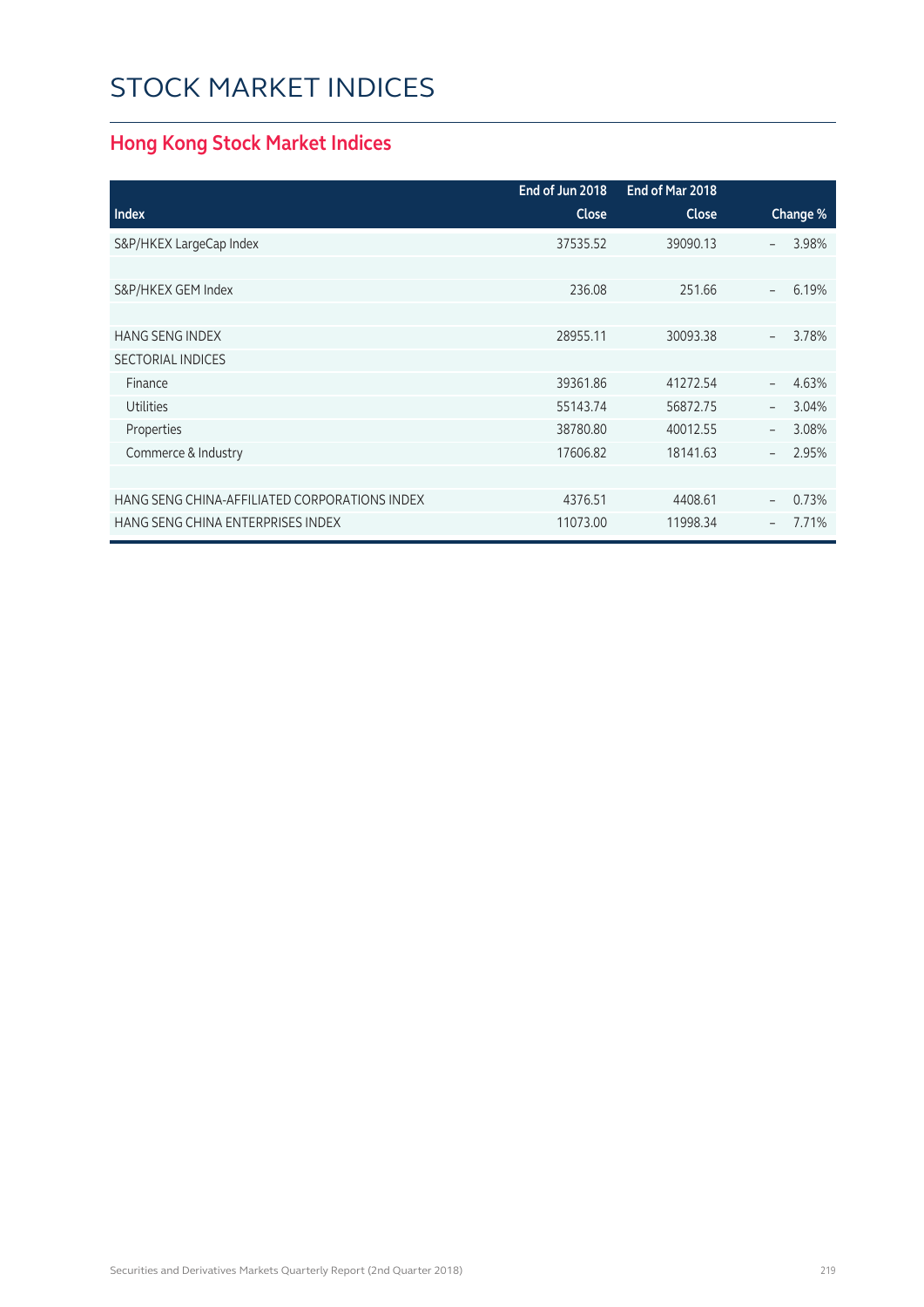# Stock Market Indices

#### **World Indices**

|                             | End of Jun 2018 | End of Mar 2018 |                                           |
|-----------------------------|-----------------|-----------------|-------------------------------------------|
| Index                       | Close           | Close           | Change %                                  |
| <b>HONG KONG</b>            |                 |                 |                                           |
| S&P/HKEX LargeCap Index     | 37535.52        | 39090.13        | 3.98%<br>$\overline{\phantom{a}}$         |
| Hang Seng Index             | 28955.11        | 30093.38        | 3.78%<br>$\overline{\phantom{a}}$         |
| <b>AUSTRALIA</b>            |                 |                 |                                           |
| All Ordinaries Index        | 6289.70         | 5868.90         | 7.17%<br>$\begin{array}{c} + \end{array}$ |
| <b>JAKARTA</b>              |                 |                 |                                           |
| Composite Index             | 5799.24         | 6188.99         | 6.30%<br>$\overline{\phantom{a}}$         |
| <b>JAPAN</b>                |                 |                 |                                           |
| Nikkei (225)                | 22304.51        | 21454.30        | 3.96%<br>$\, +$                           |
| <b>KOREA</b>                |                 |                 |                                           |
| KOSPI Index                 | 2326.13         | 2445.85         | 4.89%<br>$\overline{\phantom{a}}$         |
| <b>KUALA LUMPUR</b>         |                 |                 |                                           |
| Composite Index             | 1691.50         | 1863.46         | 9.23%<br>$\overline{\phantom{a}}$         |
| <b>MANILA</b>               |                 |                 |                                           |
| Composite Index             | 7193.68         | 7979.83         | 9.85%<br>$\overline{\phantom{a}}$         |
| <b>NEW ZEALAND</b>          |                 |                 |                                           |
| <b>NZSE (50)</b>            | 8943.13         | 8319.07         | 7.50%<br>$\begin{array}{c} + \end{array}$ |
| SHANGHAI                    |                 |                 |                                           |
| A Shares Index              | 2982.00         | 3318.71         | $-10.15%$                                 |
| <b>B Shares Index</b>       | 295.00          | 326.87          | 9.75%<br>$\overline{\phantom{a}}$         |
| <b>SHENZHEN</b>             |                 |                 |                                           |
| A Shares Index              | 1680.91         | 1938.59         | $-13.29%$                                 |
| <b>B Shares Index</b>       | 1058.90         | 1154.26         | 8.26%                                     |
| <b>SINGAPORE</b>            |                 |                 |                                           |
| <b>Straits Times Index</b>  | 3268.70         | 3427.97         | 4.65%<br>$\overline{\phantom{a}}$         |
| <b>TAIWAN</b>               |                 |                 |                                           |
| Taipei Weighted Stock Index | 10836.91        | 10919.49        | 0.76%                                     |
| THAILAND                    |                 |                 |                                           |
| <b>SET Index</b>            | 1595.58         | 1776.26         | $-10.17%$                                 |
| <b>NEW YORK</b>             |                 |                 |                                           |
| <b>DJIA</b>                 | 24271.41        | 24103.11        | 0.70%<br>$^{+}$                           |
| Nasdaq Composite Index      | 7510.30         | 7063.45         | 6.33%<br>$^{+}$                           |
| <b>TORONTO</b>              |                 |                 |                                           |
| S&P/TSX Composite Index     | 16277.73        | 15367.29        | 5.92%<br>$^{+}$                           |
| <b>GERMANY</b>              |                 |                 |                                           |
| DAX Kursindex               | 5668.60         | 5715.45         | 0.82%<br>$\overline{\phantom{a}}$         |
| LONDON                      |                 |                 |                                           |
| FTSE 100 Index              | 7636.93         | 7056.61         | 8.22%<br>$\begin{array}{c} + \end{array}$ |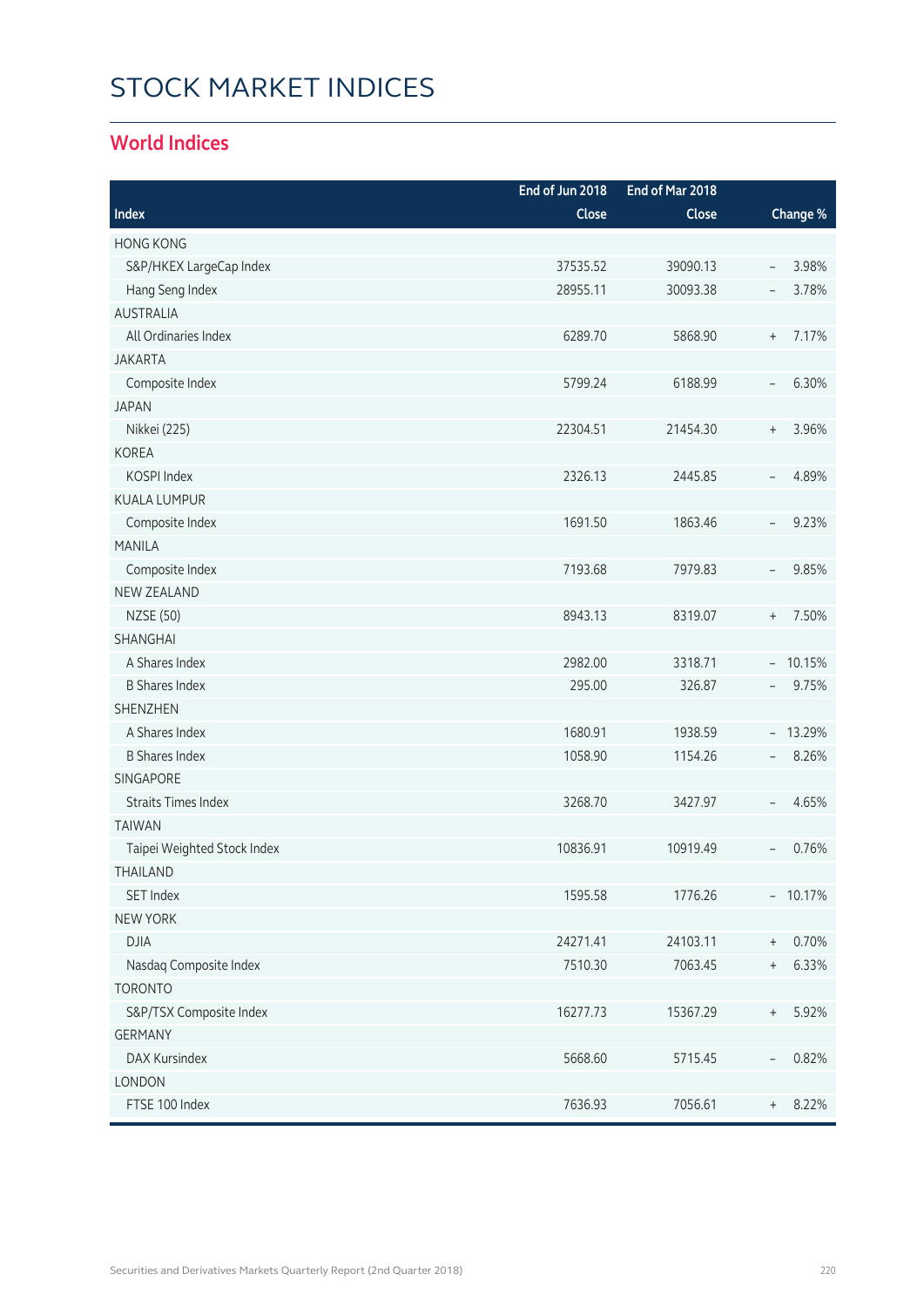#### **Contract Volume by Derivatives Products**

|                                                      |                  | <b>Contracts</b>    |
|------------------------------------------------------|------------------|---------------------|
| <b>Derivatives product</b>                           | 2nd Quarter 2018 | 2nd Quarter 2017    |
| Hang Seng Index Futures                              | 14,140,082       | 7,210,306           |
| Hang Seng Index Options                              | 2,775,119        | 2,157,317           |
| Mini-Hang Seng Index Futures                         | 5,419,705        | 2,477,810           |
| Mini-Hang Seng Index Options                         | 502,343          | 414,159             |
| Hang Seng China Enterprises Index Futures            | 8,407,737        | 7,255,529           |
| Hang Seng China Enterprises Index Options            | 5,274,459        | 4,569,776           |
| Mini-Hang Seng China Enterprises Index Futures       | 1,173,527        | 837,929             |
| Mini-Hang Seng China Enterprises Index Options       | 137,459          | 81,389              |
| Flexible Hang Seng Index Options                     | 0                | 0                   |
| Flexible Hang Seng China Enterprises Index Options   | 1,250            | 5,000               |
| HSI Dividend Point Index Futures                     | 3,199            | 5,000               |
| <b>HSCEI Dividend Point Index Futures</b>            | 51,301           | 58,001              |
| HSI Volatility Index Futures                         | 0                | 8                   |
| MSCI AC Asia ex Japan NTR Index Futures <sup>1</sup> | 14               |                     |
| CES China 120 Index Futures                          | 50               | 197                 |
| CES Gaming Top 10 Index Futures                      | 12               | $\mathbf 0$         |
| Hang Seng Mainland Oil & Gas Index Futures           | 9,604            | 10                  |
| Hang Seng Mainland Banks Index Futures               | 6,688            | 548                 |
| Hang Seng Mainland Healthcare Index Futures          | 22               | $\theta$            |
| Hang Seng Mainland Properties Index Futures          | 6,960            | $\overline{2}$      |
| Hang Seng IT Hardware Index Futures                  | 51               | $\mathbf 0$         |
| Hang Seng Software & Services Index Futures          | 11               | $\mathbf 0$         |
| <b>IBOVESPA Futures</b>                              | $\mathbf 0$      | $\mathbf 0$         |
| <b>MICEX Index Futures</b>                           | $\mathbf 0$      | $\mathbf 0$         |
| S&P BSE Sensex Index Futures                         | $\mathbf 0$      | $\mathsf{O}\xspace$ |
| FTSE/JSE Top40 Futures                               | $\Omega$         | $\Omega$            |
| <b>Stock Futures</b>                                 | 121,288          | 31,094              |
| <b>Stock Options</b>                                 | 28,891,853       | 21,947,446          |
| 5-Year MOF T-Bond Futures <sup>2</sup>               |                  | 6,680               |
| Three-month HIBOR Futures                            | 360              | 0                   |
| One-month HIBOR Futures                              | 81               | $\Omega$            |
| RMB Currency Futures - USD/CNH Futures               | 384,483          | 137,833             |
| RMB Currency Options - USD/CNH Options               | 2,396            | 2,601               |
| RMB Currency Futures - EUR/CNH Futures               | 663              | 279                 |
| RMB Currency Futures - JPY/CNH Futures               | 400              | 14                  |
| RMB Currency Futures - AUD/CNH Futures               | 208              | 37                  |
| RMB Currency Futures - CNH/USD Futures               | 1,562            | 2,211               |
| USD Gold Futures <sup>3</sup>                        | 43,312           |                     |
| CNH Gold Futures <sup>4</sup>                        | 5,035            |                     |
| Iron Ore Futures - Monthly Contracts <sup>5</sup>    | 964              |                     |
| Iron Ore Futures - Quarterly Contracts <sup>6</sup>  | $\mathbb O$      |                     |
| London Aluminium Mini Futures                        | 467              | 312                 |
| London Zinc Mini Futures                             | 48               | 125                 |
| London Copper Mini Futures                           | 27               | 317                 |
| London Lead Mini Futures                             | $\mathbf 0$      | $\overline{2}$      |
| London Nickel Mini Futures                           | 49               | 67                  |
| London Tin Mini Futures                              | 0                | $\Omega$            |
| <b>Total</b>                                         | 67,362,789       | 47,201,999          |

1 Trading in MSCI AC Asia ex Japan NTR Index Futures commenced on 11 Jun 2018

<sup>2</sup> Trading in 5-Year MOF T-Bond Futures commenced on 10 Apr 2017 and suspended with effect from 08 Dec 2017

<sup>3</sup> Trading in USD Gold Futures commenced on 10 Jul 2017

4 Trading in CNH Gold Futures commenced on 10 Jul 2017

5 Trading in Iron Ore Futures – Monthly Contracts commenced on 13 Nov 2017

6 Trading in Iron Ore Futures – Quarterly Contracts commenced on 13 Nov 2017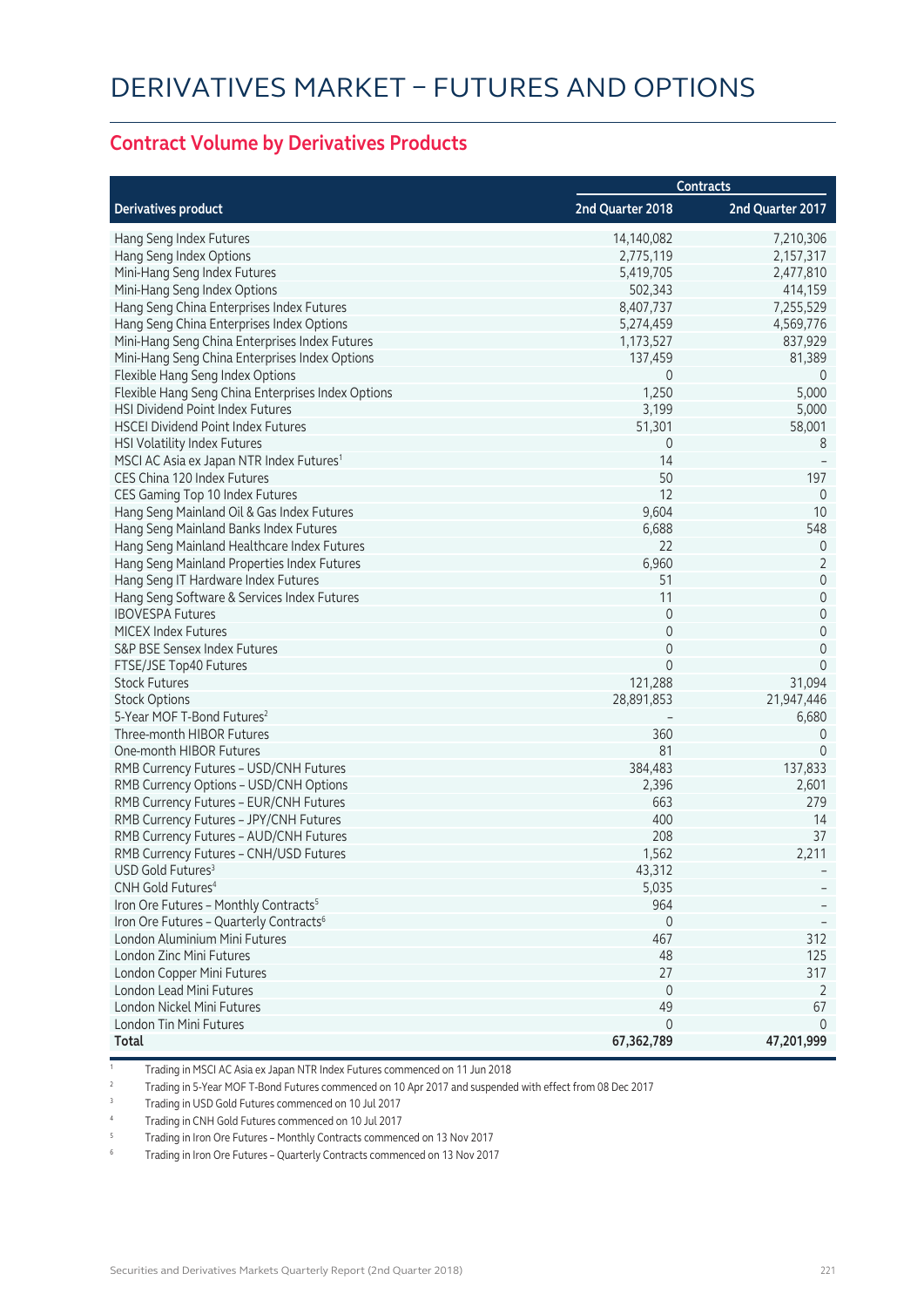## Derivatives Market – Futures and Options

#### **Hang Seng Index Futures – Contract Volume and Open Interest (contracts)**

|      |                | <b>Total</b>    | Quarter-end   |
|------|----------------|-----------------|---------------|
|      |                | contract volume | open interest |
| 2017 | Q <sub>2</sub> | 7,210,306       | 154,581       |
|      | Q <sub>3</sub> | 8,254,157       | 161,569       |
|      | Q4             | 9,365,175       | 144,659       |
| 2018 | Q1             | 12,511,293      | 129,784       |
|      | Q <sub>2</sub> | 14,140,082      | 123,361       |

#### **Mini Hang Seng Index Futures – Contract Volume and Open Interest (contracts)**

|      |                | <b>Total</b>    | Quarter-end   |
|------|----------------|-----------------|---------------|
|      |                | contract volume | open interest |
| 2017 | Q <sub>2</sub> | 2,477,810       | 10,210        |
|      | Q3             | 2,978,009       | 9,313         |
|      | Q4             | 3,576,657       | 9,863         |
| 2018 | Q1             | 6,139,659       | 8,861         |
|      | Q <sub>2</sub> | 5,419,705       | 11,557        |

#### **Hang Seng Index Options – Contract Volume and Open Interest (contracts)**

|      |                | <b>Total</b>    | Quarter-end   |
|------|----------------|-----------------|---------------|
|      |                | contract volume | open interest |
| 2017 | Q <sub>2</sub> | 2,157,317       | 352,037       |
|      | Q <sub>3</sub> | 2,815,590       | 408,078       |
|      | Q4             | 2,844,216       | 344,084       |
| 2018 | Q1             | 3,591,231       | 381,856       |
|      | Q <sub>2</sub> | 2,775,119       | 343,600       |

#### **Hang Seng China Enterprises Index Futures – Contract Volume and Open Interest (contracts)**

|      |                | <b>Total</b><br>contract volume | Quarter-end<br>open interest |
|------|----------------|---------------------------------|------------------------------|
| 2017 | Q <sub>2</sub> | 7,255,529                       | 310,182                      |
|      | Q <sub>3</sub> | 7,245,295                       | 289,770                      |
|      | Q4             | 7,052,461                       | 233,591                      |
| 2018 | Q1             | 9,265,269                       | 275,905                      |
|      | Q <sub>2</sub> | 8,407,737                       | 355,581                      |

#### **Stock Options Market Turnover and Open Interest (contracts)**

|      |                | <b>Total</b><br>Premium (HK\$ mil.) | <b>Total</b><br>contract volume | Quarter-end<br>open interest |
|------|----------------|-------------------------------------|---------------------------------|------------------------------|
| 2017 | Q <sub>2</sub> | 9,477.49                            | 21,947,446                      | 7,582,918                    |
|      | Q <sub>3</sub> | 17,345.28                           | 30,796,045                      | 7,937,540                    |
|      | Q4             | 26,473.83                           | 32,091,870                      | 8,304,697                    |
| 2018 | Q1             | 36,925.03                           | 40,592,232                      | 9,585,088                    |
|      | Q <sub>2</sub> | 20,957.48                           | 28,891,853                      | 9,255,436                    |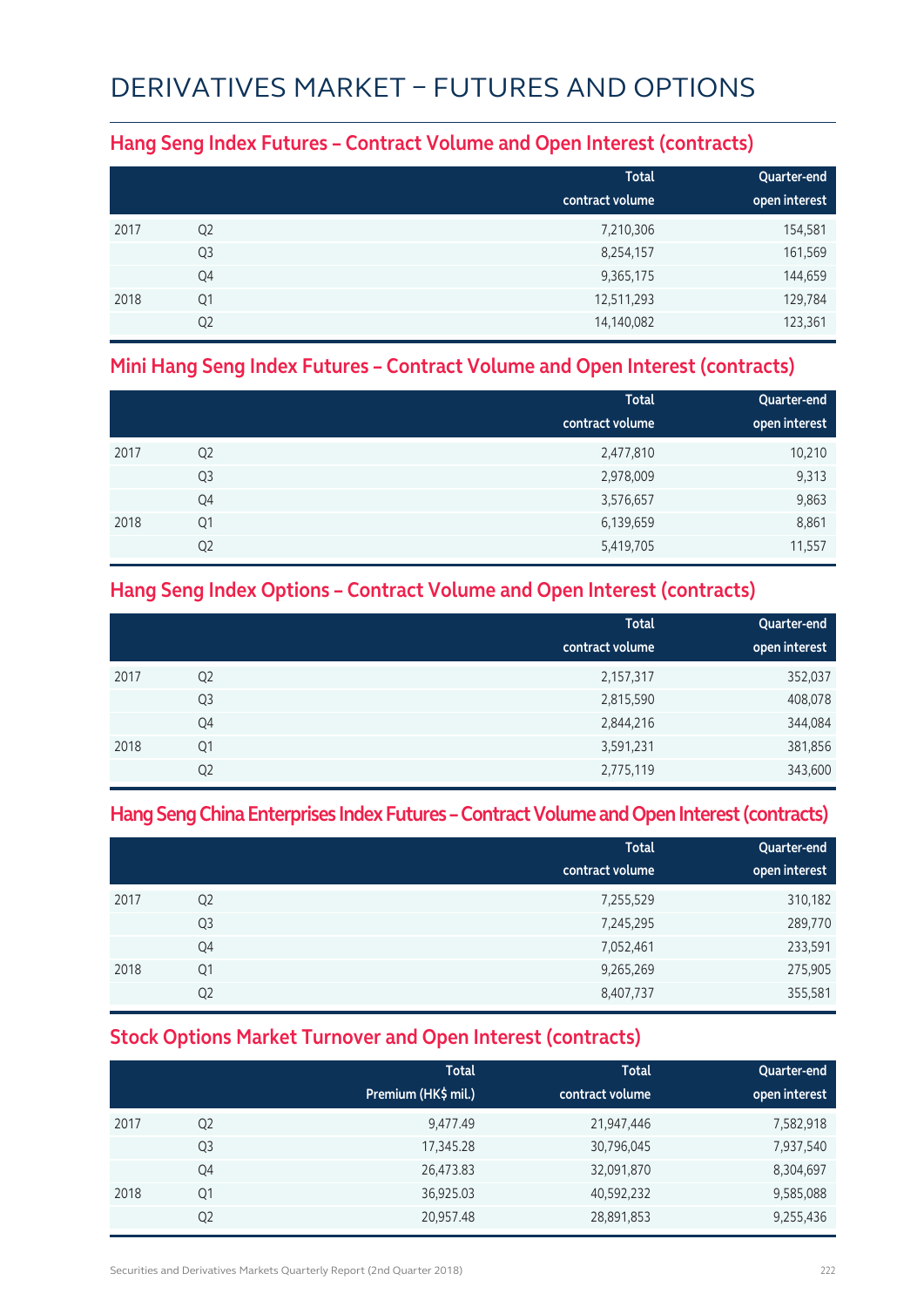### **Stock Options Premium by Class**

for 2nd Quarter 2018

|                        |            | Premium     |            |
|------------------------|------------|-------------|------------|
| <b>Options class</b>   |            | (HK\$ mil.) | % of total |
| <b>ISHARES A50</b>     | A50        | 161.75      | 0.77       |
| AAC TECH               | AAC        | 368.38      | 1.76       |
| <b>CONCH CEMENT</b>    | ACC        | 156.30      | 0.75       |
| AIA                    | AIA        | 609.34      | 2.91       |
| CHALCO                 | <b>ALC</b> | 20.55       | 0.10       |
| CAM CSI300             | AMC        | 117.17      | 0.56       |
| <b>BANKCOMM</b>        | <b>BCM</b> | 13.68       | 0.07       |
| <b>BANK OF E ASIA</b>  | <b>BEA</b> | 3.33        | 0.02       |
| <b>BOC HONG KONG</b>   | <b>BOC</b> | 68.64       | 0.33       |
| <b>BYD COMPANY</b>     | <b>BYD</b> | 107.02      | 0.51       |
| CHINA COMM CONS        | CCC        | 26.31       | 0.13       |
| CHINA COAL             | CCE        | 6.20        | 0.03       |
| <b>COSCO SHIP HOLD</b> | CCS        | 0.83        | 0.00       |
| CHINA CINDA            | CDA        | 9.16        | 0.04       |
| <b>CGN POWER</b>       | CGN        | 4.27        | 0.02       |
| <b>CHINA MOBILE</b>    | CHT        | 724.90      | 3.46       |
|                        | <b>CHU</b> | 61.93       | 0.30       |
| <b>CHINA UNICOM</b>    |            |             |            |
| <b>CITIC</b>           | <b>CIT</b> | 13.34       | 0.06       |
| <b>CKH HOLDINGS</b>    | <b>CKH</b> | 104.24      | 0.50       |
| <b>CK ASSET</b>        | <b>CKP</b> | 48.41       | 0.23       |
| <b>CHINA LIFE</b>      | <b>CLI</b> | 420.32      | 2.01       |
| <b>CLP HOLDINGS</b>    | <b>CLP</b> | 15.43       | 0.07       |
| <b>CM BANK</b>         | CMB        | 322.73      | 1.54       |
| <b>CNOOC</b>           | <b>CNC</b> | 232.61      | 1.11       |
| <b>COUNTRY GARDEN</b>  | COG        | 151.51      | 0.72       |
| <b>CHINA OVERSEAS</b>  | <b>COL</b> | 144.42      | 0.69       |
| <b>CATHAY PAC AIR</b>  | CPA        | 3.15        | 0.02       |
| SINOPEC CORP           | CPC        | 249.54      | 1.19       |
| <b>CPIC</b>            | CPI        | 405.73      | 1.94       |
| <b>CHINA RAIL CONS</b> | CRC        | 4.35        | 0.02       |
| <b>CHINA RAILWAY</b>   | CRG        | 8.60        | 0.04       |
| <b>CHINA RES LAND</b>  | <b>CRL</b> | 89.39       | 0.43       |
| CSOP A50 ETF           | <b>CSA</b> | 145.65      | 0.69       |
| CHINA SHENHUA          | <b>CSE</b> | 135.53      | 0.65       |
| <b>CITIC BANK</b>      | <b>CTB</b> | 24.26       | 0.12       |
| CHINA TELECOM          | CTC        | 15.74       | 0.08       |
| <b>CITIC SEC</b>       | <b>CTS</b> | 128.42      | 0.61       |
| <b>DONGFENG GROUP</b>  | <b>DFM</b> | 6.69        | 0.03       |
| EVERGRANDE             | EVG        | 60.66       | 0.29       |
| <b>FIH</b>             | <b>FIH</b> | 0.00        | 0.00       |
| <b>GAC GROUP</b>       | GAC        | 22.32       | 0.11       |
| <b>GEELY AUTO</b>      | GAH        | 355.62      | 1.70       |
| <b>GALAXY ENT</b>      | GLX        | 415.03      | 1.98       |
| <b>GREATWALL MOTOR</b> | <b>GWM</b> | 45.84       | 0.22       |
| <b>HAITONG SEC</b>     | HAI        | 52.24       | 0.25       |
| <b>HSCEI ETF</b>       | <b>HCF</b> | 71.25       | 0.34       |
| POWER ASSETS           | <b>HEH</b> | 29.57       | 0.14       |
| <b>HKEX</b>            | <b>HEX</b> | 991.09      | 4.73       |
| <b>HENGAN INT'L</b>    | <b>HGN</b> | 53.82       | 0.26       |
| <b>HSBC HOLDINGS</b>   | <b>HKB</b> | 538.30      | 2.57       |
| HK & CHINA GAS         | <b>HKG</b> | 7.29        | 0.03       |
| <b>HENDERSON LAND</b>  | <b>HLD</b> | 42.00       | 0.20       |
| <b>HUANENG POWER</b>   | <b>HNP</b> | 18.97       | 0.09       |
| <b>HANG SENG BANK</b>  | <b>HSB</b> | 35.67       | 0.17       |
| <b>JIANGXI COPPER</b>  | <b>JXC</b> | 29.23       | 0.14       |
| <b>KUNLUN ENERGY</b>   | <b>KLE</b> | 8.87        | 0.04       |
| <b>KINGSOFT</b>        | <b>KSO</b> | 81.28       | 0.39       |
|                        |            |             |            |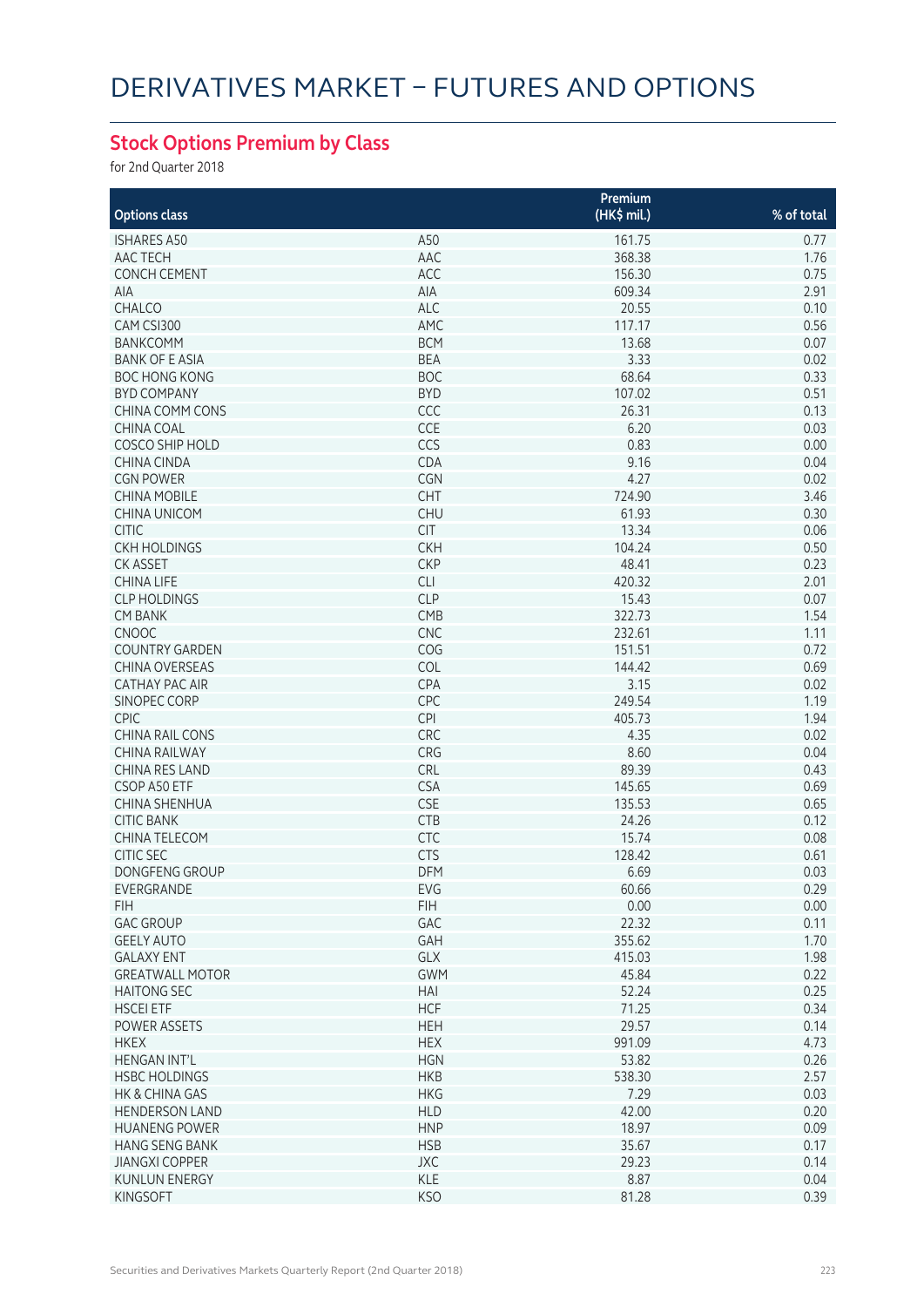# Derivatives Market – Futures and Options

| <b>Options class</b>      |            | Premium<br>(HK\$ mil.) | % of total |
|---------------------------|------------|------------------------|------------|
| <b>LENOVO GROUP</b>       | LEN        | 32.95                  | 0.16       |
| LI & FUNG                 | LIF        | 11.14                  | 0.05       |
| <b>LINK REIT</b>          | <b>LNK</b> | 33.72                  | 0.16       |
| <b>MENGNIU DAIRY</b>      | <b>MEN</b> | 60.50                  | 0.29       |
| MGM CHINA                 | <b>MGM</b> | 17.18                  | 0.08       |
| MINSHENG BANK             | <b>MSB</b> | 47.43                  | 0.23       |
| MTR CORPORATION           | <b>MTR</b> | 13.22                  | 0.06       |
| <b>CNBM</b>               | <b>NBM</b> | 67.30                  | 0.32       |
| <b>NCI</b>                | <b>NCL</b> | 94.88                  | 0.45       |
| NEW WORLD DEV             | <b>NWD</b> | 24.10                  | 0.12       |
| PING AN                   | PAI        | 3,651.95               | 17.43      |
| <b>PETROCHINA</b>         | PEC        | 167.73                 | 0.80       |
| PICC P&C                  | PIC        | 36.26                  | 0.17       |
| PICC GROUP                | PIN        | 25.28                  | 0.12       |
| <b>GCL-POLY ENERGY</b>    | PLE        | 2.27                   | 0.01       |
| <b>R&amp;F PROPERTIES</b> | <b>RFP</b> | 4.57                   | 0.02       |
| <b>SANDS CHINA LTD</b>    | SAN        | 153.92                 | 0.73       |
| <b>SHK PPT</b>            | <b>SHK</b> | 235.21                 | 1.12       |
| <b>SUNNY OPTICAL</b>      | SNO        | 261.80                 | 1.25       |
| <b>STANCHART</b>          | <b>STC</b> | 3.15                   | 0.02       |
| <b>SUNAC</b>              | SUN        | 171.10                 | 0.82       |
| <b>SWIRE PACIFIC A</b>    | <b>SWA</b> | 16.45                  | 0.08       |
| <b>TENCENT</b>            | <b>TCH</b> | 6,607.73               | 31.53      |
| <b>TRACKER FUND</b>       | <b>TRF</b> | 2.98                   | 0.01       |
| <b>WHARF HOLDINGS</b>     | WHL        | 12.34                  | 0.06       |
| <b>WANT WANT CHINA</b>    | <b>WWC</b> | 8.10                   | 0.04       |
| ABC                       | <b>XAB</b> | 107.77                 | 0.51       |
| <b>BANK OF CHINA</b>      | XBC        | 149.26                 | 0.71       |
| CCB                       | XCC        | 628.24                 | 3.00       |
| <b>ICBC</b>               | XIC        | 229.98                 | 1.10       |
| YANZHOU COAL              | <b>YZC</b> | 81.37                  | 0.39       |
| <b>ZIJIN MINING</b>       | ZJM        | 8.68                   | 0.04       |
| <b>Total</b>              |            | 20,957.48              | 100.00     |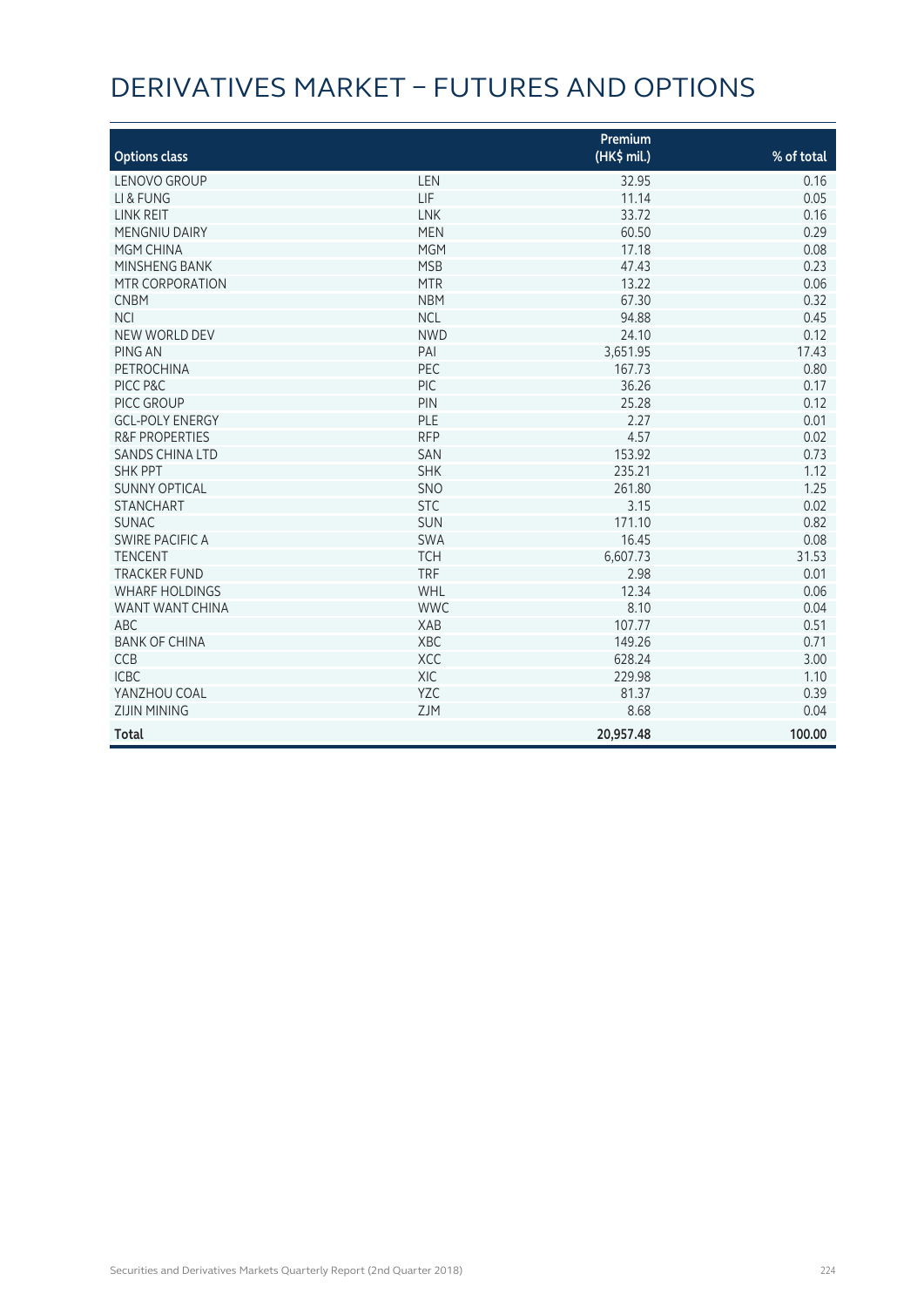### **Stock Options Contract Volume by Class**

for 2nd Quarter 2018

|                        |            | Contract    |            |
|------------------------|------------|-------------|------------|
| <b>Options class</b>   |            | volume      | % of total |
| <b>ISHARES A50</b>     | A50        | 71,526      | 0.25       |
| AAC TECH               | AAC        | 92,352      | 0.32       |
| <b>CONCH CEMENT</b>    | ACC        | 262,012     | 0.91       |
| AIA                    | AIA        | 471,509     | 1.63       |
| CHALCO                 | <b>ALC</b> | 54,121      | 0.19       |
| CAM CSI300             | AMC        | 97,229      | 0.34       |
| <b>BANKCOMM</b>        | <b>BCM</b> | 98,964      | 0.34       |
| <b>BANK OF E ASIA</b>  | <b>BEA</b> | 27,276      | 0.09       |
| <b>BOC HONG KONG</b>   | <b>BOC</b> | 231,385     | 0.80       |
| <b>BYD COMPANY</b>     | <b>BYD</b> | 133,483     | 0.46       |
| <b>CHINA COMM CONS</b> | CCC        | 101,661     | 0.35       |
| <b>CHINA COAL</b>      | CCE        | 69,056      | 0.24       |
| COSCO SHIP HOLD        | CCS        | 12,649      | 0.04       |
| <b>CHINA CINDA</b>     | CDA        |             | 0.07       |
| <b>CGN POWER</b>       | <b>CGN</b> | 21,648      |            |
|                        |            | 8,541       | 0.03       |
| <b>CHINA MOBILE</b>    | <b>CHT</b> | 508,366     | 1.76       |
| <b>CHINA UNICOM</b>    | <b>CHU</b> | 100,711     | 0.35       |
| <b>CITIC</b>           | <b>CIT</b> | 46,560      | 0.16       |
| <b>CKH HOLDINGS</b>    | <b>CKH</b> | 133,980     | 0.46       |
| <b>CK ASSET</b>        | <b>CKP</b> | 52,198      | 0.18       |
| <b>CHINA LIFE</b>      | <b>CLI</b> | 739,750     | 2.56       |
| <b>CLP HOLDINGS</b>    | <b>CLP</b> | 34,421      | 0.12       |
| <b>CM BANK</b>         | CMB        | 582,685     | 2.02       |
| <b>CNOOC</b>           | CNC        | 622,148     | 2.15       |
| <b>COUNTRY GARDEN</b>  | COG        | 41,931      | 0.15       |
| <b>CHINA OVERSEAS</b>  | COL        | 116,960     | 0.40       |
| <b>CATHAY PAC AIR</b>  | CPA        | 9,425       | 0.03       |
| SINOPEC CORP           | CPC        | 449,306     | 1.56       |
| <b>CPIC</b>            | <b>CPI</b> | 396,637     | 1.37       |
| <b>CHINA RAIL CONS</b> | CRC        | 37,094      | 0.13       |
| <b>CHINA RAILWAY</b>   | CRG        | 36,371      | 0.13       |
| CHINA RES LAND         | <b>CRL</b> | 61,199      | 0.21       |
| CSOP A50 ETF           | <b>CSA</b> | 86,827      | 0.30       |
| CHINA SHENHUA          | <b>CSE</b> | 514,088     | 1.78       |
| <b>CITIC BANK</b>      | <b>CTB</b> | 142,831     | 0.49       |
| CHINA TELECOM          | <b>CTC</b> | 68,158      | 0.24       |
| <b>CITIC SEC</b>       | <b>CTS</b> | 213,821     | 0.74       |
| DONGFENG GROUP         | <b>DFM</b> | 11,943      | 0.04       |
| EVERGRANDE             | EVG        | 32,005      | 0.11       |
| <b>FIH</b>             | <b>FIH</b> | $\mathbf 0$ | 0.00       |
| <b>GAC GROUP</b>       | GAC        | 11,459      | 0.04       |
| <b>GEELY AUTO</b>      | GAH        | 113,969     | 0.39       |
| <b>GALAXY ENT</b>      | GLX        | 281,390     | 0.97       |
| <b>GREATWALL MOTOR</b> | <b>GWM</b> | 337,801     | 1.17       |
| <b>HAITONG SEC</b>     | HAI        | 61,670      | 0.21       |
| <b>HSCEI ETF</b>       | <b>HCF</b> | 47,450      | 0.16       |
| POWER ASSETS           | <b>HEH</b> | 62,387      | 0.22       |
| <b>HKEX</b>            | <b>HEX</b> | 1,724,404   | 5.97       |
| <b>HENGAN INT'L</b>    | <b>HGN</b> | 71,678      | 0.25       |
| <b>HSBC HOLDINGS</b>   | <b>HKB</b> | 976,786     | 3.38       |
| HK & CHINA GAS         | <b>HKG</b> | 30,566      | 0.11       |
| <b>HENDERSON LAND</b>  | <b>HLD</b> | 45,259      | 0.16       |
| <b>HUANENG POWER</b>   | <b>HNP</b> | 51,015      | 0.18       |
| <b>HANG SENG BANK</b>  | <b>HSB</b> | 140,894     | 0.49       |
| <b>JIANGXI COPPER</b>  | <b>JXC</b> | 79,376      | 0.27       |
| <b>KUNLUN ENERGY</b>   | <b>KLE</b> | 27,705      | 0.10       |
| KINGSOFT               | <b>KSO</b> | 111,747     | 0.39       |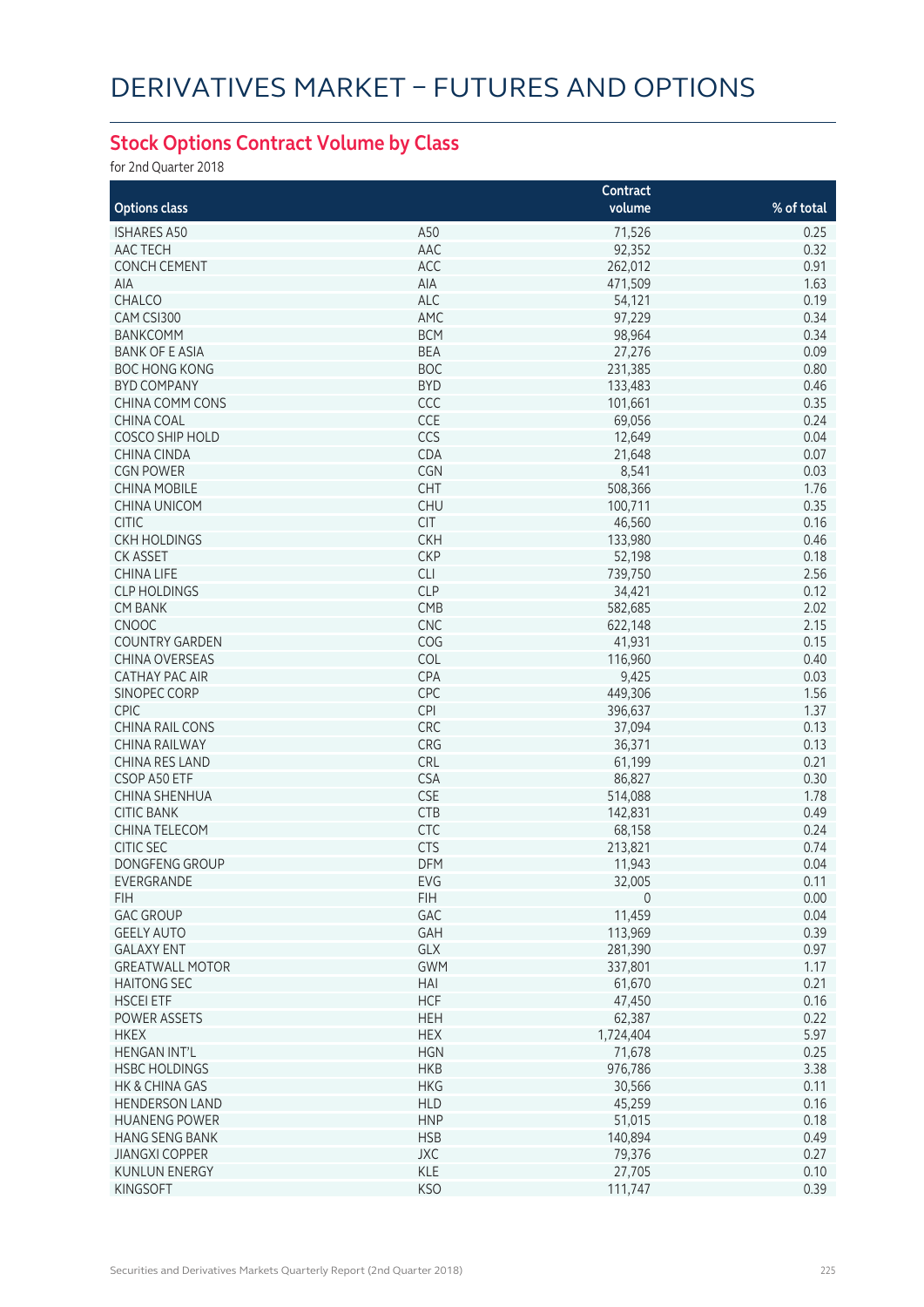# Derivatives Market – Futures and Options

| <b>Options class</b>      |            | <b>Contract</b><br>volume | % of total |
|---------------------------|------------|---------------------------|------------|
| LENOVO GROUP              | LEN        | 123,418                   | 0.43       |
| LI & FUNG                 | LIF        | 35,691                    | 0.12       |
| <b>LINK REIT</b>          | <b>LNK</b> | 31,022                    | 0.11       |
| MENGNIU DAIRY             | <b>MEN</b> | 84,661                    | 0.29       |
| MGM CHINA                 | <b>MGM</b> | 65,911                    | 0.23       |
| MINSHENG BANK             | <b>MSB</b> | 87,489                    | 0.30       |
| MTR CORPORATION           | <b>MTR</b> | 50,561                    | 0.18       |
| <b>CNBM</b>               | <b>NBM</b> | 109,013                   | 0.38       |
| <b>NCI</b>                | <b>NCL</b> | 81,396                    | 0.28       |
| NEW WORLD DEV             | <b>NWD</b> | 69,095                    | 0.24       |
| PING AN                   | PAI        | 3,345,788                 | 11.58      |
| <b>PETROCHINA</b>         | PEC        | 484,491                   | 1.68       |
| PICC P&C                  | PIC        | 60,161                    | 0.21       |
| PICC GROUP                | PIN        | 52,418                    | 0.18       |
| <b>GCL-POLY ENERGY</b>    | PLE        | 8,211                     | 0.03       |
| <b>R&amp;F PROPERTIES</b> | <b>RFP</b> | 31,422                    | 0.11       |
| <b>SANDS CHINA LTD</b>    | SAN        | 360,951                   | 1.25       |
| <b>SHK PPT</b>            | <b>SHK</b> | 106,737                   | 0.37       |
| <b>SUNNY OPTICAL</b>      | SNO        | 49,633                    | 0.17       |
| <b>STANCHART</b>          | <b>STC</b> | 48,058                    | 0.17       |
| <b>SUNAC</b>              | SUN        | 44,528                    | 0.15       |
| <b>SWIRE PACIFIC A</b>    | <b>SWA</b> | 29,704                    | 0.10       |
| <b>TENCENT</b>            | <b>TCH</b> | 6,402,142                 | 22.16      |
| <b>TRACKER FUND</b>       | <b>TRF</b> | 13,871                    | 0.05       |
| <b>WHARF HOLDINGS</b>     | WHL        | 19,311                    | 0.07       |
| WANT WANT CHINA           | <b>WWC</b> | 34,820                    | 0.12       |
| ABC                       | <b>XAB</b> | 115,842                   | 0.40       |
| <b>BANK OF CHINA</b>      | XBC        | 1,480,629                 | 5.12       |
| <b>CCB</b>                | XCC        | 2,798,359                 | 9.69       |
| <b>ICBC</b>               | XIC        | 1,563,622                 | 5.41       |
| YANZHOU COAL              | <b>YZC</b> | 95,891                    | 0.33       |
| <b>ZIJIN MINING</b>       | <b>ZJM</b> | 38,624                    | 0.13       |
| <b>Total</b>              |            | 28,891,853                | 100.00     |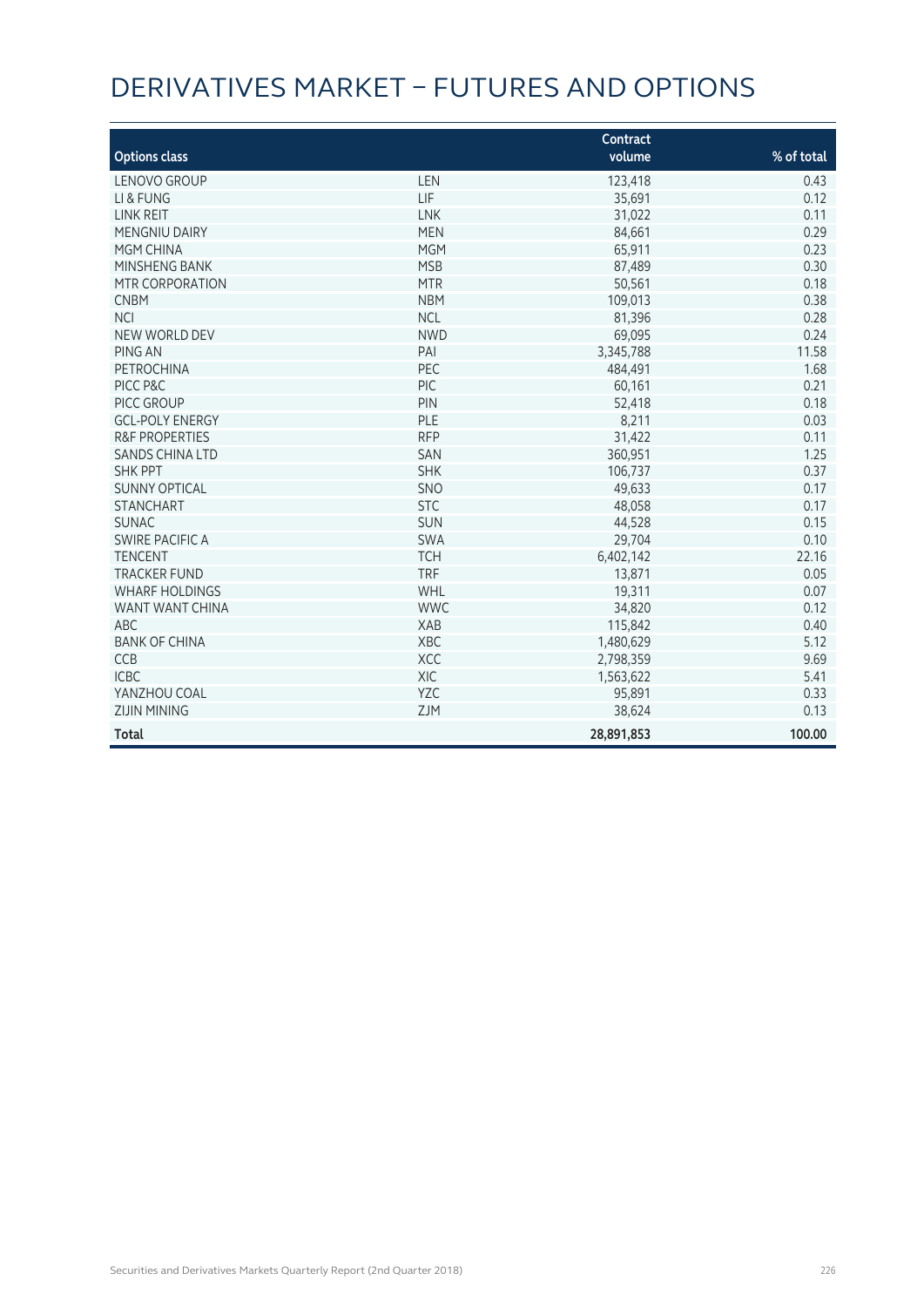## CLEARING & SETTLEMENT

#### **Average Daily Settlement Instructions (SIs) Settled in CCASS**

(both delivering and receiving SIs are counted)

|              |                |               | SIs by shares | SIs by value |
|--------------|----------------|---------------|---------------|--------------|
| Year \ Month |                | Number of SIs | (bil. shs)    | (HK\$bil.)   |
| 2017         | Q <sub>2</sub> | 89,205        | 48.85         | 224.77       |
|              | Q <sub>3</sub> | 92,762        | 47.05         | 223.72       |
|              | Q4             | 100,956       | 51.97         | 248.47       |
| 2018         | Q1             | 113,959       | 55.26         | 299.46       |
|              | Q <sub>2</sub> | 104,188       | 50.80         | 291.72       |

### **Average Daily Investor Settlement Instructions (ISIs) settled in CCASS**

(one sided ISIs are counted)

|              |                |                | <b>ISIs by shares</b> | <b>ISIs by value</b> |
|--------------|----------------|----------------|-----------------------|----------------------|
| Year \ month |                | Number of ISIs | (Mil shs)             | (HK\$ mil.)          |
| 2017         | Q <sub>2</sub> | 321            | 212.60                | 147.64               |
|              | Q <sub>3</sub> | 373            | 155.84                | 468.68               |
|              | Q4             | 352            | 80.73                 | 241.17               |
| 2018         | Q1             | 442            | 87.64                 | 283.87               |
|              | Q <sub>2</sub> | 303            | 352.59                | 190.54               |

### **Securities under CCASS Custody**

(balances at quarter end)

|              |                |            | % of issued       |              | % of market       |
|--------------|----------------|------------|-------------------|--------------|-------------------|
|              |                | Number of  | shares of         |              | capitalisation of |
|              |                | shares     | admitted          | Market value | admitted          |
| Year \ Month |                | (bil. shs) | <b>securities</b> | (HK\$ bil.)  | securities        |
| 2017         | Q <sub>2</sub> | 6,264.71   | 75.18             | 18,013.11    | 57.34             |
|              | Q <sub>3</sub> | 6,338.49   | 75.53             | 19,870.01    | 57.86             |
|              | Q4             | 6,404.15   | 75.30             | 21,768.65    | 58.70             |
| 2018         | Q1             | 6,628.95   | 76.47             | 22,128.66    | 60.04             |
|              | Q <sub>2</sub> | 6,663.56   | 76.69             | 21,197.14    | 59.56             |

Share quantity and market value of securities in non-HKD currency are included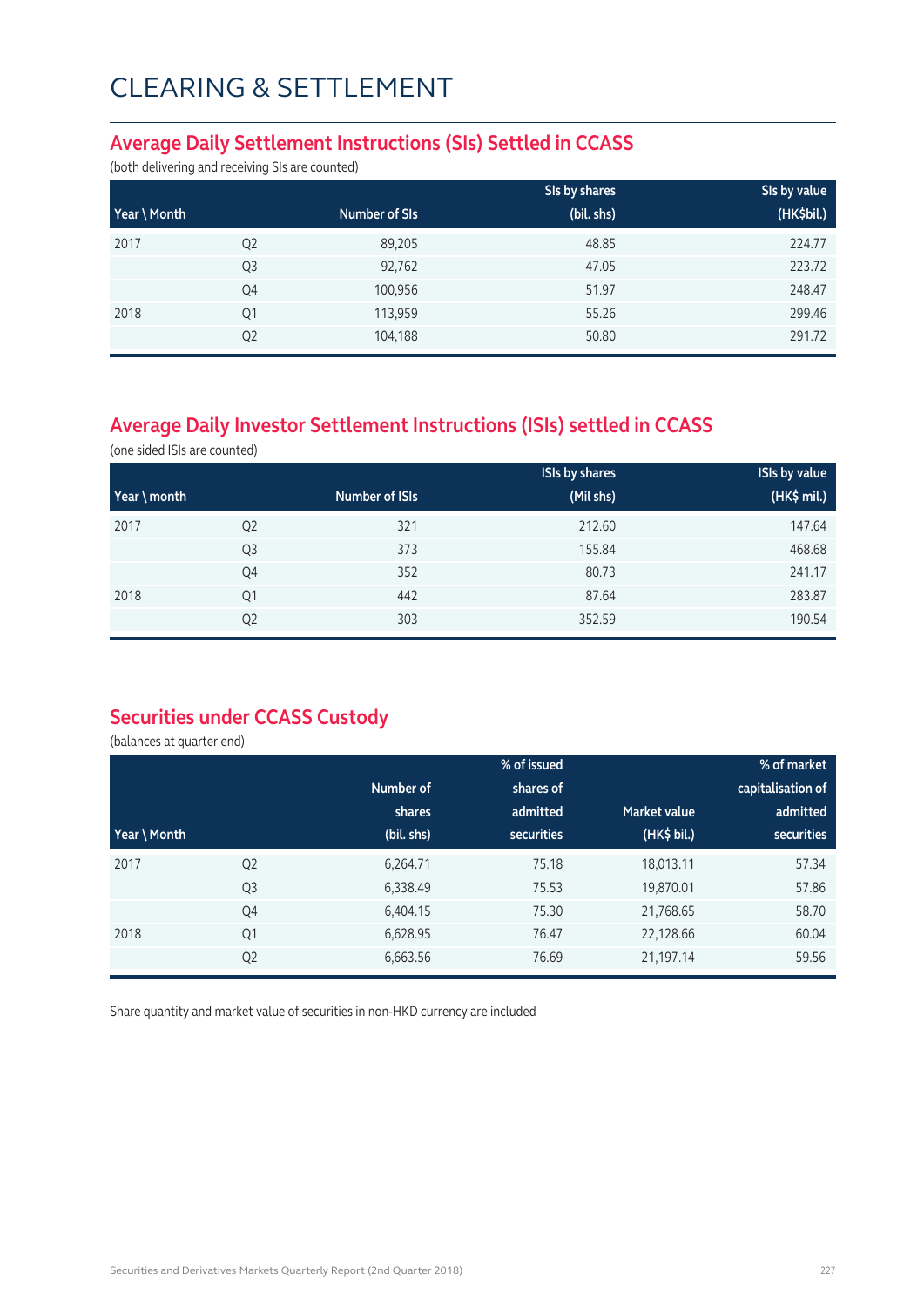#### **Average Daily Stock Exchange Trades Processed in CCASS**

(including CNS trades, isolated trades and cross trades)

|              |                | No. of CCASS | % of Exchange | No. of shares | % of market | Value of trades | % of market |
|--------------|----------------|--------------|---------------|---------------|-------------|-----------------|-------------|
| Year \ Month |                | trades       | trades        | (Mil. shs)    | turnover    | $(HK\$ mil.)    | turnover    |
| 2017         | Q <sub>2</sub> | 1,150,564    | 100           | 155,884.97    | 100         | 77,373.95       | 100         |
|              | Q <sub>3</sub> | 1,276,525    | 100           | 164.722.02    | 100         | 92,901.78       | 100         |
|              | Q4             | 1,402,286    | 100           | 196,368.46    | 100         | 107,078.39      | 100         |
| 2018         | Q1             | 1,813,140    | 100           | 252.571.39    | 100         | 145,832.37      | 100         |
|              | Q <sub>2</sub> | 1,633,677    | 100           | 203.686.61    | 100         | 106,620.31      | 100         |

### **Average Daily Netting Efficiency of CNS Trades**

(in stock positions and share quantity)

|              |                |                 | <b>Netting</b> | No. of shares due | <b>Netting</b> |
|--------------|----------------|-----------------|----------------|-------------------|----------------|
|              |                | No. of CNS      | efficiency     | for settlement    | efficiency     |
| Year \ Month |                | stock positions | (%)            | (Mil. shs)        | $(\%)$         |
| 2017         | Q <sub>2</sub> | 76,992          | 96.46          | 29,251.62         | 90.51          |
|              | Q <sub>3</sub> | 87,811          | 96.38          | 30,609.78         | 90.56          |
|              | Q4             | 94,849          | 96.43          | 33,382.69         | 91.27          |
| 2018         | Q1             | 109,085         | 96.81          | 37,586.85         | 92.44          |
|              | Q <sub>2</sub> | 90,439          | 97.07          | 29,533.08         | 92.53          |

### **Average Daily Settlement Efficiency of CNS Stock Positions**

|              |                | Settlement efficiency (%) |             |
|--------------|----------------|---------------------------|-------------|
| Year \ Month |                | S day                     | $S + 1$ day |
| 2017         | Q <sub>2</sub> | 99.91                     | 99.99       |
|              | Q <sub>3</sub> | 99.91                     | 99.99       |
|              | Q4             | 99.89                     | 99.99       |
| 2018         | Q1             | 99.89                     | 99.99       |
|              | Q <sub>2</sub> | 99.87                     | 99.99       |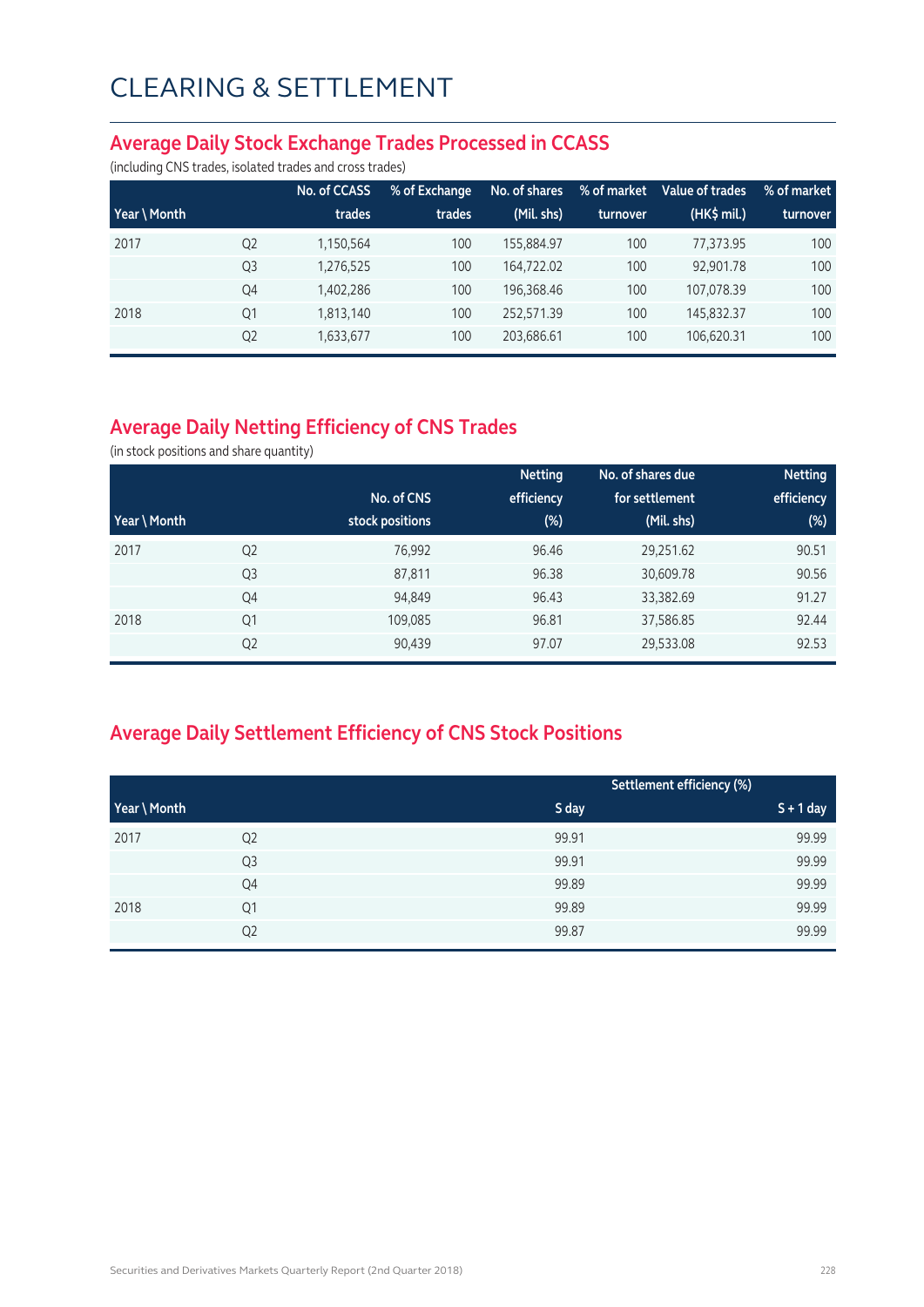## Clearing & Settlement

#### **Open Interest by Derivatives Products**

|                                                                                  | <b>Contracts</b> |                      |
|----------------------------------------------------------------------------------|------------------|----------------------|
| <b>Derivatives product</b>                                                       | 2nd Quarter 2018 | 2nd Quarter 2017     |
| Hang Seng Index Futures                                                          | 123,361          | 154,581              |
| Hang Seng Index Options                                                          | 343,600          | 352,037              |
| Mini-Hang Seng Index Futures                                                     | 11,557           | 10,210               |
| Mini-Hang Seng Index Options                                                     | 12,700           | 13,928               |
| Hang Seng China Enterprises Index Futures                                        | 355,581          | 310,182              |
| Hang Seng China Enterprises Index Options                                        | 2,790,831        | 2,695,657            |
| Mini-Hang Seng China Enterprises Index Futures                                   | 6,953            | 5,474                |
| Mini-Hang Seng China Enterprises Index Options                                   | 10,052           | 3,102                |
| Flexible Hang Seng Index Options                                                 | 0                | $\theta$             |
| Flexible Hang Seng China Enterprises Index Options                               | $\mathbf 0$      | 16,666               |
| HSI Dividend Point Index Futures                                                 | 12,025           | 9,621                |
| <b>HSCEI Dividend Point Index Futures</b>                                        | 102,890          | 120,002              |
| HSI Volatility Index Futures                                                     | 0                | 5                    |
| MSCI AC Asia ex Japan NTR Index Futures <sup>1</sup>                             | $\mathbf 0$      |                      |
| CES China 120 Index Futures                                                      | 11               | 11                   |
| CES Gaming Top 10 Index Futures                                                  | $\mathbf 0$      | $\mathbf 0$          |
| Hang Seng Mainland Oil & Gas Index Futures                                       | 47               | 0                    |
| Hang Seng Mainland Banks Index Futures                                           | 84               | $\overline{4}$       |
| Hang Seng Mainland Healthcare Index Futures                                      | 5                | $\mathsf{O}\xspace$  |
| Hang Seng Mainland Properties Index Futures                                      | 29               | $\mathbf 0$          |
| Hang Seng IT Hardware Index Futures                                              | $\mathbf 0$      | $\mathbf 0$          |
| Hang Seng Software & Services Index Futures                                      | $\mathbf 0$      | $\mathbf 0$          |
| <b>IBOVESPA Futures</b>                                                          | $\mathbf 0$      | $\mathbf 0$          |
| MICEX Index Futures                                                              | $\mathbf 0$      | $\mathsf{O}\xspace$  |
| S&P BSE Sensex Index Futures                                                     | $\mathbf 0$      | $\mathbf 0$          |
| FTSE/JSE Top 40 Futures                                                          | $\Omega$         | $\Omega$             |
| <b>Stock Futures</b>                                                             | 16,417           | 6,563                |
| <b>Stock Options</b>                                                             | 9,255,436        | 7,582,918            |
| 5-Year MOF T-Bond Futures <sup>2</sup>                                           |                  | 666                  |
| Three-month HIBOR Futures                                                        | 400              | 40                   |
| One-month HIBOR Futures                                                          | 56               | $\overline{0}$       |
| RMB Currency Futures - USD/CNH Futures                                           | 26,850           |                      |
| RMB Currency Options - USD/CNH Options                                           | 3,973            | 31,243<br>1,037      |
| RMB Currency Futures - EUR/CNH Futures                                           | 300              | 63                   |
|                                                                                  | 270              |                      |
| RMB Currency Futures - JPY/CNH Futures                                           | 25               | $\overline{4}$<br>10 |
| RMB Currency Futures - AUD/CNH Futures<br>RMB Currency Futures - CNH/USD Futures | 716              | 1,196                |
| USD Gold Futures <sup>3</sup>                                                    | 146              |                      |
| CNH Gold Futures <sup>4</sup>                                                    |                  |                      |
|                                                                                  | 62               |                      |
| Iron Ore Futures - Monthly Contracts <sup>5</sup>                                | 39               |                      |
| Iron Ore Futures - Quarterly Contracts <sup>6</sup>                              | 15               |                      |
| London Aluminium Mini Futures                                                    | 1                | 0                    |
| London Zinc Mini Futures                                                         | 6                | 1                    |
| London Copper Mini Futures                                                       | 0                | 5                    |
| London Lead Mini Futures                                                         | $\Omega$         | 0                    |
| London Nickel Mini Futures                                                       | $\Omega$         | 4                    |
| London Tin Mini Futures                                                          | 0                | 0                    |
| <b>Total</b>                                                                     | 13,074,438       | 11,315,230           |

1 Trading in MSCI AC Asia ex Japan NTR Index Futures commenced on 11 Jun 2018

<sup>2</sup> Trading in 5-Year MOF T-Bond Futures commenced on 10 Apr 2017 and suspended with effect from 08 Dec 2017

3 Trading in USD Gold Futures commenced on 10 Jul 2017

4 Trading in CNH Gold Futures commenced on 10 Jul 2017

5 Trading in Iron Ore Futures – Monthly Contracts commenced on 13 Nov 2017

6 Trading in Iron Ore Futures – Quarterly Contracts commenced on 13 Nov 2017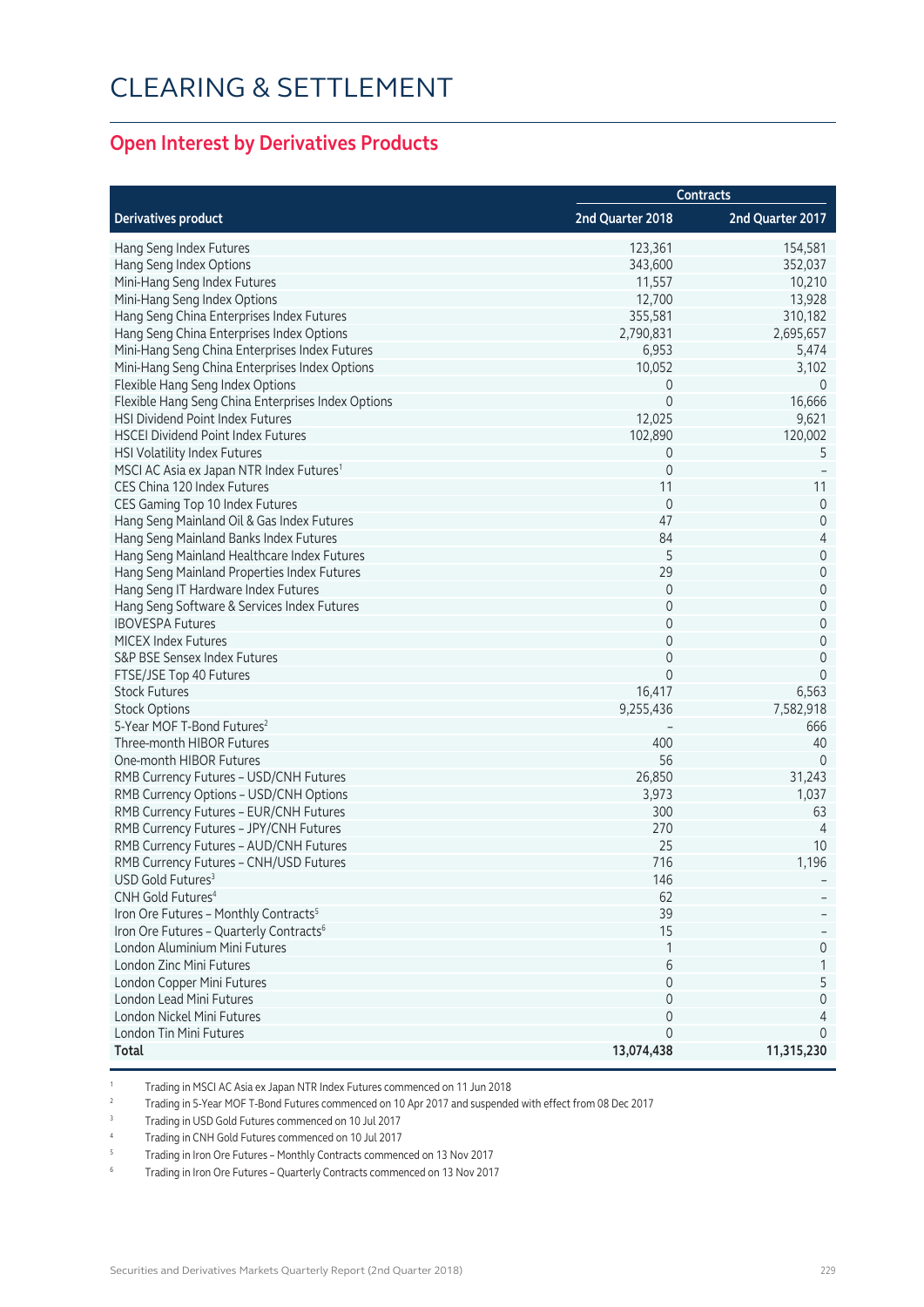# Clearing & Settlement

#### **Stock Options Open Interest by Class**

as at the end of 2nd Quarter 2018

|                       |            | Open interest       |              |
|-----------------------|------------|---------------------|--------------|
| <b>Options class</b>  |            | (contracts)         | $%$ of total |
| <b>ISHARES A50</b>    | A50        | 29,135              | 0.31         |
| AAC TECH              | AAC        | 18,887              | 0.20         |
| <b>CONCH CEMENT</b>   | ACC        | 31,804              | 0.34         |
| AIA                   | AIA        | 80,708              | 0.87         |
| CHALCO                | <b>ALC</b> | 6,963               | 0.08         |
| CAM CSI300            | AMC        | 15,757              | 0.17         |
| <b>BANKCOMM</b>       | <b>BCM</b> | 58,578              | 0.63         |
| <b>BANK OF E ASIA</b> | <b>BEA</b> | 10,339              | 0.11         |
| <b>BOC HONG KONG</b>  | <b>BOC</b> | 55,745              | 0.60         |
| <b>BYD COMPANY</b>    | <b>BYD</b> | 26,004              | 0.28         |
| CHINA COMM CONS       | CCC        | 31,861              | 0.34         |
| CHINA COAL            | CCE        | 16,921              | 0.18         |
| COSCO SHIP HOLD       | CCS        | 1,612               | 0.02         |
| <b>CHINA CINDA</b>    | CDA        | 13,868              | 0.15         |
| <b>CGN POWER</b>      | CGN        | 4,333               | 0.05         |
| <b>CHINA MOBILE</b>   | CHT        | 166,470             | 1.80         |
| <b>CHINA UNICOM</b>   | <b>CHU</b> | 36,601              | 0.40         |
| <b>CITIC</b>          | CIT        | 27,001              | 0.29         |
| <b>CKH HOLDINGS</b>   | <b>CKH</b> | 33,541              | 0.36         |
| CK ASSET              | <b>CKP</b> | 12,300              | 0.13         |
| <b>CHINA LIFE</b>     | CLI        | 318,265             | 3.44         |
| <b>CLP HOLDINGS</b>   | <b>CLP</b> | 8,162               | 0.09         |
| <b>CM BANK</b>        | CMB        | 263,961             | 2.85         |
| CNOOC                 | <b>CNC</b> | 168,542             | 1.82         |
| <b>COUNTRY GARDEN</b> | COG        | 26,513              | 0.29         |
| <b>CHINA OVERSEAS</b> | COL        | 26,580              | 0.29         |
| CATHAY PAC AIR        | CPA        | 3,747               | 0.04         |
| SINOPEC CORP          | CPC        | 157,611             | 1.70         |
| <b>CPIC</b>           | CPI        | 129,449             | 1.40         |
| CHINA RAIL CONS       | <b>CRC</b> | 8,337               | 0.09         |
| CHINA RAILWAY         | CRG        | 14,714              | 0.16         |
| CHINA RES LAND        | CRL        | 13,560              | 0.15         |
| CSOP A50 ETF          | <b>CSA</b> | 33,163              | 0.36         |
| CHINA SHENHUA         | <b>CSE</b> | 99,750              | 1.08         |
| <b>CITIC BANK</b>     | <b>CTB</b> | 76,999              | 0.83         |
| CHINA TELECOM         | <b>CTC</b> | 47,768              | 0.52         |
| <b>CITIC SEC</b>      | <b>CTS</b> | 98,076              | 1.06         |
| DONGFENG GROUP        | DFM        | 2,381               | 0.03         |
| EVERGRANDE            | EVG        | 15,195              | 0.16         |
| <b>FIH</b>            | <b>FIH</b> | $\mathsf{O}\xspace$ | 0.00         |
| <b>GAC GROUP</b>      | GAC        | 3,105               | 0.03         |
| <b>GEELY AUTO</b>     | GAH        | 20,523              | 0.22         |
| <b>GALAXY ENT</b>     | GLX        | 54,707              | 0.59         |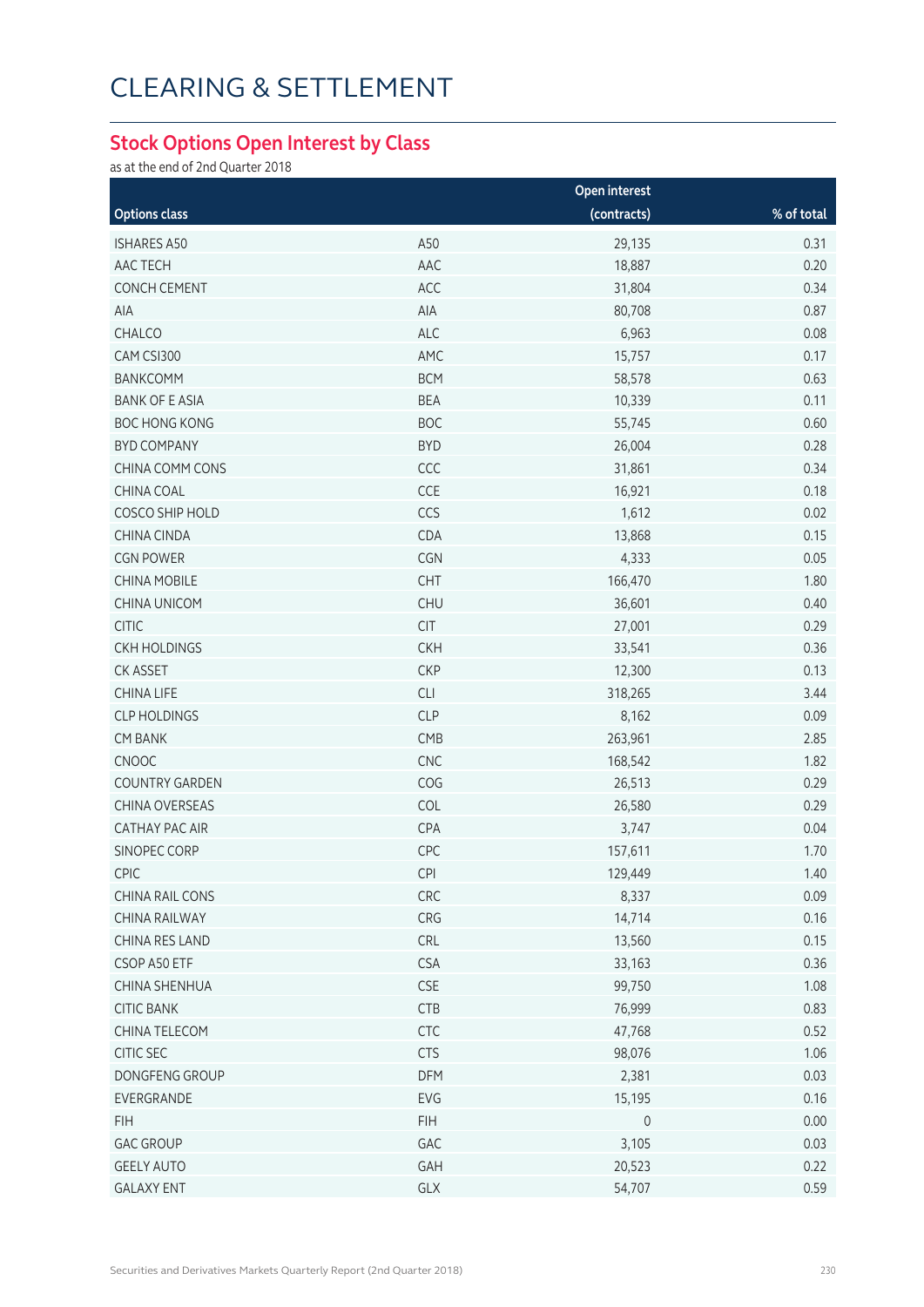# Clearing & Settlement

|                        |            | <b>Open interest</b> |            |
|------------------------|------------|----------------------|------------|
| <b>Options class</b>   |            | (contracts)          | % of total |
| <b>GREATWALL MOTOR</b> | <b>GWM</b> | 209,555              | 2.26       |
| <b>HAITONG SEC</b>     | HAI        | 19,496               | 0.21       |
| <b>HSCEI ETF</b>       | <b>HCF</b> | 9,382                | 0.10       |
| POWER ASSETS           | <b>HEH</b> | 12,359               | 0.13       |
| <b>HKEX</b>            | <b>HEX</b> | 428,714              | 4.63       |
| HENGAN INT'L           | <b>HGN</b> | 7,804                | 0.08       |
| <b>HSBC HOLDINGS</b>   | <b>HKB</b> | 251,045              | 2.71       |
| HK & CHINA GAS         | <b>HKG</b> | 10,359               | 0.11       |
| <b>HENDERSON LAND</b>  | <b>HLD</b> | 9,936                | 0.11       |
| <b>HUANENG POWER</b>   | <b>HNP</b> | 23,409               | 0.25       |
| <b>HANG SENG BANK</b>  | <b>HSB</b> | 28,013               | 0.30       |
| <b>JIANGXI COPPER</b>  | JXC        | 30,430               | 0.33       |
| <b>KUNLUN ENERGY</b>   | KLE        | 3,556                | 0.04       |
| <b>KINGSOFT</b>        | <b>KSO</b> | 18,728               | 0.20       |
| LENOVO GROUP           | LEN        | 81,001               | 0.88       |
| LI & FUNG              | LIF        | 6,310                | 0.07       |
| LINK REIT              | LNK        | 6,054                | 0.07       |
| MENGNIU DAIRY          | <b>MEN</b> | 13,543               | 0.15       |
| MGM CHINA              | <b>MGM</b> | 10,987               | 0.12       |
| MINSHENG BANK          | <b>MSB</b> | 57,083               | 0.62       |
| MTR CORPORATION        | <b>MTR</b> | 11,666               | 0.13       |
| <b>CNBM</b>            | <b>NBM</b> | 17,238               | 0.19       |
| <b>NCI</b>             | <b>NCL</b> | 11,120               | 0.12       |
| NEW WORLD DEV          | <b>NWD</b> | 24,106               | 0.26       |
| PING AN                | PAI        | 1,143,861            | 12.36      |
| PETROCHINA             | PEC        | 191,530              | 2.07       |
| PICC P&C               | PIC        | 19,776               | 0.21       |
| PICC GROUP             | PIN        | 9,086                | 0.10       |
| <b>GCL-POLY ENERGY</b> | PLE        | 8,303                | 0.09       |
| R&F PROPERTIES         | <b>RFP</b> | 6,216                | 0.07       |
| SANDS CHINA LTD        | SAN        | 62,614               | 0.68       |
| <b>SHK PPT</b>         | <b>SHK</b> | 17,845               | 0.19       |
| <b>SUNNY OPTICAL</b>   | SNO        | 9,623                | 0.10       |
| <b>STANCHART</b>       | <b>STC</b> | 10,199               | 0.11       |
| SUNAC                  | SUN        | 15,116               | 0.16       |
| <b>SWIRE PACIFIC A</b> | SWA        | 5,975                | 0.06       |
| <b>TENCENT</b>         | <b>TCH</b> | 1,275,006            | 13.78      |
| <b>TRACKER FUND</b>    | <b>TRF</b> | 2,610                | 0.03       |
| <b>WHARF HOLDINGS</b>  | WHL        | 5,455                | 0.06       |
| WANT WANT CHINA        | <b>WWC</b> | 8,218                | 0.09       |
| ABC                    | XAB        | 49,001               | 0.53       |
| <b>BANK OF CHINA</b>   | XBC        | 877,398              | 9.48       |
| CCB                    | XCC        | 1,257,743            | 13.59      |
| ICBC                   | XIC        | 683,578              | 7.39       |
| YANZHOU COAL           | YZC        | 15,720               | 0.17       |
| <b>ZIJIN MINING</b>    | ZJM        | 9,133                | 0.10       |
| <b>Total</b>           |            | 9,255,436            | 100.00     |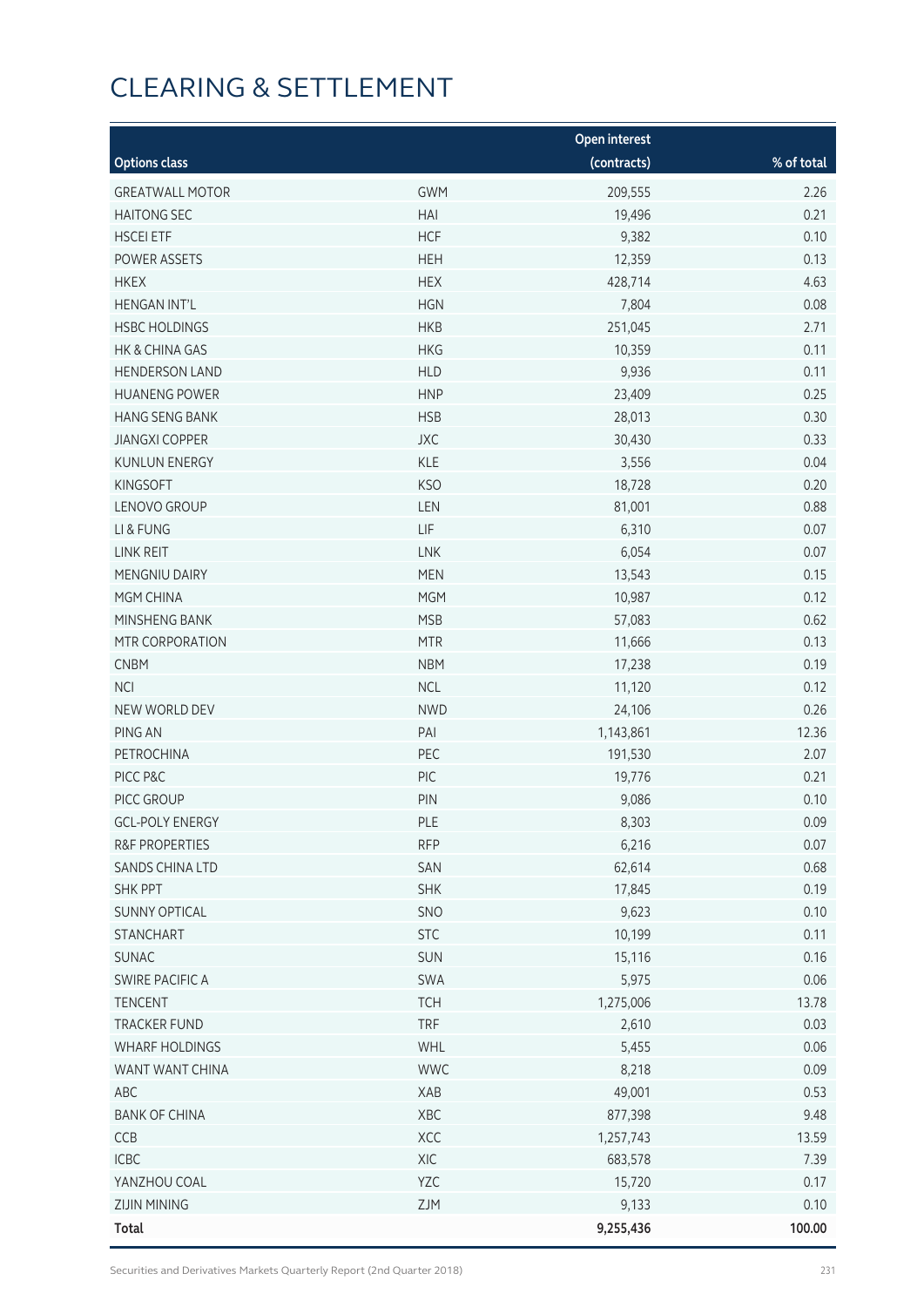# Exchange Participants Statistics

### **Stock Exchange**

|      |                | No. of Trading<br><b>Right Holders</b> | Exchange<br><b>Participants -</b><br><b>Trading</b> | <b>Exchange</b><br>Participants -<br>Non-Trading | Non-Exchange<br><b>Participants</b> |
|------|----------------|----------------------------------------|-----------------------------------------------------|--------------------------------------------------|-------------------------------------|
| 2017 | Q <sub>2</sub> | 639 (1035)                             | 589 (977)                                           | 34(42)                                           | 16 (16)                             |
|      | Q <sub>3</sub> | 657 (1053)                             | 608 (996)                                           | 33(41)                                           | 16 (16)                             |
|      | Q4             | 669 (1066)                             | 622 (1013)                                          | 32(38)                                           | 15(15)                              |
| 2018 | Q1             | 673 (1070)                             | 626 (1017)                                          | 32(38)                                           | 15(15)                              |
|      | Q <sub>2</sub> | 680 (1077)                             | 635 (1026)                                          | 30(36)                                           | 15(15)                              |

( ) No. of trading rights

### **Futures Exchange**

|      |                | No. of Trading<br><b>Right Holders</b> | Exchange<br><b>Participants -</b><br><b>Trading</b> | <b>Exchange</b><br>Participants -<br>Non-Trading | Non-Exchange<br><b>Participants</b> |
|------|----------------|----------------------------------------|-----------------------------------------------------|--------------------------------------------------|-------------------------------------|
| 2017 | Q <sub>2</sub> | 236 (259)                              | 184 (205)                                           | $\overline{\phantom{0}}$                         | 52 (54)                             |
|      | Q3             | 236 (259)                              | 185 (206)                                           | $\overline{\phantom{0}}$                         | 51(53)                              |
|      | Q4             | 238 (261)                              | 186 (207)                                           | $\overline{\phantom{m}}$                         | 52(54)                              |
| 2018 | Q1             | 241 (263)                              | 189 (209)                                           | $\overline{\phantom{0}}$                         | 52 (54)                             |
|      | Q <sub>2</sub> | 246 (268)                              | 192 (212)                                           | -                                                | 54 (56)                             |

Notes:

(1) The figures in blanket is the number of trading rights held.

(2) An Exchange Participant is a corporation who may trade on or through the Exchange and is licensed under the Securities and Futures Ordinance to carry on securities/futures/options dealing activity.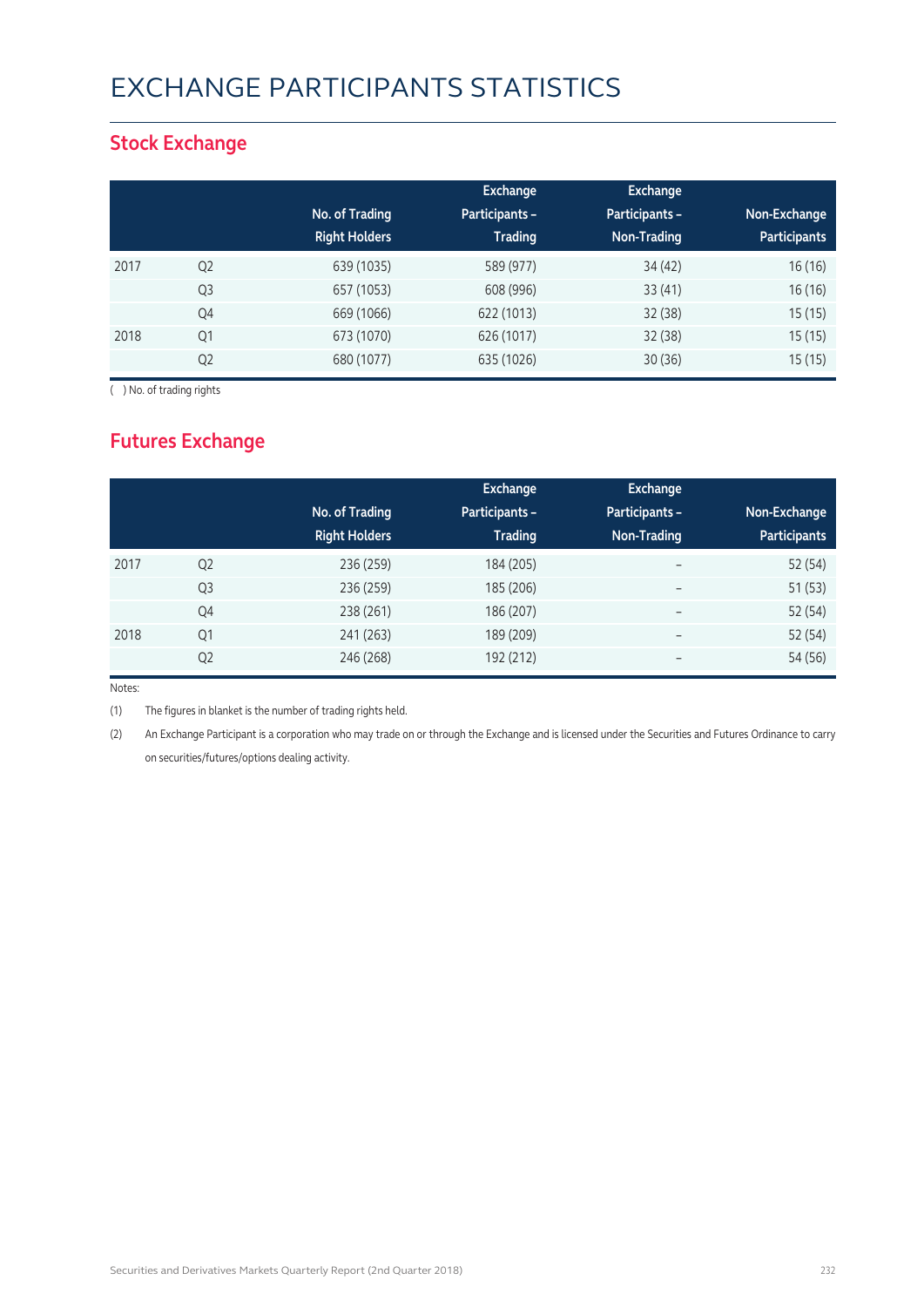## Clearing Participants Statistics

#### **HKCC Participants**

|              |                |                              | <b>General Clearing</b> |
|--------------|----------------|------------------------------|-------------------------|
| Year \ month |                | <b>Clearing Participants</b> | Participants            |
| 2017         | Q <sub>2</sub> | 153                          | q                       |
|              | Q <sub>3</sub> | 154                          | $\mathsf{Q}$            |
|              | Q4             | 155                          | Q                       |
| 2018         | Q1             | 157                          | Q                       |
|              | Q2             | 160                          | $\mathsf{Q}$            |

### **SEOCH Participants**

|              |                |                                     | <b>General Clearing</b> |
|--------------|----------------|-------------------------------------|-------------------------|
| Year \ month |                | <b>Direct Clearing Participants</b> | Participants            |
| 2017         | Q <sub>2</sub> | 63                                  | 9                       |
|              | Q <sub>3</sub> | 63                                  | 9                       |
|              | Q4             | 62                                  | 9                       |
| 2018         | Q1             | 62                                  | 9                       |
|              | Q2             | 63                                  | 9                       |

### **HKSCC Participants**

|              |                | <b>Direct Clearing</b> | <b>General Clearing</b> | Non-broker     |
|--------------|----------------|------------------------|-------------------------|----------------|
| Year \ month |                | Participant            | Participant             | Participants * |
| 2017         | Q <sub>2</sub> | 566                    | 9                       | 45             |
|              | Q3             | 582                    | 9                       | 46             |
|              | Q4             | 596                    | 9                       | 44             |
| 2018         | Q1             | 600                    | 9                       | 43             |
|              | Q <sub>2</sub> | 608                    | 9                       | 43             |

\* Non-broker participants include Clearing Agency Participants, Custodian Participants and Stock Pledgee Participants.